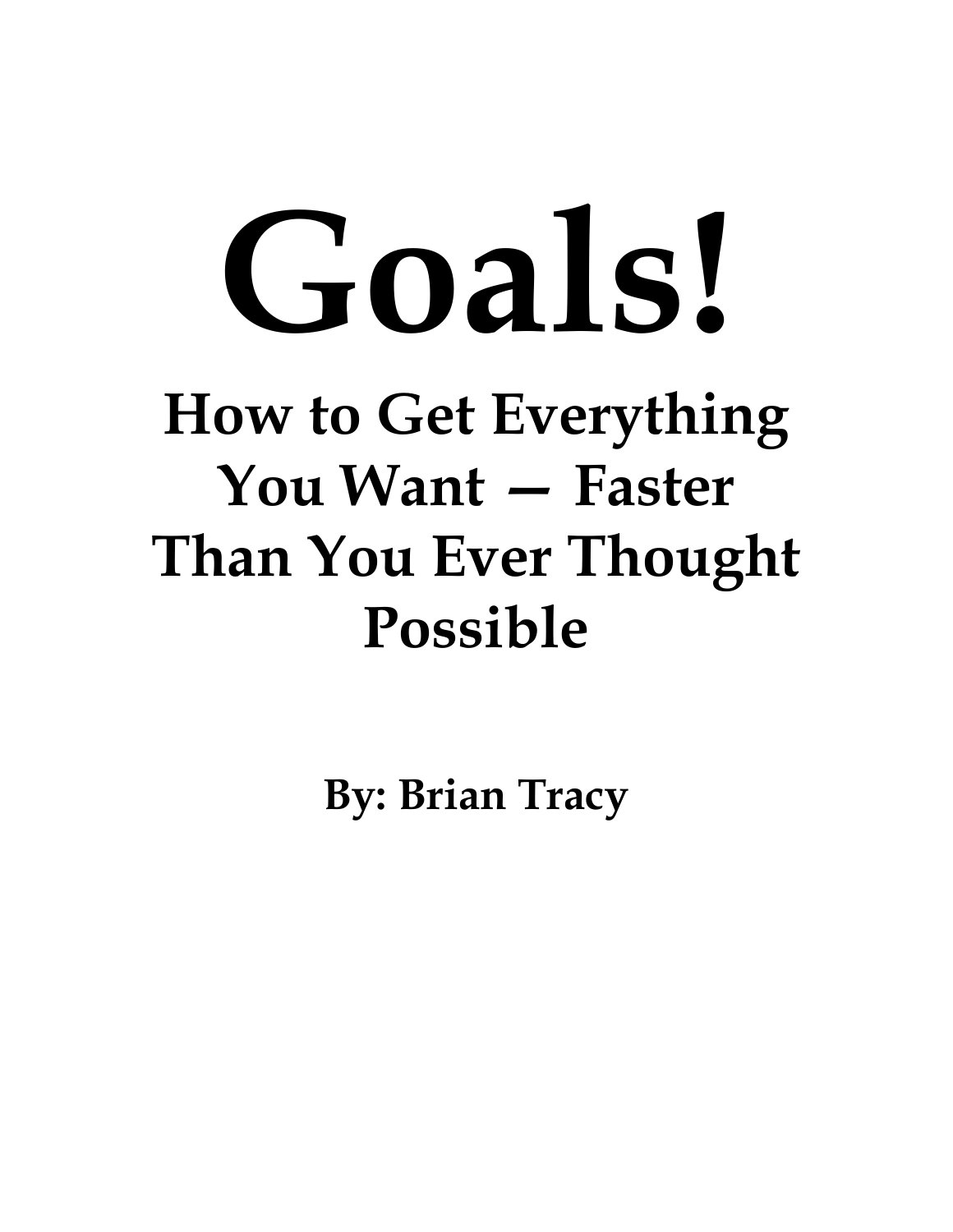# **Dedication**

To Rick Metcalf, a good friend, a great American, an extraordinary entrepreneur, one of the best salesmen who ever lived, and an inspiration to everyone who knew him.

I only wish you could be here to read this book. You left us all too soon.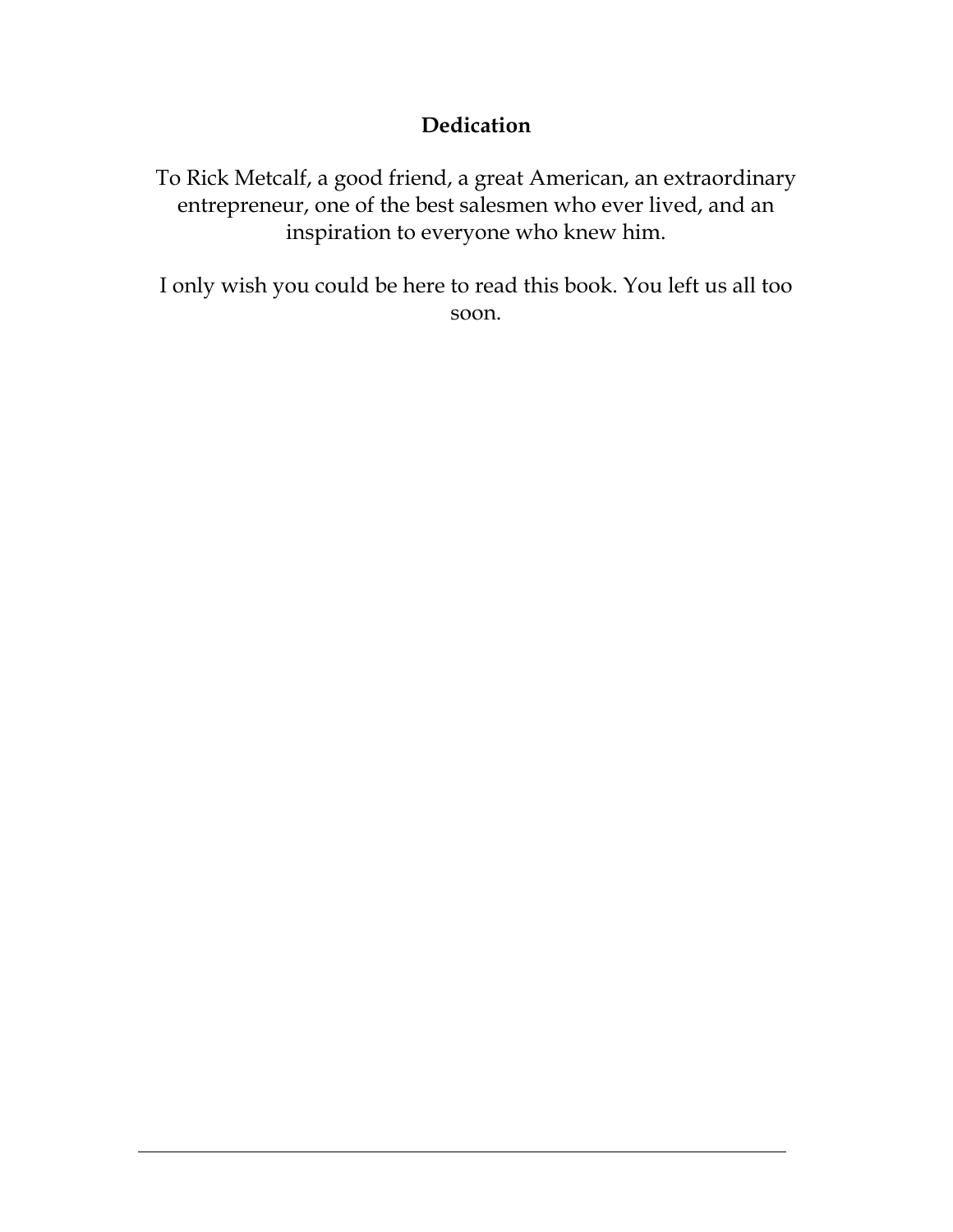# **Table of Contents**

# **Goals!**

# **How to Get Everything You Want — Faster Than You Ever Thought Possible**

**Preface** 

**Introduction** 

- **1. Unlock Your Potential** 
	- **2. Take Charge of Your Life**
- **3. Create Your Own Future**
- **4. Clarify Your Values**
- **5. Determine Your True Goals**
- **6. Decide Upon Your Major Definite Purpose**
- **7. Analyze Your Beliefs**
- **8. Start At The Beginning**
- **9. Measure Your Progress**
- **10. Remove The Roadblocks**
- **11. Become An Expert In Your Field**
- **12. Get Around The Right People**
- **13. Make A Plan Of Action**
- **14. Manage Your Time Well**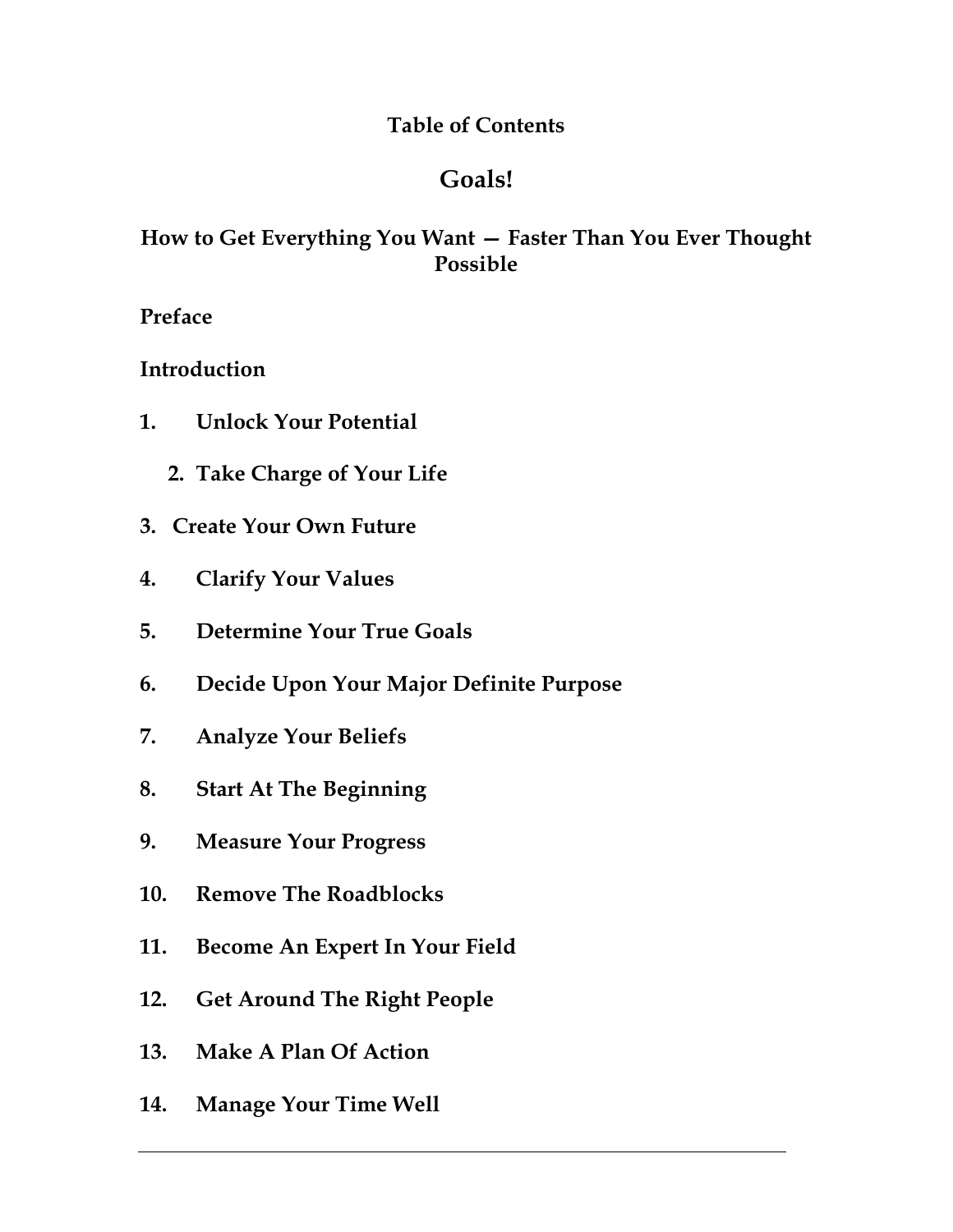- **15. Review Your Goals Regularly**
- **16. Visualize Your Goals Continually**
- **17. Activate Your Superconscious Mind**
- **18. Remain Flexible At All Times**
- **19. Unlock Your Inborn Creativity**
- **20. Do Something Every Day**
- **21. Persist Until You Succeed**

**Summary - Take Action Today** 

**Focal Point Coaching** 

**Recommended Reading** 

**About the Author**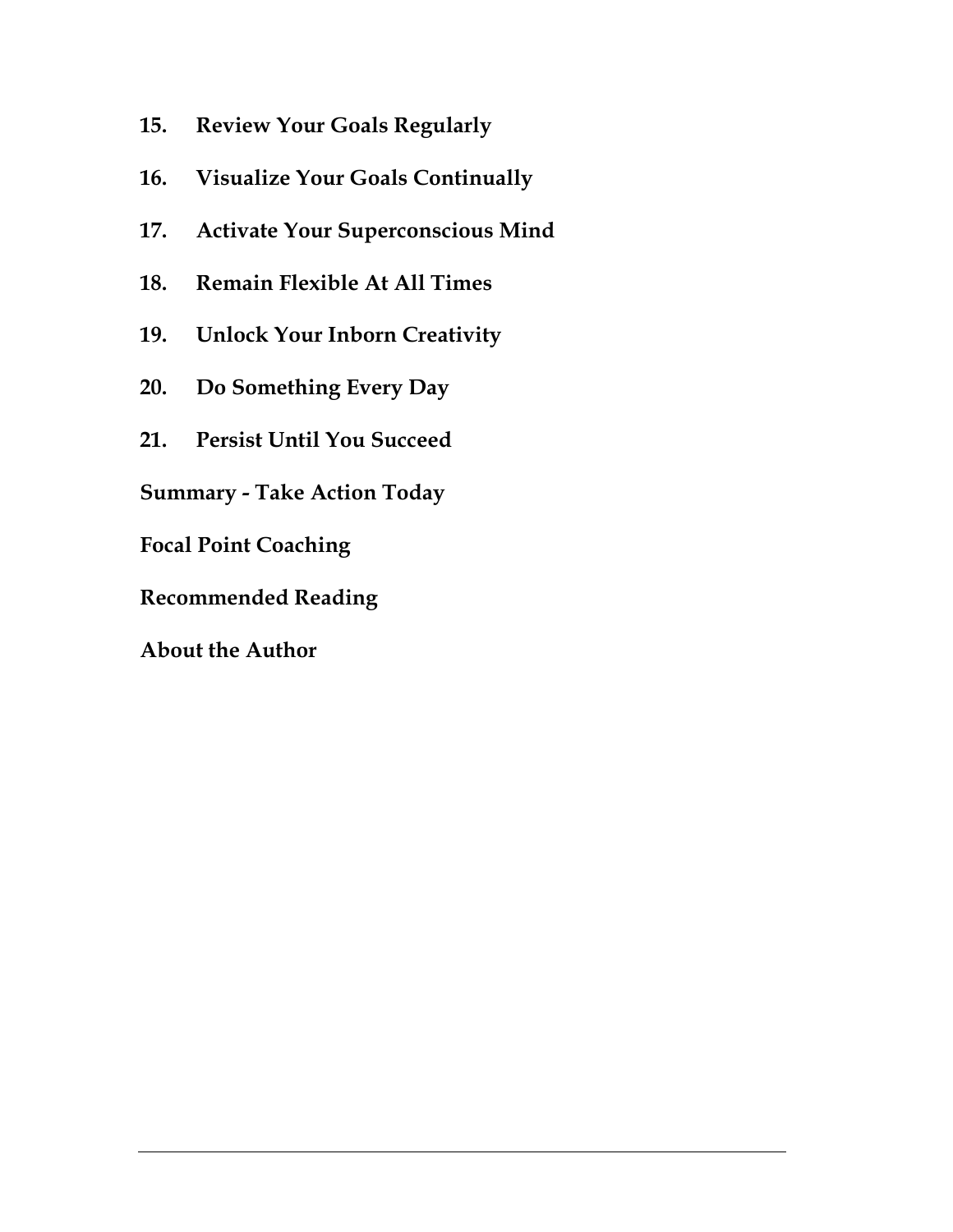## **Preface**

This book is for ambitious people who want to get ahead faster. If this is the way you think and feel, you are the person for whom this book is written. The ideas contained in the pages ahead will save you years of hard work in achieving the goals that are most important to you.

I have spoken more than 2000 times before audiences of as many as 23,000 people, in 24 countries. My seminars and talks have varied in length from five minutes to five days. In every case, I have focused on sharing the best ideas I could find on the particular subject with that audience at that moment. After countless talks on various themes, if I was only given five minutes to speak to you, and I could only convey one thought that would help you to be more successful, I would tell you to "write down your goals, make plans to achieve them, and work on your plans every single day."

This advice, if you followed it, would be of more help to you than anything else you could ever learn. Many university graduates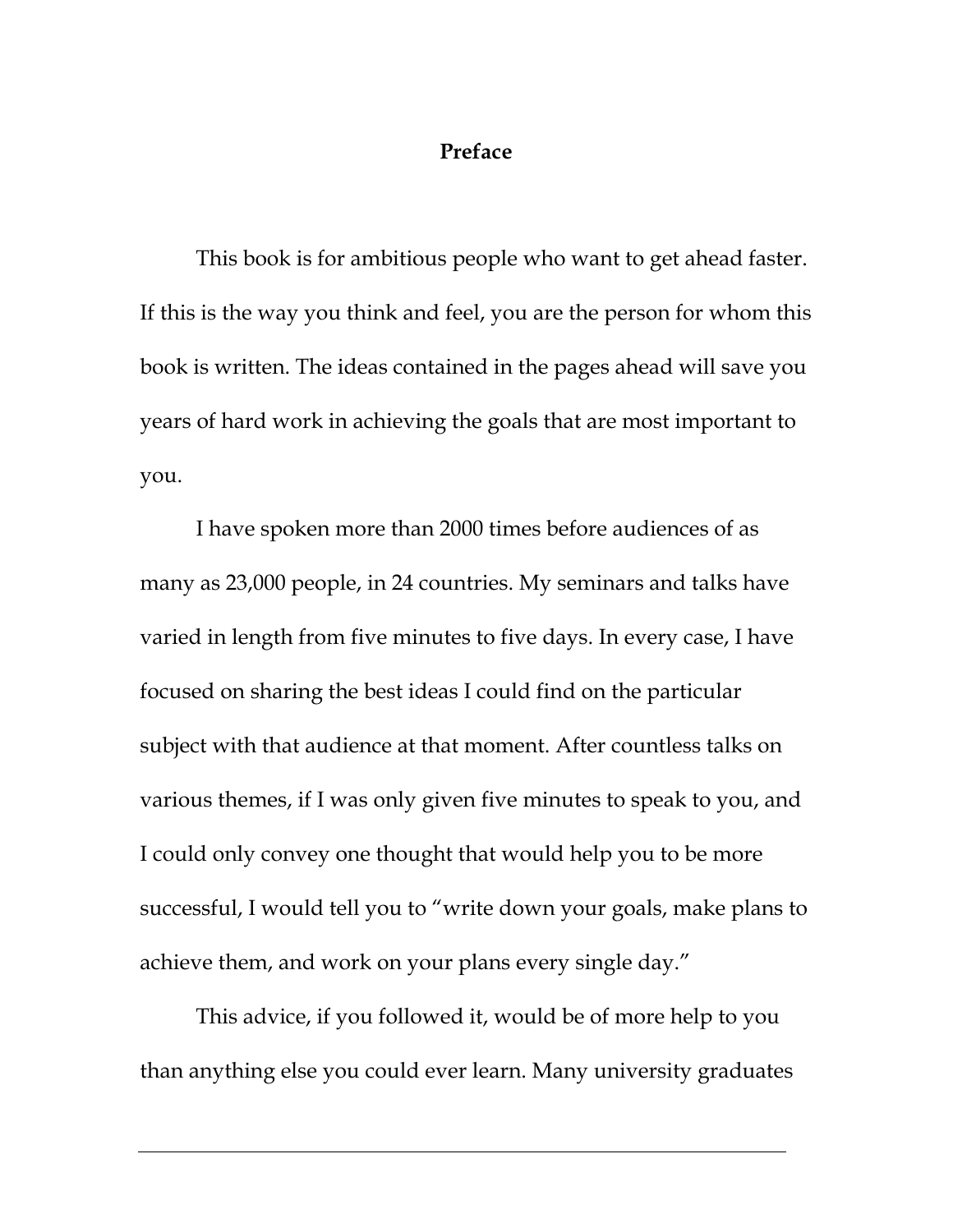have told me that this simple concept has been more valuable to them than four years of study. This idea has changed my life, and the lives of millions of other people. It will change yours as well.

#### **The Turning Point**

A group of successful men got together in Chicago some time ago, talking about the experiences of their lives. All of them were millionaires and multi-millionaires. Like most successful people, they were both humble and grateful for what they had achieved, and for the blessings that life had bestowed upon them. As they discussed the reasons why they had managed to achieve so much in life, the wisest man among them spoke up and said that, in his estimate, "success is *goals*, and all else is commentary."

Your time and your life are precious. The biggest waste of time and life is for you to spend years accomplishing something that you could have achieved in only a few months. By following the practical, proven process of goal setting and goal achieving laid out in this book, you will be able to accomplish vastly more in a shorter period of time than you have ever imagined before. The speed at which you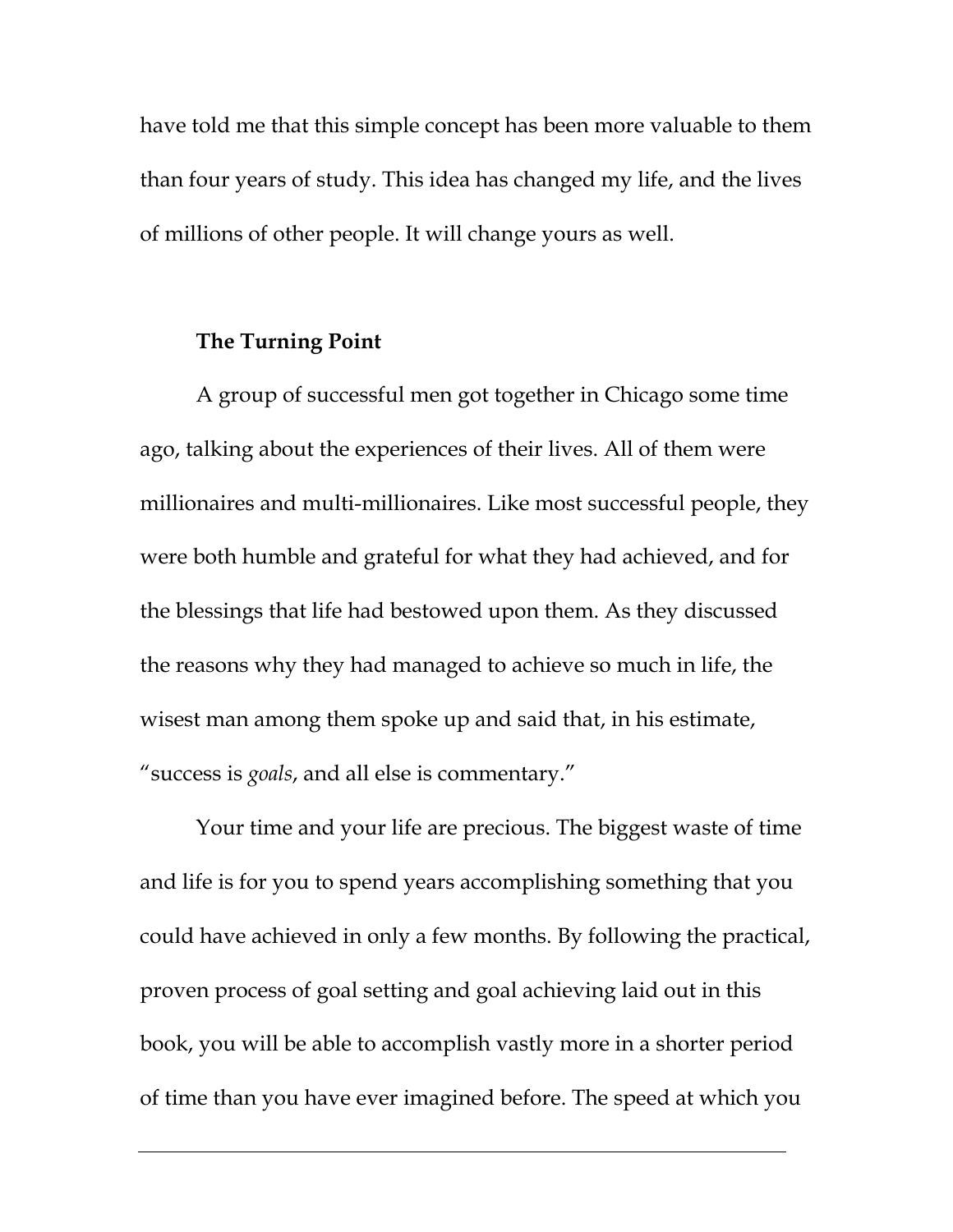move onward and upward will amaze both yourself and all the people around you.

By following these simple and easy-to-apply methods and techniques, you can move quickly from rags to riches in the months and years ahead. You can transform your experience from poverty and frustration to affluence and satisfaction. You can go far beyond your friends and family and achieve more in life than most other people you know.

In my talks, seminars and consulting, I have worked with more than two million people all around the world. I have found, over and over, that an average person with clear goals will run circles around a genius who is not sure what he or she really wants.

My personal mission statement has not changed in years. It is: "To help people achieve their goals faster than they ever would in the absence of my help."

This book contains the distilled essence of all that I have learned in the areas of success, achievement and goal attainment. By following the steps explained in the pages ahead, you will move to the front of the line in life. For my children, this book is meant to be a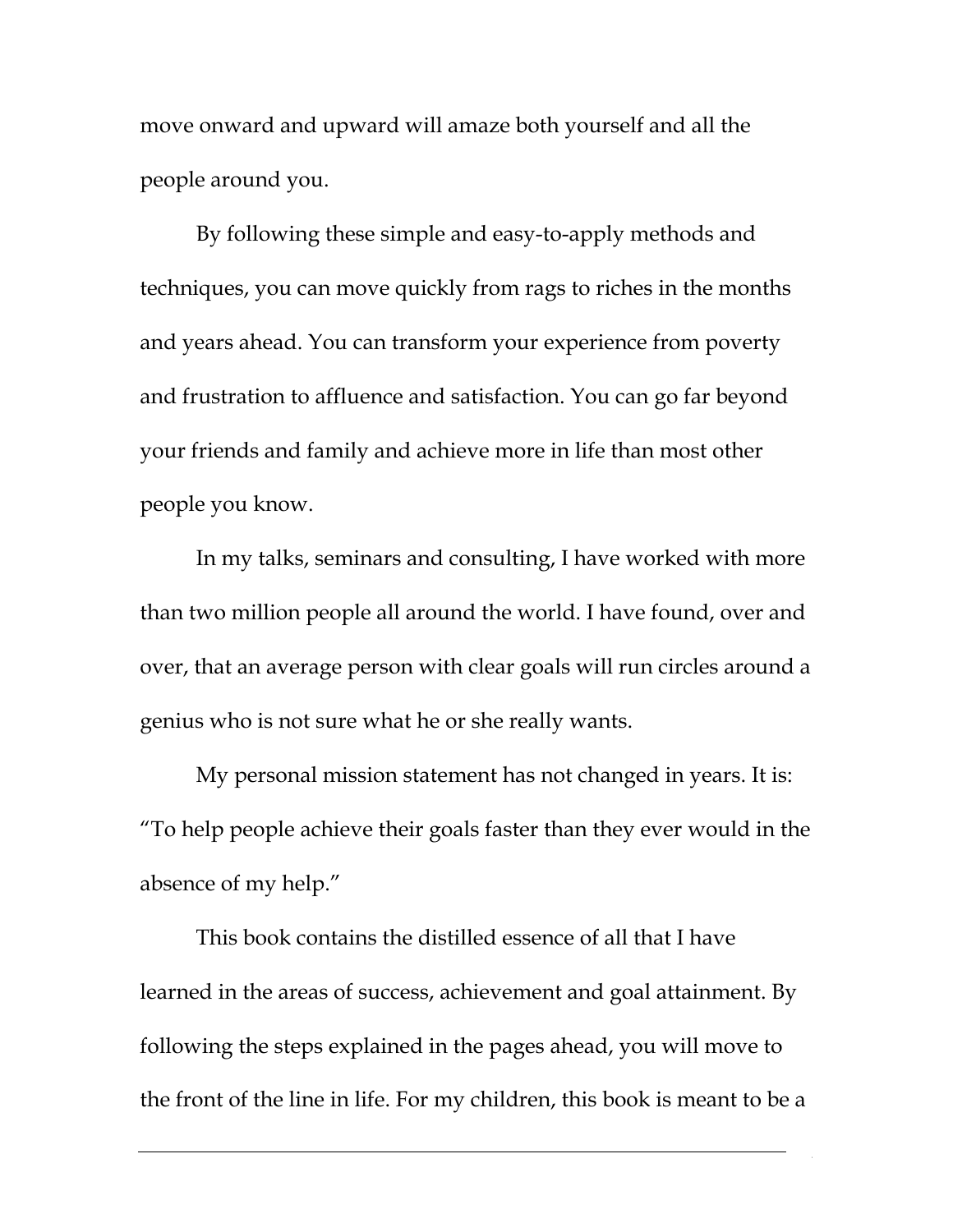road map and a guide to help you get from wherever you are to wherever you want to go. For my friends and readers of this book, my reason for writing it is to give you a proven system that you can use to move onto the fast track in your own life.

Welcome! A great new adventure is about to begin.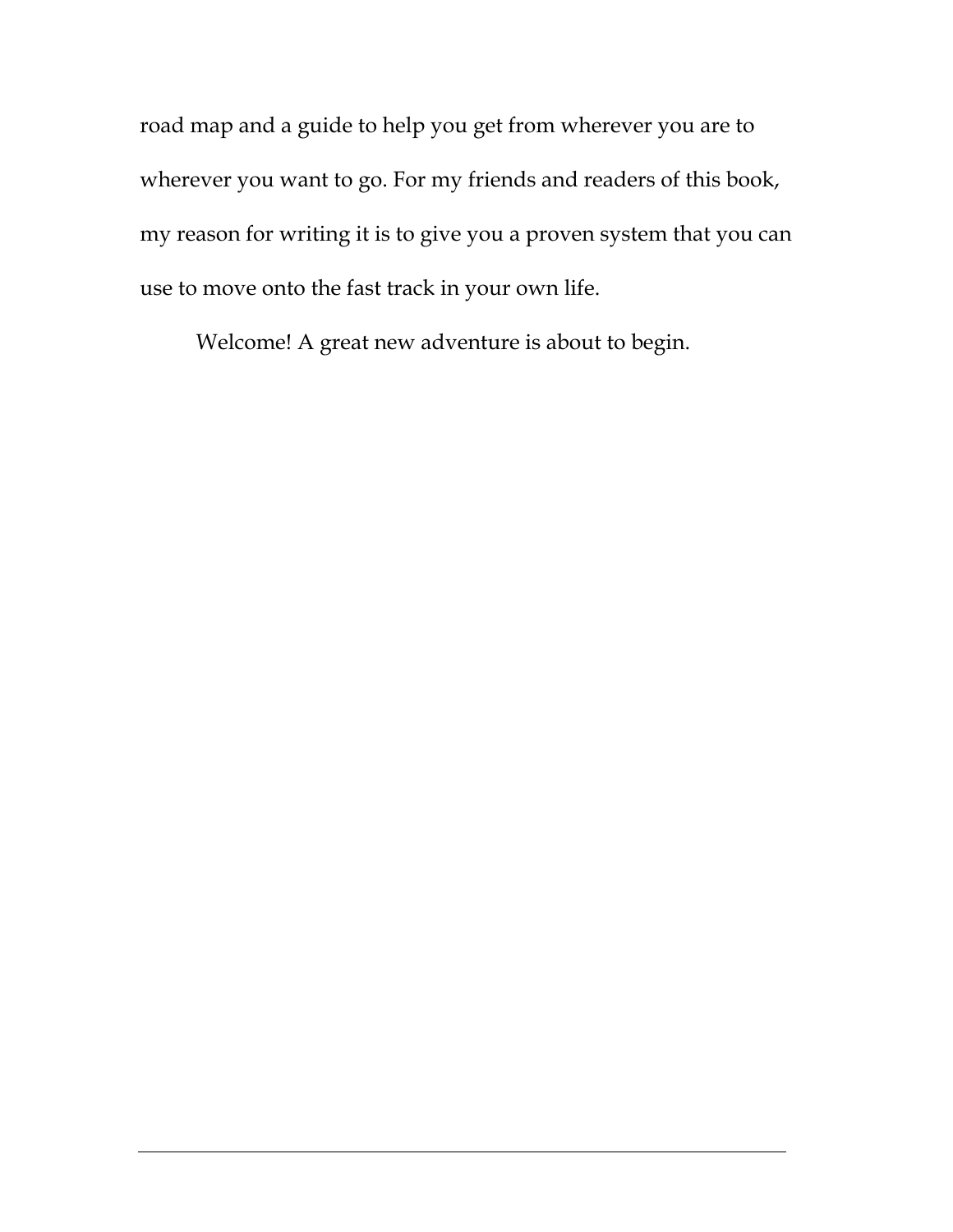#### **Introduction**

This is a wonderful time to be alive. There have never been more opportunities for creative and determined people to achieve more of their goals than they can today. Regardless of short-term ups and downs in the economy and in your life, we are entering into an age of peace and prosperity superior to any previous era in human history.

In the year 1900, there were five thousand millionaires in America. By the year 2000, there were more than *five million*, most of them self-made, in one generation. Experts predict that there will be another ten to twenty million millionaires created in the next two decades. Your goal should be to become one of them. This book will show you how.

## **A Slow Start**

When I was 18, I left high school without graduating. My first job was as a dishwasher in the back of a small hotel. From there, I moved on to washing cars, and then washing floors with a janitorial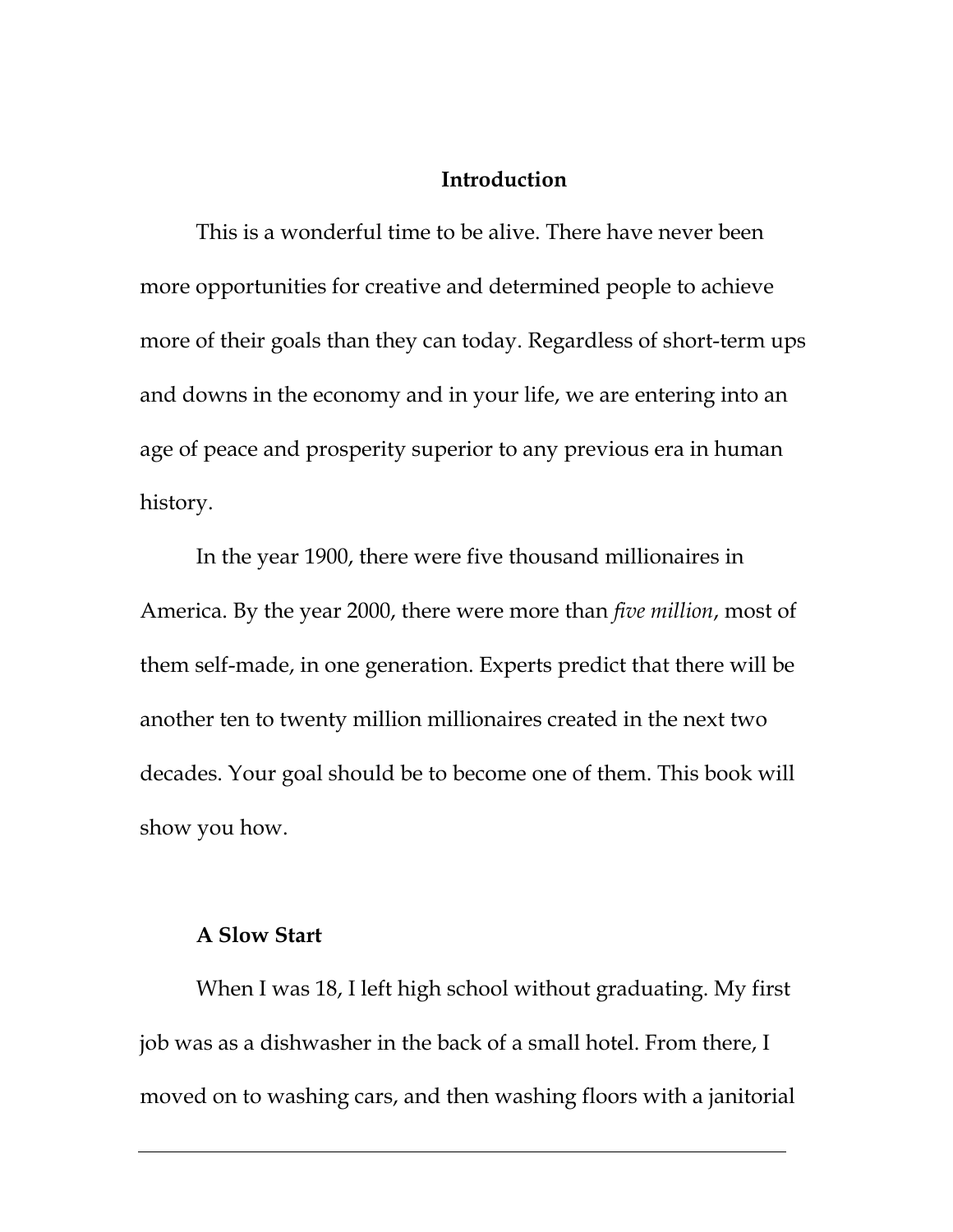service. For the next few years, I drifted and worked at various laboring jobs, earning my living by the sweat of my brow. I worked in sawmills and factories. I worked on farms and ranches. I worked in the tall timber with a chain saw and dug wells when the logging season ended.

I worked as a construction laborer on tall buildings, and as a seaman on a Norwegian Freighter in the North Atlantic. Often I slept in my car, or in cheap rooming houses. When I was 23, I was working as an itinerant farm laborer during the harvest, sleeping on the hay in the barn and eating with the farmer's family. I was uneducated, unskilled, and at the end of the harvest, unemployed once more.

When I could no longer find a laboring job, I got a job in straight commission sales, cold calling from office-to-office and from door-to-door. I would often work all day long to make a single sale so that I could pay for my rooming house and have a place to sleep that night. This was not a great start at life.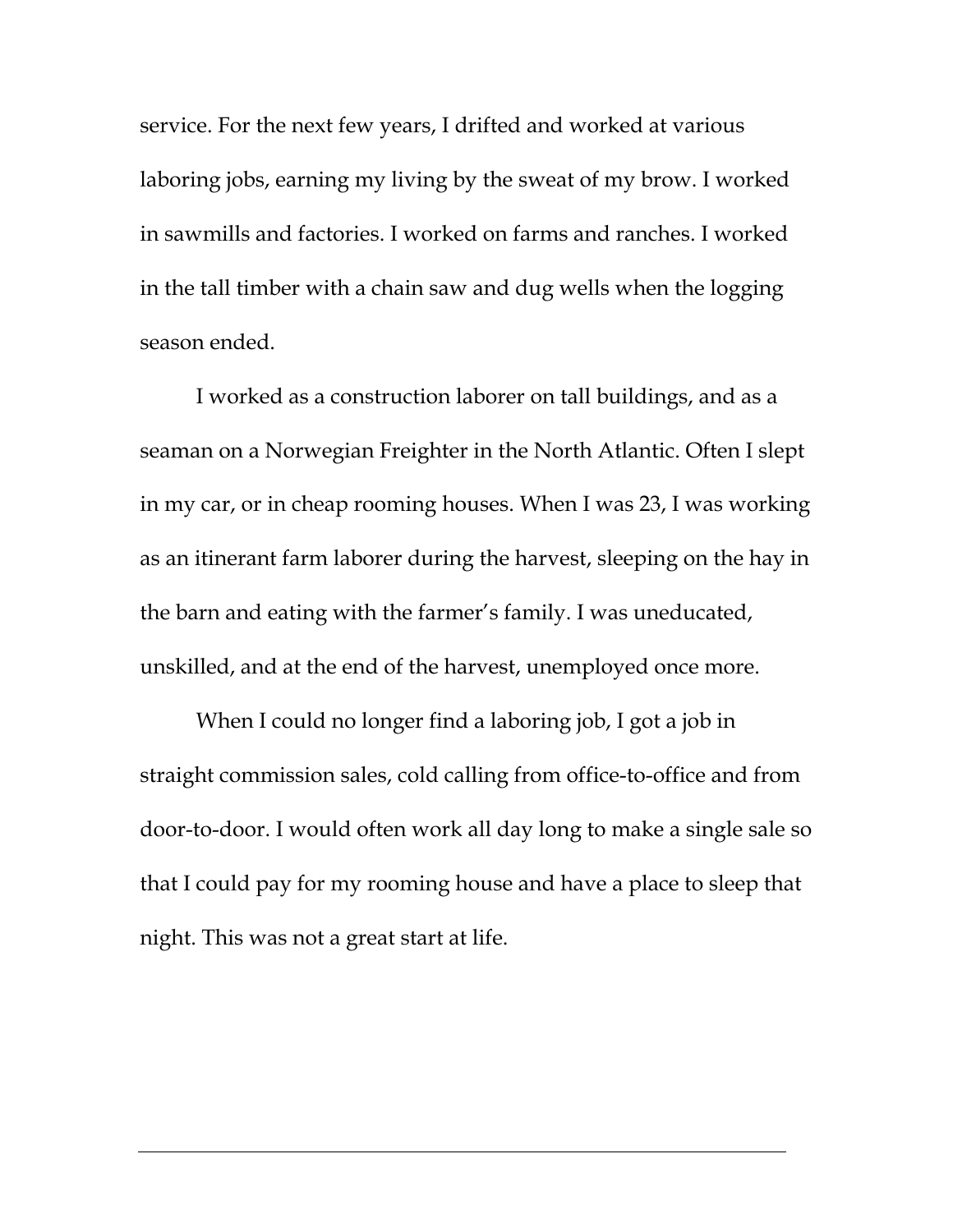## **The Day My Life Changed**

Then one day, I took out a piece of paper and wrote down an outrageous goal for myself. It was to earn \$1,000 per month in doorto-door and office-to-office selling. I folded up the piece of paper, put it away and never found it again.

But 30 days later, my entire life had changed. During that time, I discovered a technique for closing sales that tripled my income from the very first day. Meanwhile, the owner of my company sold out to an entrepreneur who had just moved into town. Exactly thirty days after I had written down my goal, he took me aside and offered me \$1,000 per month to head up the sales force and teach the other people what it was that I was doing that enabled me to be selling so much more than anyone else. I accepted his offer and from that day forward, my life was never the same.

Within eighteen months, I had moved from that job to another, and then to another. I went from personal selling to becoming a sales manager with people selling for me. I recruited and built a 95 person sales force. I went literally from worrying about my next meal to walking around with a pocket full of \$20 dollar bills.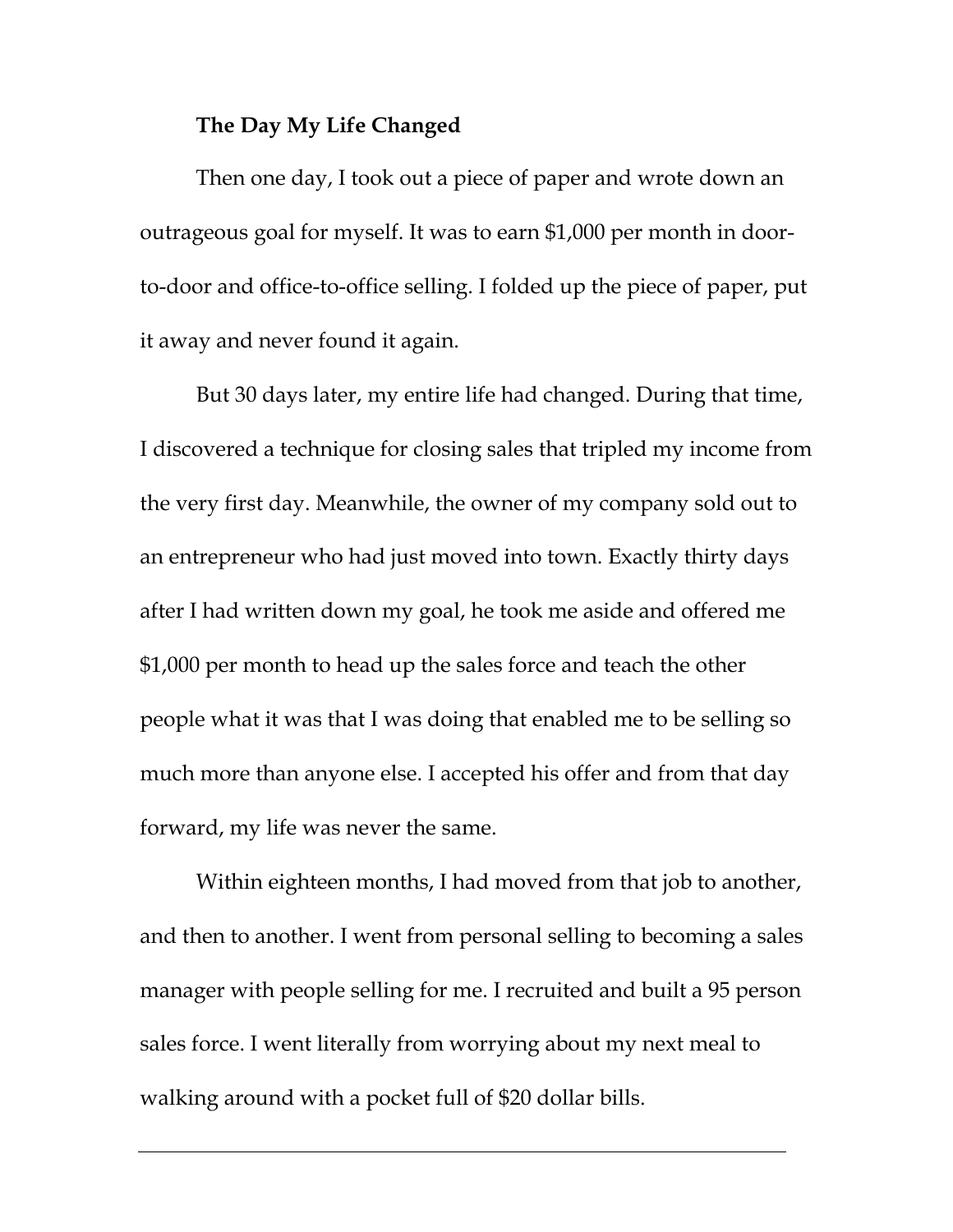I began teaching my salespeople how to write out their goals, and how to sell more effectively. In almost no time at all, they doubled and tripled and increased their incomes as much as ten times. Many of them are today millionaires and multi-millionaires.

It's important to note that, since those days in my mid-20s, my life has not been a smooth series of upward steps. It has included many ups and downs, marked by occasional successes and temporary failures. I have traveled, lived and worked in more than 80 countries, learning French, German and Spanish along the way, and working in 22 different fields.

As the result of inexperience, and sometimes sheer stupidity, I have spent or lost everything I made and had to start over again several times. In every case when this happened, I would begin by sitting down with a piece of paper and laying out a new set of goals for myself, using the methods that I'll explain in the pages ahead.

After several years of hit and miss goal setting and goal achieving, I finally decided to collect everything I had learned into a single system. By assembling these ideas and strategies in one place, I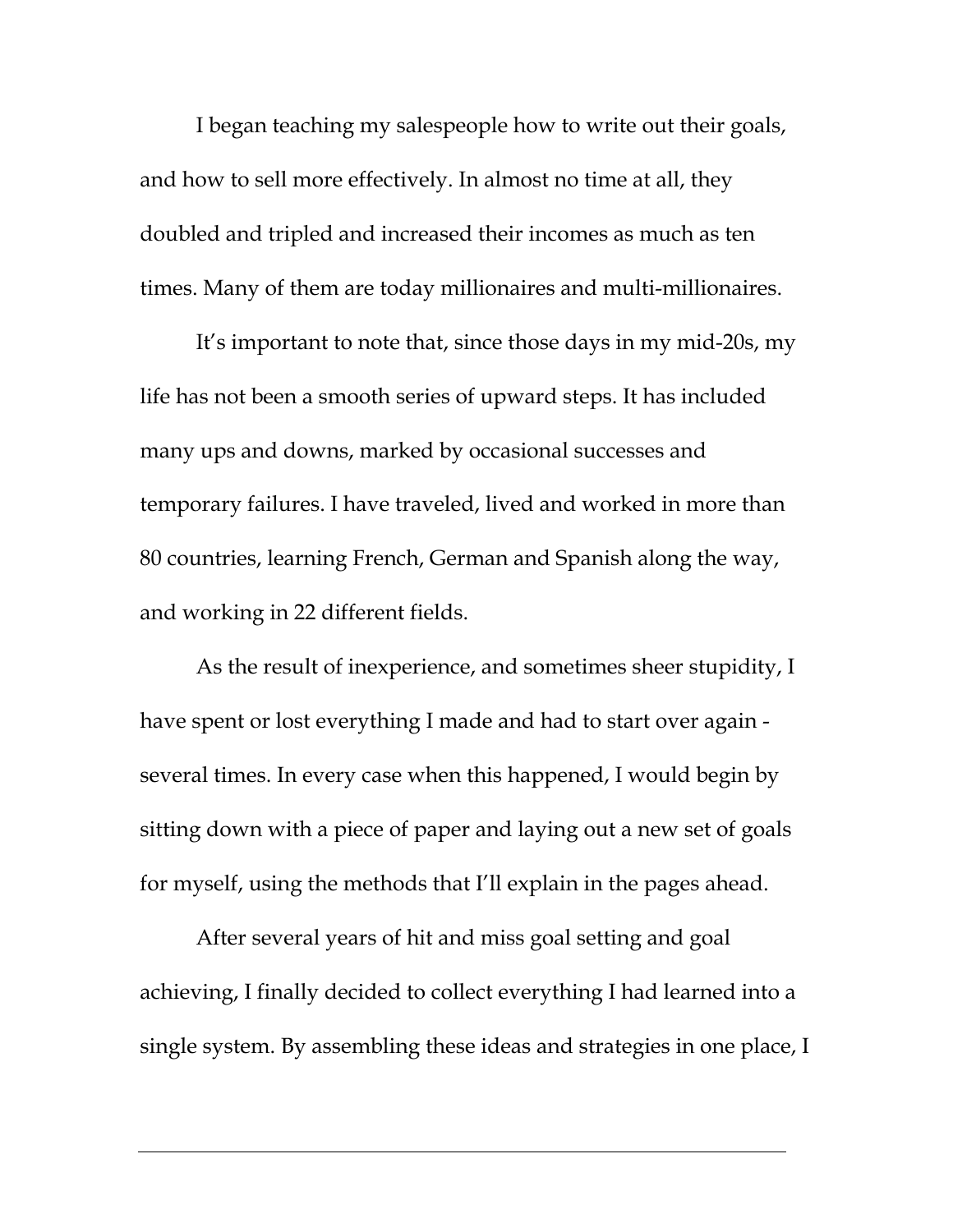developed a goal setting methodology and process, with a beginning, middle and end, and began to follow it every day.

Within one year, following this blueprint for goal achieving, my life had changed once more. In January of that year, I was living in a rented apartment with rented furniture. I was \$35,000 in debt and driving a used car that wasn't paid for. By December, I was living in my own \$100,000 condominium. I had a new Mercedes, had paid off all my debts and I had \$50,000 in the bank.

Then I really got serious about success. I realized that this "goal setting" stuff was incredibly powerful. I invested hundreds and then thousands of hours reading and researching on goal setting and goal achieving, synthesizing the best ideas I could find into a complete goal setting and achieving process that worked with incredible effectiveness.

## **Anyone Can Do It**

In 1981, I began teaching my system in workshops and seminars that have now reached more than two million people in 35 countries. I began audiotaping and video taping my courses so that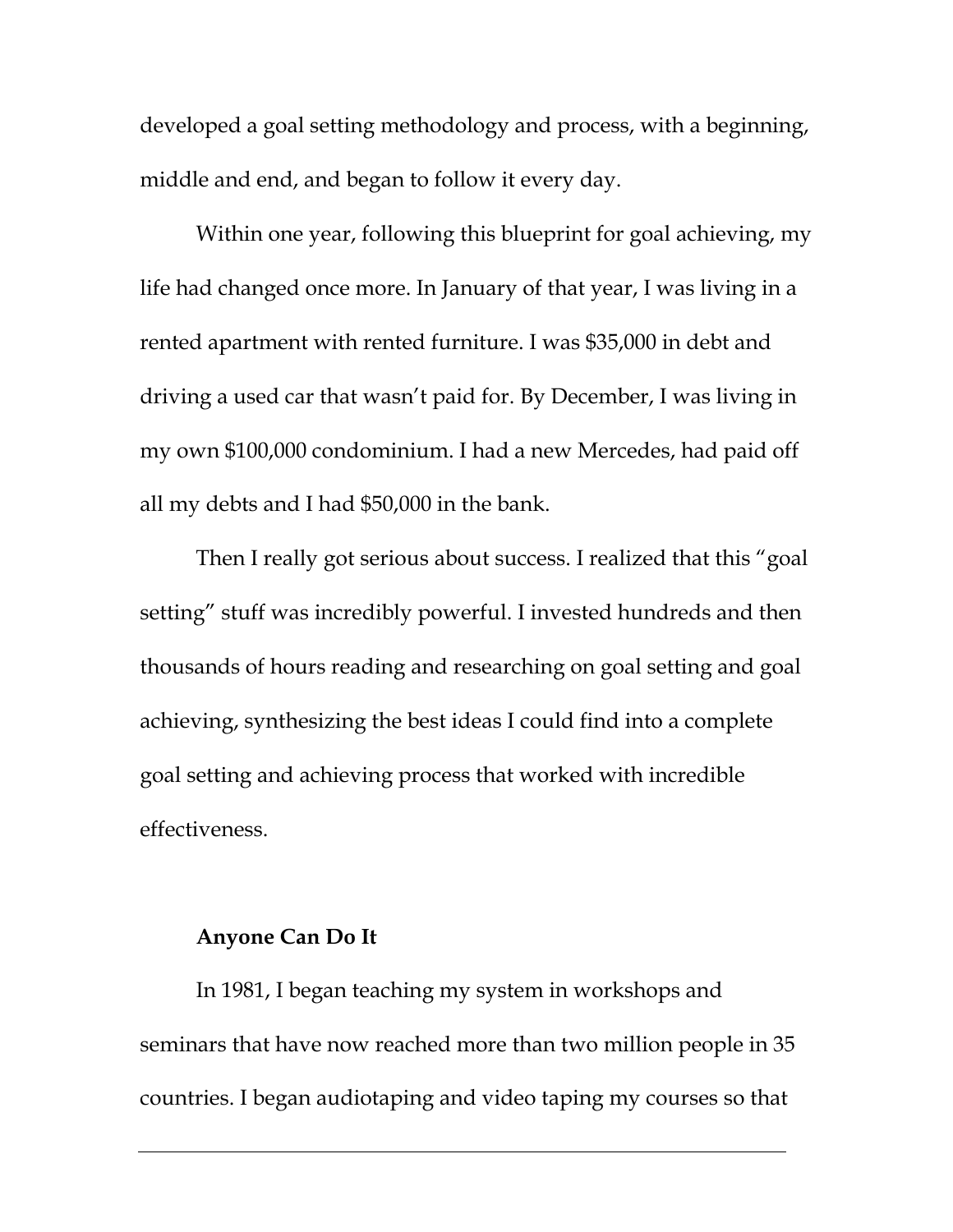others could use them. We have now trained hundreds of thousands of people in these principles, in multiple languages, all over the world.

What I found was that these ideas work everywhere, for everyone, in virtually every country, no matter what your education, experience or background may be when you begin.

Most of all, these ideas have made it possible for me, and many thousands of others, to take complete control over our lives. The regular and systematic practice of goal setting has taken us from poverty to prosperity, from frustration to fulfillment, from underachievement to success and satisfaction. This system will do the same for you.

What I learned early on is that *any plan is better than no plan at all*. And it is not necessary to reinvent the wheel. All the answers have already been found. There are hundreds of thousands, and even millions of men and women who have started with nothing and achieved great success following these principles. And what others have done, you can do as well, if you just learn how.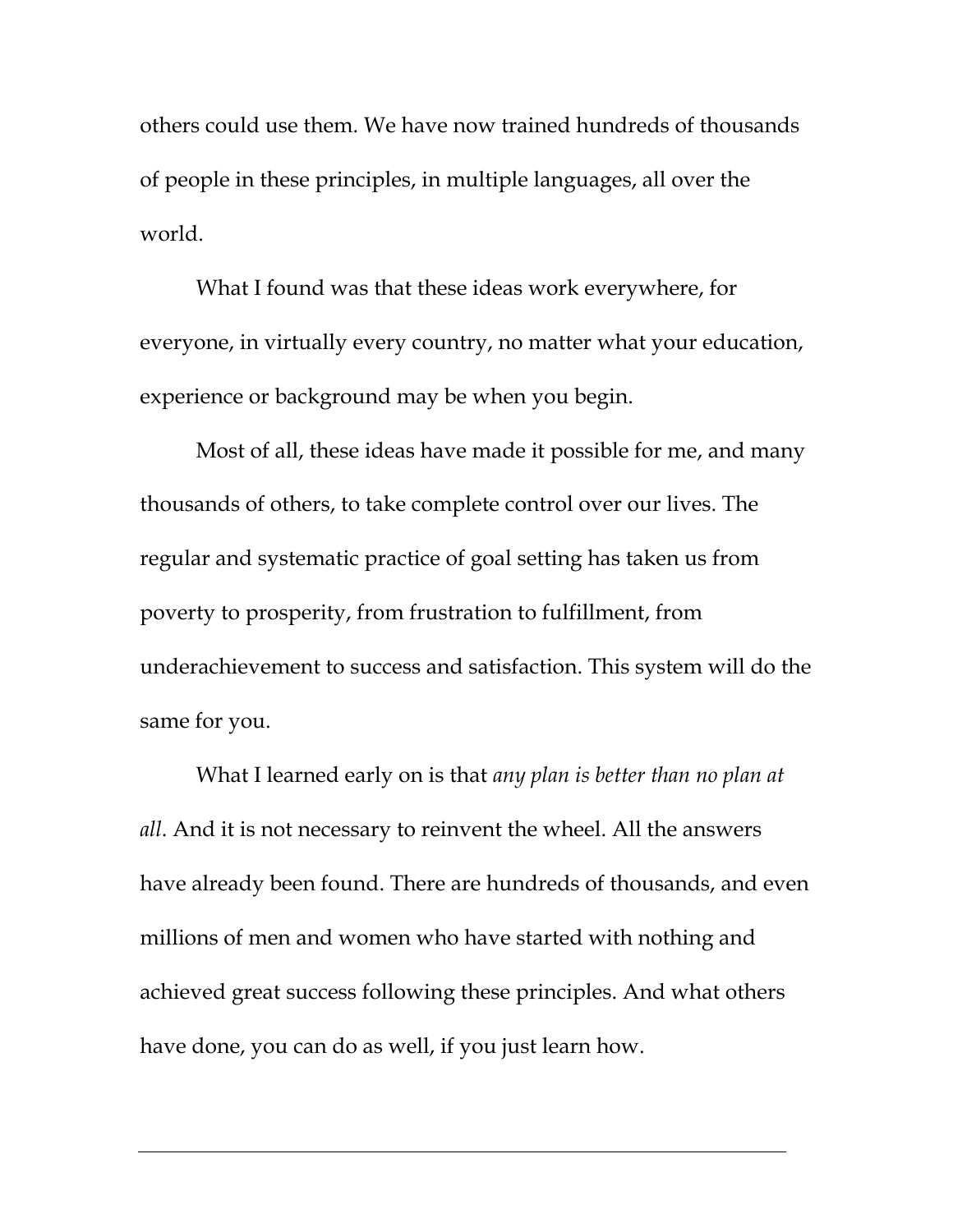In the pages ahead, you will learn twenty-one of the most important ideas and strategies ever discovered for achieving everything that you could ever want in life. You will find that there are no limits to what you can accomplish except for the limits you place on your own imagination. And since there are no limits to what you can imagine, there are no limits to what you can achieve. This is one of the greatest discoveries of all. Let us begin.

"A journey of a thousand leagues begins with a single step."

(Confucius)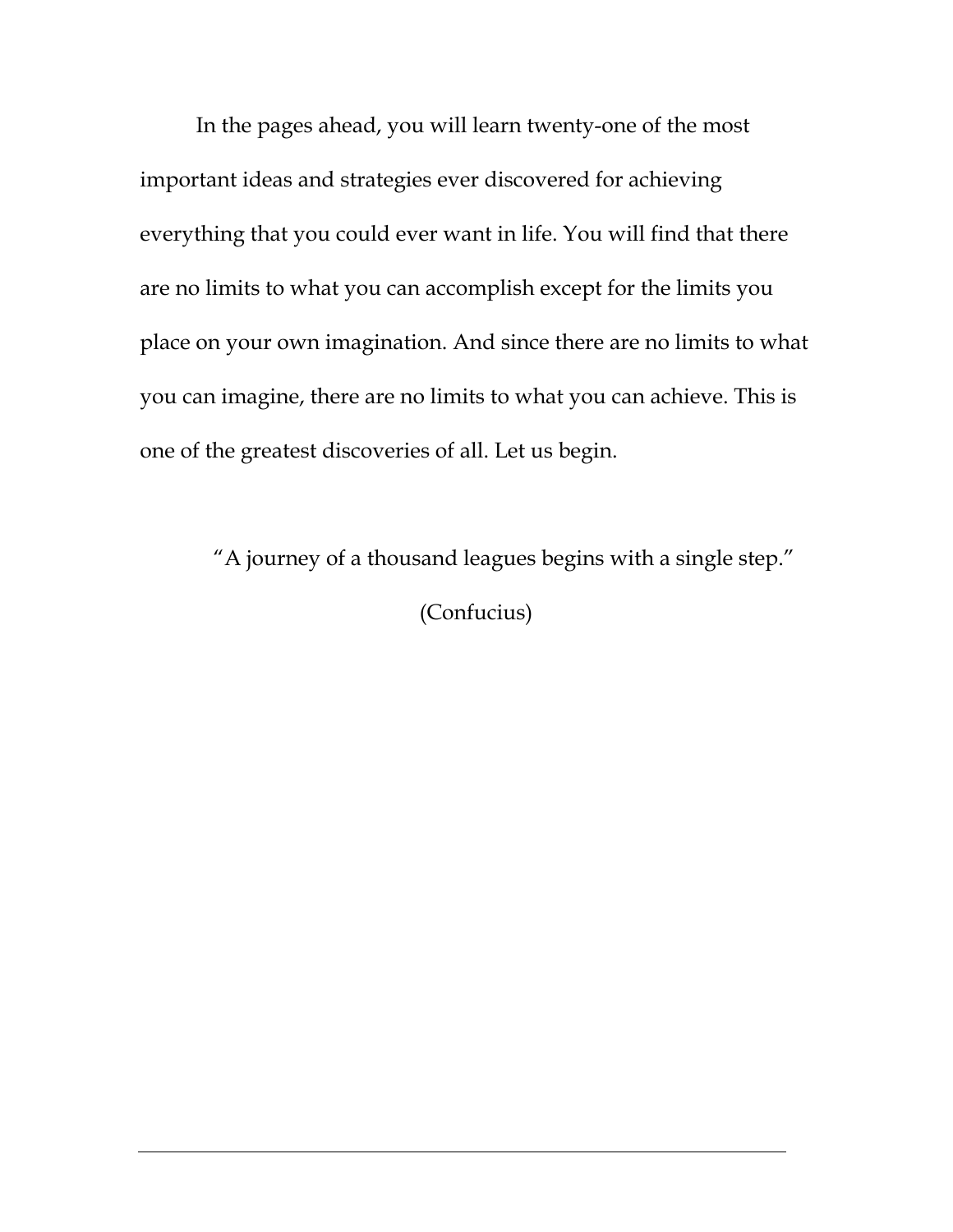#### **Chapter One**

#### **Unlock Your Potential**

*"The potential of the average person is like a huge ocean unsailed, a new continent unexplored, a world of possibilities waiting to be released and channeled toward some great good."* (Brian Tracy)

*Success is goals, and all else is commentary*. All successful people are intensely goal oriented. They know what they want and they are focused single mindedly on achieving it, every single day.

Your ability to set goals is the *master skill* of success. Goals unlock your positive mind and release ideas and energy for goal attainment. Without goals, you simply drift and flow on the currents of life. With goals, you fly like an arrow, straight and true to your target.

The truth is that you probably have more natural potential than you could use if you lived one hundred lifetimes. Whatever you have accomplished up until now is only a small fraction of what is truly possible for you. One of the rules for success is this, *it doesn't matter*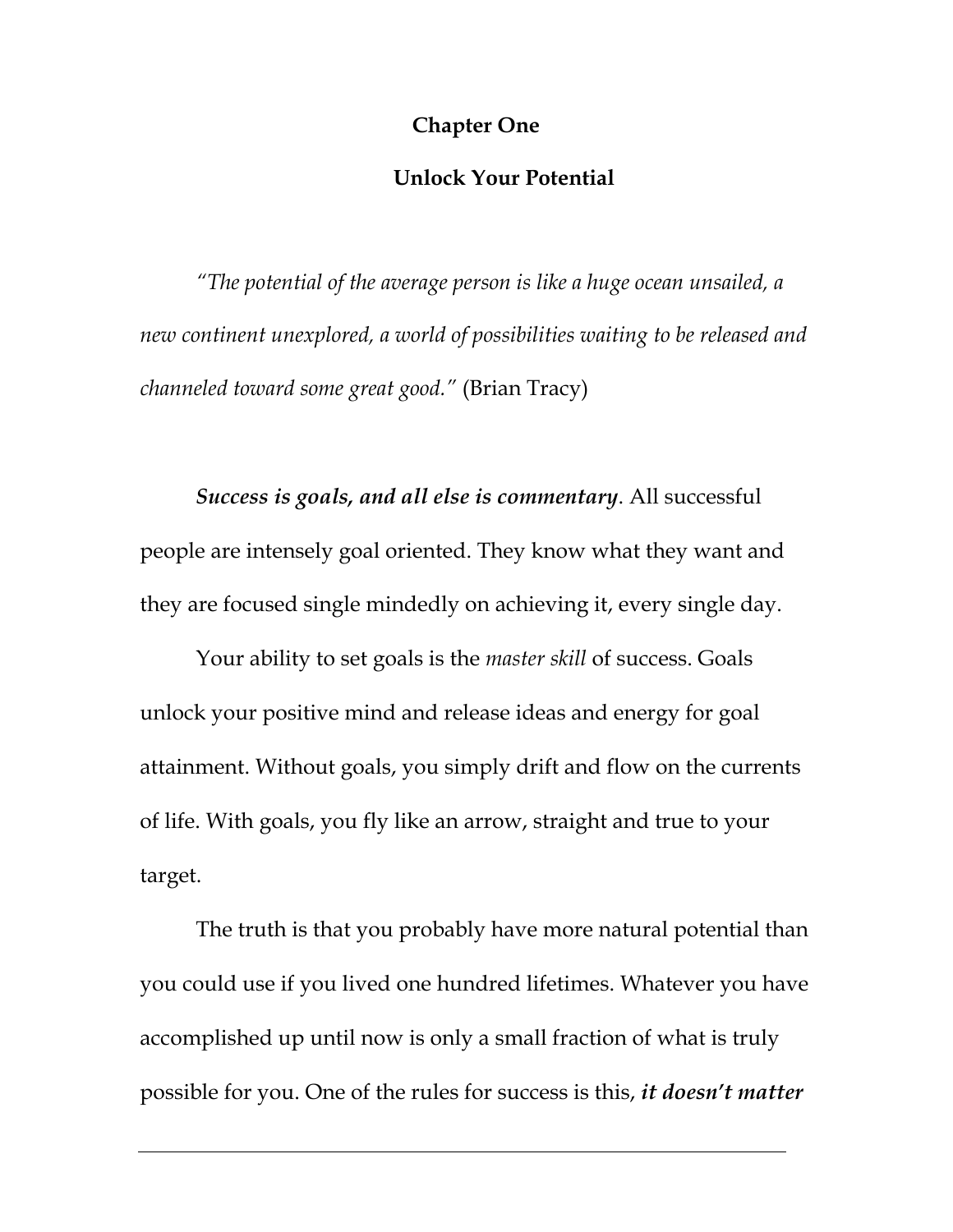*where you're coming from; all that matters is where you're going*. And where you are going is solely determined by yourself and your own thoughts.

Clear goals increase your confidence, develop your competence and boost your levels of motivation. As sales trainer Tom Hopkins says, *Goals are the fuel in the furnace of achievement*.

#### **You Create Your Own World**

Perhaps the greatest discovery in human history is the power of your mind to create the aspects of your life. Everything you see around you in the man-made world began as a thought or an idea in the mind of a single person before it was translated into reality. Everything in your life started as a thought, a wish, a hope or a dream, either in your mind, or in the mind of someone else. Your thoughts are creative. Your thoughts form and shape your world and everything that happens to you.

The great summary statement of all religions, philosophies, metaphysics, psychology and success is this: **"You become what you think about — most of the time."** Your outer world ultimately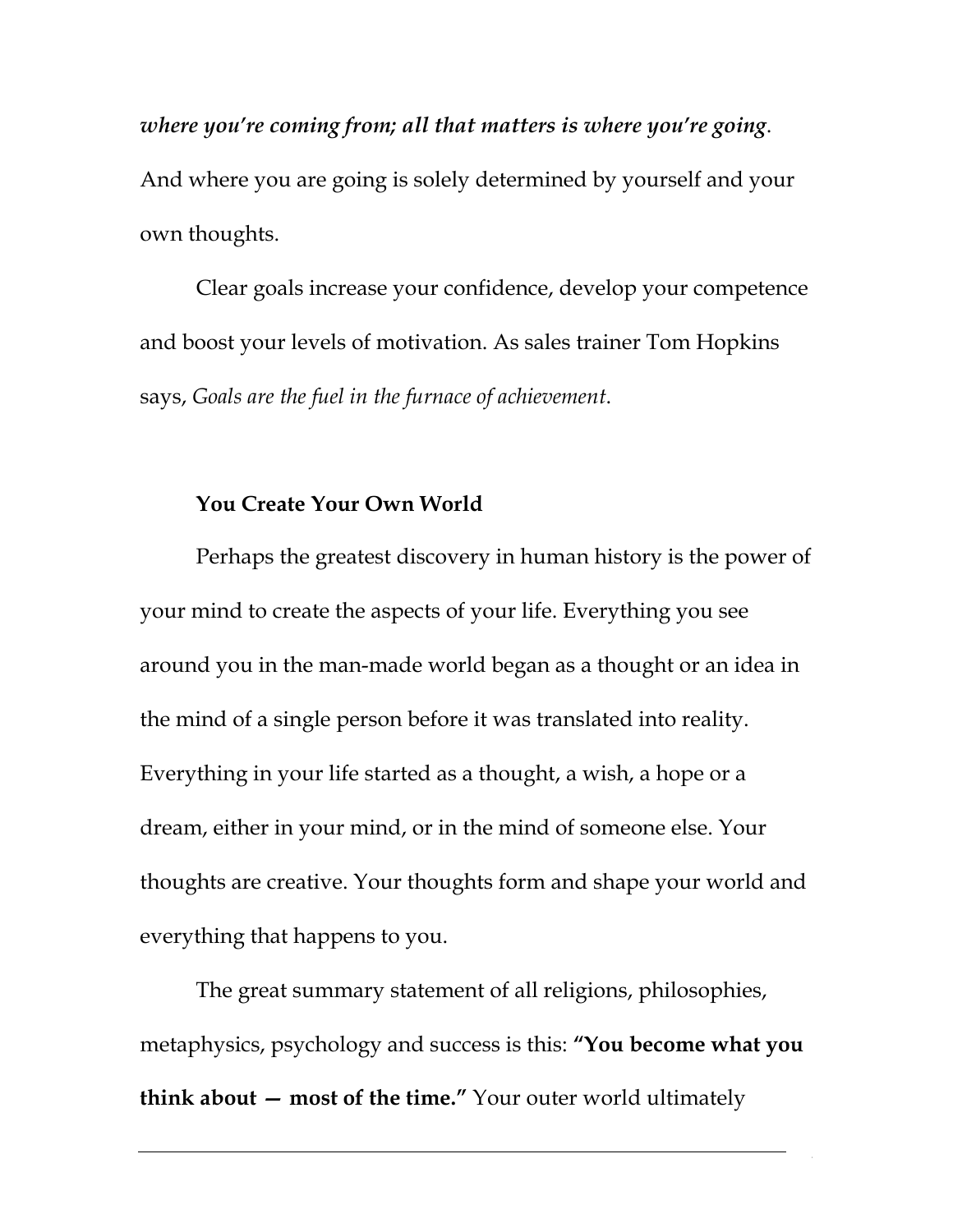becomes a reflection of your inner world, and mirrors back to you what you think about. Whatever you think about continuously emerges in your reality.

Many thousands of successful people have been asked what it is that they think about most of the time. The most common answer given by successful people is that they think about what they *want*, and *how to get it* most of the time.

Unsuccessful, unhappy people think and talk about what they *don't* want most of the time. They talk about their problems and worries, and who is to blame, most of the time. But successful people keep their thoughts and conversation on the topics of their most intensely desired goals. They think and talk about what they want most of the time.

Living without clear goals is like driving in a thick fog. No matter how powerful or well engineered your car, you drive slowly, hesitantly, making little progress on even the smoothest road. Deciding upon your goals clears the fog immediately and allows you to focus and channel your energies and abilities. Clear goals enable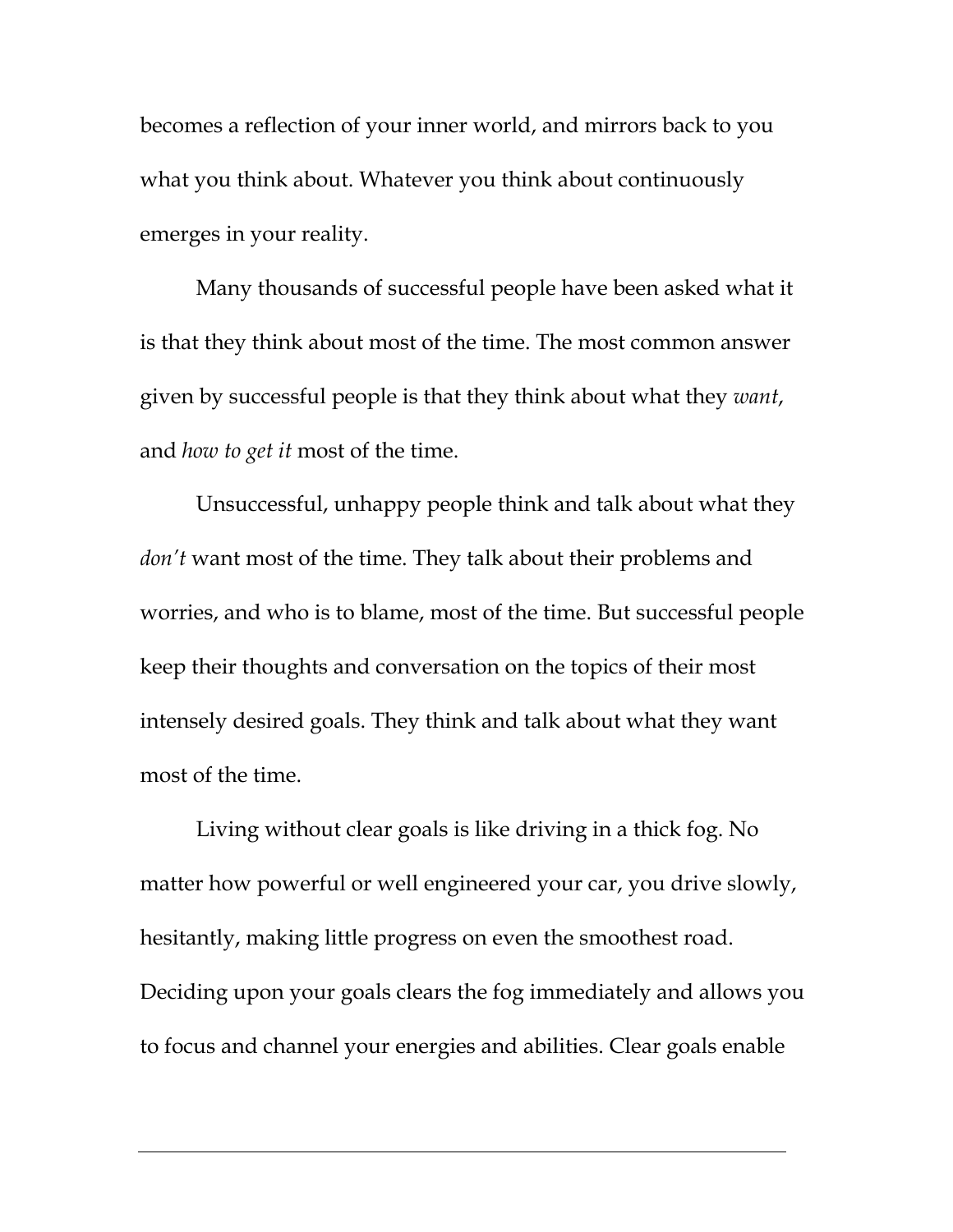you to step on the accelerator of your own life and leap ahead rapidly toward achieving more of the things you really want.

#### **Your Automatic Goal Seeking Function**

Imagine this exercise: you take a homing pigeon out of its roost, put it in a cage, cover the cage with a blanket, put the cage in a box and then place the box into a closed truck cab. You can then drive a thousand miles in any direction. If you then open the truck cab, take out the box, take off the blanket and let the homing pigeon out of the cage, the homing pigeon will fly up into the air, circle three times and then fly unerringly back to its home roost a thousand miles away. This is the only creature on earth that has this incredible cybernetic, goal-seeking function, except for man.

You have the same goal achieving ability as the homing pigeon, but with one marvelous addition. When you are absolutely clear about your goal, you do not even have to know where it is or how it is to be achieved. By simply deciding exactly what it is you want, you will begin to move unerringly toward your goal, and your goal will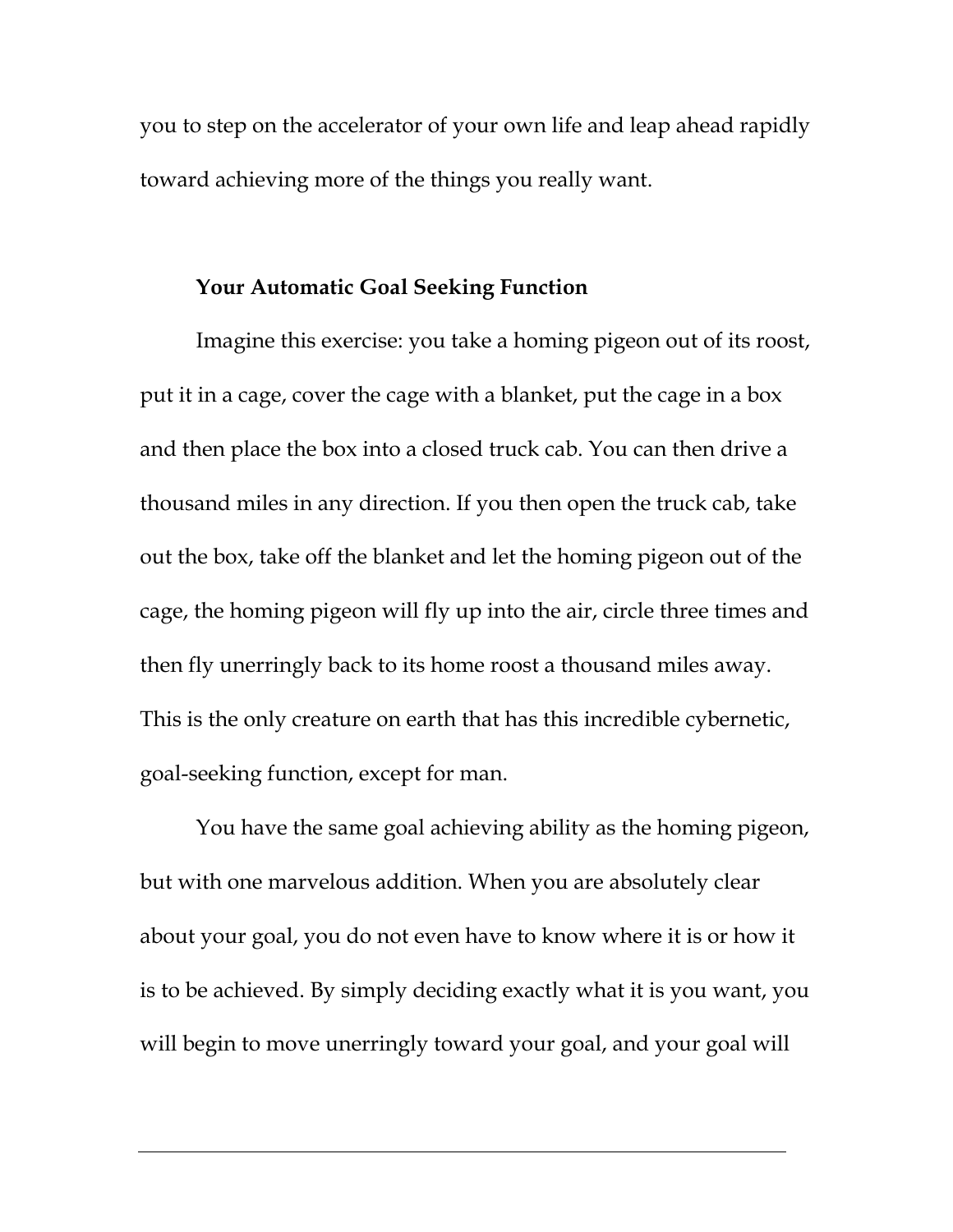start to move unerringly toward you. At exactly the right time, and in exactly the right place, you and the goal will meet.

Because of this incredible cybernetic mechanism located deep within your mind, you always achieve your goals, whatever they are. You move toward them and they move toward you. If your goal is to get home at night and watch television, you will almost certainly achieve it. If your goal is to create a wonderful life full of health, happiness and prosperity, you will achieve that as well. Like a computer, your goal seeking mechanism is non-judgmental. It works automatically and continuously to bring you what you want, regardless of what you program into it.

Nature doesn't care about the size or scope of your goals. If you set little goals, your automatic goal achieving mechanism will enable you to achieve little goals. If you set large goals, this natural capability will enable you to achieve large goals. The size, scope and detail of the goals you choose to think about most of the time is completely up to you.

## **Why People Don't Set Goals**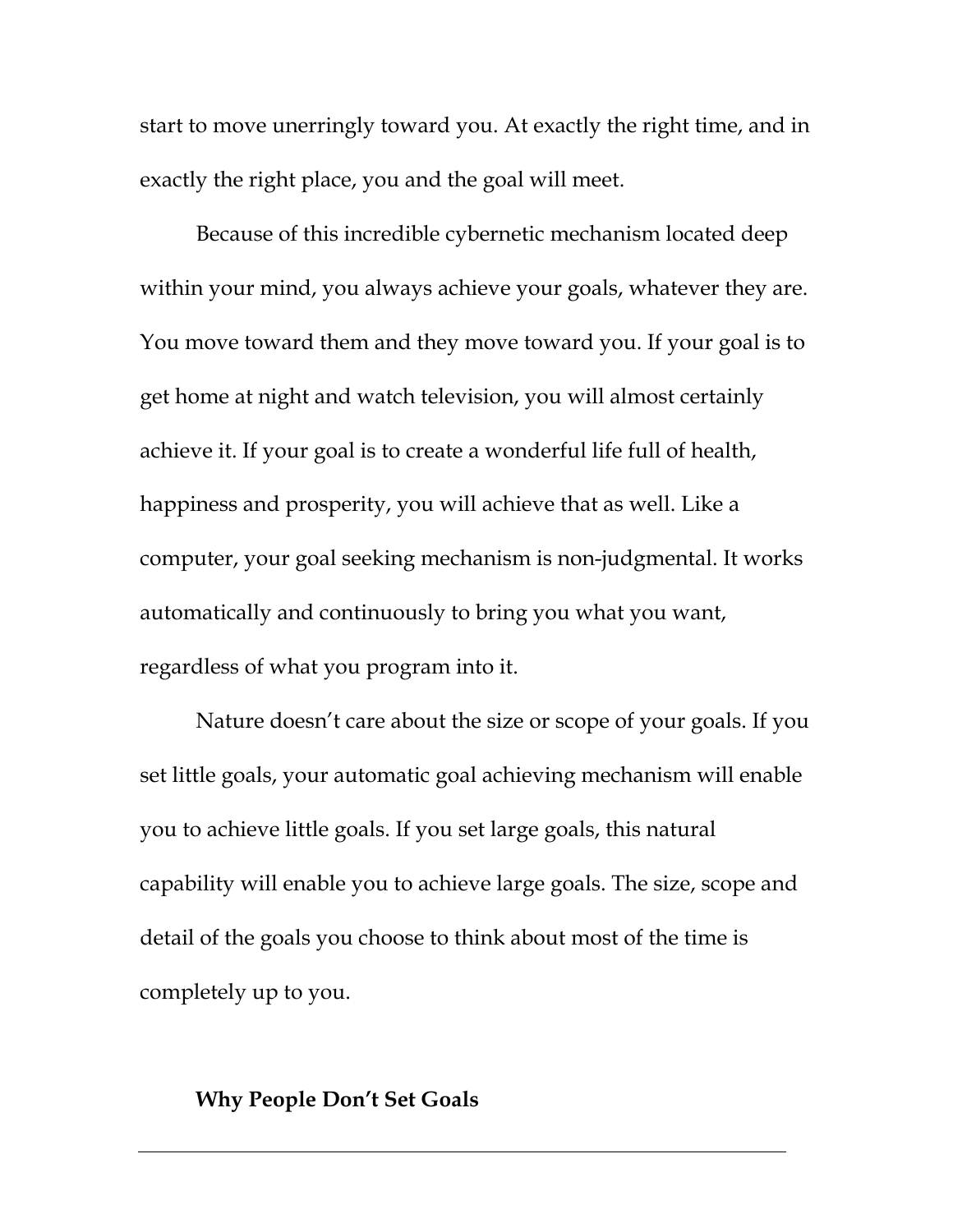Here is a good question: If goal setting is automatic, why is it that so few people have clear, written, measurable, time-bounded goals that they work toward each day? This is one of the great mysteries of life. I believe there are four reasons why people don't set goals.

#### **Goals Aren't Important**

First, most people don't realize the importance of goals. If you grow up in a home where no one has goals, or you socialize with a group where goals are neither discussed nor valued, you can very easily reach adulthood without knowing that your ability to set and achieve goals will have more of an effect on your life than any other skill. Look around you. How many of your friends or family members are clear and committed to their goals?

## **They Don't Know How**

The second reason that people don't have goals is because they don't know how to set them in the first place. Even worse, many people think that they already have goals, when in reality, what they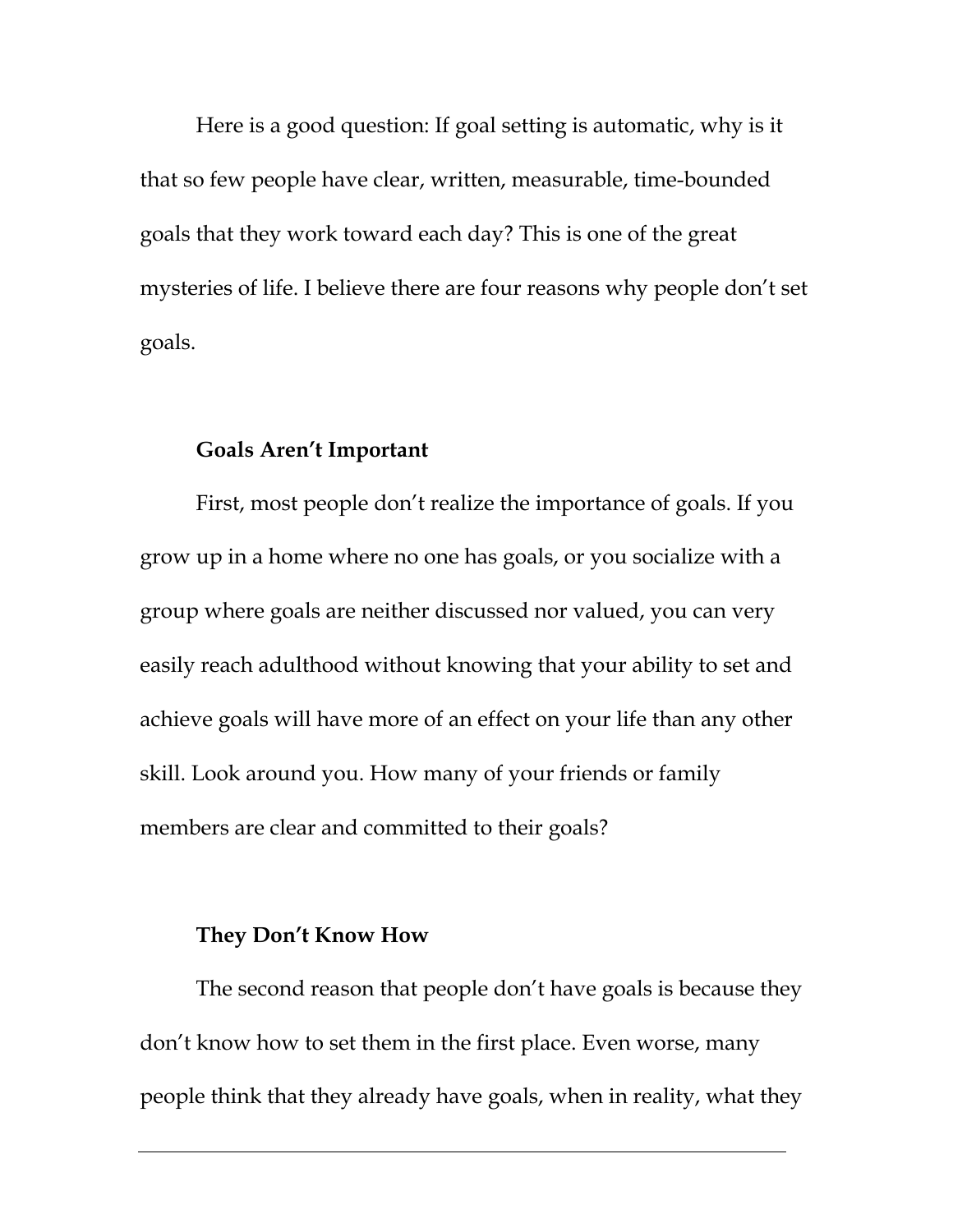actually have are a series of wishes or dreams like, "Be happy," or "Make a lot of money," or "Have a nice family life."

But these are not goals at all. They are merely fantasies that are common to everyone. A goal however is something distinctly different from a wish. It is clear, written and specific. It can be quickly and easily described to another person. You can measure it, and you know when you have achieved it, or not.

It is possible to take an advanced degree at a leading university without ever receiving *one hour* of instruction on goal setting. It is almost as if the people who determine the educational content of our schools and universities are completely blind to the importance of goal setting in achieving success later in life. And of course, if you never hear about goals until you are an adult, as I experienced, you will have no idea how important they are to everything you do.

## **The Fear of Failure**

The third reason that people don't set goals is because of the fear of failure. Failure *hurts*. It is emotionally and often financially painful and distressing. Everyone has had failure experiences from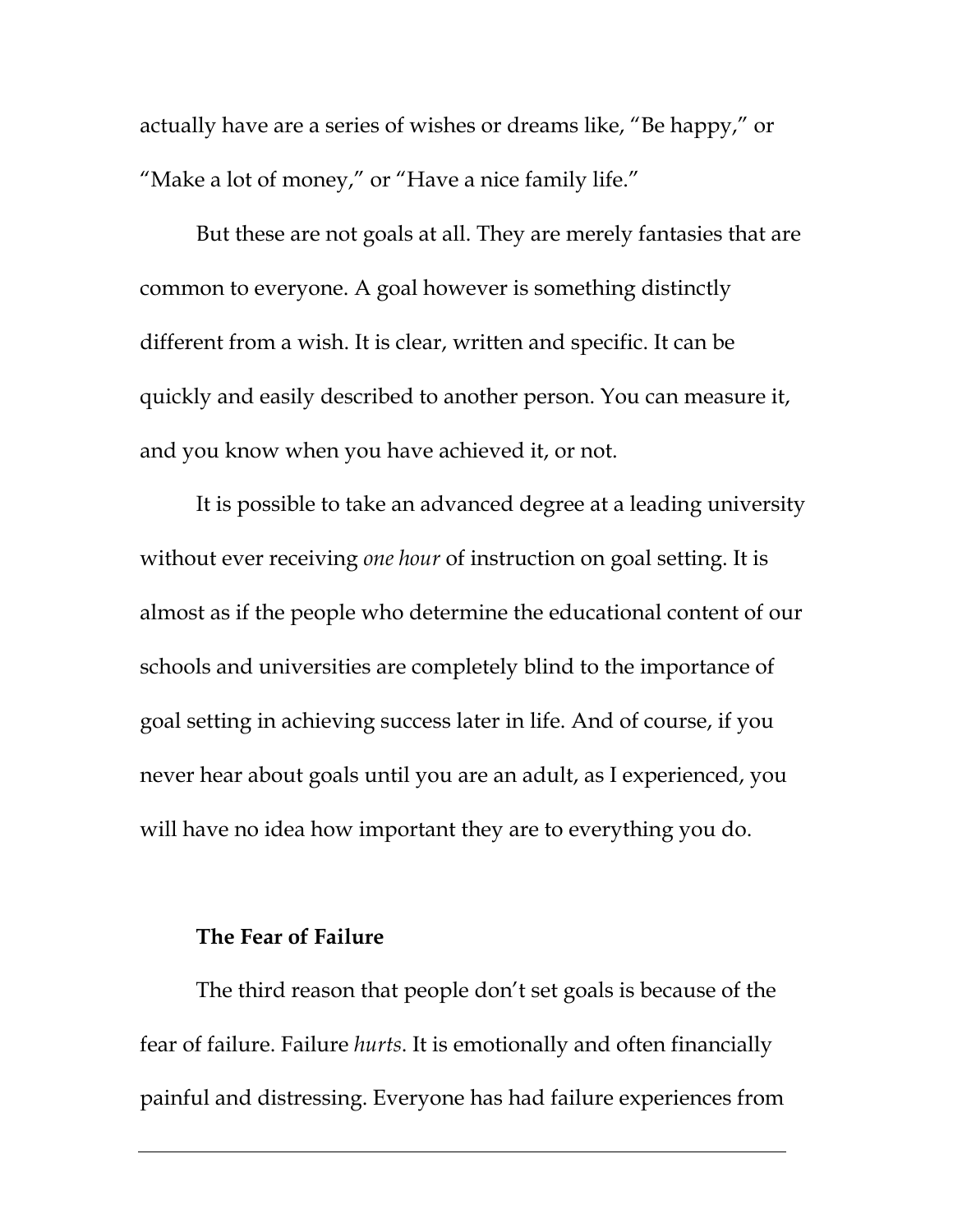time to time. Each time, they resolve to be more careful next time and avoid failure experiences in the future. They then make the mistake of unconsciously sabotaging themselves by not setting any goals at which they might fail. They end up going through life functioning at far lower levels than are truly possible for them.

## **The Fear of Rejection**

The fourth reason that people don't set goals is because of the fear of rejection. People are afraid that if they set a goal and are not successful, others will criticize or ridicule them. This is one of the reasons why, when you begin to set goals, you should keep your goals confidential. Don't tell anyone. Let them see by your results and achievements what you have accomplished, but don't tell them in advance. What they don't know can't hurt you.

## **Join The Top Three Percent**

Mark McCormack in his book *What They Don't Teach You In The Harvard Business School* tells of a Harvard study conducted between 1979 and 1989. In 1979, the graduates of the MBA program at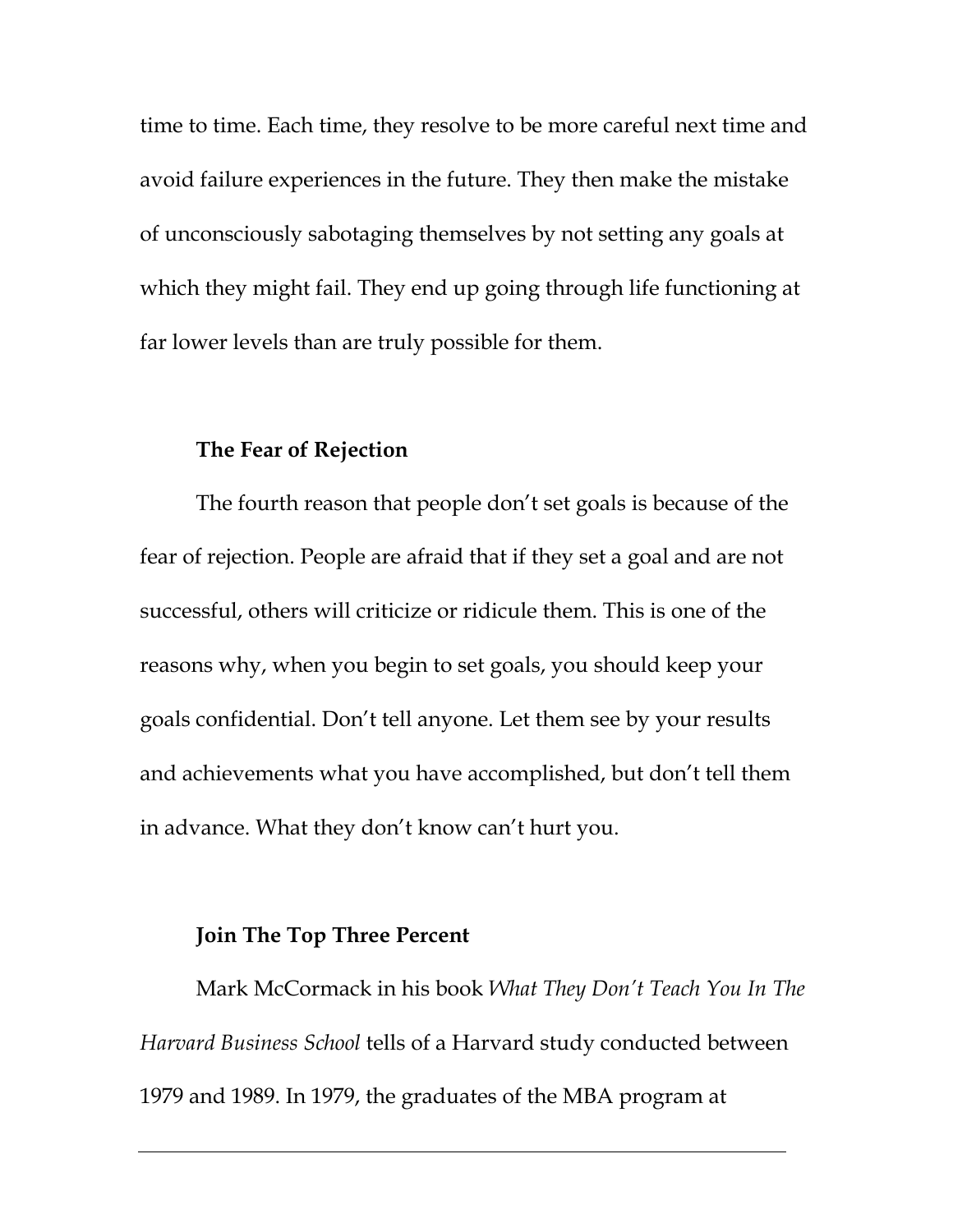Harvard were asked, "Have you set clear, written goals for your future and made plans to accomplish them?" It turned out that only 3% of the graduates had written goals and plans. 13% had goals, but they were not in writing. Fully 84% had no specific goals at all, aside from getting out of school and enjoying the summer.

Ten years later, in 1989, they interviewed the members of that class again. They found that the 13% who had goals, but which were not in writing were earning on average twice as much as the 84% of students who had had no goals at all. But most surprisingly, they found that the 3% of graduates who had clear, written goals when they left Harvard were earning, on average, *ten times* as much as the other 97% of graduates *all together*. The only difference between the groups was the clarity of the goals they had for themselves when they started out.

## **No Road Signs**

The importance of clarity is easy to understand. Imagine arriving on the outskirts of a large city and being told to drive to a particular home or office in that city. But here's the catch. There are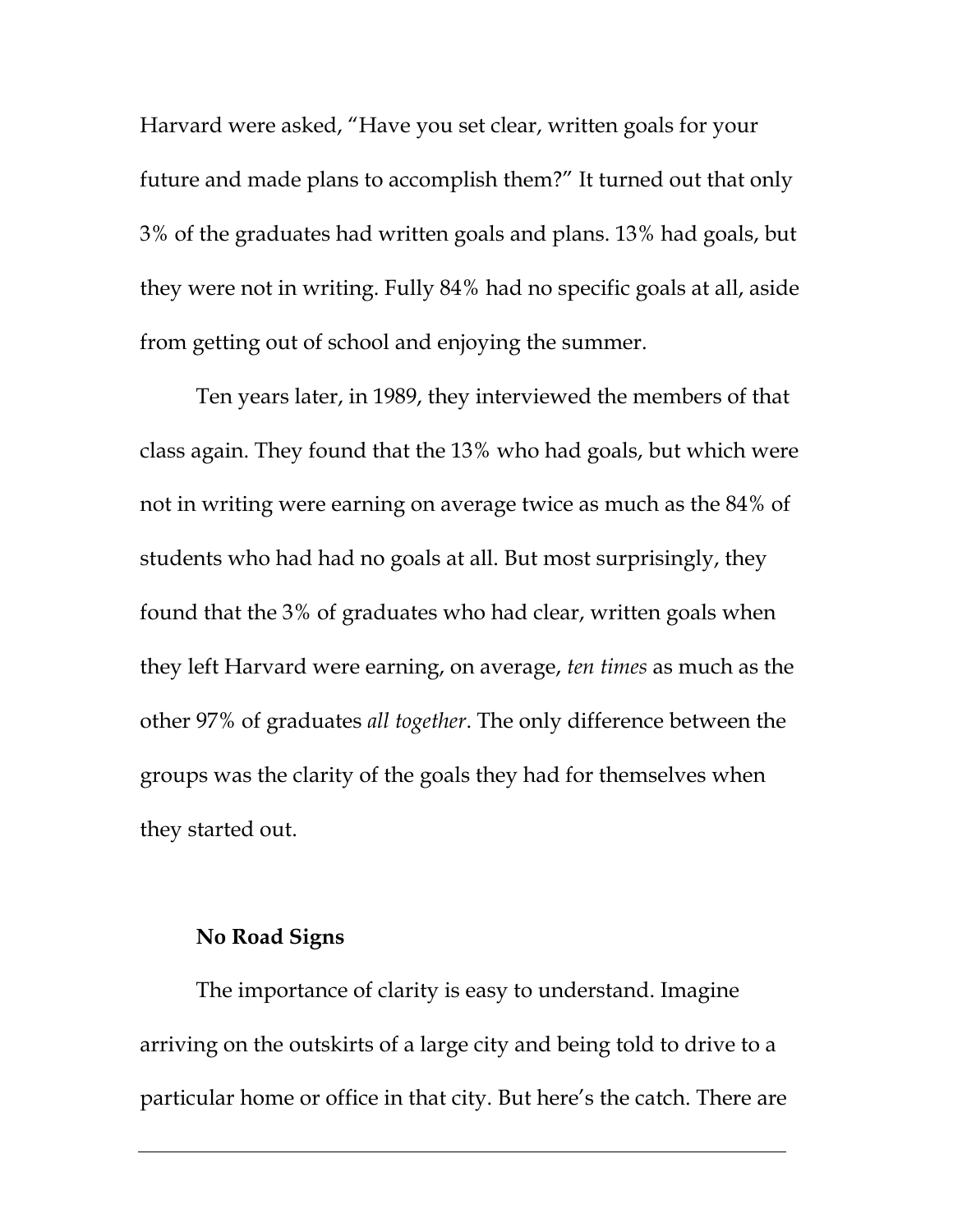no road signs and you have no map of the city. In fact, all you are given is a very general description of the home or office that is your goal. Here is the question: How long do you think it would take you to find a home or office in a city without a road map or without road signs?

The answer is: Probably your whole life. If you ever did find the home or office, it would be very much a matter of luck. And sadly enough, this is the way most people live their lives.

The average person starts life traveling through an unmapped and uncharted world with no road map. This is the equivalent of starting off in life with no goals and plans. He or she simply figures things out as he or she goes along. Often, ten or twenty years of work will go past and the individual is still broke, unhappy in his or her job, dissatisfied with his or her marriage and making little progress. And still, he or she goes home every night and watches television, wishing and hoping that things would get better. But they seldom do. Not by themselves.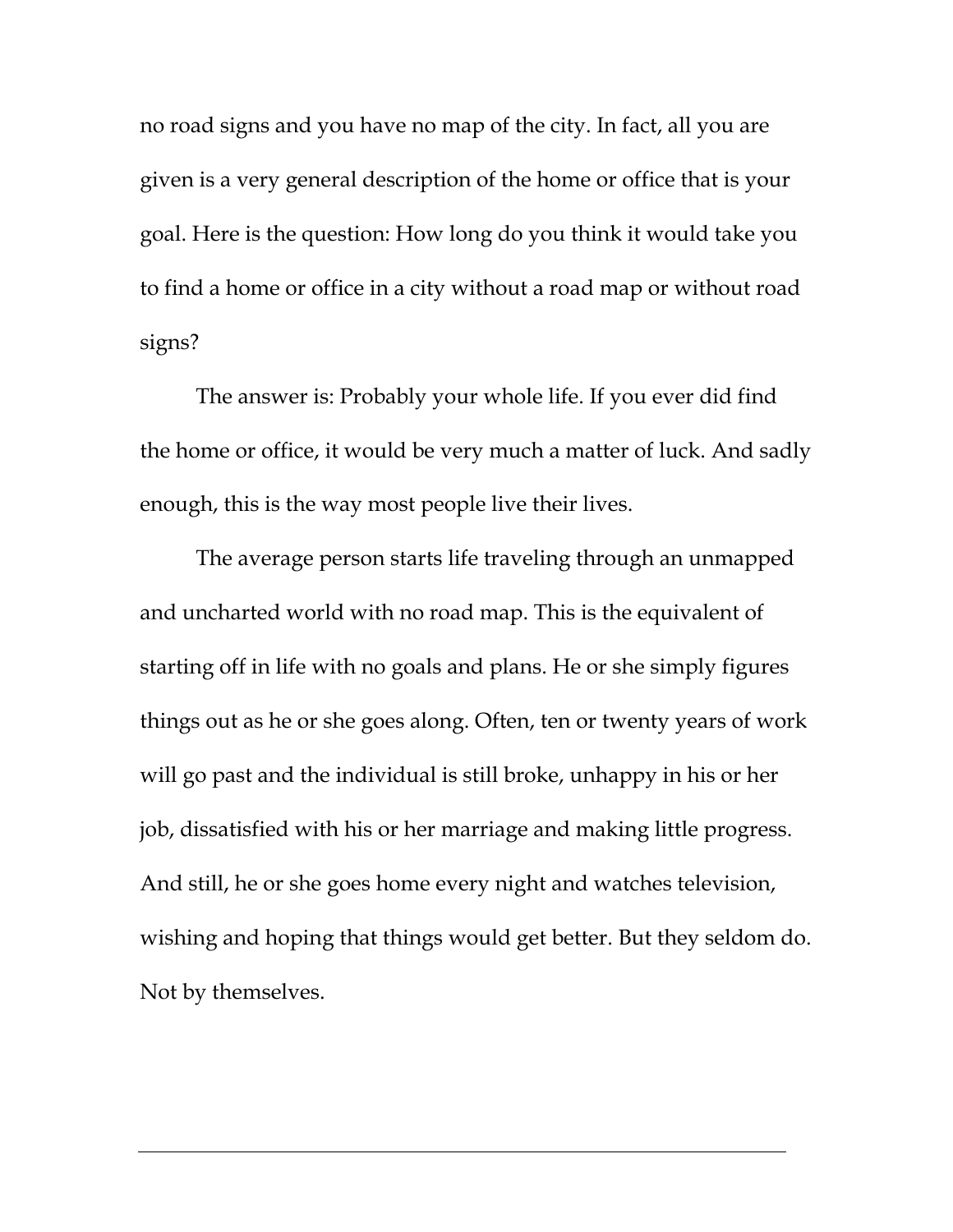# **Happiness Requires Goals**

Earl Nightingale once wrote: *Happiness is the progressive realization of a worthy ideal, or goal.*

You only feel truly happy when you are making progress, stepby-step, toward something that is important to you. Victor Frankl, the founder of *Logotherapy*, wrote that the greatest need of the human being is for *a sense of meaning and purpose in life.* 

Goals give you a sense of meaning and purpose. Goals give you a sense of direction. As you move toward your goals you feel happier and stronger. You feel more energized and effective. You feel more confident and competent in yourself and your abilities. Every step you take toward your goals increases your belief that you can set and achieve even bigger goals in the future.

More people today fear change, and worry about the future, than at any other time in our history. One of the great benefits of goal setting is that goals enable you to *control the direction of change* in your life. Goals enable you to assure that the changes in your life are largely self-determined and self-directed. Goals enable you to instill meaning and purpose into everything you do.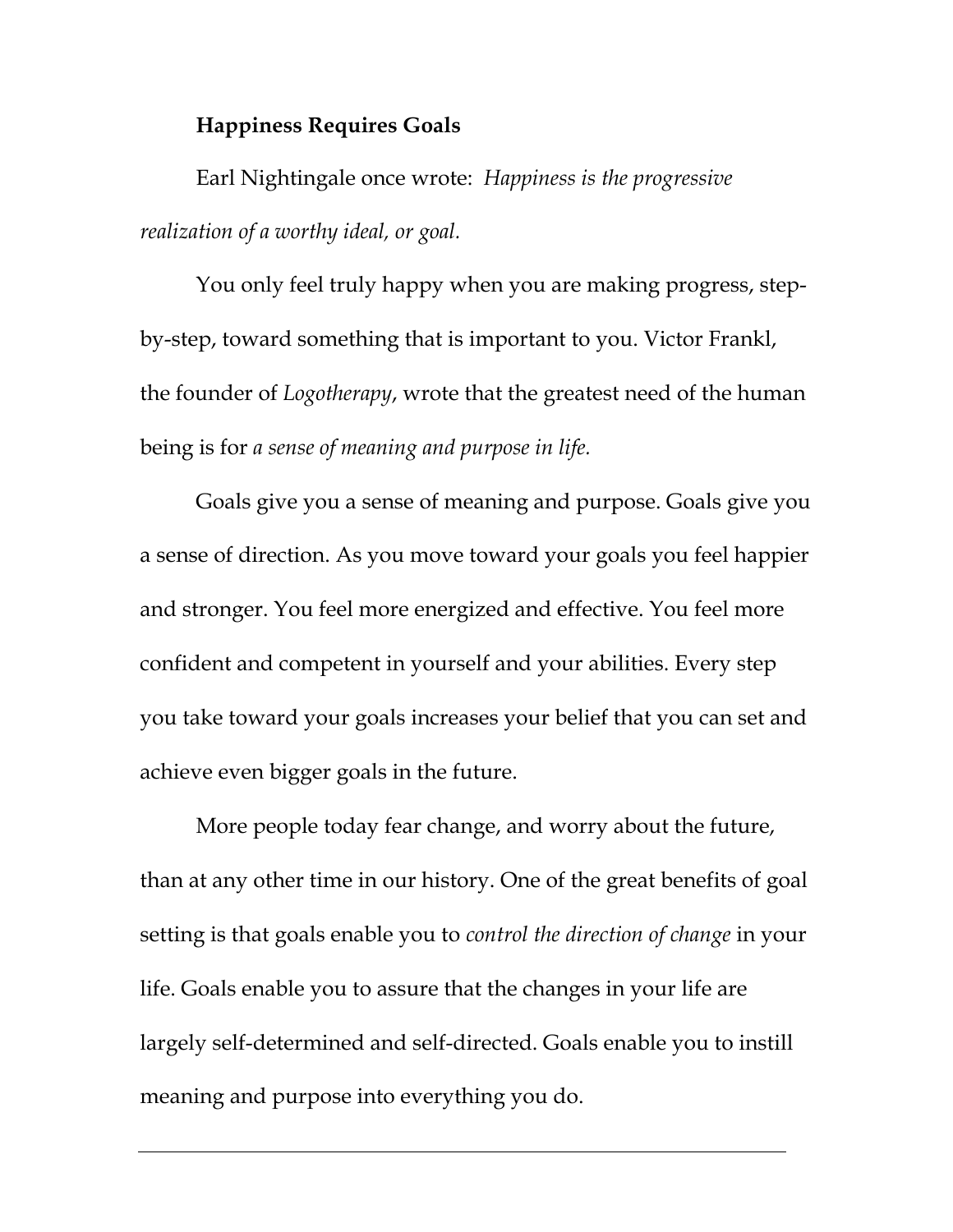One of the most important teachings of Aristotle, the Greek philosopher, was that man is a teleological organism. The word "teleos" in Greek means *goals*. What Aristotle concluded was that all human action is purposeful in some way. You are only happy when you are doing something that is moving you toward something that you want. The great questions then become: *What are your goals? What purposes are you aiming at? Where do you want to end up at the end of the day?* 

## **Clarity Is Everything**

Your inborn potential is extraordinary. You have within you, right now, the ability to achieve almost any goal that you can set for yourself. Your greatest responsibility to yourself is to invest the whatever time is required to become absolutely clear about exactly what it is you want, and how you can best achieve it. The greater clarity you have regarding your true goals, the more of your potential you will unleash for good in your life.

You have probably heard it said that the average person uses only 10% of his or her potential. The sad fact is that, according to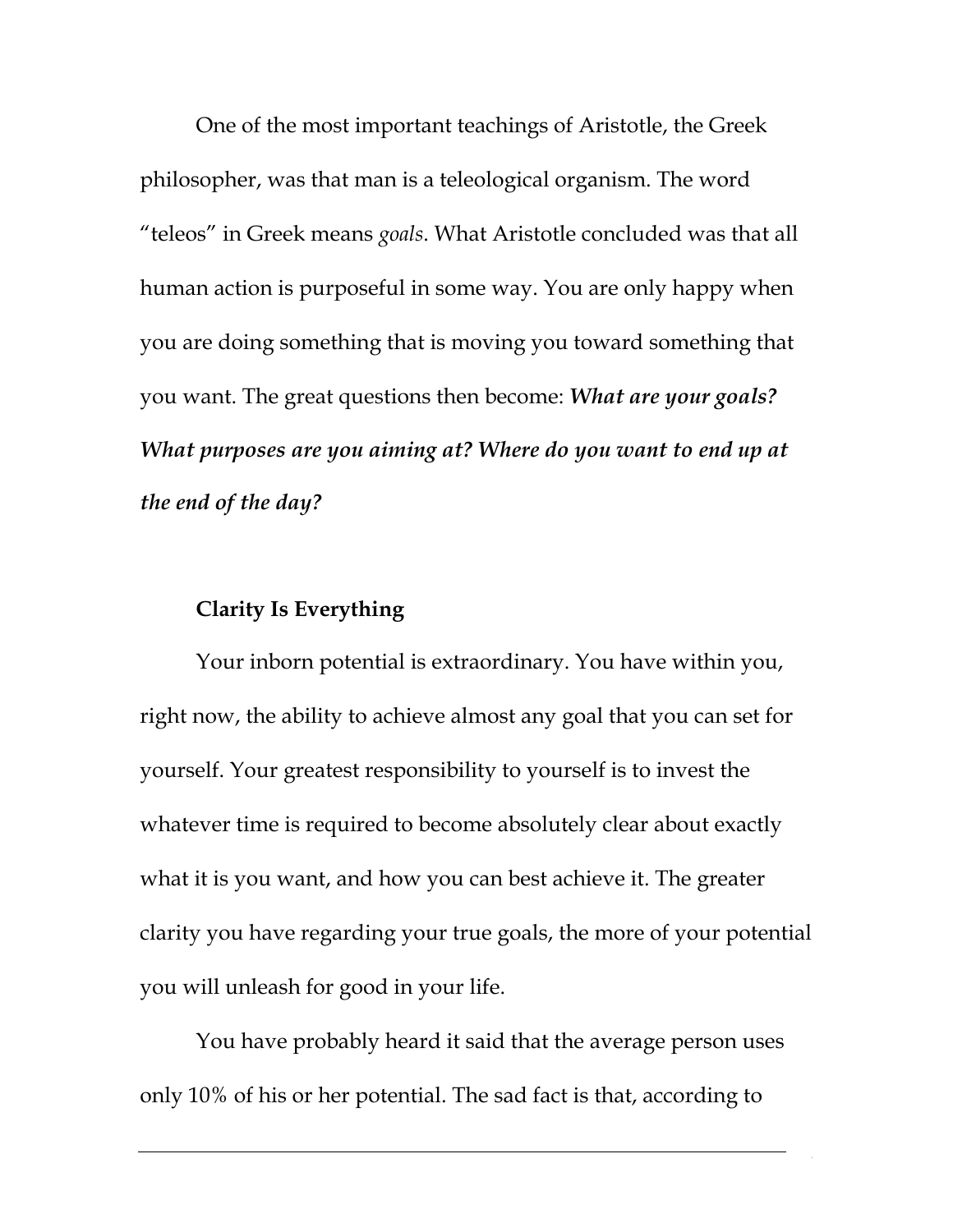Stanford University, the average person functions with only about 2% of his or her mental potential. The remainder just sits there in reserve, being saved up for some later time. This would be exactly as if your parents had left you a trust fund with \$100,000 in it, but all you ever took out to spend was \$2,000. The other \$98,000 dollars simply sat in the account unused throughout your life.

# **Develop A Burning Desire**

The starting point of all goal attainment is *desire*. You must develop an intense, burning desire for your goals if you really want to achieve them. It is only when your desire becomes intense enough that you will have the energy and the internal drive to overcome all the obstacles that will arise in your path.

The good news is that almost anything that you want long enough and hard enough, you can ultimately achieve.

The great oil billionaire, H. L. Hunt, was once asked the "secret of success." He replied that success required two things, and two things only. First, he said, you must know *exactly* what it is you want. Most people never make this decision. Second, he said, you must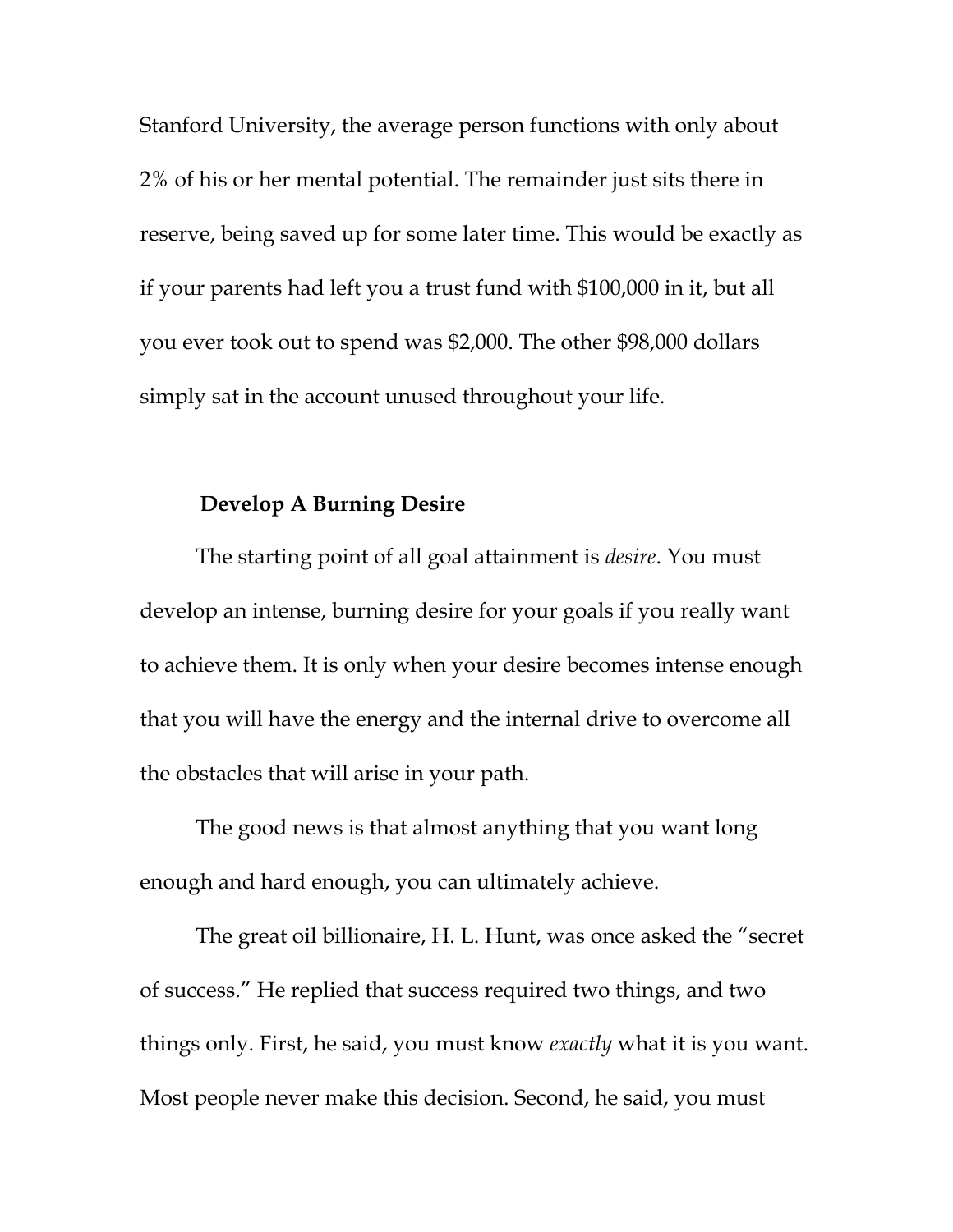determine the *price* that you will have to pay to achieve it, and then get busy paying that price.

#### **The Cafeteria Model of Success**

Life is more like a buffet or cafeteria than it is a restaurant. In a restaurant, you eat the complete dinner and then you pay the bill. But in a buffet or cafeteria, you have to serve yourself, and pay in full before you enjoy the meal. Many people make the mistake of thinking that they will pay the price after they have experienced the success. They sit in front of the stove of life and say, "First give me some heat, and then I'll put in some wood."

As motivational speaker Zig Ziglar once said, "The elevator to success is out of service. But the stairs are always open."

Another important observation from Aristotle was his conclusion that the ultimate purpose of all human action is the achievement of personal happiness. Whatever you do, he said, it is aimed at increasing your happiness in some way. You may or may not be successful in achieving happiness, but your happiness is always your ultimate aim.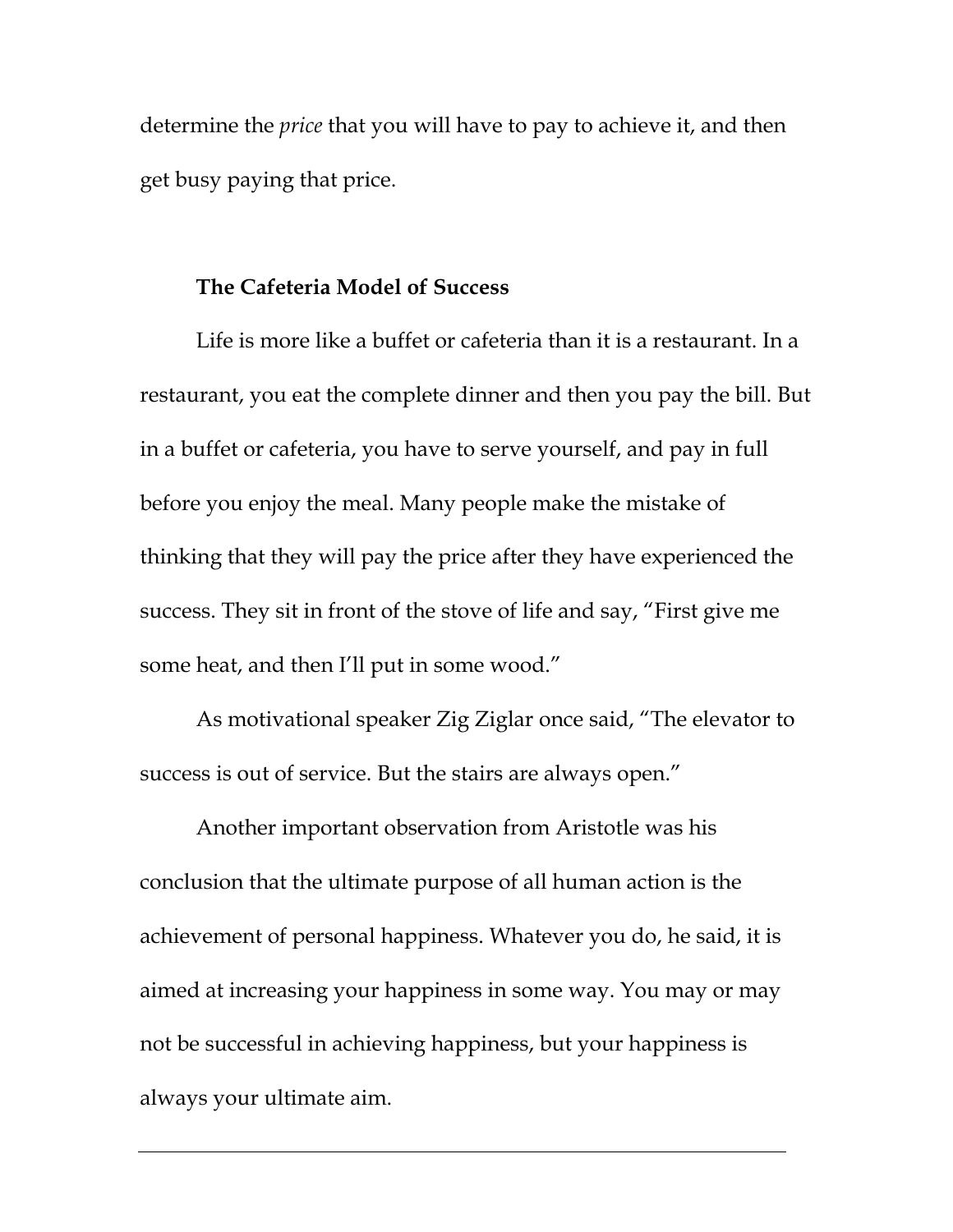#### **The Key To Happiness**

Setting goals, working toward them day-by-day, and ultimately achieving them is the key to happiness in life. Goal setting is so powerful that the very act of *thinking* about your goals makes you happy, even before you have taken the first step toward achieving them.

To unlock and unleash your full potential, you should make a habit of daily goal setting and achieving for the rest of your life. You should develop a laser-like focus so that you are always thinking and talking about the things you want rather than the things that you don't want. You must resolve, from this moment on, to be a goalseeking organism, like a guided missile, or a homing pigeon, moving unerringly toward the things that are important to you.

There is no greater guarantee of a long, happy, healthy and prosperous life than for you to be continually working on being, having and achieving more and more of the things you really want. Clear goals enable you to release your full potential for personal and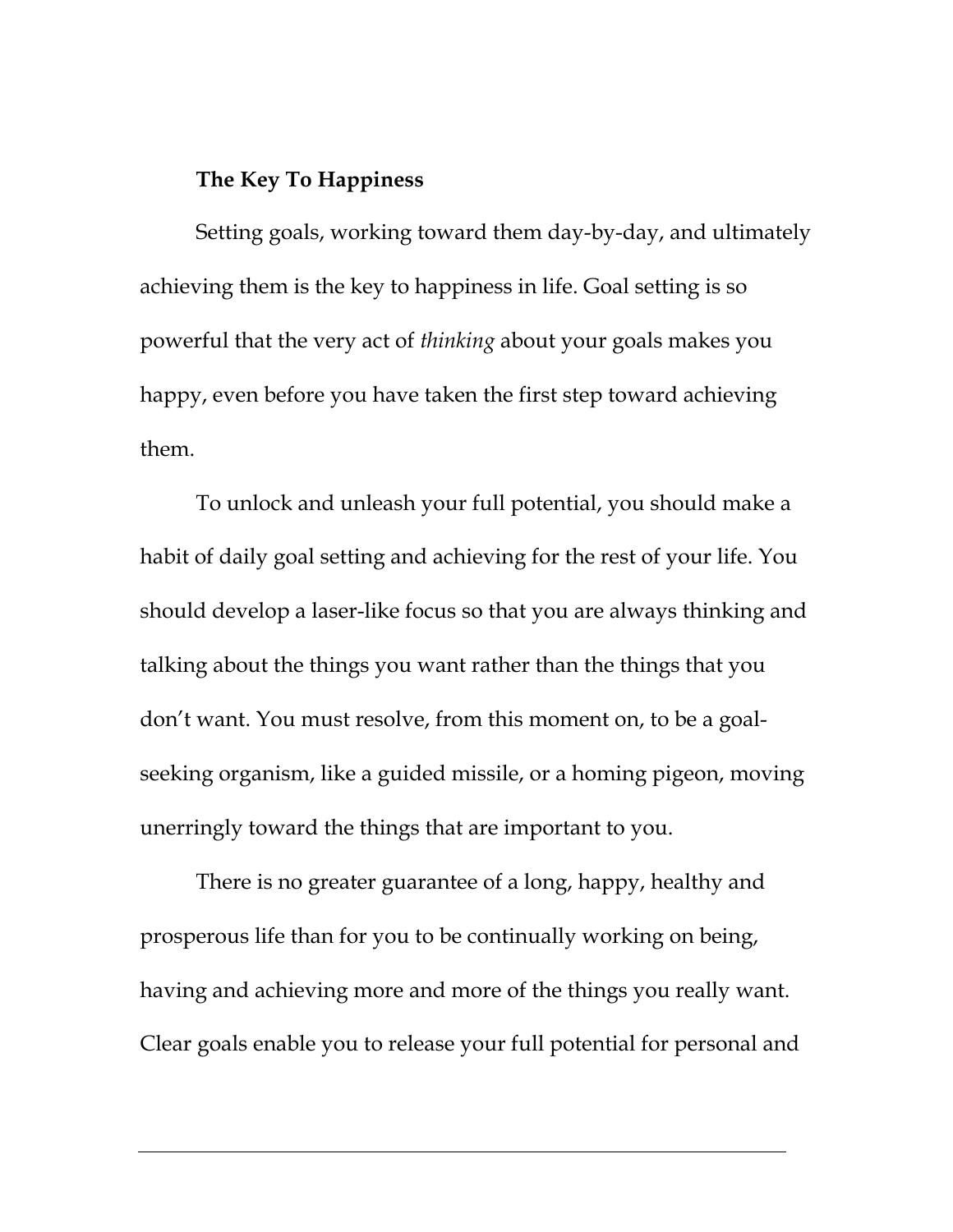professional success. Goals enable you to overcome any obstacle, and to make your future unlimited.

# **Unlock Your Potential:**

- 1. Imagine that you have the inborn ability to achieve any goal you could ever set for yourself. What do you really want to be, have and do?
- 2. What are the activities that give you your greatest sense of meaning and purpose in life?
- 3. Look at your personal and work life today and identify how your own thinking has created your world. What should you, could you change?
- 4. What do you think and talk about most of the time, what you want, or what you don't want?
- 5. What is the price you will have to pay to achieve the goals that are most important to you?
- 6. What one action should you take immediately as the result of your answers to the above questions?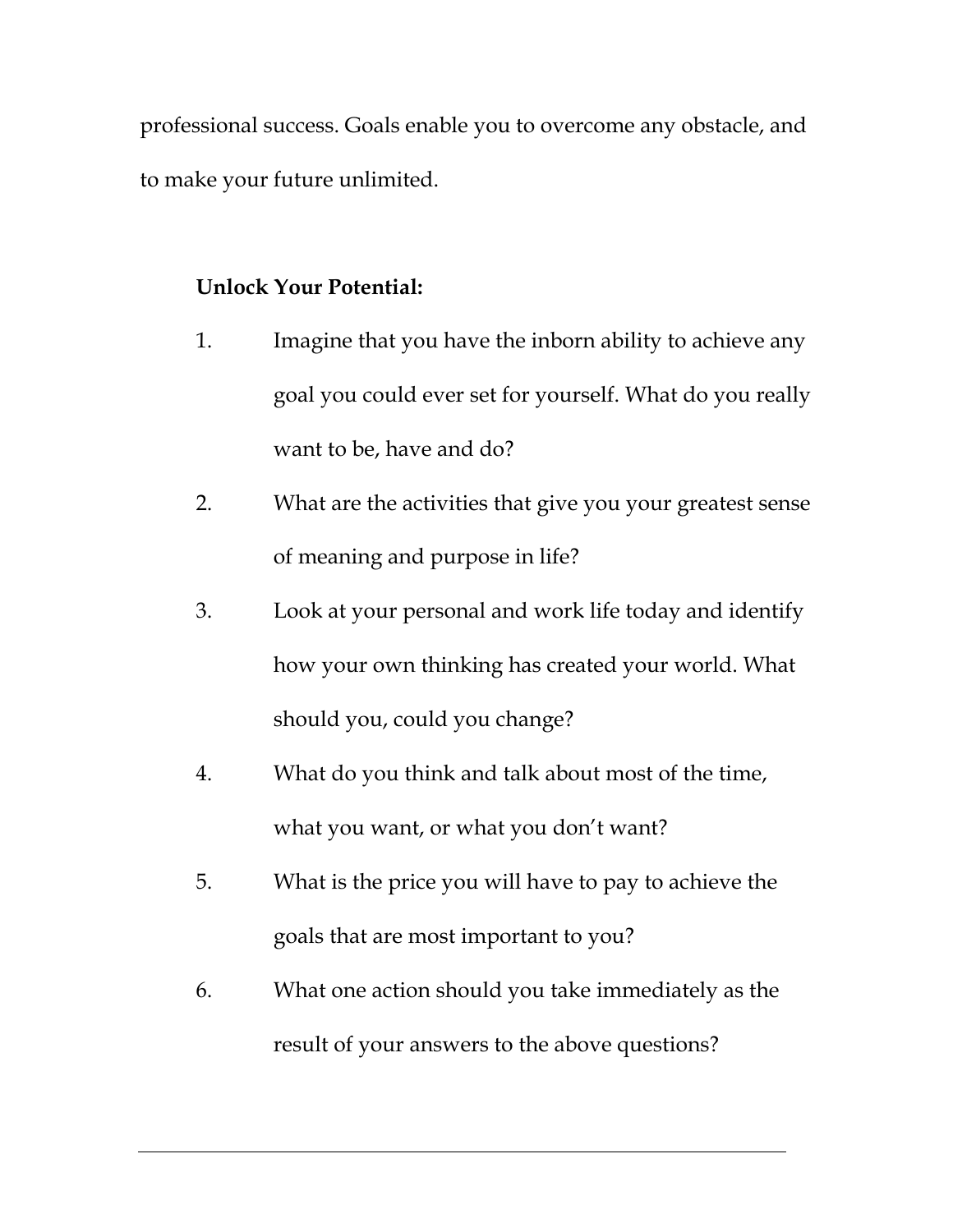# **Chapter Two**

#### **Take Charge of Your Life**

*"A man, as a general rule, owes very little to what he is born with – a man is what he makes of himself."* (Alexander Graham Bell)

When I was 21, I was broke and living in a small one-room apartment, in the middle of a very cold winter, working on a construction job during the day. I usually couldn't afford to go out of my apartment in the evenings, where at least it was warm, so I had a lot of time to think.

One night as I sat there at my small kitchen table, I had a great flash of awareness. It changed my life. I suddenly realized that everything that happened to me for the rest of my life was going to be up to me. No one else was ever going to help me. *No one was coming to the rescue.* 

I was thousands of miles from home with no intentions of going back for a long time. I saw clearly at that moment that if anything in my life were going to change, it would have to begin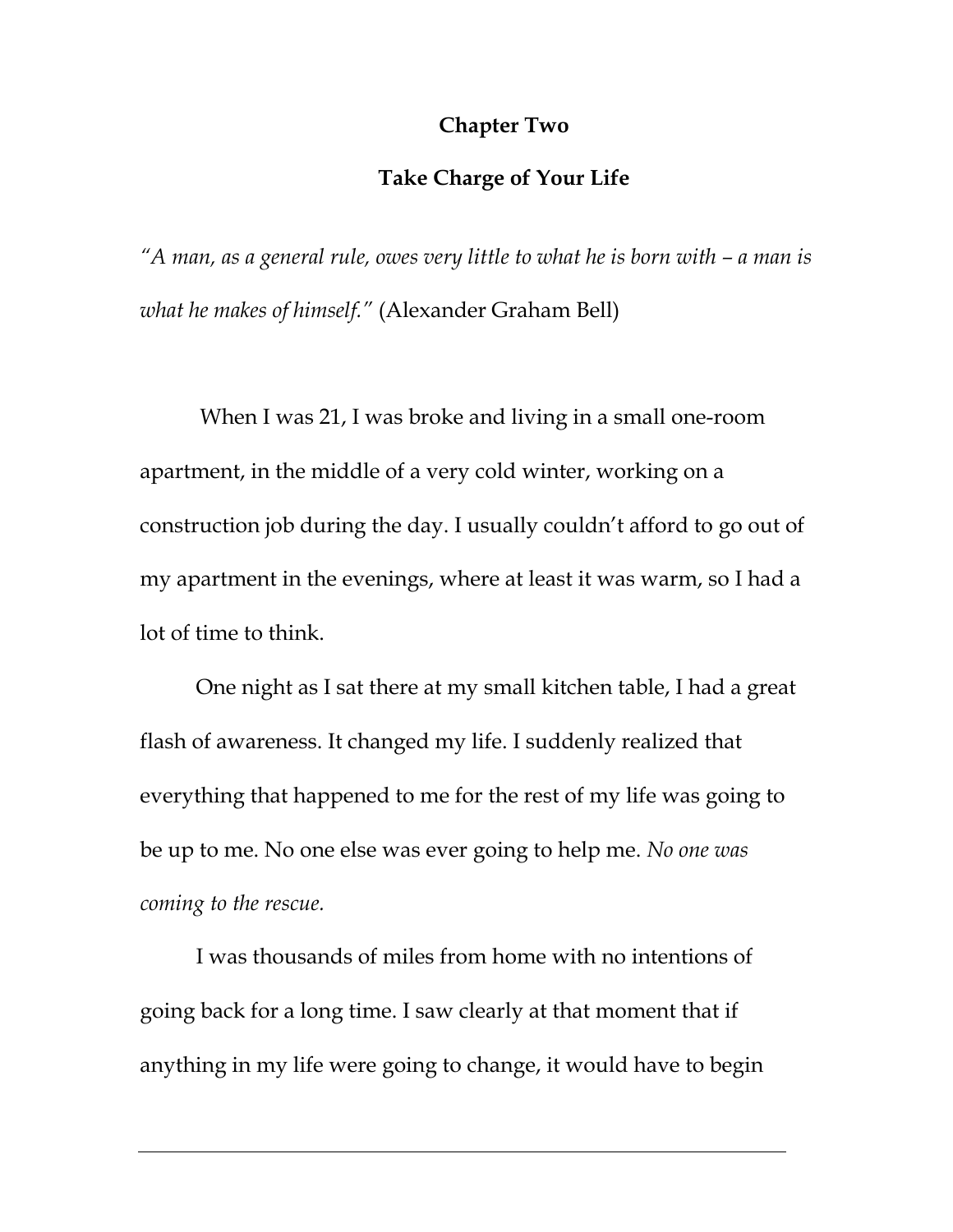with me. If I didn't change, nothing else would change. *I was responsible.* 

## **The Great Discovery**

I still remember that moment. It was like a first parachute jump. It was both scary and exhilarating. There I was, standing on the edge of life. And I decided to jump. From that moment onward, I accepted that I was in charge of my life. I knew that if I wanted things to be different, I would have to be different. Everything was up to me.

I later learned that when you accept complete responsibility for your life, you take the giant step from childhood to adulthood. Sadly enough, most people never do this. I have met countless men and women in their 40s and 50s who are still grumbling and complaining about earlier unhappy experiences, and still blaming their problems on other people and circumstances. Many people are still angry about something that one of their parents did or did not do to or for themtwenty, or thirty, or even forty years ago. They are trapped in the past and they can't get free.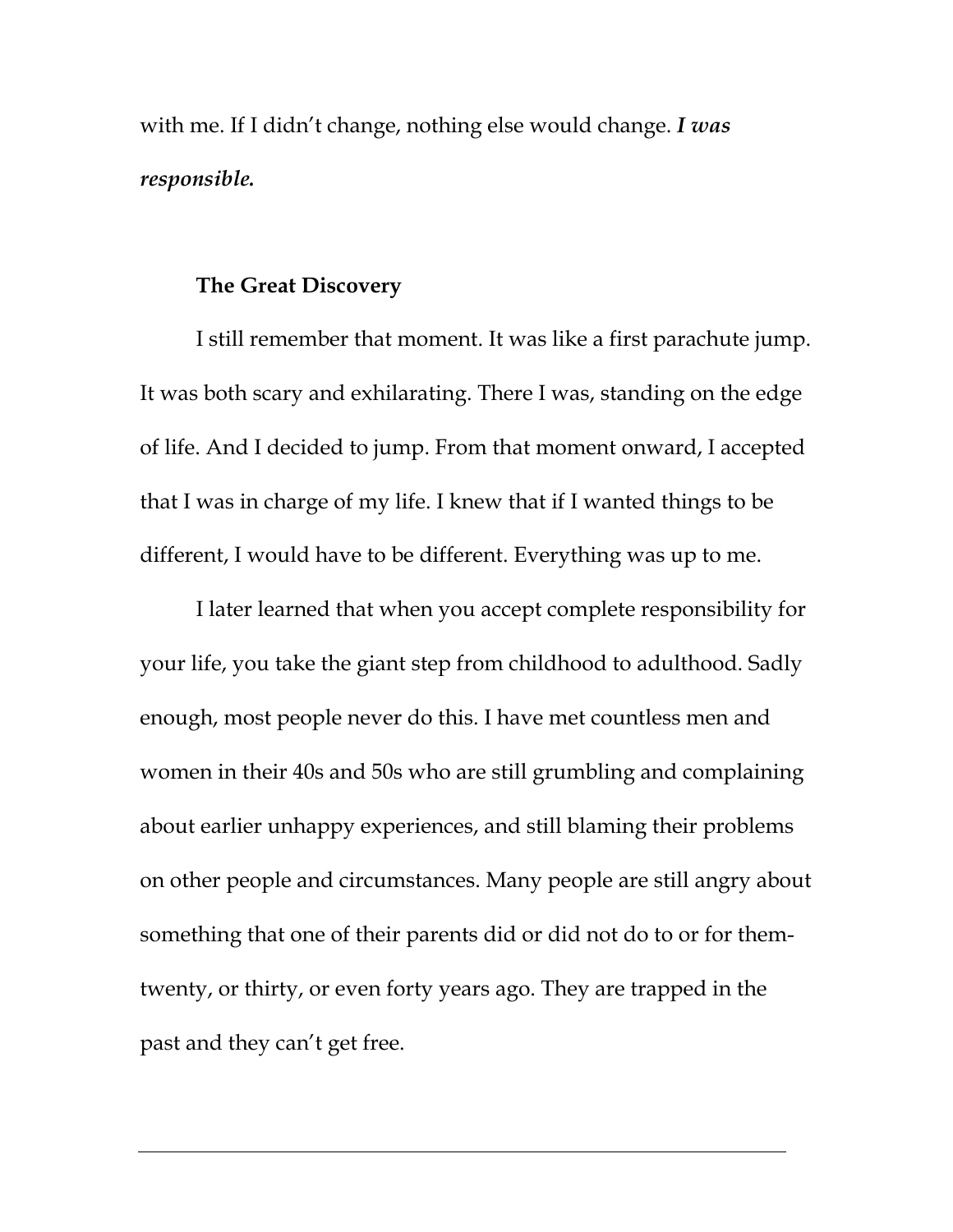## **Your Worst Enemy**

The greatest enemies of success and happiness are *negative emotions*, of all kinds. It is negative emotions that hold you down, tire you out and take away all your joy in life. It is negative emotions, from the beginning of time, that have done more harm to individuals and societies than all the plagues of history.

One of your most important goals, if you want to be truly happy and successful, is to free yourself from negative emotions, and fortunately, this can be done, if you learn how.

The negative emotions of fear, self-pity, envy, jealousy, feelings of inferiority, and ultimately *anger*, are mostly caused by four factors. Once you identify and remove these factors from your thinking, your negative emotions stop automatically. When your negative emotions stop, the positive emotions of love, peace, joy and enthusiasm flow in to replace them, and your whole life changes for the better, sometimes in a matter of minutes, or even seconds.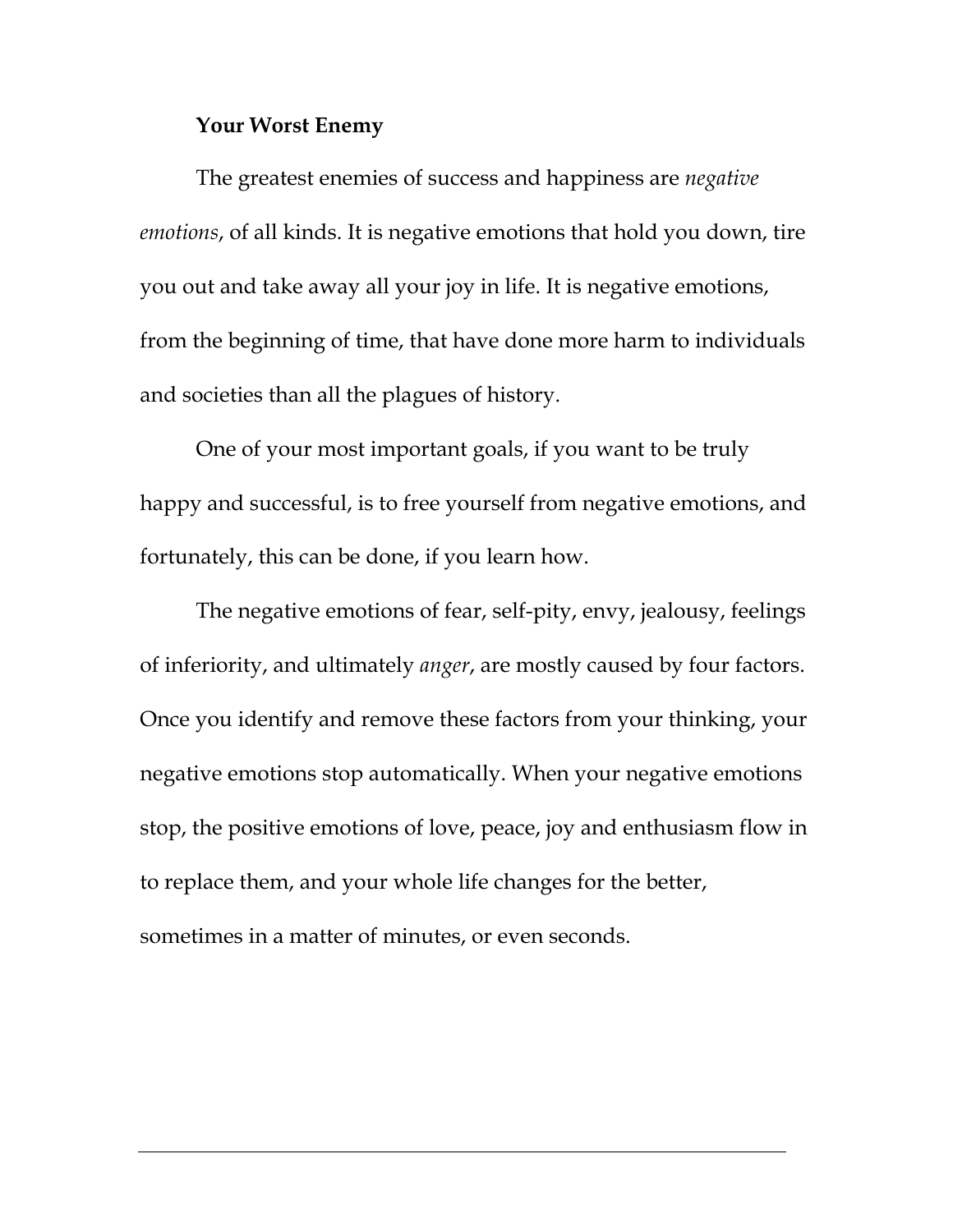# **Stop Justifying**

The first of the four root causes of negative emotions is *justification*. You can only be negative as long as you can justify, to yourself and others, that you are *entitled* to be angry or upset for some reason. This is why angry people are continually explaining and elaborating on the reasons for their negative feelings. However, if you cannot *justify* your negativity, you cannot be angry.

For example, a person is laid off from a job due to a change in the economy and declining sales in the company. However, the individual is angry with his boss for this decision and justifies his anger by describing all the reasons why his being laid off was unfair. He can even get himself so incensed that he decides to sue, or get even in some way. As long as he continues to justify his negative feelings toward his boss and the company, his negative emotions control him and absorb much of his life and thinking.

However, as soon as he says, "Well, I've been laid off. These things happen. It's not personal. People get laid off all the time. I guess I'd better get busy finding a new job." His negative emotions vanish. He becomes calm, clear and focused on the goal, and on the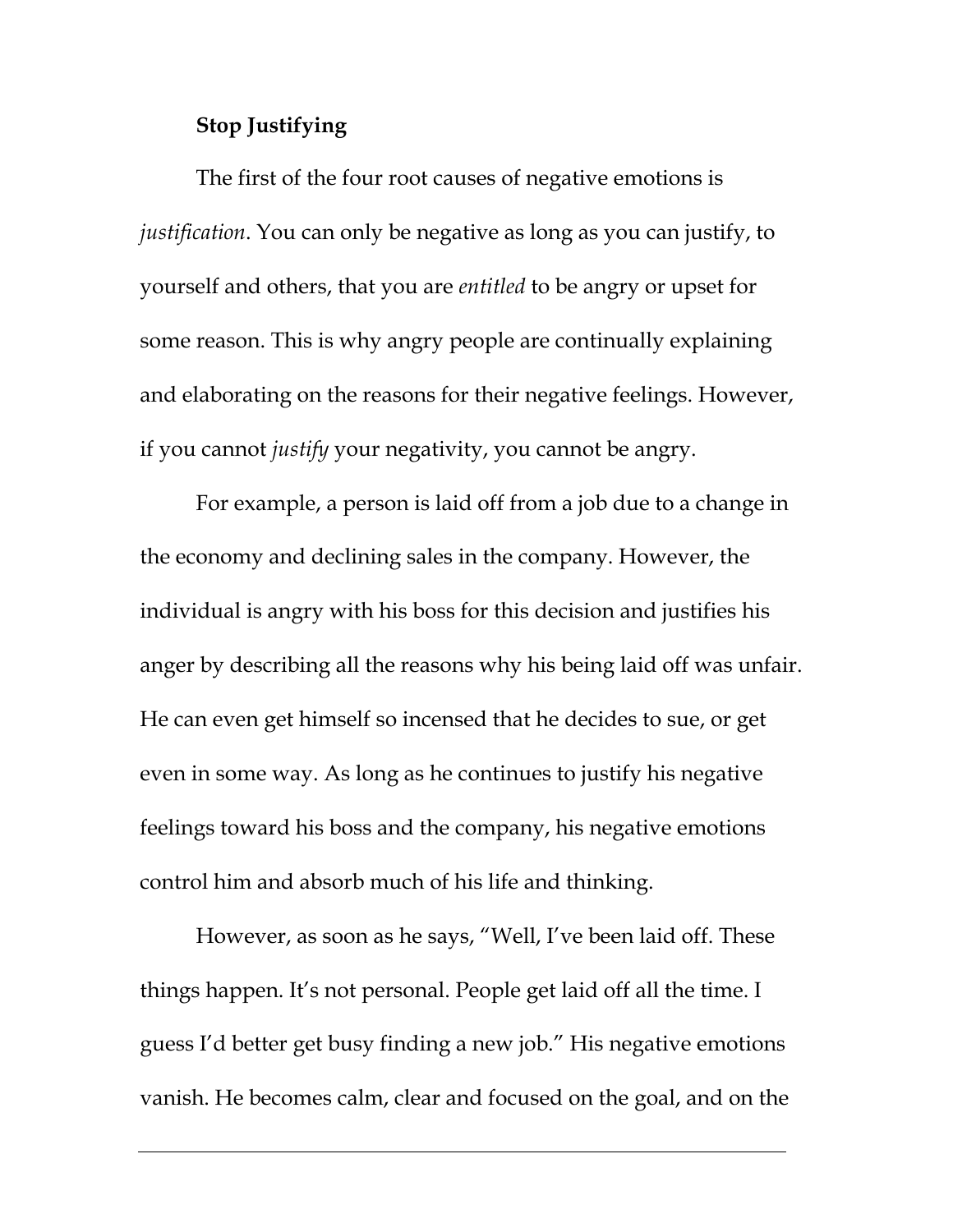steps he can take to get back into the workforce. As soon as he stops justifying, he becomes a more positive and effective person.

#### **Refuse to Rationalize And Make Excuses**

The second cause of negative emotions is *rationalization*. When you rationalize, you attempt to give a "socially acceptable explanation for an otherwise socially unacceptable act."

You rationalize to explain away or put a favorable light on something that you have done that you feel bad or unhappy about. You excuse your behavior or actions by creating an explanation that *sounds good*, even though you know that you were an active agent in whatever occurred. You often create complex ways of putting yourself in the right by explaining that your behavior was really quite acceptable, all things considered. This rationalizing keeps your negative emotions alive.

 Rationalization and justification always require that you make someone or something else the source or cause of your problem. You cast yourself in the role of the victim, and you make the other person or organization into the oppressor, or the "bad guy."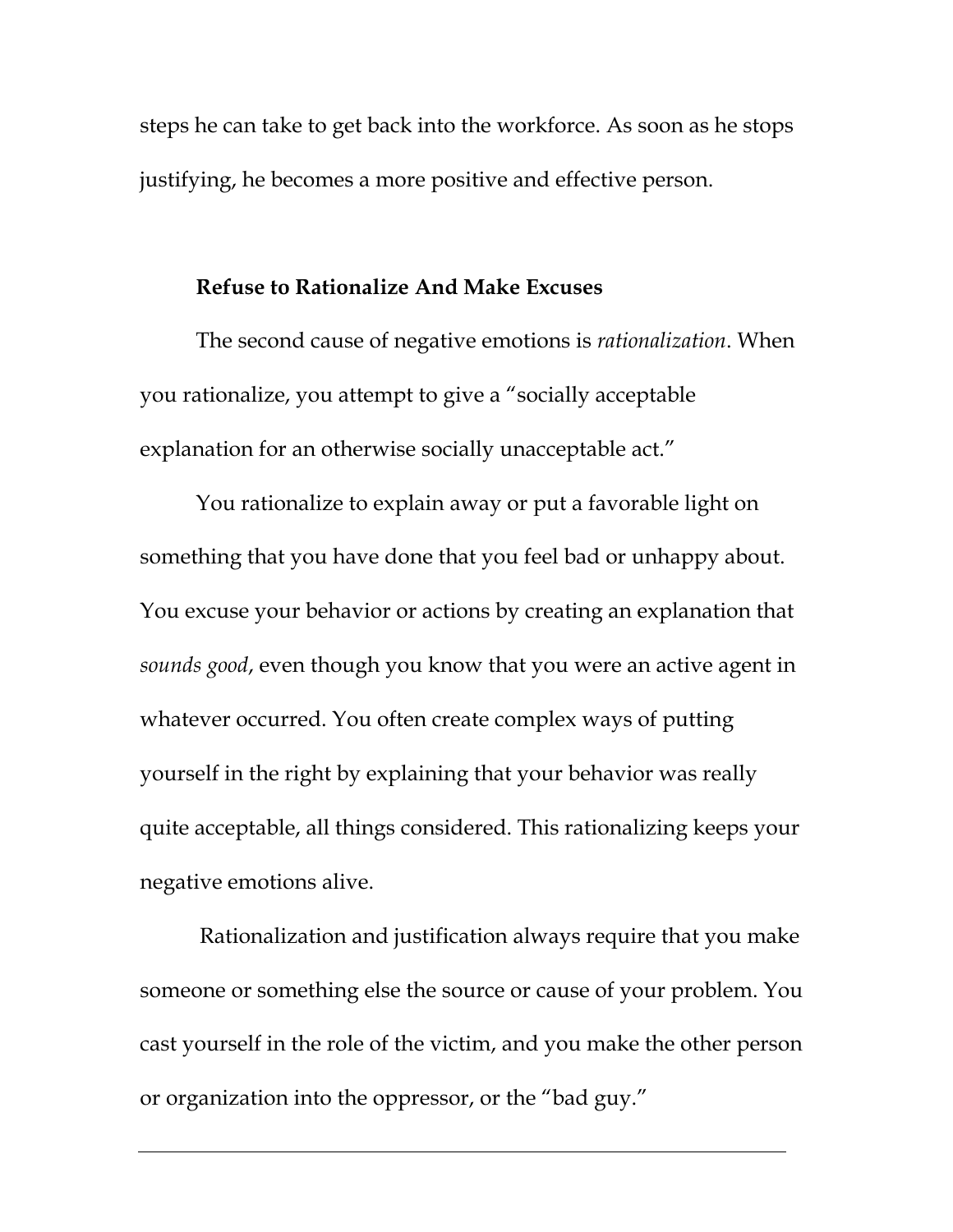### **Rise Above the Opinions of Others**

The third cause of negative emotions is an over concern or hypersensitivity to the way other people treat you. For some people, their entire self-image is determined by the way other people speak to them, talk to them or about them, or even look at them. They have little sense of personal value or self-worth apart from the opinions of others, and if those opinions are negative for any reason, real or imagined, the "victim" immediately experiences anger, embarrassment, shame, feelings of inferiority and even depression, self-pity and despair. This explains why psychologists say that almost everything we do is to *earn* the respect of others, or at least to avoid *losing* their respect.

### **No One Else Is Responsible**

The fourth cause of negative emotions, and the worst of all, is *blaming*. When I draw the "Negative Emotions Tree" in my seminars, I illustrate the trunk of the tree as the propensity to blame other people for our problems. Once you cut down the trunk of the tree, all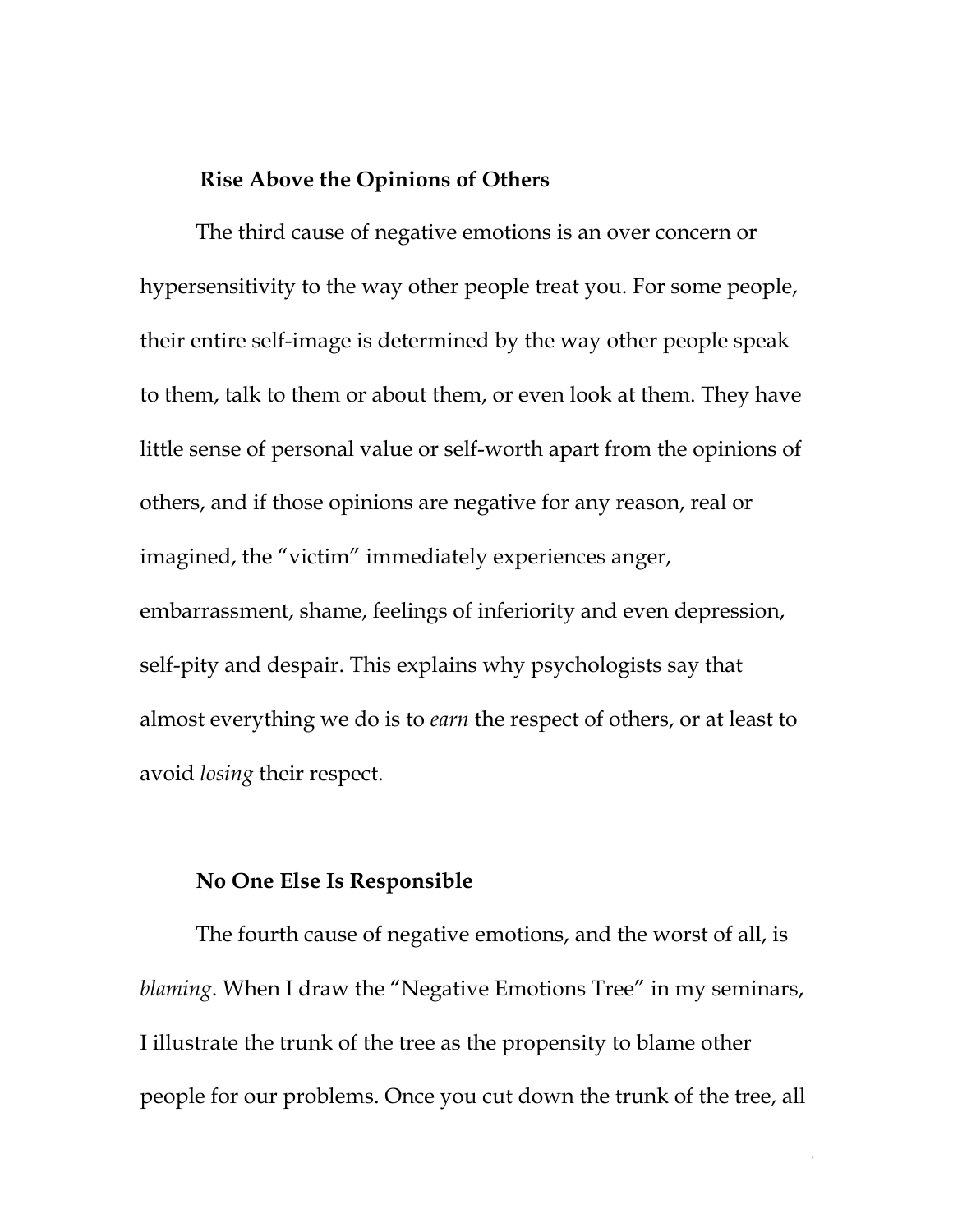the fruits of the tree, all the other negative emotions, die immediately, just as when you jerk the plug out of the wall that lights up the Christmas lights in the tree, all the lights go out instantly.

## **Responsibility Is The Antidote**

The antidote for negative emotions of all kinds is for you to accept complete responsibility for your situation. You cannot say the words, *"I am responsible!"* and still feel angry. The very act of accepting responsibility short-circuits and cancels out any negative emotions you may be experiencing.

The discovery of this simple but powerful affirmation, *"I am responsible"* and its instant ability to eliminate negative emotions was a turning point in my life, as it has been for many hundreds of thousands of my students.

Just imagine! You can free yourself from negative emotions and begin taking control of your life by simply saying, "I am responsible!" whenever you start to feel angry or upset for any reason.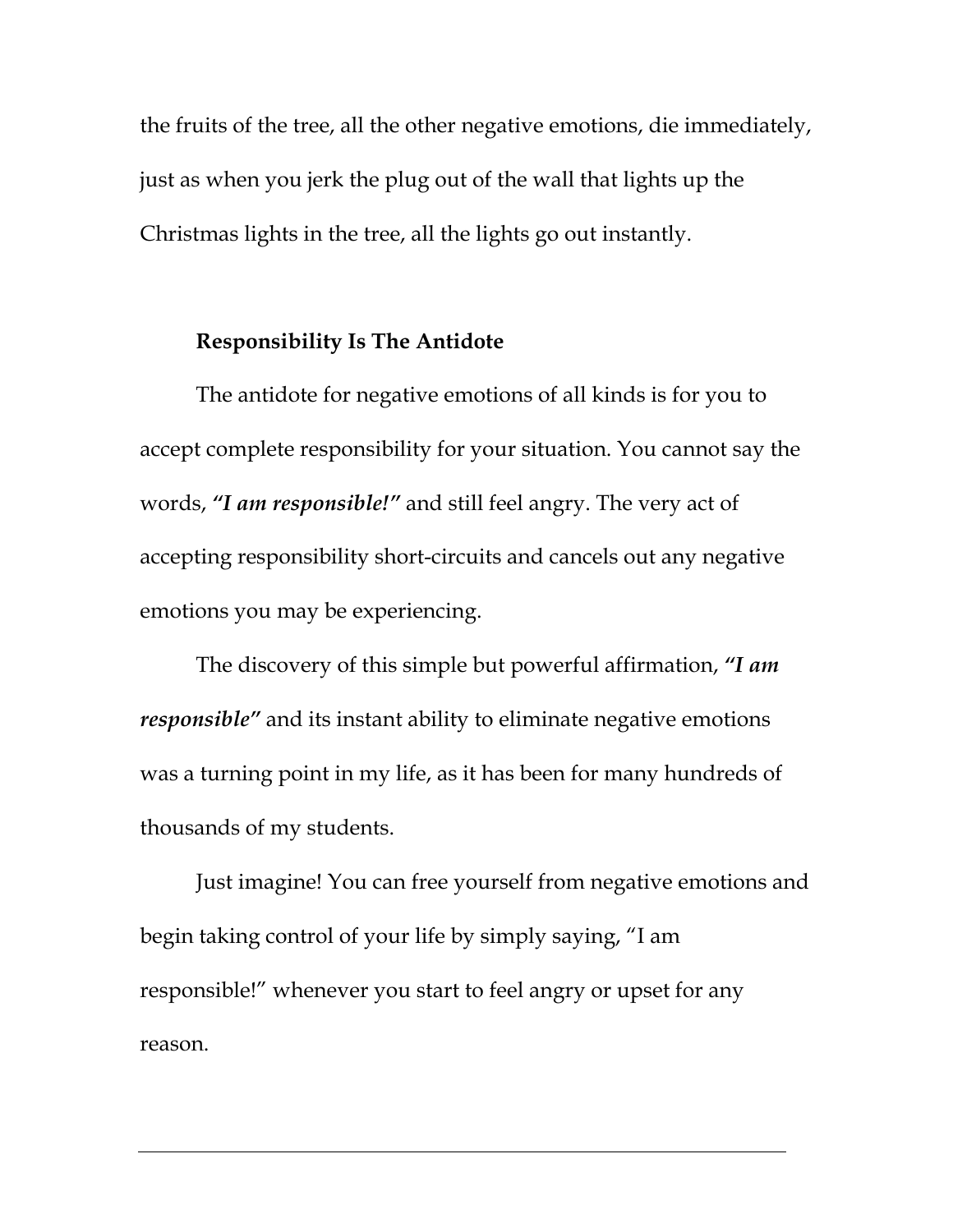It is only when you free yourself from negative emotions, by taking complete responsibility that you can begin to set and achieve goals in every area of your life. It is only when you are *free*, mentally and emotionally, that you can begin to channel your energies and enthusiasms in a forward direction. This is why, without the acceptance of complete personal responsibility, no progress is possible. On the other hand, once you accept total responsibility for your life, there are no limits on what you can be, do and have.

### **Stop Blaming Others**

From now on, refuse to blame anyone for anything - past, present or future. As Eleanor Roosevelt said, *No one can make you feel inferior without your consent.* Buddy Hacket, the comedian, once said, *I never hold grudges; while you're holding grudges, they're out dancing!* 

From this point forward, refuse to make excuses or to justify your behaviors. If you make a mistake, say, "I'm sorry," and get busy rectifying the situation. Every time you blame someone else or make excuses, you give your power away. You feel weakened and diminished. You feel negative and angry inside. Refuse to do it.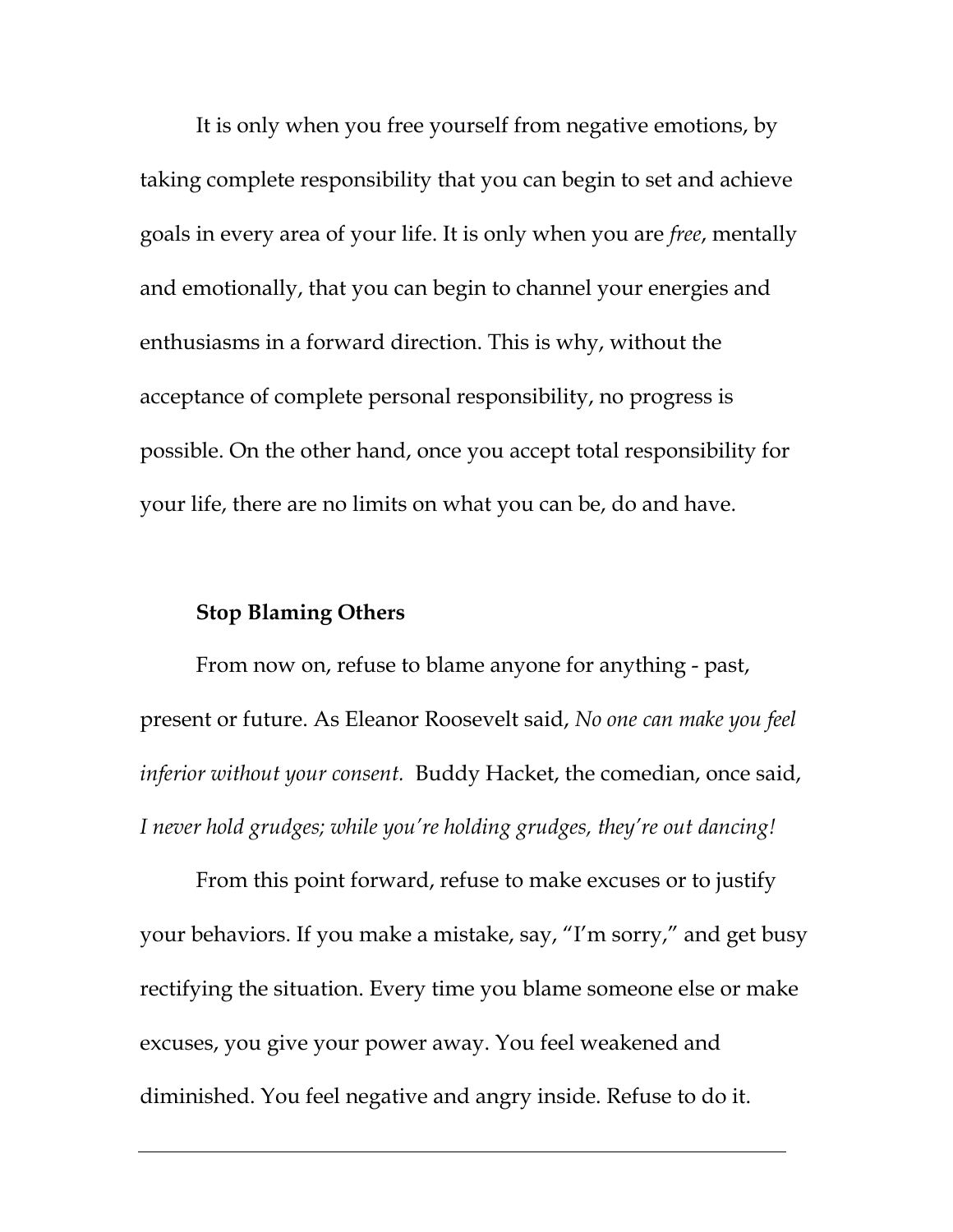### **Control Your Emotions**

To keep your mind positive, refuse to criticize, complain about or condemn other people for anything. Every time you criticize someone else, complain about something you don't like, or condemn someone else for something that they have done or not done, you trigger feelings of negativity and anger within yourself. And you are the one who suffers. Your negativity doesn't affect the other person at all. Being angry with someone is allowing him or her to control your emotions, and often the entire quality of your life, at long distance. This is just plain silly.

Remember, as Gary Zukacs says in his book, Seat of the Soul, *Positive emotions empower; negative emotions disempower.* Positive emotions of happiness, excitement, love and enthusiasm make you feel more powerful and confident. Negative emotions of anger, hurt or blame weaken you and make you hostile, irritable and unpleasant to be around.

Once you decide to accept complete responsibility for yourself, your situation, and for everything that happens to you, you can turn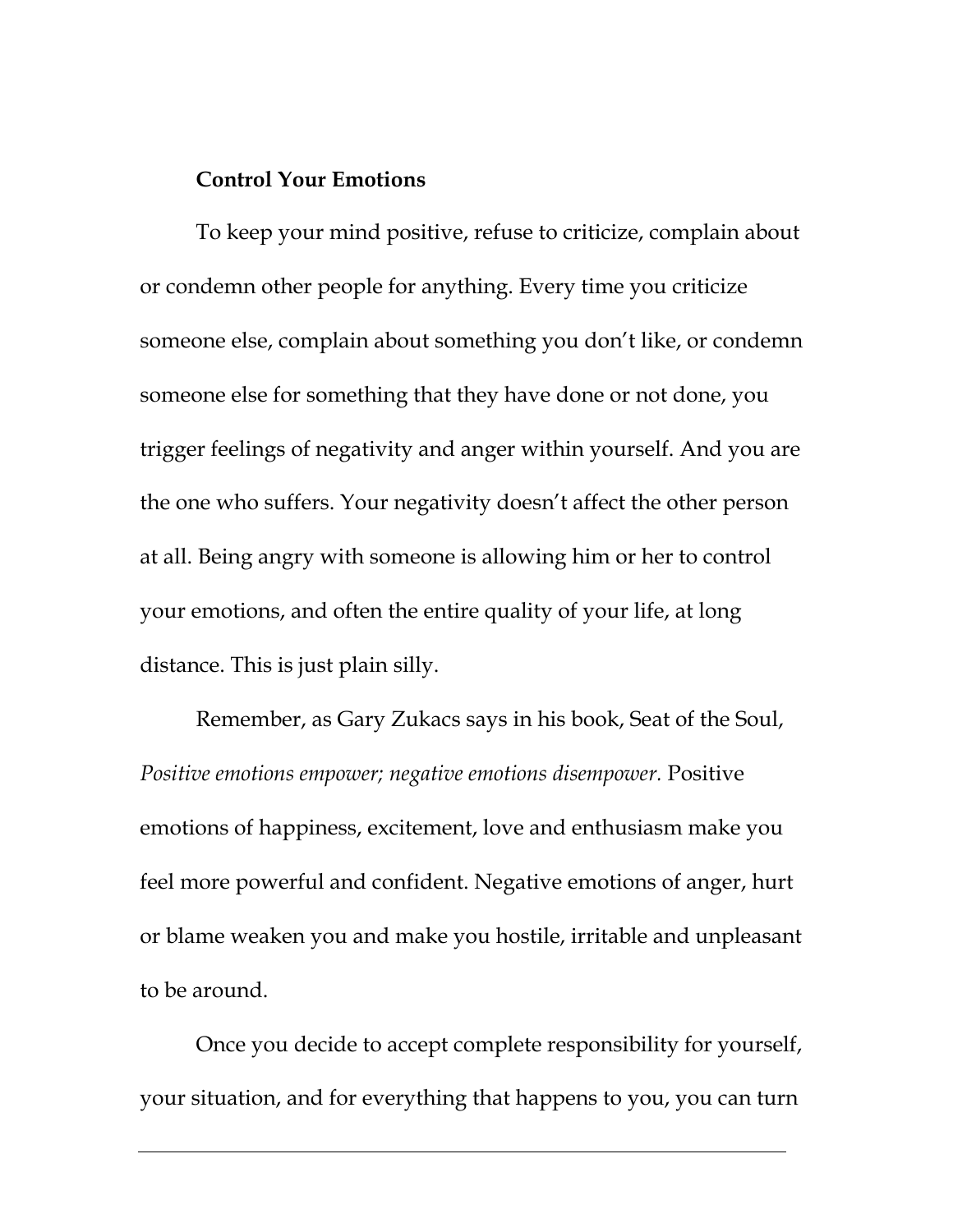confidently toward your work and the affairs of your life. You become "the master of your fate and the captain of your soul."

### **Hello, Mr. President!**

In a study done in New York some years ago, researchers found that the top 3% of people in every field had a special attitude that set them apart from average performers in their industries. It was this: they viewed themselves as *self-employed* throughout their careers, no matter who signed their paychecks. They saw themselves as responsible for their companies, exactly as if they owned the companies personally. You should do the same.

From this moment forward, see yourself as the President of your own personal services corporation. View yourself as selfemployed. See yourself as in complete charge of every part of your life and career. Remind yourself that you are where you are and what you are because of what you have done or failed to do. You are very much the architect of your own destiny.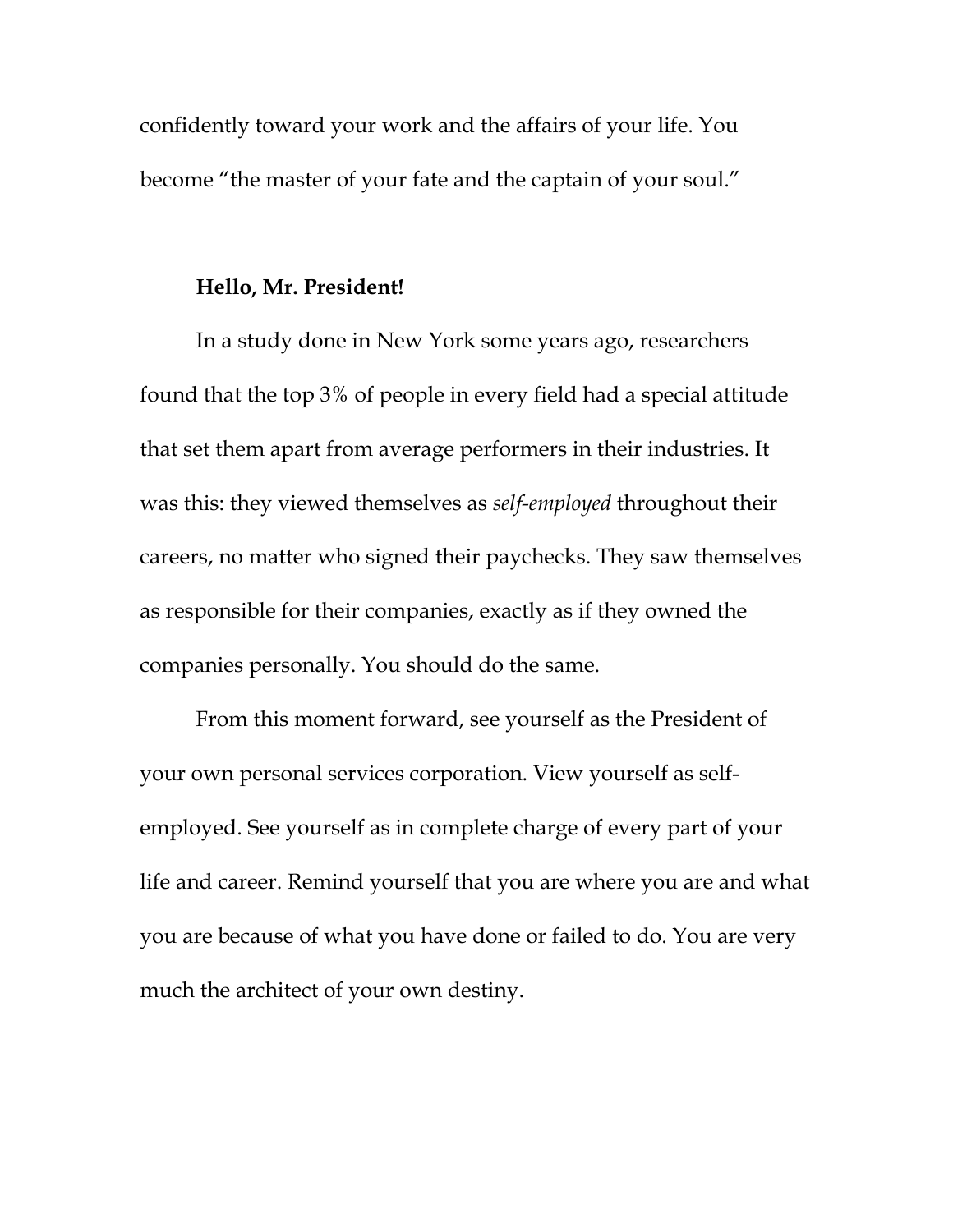#### **You Choose, You Decide**

You have determined your entire life up to now by the choices and decisions you have made, or *failed* to make. If there is anything in your life that you don't like, you are responsible. If there is anything that you are unhappy about, it is up to you to take the necessary steps to change and improve it so that it is more to your liking.

As the president of your own personal services corporation, you are completely responsible for everything you do, and for the results of what you do. You are responsible for the consequences of your actions and your behaviors. You are where you are and what you are today because you have decided to be there.

In a large sense, you are earning today exactly what you have decided to earn, no more and no less. If you are not happy with your current income, decide to earn more. Set it as a goal, make a plan and get busy doing what you need to do to earn what you want to earn.

As the president of your own career and your own life, as the architect of your own destiny, you are free to make your own decisions. You are the boss. You are in charge.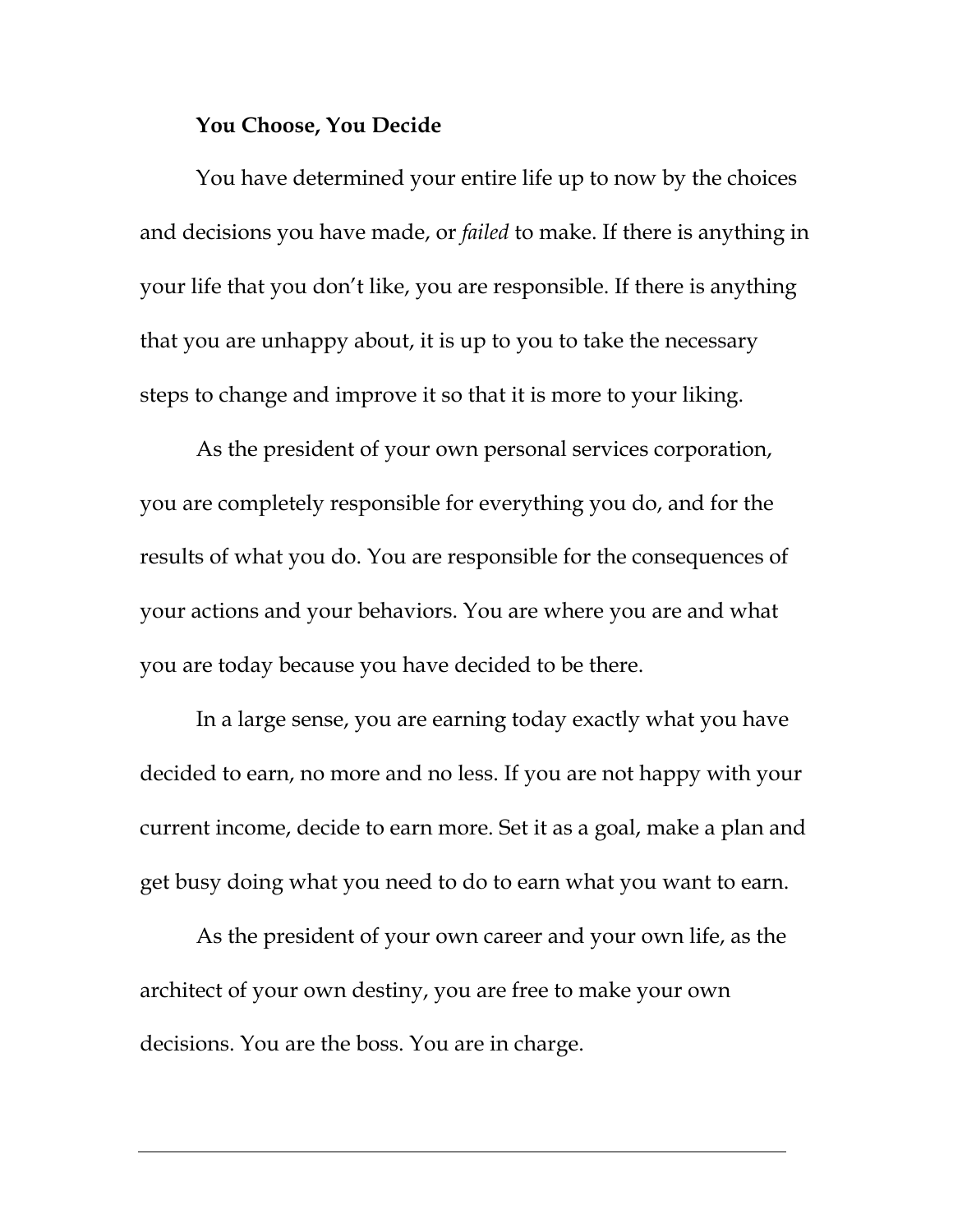## **Develop Your Own Strategy**

Just as the president of a corporation is responsible for the strategy and activities of that corporation, you are also responsible for the personal strategic planning of your own life and career. You are responsible for overall management strategy, setting goals, making plans, establishing measures and performing to get results.

You are responsible for achieving certain outputs, for the quality and quantity of the work that you produce, and the results you are expected to get.

As president, you are responsible for marketing strategy, for self-promotion and advancement, for creating your image and packaging yourself to be able to sell yourself for the very highest price in a competitive market.

You are responsible for financial strategy, for deciding exactly how much of your services you want to sell, how much you want to earn, how rapidly you want to grow your income year by year, how much you want to save and invest, and how much you want to be worth when you retire. These numbers are entirely up to you. You are responsible.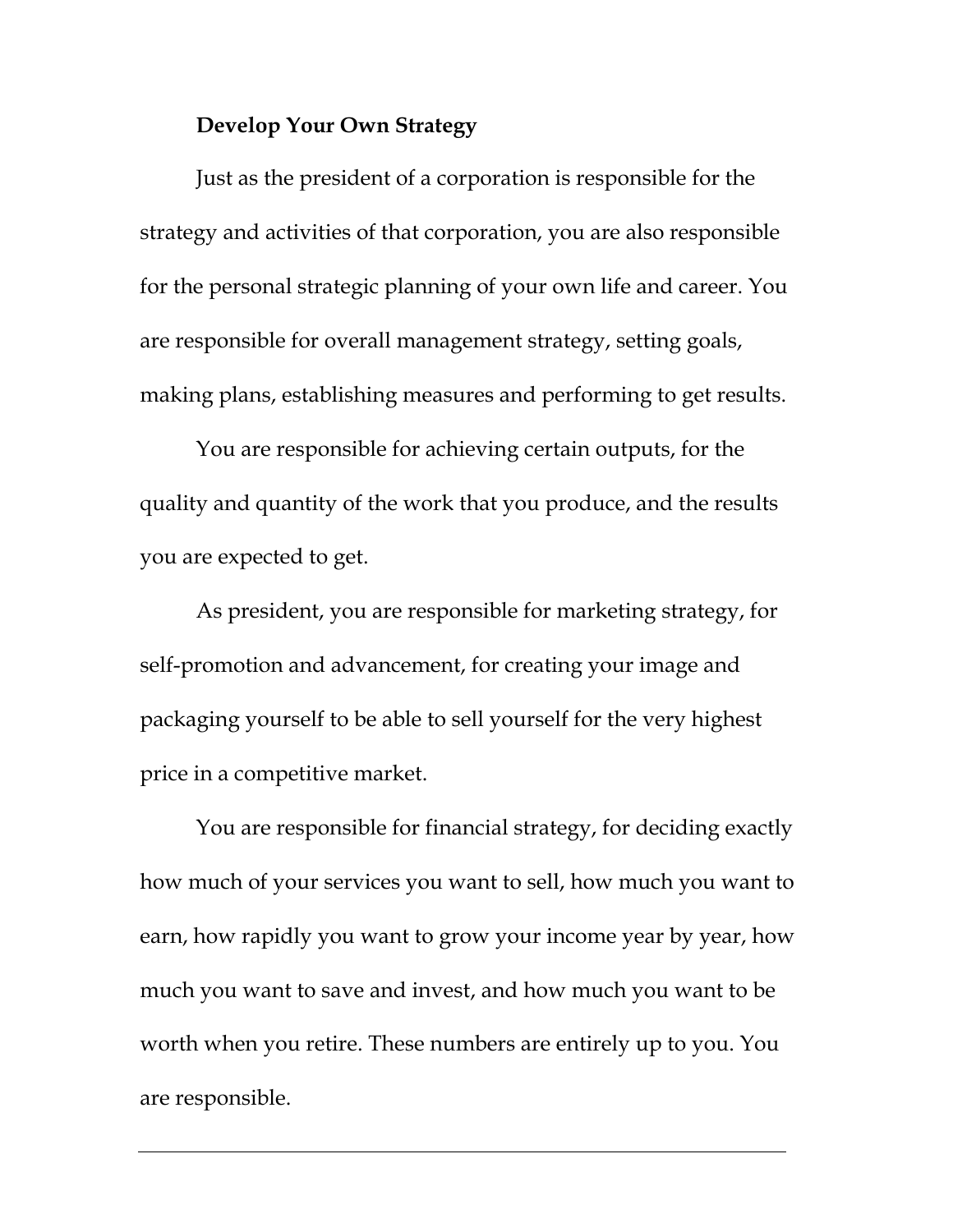You are responsible for your people strategy and your relationships, both at home and at work. One piece of advice I give my students is to "choose your boss with care." Your choice of a boss is going to have a major impact on how much you earn, how fast you get ahead, and how happy you will be at your job.

### **Make New Choices, New Decisions**

By the same token, your choice of a mate and friends will have as much or more to do with your success and happiness than any other decisions you make. If you are not happy with any of your current choices, it is up to you to begin taking steps to improve or change them.

Finally, as president, you are in complete charge of personal research and development, personal training and learning. It is up to you to determine the talents, skills, abilities and core competencies you will need to earn the kind of money you want to earn in the months and years ahead. It is then your responsibility to make the investment and take the time to learn and develop these skills. No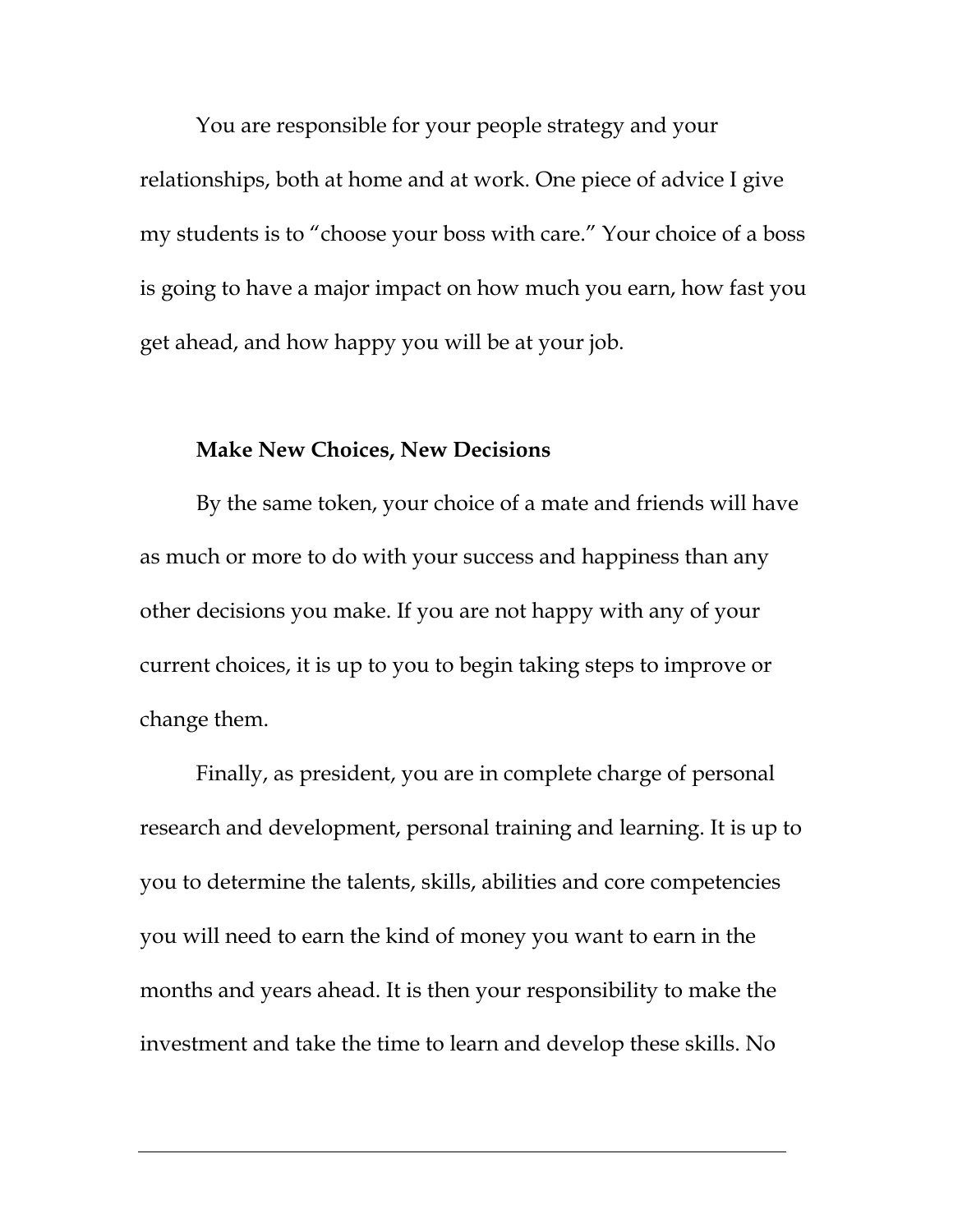one is going to do it for you. The unavoidable truth is that no one really cares as much as you do.

### **Become A "Growth Stock"**

To take this analogy a little further, see yourself as a company with a stock that trades on the market. Is your stock the kind of stock that people could invest in, confident that it will continue to grow in value and profitability in the months and years ahead? Are you a "growth stock" or has your value leveled off in the marketplace?

If you have decided to be a "growth stock," what is your strategy for increasing your income 25% - 30% every year, year after year? As the president of your own life, as the spouse or parent in your own family, you owe it to the important people in your life, to be on a growth curve, to be continually increasing in value, income and profitability as the years progress.

#### **Take The Wheel of Your Own Life**

From this point forward, see and think about yourself as the master of your own fate. See yourself as completely in charge of your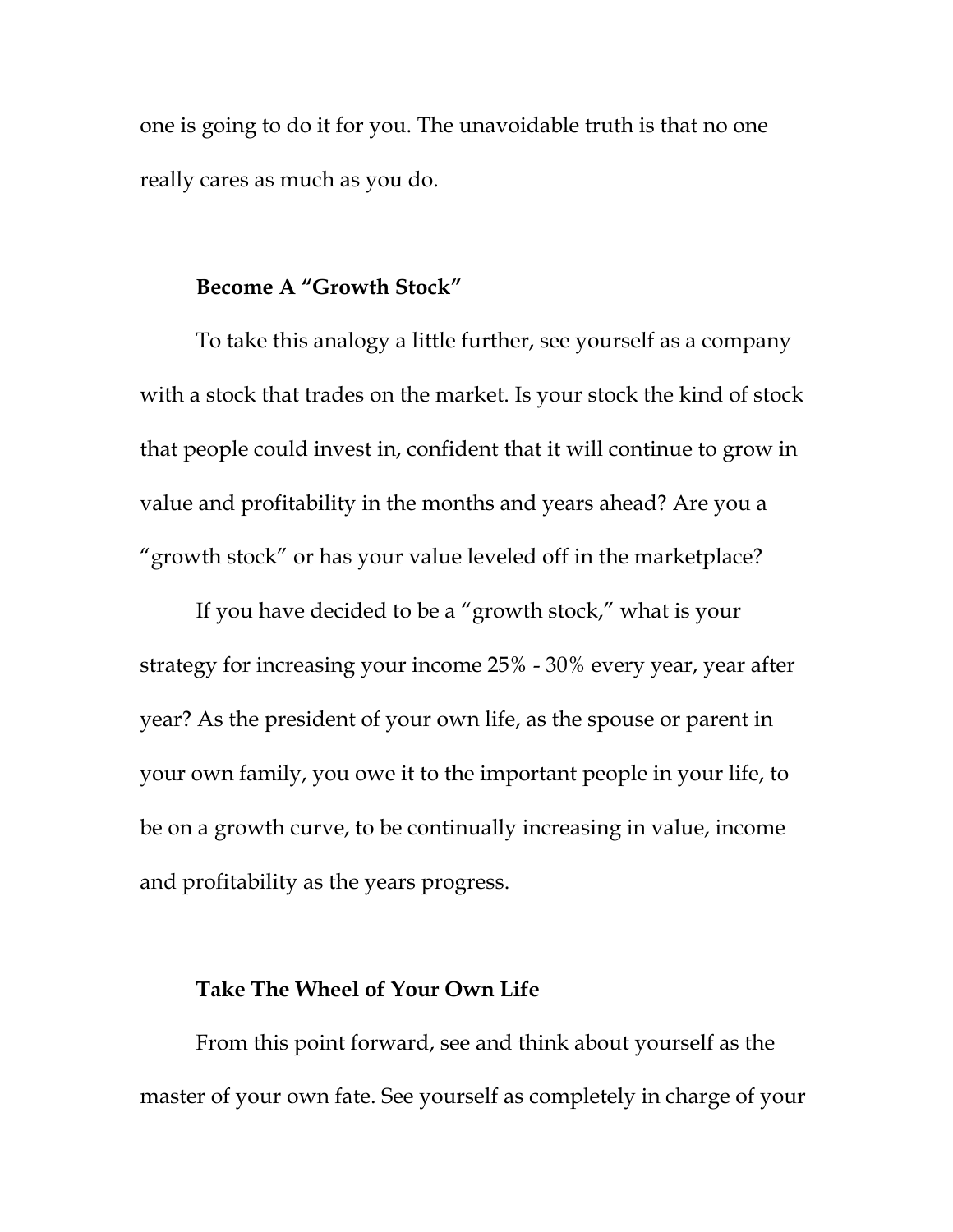own life. See yourself as the president of your own personal services corporation. See yourself as a powerful person, completely selfdetermined and self-directed.

Refuse to whine and complain about things that happened in the past, which cannot be changed. Instead, orient yourself toward the future and think of what you want and where you are going. Above all, think about your goals. The very act of thinking about your goals makes you positive and purposeful again.

### **Determine Your Locus of Control**

There is a large body of psychological literature that revolves around the concept of "Locus of Control Theory." In more than 50 years of research, psychologists have determined that your "Locus of Control" is the determining factor of your happiness or unhappiness in life. Here is why.

A person with an *internal* locus of control is a person who feels that he or she is in complete control of his or her life. This person feels strong, confident and powerful. He or she is generally optimistic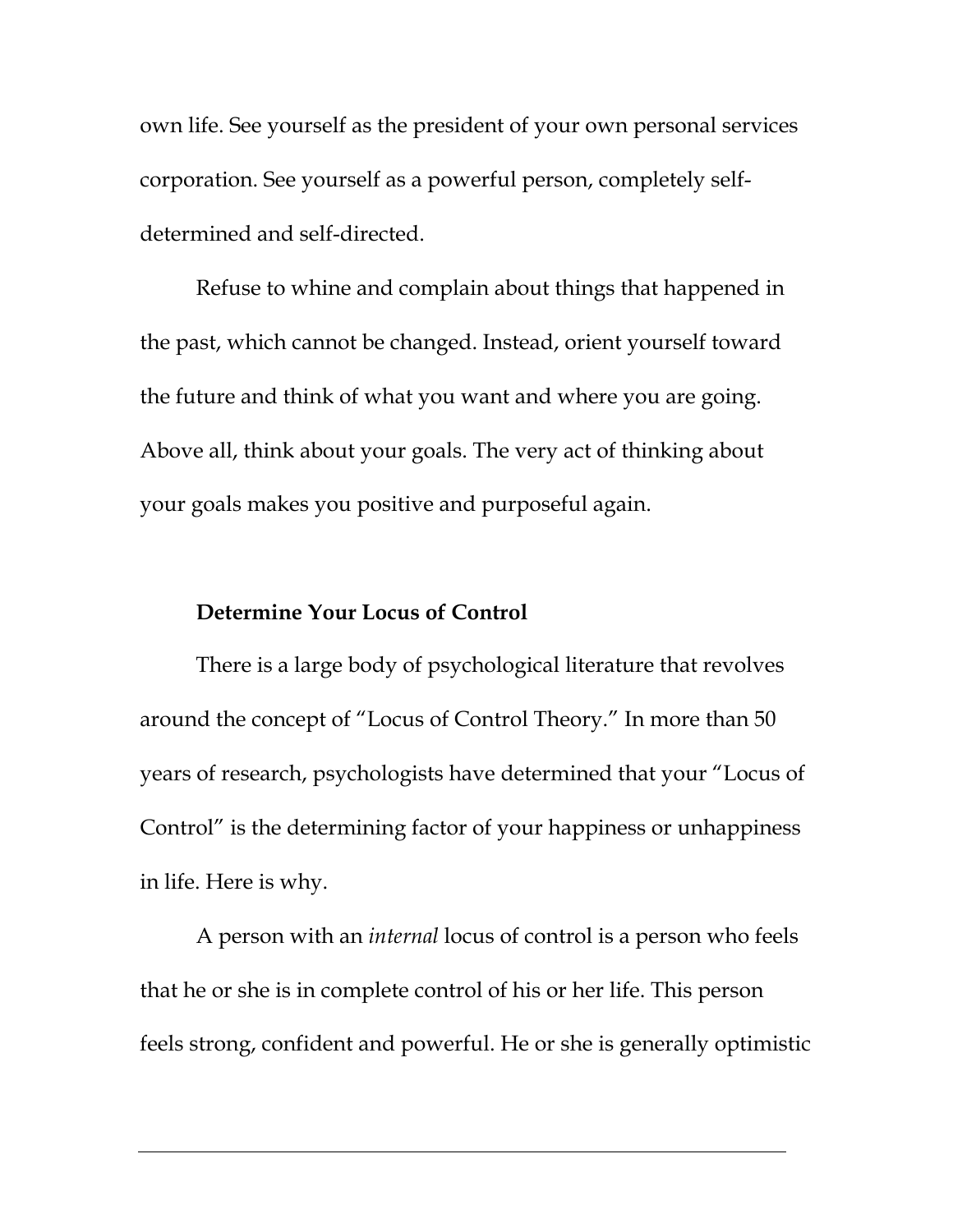and positive. He or she feels terrific about him or herself and feels very much in charge of his or her destiny.

On the other hand, a person with an *external* locus of control is a person who feels controlled by external factors, by their boss, their bills, their marriage, their childhood problems and their current situation. They feel "out of control" and as a result, they feel weak, angry, fearful, negative, hostile and disempowered.

The good news is that there is a direct relationship between the amount of responsibility you accept and the amount of control you feel. The more you say, "I am responsible!" the more of an internal locus of control you develop within yourself, and the more powerful and confident you feel.

### **The Golden Triangle**

 There is also a direct relationship between responsibility and happiness. The more responsibility you accept, the happier you become. It seems that all three –responsibility, control and happinessgo together.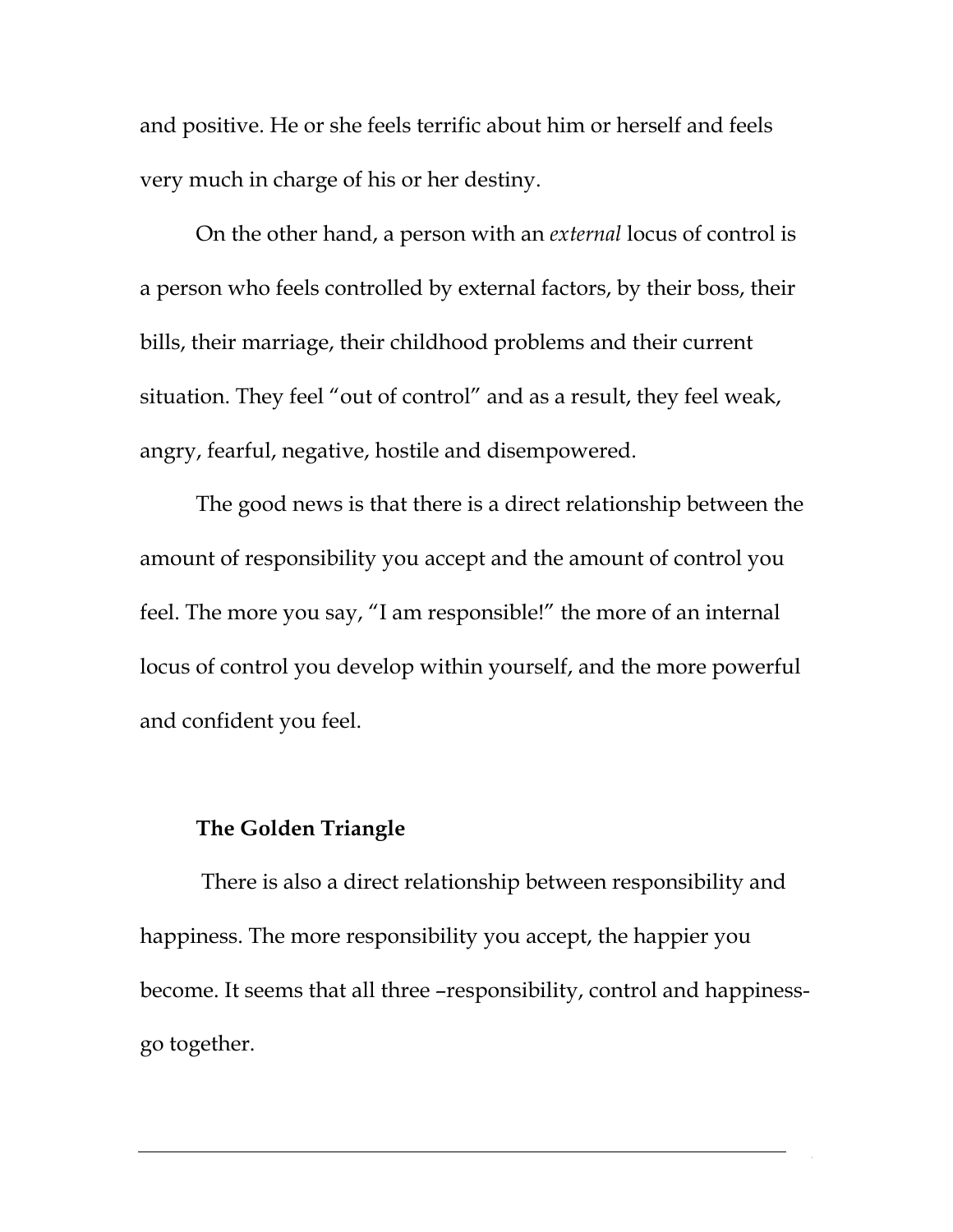The more responsibility you accept, the greater amount of control you feel you have. The greater amount of control you feel you have, the happier and more confident you become. When you feel positive and in control of your life, you will set bigger and more challenging goals for yourself. You will also have the drive and determination to achieve them. You will feel as if you hold your life in your own hands, and that you can make it into whatever you decide to.

### **It Is In Your Hands**

The starting point of goal setting is for you to realize that you have virtually unlimited potential to be, have or do anything you really want in life, if you simply want it badly enough, and are willing to work long enough and hard enough to achieve it.

The second part of goal setting is for you to accept complete responsibility for your life, and for everything that happens to you, with no blaming and no excuses.

With these two concepts clearly in mind, that you have unlimited potential and that you are completely responsible, you are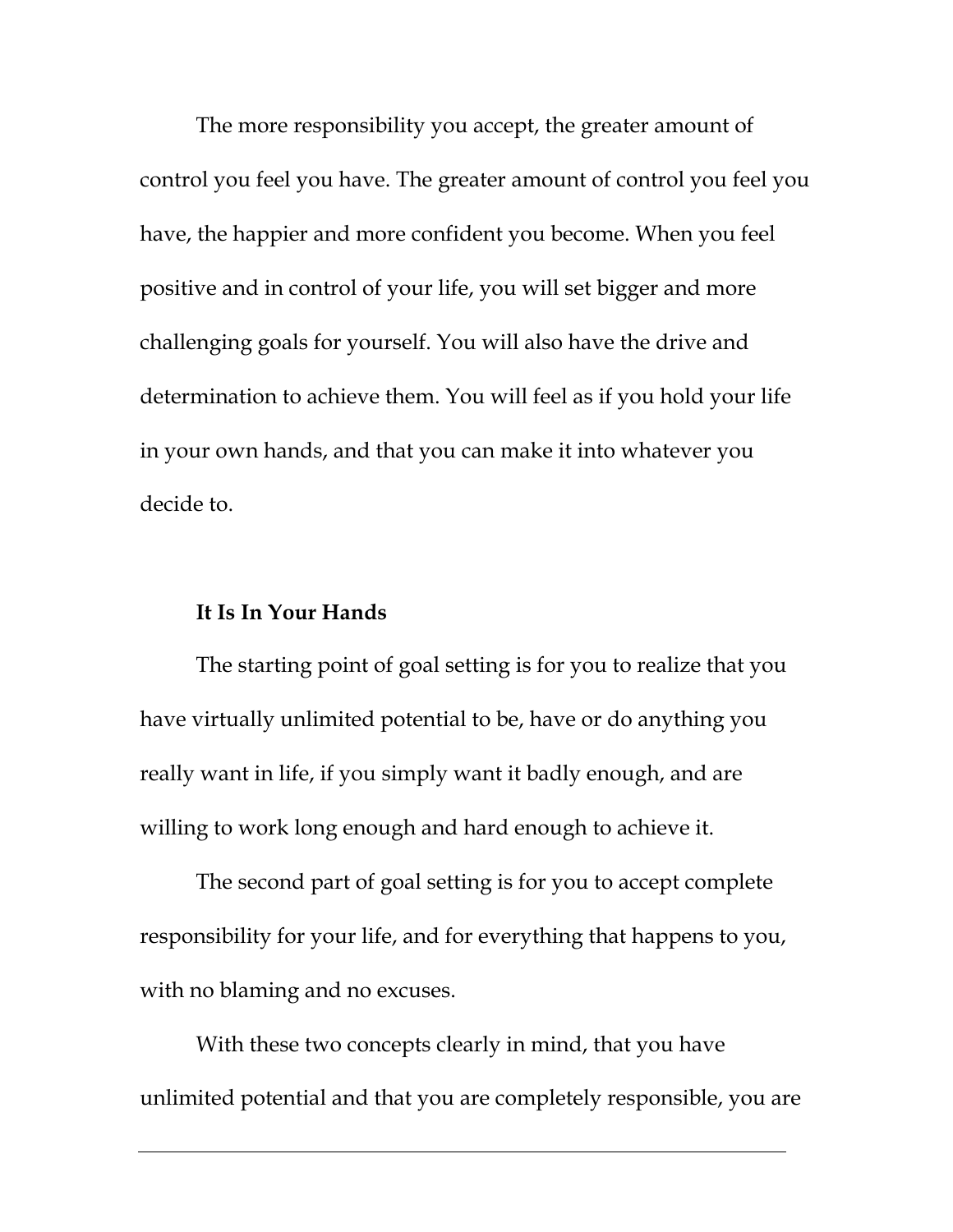now ready to move to the next step, which is to begin designing your ideal future.

# **Take Charge of Your Life:**

- 1. Identify your biggest problem or source of negativity in life today. In what ways are you responsible for this situation?
- 2. See yourself as the President of your own company. How would you act differently if you owned 100% of the shares?
- 3. Resolve today to stop blaming anyone else for anything and instead accept complete responsibility in every area of your life. What actions should you be taking?
- 4. Stop making excuses and start making progress. Imagine that your favorite excuses have no basis in fact, and act accordingly.
- 5. See yourself as the primary creative force in your own life. You are where you are and what you are because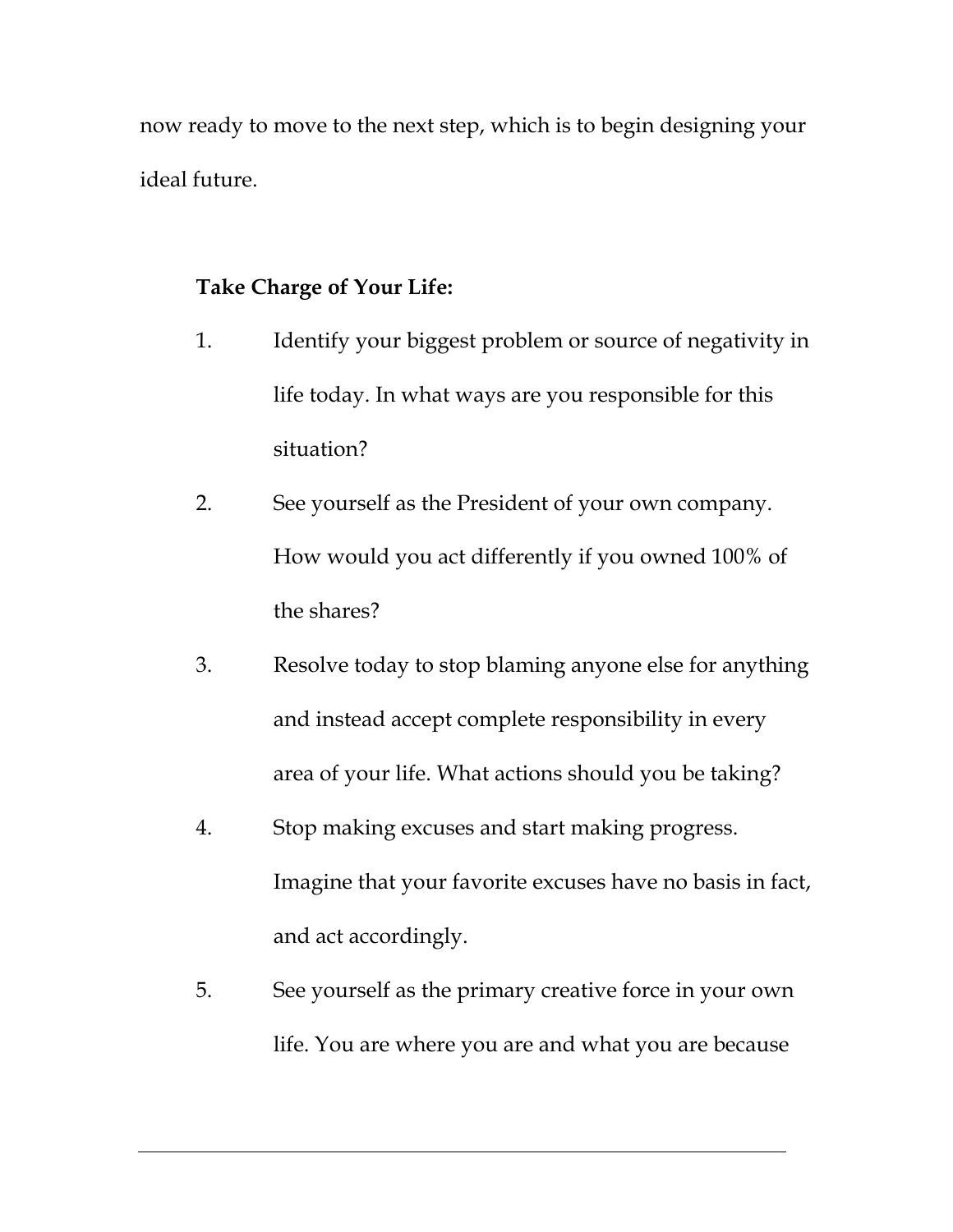of your own choices and decisions. What should you change?

6. Resolve today to forgive anyone who has ever hurt you in any way. Let it go. Refuse to discuss it again. Instead, get so busy working on something that is important to you that you don't have time to think about it again.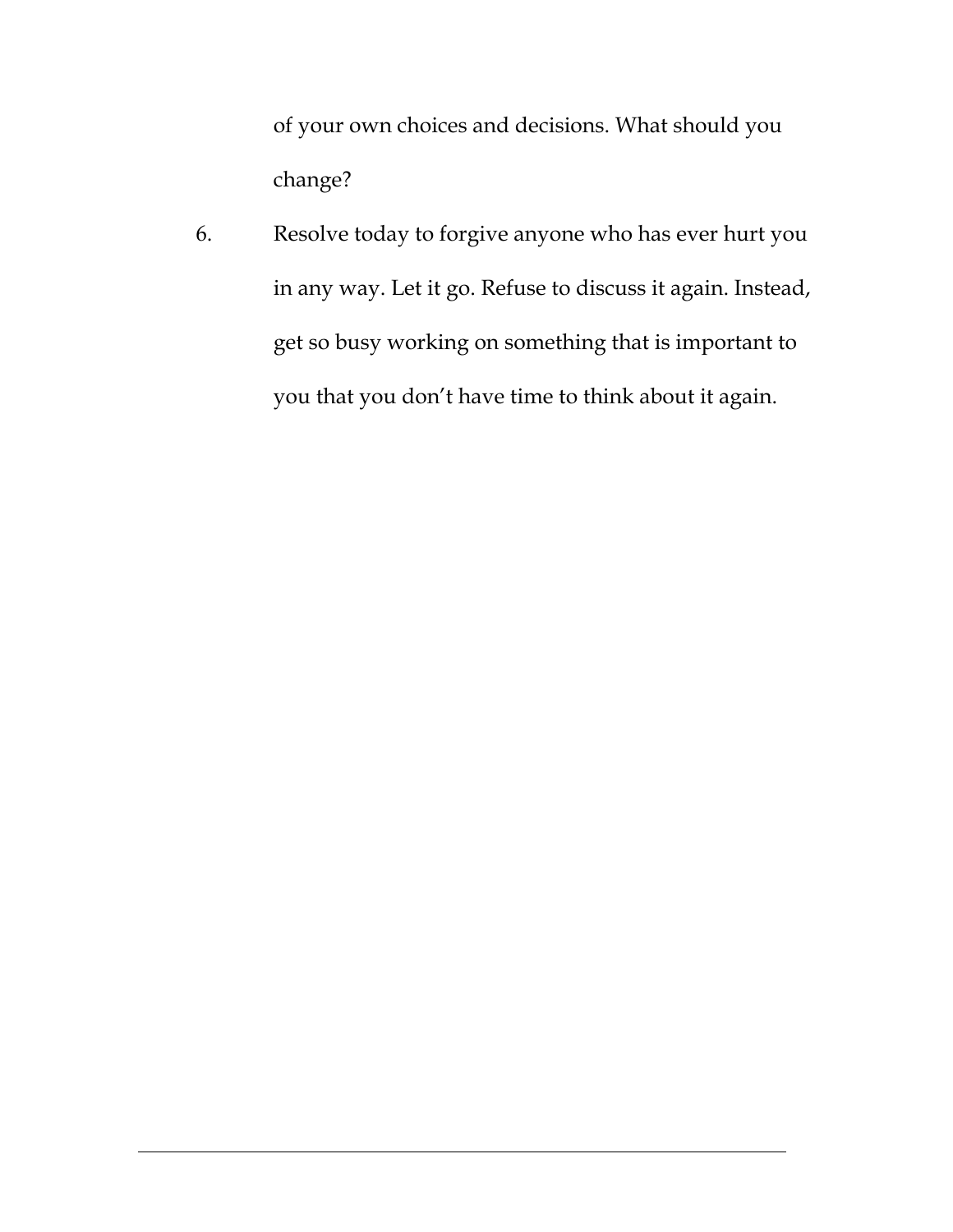## **Chapter Three**

### **Create Your Own Future**

*"You will become large as your controlling desire; or as great as your dominant aspiration."* (James Allen)

In more than 3300 studies of leaders conducted over the years, there is a special quality that stands out, one quality that all great leaders have in common. It is the quality of vision. Leaders have vision. Non-leaders do not.

Earlier I said that the most important discovery in all of human history is that, "You become what you think about — most of the time." What is it then that leaders think about, most of the time? And the answer is that leaders think about the *future* and where they are going, and what they can do to get there.

Non-leaders, on the other hand, think about the present, and the pleasures and problems of the moment. They think and worry about the past, and what has happened that cannot be changed.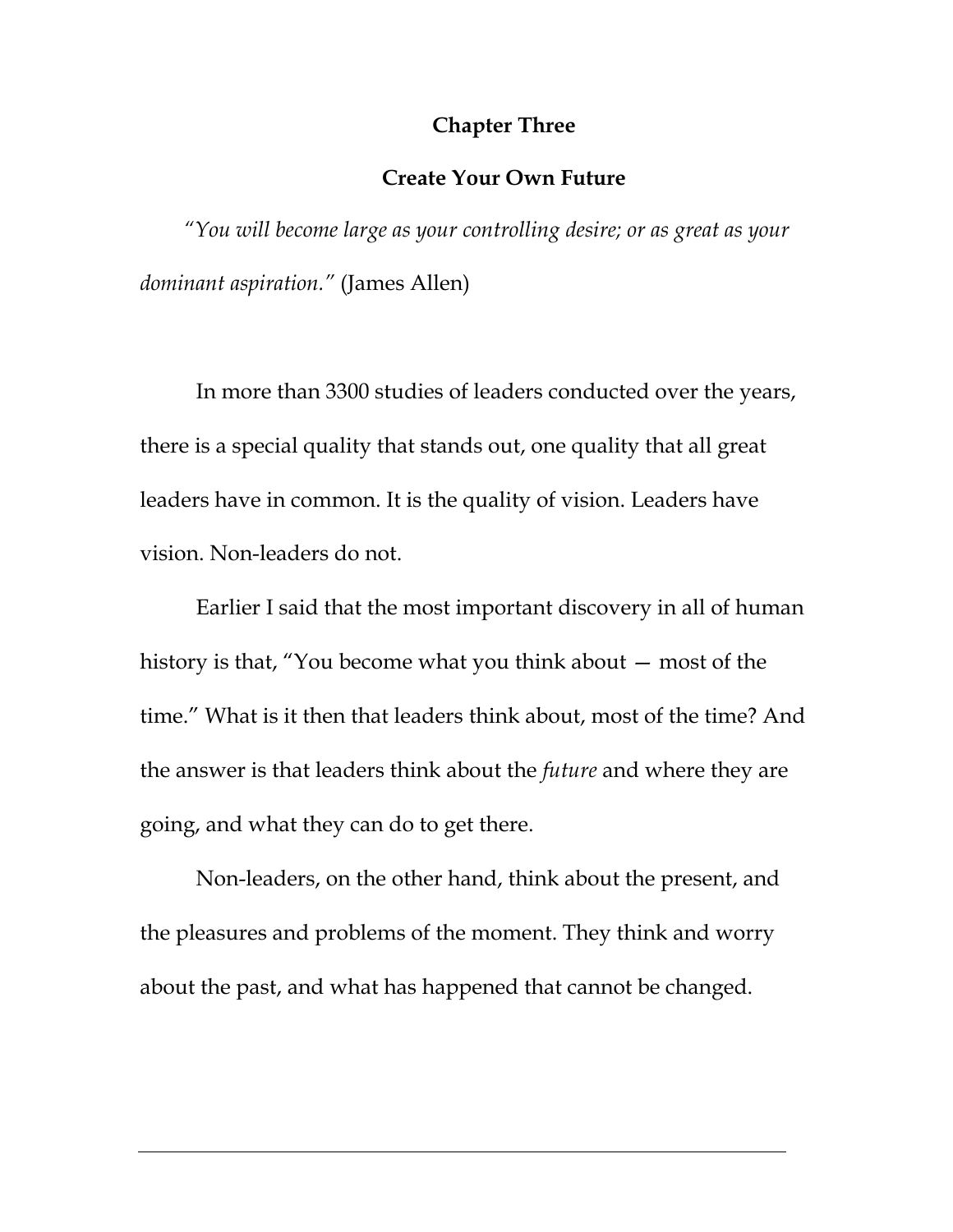### **Think About The Future**

We call this leadership quality **"Future-Orientation."** Leaders think about the future and what they want to accomplish, and where they want to arrive sometime down the road. Leaders think about what they want, and what can be done to achieve it. The good news is that, when you begin to think about your future as well, you begin to think like a *leader*, and you will soon get the same results that leaders get.

Dr. Edward Banfield of Harvard concluded, after more than 50 years of research, that "long-time perspective" was the most important determinant of financial and personal success in life. Banfield defined long-time perspective as the "ability to think several years into the future while making decisions in the present." This is one of the most important discoveries ever made. Just think! The further you think into the future, the better decisions you will make in the present to assure that that future becomes a reality.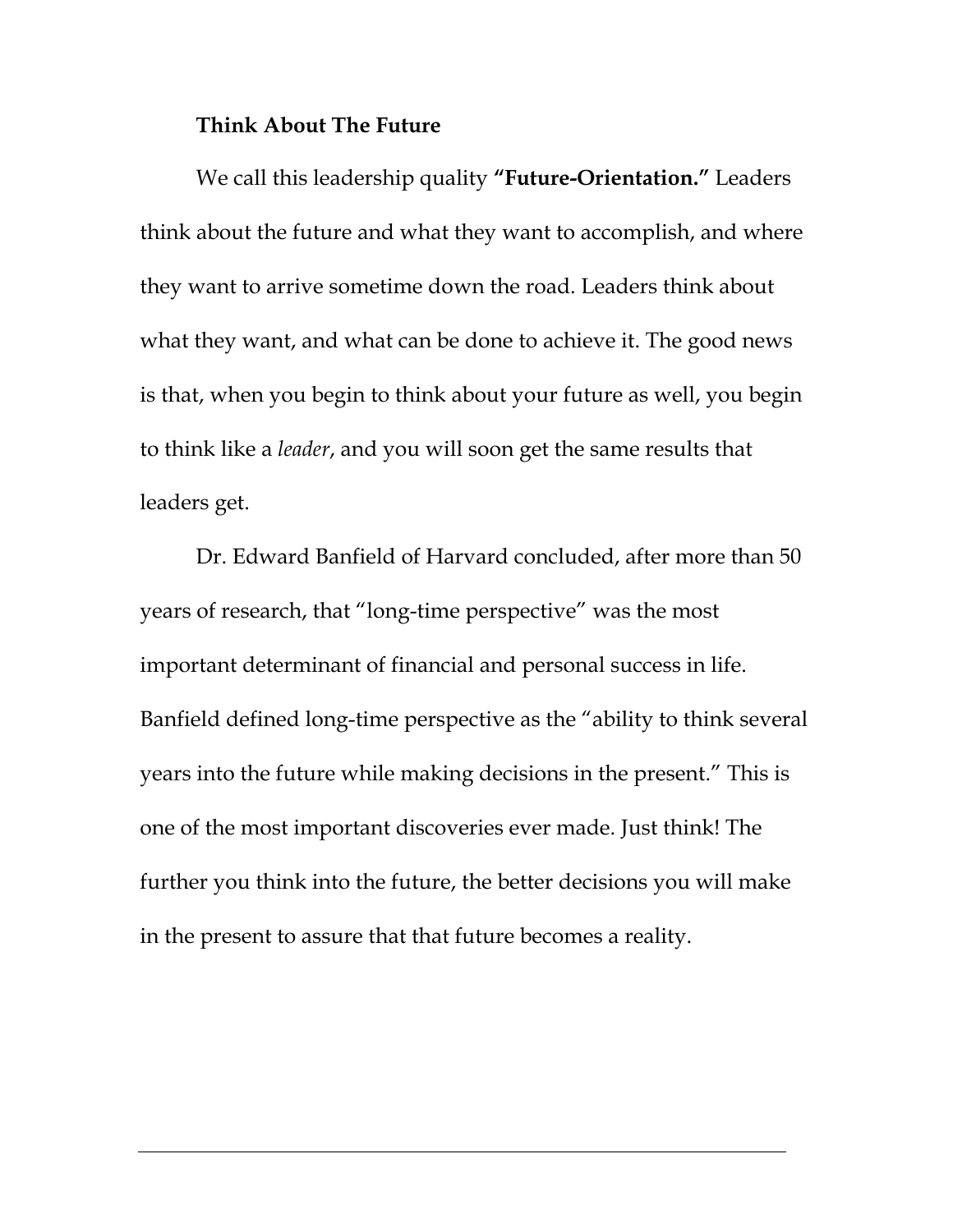### **Become A Millionaire**

For example, if you save \$100 per month from the age of 20 to the age of 65, and you invested that money in a mutual fund earning an average of 10% per annum over time, you would be worth more than \$1,118,000 dollars when you retired.

Anyone who really wanted to could save \$100 per month, if he or she had a long enough time perspective. What this means is that every single person starting work today can become a millionaire over time if they begin early enough, save consistently enough, and hold to their long-term vision of financial independence.

### **Create A Five Year Fantasy**

 In personal strategic planning, you should begin with a longterm view of your life, as well. You should begin by practicing *idealization* in everything you do. In the process of idealization, you create a *five*-*year fantasy* for yourself, and begin thinking about what your life would look life in five years if it were perfect in every respect.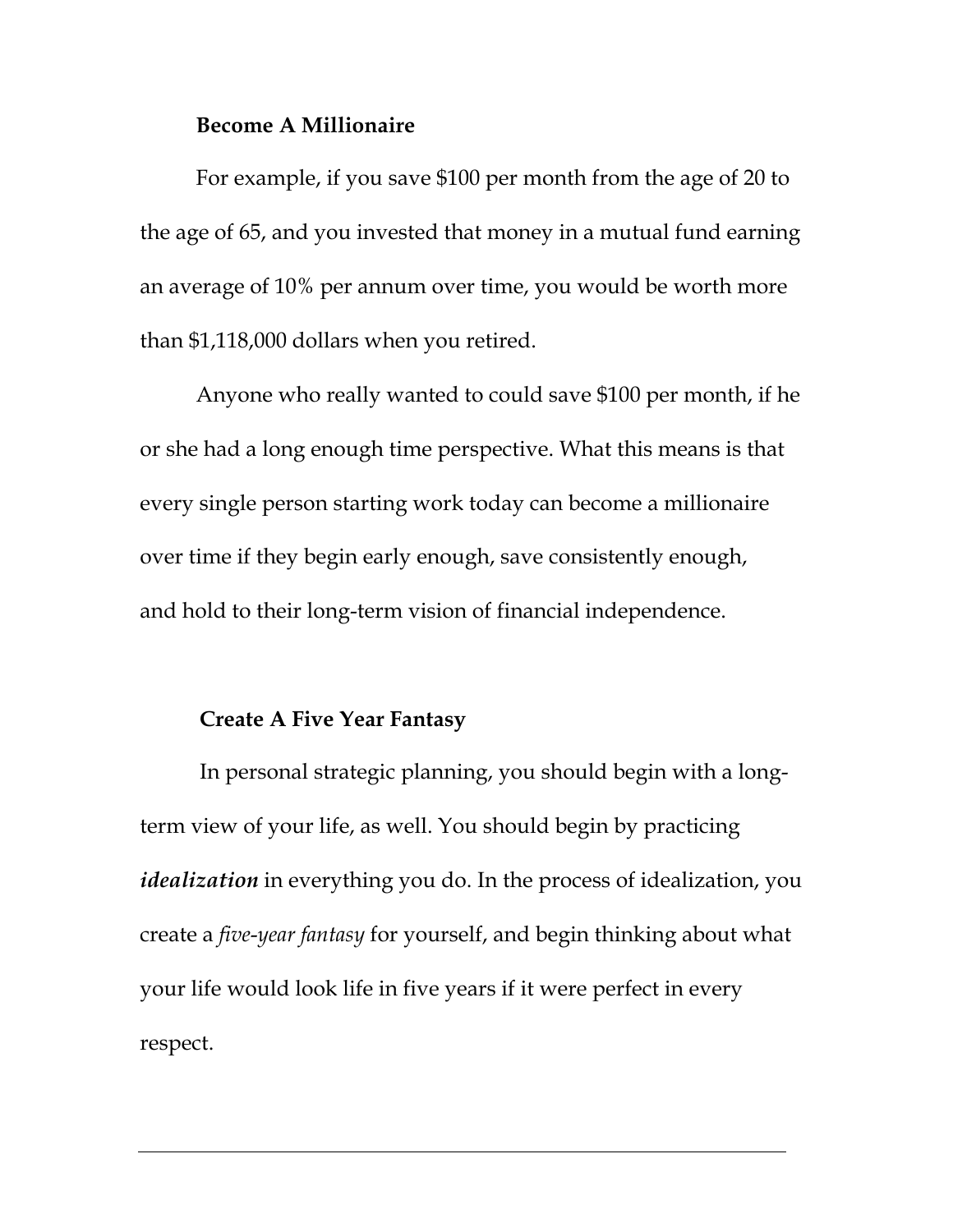The biggest single obstacle to setting goals is "self-limiting beliefs." These are areas where you believe yourself to be limited in some way. You may believe yourself to be inadequate or inferior in areas such as intelligence, ability, talent, creativity, personality or something else. As a result, you sell yourself short. By underestimating yourself, you set either *no* goals, or *low* goals that are far below what you are truly capable of accomplishing.

### **Imagine No Limitations**

By combining *idealization* and *future-orientation*, you cancel or neutralize this process of self-limitation. You imagine for the moment that you have *no limitations* at all. You imagine that you have all the time, talents and abilities you could ever require to achieve any goal you could set for yourself. No matter where you are in life, you imagine that you have all the friends, contacts and relationships you need to open every door and achieve anything you could really want. You imagine that you have no limitations whatsoever on what you could be, have or do in the pursuit of the goals that are really important to you.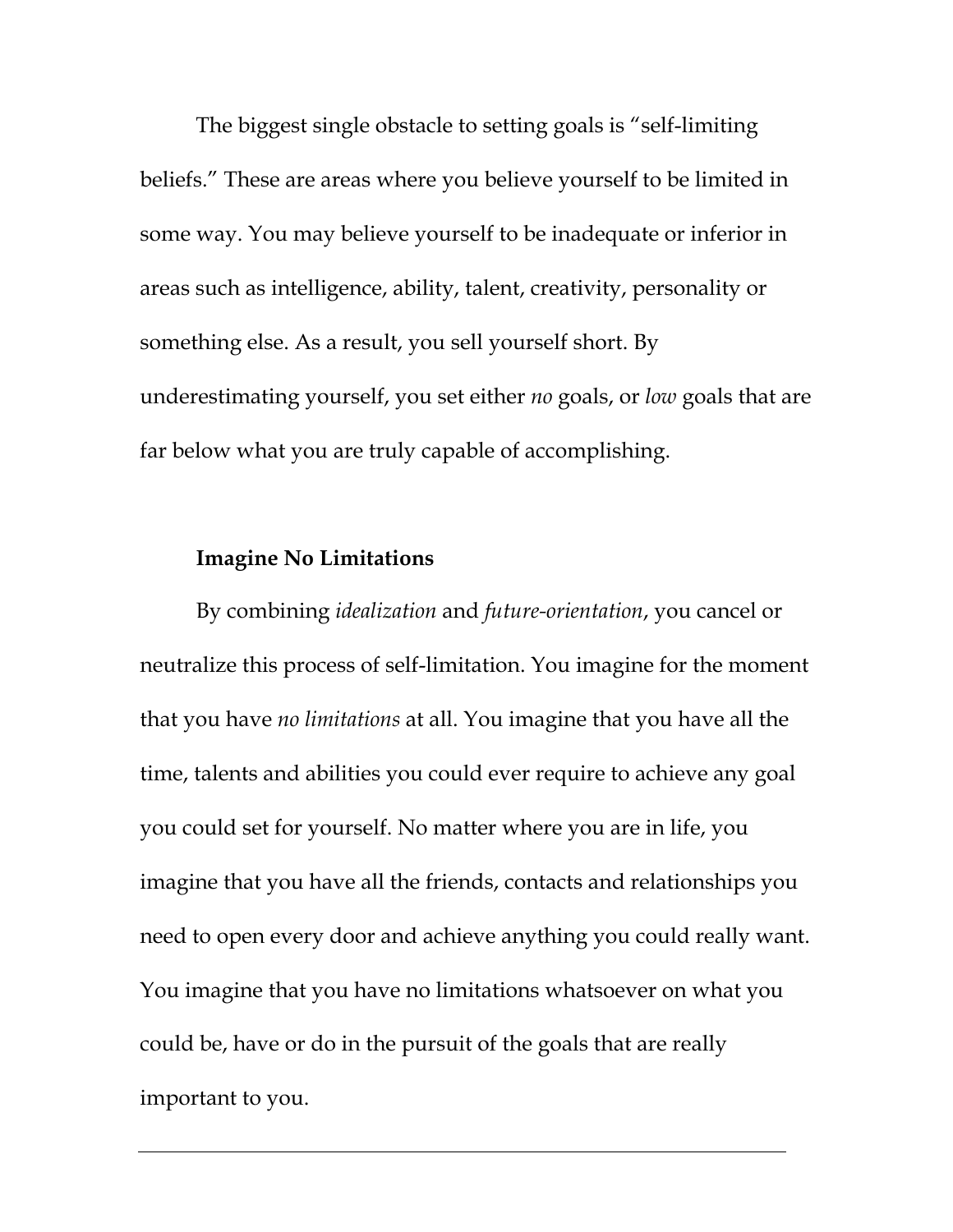## **Practice Blue Sky Thinking**

In Charles Garfield's studies of "Peak Performers," he made an interesting discovery. He analyzed men and women who had achieved only average results at work for many years, but who suddenly exploded into great success and accomplishment. He found that at the "take-off point," every one of them began engaging in what he called "Blue Sky Thinking."

In blue-sky thinking, you imagine that all things are possible for you, just like looking up into a clear blue sky, with no limits. You project forward several years and imagine that your life were perfect in every respect sometime in the future. You then look back to where you are today and ask yourself these this question: "What would have to have happened for me to have created my perfect future?"

You then come back to where you are in the present in your own mind, and you ask, "What would have to happen from this point forward for me to achieve all my goals sometime in the future?"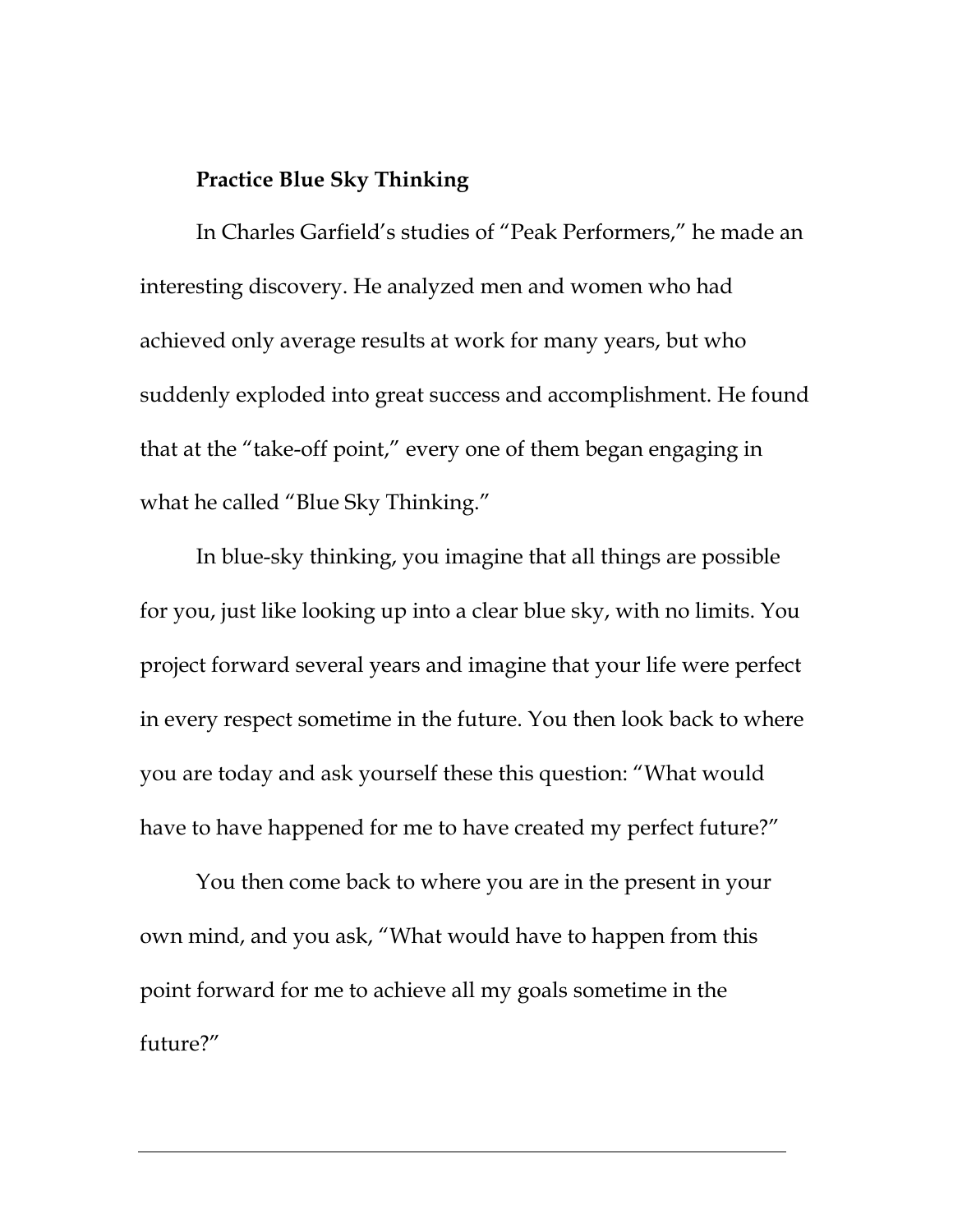### **Refuse To Compromise Your Dreams**

When you practice idealization and future-orientation, you make no compromises with your dreams and visions for yourself and your future. You don't settle for smaller goals or half successes. Instead, you "dream big dreams" and project forward mentally as though you are one of the most powerful people in the universe. You create your perfect future. You decide what you really want, before you come back to the present moment and deal with what is possible for you within your current situation.

Start with your business and career. Imagine that your work life was perfect five years from now. Answer these questions:

- 1. What would it look like?
- 2. What would you be doing?
- 3. Where would you be doing it?
- 4. Who would you be working with? What level of responsibility would you have?
- 5. What kind of skills and abilities would you have?
- 6. What kind of goals would you be accomplishing?
- 7. What level of status would you have in your field?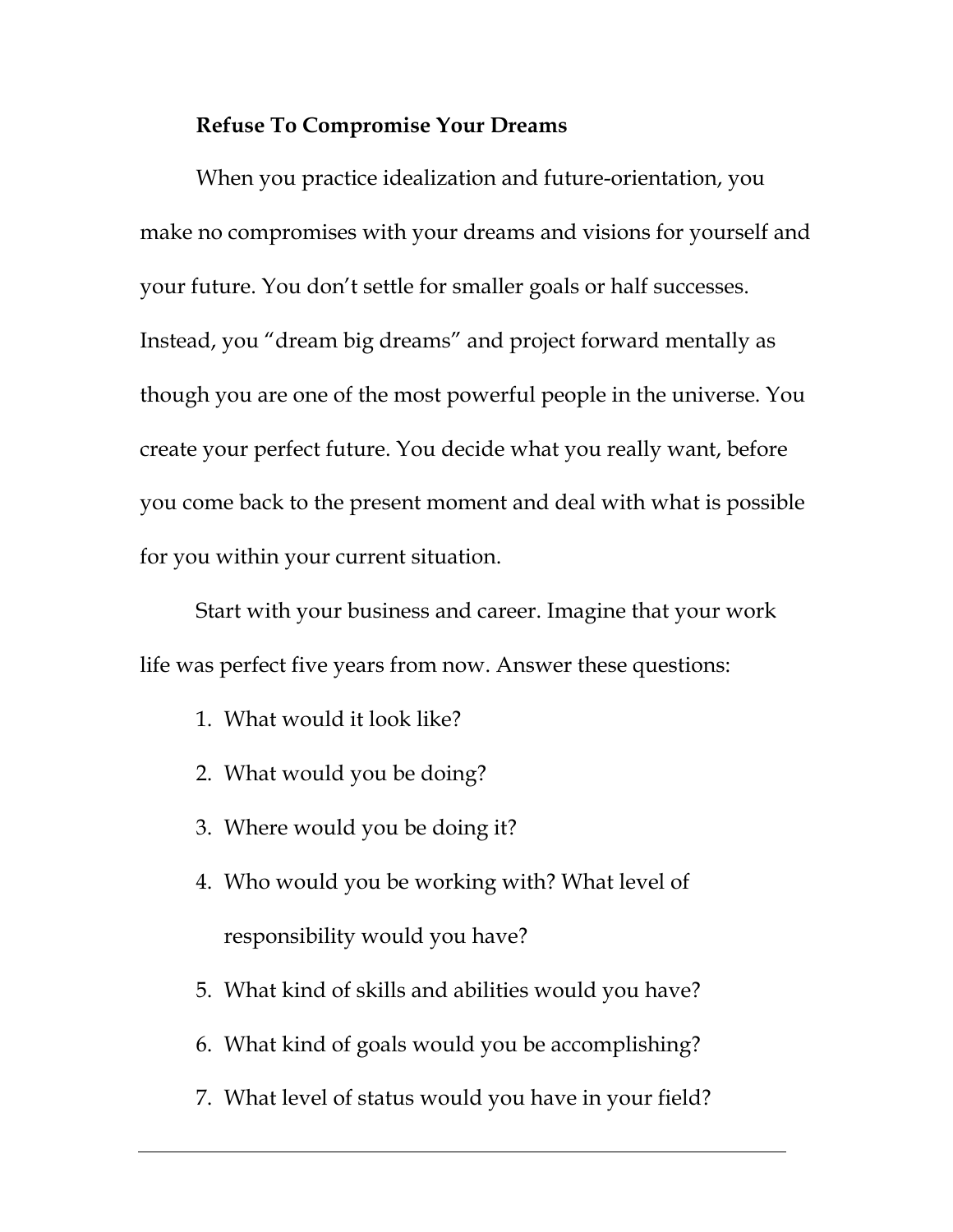# **Practice No Limit Thinking**

When you answer these questions, imagine that you have no limits. Imagine that everything is possible for you. Peter Drucker once said, *"We greatly overestimate what we can accomplish in one year. But we greatly underestimate what we can accomplish in five years."* Don't let this happen to you.

Now, idealize your perfect financial life sometime in the future:

- 1. How much do you want to be earning five years from today?
- 2. What sort of lifestyle do you want to have? What kind of home do you want to live in?
- 3. What kind of car do you want to drive?
- 4. What kind of material luxuries do you want to provide for yourself and your family?
- 5. How much do you want to have in the bank?
- 6. How much do you want to be saving and investing each month and each year?
- 7. How much do you want to be worth when you retire?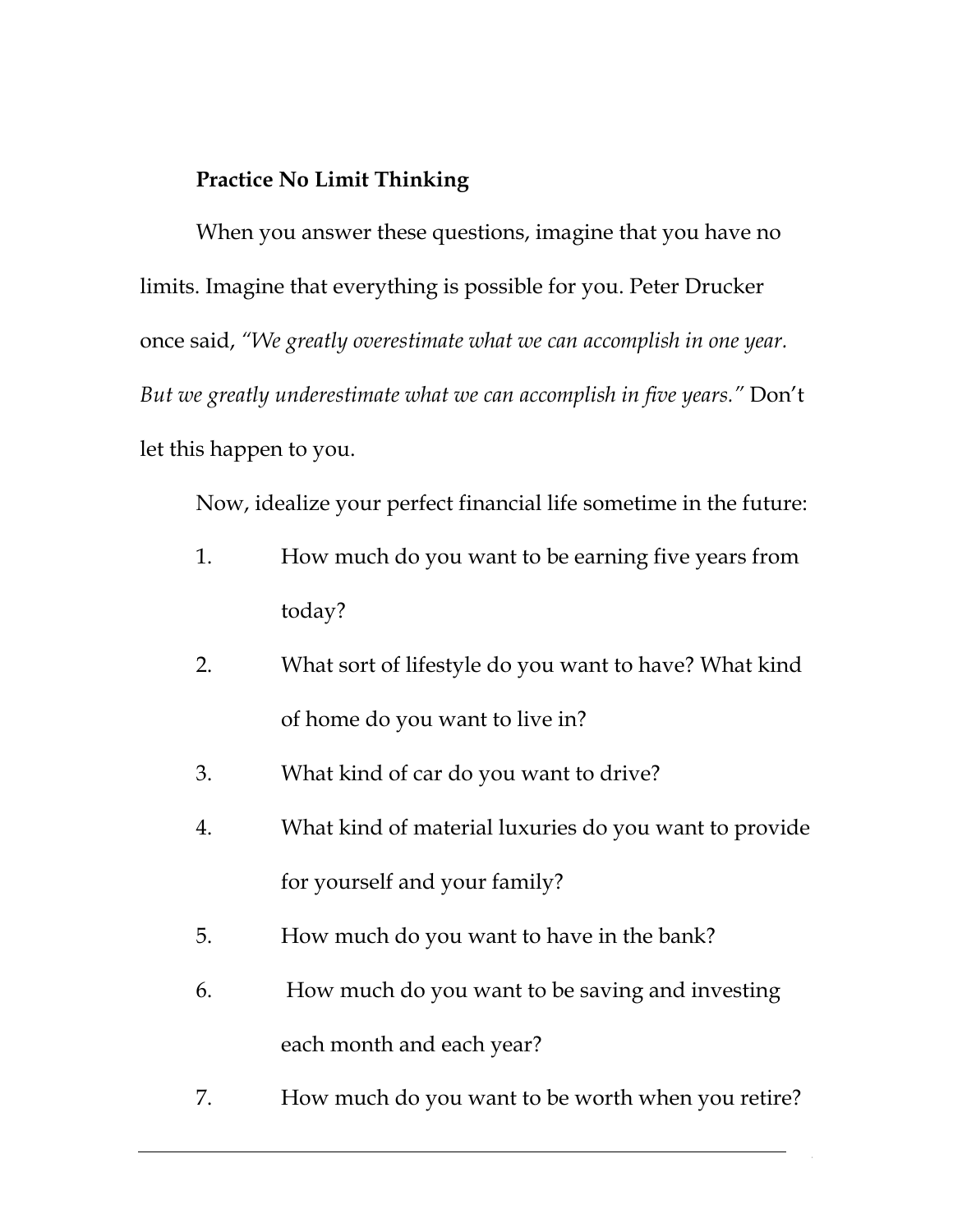Imagine that you have a "magic slate." You can write down anything you want. You can erase anything that may have happened in the past, and create whatever picture you desire for your future. You can clean the slate at any time and start over. You have no limits.

## **Imagine Your Perfect Family Life**

Look at your family and relationships today, and project five years into the future:

- 1. If your family life were perfect five years from now, what would it look like?
- 2. Who would you be with? Who would you *no longer* be with?
- 3. Where and how would you be living?
- 4. What kind of living standards would you have?
- 5. What kind of relationships would you have with the most important people in your life, five years from now, if everything were perfect in every respect?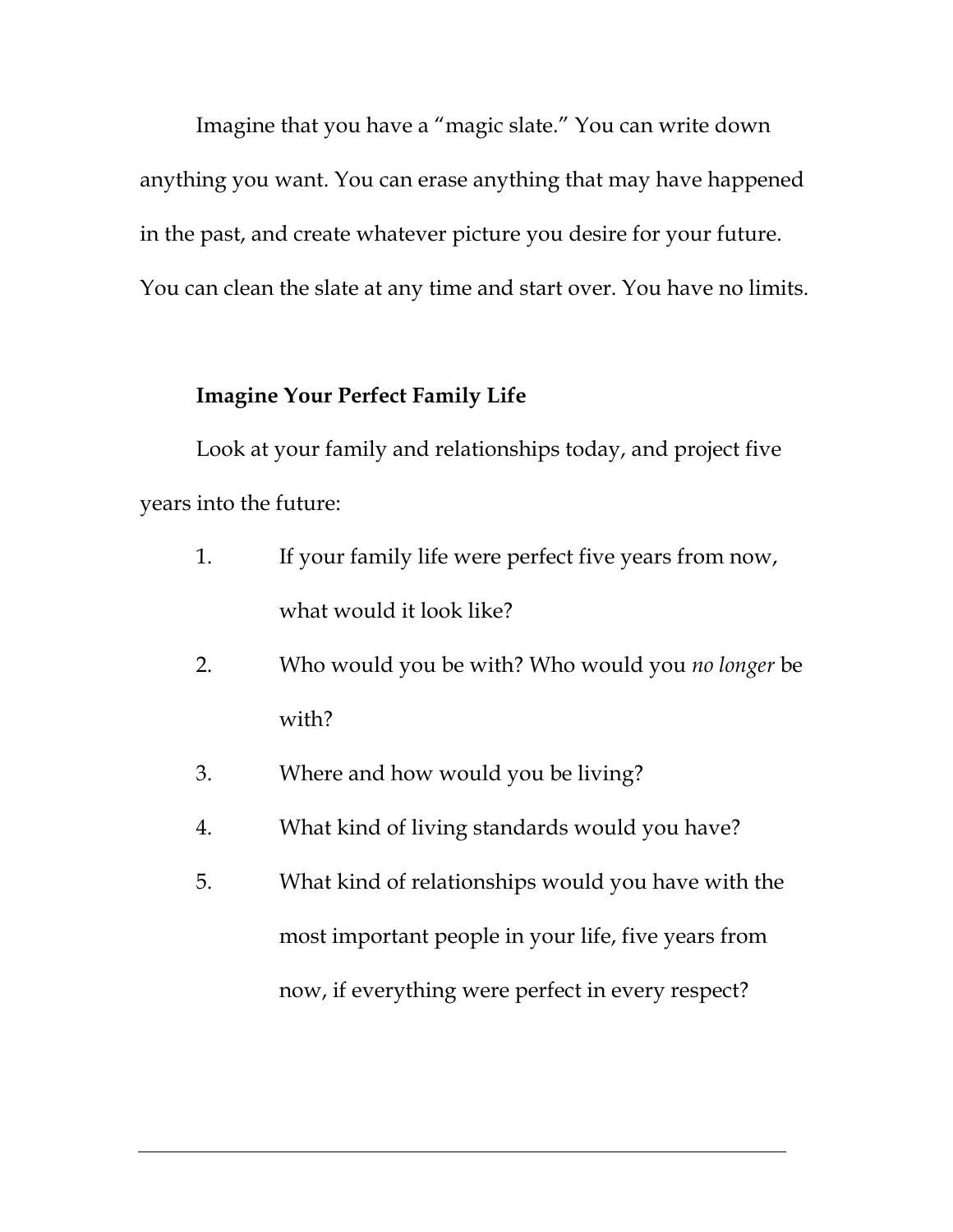When you fantasize and imagine your perfect future, the only question you ask is, *"How?"* This is the most powerful question of all. Asking it repeatedly stimulates your creativity and triggers ideas to help you accomplish your goals. Unsuccessful people always wonder whether or not a particular goal is possible. High achievers on the other hand only ask the question, *"How?"* They then set to work to find ways to make their visions and goals into realities.

### **Ideal Health and Fitness**

Review your levels of health and fitness in every area:

- 1. If you were a perfect physical specimen five years from now, how would you look, feel and appear?
- 2. What would be your ideal weight?
- 3. How much would you exercise each week?
- 4. What would be your overall level of health?
- 5. What changes would you have to start making today in your diet, exercise routines and health habits to enjoy superb physical health sometime in the future?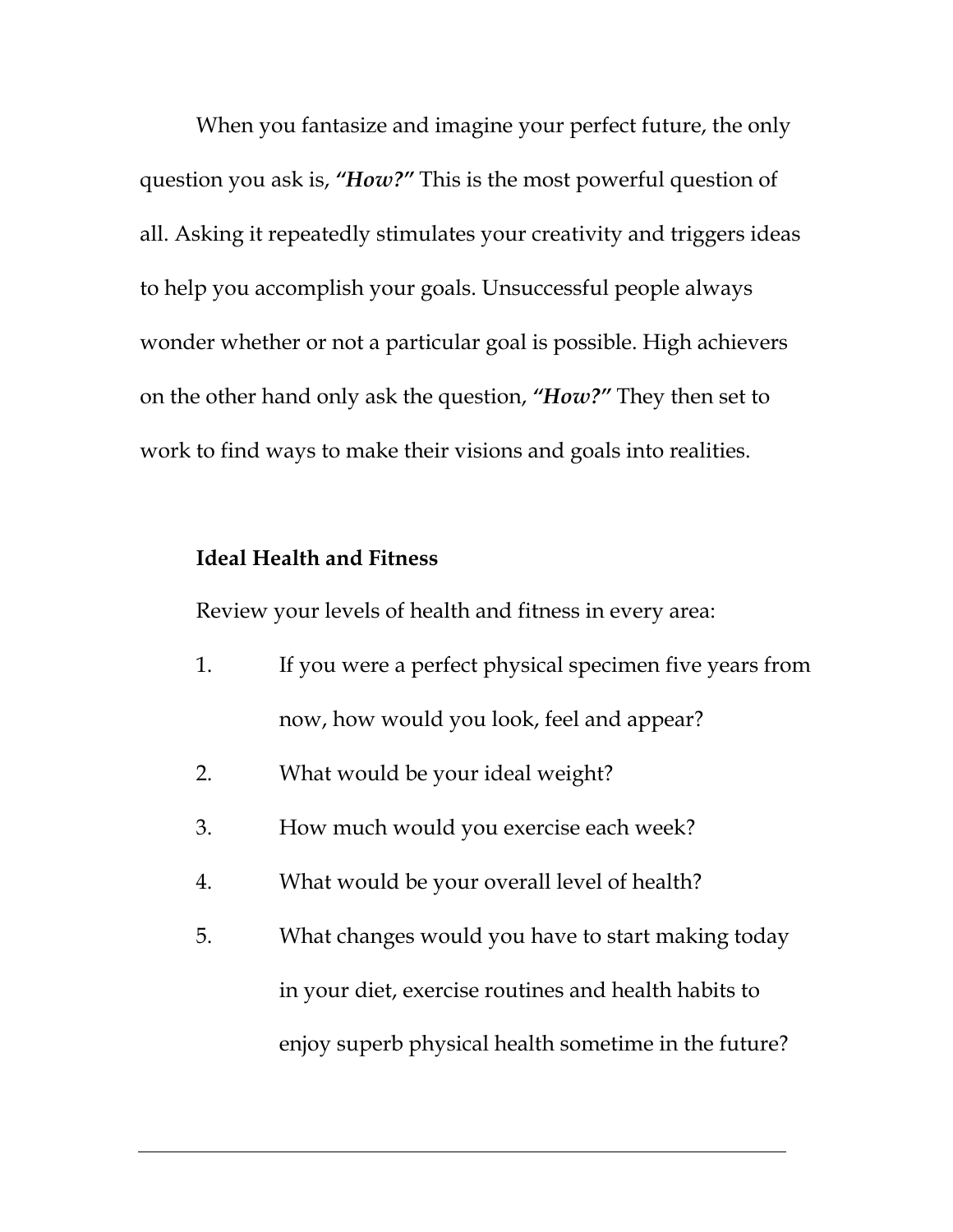You then imagine that you are an important and influential person, a "player" in your community. You are making a significant contribution to the world around you. You are making a difference with your life and in the lives of other people. If your social and community status and involvement were ideal:

- 1. What would you be doing?
- 2. What organizations would you be working with or contributing to?
- 3. What are the causes that you strongly believe in and support, and how could you become more involved in those areas?

# **Just Do It!**

The primary difference between high achievers and low achievers is **"action-orientation."** Men and women who accomplish tremendous things in life are intensely action oriented. They are moving all the time. They are always busy. If they have an idea, they take action on it immediately.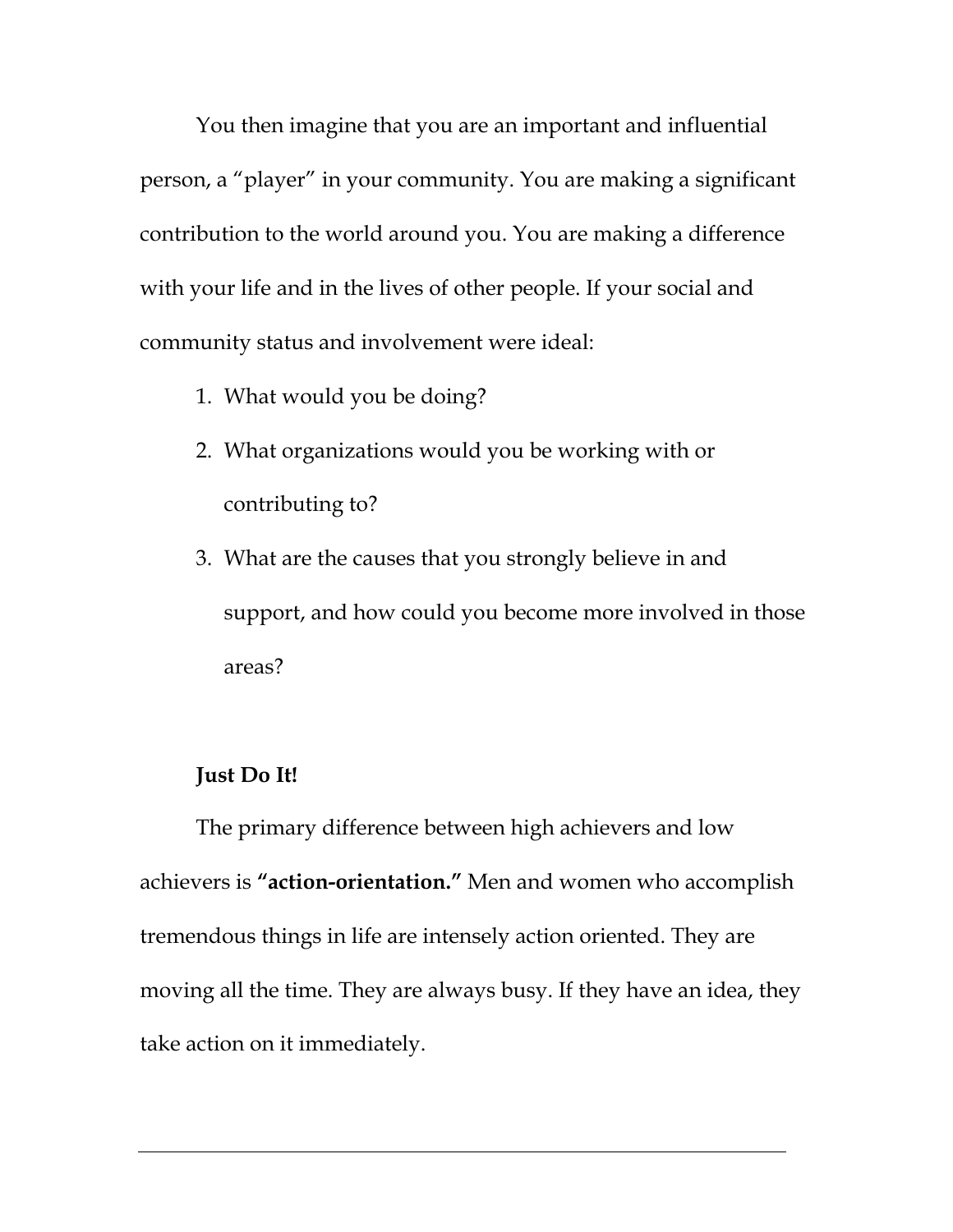On the other hand, low achievers and non-achievers are full of good intentions, but they always have an excuse for not taking action today. It is well said that*, "the road to hell is paved with good intentions."* 

Examine yourself in terms of your personal inventory of skills, knowledge, talent, education and ability. If you were developed to the highest level possible for you (and there is virtually no limit), answer these questions:

- 1. What additional knowledge and skills would you have acquired five years from now?
- 2. In what areas would you be recognized as absolutely excellent in what you do?
- 3. What would you be doing each day in order to develop the knowledge and skills you need to be one of the top performers in your field sometime in the future?

Once you have answered these questions, the only question you ask is, "How?" How do you attain the skills and expertise you will require to lead your field in the years ahead?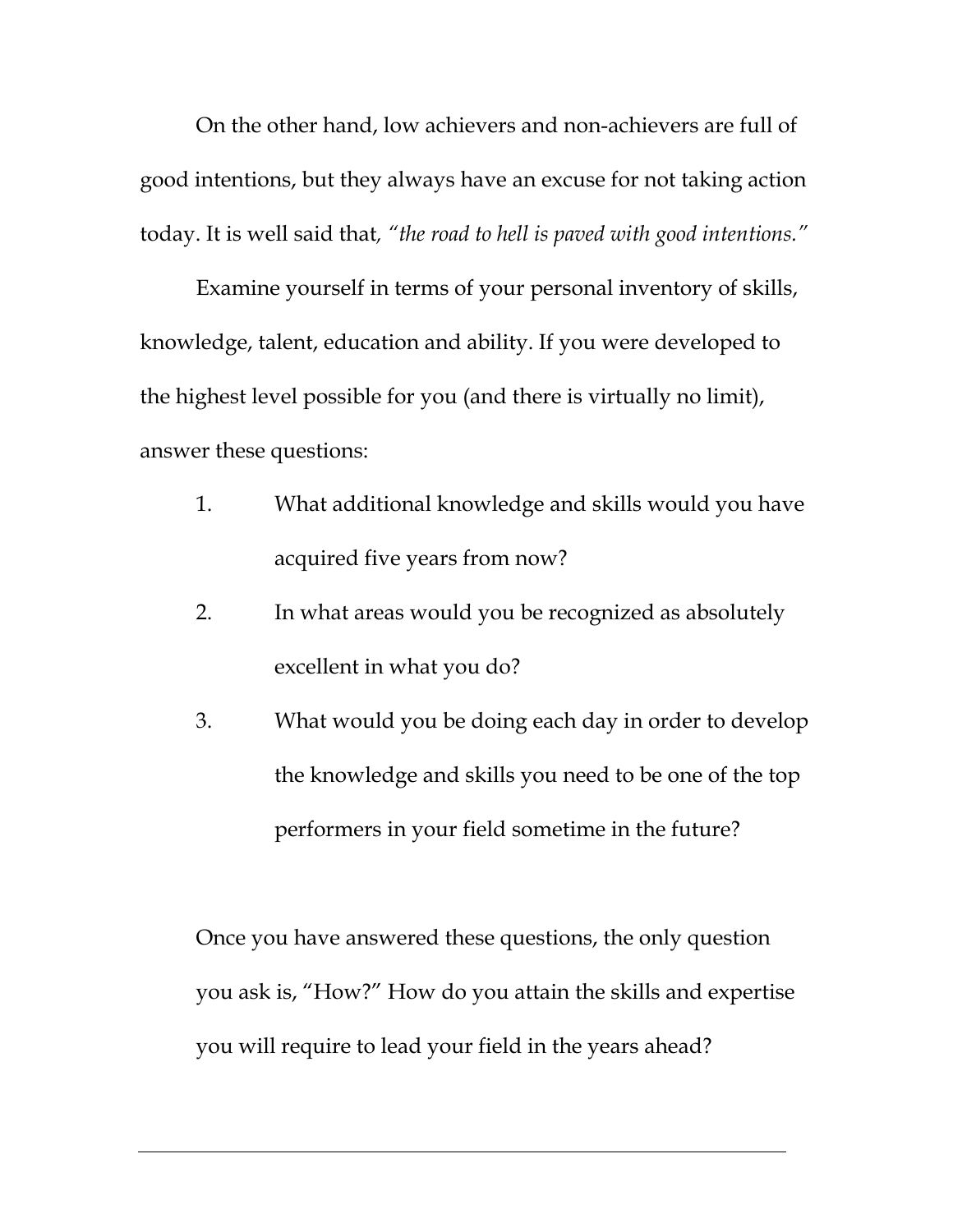# **Design Your Perfect Calendar**

Especially, decide how you would like to live, day in and day out, your ideal lifestyle. Design your perfect calendar, from January 1st to December 31st:

- 1. What would you like to do on your weekends and vacations?
- 2. How much time would you like to take off each week, month and year?
- 3. Where would you like to go?
- 4. How would you organize your year if you had no limitations, and complete control over your time?

In the Bible it says, *"Where there is no vision, the people perish."* What this means is that, if you lack an exciting vision for your future, you will "perish" inside in terms of lacking motivation and enthusiasm for what you are doing. But the reverse of this is that, with an exciting future vision, you will be continuously motivated and stimulated every day to take the actions necessary to make your ideal vision a reality.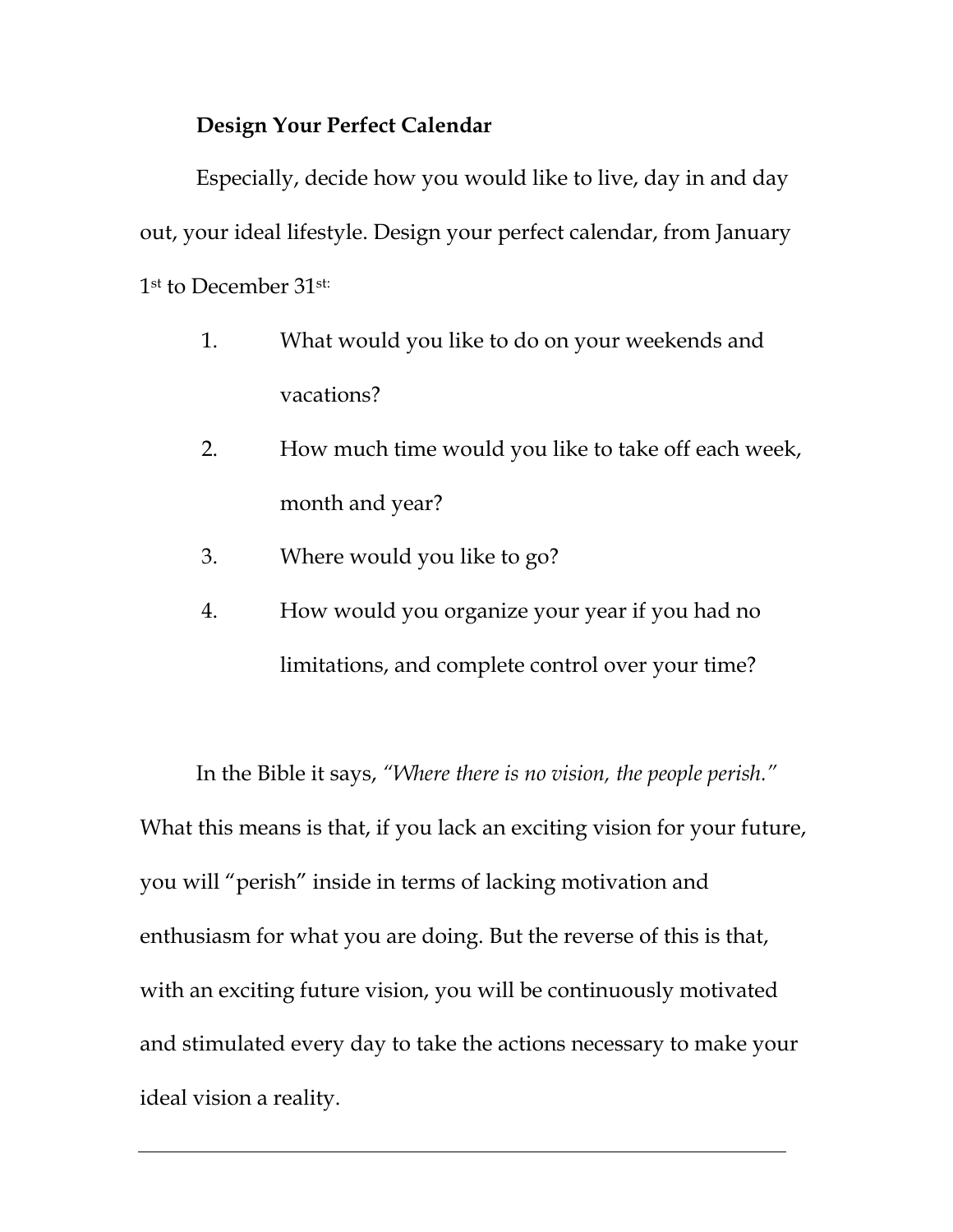### **The Key To Happiness**

You remember that, *"Happiness is the progressive realization of a worthy ideal."* When you have clear, exciting goals and ideals, you will feel happier about yourself and your world. You will be more positive and optimistic. You will be more cheerful and enthusiastic. You will feel *internally* motivated to get up and get going every morning, because every step you are taking will be moving you in the direction of something that is important to you.

Resolve to think about your ideal future most of the time. Remember, the very best days of your life lie ahead. The happiest moments you will ever experience are still to come. The highest income you will ever earn is going to materialize in the months and years ahead. The future is going to be better than anything that may have happened in your past. There are no limits.

The clearer you can be about your long term future, the more rapidly you will attract people and circumstances into your life to help make that future a reality. The greater clarity you have about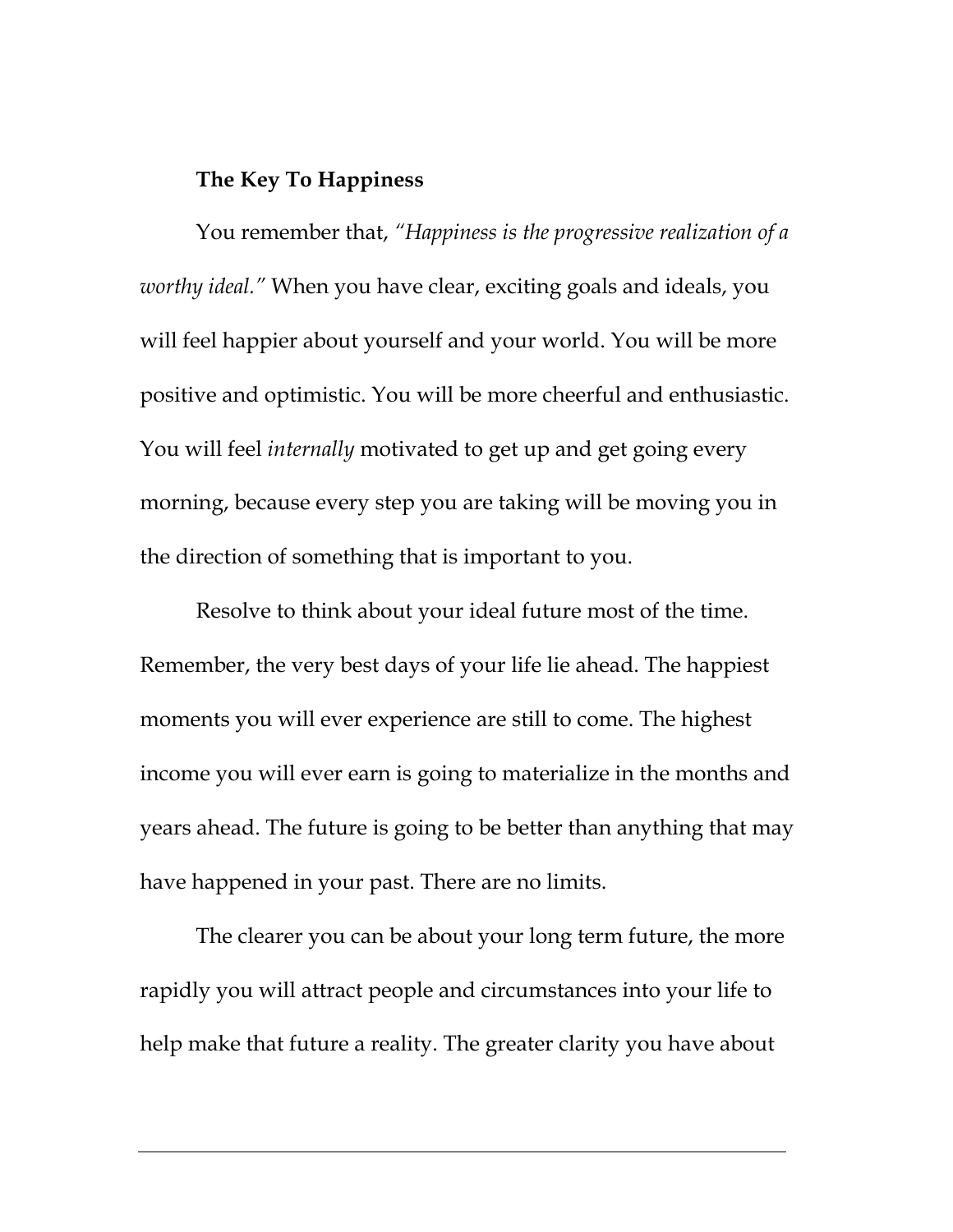who you are and what you want, the more you will achieve and the faster you will achieve it in every area of your life.

# **Create Your Own Future:**

- 1. Imagine that there is a solution to every problem, a way to overcome every limitation, and no limit on your achieving every goal you can set for yourself. What would you do differently?
- 2. Practice "back from the future thinking." Project forward five years and look back to the present. What would have to have happened for your world to be ideal?
- 3. Imagine your financial life were perfect in every way. How much would you be earning? How much would you be worth? What steps could you take, starting today, to make these goals a reality?
- 4. Imagine your family and personal life was perfect. What would it look like? What should you start doing more of, or less of, starting today?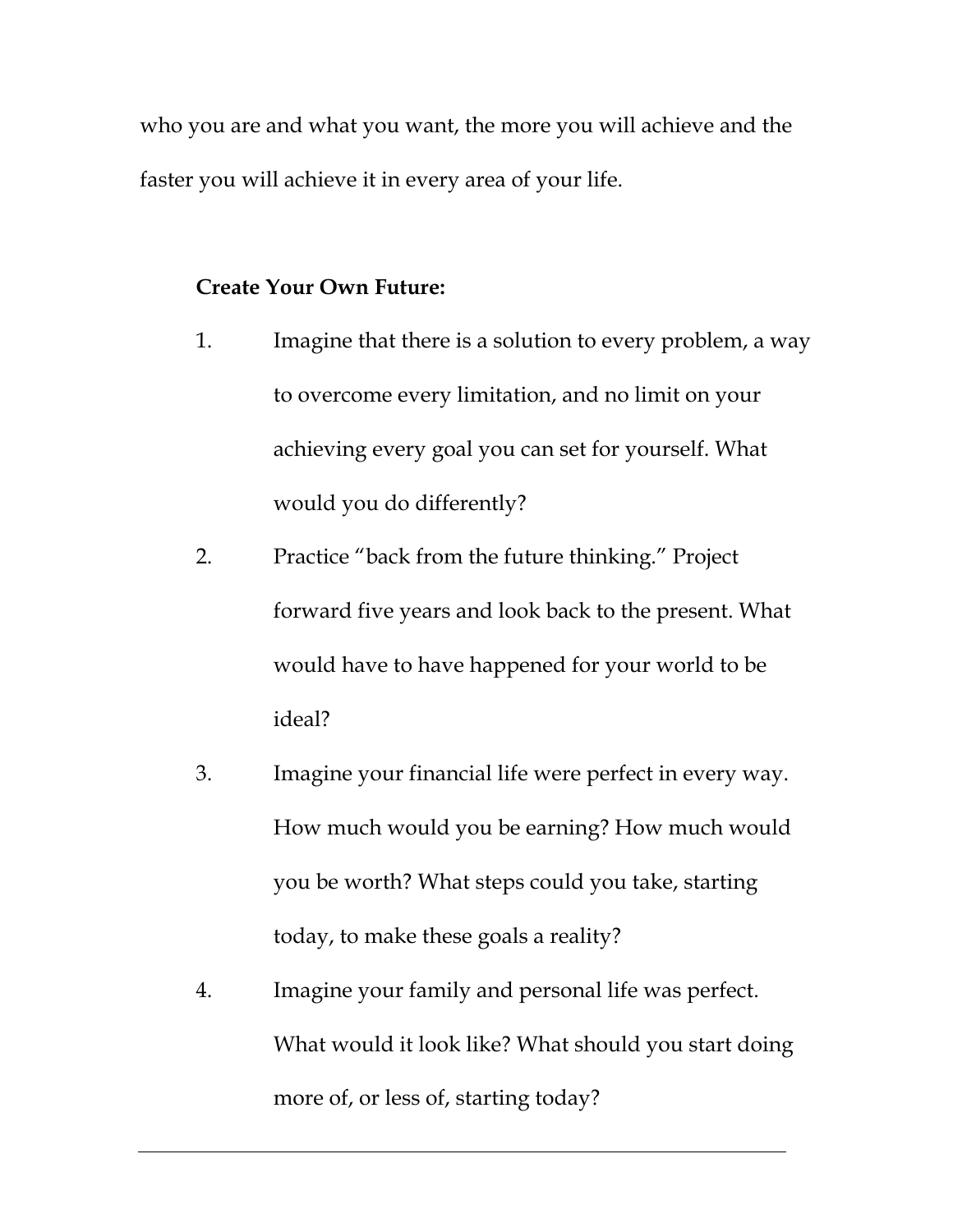- 5. Plan your perfect calendar. Design your year from January to December as if you had no limitations. What would you change, starting today?
- 6. Imagine that your levels of health and fitness were perfect in every way. What could you do, starting today, to make your vision for yourself into a reality?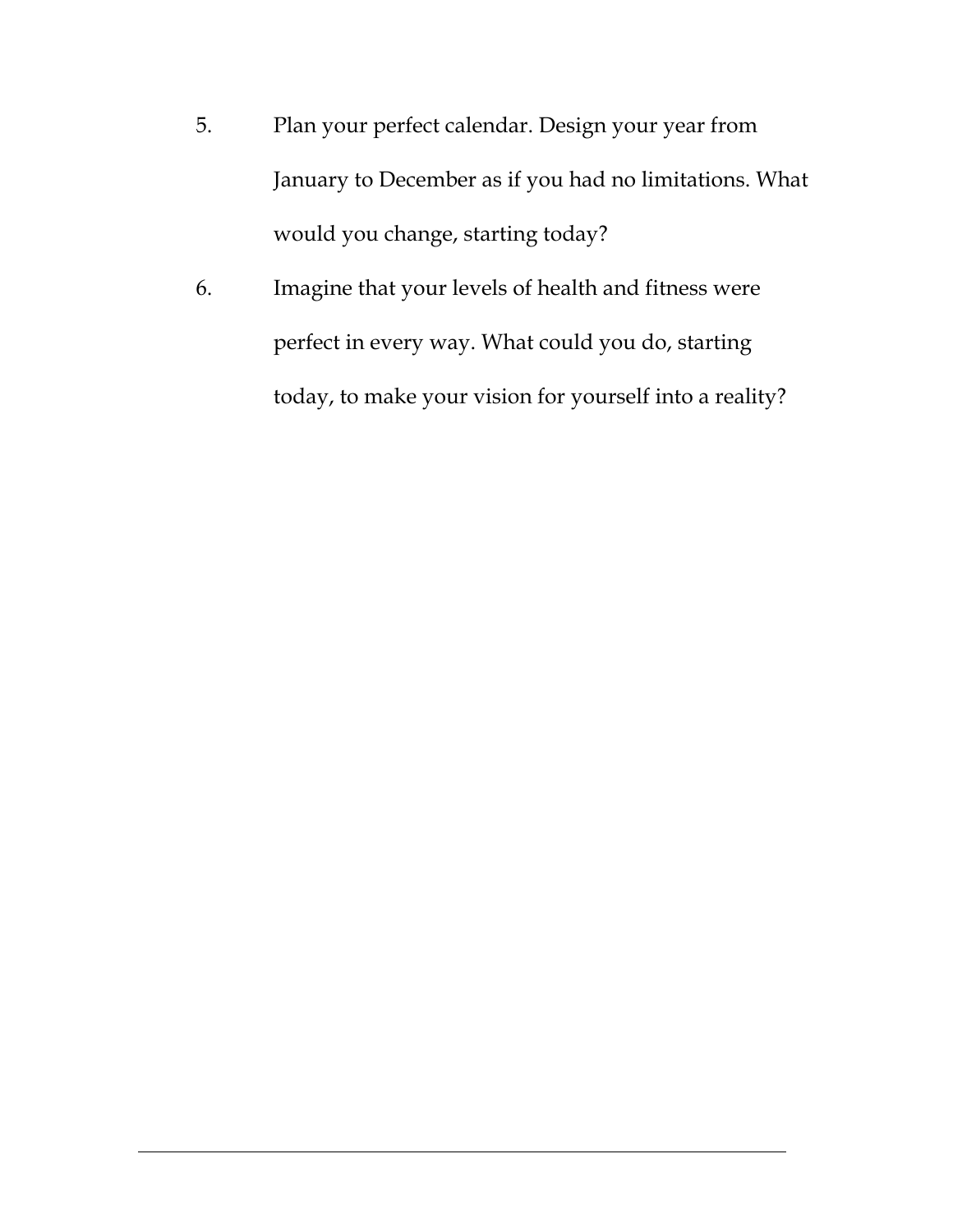### **Chapter Four**

### **Clarify Your Values**

*"One universe made up of all that is: and one God in it all, and one principle of being, and one law, the reason shared by all thinking creatures, and one truth."* (Marcus Aurelius)

One of the most important characteristics of leaders, and top people in every area of life, is that they know *who* they are, what they believe in and what they stand for. Average people are usually confused about their goals, values and ideals, and as a result, they go back and forth and accomplish very little. Men and women who become leaders, on the other hand, with the same or even fewer abilities and opportunities, go onto accomplish great things in whatever they attempt.

Life is lived from the inside out. The very core of your personality is your *values*. Your values are what make you the person you are. Everything you do on the outside is dictated and determined by your values on the inside, whether clear or fuzzy. The greater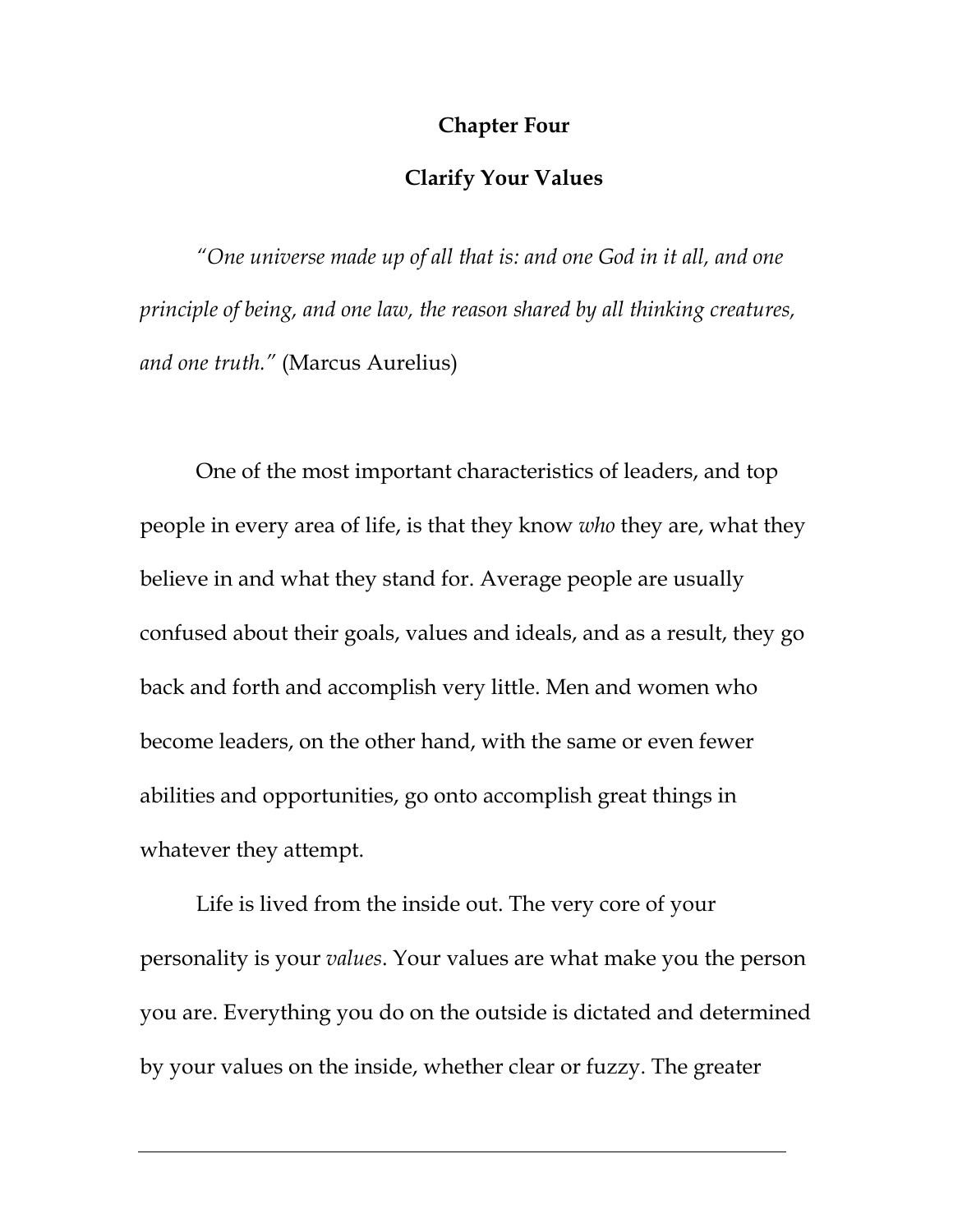clarity you have regarding your values on the inside, the more precise and effective will be your actions on the outside.

## **The Five Levels Of Personality**

You can imagine your personality by thinking of a target with concentric rings, from the inside to the outside. Your personality is also made up of five rings, starting from the center, your values, and radiating outward to the next circle, your beliefs.

Your *values* determine your *beliefs*, about yourself and the world around you. If you have positive values, such as love, compassion and generosity, you will believe that people in your world are deserving of these values, and you will treat them accordingly.

### **Expect The Best**

Your beliefs in turn determine the third ring of your personality, your *expectations*. If you have positive values, you will believe yourself to be a good person. If you believe yourself to be a good person, you will expect good things to happen to you. If you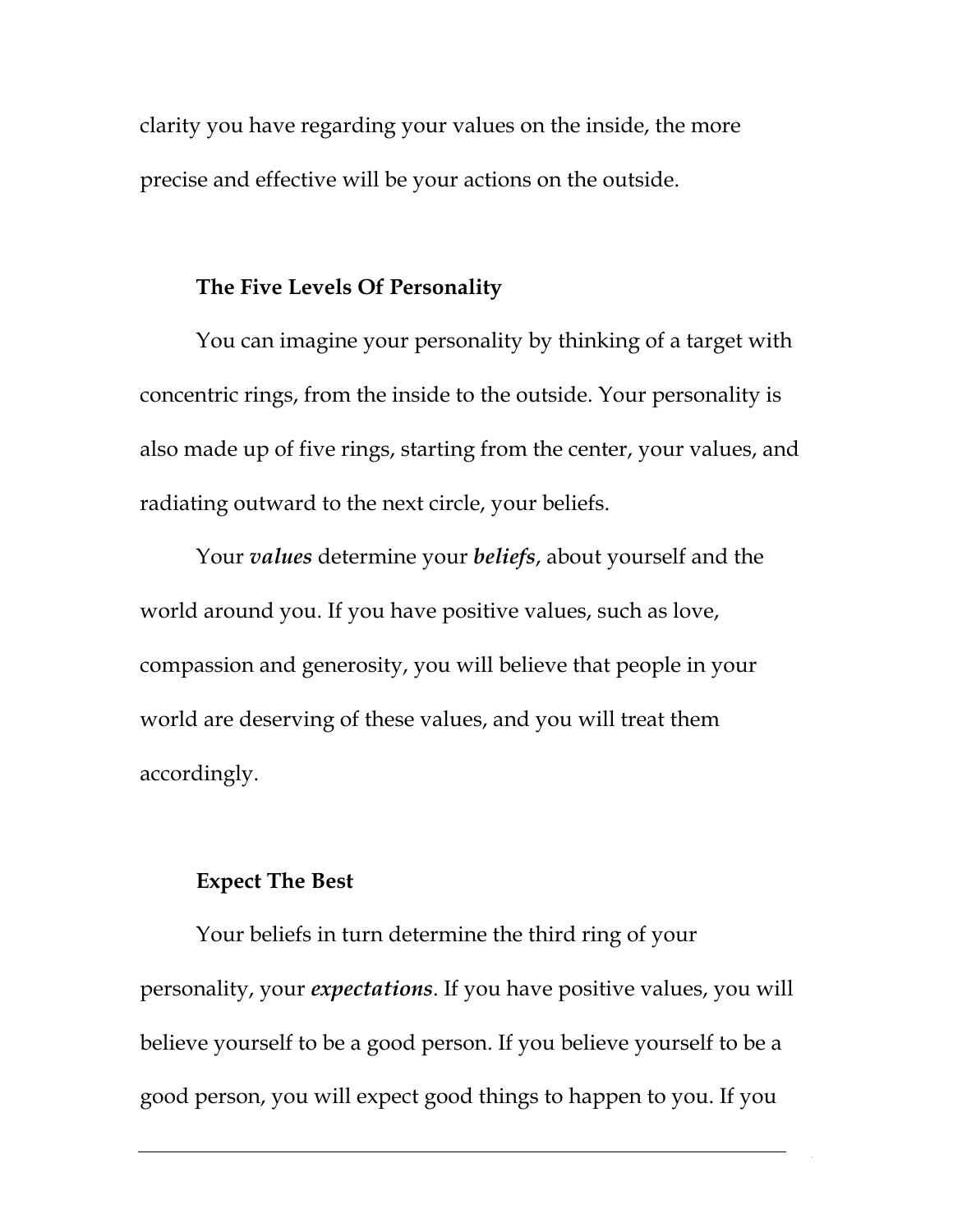expect good things to happen to you, you will be positive, cheerful and future oriented. You will look for the good in other people and situations.

The fourth level of your personality, determined by your expectations, is your *attitude*. Your attitude will be an outward manifestation or reflection of your values, beliefs and expectations. For example, if your value is that this is a good world to live in, and your belief is that you are going to be very successful in life, you will *expect* that everything that happens to you is helping you in some way. As a result, you will have a positive mental attitude toward other people and they will respond positively toward you. You will be a more cheerful and optimistic person. You will be someone that others want to work with and for, buy from, sell to and generally help to be more successful. This is why a positive mental attitude seems to go hand in hand with great success in every walk of life.

The fifth ring, or level of life, is your *actions*. Your actions on the outside will ultimately be a reflection of your innermost values, beliefs and expectations on the inside. This is why what you achieve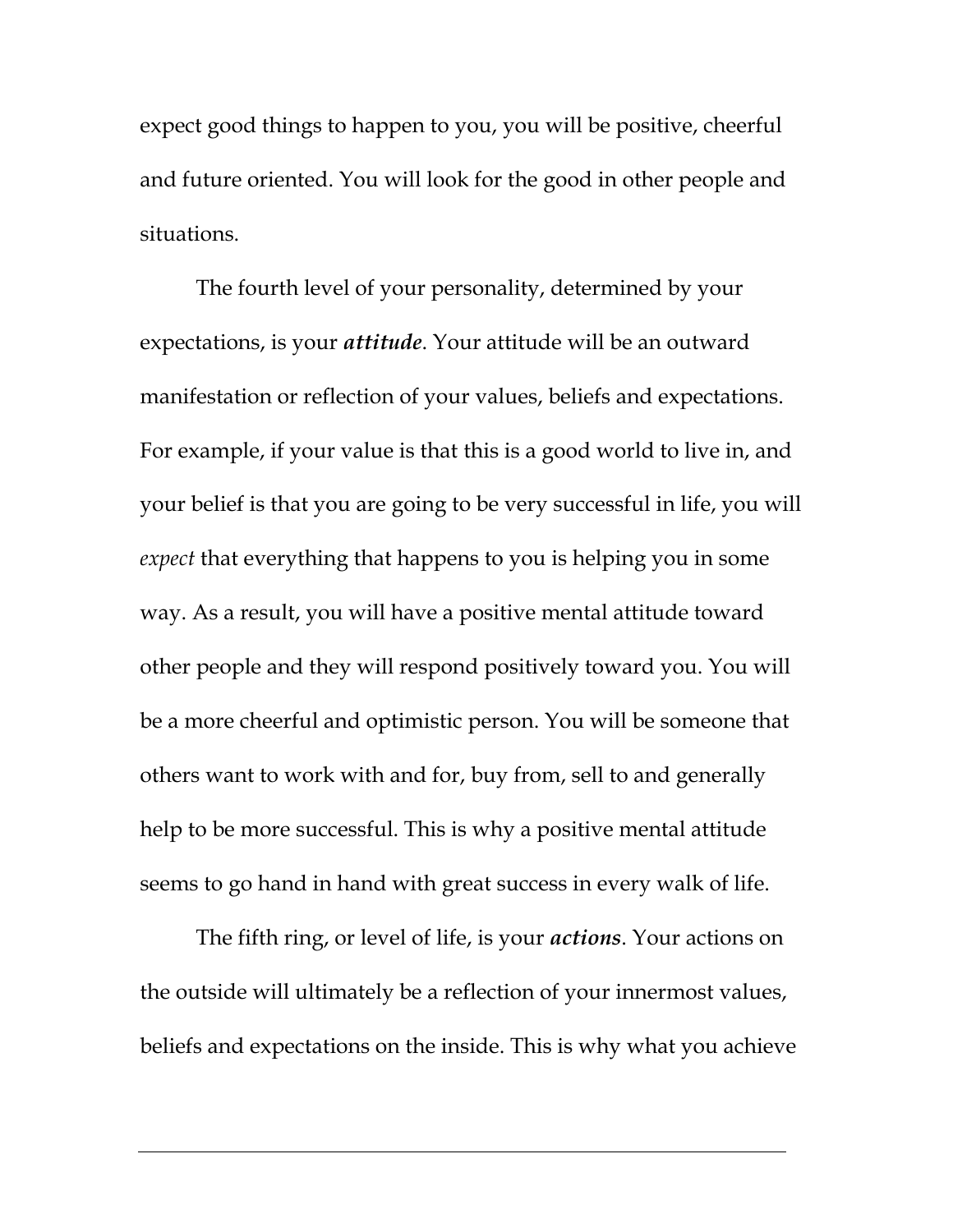in life and work will be determined more by what is going on inside of you than by any other factor.

#### **As Within, So Without**

You can always tell how a person thinks, most of the time, by looking at the conditions of their outer lives. A positive, optimistic, goal and future oriented person — on the inside — will enjoy a happy, successful and prosperous life on the outside, most of the time.

Aristotle said that the ultimate aim or purpose of human life is to achieve your own happiness. You are the very happiest when what you are doing on the outside is *congruent* with your values on the inside. When you are living in complete alignment with what you consider to be good and right and true, you will automatically feel happy and positive about yourself and your world.

Your goals must be congruent with your values, and your values must be congruent with your goals. This is why clarifying your values is often the starting point to high achievement and peak performance. Values clarification requires that you think through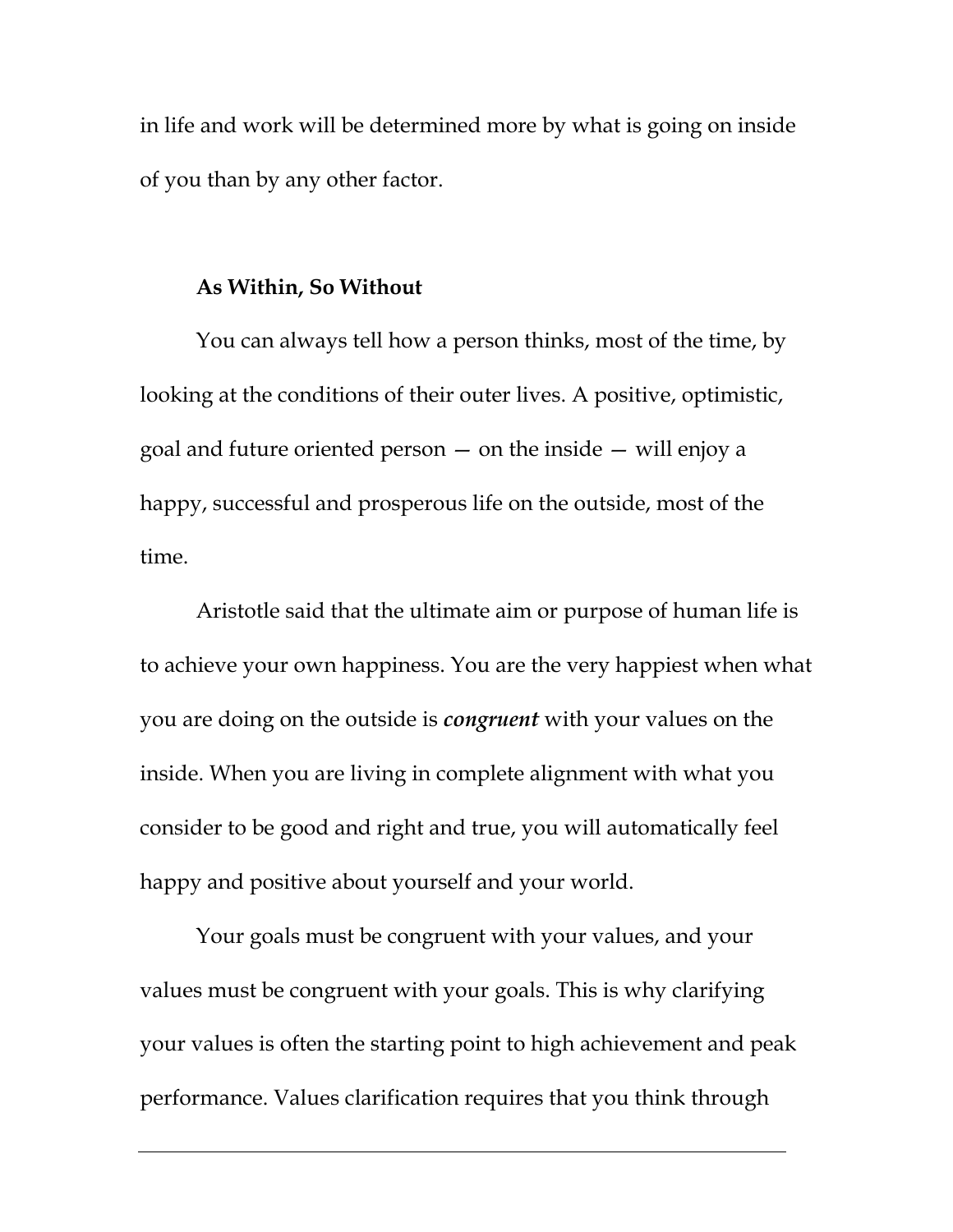what is really important to you in life. You then organize your entire life around these values.

Any attempt to live on the outside in a manner that contradicts the values you hold on the inside will cause you stress, negativity, unhappiness, pessimism and even anger and frustration. Your chief responsibility to yourself in the creation of a great life is therefore for you to develop absolute clarity about your values in everything you do.

#### **Know What You Really Want**

Stephen Covey once said, "Be sure that, as you scramble up the ladder of success, it is leaning against the right building." Carly Simon once sang a famous line, "Is this all there is?" Many people work hard on the outside to achieve goals that they think they want, only to find, at the end of the day, that they get no joy or satisfaction from their accomplishments. This occurs when the outer accomplishment is not in harmony with your inner values. Don't let this happen to you.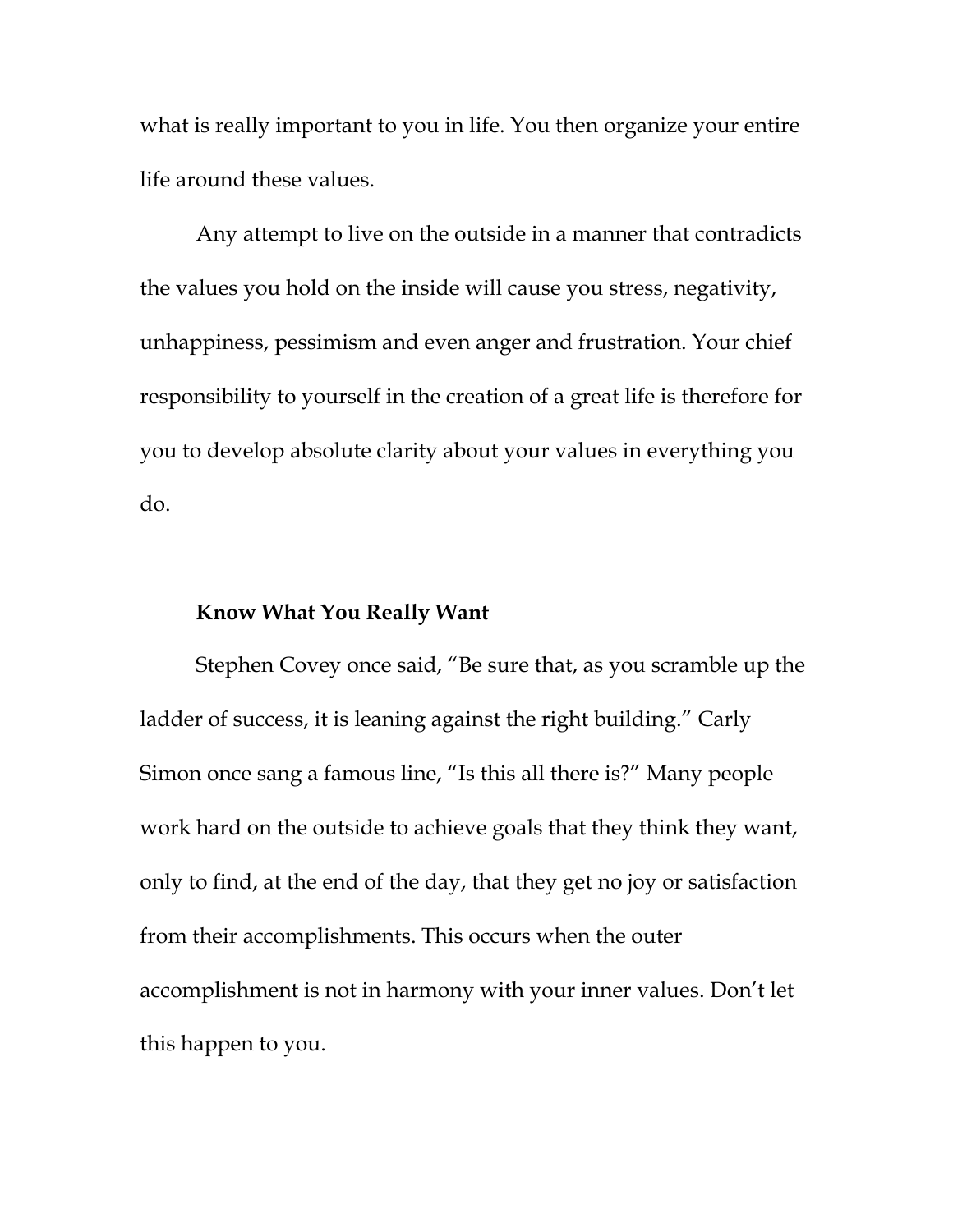Socrates said, *"The unexamined life is not worth living."* This applies to your values as much as to any other area of your life. Values clarification is something you do on a "go-forward" basis. You continually stop the clock, like a time out in a football game, and ask, "What are my values in this area?"

In the Bible it says, *"What does it benefit a man if he achieves the whole world but loses his own soul?"* The happiest people in the world today are those who are living in harmony with their innermost convictions and values. The unhappiest people are those who are attempting to live incongruent with what they truly value and believe.

### **Trust Your Intuition**

Self-trust is the foundation of greatness. Self-trust comes from listening to your intuition, to your "still, small voice" within. Men and women begin to become great when they begin to listen to their inner voices, and absolutely trust that they are being guided by a higher power, each step of the way.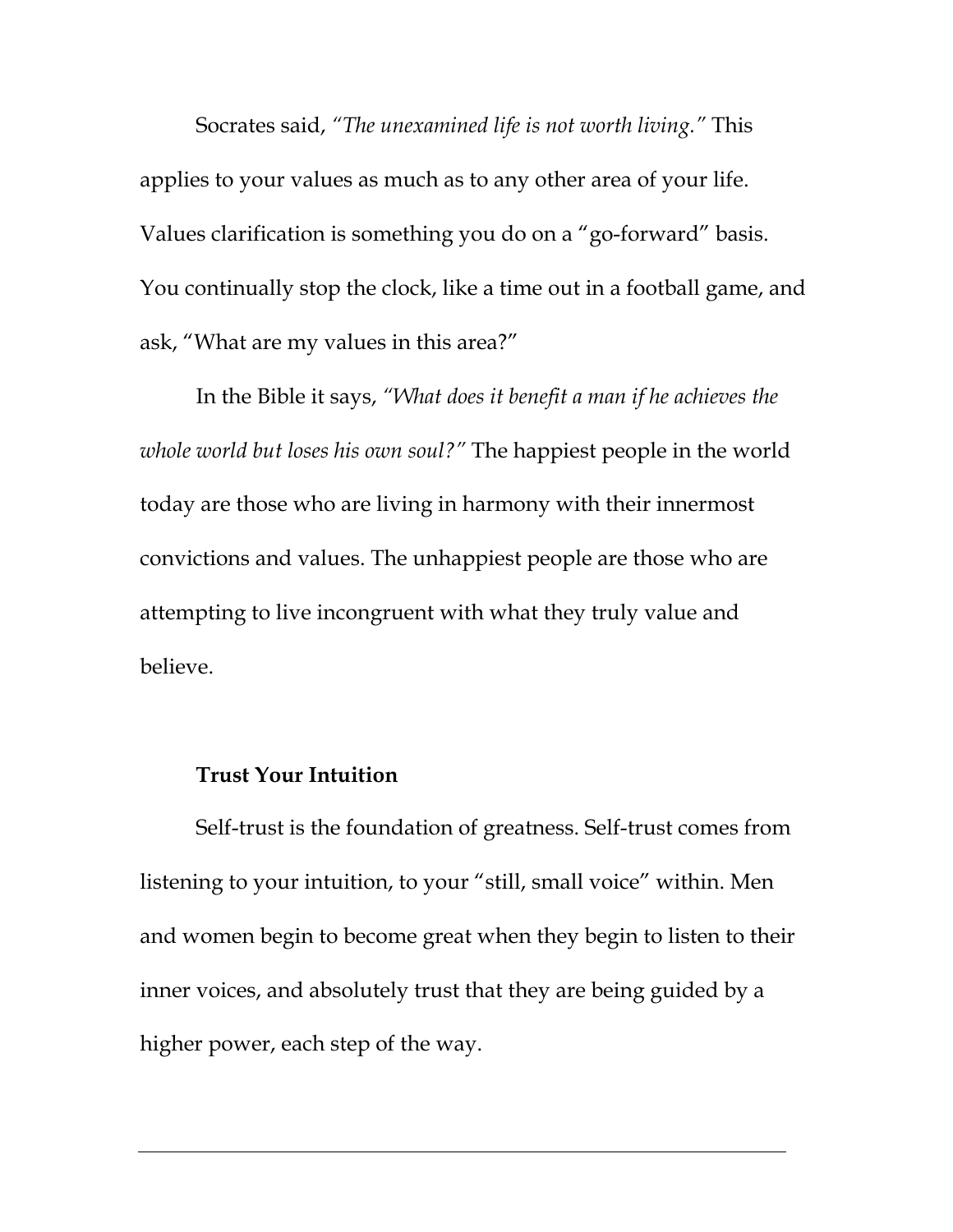Living in alignment with your true values is the royal road to self-confidence, self-respect and personal pride. In fact, almost every human problem can be resolved by returning to values. Whenever you experience stress of any kind, look into yourself and ask, "In what way am I compromising my innermost values in this situation?"

### **Watch Your Behavior**

How can you tell what your values really are? The answer is simple. You always demonstrate your true values in your *actions*, and especially your actions *under pressure*. Whenever you are forced to choose between one behavior and another, you will always act consistent with what is most important and valuable to you at that moment.

Values, in fact, are organized in a hierarchy. You have a series of values, some of them very intense and important, and some of them weaker and less important. One of the most important exercises you can engage in, to determine *who* you really are, and *what* you really want, is to organize your values by priority. Once you are clear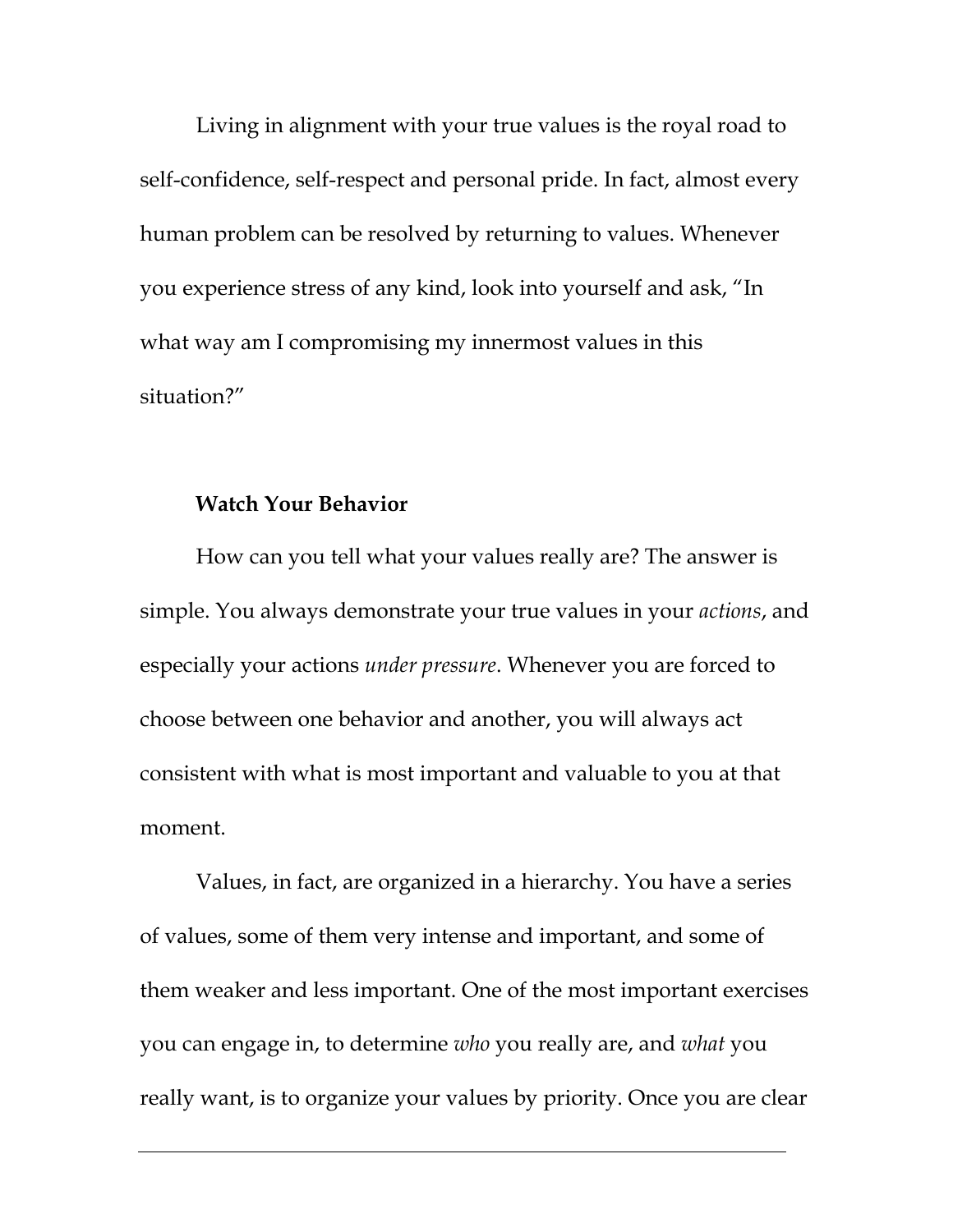about the relative importance of your values, you cans then organize your outer life so that it is in alignment with them.

#### **Examine Your Past Behavior**

There are some insightful ways to help you to determine your true values. First of all, you can look at your past. How have you behaved under pressure in the past? What choices did you make with your time or money when you were forced to choose? Your answers will give you an indication of your predominant values at that time.

Dale Carnegie once wrote, *"Tell me what gives a person his greatest feeling of importance, and I will tell you his entire philosophy of life."* What makes you feel important? What raises your self-esteem? What increases your sense of self-respect and personal pride? What have you accomplished in your past life that has given you the greatest sense of pride and satisfaction? These answers will give you good indications of your true values.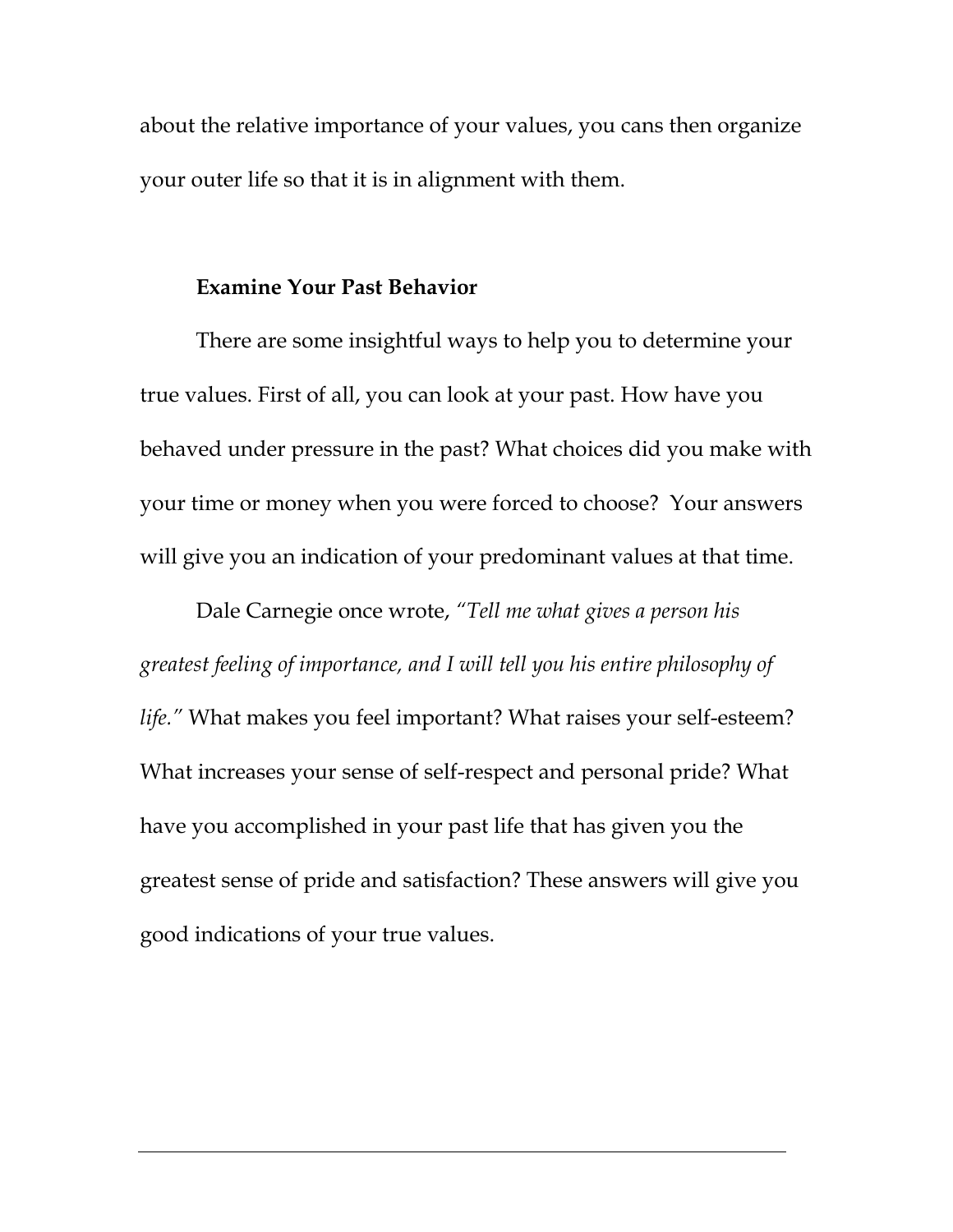#### **Determine Your Heart's Desire**

The spiritual teacher Emmet Fox wrote about the importance of discovering your *"Heart's Desire."* What is *your* heart's desire? What is it that, deep down in your heart, more than anything else, you would like to be, have or do in life? As a friend of mine asks, "What do you want to be famous for?"

What words would you like people to use to describe you when you are not there? What would you like people to say about you when you have passed on? What would you like someone to say about you at your funeral? How do you want your family, friends and children to remember you? How would you want them to talk about you after you had left this earth? How would you like people to talk to them about you?

What kind of a reputation do you have today? What kind of a reputation would you like to have sometime in the future? What would you have to begin doing today in order to create the kind of reputation that you desire?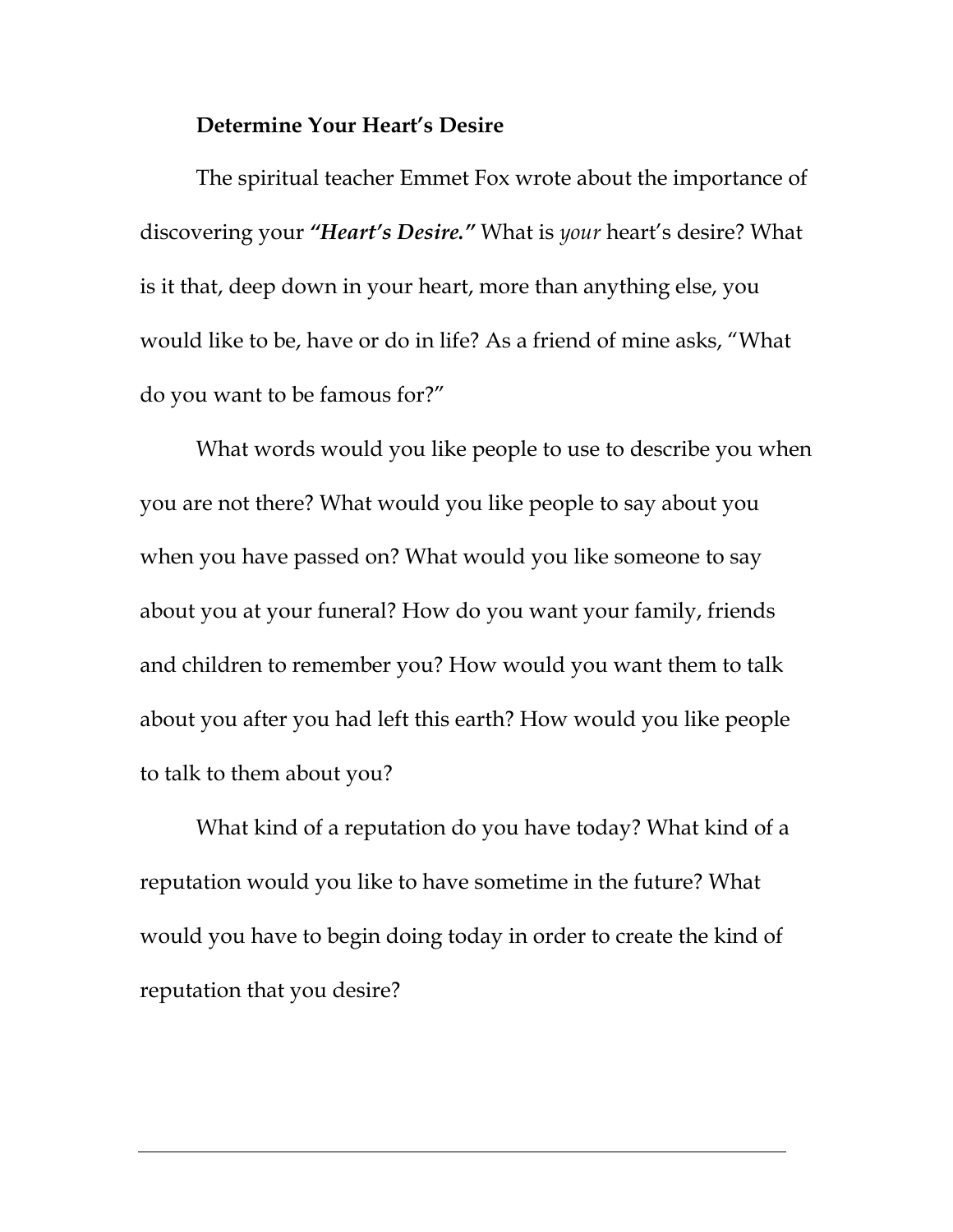#### **Your Past Is Not Your Future**

Many people have had difficult experiences growing up. They have fallen onto hard times and become associated with the wrong people. They have behaved in ways that were illegal or socially unacceptable. Sometimes they have even been convicted and sent to prison for their crimes. But at a certain point in life, they decided to change. They thought seriously about the kind of person that they wanted to be known as, and thought of, in the future. They decided to change their lives by changing the values that they lived by. By making these decisions and sticking to them, they changed their lives. And what others have done, you can do as well.

Remember, *"It doesn't matter where you're coming from; all that really matters is where you're going."* 

If you were an outstanding person, in every respect, how would you behave toward others? What sort of impression would you leave on others after you had met them and spoken with them? Imagine you could be a completely excellent person, how would you be different from today?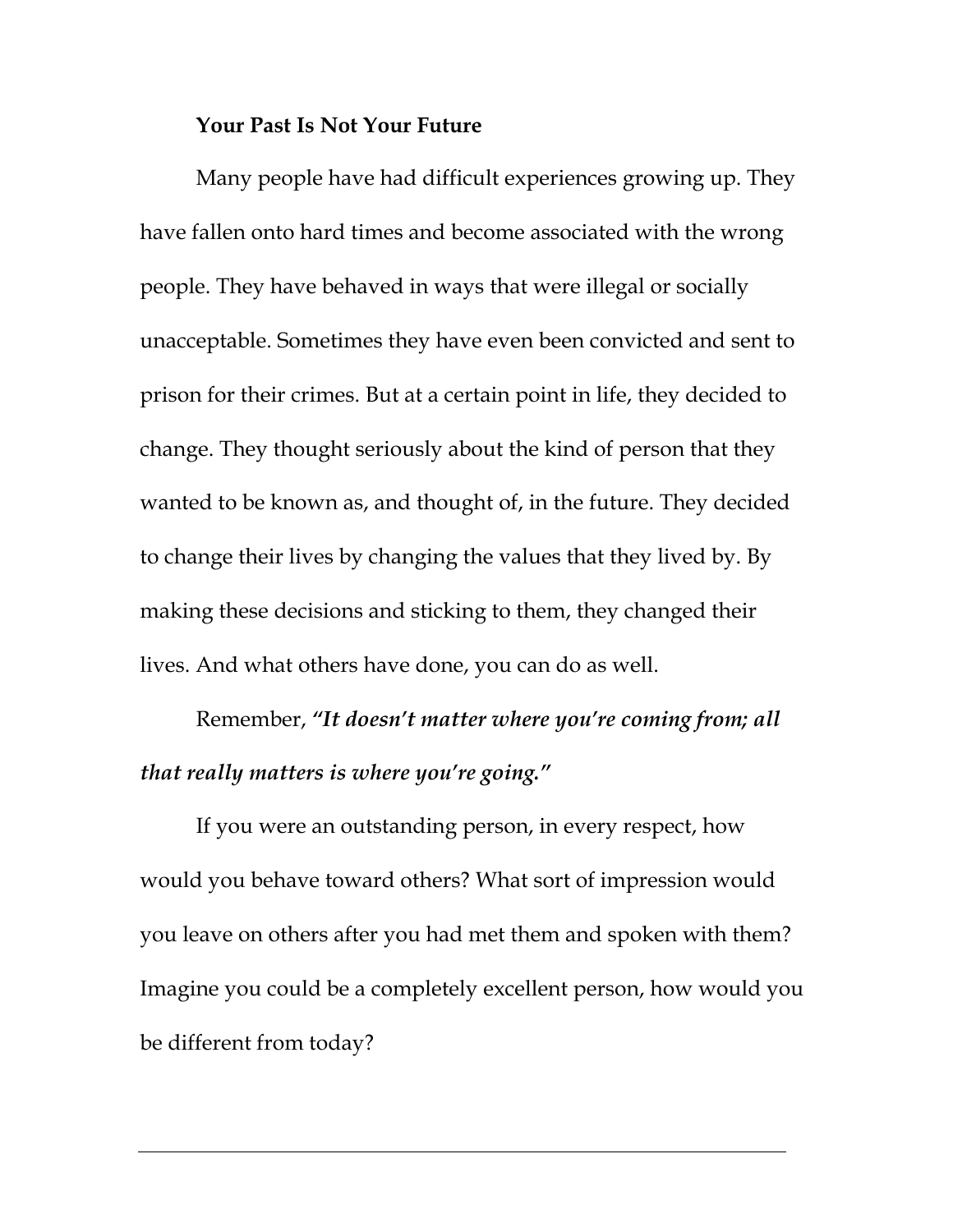#### **How Much You Like Yourself**

In psychology, your level of **self-esteem** determines your level of happiness. Self-esteem is defined as: *"How much you like yourself."* Your self-esteem, in turn, is determined by your self-image. This is the way you see yourself and think about yourself in your day-to-day interactions with others. Your **self-image** is shaped by your **selfideal**. Your self-ideal is made up of the virtues, values, goals, hopes, dreams and aspirations that you have for yourself sometime in the future.

Here is what psychologists have discovered: The more your behavior in the moment is consistent with what you feel your *ideal* behavior should be, the more you like and respect yourself, and the happier you are.

On the other hand, whenever you behave in a way that is *inconsistent* with your ideal of your very best behavior, you experience a negative self-image. You feel yourself to be performing below your best, below what you truly aspire to. As a result, your self-esteem and your level of happiness decrease.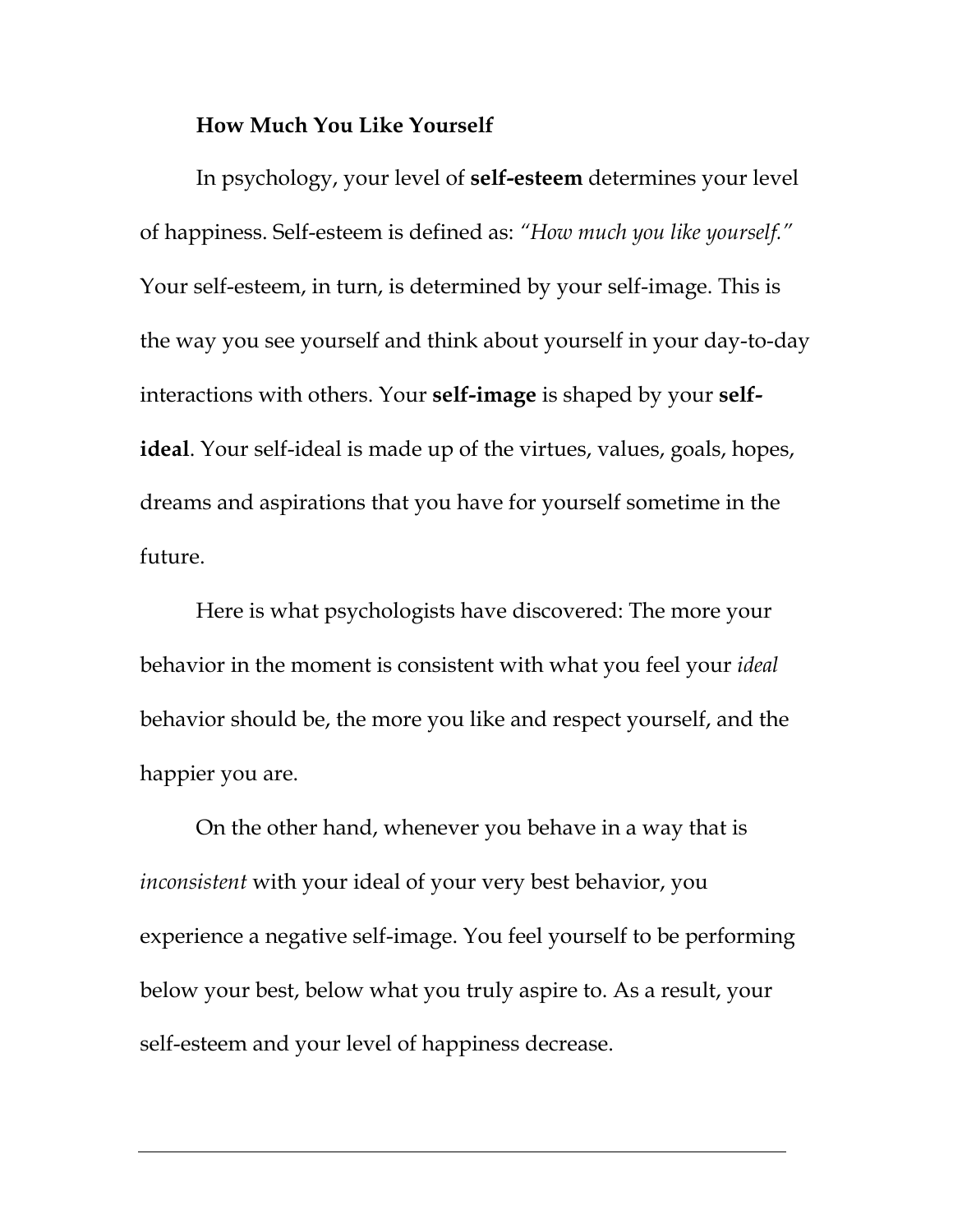#### **Perform At Your Best**

The moment that you begin walking, talking and behaving in ways that are consistent with your highest ideals, your self-image improves, your self-esteem increases and you feel happier about yourself and your world.

For example, whenever you are complimented or praised by another person, or given a prize or an award for accomplishment, your self-esteem goes up, sometimes dramatically. You feel happy about yourself. You feel that your whole life is in harmony, and that you are living congruent with your highest ideals. You feel successful and valuable.

Your aim should be to deliberately and systematically create the circumstances that raise your self-esteem in everything you do. You should live your life as if you were already the outstanding person that you intend to be sometime in the future.

### **Know What You Believe**

What are your values today with regard to your *work* and your *career?* Do you believe in the values of integrity, hard work,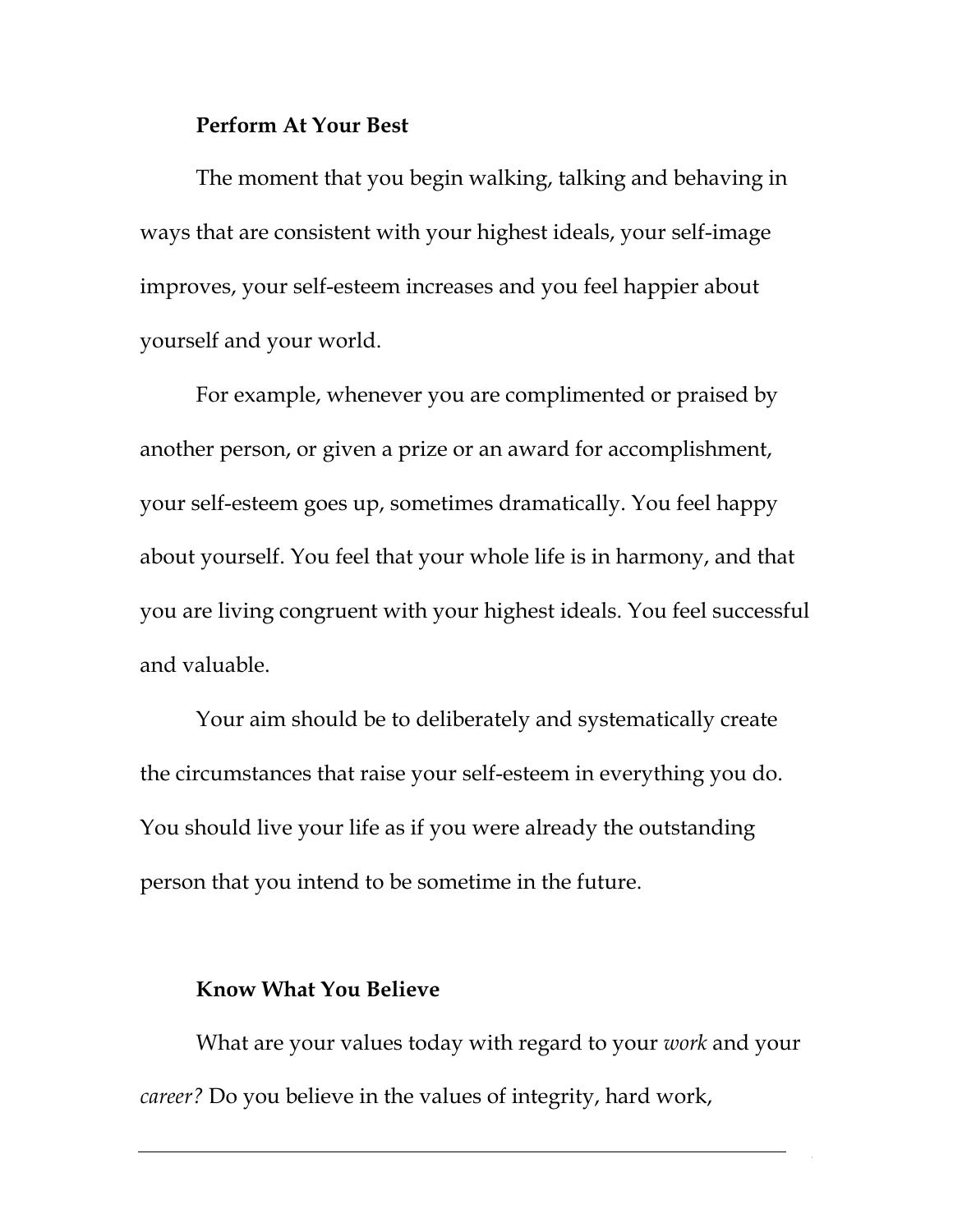dependability, creativity, cooperation, initiative, ambition, and getting along well with people? People who live these values in their work are vastly more successful and more highly esteemed than people who do not.

What are your values with regard to your *family*? Do you believe in the importance of unconditional love, continuous encouragement and reinforcement, patience, forgiveness, generosity, warmth and attentiveness? People who practice these values consistently with the important people in their lives are much happier than people who do not.

What are your values with regard to *money and financial success?* Do you believe in the importance of honesty, industry, thrift, frugality, education, excellent performance, quality and persistence? People who practice these values are far more successful in their financial lives than those who do not, and far faster as well.

What about your health? Do you believe in the importance of self-discipline, self-mastery, and self-control, with regard to diet, exercise and rest? Do you set high standards for your levels of health and fitness and then work every day to live up to those standards?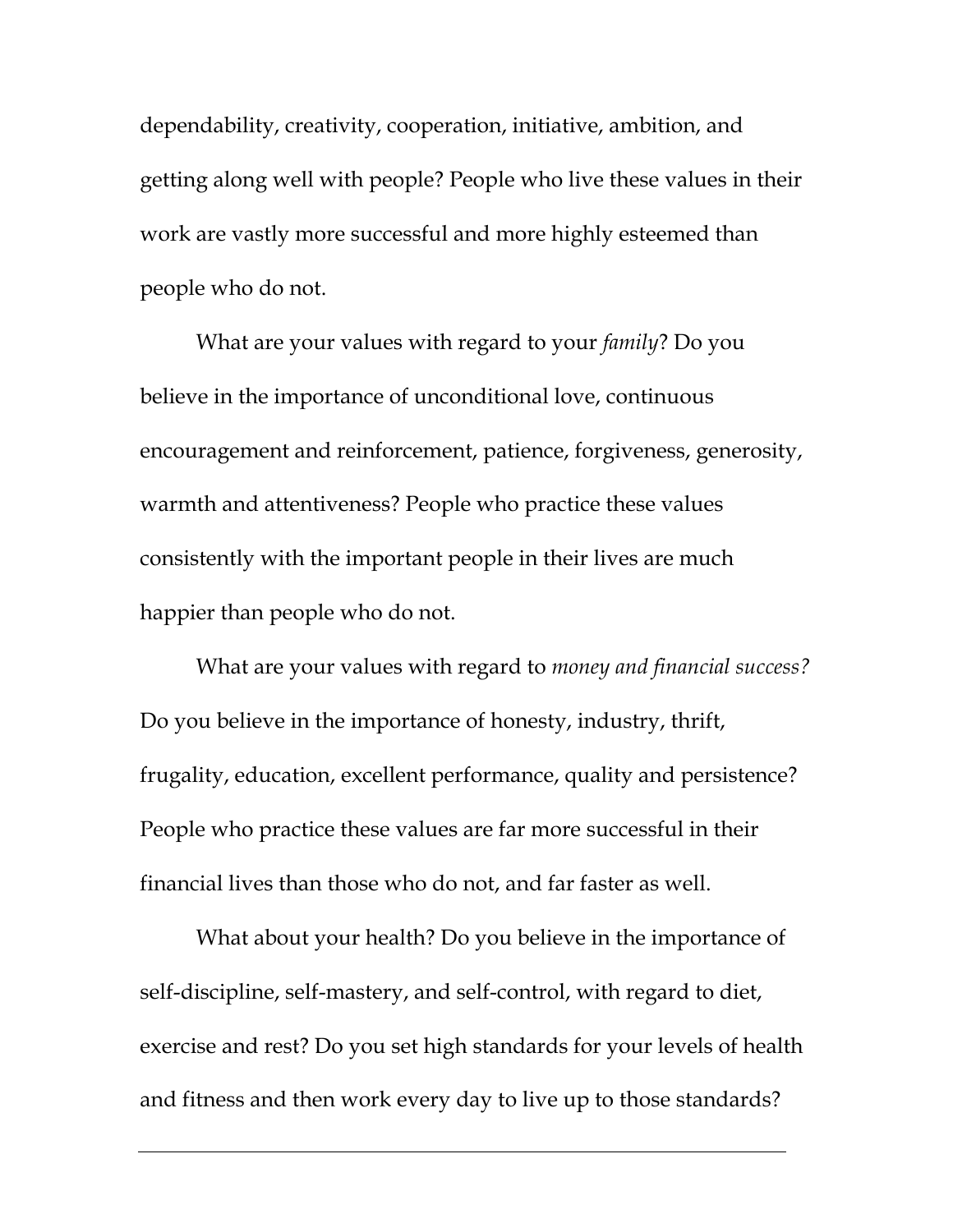People who practice these values live longer, healthier lives than people who do not.

#### **Think Only About What You Want**

Remember, you become what you think about — most of the time. Successful, happy people think about their values, and how they can live and practice those values in every part of their lives, every single day. The big payoff is that, the more you live your life consistent with your values, the happier, healthier, more positive and energetic you will be.

### **Be True To Yourself**

Perhaps the most important value of all is that of *integrity*. A billionaire once said to me, *"Integrity is not so much a value in itself; it is rather the value that guarantees all the other values."* 

Wow! This was a great insight for me. Once you have decided that you are going to live consistent with a value, your level of integrity determines whether or not you follow through on your commitment. The more you discipline yourself to live consistent with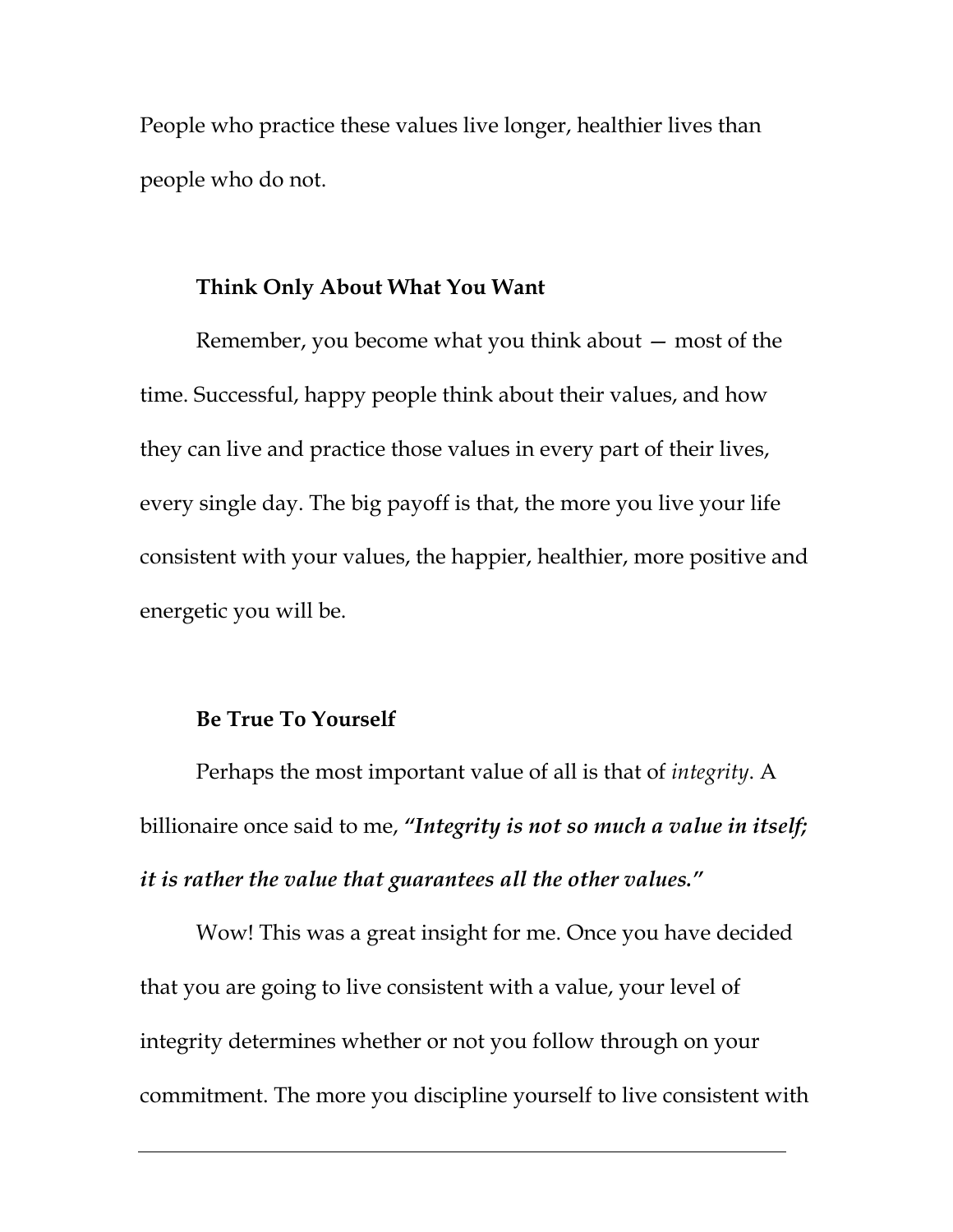the very best you know, the greater is your level of personal integrity. And the higher your level of integrity, the happier and more powerful you will feel in everything you do.

Truly great men and women are always described as having high levels of integrity. They live their lives consistent with their highest values, even when no one is looking. Mediocre men and women on the other hand, are always cutting corners and compromising their integrity, especially when no one is watching.

#### **Live In Truth With Yourself and Others**

Decide today to be a man or woman of *honor*. Resolve to tell the truth, and to live in truth with yourself and others. Crystallize your values in each area of your life. Write them down. Think of how you would behave if you were living consistent with those values, and then, refuse to compromise them for any reason.

Once you accept complete responsibility for your life, and for everything that happens to you, and then create an ideal picture of your perfect future and clarify your values, you are now ready to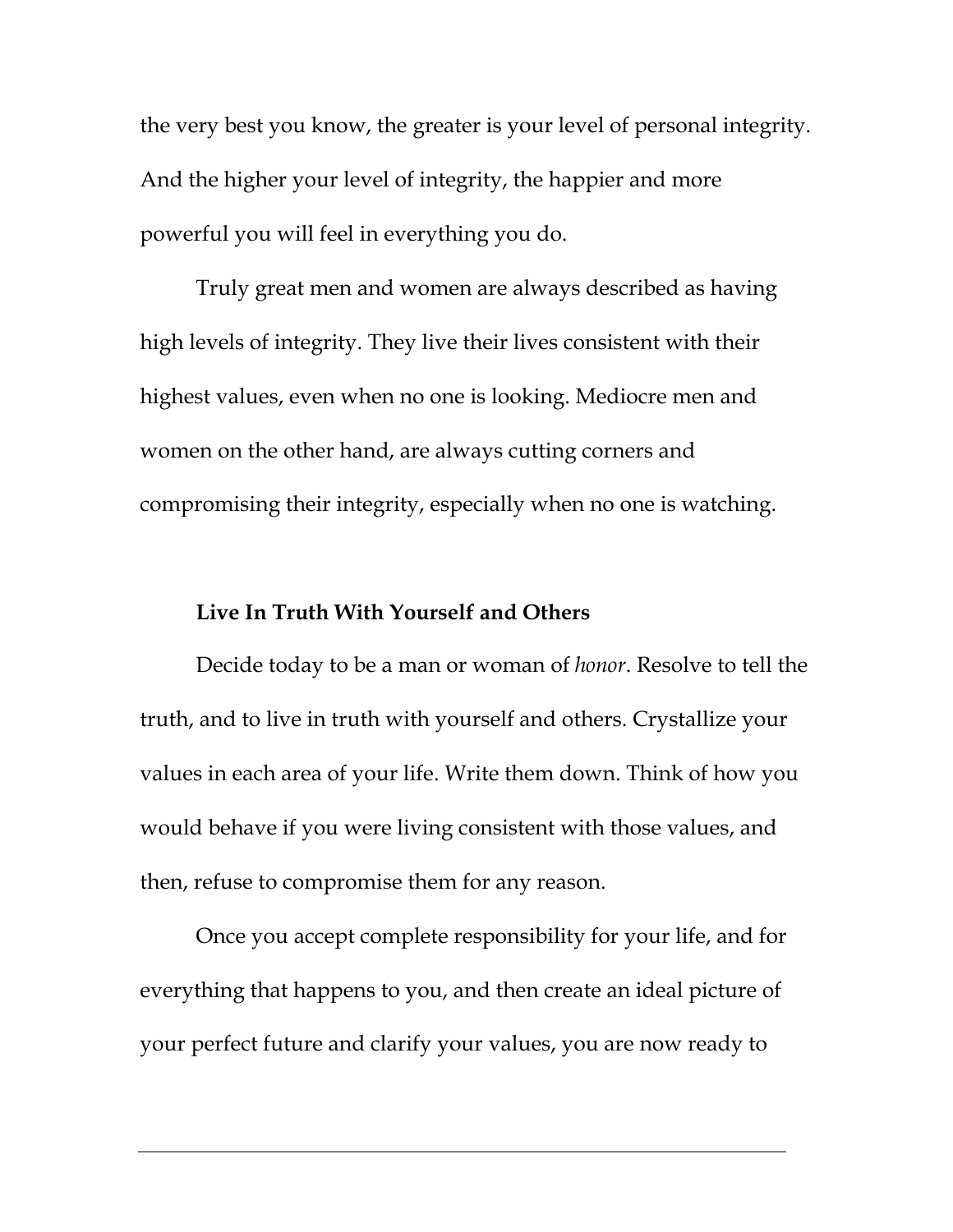begin setting clear, specific goals in every area of your life. You are now on the launching ramp and ready to take off toward the stars.

# **Clarify Your Values:**

- 1. Make a list of your 3-5 most important values in life today. What do you really believe in, and stand for?
- 2. What qualities and values are you best known for today among the people who know you?
- 3. What do you consider to be the most important values guiding your relationships with others in your life?
- 4. What are your values regarding money and financial success? Are you practicing these values daily?
- 5. Describe your picture of an ideal person, the person you would most want to be, if you had no limitations?
- 6. Write your own obituary, to be read to your friends and family at your funeral, exactly as you would like to be remembered.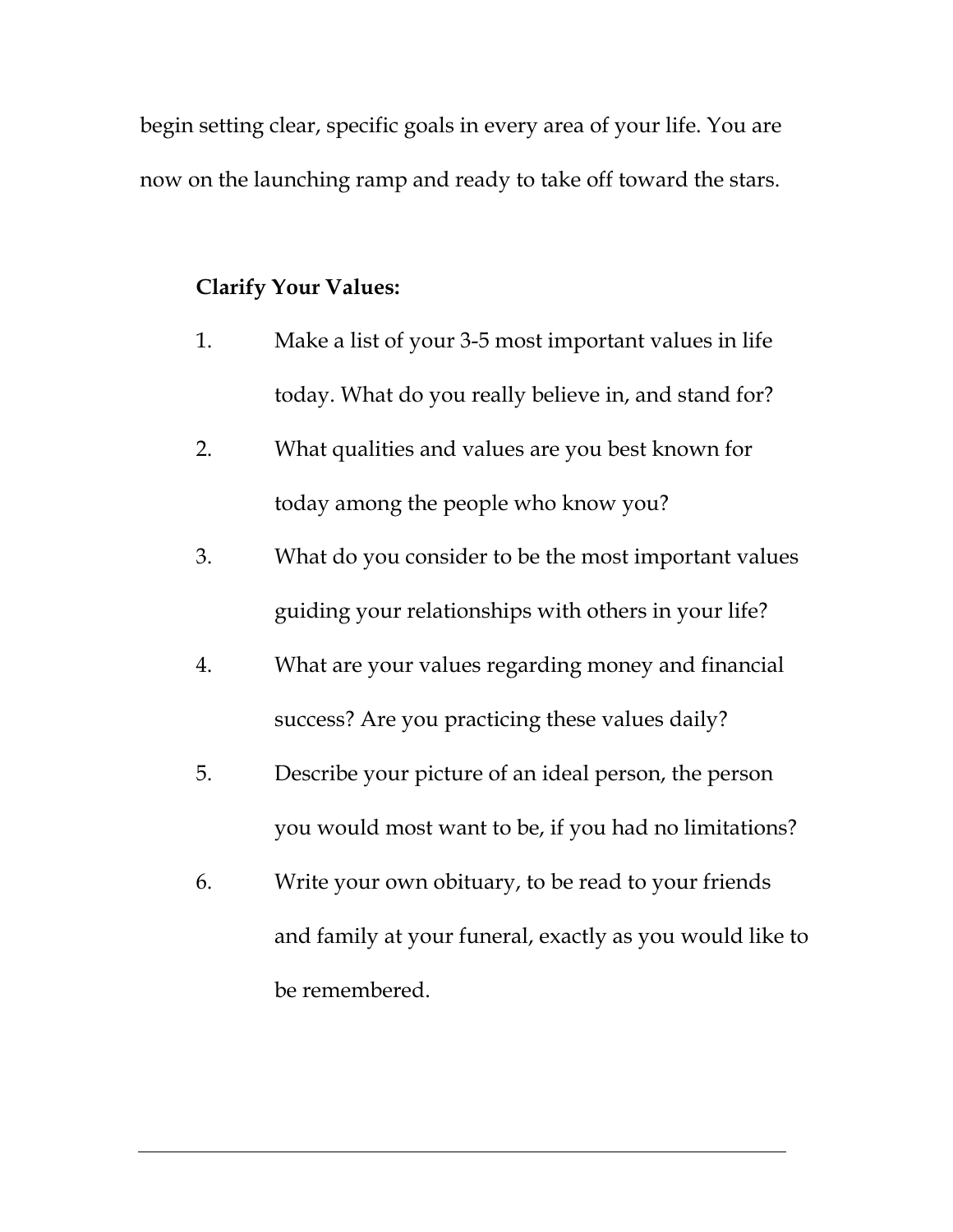7. What one change could you make in your behavior today that would help you to live in greater harmony with your values?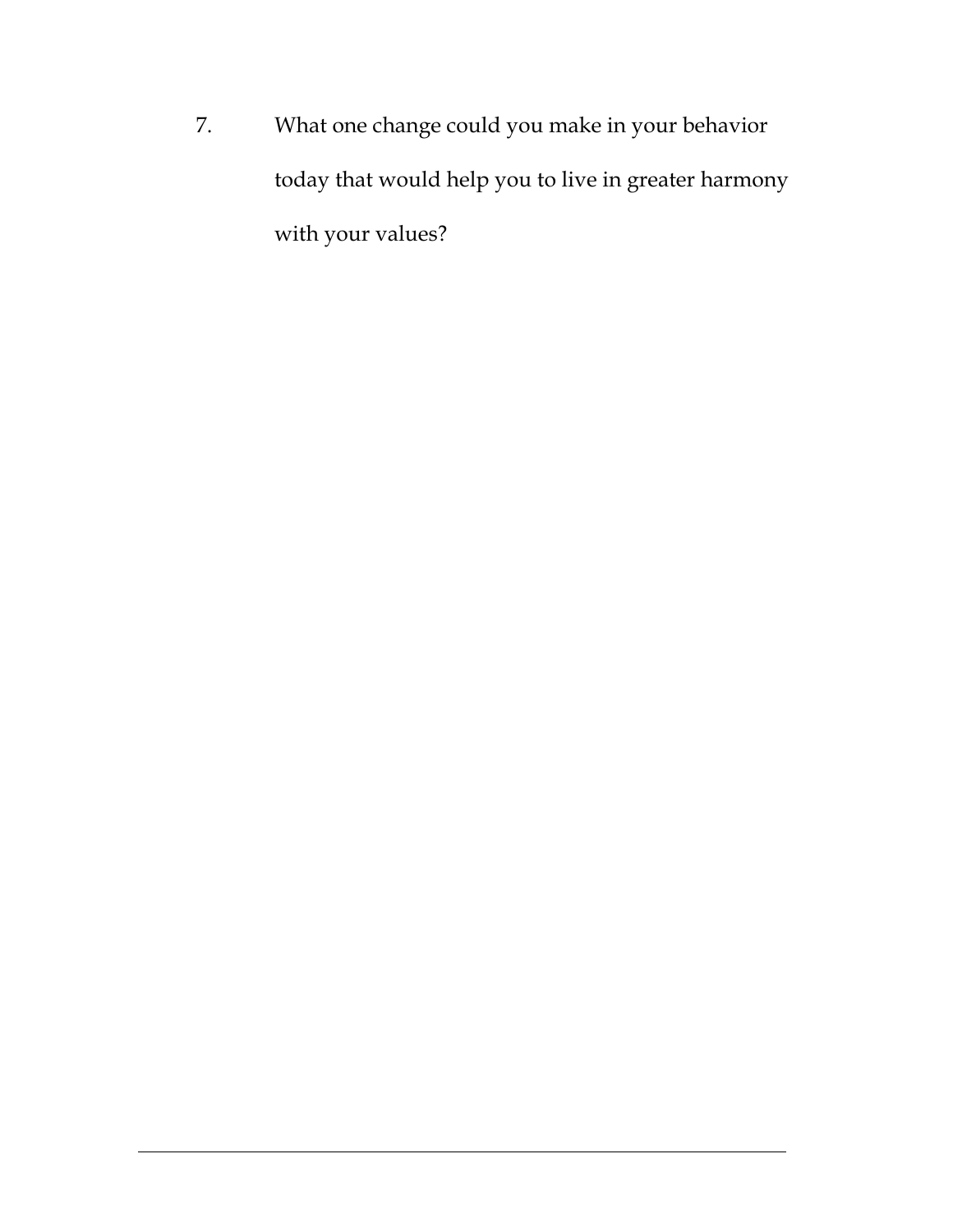# **Chapter Five**

## **Determine Your True Goals**

*"Realize what you really want. It stops you from chasing butterflies and puts you to work digging gold."* (William Moulton Marsden)

My favorite word in goal setting, and in success in general, is the word "**Clarity**." There is a direct relationship between the level of clarity you have about who you are and what you want, and virtually everything you accomplish in life.

Superior men and women invest the time necessary to develop absolute clarity about themselves and what they really want, like designing a detailed blueprint for a building, before they begin construction. Average people just throw themselves at life, like a dog chasing a passing car, and wonder why they never seem to catch anything, or keep anything worthwhile.

Henry David Thoreau once wrote, *"Have you built your castles in the air? Good. That is where they should be built. Now, go to work and build foundations under them."*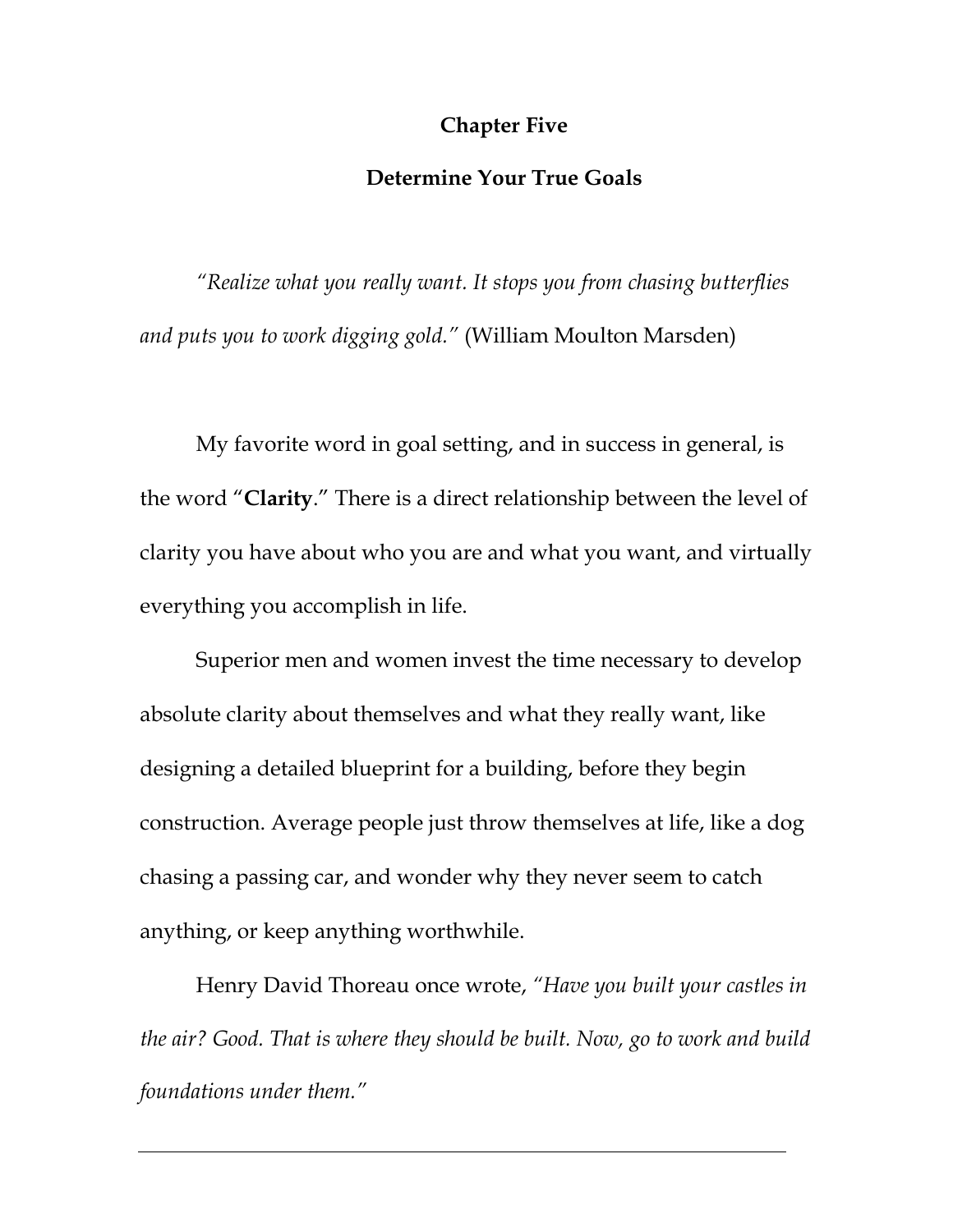In this chapter, you begin to crystallize your visions and values into concrete goals and objectives that you can work on, every single day.

# **Make Your Goals Personal**

Earlier I mentioned that intense, burning desire is absolutely essential to the overcoming of obstacles and the achieving of great goals. For your desire to be intense enough, your goals must be purely personal. They must be goals that you choose for yourself, rather than goals that someone else wants for you, or that you want to achieve to please someone in your life. In goal setting, for the process to be effective, you must be perfectly selfish about what is that you really, *really* want for yourself.

This doesn't mean that you cannot do things for other people, either at home or at work. This simply means that, in setting goals for your life, you start with yourself, and work forward.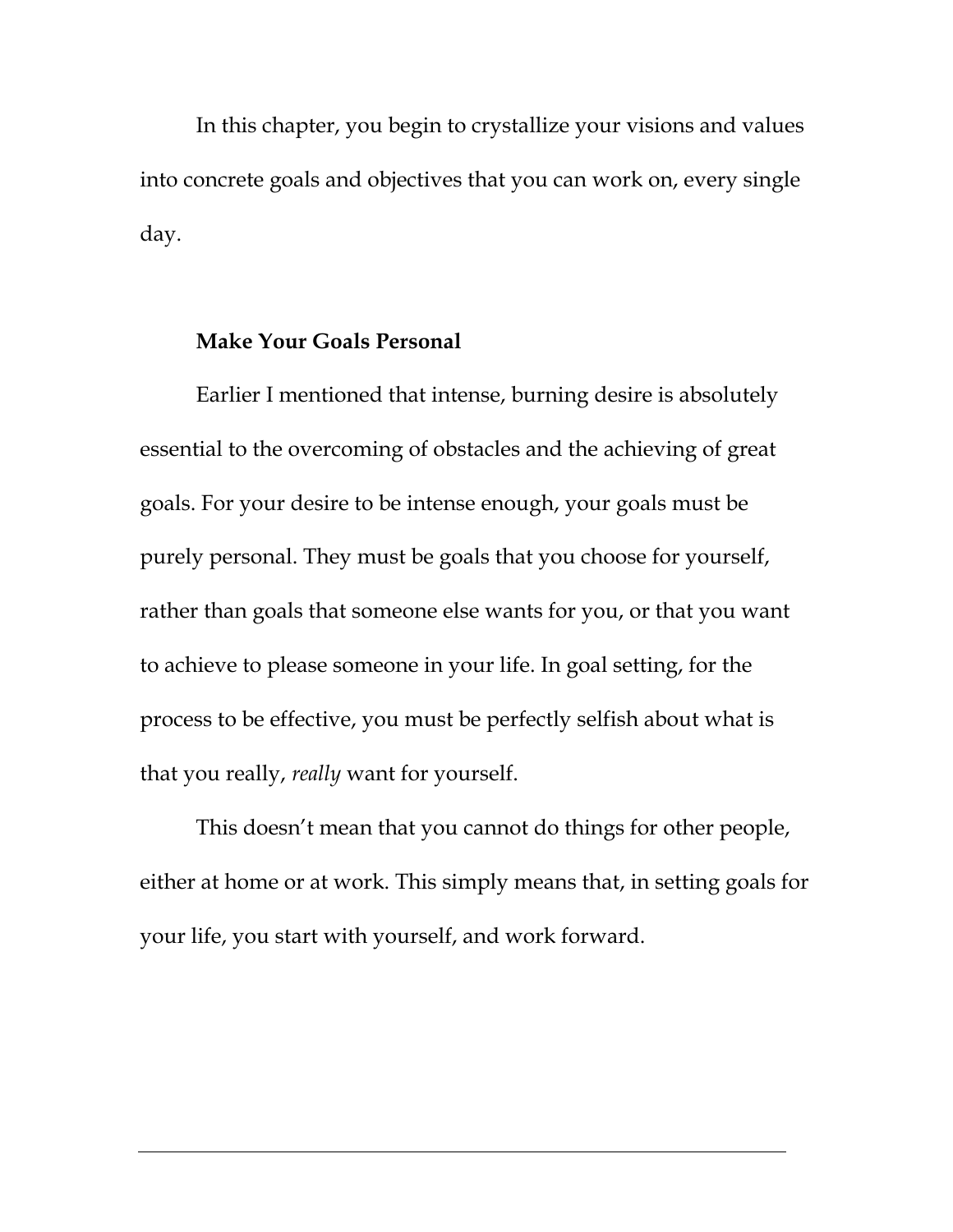# **The Great Question**

One of the most important questions in goal setting is this: *"What do I really want to do with my life?"* If you could do or be or have anything at all in life, what would it be? Remember, you can't hit a target you can't see. You should return to this question, over and over again, in the months and years ahead. *"What do I really want to do with my life?"* 

In determining your true goals, you start with your vision, your values and your ideals. When you begin, these will often feel a bit like fantasies, detached from reality. However, now your job is to make them concrete, like designing a dream house on paper.

# **Decide What You** *Really* **Want**

You start with your general goals and then move to more to more specific goals:

- 1. What are your three most important goals in your business and career, right now?
- 2. What are your three most important financial goals right now?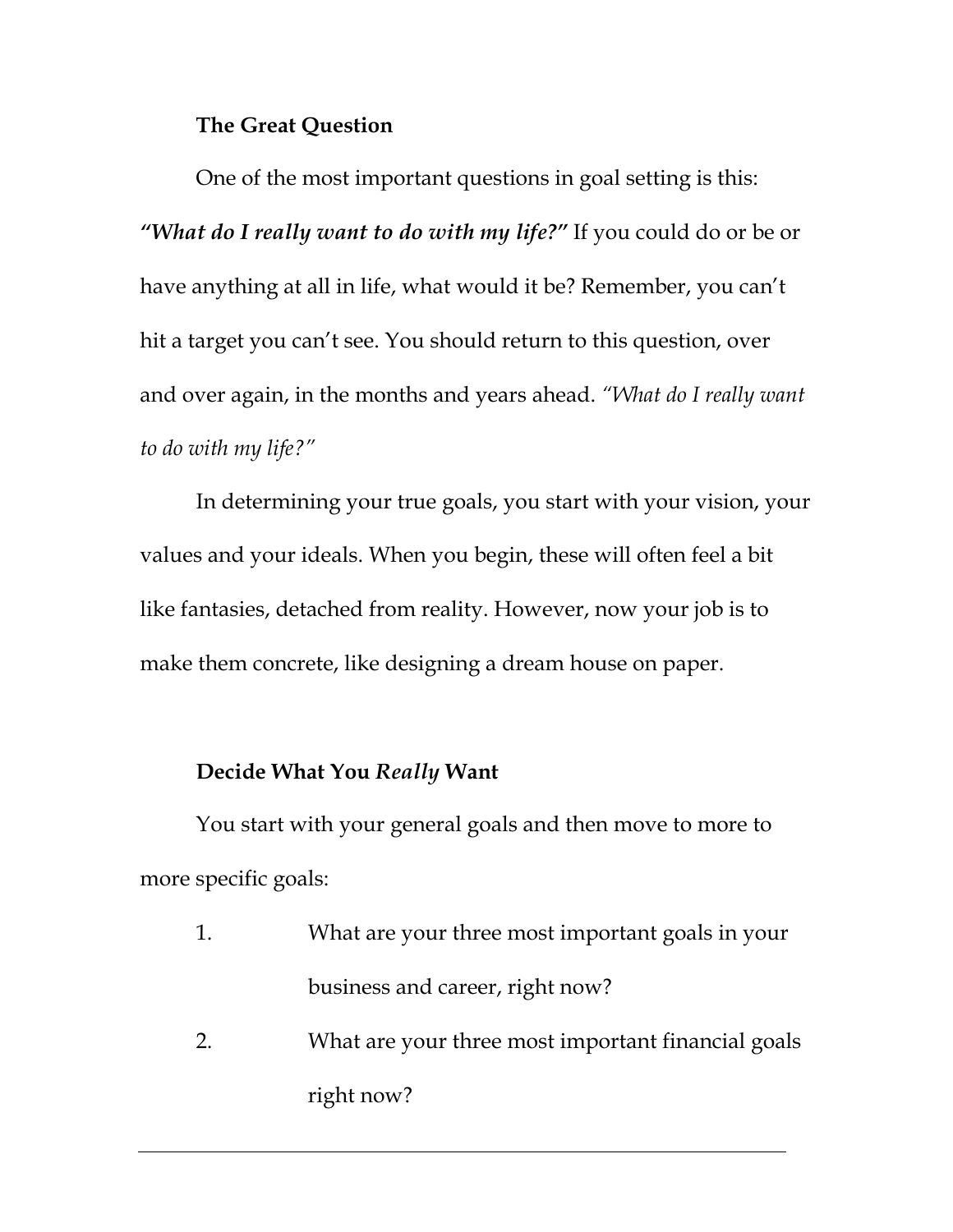- 3. What are your three most important family or relationship goals, right now?
- 4. What are your three most important health and fitness goals, right now?

# **Identify Your Major Worries**

The flipside of the above questions is for you to ask*, "What are my three biggest worries or concerns in life, right now?"* What bothers you, worries you, concerns you, and preoccupies you, in your day-today life? What aggravates or irritates you? What is robbing you of happiness, more than anything else? As a friend of mine often asks, "Where does it hurt?"

Once you have identified your biggest problems, worries or concerns, ask yourself:

- 1. What are the ideal solutions to each of these problems?
- 2. How could I eliminate these problems or worries immediately?
- 3. What is the fastest and most direct way to solve this problem?"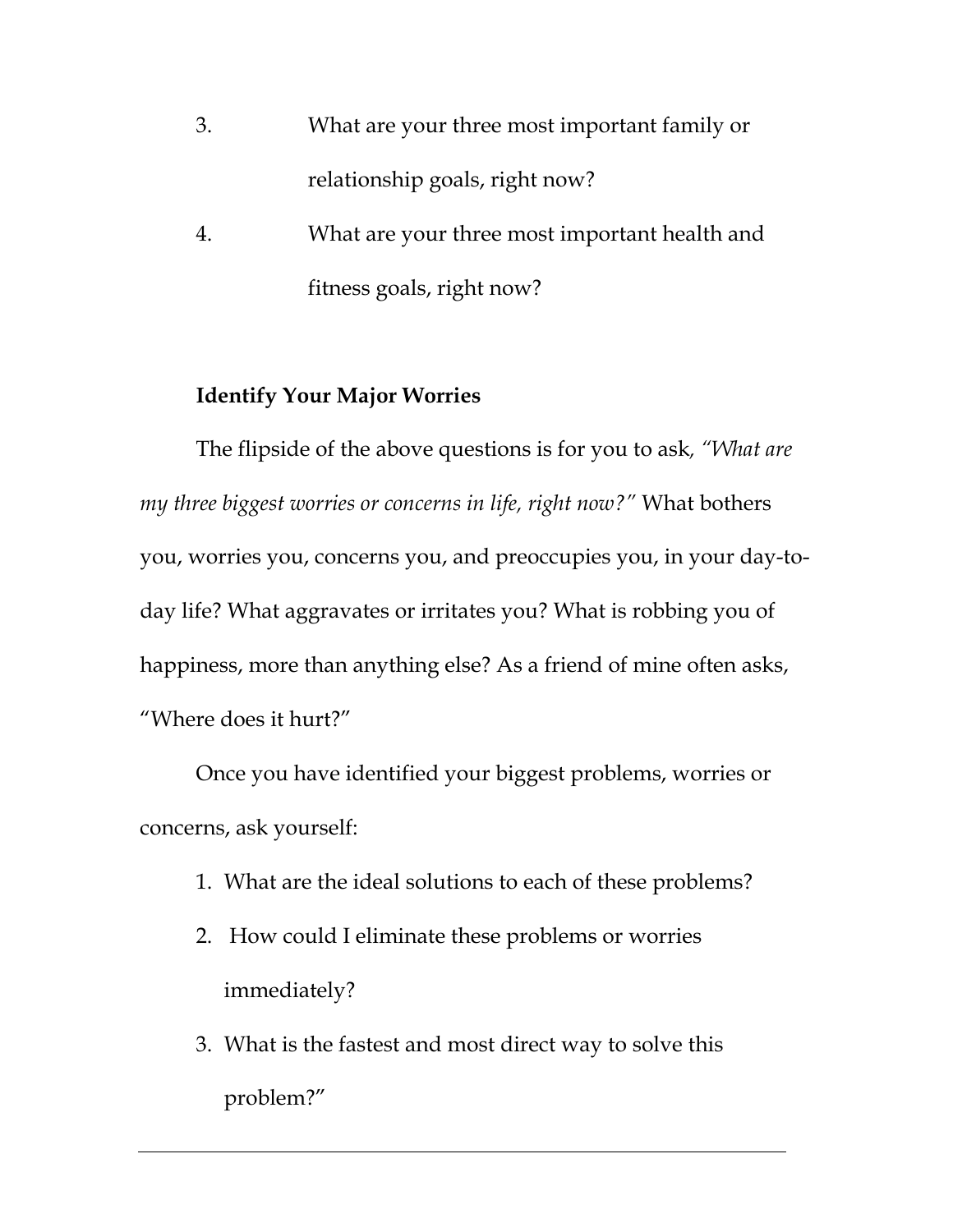### **A Great Thinking Tool**

In 1142, William of Ockham, a British philosopher, proposed a method of problem solving that has come to be referred to as "Ockham's Razor." This way of thinking has become famous and popular throughout the ages. What Ockham said was that, "The simplest and most direct solution, requiring the fewest number of steps, is usually the correct solution to any problem."

Many people make the mistake of over-complicating goals and problems. But the more complicated the solution, the less likely it is ever to be implemented, and the longer the time it will take to get any results. Your aim should be to simplify the solution and go directly to the goal, as quickly as possible.

#### **Double Your Income**

For example, many people tell me that they would like to double their incomes. If they are in sales, I ask them, "What is the fastest and most direct way to double your income?" After they have come up with a series of suggestions, I give them what I consider to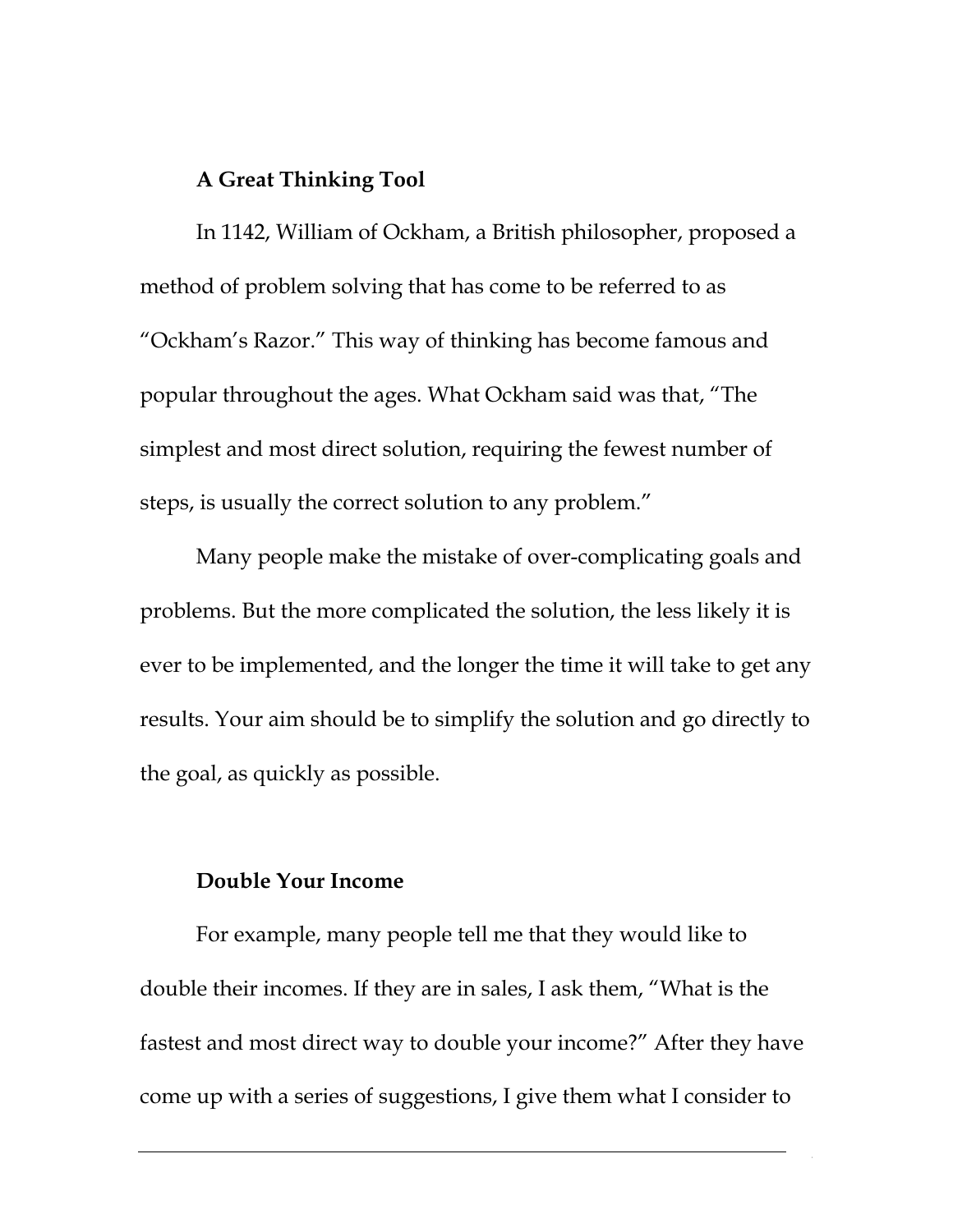be the best answer. "Double the amount of time that you spend face to face with qualified prospects."

The most direct way to increase your sales has always been the same. *"Spend more time with better prospects."* If you don't upgrade your skills or change anything else about what you are doing, but you double the number of *minutes* that you spend face to face with prospects each day, you will probably double your sales income.

According to studies that go back as far as 1928, the average salesperson today spends 90 minutes each day face to face with prospects. The highest paid salespeople spend two or three times that amount. They organize their days efficiently to assure that they spend more minutes in the presence of people who can and will buy their products or services. And the more time they spend with prospects and customers, the more skilled they become at selling. The better they get, the more they sell and the more they earn, and in less time.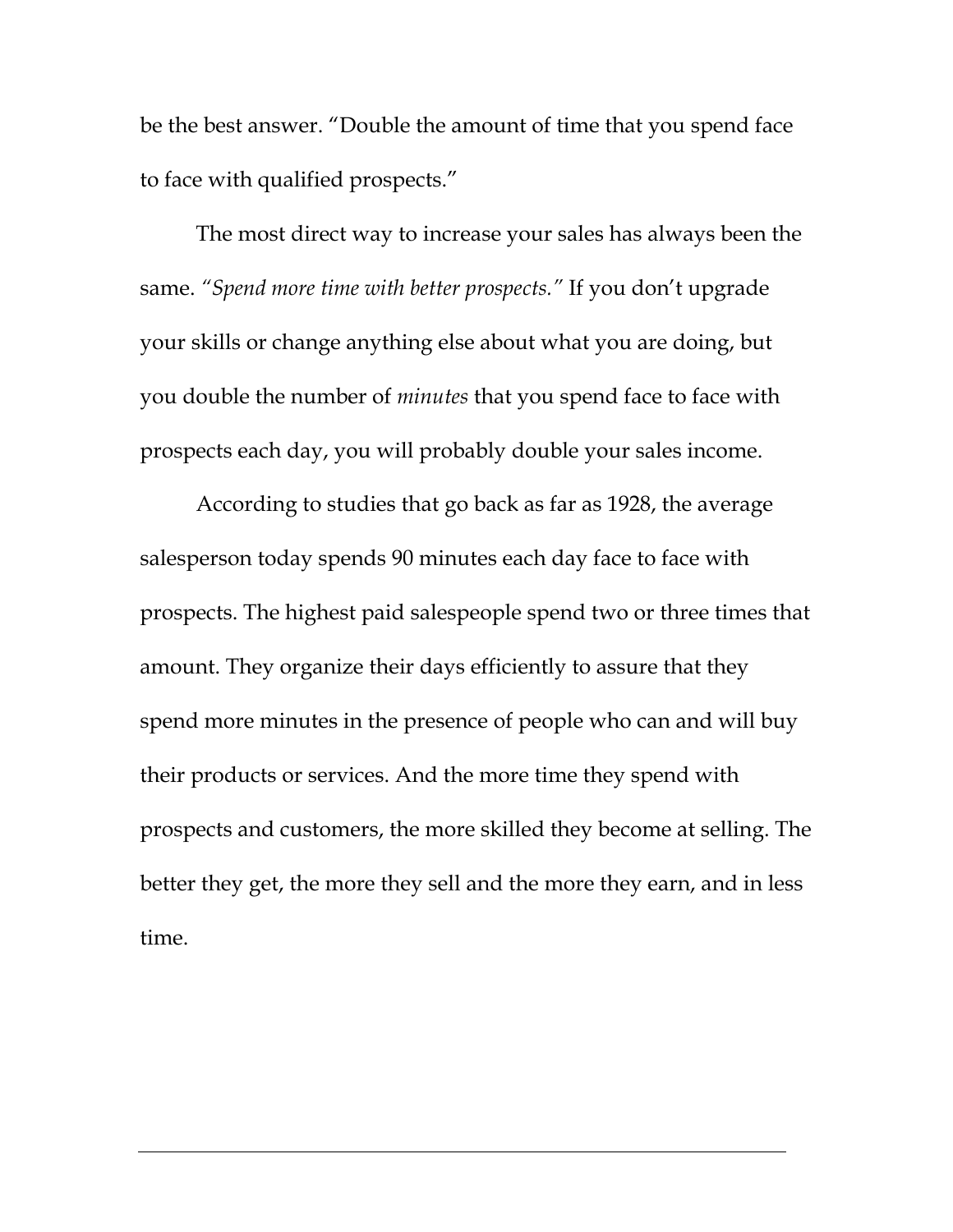#### **Double Your Productivity**

If you examined your work, you would find that 20% of what you do accounts for 80% of the value of all the things you do. In my Advanced Coaching Programs, we teach our clients to identify those 20% of activities that contribute the very most value and then do *twice* as many of them.

Instead of using their intelligence to juggle their time and accomplish a greater number of tasks, we teach them to do fewer tasks, but tasks of higher value. Some of our clients double their productivity, and subsequently, their income in as little as 30 days with this approach, even if they have been working for many years in the same position.

Always look for the simplest and most direct way to get from where you are to where you want to go. Look for the solution that has the fewest number of steps. And most of all, take action! Get going. Get busy. Develop a "sense of urgency." The best ideas in the world are of no value until they are implemented. As the poet said, *"The saddest words of mice and men are these: it might have been."*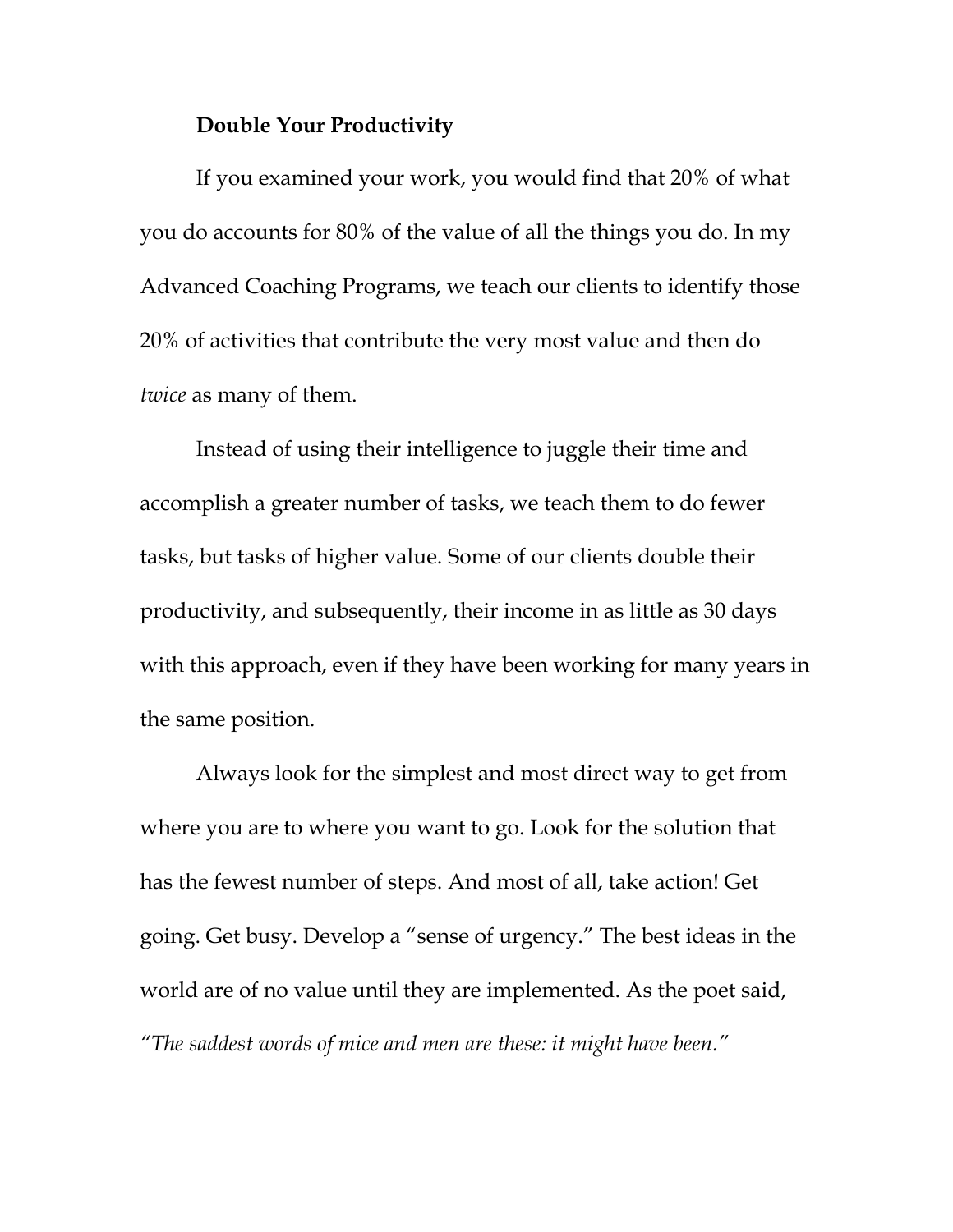# **Wave A Magic Wand**

In determining your true goals, use the "Magic Wand" technique. Imagine that you have a magic wand that you can wave over a particular area of your life. When you wave this magic wand, your wishes come true!

Wave a magic wand over your business and career. If you could have any three wishes in your work, what would they be? Wave a magic wand over your financial life. If you could have any three wishes in your financial life, what would they be?

Wave a magic wand over your family life and your relationships. If you could have any three wishes in this area, what would they be? If your family life were ideal in every respect, what would it look like?

Wave a magic wand over your health and fitness. If you could have any three wishes with regard to your body and your physical well-being, what would they be? If your health were perfect, how would it be different from today?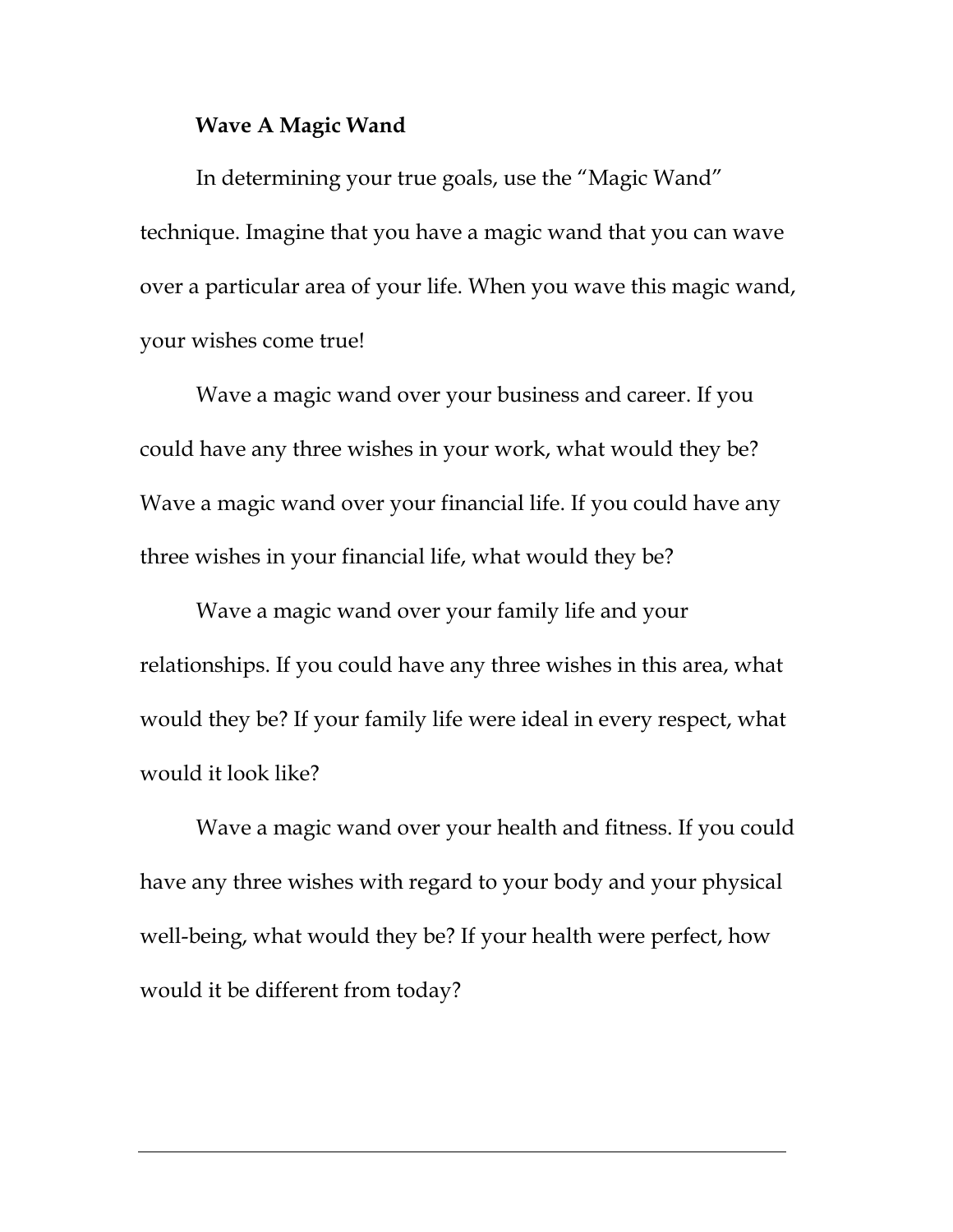Wave a magic wand over your skills and abilities. If you could have any three skills or abilities, developed to a high level, what would they be? In what areas would you like to excel?

The magic wand technique is fun on the one hand, but quite revealing on the other. Whenever you imagine that you have a magic wand, your true goals in that area emerge. You can also use this exercise for other people who are not sure about what they want or where they are going. It is amazing what comes out when you ask this question.

#### **Six Months To Live**

Here is another goal setting question that reflects your true values. Imagine that you went to a doctor for a full medical check-up. Your doctor calls you back a few days later and says, "I have good news for you and I have bad news for you. The good news is that, for the next six months, you are going to live the healthiest and most energetic life you could possibly imagine. The bad news is that, at the end of 180 days, because of an incurable illness, you will drop stone dead."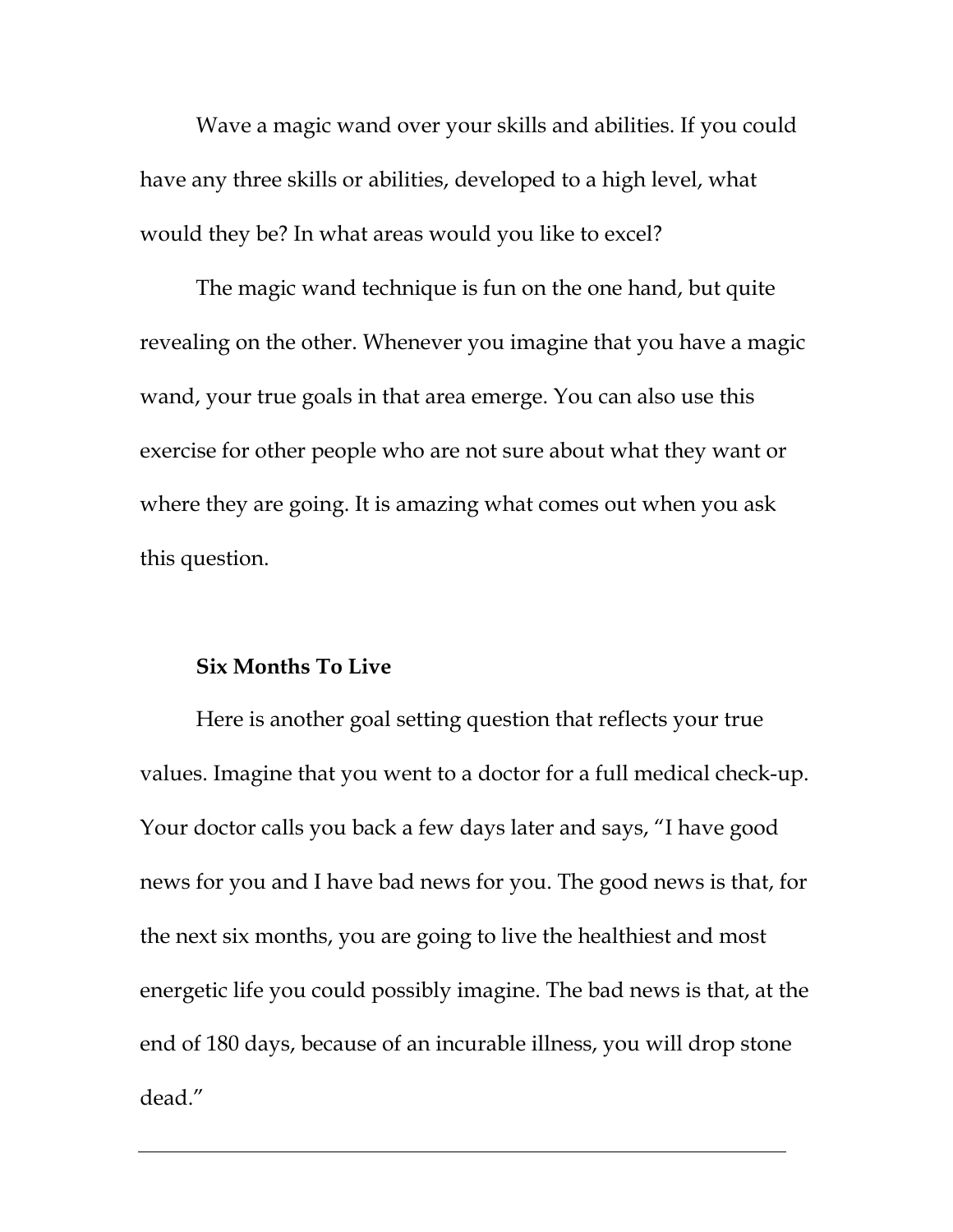*If you learned today that you only had six months left to live, how would you spend your last six months on earth?* Who would you spend the time with? Where would you go? What would you strive to complete? What would you do more of, or less of?

When you ask yourself this question, what comes to the top of your mind will be a reflection of your true values. Your answer would almost always include the most important people in your life. Very few people in this situation would say, "Well, I'd like to get back to the office and return a few phone calls."

### **Make Up Your Dream List**

In setting your true goals as an extension of imagining that you have no limitations, make up a *"Dream List."* A dream list is a list of everything you would like to be, have or do in your life, sometime in the future, if you had no limitations at all.

Mark Victor Hansen, co-author of Chicken Soup For the Soul, recommends that you sit down with a pad of paper and make a list of at least 100 goals that you want to accomplish in your lifetime. Then imagine that you have all the time, all the money, all the friends, all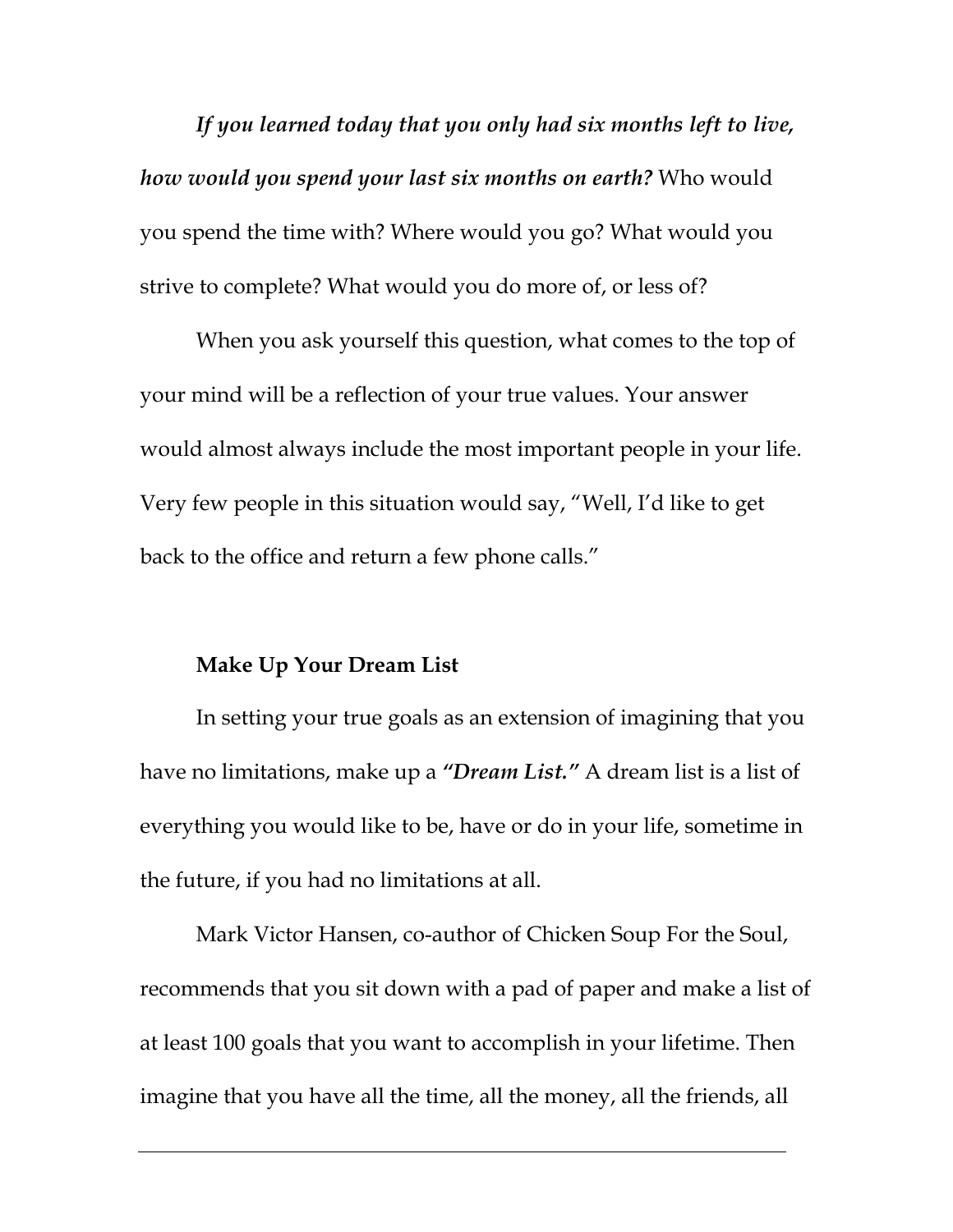the abilities and all the resources necessary to achieve these goals. Let yourself dream and fantasize. Just write down everything that you would like to have as if you had no limitations at all.

The amazing discovery you will make is that, within 30 days after writing out this list of 100 "Dreams," remarkable things will begin to happen in your life, and your goals will start to be achieved, at a rate that you cannot even imagine today. This seems to happen to virtually once they have written down at least 100 goals. You should give it a try. You could be amazed at the results.

#### **The Instant Millionaire**

Here is another goal setting question*; "If you won a million dollars tomorrow, cash, tax free, how would you change your life?"* What would you do differently? What would you get into or out of? What would you do more of or less of? What would be the first thing you would do if you learned today that you had just received one million dollars cash?

This is a way of asking the question, "How would you change your life if you were completely *free to choose?* The primary reason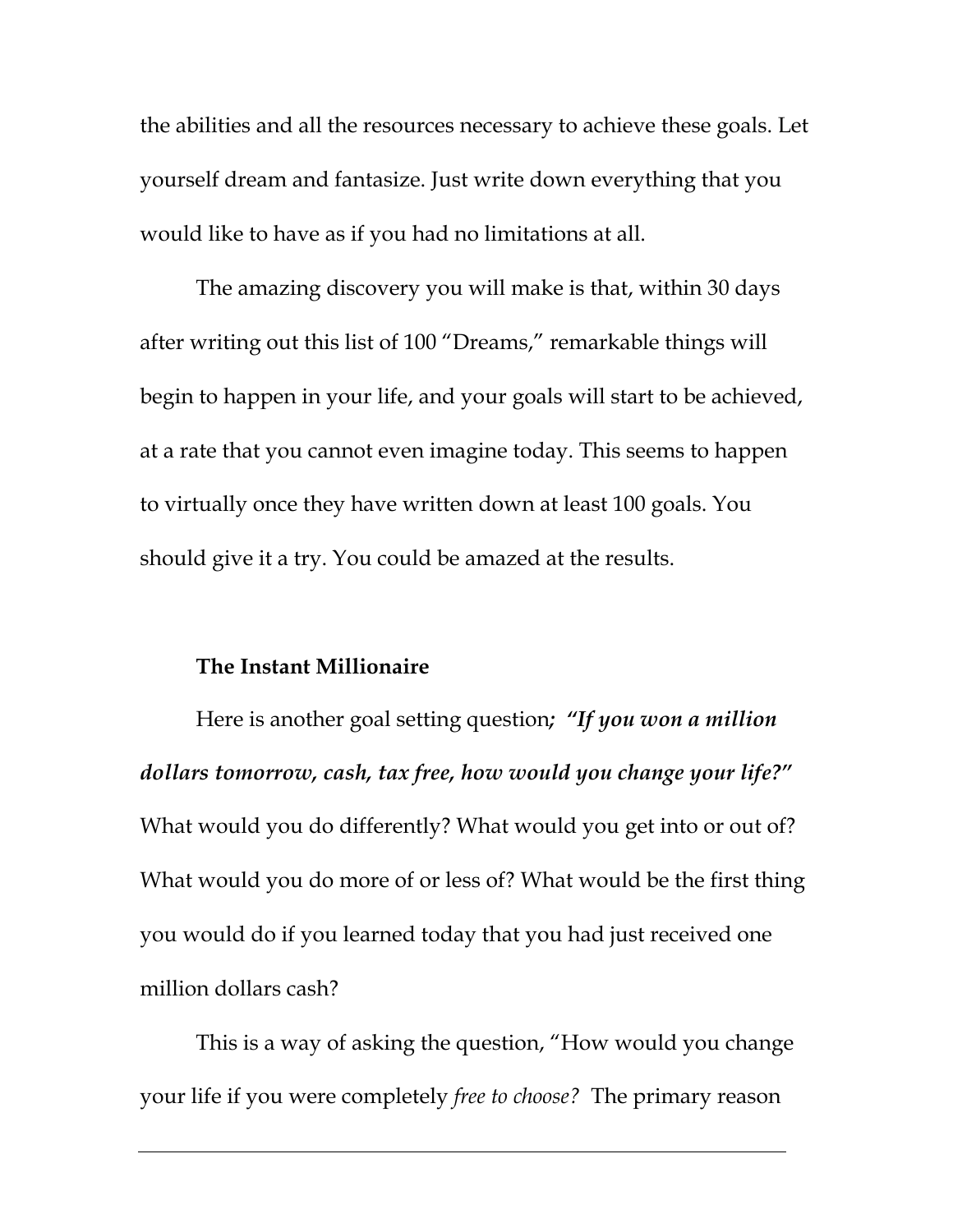that we stay in situations that are not the best for us is because we fear change. But when you imagine that you have all the money that you will ever need, to do or be whatever you want, your true goals often emerge.

For example, if you were currently in the wrong job for you, the idea of winning a large amount of money would cause you to think about quitting that job immediately. If you were in the right job for you however, winning a lot of money would not affect your career choice at all. So ask yourself, *"What would I do if I won a million dollars cash, tax free, tomorrow?"*

### **No Fear Of Failure**

Here is another question to help you clarify your true goals: *What have you always wanted to do but been afraid to attempt?* When you look around your world, and you look at other people who are doing things that you admire, what have you always wanted to do as well, but you have been afraid of taking the chance?

Have you wanted to start your own business? Have you wanted to run for public office? Have you wanted to embark on a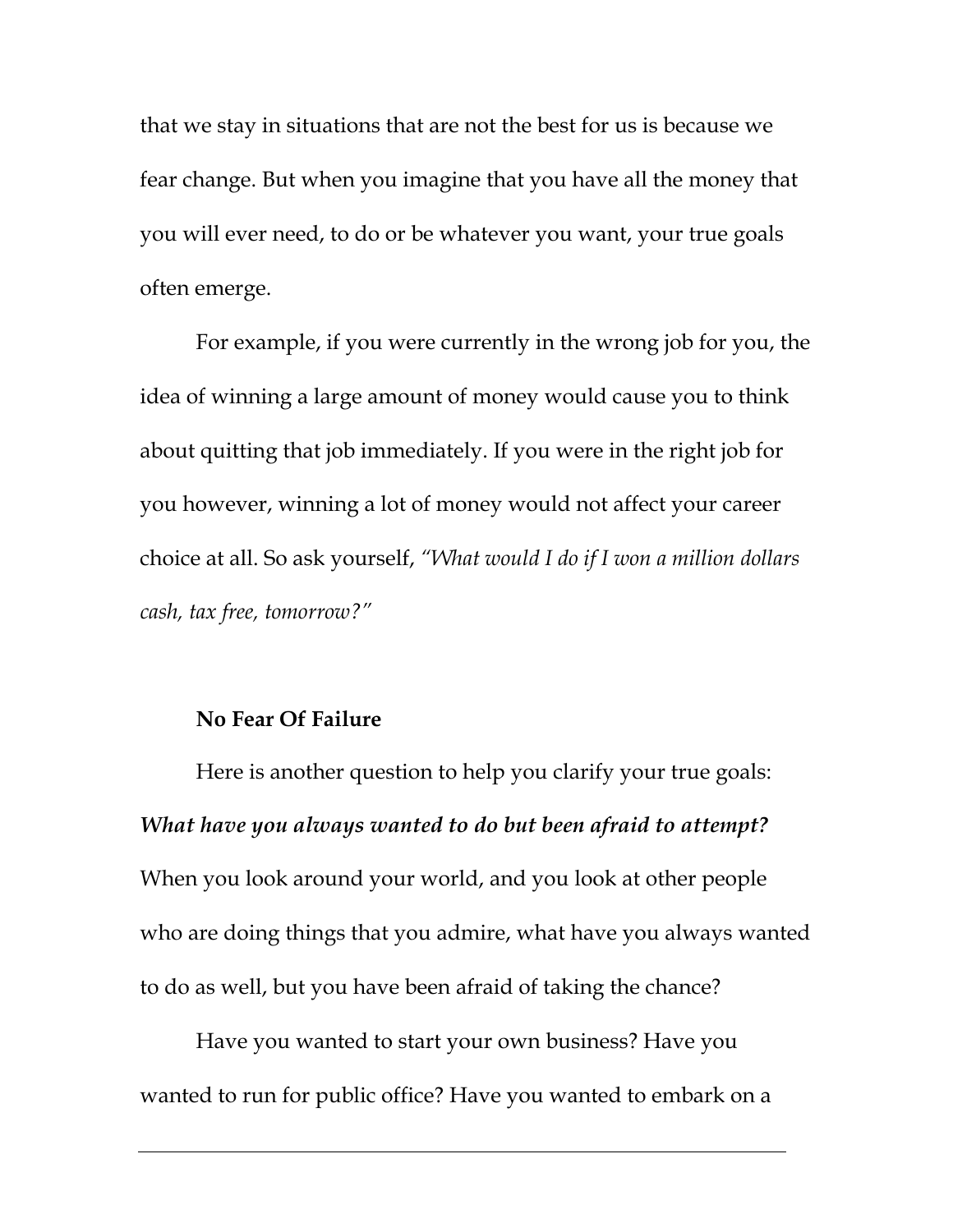new career? What have you always wanted to do but been afraid to attempt?

#### **Do What You Love To Do**

In setting goals for your life, short and long-term, you should continually ask yourself, **"What do I most enjoy doing, in each area of my life?"** For instance, if you could do just one thing all day long in your work, what would it be? If you could do any job or full time activity all the time, without pay, what would it be? What sort of work or activity gives you the greatest joy and satisfaction?

The psychologist Abraham Maslow identified what he called "peak experiences," those moments or times when the individual feels the happiest, most elated and exhilarated. One of your aims in life is to enjoy as many peak experiences as possible. You achieve this by thinking back and identifying those moments of peak experience in your past, and by then by imagining how you could repeat them in your present and future. What have been your happiest moments in life up to now? How could you have more of those moments in the future? *What do you really love to do?*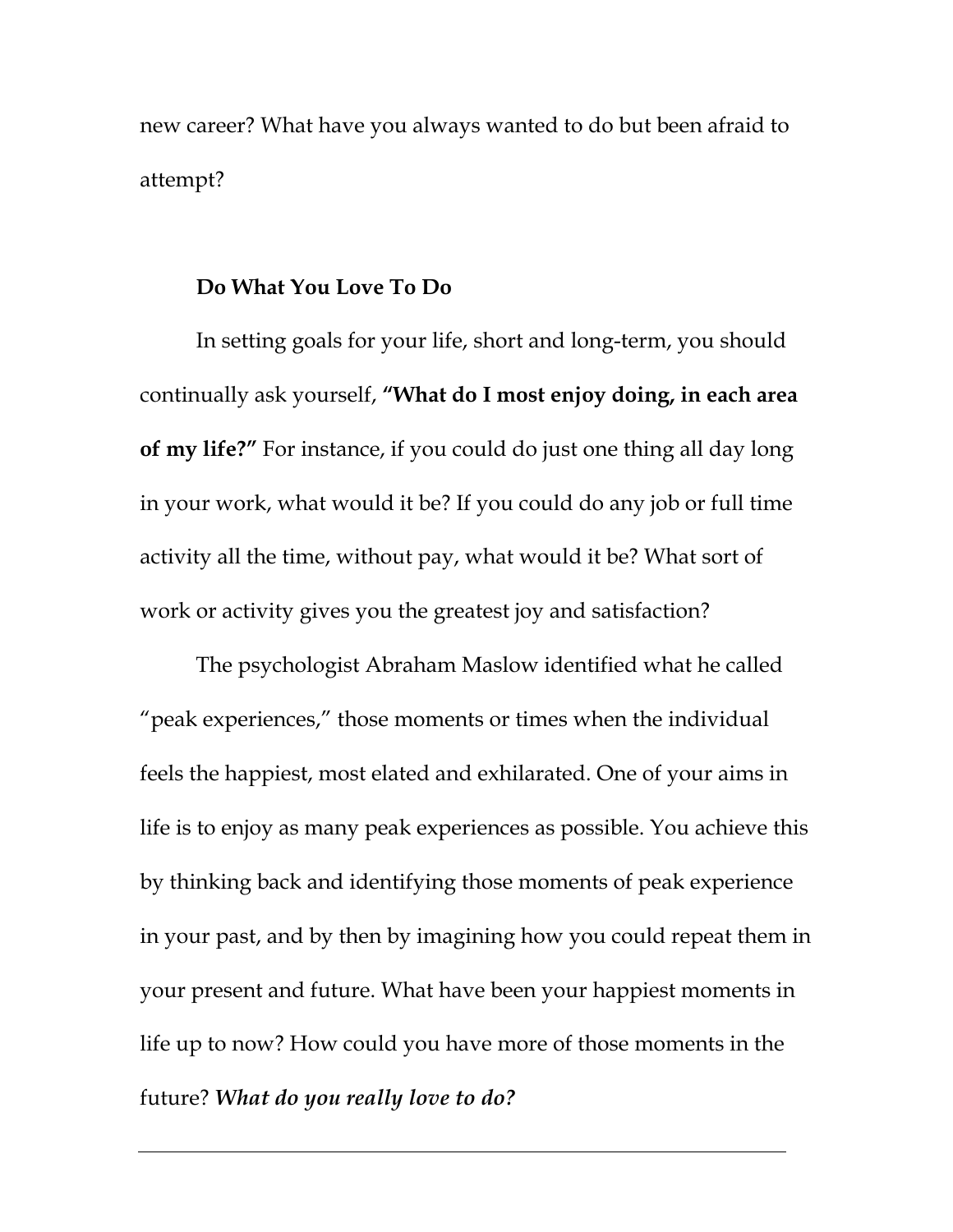### **Make A Difference**

You should have goals for social and community involvement and contribution as well. *Think about what kind a difference you would like to make in your world.* What organizations, causes, needs or social problems would you like to work on or in? What changes would you like to see? Who is there who is less fortunate than you that you would like to help?

If you were independently wealthy, what causes would you support? Most of all, what could you do today to begin making a difference in your world? Don't wait until some future date when everything will be ideal. Instead, start today in some way.

## **Set Clear Financial Goals**

One of the most important areas of goal setting is your financial life. If you could earn and accumulate all the money you need, you could probably achieve most of your non-financial goals faster and easier than you can today.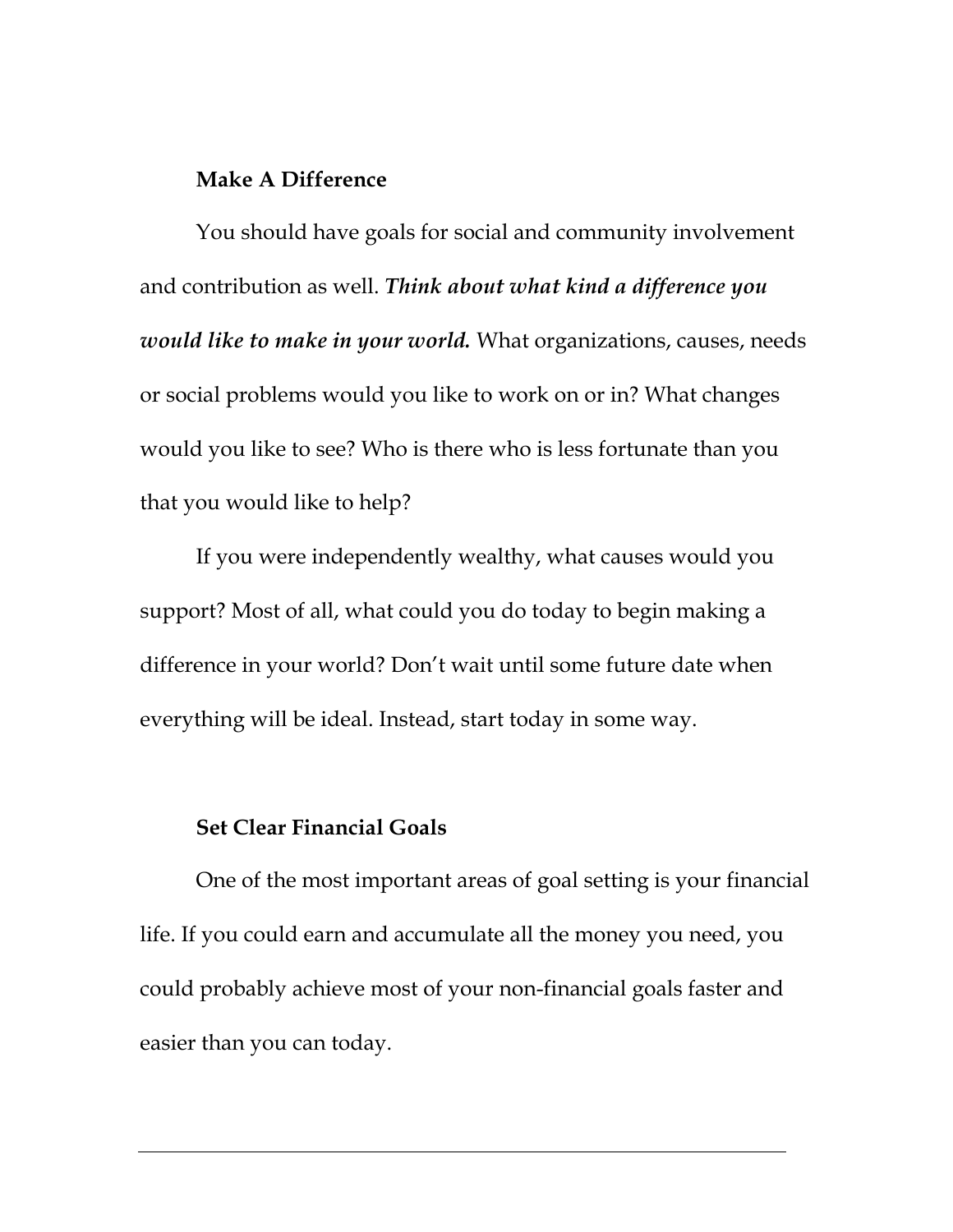If your life were ideal, how much money would you like to earn each month, each year? How much would you like to save and invest each month and year? How much would you like to be worth sometime in the future? What sort of estate would you like to accumulate by the time you retire, and when would you like that to be? Most people are hopelessly confused about their financial goals, but when you become absolutely clear about them for yourself, your ability to achieve them increases dramatically.

#### **Clarity Makes Your Dreams Become Your Realities**

When you are absolutely clear about what you want, you can then think about your goals, most of the time. And the more you think about them, the faster they will materialize in your life.

This process of asking yourself questions about your goals in each part of your life begins to clarify your thinking and make you a more focused and definite person. As Zig Ziglar says*, "You move from being a wandering generality to becoming a meaningful specific."*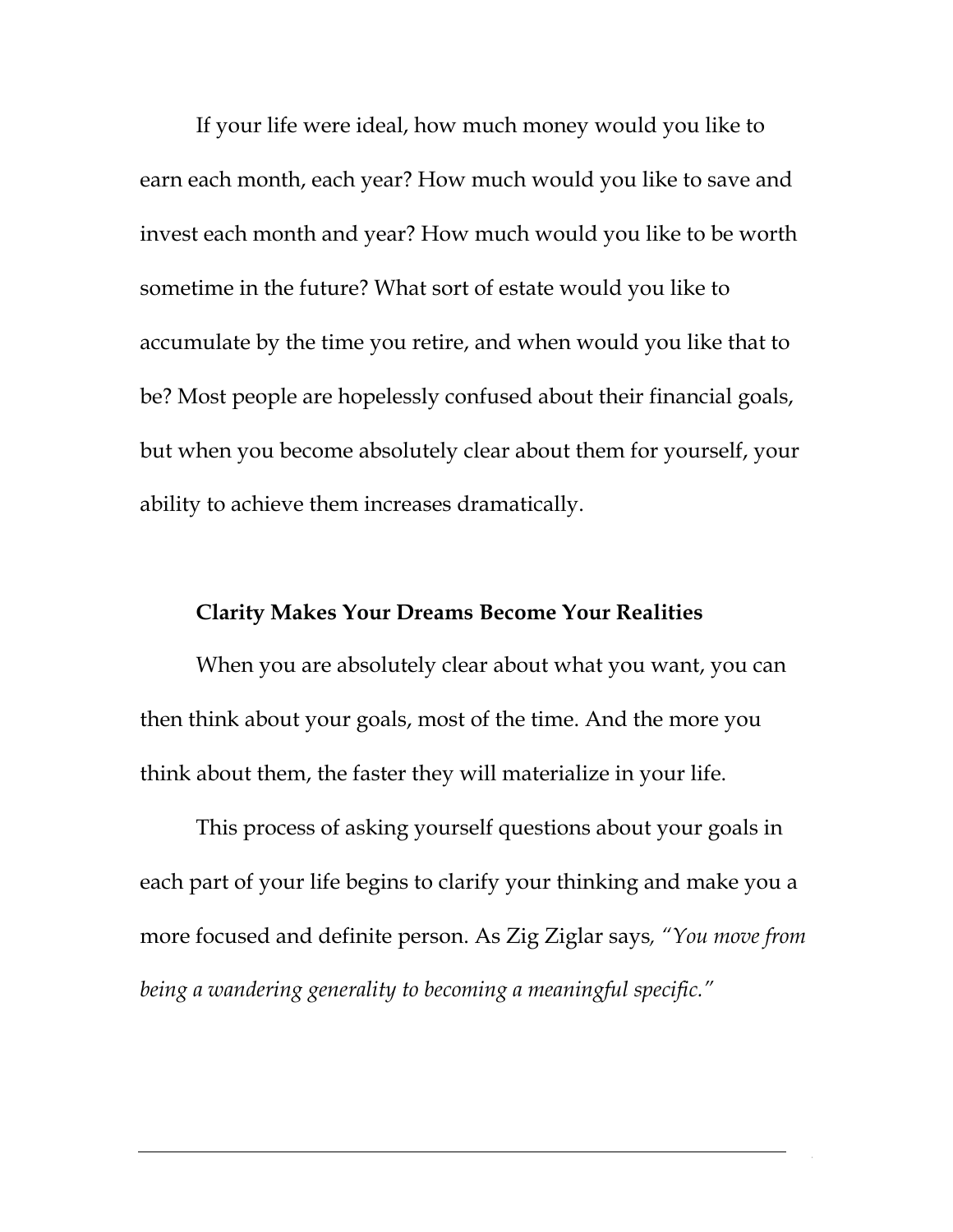Most of all, you reach the point where you can determine your major definite purpose in life. This is the springboard for great achievement and extraordinary accomplishment.

Your major definite purpose will be the topic of the next chapter, and how to achieve it will be the subject of the chapters to come.

# **Determine Your True Goals**

- 1. Write down your three most important goals in life right now.
- 2. What are your three most pressing problems or worries right now?
- 3. If you won a million dollars cash, tax free, tomorrow, what changes in your life would you make immediately?
- 4. What do you really love to do? What gives you the greatest feelings of value, importance and satisfaction?
- 5. If you could wave a magic wand over your life and have anything you wanted, what would you wish for?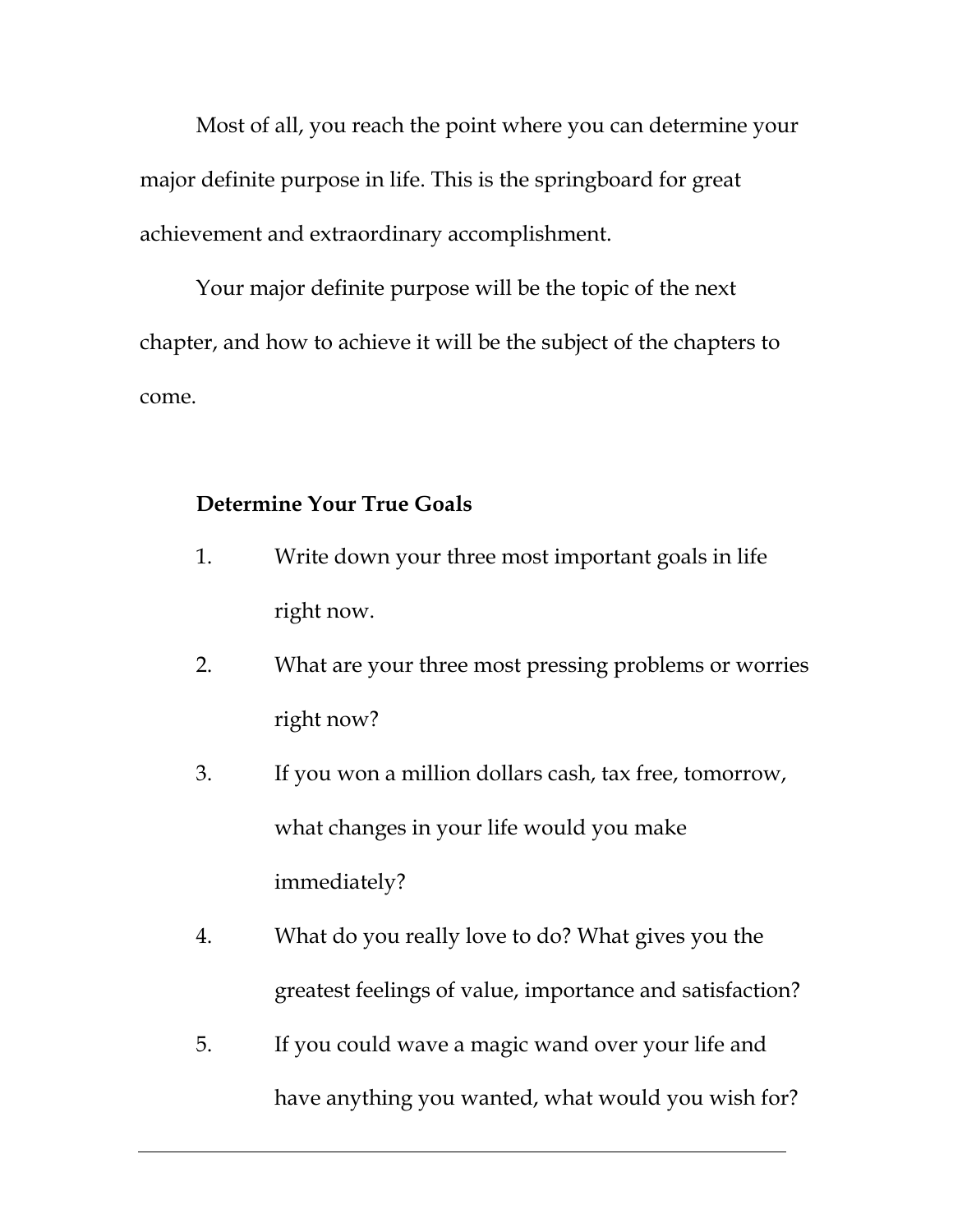- 6. What would you do, how would you spend your time, if you only had six months left to live?
- 7. What would you really want to do with your life, especially if you had no limitations?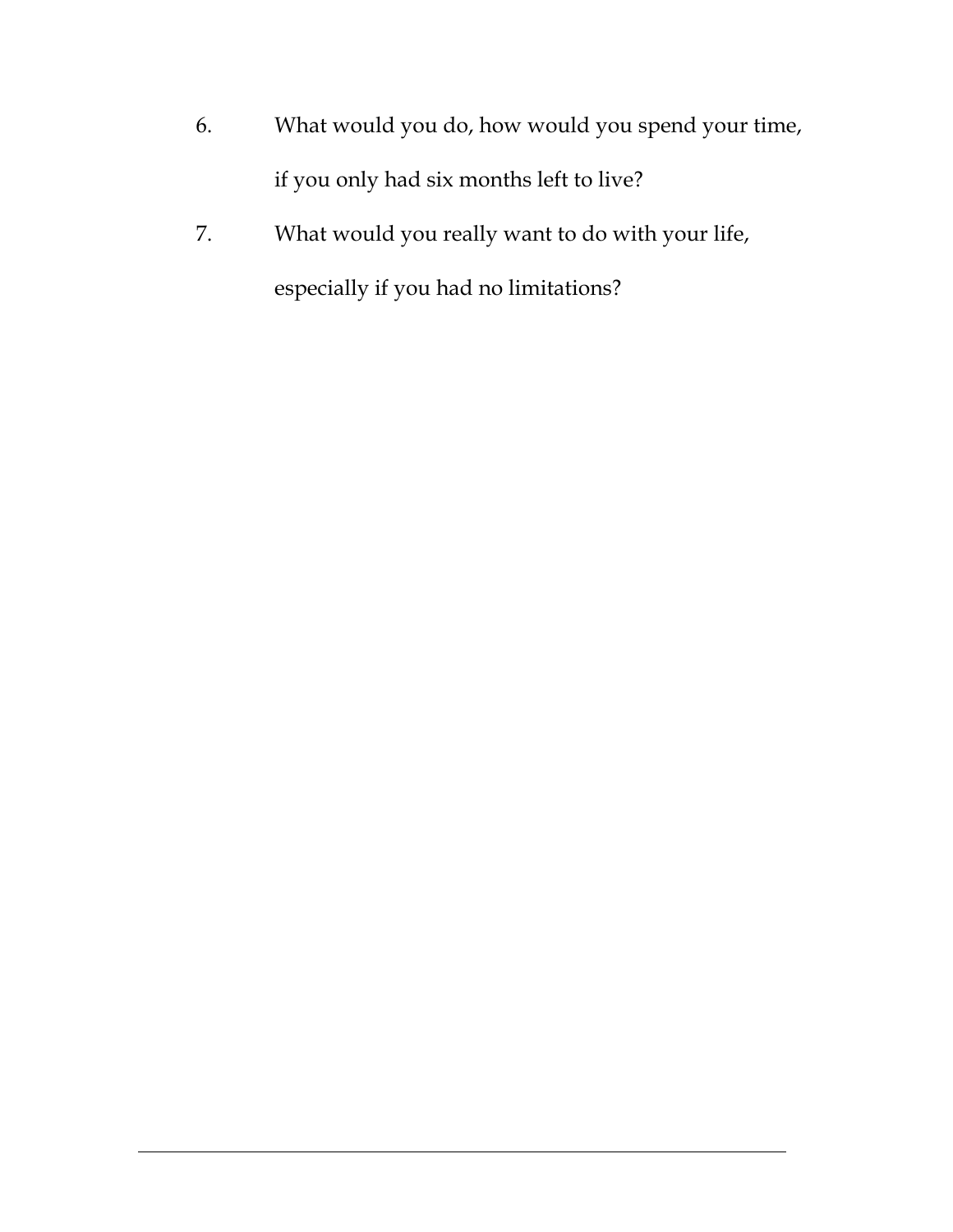# **Chapter Six**

# **Decide Upon Your Major Definite Purpose**

*"There is one quality which one must possess to win, and that is definiteness of purpose, the knowledge of what one wants, and a burning desire to possess it."* (Napoleon Hill)

Since you become what you think about most of the time, a major definite purpose gives you a focus for every waking moment. As Peter Drucker said, *"Whenever you find something getting done, you find a monomaniac with a mission."* 

The more you think about your major definite purpose, and how to achieve it, the more you activate the Law of Attraction in your life. You begin to attract to you people, opportunities, ideas and resources that help you to move more rapidly toward your goal, and move your goal more rapidly toward you.

By the Law of Correspondence, your outer world of experience will correspond and harmonize with your inner world of goals.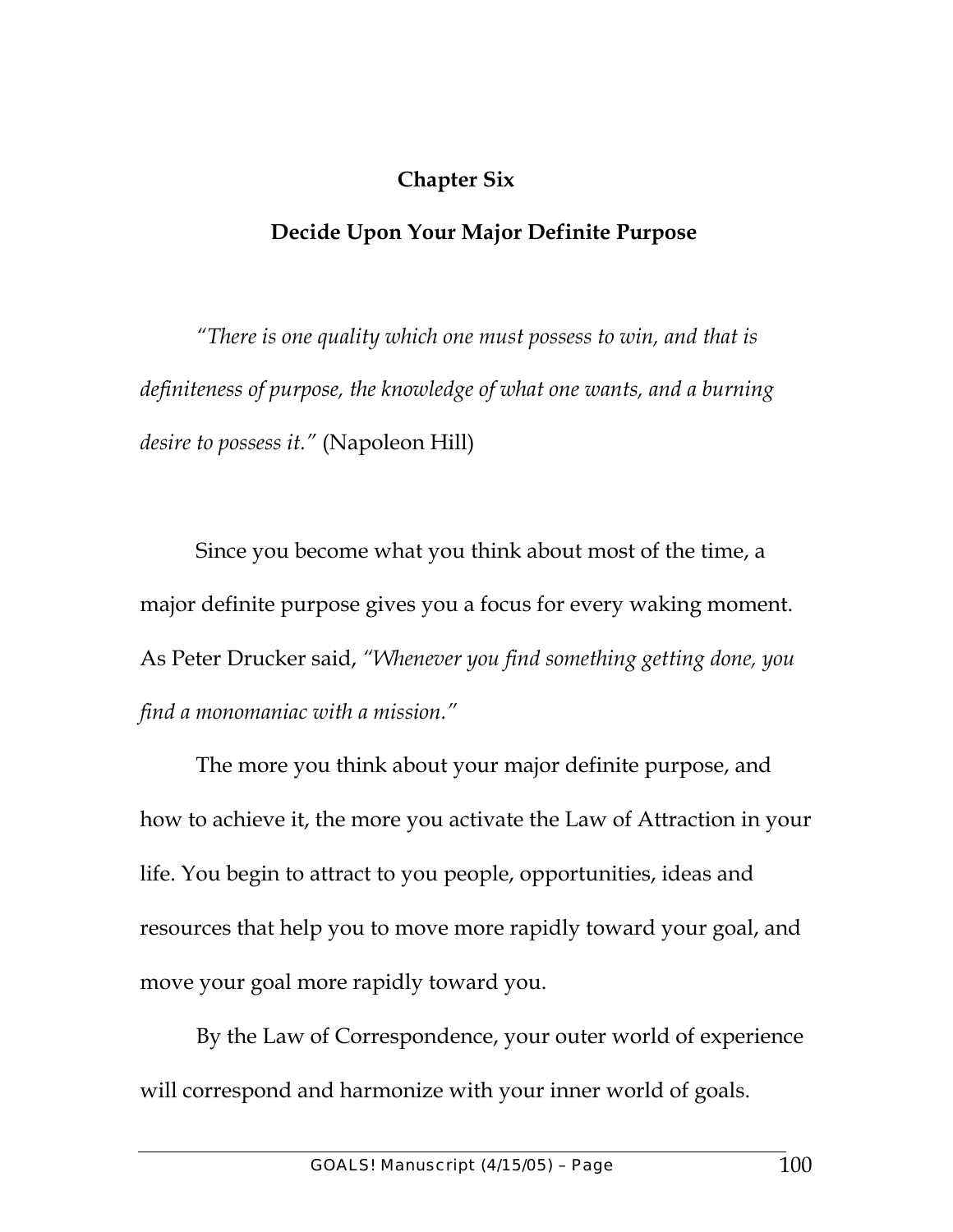When you have a major definite purpose that you think about, talk about and work on all the time, your outer world will reflect this, like a mirror image.

A major definite purpose also activates your subconscious mind on your behalf. Any thought, plan or goal that you can clearly define in your conscious mind, will immediately start to be brought into reality by your subconscious mind (and your superconscious mind, as we will discuss later).

# **Activate Your Reticular Cortex**

Each person has within his or her brain a special organ called a "reticular cortex." This small finger-like part of the brain functions in a way similar to a telephone switchboard in a large office building. Just as all phone calls are received by the central switchboard and then rerouted to the appropriate recipient, all incoming information to your senses is routed through your reticular cortex to the relevant part of your brain, or your awareness.

Your reticular cortex contains your *reticular activating system*. When you send a goal message to your reticular cortex, it starts to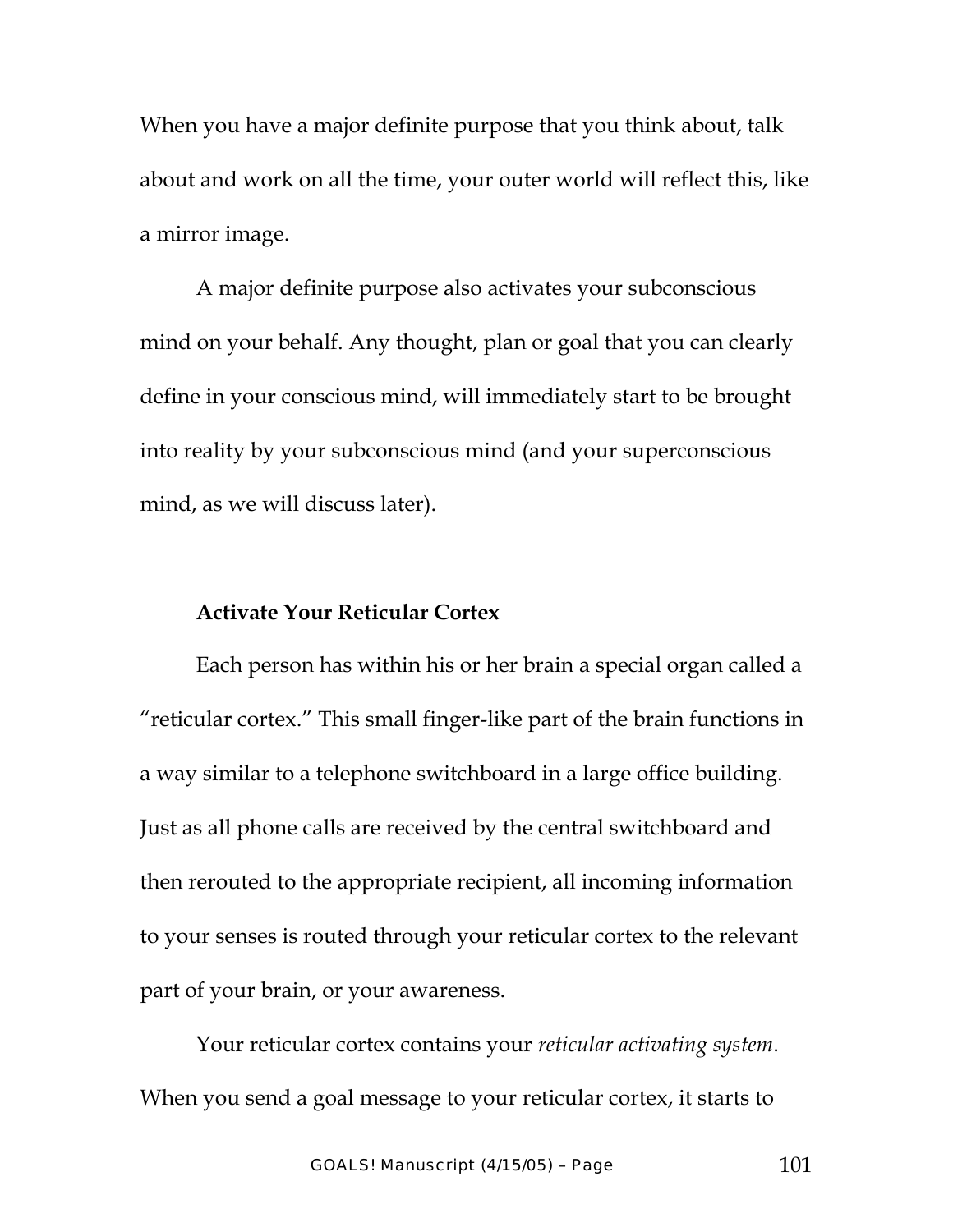make you intensely aware of and alert to people, information and opportunities in your environment that will help you to achieve your goal.

# **A Red Sports Car**

For example, imagine that you decided that you wanted a red sports car. You write this down as a goal. You begin to think about and visualize a red sports car. This process sends the message to your reticular cortex that a "red sports car" is now important to you. This picture immediately goes up onto your mental radar screen.

From that moment onward, you will start to notice red sports cars wherever you go. You will even see them driving and turning corners several blocks away. You will see them parked in driveways and in showrooms. Everywhere you go, your world will seem to be full of red sports cars.

If you decided to buy a motorcycle, you would start to see motorcycles everywhere. If you decided to take a trip to Hawaii, you would begin to notice posters, advertisements, brochures and television specials with information on Hawaiian vacations.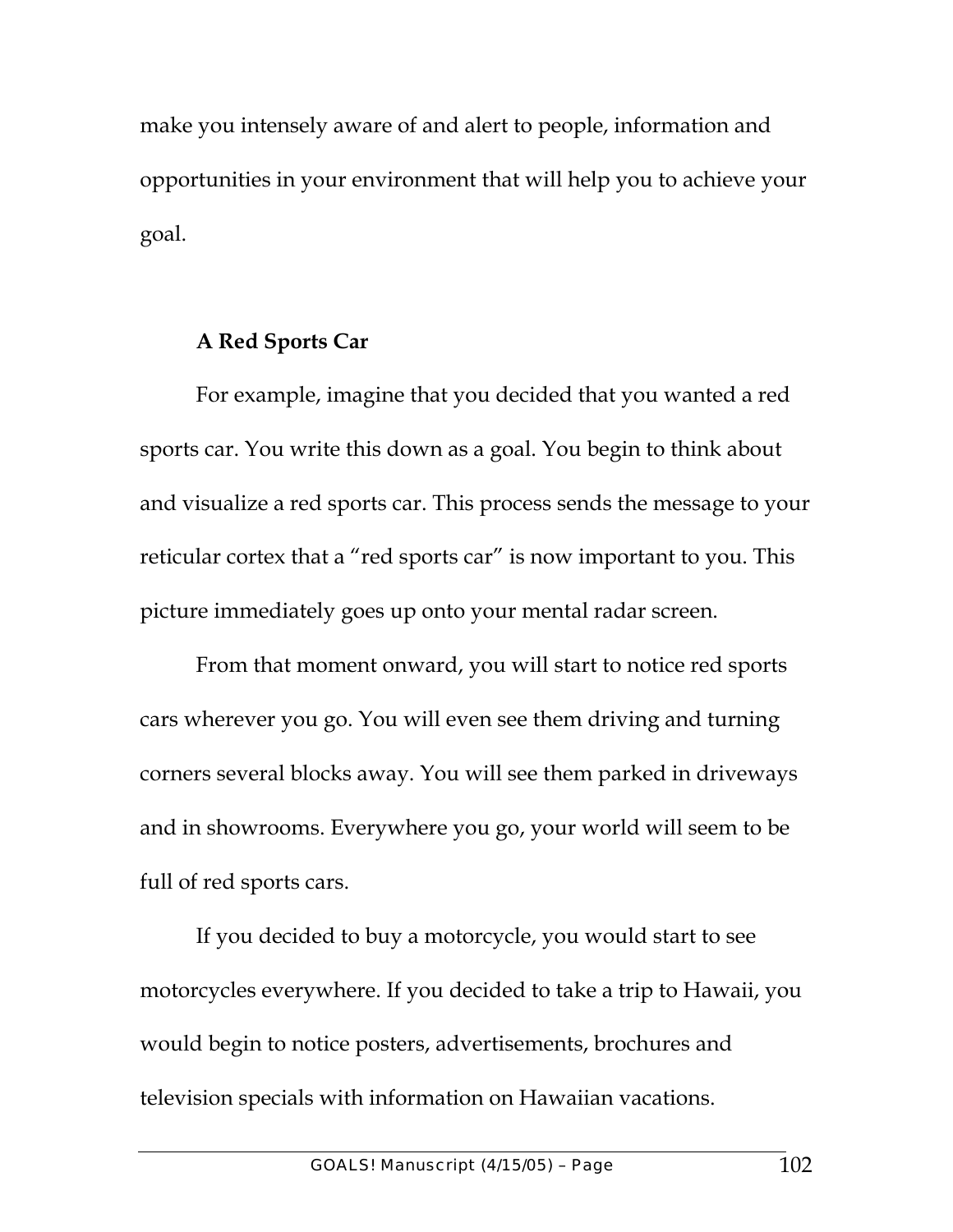Whatever goal message you send to your reticular cortex activates your reticular activating system to make you alert to all possibilities to make that goal a reality.

# **Achieve Financial Independence**

If you decide to become financially independent, you will suddenly begin to notice all kinds of opportunities and possibilities around you that have to do with achieving your financial goals. You will see stories in newspapers and recognize books on the subject wherever you go. You will receive information and solicitations in the mail. You will find yourself in conversations about earning and investing money. It will seem as though you are surrounded by ideas and information that can be helpful to you in achieving your financial goals.

On the other hand, if you do not give clear instructions to your reticular cortex and your subconscious mind, you will go through life as though you were driving in a fog. You will be largely unaware of all these opportunities and possibilities around you. You will seldom see them or notice them.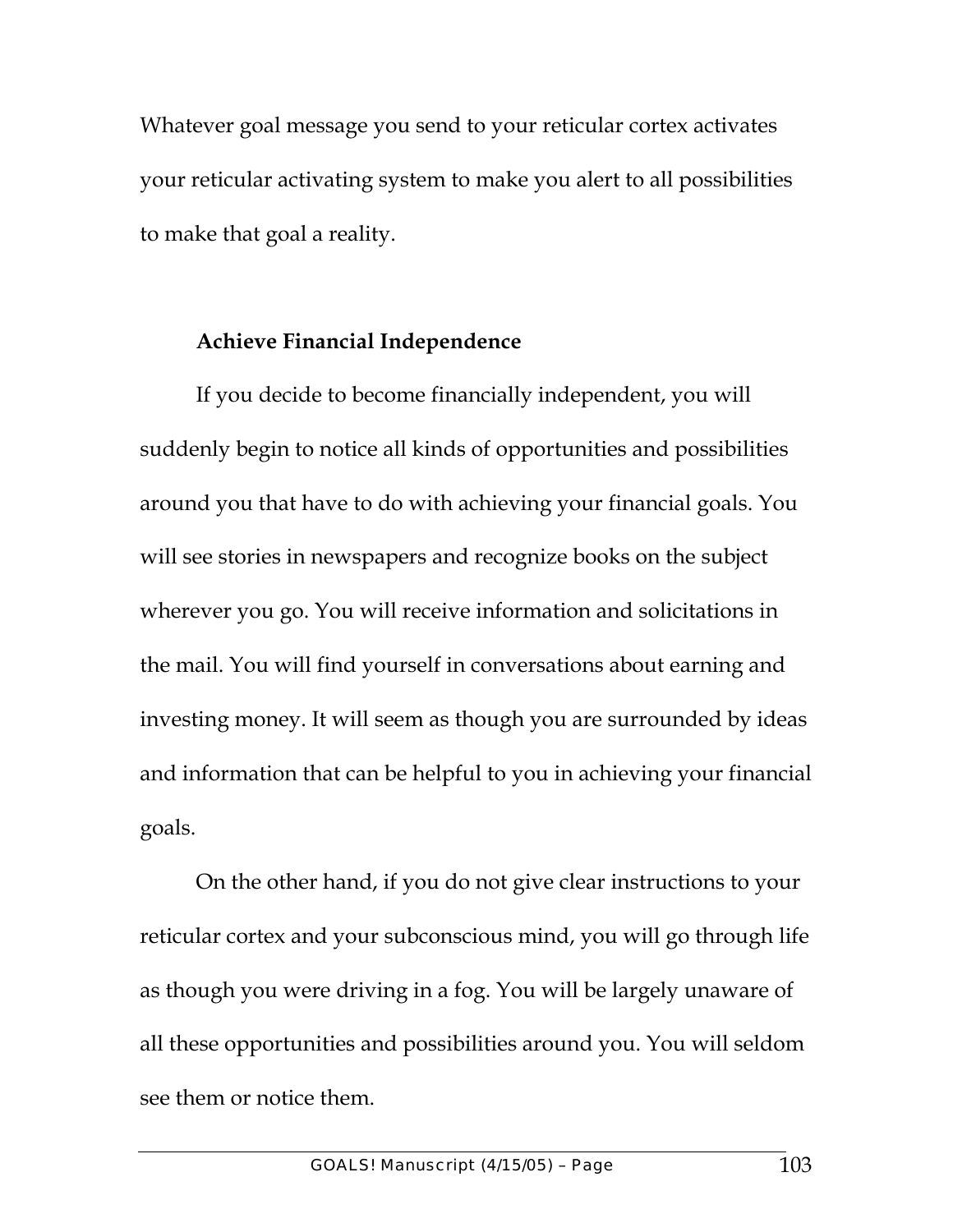It has been said that, *"Attention is the key to life."* Wherever your attention goes, your life goes as well. When you decide upon a major definite purpose, you increase your level of attentiveness and become increasingly sensitive to anything in your environment that can help you to achieve that goal faster.

## **Your Major Definite Purpose**

Your major definite purpose can be defined as the one goal that is the most important to you at the moment. It is usually the one goal that will help you to achieve more of your other goals than anything else you can accomplish. It must have the following characteristics:

1. It must be something that you *personally* really, really want. Your desire for this goal must be so intense that the very idea of achieving your major definite purpose excites you and makes you happy.

2. It must be clear and specific. You must be able to define it in words. You must be able to write it down with such clarity that a child could read it and know exactly what it is that you want, and be able to determine whether or not you have achieved it.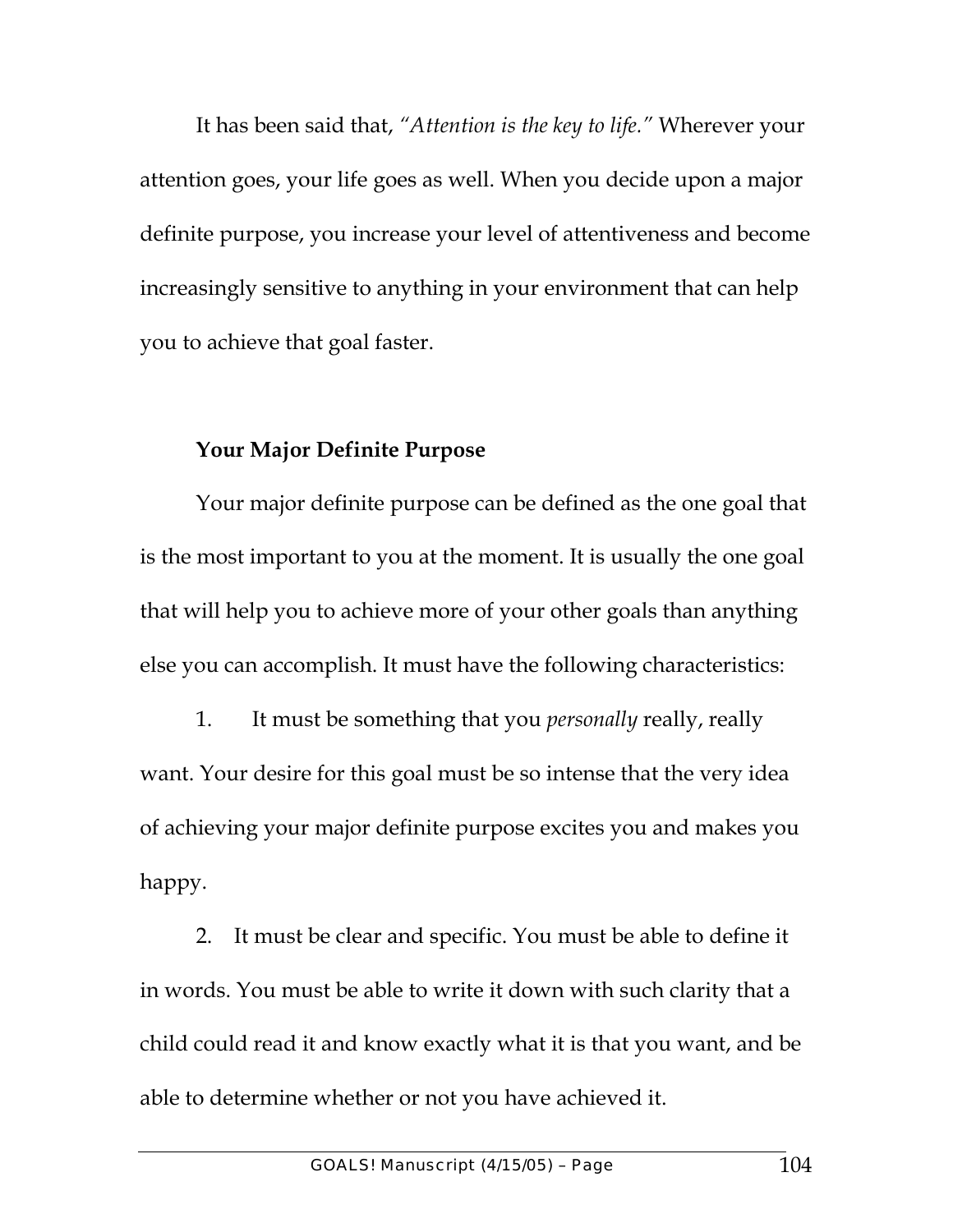3. Your major definite purpose must be measurable and quantifiable. Rather than "make a lot of money," it must be more like, "I earn \$100,000 per year by (a specific date)."

4. It must be both believable and achievable. Your major definite purpose cannot be so big or so ridiculous that it is completely unattainable.

# **Keep Your Feet On The Ground**

A woman approached me at one of my seminars and told me that she had decided upon her major definite purpose. I asked her what it was. She said, "I am going to be a millionaire in one year."

Curiously, I asked her approximately how much she was worth today. It turned out that she was broke. I asked her what kind of work she did. It turned out that she had just been fired from her job because of incompetence. I then asked her why she would set a goal to acquire a million dollars in one year under these circumstances?

She informed me that I had said that you could set any major goal you wanted as long as you were clear, and she was therefore convinced that was all she needed to be successful. I had to explain to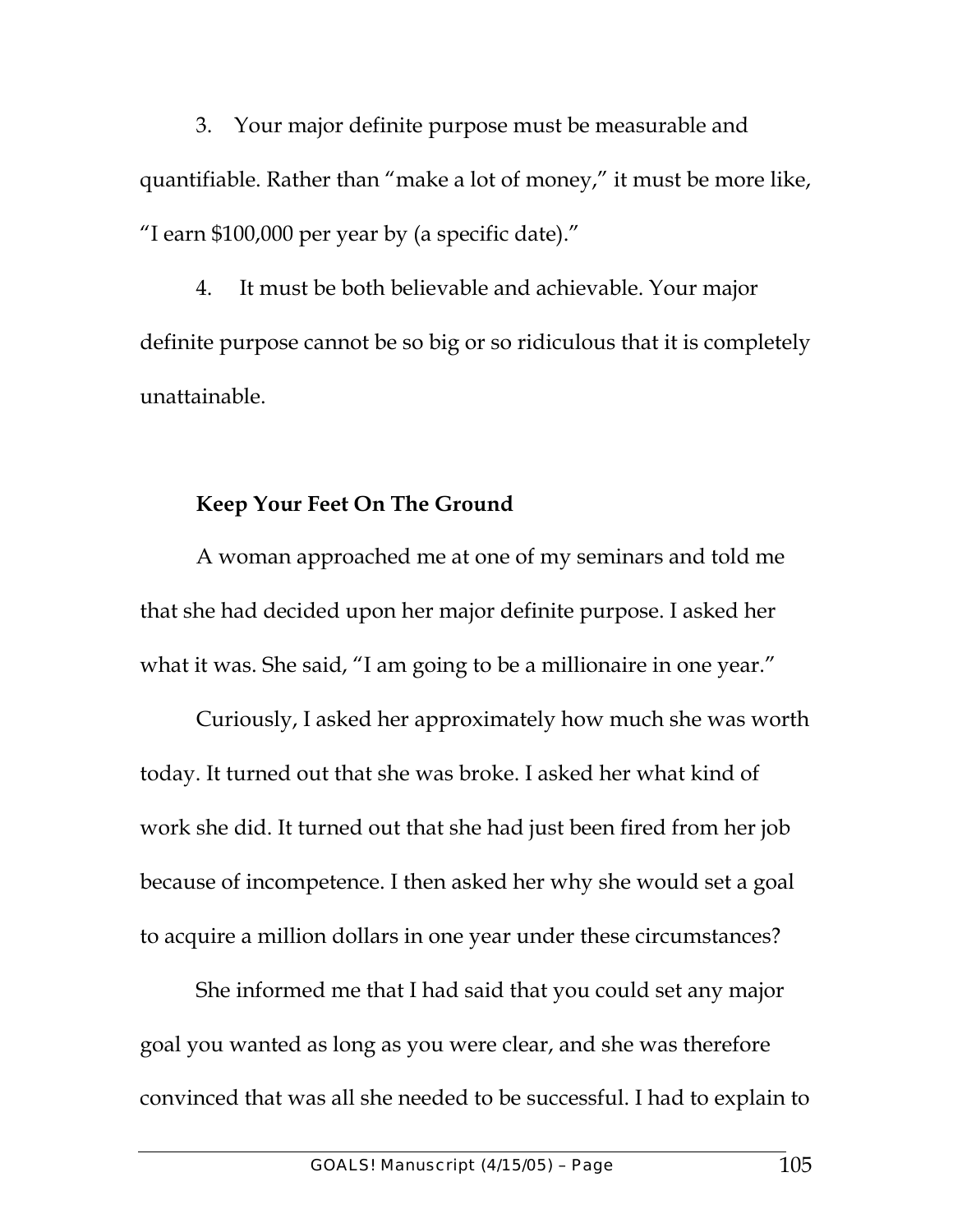her that her goal was so unrealistic and unattainable in her current circumstances that it would only discourage her when she found herself so far away from it. Such a goal would actually end up *demotivating* her rather than motivating her to do the things she would need to be financially successful in the years ahead.

### **Be Honest With Yourself**

A man at one of my seminars told me that his major definite purpose was "world peace." I explained to him that, unless he was the head of a major super power, there was very little influence he could have on "world peace." Such a goal would only keep him from setting a personal goal that was attainable, something he could work on every day. He was visibly irritated and walked away, unhappy with my reluctance to encourage him in his fantasy.

In both of these cases, they were using goal setting *against* themselves. They were setting themselves up for failure by creating goals that were so unachievable that they would soon become discouraged and quit making any efforts at all.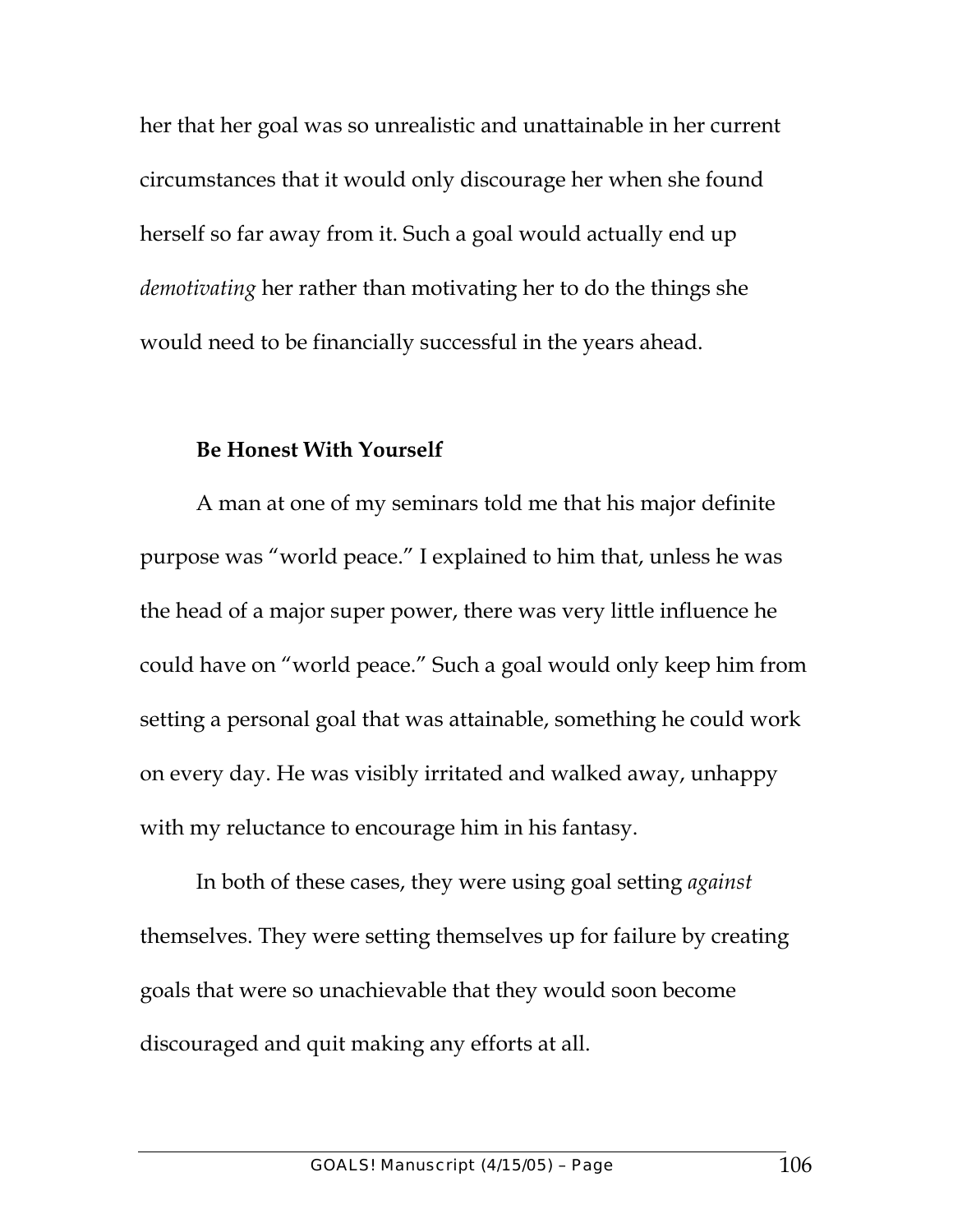This is a real danger when you begin setting big goals for yourself, and you must be careful to avoid it. It can be a blind alley that leads you into discouragement and demotivation rather than to enthusiasm and excitement.

# **Don't Sabotage Yourself**

I made this mistake myself when I was younger. When I first started setting goals, I set an income goal that was ten times what I had ever earned in my life. After many months, and no progress at all, I realized that my goal was not helping me. Because it was so far beyond anything that I had ever achieved, it had no motivating power. In my heart of hearts, although I wanted it, I really did not *believe* it was possible. And since I did not believe it was possible, my subconscious mind rejected it and my reticular cortex simply failed to function. Don't let this happen to you.

5. Your major definite purpose should have a reasonable probability of success, perhaps 50:50 when you begin. If you have never achieved a major goal before, set a goal that has an 80% or 90%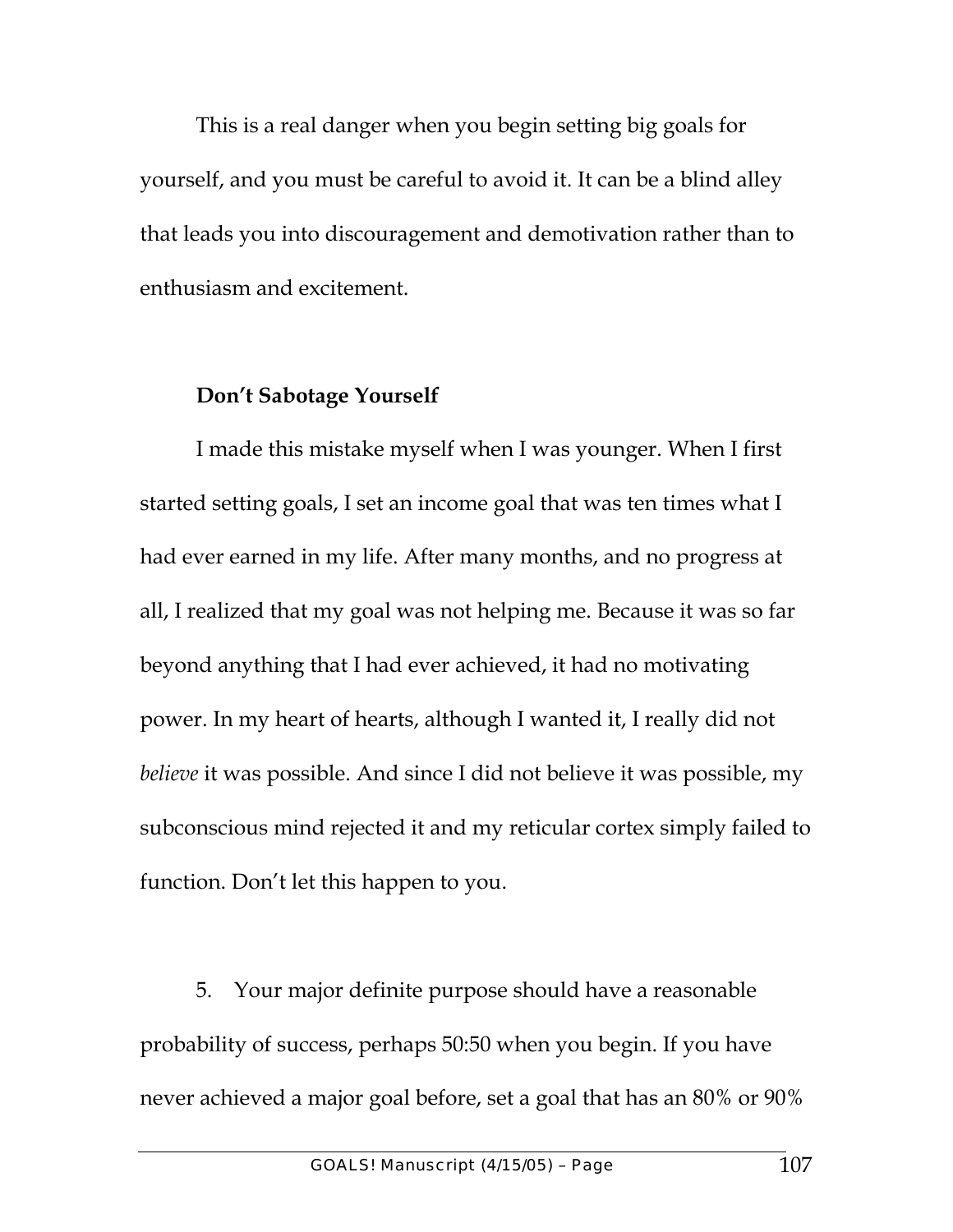probability of success. Make it easy on yourself, at least at the beginning. Later on, you can set huge goals with very small probabilities of success, and you will still be motivated to take the steps necessary to achieve them. But in the beginning, set goals that are believable, achievable and which have a high probability of success so that you can be assured of *winning* right from the start.

6. Your major definite purpose must be in *harmony* with your other goals. You cannot want to be financially successful in your career on the one hand, and play golf most of the time on the other. Your major goals must be in harmony with your minor goals, and congruent with your values.

# **The Great Question**

Here is the key question for determining your major definite purpose*: "What one great thing would you dare to dream if you knew you could not fail?"*

If you could be absolutely guaranteed of successfully achieving any goal, large or small, short term or long term, what one goal would it be? Whatever your answer to this question, if you can write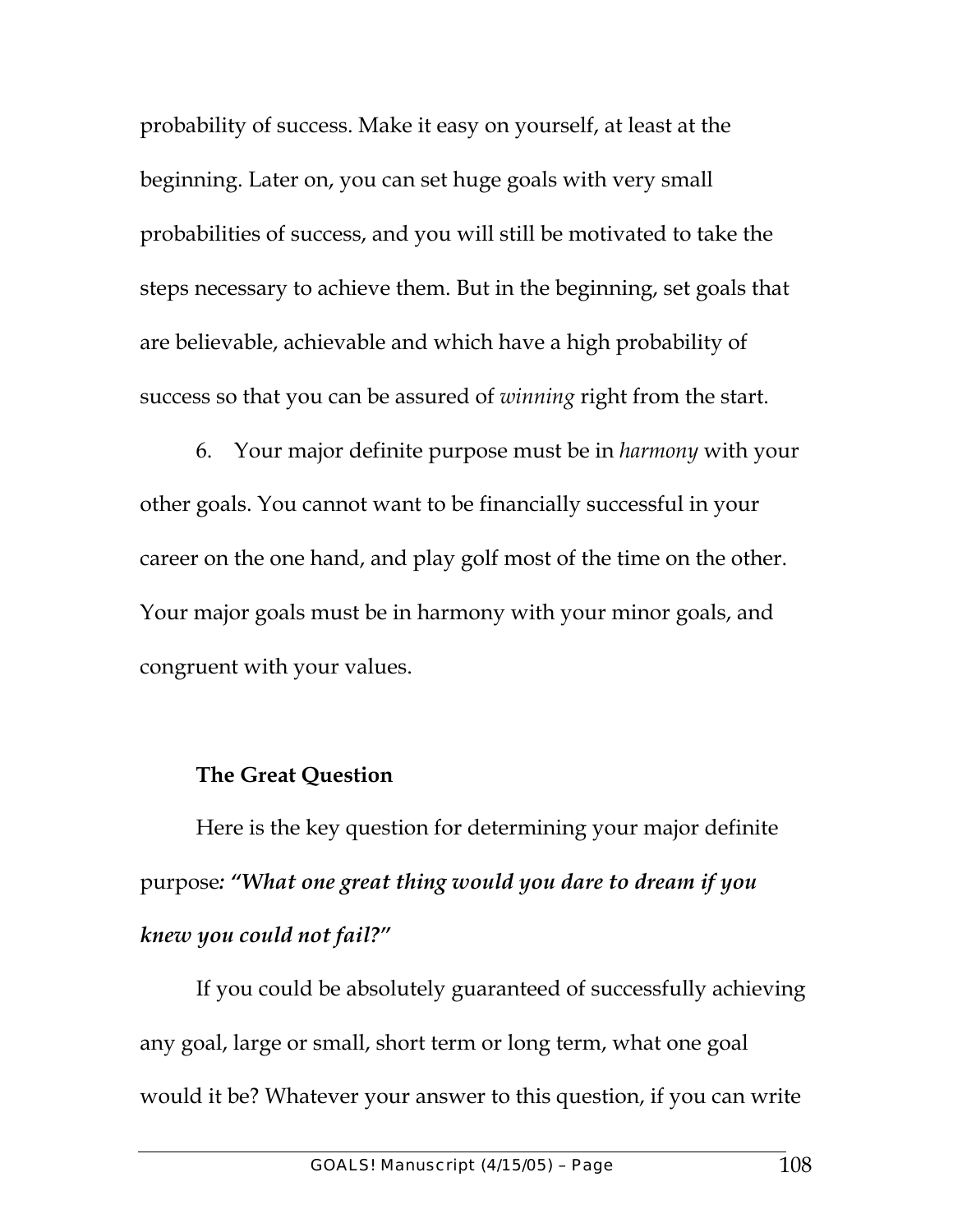it down, you can probably achieve it. From then on, the only question you ask is, *"How?"* The only real limit is how badly you want it, and how long you are willing to work toward it.

### **A Nobel Prize Winner**

One of my seminar participants, a professor of chemistry at a leading university, had won a Nobel Prize in Chemistry two years before, in partnership with two other scientists. He told me that, when he started his university career in his twenties, he decided that he wanted to make a major contribution in the field of chemistry. That was his major definite purpose. He focused on it for more than 25 years. And eventually he was successful.

He told me, "I was clear from the very beginning. I never doubted that I would eventually make such a significant contribution to chemistry that I would win the Nobel Prize. I was happy when it happened, but it was not a surprise."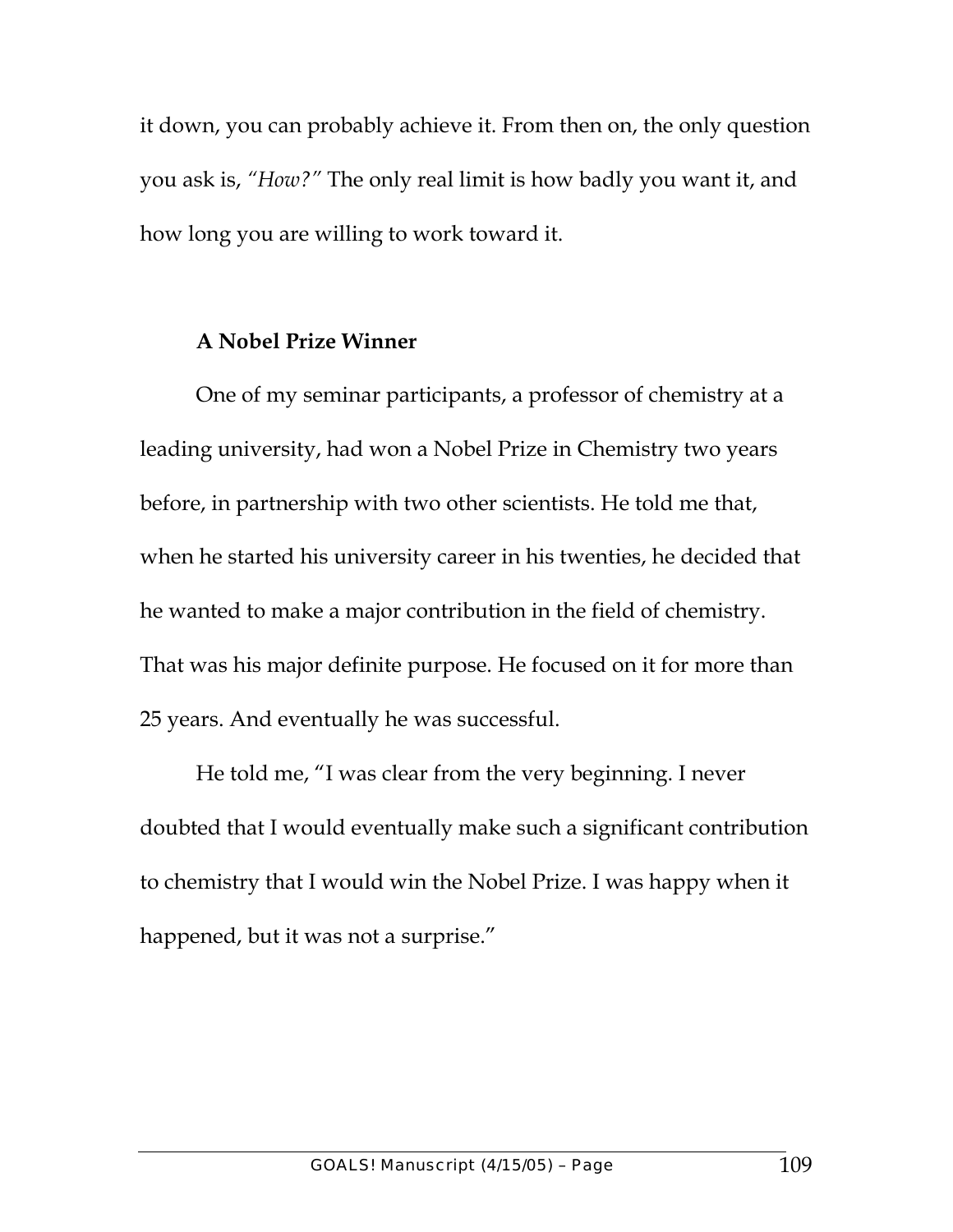### **Be Willing To Pay The Price**

Everyone wants to be a millionaire, or a multi-millionaire. The only question is whether or not you are willing to do all the things necessary, and invest all the years required, to achieve that financial goal. If you are, there is virtually nothing that can stop you.

### **The Ten Goal Exercise**

Here is an exercise for you. Take out a sheet of paper and write down a list of ten goals you would like to accomplish in the foreseeable future. Write them in the present tense, as though you had already achieved these goals. For example, you would write, "I weigh XXX pounds." Or, "I earn XXX dollars per year."

After you have completed your list of ten goals, go back over the list and ask yourself this question: *"What one goal on this list, if I were to accomplish it immediately, would have the greatest positive impact on my life?"* 

In almost every case, this one goal is your major definite purpose. It is the one goal that can have the greatest impact on your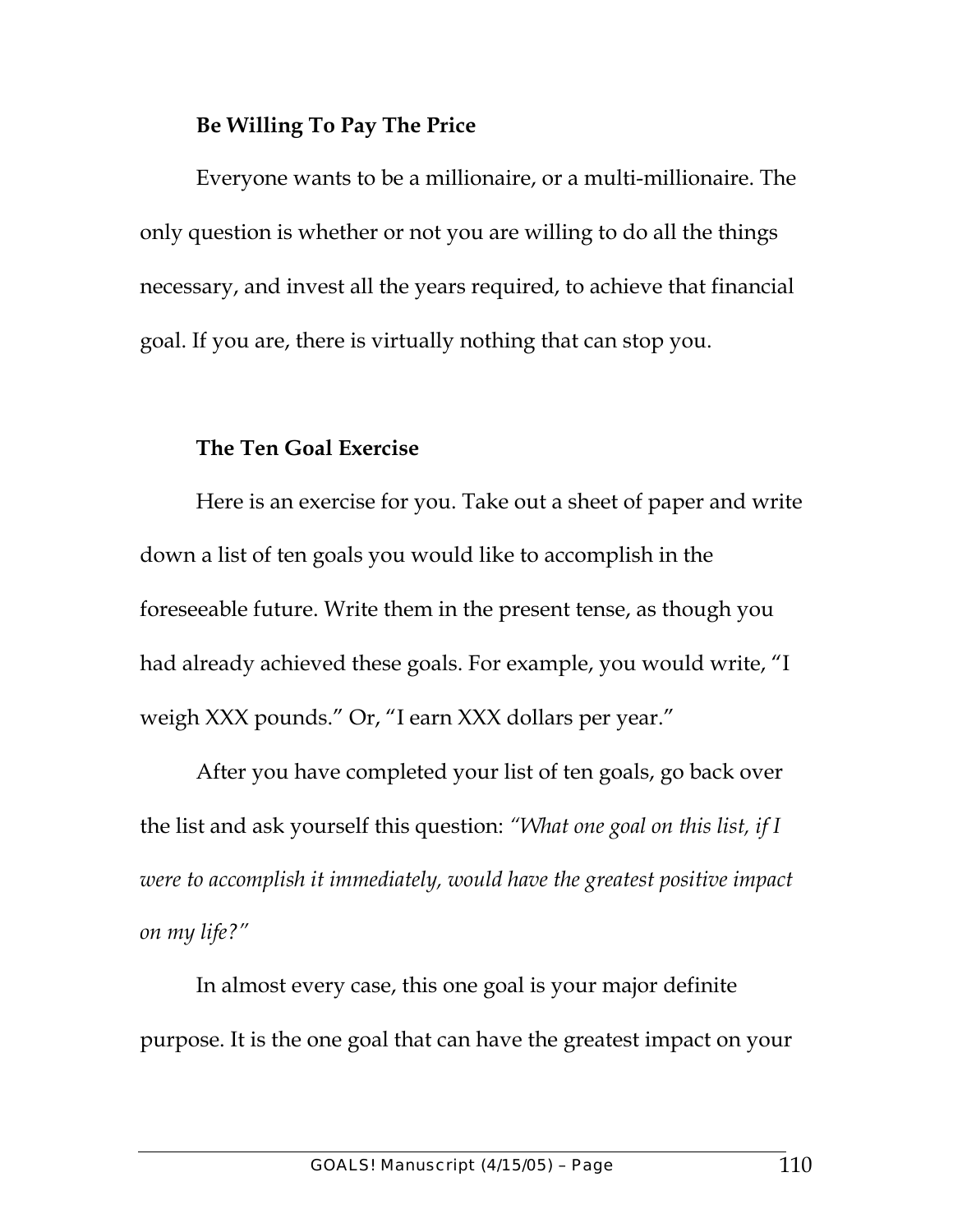life, and on the achieving of most of your other goals, at the same time.

Whatever goal you choose, write it on a separate sheet of paper. Write down everything that you can think of that you can do to achieve this goal, and then take action on at least one item on your list. Write this goal on a 3 x 5 index card that you carry around with you and review it regularly. Think about this goal morning, noon and night. Continually look for ways to achieve it. And the only question you ask is, *"How?"* 

#### **Think About Your Goal**

Your selection of a major definite purpose, and your decision to concentrate single mindedly on that purpose, overcoming all obstacles and difficulties until it is achieved, will do more to change your life for the better than any other decision you ever make. Whatever your major definite purpose, write it down and begin working on it today.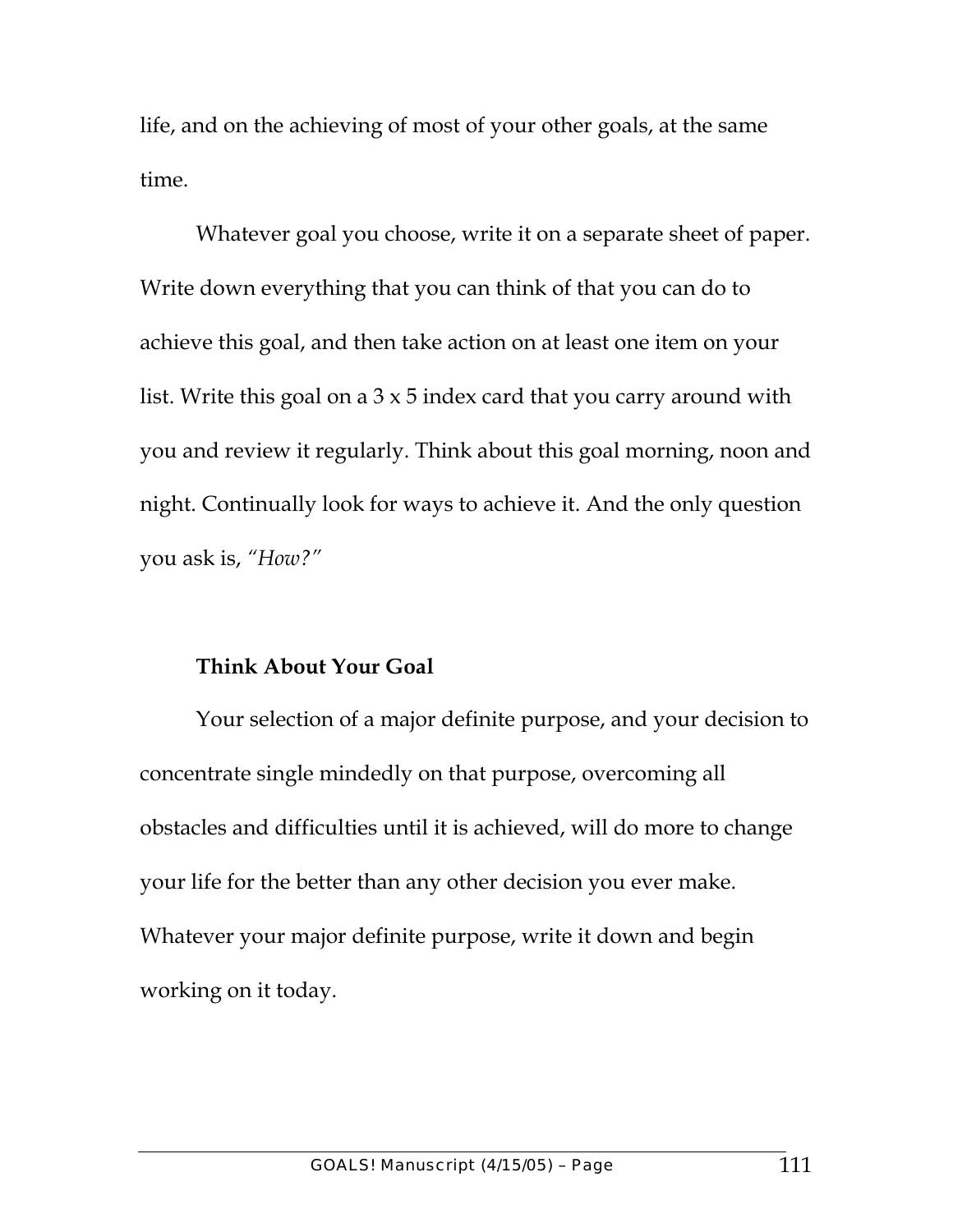# **Determine Your Major Definite Purpose:**

- 1. What one great thing would you dare to dream if you knew you could not fail?
- 2. Make a list of ten goals you would like to achieve in the months and years ahead, in the present tense. Select the one goal from that list that would have the greatest positive impact on your life.
- 3. Determine how you will measure progress and success in the achieving of this goal. Write it down.
- 4. Make a list of everything you can think of to do that will move you toward your goal. Take action on at least one thing immediately.
- 5. Determine the price you will have to pay in additional work, time and commitment to achieve your goal, and then get busy paying that price.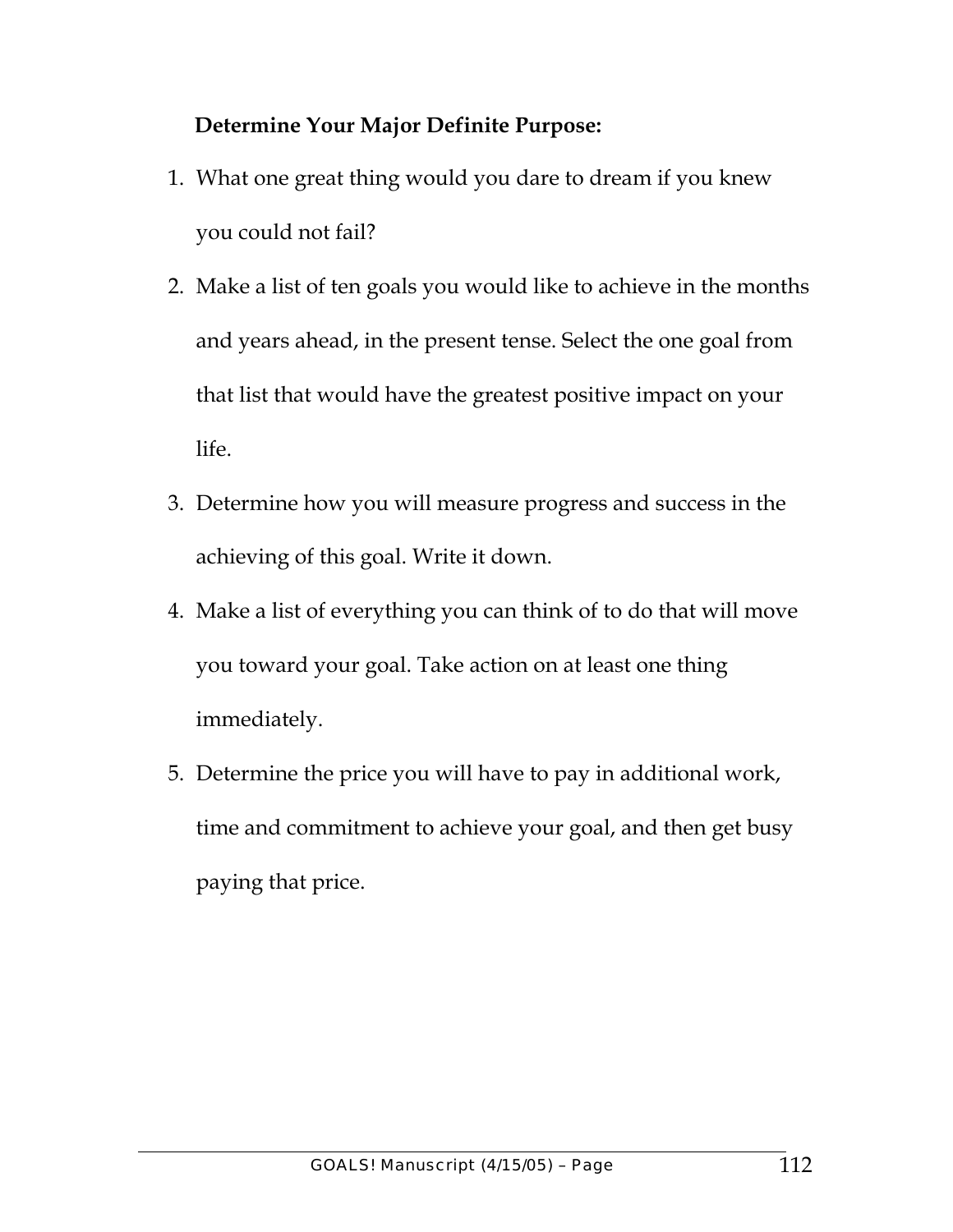## **Chapter Seven**

### **Analyze Your Beliefs**

*"The only thing that stands between a man and what he wants from life is often merely the will to try it and the faith to believe that it is possible."* (Richard M. DeVos)

Perhaps the most important of all mental laws is the Law of Belief. This law says that, *whatever you believe, with conviction, becomes your reality.* You do not believe what you see; you see what you already believe. You actually view your world through a lens of beliefs, attitudes, prejudices and preconceived notions. *"You are not what you think you are, but what you think, you are."* 

In the Old Testament, it says, *"As a man thinketh in his heart, so is he."* This means that, you always act on the outside based on your innermost beliefs and convictions about yourself.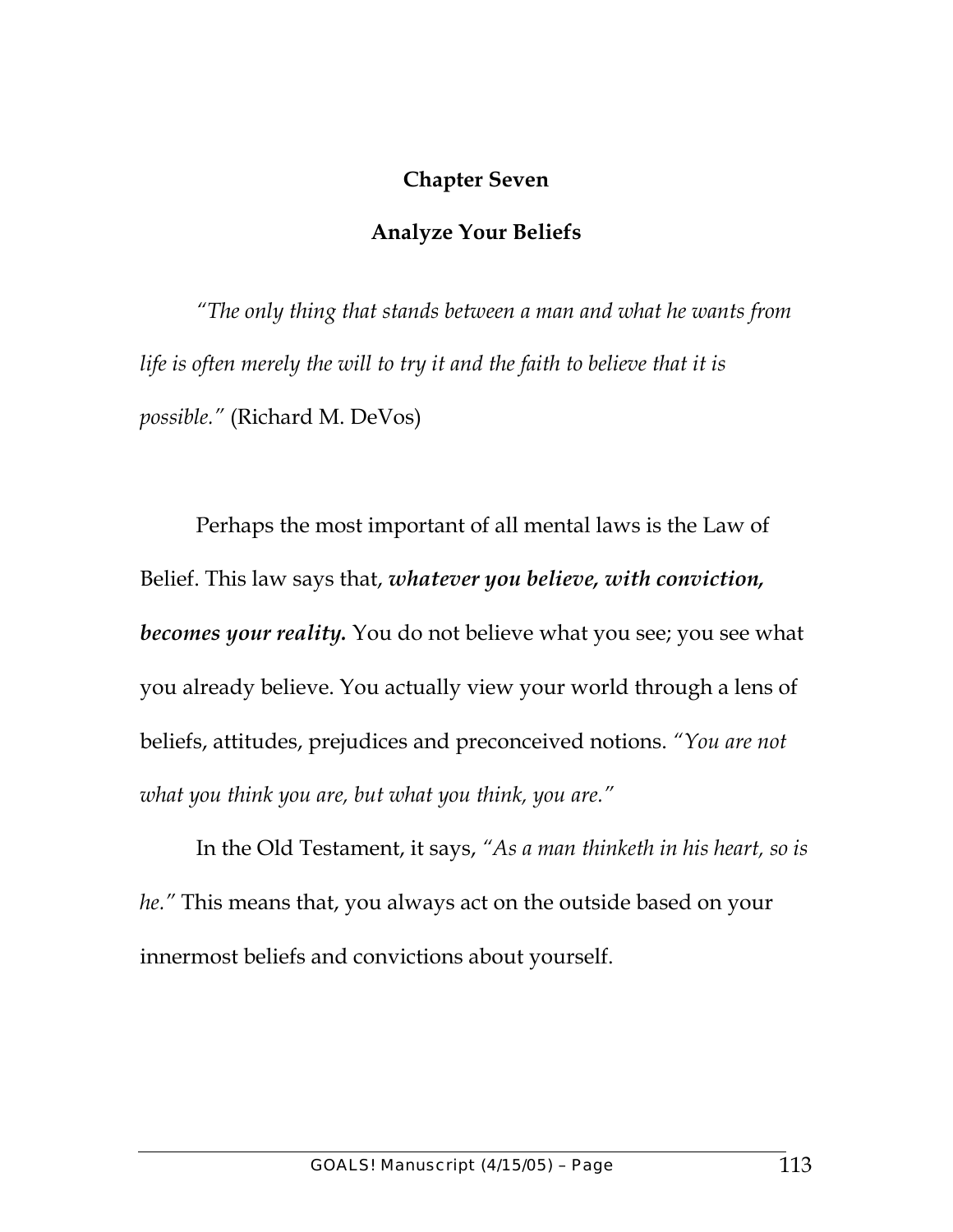In the New Testament, Jesus says, *"According to your faith, it is done unto you."* This is another way of saying that your intense beliefs become your realities. They determine what happens to you.

Dr. William James of Harvard said in 1905, *"Belief creates the actual fact."* He went on to say, *"The greatest revolution of my generation is the discovery that individuals, by changing their inner attitudes of mind, can change the outer aspects of their lives."*

# **Change Your Thinking, Change Your Life**

All improvement in your life comes from changing your beliefs about yourself and your possibilities. Personal growth comes from changing your beliefs about what you can do and about what is possible for you. Would you like to double your income? Of course you would! Here is the question; do you believe that it is possible? How would you like to triple your income? Do you believe that that is possible as well?

Whatever your level of skepticism, let me ask you a question. Since you started your first job, haven't you already doubled or tripled your income? Aren't you already earning vastly more than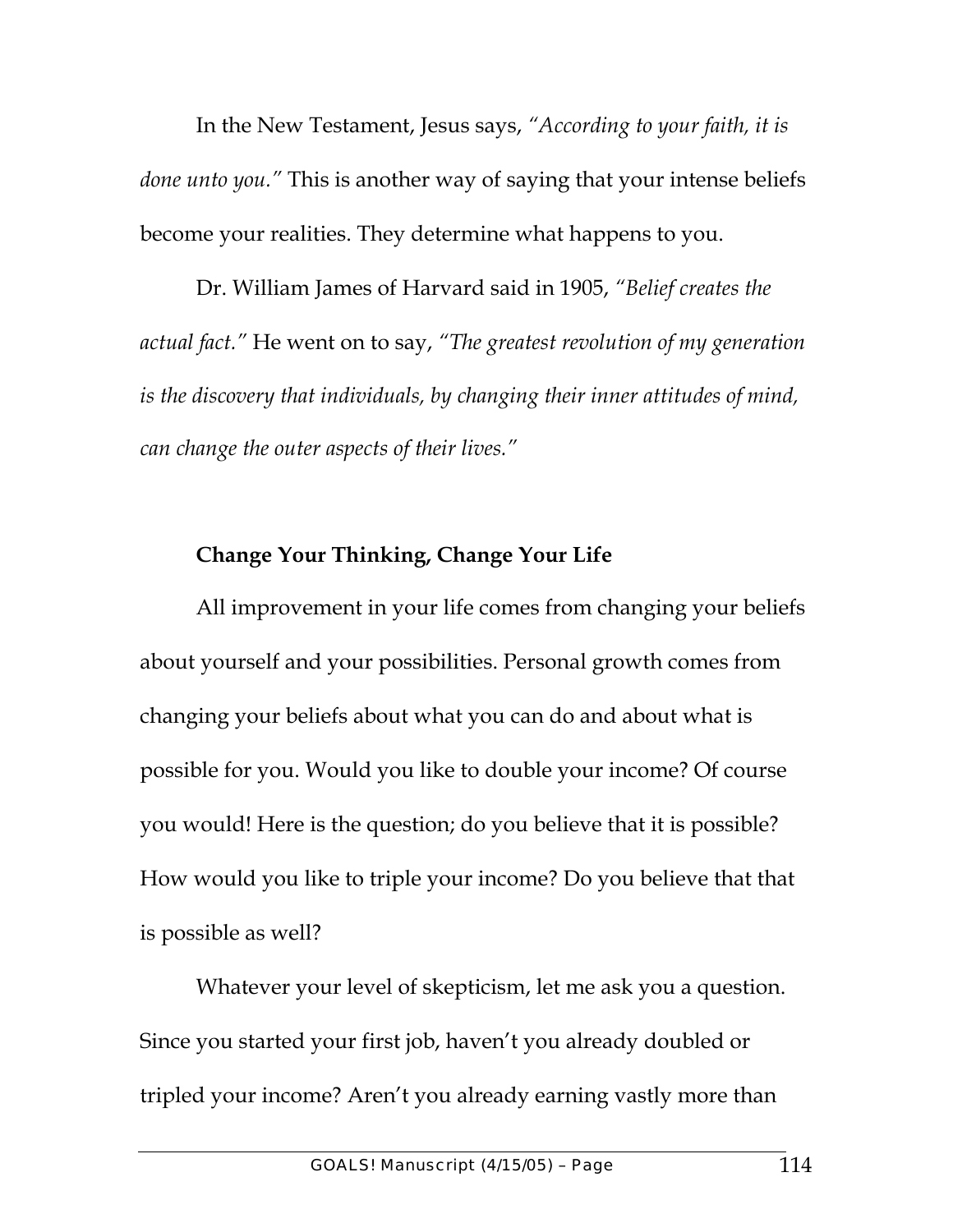you earned when you started? Haven't you already proven to yourself that it is possible to double and triple your income? And what you have done before, you can do again, and probably over and over, if you just learn how. You simply have to *believe* that it is possible.

Napoleon Hill said, *"Whatever the mind of man can conceive and believe, it can achieve."* 

### **Your Master Program For Success**

Perhaps the greatest breakthrough in the 20<sup>th</sup> century in the field of human potential was the discovery of the self-concept. Everything you do or achieve in your life, every thought, feeling or action, is controlled and determined by your self-concept. *Your selfconcept precedes and predicts your levels of performance and effectiveness in everything you do*. Your self-concept is the master program of your mental computer. It is the basic operating system. Everything that you accomplish in your outer world is a result of your self-concept.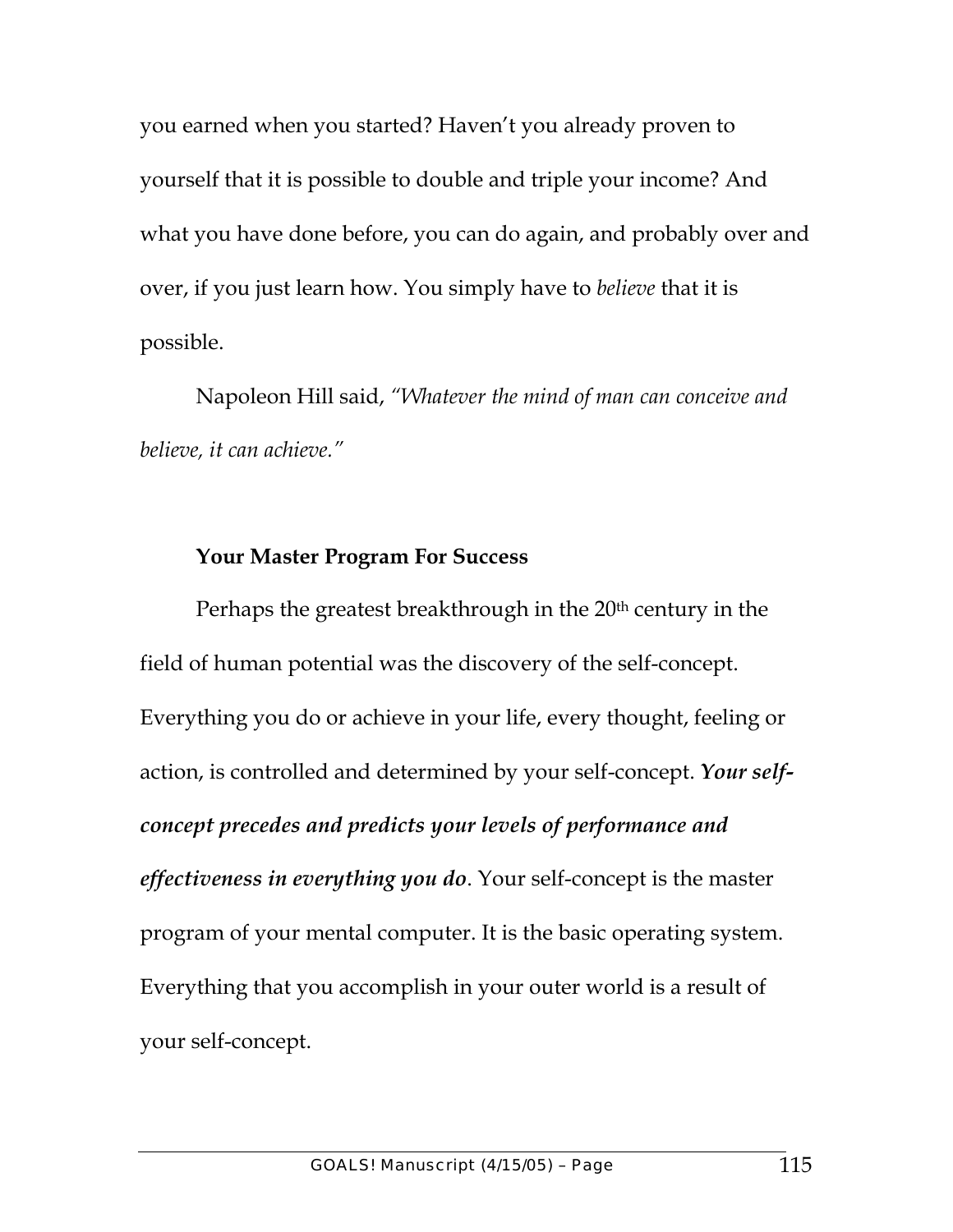What psychologists have discovered is that your self-concept is made up of the sum total of all of your beliefs, attitudes, feelings and opinions about yourself and your world. Because of this, you always operate in a manner consistent with your self-concept, whether positive or negative.

#### **Garbage In, Garbage Out**

Here is an interesting discovery about the self-concept. Even if your self-concept is made up of *erroneous* beliefs about yourself or your world, as far as you are concerned, these are facts and you will think, feel and act accordingly.

As it happens, your beliefs about yourself are largely *subjective*. They are often not based on fact at all. They are the result of information you have taken in throughout your life, and the way you have processed that information. Your beliefs have been shaped and formed by your early childhood, your friends and associates, your reading and education, your experiences, both positive and negative, and a thousand other factors.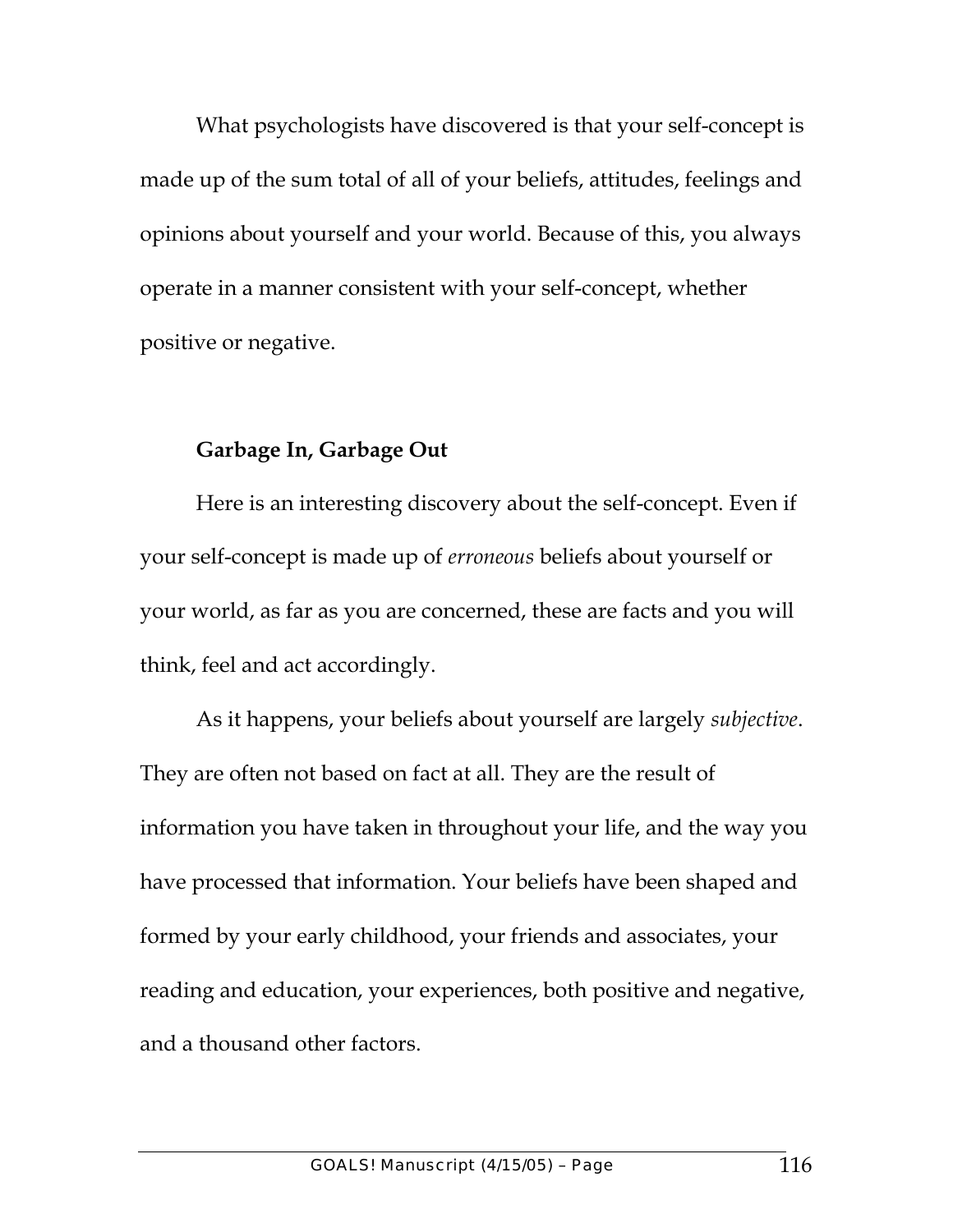The worst of all beliefs are *self-limiting beliefs*. If you believe yourself to be limited in some way, whether or not it is true, it becomes true for you. If you believe it, you will act as if you were deficient in that particular area of talent or skill. Overcoming selflimiting beliefs and self-imposed limitations is often the biggest obstacle standing between you and the realization of your full potential.

### **Ignore The Experts**

Albert Einstein was sent home from school as a young man with a learning disability. His parents were told that he was incapable of being educated. They refused to accept this diagnosis and eventually arranged for him to get an excellent education.

Dr. Albert Schweitzer had the same problems at school as a boy. His parents were encouraged to apprentice him to a shoemaker so that he would have a safe, secure job when he grew up. Both men went on to earn doctorates before the ages of twenty, and to leave their marks on the history of the twentieth century.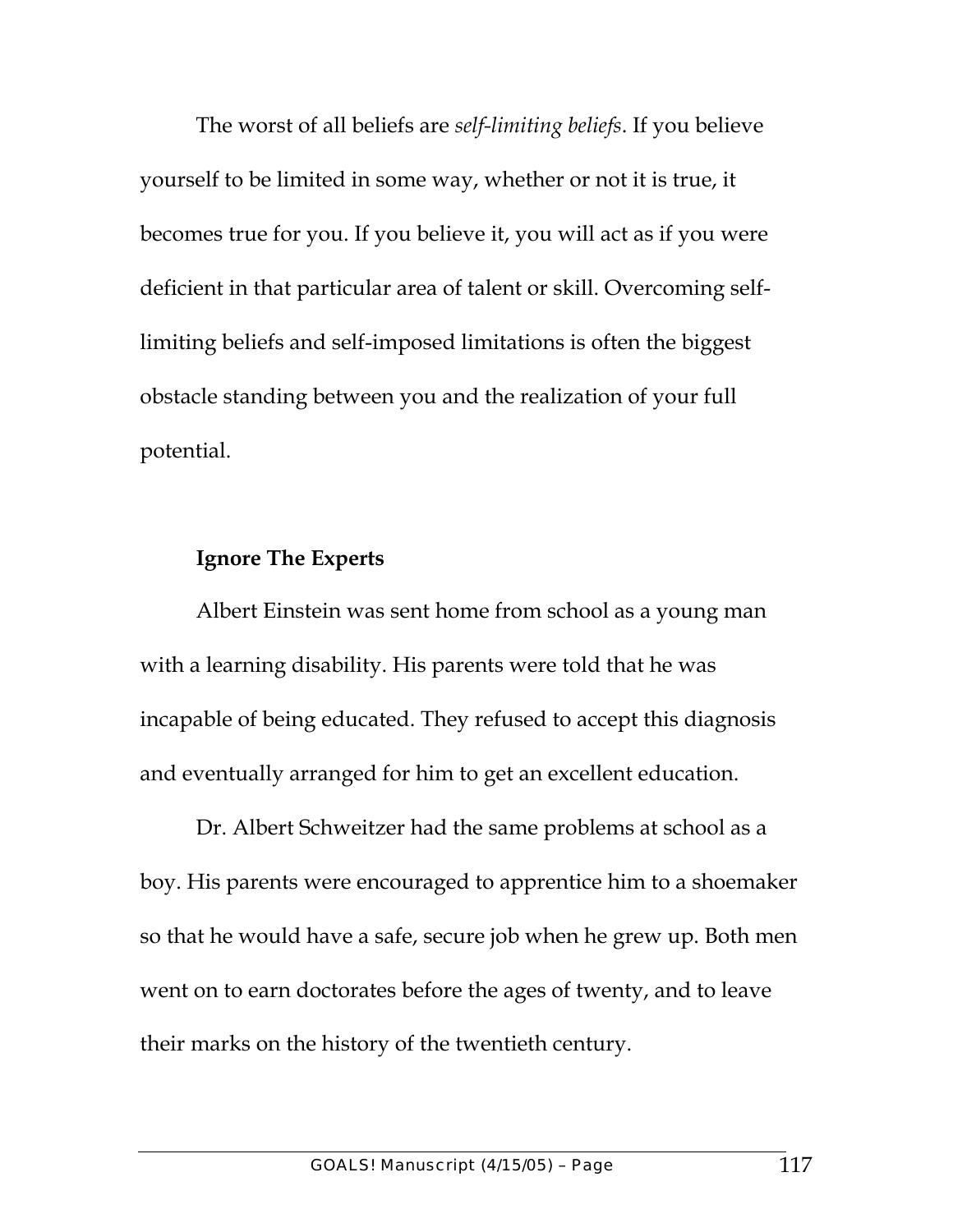According to an article in Fortune Magazine on learning disabilities in business, many presidents and senior executives of Fortune 500 corporations today were diagnosed in school as being not particularly bright or capable. But by virtue of hard work, they went on to achieve great success in their industries.

Thomas Edison was expelled from school in the 6<sup>th</sup> Grade. His parents were told that it would be a waste of time to spend any money educating him, because he was not particularly smart or capable of being taught anything. Edison went on to become the greatest inventor of the modern age. This kind of story has been repeated thousands of times.

Self-limiting beliefs, sometimes based on a single experience or a casual remark, can hold you back for years. Almost everyone has had the experience of mastering a skill in an area where they thought they had no ability, and being quite surprised at themselves. Perhaps this has happened to you. You suddenly realize that your limiting ideas about yourself in that area were not based on fact at all.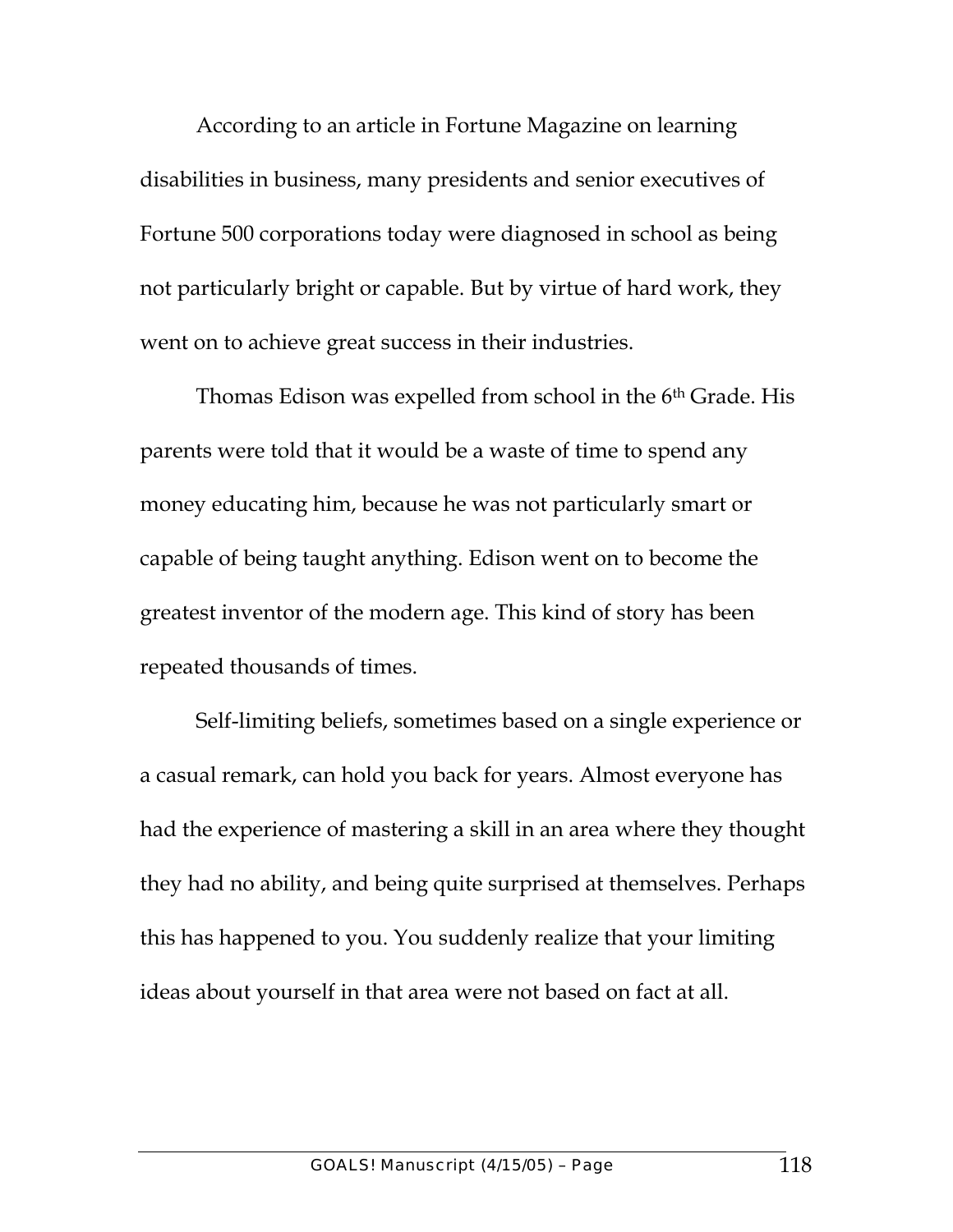#### **You Are Better Than You Know**

Louise Hay, the writer, says that the roots of most of our problems in life are contained in the feeling, *"I'm not good enough."*  Dr. Alfred Adler said that it is the natural inheritance of western man to have feelings of "inferiority" that start in childhood and often continue through adult life.

Many people, because of their negative beliefs, most of which are erroneous, *falsely* consider themselves to be limited in intelligence, talent, capability, creativity or skill of some kind. In virtually every case, these beliefs are false.

The fact is that you have more potential than you could ever use in your entire lifetime. *No one is better than you and no one is smarter than you.* People are just smarter or better in different areas at different times.

### **You Could Be A Genius**

According to Dr. Howard Garner of Harvard University, the founder of the concept of multiple intelligences, you are possessed of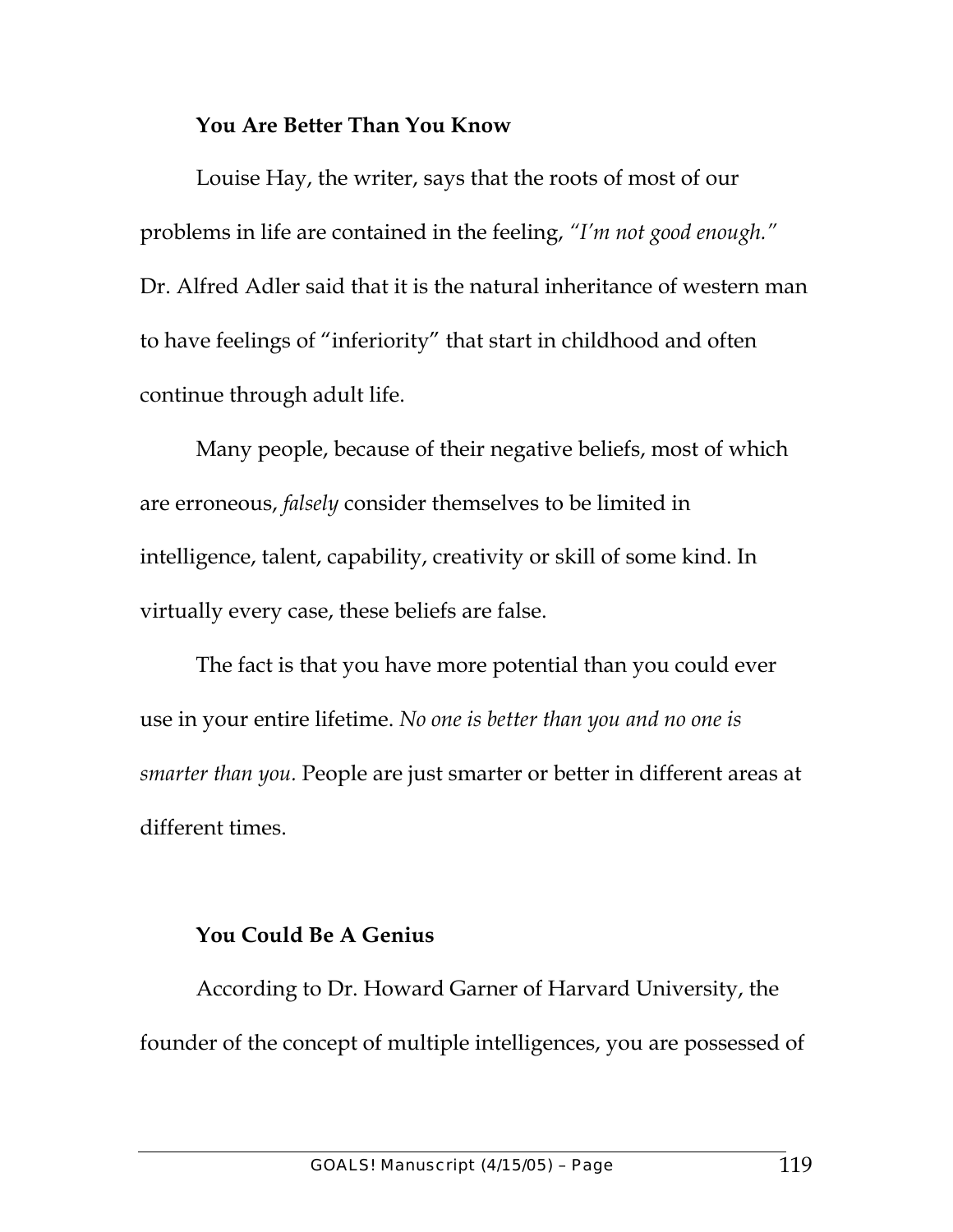at least ten different intelligences, in any one of which you might be a genius.

Unfortunately, only two intelligences are measured and reported throughout school and university: verbal and mathematical. But you could be a genius in the areas of *visio-spatial* intelligence (art, design,), *entrepreneurial* intelligence (business startups), *physical or kinesthetic* intelligence (sports), *musical* intelligence (playing musical instruments, writing music), *interpersonal* intelligence (getting along well with others), *intrapersonal* intelligence (understanding yourself at a deep level), *intuitive* intelligence (ability to sense the right thing to do or say), *artistic* intelligence (creating works of art) or *abstract* intelligence(physics, science).

 As the saying on the wall of the inner city school reads, *"God don't make no junk."* Each person is capable of achieving excellence in some way, in some area. You have within you, right now, the ability to function at genius or exceptional levels in at least one, and perhaps several different intelligences. Your job is to find out what it could be for you.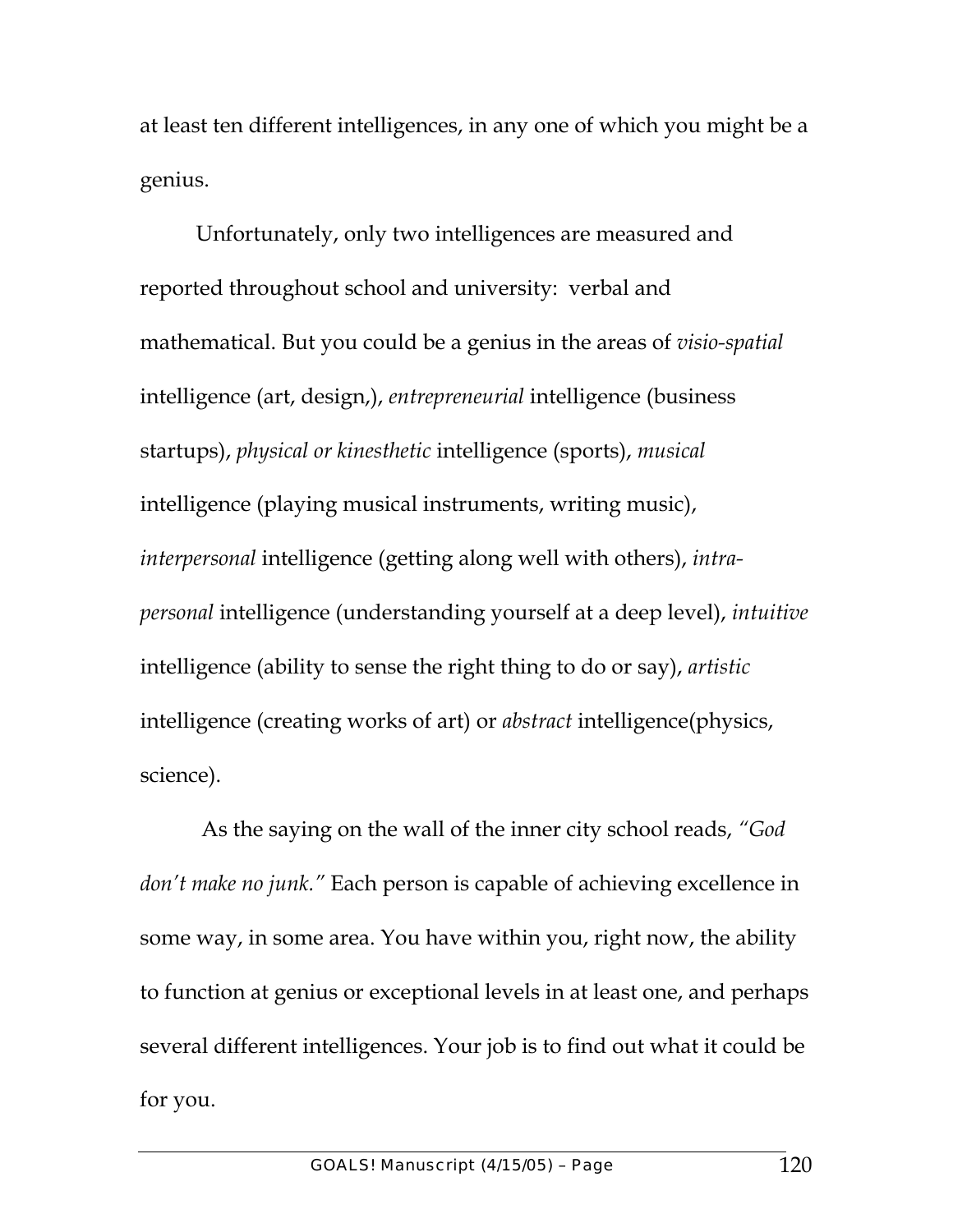Your responsibility to yourself is to cast off all these selflimiting beliefs and accept that you are an extraordinarily capable and talented person. You are engineered for greatness and designed for success. You have competencies and capabilities that have never been tapped. You have the ability within yourself, right now, to accomplish almost any goal you can set for yourself if you are willing to work long enough and hard enough to achieve it.

# **Your Beliefs Are Acquired, Not Inborn**

The good news about beliefs is that *all beliefs are learned*. They can therefore be unlearned, especially if they are not helpful. When you came into the world, you had no beliefs at all - about yourself, your religion, your political party, other people, or the world in general. Today, you "know" a lot of things. But, as the comic Josh Billings once wrote, *"It ain't what a man knows what hurts him. It's what he knows what ain't true."* 

 There are many things that you *know* about yourself that are simply not true. And these are almost always in the area of selflimiting beliefs. The starting point of unlocking more of your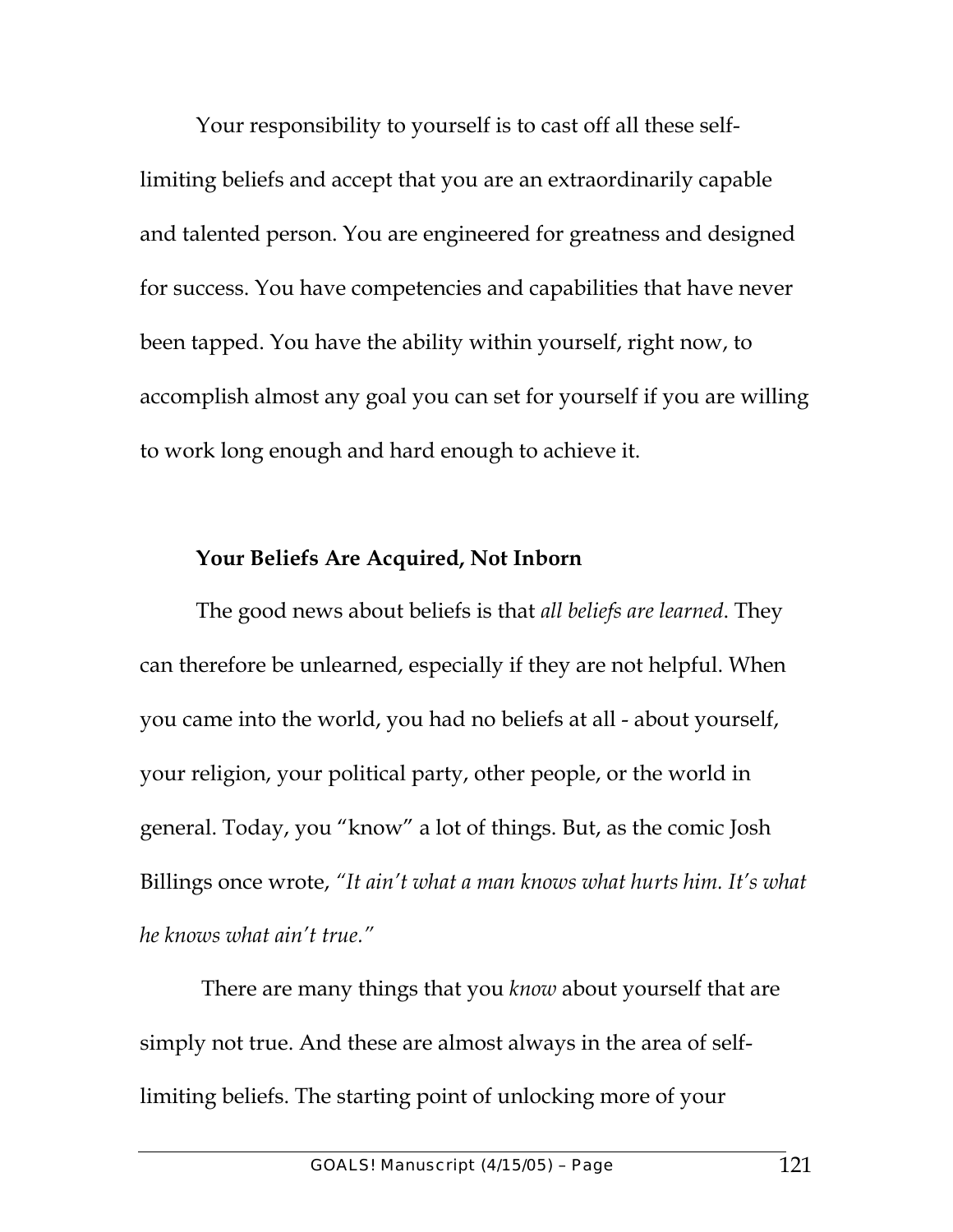potential is for you to identify your self-limiting beliefs and then ask, "What if they were not true, at all?"

What if you were possessed of an extraordinary ability in an area where you didn't think you were very good at all, such as selling, entrepreneurship, public speaking or money making?

### **Think Of Yourself Differently**

 Everywhere I go, throughout the world, I have taught these principles to many tens of thousands of people. I have filing drawers full of letters and emails from people who had never heard this idea of self-limiting beliefs before. But once they heard it, they changed their entire attitudes towards themselves. They began to see themselves as far more competent and capable in key areas of their lives than they had ever been before.

In no time at all, they began transforming their lives and changing their results. Their incomes doubled and tripled and quadrupled. Many of them became millionaires and multimillionaires. They went from the bottom of their companies to the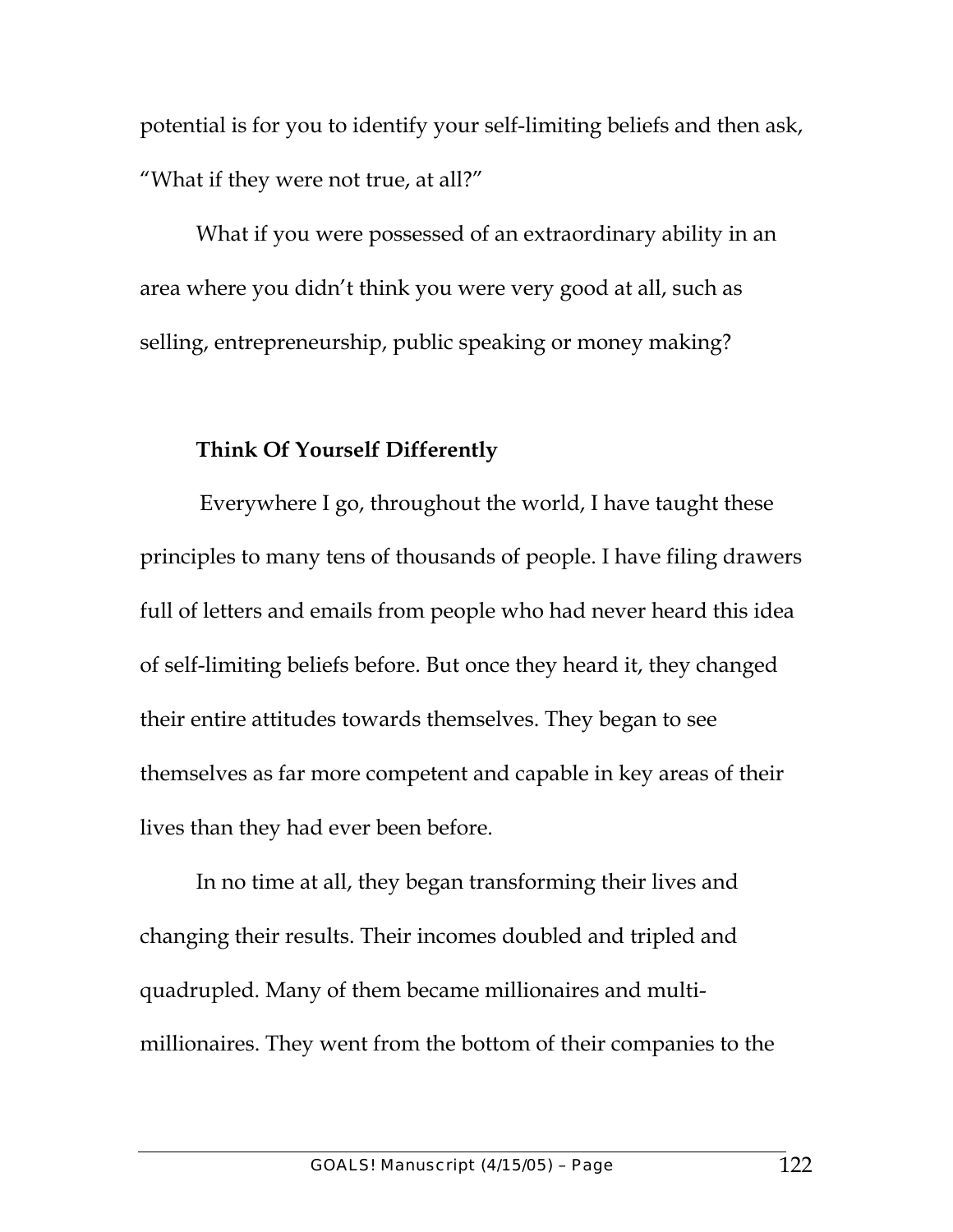top, from the worst performer in their sales forces to the highest earning person in their companies.

After they changed their beliefs about themselves and their personal potentials, they learned new skills and took on new challenges. They set bigger goals and threw their whole hearts into achieving them. By questioning their beliefs, and by refusing to accept that they were limited in any way, they took complete charge of their lives and careers, and created new realities for themselves. And what countless others have done, you can do as well.

### **Select The Beliefs You Want**

Imagine that there was a "Belief Store," very much like a computer software store that you could visit and purchase a belief to program into your subconscious mind. If you could choose any set of beliefs at all, which beliefs would be the most helpful to you?

Here is my suggestion. Select this belief: *"I am destined to be a big success in life."* 

If you absolutely *believe* that you are destined to be a big success, you will walk, talk, and act as if everything that happens to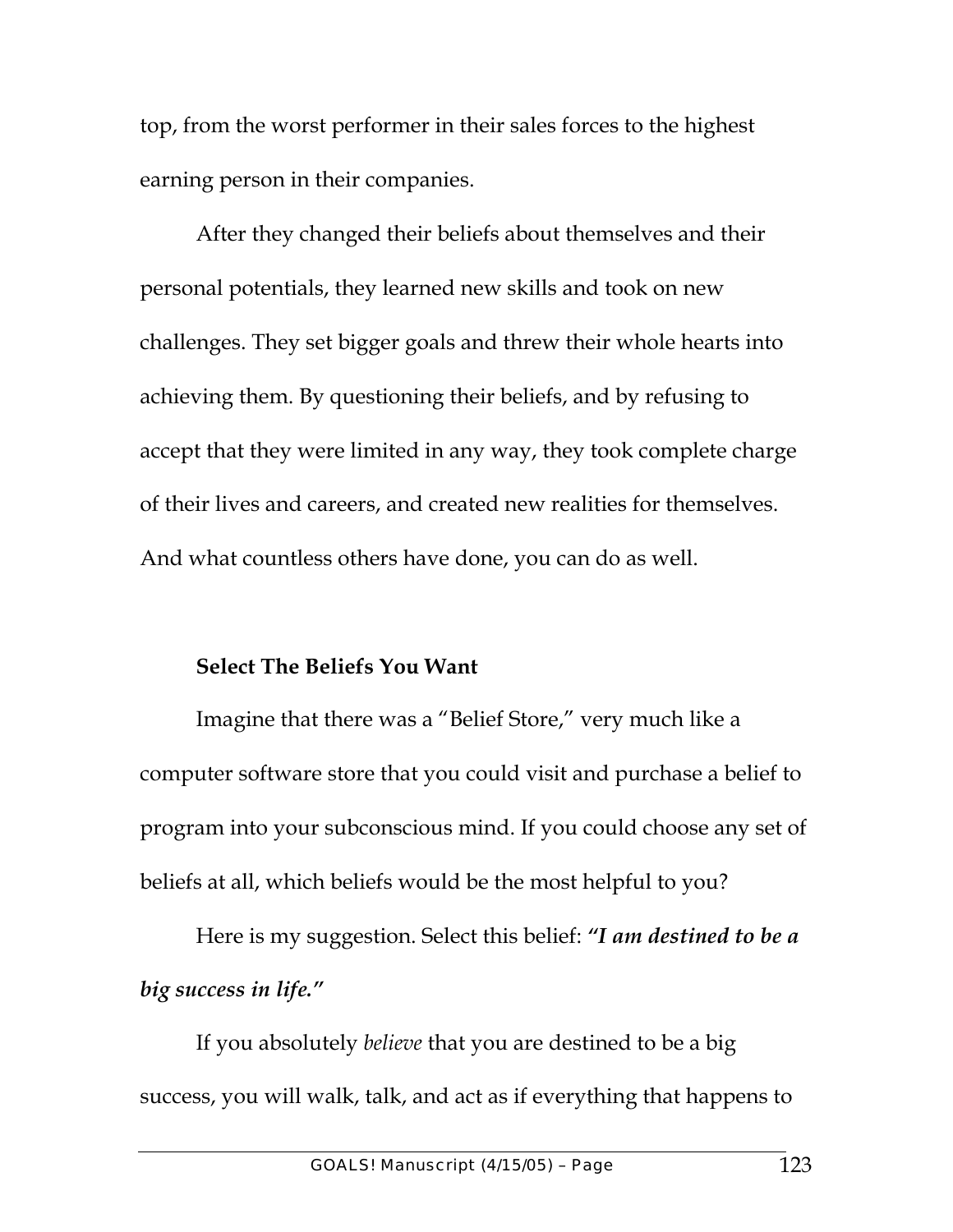you in life is part of a great plan to make you successful. And as it happens, this is how the top people think in every field.

# **Look For The Good**

Top people look for the good in every situation. They know that it is always there. No matter how many reversals and setbacks they experience, they expect to get something good out of everything that happens to them. They *believe* that every setback is part of a great plan that is moving them inexorably toward achieving the great success that is inevitable for them.

If your beliefs are positive enough, you will *seek the valuable lesson* in every setback or difficulty. You will confidently believe that there are many things that you have to learn on the road to achieving and keeping your ultimate success. You therefore look upon every problem as a learning experience. Napoleon Hill wrote, "Within every difficulty or obstacle, there is the seed of an equal or greater advantage or benefit."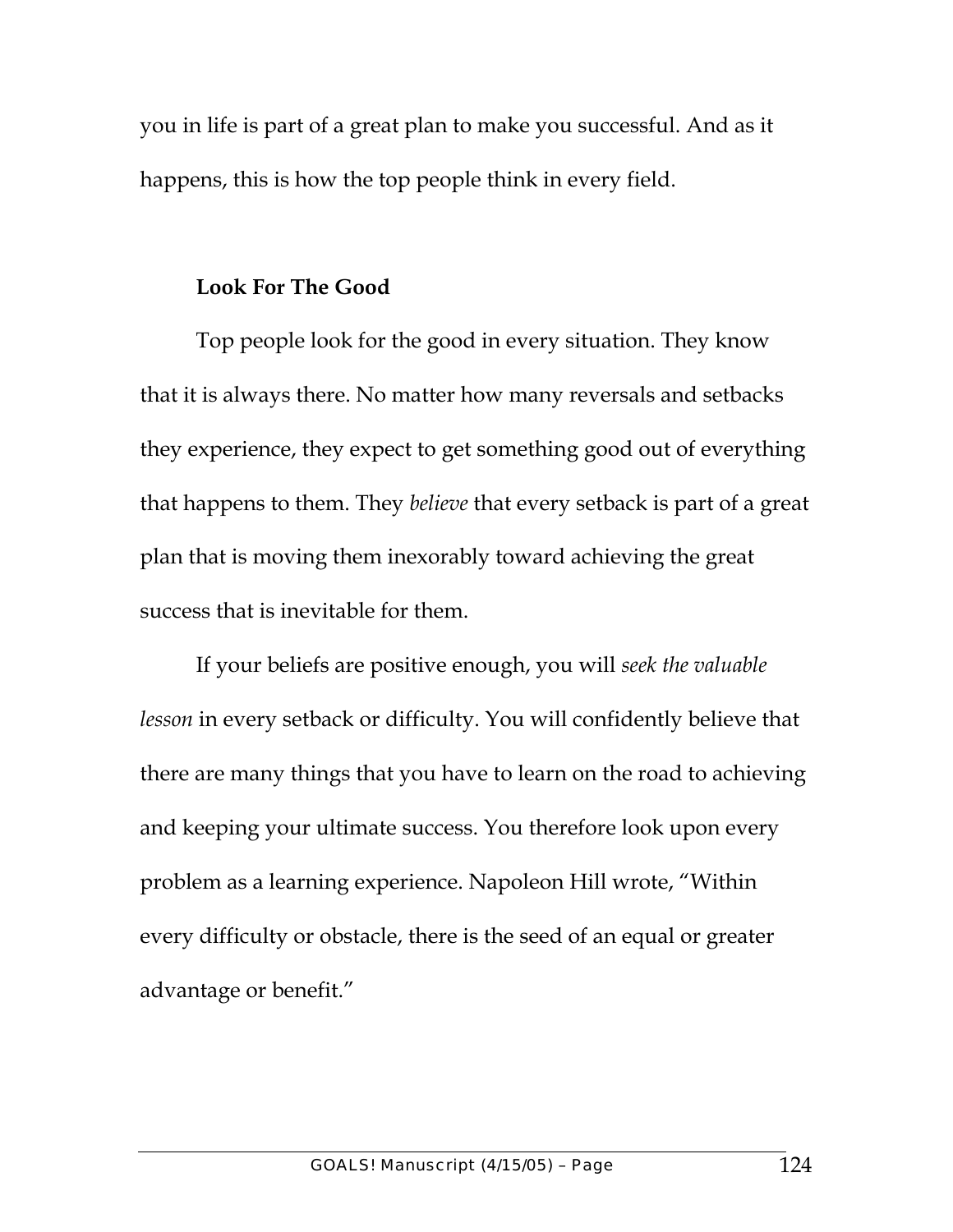With this kind of an attitude, you benefit from everything that happens to you, positive or negative, as you move upward and onward toward achieving your major definite purpose.

# **Act Your Way Into Feeling**

There is a Law of Reversibility in psychology and metaphysics that says, "You are more likely to act yourself into feeling a particular way than you are to feel yourself into acting."

What this means is that, when you start off, you may not feel like the great success that you desire to be. You will not have the selfconfidence that comes from a record of successful achievement. You will often doubt your own abilities, and fear failure. You will feel that you are not good enough, at least, not yet.

But if you "act as if" you were already the person you desire to be, with the qualities and talents that you desire to have, your actions will generate the feelings that go with them. You will actually act yourself into feeling the way you want to feel by the Law of Reversibility.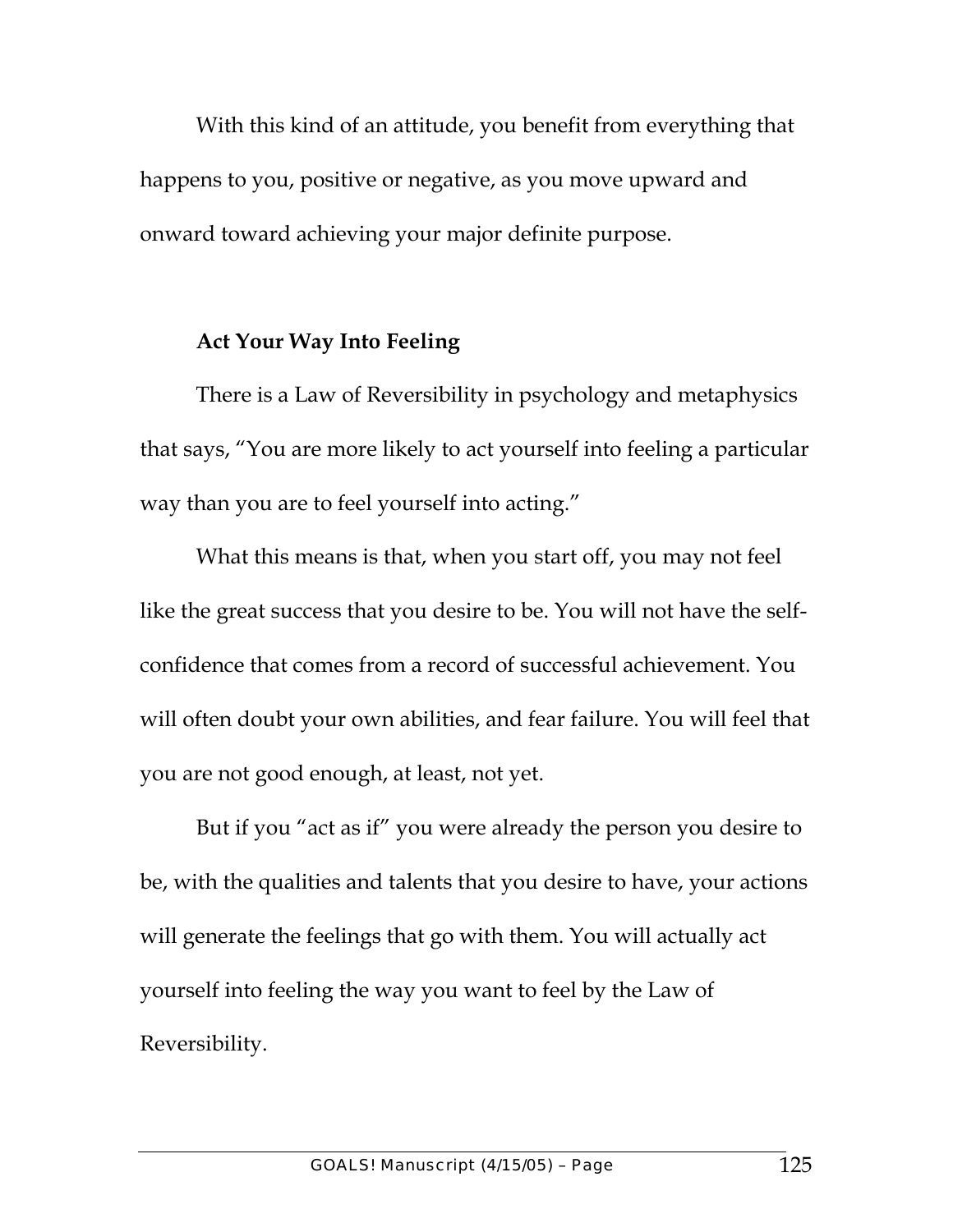If you want to be one of the top people in your business, dress like the top people. Groom like the top people. Organize your work habits the way they do. Pick the most successful people in your field and use them as your role models. If possible, go to them and ask them for advice on how to get ahead more rapidly. And whatever advice they give you, follow it immediately. Take action.

When you start to walk, talk, dress and behave like the top people, you soon begin to *feel* like the top people. You will treat other people like the top people do. You will work the way the top people work. You will start to get the results that the top people get. In no time at all, you will be one of the top people yourself. It may be trite to say "Fake it until you make it!" but there is a lot of truth to it.

#### **The Secret Of A Sales Manager**

A friend of mine is a very successful sales manager. After he had carefully interviewed and then selected a new salesman, he would take the salesman to a Cadillac dealership and insist that he trade in his old car for a new Cadillac. The salesman would usually balk at the idea. He would be frightened of the cost of the car and the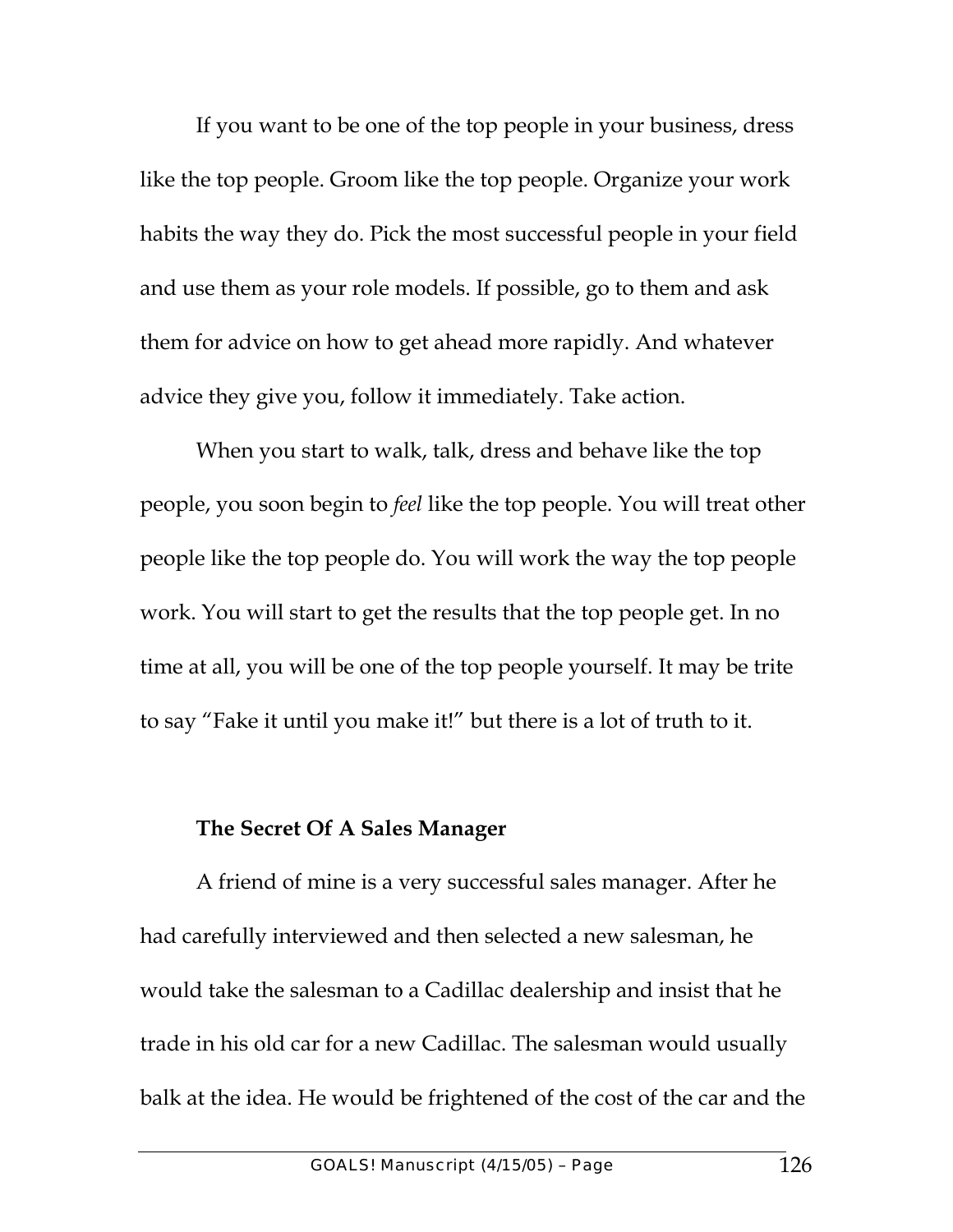huge monthly payments involved. But the sales manager would insist that he buy the Cadillac as a condition of employment.

What do you think happened afterwards? First, the salesman would drive the car home, and his wife would almost have a heart attack when she saw that he had bought a new Cadillac. But after she had settled down, he would take her for a ride around the neighborhood in the new Cadillac. The neighbors would see them driving in a new Cadillac as he waved on the way past. He would park his new Cadillac in front of his house or in his driveway. People would come over and admire it. Gradually, imperceptibly, at a subconscious level, his attitude toward himself and his earning potential would begin to change.

Within a few days, he began to see himself as the kind of person who drove a new Cadillac. He saw himself as a big money earner in his field. He saw himself as one of the top performers in his industry. And time after time, almost without fail, average salespeople in this organization became sales superstars. Their sales performance jumped and they earned more than they had ever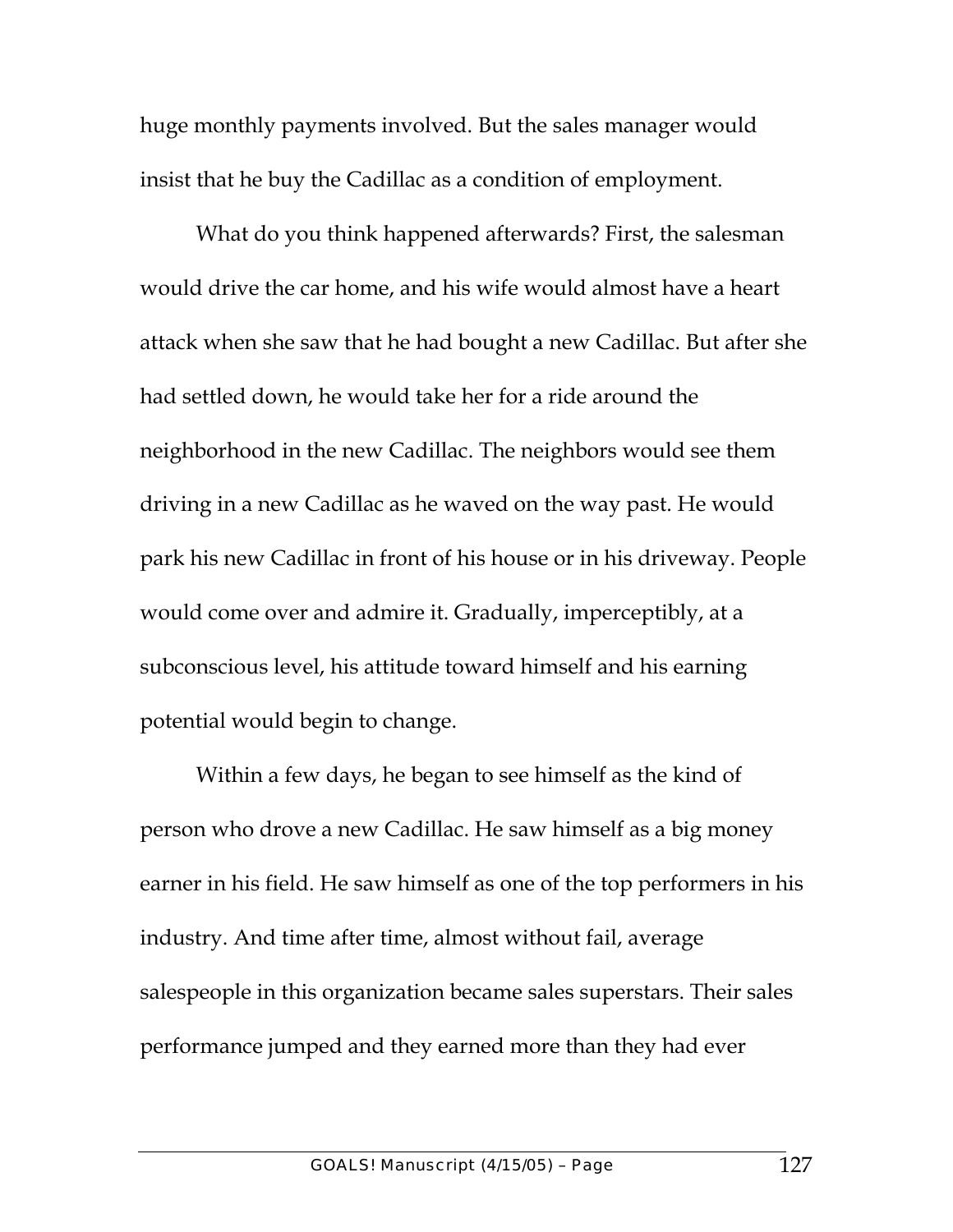before. Soon, the payments on the new Cadillac were of no concern because their incomes were so much greater.

# **Create The Mental Equivalent**

Emmet Fox, the spiritual teacher, once said that, *"Your main job in life is to create the mental equivalent within yourself of what you want to realize and enjoy in your outer world."* 

Your focus must be on creating the beliefs within yourself that are consistent with the great success you want to be in your outer world. You achieve this by challenging your self-limiting beliefs, rejecting them and then acting as if they did not exist.

You reinforce the development of new, life-enhancing beliefs by increasing your knowledge and skills in your field to the point where you feel equal to any demand or challenge. You accelerate the development of new, positive beliefs by setting bigger and more exciting goals in every area. Finally, you act continually as if you were already the person that you desire to be.

Your aim is to reprogram your subconscious mind for success by creating the *mental equivalent* in everything you do or say.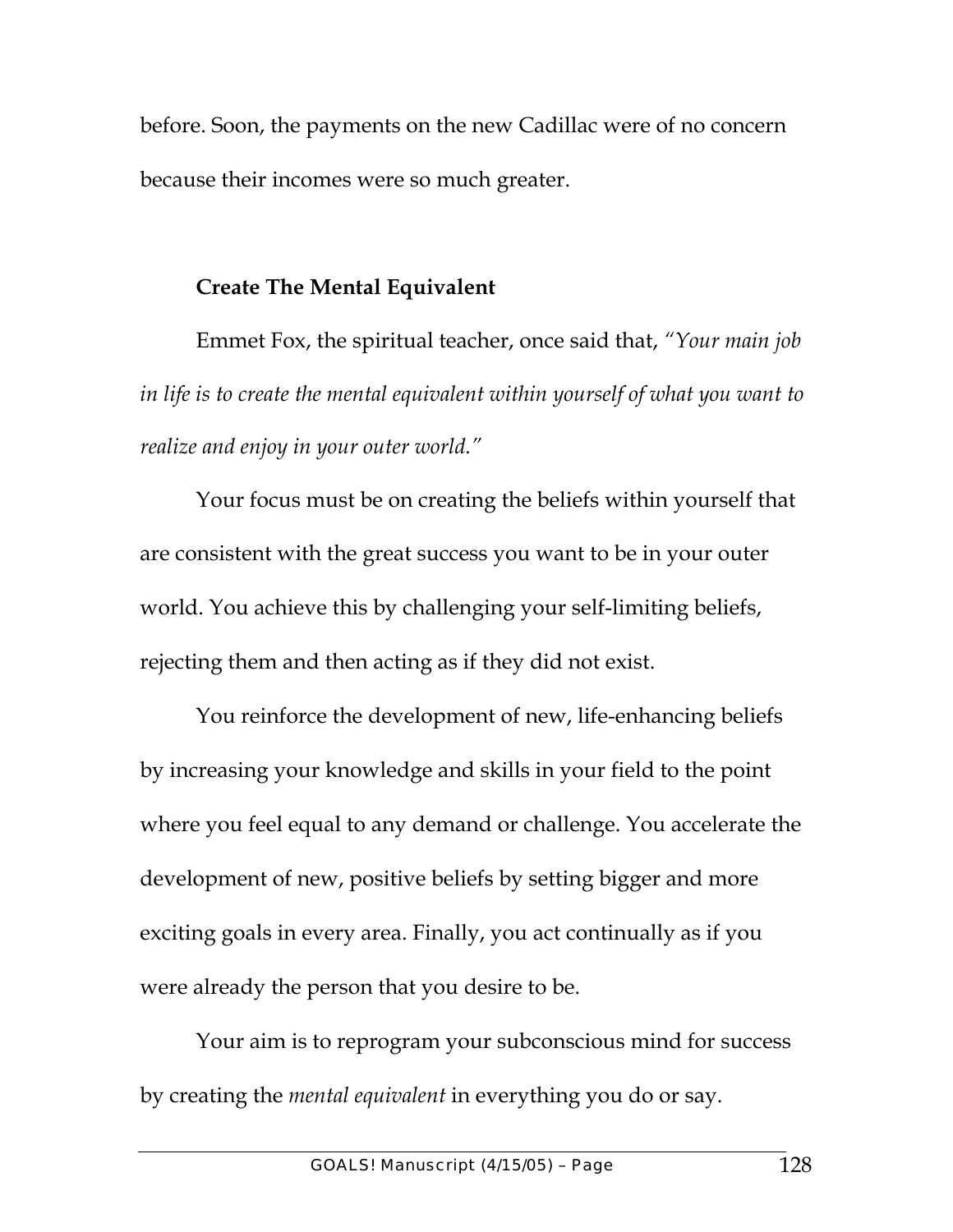#### **Behave Consistent With Your New Self Image**

You develop new beliefs by taking actions consistent with those beliefs. You act as if you already believed that you have these capabilities and competences. You behave like a positive, optimistic and cheerful person toward everyone. You act as if your success were already guaranteed. *You act as if you have a secret guarantee of success, and only you know about it.* 

You realize that you are developing, shaping and controlling the evolution of your own character and personality by everything that you do and say, every single day.

Since you become what you think about, you should only say and do those things that are consistent with your self-ideal, the person you most aspire to be, and your long-term future ideals. You should only think and talk about the things that are moving you toward becoming the person you want to be and toward achieving the goals that you want to achieve.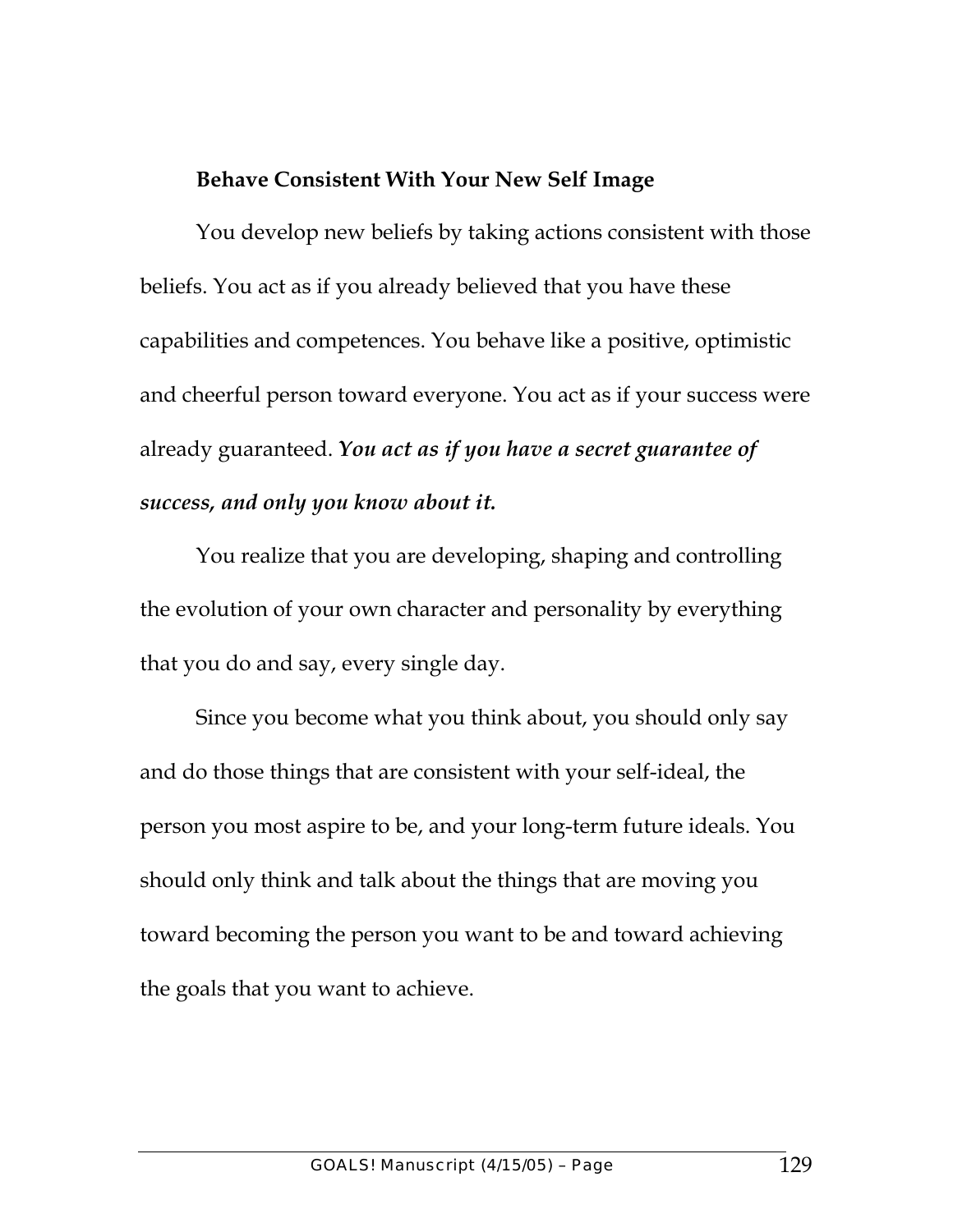### **Make A Decision**

Make a decision this very day to challenge and reject any selflimiting beliefs that you might have that could be holding you back. Look into yourself and question the areas of your life where you have doubts about your abilities or talents. You might ask your friends and family members if they see any negative beliefs that you might have.

Often, they will be aware of negative self-limiting beliefs you have that you are not aware of yourself. In every case, once you have identified these negative beliefs, ask yourself, *"What if the opposite were true?"* 

What if you had the ability to be extraordinarily successful in an area where you currently doubt yourself? What if you had been programmed from infancy with genius ability in a particular area? For example, what if you had within you, right now, the ability to earn and keep all the money you could ever want, throughout your life? What if you had a "golden touch" with regard to money?

If you absolutely believed these things to be true, what would you do differently from what you are doing today?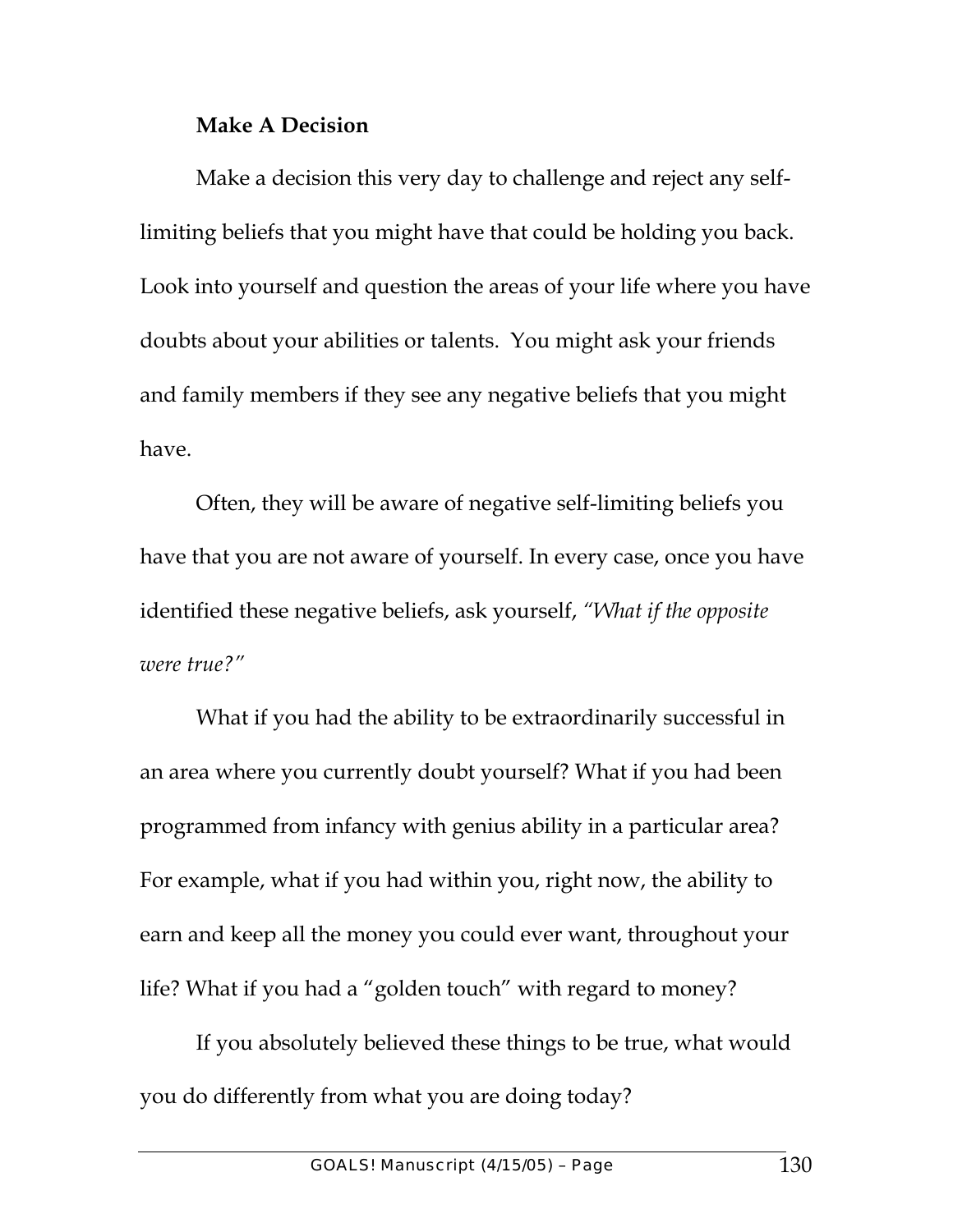#### **Keep Your Words and Actions Consistent**

Your beliefs are always manifested in your words and actions. Make sure that everything you say and do from now on is consistent with the beliefs that you want to have, and the person that you want to become. In time, you will replace more and more of your selflimiting beliefs with life-enhancing beliefs. Over time, you will completely reprogram yourself for success. When this occurs, the transformation that takes place in your outer life will amaze you, and all the people around you.

### **Analyze Your Beliefs:**

- 1. "Act as if!" If you were one of the most competent and highly respected people in your field, how would you think, act and feel differently from today?
- 2. Imagine that you have a "golden touch" with regard to money. If you were an extremely competent money manager, how would you handle your finances?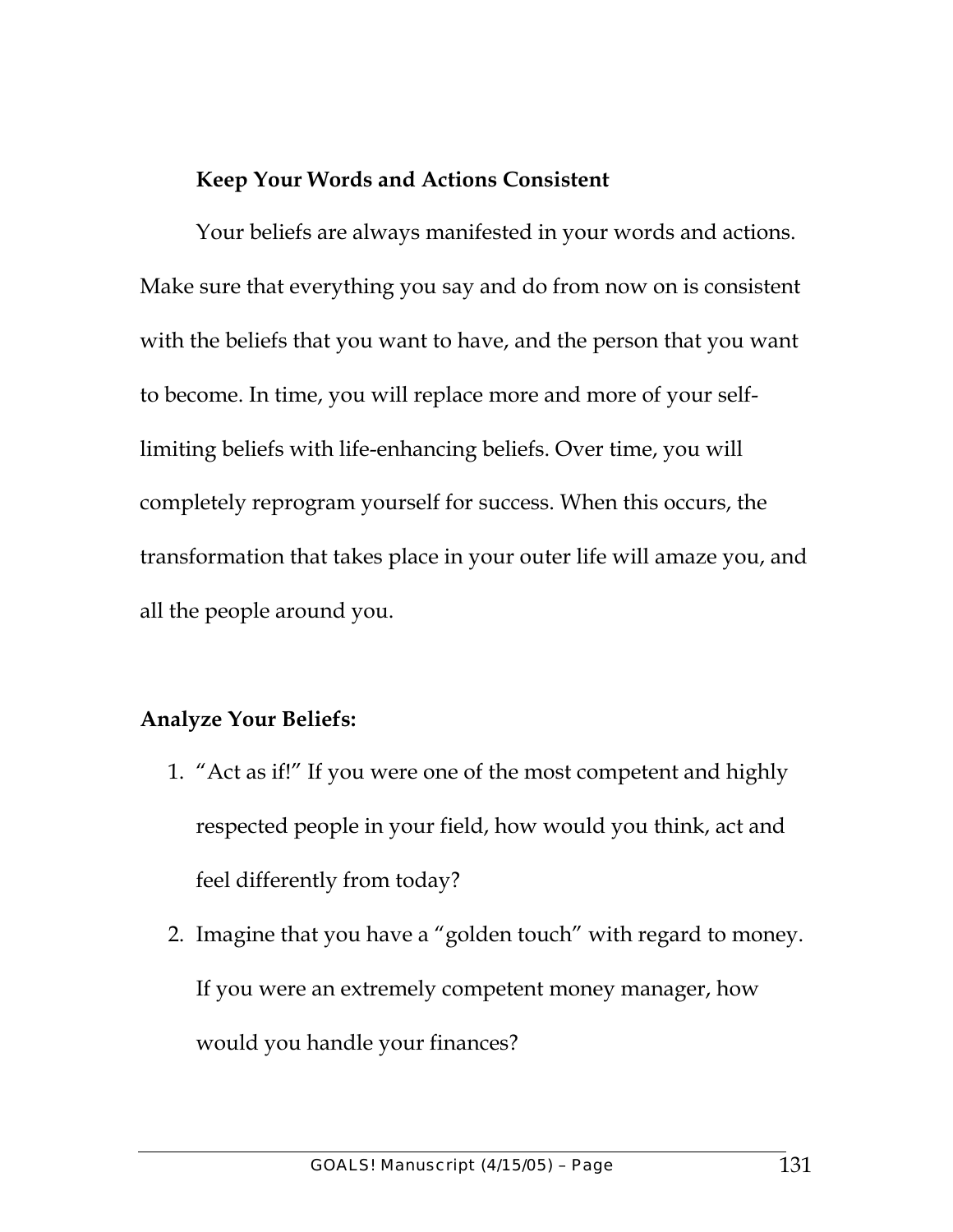- 3. Identify the self-limiting beliefs that could be holding you back. How would you act if they were completely untrue?
- 4. Select a belief that you would most like to have about yourself at a deep inner level. Pretend as if you already believe this to be true about you.
- 5. Look into the most difficult situation you are dealing with right now. What valuable lessons does it contain that can help you to be better in the future?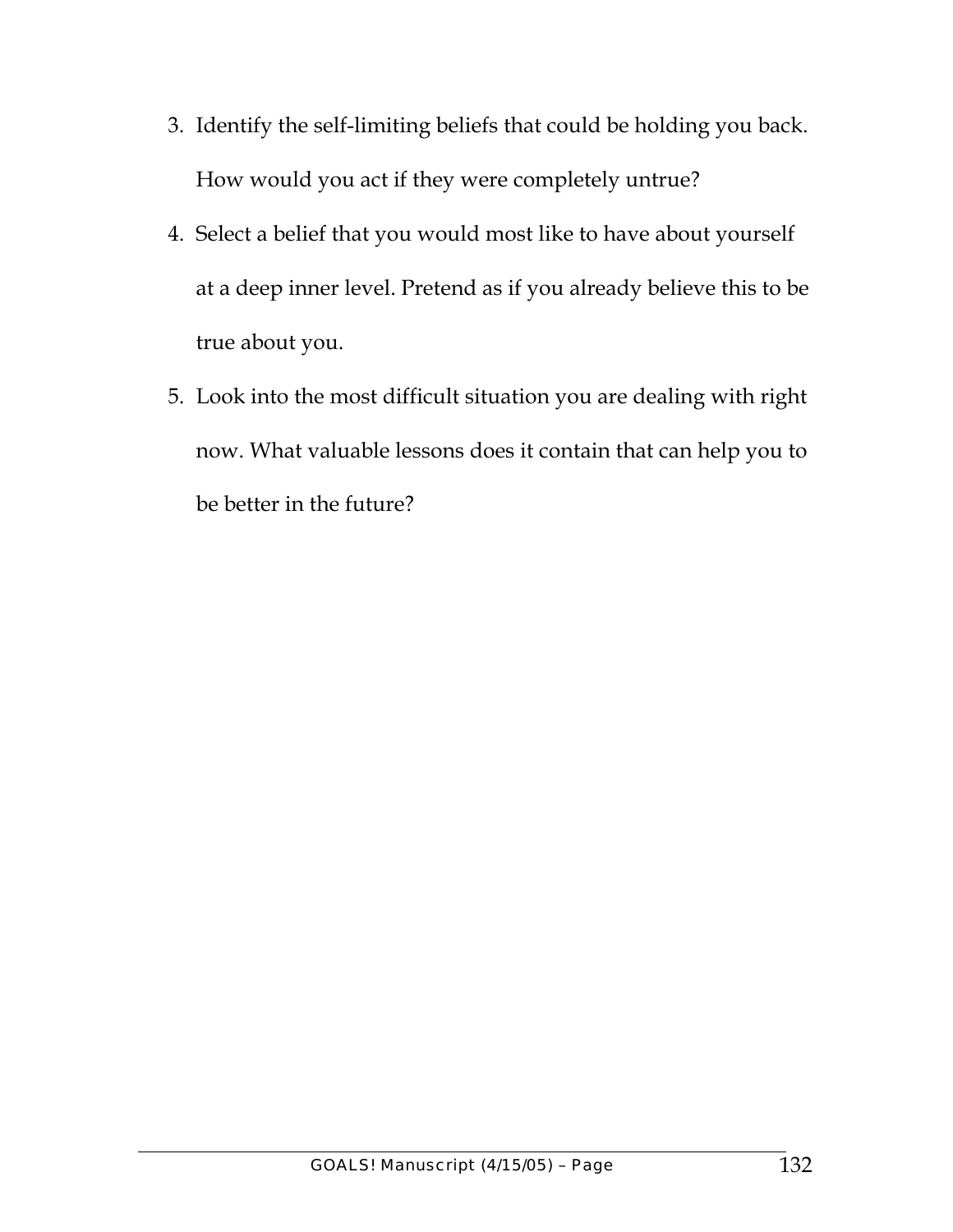# **Chapter Eight**

# **Start at the Beginning**

 *"Your problem is to bridge the gap between where you are now and the goals you intend to reach."* (Earl Nightingale)

 Imagine that you were going to take a long trip across the country. The first thing you would do would be to choose your destination and then get a road map to determine the very best way to get there. Each day, before you started out, you would locate yourself on a map relative to where you are and where you plan to go in the hours ahead. Life is very much the same.

Once you have decided upon your values, vision, mission, purpose and goals, the next step is for you to analyze your starting point. Exactly where are you today, and how are you doing, in each of the important areas of your life, especially as they relate to your goals?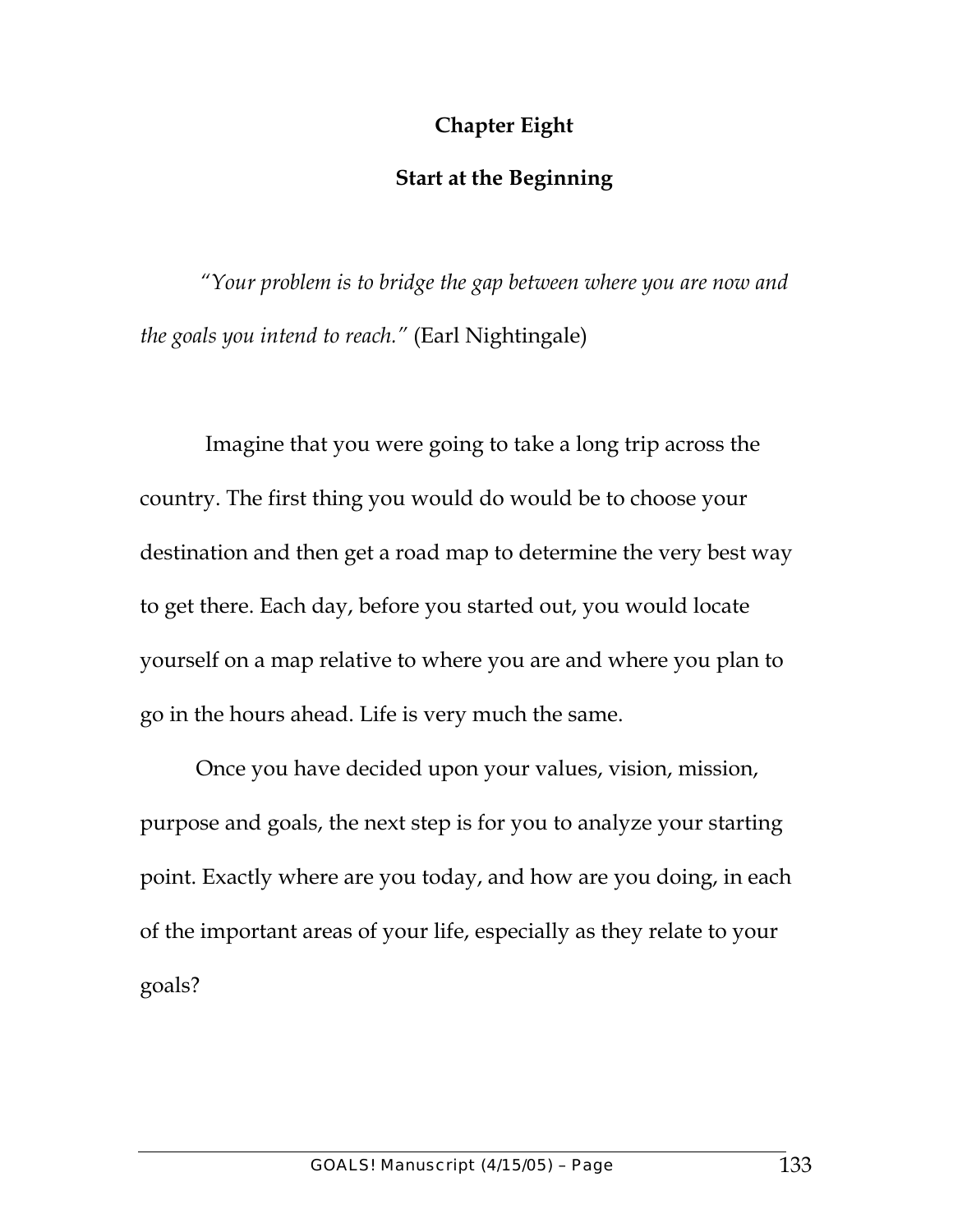### **Practice The Reality Principle**

Jack Welch, CEO of General Electric for many years, once said that the most important quality of leadership is the "reality principle." He defined this as the ability to see the world as it really is, not as you wish it were. He would begin every meeting to discuss a goal or a problem with the question, "What's the reality?"

Peter Drucker refers to this quality as "intellectual honesty," dealing with the facts exactly as they are before attempting to solve a problem or make a decision. Abraham Maslow once wrote that the first quality of the self-actualizing person was the ability to be completely honest and objective with himself, or herself. It is the same with you.

If you want to be the best you can be, and to achieve what is truly possible for you, you must be brutally honest with yourself and your point of departure. You must sit down and analyze yourself in detail to decide exactly where you are today in each area.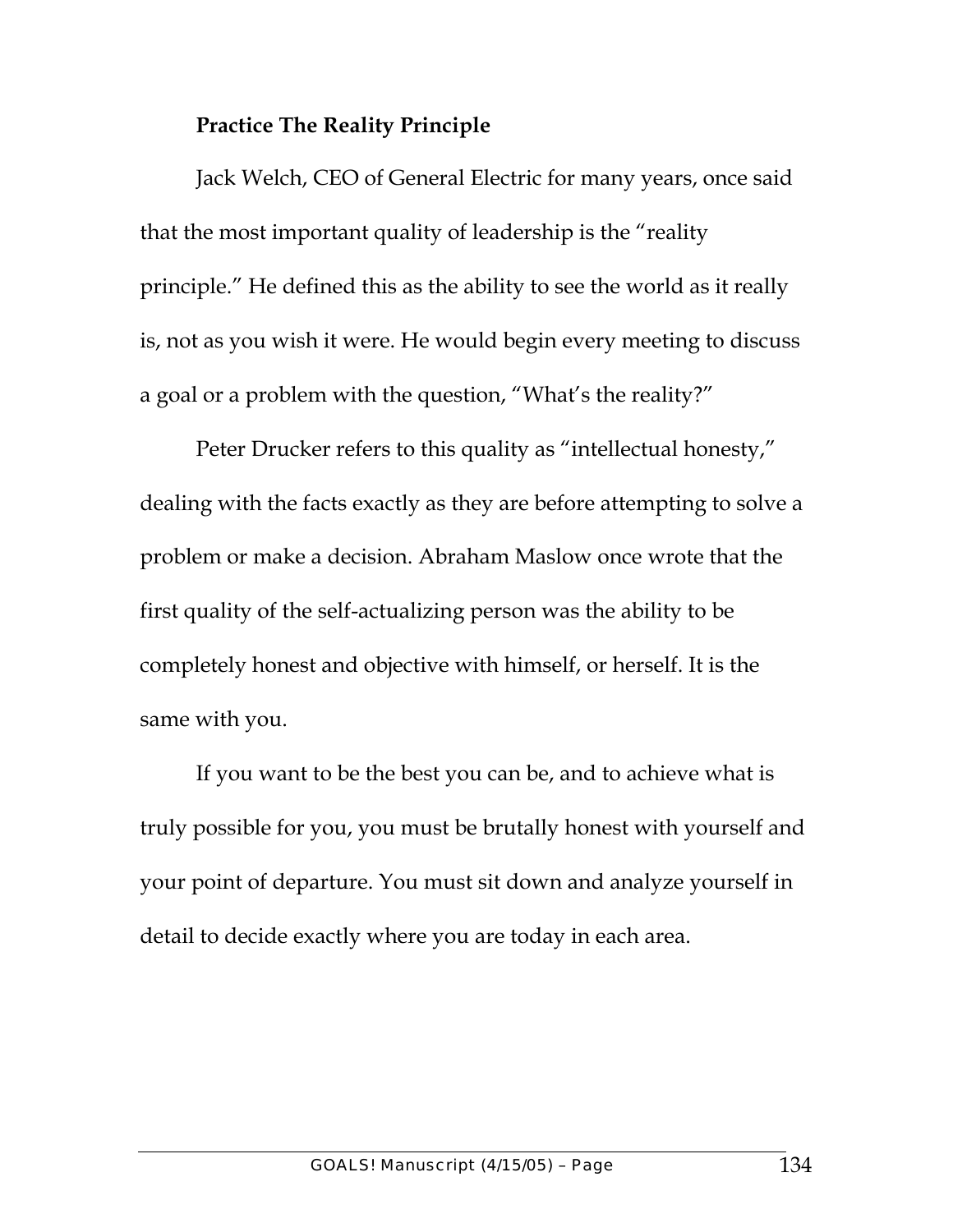### **Start At The Beginning**

For example, if you decided to lose weight, the very first thing you would do is to weigh yourself to determine how much you weight today. From then on, you continually use that weight as your measure for whether or not you are making progress in weight reduction.

If you decide to begin a personal exercise program, the first thing you do is to determine how much you are exercising today. How many minutes per day and per week are you exercising, and how intensely each time? What kind of exercises are you doing? Whatever your answer, it is important that you be as accurate as you possibly can. You then use this answer as a starting point and make your exercise plans for the future based on it.

# **Determine Your Hourly Rate**

If you want to earn more money, the first thing you do is sit down and determine exactly how much you are earning right now. How much did you earn last year, and the year before? How much will you earn this year? How much are you earning each month? The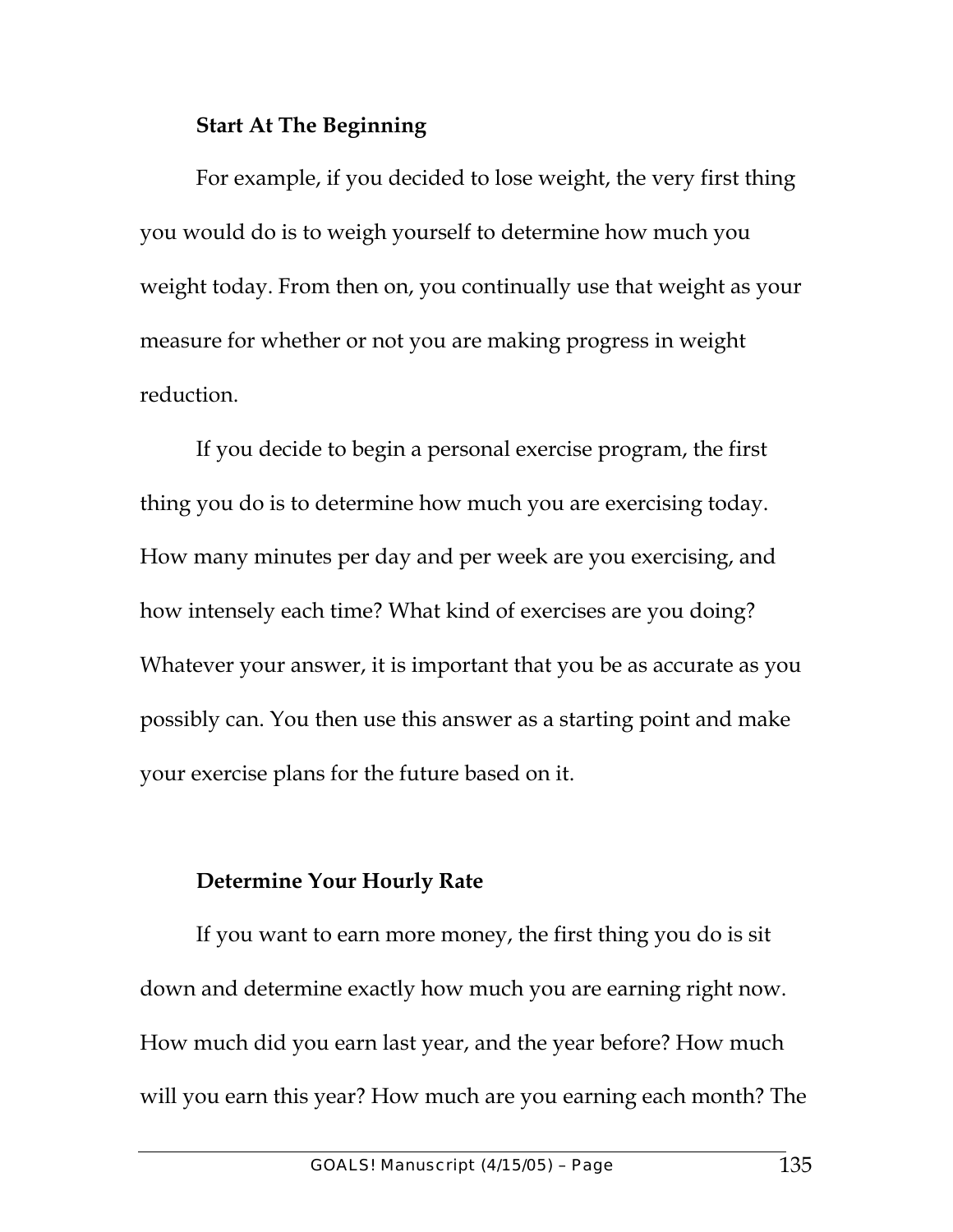best measure of all is for you to determine how much you are earning each *hour*, right now.

You can determine your hourly rate by dividing your annual income by 2000, the approximate number of hours that you work each year. Even better, you can divide your monthly income by 172, the number of hours you work, on average, each month.

Many of my coaching clients calculate their hourly rate each week, and compare it against previous weeks. They then set a goal to increase the value of what they do each hour so as to increase the amount they earn each hour on a go-forward basis. You should do the same.

#### **Tight Time or Financial Measures Improve Performance**

The tighter and more accurate your calculations regarding your income, or any other area, the better and faster you can improve in each one of them. For example, the average person thinks in terms of monthly and annual salary. This is hard to analyze and increase. Conversely, the high performer thinks in terms of hourly rate, which is amenable to improvements on a minute-to-minute basis.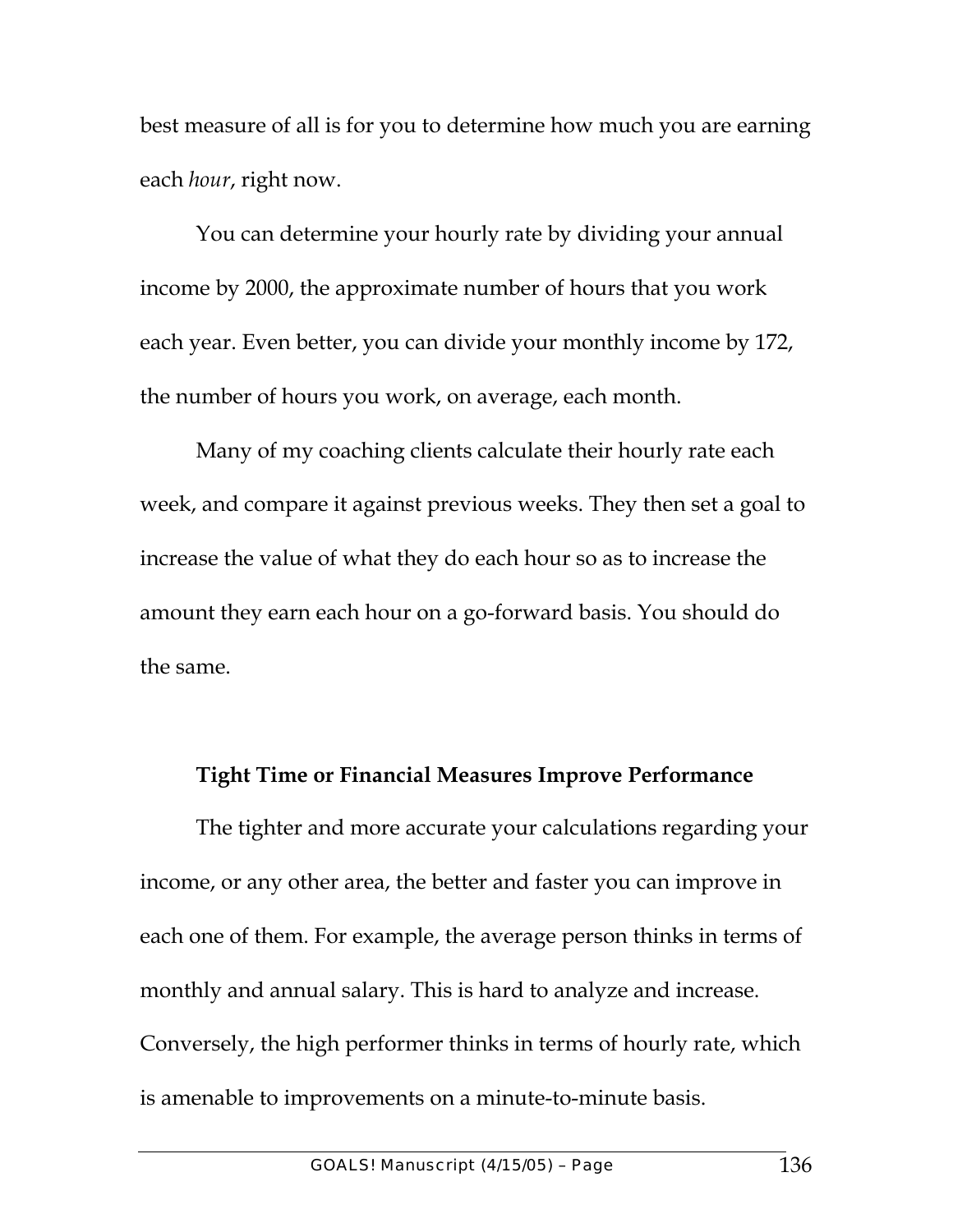Since you are the president of your own personal services corporation, you should view yourself as being on your own payroll. Imagine you are paying yourself by the hour. Be just as demanding on yourself as you would be on someone else who was working for you. Refuse to do anything that doesn't pay your desired hourly rate.

### **Your Current Net Worth**

If you have set a long-term financial goal, the next step is for you to determine exactly how much you are worth today, in financial terms. If your goal is to become a millionaire in the years ahead, you must calculate exactly how much you have accumulated as of today's date.

Most people are confused or dishonest about this calculation. Your true dollar net worth is the amount that you would have left over if you sold everything you own today at what the market would pay, and then paid off all your bills, prior to leaving the country.

Many people place a high value on their personal possessions. They think that their clothes, cars, furniture and electronics are worth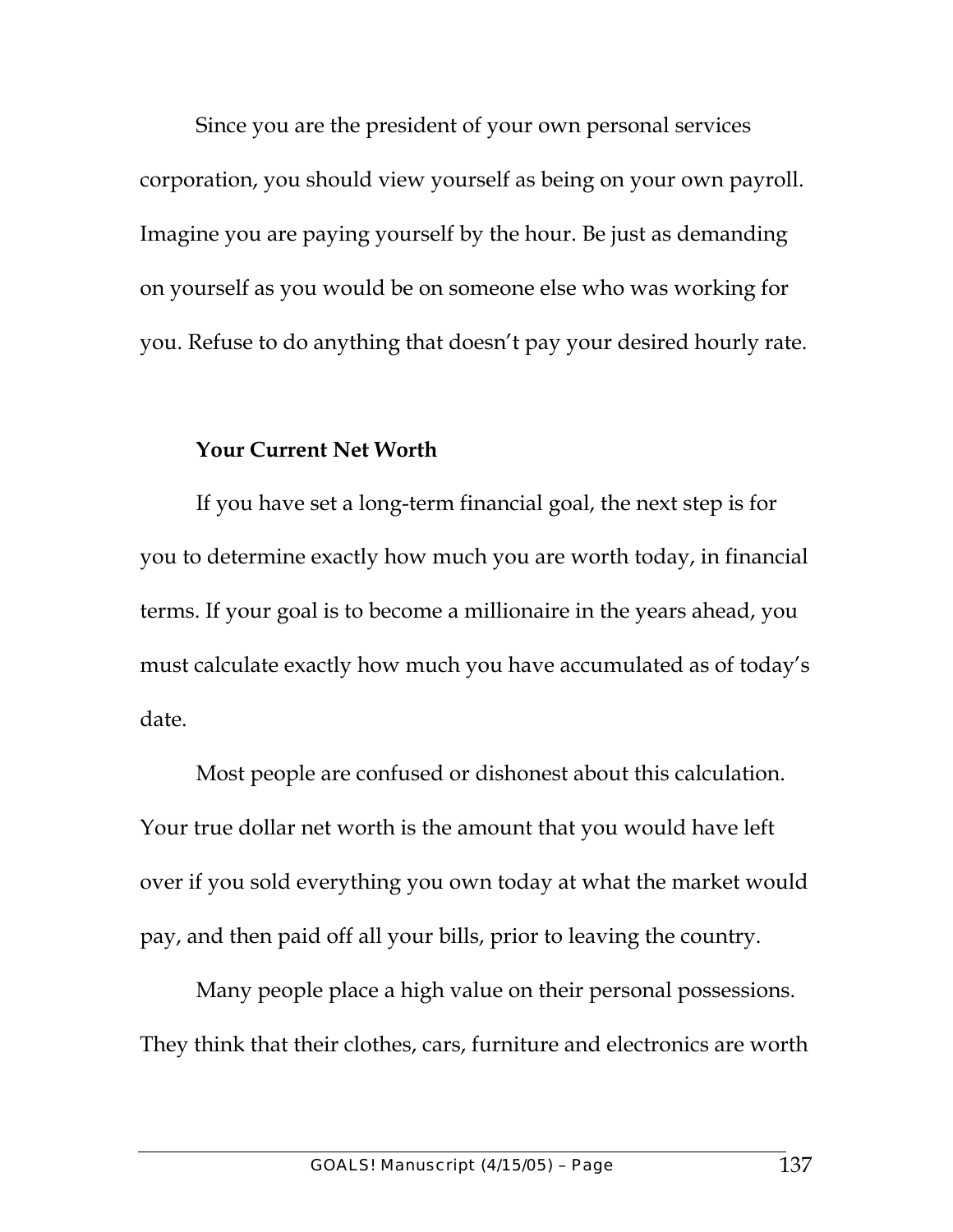a lot of money. But the true value of these items is usually not more than 10% or 20% of what you paid, and sometimes less.

### **Develop Long Term Financial Plans**

For accurate financial planning, calculate your net worth today and then draw a line from that point to your long-term financial goal. Divide the line by the number of years you intend to spend to achieve that financial goal. In this way, you will know exactly how much you have to save, invest and accumulate each year in order to become financially independent.

Is your goal realistic, based on where you are today and the time that you have allocated to get to where you want to go? If your goal is not realistic, force yourself to be completely honest and revise both your calculations and your projections.

# **Practice Zero Based Thinking**

When you begin to plan your long-term future, one of the most valuable exercises you can engage in is called "zero based thinking." In zero based thinking, you ask this question, "Knowing what I now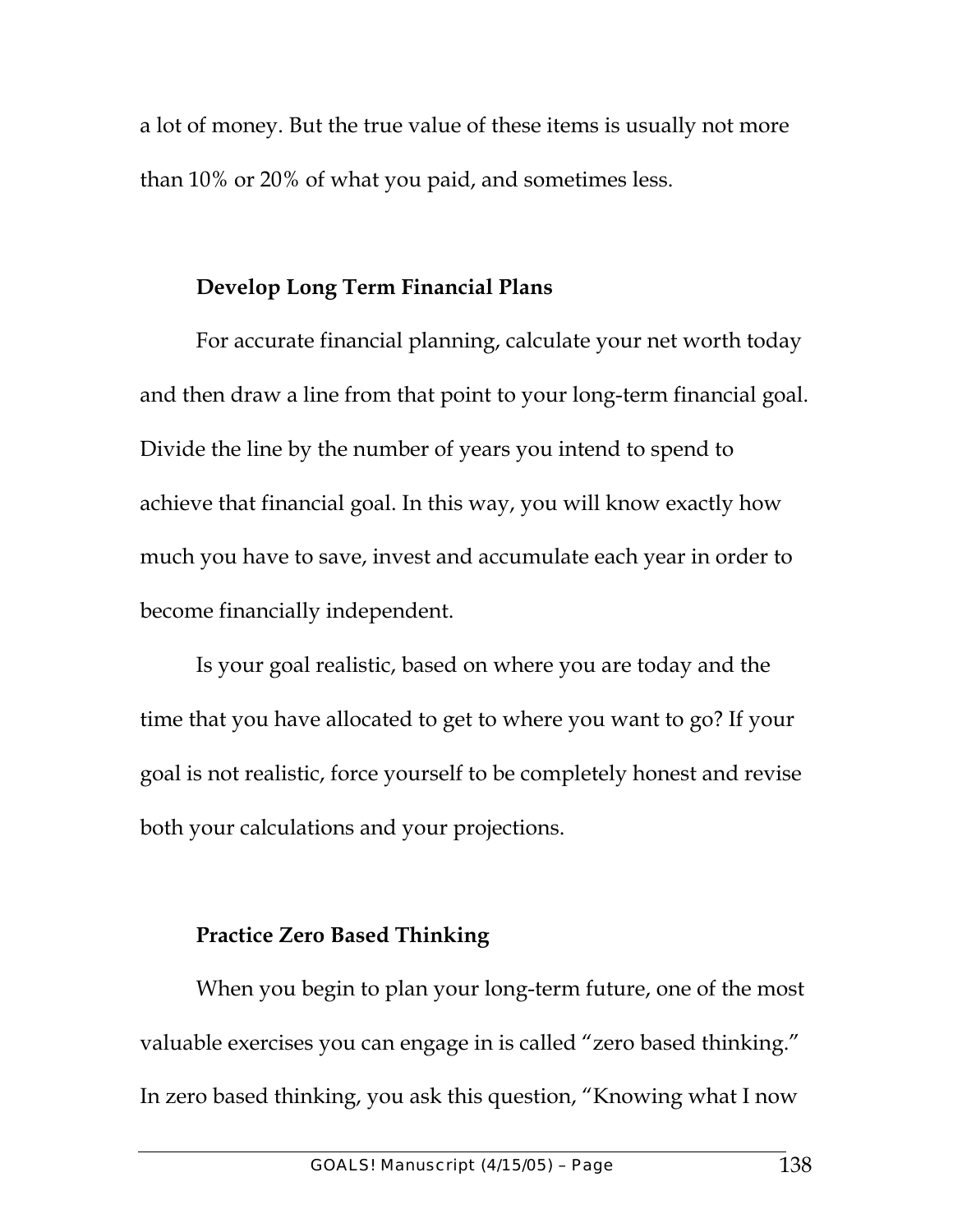know, is there anything that I am doing today that I wouldn't start up again today, if I had to do it over, *knowing what I now know?"* 

No matter who you are or what you are doing, there are certain things in your life that, knowing what you now know, you wouldn't get into again today if you had them to do over.

It is difficult, if not impossible, for you to make progress in your life if you allow yourself to be held back by decisions you have made in the past. If there is something in your life that you wouldn't get into again today, your next question is, "How do I get out, and how fast?"

Apply zero based thinking to the people in your life, both business and personal. Is there any *relationship* in your life, that knowing what you now know, you wouldn't get into? Is there any person that you have hired, assigned or promoted that, knowing what you now know, you wouldn't hire back again today? Is there any person that you are working with or for that, knowing what you now know, you wouldn't get involved with again today? Be perfectly honest with yourself when you ask and answer these questions.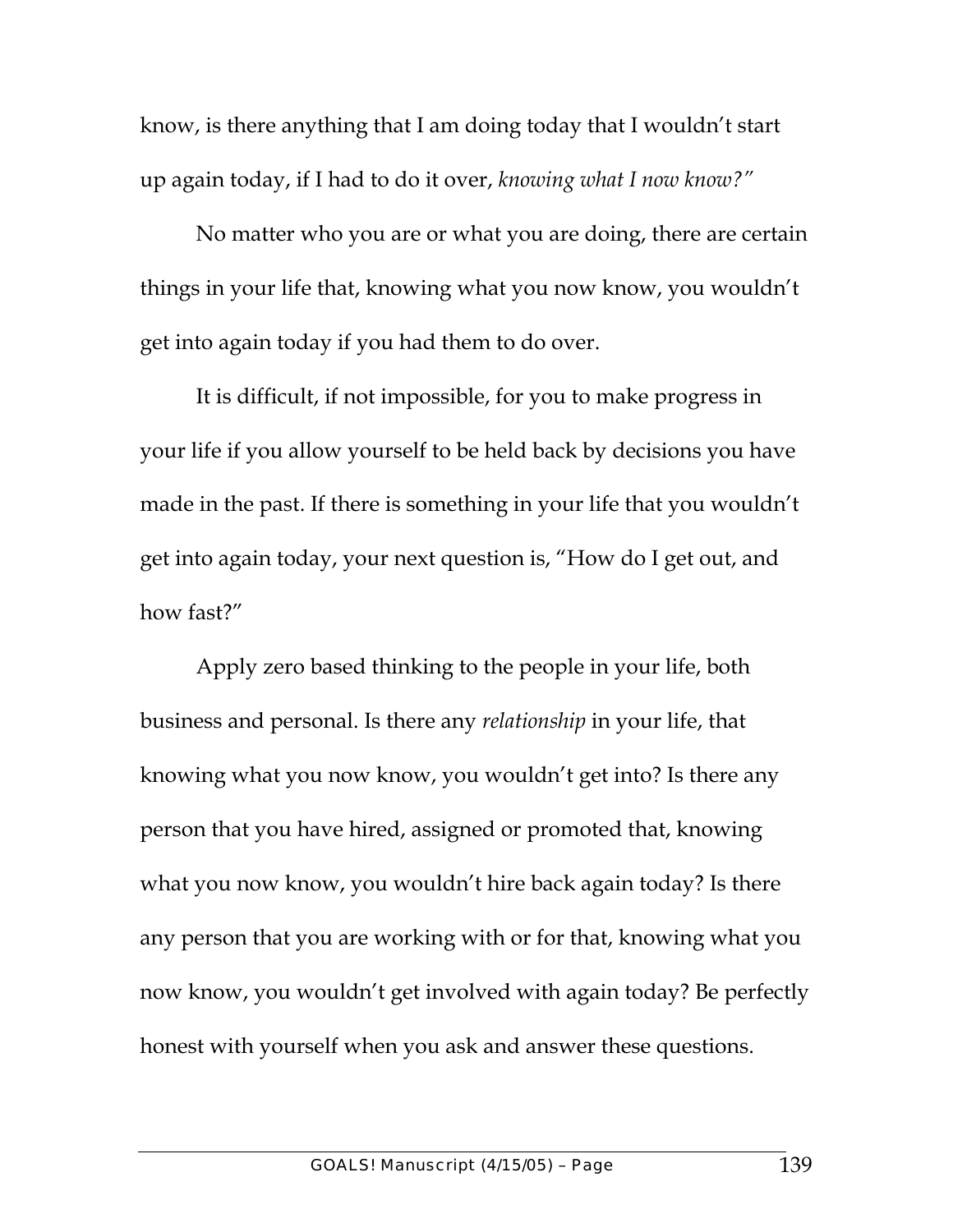### **Evaluate Each Area of Your Life**

Examine every aspect of your *work life and career*. Is there any job that you have taken on that, knowing what you now know, you wouldn't get into? Is there any part of your business or work, that knowing what you now know, you wouldn't start up again? Is there any activity, process, product, service or expenditure in your business that, knowing what you now know, you wouldn't embark upon again today, if you had to do it over?

After people and work considerations, look at your *investments.* Is there any investment of time, money or emotion that, knowing what you now know, you wouldn't get into again today, if you had to do it over? If the answer is "no", how do you get out, and how fast?

# **Be Prepared to Make Necessary Changes**

I have a good friend who was a golfer in high school and university. As a bachelor, he played golf several times a week. He organized his entire life around golf, even flying south in the winter to golf courses that had no snow on them.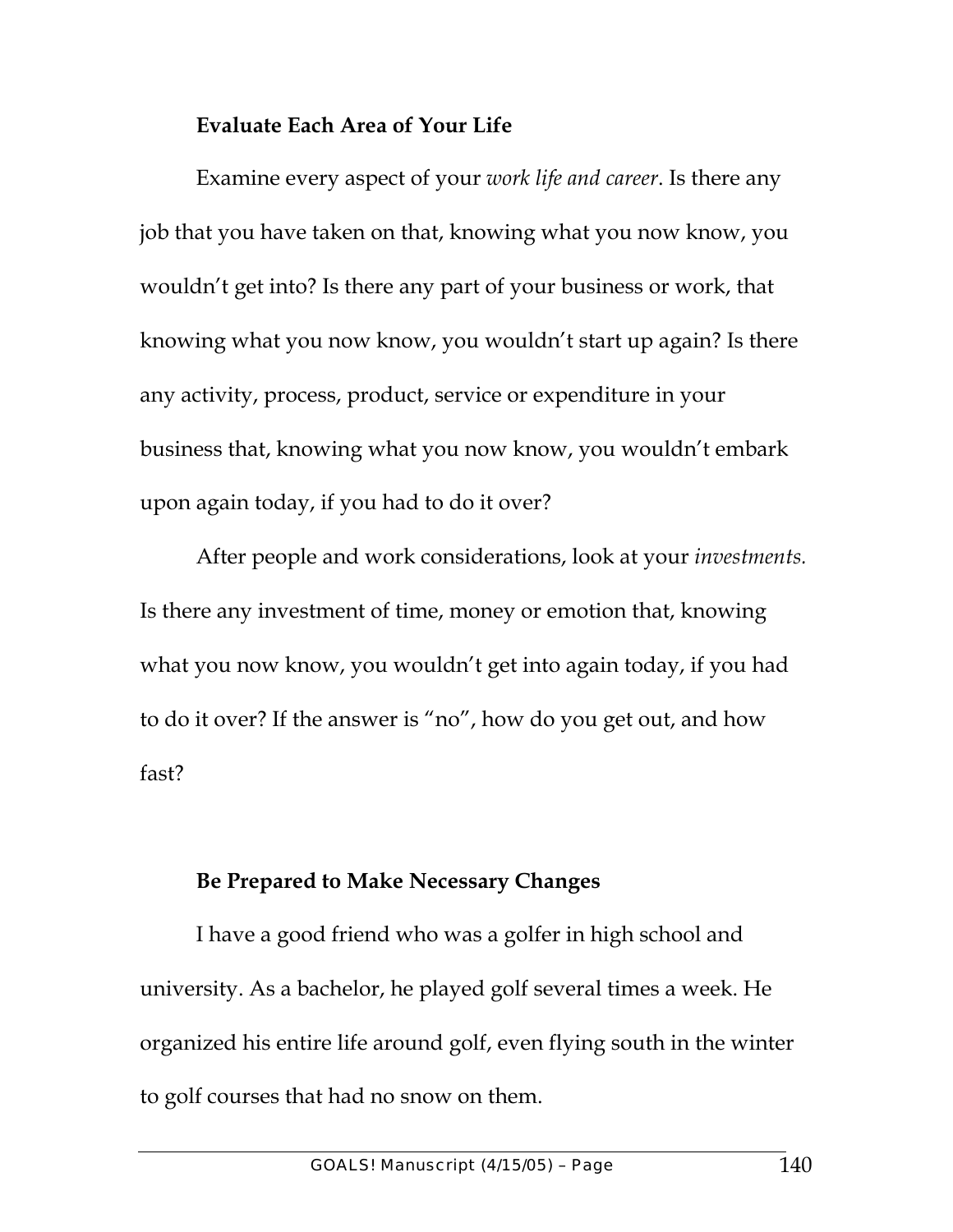Over time, he started and built a business, got married and had children. But he was still "locked in" to the idea of playing golf several times a week. Eventually, the enormous time commitment of playing golf began to affect his business, his married life and his relationship with his children.

When the stress became too great, he sat down and zero based his activities. He realized that, knowing what he now knew, in his current situation, the golf would have to be cut back dramatically if he was going to achieve other things in his life that were now more important. By reducing his golfing time, he got his whole life back into balance in just a few weeks. How might this principle apply to you? What major time consuming activities should you reduce or eliminate?

#### **Circumstances Are Continually Changing**

Fully 70% of the decisions that you make will turn out to be *wrong* in the fullness of time. When you made the decision or commitment, it was probably a good idea, based on the circumstances of the moment. But now, the situation may have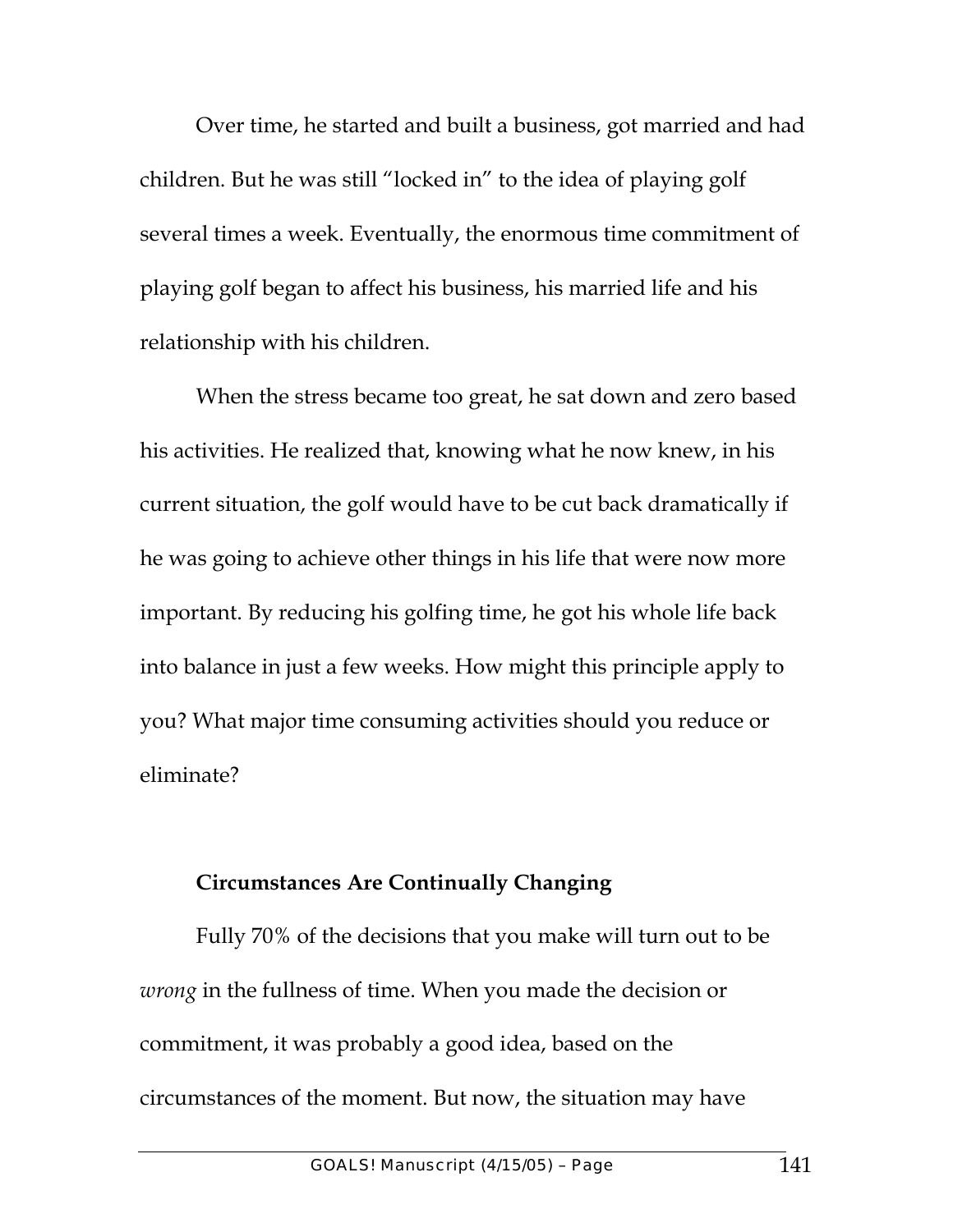changed and it is time to "zero base" it based on the way things are today.

You can usually tell if you are in a zero based thinking situation because of the stress that it causes. Whenever you are involved in something that knowing what you now know, you wouldn't get into, you experience ongoing stress, aggravation, irritation and anger.

Sometimes people spend an enormous amount of time trying to make a business or personal relationship succeed. But if you zero base this relationship, the correct solution is often to get out of the relationship altogether. The only real question is whether or not you have the courage to admit that you were wrong and take the necessary steps to correct the situation.

# **What Is Holding You Back?**

If you want to earn a certain amount of money, ask yourself, "why am I not I earning this amount of money already?" What is holding you back? What is the major reason that you are not already earning what you want to earn? Again, you must be perfectly honest with yourself.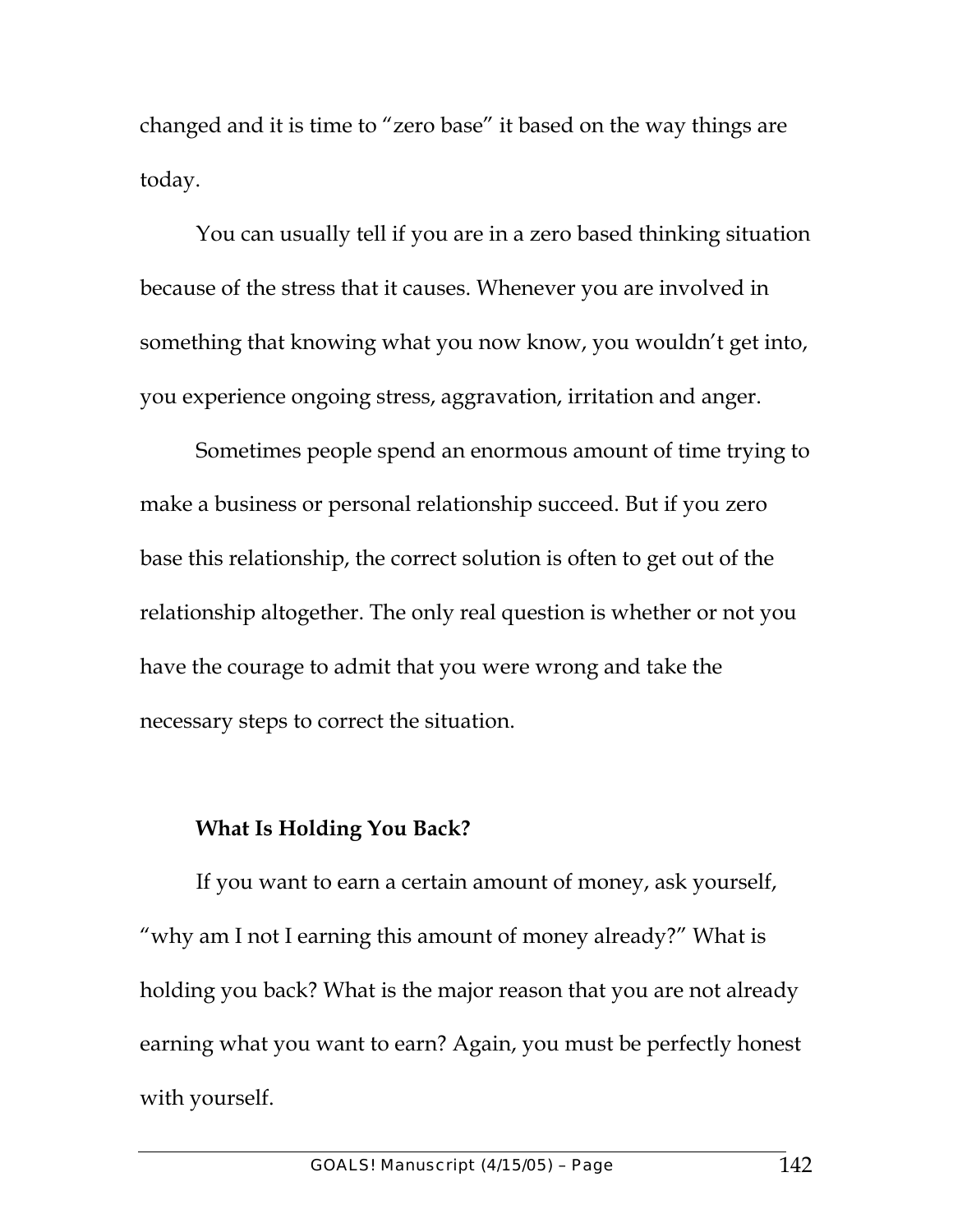Look around you and identify people who are earning the kind of money that you want to earn. What are they doing differently from you? What special skills and abilities have they developed that you have not yet developed? What skills and abilities do you need to acquire if you want to earn the same kind of money they are earning? If you are not sure, go and ask them. Find out. This is too important for guesswork or chance.

### **Determine Your Level of Skills And Ability**

Do a skills inventory on yourself. First, identify the key result areas of your work. These are the tasks that you absolutely, positively have to fulfill in an excellent fashion in order to do your job well. What are they?

In every job there are seldom more than 5-7 key result areas. These are critical tasks. You must be excellent at each one of them in order to do the whole job for which you are paid. You must be good at every one of these tasks if you want to earn the kind of money that you are capable of earning.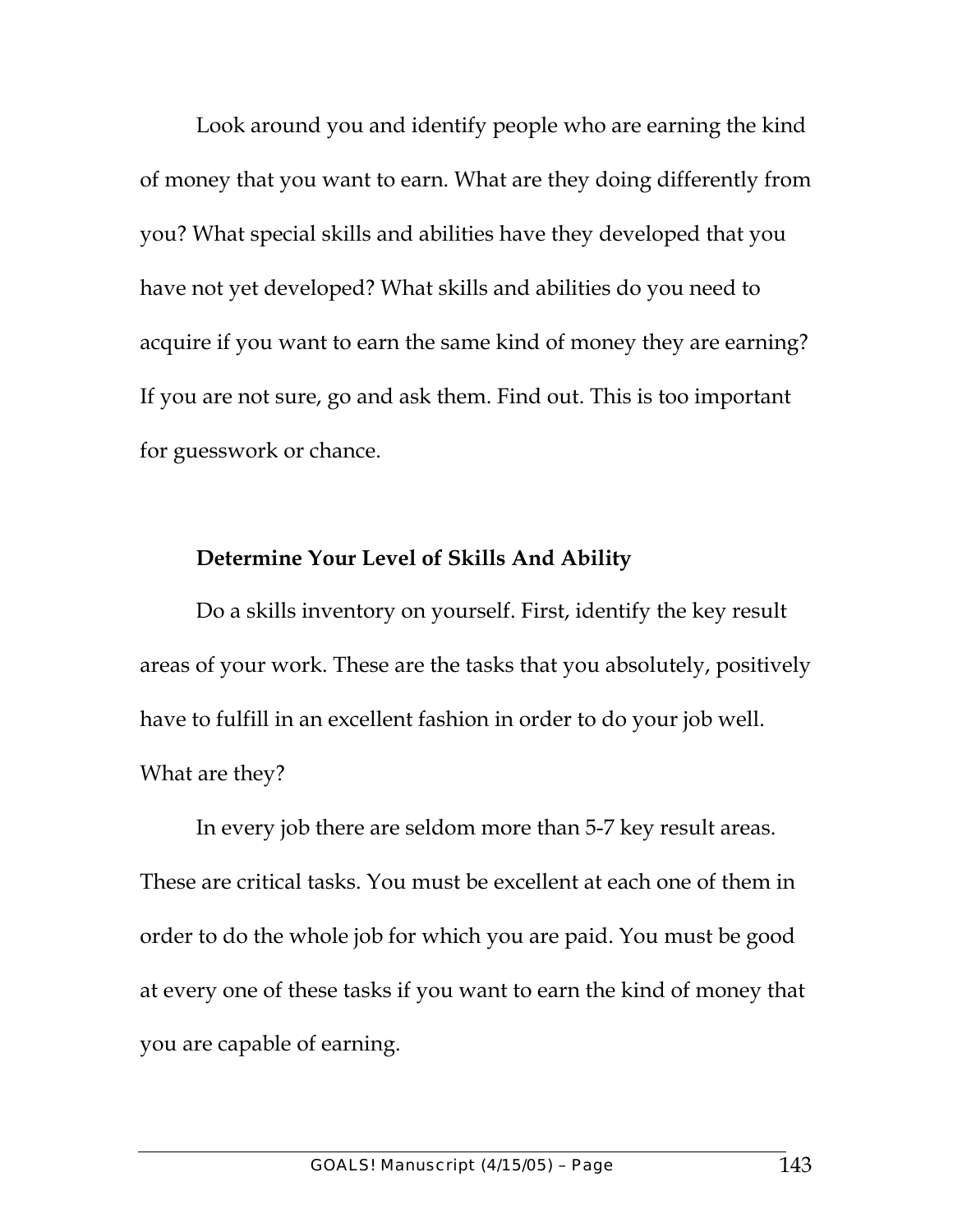Here is an important discovery: Your *weakest* key skill sets the height at which you can use all your other skills. Your weakest key result area, whatever it is, determines your income in your field. You can be absolutely excellent at everything except for one key skill, and that skill will hold you back, every step of the way.

In what area, at which skill are you the very best at what you do? What particular skill, or combination of skills, is responsible for your success in your career to date? What is it that you do as well or better than anyone else?

#### **Identify Your Weakest Areas**

Once you have answered these questions, you then look at yourself in the mirror and ask, "What are my weakest skill areas?" Where are you below average or poor? What is it that you do poorly that interferes with your ability to use your other skills? What is it that you do poorly, that other people do better than you? Especially, what key skills do you lack that are essential for your success? Whatever they are, you need to identify them accurately and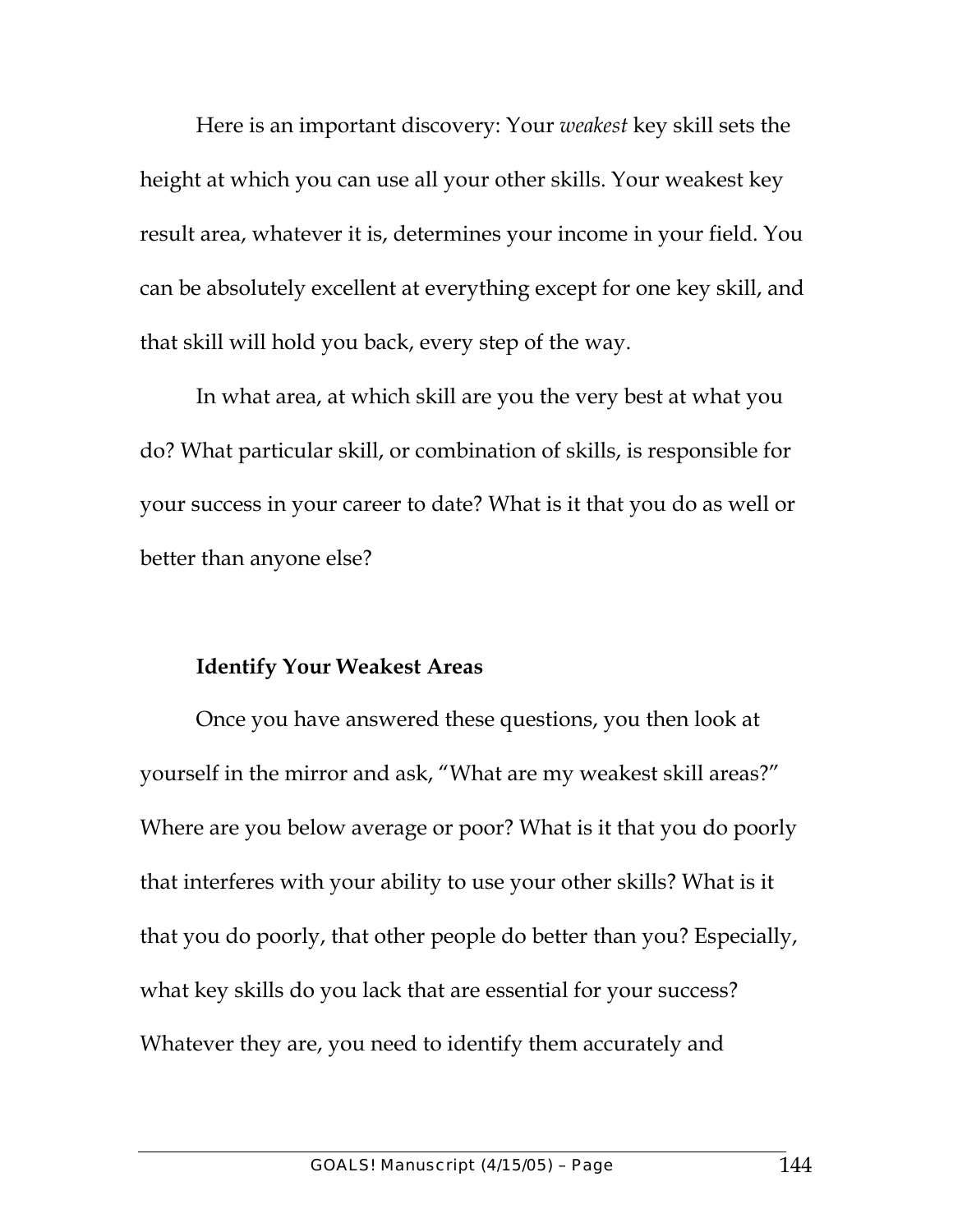honestly and then make a plan to improve in each area. (We will discuss this in depth in a later chapter.)

## **Imagine Starting Over**

When you embark on the achievement of any great goal, you should imagine that, at any time, you could start your career over again. Never allow yourself to feel locked in or trapped by a particular decision from the past. Keep focused on the future.

Many people today are walking away from their educations, their businesses, their industries and their years of experience and getting into something completely new and different. They are honest enough to recognize that there is a limited future in the direction they are going, and they are determined to get into something where the future possibilities are far greater. You must do the same.

In doing a baseline assessment of yourself and your life, you must face the facts, whatever they are. As Harold Geneen of ITT once said, "Facts don't lie." Seek out the *real* facts, not the obvious facts,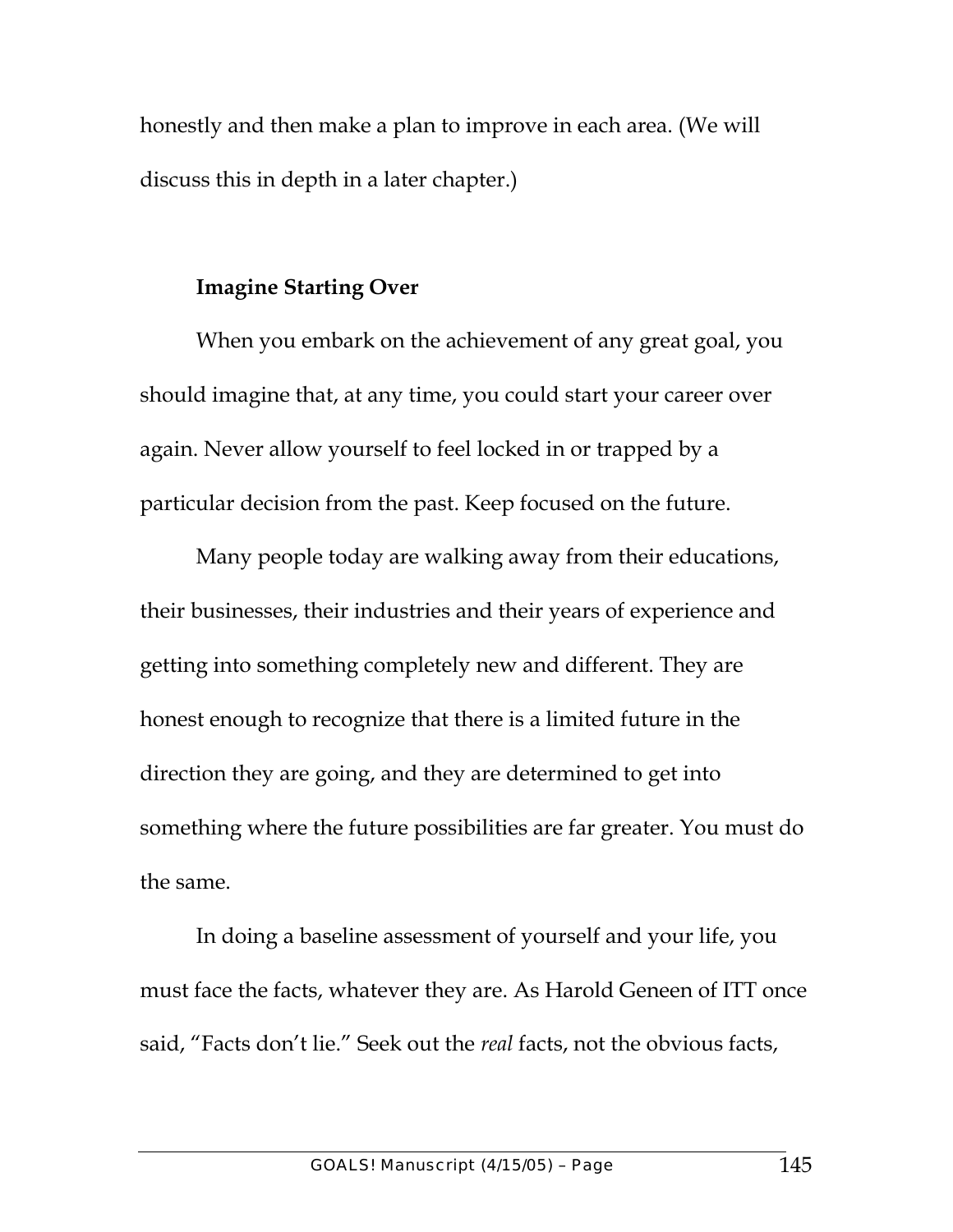the apparent facts, the hoped for facts or the wished for facts. The true facts are what you need to make good decisions.

### **Be Prepared to Reinvent Yourself**

Take a hard look at your current company and industry. Take a hard look at your current job situation. Take a hard look at your market relative to your competitors. In reinventing yourself, stand back and think about starting your career over again today, knowing what you now know.

Imagine that your job and your industry disappeared overnight. Imagine that you had to make brand new career choices. If you were starting over again today, with your special combination of talents and skills, what would you choose to do that is different from what you are doing now?

## **Your Most Valuable Asset**

Your most valuable financial asset is your earning ability. It is your ability to apply your talents and skills in the marketplace to earn money. In reality, you could lose your home, your car, your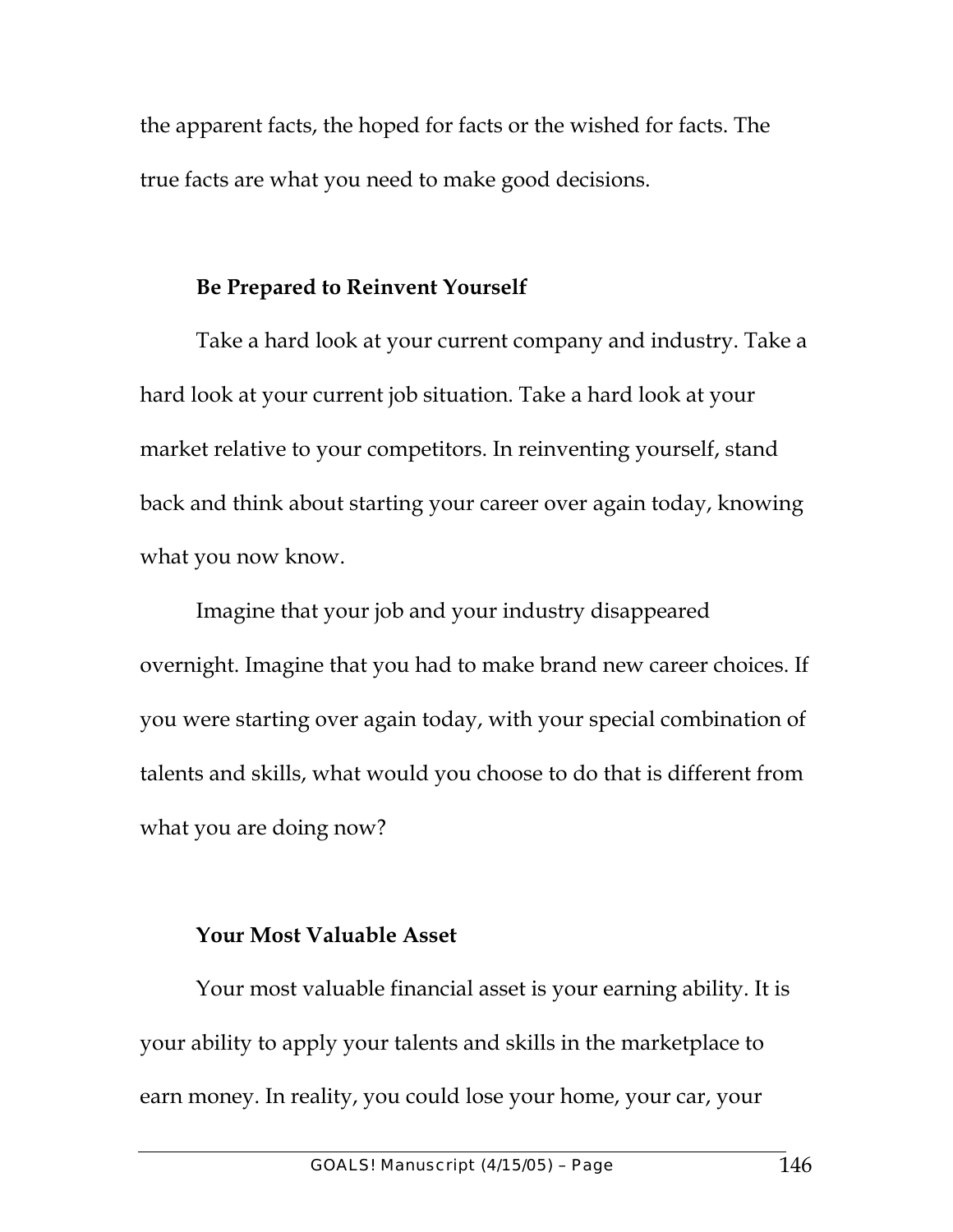bank account, and your furniture, and be left with nothing but the clothes on your back. But as long as your earning ability was intact, you could walk across the street and begin generating a good living almost immediately.

Your earning ability is extremely precious to you. And your earning ability can be either an *appreciating* asset or a *depreciating* asset. Your earning ability can grow in value if you continue to invest in it and develop it. It can decline in value if you begin to take it for granted and start to coast on the basis of what you have done in the past.

### **Bundle of Resources**

See yourself as a "bundle of resources," capable of doing many different things. You have a wide variety of skills, abilities, knowledge, talents, education and experience. There are many jobs and tasks that you could do, or learn to do, extremely well. Never allow yourself to get locked in to a particular course of action, especially if you are not happy with the way things are going today.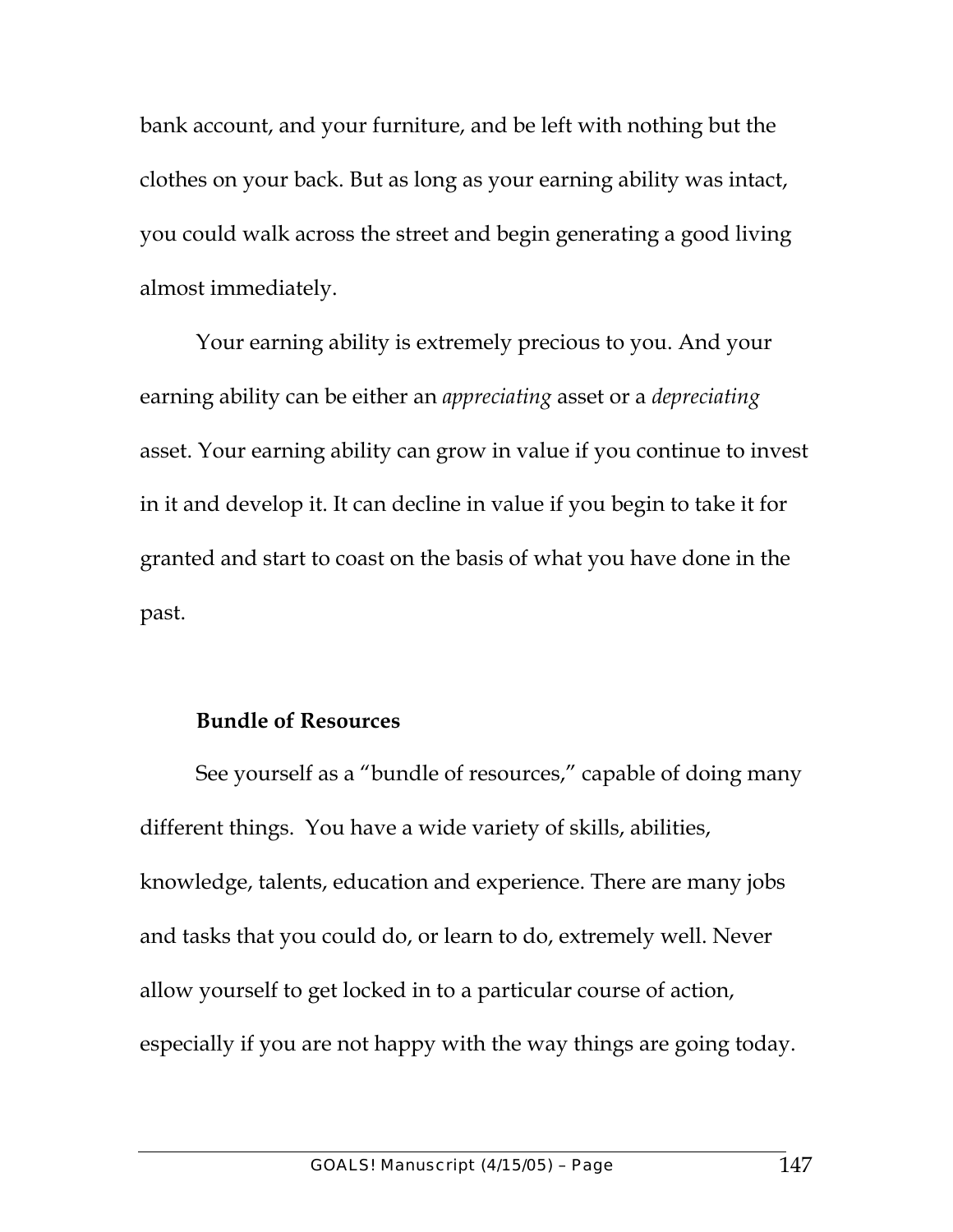In mentally starting over, as though you were beginning your career anew, look deeply into yourself as well. What *good* habits do you have that are helping you and moving you toward your goals? What *bad* habits have you developed that may be holding you back? What are your very best qualities of character and personality? What are your weakest qualities? What new habits and qualities do you need to develop to get the very most out of yourself, and what is your plan to begin developing them? What bad habits do you need to get rid of, and replace with good habits?

## **Go From Good to Great**

Jim Collins in his best selling business book, *Good to Great*, says that you must be willing to ask the "brutal questions" of yourself and your business if you are going to identify and remove the obstacles that are preventing you from moving ahead. What are some of the brutal questions that you have to ask yourself before you launch wholeheartedly toward your goals?

Whenever I do strategic planning for a company, we start off the session with four questions. First, where are we *now*? We gather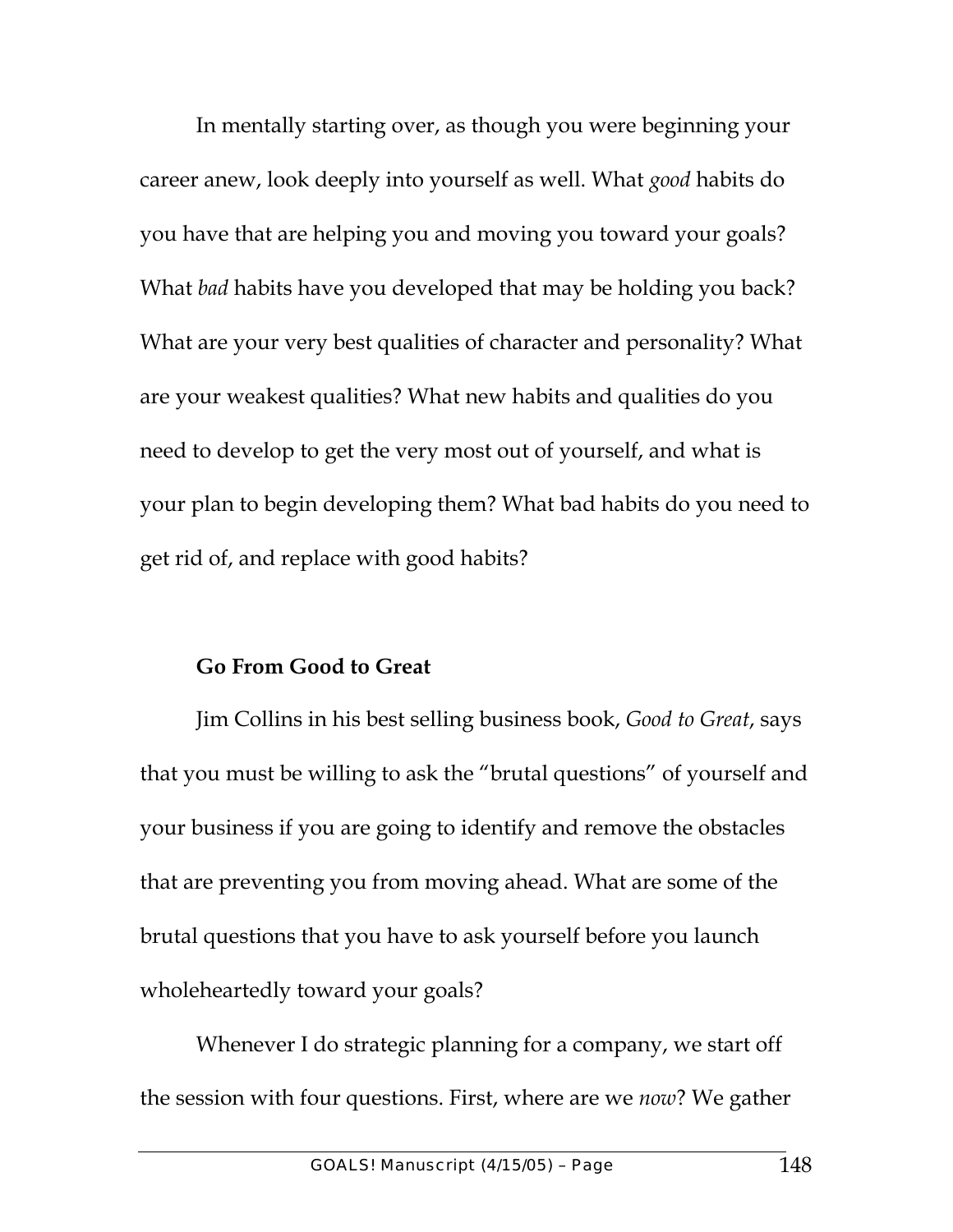data and information from every part of the company to develop a crystal clear picture of our starting point, especially with regard to sales, market position and profitability.

Second, we ask, "where would we ideally like to be in the *future*?" We idealize and practice future orientation. We imagine that we can make the company into anything we like in the years ahead, and we create a perfect vision of what the company would look like if we were successful in every respect.

Third, we ask, "*How* did we get to where we are today? What did we do right? What would we do differently? What have been our biggest successes so far, and why did they occur? What have we failed at, and what were the reasons for it? As George Santayana wrote, "Those who do not learn from history are doomed to repeat it."

The fourth question we ask and answer is always, *"What do we do now, to get from where we are to where we want to go?"* Based on our experience, what should we be doing more of, or less of? What should we start doing that we are not doing today? What should we stop doing altogether?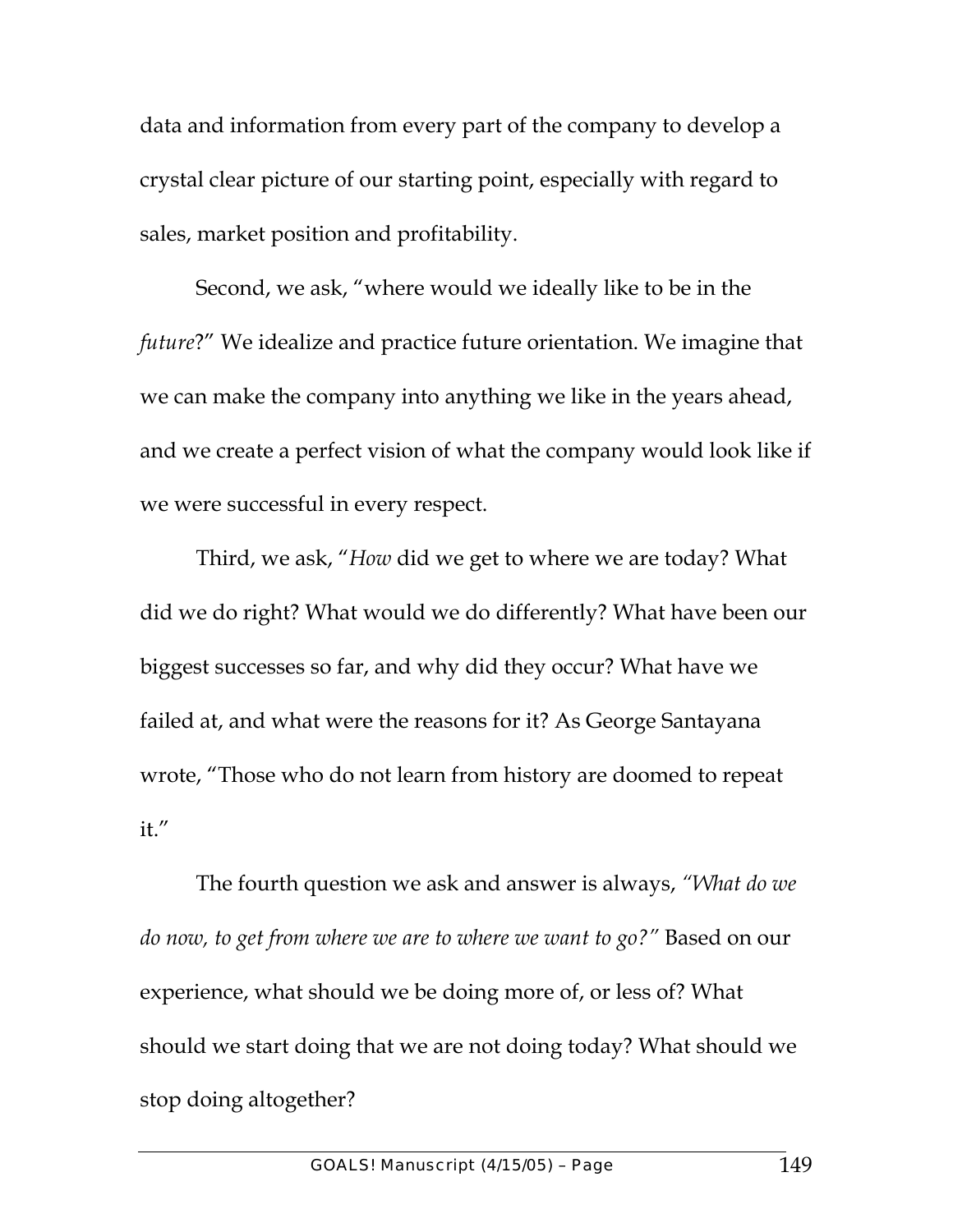## **Put Together Your Own Strategic Plan**

The good news is that if we have answered the first three questions accurately, the strategic plan or blueprint comes together more easily than if we were trying to plan without being clear about where we were or how we got there.

There is an old saying, "Well begun is half done." Doctors say, "Accurate diagnosis is half the cure." Taking the time to honestly evaluate each part of your situation before you launch toward your goal will save you months and even years on your journey. In many cases, it will force you to reevaluate your goals in the light of superior analysis and knowledge. It will dramatically improve the speed at which you achieve your goals once you get going.

## **Analyze Your Starting Point:**

1. Determine the reality of your current situation relative to your major goals. Where are you now, and how far do you have to go?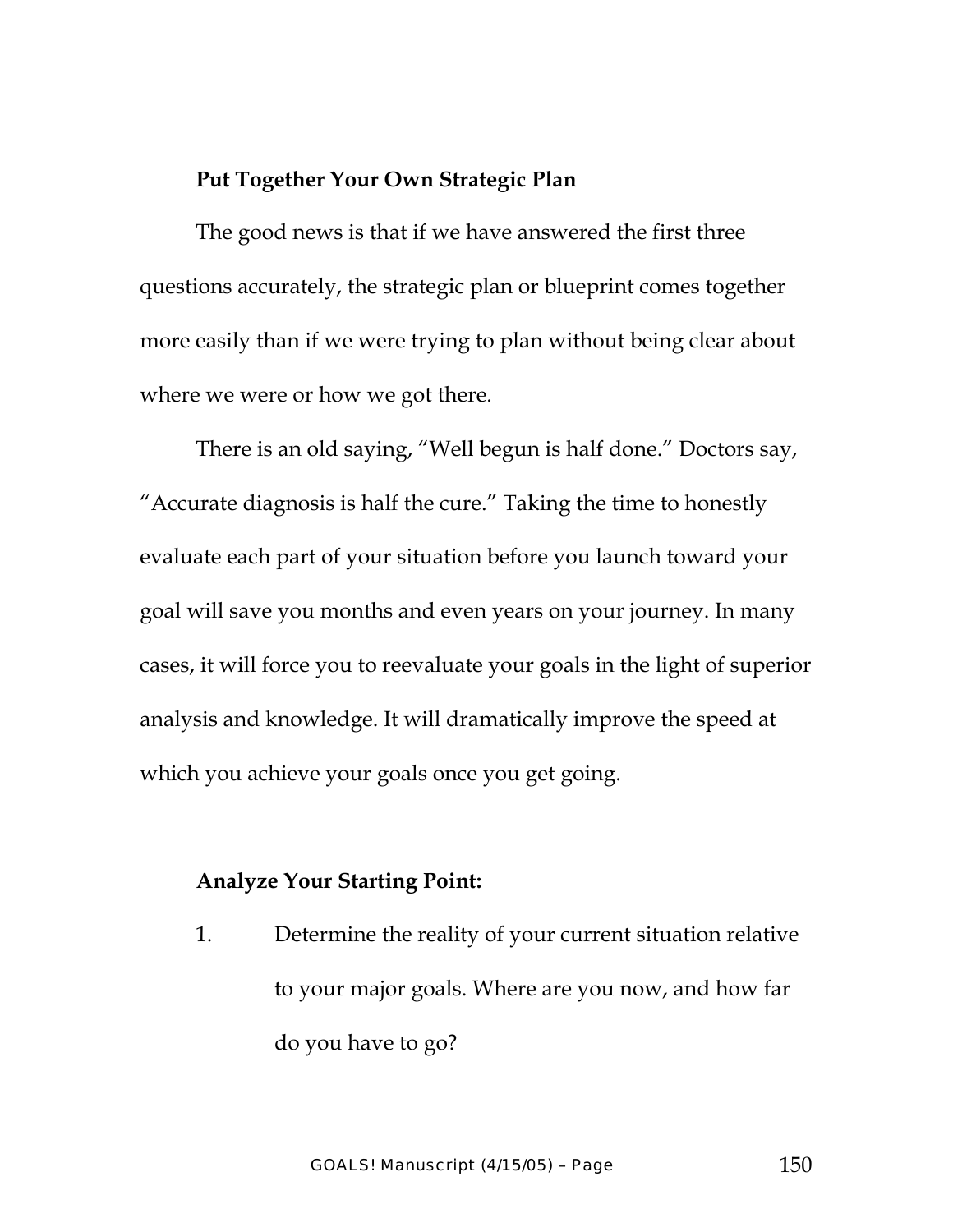- 2. Apply the zero based thinking principle to every area of your life. What are you doing today that you wouldn't get into again if you had it to do over, knowing what you now know?
- 3. Do a complete financial analysis of your life. How much are you earning today, and how much are you worth? What are your goals in these areas?
- 4. Do a complete skills analysis on yourself and your work. Where are you good? Where do you need to improve?
- 5. Determine exactly how much you earn each hour, and what it is you do to earn that amount. What do you have to do to increase your hourly rate in the months ahead?
- 6. Imagine your future was perfect in every way. What would have to happen to make that vision a reality?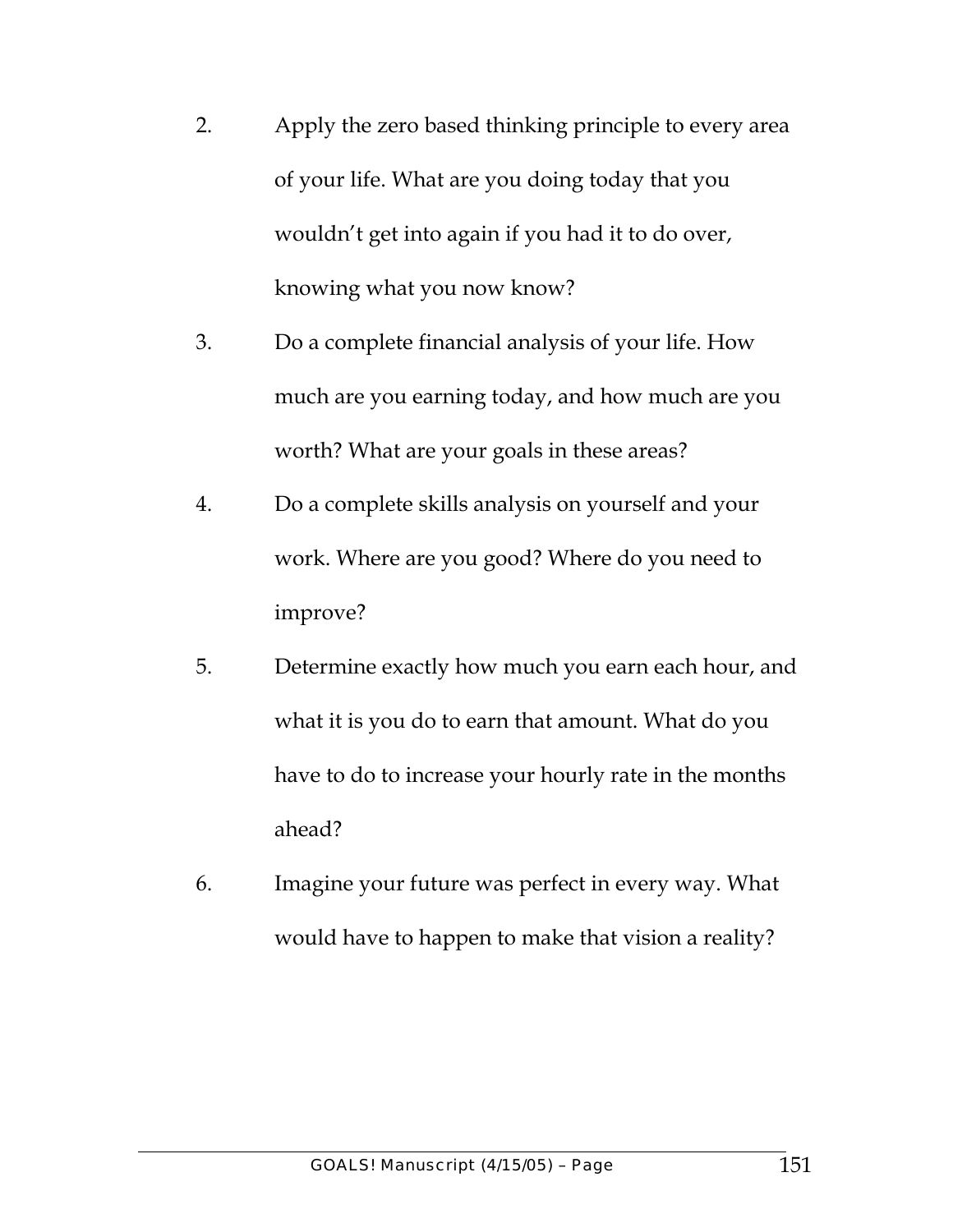# **Chapter Nine**

# **Measure Your Progress**

*"There is no road too long to the man who advances deliberately and without undue haste; there are no honors too distant to the man who prepares himself for them with patience."* (Jean de la Bruyere)

You have incredible mental powers that you habitually fail to use to their full extent. By systematically setting goals for your life and making detailed plans to achieve them, you will save yourself years of hard work in reaching the same level of success. Goal setting enables you to use vastly more of your thinking powers than the average person.

Your conscious mind is the "head office" of your life. Its role is to deal with the information in your environment and then to identify, analyze, compare it against other information and then to decide what actions to take.

But it is your subconscious mind that contains the great powers that can enable you to accomplish vastly more than you ever have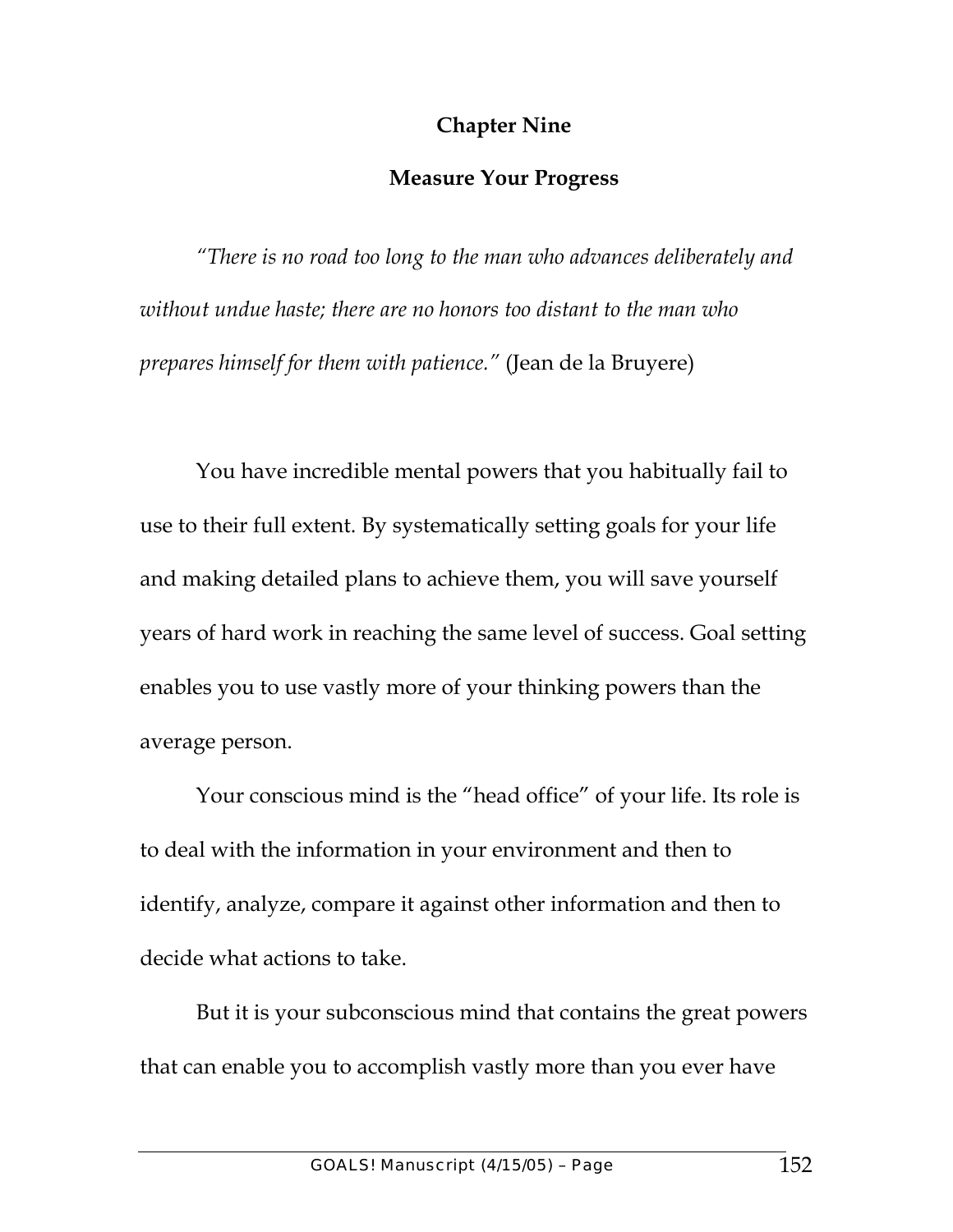before. At least 90% or more of your mental powers are "below the surface." It is essential that you learn to tap into these powers to motivate, stimulate and drive you forward toward the achievement of your goals.

### **Program Yourself With Goals**

Your subconscious mind functions best with clear goals, specific tasks, deliberate measures and firm deadlines. The more of these with which you program your subconscious computer, the better it functions for you and the more you will accomplish in a shorter period of time.

As you set your goals and begin moving toward them, it is essential that you establish a series of benchmarks or measures that you can use to evaluate your progress, day-by-day and hour-by-hour. The more clear and specific the measures you set, the more accurate you will be in hitting your targets on schedule.

Your subconscious mind requires a "forcing system," composed of deadlines that you have imposed on yourself for task accomplishment and goal attainment. Without a forcing system, it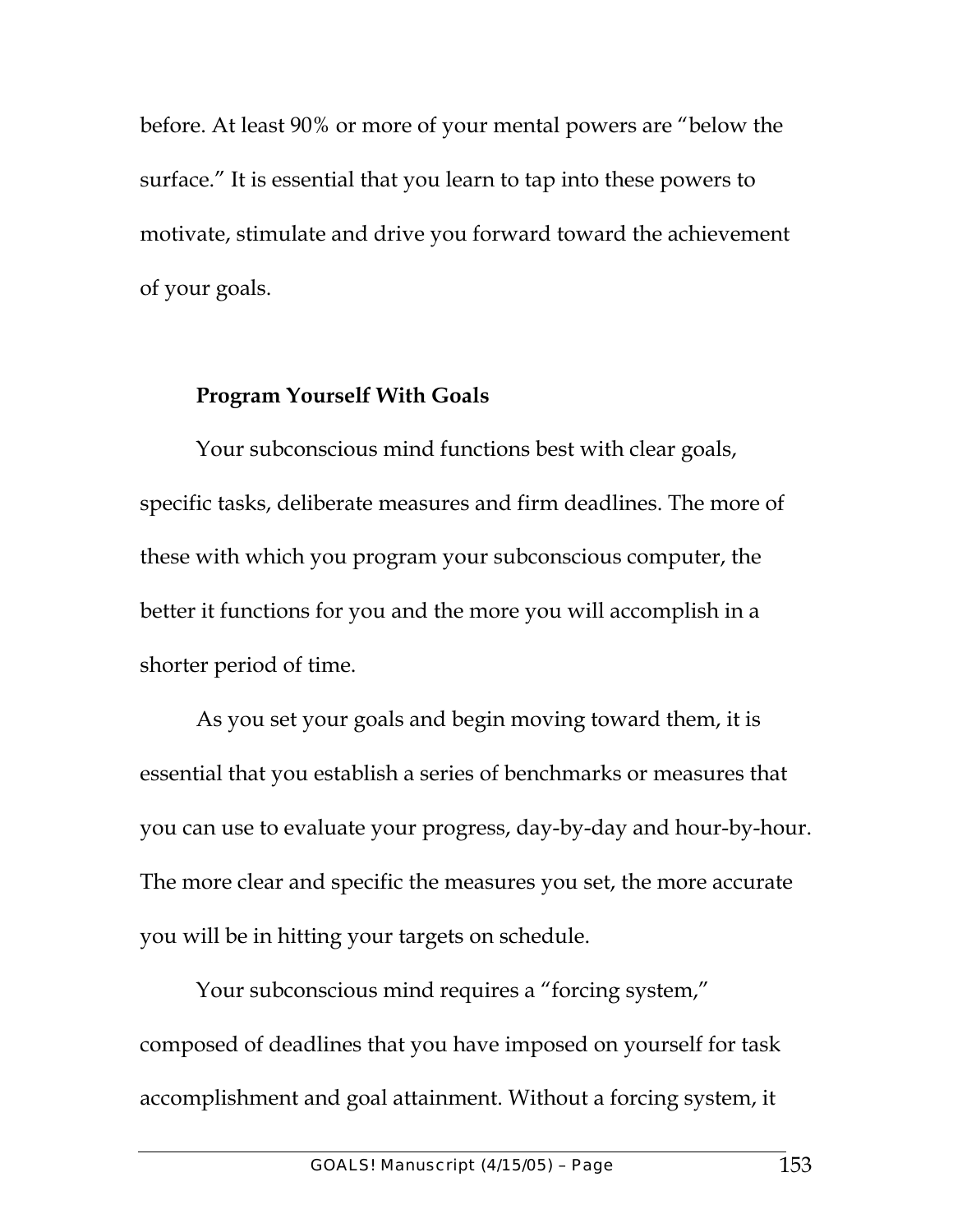becomes easy for you to procrastinate and delay, and to put off important tasks until much later, if at all.

# **Three Keys To Peak Performance**

There are three keys to peak performance in achieving your goals. They are *commitment, completion and closure*.

When you make a firm commitment to achieve a particular goal, and you put aside all excuses, it is very much like stepping on the accelerator of your subconscious mind. You will be more creative, determined and focused than ever before. Great men and women are those who make clear, unequivocal commitments and then refuse to budge from them, no matter what happens.

Completion is the second ingredient in peak performance. There is an enormous difference between doing 95% of a task and doing 100% of a task. In fact, it is very common for people to work very hard up to the 90% or 95% level and then to slack off and delay the final completion of the task. This is a temptation that you must fight against. You must continually force yourself, discipline yourself, to resist this natural tendency and push through to completion.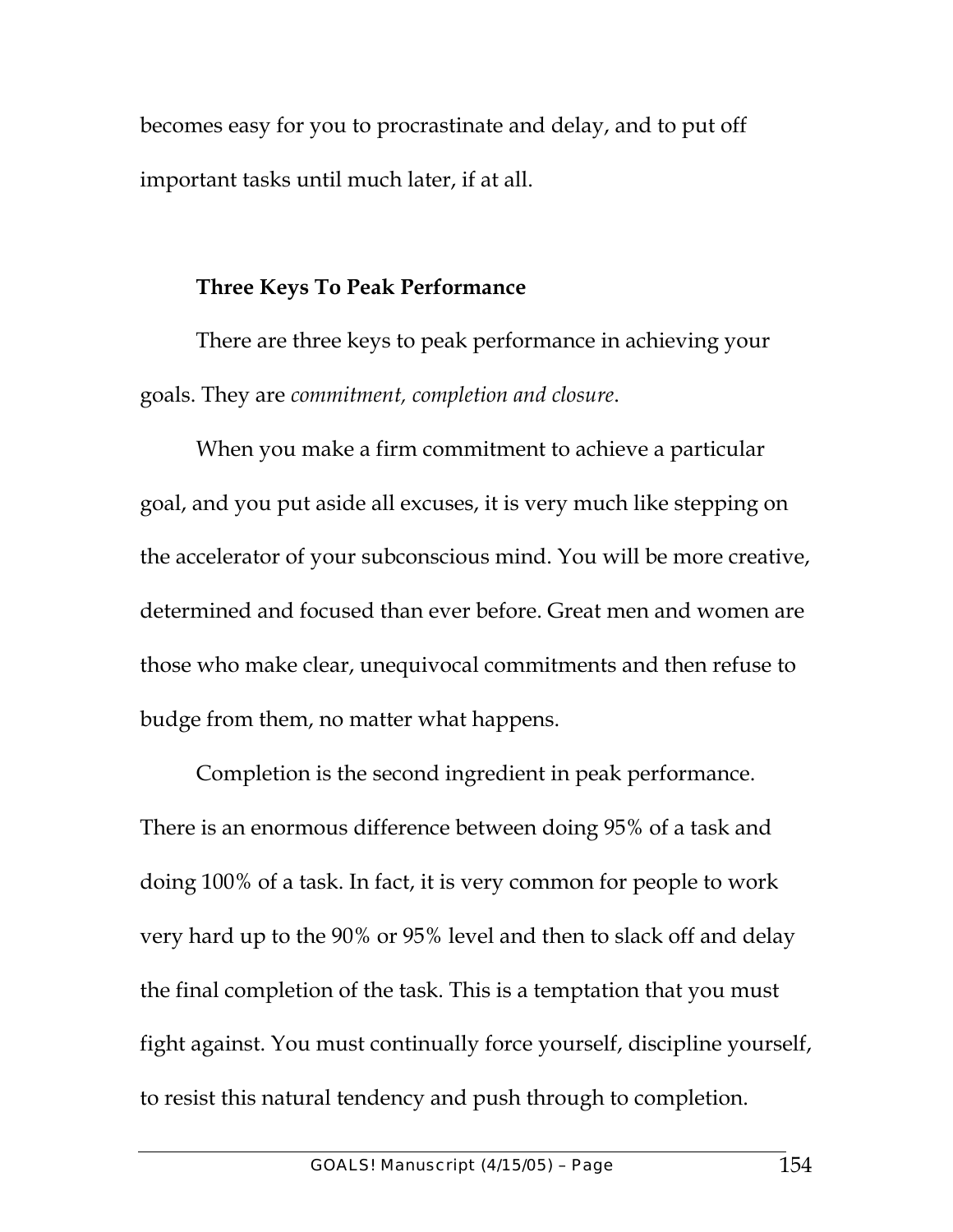# **Nature's Wonder Drug**

Every time you complete a task of any kind, your brain releases a small quantity of endorphins. This natural morphine gives you a sense of well being and elation. It makes you feel happy and peaceful. It stimulates your creativity and improves your personality. It is nature's "wonder drug."

The more important the task that you complete, the greater is the quantity of endorphin that your brain releases, very much like a reward for success and achievement. Over time, you can develop a *positive addition* to the feelings of well being that you receive from this "endorphin rush."

Even when you complete a *small* task, you feel happier. When you complete a *large* task, you feel happier still. When you finish the various steps on the way to the completion of a large task, at every achievement, you get an endorphin rush. You feel continuously happy and exhilarated when you are working steadily toward the completion of an important job.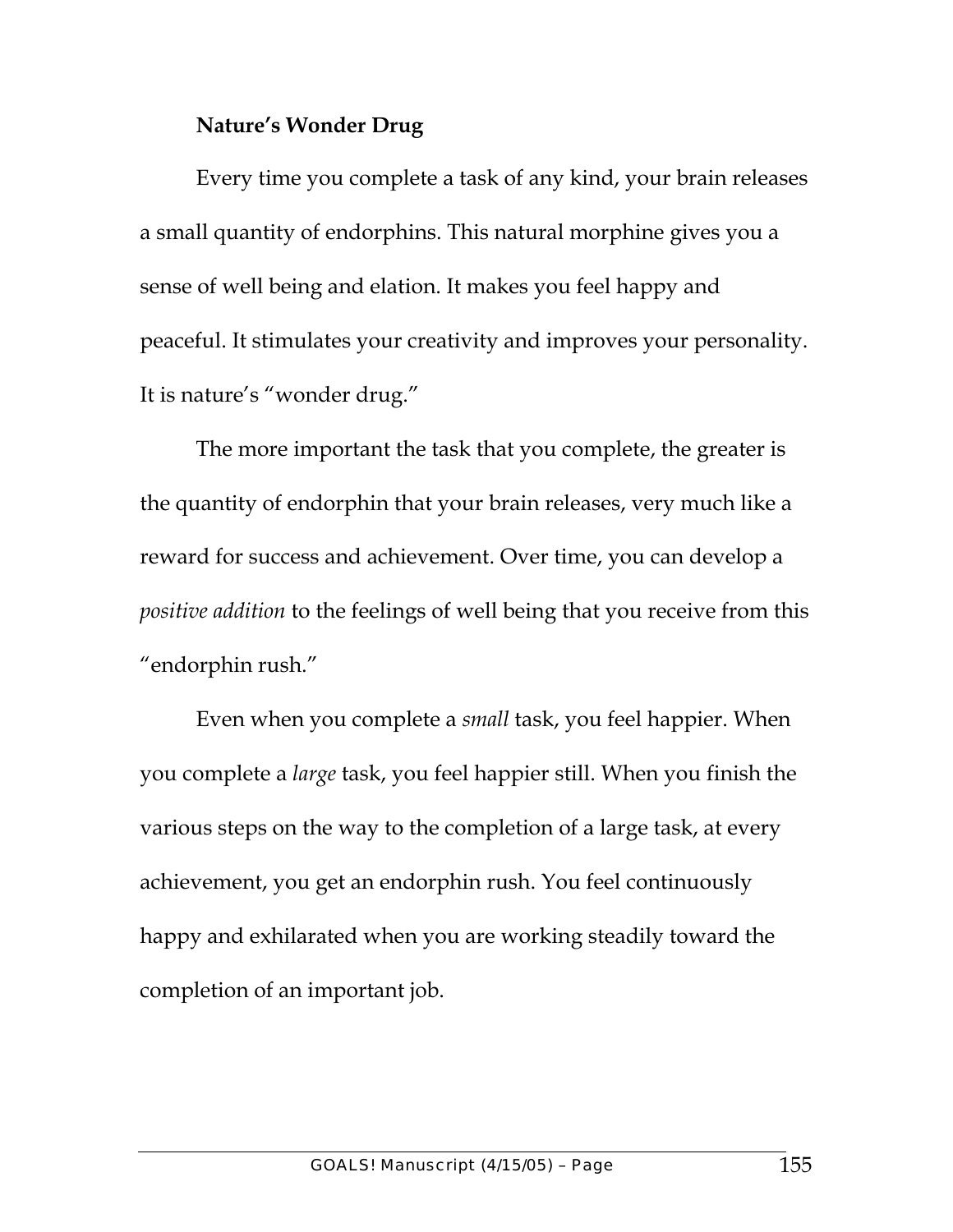# **Create the Winning Feeling**

Everyone wants to feel like a "winner." And feeling like a winner requires that you *win*. You get the feeling of the winner by completing a task 100%. When you do this repeatedly, eventually you develop the habit of completing the tasks that you begin. When this habit of task completion locks in, your life will begin to improve in ways that you cannot today imagine.

In psychology the reverse is always true. The "incomplete action" is a major source of stress and anxiety. In fact, much of the unhappiness that people experience is because they have not been able to discipline themselves to follow through and complete an important task or responsibility.

## **The Pain of Procrastination**

If you have ever had a major assignment that you have been putting off, you know what I am referring to. The longer you wait to get started on an assignment and the closer the deadline approaches, the greater stress you experience. It can start to keep you up at night, and affect your personality. But when you finally launch into the task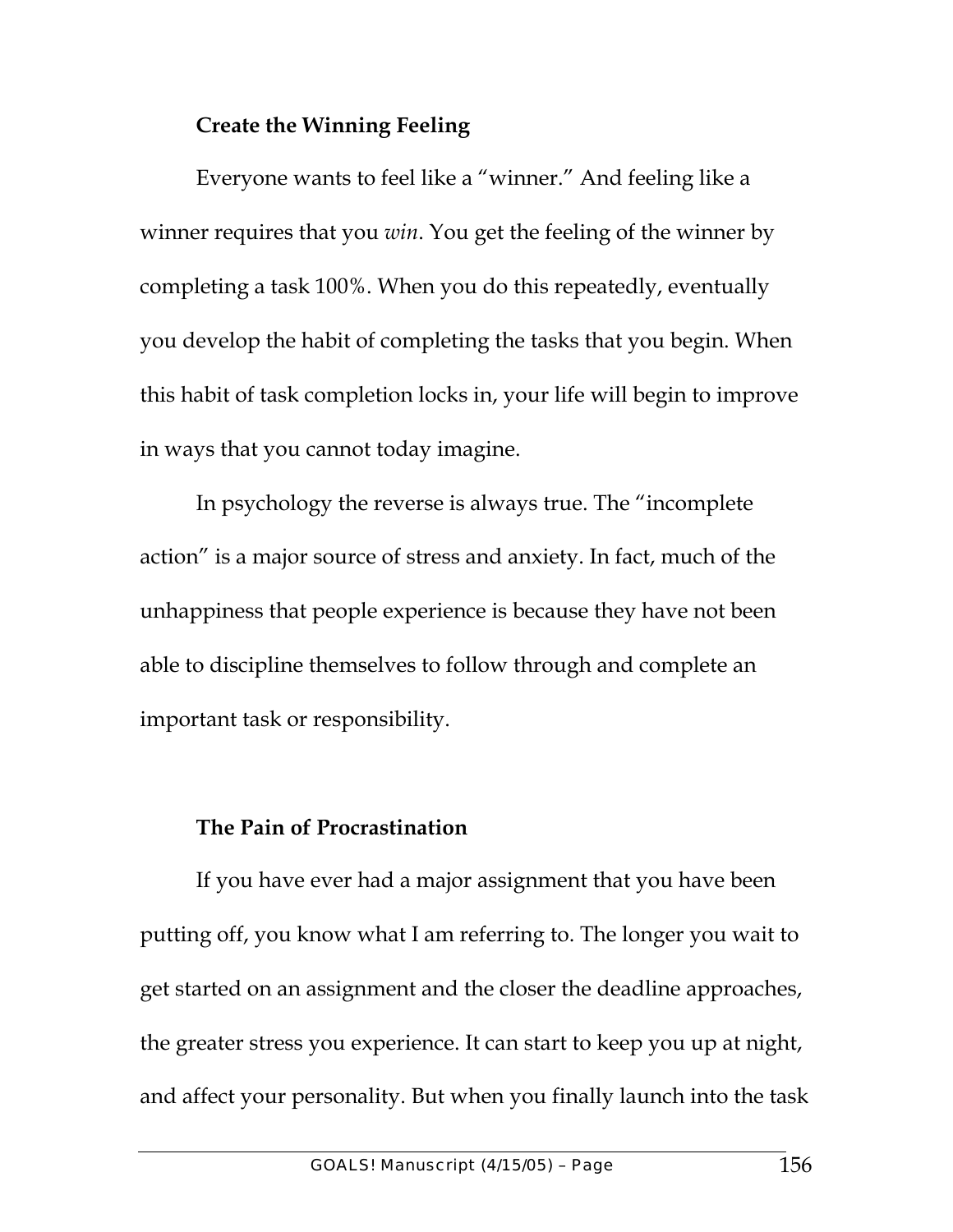and push it through to completion, you feel a great sense of relief and well being.

It is almost as if nature rewards you for everything that you do that is positive and life enhancing. At the same time, nature penalizes you with stress and dissatisfaction when you fail to do the things that move you toward the goals and results that are important to you.

#### **The Balanced Scorecard**

One of the most popular movements in modern management is toward the "balanced scorecard." Using these scorecards, every person, at every level of the business, is encouraged to identify the key measures that indicate success, and then to give themselves scores every day and every week in each of those key areas.

Here is an important point. The very act of identifying a number or score, and then paying close attention to it will cause you to improve your performance in that area. For example, if someone were to tell you, before a meeting, that you were going to be evaluated on how well you listened in that meeting, your listening skills would improve dramatically within a few moments. You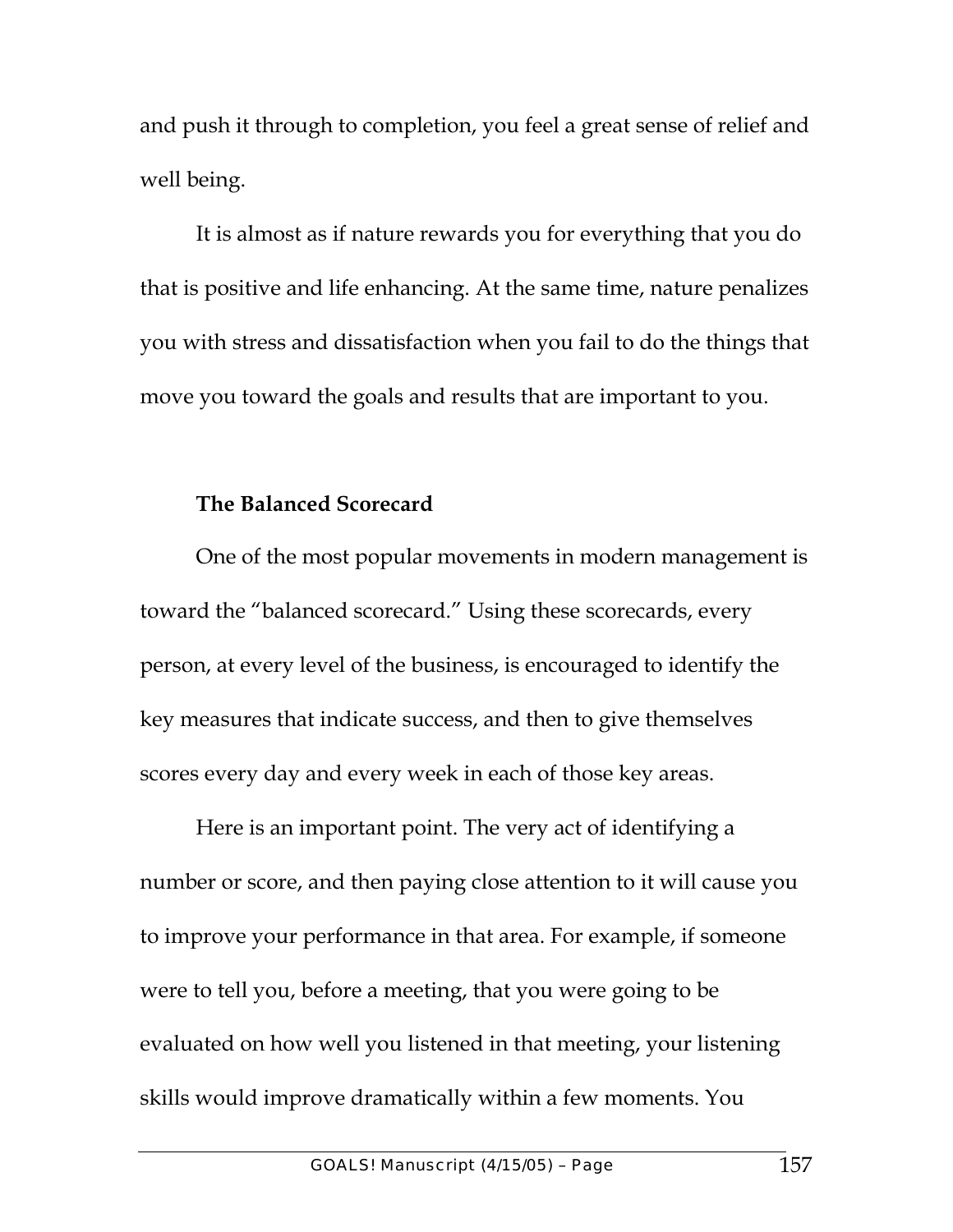would listen far more carefully and attentively throughout the meeting because you knew that this behavior was being observed.

In the same way, whenever you select a goal, measure or activity that is important to you, and begin observing, or paying attention to it in your day-to-day life, your performance in that area improves.

One of the most helpful actions you take in your own career is to set benchmarks, and create scorecards, measures, metrics and deadlines for every key task that you must complete on the way to one of your goals. In this way, you activate your subconscious forcing system. This forcing system will then motivate you and drive you, at an unconscious level, to start earlier, work harder, stay later and get the job done.

### **Close The Loop**

The third "C", after commitment and completion, is "closure." This is the difference between an "open loop" and a "closed loop." Bringing closure to an issue in your personal or business life is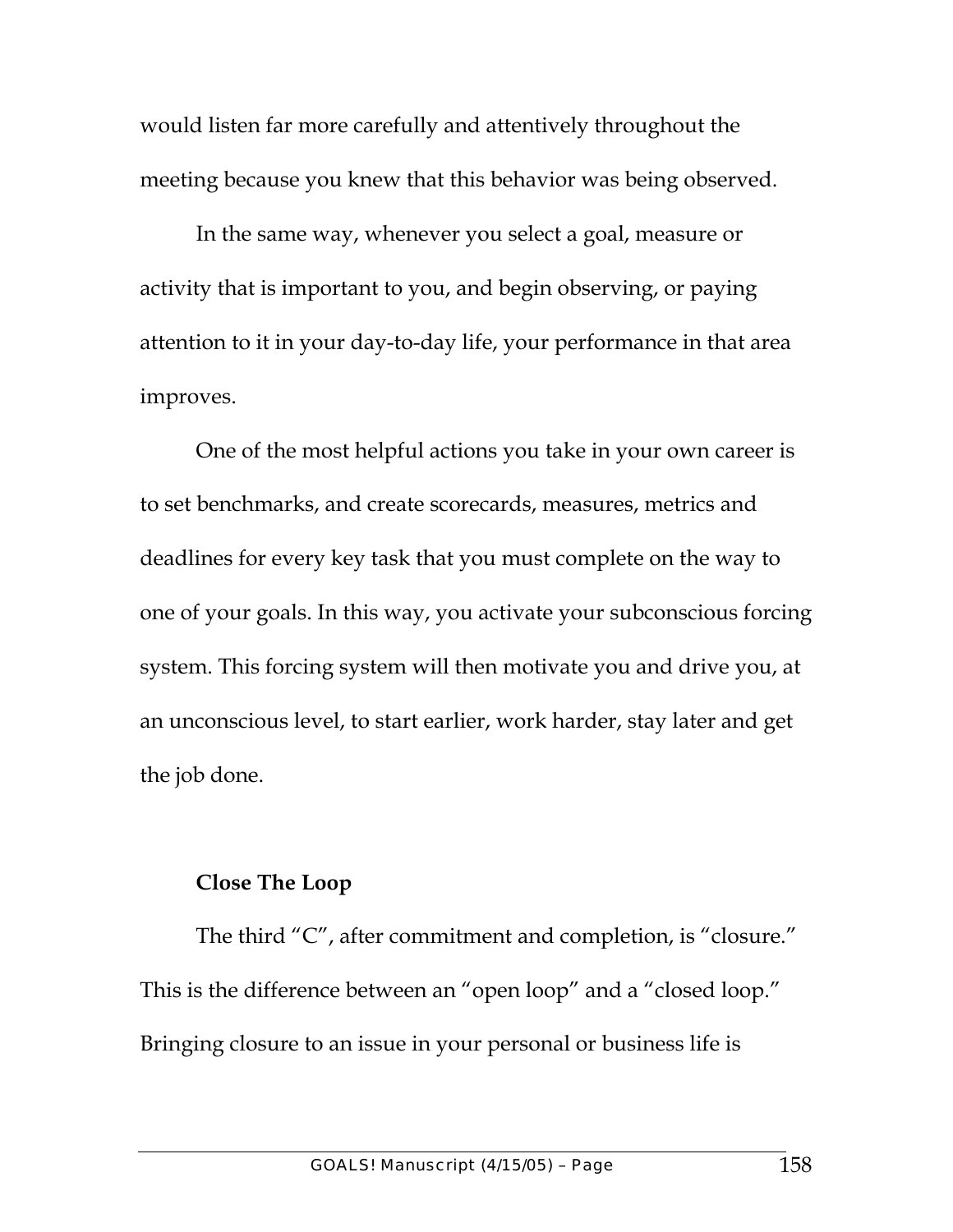absolutely essential for you to feel happy and in control of your situation.

Lack of closure, unfinished business, an incomplete action of any kind, are all major sources of stress, dissatisfaction and even failure in business. They consume enormous amounts of physical and emotional energy.

### **The Key Ability**

Perhaps the most important ability in the world of work is "depend-ability." There is nothing that will get you paid more and promoted faster than to develop a reputation for getting your tasks done quickly and well, and on schedule.

Whatever your goals, make a list of all the tasks that you will have to accomplish in the achievement of those goals. Put a deadline on every one of those tasks. Then, work every day and every hour to hit your deadlines. Measure your progress each day as you go along. Speed up or slow down where necessary. But remember, you can't hit a target that you can't see. The greater clarity that you have with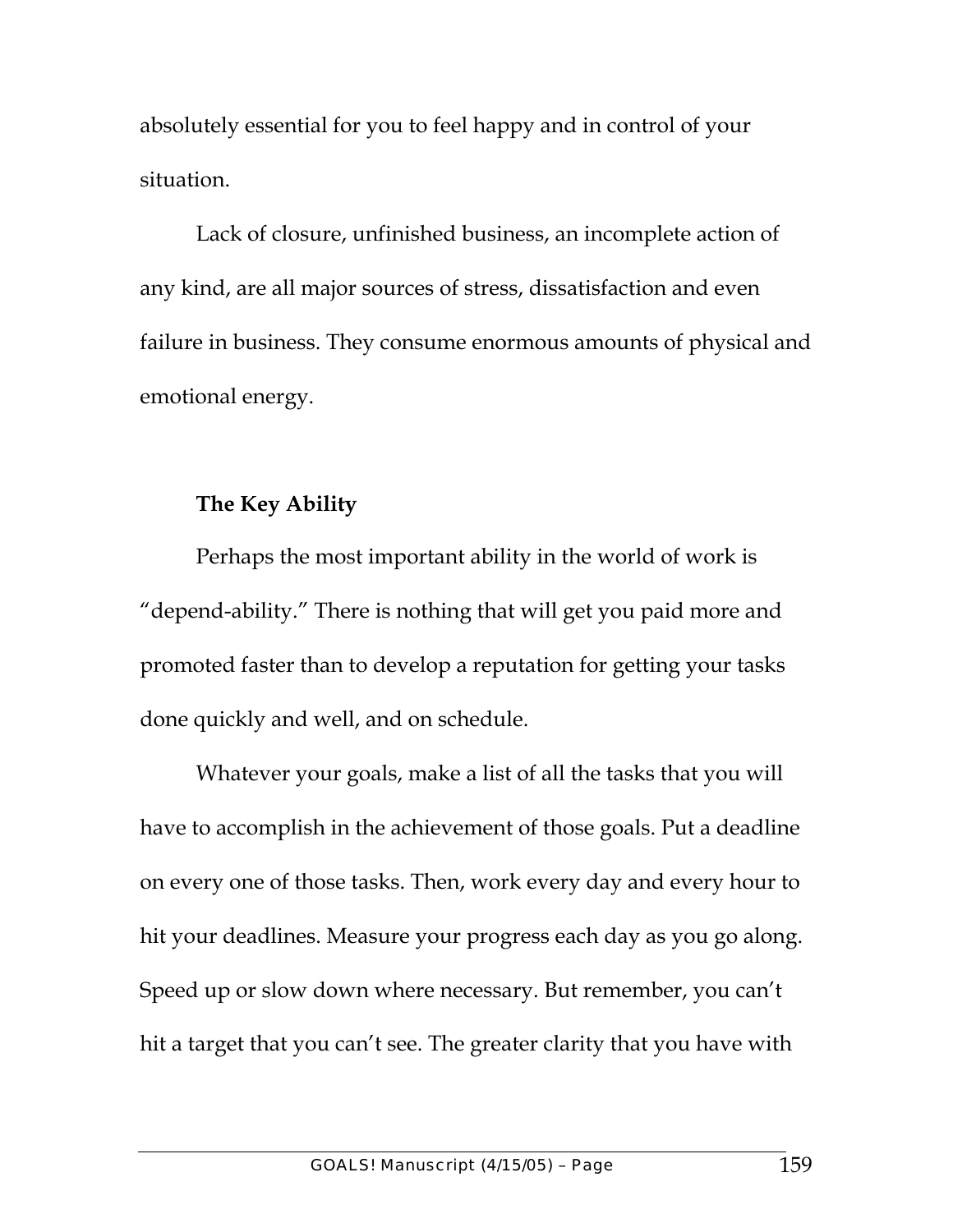regard to deadlines and measures, the more you will accomplish and the faster you will get it done.

A goal or a decision without a deadline is merely a discussion. It has no energy behind it. It is like a bullet with no powder in the cartridge. Unless you establish deadlines to which you are committed, you will end up "firing blanks" in life and work.

Sometimes people ask, "What if I set a deadline and I don't achieve the goal by the deadline?"

Simple. Set another deadline, and then another, if necessary. Deadlines are "best guess" estimates of when the task will be completed. The more you set and work toward deadlines, the more accurate you will become in predicting the time necessary to complete them. You will become better and better at achieving your goals and completing your tasks on schedule, every time.

### **Eating An Elephant**

You have heard the question, "How do you eat an elephant?" And the answer is, "One bite at a time."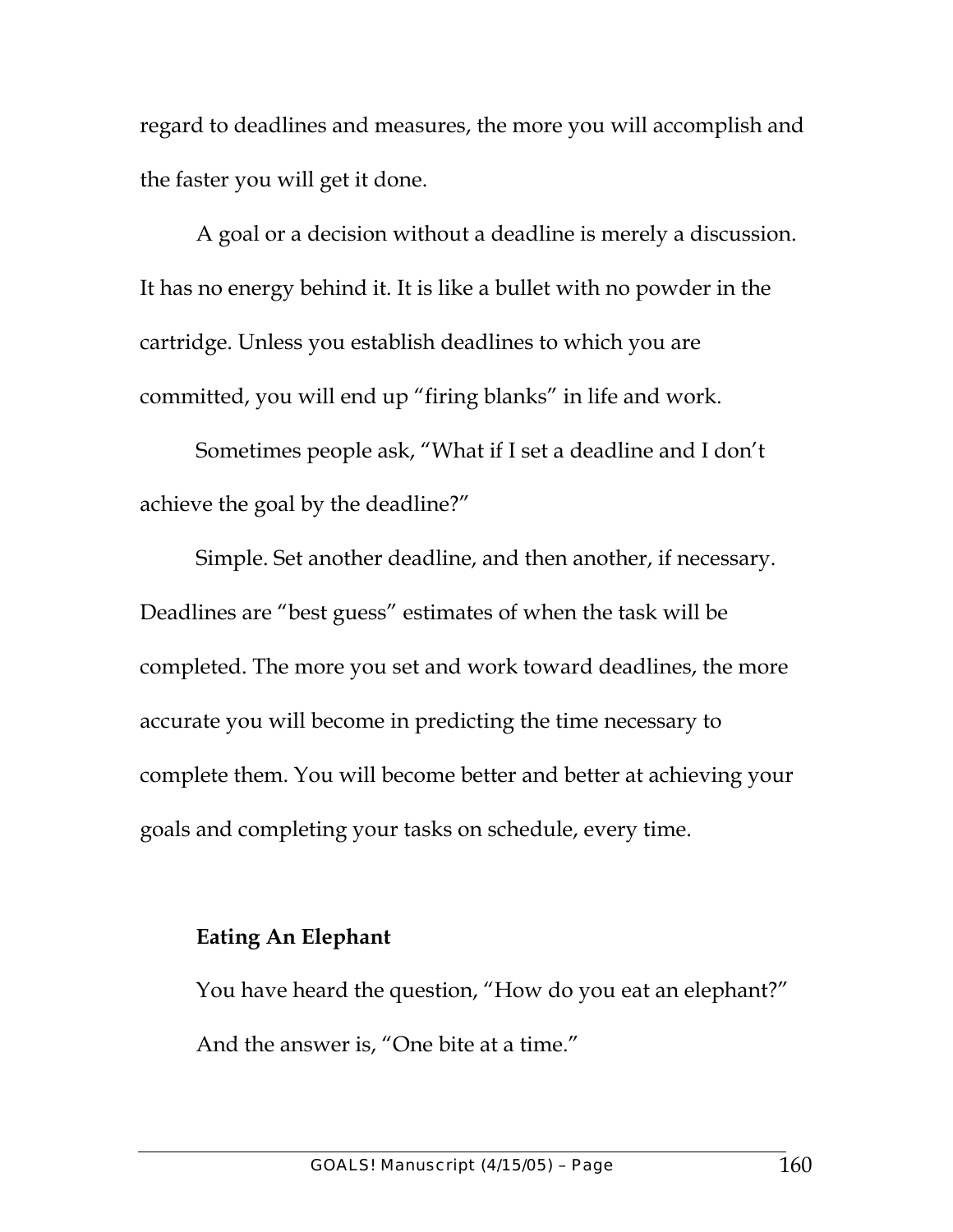This metaphor applies to achieving any big goal, as well. How do you achieve a huge goal? You accomplish it one step, one task, one measure at a time.

Break your long-term goals down into annual, monthly, weekly and even hourly goals. Even if your long-term goal is financial independence, look for a way to break that down into how you are going to use each hour of the coming day in such a way that longterm financial independence is far more likely.

If you want to increase your income, you know that all income is a result of "added value." Look at everything you do and then ask yourself how you could add more value so that you can be worth more than you are earning today.

### **Identify Your Most Valuable Task**

Go and ask your boss, "What one thing do I do that is more valuable than anything else?" Whatever his or her answer, look for ways to perform more and more of that task, and to get better and better at doing it.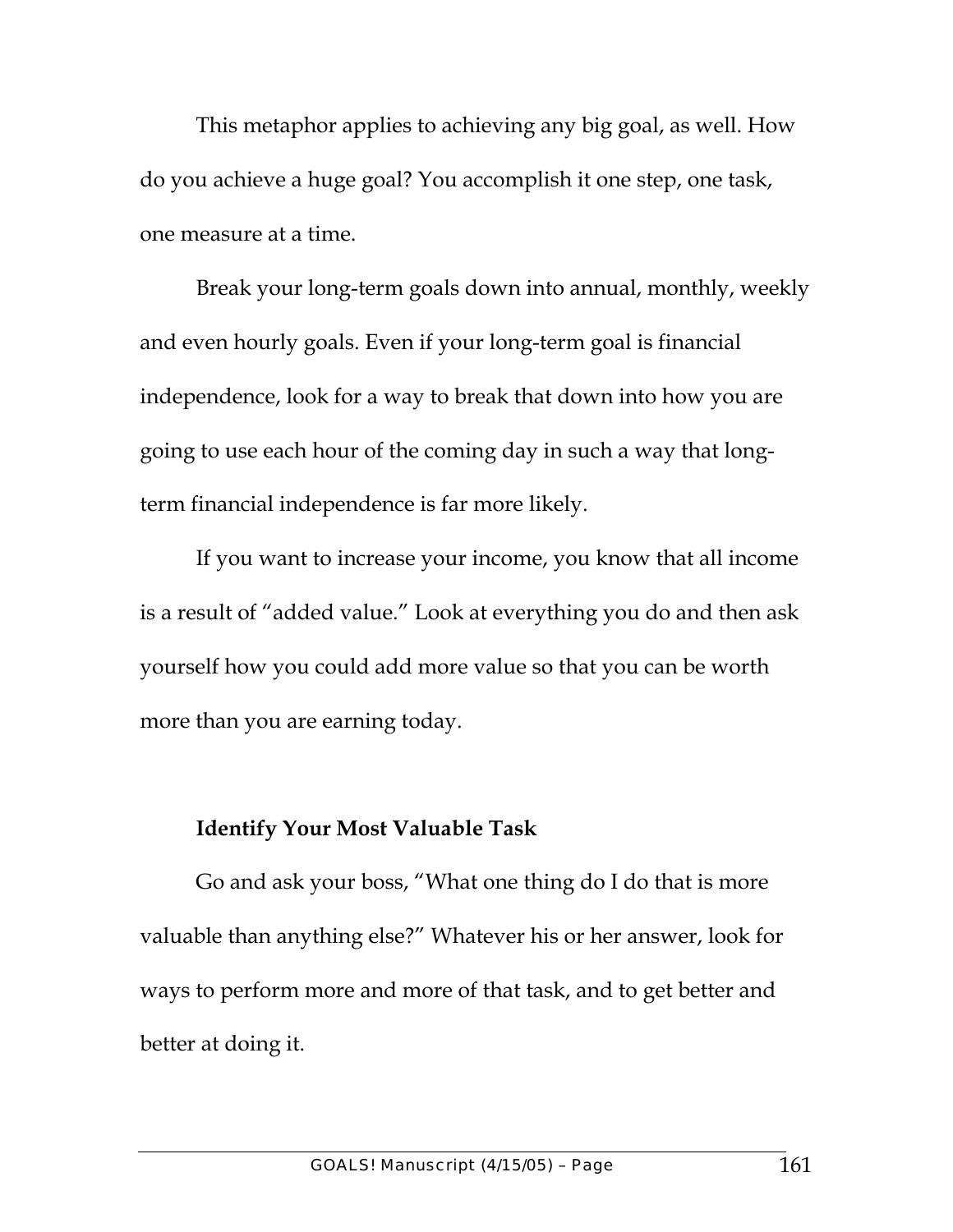It is absolutely amazing how much you can accomplish if you break your tasks down into bite sized pieces, set deadlines and then do one thing at a time, every single day. You have heard the old saying, "By the yard it's hard; but inch by inch, anything's a cinch."

### **Continuous and Never Ending Improvement**

If you want to increase your hourly rate and your income, look for ways to get a little bit better at the most important things you do, every single day. Read one hour per day in your field. Listen to audio programs on your way to and from work. Take additional courses whenever you can. These activities will propel your entire career onto the fast track. When you invest an extra one or two hours per day in self-improvement, the cumulative effect on your greater ability to get results can be extraordinary.

## **Get Healthy and Fit**

If you want to lose weight, there is a simple five-word formula: "Eat Less and Exercise More."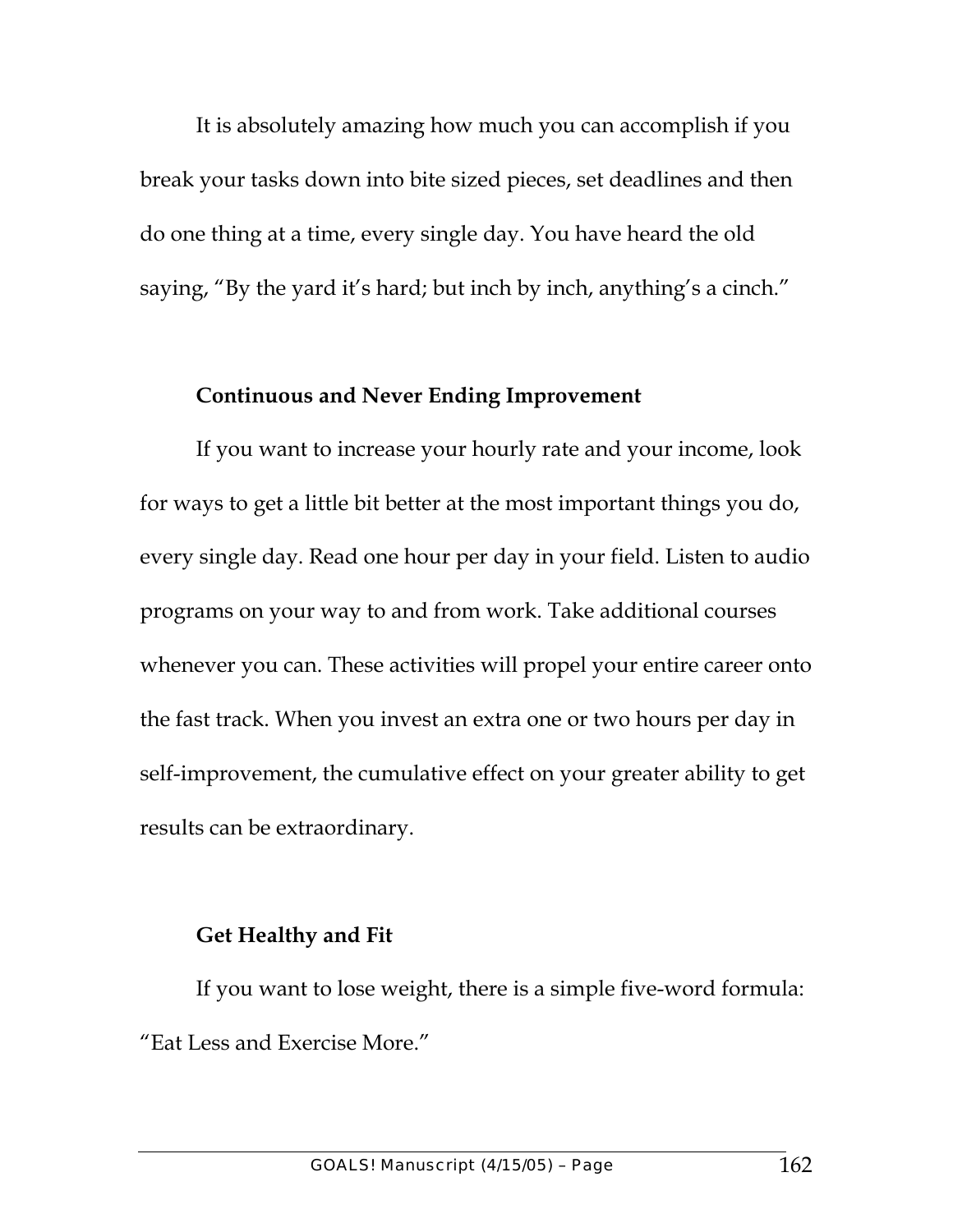If you discipline yourself to eat a little bit less, but eat higher quality foods, and simultaneously exercise a little bit more each day, you can get into the rhythm of losing one ounce per day. No matter how much you weigh today, if you lose one ounce each day, that will equal about two pounds per month. Two pounds per month will be 24 pounds per year. In no time at all, you can retrain your body and your appetite so that you lose the weight and keep it off for the rest of your life.

### **Save Your Pennies and the Dollars Will Save Themselves**

If you want to become wealthy, begin to question every single expense. Set a goal to save \$3, \$5, or \$10 per day. Put this money away in a savings account and never touch it. As it grows, invest it carefully in well-chosen mutual funds or index funds. Make daily, weekly and monthly saving and investment into a habit and keep it up for the rest of your working life.

 In no time at all, you will become comfortable living on slightly less than you are spending today. As your income increases, increase the amount that you save. In a few weeks, a few months, a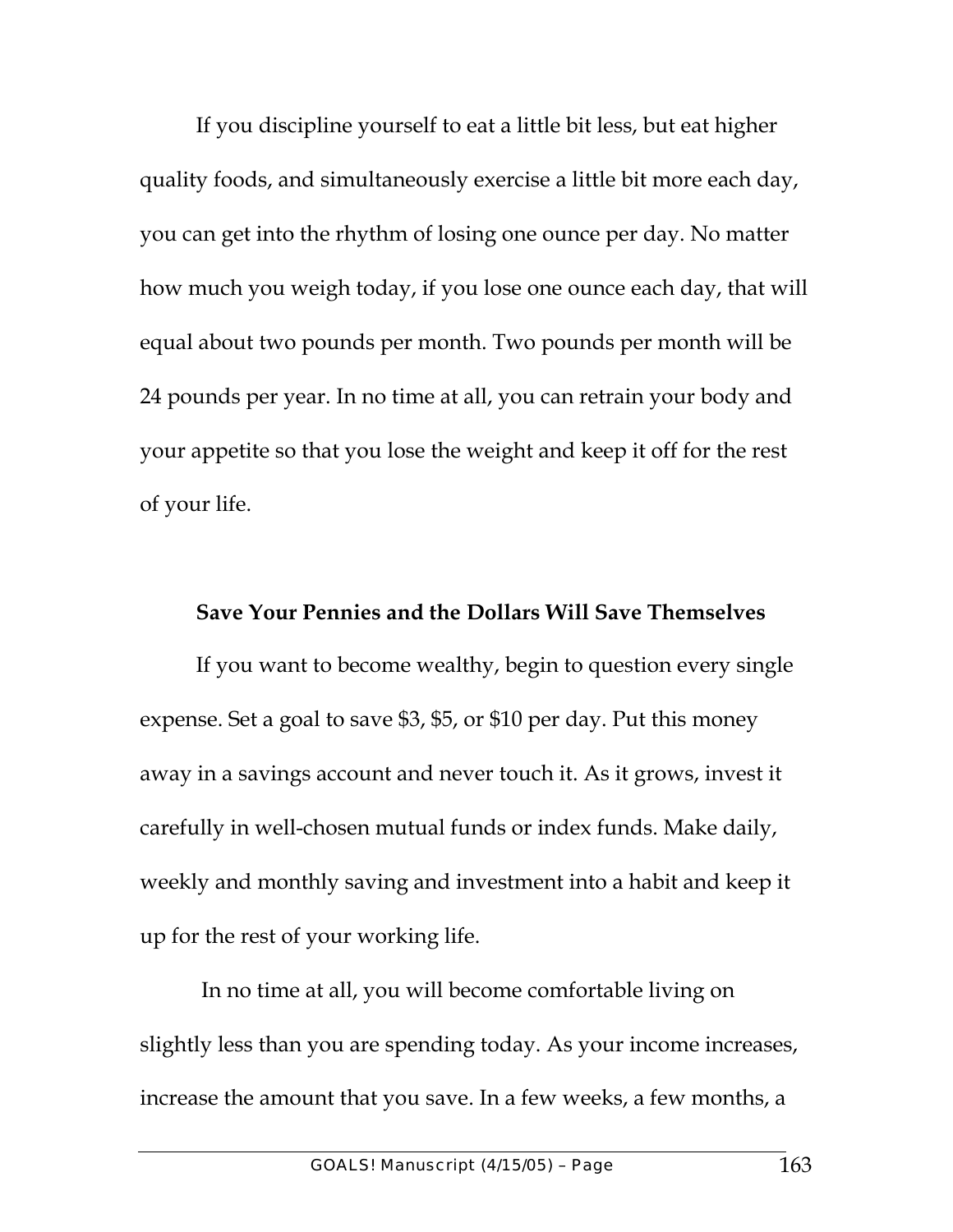few years, you will be out of debt and have a large amount of money put away and working for you. A few years down the road, you will be financially independent.

#### **Become A Learned Person**

 If you read 15 minutes each evening, rather than watching television, you will complete about 15 books per year. If you read in the great classics of English literature for 15 minutes each day, in seven years you will have read the 100 greatest books ever written. You will be one of the best-educated and most erudite people of your generation. And you can achieve this just by reading 15 minutes each evening before you go to bed.

#### **Increase Your Income**

If you are in sales and you want to increase your income, keep careful track of how many calls, how many presentations, how many proposals and how many sales you are making each day, each week and each month at the present time. Then, set a goal to increase your number of calls, presentations and proposals per day. Set a goal to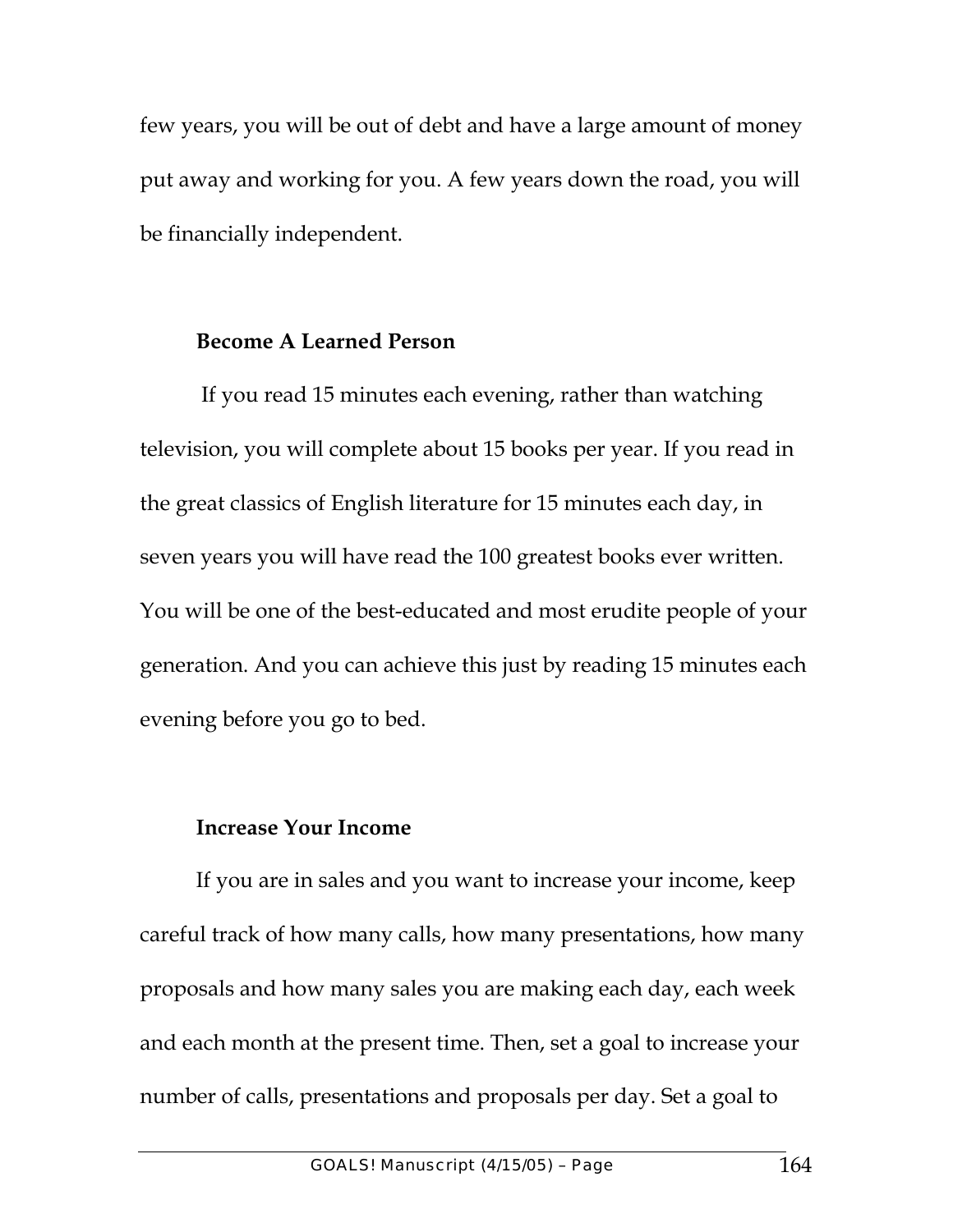increase your number of sales each week and each month. Every day, measure yourself against your own standards.

### **If You Measure It, You Can Manage It**

In each area of your life, analyze your activities carefully and select a specific number that, more than anything else, determines your level of success in that area. Then focus all of your attention, all day long, on that specific number. The very act of focused attention will cause you to perform better in that area, both consciously and unconsciously.

If you want to be healthier, you could focus on the number of minutes per week that you exercise, or the number of calories per day that you eat. If you want to be successful financially, you can focus on the amount you earn each hour, or the amount that you save each month. If you want to be successful in sales, you could focus on the number of calls you make each day, or the number of sales, or the size of sales, you make each month. If you want to be successful in your relationships, you can focus on the number of minutes that you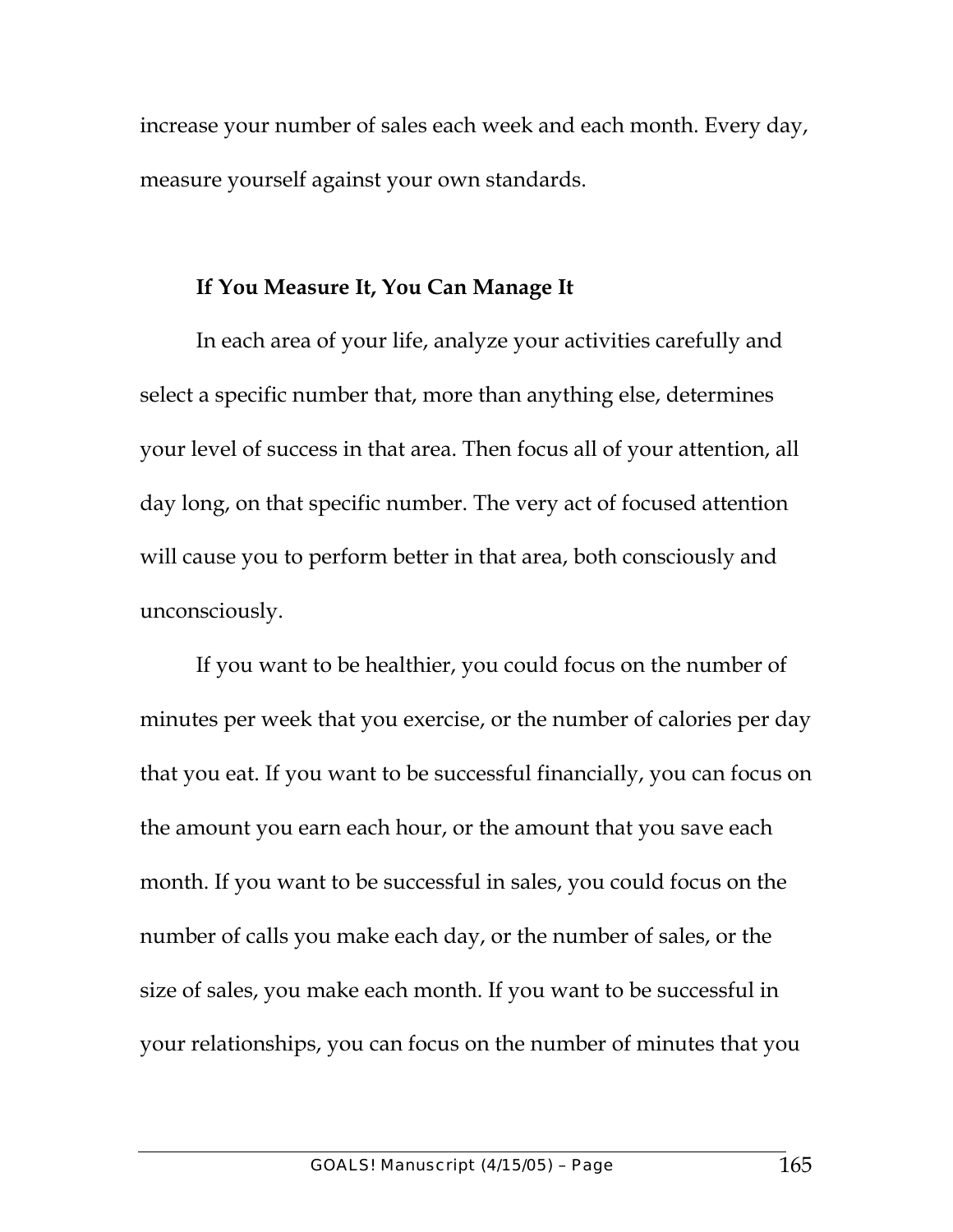spend face to face with the most important people in your life, each day and each week.

You have heard the saying, "What gets measured gets done." There is another saying, "If you can't measure it, you can't manage it." Your ability to set specific measures on your goals and then to keep an accurate record and track your performance each day will assure that you achieve your goals exactly when you have decided to, or even before.

### **Measure Your Progress:**

- 1. Determine a single measure that you can use to grade your progress and success in each area of life. Refer to it daily.
- 2. Determine the most important part of your job as it affects your income, and measure your daily activities in that area.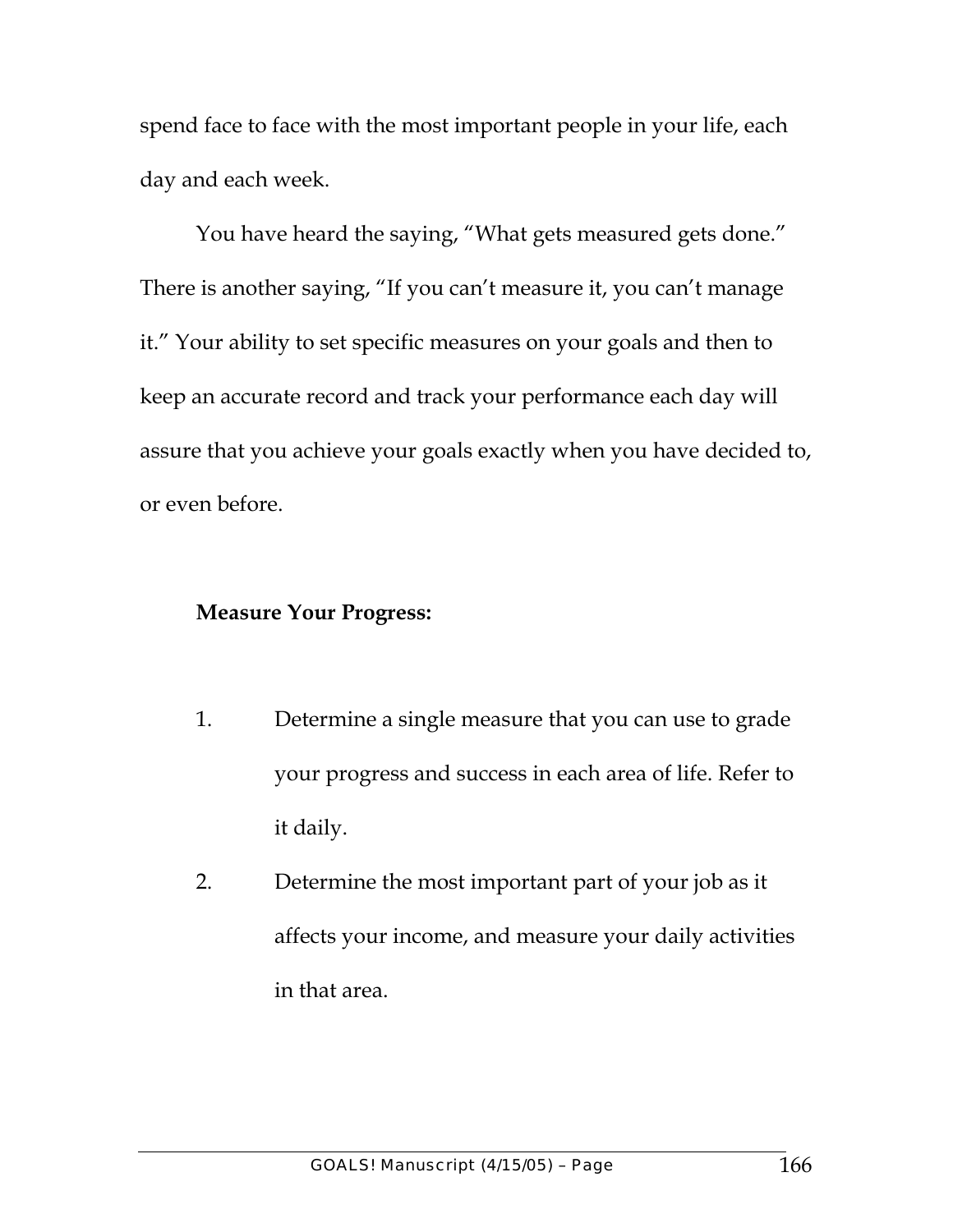- 3. Set a minimum, specific amount for daily, weekly, monthly saving and investment, and discipline yourself to put away those amounts.
- 4. Break every large goal down into measurable, controllable parts, and then focus on accomplishing each part on a fixed deadline.
- 5. Make it a game with yourself to set benchmarks, measures, scorecards, targets and deadlines for every goal, and then focus on those numbers and dates. The goals will take care of themselves.
- 6. Resolve to accomplish at least one specific part of a larger goal each day, and never miss a day.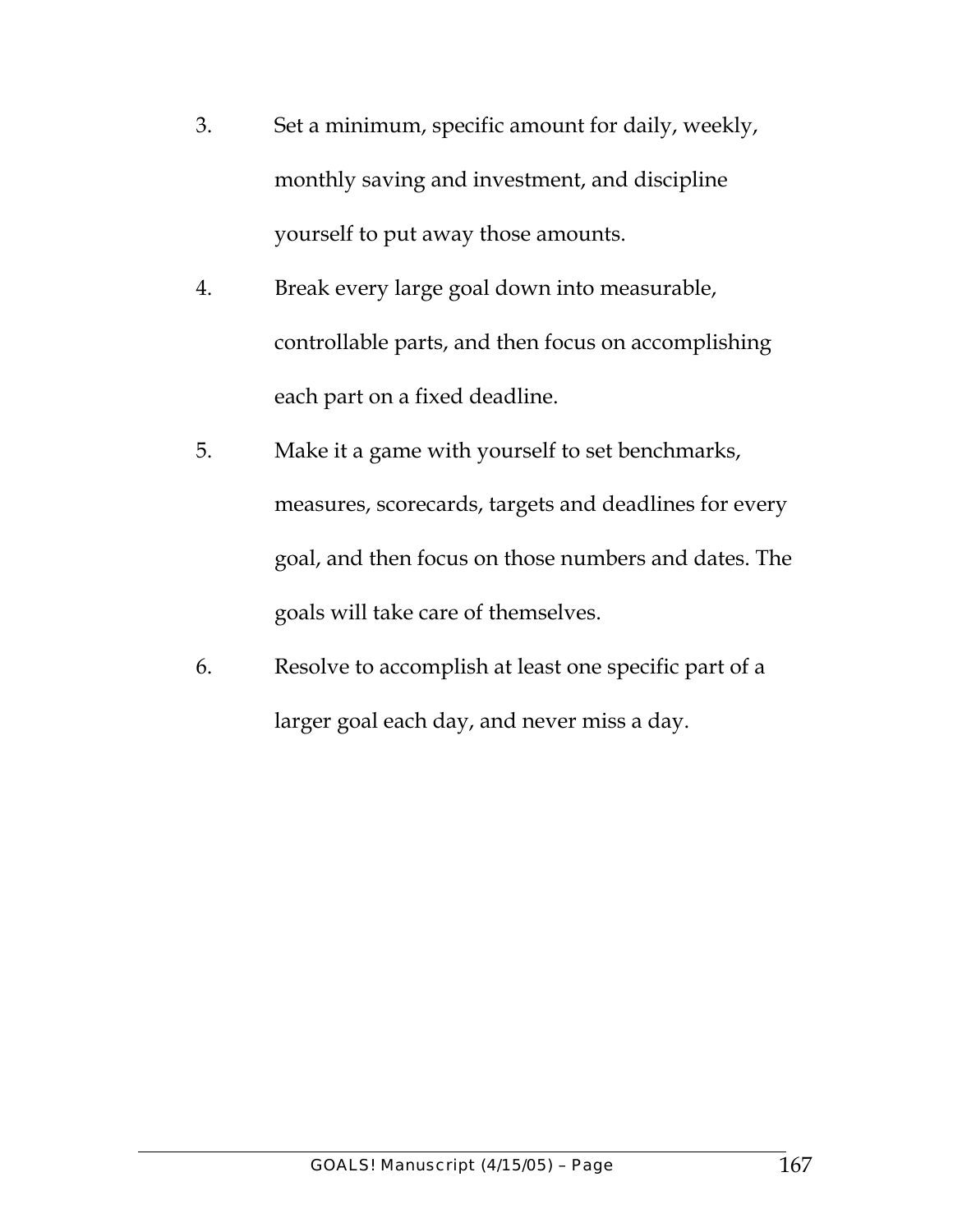# **Chapter Ten**

# **Eliminate the Roadblocks**

*"The person interested in success has to learn to view failure as a healthy, inevitable part of the process getting to the top."* (Joyce Brothers)

How many times do you think that people try to achieve their new goals before they give up? The average is less than one time. Most people give up before they even make the first try. And the reason they give up is because of all of the obstacles, difficulties, problems and roadblocks that immediately appear as soon as you decide to do something that you have never done before.

The fact is that successful people fail far more often than unsuccessful people. Successful people try more things, fall down, pick themselves up and try again, over and over again before they win through. Unsuccessful people try a few things, if they try at all, and very soon quit and go back to what they were doing before.

## **Temporary Failure Always Precedes Success**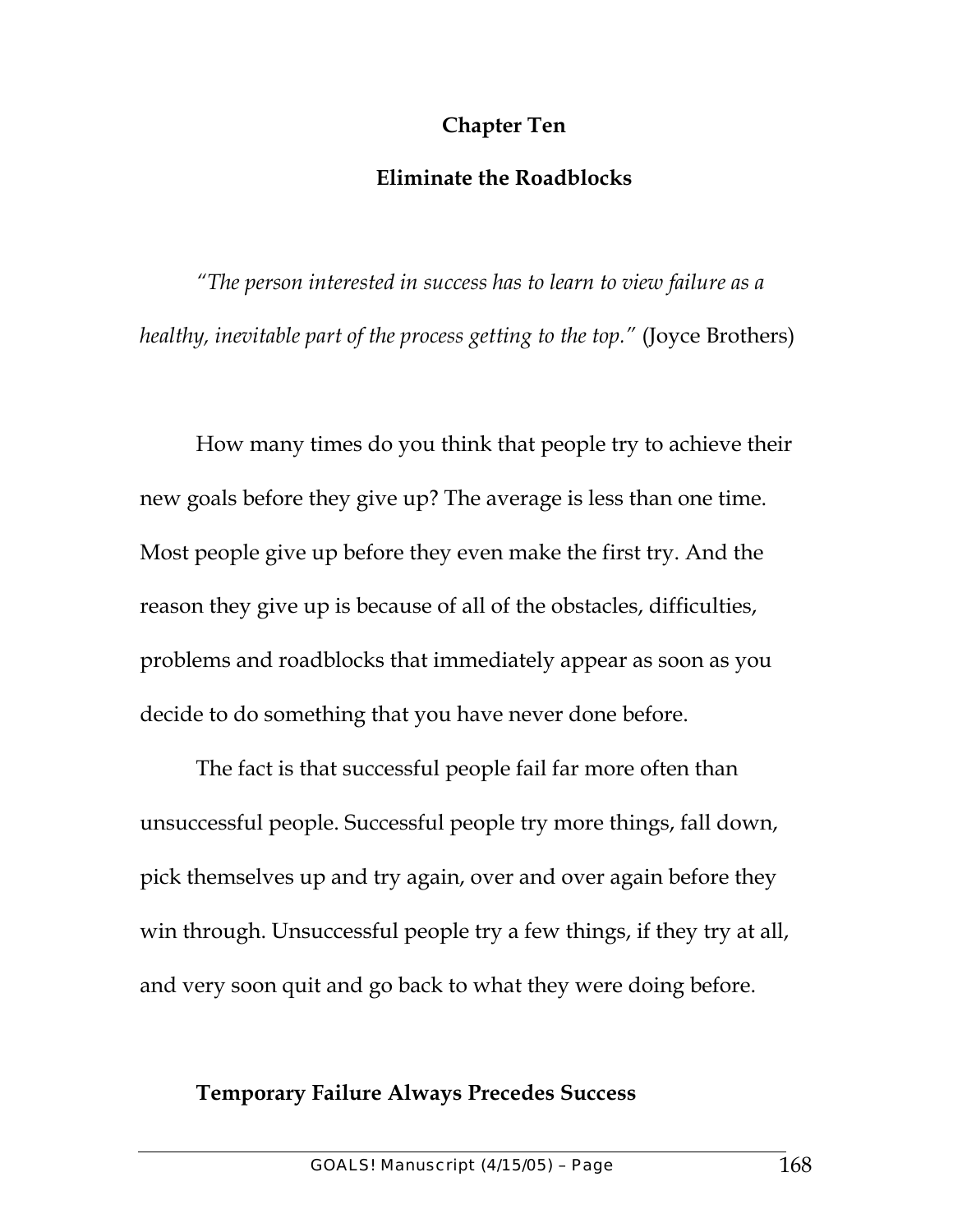You should expect to fail and fall short many times before you achieve your goals. You should look upon failure and temporary defeat as a part of the price that you pay on your road to the success that you will inevitably achieve. As Henry Ford once said, *"Failure is merely an opportunity to more intelligently begin again."* 

Once you have decided upon your goal, ask yourself, "Why am I not there already?" What is holding you back? Why haven't you achieved that goal up to now?

Identify all the obstacles that stand between you and your goal. Write down every single thing that you can think of that might be blocking you or slowing you down from moving ahead.

## **Think In Terms of Solutions**

Remember, *"You become what you think about – most of the time."* In the area of problems and difficulties, successful people have a particular way of thinking that we call "solution-orientation."

Successful people think about *solutions*, most of the time. Unsuccessful people think about problems and difficulties most of the time. Solution-oriented people are constantly looking for ways to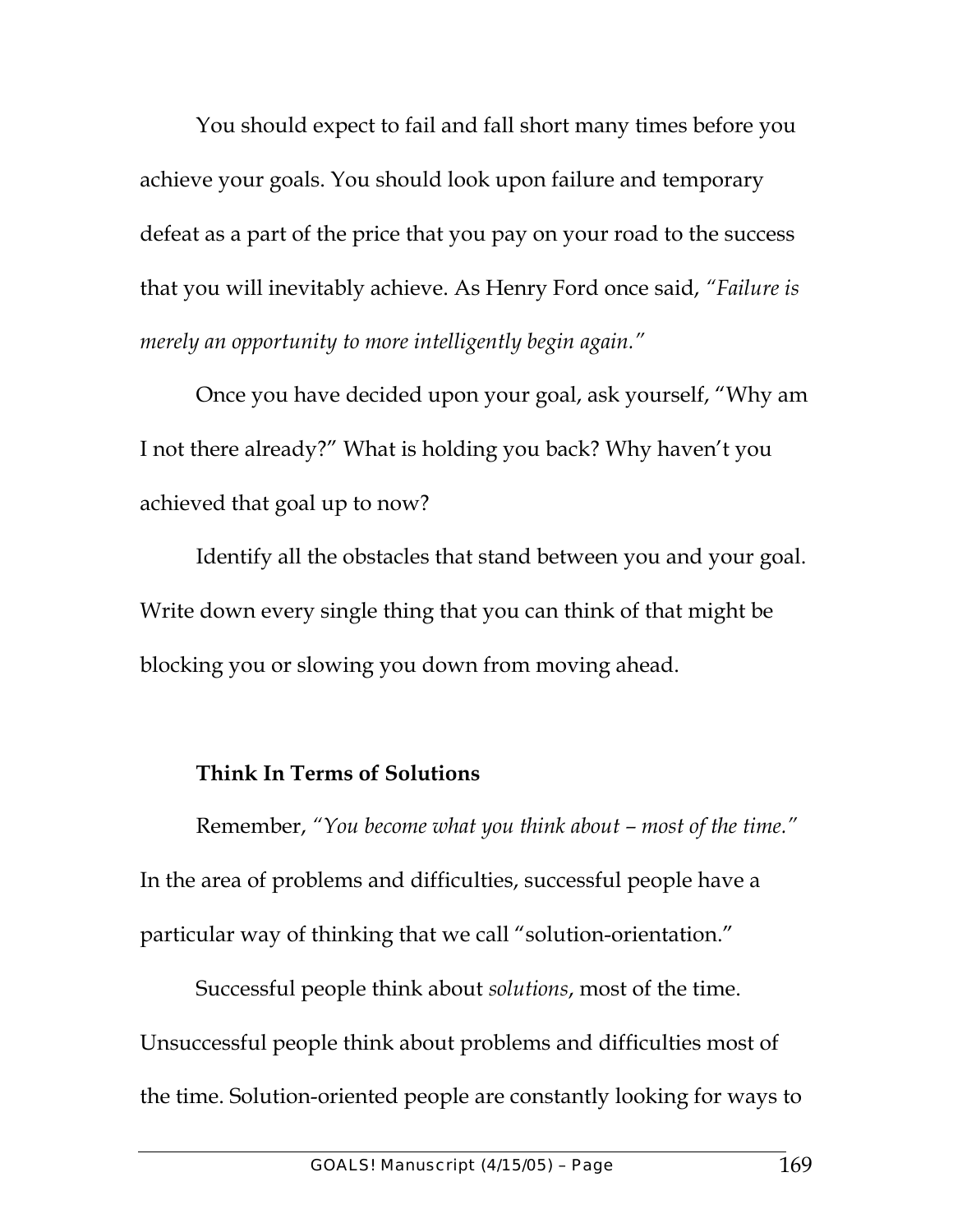get over, around and past the obstacles that stand in their ways. Problem oriented people talk continuously about their problems, about who or what caused them, how unhappy or angry they are and how unfortunate it is that they have occurred. Solution oriented people, on the other hand, simply ask the question, "How can we solve this?" and then take action to deal with the problem.

Between you and anything you want to accomplish, there will always be problems or obstacles of some kind. This is why *success* is sometimes defined as *the ability to solve problems*. Personal leadership is *the ability to solve problems*. Effectiveness is *the ability to solve problems*. All men and women who accomplish anything of importance are people who have developed the ability to solve the problems that stand between them and their goals.

#### **Problem Solving Is A Skill**

Fortunately, problem solving is a skill, like riding a bicycle or typing with a typewriter, which you can learn. And the more you focus on solutions, the more and better solutions will come to you. The better you get at solving problems, the faster you will be at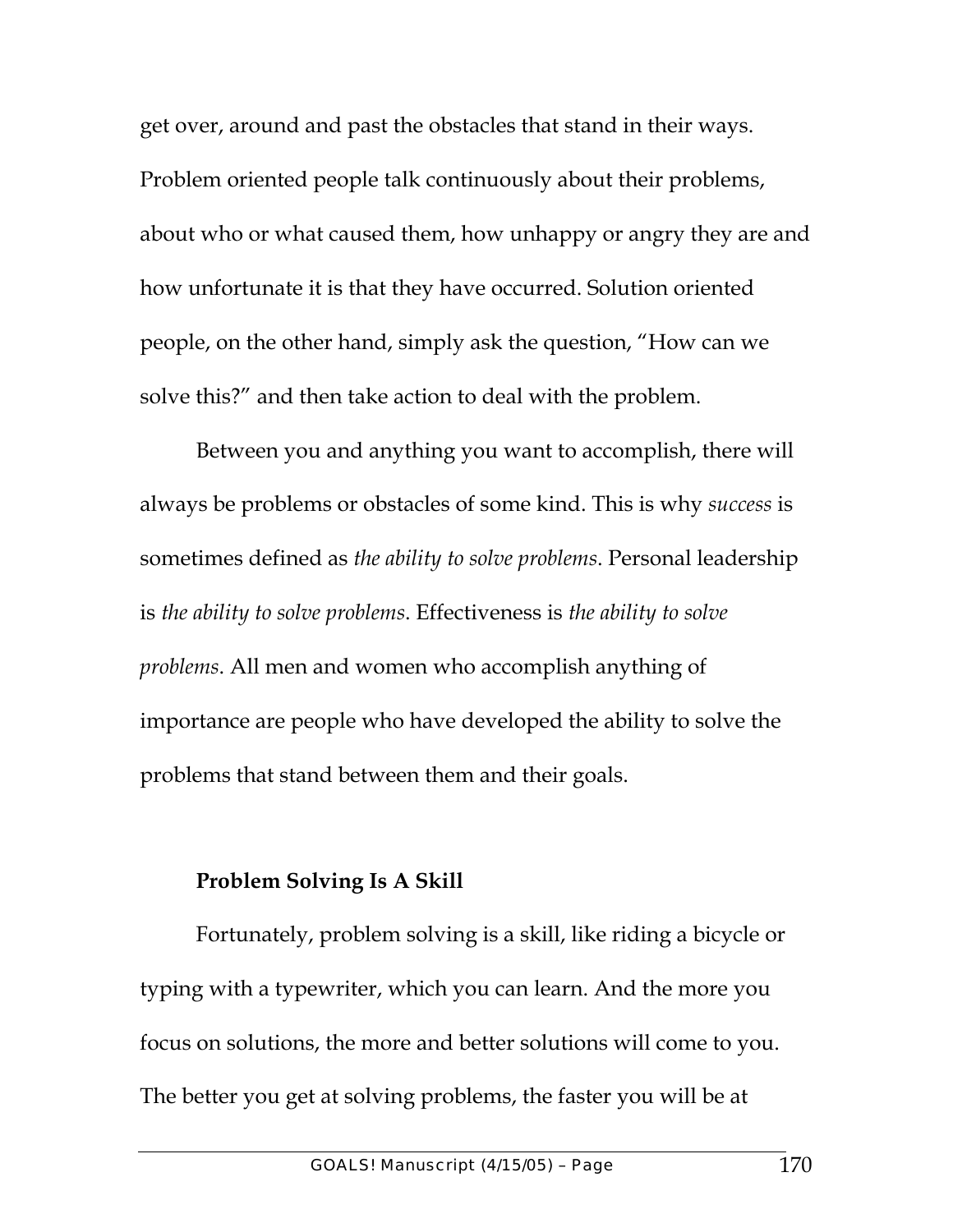solving each subsequent problem. And as you get better and faster at solving problems, you will attract even bigger and more expensive problems to solve. Eventually, you will be solving problems that can have significant financial consequences for you and others. This is the way the world works.

The fact is that you have the ability to solve any problem or to overcome any obstacle on the path to your goal, if you desire the goal intensely enough. You have within you, right now, all the intelligence and ability you will ever need to overcome any obstacle that could possibly hold you back.

## **The Theory of Constraints**

One of the most important breakthroughs in thinking in the last few decades was described by Elihu Goldratt in his book *The Goal* as "The Theory of Constraints." This theory says that, between you and anything you want to accomplish, there is a constraint, or limiting factor, that determines how fast you get to where you want to go.

For example, if you are driving down the freeway and there is traffic construction that is narrowing all the cars into a single lane,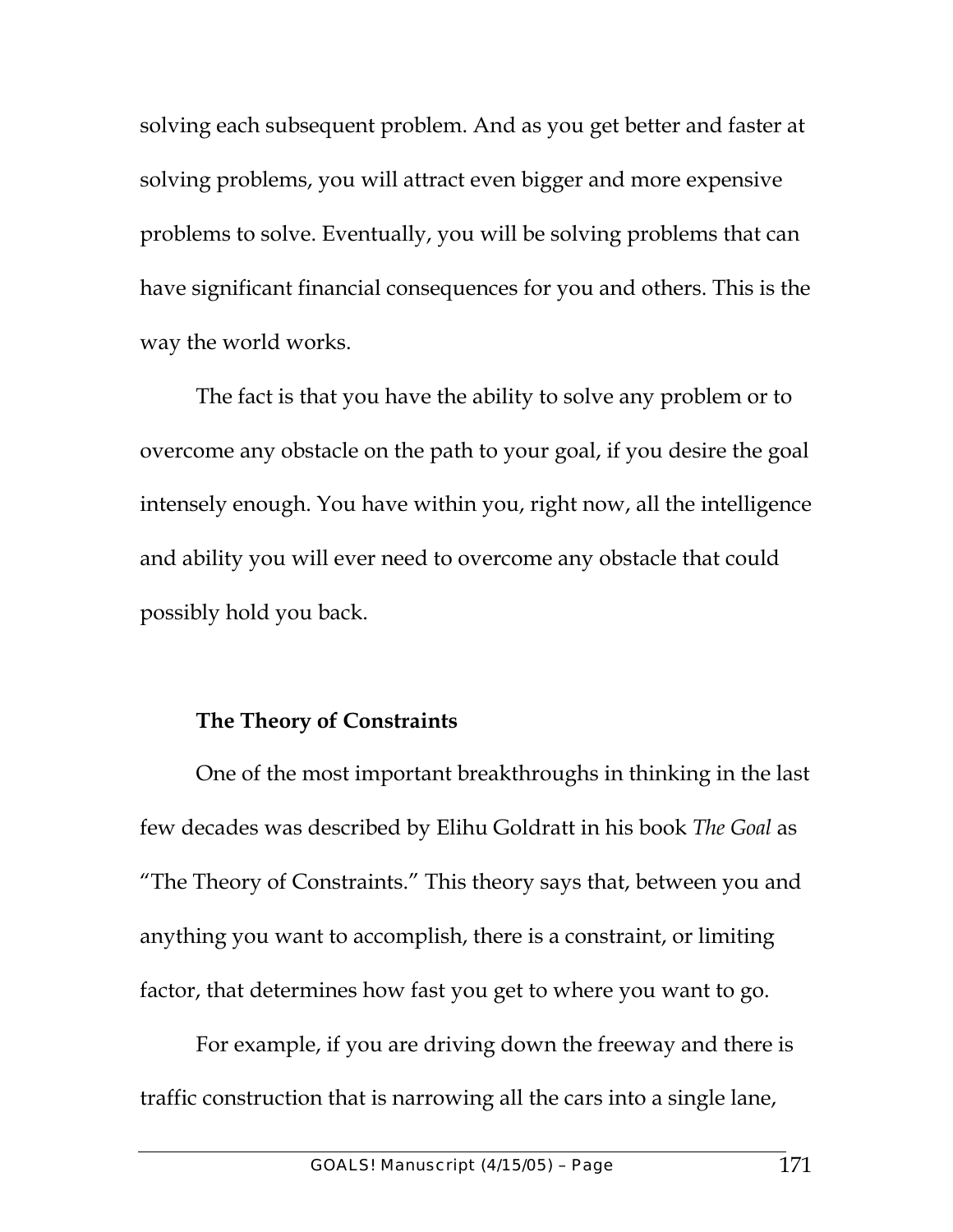this bottleneck or chokepoint becomes the constraint that determines how fast you get to your destination. The speed at which you pass through this bottleneck will largely determine the speed of your entire journey.

In accomplishing any major goal, there is always a constraint or bottleneck you must get through as well. Your job is to identify it accurately and then to focus all of your energies on alleviating that key constraint. Your ability to remove this bottleneck, or deal with this limiting factor can help you move ahead faster than perhaps any other step you can take.

### **Internal Versus External Constraints**

The 80/20 Rule applies to the constraints between you and your goals. This rule says that 80% of your constraints will be *within* yourself. Only 20% of your constraints will be outside of yourself, contained in other people and situations. To put it another way, it is you *personally* who is usually the major roadblock that is setting the speed at which you achieve any goal that you set for yourself.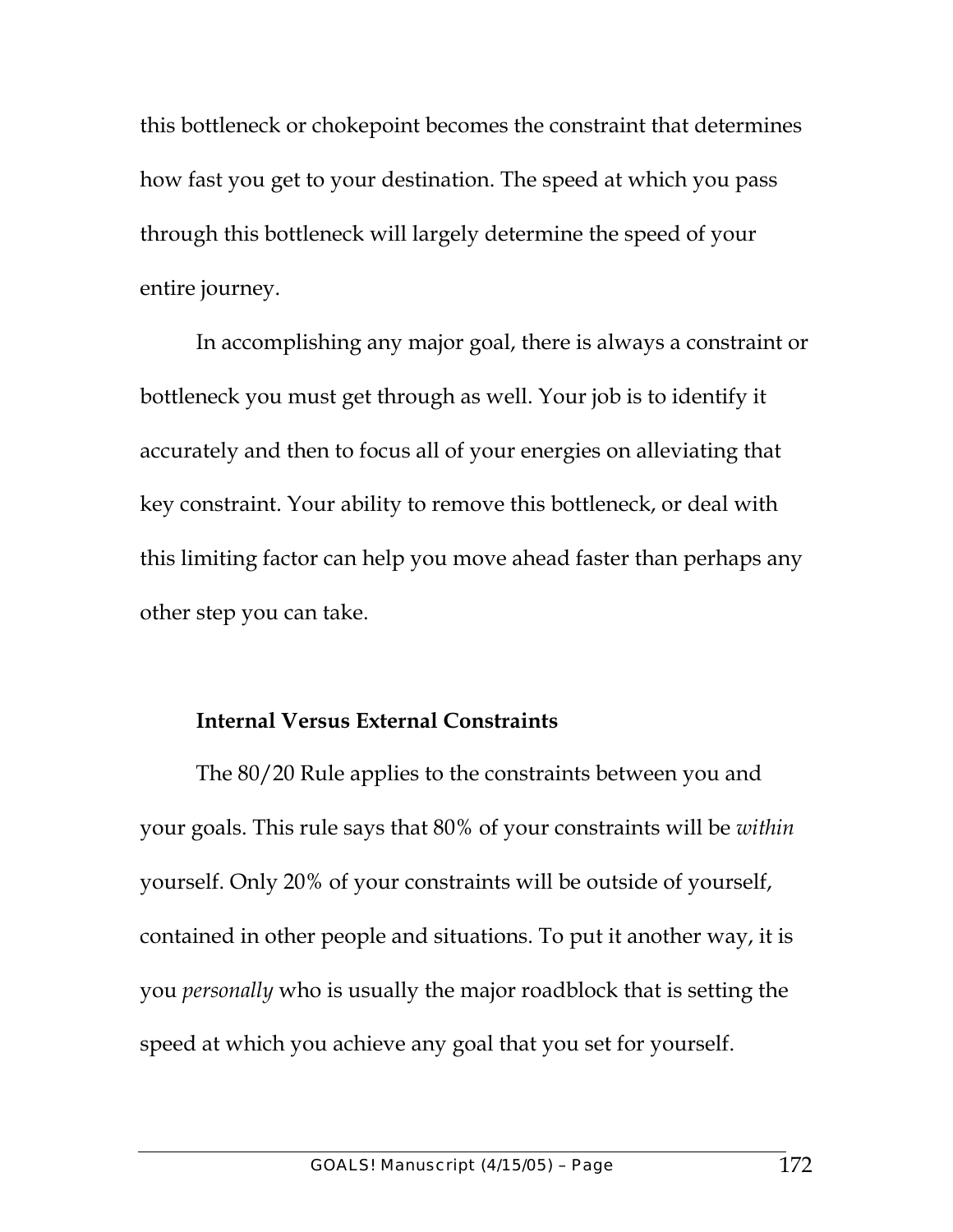For most people this is hard to accept. But superior people are more concerned with *what* is right rather than *who* is right. Superior people are more concerned with the truth of the situation, and what they can do to solve the problem, than they are with protecting their egos.

### **Look Into Yourself**

Ask yourself, "What is it *in me* that is holding me back?" Look deep within yourself and identify the key constraints in your personality, temperament, skills, abilities, habits, education or experience that might be holding you back from achieving the goals that you have set for yourself. Ask the brutal questions. Be completely honest with yourself.

The primary obstacles between you and your goals are usually mental. They are psychological and emotional in character. They are within yourself rather than within the situation around you. And it is with these mental obstacles that you must begin if you want to achieve everything that is possible for you.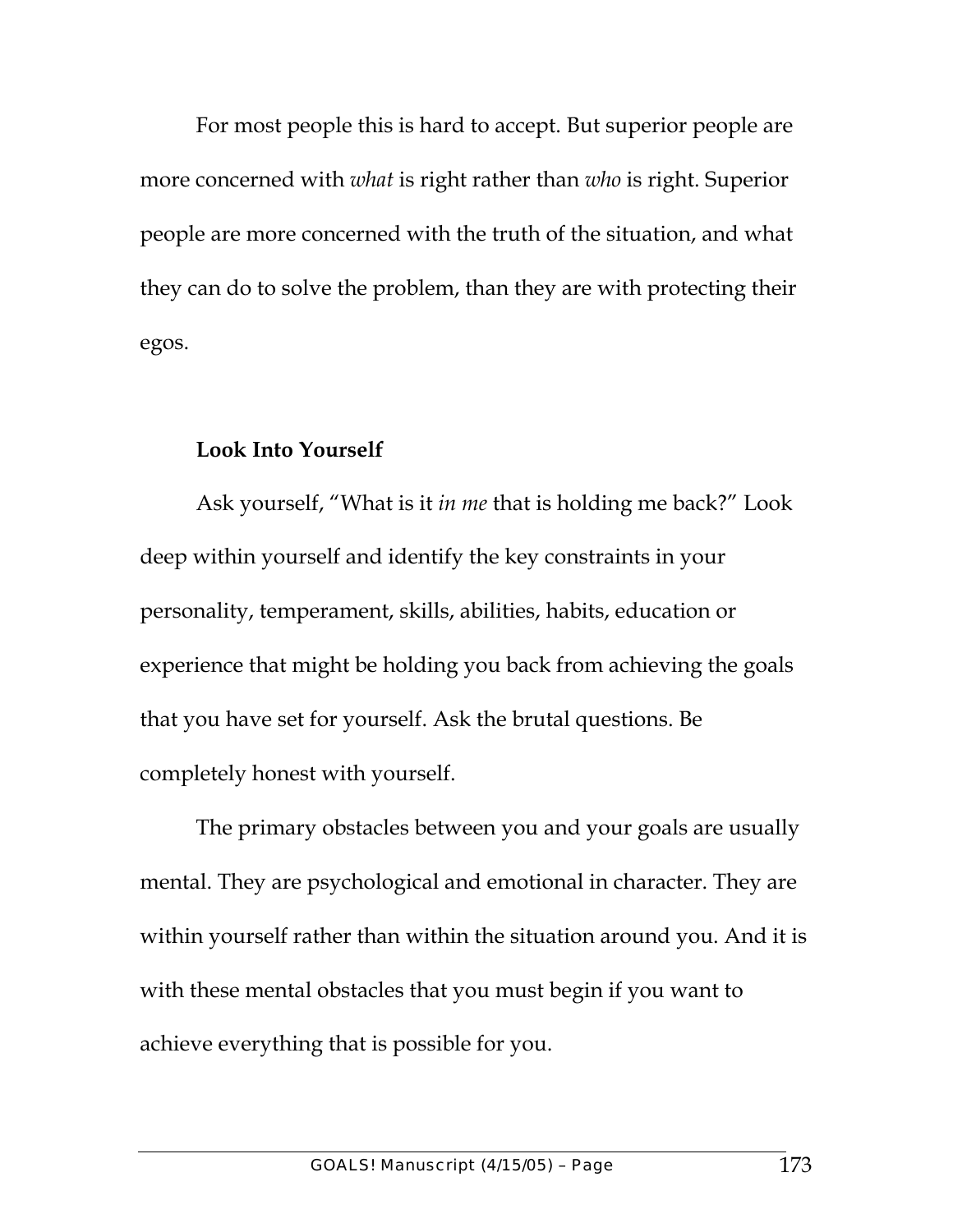## **Two Major Obstacles to Success**

The two major obstacles to success and achievement are *fear* and *doubt*. It is first of all, the fears of failure, poverty, loss, embarrassment or rejection that holds the average person back from trying in the first place. This is why the average number of times that a person tries with a new goal is less than one. As soon as he thinks of the goal, these fears overwhelm him and, like a bucket of water on a small fire, extinguishes his desire completely.

The second mental obstacle, closely aligned to fear, is that of self-doubt. We doubt our own abilities. We compare ourselves unfavorably to others, and think that others are somehow better, smarter and more competent than we are. We think, *"I'm not good enough."* We feel inadequate and inferior to the challenges of achieving the great goals that we so much want to accomplish.

# **Negative Emotions Can Be Unlearned**

Fortunately, if there is anything good about doubt and fear it is that they are both *learned* emotions. Have you ever seen a negative baby? Children come into the world with no doubts or fears at all.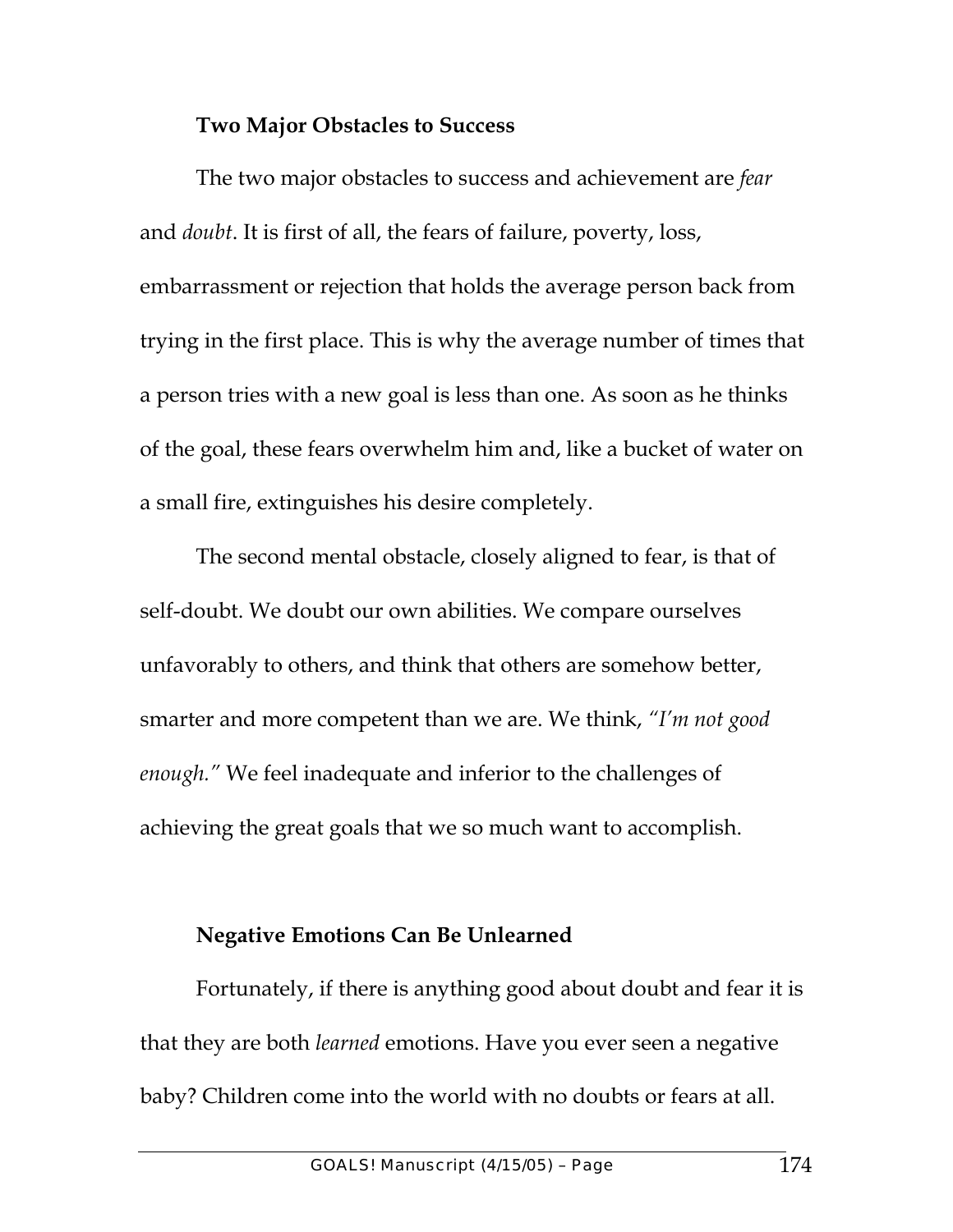And whatever has been learned can be *unlearned*, through practice and repetition.

The primary antidotes to doubt and fear are *courage* and *confidence*. The higher your level of courage and confidence, the lower will be your levels of fear and doubt, and the less effect these negative emotions will have on your performance and behavior.

### **The Keys To Courage and Confidence**

The way that you develop courage and confidence is with *knowledge* and *skill*. Most fear and doubt arises out of ignorance and feelings of inadequacy of some kind. The more you learn the things you need to know to achieve your goals, the less fear you will feel on the one hand, and the more courage and confidence you will feel on the other.

Think about learning to drive for the first time. You were probably extremely tense and nervous, and made a lot of mistakes. You may have driven erratically and been a danger to yourself and others. But over time, as you mastered the knowledge and skills of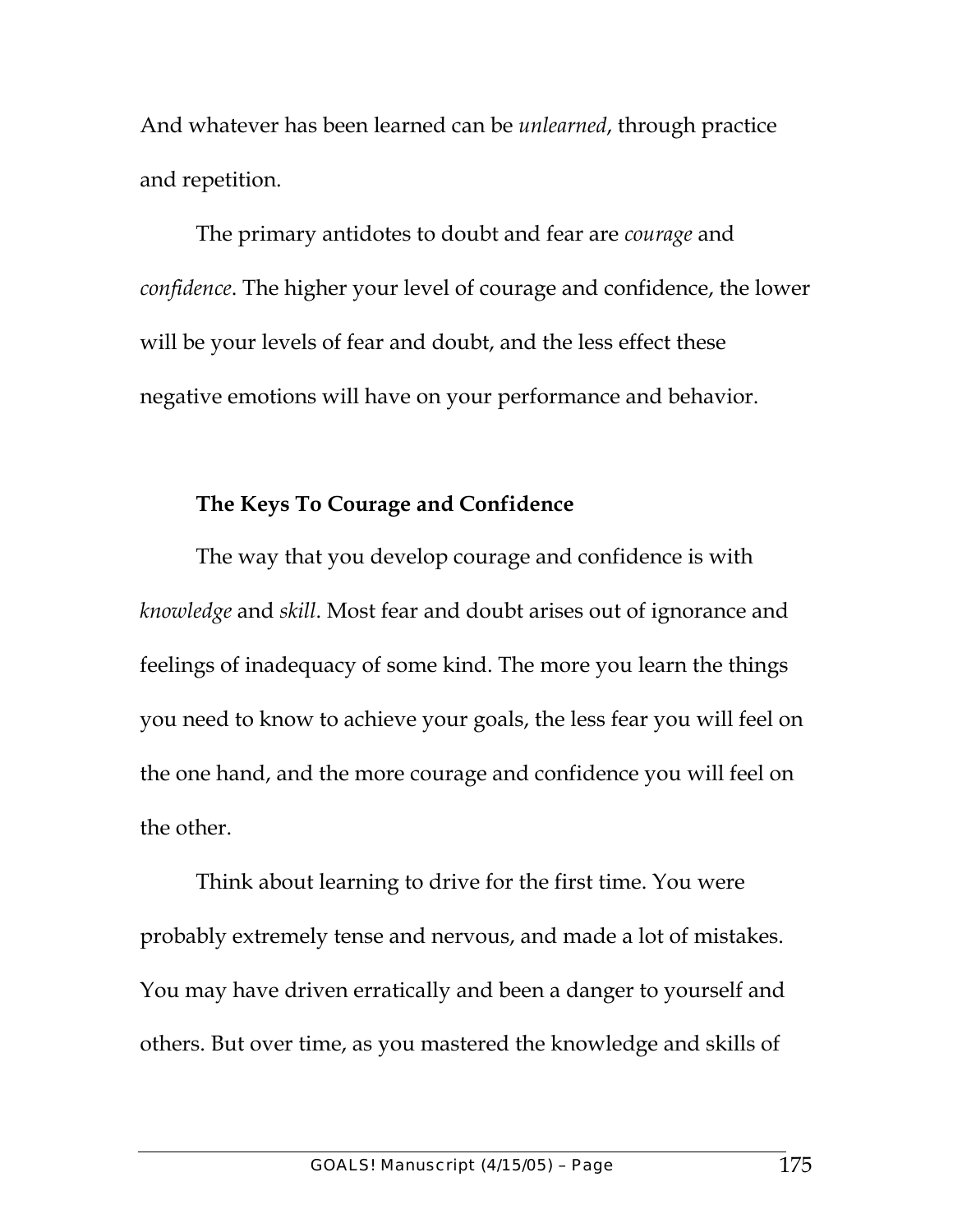driving, you became better and better, and your confidence increased.

Today, you can quite comfortably get into your car and drive across the country with no fear or worry at all. You are so competent at driving that you can do it well without even thinking about it. The same principles apply to any skills you need to learn to achieve any goal you can set for yourself.

### **Powerful Versus Powerless**

Doctor Martin Seligman of the University of Pennsylvania spent more than 25 years studying the phenomenon of what he called "Learned Helplessness." What Seligman concluded, after interviewing and studying many thousands of people, was that more than 80% of the population suffers from learned helplessness to some degree, and occasionally to a very high degree indeed.

A person suffering from learned helplessness feels that he or she is incapable of achieving his or her goals, or improving his or her life. The most common manifestation of learned helplessness is contained in the words *"I can't."* Whenever the victim of learned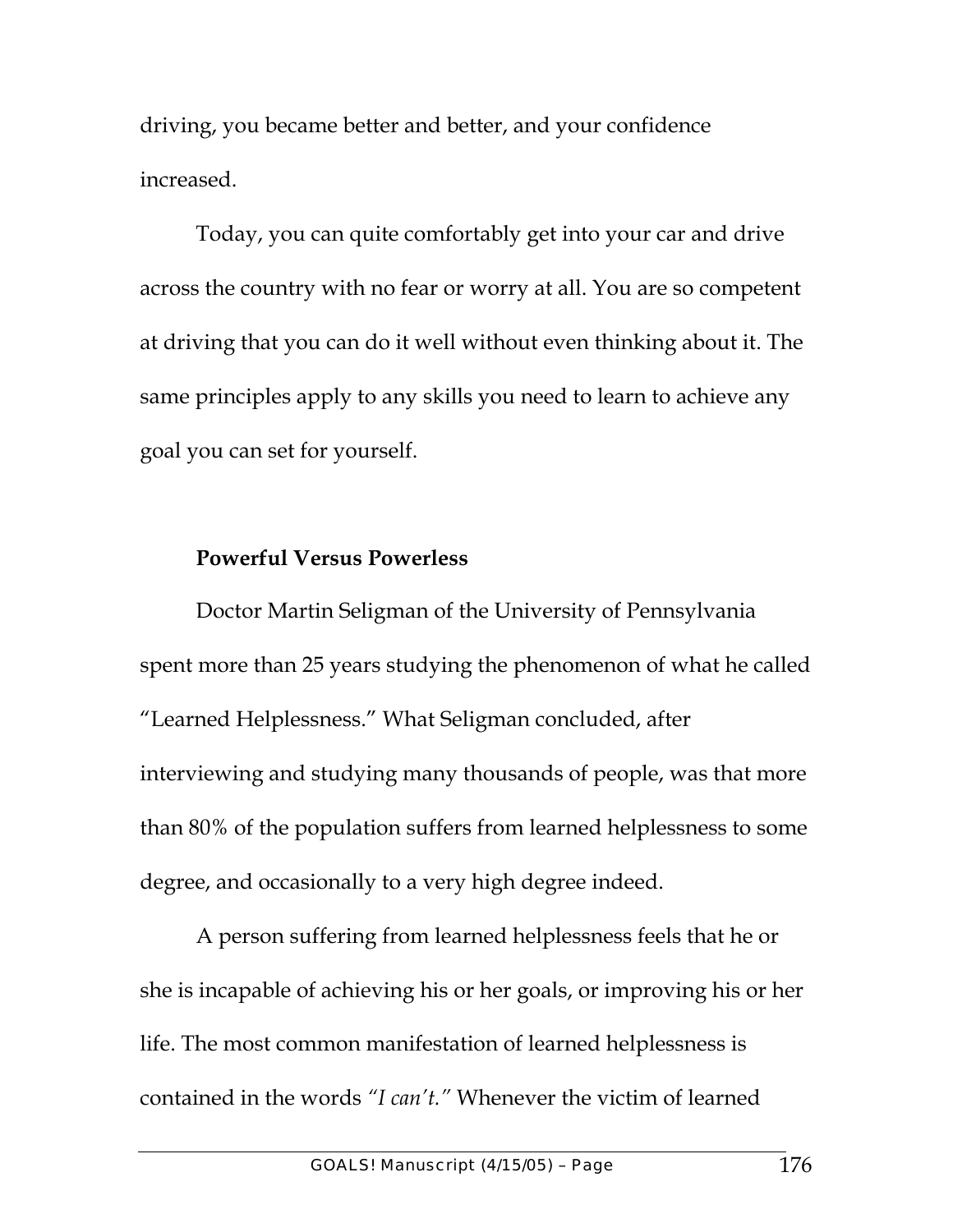helplessness is offered an opportunity, possibility or new goal, he immediately respond by saying, "I can't." He then goes on to give all the reasons why a particular goal or objective is not possible for him.

"I can't move ahead in my career. I can't get a better job. I can't take time off to study. I can't save money. I can't lose weight. I can't start my own business. I can't start a second income business. I can't change or improve my relationship. I can't get my time under control."

Whatever it is, he always has a self-limiting reason that immediately slams on the brakes of his potential. It short-circuits any attempt or desire to set a new goal or to change things in any way. Another famous observation of Henry Ford was, *"If you believe you can do a thing or you believe you cannot, in either case, you are probably right."* 

# **Unlearning Helplessness**

Learned helplessness is usually caused by destructive criticism in childhood, negative experiences growing up and failure experiences as an adult. The way you get over this natural tendency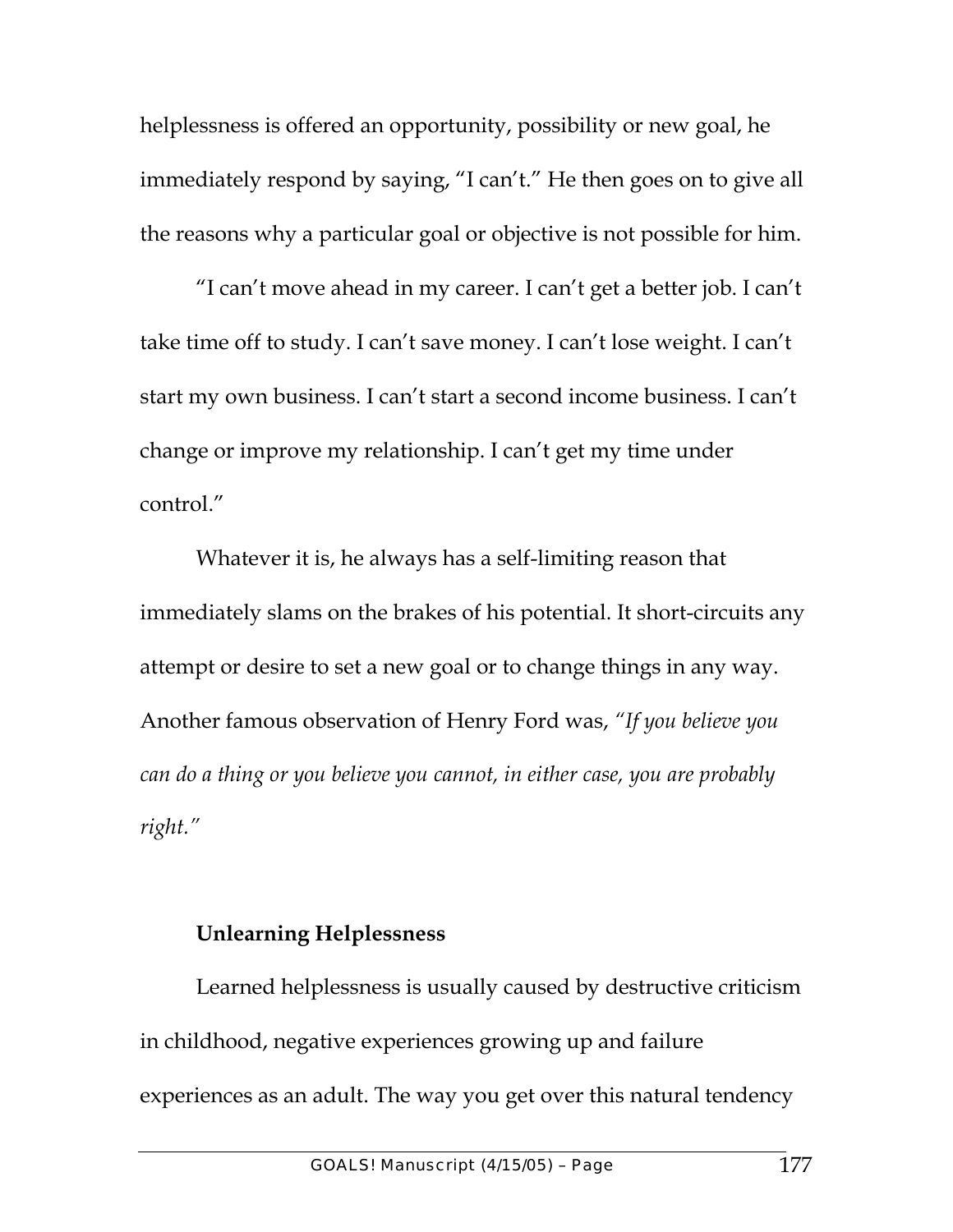to sell yourself short is by setting small goals, making plans and working on them each day. In this way, you gradually develop greater courage and confidence, like building up a muscle. As you become more confident in yourself and your abilities, you can set even larger goals. Over time, your doubts and fears will weaken and your courage and confidence will grow and become the dominant force in your thinking. Eventually, with a record of successes behind you, it won't be long before you become *unstoppable*.

### **The Trap of the Comfort Zone**

The second mental obstacle that you need to overcome is the "comfort zone." Many people become complacent with their current situations. They become so comfortable in a particular job or relationship, or at a particular salary or level of responsibility, that they become reluctant to make any changes at all, even for the better.

The comfort zone is a major obstacle to ambition, desire, determination and accomplishment. People who get stuck in a comfort zone, combined with learned helplessness, are almost impossible to help in any way. Don't let this happen to you.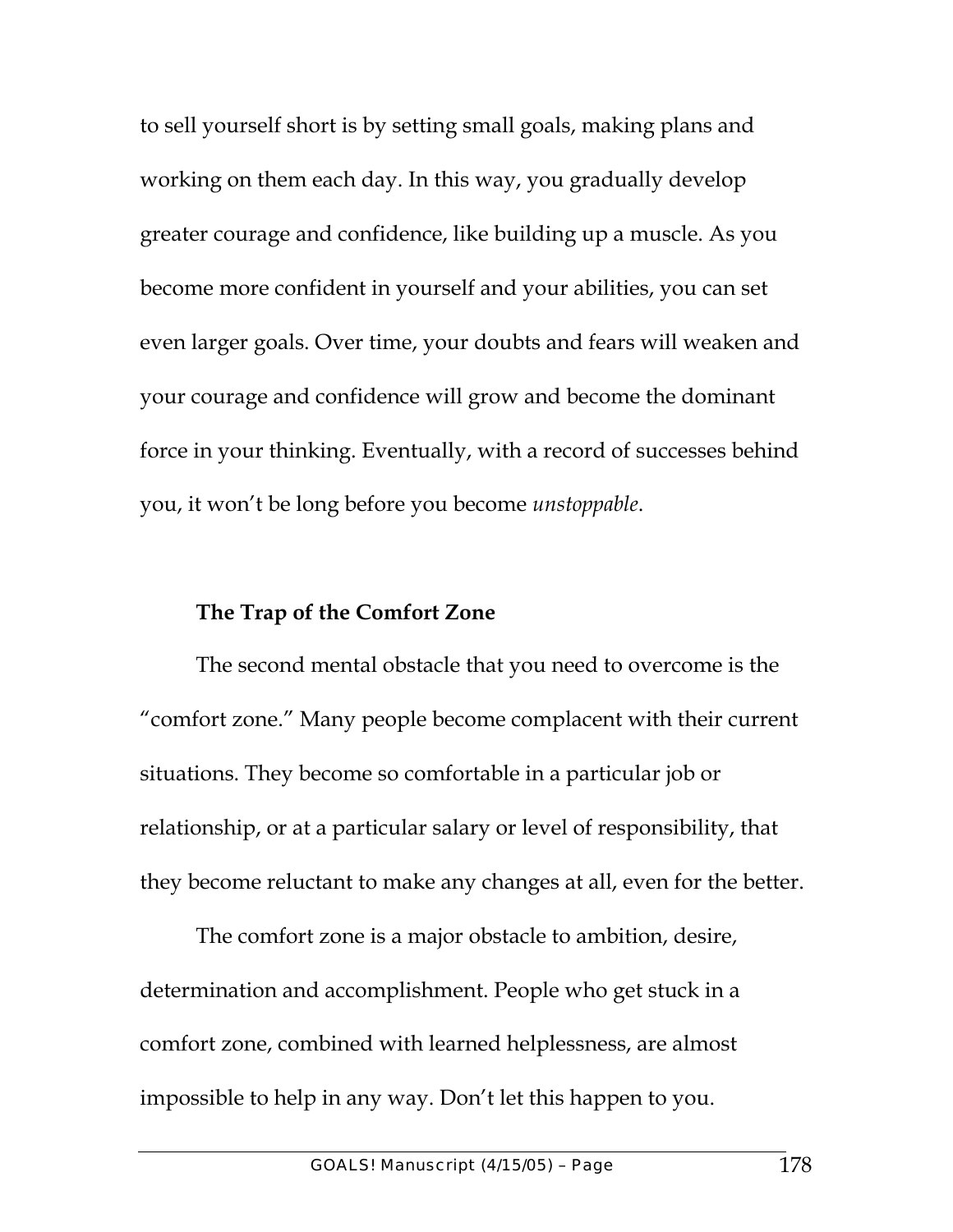# **Set Big Challenging Goals**

The way that you get out of your comfort zone, and break loose from learned helplessness, is by setting big, challenging goals. You then break these goals down into specific tasks, set deadlines and work on them every day. Like an ice flow breaking up in the spring, soon the sluggishness and lethargy of learned helplessness and the comfort zone breaks up and you begin moving faster and faster toward accomplishing more and more of what is possible for you.

# **Organize Your Obstacles By Priority**

Once you have made a list of all the obstacles that are standing in the way of your achieving your major goals, organize the obstacles by priority. What is the largest single obstacle? If you could wave a magic wand and remove one major obstacle from your path, which one obstacle, if removed, would help you the most in moving ahead more rapidly?

Management consultant Ian Mitroff has an interesting set of observations with regard to problem solving and the removal of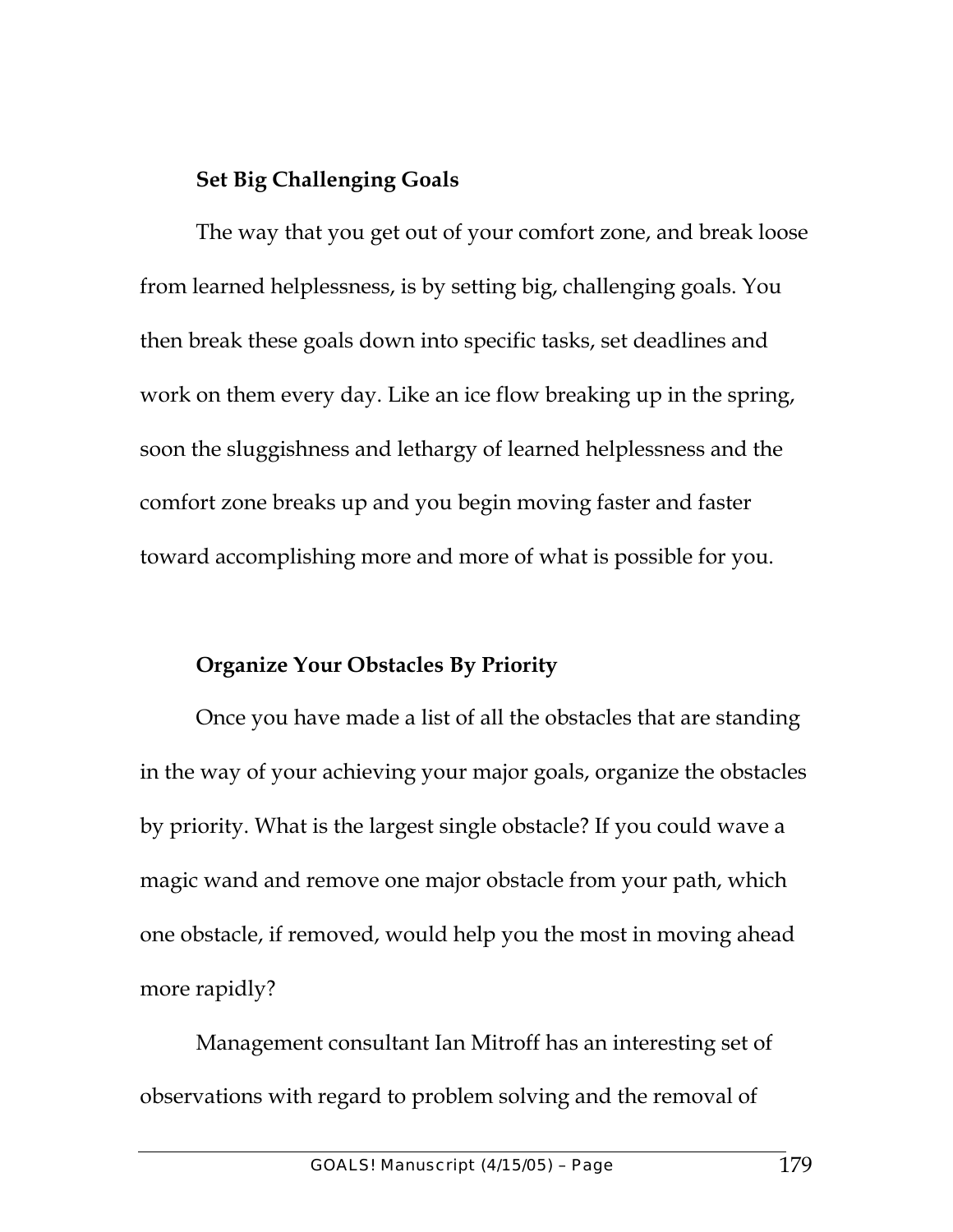obstacles. He says that, "Whatever the problem, define it several different ways before you attempt to solve it. Beware of any problem for which there is only one definition, or only one solution."

When you ask the question, with regard to your goal, "why am I not there already?" what answer comes to mind? What is holding you back? What is standing in your way? It is at this point that you have to *drill down* to determine the correct obstacle before you begin taking steps to remove it.

You do this by asking the question, "*What else* could be the problem?" after each definition of the problem.

# **Conducting A Sales Analysis**

In my work with corporations, or with individuals, we start off with the goal of doubling our profits or doubling our income. I then ask, "Why is it that our profits or our income are not twice as high already?" By repeated questioning, we often come up with an answer that is quite different from the obvious answer.

Here is an example of the questioning process: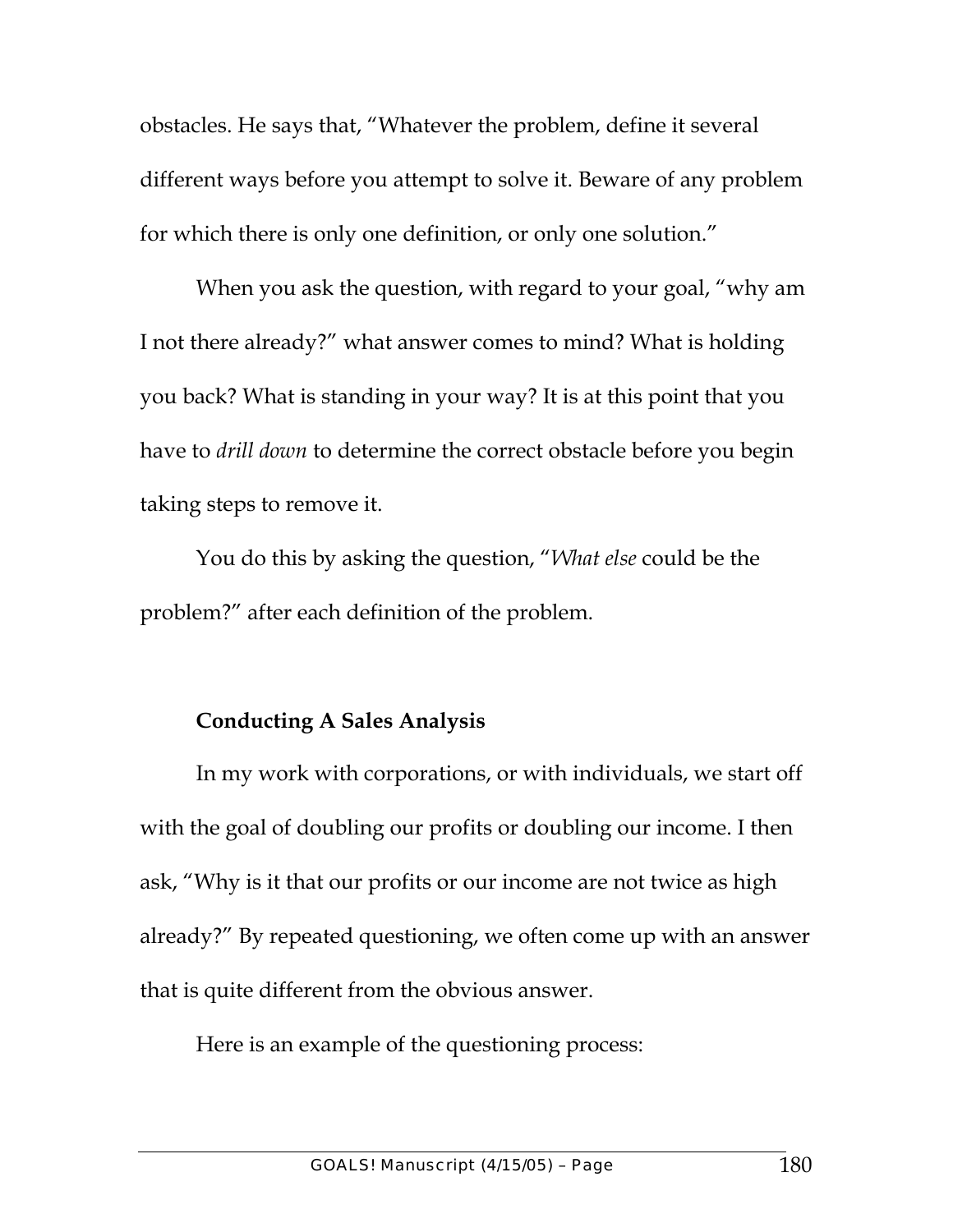"We are not making enough sales." *What else* could be the problem?

"Our individual sales are not large enough per customer." *What else* could be the problem?

"Our advertising is not attracting enough customers." *What else* could be the problem?

As you can see, whichever of these obstacles turns out to be the correct problem will require a completely different course of action to solve it. If we don't have enough sales, our solution is to increase the number of sales. If our sales are not large enough per customer, our solution is to increase the size of sale per customer. If our advertising is not drawing enough customers, our solution is to improve the quality of our advertising in some way.

## **Keep Drilling Deeper**

You could say, "Our customers are not buying enough from us." *What else* could be the problem?"

"Our customers are not buying frequently enough from us." *What else* could be the problem?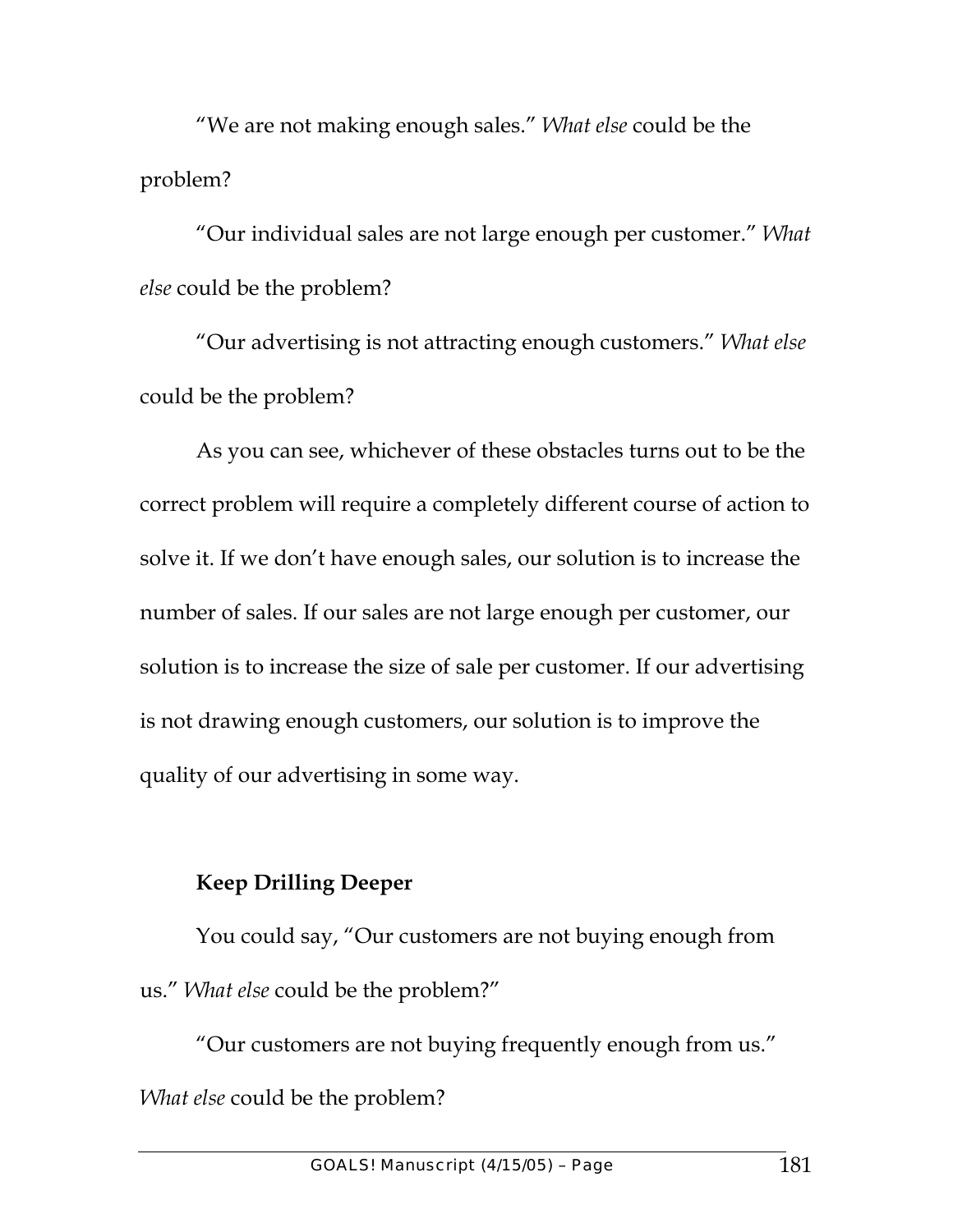"Our salespeople are not selling enough to our customers." This could lead to totally revamping the quality of the sales force through better recruiting, training and management. What else could be the problem?

"Our customers are buying too many of our products from our competitors." *What else* could be the problem?

"Our competitors are selling too much of their products to our customers." This answer forces you to ask, "What value or benefit do our prospective customers see in purchasing from our competitors? How could we offset this perceived benefit?"

*What else* could be the problem? "We are not making enough profit on our sales." *What else* could be the problem?

"It costs us too much to make each sale." *What else* could be the problem? And so on. Each new definition of the problem suggests different ways that the goal of increased sales or profitability could be achieved.

# **Apply the Right Solution to the Right Problem**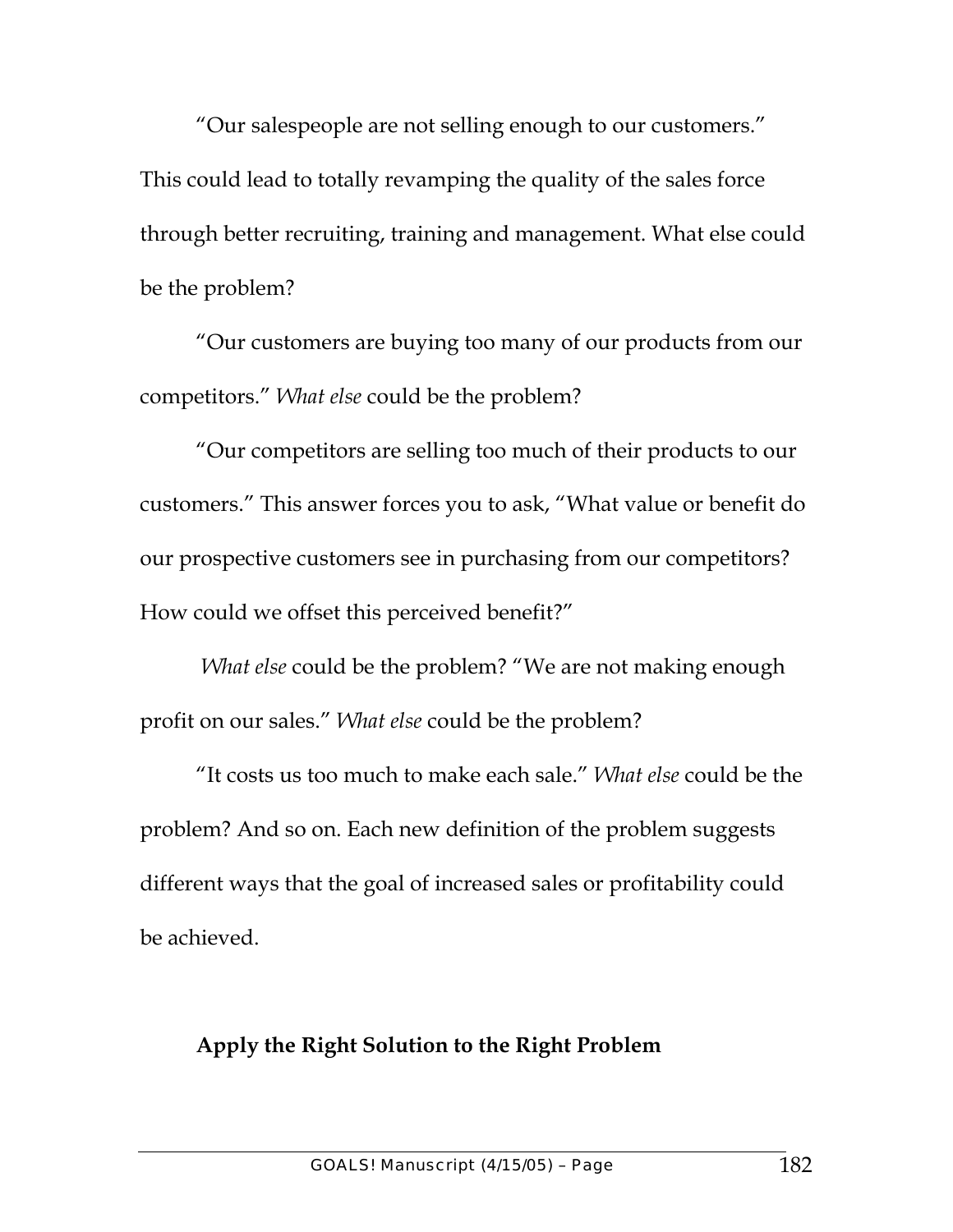In the business book, *The McKinsey Way,* describing the management consulting practices of McKinsey and Company, the authors point out that one of the greatest wastes of time and money is in applying the wrong solution to the wrong problem in the first place. This can apply to your problems and obstacles as well.

By identifying the constraints or reasons that you are not achieving your personal income goals, each definition leads to a different set of solutions. They require that you think in different ways.

In your personal life, it is the same. The accuracy with which you identify the obstacles or bottlenecks that are holding you back will determine the appropriateness of the various steps that you can take to remove or alleviate those obstacles.

### **Increasing Your Income**

You could start off by stating the problem in this way: "I'm not earning enough money."

*What else* is the problem?

"I'm not contributing enough value to be worth more money."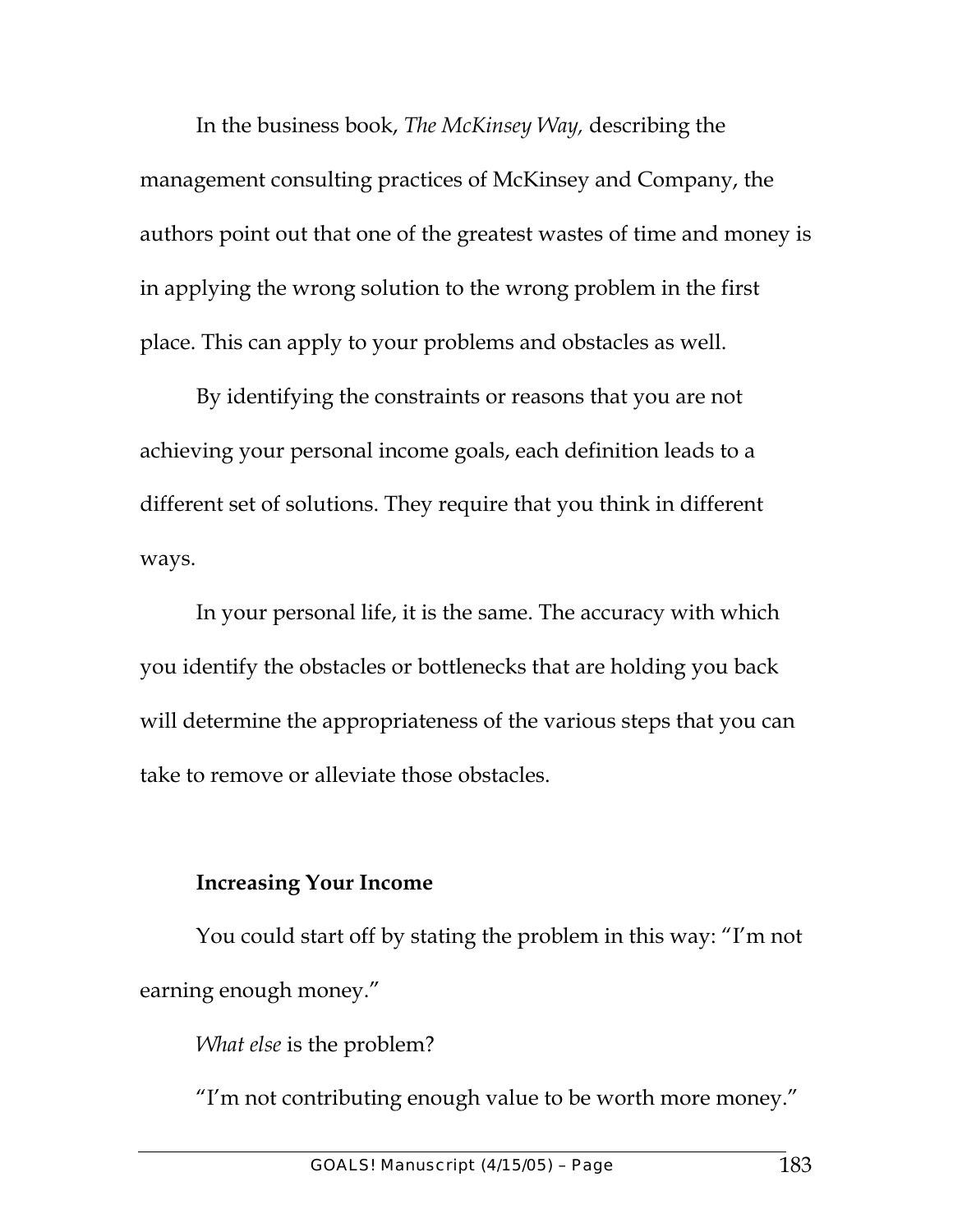*What else* could be the problem?

"I'm not good enough at what I do to be capable of getting results that are worth more than I'm earning today."

*What else* could be the problem?

"I don't use my time efficiently enough during the work day."

*What else* could be the problem?

"I spend my evenings watching television, my weekends socializing and I seldom read or learn anything that would help me to be better at my job."

Aha! Now you have found the *real* problem. Now you have a clear idea of what you have to do differently if you are going to solve your original problem, which was to earn more money.

# **Define the Obstacle As a Goal**

Once you have determined the major obstacle that is holding you back, rewrite that obstacle as a positive goal. For example, you could now say, "My goal is to continually upgrade my skills and abilities so that I am in the top 10% of money earners in my field."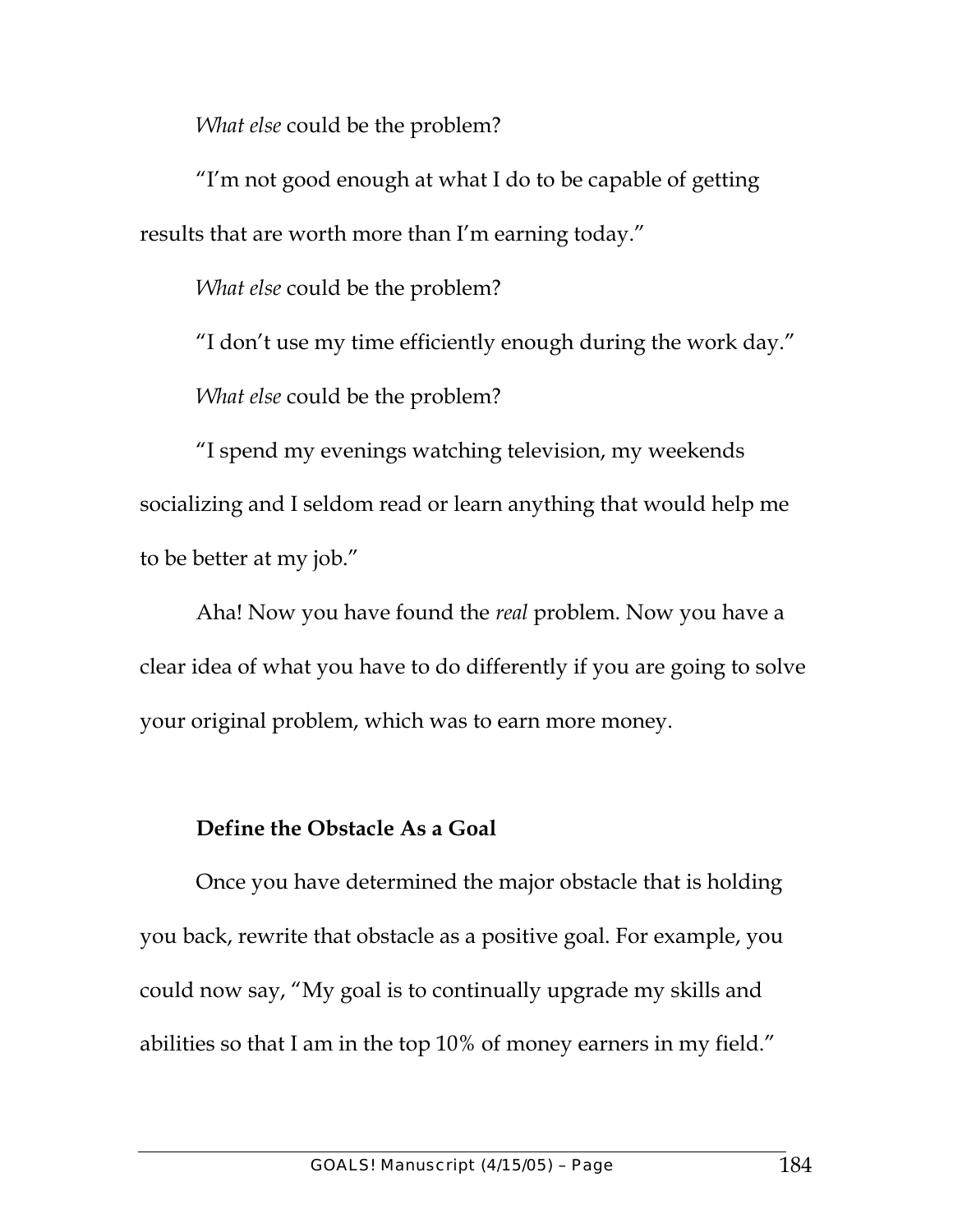You then make a list of all the things that you could do to upgrade your knowledge and skills, improve your time management, increase your efficiency and effectiveness and make more sales for your company.

You set deadlines and measures next to each step in your strategy to achieve excellence in your field. You then select one key task and take action on it immediately. From them on, you hold your own feet to the fire. You become your own taskmaster. You discipline and drive yourself to do the things that you need to do to become the kind of person you need to become in order to achieve the goals that you have set for yourself.

This exercise of identifying what is holding you back and then setting a clear, written goal to remove that obstacle puts you back in control of your own life.

By following through on your resolution, you virtually guarantee your ultimate success, and the achievement of almost any goal you can set for yourself.

#### **Strive For Accuracy**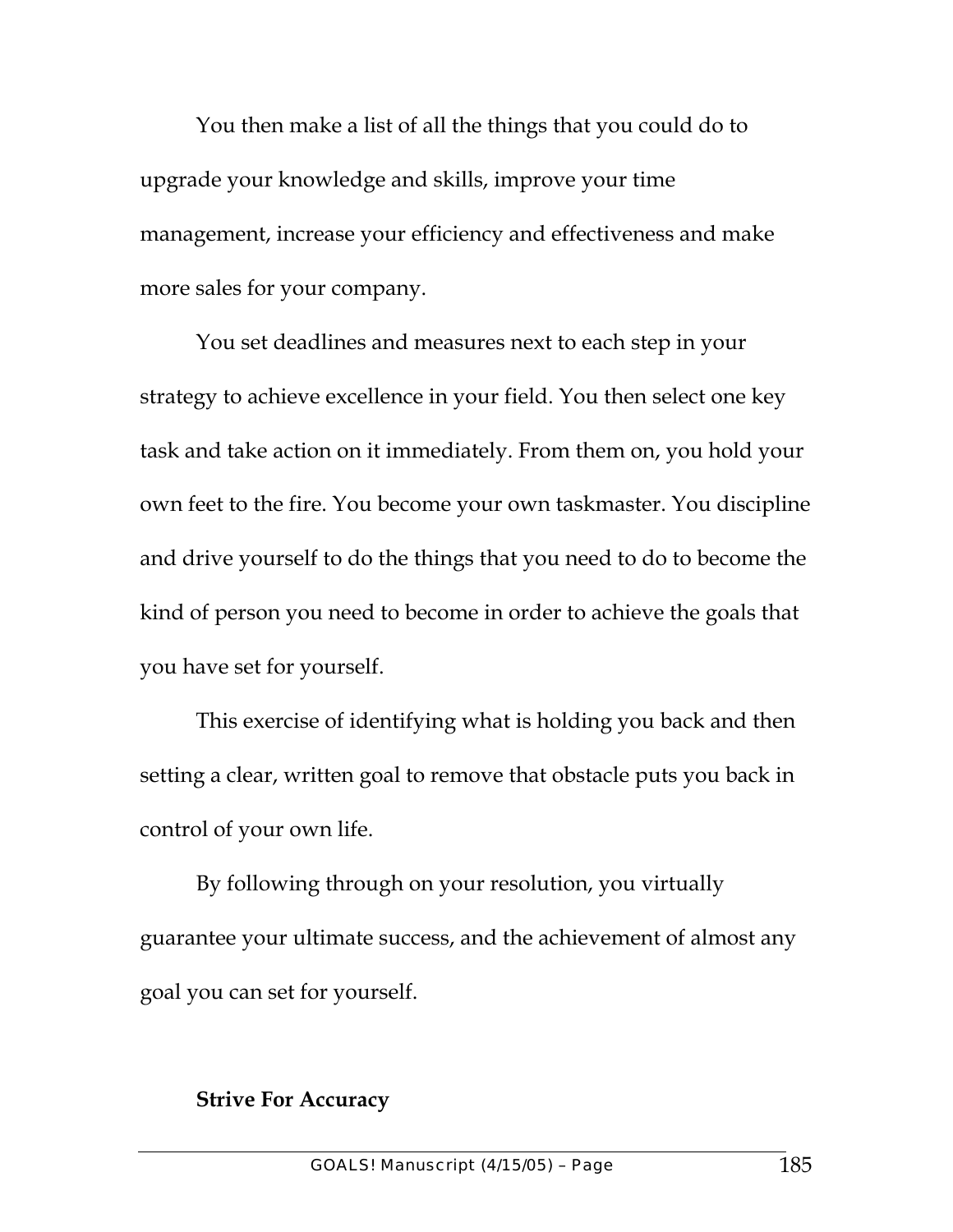If you have any questions or concerns about the accuracy of your problem definition, discuss it with someone you know and trust. Put your ego aside. Invite honest feedback and criticism. Be open to the possibility that you have fundamental flaws and weaknesses that are standing in the way of your realizing your full potential. Be brutally honest with yourself.

Once your problem or obstacle is clear to you, ideas, opportunities and answers will come to you from various sources. You will begin to attract into your life all kinds of resources that will help you to overcome the obstacle or difficulty, either within yourself or within the situation around you, and move you more rapidly toward your goal.

### **Almost Every Problem Can Be Solved**

Remember the old poem, *"For every problem under the sun, there is a solution or there is none. If there is a solution, go and find it. If there isn't, never mind it."* 

For every problem or obstacle that is standing between you and what you want to accomplish, there is a solution of some kind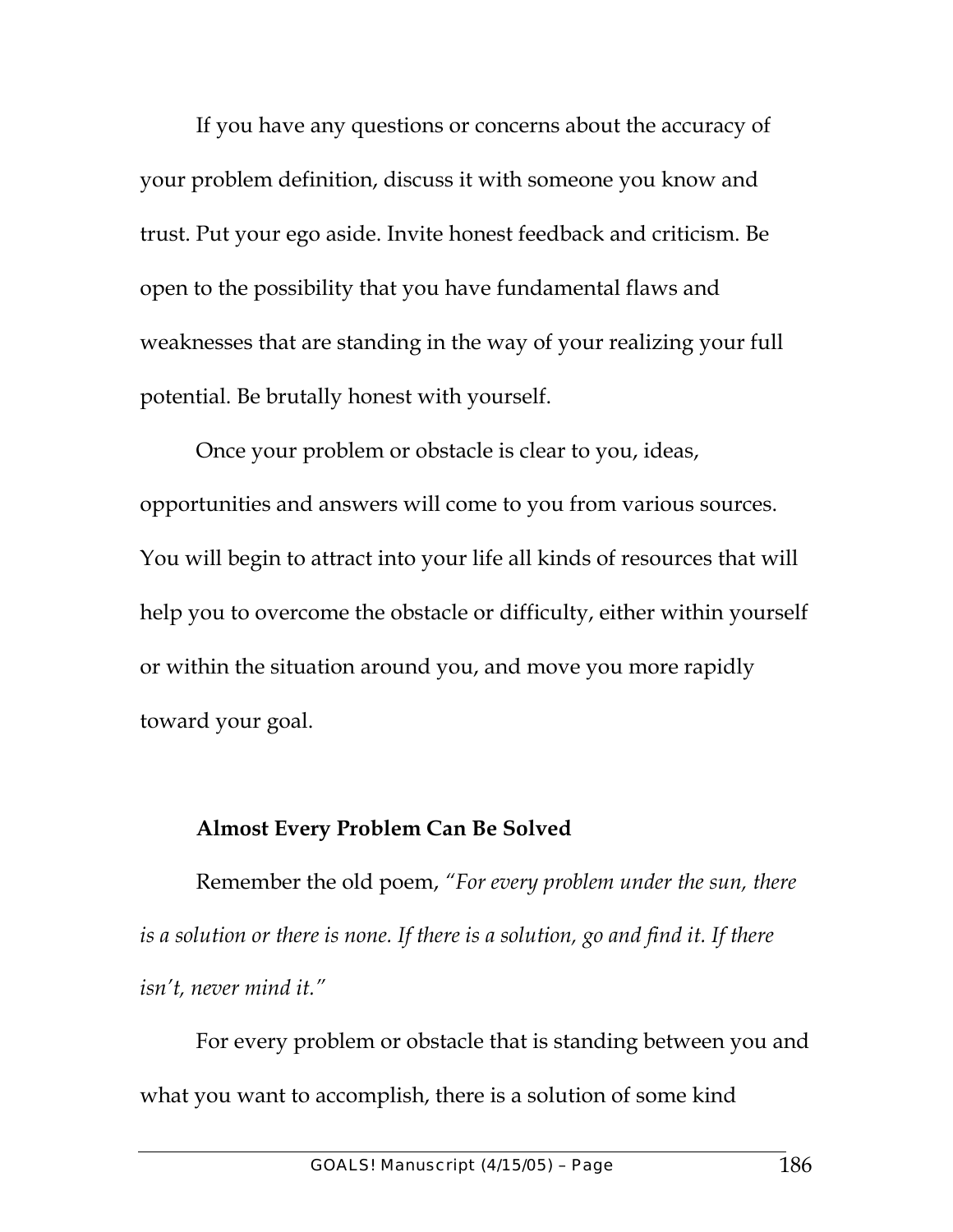somewhere. Your job is to be absolutely clear about what sets the speed at which you achieve your goal and then to focus your time and attention on alleviating that constraint. By removing your major obstacle, you will often make more progress in a few months than the average person might make in several years.

## **Eliminate the Roadblocks:**

- 1. Identify a major goal and then ask, "Why aren't I there already? What is holding me back?" List everything you can think of.
- 2. Look into yourself and face the possibility that it is your own fears and doubts that are your biggest roadblocks to success.
- 3. Identify the constraint or limiting factor, in yourself or the situation, that sets the speed at which you achieve your goal.
- 4. Develop several definitions of your major problem or obstacle. Ask, "What else is the problem?"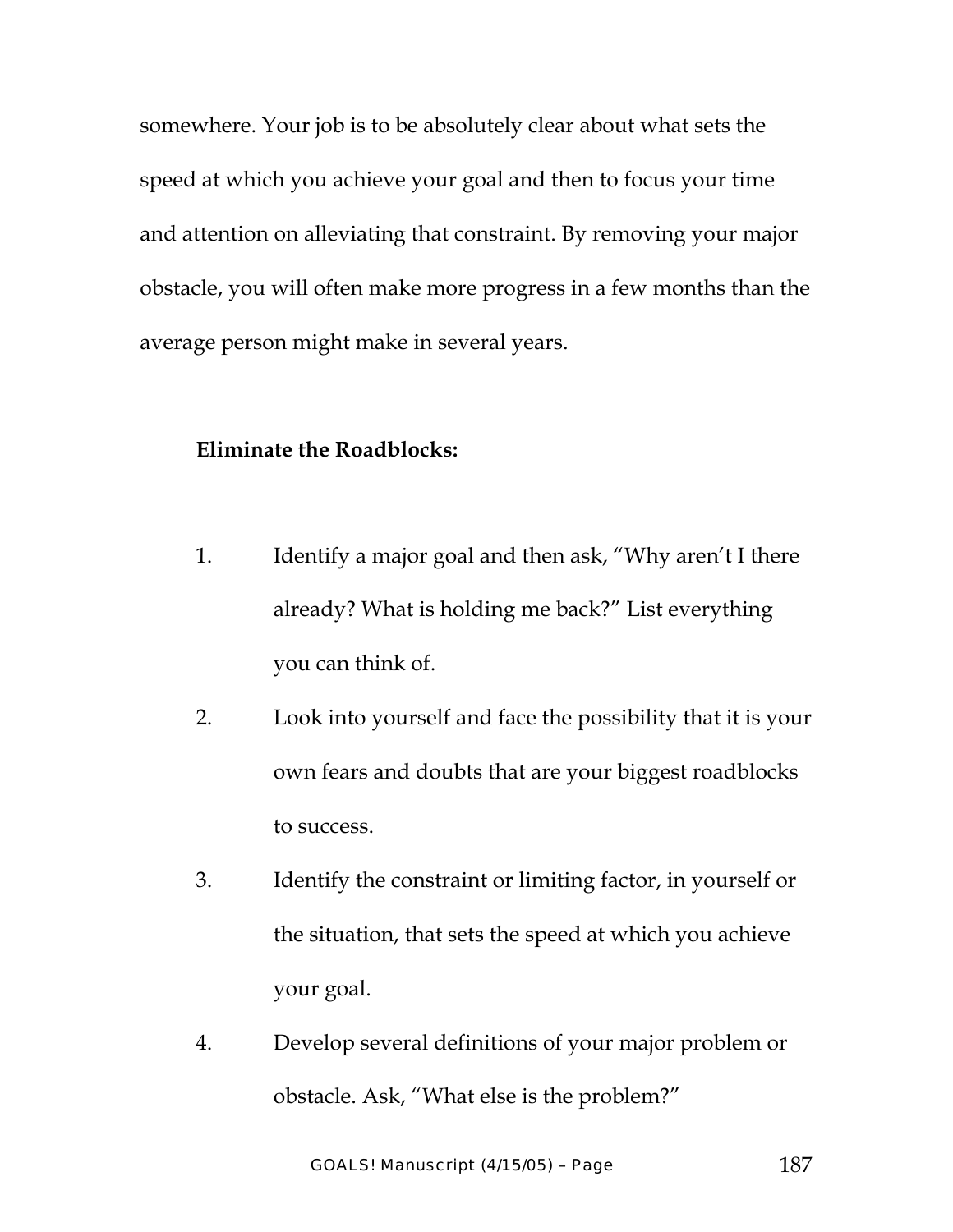5. Define your best solution as a goal, set a deadline, make a plan of action and then get busy on your plan. Work on it every day until the problem is solved or the obstacle is removed.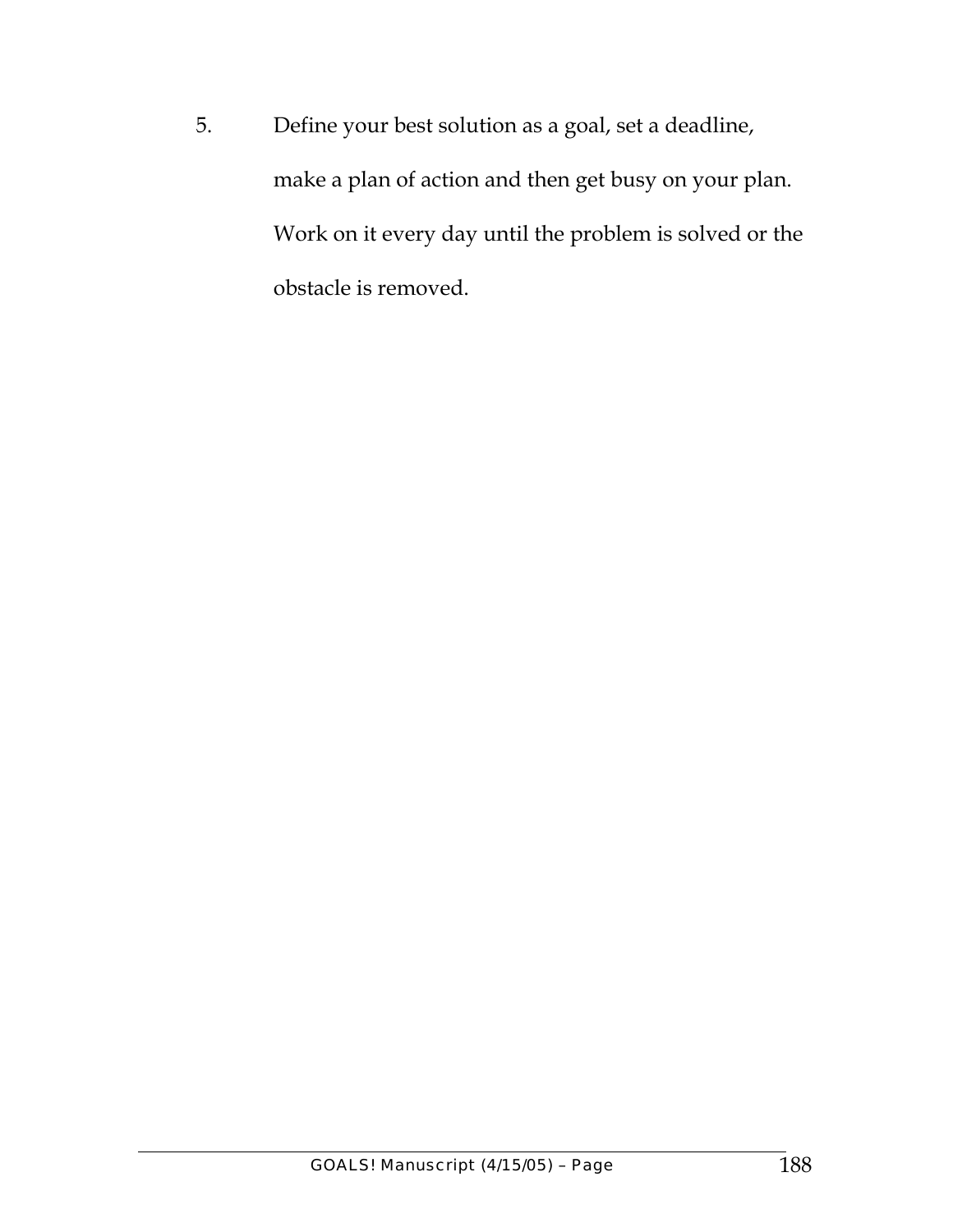## **Chapter Eleven**

### **Become An Expert In Your Field**

*"The uncommon man is merely the common man thinking and dreaming of success and in more fruitful areas."* (Melvin Powers)

Like the army recruiting poster, one of your goals is to, *"Be All You Can Be."* The market only pays excellent rewards for excellent performance. It pays average rewards for average performance and below average rewards, under achievement, failure and frustration for below average results.

In our economic system, your income will be determined by three factors: first, what you do; second, how well you do it; and third, the difficulty of replacing you.

One of the qualities of top people is that, at a certain point in their careers, they decided to "Commit to Excellence." They decided to be the best at what they do. They decided to pay any price, make any sacrifice, and invest any amount of time necessary to become very good in their chosen fields. And as a result of this decision, they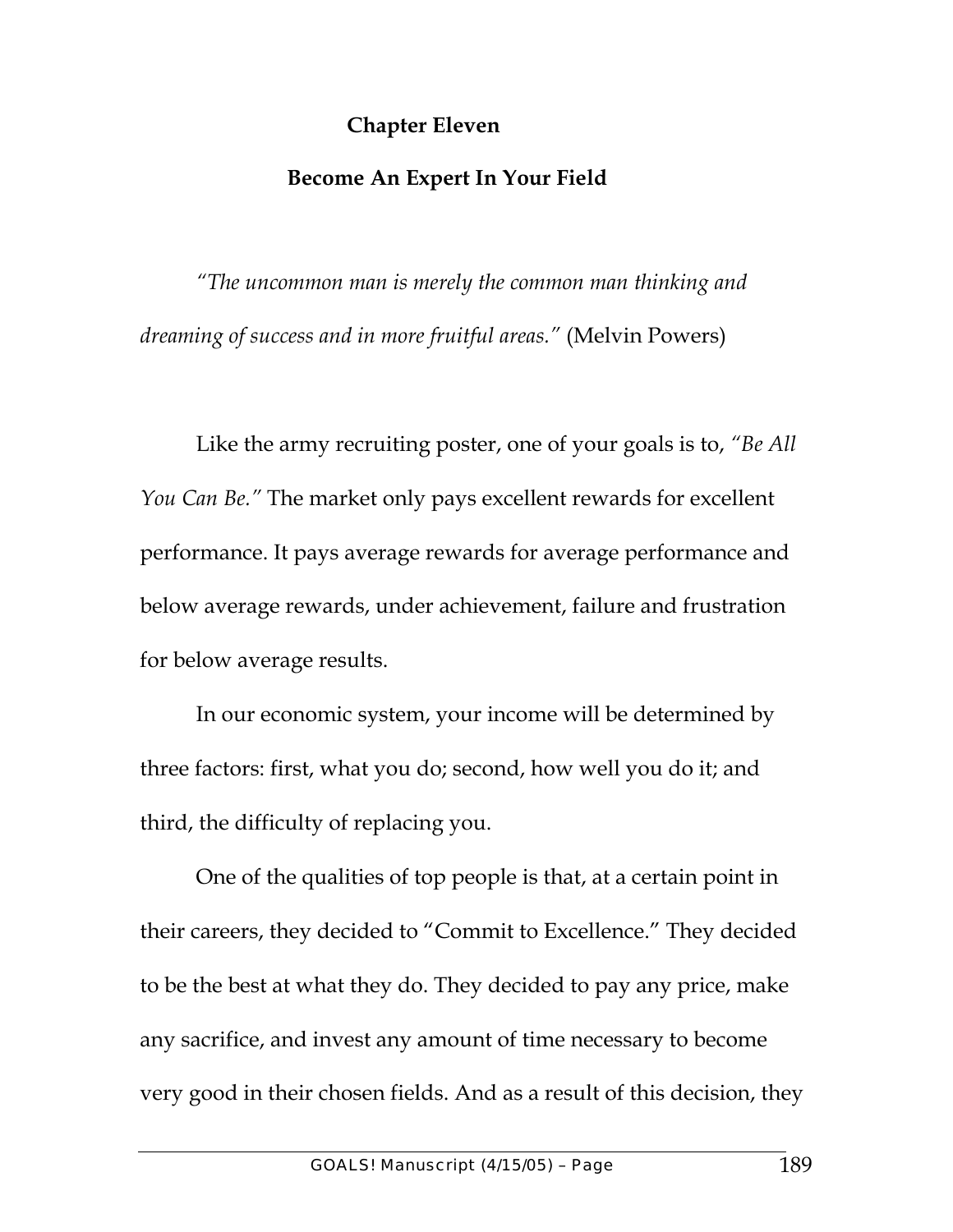pulled away from the pack of average performers and moved themselves upward into the income category where today they earn three, four, five and ten times as much as their peers who have not made this commitment.

#### **The 80/20 Rule Revisited**

When I started my sales career many years ago, someone told me about the 80/20 Rule as it applied to sales. He said that 20% of the salespeople made 80% of the money. This means that 80% of the salespeople only make 20% of the money, and they have to divide it amongst themselves. At that point, many years ago, I decided that I would prefer to be a member of the top 20% rather than the bottom 80%. This decision changed my life forever.

Because I had come from a difficult childhood and received below average grades in school, I grew up with a poor self-image and a low level of self-confidence. It never occurred to me that I could be good at anything. If ever I attempted something and did it well, I immediately dismissed it as an accident or a lucky break. For years, I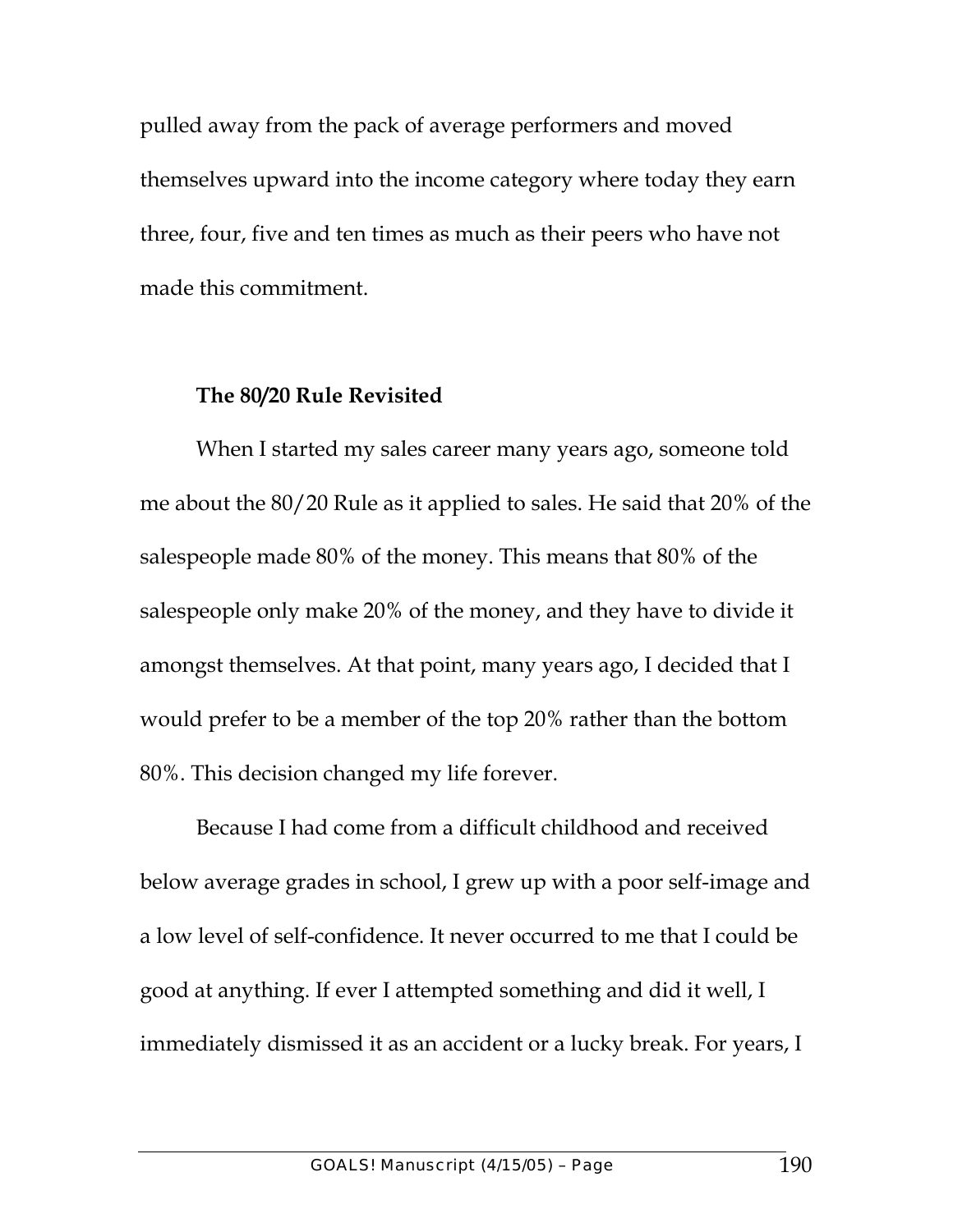saw myself as an average or below average performer in any job I worked at.

### **The Great Insight**

Then one day I had a sudden flash of insight. I realized that everybody who is in the *top* 10% of their field started in the *bottom* 10%. Everybody who is doing well today was once doing poorly. Everyone who is at the front of *the buffet line of life* started at the back of the line. And even more importantly, it dawned on me that whatever others have done, within reason, I could do as well. And this turns out to be true for just about everyone.

#### *No one is better than you and no on is smarter than you*.

People are just better or smarter in different areas. In addition, all business skills are *learnable*. People who are dong better in some area of business have learned the essential skills, in combination with other skills, before you have. If you are not achieving what others are achieving, it simply means that you have just not learned these skills YET!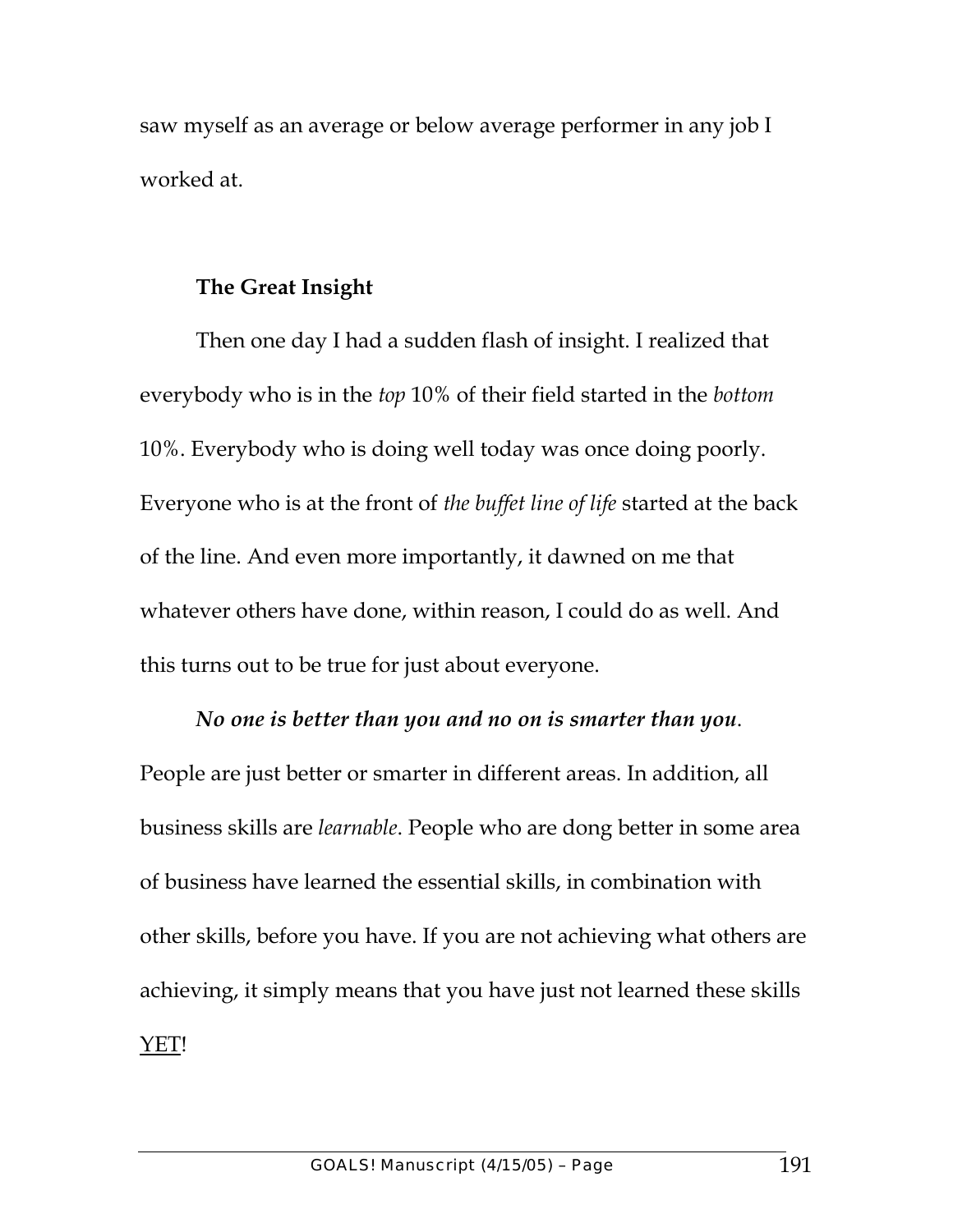## **The Iron Law of Self-Development**

Here was another breakthrough realization for me: *"You can learn anything you need to learn to achieve any goal you can set for yourself."* There are no real limits on what you can accomplish, except for the limits that you place on own your mind and imagination. If you decide to become excellent, to join the top 10% of people in your field, there is nothing on earth that can stop you from getting there, except yourself.

Will it be easy? Of course not! I do not use the word "easy" in this book. Everything worthwhile takes a long time and a lot of work to accomplish. But it is possible if you want it badly enough and are willing to work long enough. And it is worth every bit of the effort once you get there!

Les Brown, the motivational speaker says, "To achieve something that you have never achieved before, you must *become* someone that you have never been before."

Wolfgang von Goethe, the German philosopher said, "To have more, you must first *be* more."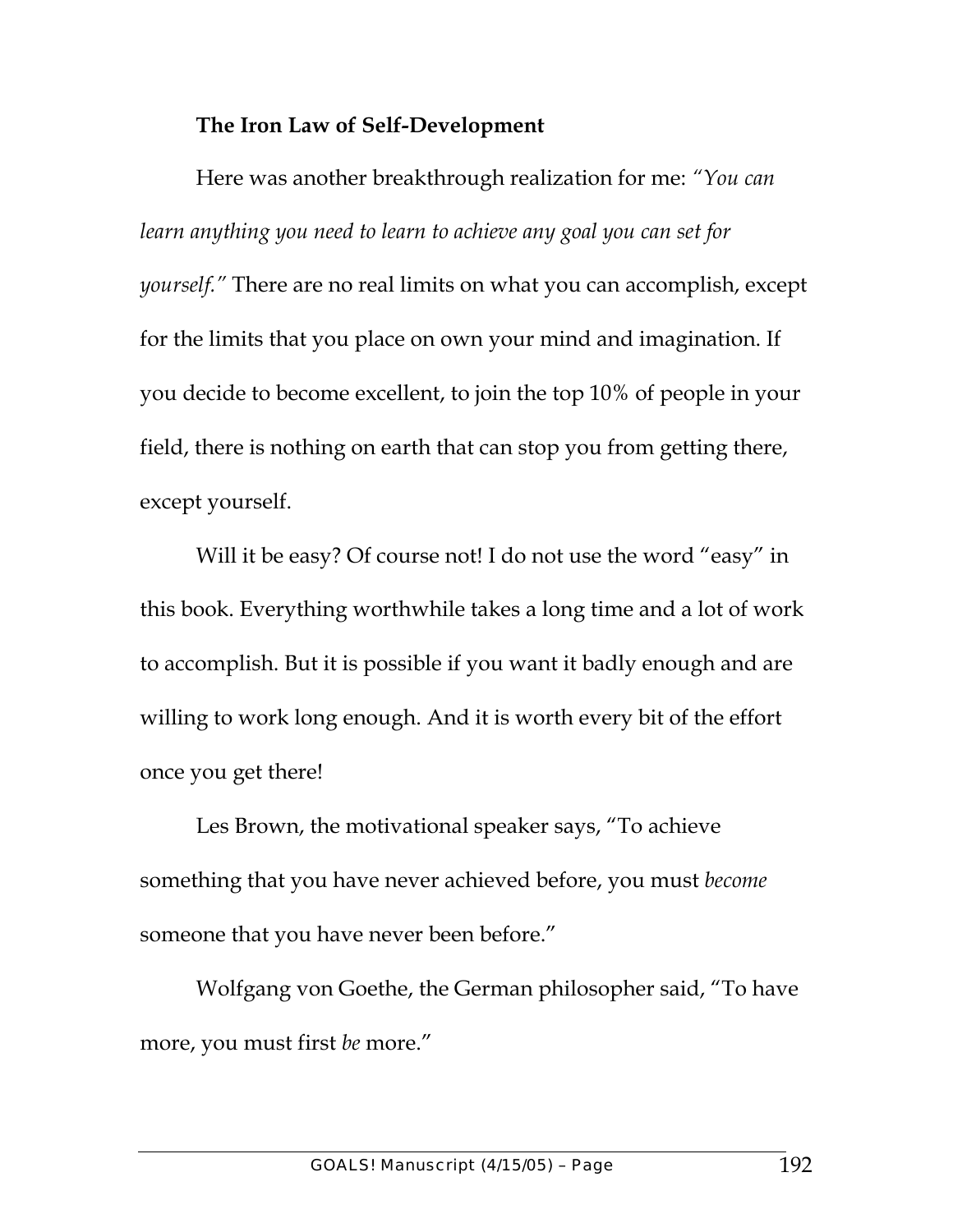Once you decide to become one of the best people in your field, the only question you ask is, "How do I achieve it?" The very fact that hundreds of thousands, and even millions of people, have gone from the bottom to the top in every field is ample proof that you can do it as well. Many of these people, if not most of them, may not even have the natural talents and abilities that you have. In most areas of life, it is more hard work and dedication than natural ability and talent that leads to excellence and great success.

#### **Is Education Essential For Success?**

In an analysis of the members of the *Forbes 400*, the 400 richest men and women in America, conducted a couple of years ago, they found that a person who dropped out of high school and who made it into the Forbes 400 was worth, on average, \$333 million dollars more than those who had completed college or university.

The reason I mention this is because many people feel that, if they didn't get good grades in school, they are permanently limited in what they can accomplish later in life. Nothing could be further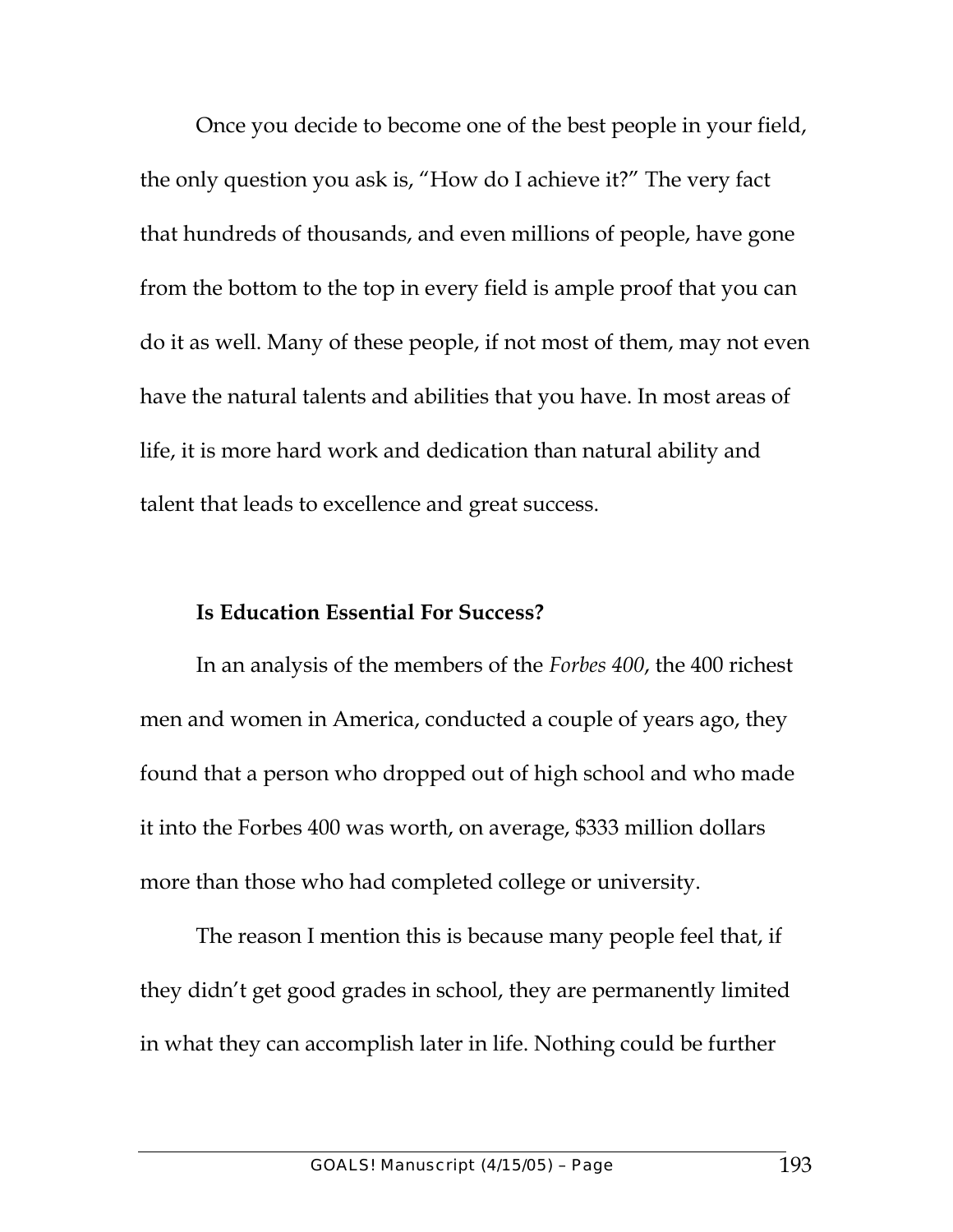from the truth. Some of the wealthiest, most successful men and women in America, and throughout the world, did poorly in school.

Remember the question, "How do you eat an elephant?" And the answer was, "One bite at a time." This is the same way that you become absolutely excellent at what you do. You move to the top one step, one skill, one small improvement at a time.

### **Appreciating or Depreciating Asset?**

The fact is that your current level of knowledge and skill is becoming obsolete at a faster rate today than ever before. I mentioned earlier that your "earning ability" can be an appreciating or a depreciating asset, depending upon whether or not you are upgrading it or simply allowing it to become obsolete. This is a choice you are making, or failing to make, every day.

The good news is that when you start to aggressively upgrade your knowledge and skills on the road to becoming one of the best people in your field, it will be as if you are in a race and you are the only one who is really running. You very soon move ahead of the pack and into the lead position. Meanwhile, most of your competitors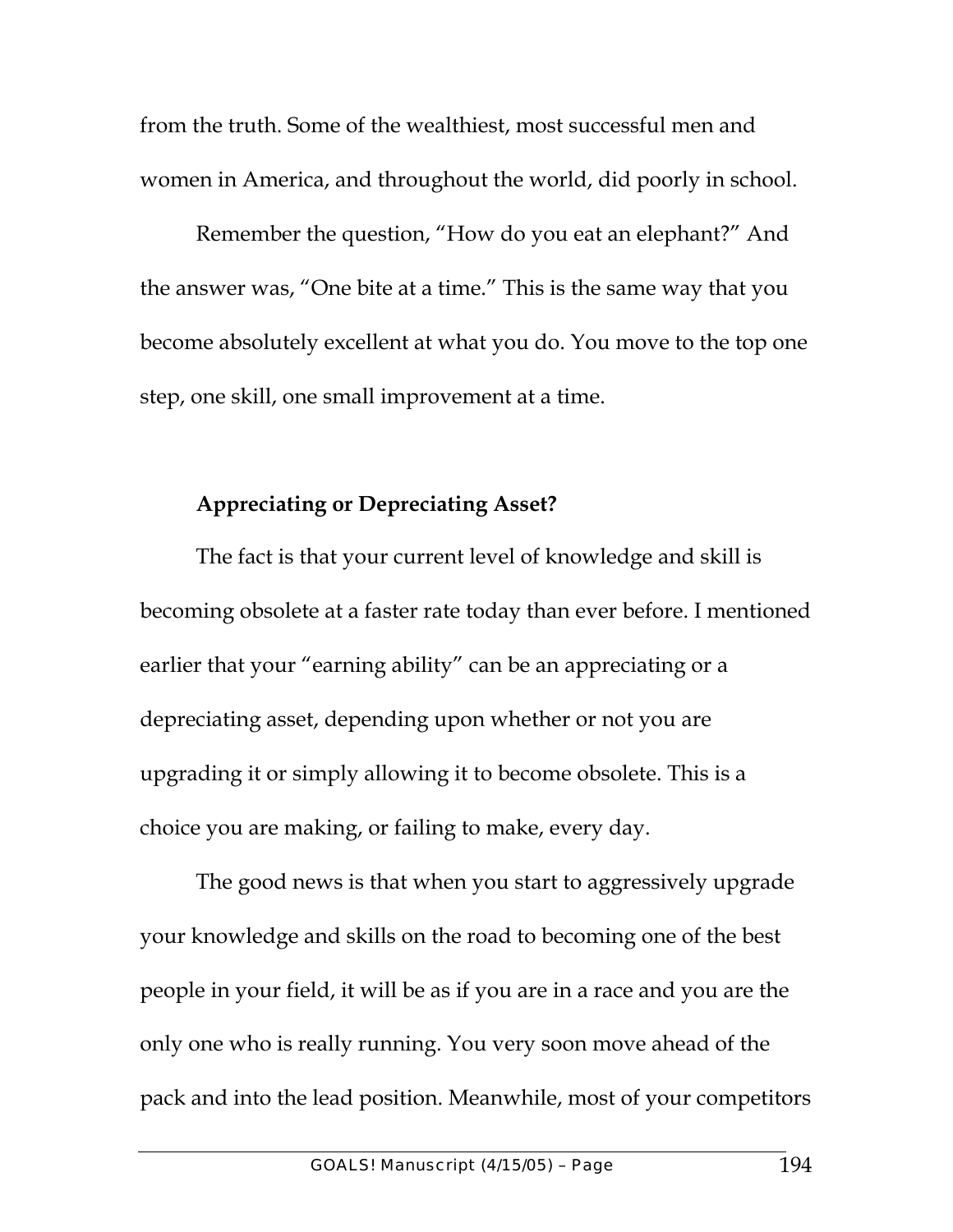are simply strolling along, doing just what they need to do to keep their jobs. The idea of committing to excellence has never even occurred to them, as it has to you.

### **Identify The Knowledge You Will Need**

You begin your journey to excellence by asking the question, "What additional knowledge, skills, and information will I need to lead my field in the months and years ahead?"

Project yourself forward three to five years and imagine that you are one of the very best, highest paid people in your industry. *What would have to have happened?* What would you have to have done, learned or accomplished to reach this point? What skills would you have had to master to lead your field?

#### **Make A Career Move**

Once upon a time, I had a good friend who was a lawyer in a small firm. His father had been a lawyer so he had taken law when he went to university. When he got out of school in his early 20s, he began practicing law amongst his friends and associates. But he soon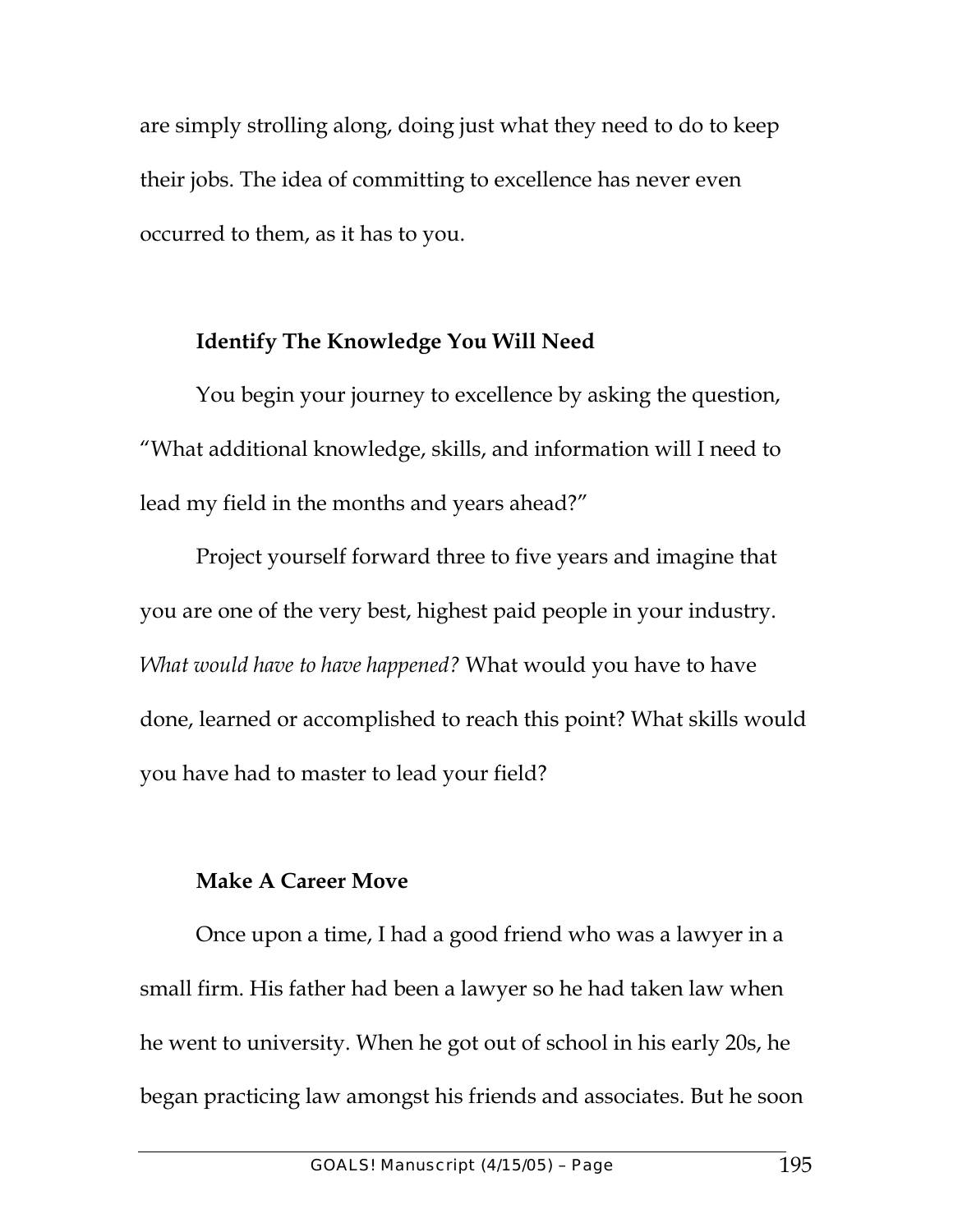decided that law was not for him. He decided to make a career in business instead.

By this time he was about 26 years old. In the face of considerable opposition, he gathered all his resources and concentrated single mindedly in getting into Harvard University to attend their MBA program. It took him two years, but he finally achieved it. It then took him two more years to complete the required courses and graduate with the coveted Harvard MBA.

He returned to his home city and interviewed for various jobs, finally taking an entry-level management position at a rapidly growing airline. It turned out to be a perfect career move. Within ten years he was the President of the airline and earning ten times as much as any of the lawyers that he had graduated with some years before. He became one of the youngest and most respected executives in charge of a major company in the country.

### **You Will Have Multiple Jobs and Careers**

It is estimated that the average person starting work today will have 14 full time jobs lasting two years or more, and four or five full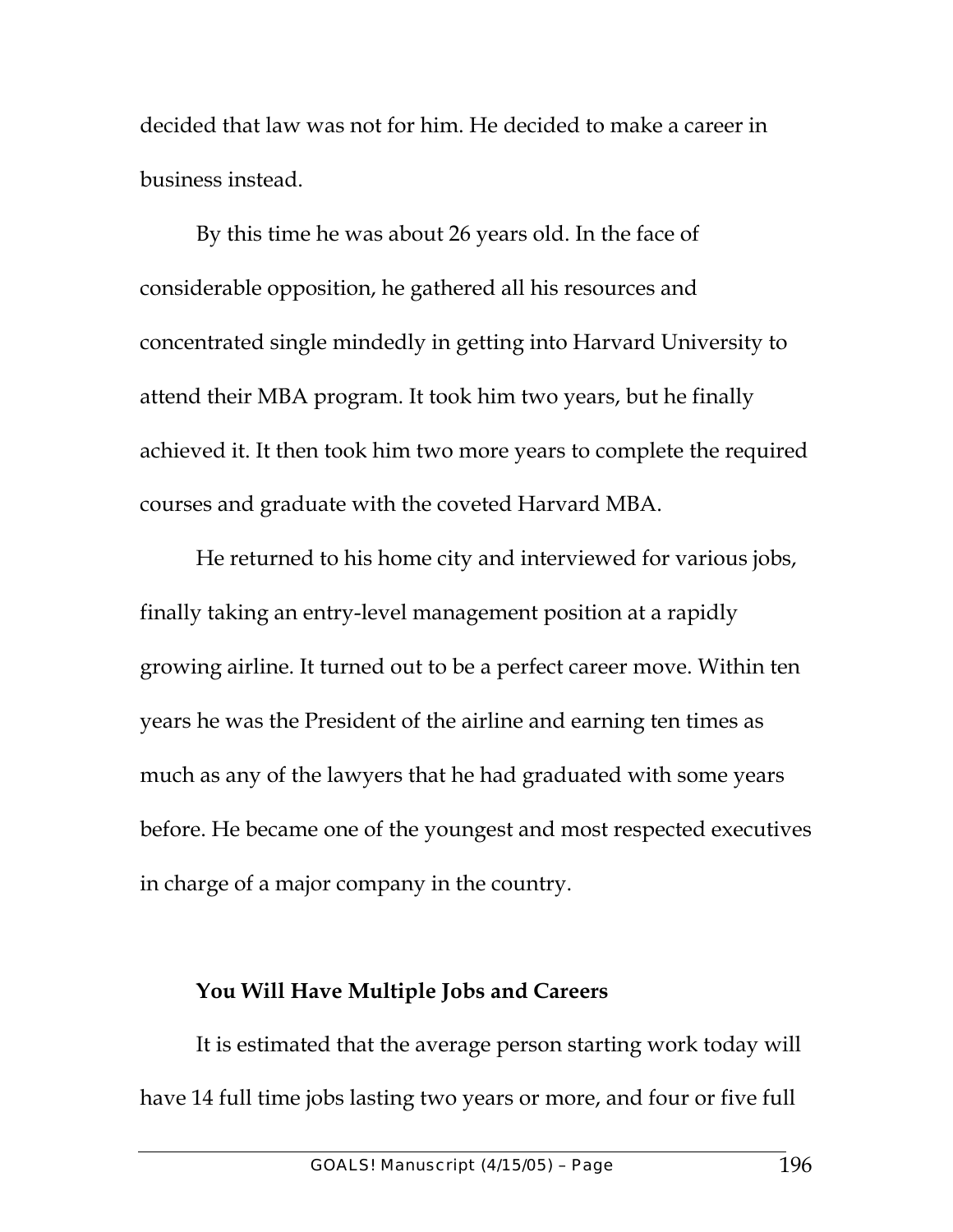time careers, in completely different businesses or industries. Fully 40 million Americans will be *contingency* workers for most of their careers. They will never work long-term for a single company but will instead move from company to company doing professional or technical jobs.

It is almost inevitable that your career will change continually as you grow and mature. You must be constantly looking down the road and thinking about the skills and competencies you will need to earn the kind of money you want to earn in the years ahead.

## **Identify Your Key Result Areas**

As I mentioned before, every job is made up of about five to seven key result areas. In sales, for example, these seven key result areas consist of first, prospecting; second, establishing rapport; third, identifying needs; fourth, presenting solutions; fifth, answering objections; sixth, closing the sale; and seventh, getting re-sales and referrals from satisfied customers.

If you are in sales, you should give yourself a grade of one to ten, with one being the lowest and ten being the highest, in each of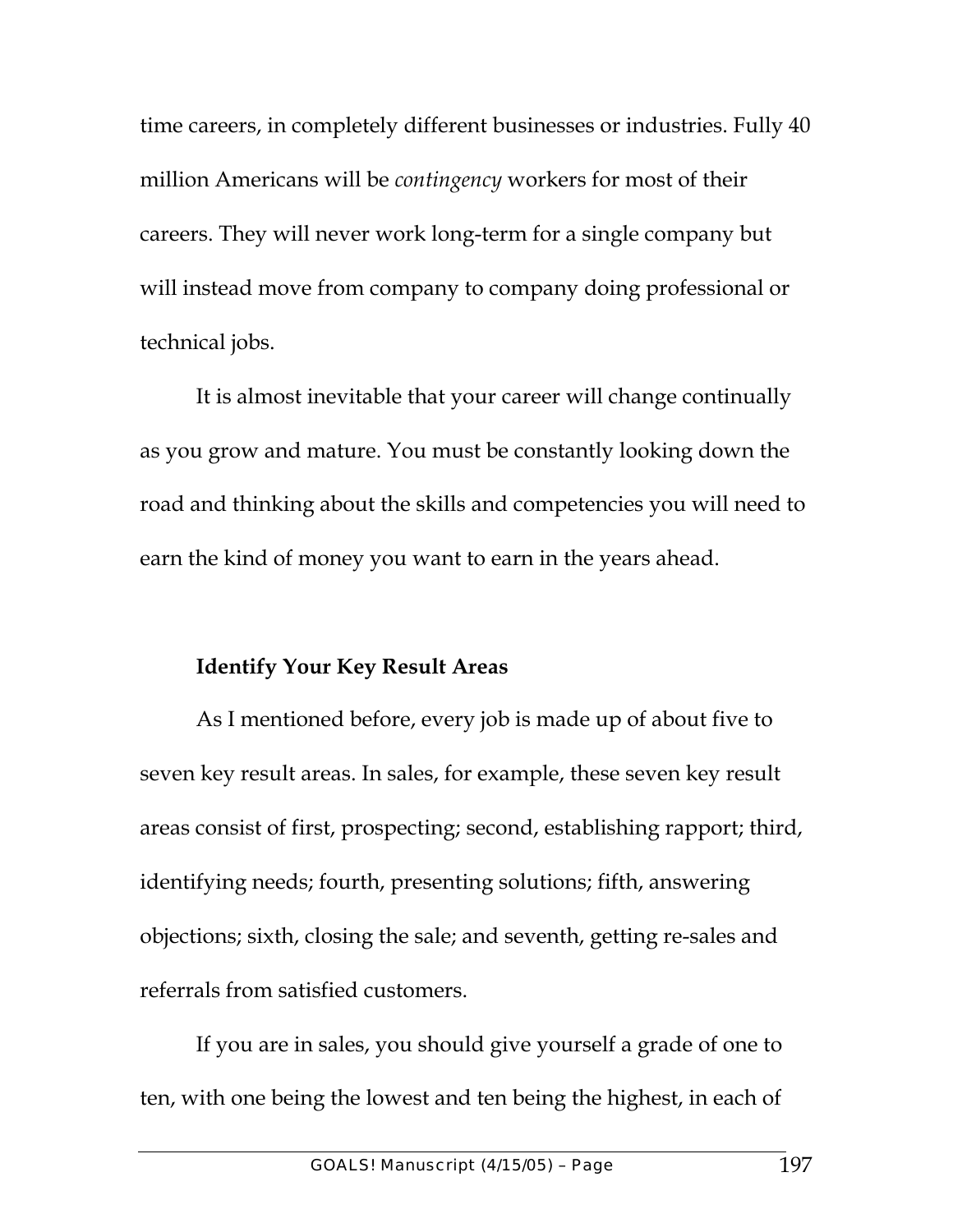these areas. You need to have a minimum score of seven across the board to be in the top 20% of your field.

Once you have graded yourself in these seven areas, you should take the list to your boss, or even better, to one of your customers, and ask them to give you a grade as well. This could be a real eye-opener for you. Very often, your evaluation of yourself is much different and higher than the way you are evaluated by others.

Whatever your final grades, you must then select your *weakest* key skill and go to work on that skill to bring it up so that it is equal or greater than the others. Your weakest key skill sets the height of your income and determines how fast and how far you go in your career.

#### **Move Onto the Fast Track**

Here is the great go-forward question for the rest of your working life: *"What one skill, if you developed and did it in an excellent fashion, would have the greatest positive impact on your career?"* This becomes your focal point for personal and professional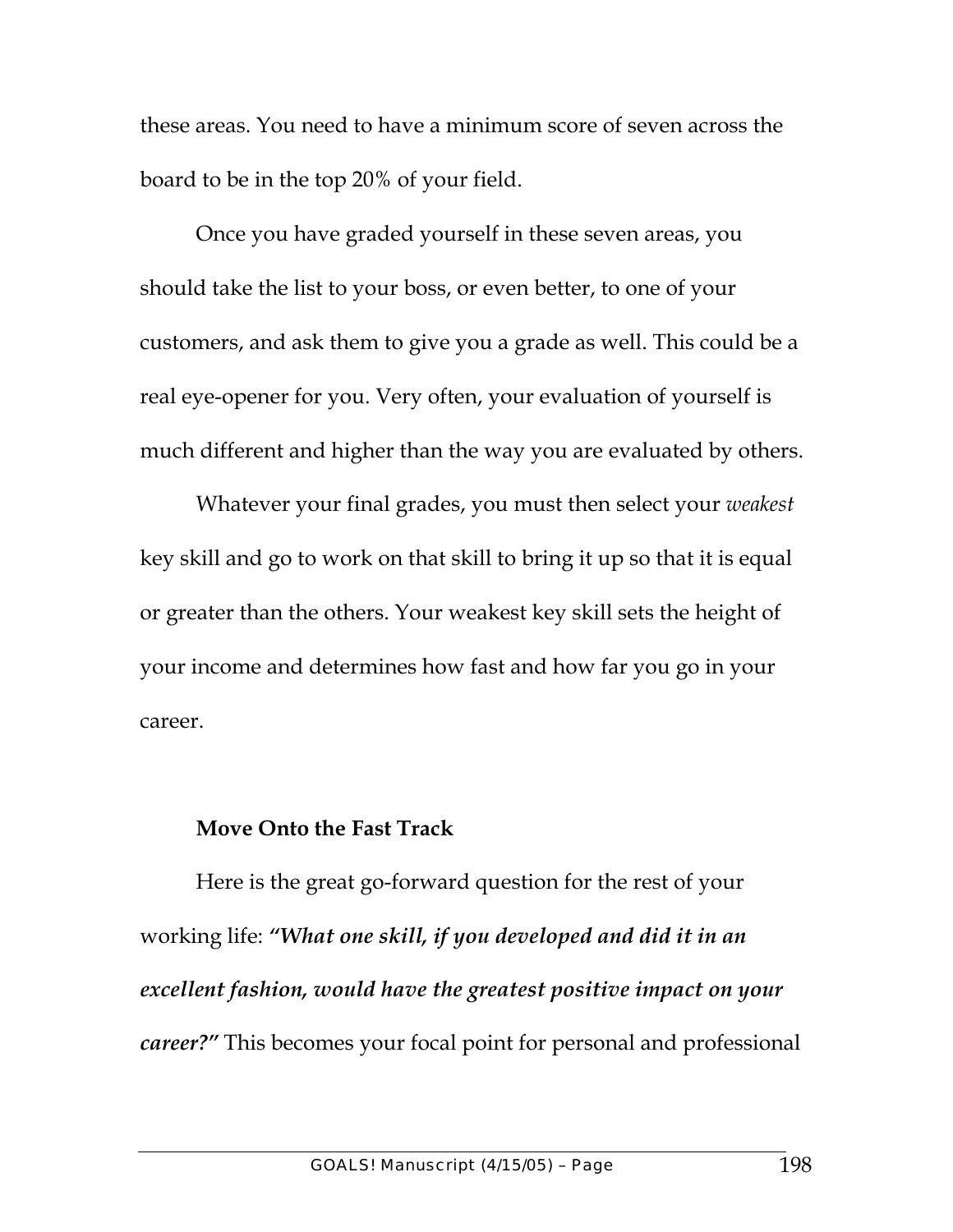development. Your answer to this question is essential to your achieving excellence in your field.

Keep asking yourself: "What one skill, if I developed and did it in an excellent fashion, would have the greatest positive impact on my income and on my future in my current job?"

If you are at all unsure about the answer to this question, go to your boss and ask him or her. Ask your coworkers. Ask your staff. Ask your spouse and your friends. It is absolutely essential that you find out the answer to this question and then focus all of your energies on improving your performance in this particular area.

This becomes your major definite purpose for personal and professional improvement. You write it down, set a deadline, make a plan, take action on your plan, and then do something every day to get better in this particular skill.

Once you have achieved mastery in your weakest key result area, you then ask the question again. "Now, what one skill will help me the most?" And whatever your answer to that question, you go to work on that skill until you achieve mastery in that area as well.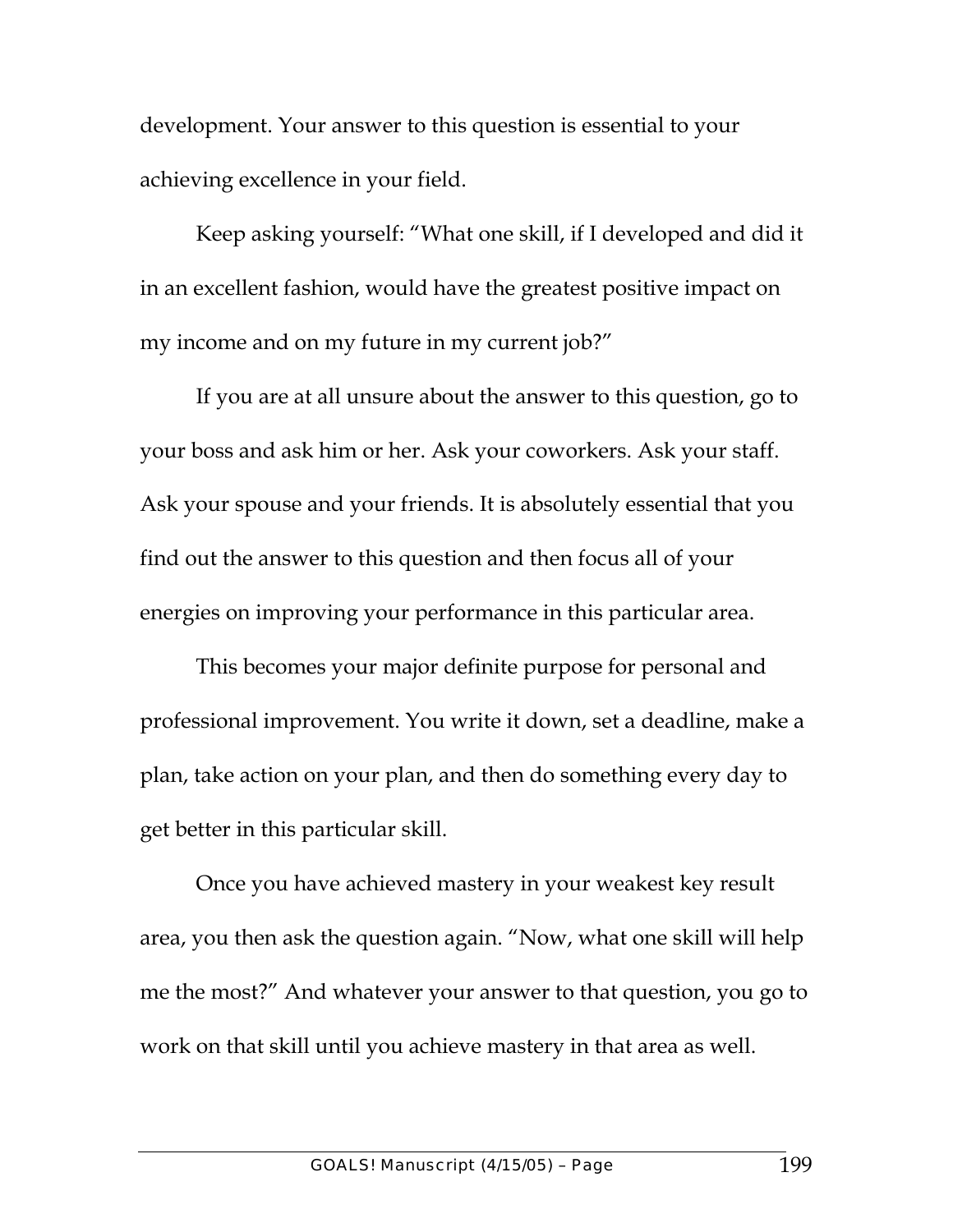The highest paid people in every field score an 8, 9 or 10 across the board in each of their key result areas. This must also be your goal.

#### **The Excellent Executive**

If you are in management, there are seven key result areas that determine your success or failure at your job. These are: 1) Planning; 2) Organizing; 3) Staffing; 4) Delegating; 5) Supervising; 6) Measuring and 7) Reporting.

All top managers are excellent in every one of these areas. All poor managers are weak in one or more of these areas. A serious weakness in any one of these key result areas can be fatal to your success in your work.

For example, if you were absolutely excellent in every part of managing except for delegating, that would hold you back, every day of your career. I have worked with managers who were so poor at delegating that they could get nothing done. They eventually had to be fired because of the damage they were causing to the rest of the business.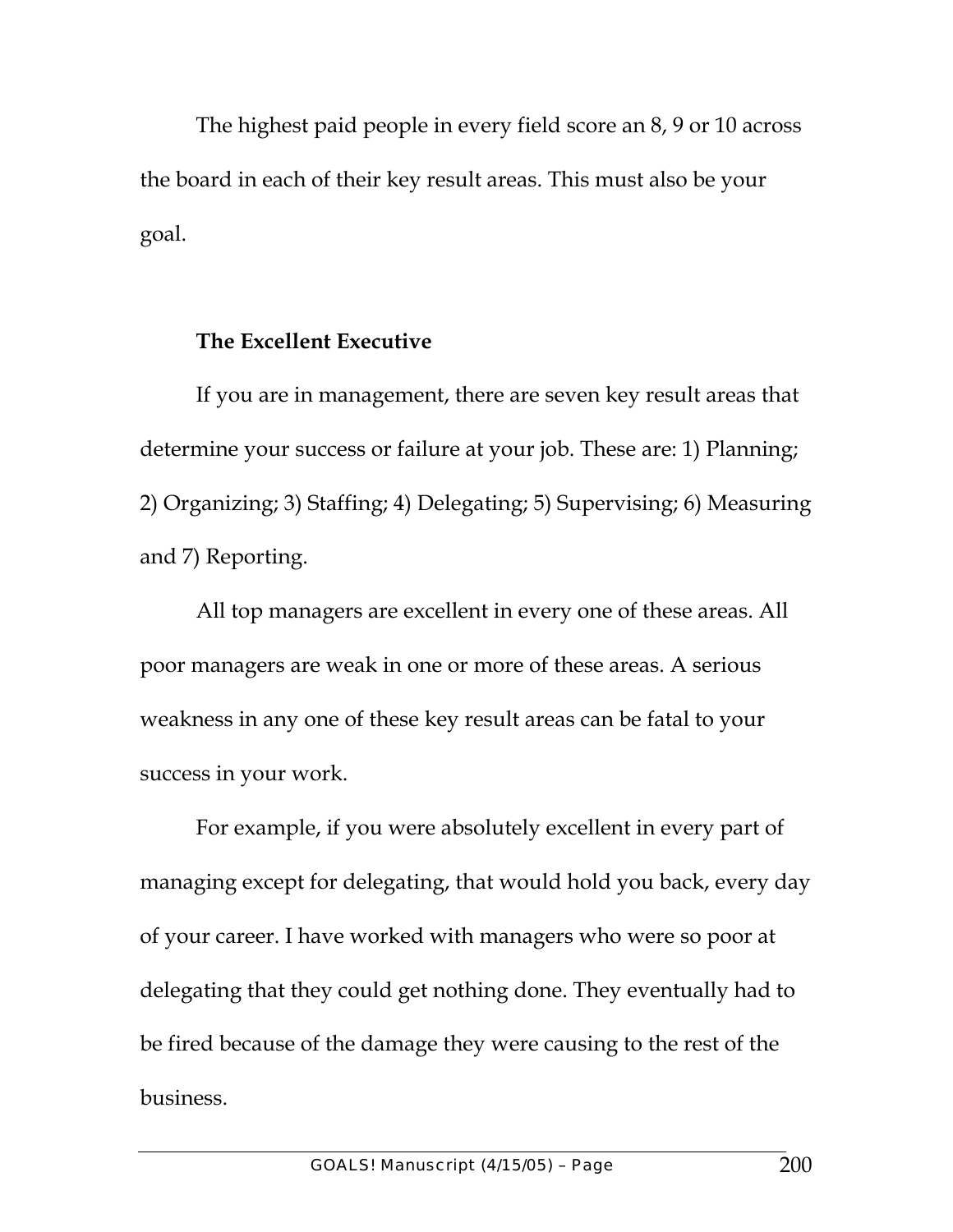Give yourself a grade of one to ten in each of these key result areas. Ask people around you to grade you as well. And be honest. Seek for the truth rather than a diplomatic answer from a polite coworker.

#### **Perform a 360-Degree Analysis**

One of the popular management tools being used today is called a "360 Degree Analysis." In this type of analysis, a survey is given to several people who report to a particular manager. The survey is filled out anonymously and all the surveys are returned to an outside consultant who summarizes the answers on the survey. This summary of answers is then given to the manager so that he or she can see how he or she is perceived by others. It often comes as quite a shock to the manager.

For example, the manager will say, "I make careful and thoughtful decisions." But the staff will say, "He is weak, indecisive and insecure when it comes to making decisions."

In a recent management study, 75% of all managers rated themselves in the top 25% of managers in terms of effectiveness. Most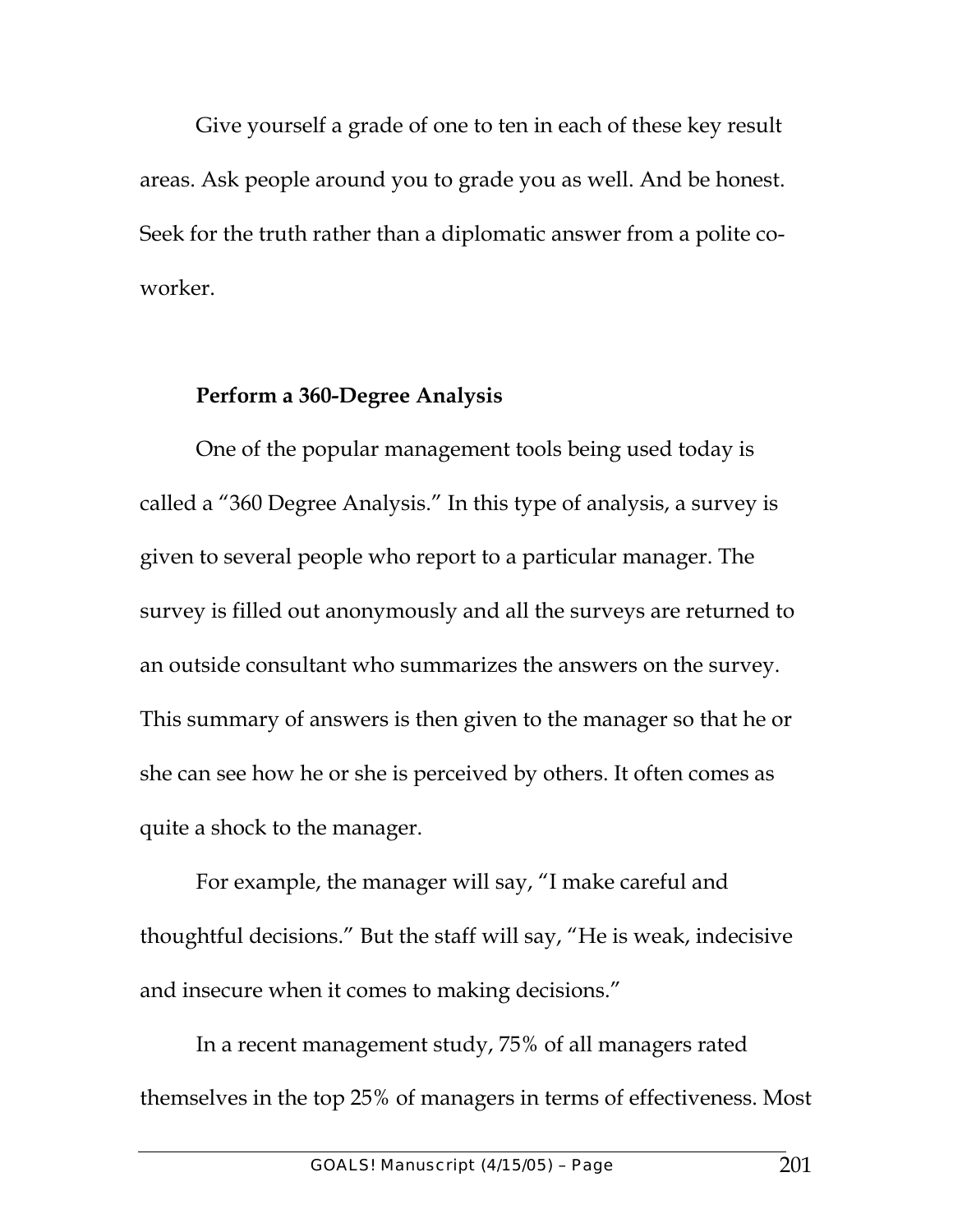managers rated themselves in the top 20% in terms of personality and intelligence, as well. We have a natural tendency to rate ourselves very highly, no matter what the quality or characteristic. This is why it is so helpful for a person to be rated by his or her peers on a regular basis.

### **Set Personal Improvement As A Goal**

Once you have determined the key result area where you want and need to improve the most, you set it as a goal, make a plan, determine a standard and set a deadline. Then, you go to work to improve yourself in that area every day. In a week, a month or a year, you will look back and you will be absolutely excellent in that skill area. You will have become an expert.

### **Accept Yourself the Way You Are**

One of the most popular business books in recent years is called *First, Discover Your Strengths!* This book follows from an earlier best seller, *First, Break All The Rules!* The common conclusion of both of these books is that, "People don't change."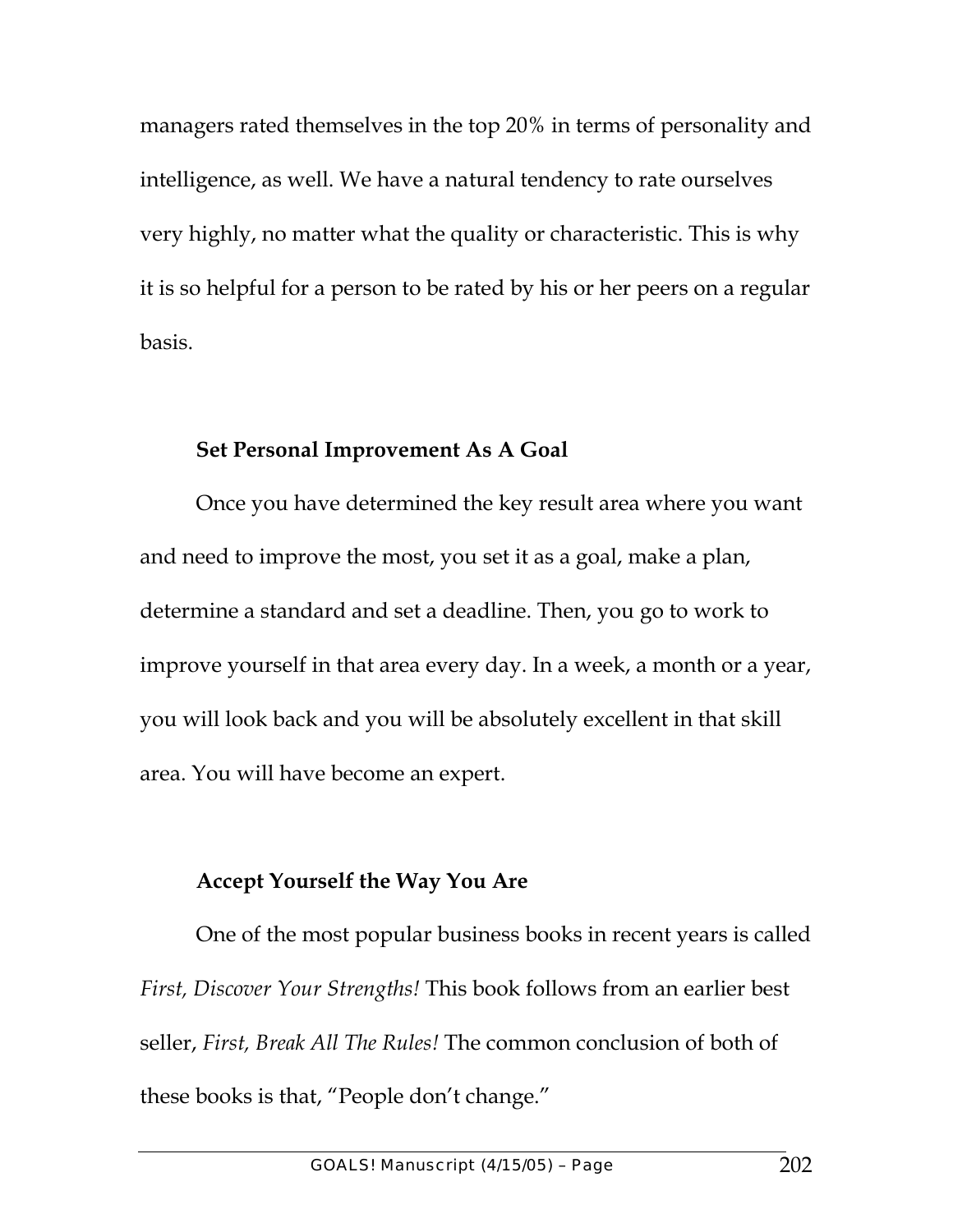You are born with certain natural skills, abilities, tendencies, strengths, weaknesses and talents. These emerge in early life and usually crystallize in your late teens. They do not change very much over the course of your lifetime.

One of the most important things you do in your career is to identify what it is that you are really good at, or what you can become good at, and then put your whole heart into becoming excellent in that area.

Mary Baker Follett, a management consultant in the 1920's, once wrote, "The very best direction to ride a horse is in the direction it is going." The very best way to develop yourself is in the direction of your natural talents and interests. Jim Cathcart, the author and speaker, says, "Nurture your nature." This is extremely important advice that you should follow throughout your career.

You are put on this earth with special talents and abilities that make you unique and different from all other people who have ever lived. Throughout your life, you have often found yourself to an area of activity where your special talents and abilities have enabled you to accomplish more, and to enjoy what you are doing at a higher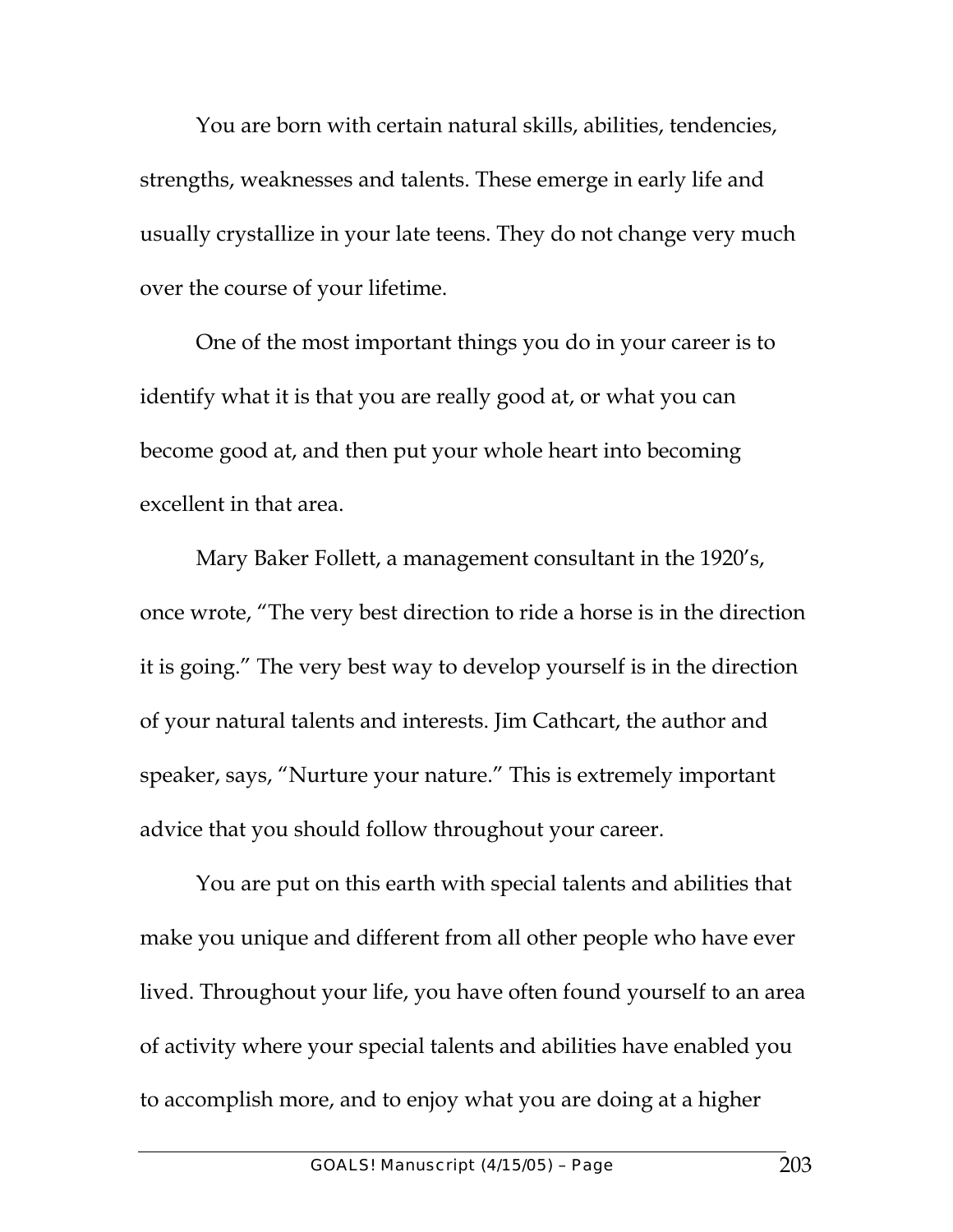level, than anything else you could do. One of your great goals in life is to identify and isolate the one or two things that you can do better, and enjoy more, than anything else, and then concentrate on becoming absolutely excellent in those areas.

## **Develop Your Talents**

Michael Jordan, the basketball player, once said, "Everybody has talent, but ability takes hard work." The poet Longfellow once wrote, "The great tragedy of the average man is that he goes to his grave with his music still in him."

You could struggle for years at a job for which you were ill suited, and then find yourself in the perfect field, and make more progress in a couple of years than you had made in the 20 years preceding.

Napoleon Hill once wrote that the key to success in America is for you to "find out what you really love to do, and then find a way to make a good living doing it."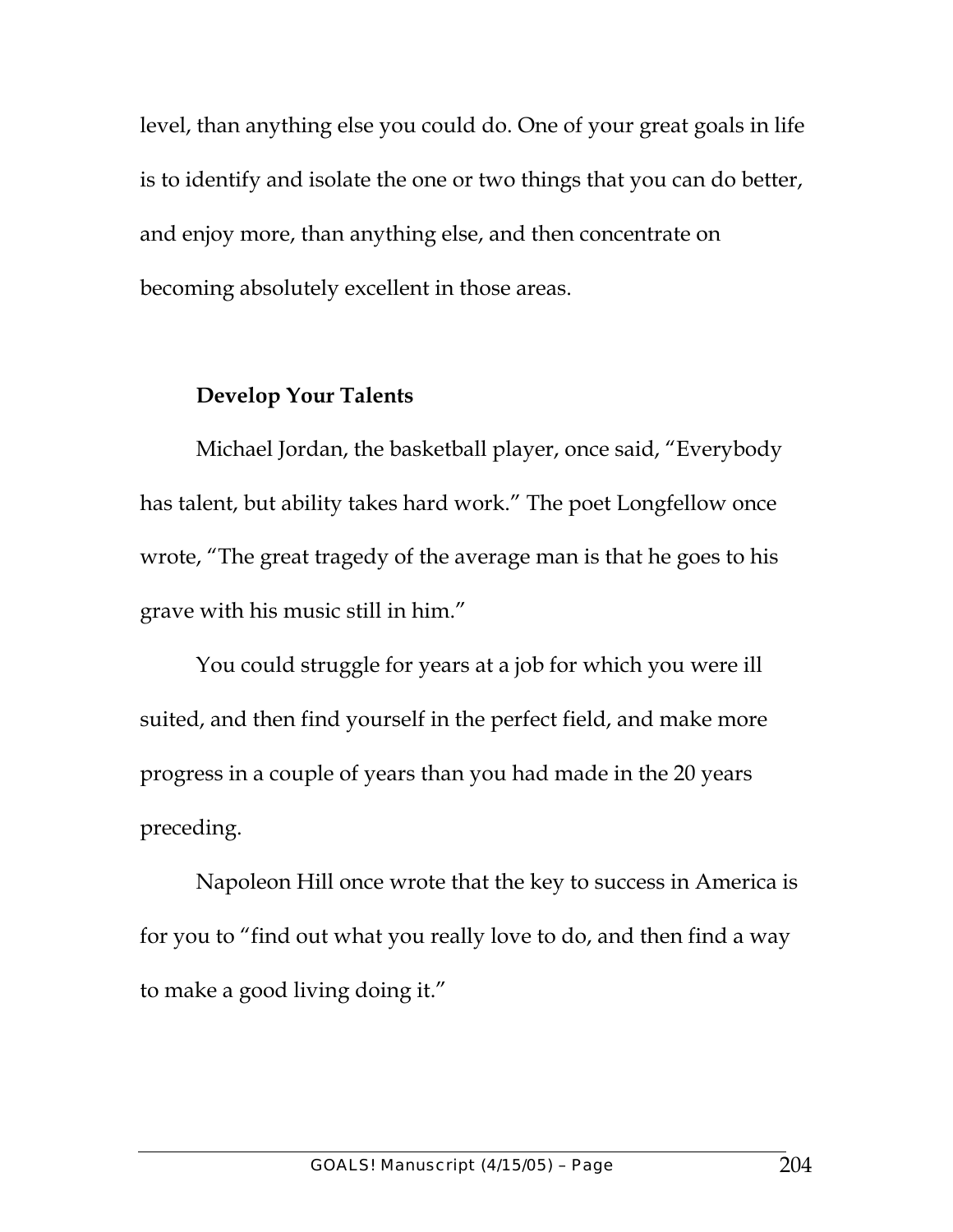Most self-made millionaires say, "I never worked a day in my life." What they did was to find out what they really enjoyed, and then they did more and more of it.

## **Identify Your Special Talents**

There are eight ways for you to identify and determine your special talents, and what you are uniquely suited to do. Here they are:

First, you will always be the best and happiest at something that you *love to do*. If you could afford it, you would do it without pay. It brings out the very best in you and you get a tremendous amount of satisfaction and enjoyment when you are engaged in that particular work.

Second, *you do it well*. You seem to have a natural ability to perform in this area.

Third, this talent has been responsible for *most of your success* and happiness in life, up until now. From an early age, it is something that you have enjoyed to do and from which you got the greatest rewards and compliments from other people.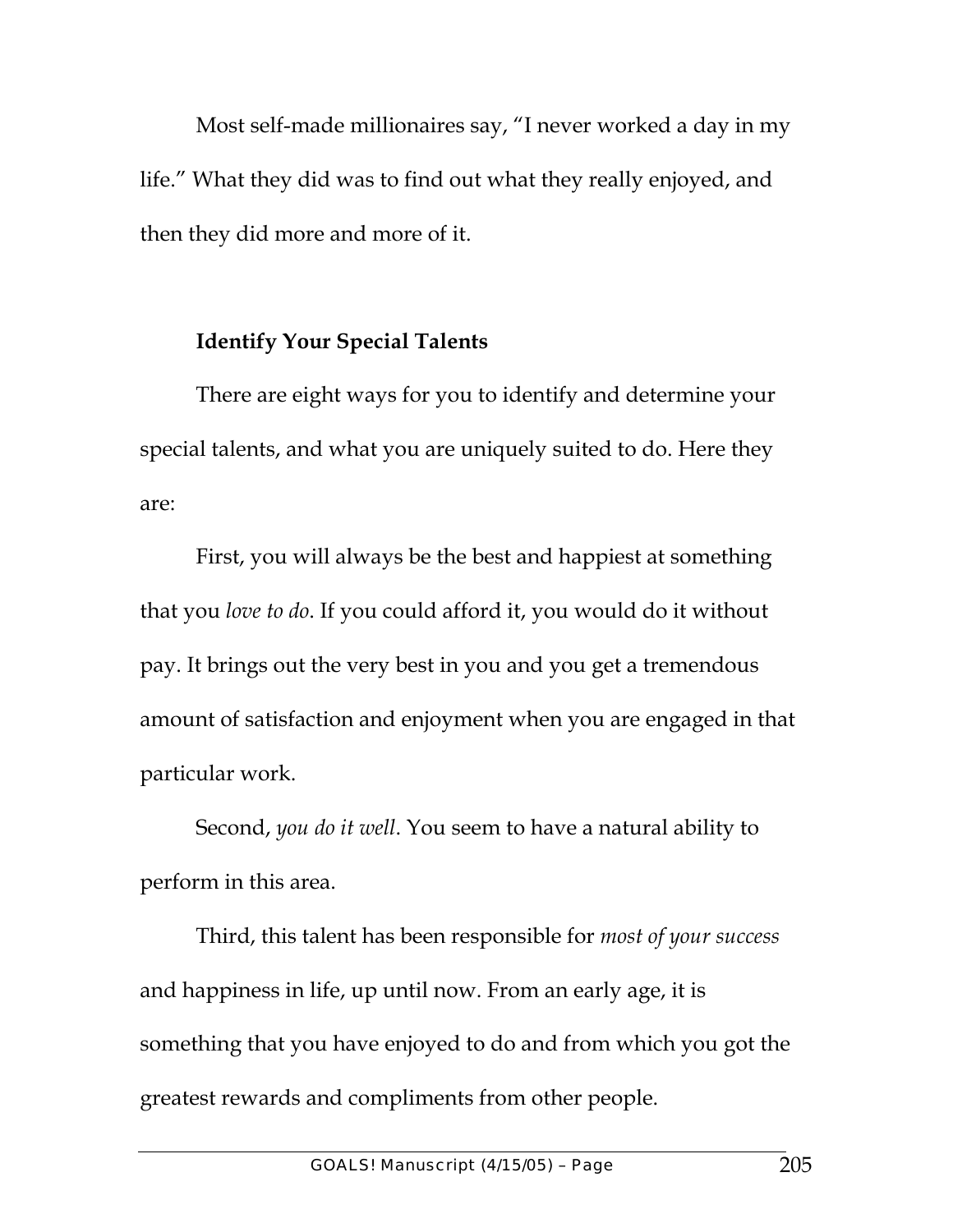Fourth, it is something that was *easy for you to learn and easy to do*. In fact, it was so easy to learn that you actually forget when and how you learned it. You just found yourself doing it easily and well one day.

Fifth, it *holds your attention*. It absorbs you and fascinates you. You like to think about it, read about it, talk about it and learn about it. It seems to attract you, like a moth to a flame.

Sixth, you *love to learn about it* and become better at it all your life. You have a deep inner desire to really excel in this particular area.

Seventh, when you do it, *time stands still*. You can often work in your area of special talent for long periods without eating or sleeping, hour after hour, because you get so involved in it.

And eighth, you really *admire and respect other people* who are good at what you are most suited to do. You want to be like them and be around them and emulate them in every way.

If the above descriptions apply to anything that you are doing, or anything that you have done in the past, they can lead you into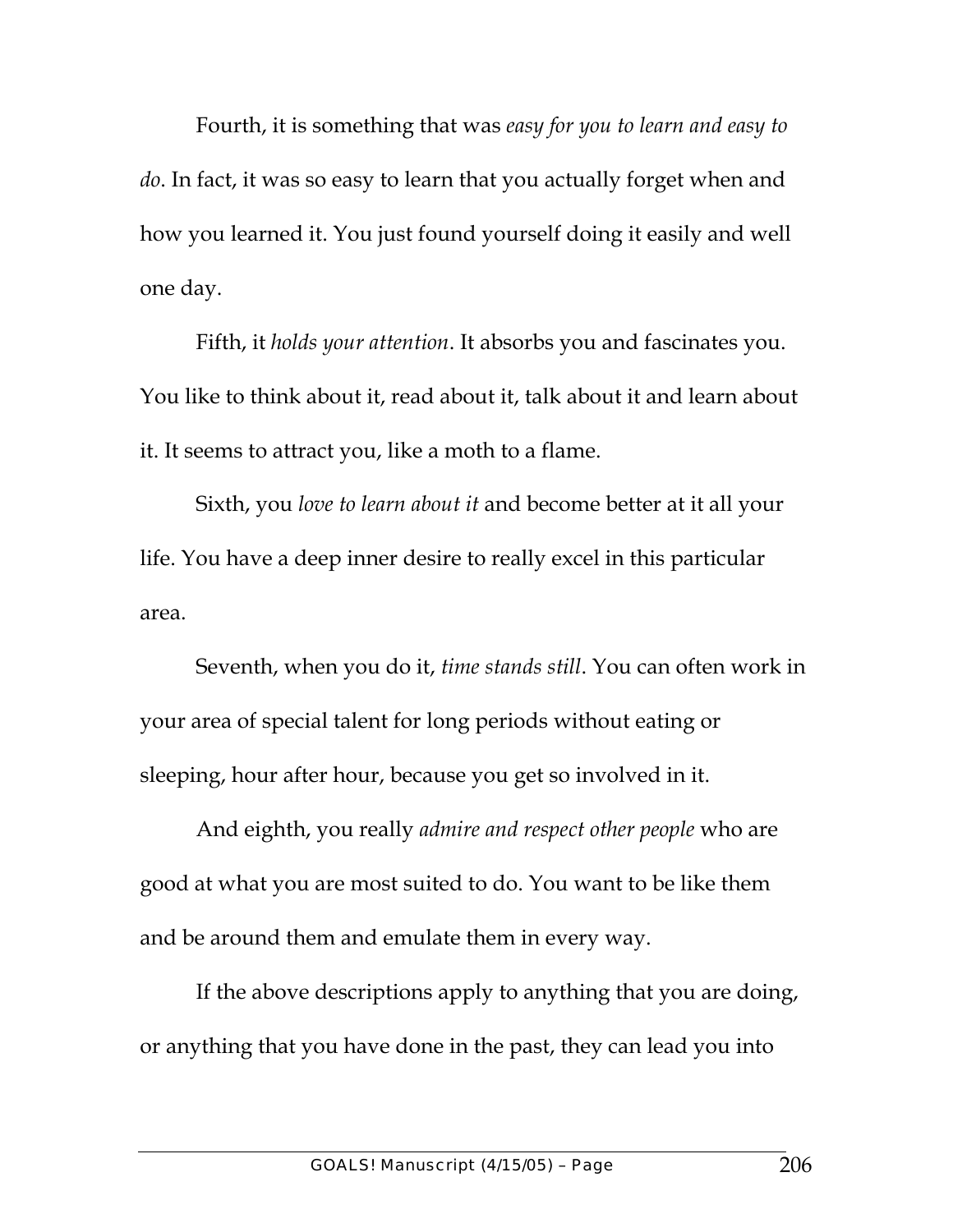what you were uniquely put on this earth to do, to your "heart's desire."

### **You Are Born To Excel**

Your natural talents are inborn and easy to develop. They are programmed into your subconscious mind. They are what you were put on this earth to do. Your job is to discover this area of natural talent and ability and then to develop it throughout your life.

Many skills are complementary. They are dependent on each other. This means that you must have one skill at a certain level in order to use your other skills at a higher level. Sometimes, you have to learn and develop skills that you do not particularly love and enjoy. But this is the price you pay to be able to achieve excellence in your chosen field.

## **One Skill Away**

Here is the rule*: You could be only one skill away from doubling your productivity, performance and income.* You may only need to bring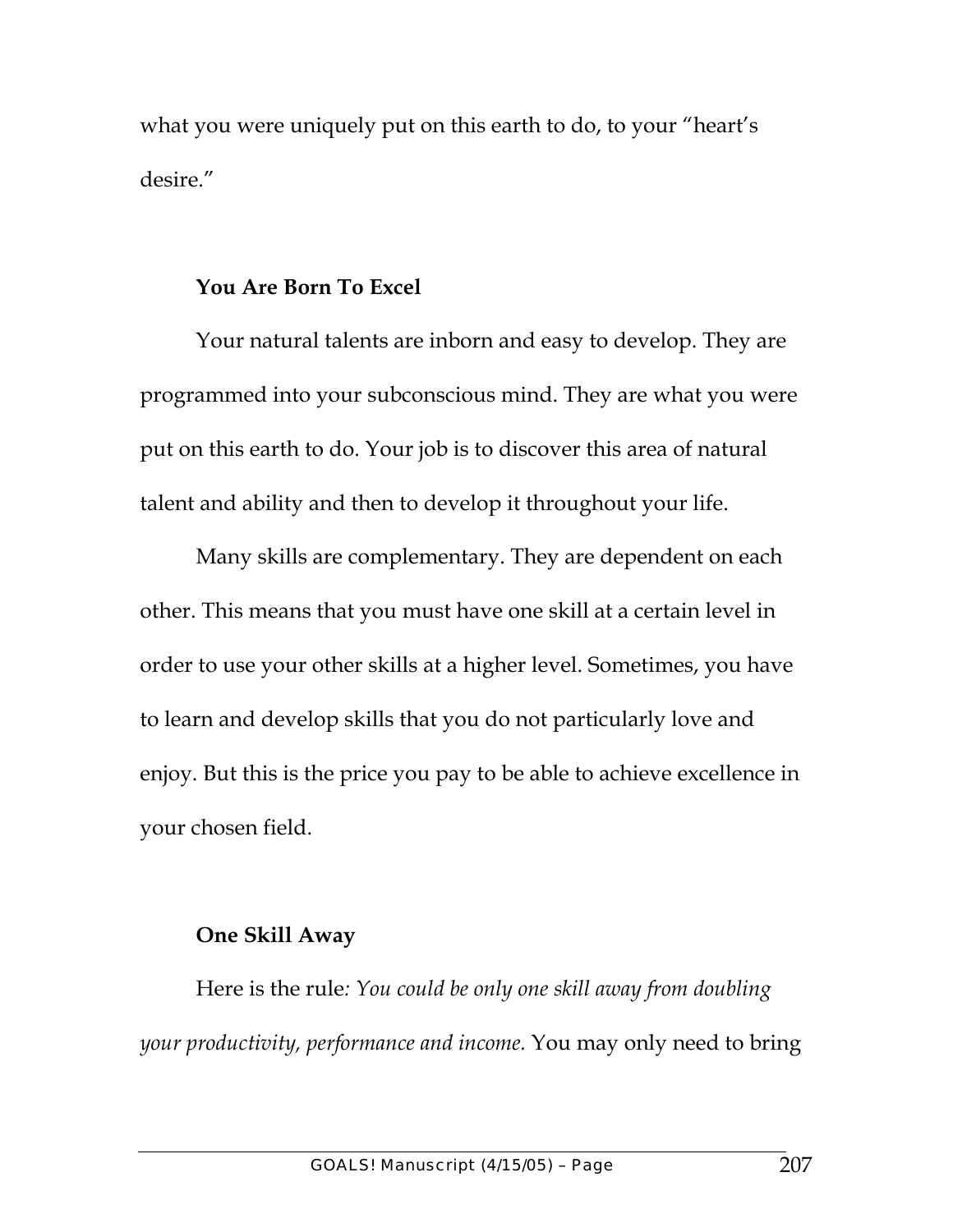up your skill level in one area for you to be able to use all of your other skills at a higher level.

Remember that all business skills are learnable. Business skills are not genetically determined. If there is any business skill that you need to learn to realize and utilize your full potential, you can learn it by practice and repetition.

## **Avoid the Trap Of the Poor Performer**

It is quite common that, if you are weak in a particular skill, you will avoid taking action in that skill. You will fall into the trap of "learned helplessness." You will say, "I'm not really very good in that area." Or, "I don't have any natural talent or ability in that skill."

But this is merely rationalization and justification. If the skill is important enough to you, you can learn it. The very worst decision of all is for you to allow yourself to be held back for months or years because you lack a single, simple skill that is readily learnable through dedication and determination. Don't let this happen to you.

## **Excellence Is A Journey**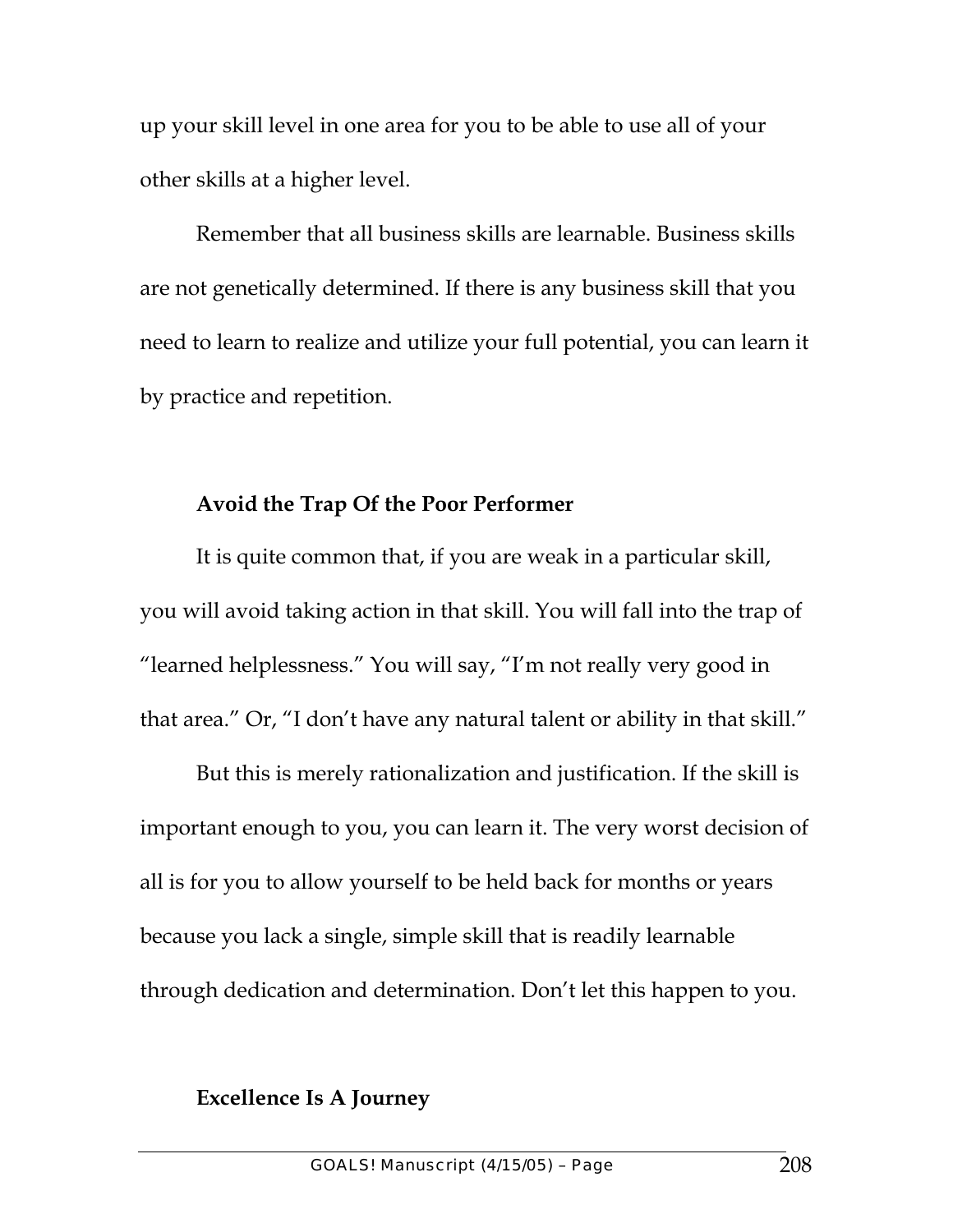There is an old saying, "Anything worth doing well, is worth doing poorly at first." It is not practice that makes perfect; it is *imperfect* practice that eventually makes perfect.

Whenever you start something new, you can expect to do it poorly. You will feel clumsy and awkward at first. You will feel inadequate and inferior. You will often feel silly and embarrassed. But this is the price that you pay to achieve excellence in your field. You will always have to pay the price of success, in advance, and that price often involves the hard work of mastering a difficult skill that you need to move to the top of your field.

## **Wave Your Magic Wand**

Use the magic wand technique. Imagine that you could wave a magic want and be absolutely excellent at any particular skill. What would it be? If you could wave a magic wand and have any wish at all with regard to your talents and skills, what would you wish for?

Whatever your answer to these questions will often be an indication of the new goals that you have to set with regard to the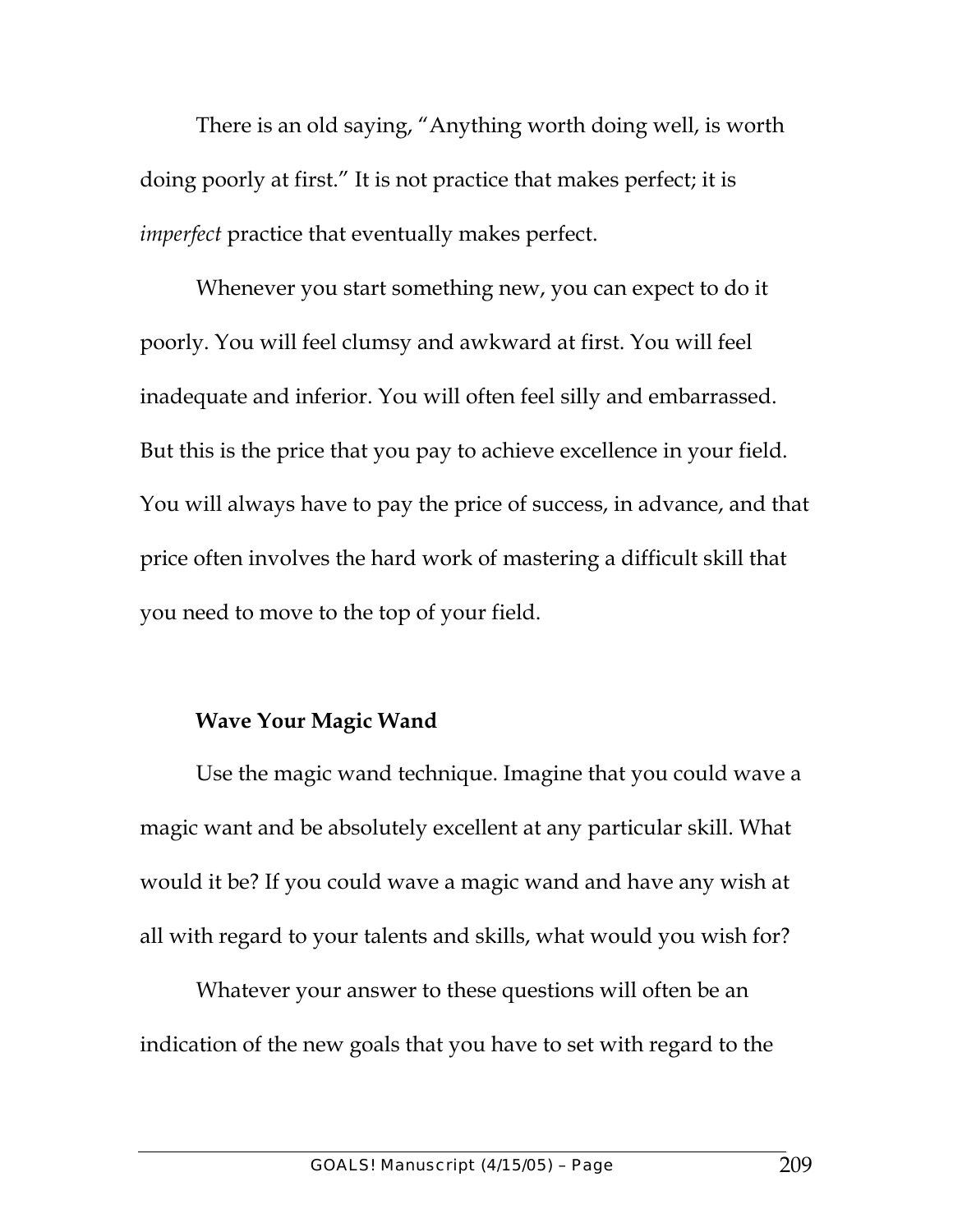skills and abilities that you need to develop to be the best at what you do.

Become a lifelong "do-it-to-yourself" project. Be prepared to invest one, two or three years to become absolutely excellent in a critical area. Be willing to pay any price, make any sacrifice to be the best at what you do.

## **The Three Plus One Formula**

There is a three plus one formula for mastering any skill. It is simple, and it works every single time. First, read in the skill area each day, even if only for 15 to 30 minutes. Knowledge is cumulative. The more you read and learn, the more confident you will become that you can do this job in an excellent fashion.

Second, listen to educational audio programs on the subject in your car. The average driver today spends 500 to 1000 hours each year in his car driving around during the day. Turn driving time into learning time. You can become one of the best educated people in your field by simply listening to audio programs in your car rather than music.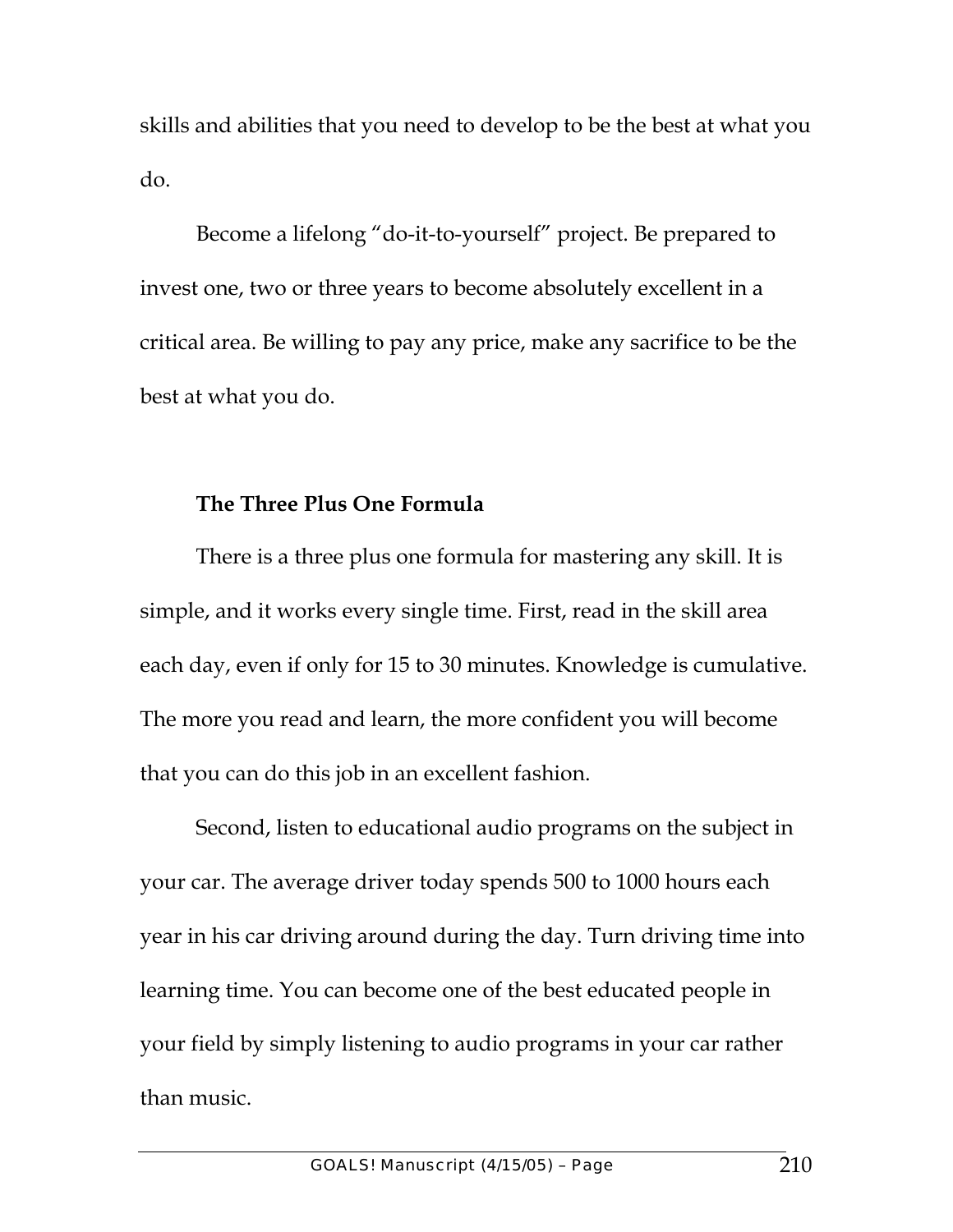Third, attend seminars and workshops on your subject. Many people's lives have been changed completely by attendance at a single one or two day seminar on a key subject. Forever after, they were completely different in that area.

And the final factor is to practice what you learn at the earliest possible opportunity. Every time you hear a good idea, take action on it. The person who hears one idea and takes action on it is more valuable than a person who hears a hundred ideas but takes action on none of them.

#### **Practice Make Perfect**

The more you practice what you are learning, the faster you will become competent and skilled in that area. The more you practice, the more confidence you will develop. The more you practice, the more rapidly you will overcome your feelings of inadequacy in that skill and the faster you will master it. The more you practice, the more rapidly you will add that skill to your mental toolbox where you will possess it for the rest of your career.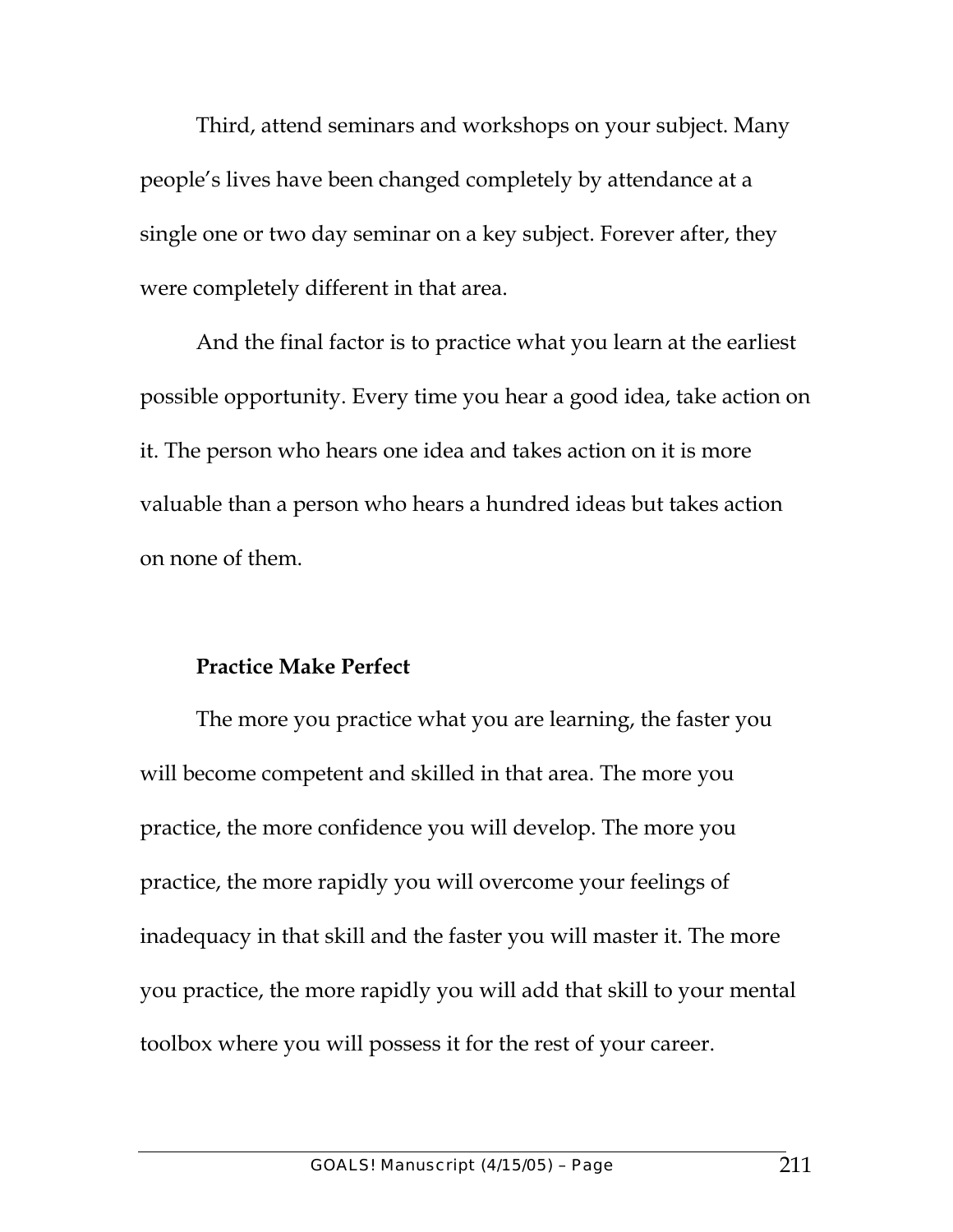Resolve today, right now, to join the top 10% of people in your field. Determine who they are, what they earn and what they do differently from you. Determine the special knowledge and skills they have developed and resolve to develop them yourself. Remember, anything that anyone has done, within reason, you can do as well. No one is better than you and no one is smarter than you. The very fact that the top people in your field were at one time not even in your field at all, is proof that whatever they have achieved, you can achieve yourself, if you simply set it as a goal, and work at it long enough and hard enough. There are no limits.

### **Become An Expert In Your Field:**

- 1. Resolve to day to join the top 10% of people in your field. Make a lifelong commitment to excellence.
- 2. Identify the key result areas of your job, the things you "absolutely, positively" have to do well to be successful in your field.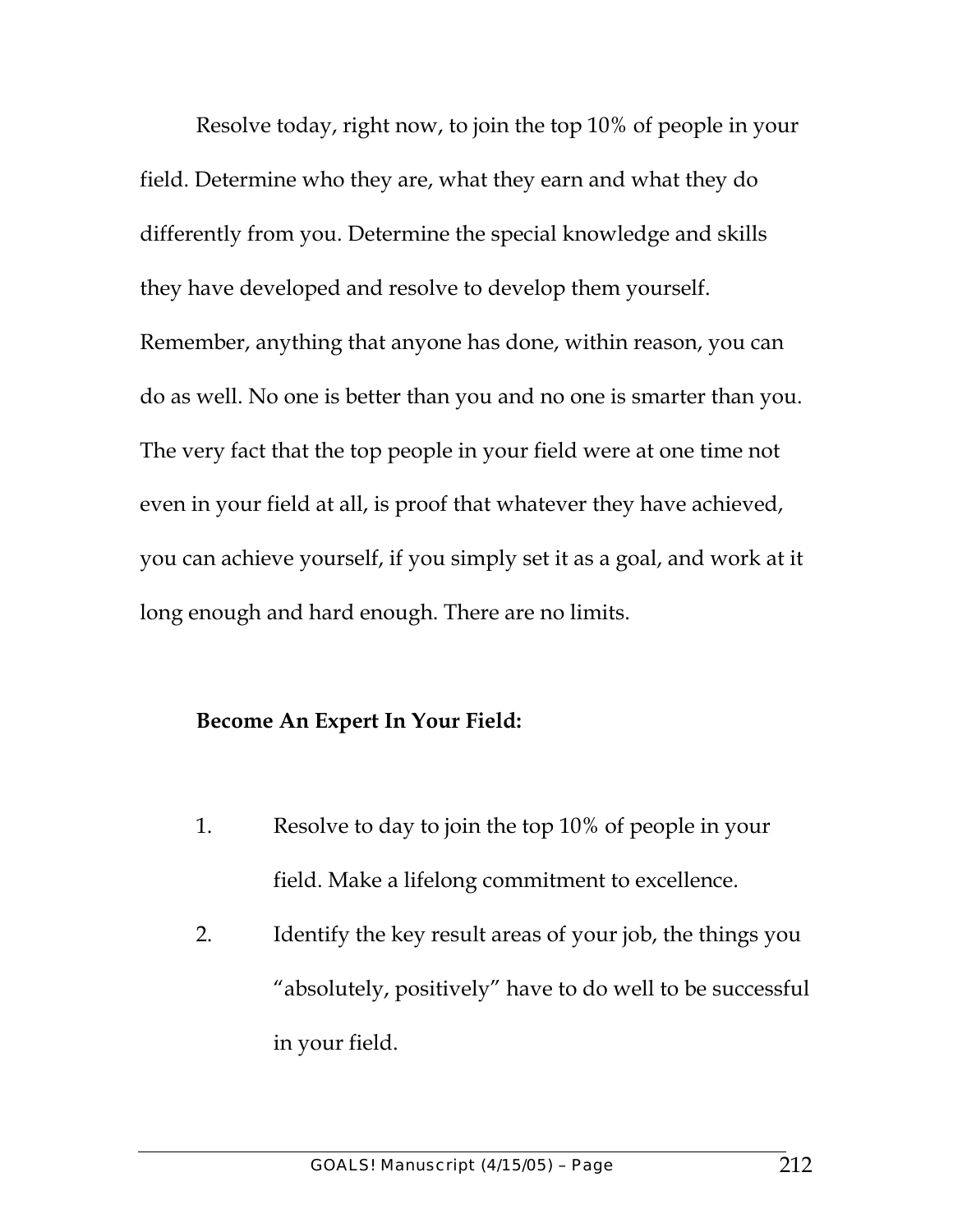- 3. Identify your weakest key area and start a "do-it-toyourself" project to become excellent in that area.
- 4. Determine the additional knowledge you will need to get to the top of your field and then develop a plan to acquire that knowledge.
- 5. Dedicate yourself to lifelong learning. Read, listen to audio programs, attend courses and seminars, and then put what you learn into action as quickly as you can.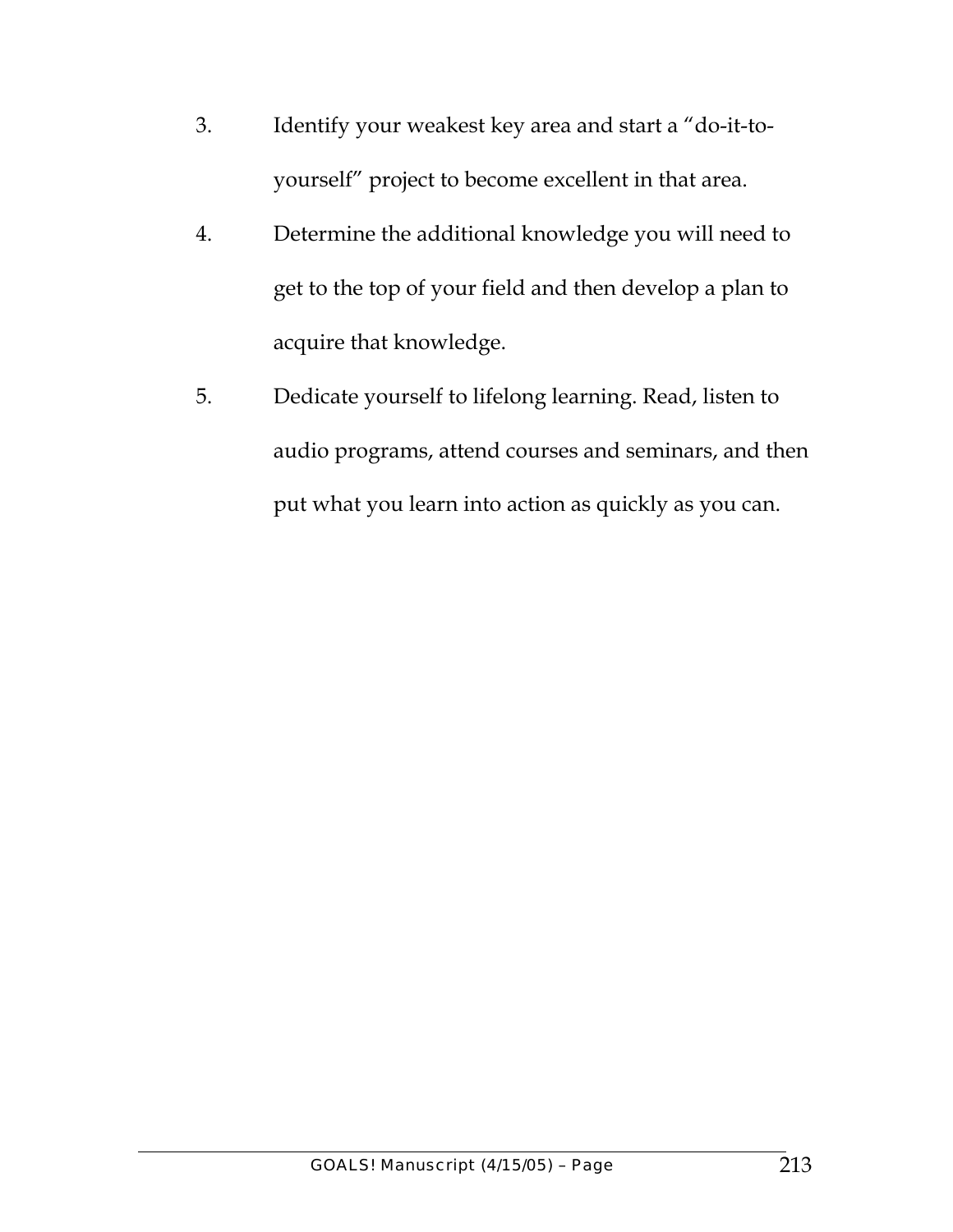## **Chapter Twelve**

#### **Get Around The Right People**

*"Your outlook upon life, your estimate of yourself, your estimate of your value are largely colored by your environment. Your whole career will be modified, shaped molded by your surroundings, by the character of the people with whom you come in contact every day."* (Orison Swett Marden)

Everything in life and business is *relationships*. Everything you accomplish or fail to accomplish will be bound up with other people in some way. Your ability to form the right relationships, with the right people, at every stage of your life and career, will be the critical determinant of your success and achievement, and will have an inordinate impact on how quickly you achieve your goals.

The more people you know, and who know you in a positive way, the more successful you will be at anything you attempt. One person, at the right time, in the right place, can open a door for you that can change your life and save you years of hard work.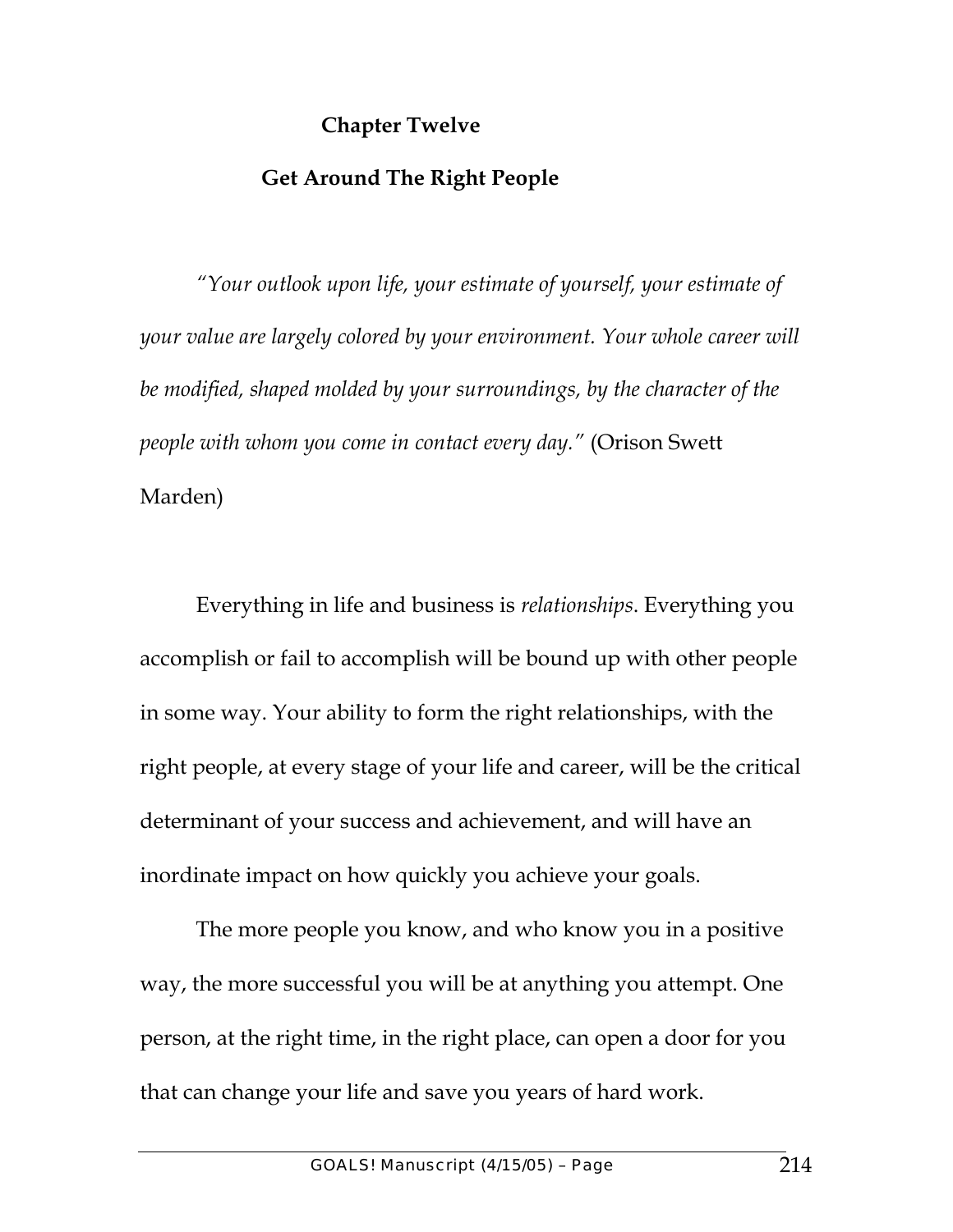### **No One Does It Alone**

A key part of goal setting is for you to identify the people, groups and organizations whose help you will require to achieve your goals. To accomplish goals of any kind, you will need the help of lots of people. Who are they?

There are three general categories of people whose help and cooperation you will require in the years ahead. These are the people in and around your business, your family and friends, and people in groups and organizations outside your business or social circle. You need to develop a strategy to work effectively with each group.

#### **Your Key Business Relationships**

Start with your business. Who are the most important people in your business life? What is your plan to develop higher quality relationships with them? Make a list of everyone who works inside and outside of your business - your boss, colleagues, co-workers, subordinates and especially, your customers, supplies and vendors.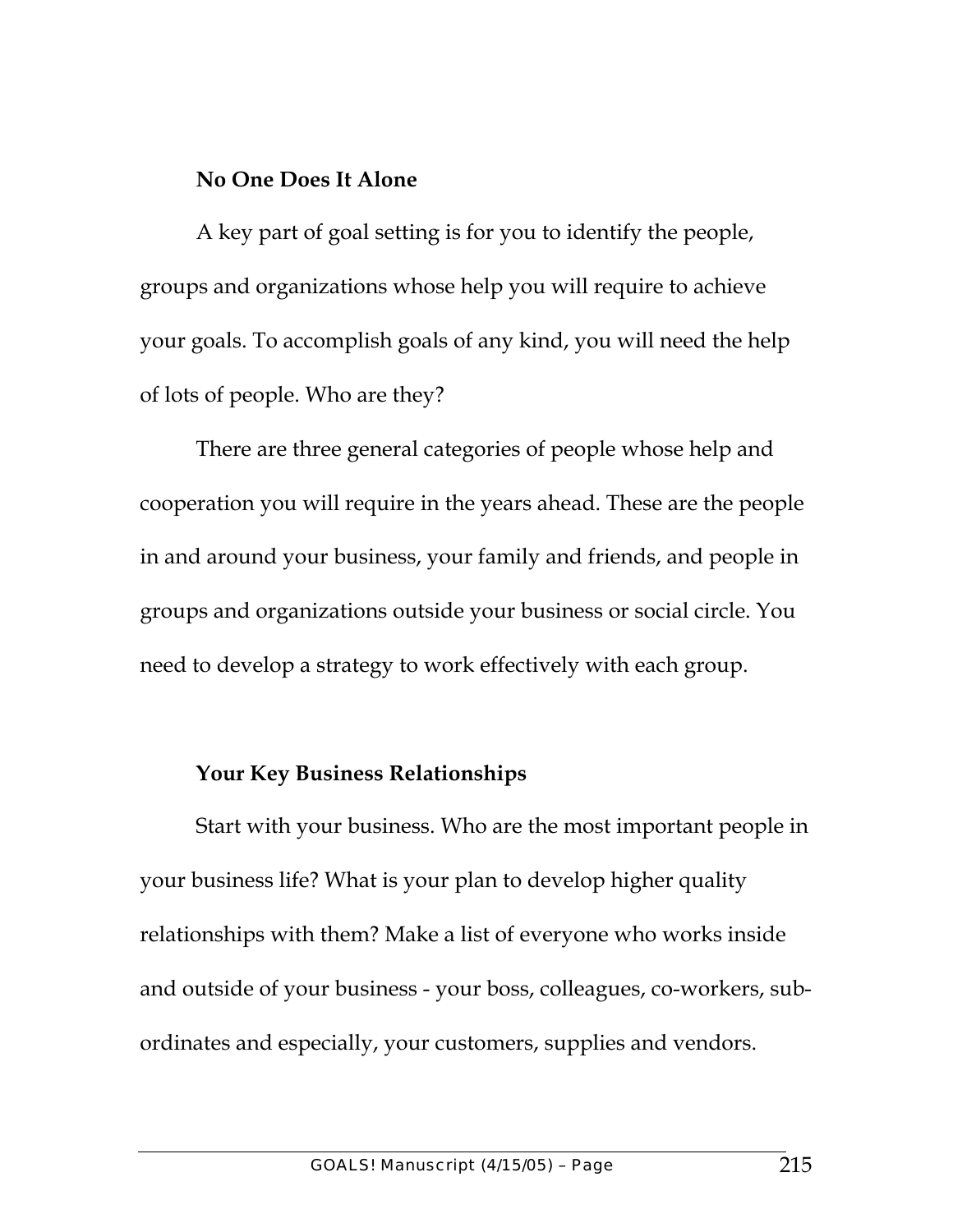Which of these people have the greater ability to help you or hurt you in the achievement of your business or career goals?

Sometimes I ask my audiences how many of the people present are in *customer service*? Only a few hands go up. I then point out that *everyone* is in the business of customer service, no matter what they call it, or what they do.

#### **Identify Your Customers**

A customer can be defined as anyone who you depend upon for success and advancement in your job or business. A customer can also be defined as anyone who depends on you, in any way. By this pair of definitions, almost everyone around you is a customer in some way.

For example, your boss is your *primary* customer at work. Your ability to satisfy your boss will have more of an impact on your future, your income and your career, than any other single action you take. If you displease everyone else, but your boss is delighted with you, you will be safe and secure in your job. If you please everyone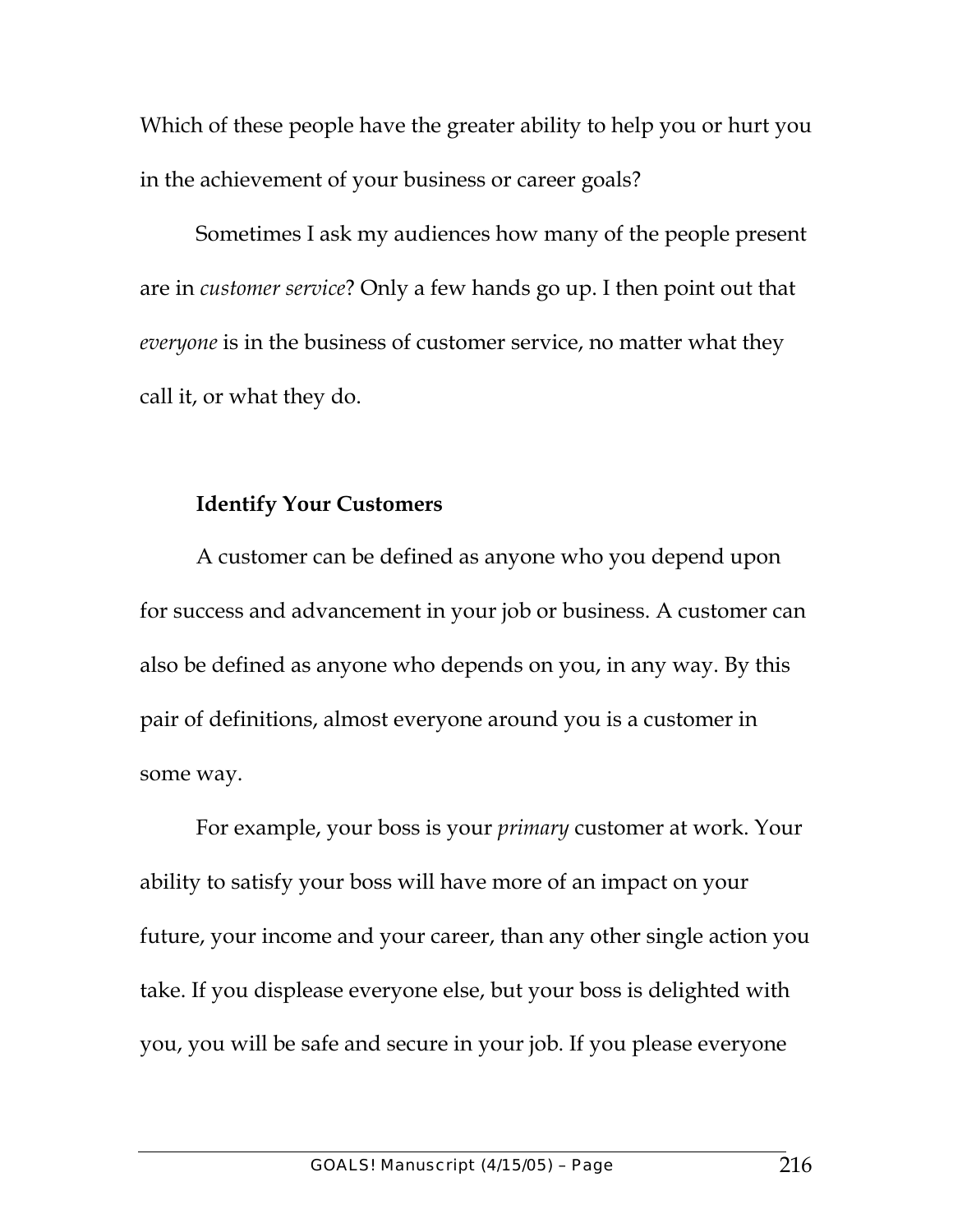inside and outside your company, but your boss is unhappy with you, that problem alone can short-circuit your future.

#### **Your Customer Service Strategy**

One of the best strategies you can use is to make a list of everything that you believe that you have been hired to do. Answer the question, *"Why am I on the payroll?"* and write down everything you can think of. Then, take this list to your boss and ask your boss to organize this list in order of his or her priority. What is most important to your boss? What is second most important? What is third most important? And so on.

From that moment onward, discipline yourself to work on your boss's top task all day long. Make sure that, whenever your boss sees you or talks to you, you are working on what he or she has told you is his or her top priority for you. This will do more to help you in your career than any other single decision you make.

#### **Two Key Qualities For Promotability**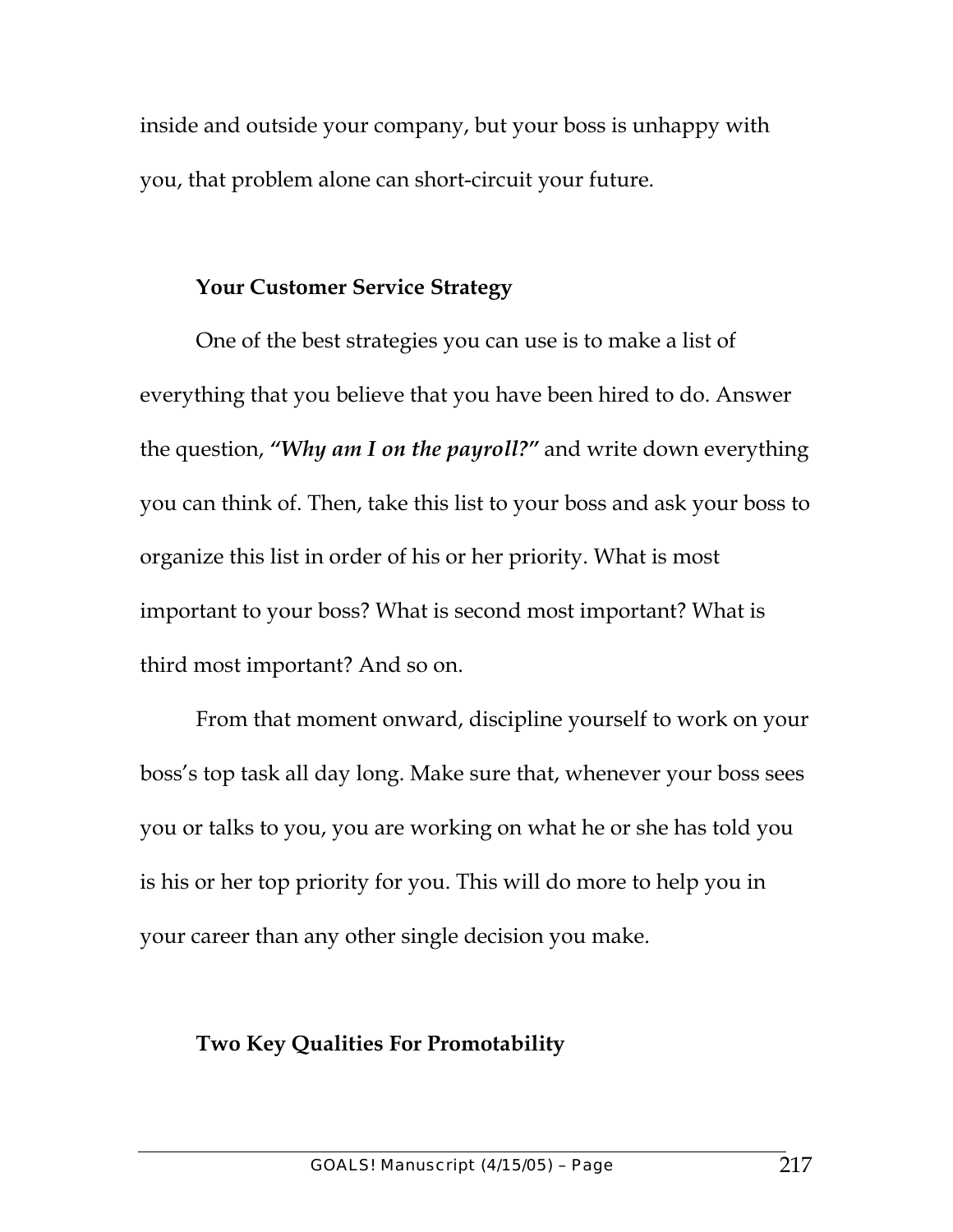In a survey of 104 Chief Executive Officers reported in Success Magazine a few years ago, they were presented with 20 qualities of an ideal employee, and asked to select the most important. 86% of the senior executives selected two qualities as being more important for career success and advancement than any others. They were first, the ability to set priorities, to separate the relevant from the irrelevant. Second, it was the ability to get the job done fast, to execute quickly.

There is nothing that will help you more in your career than to get the reputation for being the kind of person who gets the most important job done quickly and well.

## **Hard Work On The Wrong Task?**

But here's the catch. Many people are working very hard at their jobs, but they are not working on what their boss considers to be the most important job that they could possibly be doing. The sad thing is that if you do an unimportant job very well, this could *hurt* your career and even threaten your job. But if you work on your boss's top priority, and you get it done quickly and well, this can help you more than any other single task you could perform.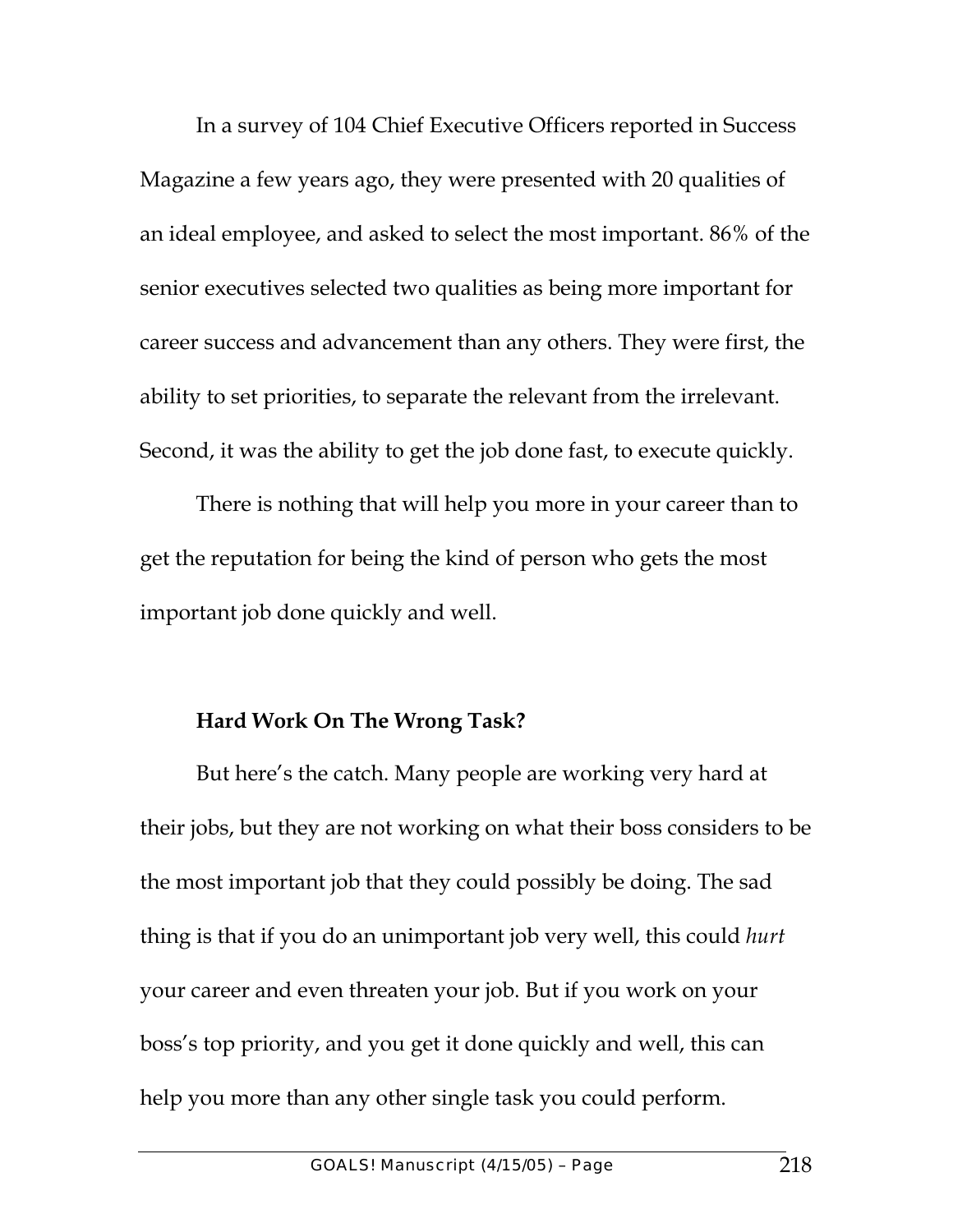As conditions change, keep the lines of communication open with your boss. Be sure that what you are doing today is still your boss's top priority. And then make a game of doing it *fast*. There is nothing that makes a boss happier than to have someone who gets the job done quickly. Be sure that you are that person.

#### **Your Other Key Customers**

Your co-workers, who also depend on your work, are your customers as well. Go to each one of them and ask them if there is anything that you can do to help them. Ask them if there is anything that you could do *more of, less of, start or stop* that would help them do their jobs better.

The fact is that people think about themselves and their own jobs all day long. Anytime you offer to help someone to do his or her job better or faster, he or she will be wide open to helping you later.

The Law of Sowing and Reaping is not the *Law of Reaping and Sowing*. There is a particular order to this law. First you put in, and then you get out. First you sow, and then you reap.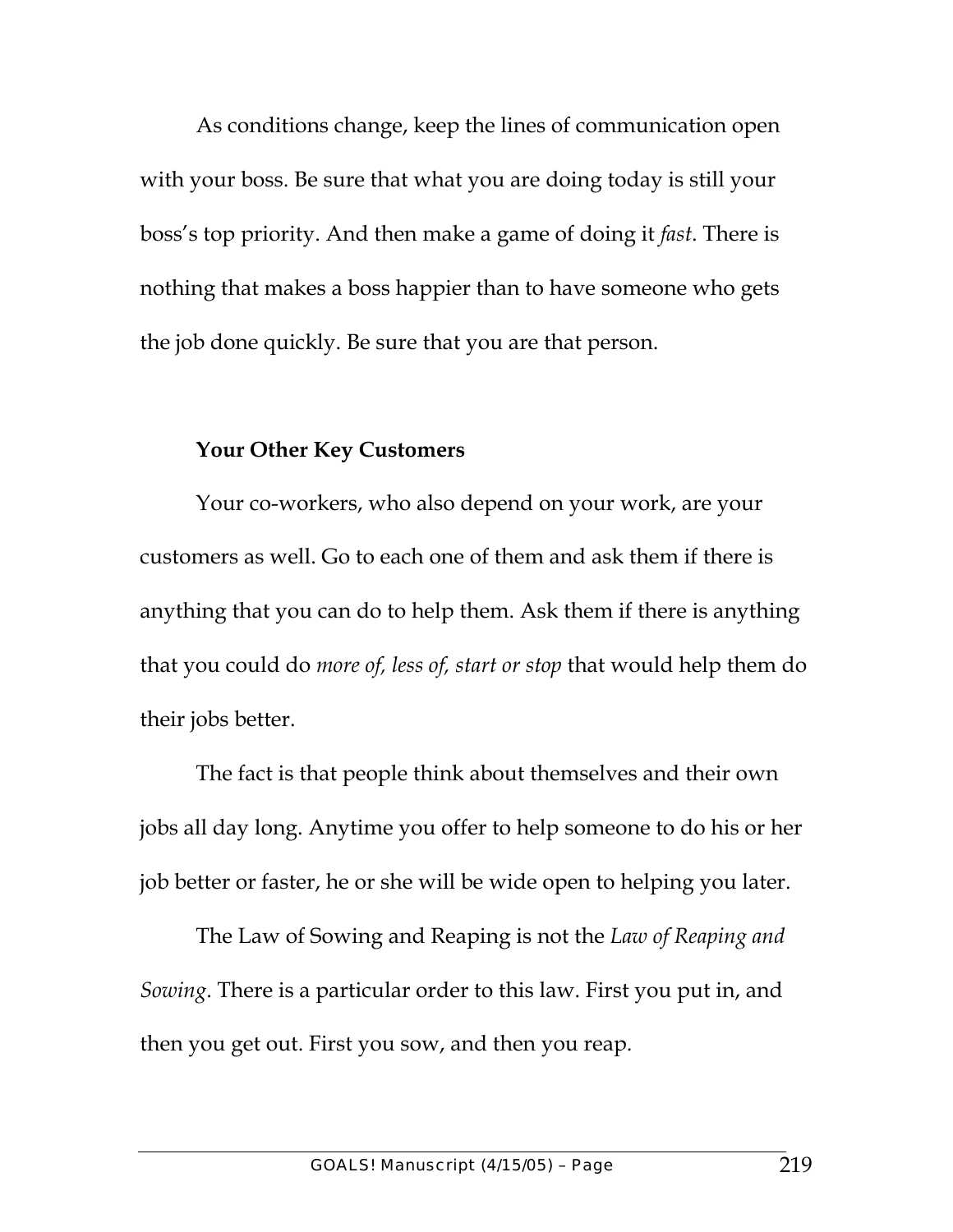You should look for every opportunity in your work to help people and to do nice things for others. Every honest effort you make to help other people will come back to you, in some way, at some time, and often when you least expect it.

The most popular people in every organization are those who are always willing to lend a helping hand.

The more the people next to you, above you and below like you and support you, the more you will get paid and the faster you will be promoted. Develop a reputation as a go-giver, as well as being a go-getter.

Look for ways to be a valuable resource to the people around you and they will automatically look for ways to help you and support you when you most need it.

#### **Be A Team Player**

Perhaps the most important quality you can develop for longterm success in your business is that of being a good team player. In a multi-year study at Stanford University, researchers found that the ability to function well as part of a team was the most outwardly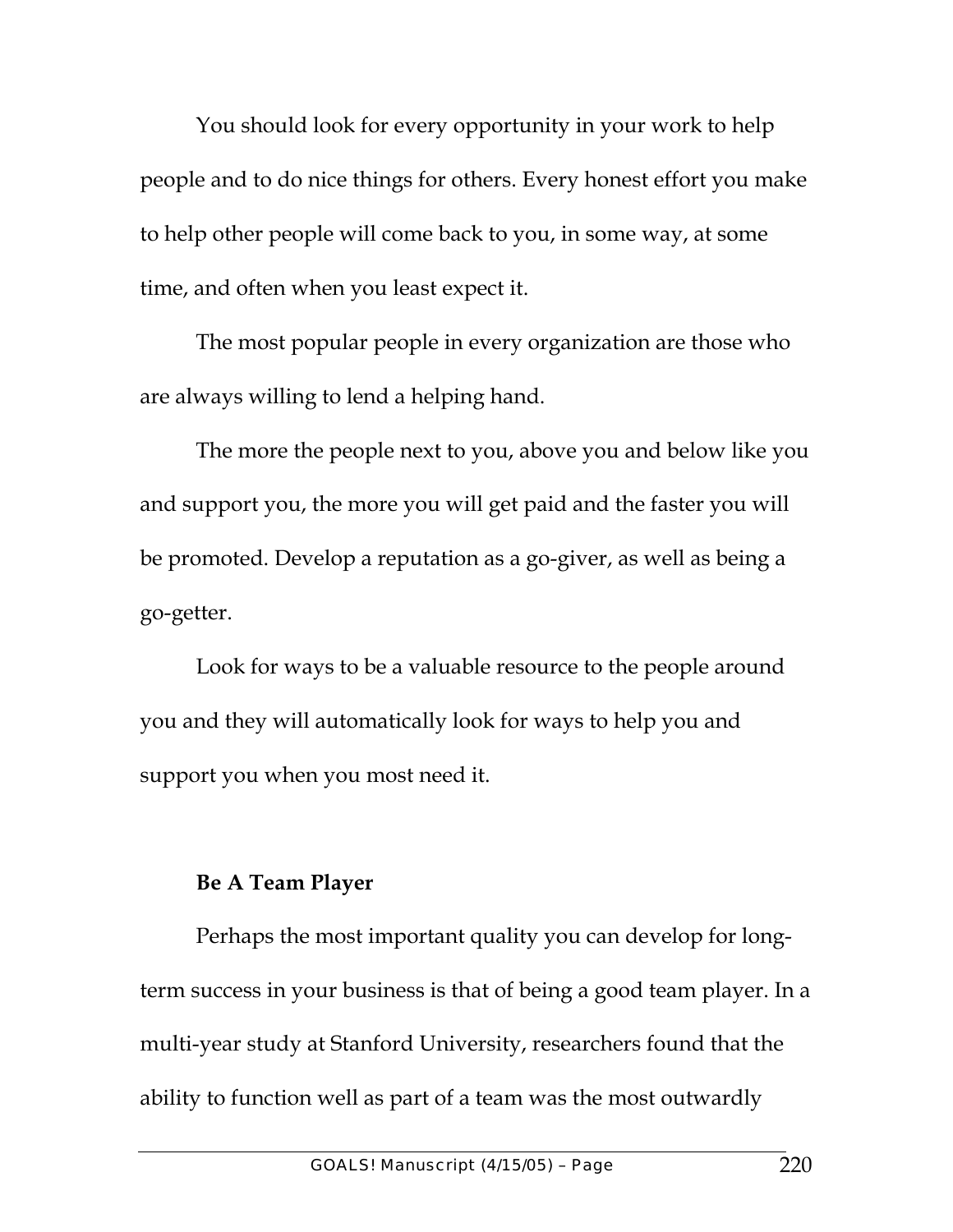identifiable quality of a person who was marked for rapid advancement.

Team dynamics are very interesting. First of all, 20% of the team members do 80% of the work. The other 80% contribute very little to the meetings and very seldom raise their hands or volunteer for anything. Your job is to be a member of the top 20%.

To be a good team player, always come prepared to every meeting. Sit opposite and in direct eye contact with the person who is running the meeting. Speak early and ask questions. Volunteer for assignments. And when you offer to do something, do it quickly and well so that it is clear who the *go-to person* is in the company.

## **The Most Important Ability Is Depend-Ability**

You can create a positive, attractive force field of energy around you by developing a reputation for being the person that everyone can depend upon to get the job done. As a result, you will be given more and bigger jobs, and both the authority and the rewards that go with those jobs.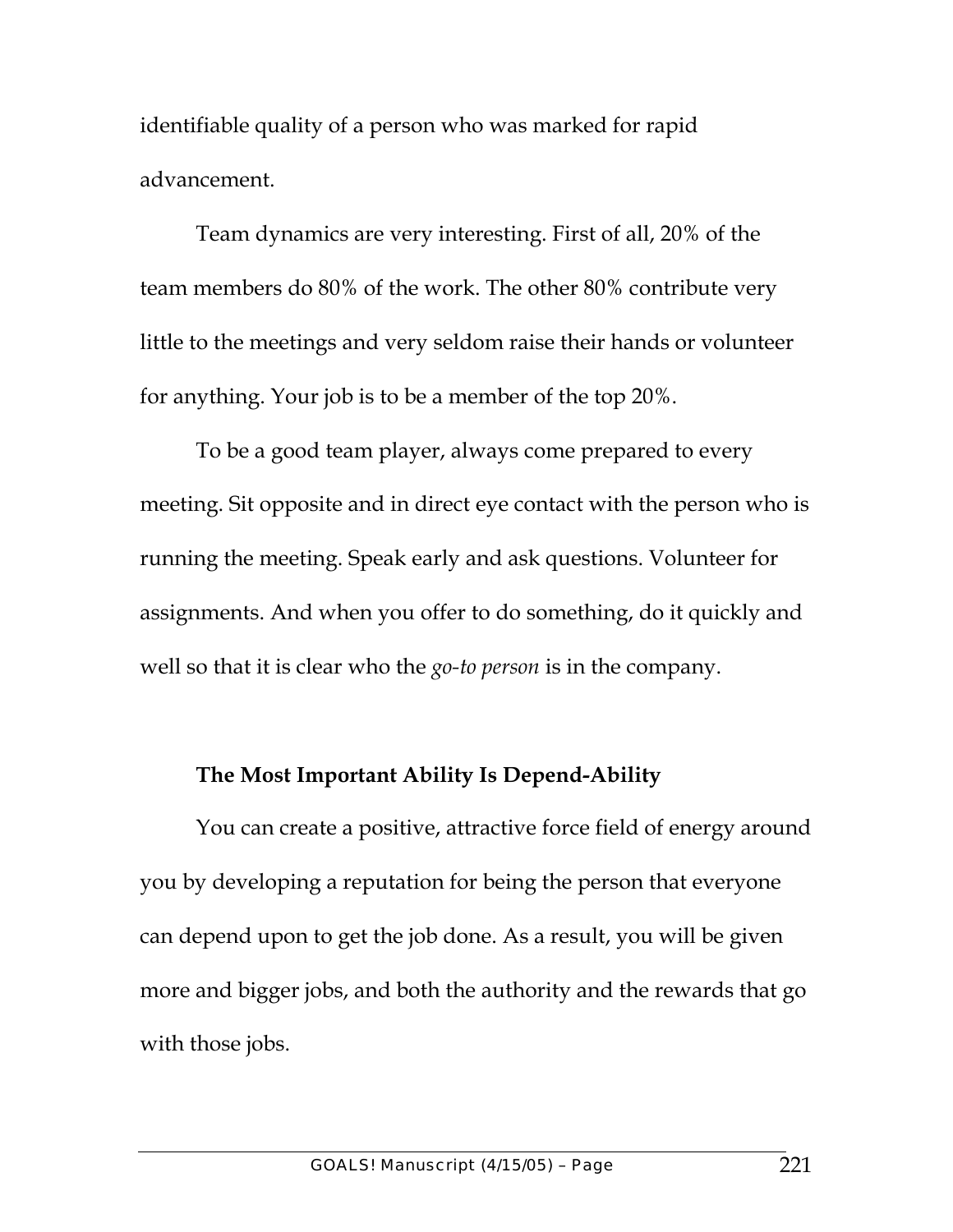Take time to get to know your subordinates and the people who are below you on the corporate ladder. Talk to them and ask them questions. Offer to help them, if you can. Be especially kind and courteous with them. Go out of your way to compliment them and recognize them for their work. You will be amazed at the difference this makes in your career.

## **Invest In Relationship Building**

In every organization, the person who knows the most people is usually the person who, like cream, rises to the top. Initially, it may seem that relationship building takes a lot of time. But it will pay for itself over and over again in the months and years ahead.

Outside of your business, you should get involved with your industry and with your industry associations. The most successful executives and sales professionals network regularly with other business people and in other business groups. They keep expanding their professional contacts and friendships.

Look at the business organizations in your community. Select one or two organizations that contain people that it would be helpful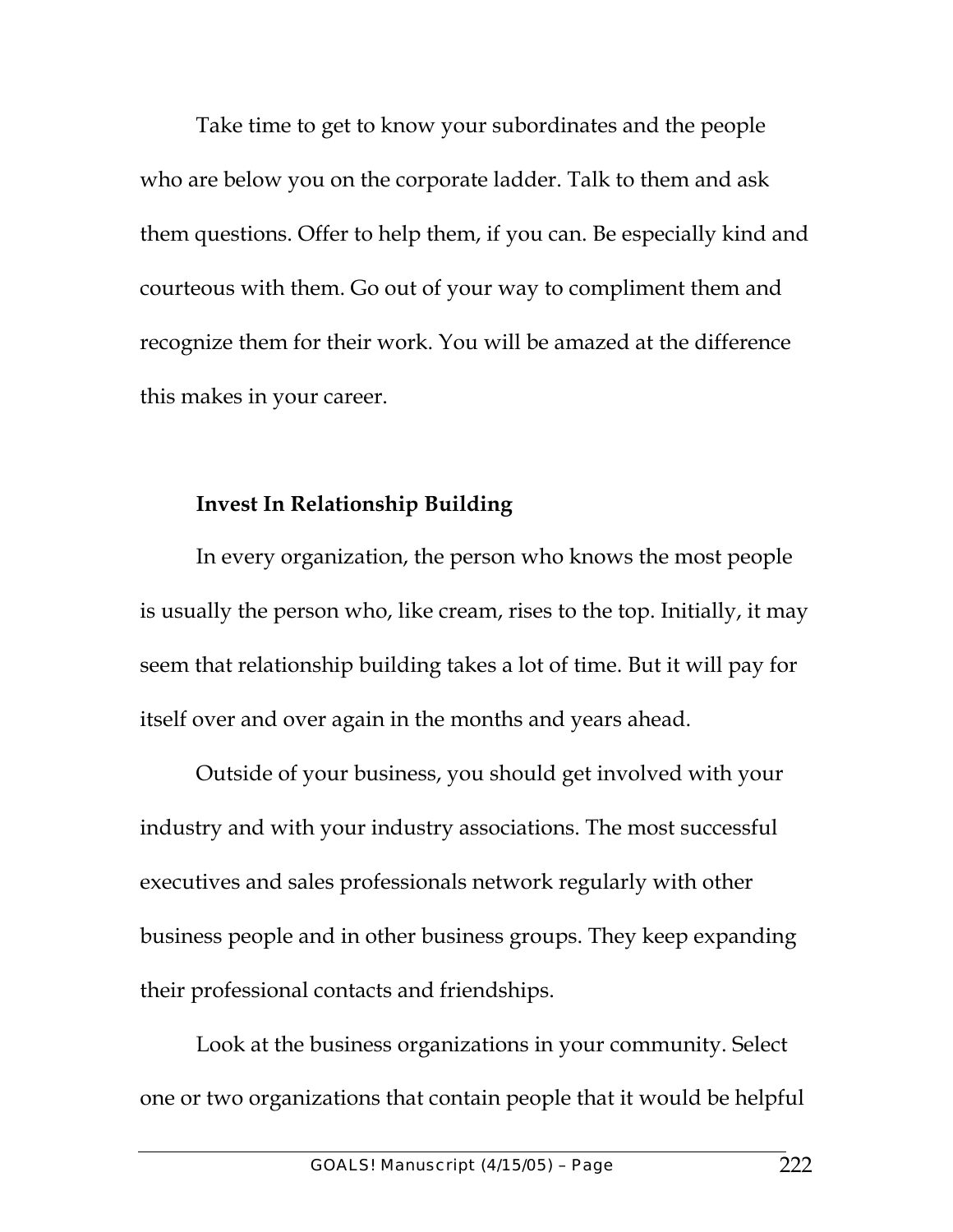for you to know in the years ahead. Attend their meetings and introduce yourself to them. Once you have decided that it would be useful for you to be a member of one of these organizations, join up and begin attending every meeting.

## **Network Professionally**

Here is the best strategy of all for networking. Select an important committee within the organization and volunteer to work on that committee. Choose a committee that has other members on it that you would like to get to know over time. Choose a committee that is engaged in activities that will bring you into contact with other key people, both inside and outside the organization.

Once you join the committee, volunteer for assignments. Even though this work is unpaid, these activities give you an opportunity to work with and perform before other key people who can help you in your career sometime down the road.

Fully 85% of new positions are filled in America through word of mouth and personal contacts. The more people that you know and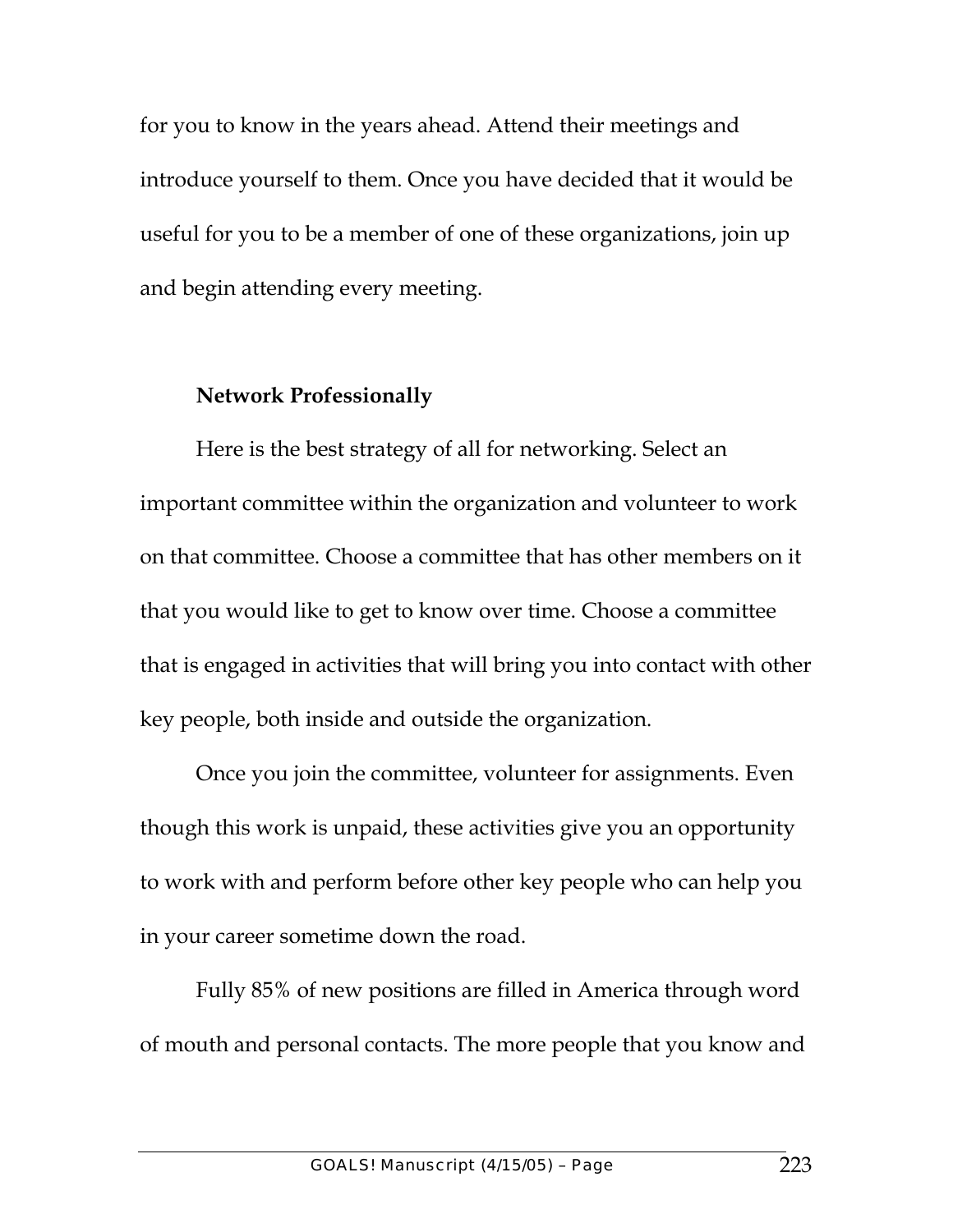work with in your industry, the more doors of opportunity there are that will open for you when the time is right.

#### **Think and Plan Long Term**

Take a long-term perspective on your career. As you read your local newspapers, make a list of the top people in your community. Assemble the names, titles and businesses of 100 of the "players" in your city.

As you gather these names, write each of them a letter and send them something that is non-business related. Send a copy of a small book, a poem, a newspaper clipping or anything that might be of interest to them, based on what you have read about them in the papers.

Each time you see a reason to communicate with that person, drop them a note. Sometimes, I will make a phone call or write a letter to an executive who has just done something noteworthy that was reported in the business press. Often, I don't get through or make direct contact. But I continue to sow seeds, and sooner or later, "what goes around, comes around." Eventually I will end up meeting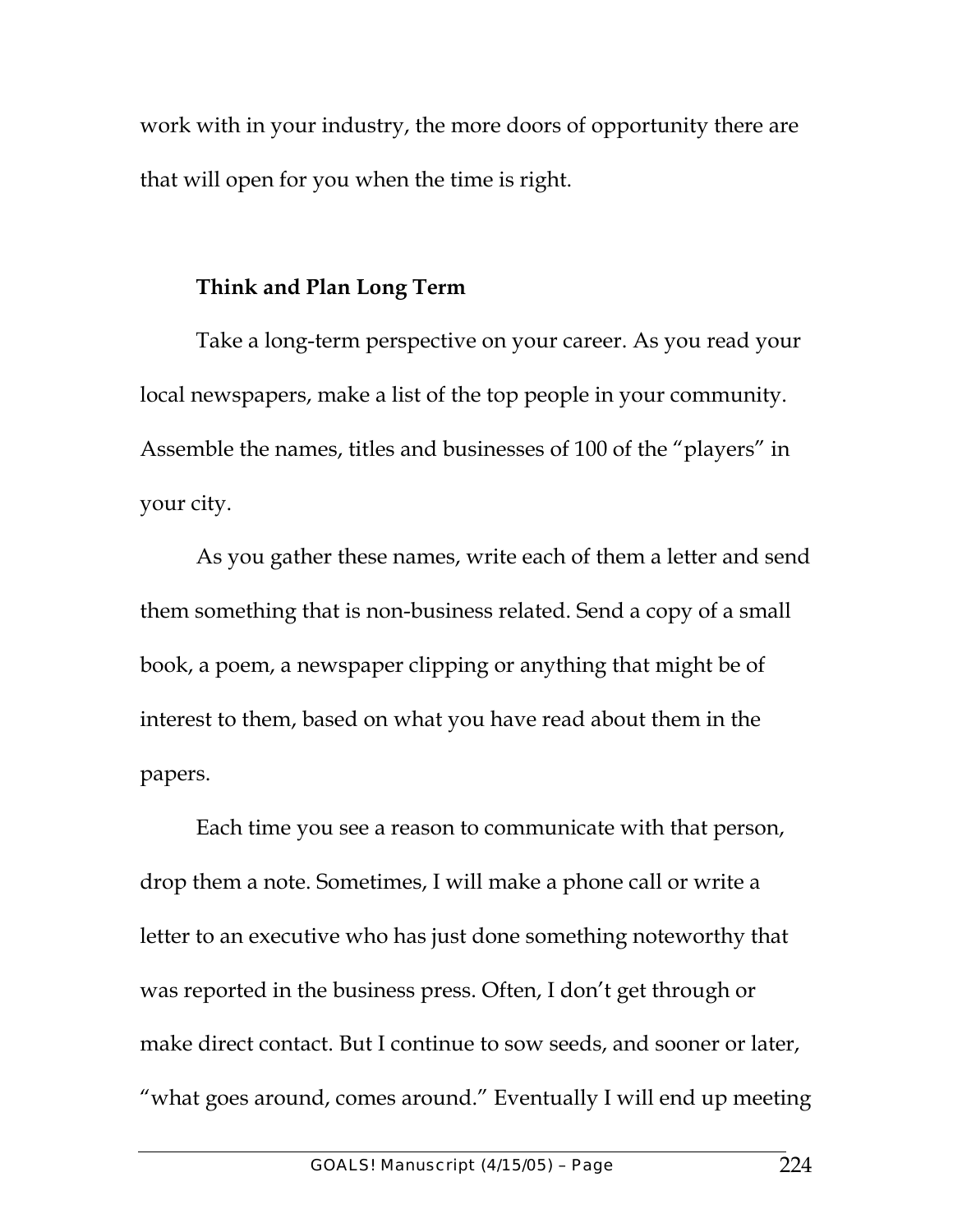a key person socially or in business and they remember that I dropped them a letter a week, a month or even a year ago.

One of my most important clients remembered that I had written him a letter more than three years ago when I met him for the first time at a business convention. He said, "Aren't you the one that wrote me the letter about such and such?" That led to a conversation, a meeting and many years of work with his organization.

## **Give Of Yourself**

There is a rule that says, *"The more you give of yourself with no expectation of return, the more that will come back to you from the most unexpected sources."* 

No effort that you make to expand your contacts will ever be completely lost. Like seeds, various contacts have different periods of germination. Some will yield results immediately. Some will not yield results for many months or even years. You must be prepared to be patient.

Dr. David McClelland of Harvard University did many years of research into the qualities and characteristics of high achievers in our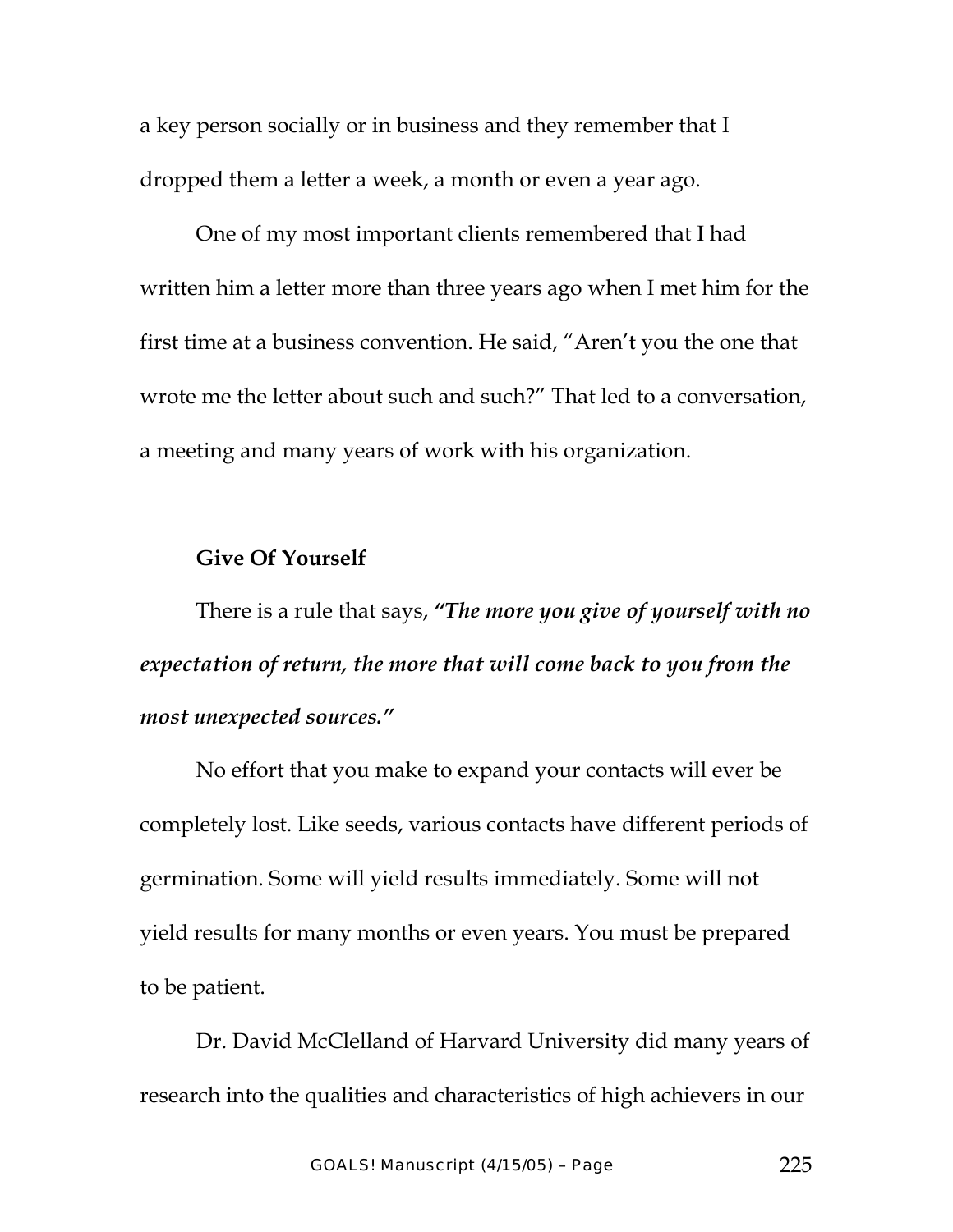society. What he found was that your choice of a "reference group," the people with whom you habitually associate, was more important in determining your success or failure than any other single factor. As Zig Ziglar says, "If you want to fly with the eagles, you can't continue to scratch with the turkeys."

## **Get Around The Right People**

Get around the right people. Make it a point to associate with the kind of people that you like, admire, respect and want to be like sometime in the future. Associate with the kind of people that you look up to and would be proud to introduce to your friends and associates. The choice of a positive, goal-oriented reference group can do more to supercharge your career than any other factor.

# **Fly With The Eagles**

There are countless examples where an average person working at an average job, getting average results and earning average pay has changed positions and gone to work with a highly progressive company. In a few weeks, that person's attitude has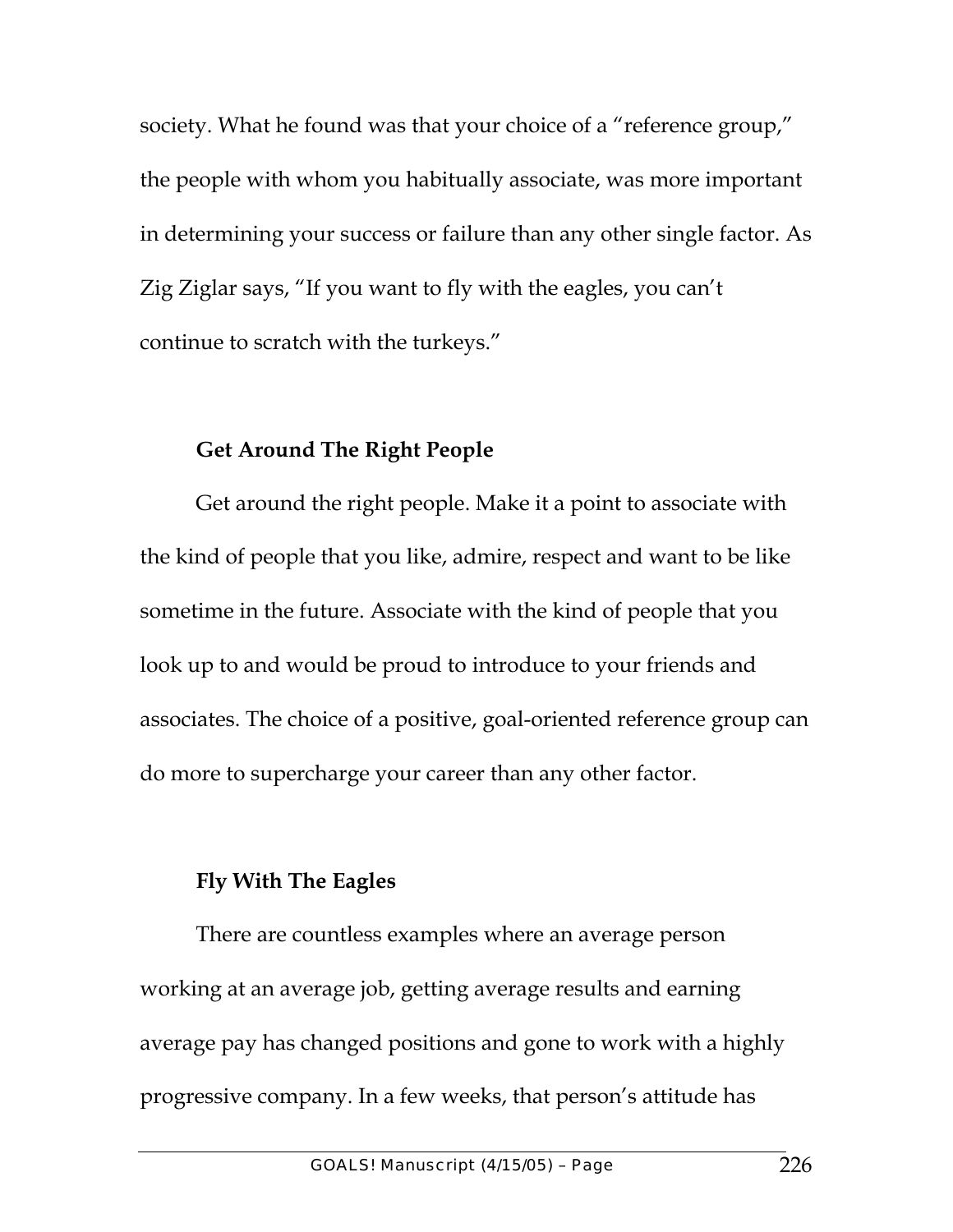completely changed. By continued association with optimistic, results-oriented, go-ahead people, the previously average individual begins to perform at extraordinary levels. This is why almost every major change in your life will be associated with a change in the people you live or work with.

## **The Turning Points**

At every turning point in your life, there is usually someone standing there guiding you in one direction or another, opening or closing a door for you or helping you in some way. Baron de Rothschild once wrote, "Make no useless acquaintances." If you are really serious about being the best and moving to the top of your field, you cannot afford to spend your time with people who are going nowhere in their lives, no matter how nice they are. In this sense, you must be perfectly selfish with regard to yourself and your future ambitions. You must set high standards on your friends and associates and refuse to compromise.

Many people get into bad relationships and form useless friendships early in their careers. This is normal and natural. There is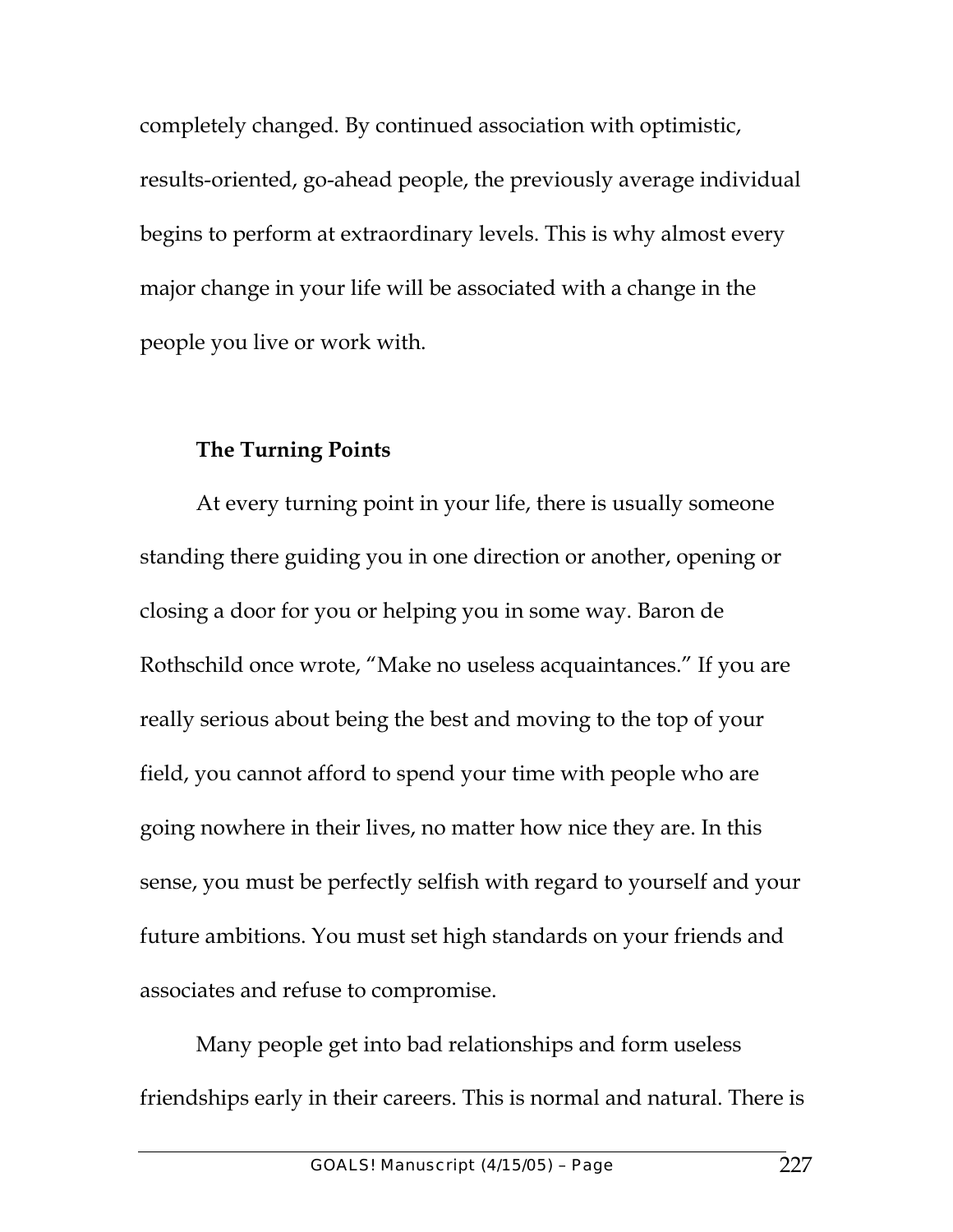nothing wrong with making mistakes, especially if you are young and inexperienced. But it is unforgivable to continue to stay in a situation that is holding you back from realizing your full potential. And your choice of the people you associate with will have more of an impact on what you become than any other single factor.

#### **Your Most Important Relationships**

The third category of people whose help and cooperation you will require are your family and friends. As Benjamin Disraeli said, "No success n public life can compensate for failure in the home."

It is vital that you invest all the time and emotion necessary to build and maintain a high quality home life. When your family life is solid and secure, characterized by warm, loving relationships, you will do better in everything else in the outer world.

But if something goes wrong with your home life because of inattention or neglect, it will soon affect your results at work in a negative way. Problems at home distract your attention and drain your energy. They can often sabotage your career.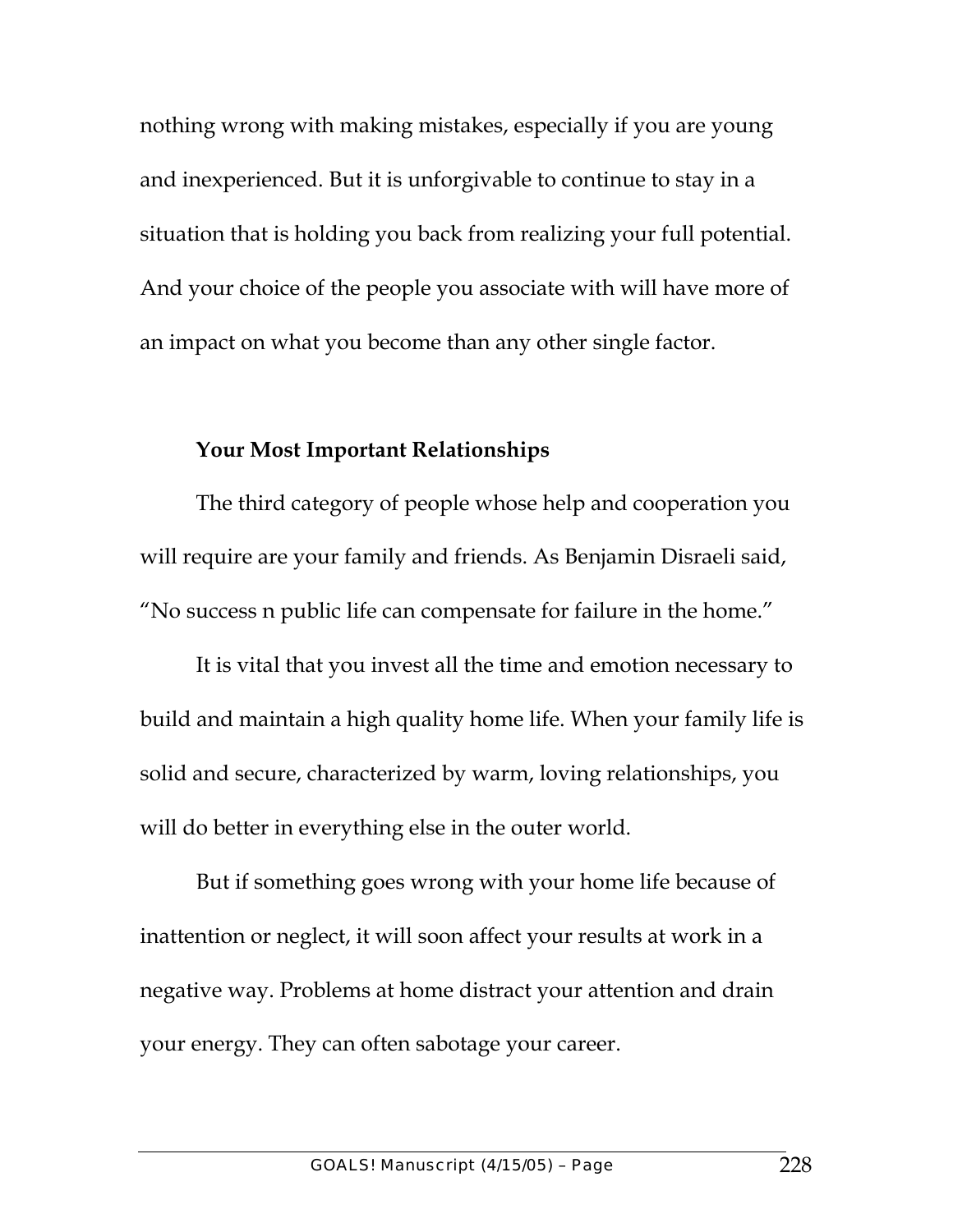## **Deliberate Extremes**

If you have to work very hard to get started in your field, be sure that you discuss and explain this clearly to the people in your family. Throughout your career you will be required to go to "deliberate extremes." You will have to work long hours and often many days without breaks or vacations in order to take advantage of an opportunity or to complete a project.

Be sure that you discuss these deliberate extremes in advance with the members of your family so that they understand what is happening, and why you are doing it. Arrange to compensate afterwards by taking time off, or going away on family vacations. Keep your life in balance.

# **Become A Relationship Expert**

Once you have decided upon the people, groups and organizations whose help and cooperation you will need to achieve your goals, resolve to become a relationship expert. Always treat people with kindness, courtesy and compassion. Practice the Golden Rule. "Do unto others as you would have them do unto you."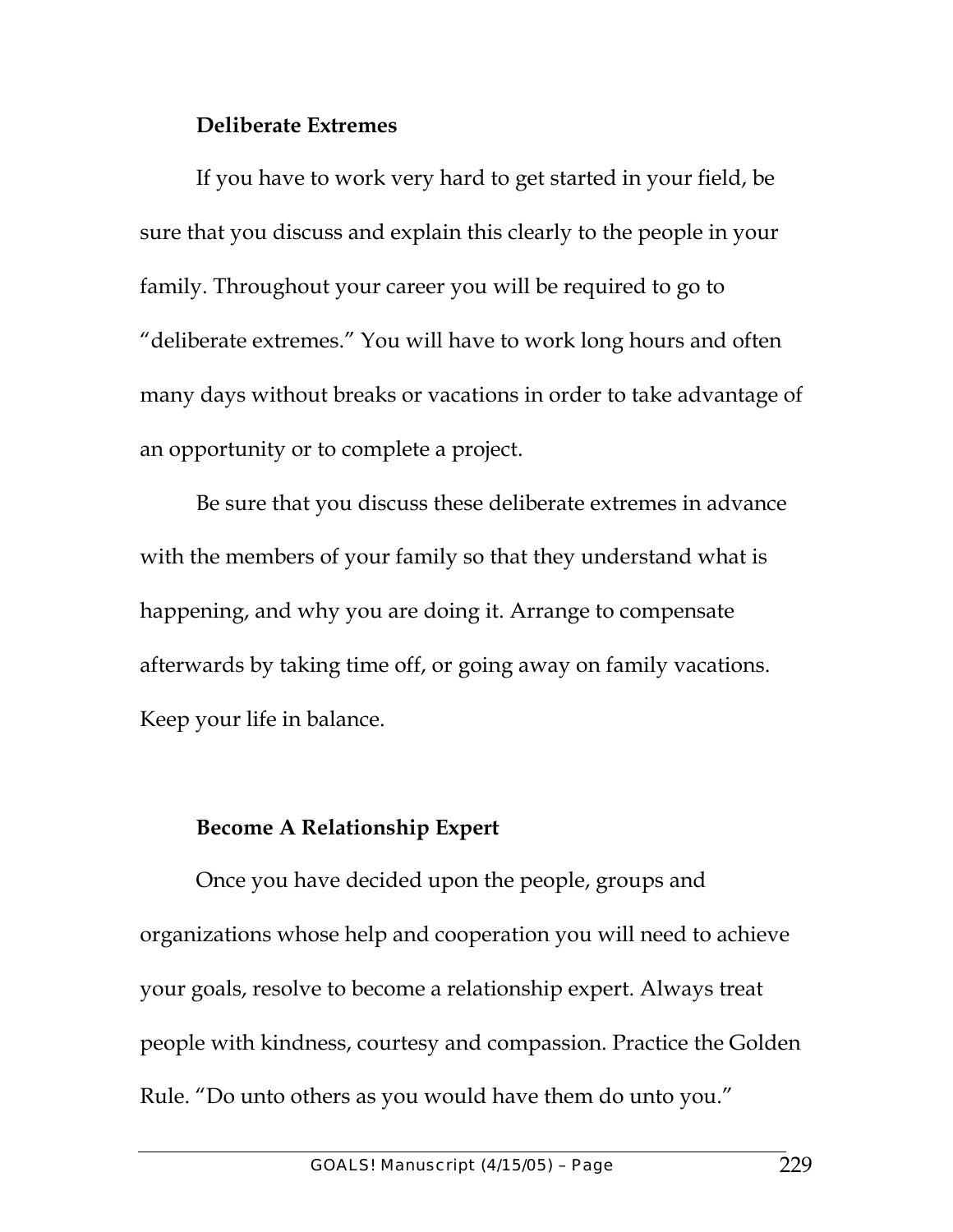Above all, the simplest strategy is to treat everyone you meet, at home or at work, like a "Million Dollar Customer." Treat the other person as though he or she is the most important person in the world. Treat them as though they were capable of buying a million dollars worth of your product or service.

As Emmet Fox once said, "If you must be rude, be rude to strangers, but save your company manners for your family."

Every day, in every way, look for ways to lighten the load and help other people to do their jobs better and live their lives more easily. This will build up a great reservoir of positive feeling toward you that will come back to benefit you year after year.

#### **Get Around The Right People:**

- 1. Make a list of the most important people in your work and business life. Develop a plan to help each person in some way.
- 2. Make a list of the most important people in your personal life. Determine the kind of relationships you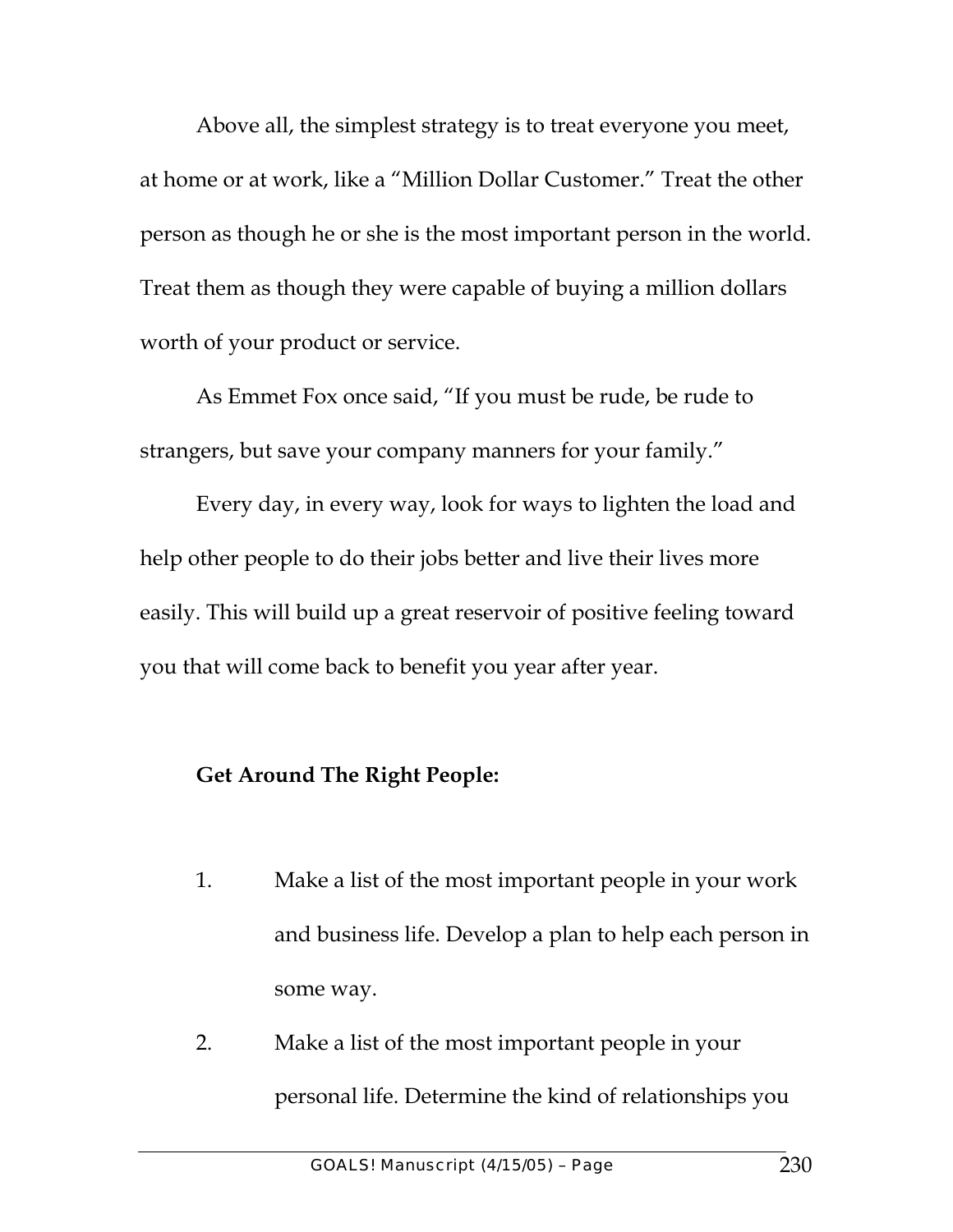want to have with them, and what you will have to do to achieve them.

- 3. Identify the groups and organizations in your community and your field that it would be helpful to you to join. Phone today and arrange to attend the next meeting.
- 4. Make a list of the top people in your community, or in your field, and make a plan to get to know them personally.
- 5. Look for every opportunity to expand your social and business circle. Send people letters, cards, faxes and emails. Build bridges at every opportunity.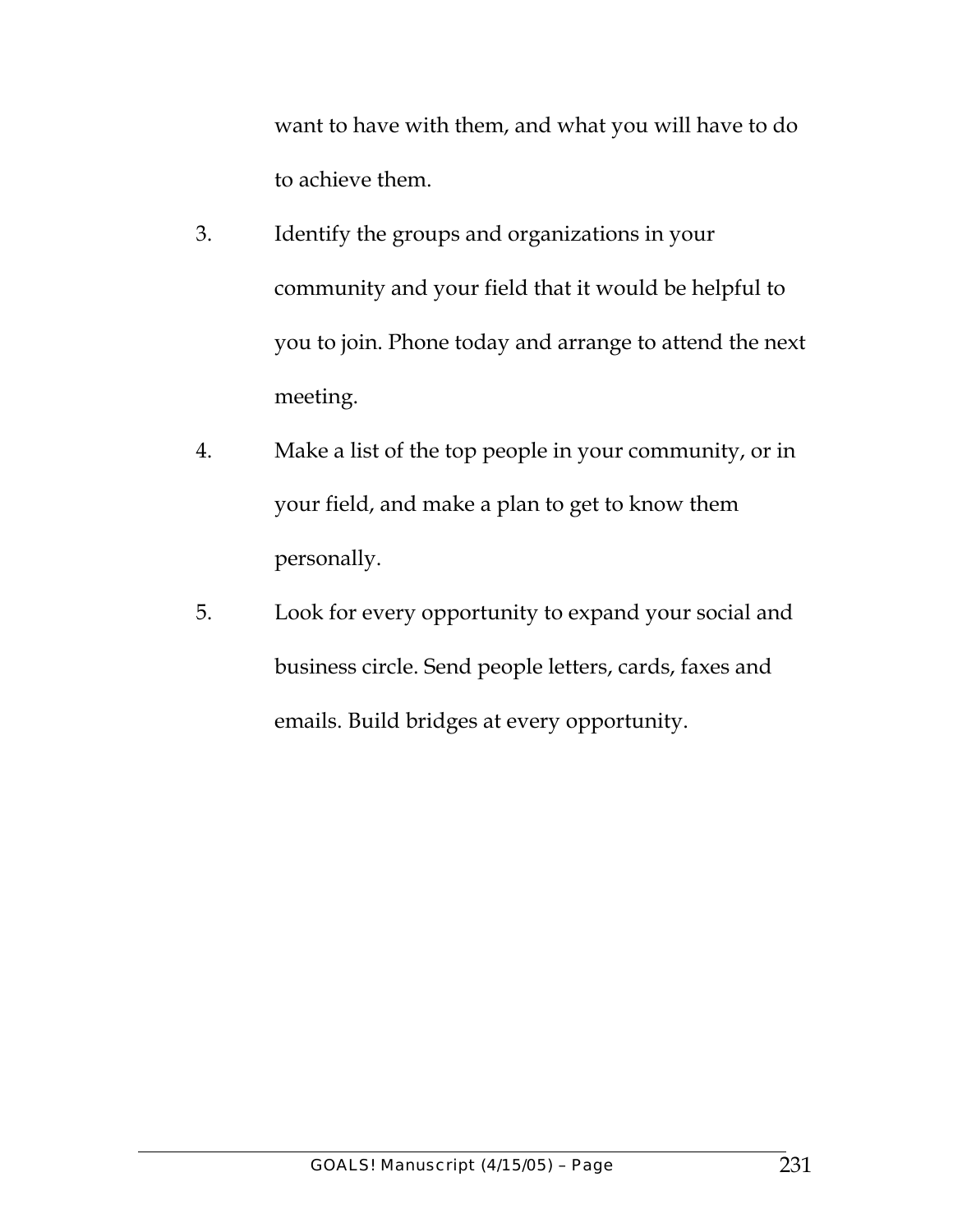## **Chapter Thirteen**

#### **Make A Plan of Action**

*"Thoroughness characterizes all successful men. Genius is the art of taking infinite pains...All great achievement has been characterized by extreme care, infinite painstaking, even to the minutest detail. "* (Elbert Hubbard)

Your ability to set goals and make plans for their accomplishment is the "master skill" of success. There is no other skill that will help you more in fulfilling your potential in achieving everything that you are able to accomplish.

All major accomplishments today are "multi-task jobs." They consist of a series of steps that must be taken in a particular way in order to accomplish a result of any significance. Even something as simple as preparing a dish in the kitchen with a recipe is a multi-task job. Your ability to master the skill of planning and completing multitask jobs will enable you to accomplish vastly more than the average person and is critical to your success.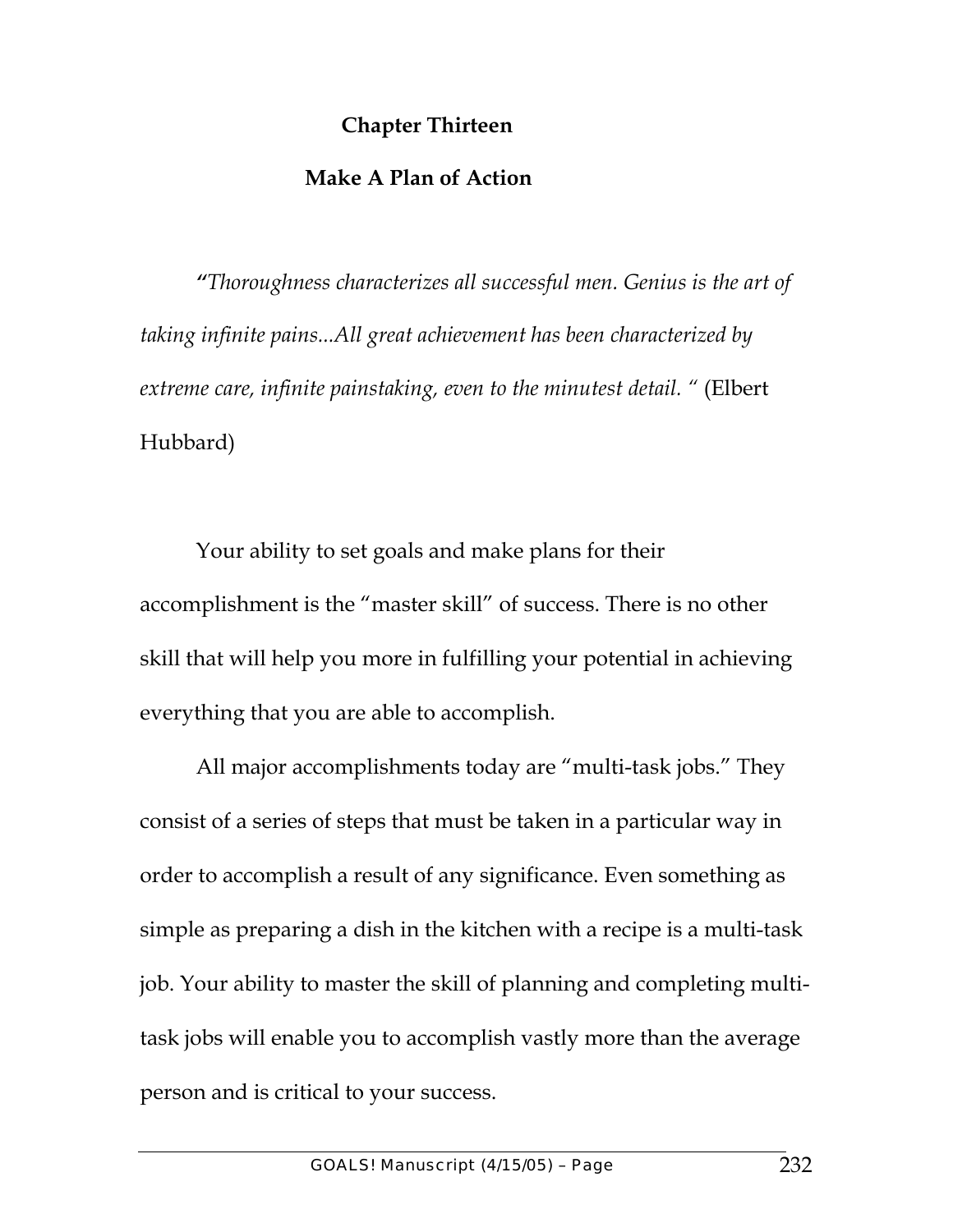The purpose of planning is to enable you to turn your major definite purpose into a planned, multi-task project with specific steps- a beginning, middle and end – with clear deadlines and subdeadlines. Fortunately, this is a skill that you can learn and master with practice. This skill will make you one of the most effective and influential people in your business or organization, and the more you practice it, the better you will get at it.

# **Putting Your Plan Together**

Fortunately, in the previous chapters you have identified and assembled all the ingredients necessary to create a plan for the achievement of one or more of your goals.

1. You now have a clear vision of your ideal end result, or goal, based on your *values*. You know what you want and why you want it.

2. You have written out your goals, organized them by priority and selected your *major definite purpose.* 

3. You have created *measures and standards* to track your

 progress, you have set both *deadlines and sub-deadlines* as targets to aim at.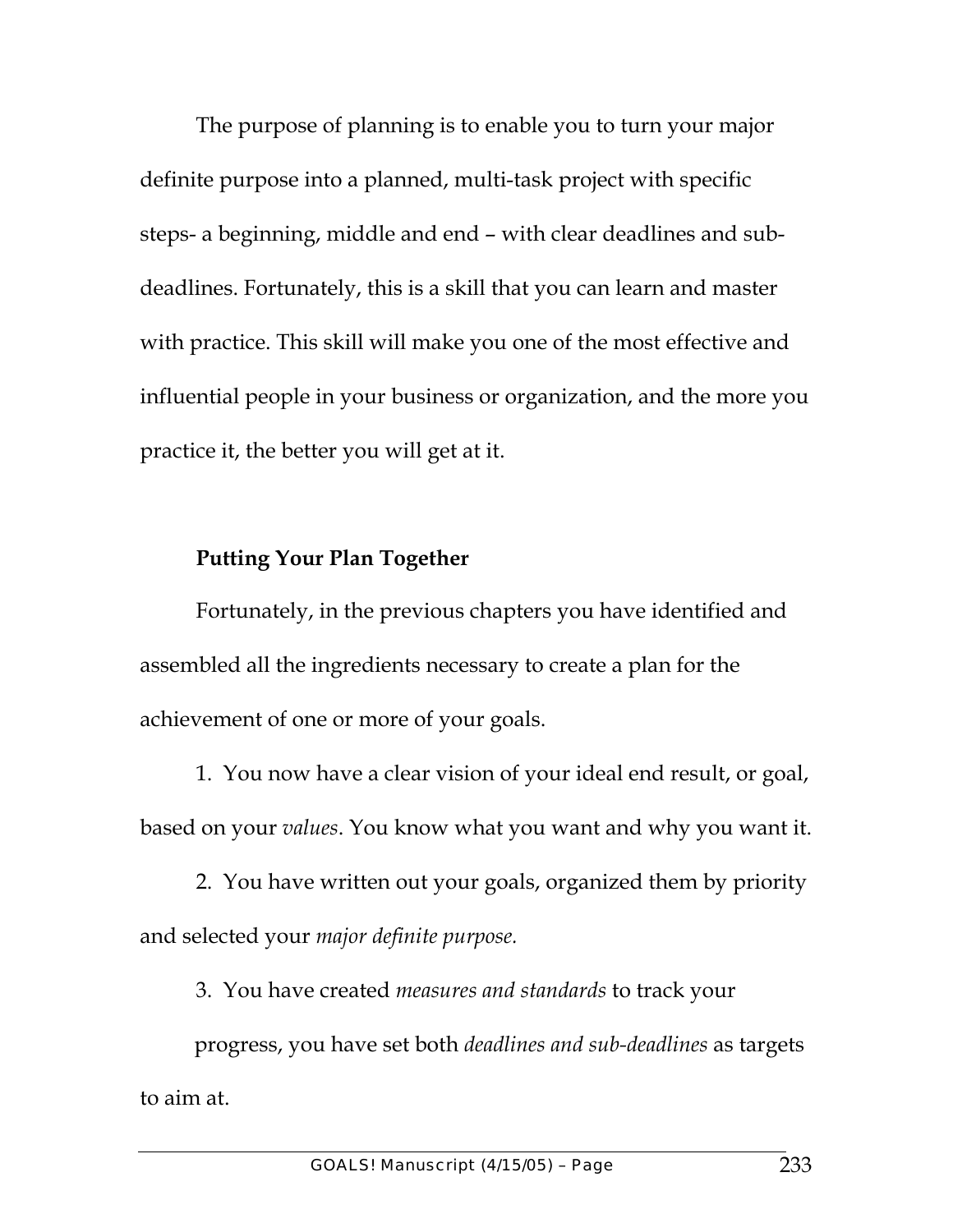- 3. You have now identified the key *obstacles, difficulties and constraints* that stand between you and your goal, and organized them by priority.
- 4. You have identified the essential *knowledge and skills* that you will require to achieve your goal.
- 5. You have organized these competencies *by priority* and developed a plan to learn what you need to learn to accomplish what you have decided to accomplish.
- 6. You have identified the *people, groups and organizations* whose help and cooperation you will require, both inside and outside your business. You have decided on the specific steps you are going to take to earn the support and assistance of these people in achieving your goals.

Throughout this process, you have written and taken notes so that you now possess the raw materials and tools for the creation of a plan of accomplishment.

Now, you are ready to put it all together into a plan of action.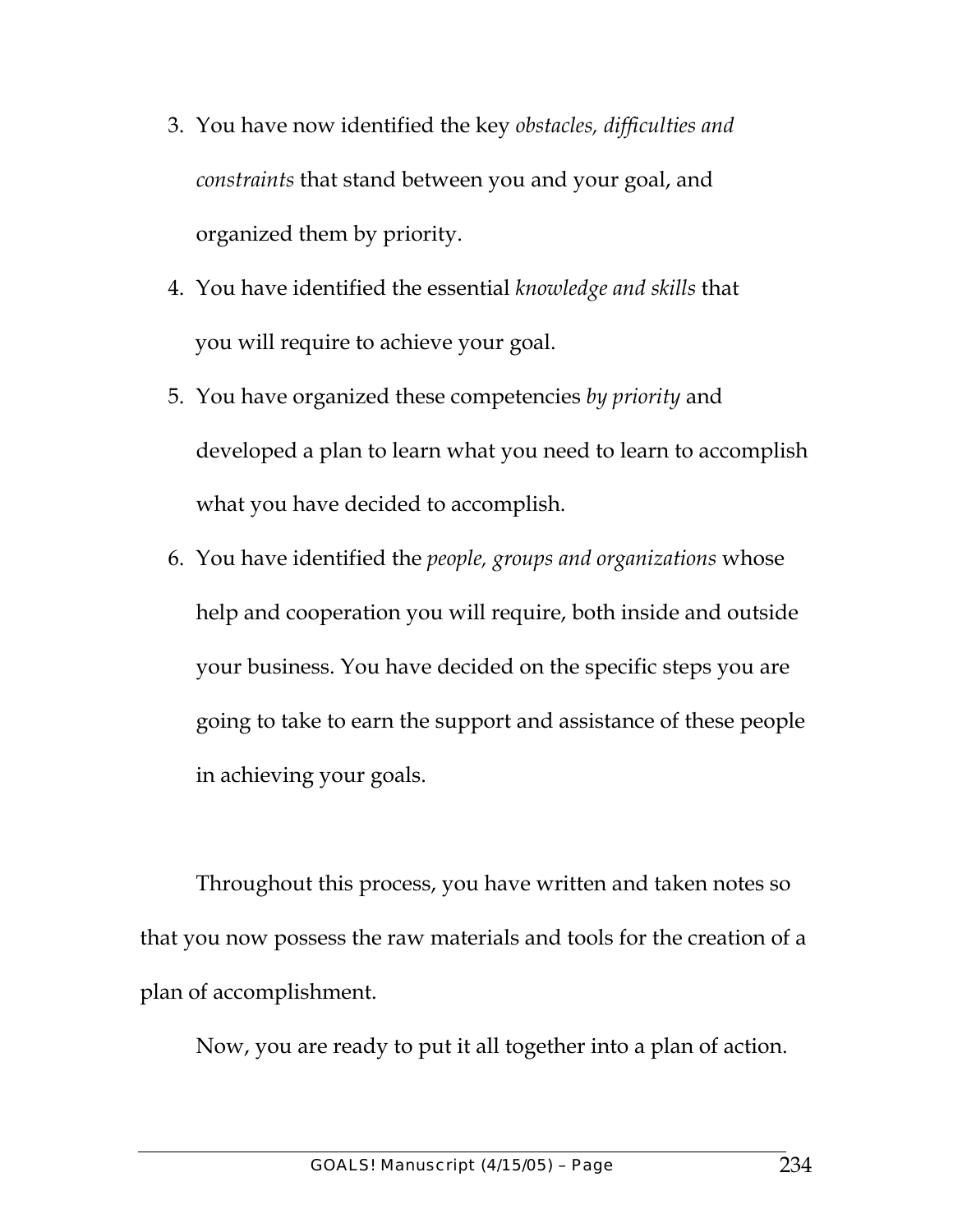#### **The Planning Process Is Essential**

Some time ago, Inc. Magazine reported on a study they had conducted of 50 start-up companies. Half of these companies had spent several months and even more to develop complete business plans before they began operations. The other half of this group had started without detailed business plans and were simply reacting to events as they occurred in the day-to-day operations of the business.

Two to three years later, the researchers went back to determine the levels of success and profitability of these companies. What they found was quite interesting. The companies that had started operations with clear, written business plans, carefully thought through and detailed in every respect, were vastly more successful and profitable than those companies that had started spontaneously and had made things up as they went along.

The companies that had started on "the back of an envelope," where the founders were "too busy" to sit down and do the detailed work of strategic planning were almost all floundering. Many of them were already bankrupt and had gone out of business.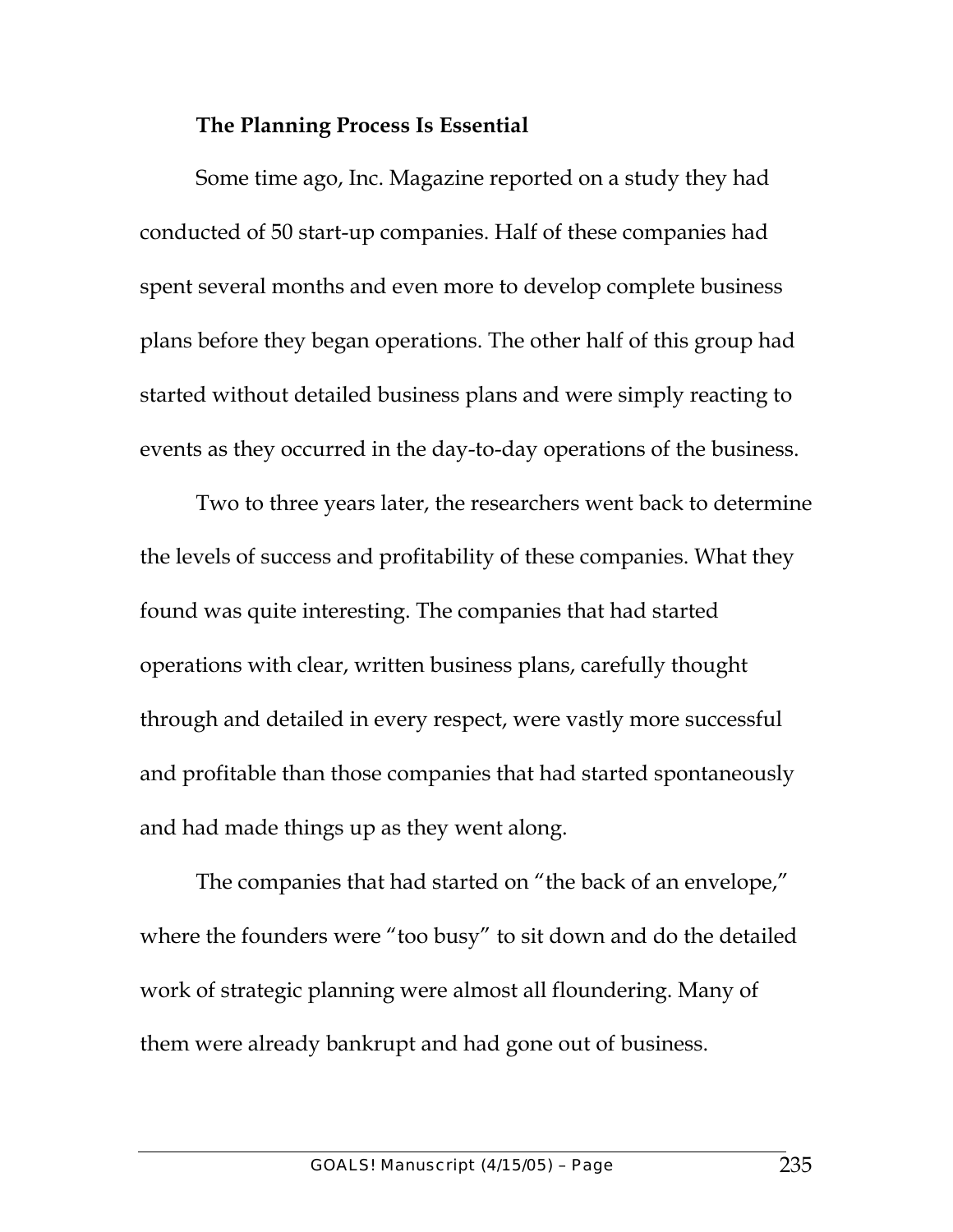### **The Planning Process Was The Key**

Here was the most interesting discovery: When they interviewed the business founders, they asked them, "How often do you refer to your strategic plan in the day to day operations of your business?"

In almost every case, the entrepreneurs and executives running the businesses had not looked at the strategic plan since it had been completed some months ago. Once it was done, they put it in a drawer and seldom revisited it until the following year, when they went through the strategic planning process again.

The most important finding was this: The plan itself was seldom referred to, but the process of thinking through the key elements of the business was vital to their success.

## **Planning Pays Off**

General Dwight D. Eisenhower, after the successful invasion of Normandy in World War II, was asked about the detailed planning process that went into the invasion. He said, "The plans were not important, but the planning process was critical."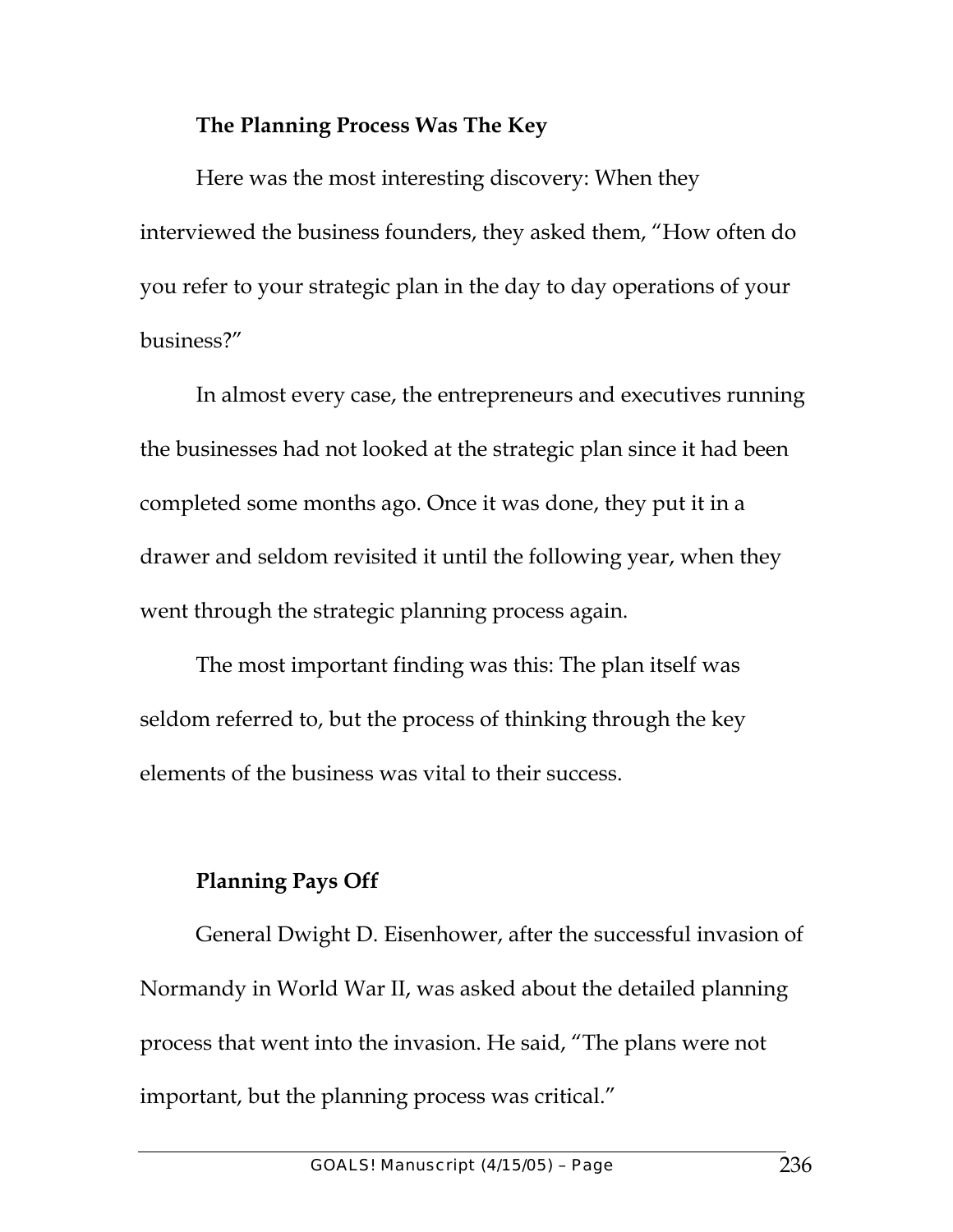It is the exercise of working through and discussing every key element of the business plan that is more important than any other step *at the beginning*. This is why Alex Mackenzie, the time management expert said, "Action without planning is the cause of every failure."

An old military axiom says, "No plan ever survives first contact with the enemy." From the first day that you begin actual business operations, the situation will change so rapidly that your plan will become obsolete in many respects within a few days, or even a few hours. But it is the process of planning that is most important. Scott McNealy of Sun Microsystems says, "In a start-up business, you have to throw out all assumptions every three weeks."

#### **The Basis Of All Great Achievements**

All successful people work from written plans. The great achievements of mankind, from the building of the Pyramids forward to the great industrial operations of the modern age, were proceeded by and accompanied by detailed plans, carefully designed and thought through from beginning to end – before they began.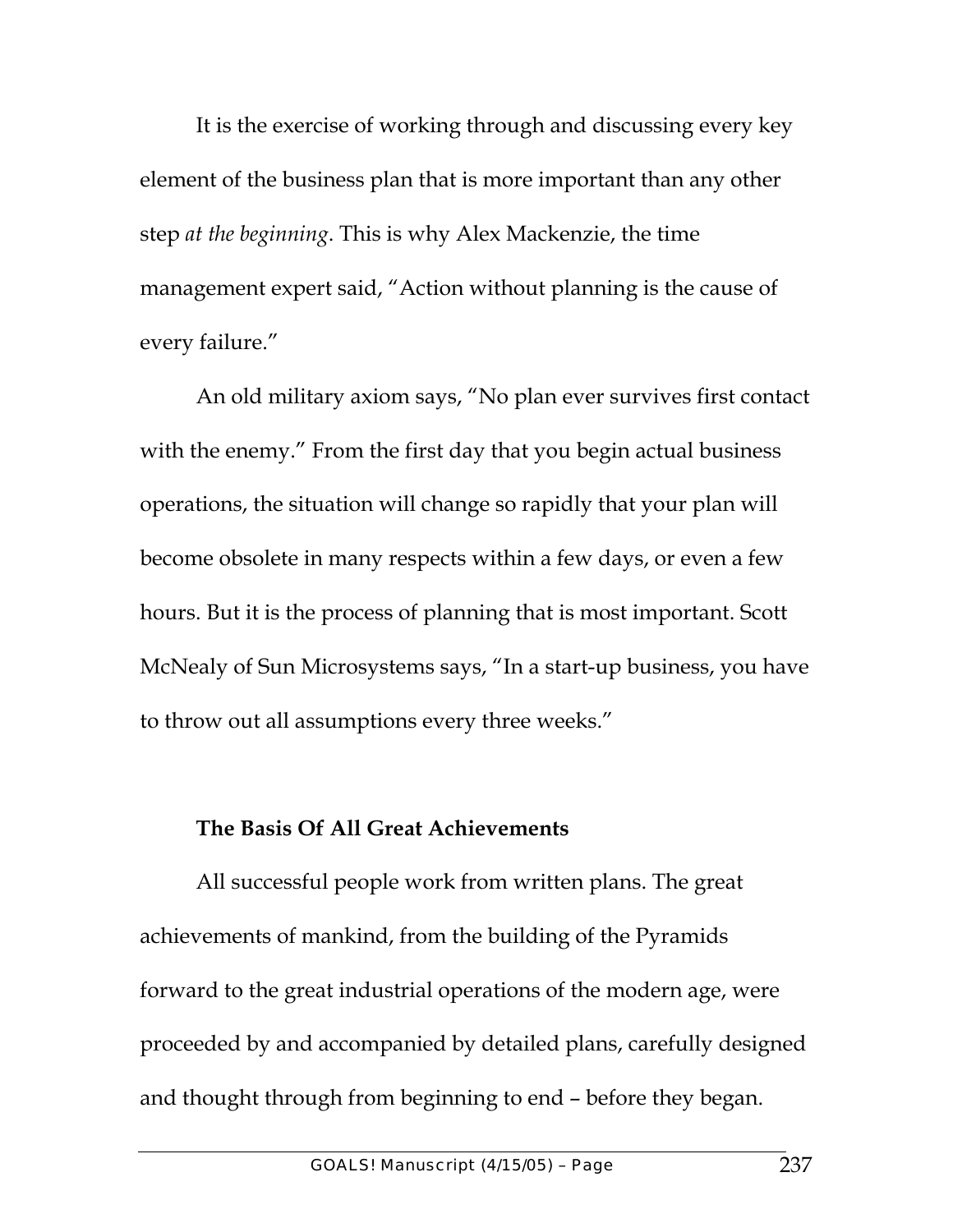In fact, every minute spent in planning saves 10 minutes in execution. Every minute that you spend planning and thinking before you begin will save you time, money and energy in getting the results you desire. This is why it is said that, "Failing to plan is planning to fail."

#### **Planning Saves Time and Expense**

The number one reason for failure is *action without planning*. People who say that they are too busy to plan in advance must be prepared for unnecessary mistakes, and great losses of time, money and energy.

It is said that every new business start-up is a "race against time." From the first day, the company founders are scrambling to find a way to make more money than it costs to stay in business. If they figure out the "profit model" and begin generating revenues in excess of costs before the money runs out, the business can turn the corner and succeed. But if the money runs out before they figure out how to make more profits than losses, the company, like a plane in a dive, will crash and burn.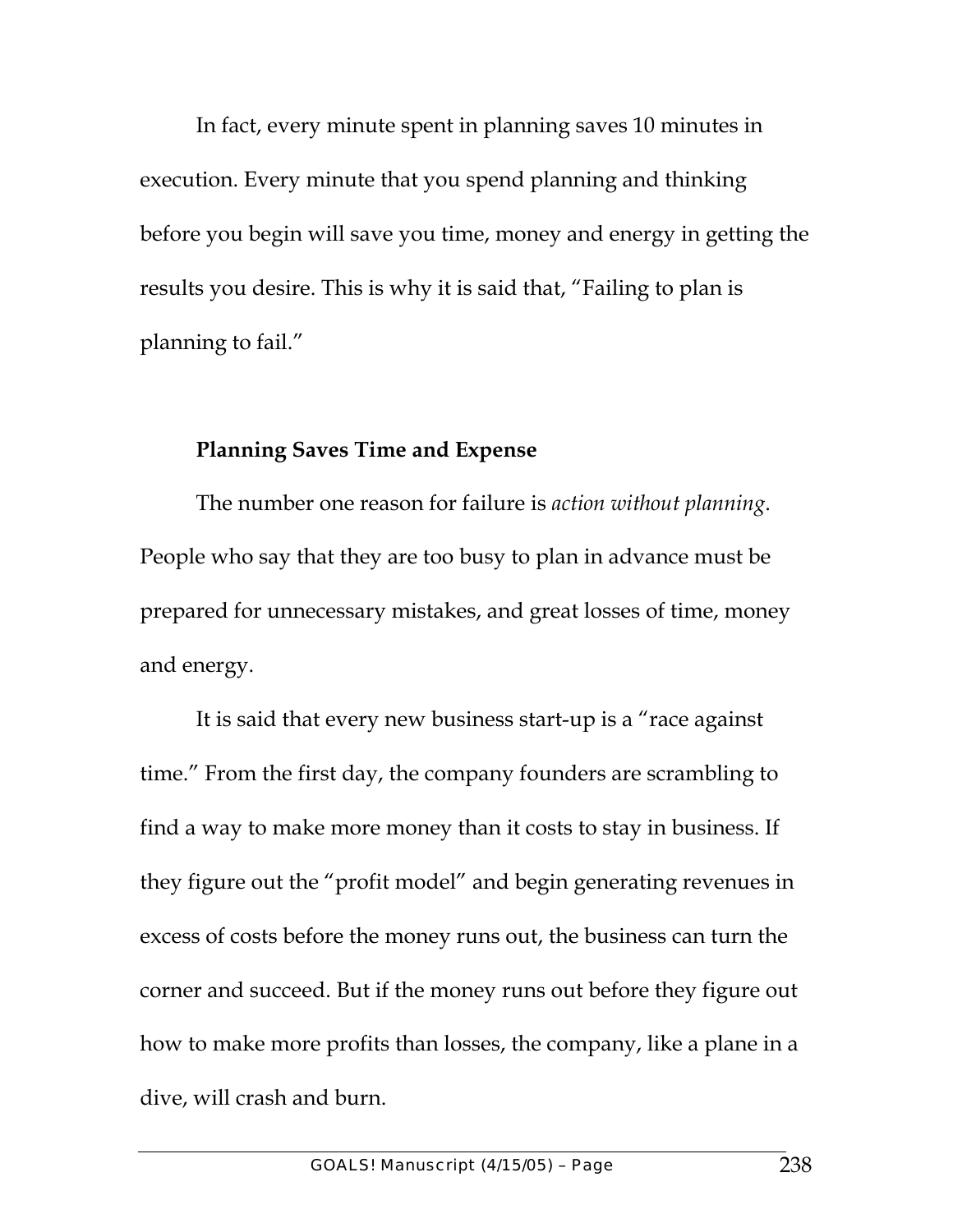### **The Formula For Success**

There is a six "P" formula for personal and business success: "Proper Prior Planning Prevents Poor Performance."

There are seven advantages to "Proper Prior Planning:"

First, the planning process forces you to organize your thinking and identify all the key issues that must be dealt with if you are ultimately going to be successful.

Second, thinking through what you must do to accomplish your goals enables you to plan your actions carefully before you begin, thereby saving you enormous costs of time, people and money.

Third, a good plan, thoroughly discussed and evaluated, enables you to identify flaws and errors that could prove fatal to your business later on. It enables you to ask "what if?" questions. For example, "What are the worst possible things that could happen if you were to take a particular course of action?"

# **You Can't Get There From Here**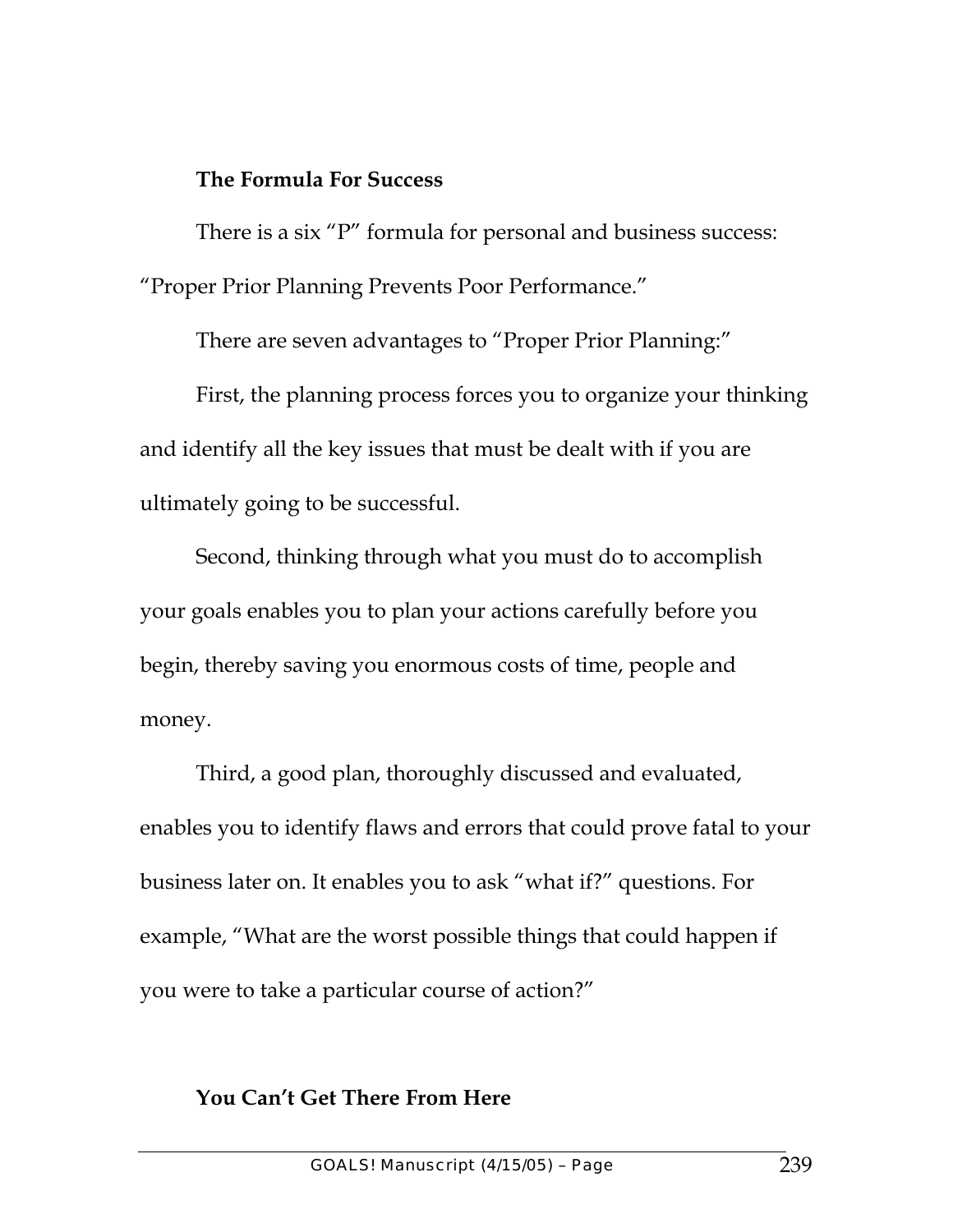In many cases, as the result of careful planning and analysis, the decision makers will realize that it is not possible to achieve a particular goal with the time or resources available, or under the existing circumstances. Sometimes, the very best business deals in your career are the ones that you don't get into in the first place.

I worked for a wealthy man some years ago who gave me a piece of advance I never forgot. He said, "It is always easier to get into something than it is to get out of it."

He taught me that the time to do the careful thinking is before you commit resources and people, not afterwards.

## **Identify The Weaknesses In Advance**

The fourth benefit of proper prior planning is that it enables you to identify weaknesses in your plan and make provisions to compensate for those weaknesses. Often, you can identify a "fatal flaw," that if you were not aware of, would lead to the failure of the enterprise. This is only possible by going through the planning process.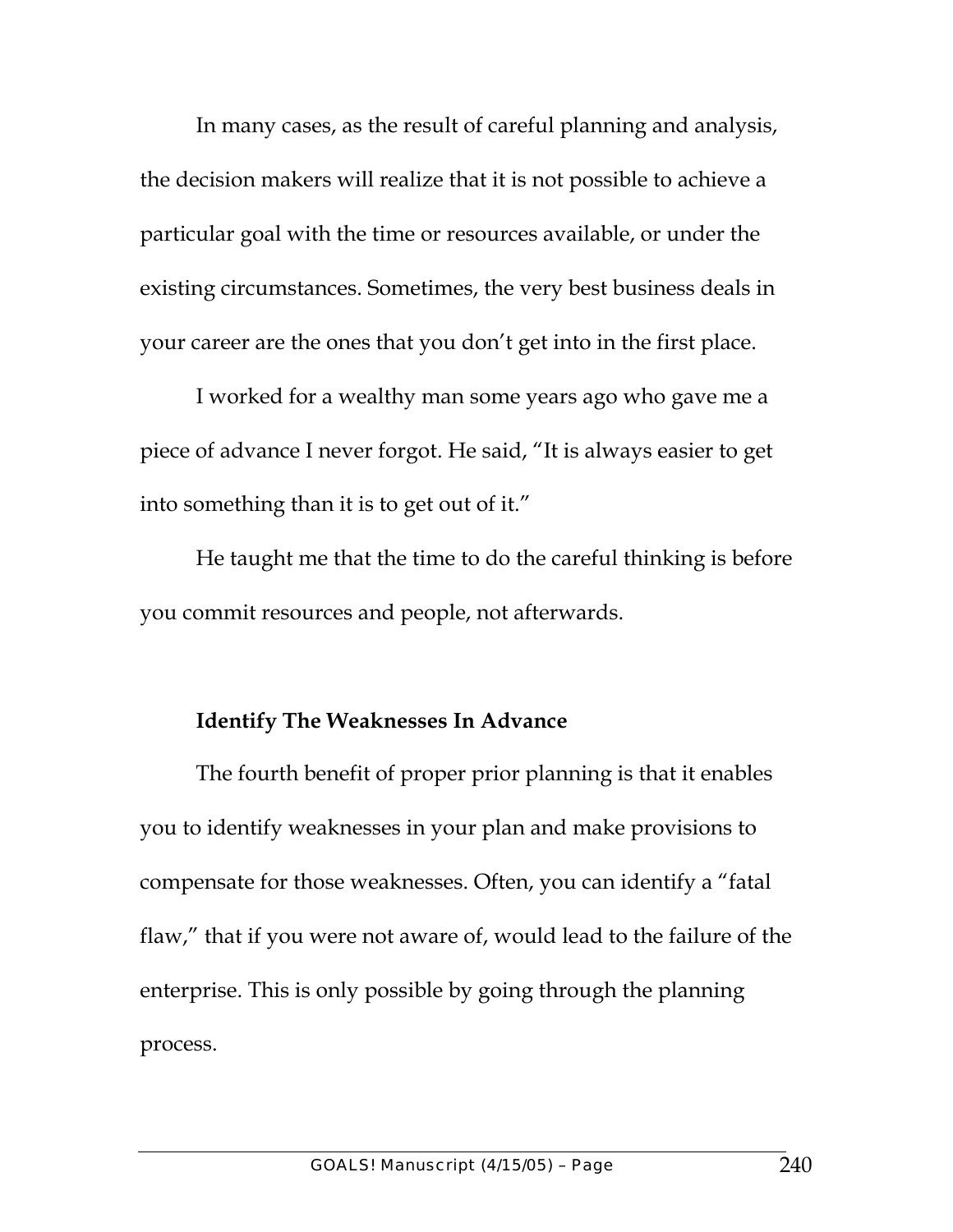# **Determine Your Opportunities**

Fifth, planning enables you to identify strengths and potential opportunities that you can take advantage of to increase the likelihood of success. Often, you will be unaware of your particular strengths, or the opportunities that exist in the situation, before you go through the planning process.

# **Focus Your Energies**

The sixth benefit of planning is that it enables you to focus your time and money, and concentrate all of your resources on the one or two objectives that you must achieve to make the enterprise successful. In the absence of clear focus and concentration, you will tend to spread your energies over a wide area and end up accomplishing very little.

The seventh benefit of proper planning is that it will inevitably save you hours, weeks and months of confusion, mistakes and losses of both money and energy.

# **The Vital Discipline**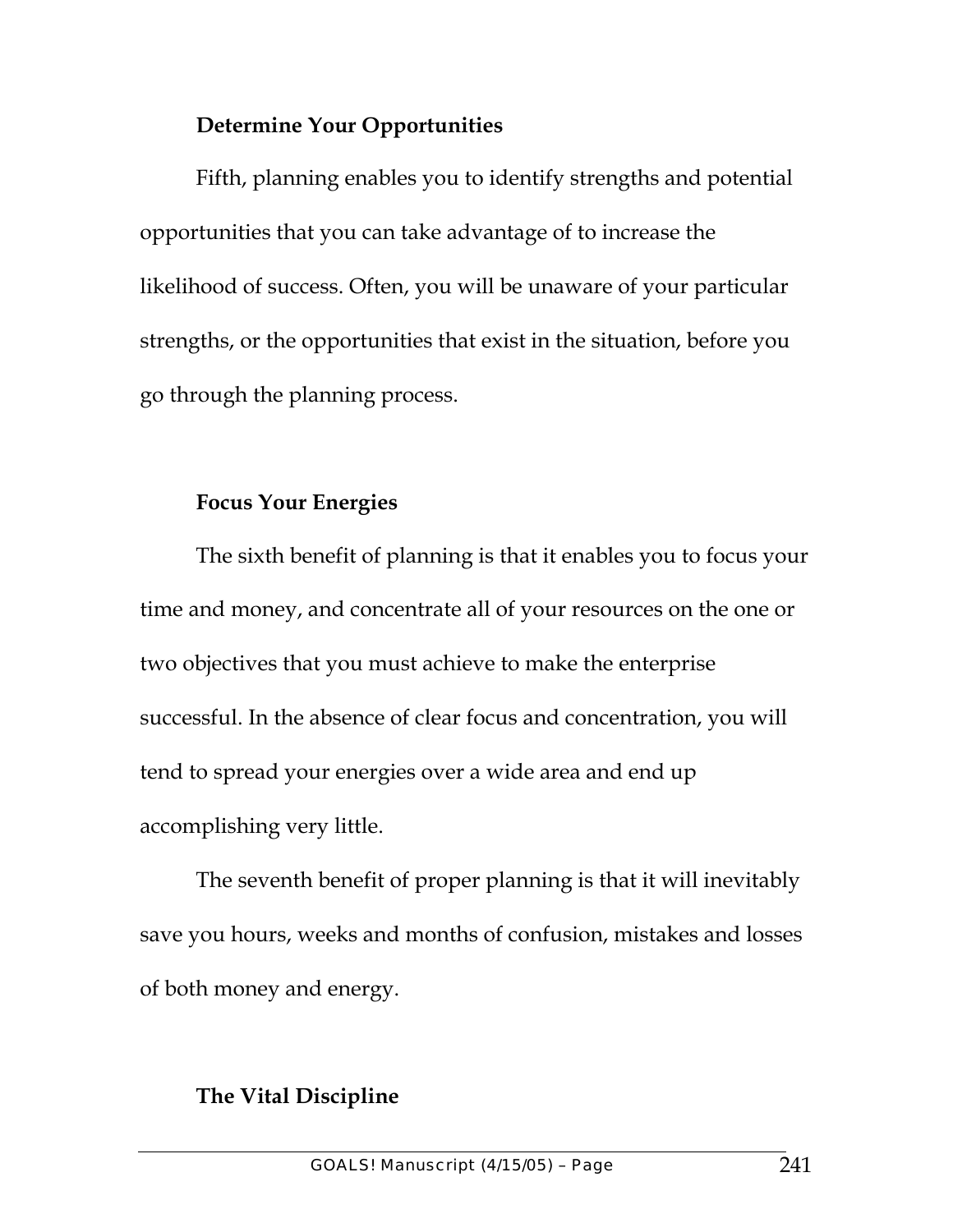Planning is a discipline and a skill. It is both a habit and a competence. This means that you can learn and them to a high level through repetition and practice. Planning is a skill that you can master, and it is much easier than you might think.

## **List Every Task and Activity**

In its simplest form, a plan is a list of every activity that you will have to engage in, from the beginning to the end, in accomplishing a specific goal or objective. To begin the process of planning, you take a sheet of paper and you make a list of everything that you can think of that you will have to do to achieve your goal.

As you think of new items, add them to the list. Continually revisit your list and revise the items and steps as you get more information. This list becomes your blueprint for the construction of your "dream house," your ideal goal or result.

## **Determine Priority and Sequence**

The process of planning is for you to now organize your list by priority and sequence. You organize the items on your list by *priority*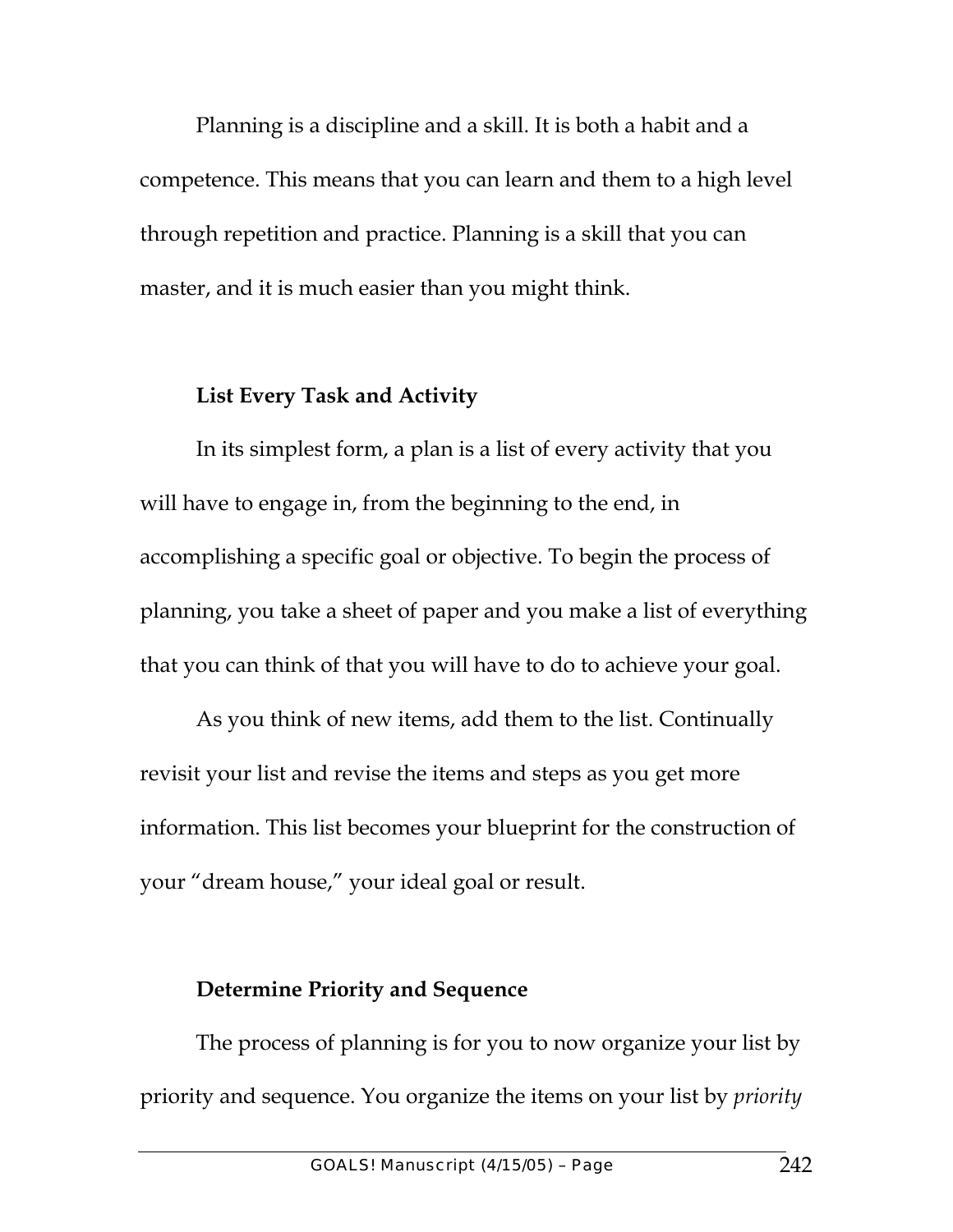by determining which tasks or activities are more important than other tasks or activities. You organize the items from number one, the most important, all the way through to the least important.

You organize your list by *sequence*, as well. In sequencing, you determine which activities need to be done before or after other activities. Often, one task cannot be accomplished until another task has been completed. Sometimes, the accomplishment of a single task can be the bottleneck or chokepoint in the entire process.

#### **Identify The Limiting Factor**

In planning, very often the success of the plan will be determined by the achievement of a particular goal or objective within the plan. It may be the completion of construction on a new office, store or factory. It may be the date of delivery of the first finished product or service. It may be the achievement of a particular level of sales by a specific date. It could be the hiring of a key person for an essential job. The planning process helps you to identify the vital elements of the plan and focus more of your time and attention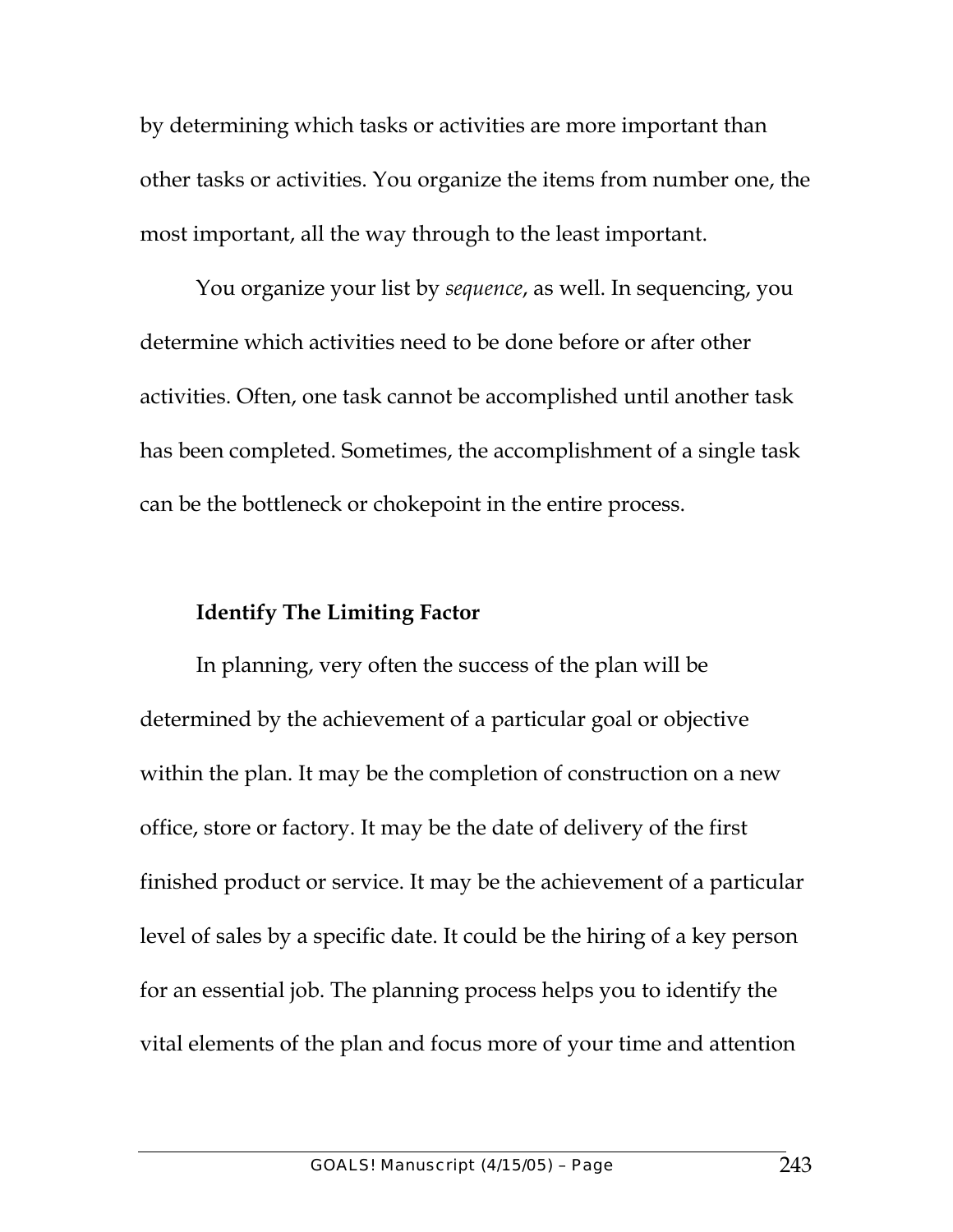on the most important tasks and activities that must be accomplished before success is possible.

# **Expect Failure At First**

No plan is perfect the first time it is created. Most plans to accomplish something new will fail over and over again at the beginning. This is to be expected. Your ability to accept feedback and make corrections to your plans of activity is vital to your success. Keep asking, "What's working?" and "What's not working?" Be more concerned with what's right rather than who's right.

Remember the old saying, "Back to the drawing board!" Whenever you plan doesn't work, relax, take a deep breath, and revisit your plan.

# **Focus On the Solution**

When you have a problem, resolve to be *solution oriented.*  Expect difficulties as a part of the process and resolve to respond to them effectively. If you are not achieving your goals on schedule, ask, "What is the problem? What *else* is the problem? What are the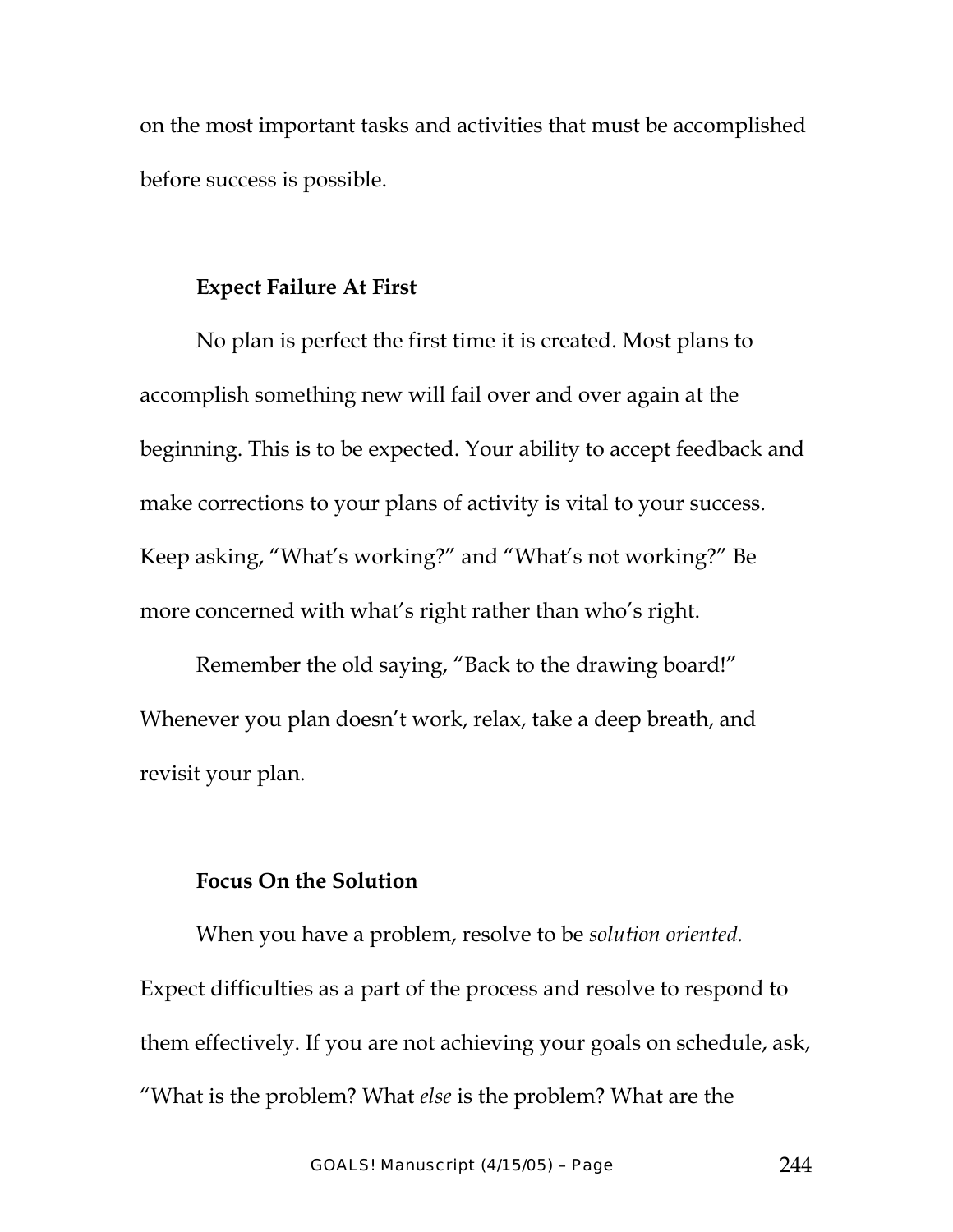solutions? What else is a solution? What can we do now? What is the next step?"

It seems that when you begin work on the achievement of a new goal, you immediately experience setbacks, obstacles, difficulties and temporary failure. This is to be expected. It is normal and natural. It takes tremendous effort to launch something new and make it successful. But this is the price that you have to pay to achieve the goals that you have set for yourself.

## **Think On Paper**

Always think on paper. Be continually making lists and sublists of every step in every process. Keep updating and revising your plan, making it better and better, until it is perfect.

Remember, planning is a skill. Because it is a skill, it is completely learnable. Your ability to think, plan, organize and initiate action toward your goal will eventually put you in the top 10% of your field. But it takes time.

One of the ways that you can "think on paper" is to create a project planning sheet for the accomplishment of a multi task goal. In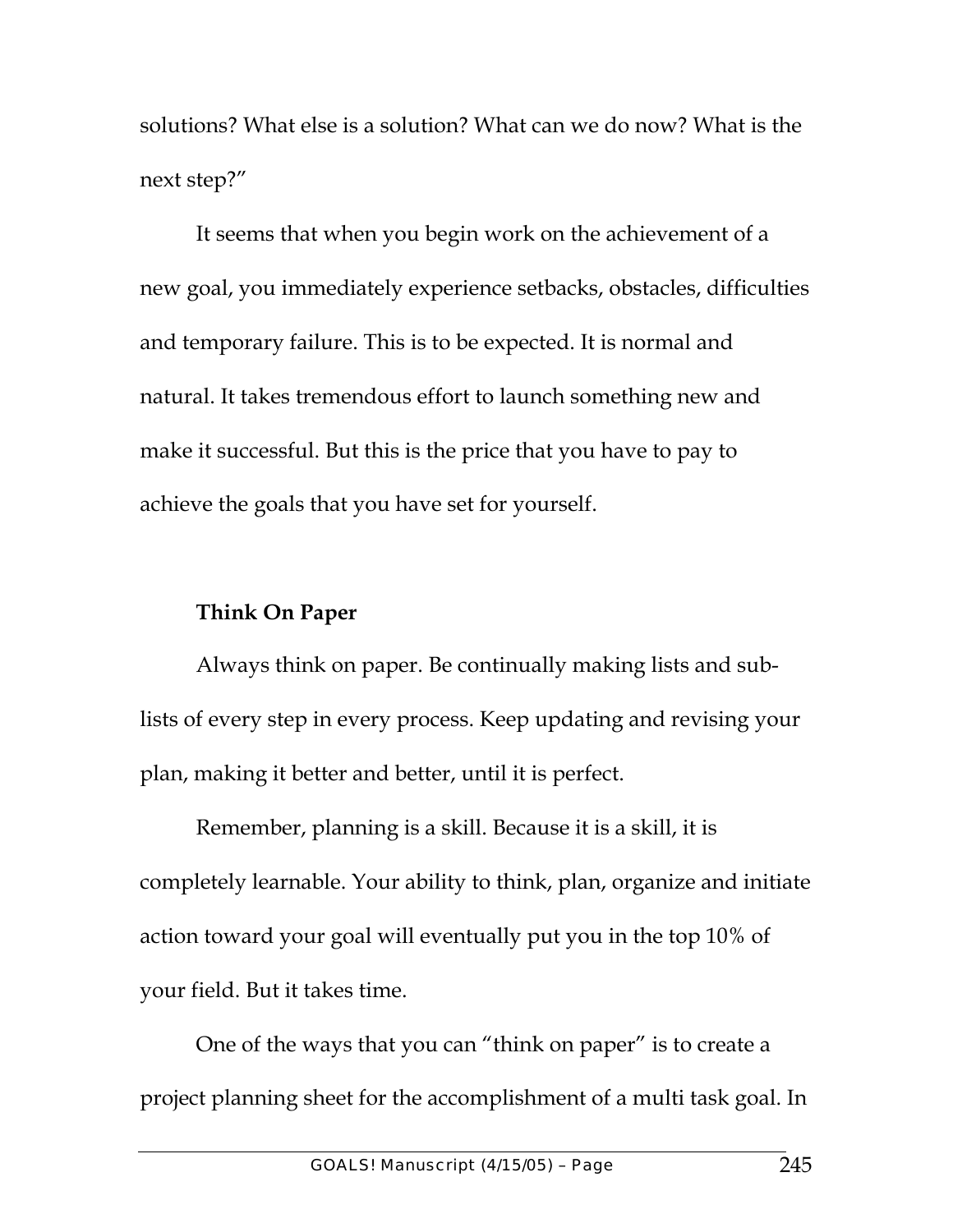this way, you create a visual image of your goal, and the steps you need to take to achieve it. This can be very helpful in opening your eyes to the strengths and weaknesses of the planning process.

### **The Project Planning Model**

In project planning, you write the days, weeks and months that you think the project will require to complete across the top of the page. If it is a 12-month project, or goal, you write the names of the 12 months, from this month forward. This gives you a time line for the project.

Down the left hand column, you make a list of all the tasks that must be accomplished, in proper sequence, for you to achieve the ultimate goal. What will you need to start or do first? Second? And so on.

In the lower right hand corner, you write clearly what your final, ideal result will look like. The greater clarity you have about your desired goal, the easier it will be for you to reach it.

You can now use horizontal bars to indicate the amount of time necessary, from beginning to end, to complete a particular task. Some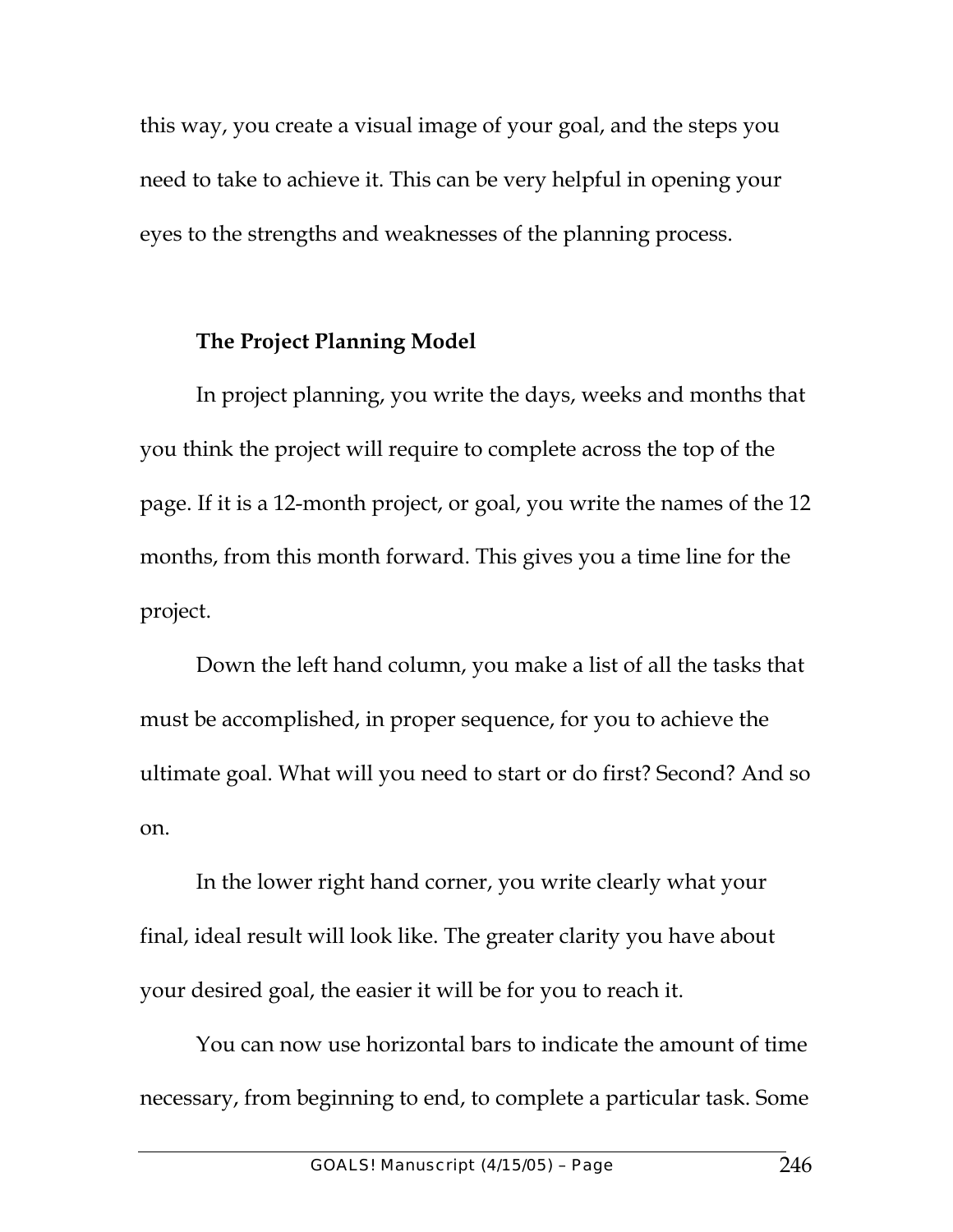of these tasks can done simultaneously and others will have to be done after something else is completed. Certain of these tasks are of high priority and others are of lower priority. But with a project planning sheet, which you can make yourself with a sheet of paper, you can now see your entire goal laid out in front of you with great clarity.

## **Assemble Your Team**

Everyone who is responsible for carrying out a part of the plan should be involved in the planning process. It is quite common to make the mistake of assuming that a particular task can be completed quickly and easily. It is often a shock to find out that something that seems simple and easy is actually going to take several months from beginning to end. A time constraint on a critical part of your plan can force you to revise your plans completely.

One of my managers decided to put out a newsletter to all out customers on a new development in our business. He called our commercial designer and told her he needed it by the end of the week.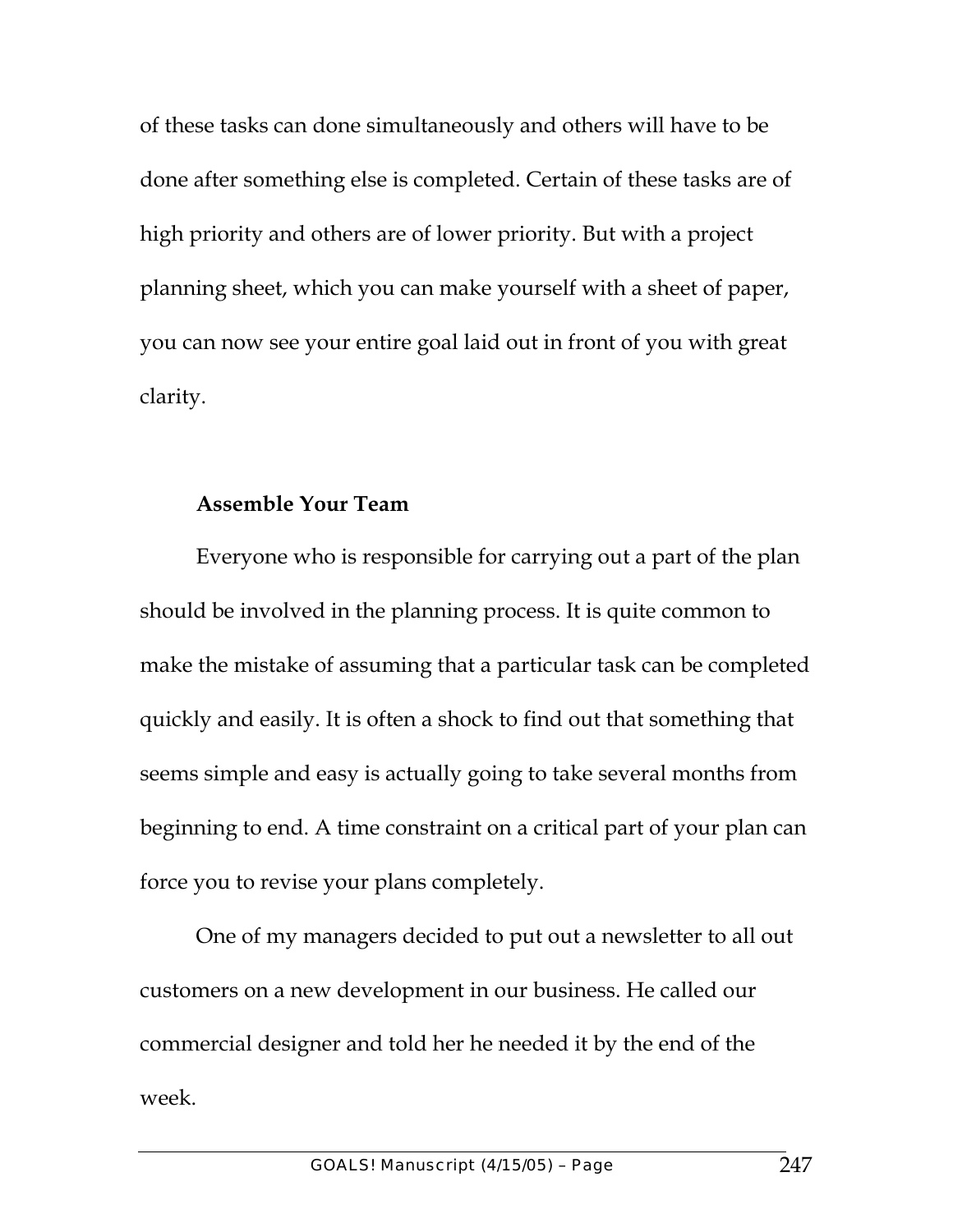He was shocked to discover that a professionally written, designed and produced newsletter would take 6-8 weeks to print and mail, and cost more than \$2000. The project was immediately scrapped.

When you start the planning process, your biggest concern should be accuracy in identifying every step necessary, and the exact time required to accomplish every step in the plan. There is a time for optimism and there is a time for realism in making plans and achieving goals. You must be absolutely honest with yourself at every step of the planning process, and never trust to luck, or hope that the laws of nature will be suspended temporarily on your behalf.

#### **Identify The Potential Bottleneck**

In the process of planning, there is usually one major problem that must be solved before any other problems can be solved. There is usually one major goal that must be achieved before any of the other goals can be achieved. There is usually one critical element in the plan that must be dealt with before any other part of the plan can be successful.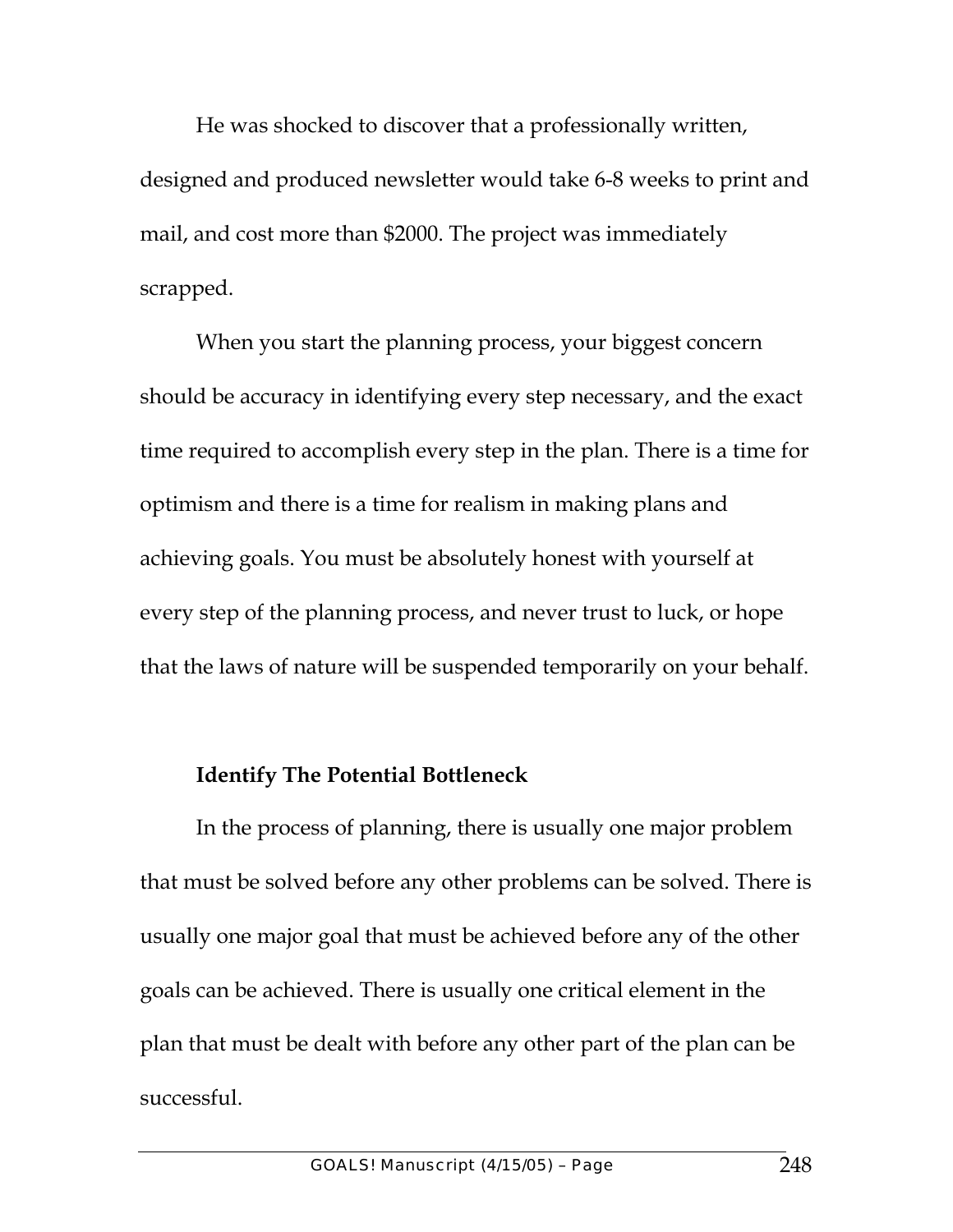For example, many companies will start up with every single detail in place except for a professional sales process to bring in revenues. The company will engage in a strategic planning process, rent or lease offices, buy furniture, set up the necessary computers and equipment to produce the product or service, hire the administrative and business staff, set up the books of account and begin advertising. But a first class selling process has not been installed, and within a few months, or even weeks, without sales revenues, the company grinds to a halt. To a large extent, this is what happened to turn the dotcom explosion into a dot-bomb collapse.

#### **Determine the Critical Results**

What are the critical results that you must accomplish, at each step of the way, to achieve your final goal? How can you plan them, prioritize them and assure that they are completed on schedule? What is your plan if things go wrong? What will you do if it takes much longer and costs much more to achieve your critical objectives on your way to the goal? What is your fallback plan? You may have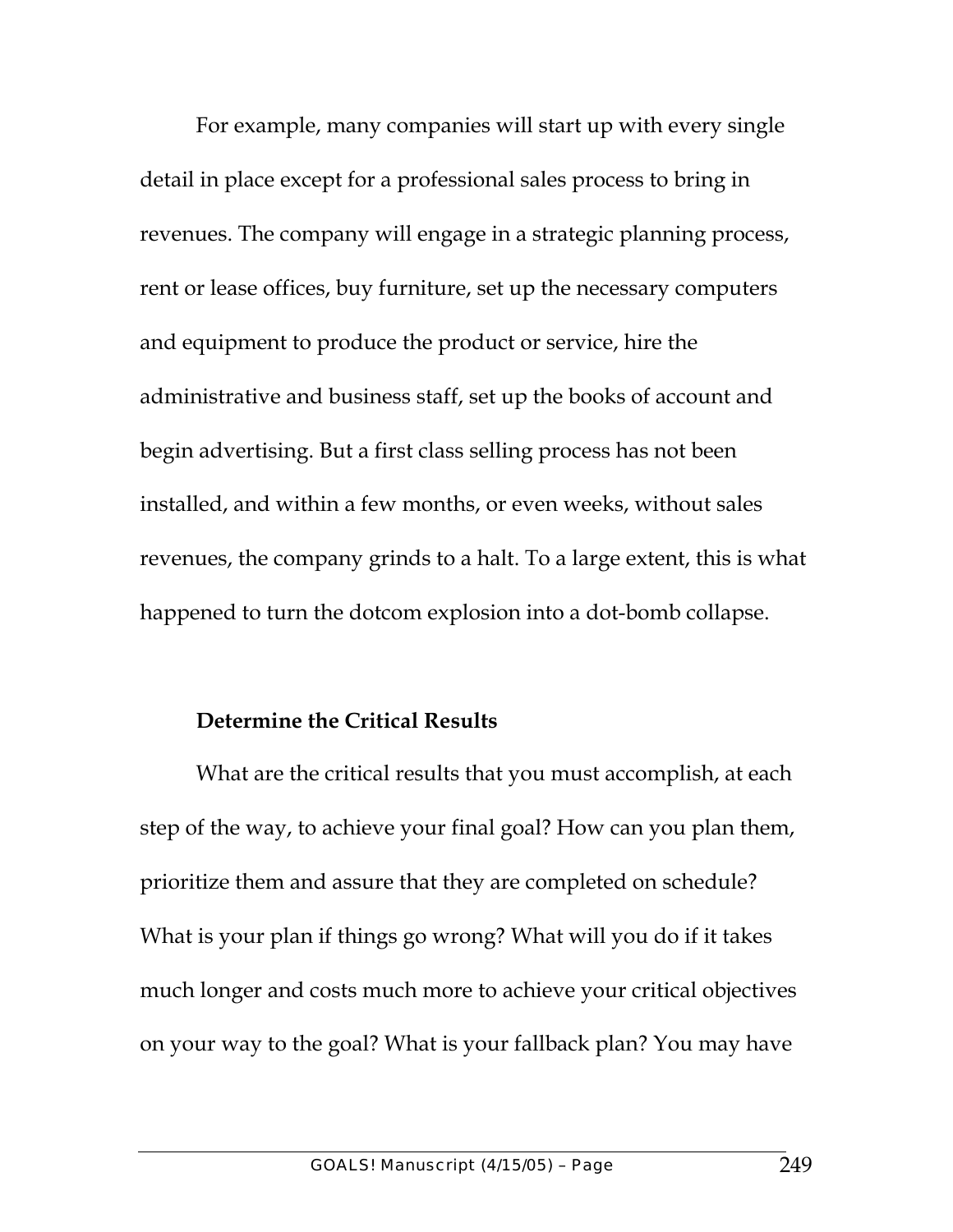heard the line, "A great life, like a great ship, should never be held by a single hope, or a single rope."

## **Planning Is The Key To Success**

The good news is that the very act of planning improves and streamlines the entire process of goal achievement. The more often and more carefully you plan before you begin, the better you will get at the planning process overall. The better you get at planning, the more ideas and opportunities you will attract to you to plan and achieve even bigger and better things.

Your ability to decide exactly what you want, write it down, make a plan and then execute that plan is the key to personal effectiveness and high achievement. These are learnable skills that you can master. In no time at all, you can transform your life or business, double your sales or profitability, achieve your goals and fulfill your true potential.

# **Make A Plan:**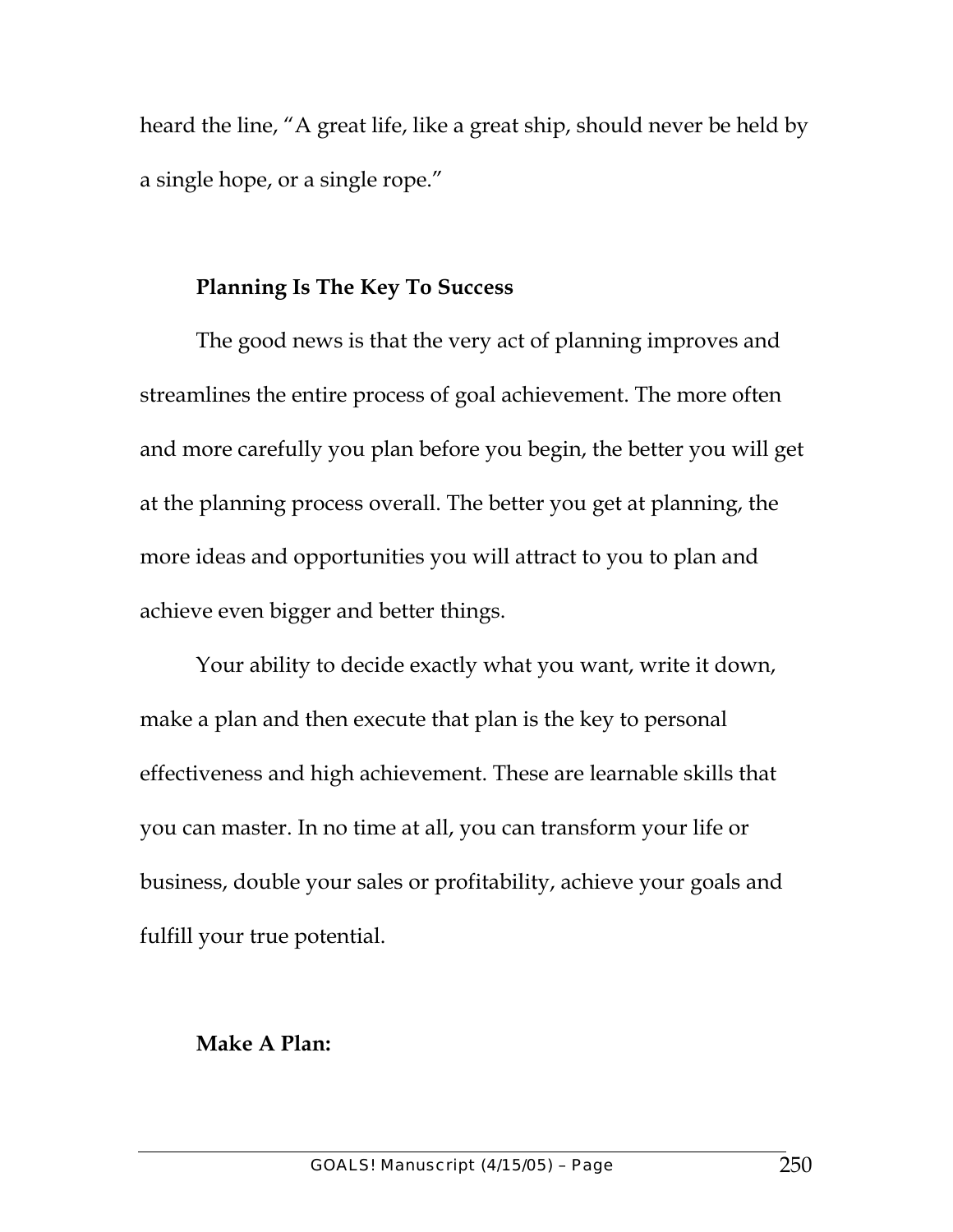- 1. Make a list of everything that you can think of that you will have to do to achieve your goal. Leave nothing out.
- 2. Organize your list by priority; what is the most important task or activity? The second most important? And so on.
- 3. Organize your list by sequence; what must be done before something else can be done?
- 4. Determine how much time and money it will take to achieve your goal or complete your task. Do you have the time and resources necessary for success?
- **5.** Revisit and revise your plan regularly, especially when you get new information, or things are not going as you had expected. Be prepared to change if you need to.

# **Chapter Fourteen**

# **Manage Your Time Well**

*"Time slips through our hands like grains of sand, never to return again. Those who use time wisely are rewarded with rich, productive and satisfying lives."* (Robin Sharma)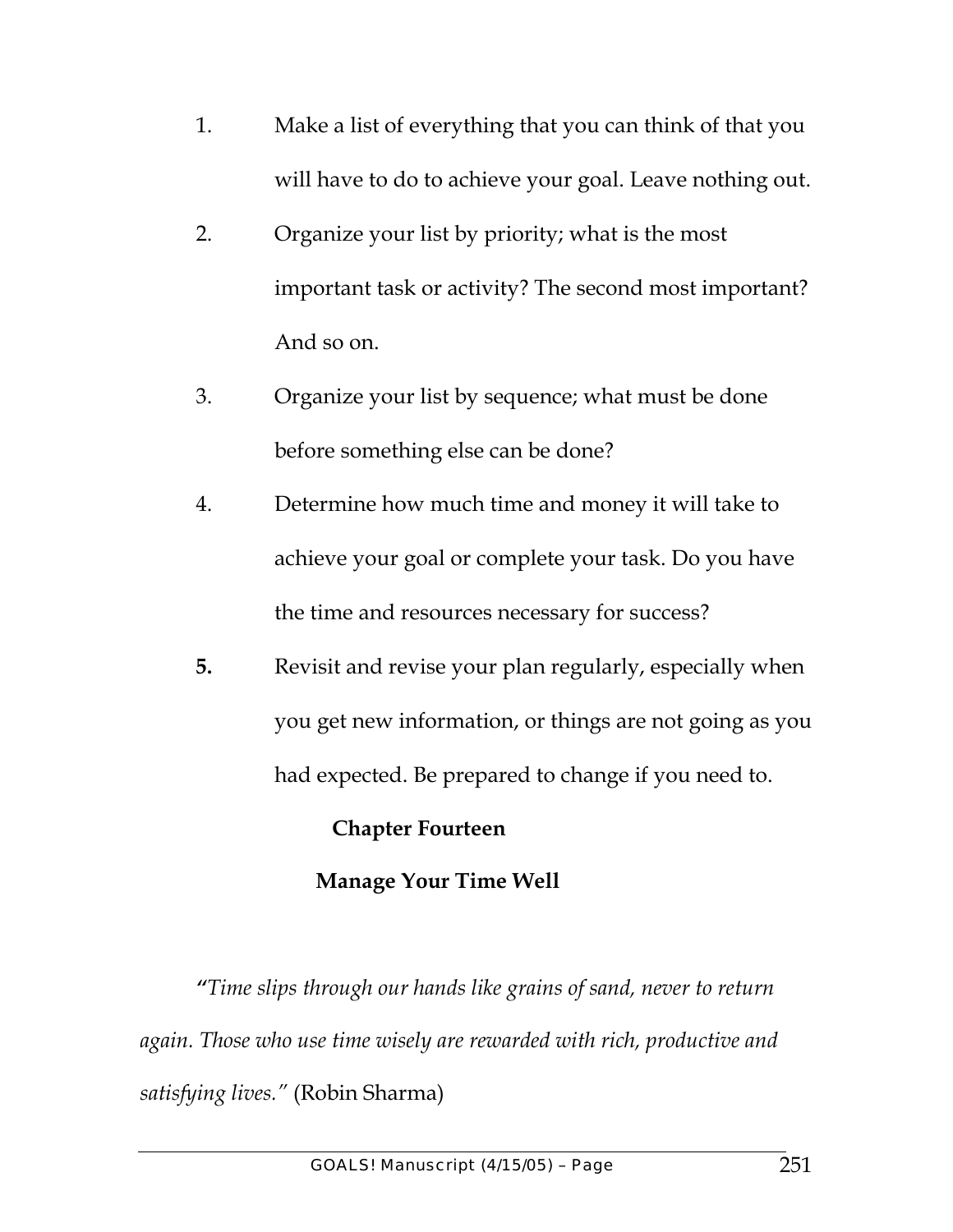To achieve all your goals, and become everything you are capable of becoming, you must get your time under control. Psychologists generally agree that a "sense of control" is the key to feelings of happiness, confidence, power and personal well-being. And a sense of control is only possible when you practice excellent time management skills.

The good news is that time management is a skill, and like any other skill, it is learnable. No matter how disorganized you have been in the past, or how much you have tended to procrastinate or to get caught up in low-value activities, you can change. You can become one of the most efficient, effective and productive people in your field by learning how others have gone from confusion to clarity and from frustration to focus. Through repetition and practice, you can become one of the most result-oriented people in your field.

#### **Choices and Decisions**

If the front side of the coin of success is the ability to set clear goals for yourself, then the flip side of the same coin is the ability to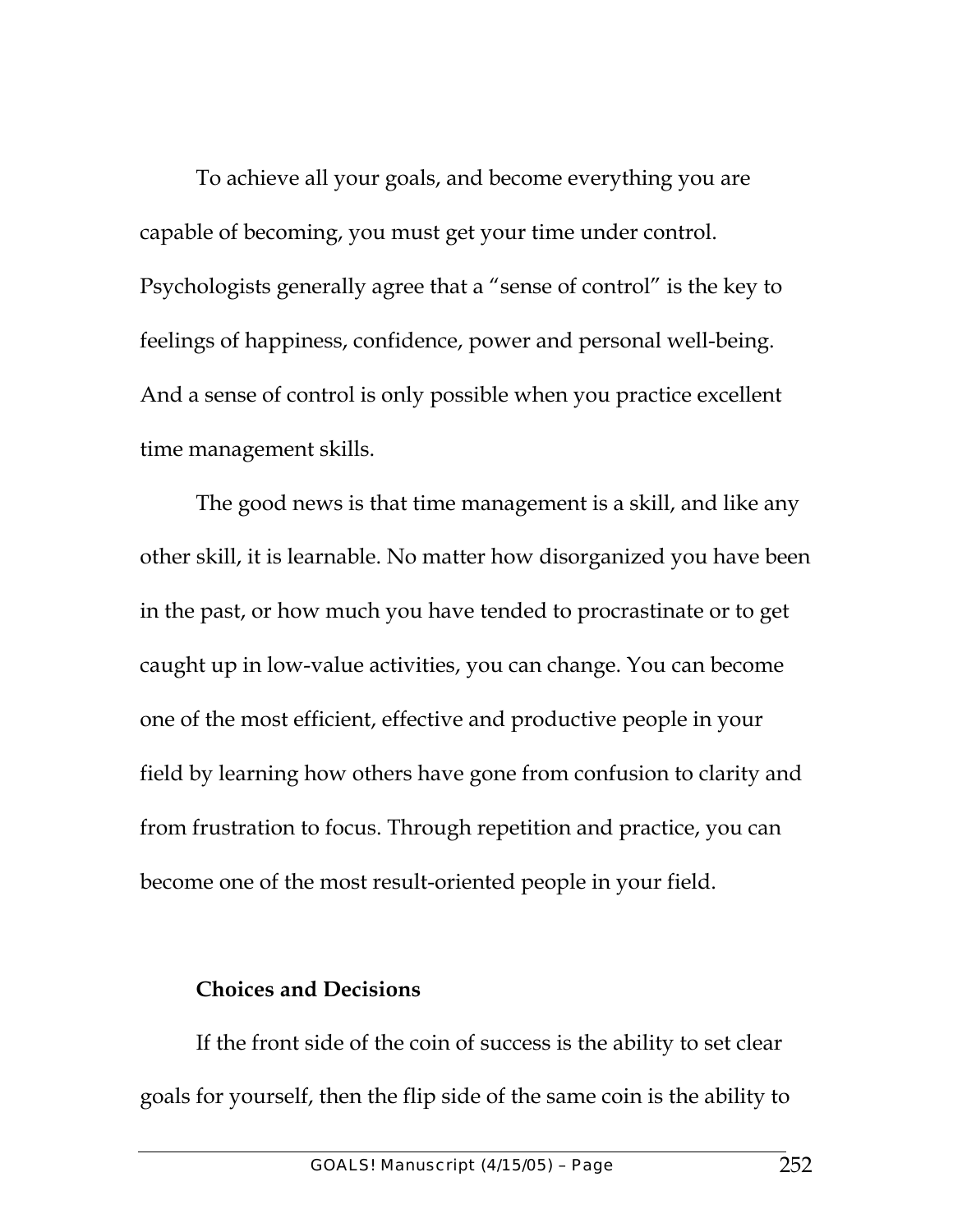get yourself organized and working on your most valuable tasks, every minute of every day. Your choices and decisions have combined to create your entire life, to this moment. To change or improve your life in any way, you have to make new choices and new decisions that are more in alignment with who you really are, and what you really want.

The starting point of time management is for you to determine your goals, and then to organize your goals by priority and value. You need to be absolutely clear, at any given moment, exactly what is most important to you at that time.

At one moment, your goal could be a business, financial or career goal. Later it could be a family or relationship goal. On still another occasion it could be a health or fitness goal. In each case, you must be like a sniper, rifling in on your highest priority at the moment, rather than a machine gunner, shooting off randomly by attempting to do too many things at the same time.

# **The Right Thing To Do**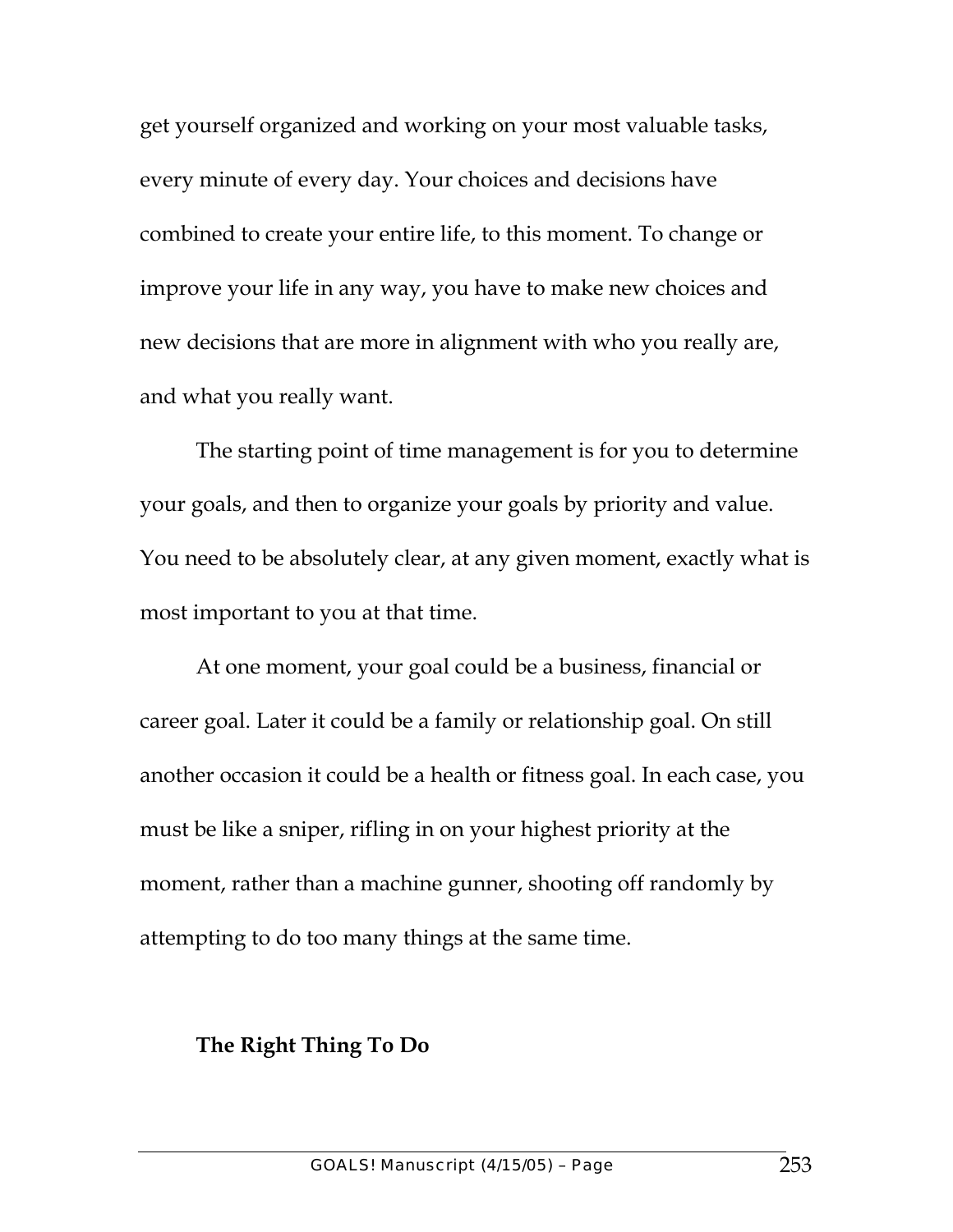The metaphysician and philosopher Peter Ouspensky was once asked by a student, "How do I know what is the right thing for me to do?"

Ouspensky replied, "If you tell me your aim, I can tell you what is the right thing for you to do."

This is an important parable. The only way that you can determine what is right or wrong, more or less important, having higher or lower priority, is by first determining your aim, or goal at that particular moment. From that point forward, you can divide all of your activities into "A" activities or "B" activities.

An "A" activity is something that moves you toward your goal, the faster and more directly the better. A "B" activity is an activity that does not move you toward a goal that is important to you.

### **The Role of Intelligence**

In Gallup interviews of thousands of men and women to determine the root causes of success in life and work, the importance of "intelligence" was mentioned again and again. But when the researchers pressed for the definition of "intelligence," they received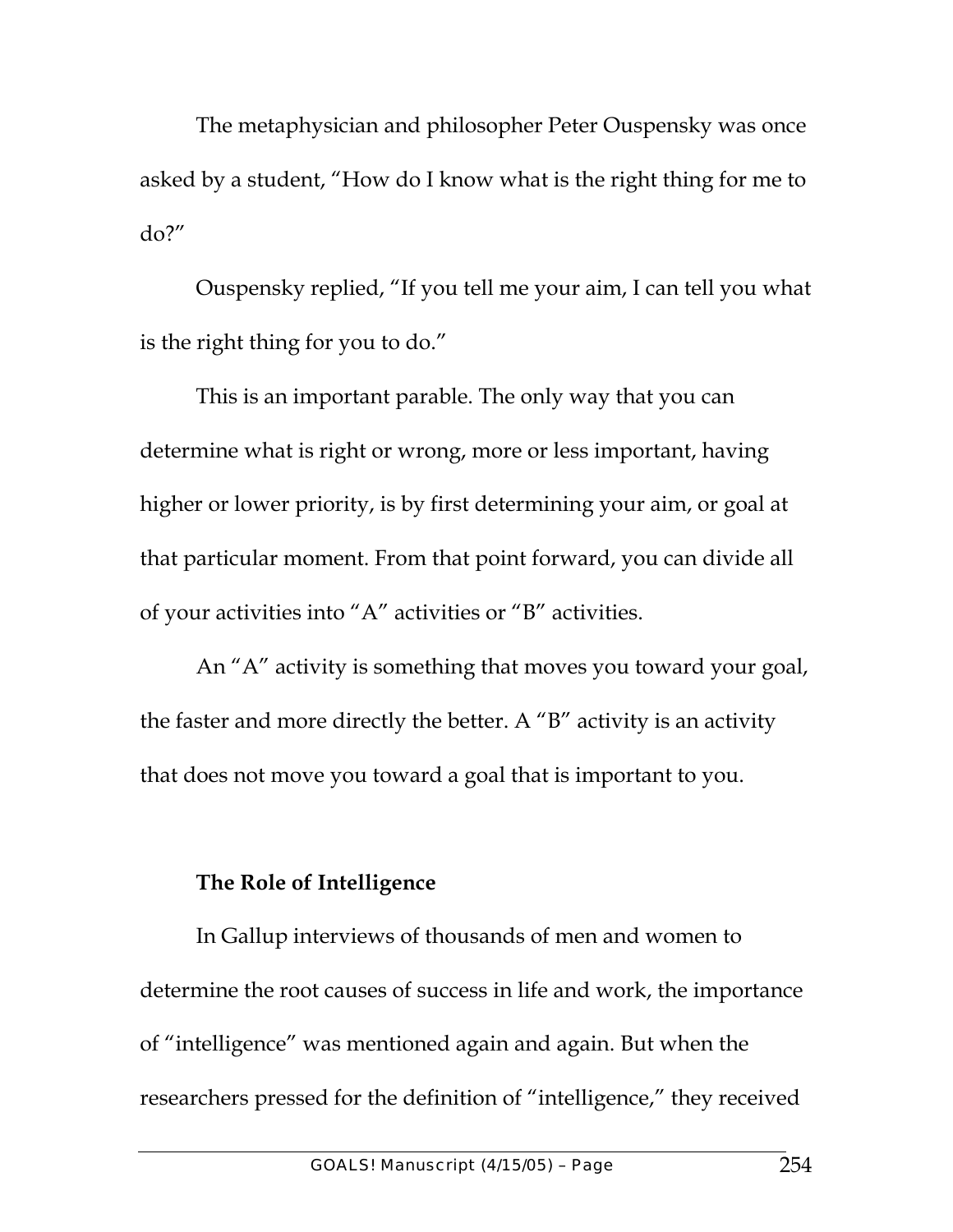an interesting answer. Intelligence was not defined as IQ or grades in school. Rather, intelligence was most commonly defined as a "way of acting."

In other words, if you act intelligently, you are intelligent. If you act unintelligently, you are unintelligent, irrespective of the grades you may have received or the degrees you have earned.

And what then, by definition, is an intelligent way of acting? An intelligent way of acting is anything that you do that is consistent with achieving the goals that you set for yourself. Each time that you do something that moves you closer toward something that you really want, you are acting intelligently. On the other hand, an unintelligent way of acting is doing things that are not moving you toward your goals, or even worse, moving you away from your goals.

To put it bluntly, anything that you do that does not help you achieve something that you have decided that you want for yourself that is acting in a stupid manner. The world is full of people who are acting stupidly every day, and they are not even aware of what a negative effect this is having on their lives.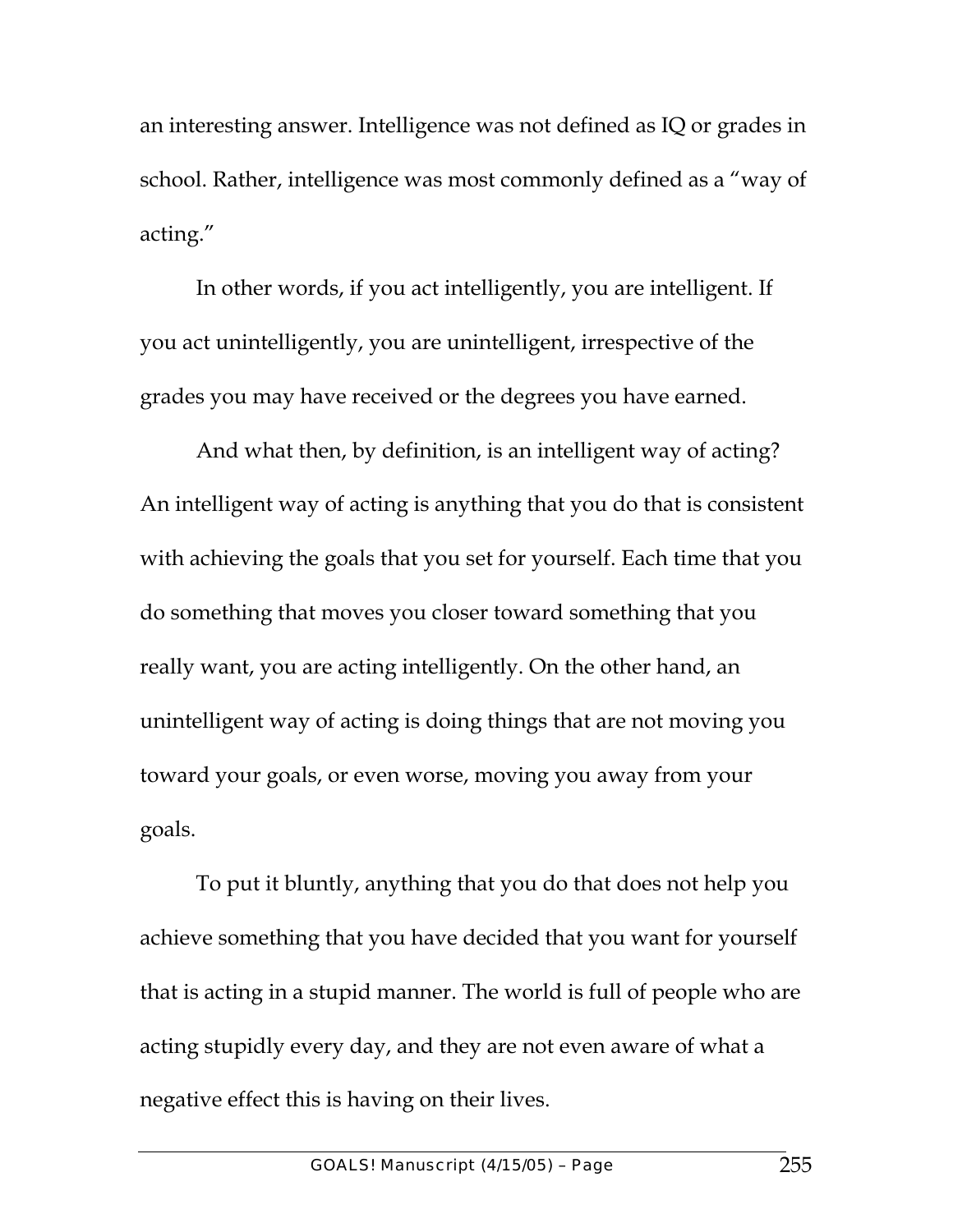### **Determine Your Long Term Goals**

Time management begins with *clarity*. You take the time to sit down with a piece of paper and think through exactly what it is you want to accomplish in each area of your life. You decide upon your ultimate, long-term goals of financial success, family success or personal health and fitness. Once you are clear about the targets you are aiming at, you then come back to the present and plan every minute and hour of every day so that you accomplish the very most that you possibly can with the time allocated to you.

# **Begin With A List**

The basic tool of time management is a list, organized by priority, and used as a constant tool for personal management. The fact is that you can't manage time; you can only manage *yourself*. That is why time management requires self-discipline, self-control and self-mastery. Time management requires that you make the best choices and decisions necessary to enhance the quality of your life and work, and then you follow through on your decisions.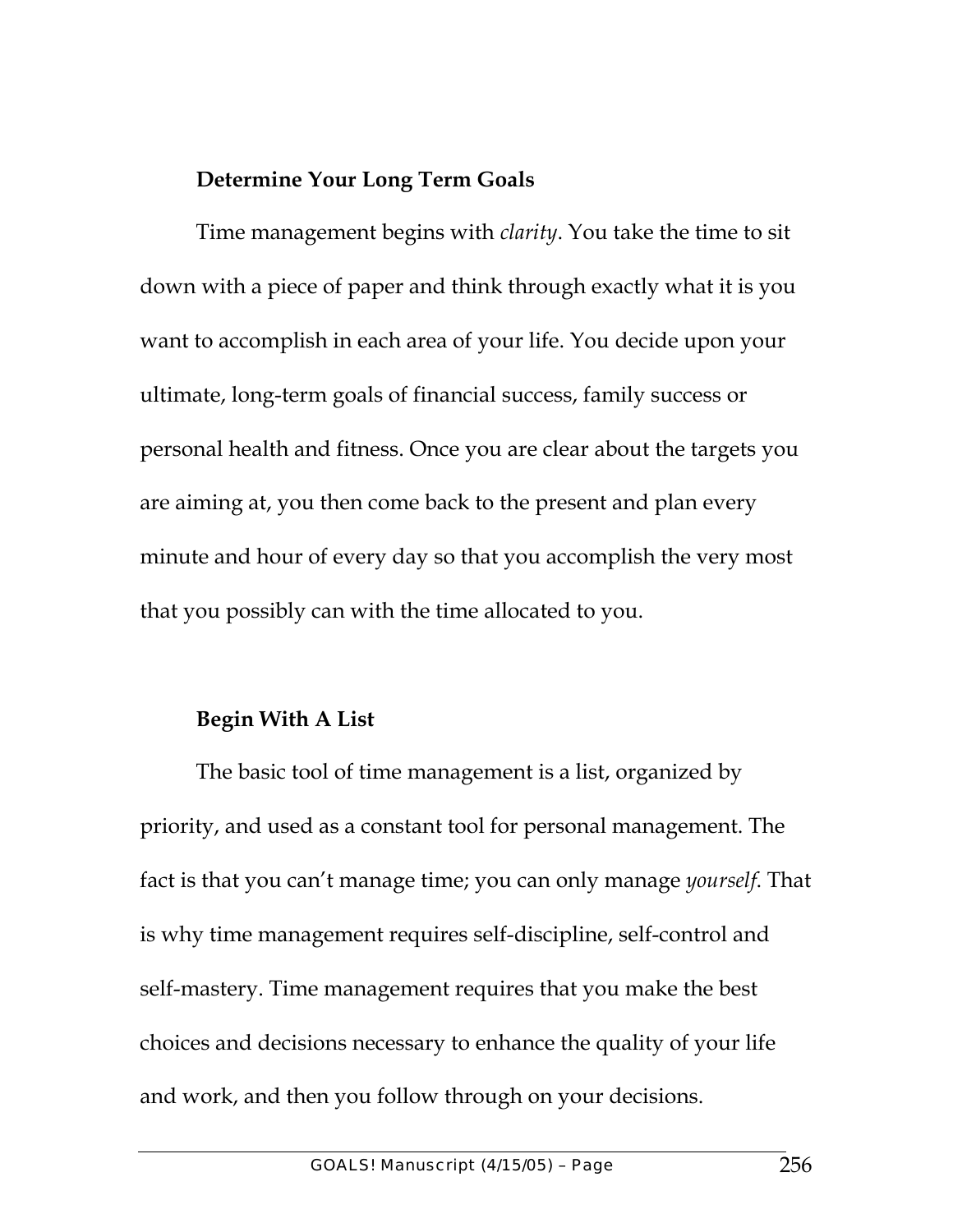You should plan your life with lists of long-term, medium-term and short-term goals and projects. You should plan every month, in advance, with a list of the things you want to accomplish during that month. You should make a list of every step in each multi-task job that you want to complete, and then organize that list by priority and sequence.

# **Use Advance Planning**

Begin today to plan every week in advance, preferably the Sunday before. Plan every day in advance, preferably the night before.

When you make a list of everything you have to do for the following day, your subconscious mind works on that list, all night long. When you wake up in the morning, you will often have ideas and insights to help you accomplish the items on your list. By writing out your plans, you will activate the Law of Attraction. You will begin attracting into your life, people, opportunities and resources that you need to achieve your goals and complete your tasks the very best way possible.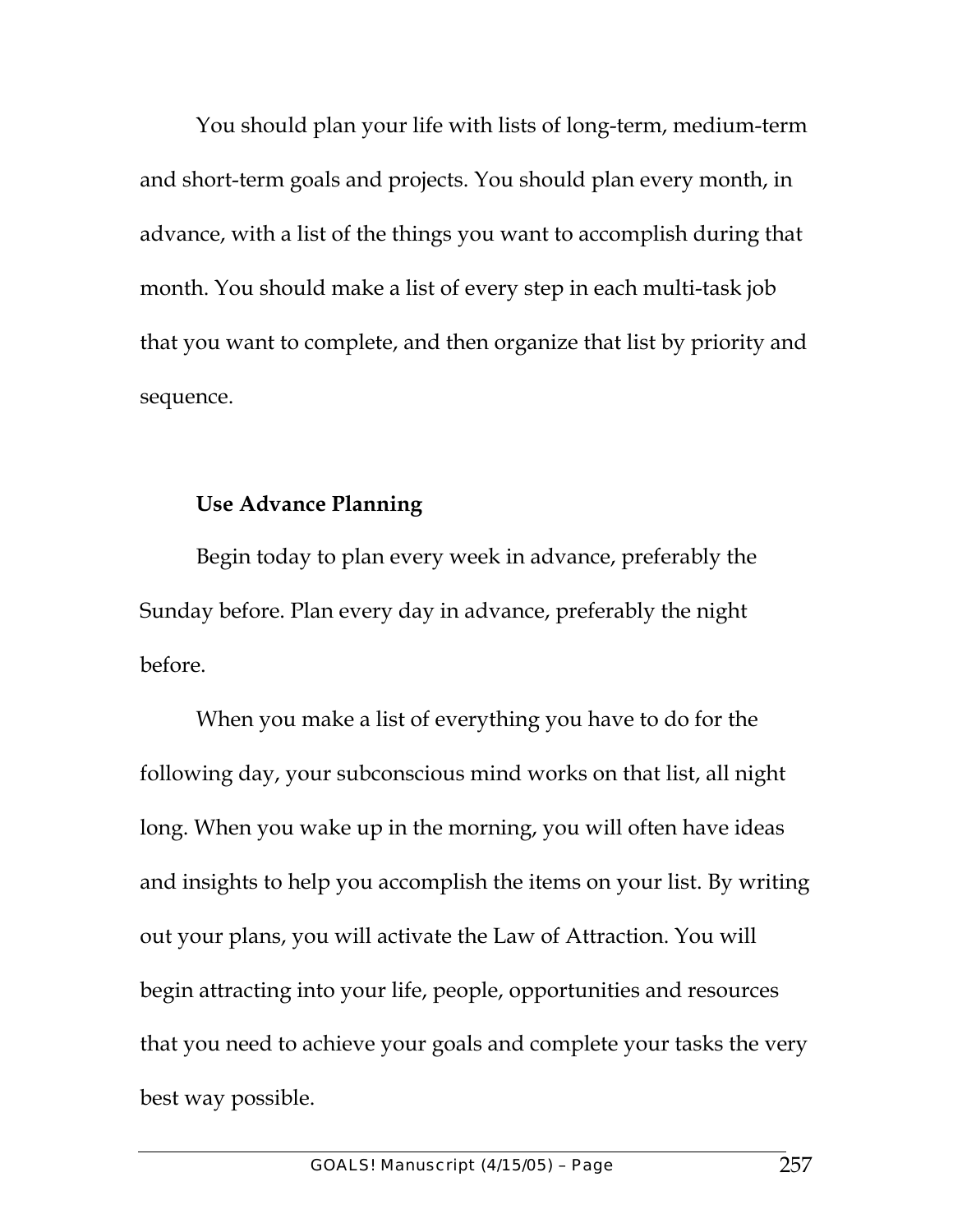### **Separate the Urgent From The Important**

In the process of managing your time, you must separate the "urgent" from the "important." Urgent tasks are tasks those that are "in your face." They are determined by external pressures and requirements. They are things that you must do immediately. Most people spend most of their days responding and reacting to urgent tasks, in the form of telephone calls, interruptions, emergencies, and the demands of your boss and your customers.

Important tasks on the other hand are those tasks that can contribute the very most to your long-term future. Some of these tasks may be planning, organizing, studying, researching your customers and setting priorities before you begin.

Then there are tasks that are urgent but not important, such as a ringing telephone, or a coworker who wants to chat. Because these activities take place during the workday, it is easy to confuse them with real work. The difference however is that they produce no results. No matter how many urgent but *un*important activities you engage in, you contribute nothing to your work or your company.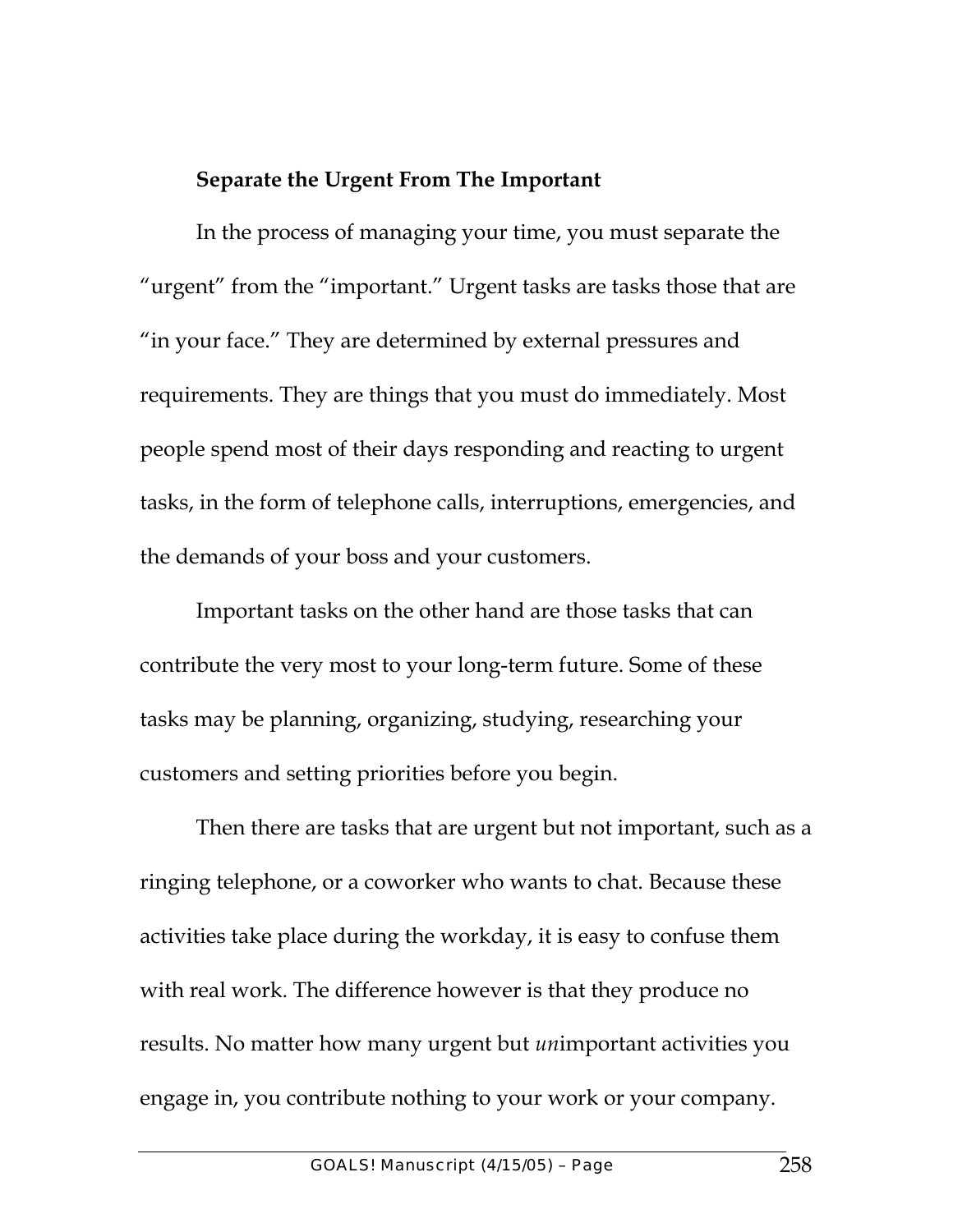The fourth category of tasks includes those that are neither urgent nor important, like reading the paper at work, or going for a long lunch. These activities are positively harmful to your career because they consume time that you could be using to get the results for which you are paid and upon which your future depends.

### **Consider The Consequences**

The most important word in determining the value of a particular task or activity is the word *"consequences."* A task that is valuable and important is a task that has serious consequences for completion or non-completion. The greater the possible consequences of a task or activity, the more important it is.

A task for which there are few if any consequences is by definition not particularly important. Your aim in personal management therefore is to spend more time doing more of those things that can have the greatest possible consequences on your life and work.

# **Apply the 80/20 Rule**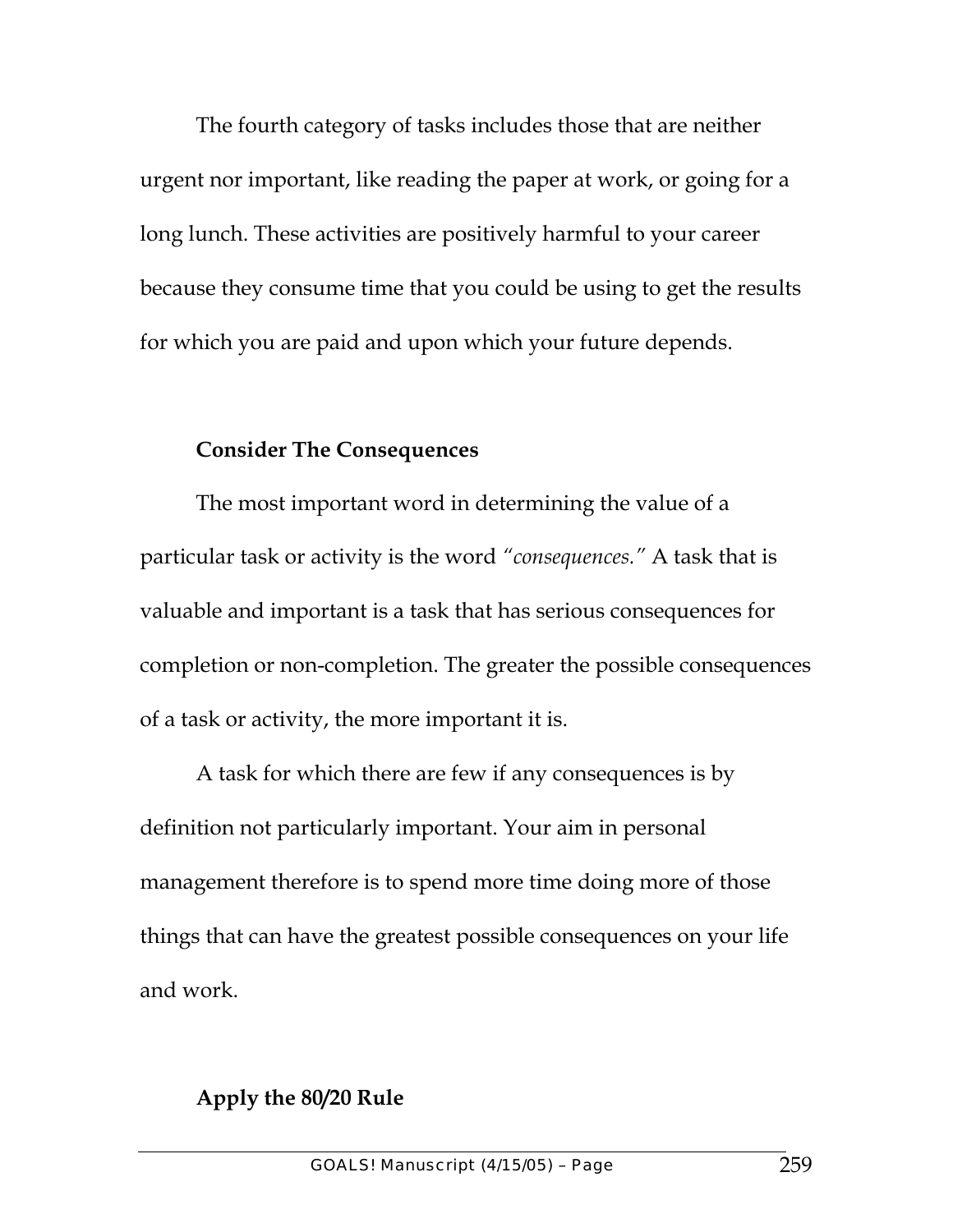Once you have prepared a list of tasks for the coming day, review your list and apply the 80/20 Rule before you begin.

The 80/20 Rule says that 20% of your activities will account for 80% of the value of all of your activities. If you have a list of ten items to complete, two of those items will be more valuable than other eight items all together. Two of the ten tasks will have greater potential consequences for completion than the other 80%.

Sometimes it will even be the "90/10 Rule" that applies. Often one task on a list of ten items you have to do during the day will contain more value than everything else put together. This task unfortunately is usually the task that you will procrastinate on most readily.

#### **Practice Creative Procrastination**

Once you have identified your top 20% of tasks, you can then practice "creative procrastination" on the others. Since you cannot do everything, you will have to procrastinate on something. The only question is, "Which of your tasks are you going to procrastinate on?"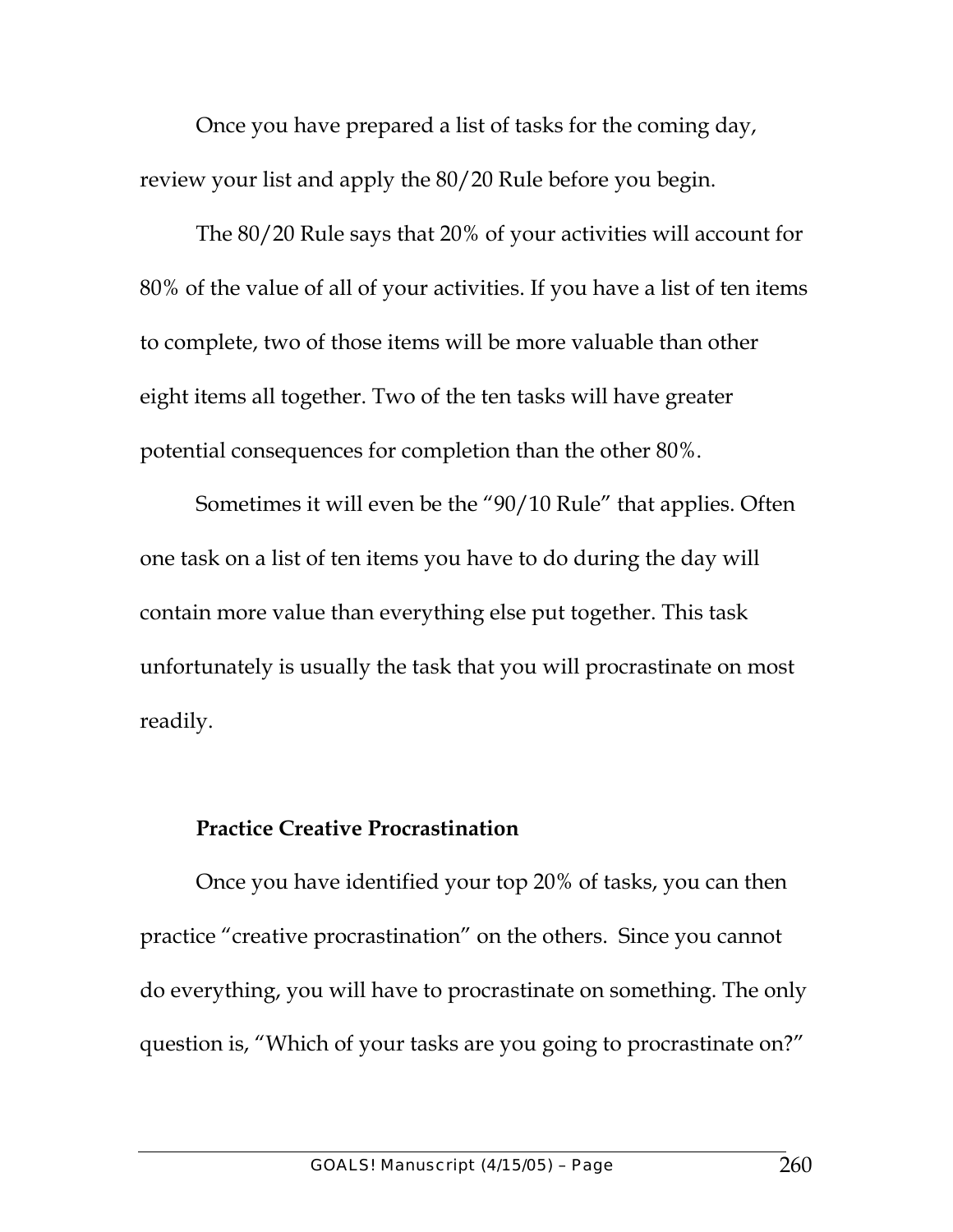And the answer is simple. Procrastinate on the 80% of tasks that contribute very little to your desired goals and results. Focus your time and attention on completing those one or two jobs that can make the most difference. Focus your attention on those tasks that can have the greatest possible consequences for successful completion.

# **Practice the ABCDE Method**

Another method of setting priorities is the ABCDE Method. This method requires that you review your list of tasks, before you begin, and put an A, B, C, D or E next to each one. The very act of performing this exercise and thinking through your tasks before you start work will dramatically increase your efficiency and effectiveness once you begin working.

An "A" task is something that is very important. It has serious consequences for completion or non-completion. If you do it or don't do it, it can have a major impact on your results and your success. You should always do your "A" tasks before anything else.

If you have more than one "A" task, you organize them by priority, as "A-1, A-2, A-3," and so on. Once you have completed this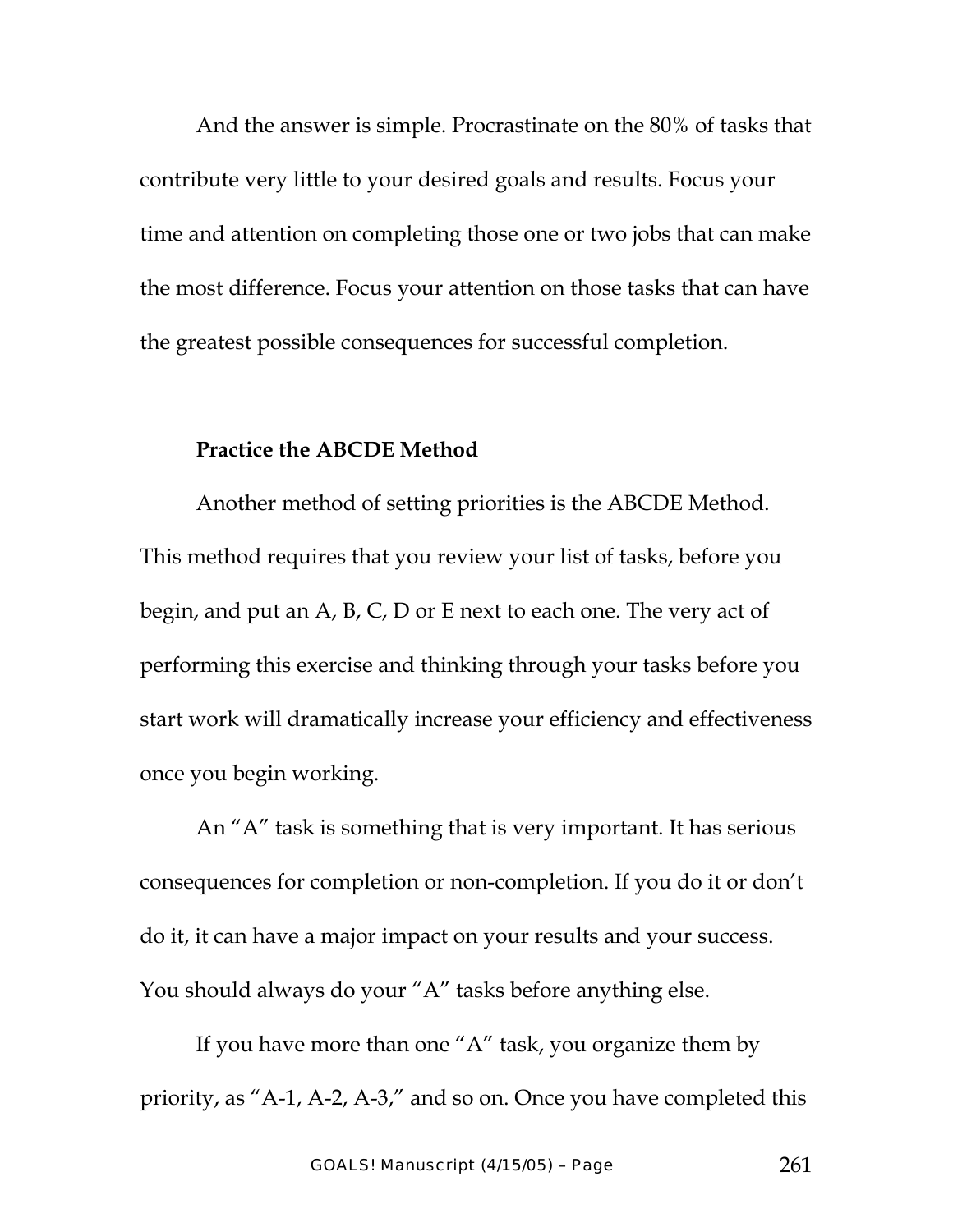exercise, you then identify your A-1 task and focus all of your energies on starting and completing this job before you do anything else.

A "B" task is something that you should do. It has *mild* consequences for completion or non-completion. For example, calling a friend, going for lunch with your coworkers or checking your email would be a "B" task. If you do it or don't do it, it may cause some inconvenience, but the consequences for your life are minor.

A "C" task is a task that would be *nice* to do but it will have no consequences at all. Having another cup of coffee, chatting with a coworker, reading the paper or going shopping during the day are all "C" tasks. Whether you do them or not, they will have no consequences in your life or work at all.

The rule is this: Never do a "B" task when there is an "A" task left undone. Never do a "C" task when you have a "B" task left undone. Keep focused on your "A" tasks, throughout the day.

A "D" task is something that you can *delegate* to someone else who works at a lower hourly rate than you do, or than you want to earn. The rule is that you should delegate everything you possible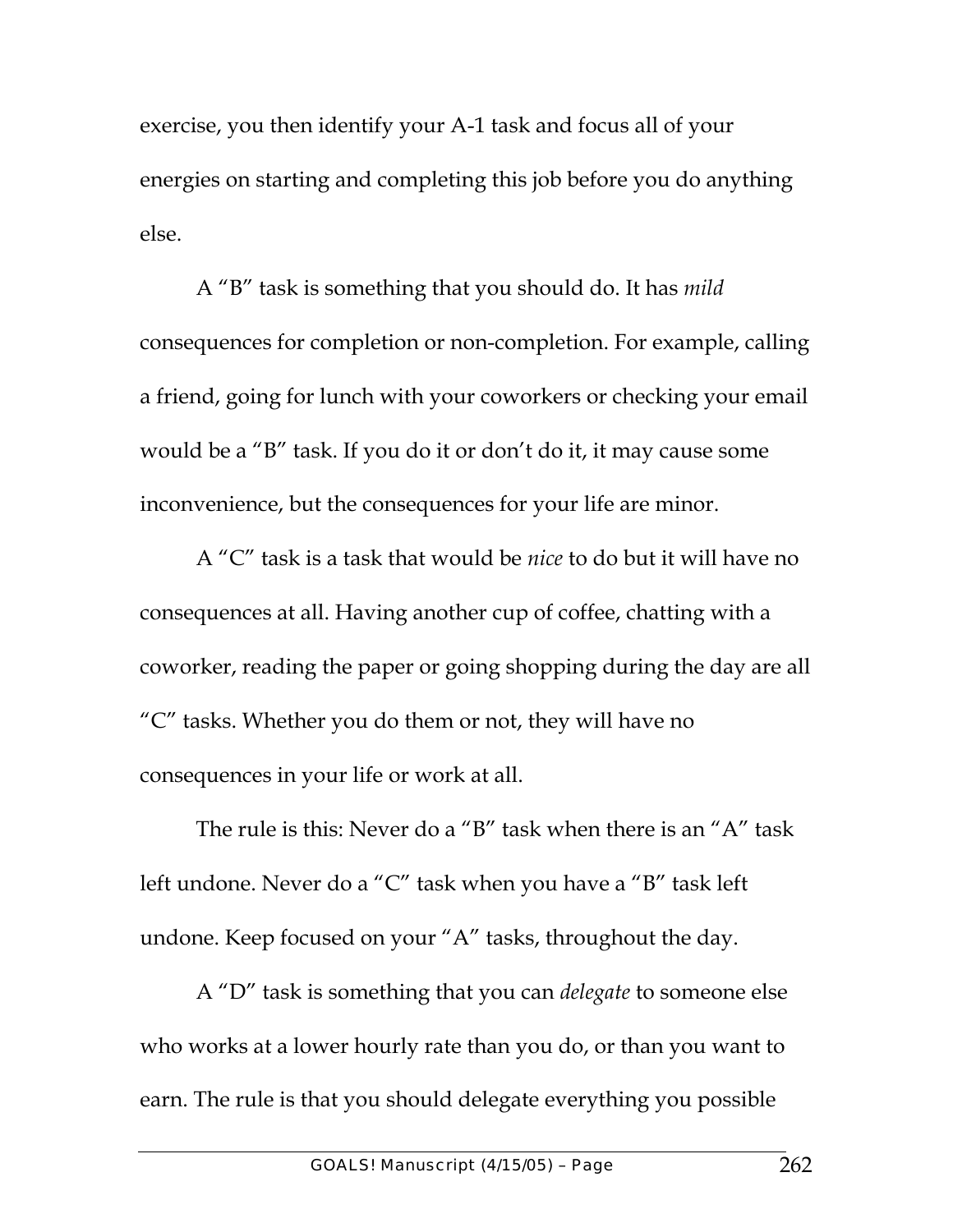can so that you have more time to devote to your "A" tasks, the ones that determine most of your success and happiness in life and work.

An "E" task is something that you *eliminate* altogether. These can be old activities that are no longer important in the achievement of your most important goals today. Much of what you do during the day or week can be eliminated with no consequences at all.

### **The Law of the Excluded Alternative**

You are always free to choose. It is in this hour-by-hour and minute-by-minute choosing of what you will do, and simultaneously, what you will *not* do, that your entire life is made. The Law of the Excluded Alternative says that, "Doing one thing means not doing something else."

Whenever you begin on a task of any kind, you are consciously or unconsciously deciding *not* to do any other task that you could do at that moment. Your ability to choose wisely in terms of what you do first, what you do second and what you do *not at all* determines your entire life.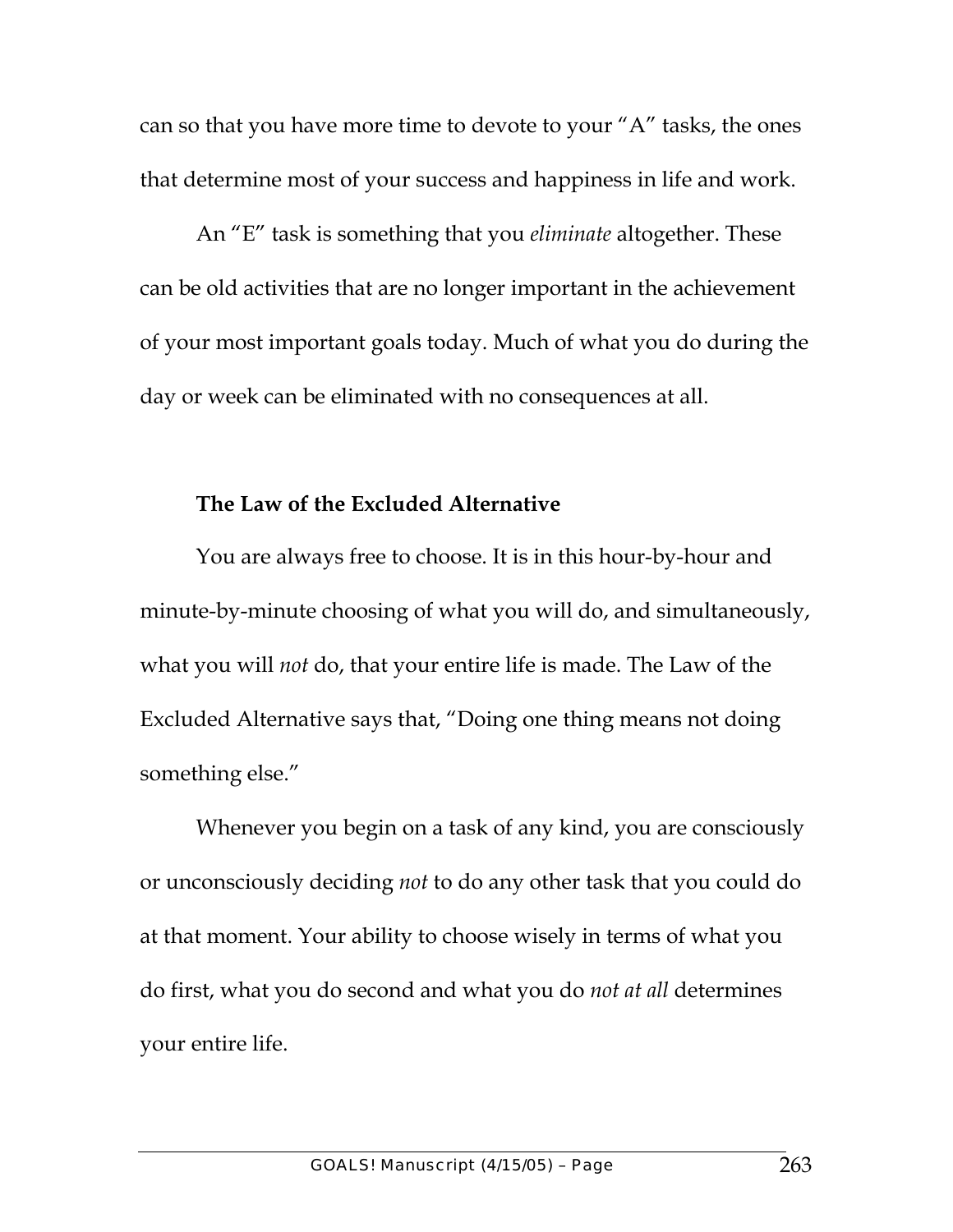# **Choose the Most Valuable Task**

Successful, highly paid people are usually no more intelligent or skilled than unsuccessful, lowly paid people. The major difference between them is that successful people are always working on tasks of high value. Unsuccessful people are always killing time on tasks of low value. And you are always free to choose. You are always free to choose what you do more of and what you do less of. Your choices ultimately determine everything that happens to you.

# **Practice Single-Handling On Each Task**

 Single handling is one of the most powerful time and personal management techniques of all. What this means is that, once you have selected your A-1 task, you start on that task and work on it with single-minded concentration until it is 100% complete. You discipline yourself to concentrate without diversion or distraction.

 If you find yourself getting distracted, or you feel tempted to take a break or procrastinate, you motivate yourself by continually repeating, "Back to work! Back to work! Back to work!" You then renew your efforts to push the task through to completion.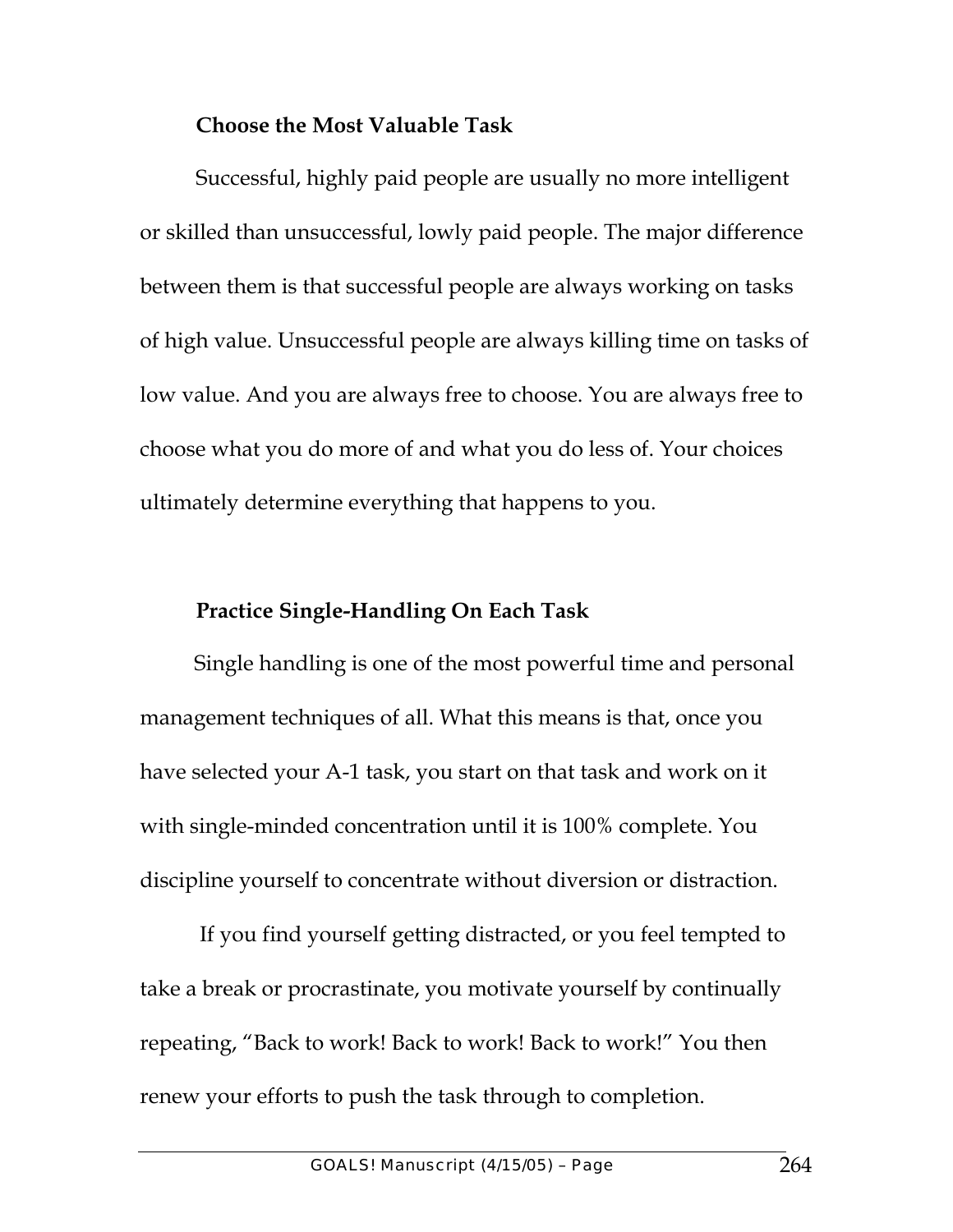Thomas Edison once wrote, "My success is due more to my ability to work continuously on one thing without stopping than to any other single quality." You should practice this principle as well.

# **Create Chunks of Time**

Plan your day in advance and create 30, 60 and 90-minute chunks of uninterrupted work time. These are time blocks when you can work without interruption or pause on your most important tasks. These chunks are essential for the accomplishment of any large, important task.

One way to create long periods of work time is to rise early and work non-stop, without interruption, on a major task, project or proposal. Sometimes you can create chunks of time in the evenings or on the weekends. But the fact is, all important jobs, those with serious potential consequences, require large chunks of single-minded, concentrated time and energy.

Earl Nightingale once said, "Every great accomplishment of mankind has been preceded by an extended period, often over many years, of concentrated effort."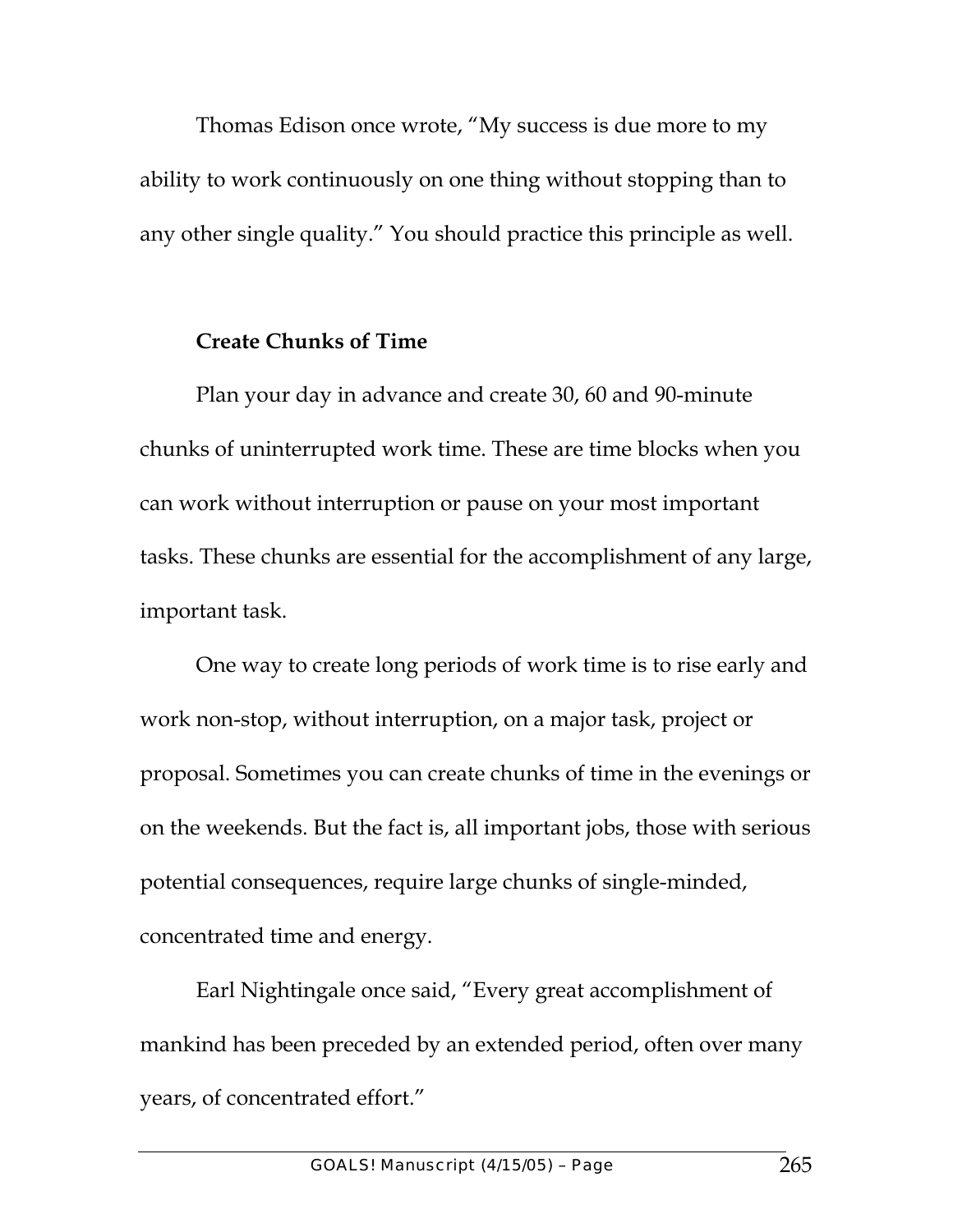### **Keep Yourself On Track**

Each day, before you begin, and as you go through the day, there are five questions that you need to ask and answer, over and over again.

The first of these questions is, *"Why am I on the payroll?"* What exactly have you been hired to accomplish? If you were being questioned by your boss, and your boss were to ask you, "Why do we pay you money around here?" what would be your answer?

The fact is that you have been hired to achieve specific results that have economic value to your organization. And of all your results, 20% of what you do contributes 80% of your value. You must be crystal clear about exactly why you are on the payroll and then focus your time and attention, all day long, on doing exactly those tasks that make the greatest difference to your business or organization.

# **Focus On High Value Activities**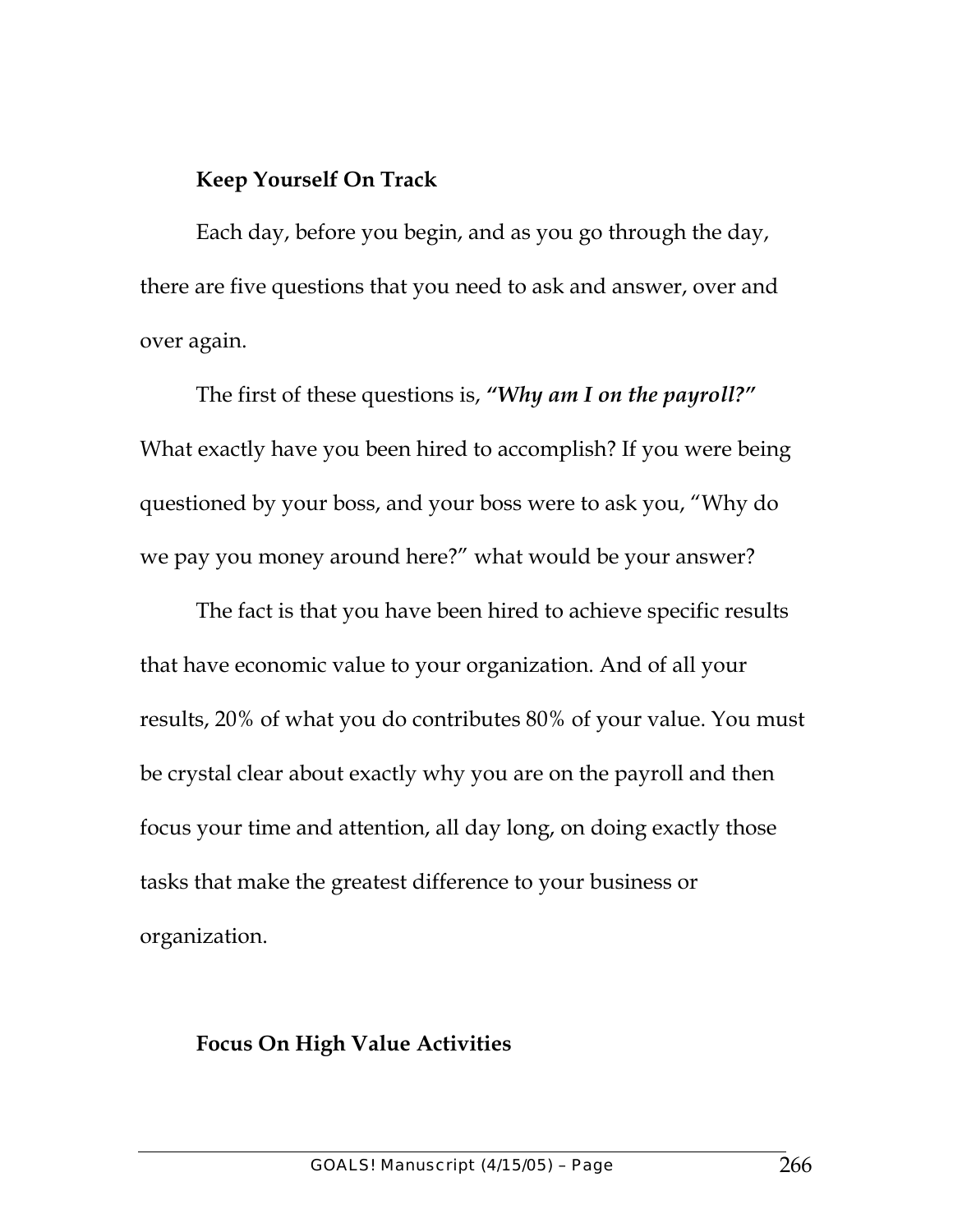The second question that you should ask yourself all day long is, *"What are my highest value activities?"* These are the activities that represent the highest and best use of your talents, skills, experience and abilities as they relate to your company, career and organization. What are they?

If you are not absolutely sure of the answers, go and ask your boss what he or she thinks your highest value activities might be. Whatever the answer, dedicate yourself to working on these specific tasks all day long.

# **Work On Your Key Result Areas**

The third question you should ask all day long is *"What are my key result areas?"* As we mentioned earlier, your key result areas are those tasks that you absolutely, positively must complete in an excellent fashion if you are to achieve the most important results required of your job. They largely determine your success or failure at work.

You should clearly identify each of these tasks and then focus on not only performing at your best in each of them, but also at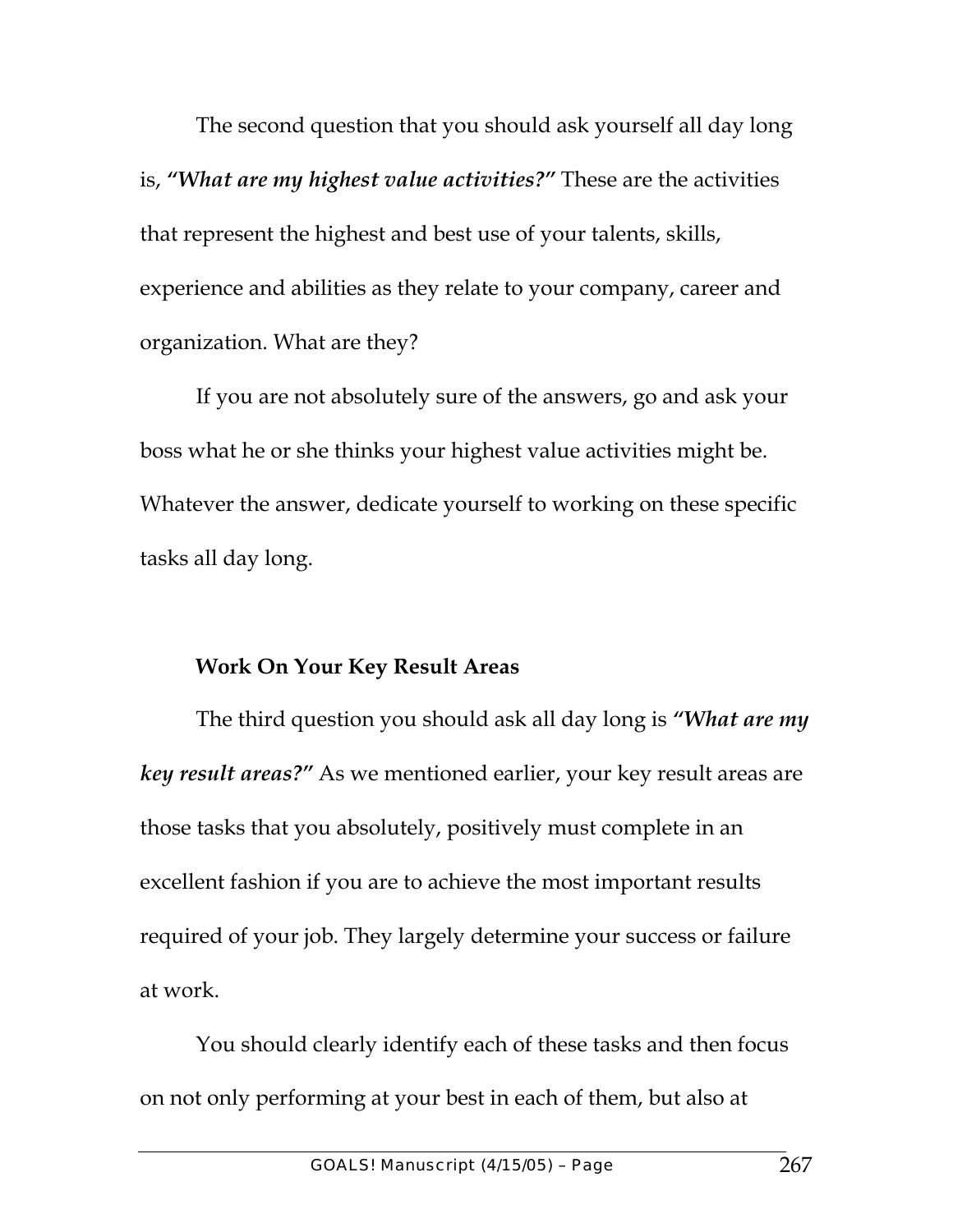becoming better in each key result area every day. Remember, your *weakest* key skill sets the height at which you can use all your other skills. Don't allow yourself to be held back because of a weakness in one area, especially when you can learn anything you need to know to excel in that particular area.

# **Make A Difference!**

The fourth question you should ask yourself throughout the day is this, *"What can I and only I do, that if done well, will make a real difference to my company?"*

This is one of the best questions of all for keeping yourself focused and on track. What is it that you and only *you* can do that can make the greatest difference in your career? Again, if you are not sure of the answer, go and ask your boss. Sometimes, he or she will not have thought this through before you bring him or her the question. Sometimes, he or she will not have thought about it at all.

But once both of you are in agreement on the one or two things you can do that will make more of a difference than anything else, you should focus all of your energies on performing those particular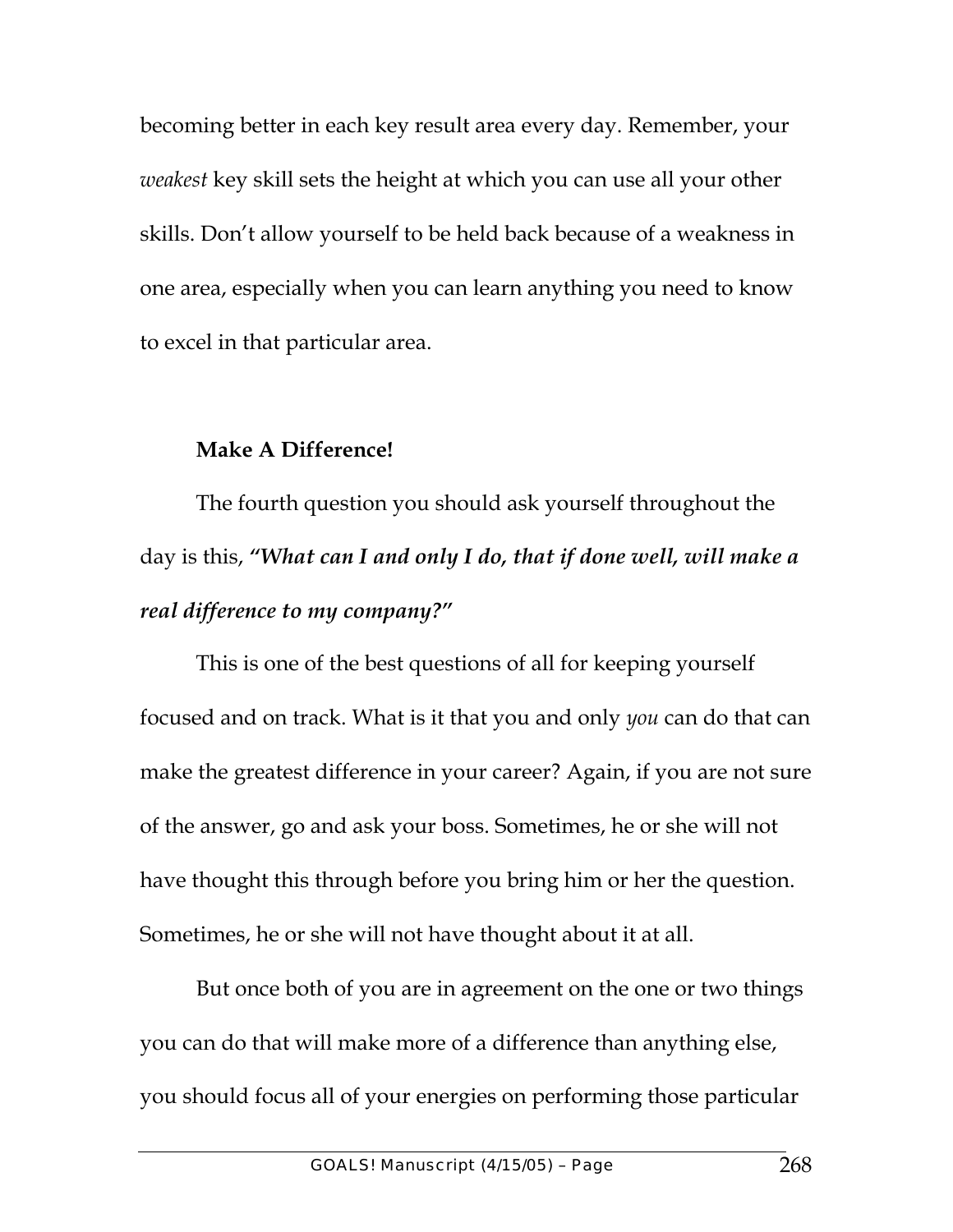tasks quickly and well. This will do more to help you in your career than any other single decision you make.

### **The Most Important Question Of All**

The fifth question, and perhaps the best question in all of time management is this: *"What is the most valuable use of my time, right now?"* All techniques and methods of goal setting, personal planning and time management are aimed at helping you to accurately answer this question, every minute of every day. *What is the most valuable use of your time, right now?* 

When you discipline yourself to ask and answer this question repeatedly, and you are sure that whatever you are doing is the answer to this question, you will start to accomplish two and three times as much as the people around you. You will become more and more productive. You will plow through more work of higher value, and accomplish greater results than anyone around you. Discipline yourself to keep working on the most valuable use of your time, whatever it may be at the moment, and your success is guaranteed.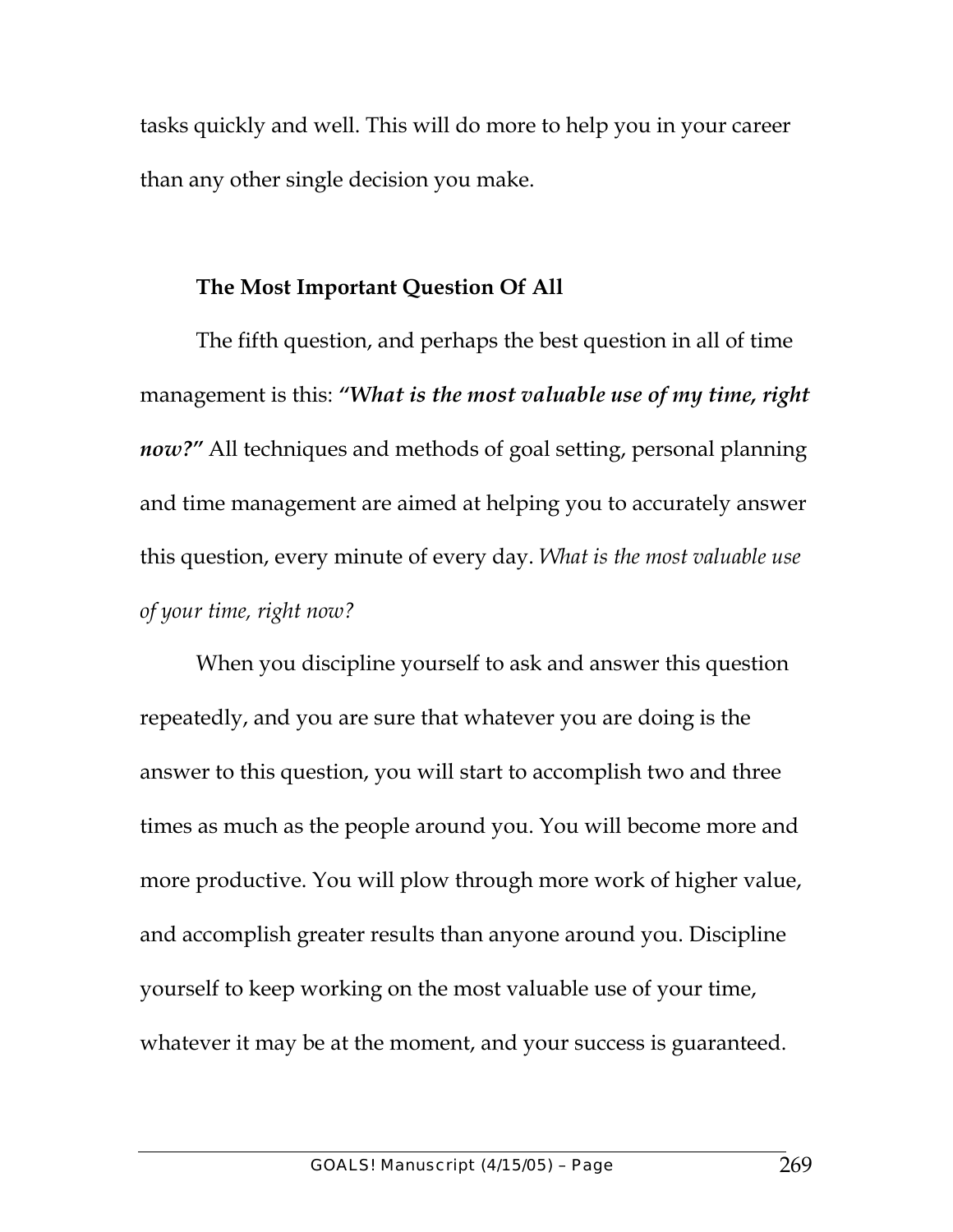# **Become Intensely Result-Oriented**

In the final analysis, the key to high productivity and performance is this: Dedicate yourself to getting better and better at the few things that you do that account for most of your results. Simultaneously, learn to delegate, outsource and eliminate all those tasks and activities that contribute very little to your results and rewards.

As Goethe said, "The things that matter most must never be at the mercy of the things that matter least." Perhaps the best single word in time management is the word "No!" Just say "No!" to any demand on your time that is not the most valuable use of your time at the moment.

# **Develop the Habits of Time Management**

The good news is that time management is a skill and a discipline that you can learn with practice. One rule for success is, "Develop good habits and make them your masters."

You can become excellent at time management with daily practice. Make a list of your tasks every day, before you begin.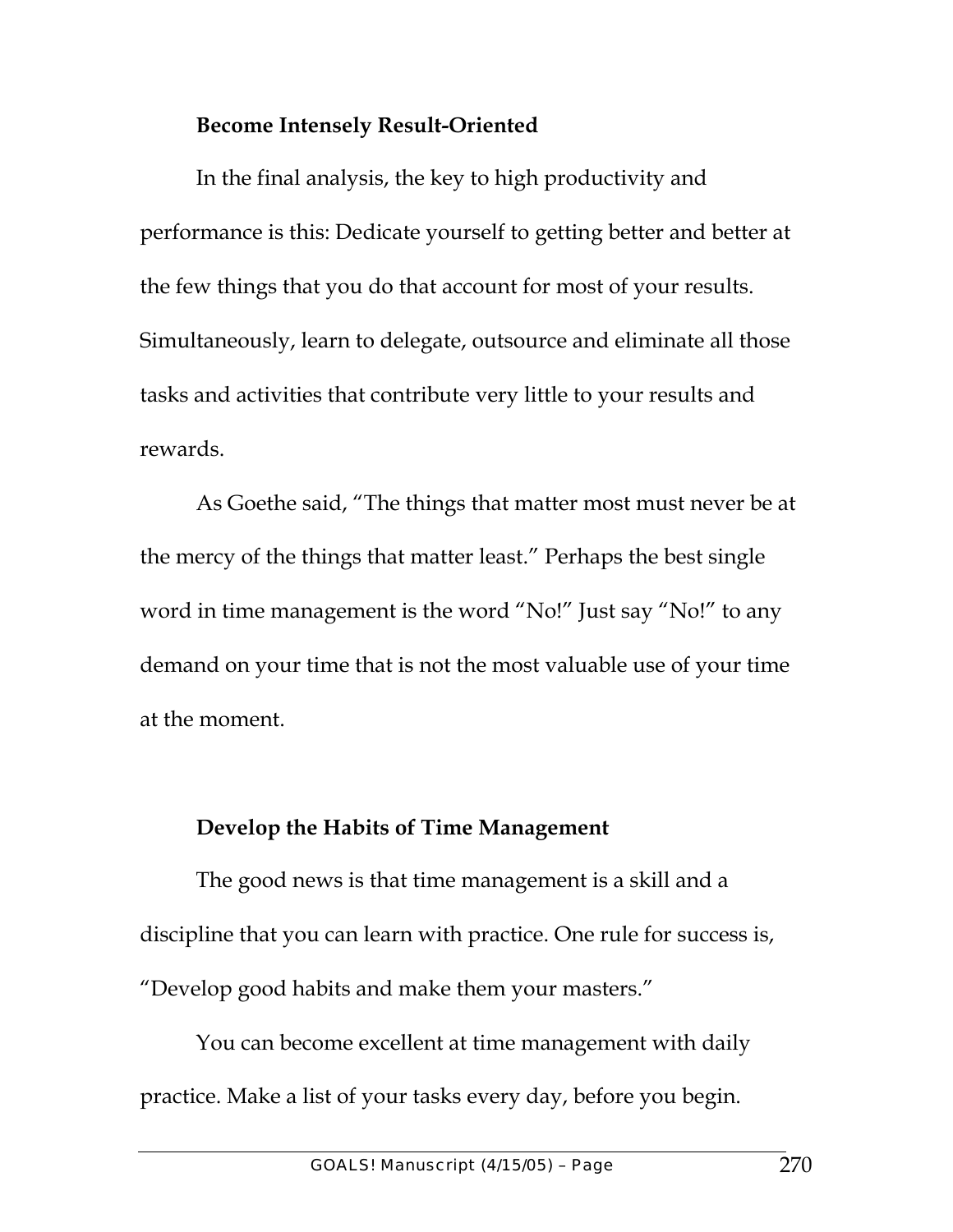Organize your list by priority, separating the urgent from the important, and using the 80/20 Rule or the ABCDE method. Choose your most important task and then begin working immediately on that task. Discipline yourself to concentrate single-mindedly on that one task or activity until it is 100% complete.

Each time you complete an important task, you will experience a burst of elation, enthusiasm and heightened self-esteem. You will feel energized and stronger. You will feel happier and more in control of your life. You will feel on top of your work. You will be even more motivated to start in on, and complete, your next major task.

Whenever you find yourself slowing down, or experiencing the urge to procrastinate or delay, repeat to yourself, "Do it now! Do it now! Do it now!" Develop a sense of urgency. Create a bias for action. Get started, get going, and work fast. Discipline yourself to select your most important task and then launch into it immediately and then stay with it until it is done. These time management practices are the keys to peak performance in every part of your life.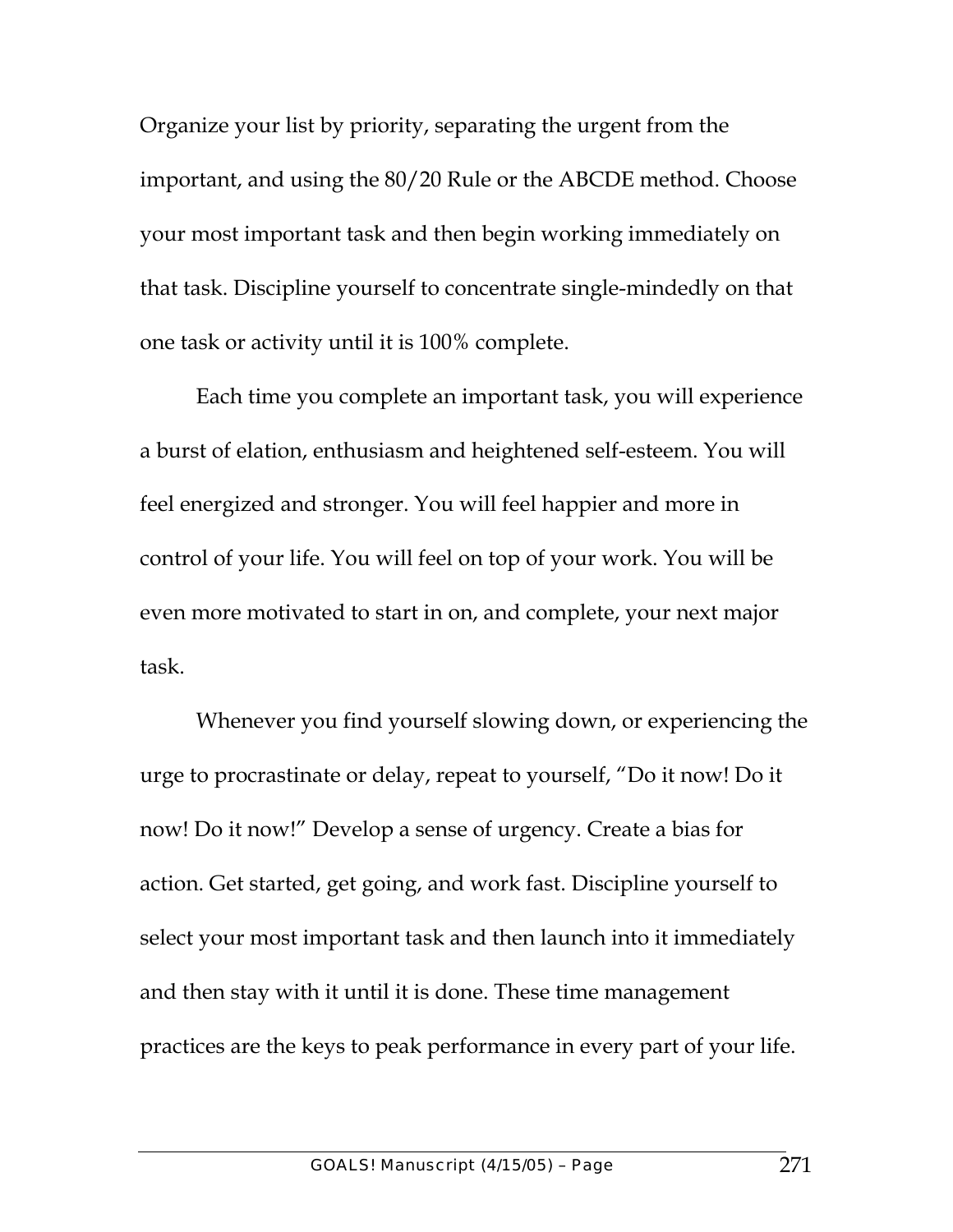# **Manage Your Time Well:**

- 1. Make a list of everything you would like to be, do or have in the months and years ahead. Analyze your list and select those items that can have the greatest possible consequences on your life.
- 2. Make a list of everything you have to do the next day the evening before. Let your subconscious mind work on your list while you sleep.
- 3. Organize your list by priority using the 80/20 Rule and the ABCDE Method. Separate the urgent from the non-urgent and the important from the non-important, before you begin.
- 4. Select the most important task, the one with the greatest possible consequences for completion or noncompletion, and circle it, making it your A-1 job.
- 5. Begin immediately on your most important task and then discipline yourself to concentrate single-mindedly on this one task until it is 100% complete.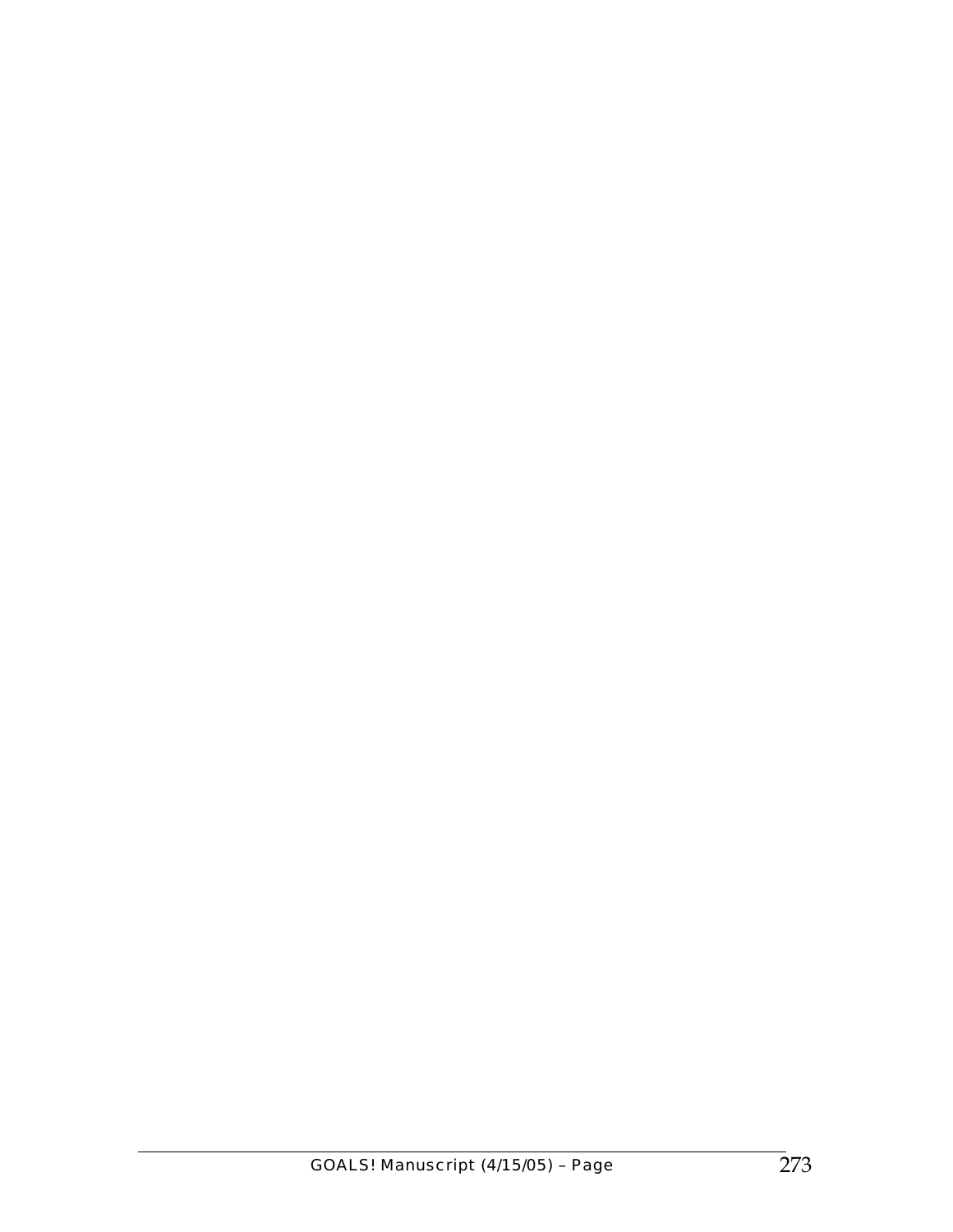# **Chapter Fifteen**

# **Review Your Goals Daily**

*"It is a psychological law that whatever we wish to accomplish we must impress on the subjective or subconscious mind."* (Orison Swett Marden)

Sometimes I ask my audiences, "How many people here would like to double their incomes?" Not surprisingly, everyone raises his or her hand. I then go on to say, "Well, I have good news for you. Everybody here is going to double their income – guaranteed- if you *live* long enough!"

If your income increases at the rate of 3% to 4% per year, the average annual cost of living increase, you will double your income in about 20 years. But that is a long time to wait!

So the real question is not about doubling your income. The real question is, "How fast can you do it?"

### **Double The Speed of Goal Attainment**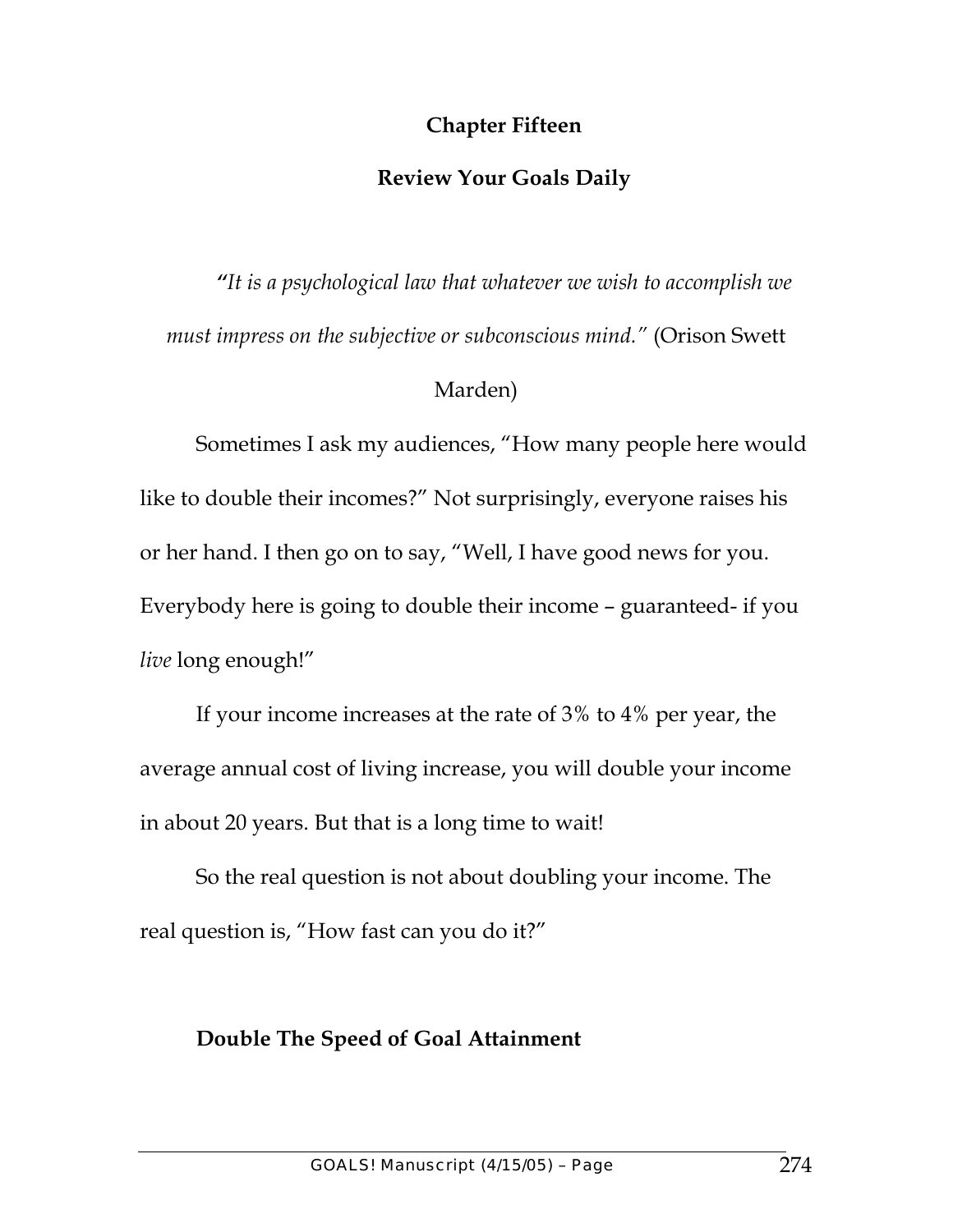There are many techniques that can help you to achieve your personal and financial goals faster. In this chapter, I want to share with you a special method that has taken more people from rags to riches than any other single method ever discovered. It is simple, fast, effective and guaranteed to work – if you will practice it.

Earlier, I said, "You become what you think about, most of the time." This is the great truth that underlies all religion, philosophy, psychology and success. As a teacher of mine, John Boyle, once said, "Whatever you can hold in your mind on a continuing basis, you can have." This is the key.

### **Positive Thinking Versus Positive Knowing**

Many people today talk about the importance of "positive thinking." Positive thinking is important, but it is not enough. Left undirected and uncontrolled, positive thinking can quickly degenerate into positive *wishing* and positive *hoping*. Instead of serving as an energy force for inspiration and higher achievement, positive thinking can become little more than a generally cheerful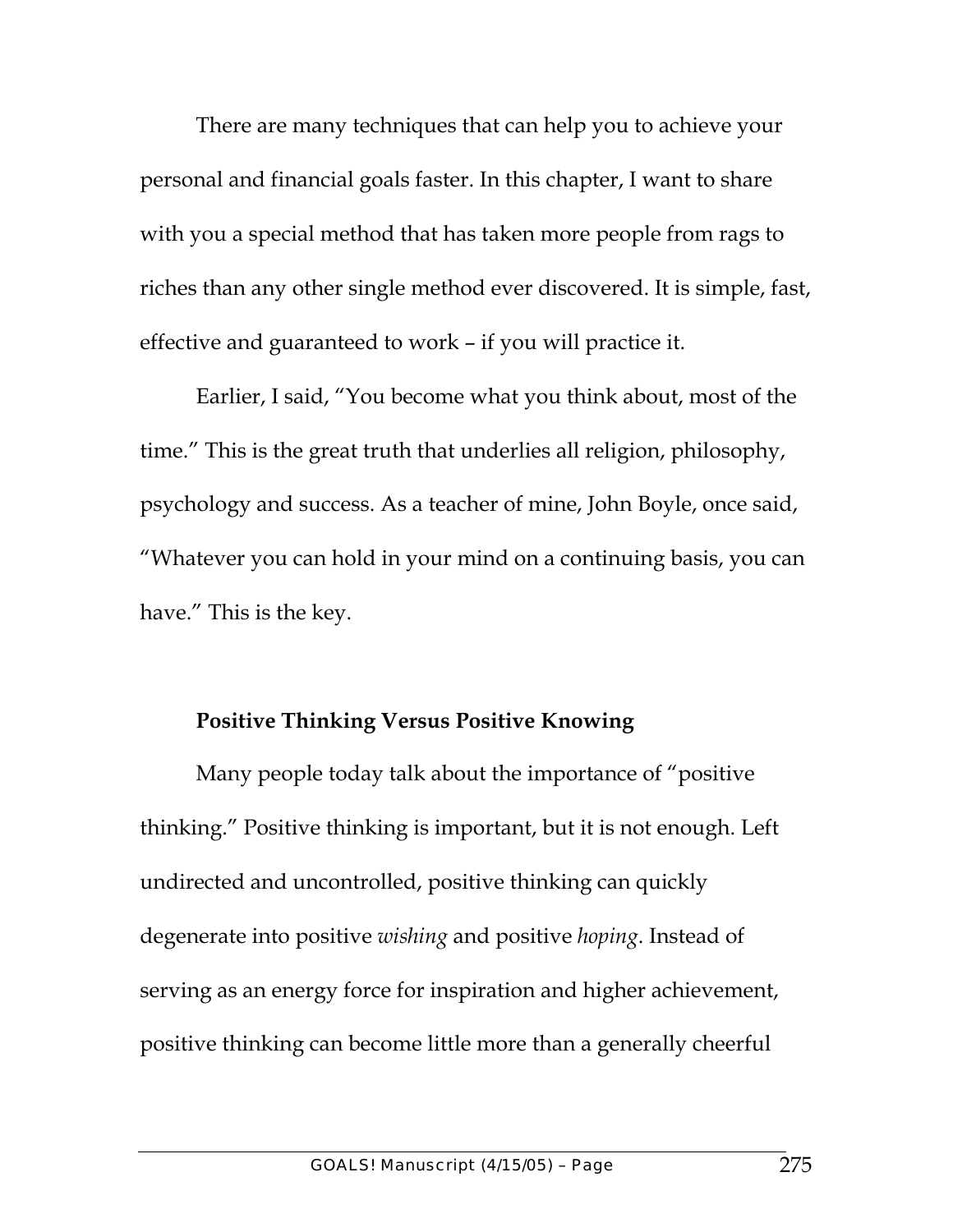attitude toward life, and whatever happens to you, positive or negative.

To be focused and effective in goal attainment, positive thinking must translate into "positive knowing." You must absolutely know and believe, in the depths of your being, that you are going to be successful at achieving a particular goal. You must proceed completely without doubt. You must be so resolute and determined, so convinced of your ultimate success, that nothing can stop you.

# **Program Your Subconscious Mind**

Everything that you do to program your subconscious mind with this unshakeable conviction of success will help you achieve your goals faster. This method I am going to share with you can actually multiple your talents and abilities, and greatly increase the speed at which you move from wherever you are to wherever you want to go.

One of the important mental laws is, "Whatever is impressed, is expressed." Whatever you impress deeply into your subconscious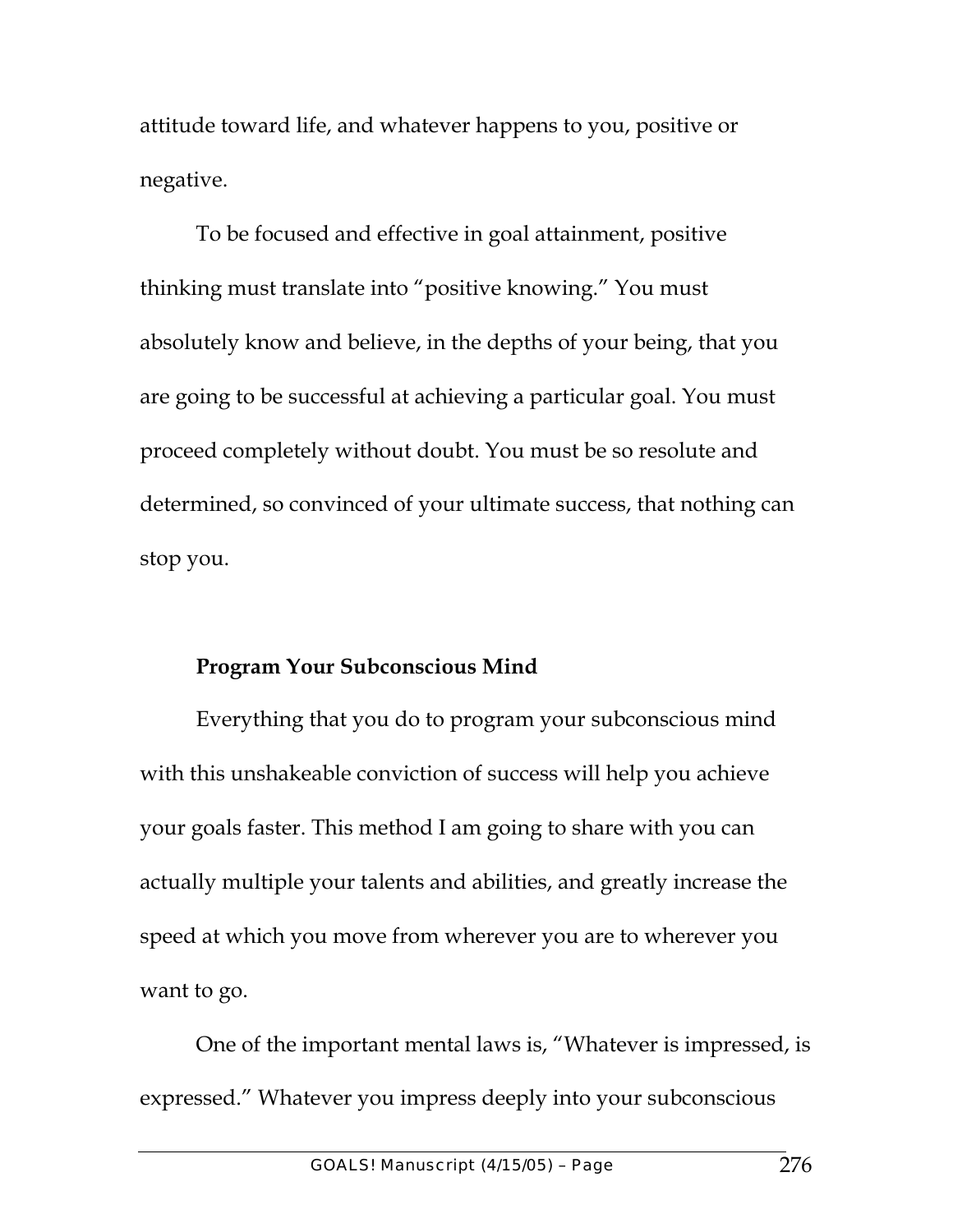mind will eventually be expressed in your external world. Your aim in mental programming is to impress your goals deeply into your subconscious mind so that they "lock in" and take on a power of their own. This method helps you to do that.

### **Systematic Versus Random Goal Setting**

For many years, I worked away at my goals, writing them down once or twice a year and then reviewing them whenever I got a chance. Even this was enough to make an incredible difference in my life. Often, I would write down a list of goals for myself in January for the coming year. In December of that year, I would review my list and find that most of the goals had been accomplished, including some of the biggest and most unbelievable goals on the list.

I then learned the technique that changed my life. I discovered that if it is powerful for you to write down your goals once a year, it is even more powerful for you to write down your goals more often.

 Some authors suggest that you write down and review your goals once a month, others once a week. What I learned was the power of writing and rewriting your goals *every single day.*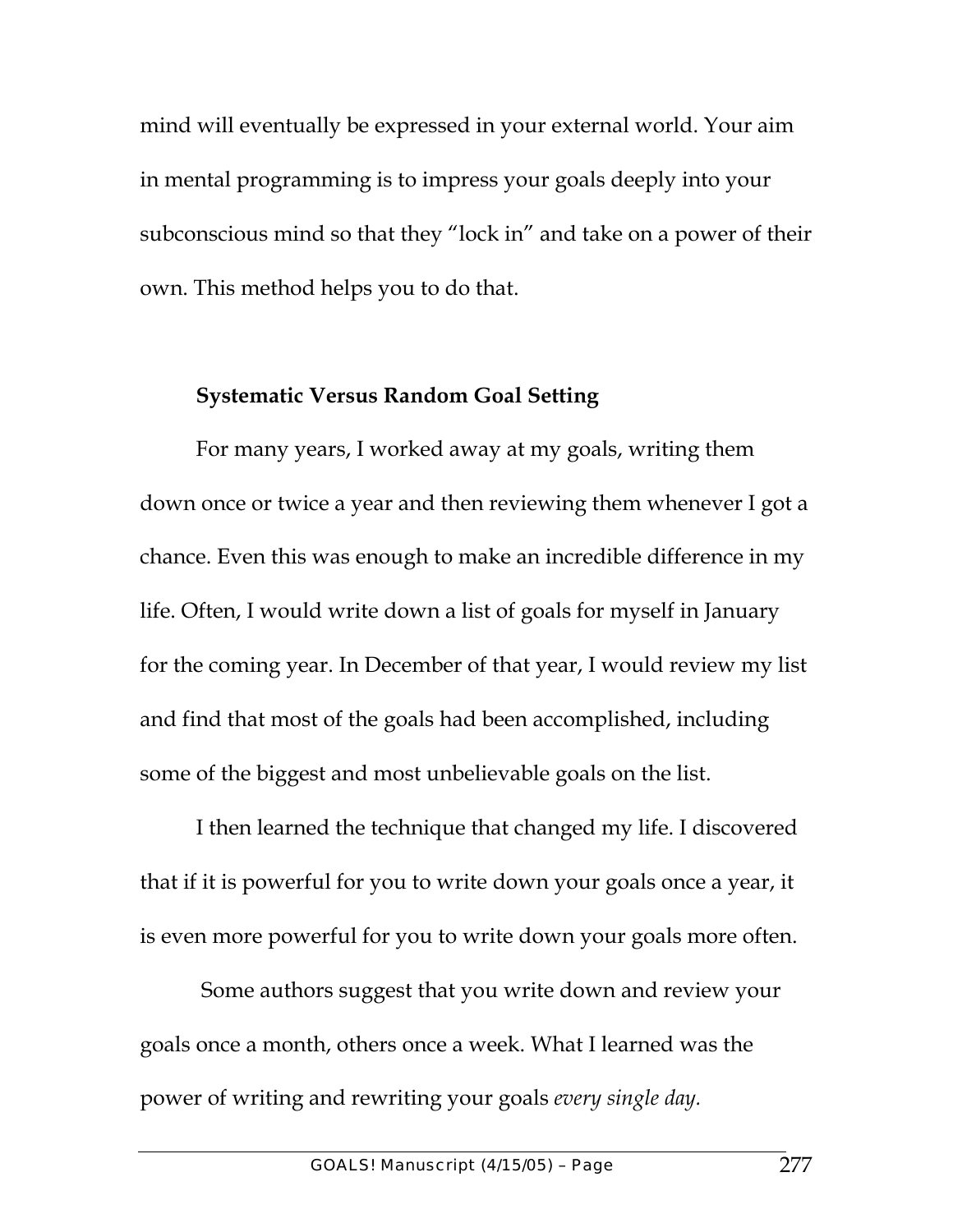# **Write Down Your Goals Each Day**

Here is the technique. Get a spiral notebook that you keep with you at all times. Each day, open up your notebook and write down a list of your 10-15 most important goals, without referring to your previous list. Do this every day, day after day. As you do this, several remarkable things will happen.

The first day you write down your list of goals, you will have to give it some thought and reflection. Most people have never made a list of their 10 top goals in their entire lives.

The second day you write out your list, without reference to your previous list, it will be easier. However, your 10-15 goals will change, both in description and order of priority. Sometimes, a goal that you wrote one day will not appear the next day. It may even be forgotten and never reappear again. Or it may reappear later at a more appropriate time.

Each day that you write down your list of 10-15 goals, your definitions will become clearer and sharper. You will eventually find yourself writing down the same words every day. Your order of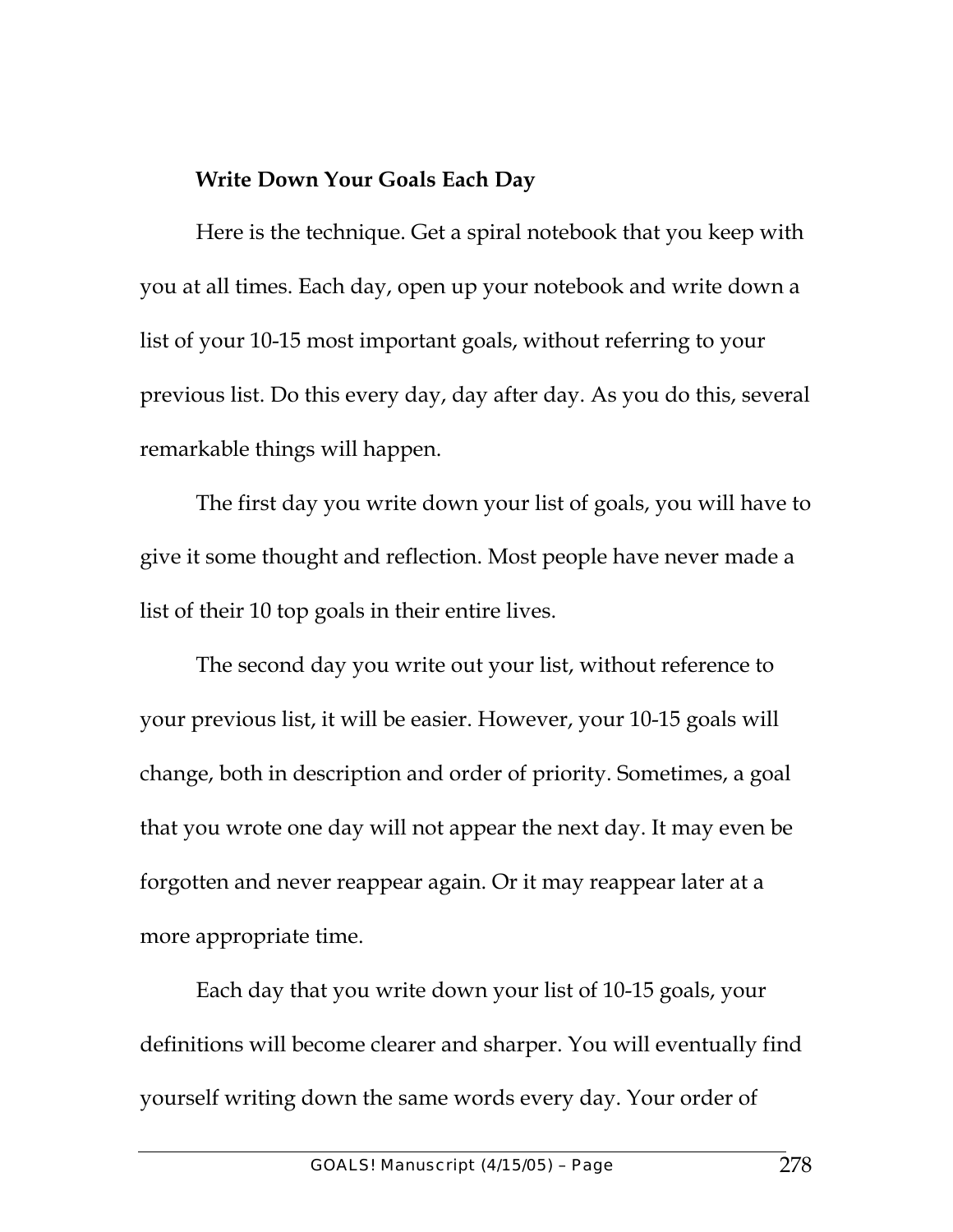priority will also change as your life changes around you. But over time, after about 30 days, you will find yourself writing and rewriting the same goals every day.

# **Your Life Takes Off**

And at about this time, something remarkable will happen in your life. It will take off! You will feel like a passenger in a jet hurtling down the runway. Your work and personal life will begin to improve dramatically. Your mind will sparkle with ideas and insights. You will start to attract people and resources into your life to help you to achieve your goals. You will start to make progress at a rapid rate, sometimes so fast that it will be a little scary. Everything will begin to change in a very positive way.

Over the years, I have spoken in 23 countries and addressed more than two million people. I have shared this "10 Goal Exercise" with hundreds of thousands of seminar participants. The exercise that I give them is a little simpler than the exercise that I am giving you here. Here it is.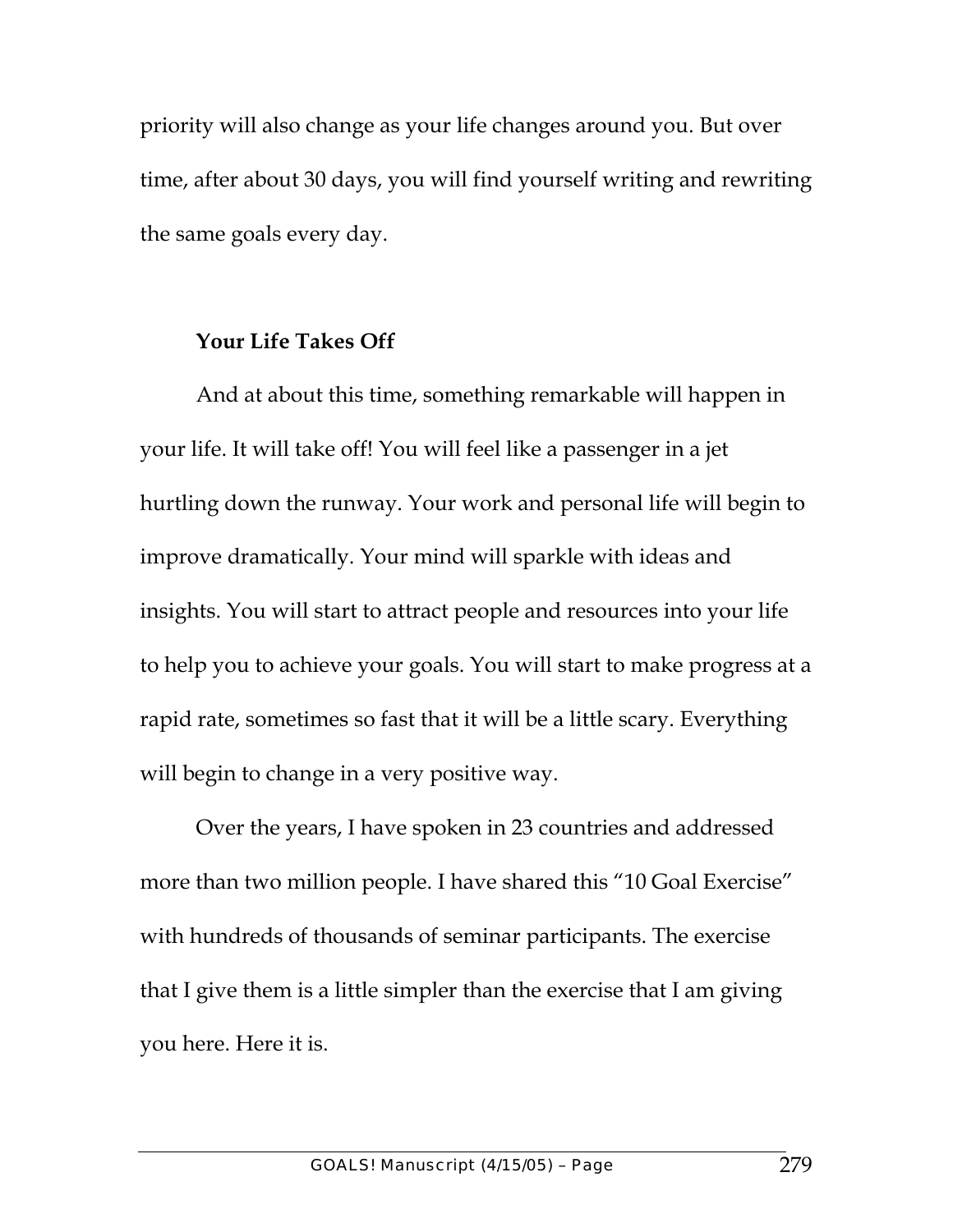I ask my audience members to make a list of 10 goals that they want to accomplish in the coming year. I tell them to put the list away for 12 months and then open it up. When they open up the list after a year, it will be as though a magic trick has been performed. In almost every case, eight out of their ten goals will have been accomplished, sometimes in the most remarkable ways.

I have given this exercise all over the world, to people in every language and culture. In virtually every case, when I return to their cities and countries, people line up to talk to me, like in a wedding receiving line, and tell me story after story about how their lives have changed after writing down their 10 goals a year or more ago.

### **Putting This Method to Work**

In the exercise that we are discussing in this chapter, you will learn to get results that are far greater and far faster than those enjoyed by people who write their goals down only one time. Your results will double and triple and increase five and ten times as you use the same power of goal setting we have discussed earlier, but you will now be writing your goals down every day.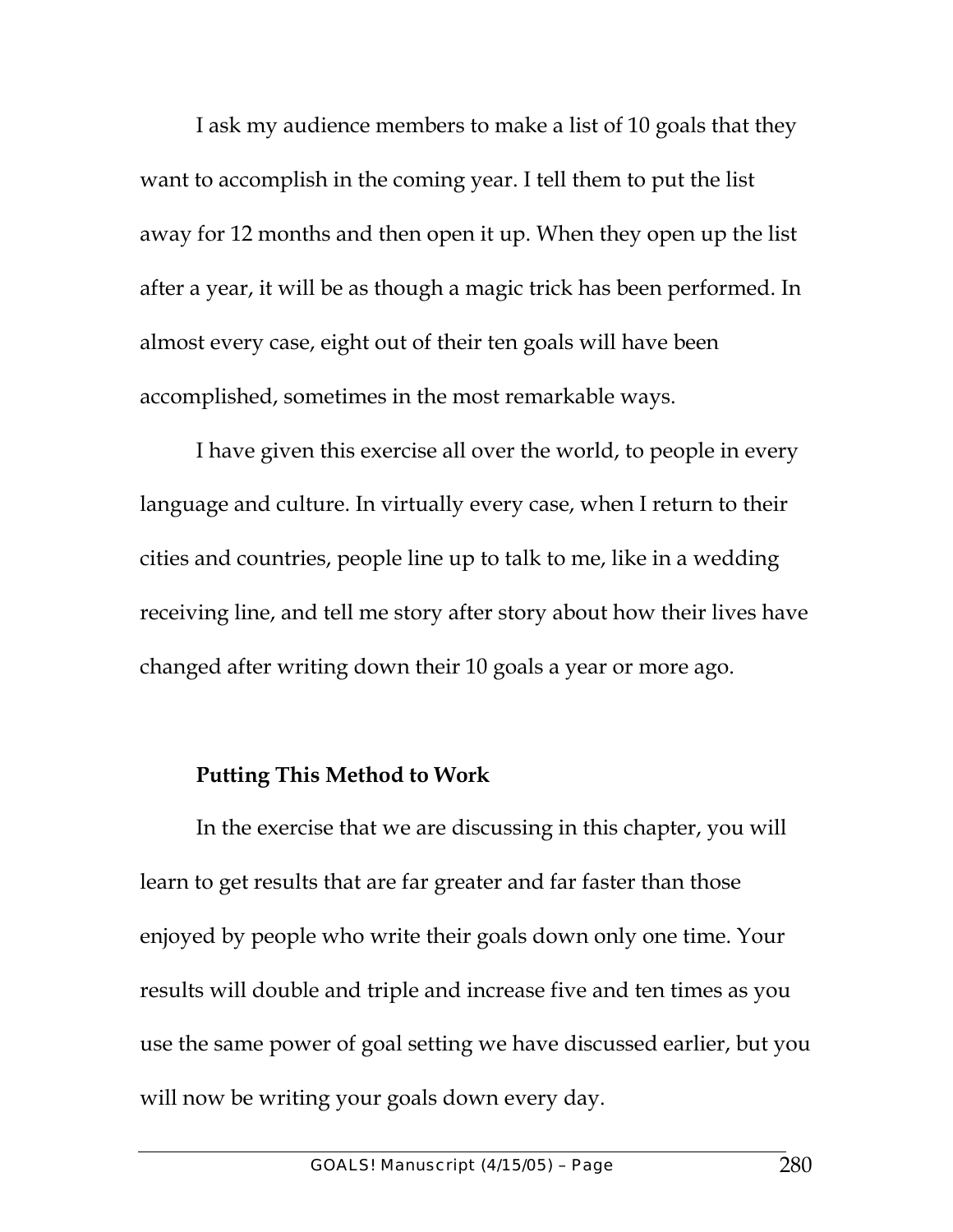There are some special rules that you must follow to get the most out of this exercise. First, you must use the "Three 'P' Formula." Your goals must be written and described in the positive, present and personal tenses.

#### **Activate Your Subconscious Mind**

Your subconscious mind is only activated by affirmative statements phrased in the present tense. You therefore write down your goals as though you have *already* accomplished them. Instead of saying, "I will earn \$50,000 in the next 12 months," you would say, "I earn \$50,000 per year."

Your goals must be stated *positively* as well. Instead of saying, "I will quit smoking," or "I will lose a certain number of pounds of weight," you would say, "I am a non-smoker." Or, "I weigh X number of pounds."

Your command must be positive because your subconscious mind cannot process a negative command. It is only receptive to a positive, present tense statement.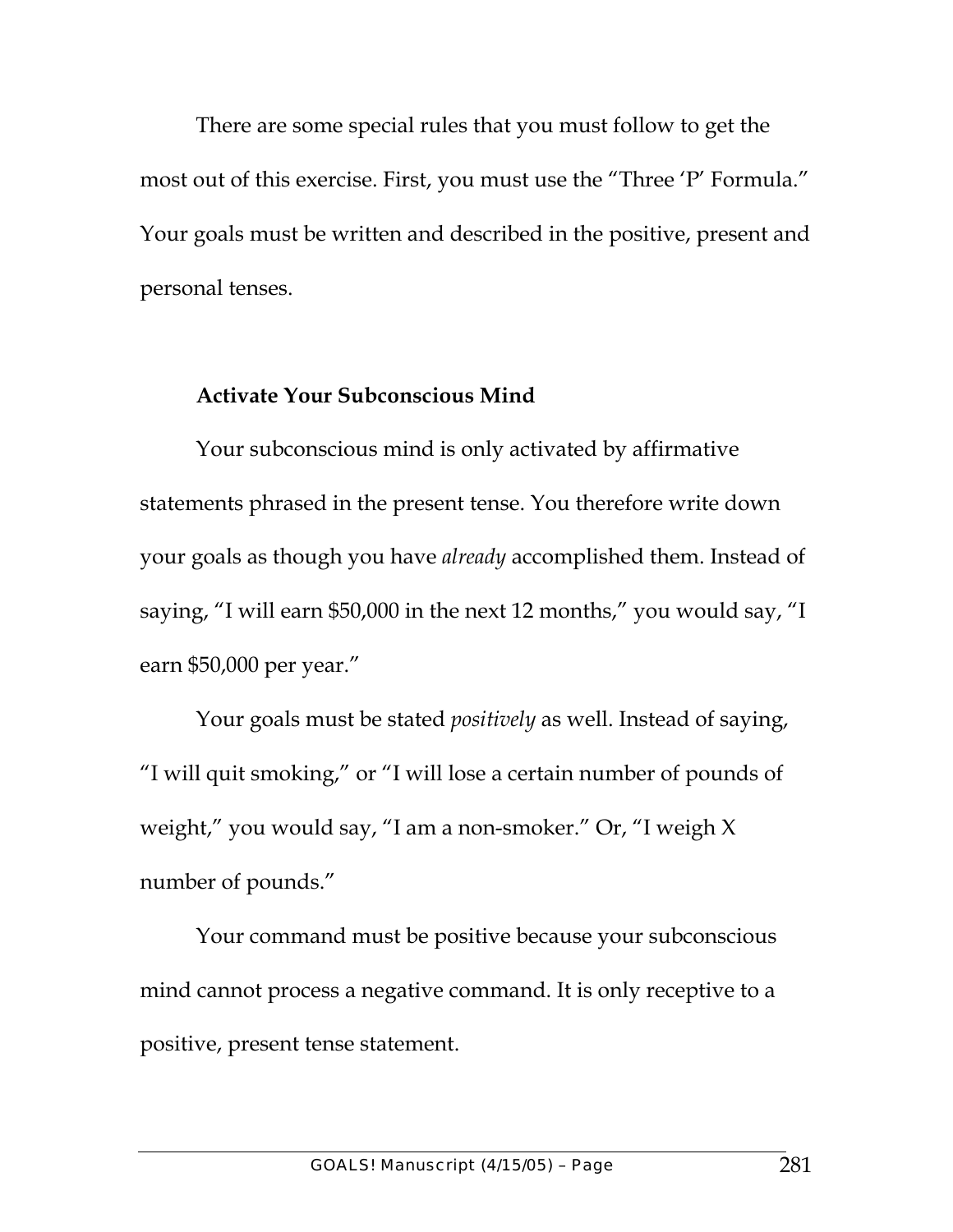The third "P" stands for *personal*. From now on, and for the rest of your life, write out every goal beginning with the word "I," followed by a verb of some kind. You are the only person in the universe who can use the word "I" in relation to yourself. When your subconscious mind receives a command that begins with the word "I," it is as though the factory floor receives a production order from the head office. It goes to work immediately to bring that goal into your reality.

For example, you would not say, "My goal is to earn \$50,000 per year." Instead, you would say, "I earn \$50,000 per year." Begin each of your goals with phrases such as, "I earn, I weigh, I achieve, I win, I drive such and such a car, I live in a such and such a home, I climb such and such a mountain," and so on.

### **Set Deadlines On Your Goals**

To add power to your daily written goals, put a deadline at the end of each goal.

For example, you might write, "I earn an average of \$5,000 per month by December 31 (followed by a particular year)."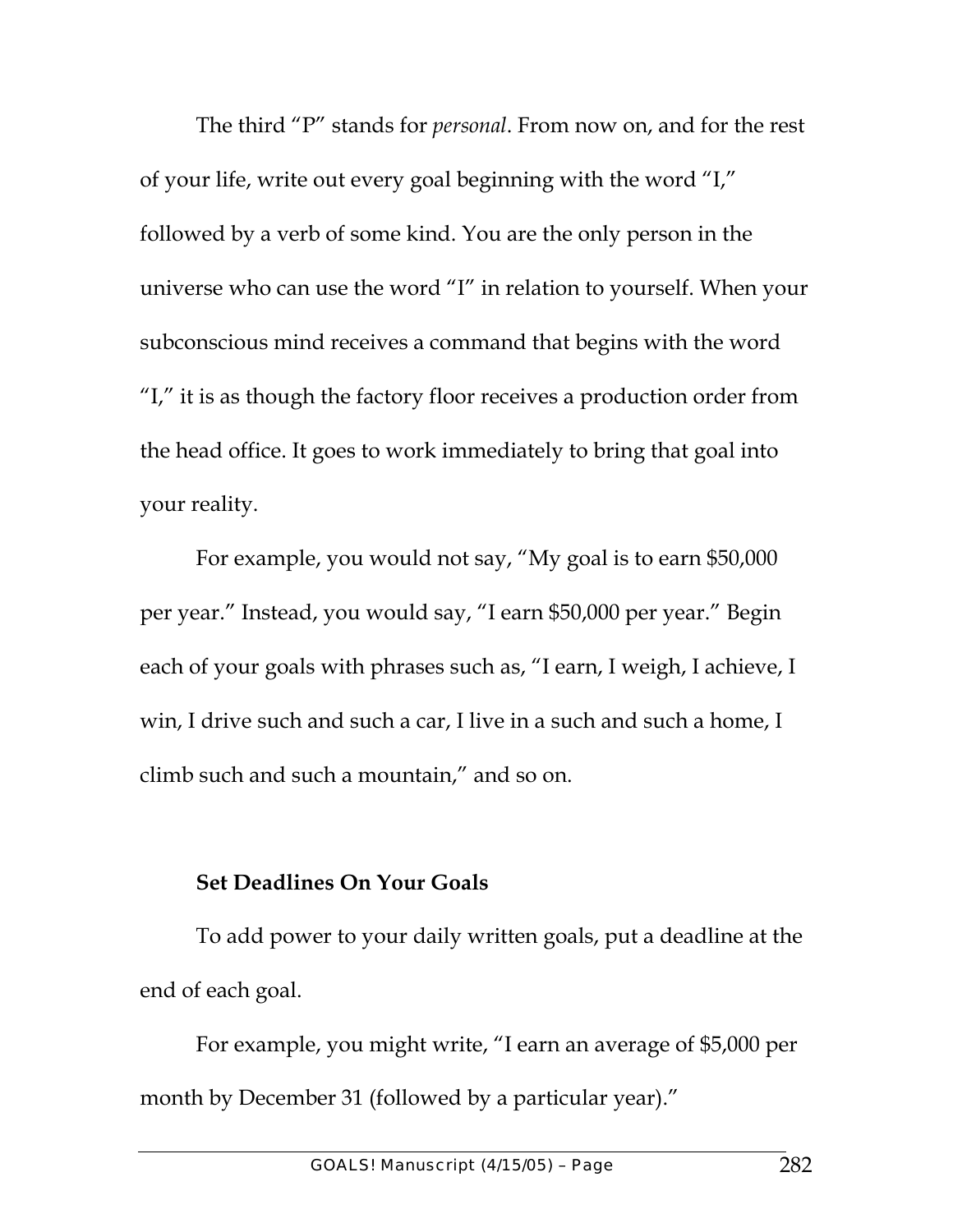As we discussed in an earlier chapter, your mind loves deadlines and thrives on a "forcing system." Even if you do not know how the goal is going to be achieved, always give yourself a firm deadline. Remember, you can always change the deadline with new information. But be sure you have a deadline, like an exclamation point, after every goal.

# **How Badly Do You Want It?**

This exercise of writing out your 10 goals every single day is a test. The test is to determine how badly you really want to achieve these goals. Often you will write out a goal and then forget to write it down again. This simply means that you either don't really want to achieve that goal as much as something else, or you don't really believe that that goal is achievable for you.

However, the more you can discipline yourself to write and rewrite your goals each day, the clearer you will become about what you *really* want, and the more convinced you will become that it is possible for you.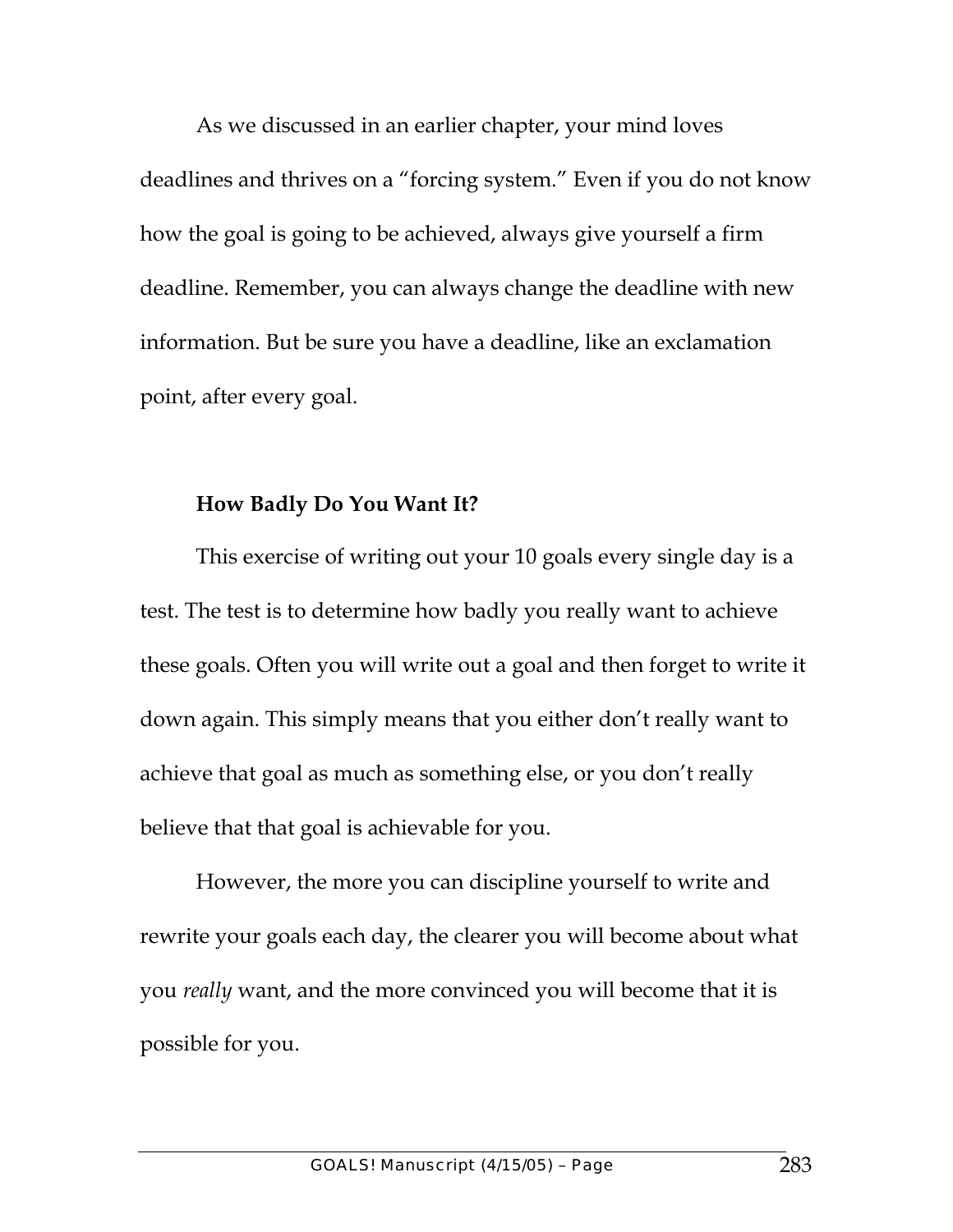### **Trust The Process**

When you begin writing your goals, you may have no idea how they will be accomplished. But this is not important. All that matters is that you write and rewrite them every day, in complete faith, knowing that every single time you write them down, you are impressing them deeper and deeper into your subconscious mind. At a certain point, you will begin to believe, with absolute conviction, that your goal is achievable.

 Once your subconscious mind accepts your goals as commands from your conscious mind, it will start to make all your words and actions fit a pattern consistent with those goals. Your subconscious mind will start attracting into your life people and circumstances that can help you to achieve your goal.

# **Your Mental Computer Works 24 Hours Per Day**

Your subconscious mind works 24 hours a day, like a massive computer that is never turned off, to help bring your goals into reality. Almost without your doing anything, your goals will begin to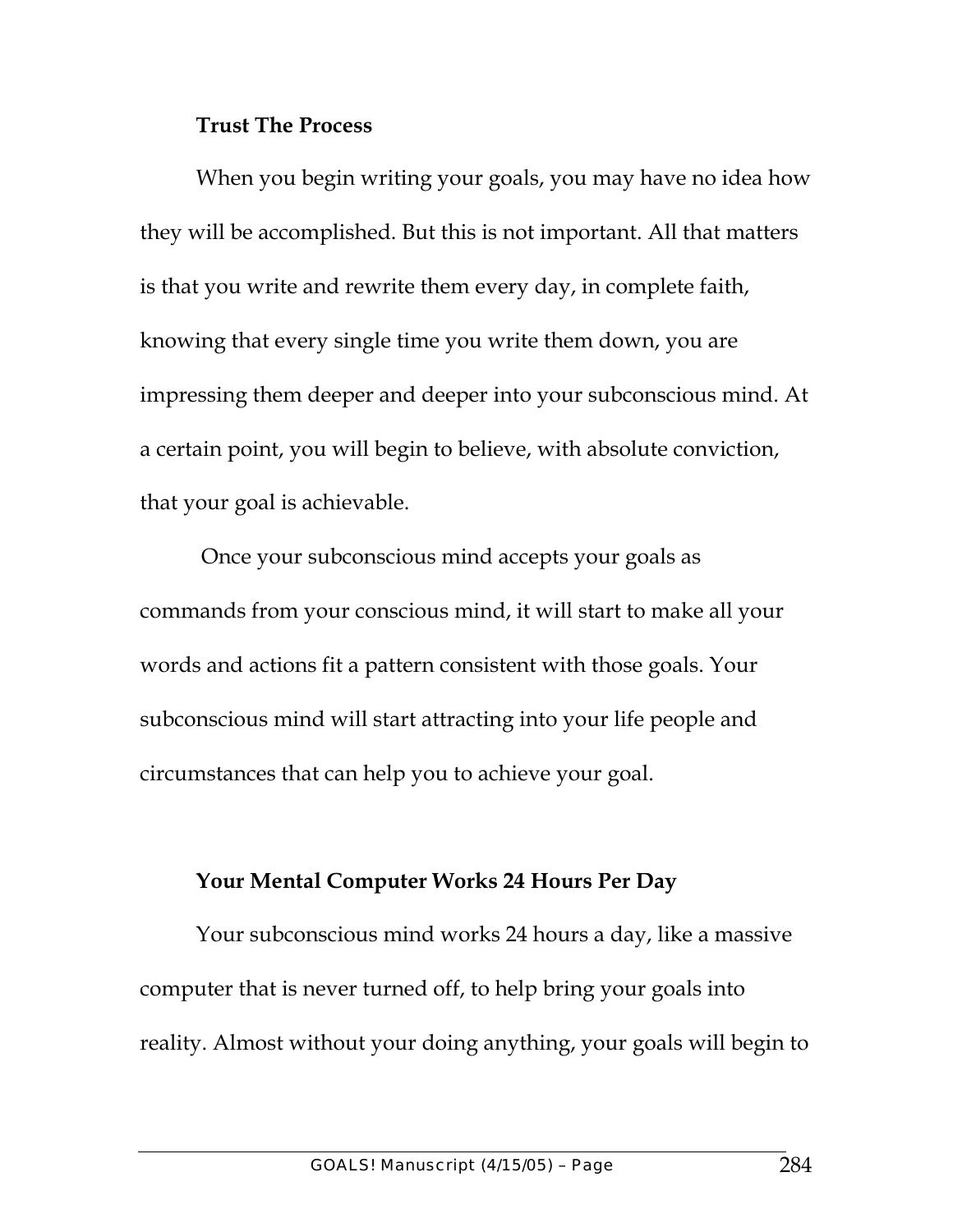materialize in your life, sometimes in the most remarkable and unexpected ways.

Some years ago, I met with a businessman in Los Angeles who had an absolutely ridiculous idea. He wanted to raise many millions dollars in investment capital to create an amusement park in Hawaii that would be composed of restaurants, displays and exhibits from a variety of different countries from around the world. He was absolutely convinced that it would be a big attraction and that he could get the support and backing of all these different countries, as long as he could raise the start up money to launch the project.

In my youth and experience, I gently told him that I thought his idea was a complete fantasy. The complexity and expense of such a massive undertaking was so vast for a person of his limited resources that it would be a complete waste of time. I thanked him for his offer of a job in putting this whole plan together and politely departed.

This was in the 1960s. The next thing I heard about this project was that the Walt Disney Corporation had embraced it in its entirety, called it the "Experimental Prototype Community of Tomorrow (Epcot Center),"and had begun construction on it next to its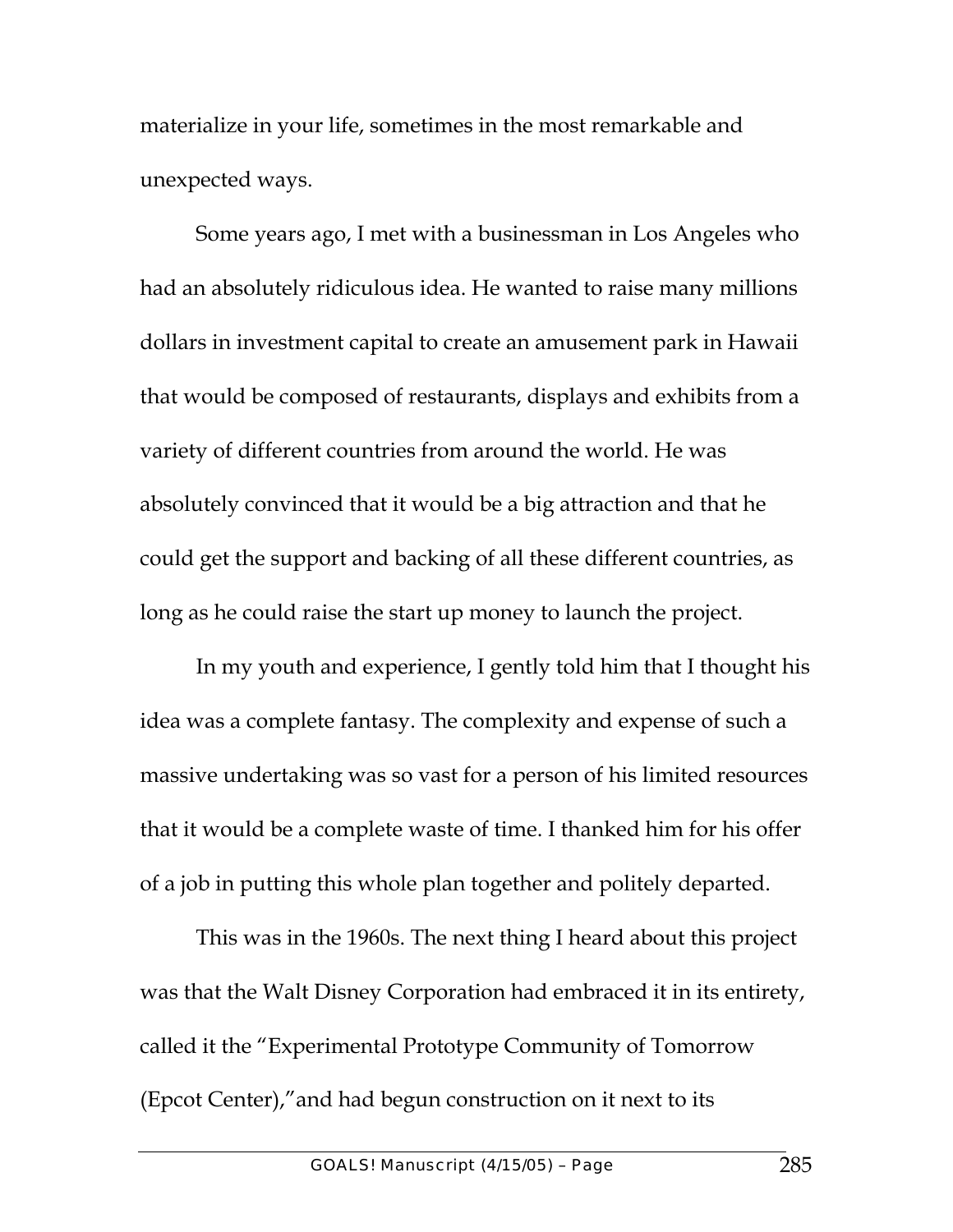Disneyland in Orlando, Florida. The amusement park and development has gone on to make hundreds of millions of dollars, year after year, and become one of the most popular tourist destinations in the world.

### **Activate All The Forces In the Universe**

Here is the point. At that time, as a young man, I did not know that when you write down a goal, no matter how big or impossible it seems, you activate a series of forces in the universe that often make the impossible possible. I will explain this in great detail in the chapter on the "Superconscious Mind."

Whenever you write down a new goal of any kind, you may be skeptical and doubtful about the likelihood of accomplishing it. You may have the idea in your conscious mind, but you will have not yet developed the total belief and conviction that is possible for you. This is normal and natural. Don't let it stop you from using this method every day.

# **Just Do It!**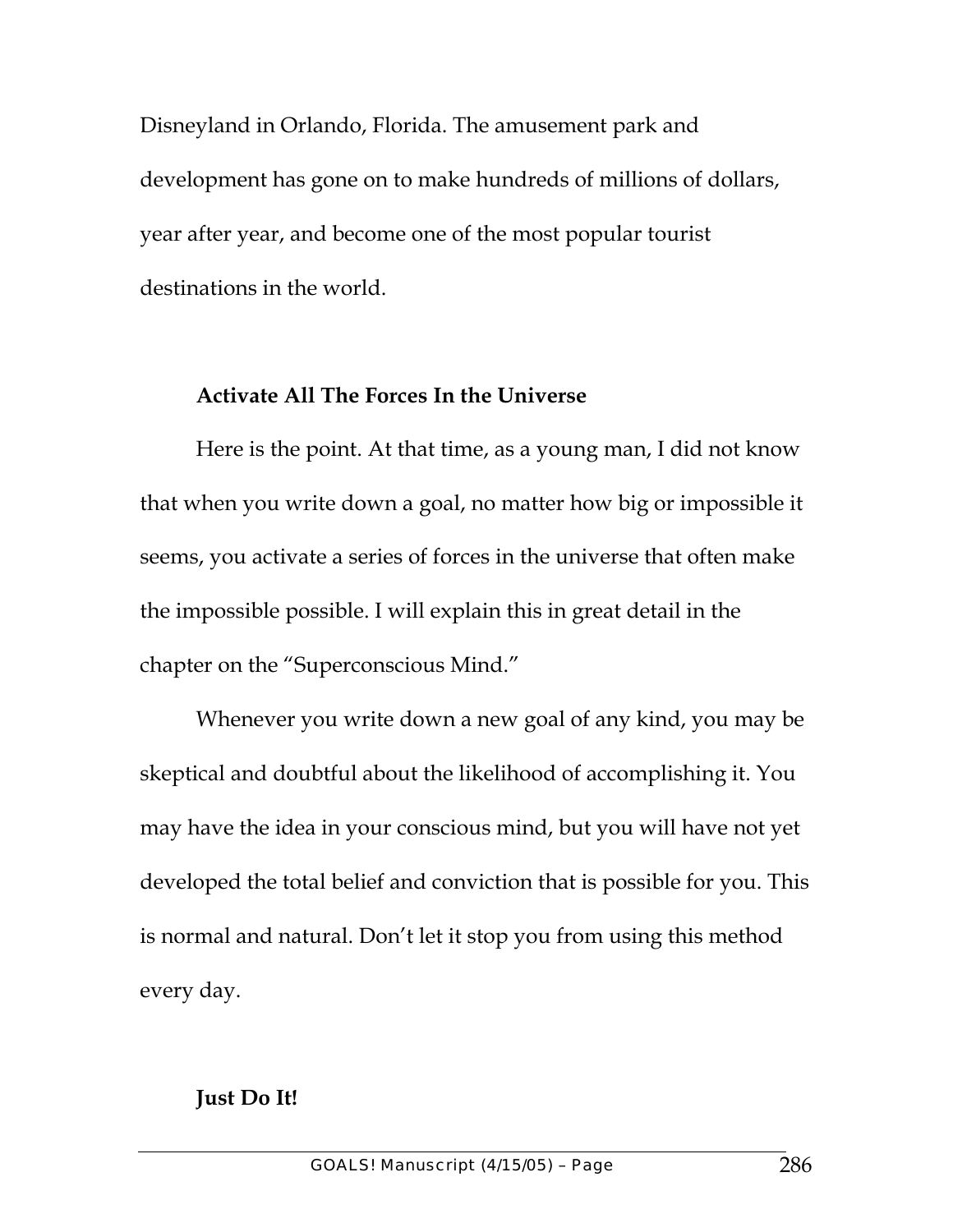All that is required to make this method work is for you to get a spiral notebook and then to discipline yourself each day to write down your 10 goals in the positive, present, personal tense. That's all you need. In a week, a month or a year, you will look around you and see that your whole life will have transformed in the most remarkable ways.

Even if you are skeptical about this method, it only requires about five minutes per day to try it out for yourself. The good news is that I have never met a person, in more than 20 years, who has ever told me that this method does not work. It is quite the opposite. I get letters, phone calls, emails and personal testimonials almost every day from people all over the country, and all over the world, whose lives have transformed so dramatically with this method as to be beyond belief!

### **Multiply Your Results**

You can multiply the effectiveness of this method with a couple of additional techniques. First, after you have written down your goal in the positive, personal, present tense, write down at least three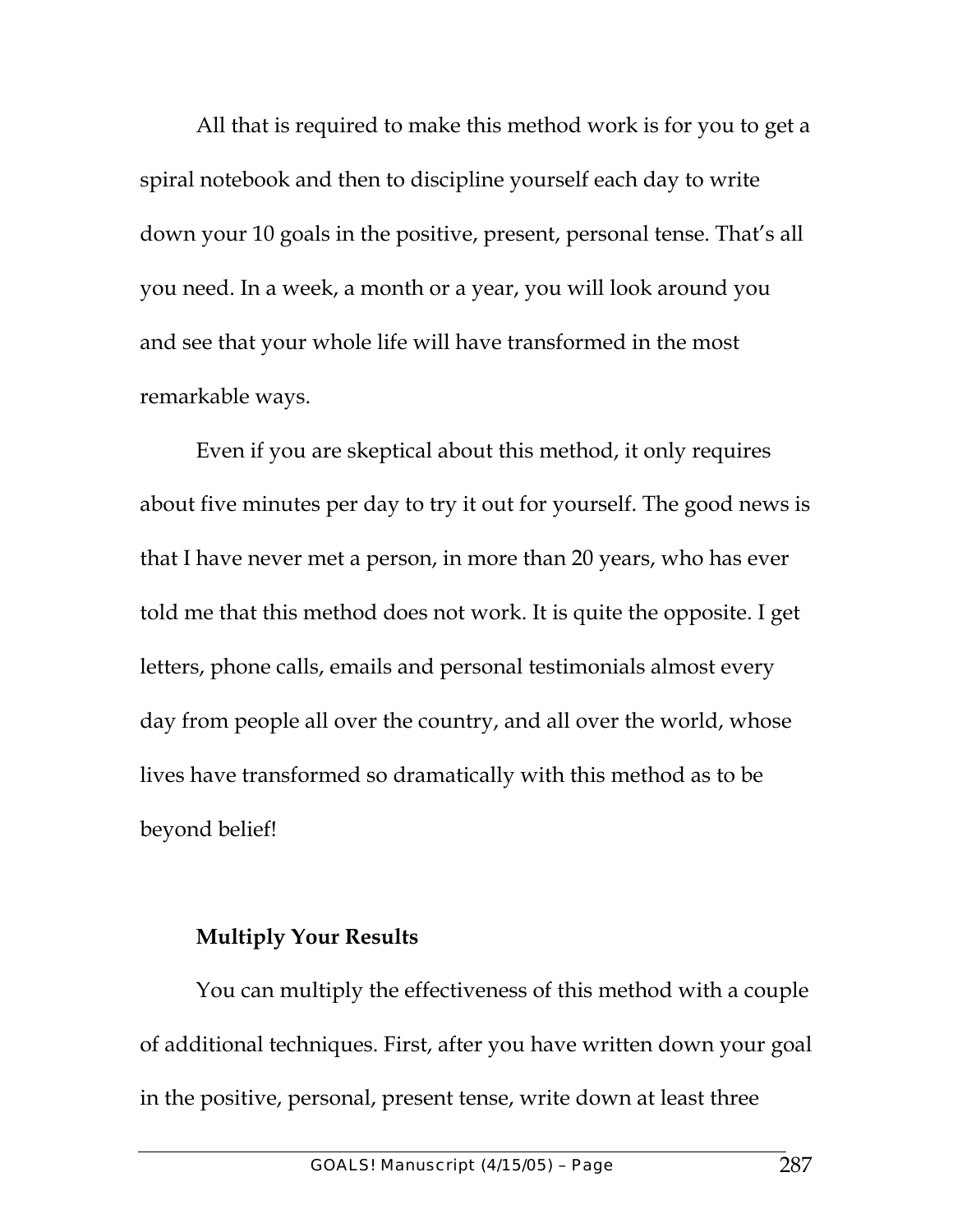actions that you could take immediately to achieve that goal, also in the present, positive, personal tense.

For example, your goal could be to earn a certain amount of money. You could write, "I earn \$50,000 dollars over the next 12 months." You could then write, immediately underneath: 1) I plan every day in advance; 2) I start in immediately on my most important tasks; 3) I concentrate single mindedly on my most important task until it is complete.

Whatever your goal, you can easily think of three action steps that you can take immediately to achieve that goal. When you write down the action steps, you program them into your subconscious mind along with the goal. At a certain point, you will find yourself actually taking the steps that you wrote down, sometimes without even thinking about it. And each step you take will move you more rapidly toward your ultimate objective.

### **Use 3 x 5 Index Cards**

Another way that you can increase the effectiveness of daily goal setting is by transferring your goals to  $3 \times 5$  index cards. Write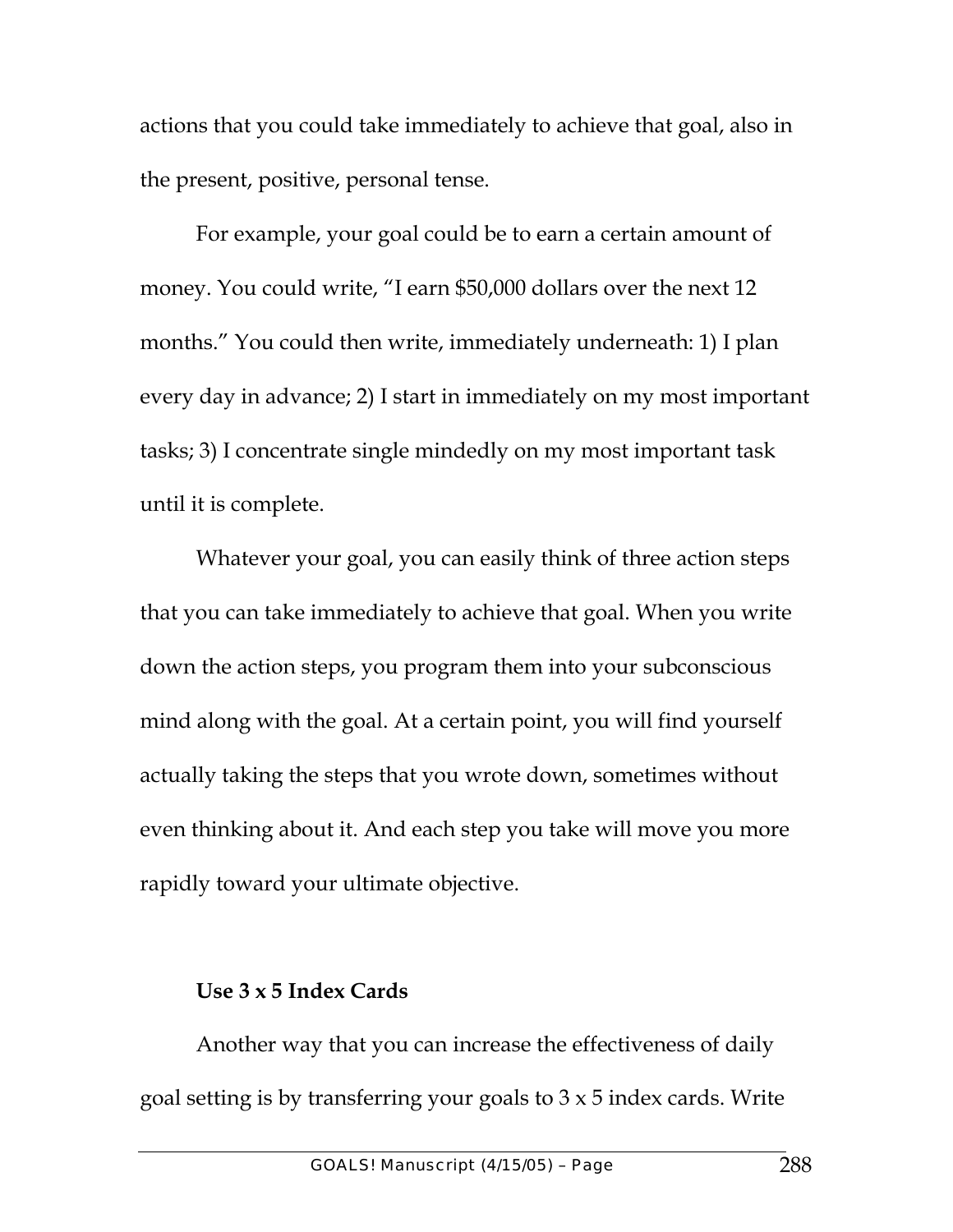one goal on each card in large letters. Carry these cards with you at all times. Whenever you have a few spare moments, take out your index cards and review your goals, one by one.

Each of these goals should be written as a personal, positive, present tense affirmation. Someone once said, "I would rather a morning without breakfast than a morning without affirmations." Each time you use these cards, take a few moments, breath deeply and relax, and then review each of your goals, one at a time.

As you read the goal to yourself, imagine the goal as though it were already a reality. Actually see yourself at the goal, enjoying the goal, feeling the pleasure of having achieved the goal.

Alternately, as you read your index cards, you can imagine specific steps that you can take immediately to achieve that goal. You should actually imagine yourself taking those steps. Then relax, and go on to the next goal.

Ideally, you should review your goals on index cards twice per day. Read them once in the morning before you start off and once in the evening before you go to bed. You can also carry them around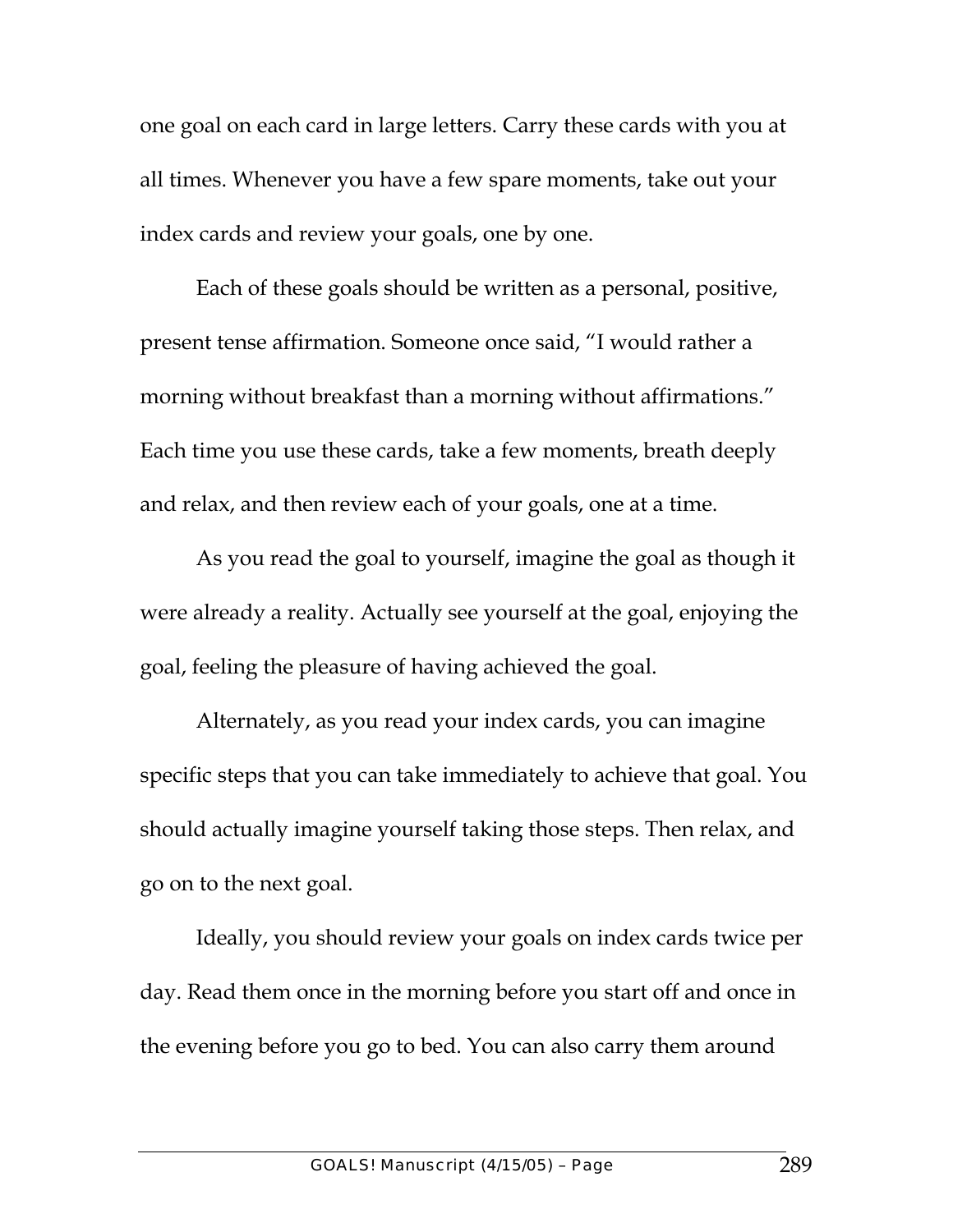with you and review them during the day, whenever you have a few spare moments.

## **The Best Times For Mental Programming**

There are two times of the day that are ideal for writing and rewriting your goals, and for reading and reviewing your index cards. These are: the last thing in the evening, before you go to bed, and the first thing in the morning, before you start off.

When you rewrite and review your goals in the evening, you program them into your subconscious mind. Your subconscious mind then has an opportunity to work on your goals all night long while you are sleeping. You will often arise with wonderful ideas for things to do or people to call to help you achieve your goals.

When you rewrite and review your goals in the morning, before you start off, you set yourself up for positive thinking and positive acting all day long. Just as physical exercise in the morning warms up your physical body and muscles, reviewing your goals in the morning warms up your mind and prepares you to be at your very best throughout the day.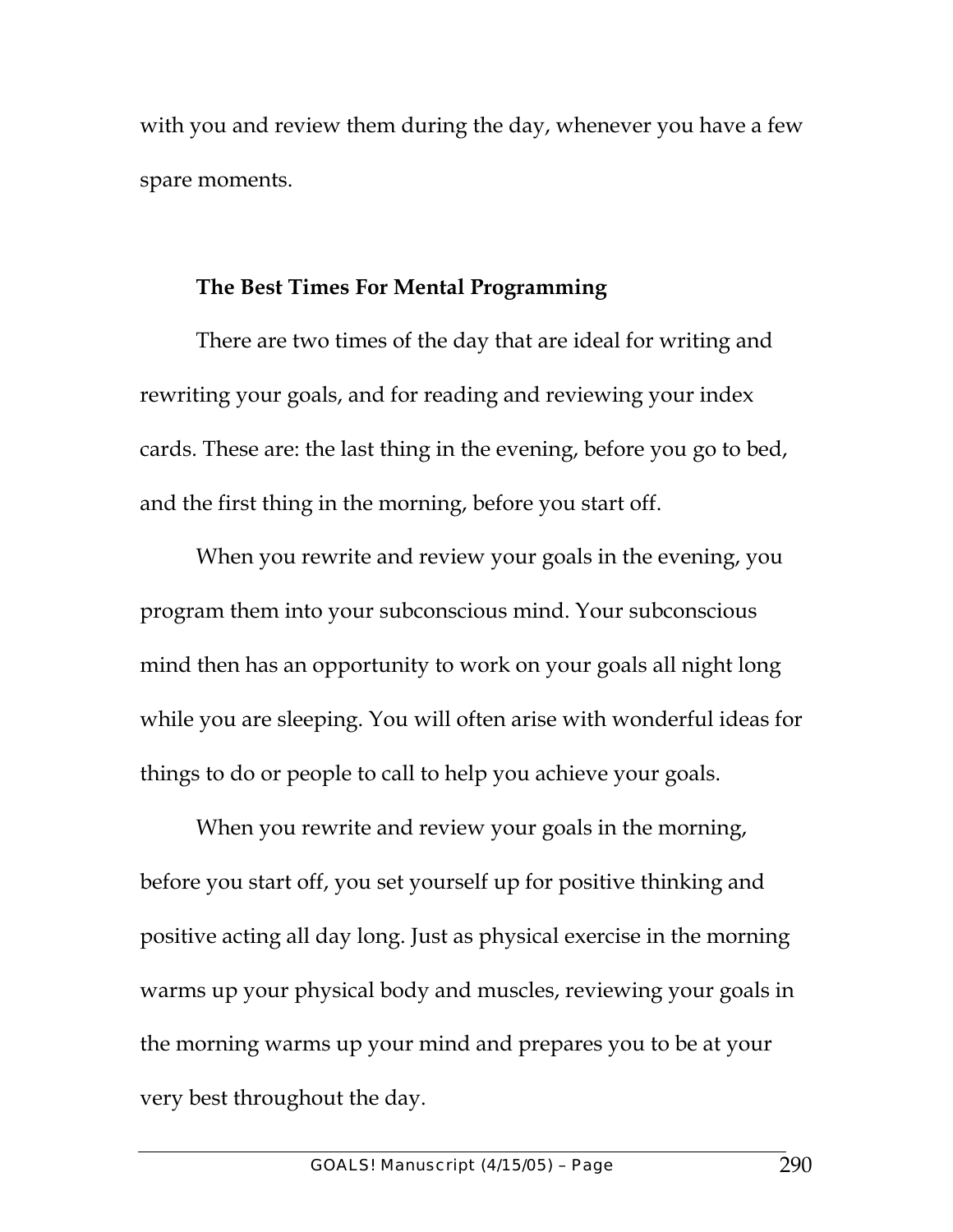The sum total result of rewriting and reviewing your goals each day, morning and evening, is that you will impress them ever more deeply into your subconscious mind. You will gradually move from positive *thinking* to positive *knowing*. You will develop a deep and unshakeable conviction that your goals are attainable, and that it is only a matter of time before you achieve them, and you will be right.

## **Review Your Goals Daily:**

- 1. Get yourself a spiral notebook this very day and write down 10-15 goals that you would like to achieve in the foreseeable future.
- 2. Create a set of 3x5 index cards with your goals written out in the positive, personal, present tense to carry with you wherever you go.
- 3. Visualize and imagine your goals as they would be when you have achieved them each night before you go to sleep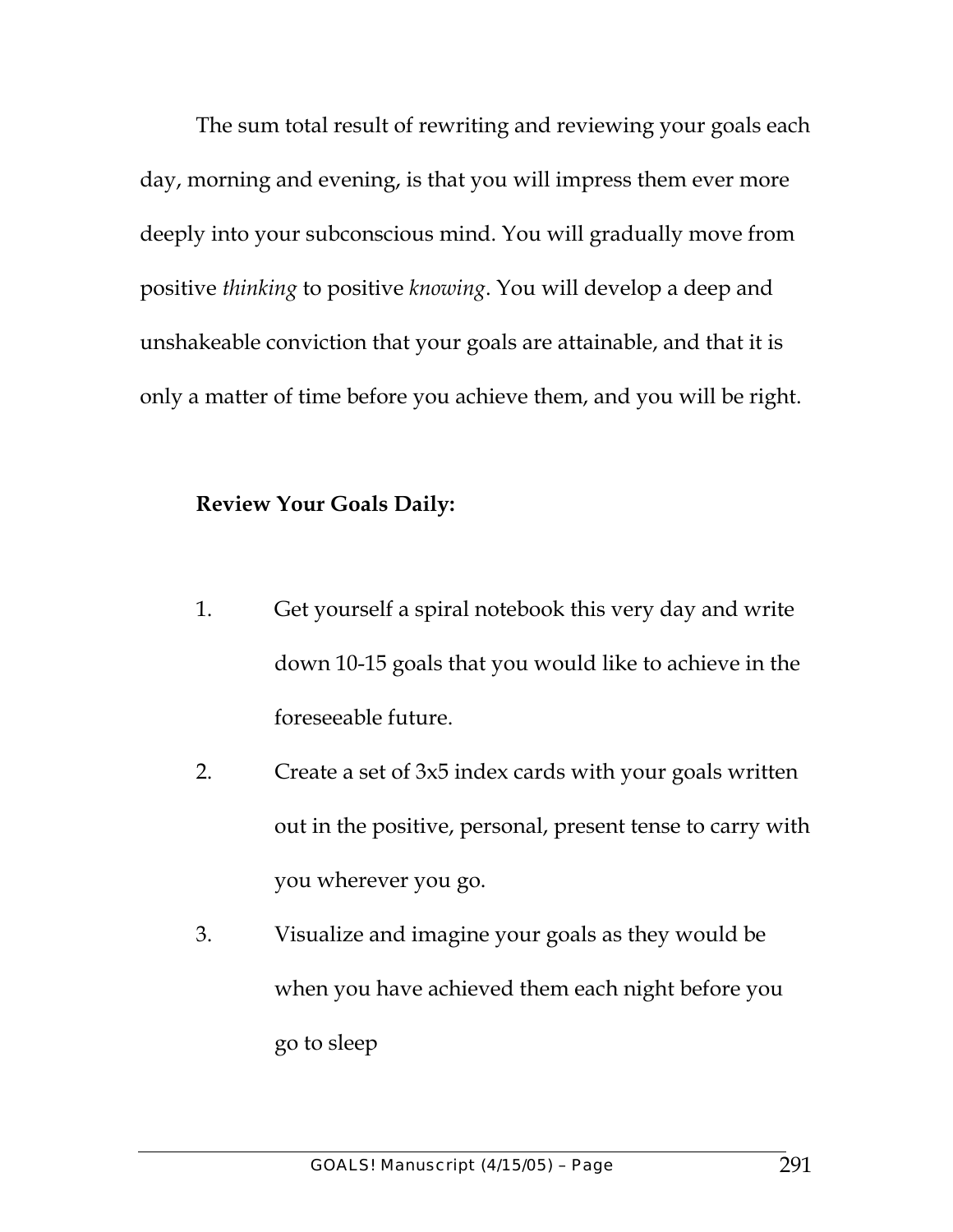- 4. Think of three things you could do to achieve each of your goals. Always think in terms of specific actions you could take.
- 5. Discipline yourself to rewrite your goals every day, without reviewing your previous list, until you become absolutely convinced that achieving your goals is inevitable.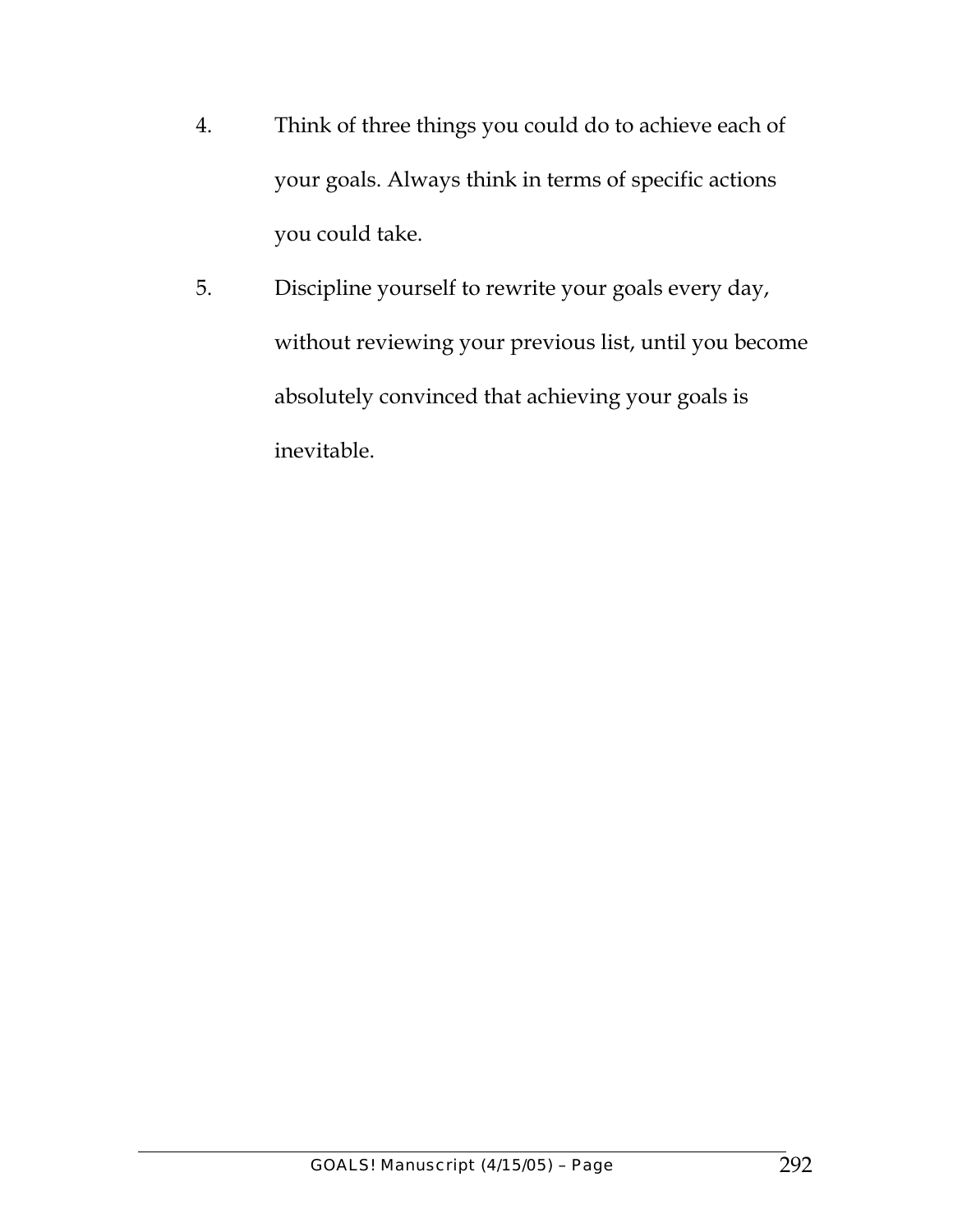## **Chapter Sixteen**

## **Visualize Your Goals Continually**

*"Cherish your visions and your dreams as they are the children of your soul; the blueprints of your ultimate achievements."* (Napoleon Hill)

You possess and have available to you virtually unlimited mental powers. The average person is unaware of these powers and fails to use them for goal attainment. That is why his or her results are only average.

When you begin to tap into and unleash the power of your subconscious and superconscious minds, you will often achieve more in a year or two than the average person achieves in a lifetime. You will start moving more rapidly toward your goals than you can currently imagine.

#### **Your Most Powerful Faculty**

Your ability to visualize is perhaps the most powerful faculty that you possess. All improvement in your life begins with an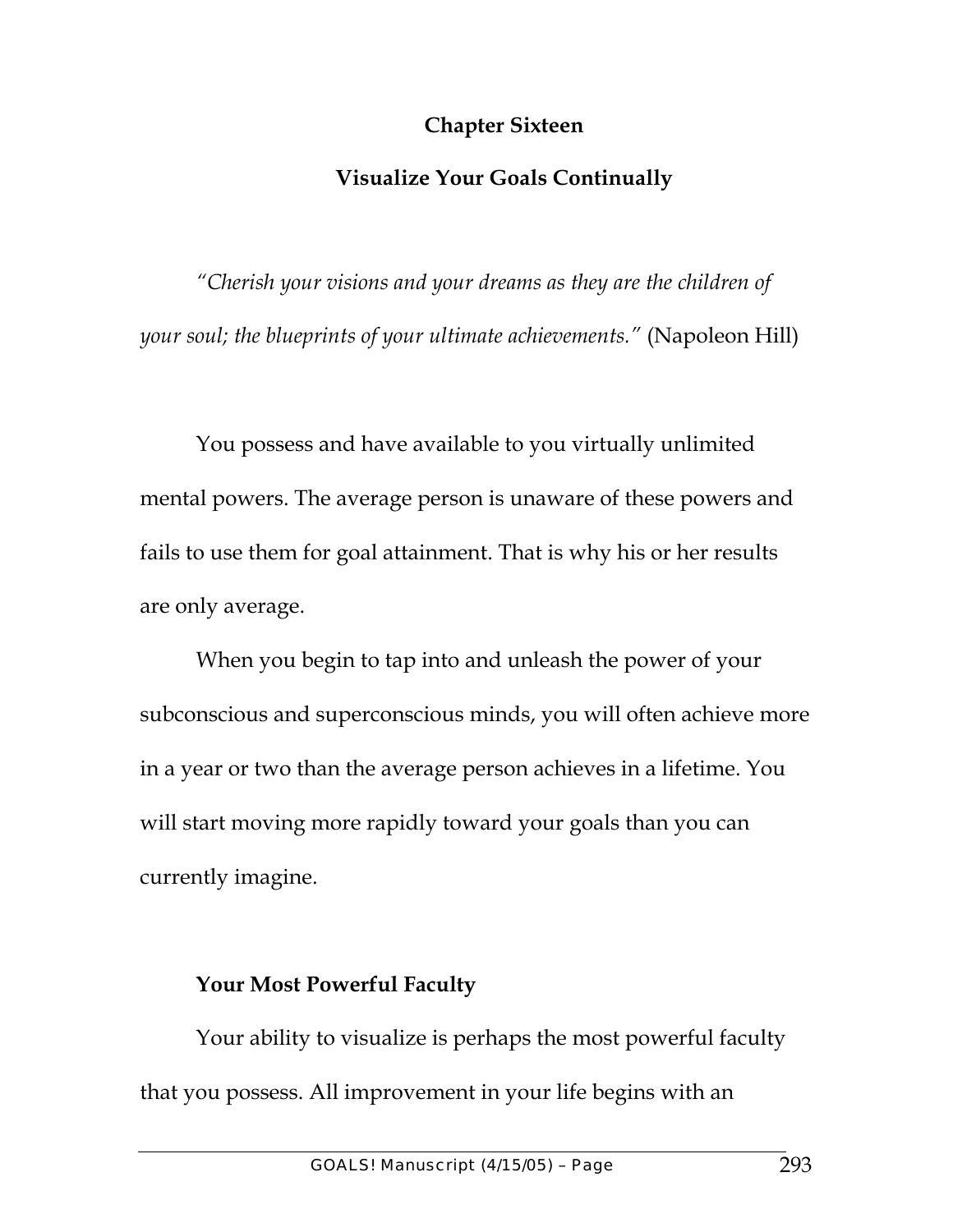improvement in your mental pictures. You are where you are and what you are today largely because of the mental pictures that you hold in your conscious mind at the present time. As you change your mental pictures on the *inside*, your world on the *outside* will begin to change to correspond to those pictures.

 Visualization activates the Law of Attraction, which draws into your life the people, circumstances and resources that you need to achieve your goals.

 Visualization activates the Law of Correspondence which says, "As within, so without." As you change your mental pictures on the inside, your world on the outside, like a mirror, begins to change. Just as you become what you think about most of the time, you become what you visualize most of the time, as well.

#### **Mental Pictures Become Your Reality**

 Wayne Dyer says, "You will *see* it when you *believe* it." Jim Cathcart says, "The person you *see* is the person you will *be*." Dennis Waitley says that your mental images are "Your previews of your life's coming attractions."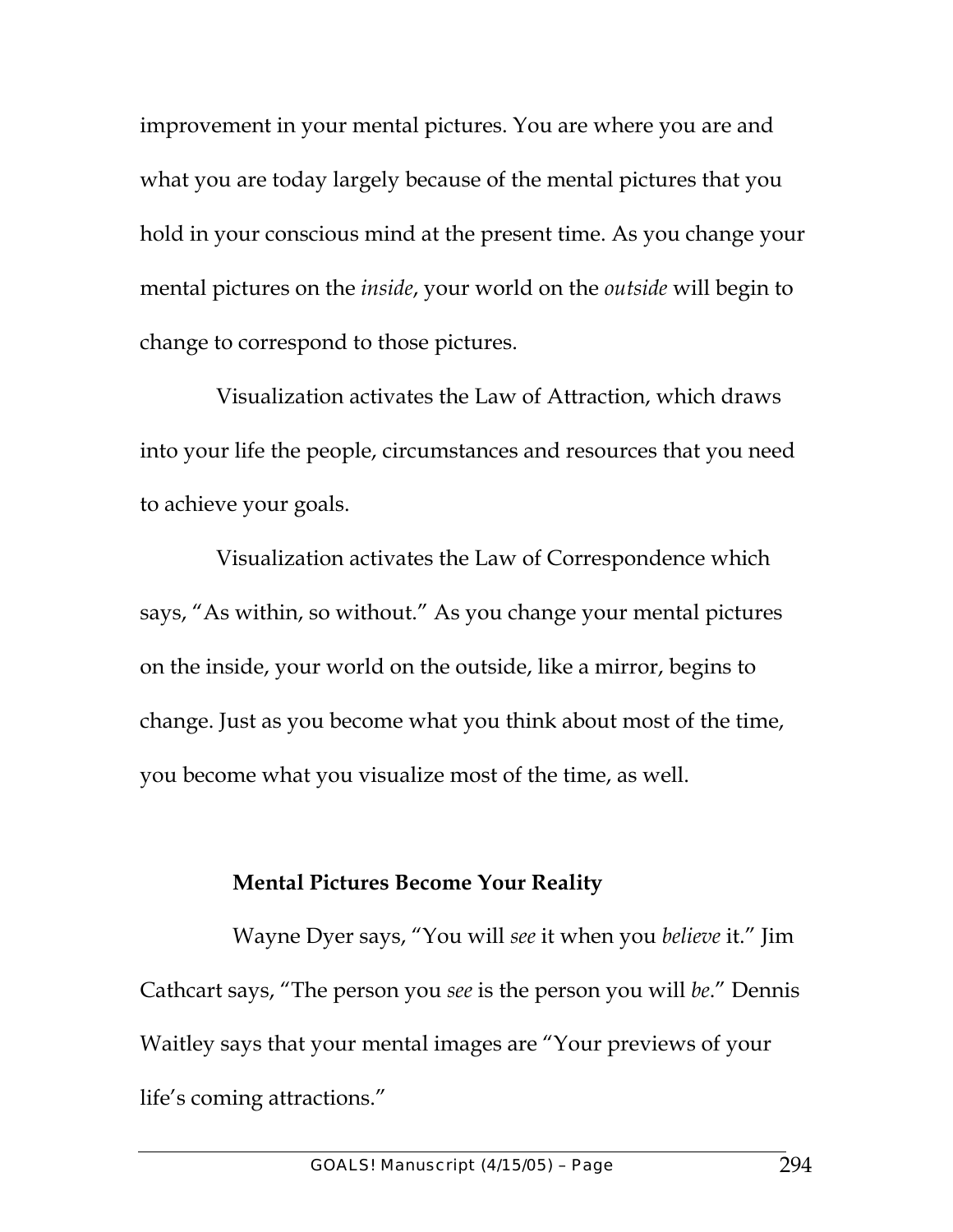Albert Einstein said, "Imagination is more important than facts." Napoleon Bonaparte said, "Imagination rules the world." Napoleon Hill said, "Whatever the mind of man can conceive and believe, it can achieve."

#### **The Importance of Vision**

The most common characteristic of leaders at all levels, throughout the ages, is that leaders have "vision." This means that they can visualize and imagine an ideal future, well in advance of it becoming a reality. Just as Walt Disney clearly saw a happy, clean, family-oriented amusement park many years before Disneyland was built, everything worthwhile in your life begins with a mental picture of some kind, as well.

As it happens, you are always visualizing something, one way or another. Every time you think of someone or something, remember a past event, imagine an upcoming event, or even daydream while you are sitting or driving along, you are *visualizing*. It is essential that you learn to manage and control this visualizing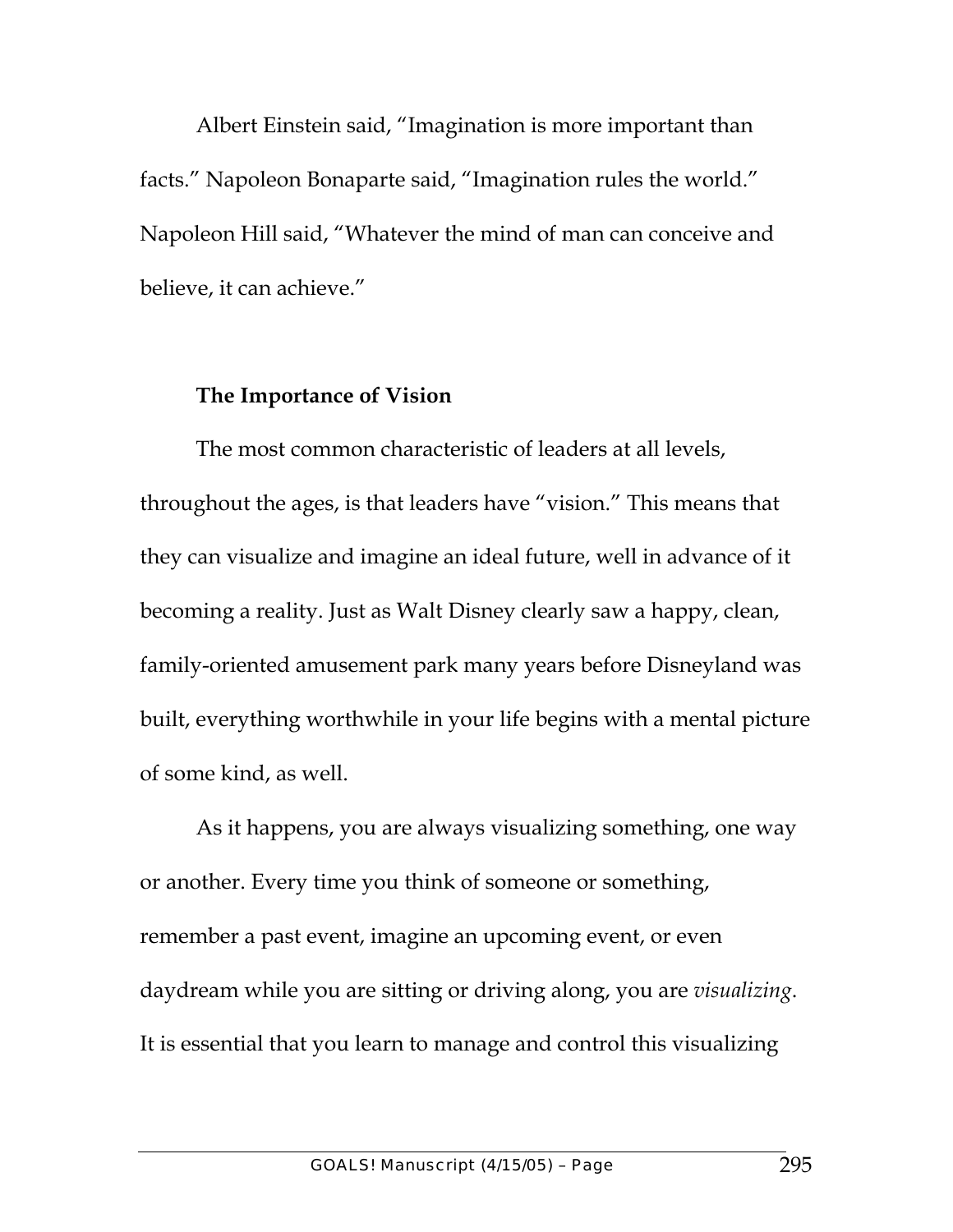capability of your mind and focus it, like a laser beam, in the direction of achieving the goals that are most important to you.

#### **See The Success You Desire**

Successful people are those who visualize the kind of success they want to enjoy, *in advance*. Prior to every new experience, the successful person visualizes previous success experiences that are similar to the upcoming event. A successful salesperson will visualize and remember previous successful sales presentations. A successful trial lawyer will visualize and remember his performance in court during a previous successful trial. A successful doctor or surgeon will visualize and remember his or her successful treatment of a patient in the past.

Unsuccessful people on the other hand, also use visualization, but to their detriment. Unsuccessful people, prior to a new event, recall, reflect upon and visualize their previous "failure experiences." They think about the last time they failed or did poorly in this area and they imagine failing again. As a result, when they go into the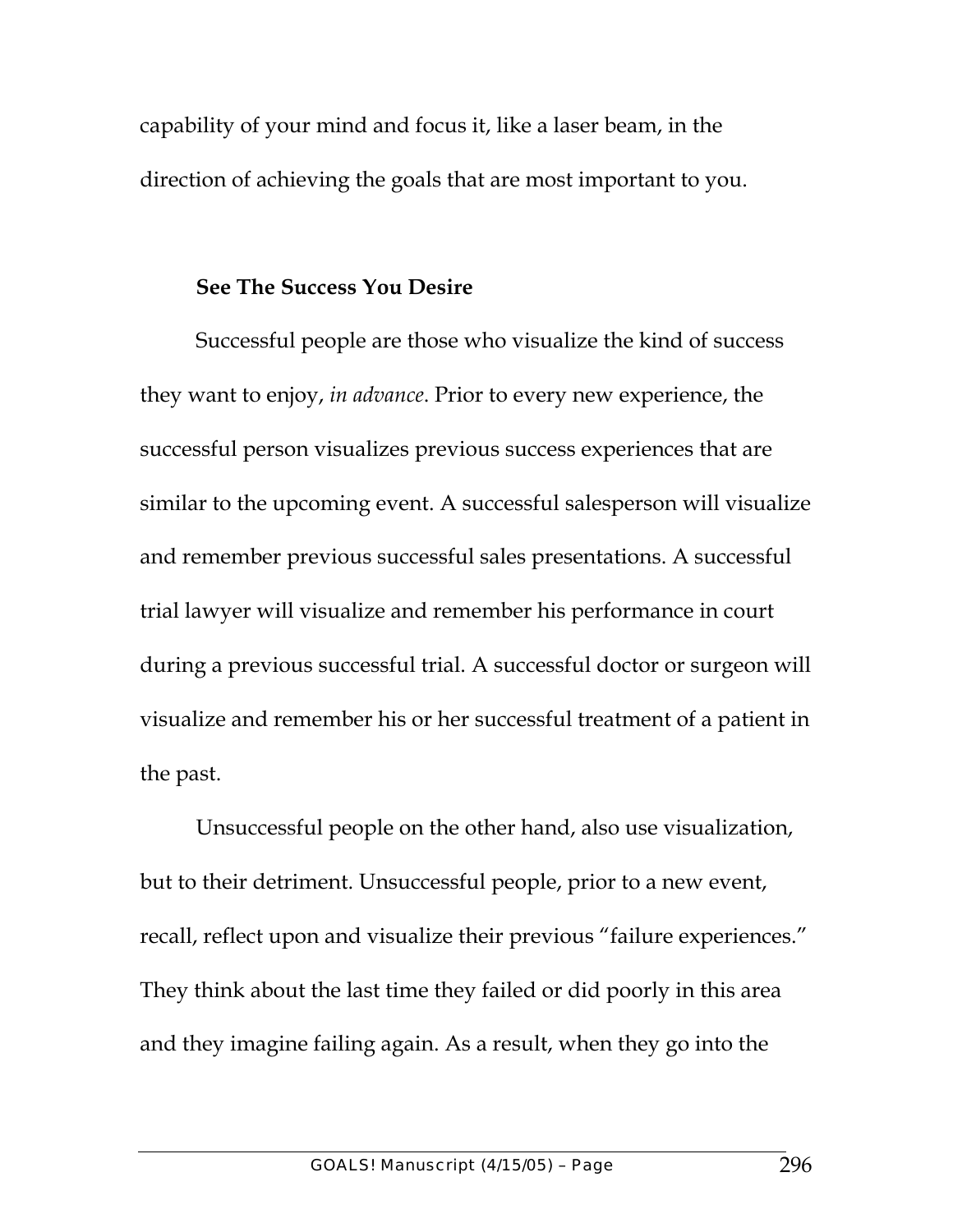new experience, their subconscious minds have been preprogrammed for failure, rather than success.

### **Feed Your Mind With Exciting Images**

You always perform on the outside consistent with your selfimage on the inside. Your self-image is made up of the mental pictures that you feed into your mind prior to any event. And the good news is that you have complete control over your mental pictures, for good or for ill. You can choose to feed your mind with positive, exciting, success images, or you can, by default, end up allowing yourself to be preoccupied by failure images. The choice is up to you.

Almost everything that you have achieved in life, or failed to achieve, is the result of the use or misuse of visualization. If you look back, you will find that almost everything you visualized positively eventually came true for you. You visualized completing school, and you did it. You visualized getting your first car, and you got it. You visualized your first romance or relationship and you met the right person. You visualized taking a trip, getting a job, finding an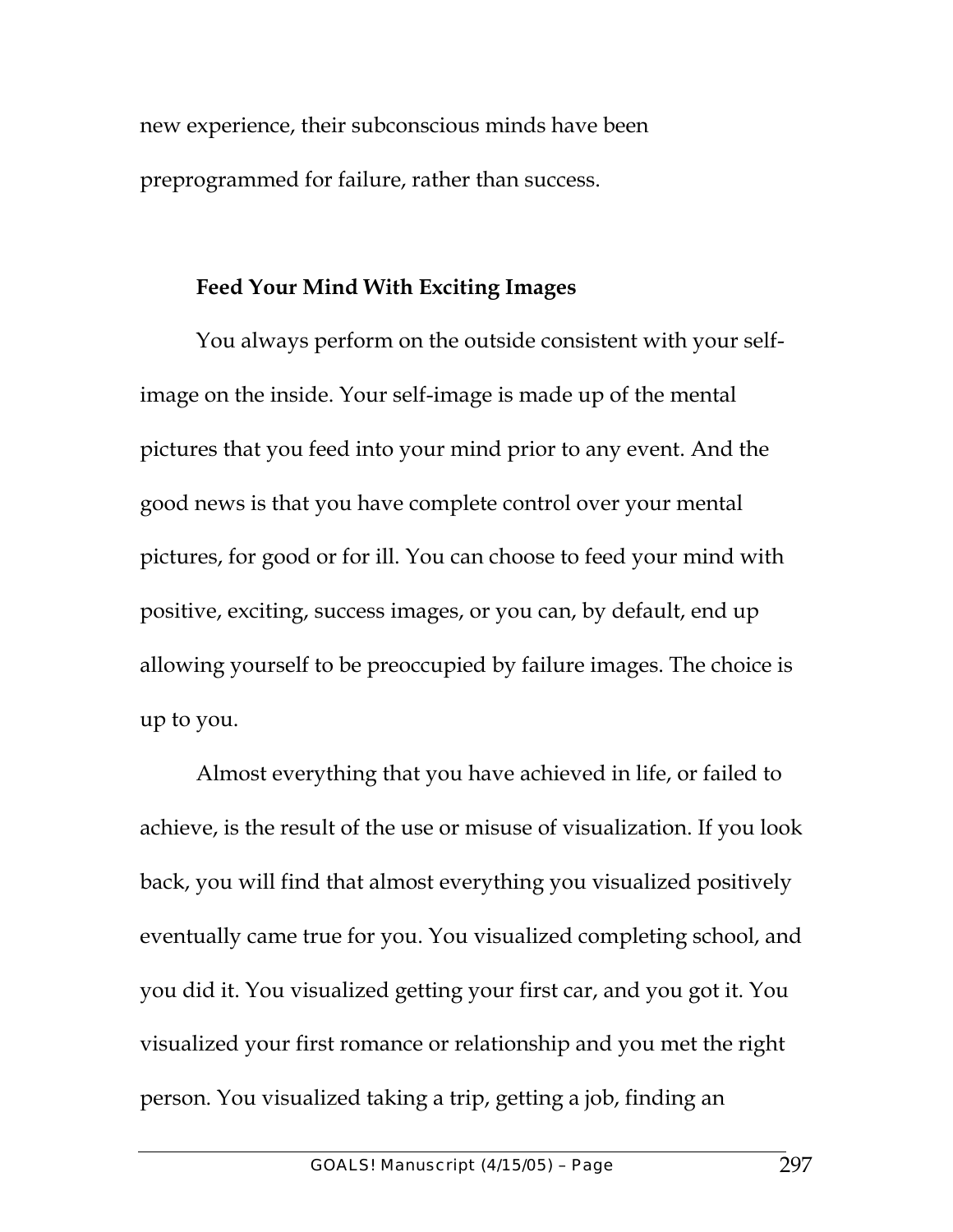apartment or purchasing certain clothes, and they all came true for you.

## **Take Control of Your Mental Pictures**

You have been using the power of visualization continuously throughout your life. But the problem is that most people use visualization in a random and haphazard way, sometimes to help themselves and sometimes to hurt themselves.

Your goal should be to take complete control of the visualization process, and be sure that your mind and mental images are focused continually on the things that you want to have and the person that you want to be.

# **The Indispensable Man**

George Washington, the first President of the United States, and considered by most historians to be the "Indispensable Man' at the founding of the American Republic, started his life in humble circumstances. He was born in a small house and raised with few advantages. But he was ambitious and at an early age he decided that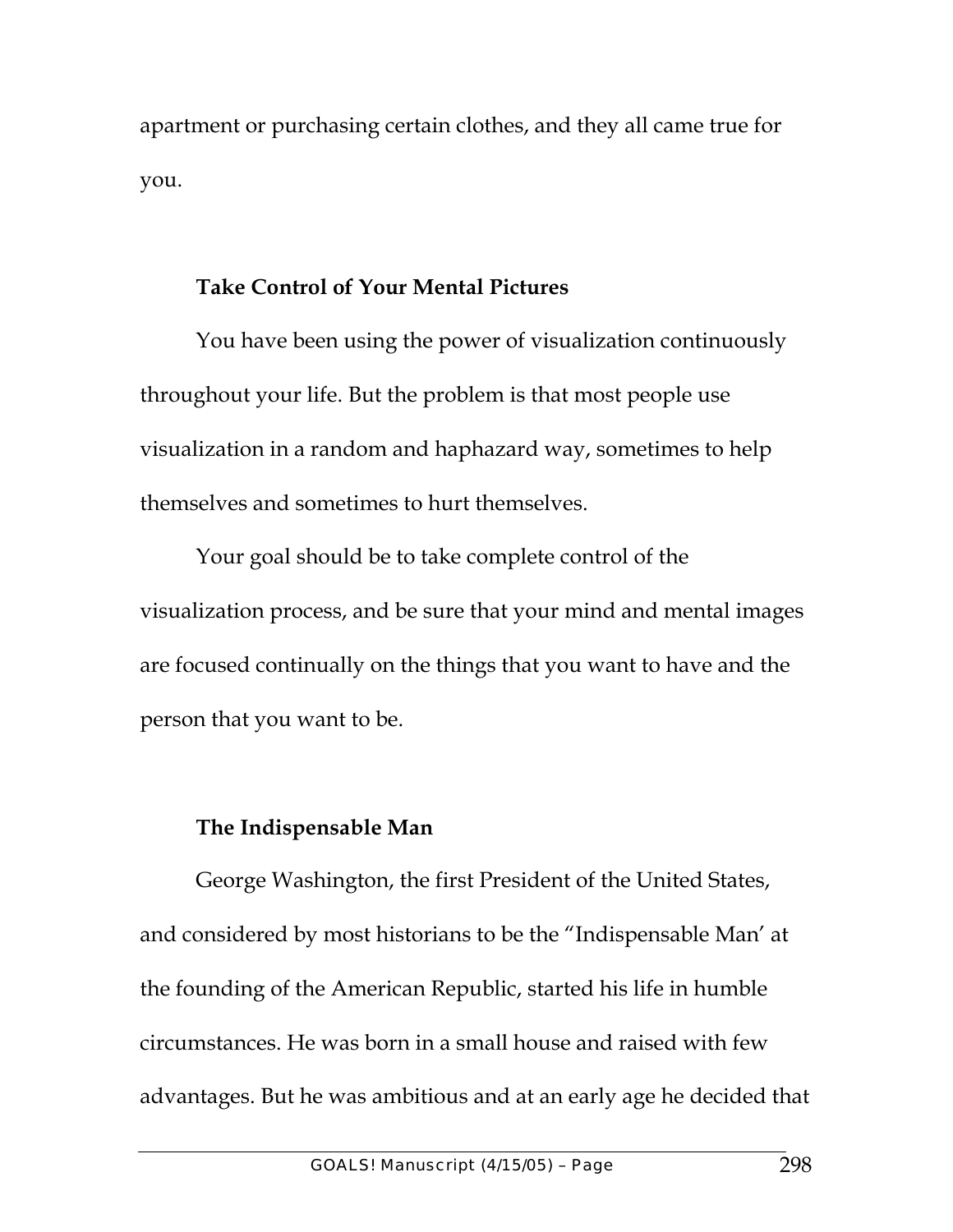he had to mold and shape his character and personality so that he could become the kind of person who would be accepted and successful in society.

The guiding influence of his young life became a book with 130 rules for manners and deportment. He read this book over and over again, and eventually committed it to memory. Thereafter, he practiced the very best behaviors of courtesy and manners in his every interaction with other people. By the time he became a powerful figure in the American Revolution, he was described as one of the most courtly and gentlemanly men in the American colonies.

## Develop Your Own Character

Benjamin Franklin, America's first millionaire, a founding father and a remarkable statesman, diplomat and inventor, started as a penniless boy in Philadelphia, apprenticed to a small printing company. He was outspoken and argumentative, and often made enemies who then contrived to hurt his chances and hold him back.

At a certain point in his young life, as Benjamin Franklin reveals in his Autobiography, he realized that his personality was in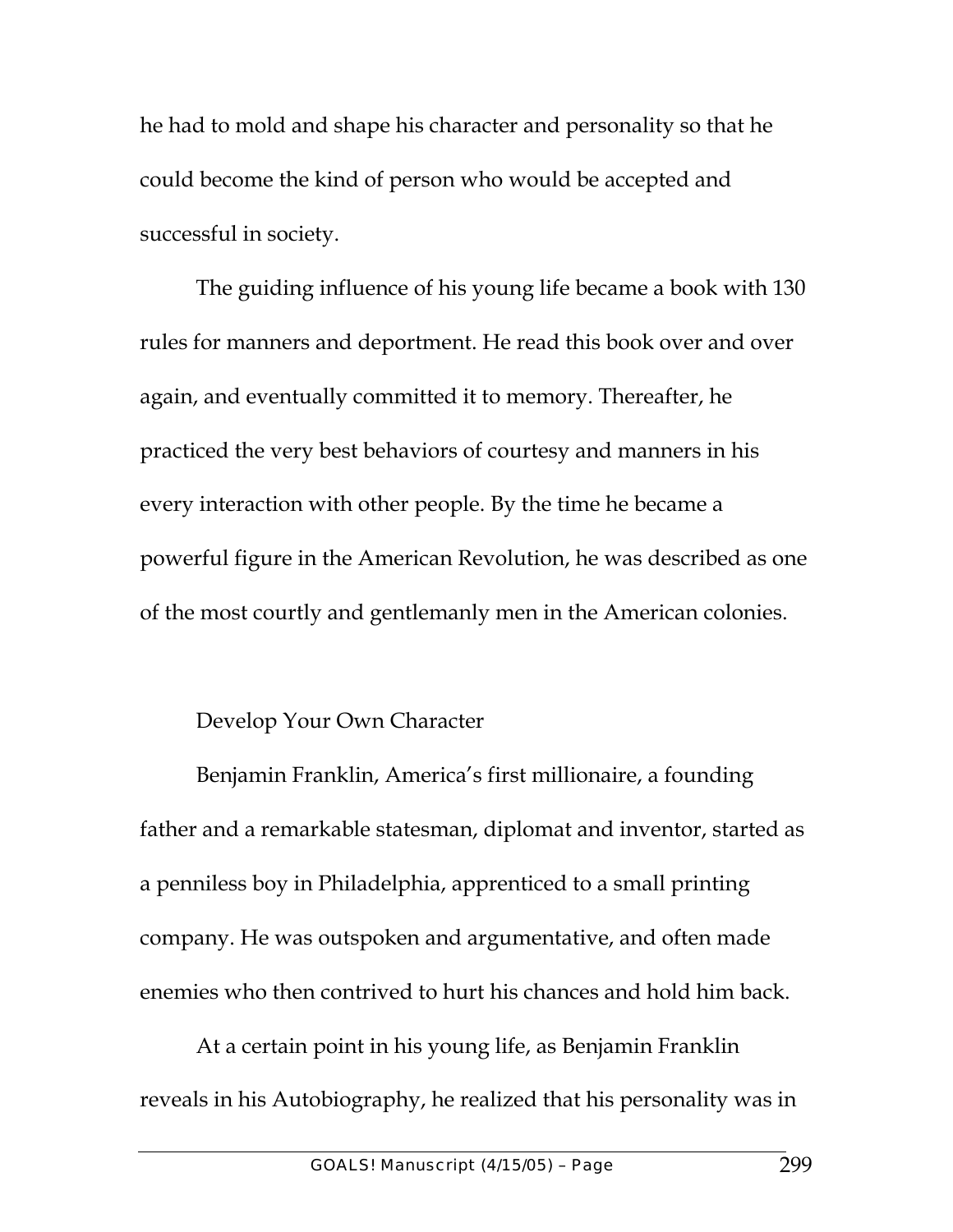great danger of hurting his chances for long-term success in early American society. He therefore decided to develop within himself a series of key virtues, such as sincerity, humility, temperance, discipline and honesty, that he felt he would have to possess if he wanted to achieve his full potential.

For many years, week after week, both Washington and Franklin practiced visualization on themselves. They thought of a characteristic or quality that they wanted to embody. They visualized and imagined themselves as possessing that quality. In every interaction with other people, they referred to this "inner mirror" to see how they should behave, and then carried themselves in a manner consistent with that ideal inner picture. Over time, these mental images became so deeply impressed on their subconscious minds that the mannerisms and the person became one.

#### **You Are What You** *Can* **Be**

Piero Ferucci, in his book *The Power To Be,* explains how you can develop any quality you desire by dwelling upon that quality continually and imagining that you have it already. Read about the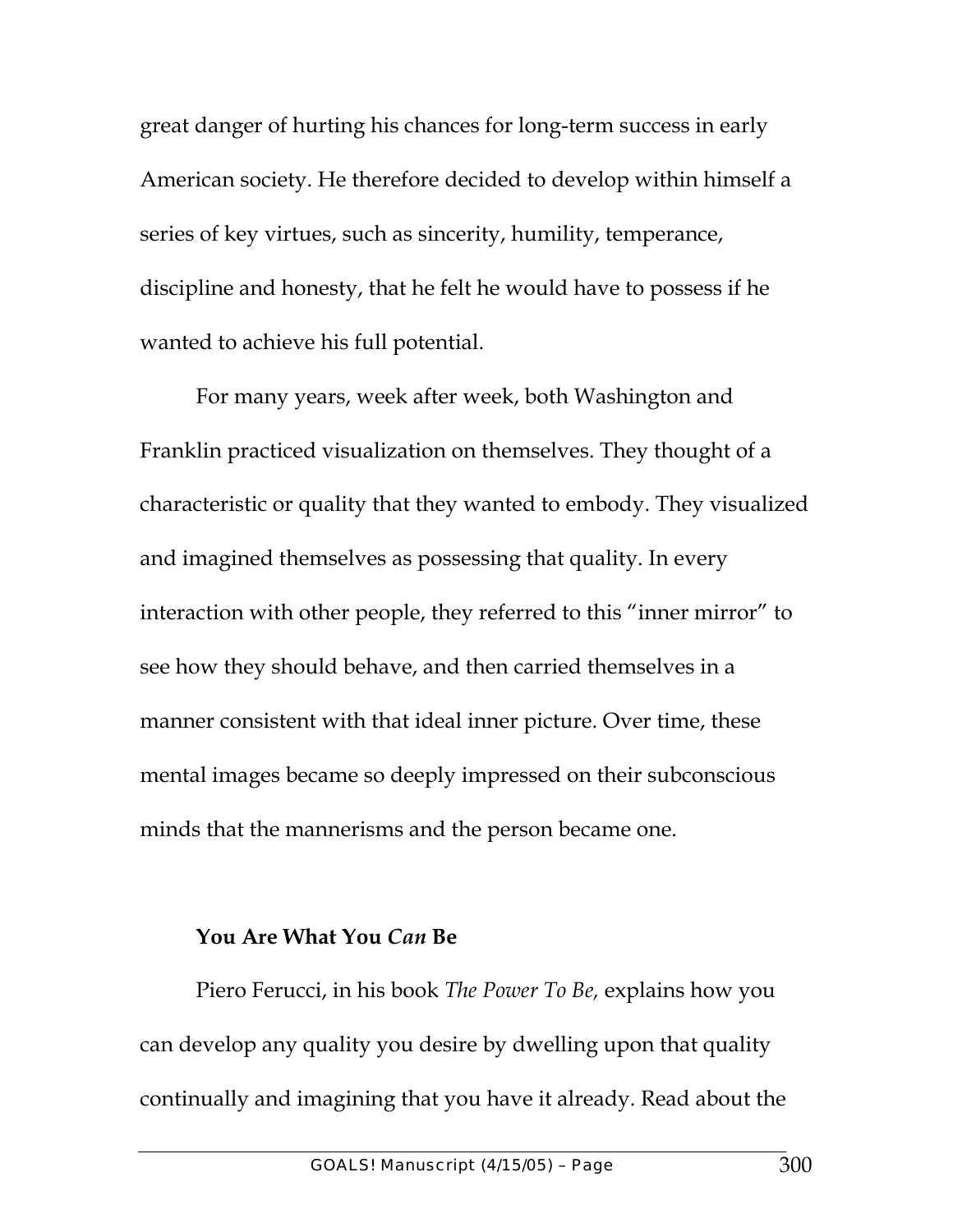quality. Learn about the quality. And especially, imagine yourself practicing that quality whenever it is needed.

Aristotle wrote that the very best way to develop a virtue, if you currently lack it, is to imagine and to behave in every respect as though you already had the virtue, whenever that virtue is called for. See and think about yourself as you can be, not just as you might be today. Gradually, you become that new person.

### **Change Your Mental Pictures**

In essence, you control the molding and shaping of your own personality and character by the mental images that you dwell upon hour-by-hour and minute-by-minute. By changing your mental images, you change the way you think, feel and act. You change the way that you treat other people and the way they respond to you. You change your performance and your results. You can actually remake yourself in the image of the very best person that you can imagine yourself becoming. This is all part of the constructive use of visualization.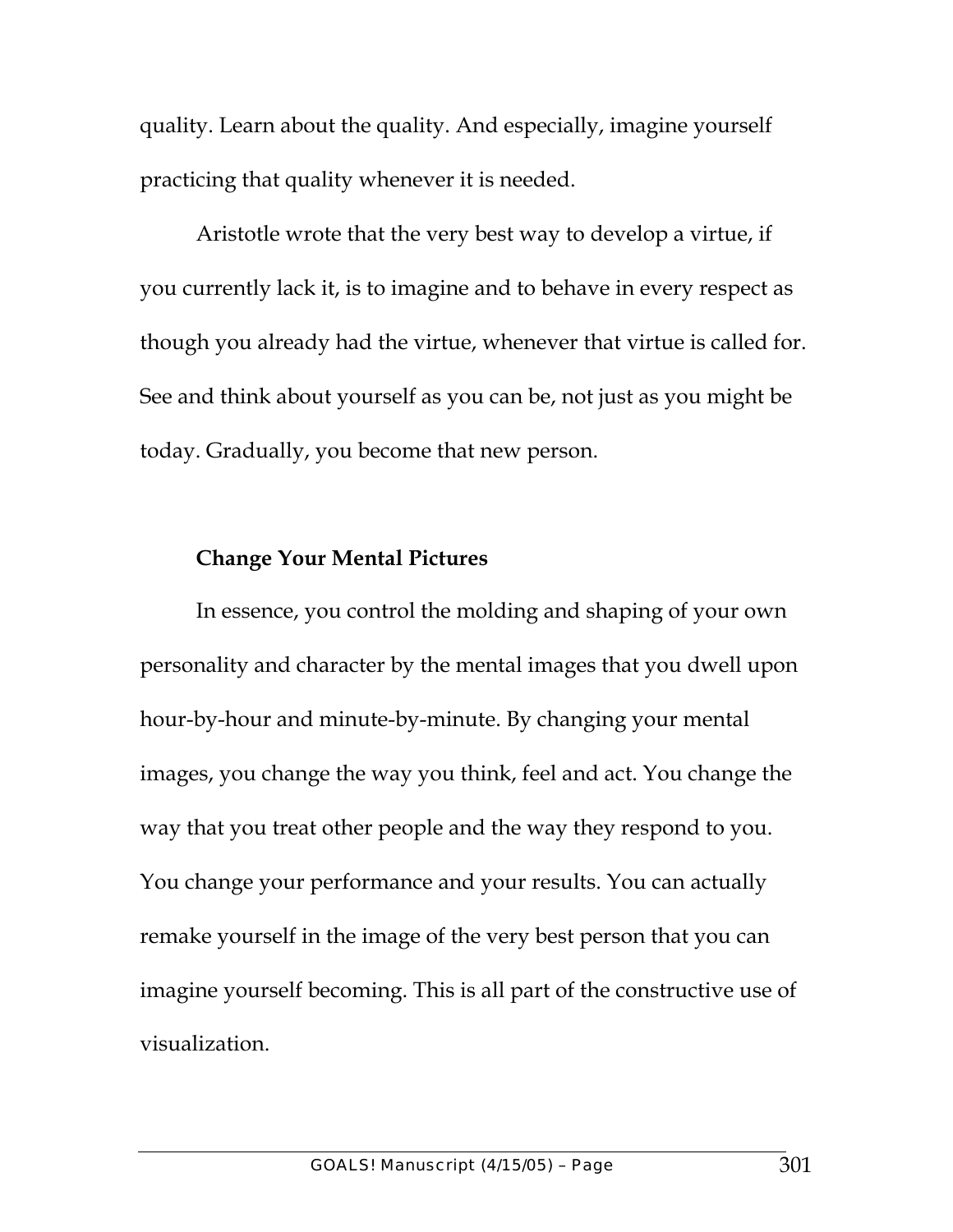### **Perform At Your Best**

In professional athletics there is a training method called "mental rehearsal." Top athletes in every field mentally rehearse their events before they go into active competition. They see themselves performing at their best prior to every event. For many days and hours prior to a major competition, they practice visualizing themselves performing successfully, over and over again.

They will continuously recall their "personal bests" in previous competitions and replay this personal best like a "movie of the mind" in their own mental screening room. They will see themselves doing well over and over. They will create and enjoy the emotions of joy and satisfaction that accompany peak performance. They will become excited and happy about doing so well in the upcoming competition. And when the competition begins, as far as they are concerned, they have already *won*.

## **Relax Deeply And See The Desired Result**

Figure skaters for example, will play the music to their skating routines over and over again while they sit, deeply relaxed, eyes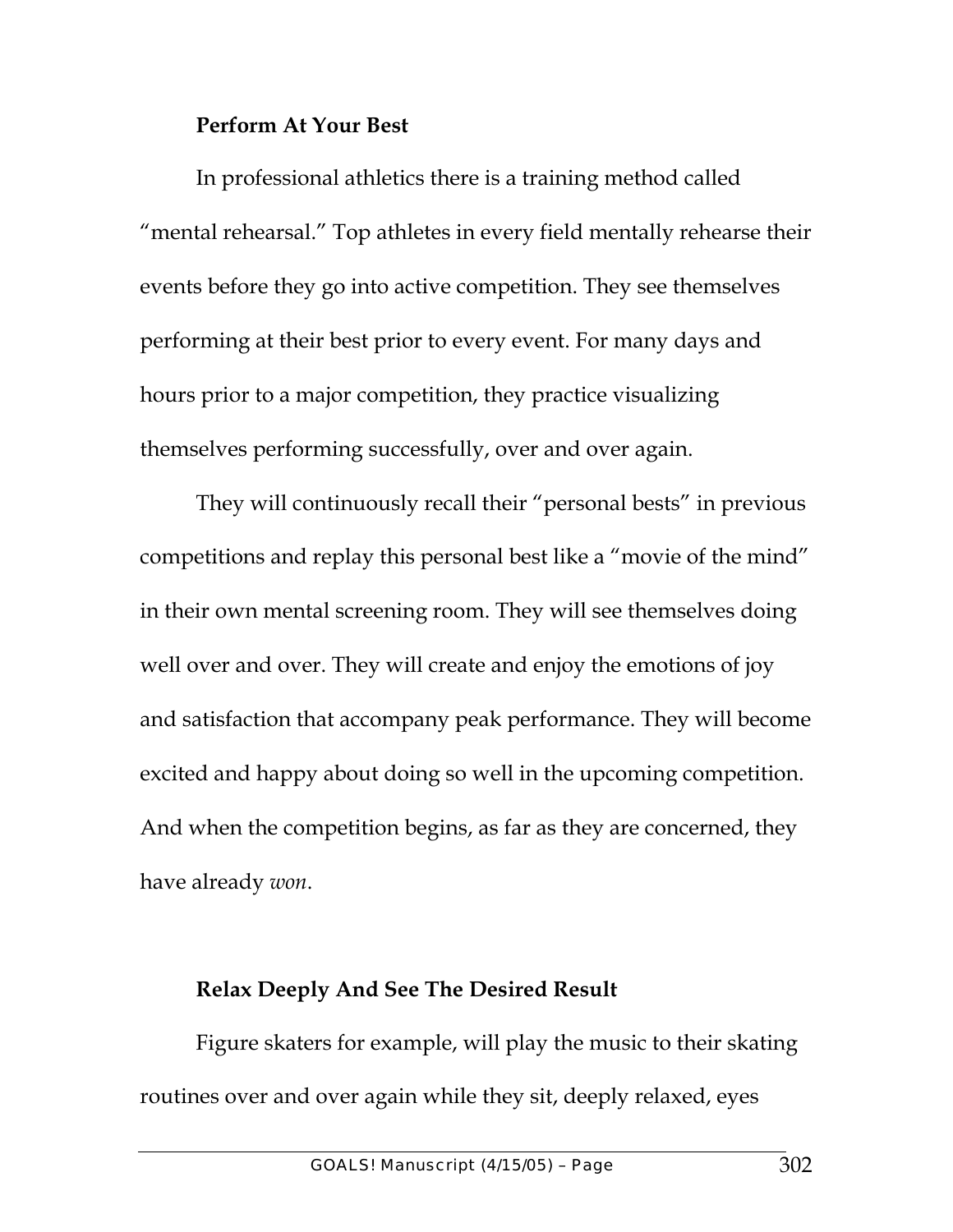closed, imagining themselves skating on the ice. One of the benefits of skating in their minds is that they never fall or make a mistake during this process of mental preparation. They see themselves skating their routines perfectly, over and over again, before they actually go onto the ice. By this time, their subconscious minds have been trained to take them through their routines smoothly and gracefully.

Your physical body has no mind of its own. The slightest movement of your fingers or toes is controlled by your central computer, your brain. It is your mind that sends impulses of nerve energy down your spine and throughout your body to your muscles to coordinate your physical activities. When you visualize, you actually train your master computer. You program your mind with the performance that you want your body to carry out.

#### **Four Parts Of Visualization**

There are four parts of visualization that you can learn and practice to assure that you use this incredible power to its best advantage all the days of your life.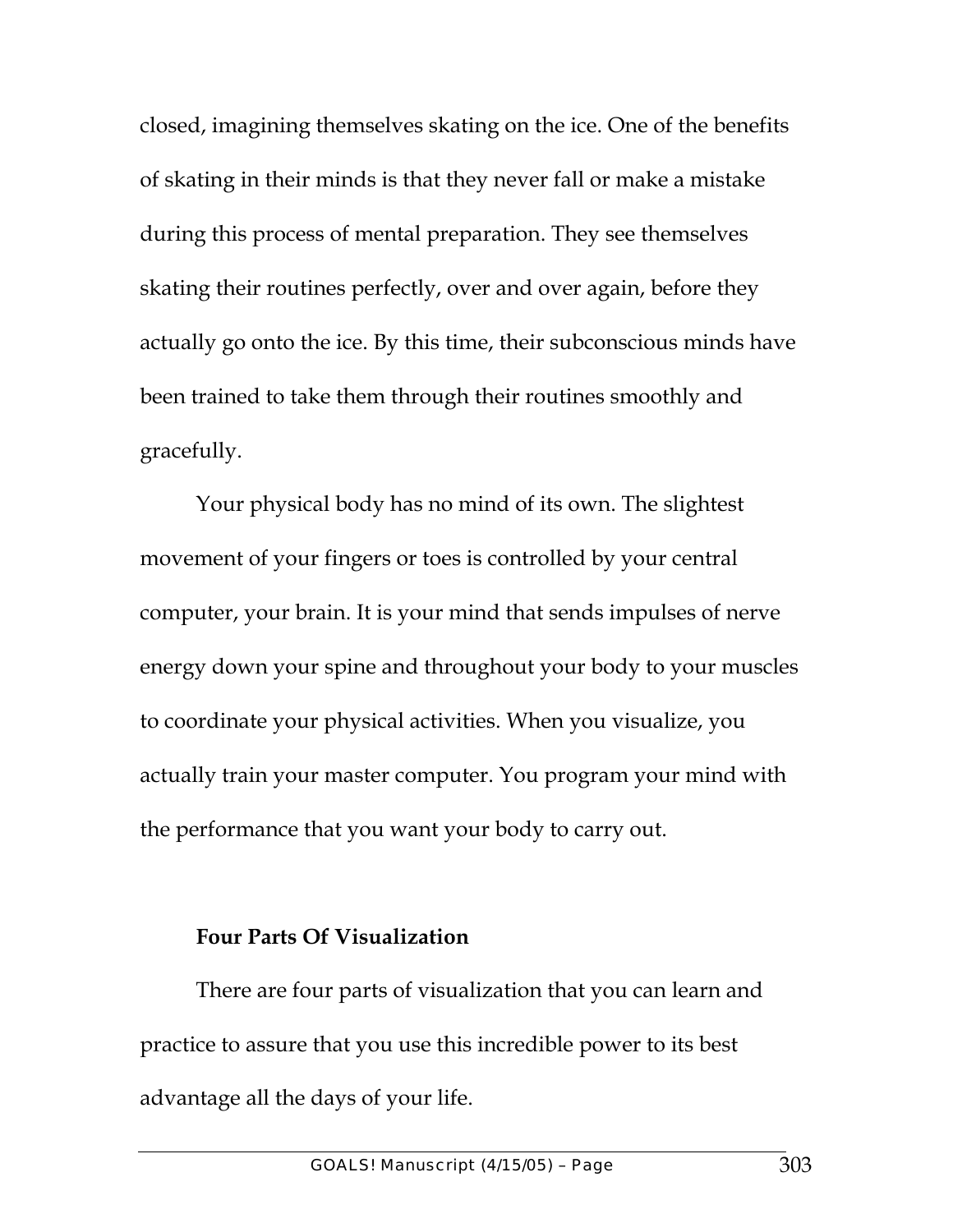## **How Often?**

The first aspect of visualization is *frequency*. Frequency refers to the number of times that you visualize a particular goal as achieved, or yourself performing in an excellent way in a particular event or circumstance. The more frequently you repeat a clear mental picture of your very best performance or result, the more rapidly it will be accepted by your subconscious mind and the more readily it will appear as part of your reality.

## **How Long?**

The second element of visualization is the *duration* of the mental image. Duration refers to the length of time that you can hold the picture in your mind each time you replay it. When you deeply relax, you can often hold a mental picture of yourself performing at your best for several seconds, and even several minutes. The longer you can hold your mental picture, the more deeply it will be impressed into your subconscious mind, and the more rapidly it will express itself in your subsequent performance.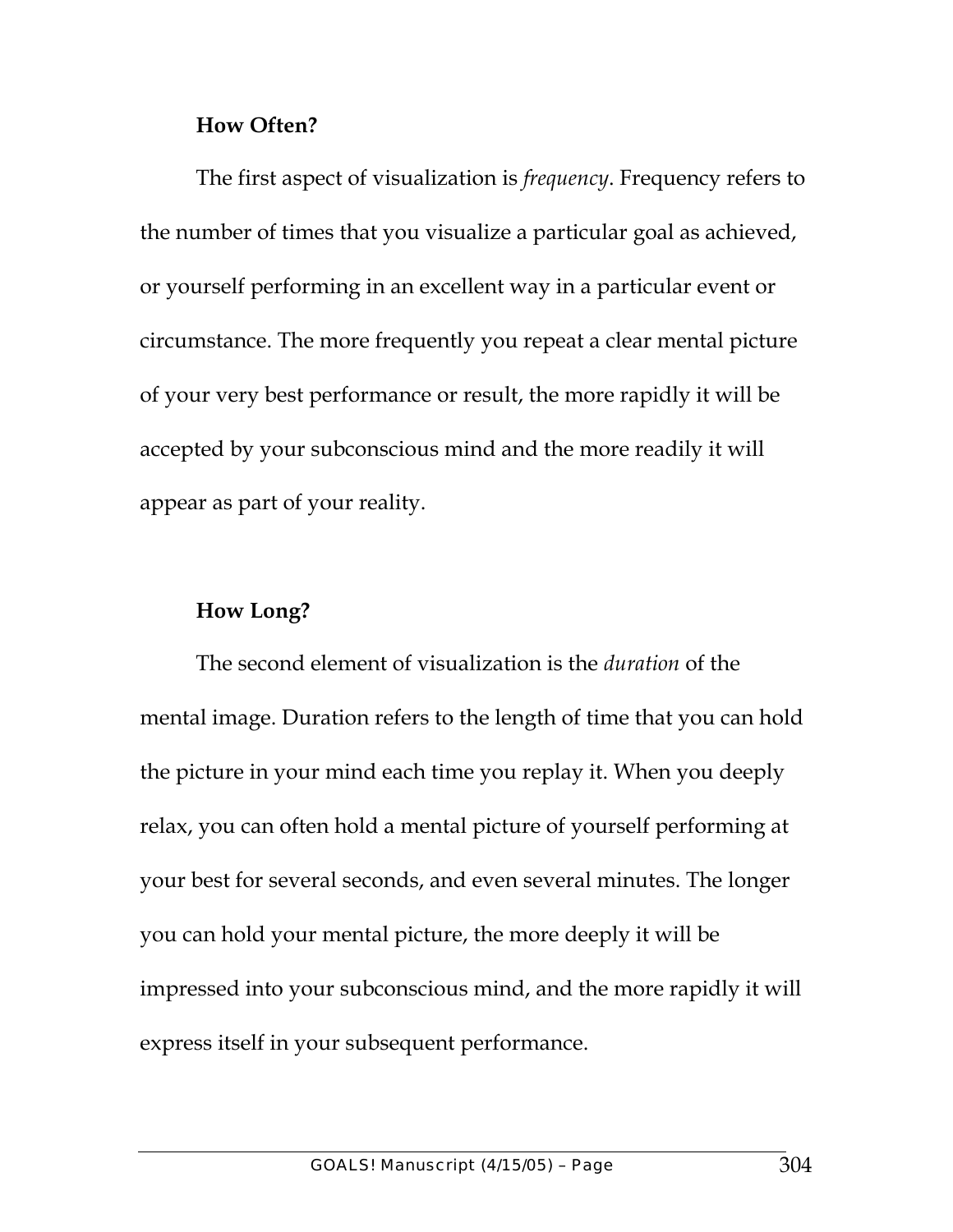## **How Clearly?**

The third element of visualization is *vividness*. There is a direct relationship between how clearly you can see your desired goal or result in your mind, and how quickly it comes into your reality. This element of visualization is what explains the powers of the Law of Attraction and the Law of Correspondence. The vividness of your desire directly determines how quickly it materializes in the world around you.

Here is an interesting point. When you set a new goal for yourself, your image or picture of this goal will usually be vague and fuzzy. You may have no idea at all what the successful goal will look like. But the more often you write it, review it and repeat it mentally, the clearer it becomes for you. At a certain point, it will become crystal clear. At that point, the goal will suddenly appear in your world, exactly as you imagined it.

## **How Intensely?**

The fourth element of visualization is *intensity*. The intensity of a visualization refers to the amount of emotion that you attach to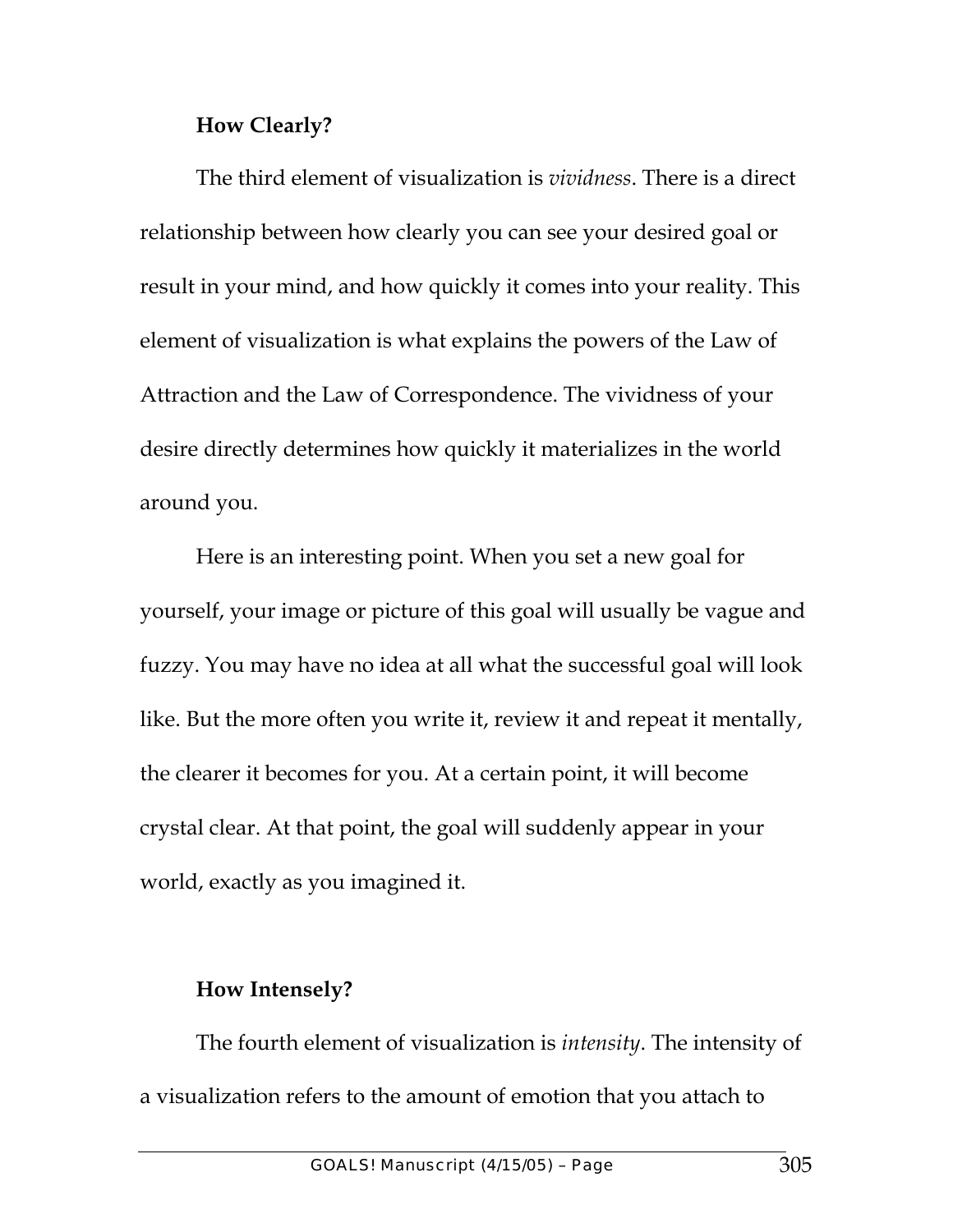your visual image. In reality, this is the most important and powerful part of the visualization process. Sometimes, if your emotion is intense enough and your visual image is clear enough, your goal will immediately come true.

#### **Nature Is Neutral**

Of course, the elements of frequency, duration, vividness and intensity can help you or hurt you. Nature is neutral. The power of visualization is neutral as well. It is like a two edged sword. It can cut in either direction. It can either make you a success or make you a failure. Visualization brings you whatever you vividly and intensely imagine, whether good or bad.

For example, "worry" is a form of negative goal setting. It is the process of thinking about, imagining and visualizing, combined with feelings of fear and anxiety, exactly those things that you *don't* want to happen. But because visualization is neutral, when you worry, you are using this power in a negative way, exactly those things that you don't want will be attracted into your life. In the book of Job, he says, "That which I greatly feared has come upon me." This refers to the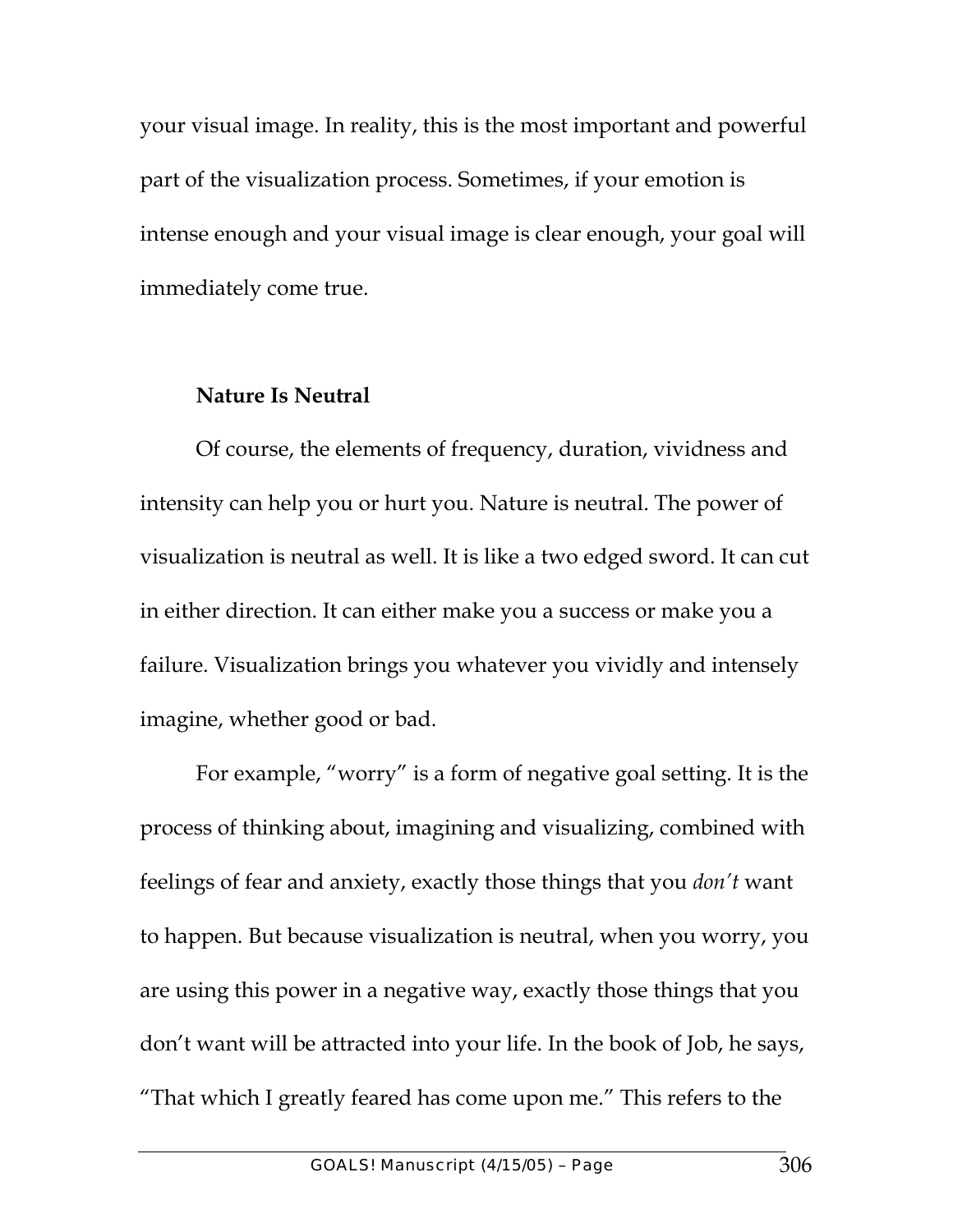unhappy consequences of negative visualization. You must be very careful how you used this visualizing power.

## **Design Your Dream Home**

When my wife and I got married, we had very little money, and after I started my own business, what little we had quickly ran out. Nonetheless, like all couples, we talked about someday having our "dream home." We fantasized about living in the perfect home for ourselves and our family. Eventually, we decided to put the powers of visualization to work for us in the acquisition of our dream home.

Although we were living in a rented house at the time, and had very little money, we subscribed to several magazines that described beautiful homes for sale around the country. We read *Better Homes and Gardens*, and *Architectural Digest*. On the weekends, we went to open houses in the best neighborhoods in town. We walked through the rooms of beautiful, expensive homes and imagined living in those surroundings.

In complete faith that the process would eventually work, we created a scrapbook made up of pictures and descriptions of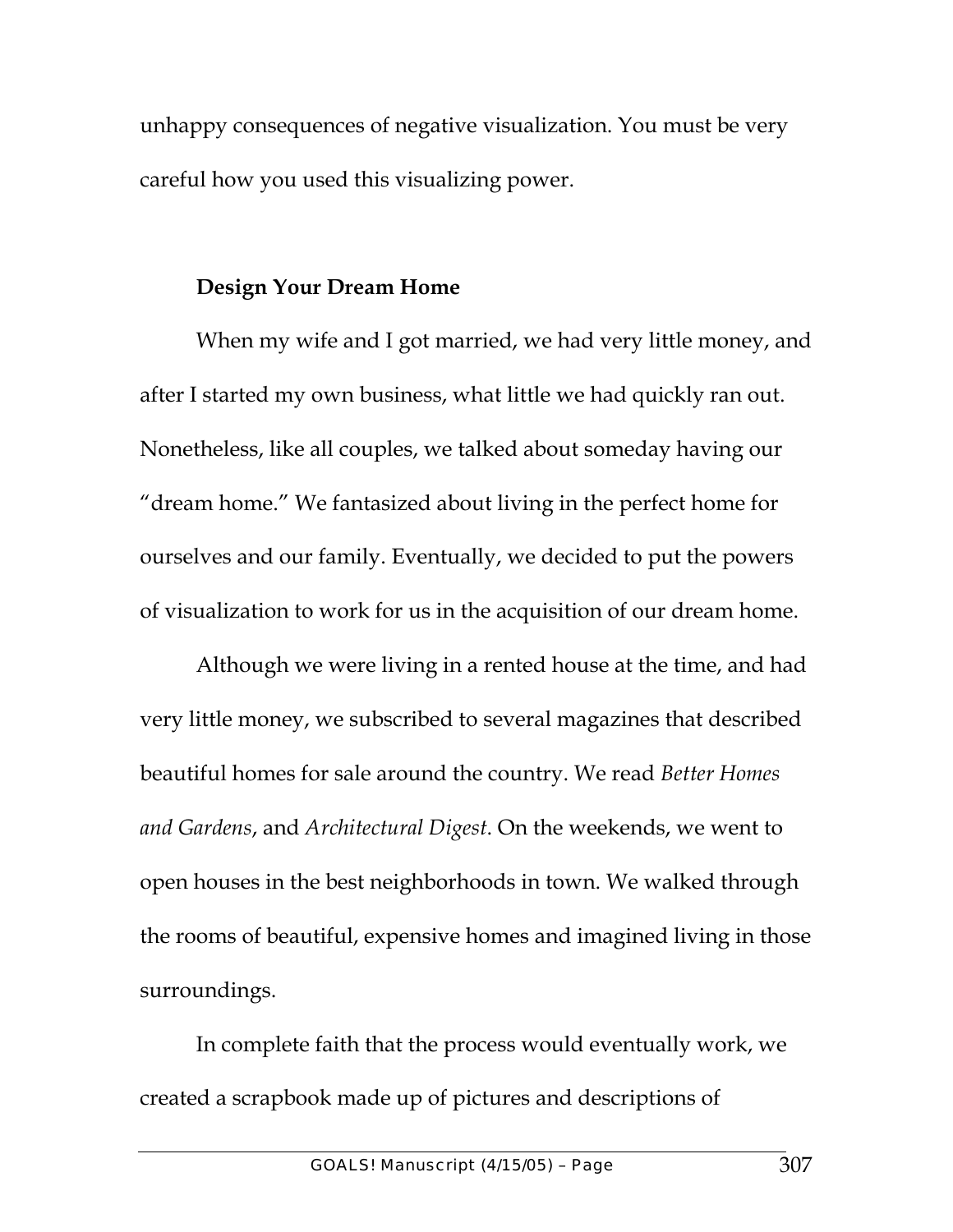beautiful homes. Over time, we created a list of 42 items that we wanted to have in our ideal house.

 Meanwhile, I kept working away at my job, building my business, increasing our income and adding to our savings. Within a year of starting this process, we had moved from a rented house into a beautiful home that we had purchased in a lovely neighborhood. It was ideal in many respects, but we knew in our hearts that it was not yet our "dream house."

#### **Patience Is Essential**

 A year and a half later, we moved again, this time to San Diego. After a solid month spent looking at dozens of homes for sale all over the city, we walked into a home that had just been listed two days before and knew immediately that we had found our dream house. We looked at each other without speaking, looked around at the house, and we were both in perfect agreement.

It took two months of negotiation to finalize the purchase price and five more months to arrange the financing, but right on schedule, we took possession of our dream house, and we have lived there ever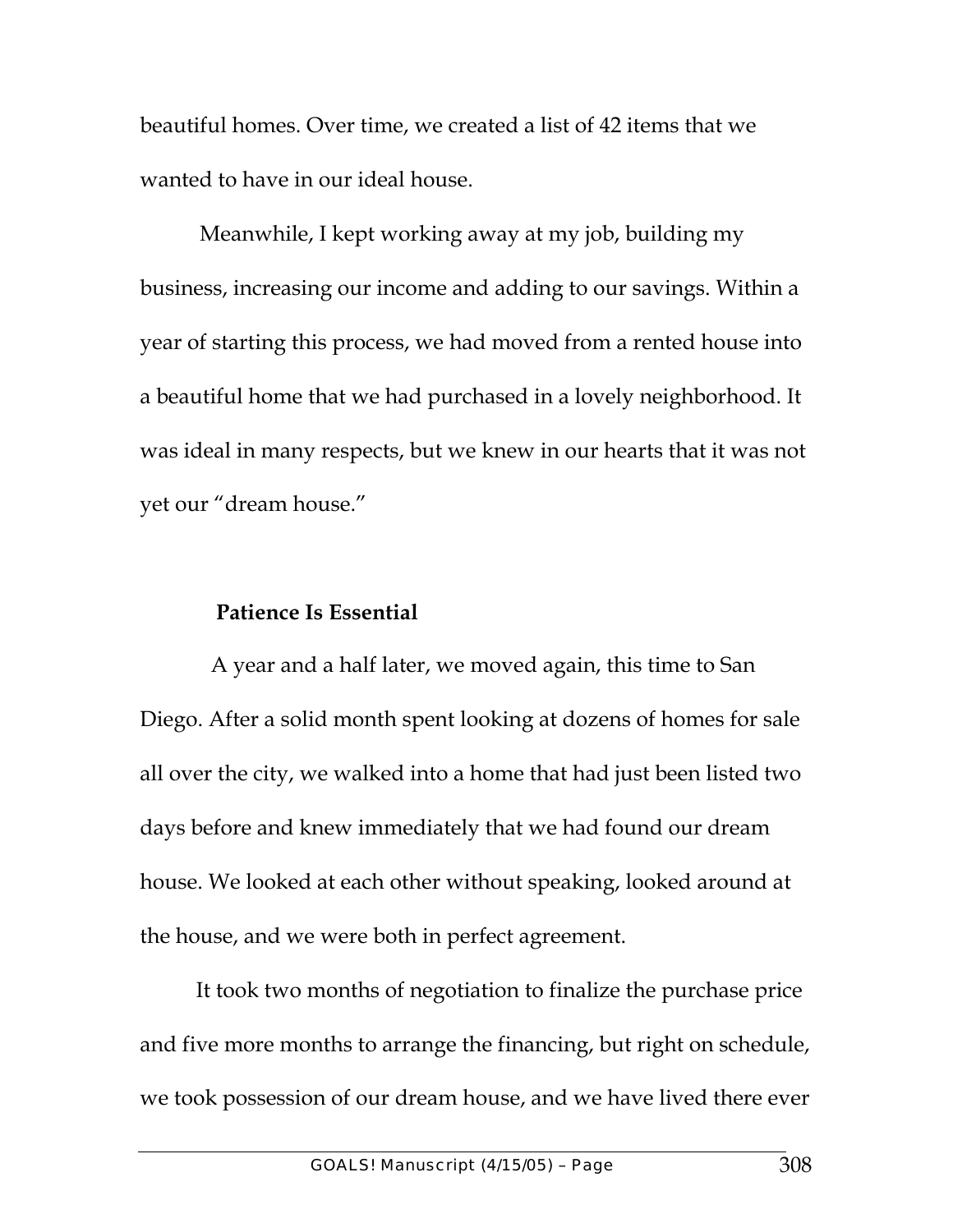since. And it turned out to have 41 of the 42 items that we had listed for our perfect home.

## **Think Thin**

Most people want to be physically fit and trim. Psychologists will tell you that this is only possible when you "think thin." One way you can create this mental image of thinness is to take the picture of a person who has the kind of body you would like to have, cut off the head and put your photo there instead. Put this picture on your refrigerator. Make multiple copies of this picture if you can and put them all over your house.

 Every time you look at a picture of yourself with a beautiful body, your subconscious mind will register it, once again. Eventually, you will find yourself eating less and exercising more. Your outer reality will soon correspond to your inner picture.

## **Find Your Soul Mate**

Often single people ask me how they can find their "soul mate." I ask them if they have made up a list and created a picture of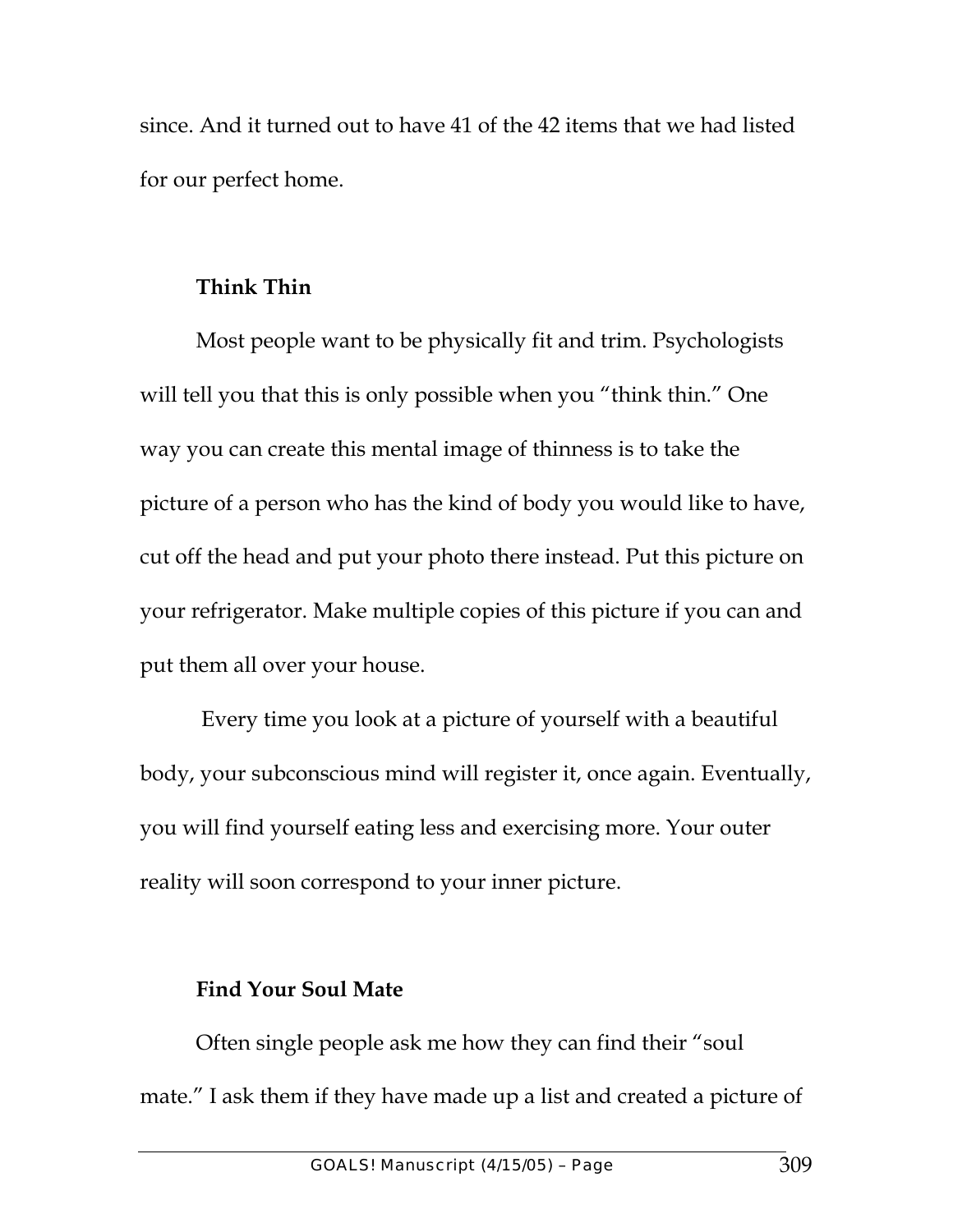what their soul mate will look like. They are always surprised and sometimes insulted. They say, "I will know the person when I meet them."

But that's not the way it works. *Casualness brings casualties*. If you don't have a clear idea of what you want, you end up getting something else. I advise them to sit down and write out a complete description of the ideal person that they would like to meet. Write down every single quality and characteristic that they would like their soul mate to have. Be clear about age, temperament, personality, interests, values, background, sense of humor, level of ambition and so on.

It is absolutely amazing what happens. A good friend of mine, a graduate of one of my three-day seminars, did this immediately after the program. Ten months later, he met a perfect person who fitted his written description perfectly. They got married shortly thereafter, had two beautiful children and have been happy from the first moment they met.

If you are single, you should give this technique a try. You might be happily surprised at what happens.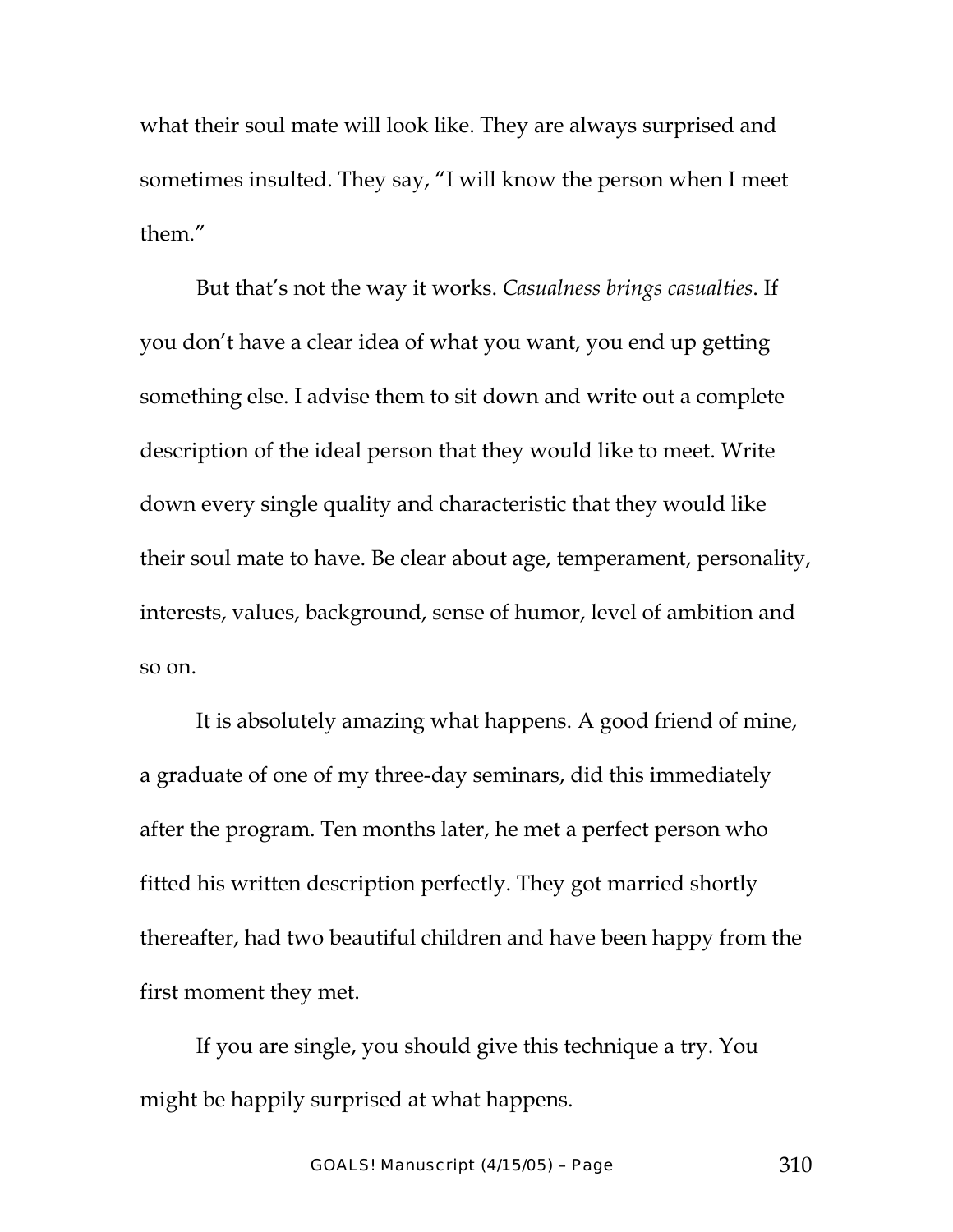### **As Within, So Without**

In every area of your life, you can use visualization to make it better. Earlier in this book, I talked about the use of "idealization." This process involves creating an ideal picture of what you would like your life to look like sometime in the future. Idealizing is just another version of visualizing. Remember, you can't hit a target that you can't see. But if you are absolutely clear about what you want, you will eventually achieve it, sooner or later.

## **The Best Times To Practice**

As with goal setting, the two best times to visualize are late in the evening or early in the morning. When you visualize your goals as if they already existed before you go to sleep, your subconscious mind accepts them at a deeper and deeper level. It then adjusts your words and actions during the day so that you do and say more and more of those things that will make your goals into realities.

Another time to visualize is first thing in the morning, before you start out. Clear mental images of what you want to accomplish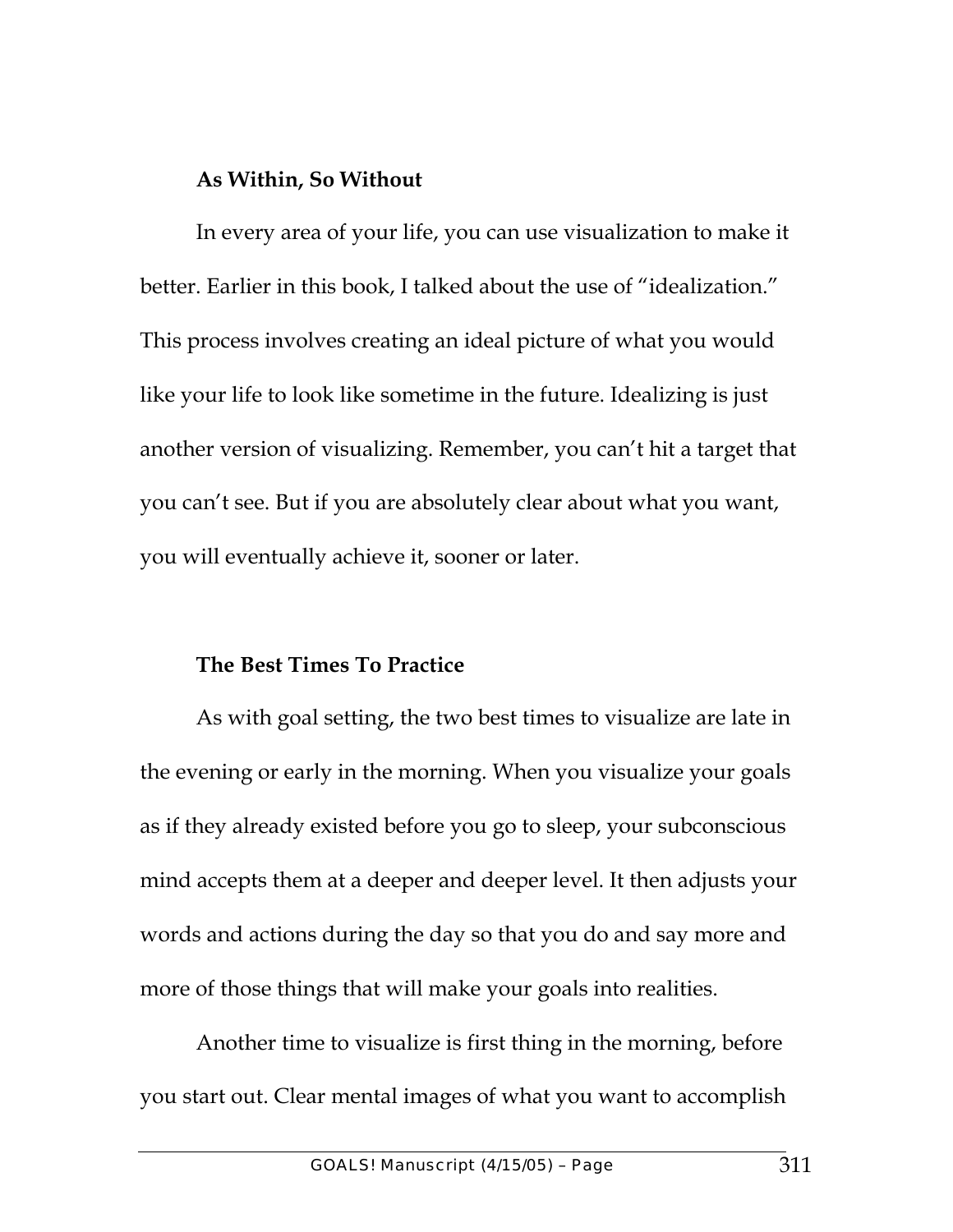during the day will make it far more likely that you achieve those results, exactly as you imagined, and on schedule.

### **The Beginning Of All Improvement**

To repeat, all improvement in your life starts with an improvement in your mental pictures. Start today to flood your mind with pictures of the person you want to be, the life you want to live, and the goals you want to achieve. Cut out pictures from magazines and newspapers that are consistent with your goals and desires. Post them everywhere. Review them regularly. Discuss them often. Imagine them continually.

Make your life an ongoing process of positive visualization, continually imagining and "visioneering" your ideal goals and your perfect future. This can do more to help you to step on the accelerator of your own potential than any other exercise you engage in.

#### **Visualize Your Goals:**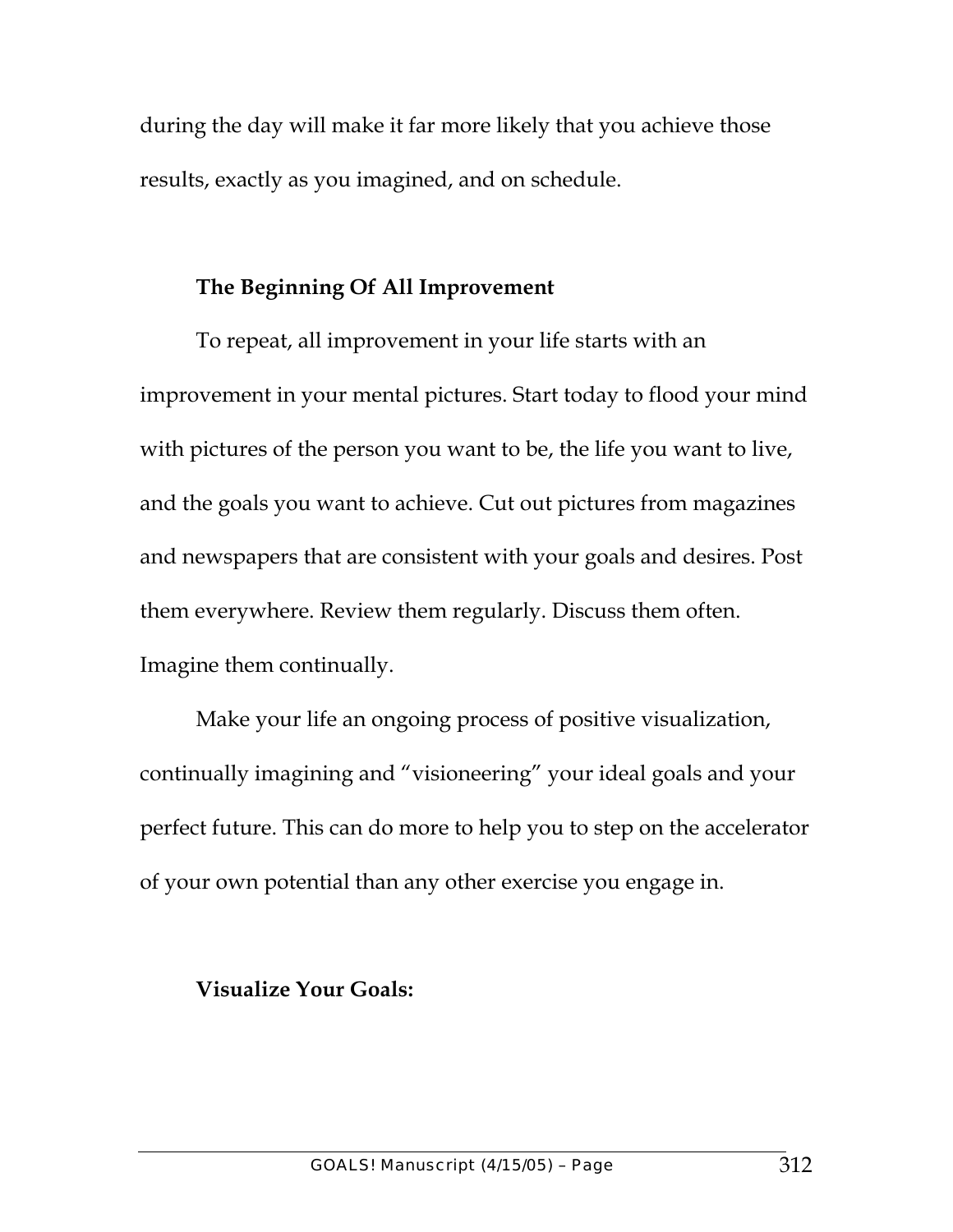- 1. Project forward and imagine that your life was perfect in every respect. What would it look like? Whatever your answer, imagine this picture regularly.
- 2. Cut out pictures of the things you would like to have and the person you would like to be in the future. Look at these pictures and think about what you could do to make them into realities.
- 3. Practice mental rehearsal before every event of importance. See yourself in your mind's eye as performing at your very best in everything you do or attempt.
- 4. Continually feed your mind with clear, exciting, emotional pictures. Remember, your imagination is your preview of life's coming attractions.
- 5. Design your own dream house, dream business or dream career. Write down every ingredient it would have if it were perfect in every respect. Visualize this as a reality every day.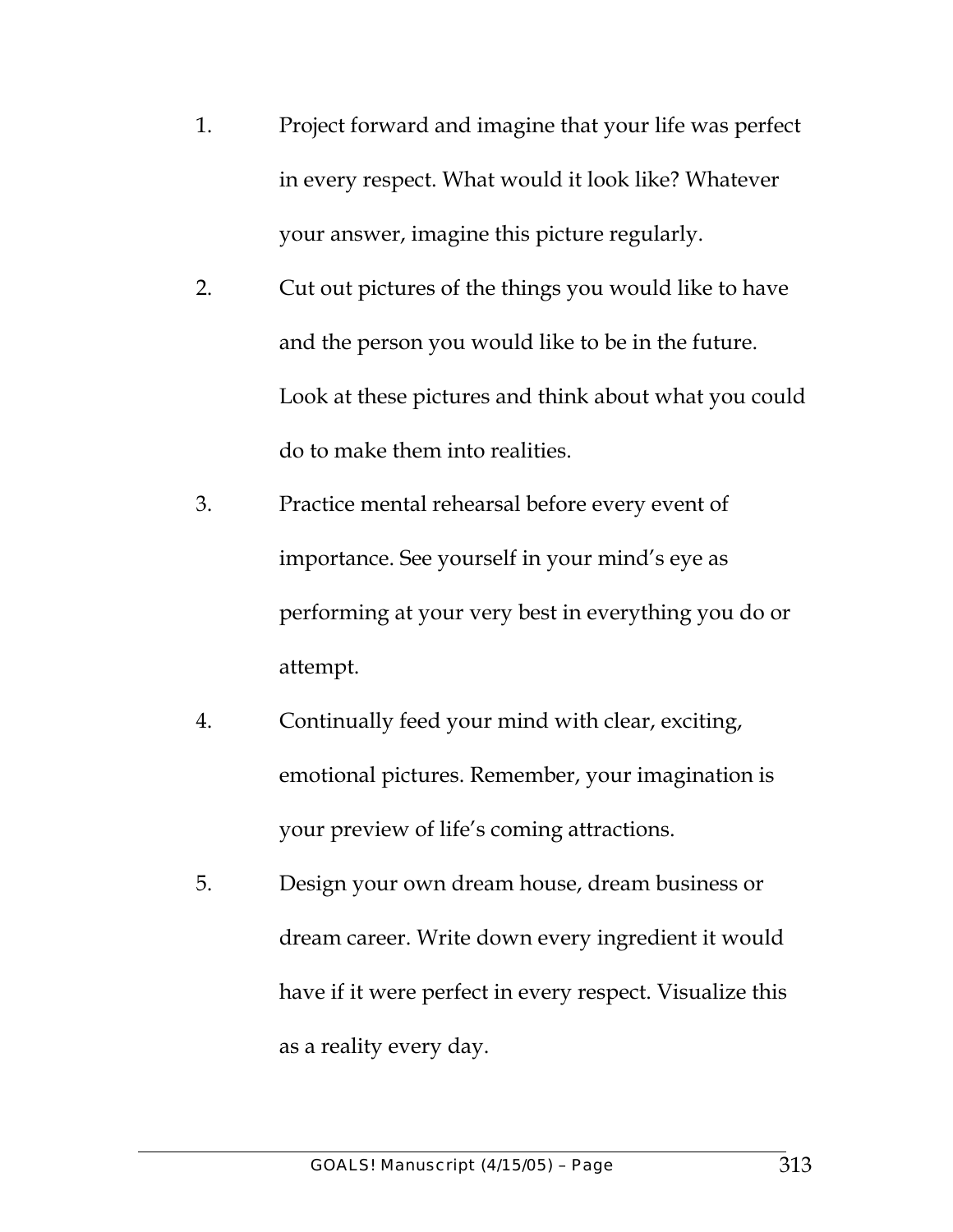Make the process of visualization a regular part of your life. Invest the time regularly to create exciting mental pictures of yourself and your life exactly as you want them to be. Then, have complete faith that your pictures will materialize exactly when you are ready.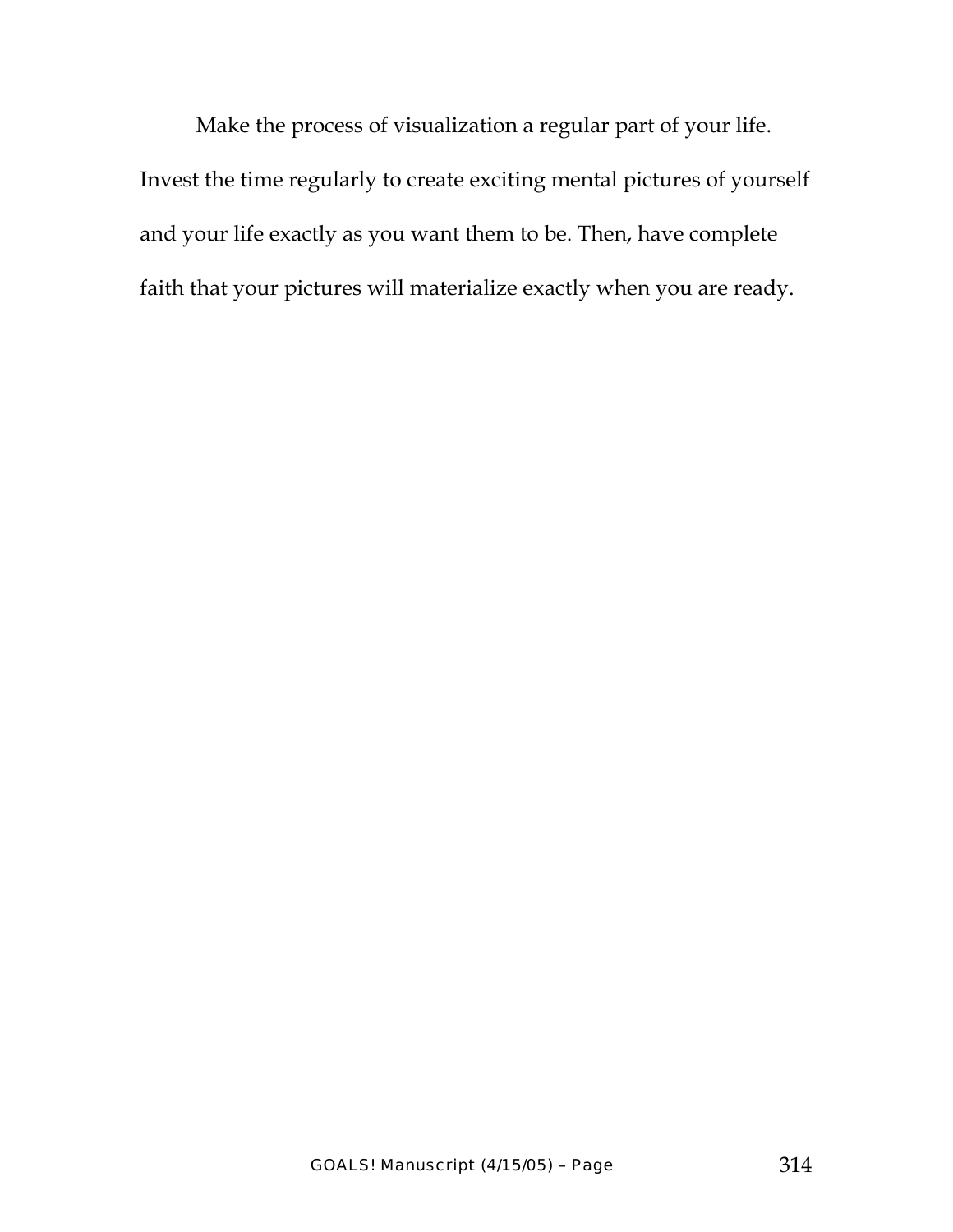## **Chapter Seventeen**

## **Activate Your Superconscious Mind**

*"The subjective mind is entirely under the control of the objective mind. With the utmost fidelity, it works to its final consequences whatever the subjective mind impresses upon it."* (Thomas Troward)

Imagine that you had just moved into a new house and the previous owner, just before leaving, took you aside privately. He explained that there was a special room in the basement that contained a most amazing computer. You could program any goal or question into that computer and it would give you exactly the right answer for you at exactly the right time. It was absolutely infallible. It worked every single time. And every answer would turn out to be perfectly correct. Imagine what an incredible difference this could make in your life!

The fact is that you do have such a computer. It is available and accessible to you at any time. It is called your "Superconscious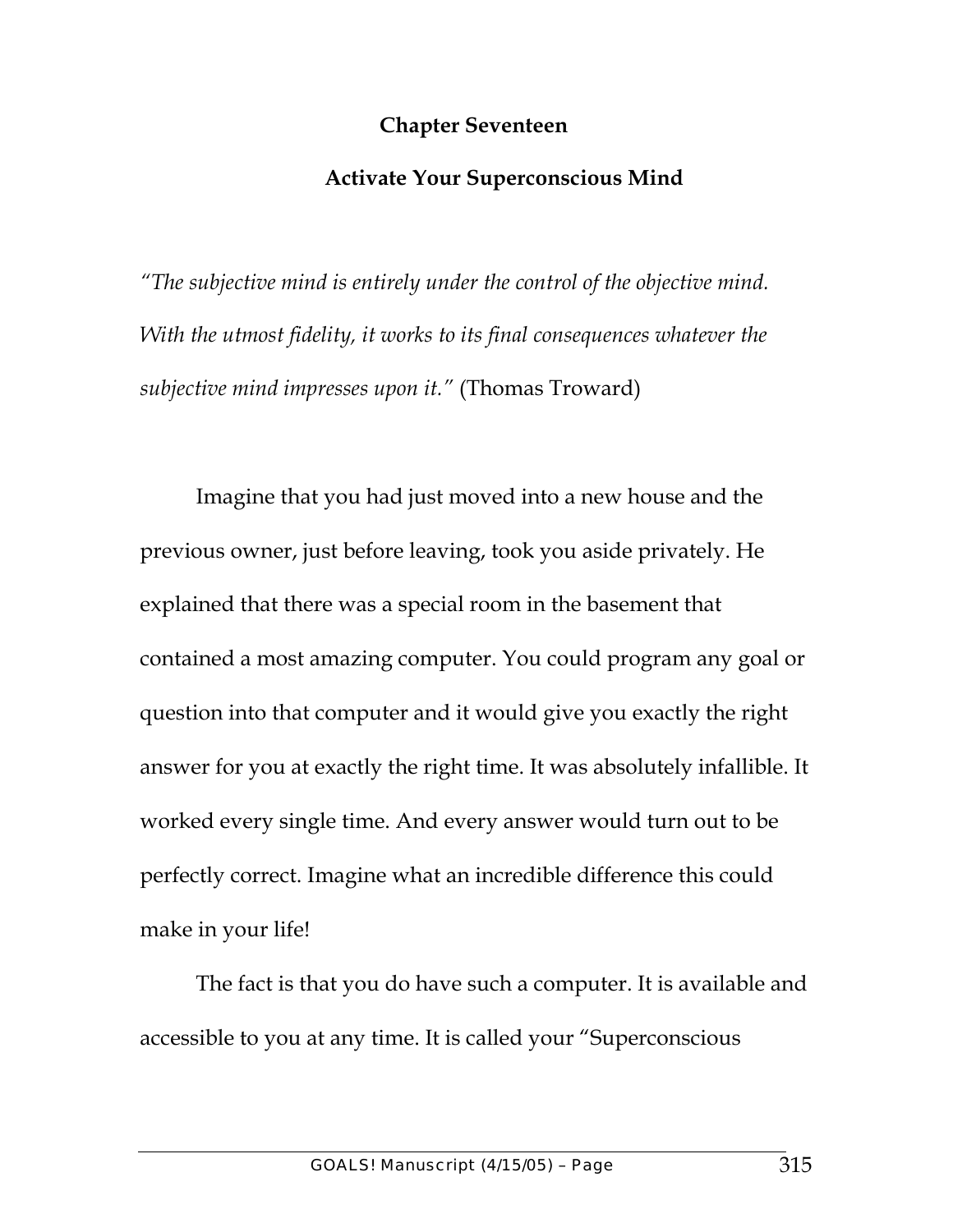Mind." It is the most powerful faculty ever discovered in all of human history, and you can tap into it any time you want.

Throughout this book, I have repeated that, "You become what you think about most of the time." I also said, "Whatever you can hold in your mind on a continuing basis, you can have." In addition, we discussed the Laws of Attraction and Correspondence, and the importance of absolute clarity in determining exactly what you want to be, have and do. In every case, I was referring indirectly to the power of the superconscious mind.

#### **The Secret of The Ages**

The superconscious mind has been known about and discussed for thousands of years, throughout all of human history. For most of this time, it was the secret knowledge of the mystics and sages. Access to it was guarded and only taught after many years of loyal study to the devotees of the mystery schools of the ancient world. Only in the last 100 years has the knowledge of the superconscious mind become more generally available, and then, only to a few people.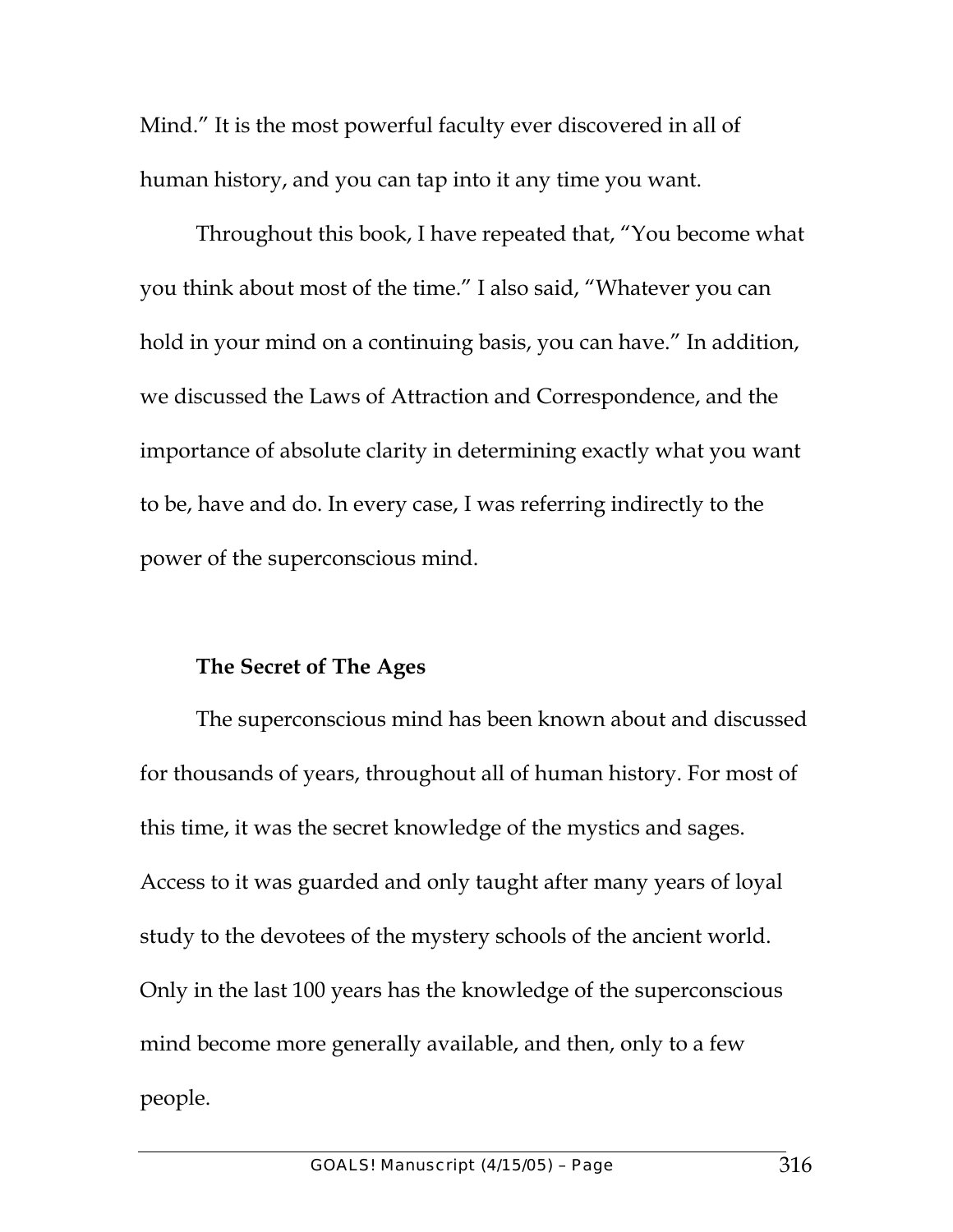## **Three Minds In One**

Sigmund Freud, the founder of psychotherapy, wrote about the three minds, the "Ego, Id and Super Ego" in 1895 and based much of his work upon these three different elements of perception.

The Ego was described as the "I am." It is the part of the mind that is alert and aware, that deals with the external world, that analyzes, decides and takes action. We call this the *conscious* mind.

The "Id" of Sigmund Freud is the unconscious part of the mind, or what we call the *subconscious* mind. This is the vast storehouse of memories and feelings where all of our previous thoughts, decisions and experiences are gathered, and which functions automatically, both to operate our physical bodies and to keep our thoughts and feelings consistent with our past experiences.

What Sigmund Freud called the "Super Ego," the third dimension of thought, was referred to as the "Oversoul" by Ralph Waldo Emerson. Alfred Adler, a student of Freud, referred to it as the "Collective Unconscious" and Carl Jung, who broke away from Freud, called it the "Supra Conscious." Napoleon Hill referred to it as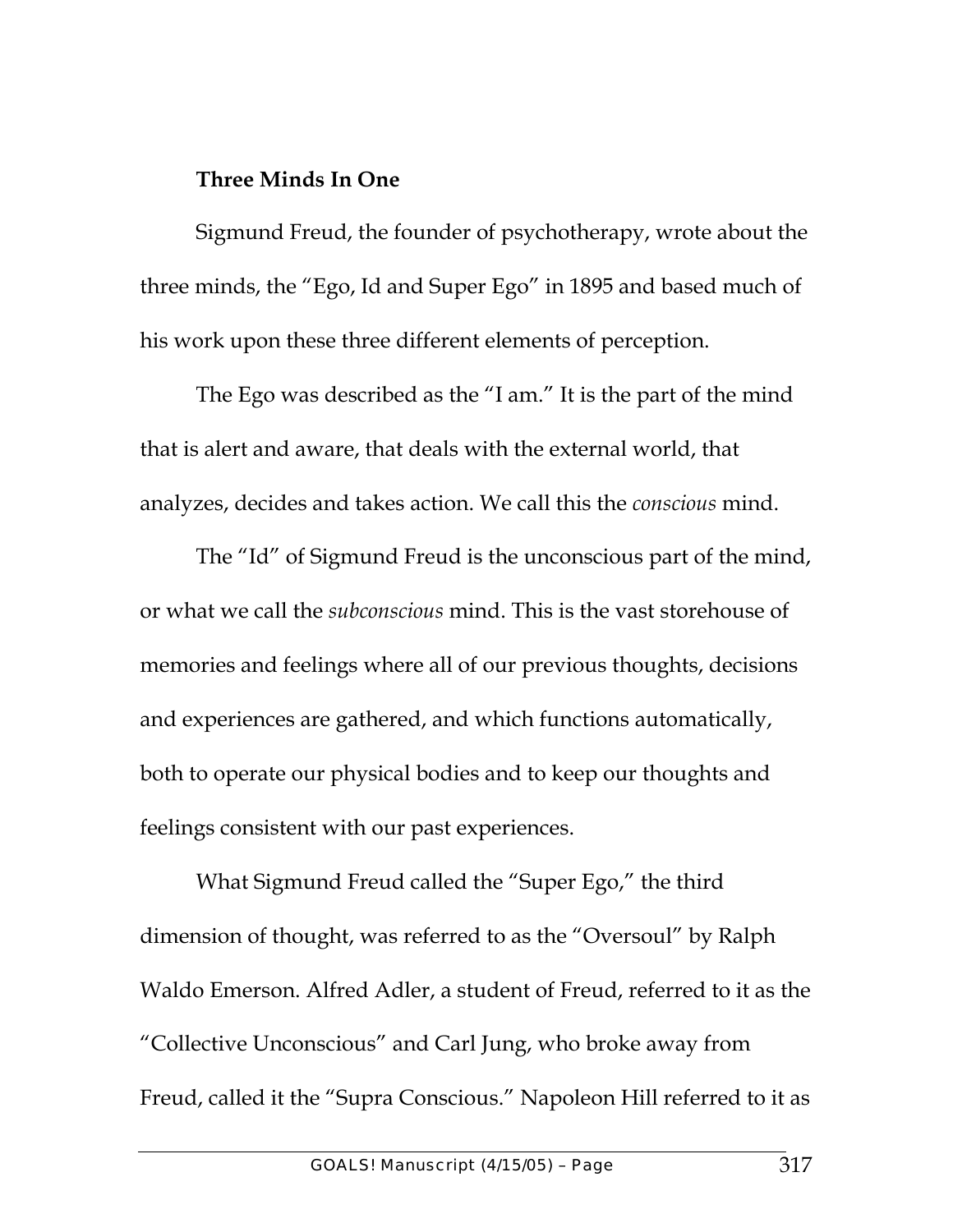"Infinite Intelligence," and reported that virtually all of the most successful people in America had used it continually throughout their careers and credited it with their most important breakthroughs and accomplishments.

Roberto Assagioli, the Italian psychologist, and others refer to it as the "Super Conscious Mind" or "God Mind." No matter what you call it, it is a great universal power that you can access at any time to achieve any goal that you really want, as long as you desire it intensely, long enough and hard enough.

#### **The Source of All Breakthroughs**

All important breakthroughs, in all fields, throughout history, have been the result of superconscious functioning. Whenever you have suddenly originated a great idea or insight that solved a problem or resolved a dilemma, you have had a superconscious experience. Great scientific breakthroughs, like the discovery of DNA, or the breakthrough idea combining ceramics with electricity that led to the discovery of super conductivity, were superconscious in origin.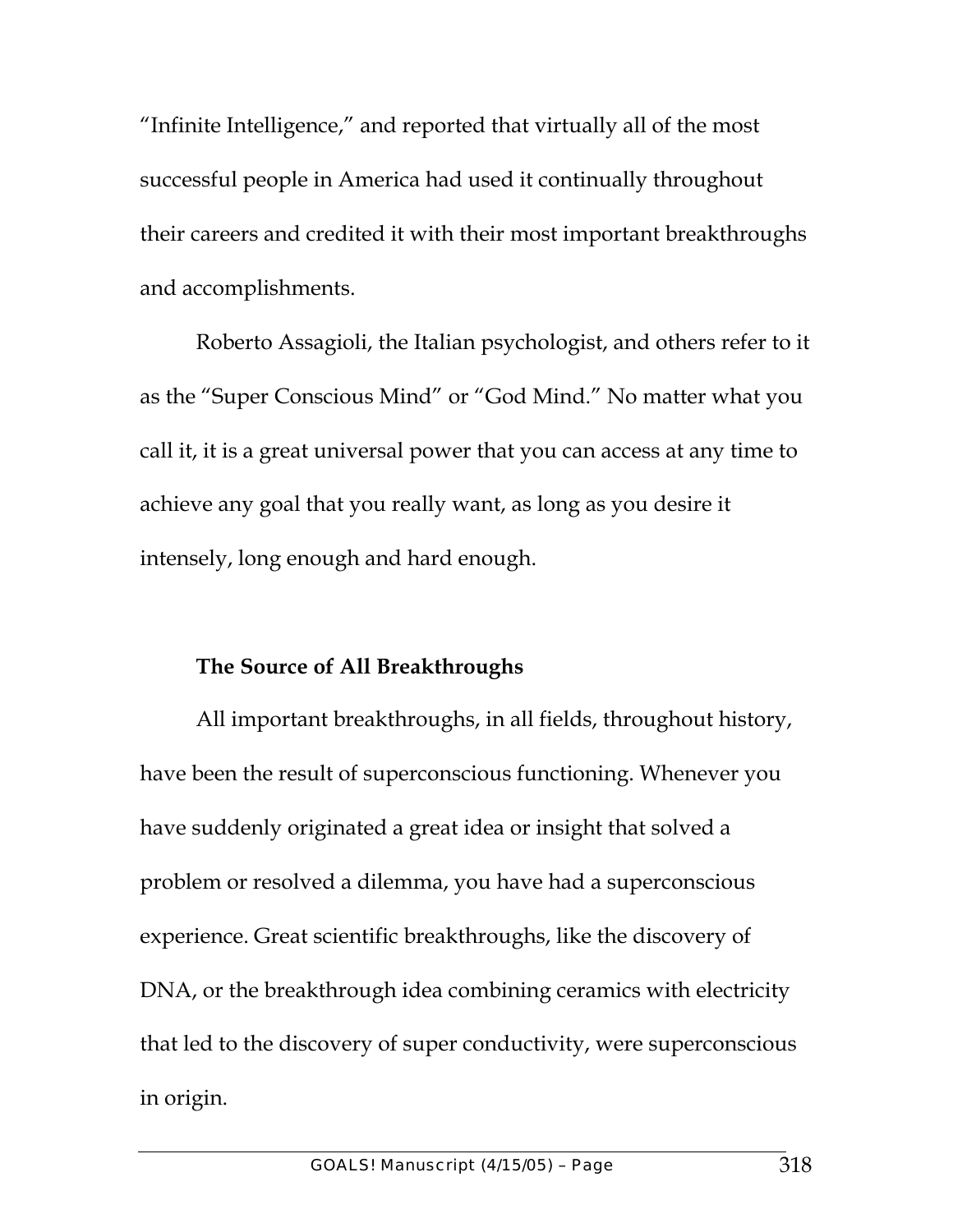The great musicians tapped into and used their superconscious minds repeatedly in the creation of their compositions. Mozart could see an entire opera in his mind, note perfect, before he began writing. He would then transcribe the opera from his mental picture, without a single mistake, the very first time. It could then be played in public without revision. Nothing like this had ever been seen or experienced in all the history of music.

Beethoven created his greatest compositions after he went deaf. He could see and hear them in his mind before writing them down on paper. Steven Hawking, the physicist, was so crippled with Lou Gehrig's Disease that he needs a special computer to produce one letter at a time. Nonetheless, by using his superconscious mind, he has become one of the best selling authors in the world with his book, "A Brief History of Time."

## **The Greatest Inventor Of All Time**

Thomas Edison patented 1093 devices at the U.S. Patent office, almost all of which were turned into commercial products during his lifetime. At his death in 1931, fully one sixth of the American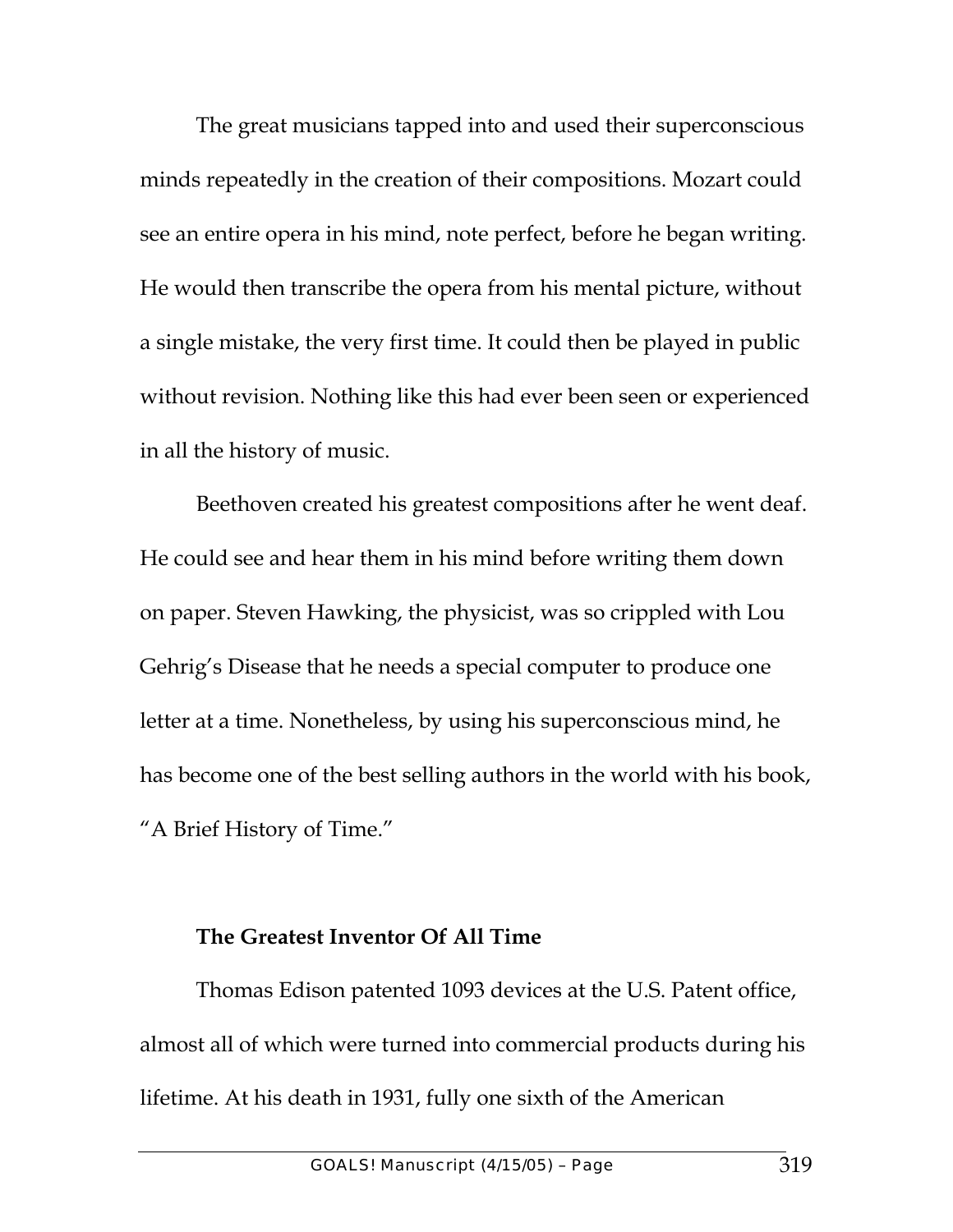workforce was employed in the manufacture and distribution of Thomas Edison invented products.

 Edison used his superconscious mind continually throughout his entire career to solve unsolvable problems and achieve historic breakthroughs in electricity, motion pictures, sound recording and transmission, and hundreds of other areas. Although he was deaf, he would take regular naps during the day to access his superconscious mind for insights that led to his numerous inventions.

#### **The Great Law**

Whenever you see a great and inspiring work of art, read a piece of classic literature or a beautiful poem, hear an extraordinary piece of music or see a remarkable building or construction, you are witnessing the result of the superconscious in action.

The Law of Superconscious Activity, perhaps the most important mental law ever discovered, is this: *"Any thought, plan, goal or idea held continuously in the conscious mind must inevitably be brought into reality by the superconscious mind."*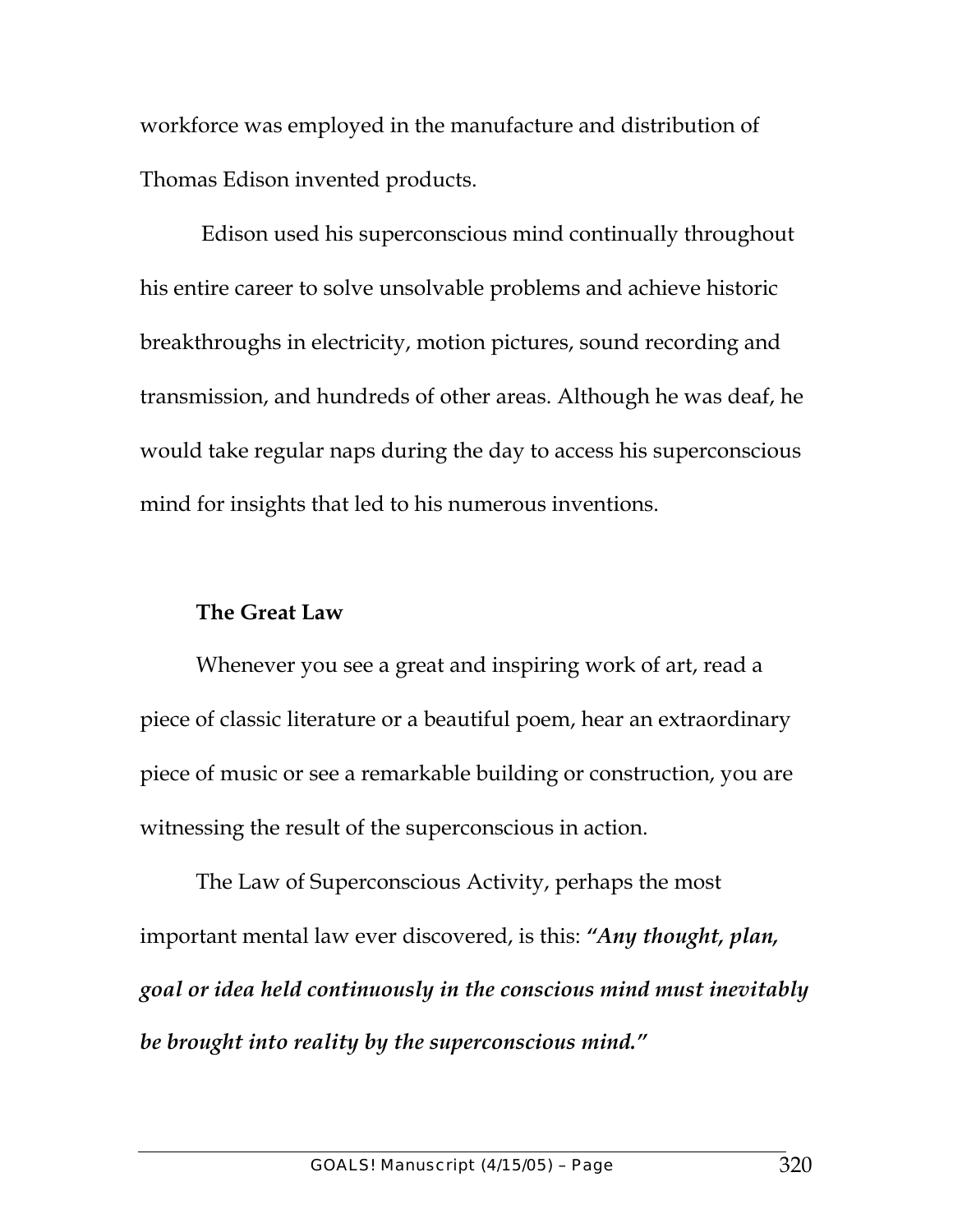Just think! Anything that you really want to be, have or do is possible for you. If you can be absolutely clear about what it is and then access your superconscious mind on a regular basis, you will eventually achieve it. The only limits on what your superconscious mind can do for you are the limits that you place on your own mind and imagination.

# **The Right Operating Conditions**

Your superconscious mind operates best when you are in a mental state of calm, confident, relaxed expectation. Whenever you practice relaxation and solitude, completely letting go of all your cares, and sit quietly, or commune with nature, your superconscious mind begins to function.

Whenever you "go into the silence" and listen to the still, small voice within you, you begin to hear the whisperings of your super conscious mind.

Your *intuition* is the equivalent of that supercomputer in the basement of your new home. This is your connection and your contact with the superconscious mind. Sometimes your intuition will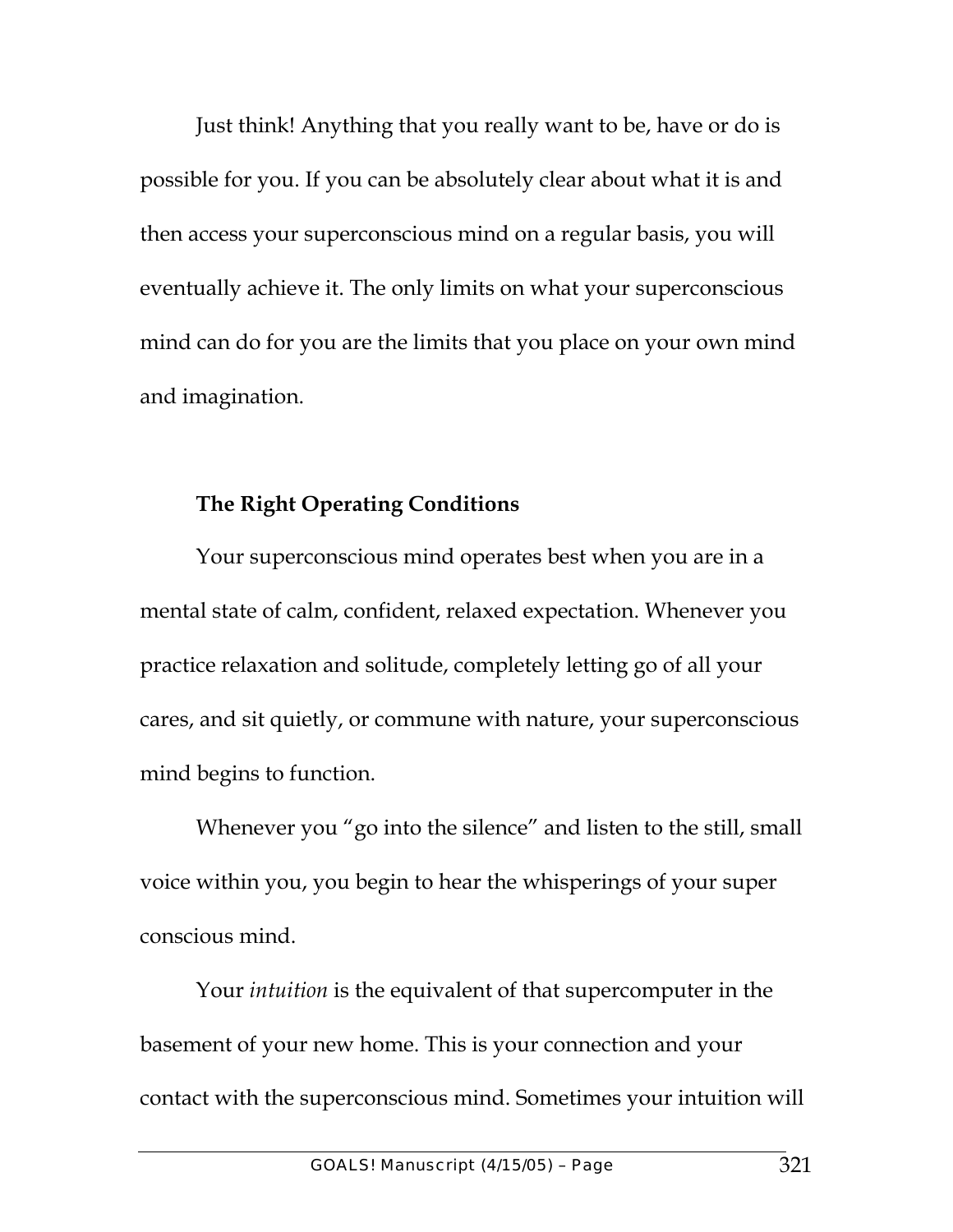speak to you so loudly in the silence that the idea or insight it brings you will change your entire life.

The Greek scientist, Archimedes, had a superconscious flash of inspiration about the displacement of objects while sitting in his bath. He became so excited that he leaped from the bath and ran naked through the streets of Athens shouting "Eureka!"("I have found it!"). This is how you often feel when you have a great idea or insight that solves a problem or moves you toward your goal.

### **Activating Your Superconscious**

Your superconscious mind is stimulated by clear, written, specific goals, intensely desired, visualized regularly and constantly worked toward.

Whenever you relax, visualize and emotionalize a specific result that you intensely desire, you stimulate your superconscious mind into giving you ideas and energy for goal attainment.

Sometimes, a superconscious inspiration can so energize and excite you that you will be unable to sleep or think about anything else. In that case, you should sit down and write out every idea and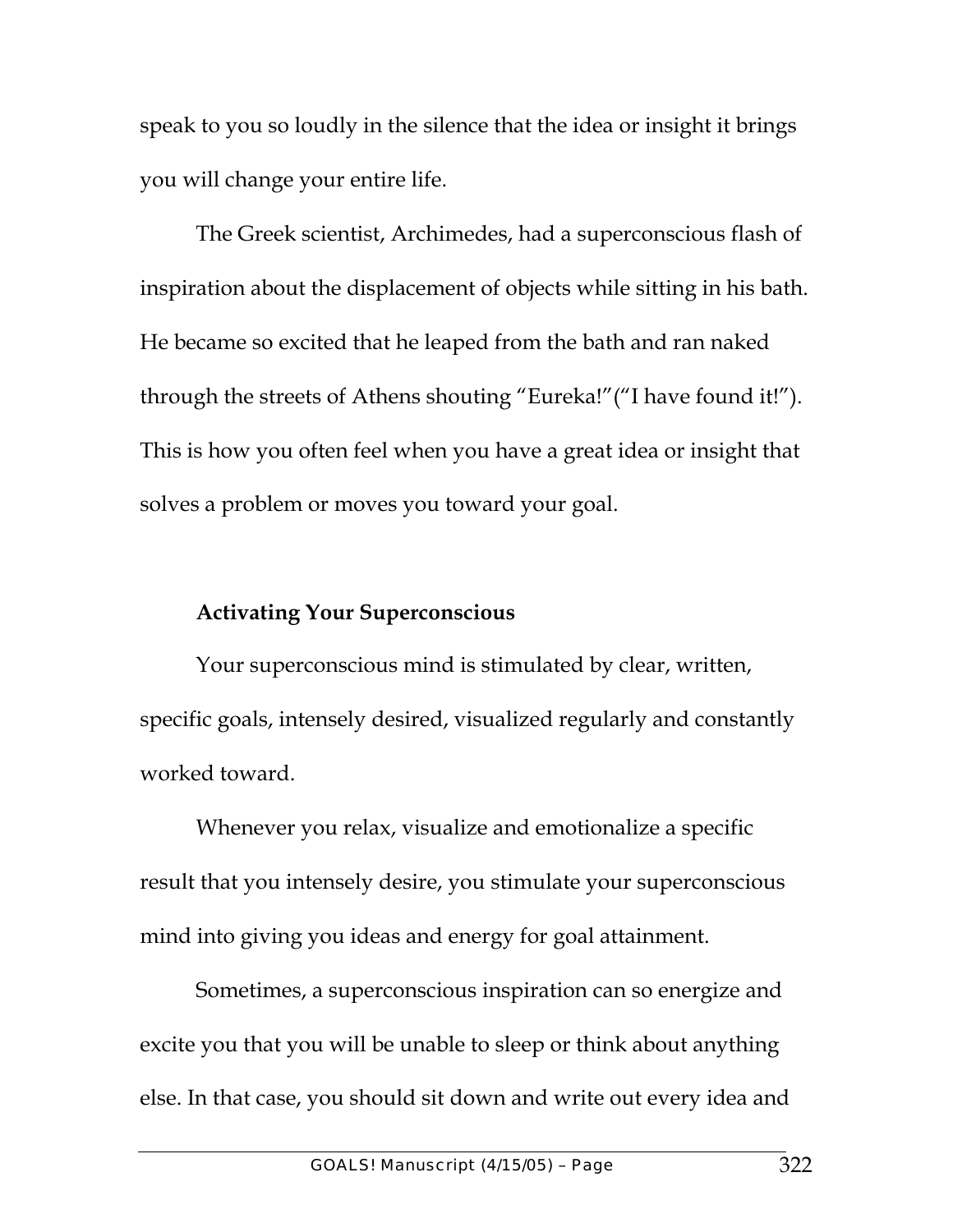detail that comes to you. This will often free up your mind and enable you to go back to sleep.

#### **Serendipity and Synchronicity**

The super conscious mind explains two phenomena that you experience regularly throughout your life, *serendipity* and *synchronicity*. The more you use your superconscious mind, the more often you will enjoy these two wonderful experiences.

Serendipity is the process of, "making happy discoveries along the road of life." Whenever you have a clear goal that you visualize continually, and that you are working toward each day, happy, unexpected events and experiences seem to occur in your life, each of which seems to help you to achieve your goals even faster.

You might come across an article in a magazine, or someone mentions something to you that you didn't know before. You might even flip to a program on television that has exactly the idea or insight you need to solve a particular problem, or answer a key question. You will often have a setback or temporary failure that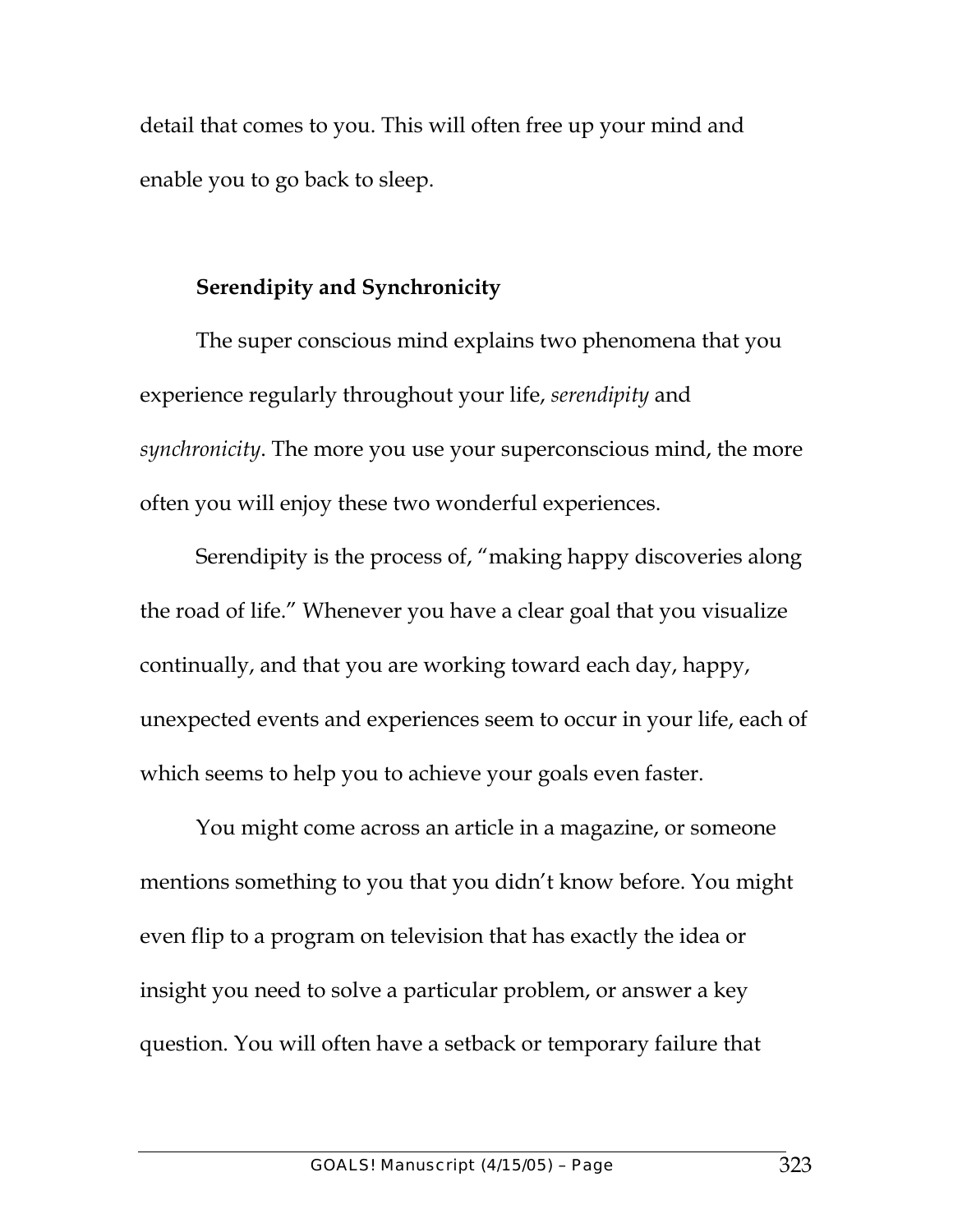turns out to be exactly the right thing to happen to you at that moment.

### **Look For the Good**

The interesting point is that, if you look for something good in every situation, you will always seem to find it. The very attitude of expecting good things to happen to you seems to trigger their occurrence, over and over again. If you calmly and confidently believe in the magic of serendipity, no matter what happens, you will have repeated serendipitous experiences that will help you to achieve your *real* goals in life.

## **Events Connected By Meaning**

The second phenomenon that you will experience regularly is called "synchronicity." This is different from The Law of Cause and Effect, the Iron Law of the universe, in a special way. The Law of Cause and Effect says that everything happens for a specific reason, and that there is a traceable cause for every effect.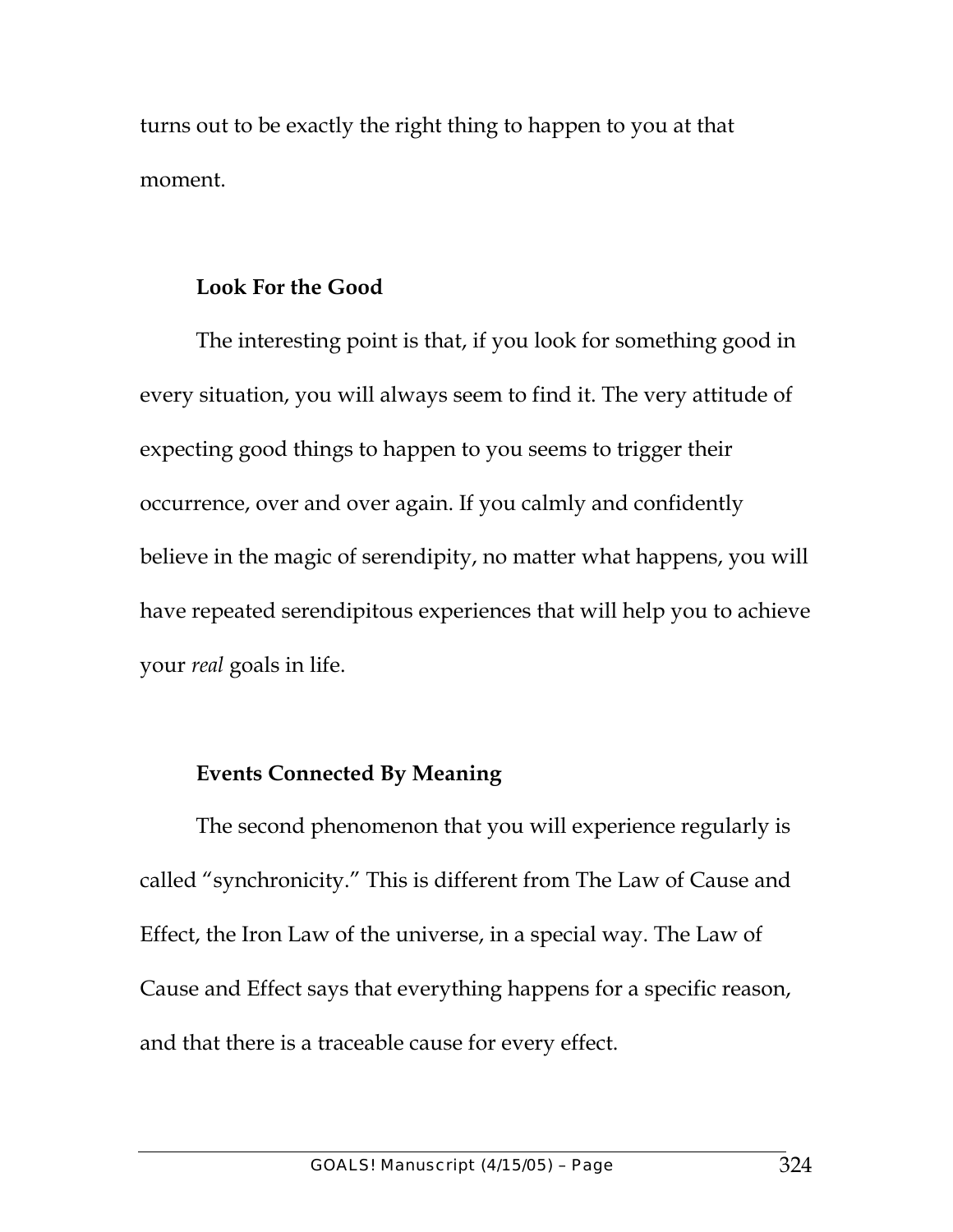With synchronicity however, the only relationship between two events that occur simultaneously is the *meaning* that you give to them by the goals that you have in different areas of your life.

Here is an example. You set a goal to double your income. But the following week, you either quit or get fired, completely unexpectedly. This initially looks like a real setback. But the next day in conversation, a friend asks you if you have ever thought of working in a particular field. As it happens, you had read several articles about that field over the past year, and you had thought of getting into it, but you did not know how to go about it. You decide to investigate further, identify a growing company, interview for a job, start work and one year later you find yourself earning twice as much as you were at your previous job, and enjoying it more.

You will notice that there was no *direct* cause and effect relationship between these separate events. They seemed to be disconnected in time and space. But they had one thing in common. They helped you to achieve the real goal that you had set for yourself, to double your income.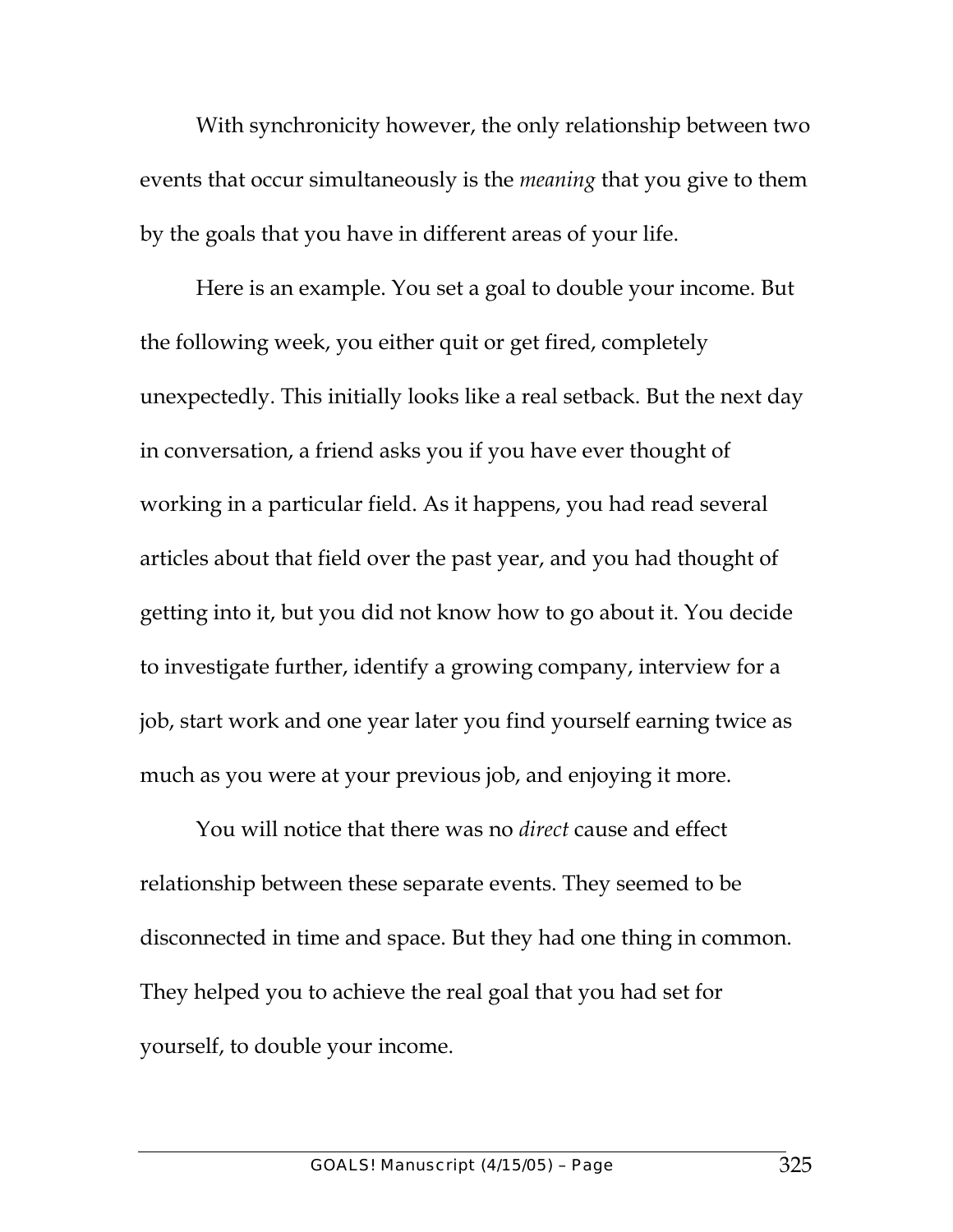## **Two Ways to Stimulate Your Superconscious Mind**

There are two ways for you to stimulate your superconscious mind into action. The first is for you to concentrate and work intensely on achieving your goal. Throw your whole heart into what you are doing. Think about it, talk about, write it, rewrite it and review it every single day. Do everything that you can possibly think of that can help you to attain that goal.

When you dedicate yourself to continuous, determined forward action toward the accomplishment of your goal, all sorts of serendipitous and synchronous events will happen to you and for you. People will emerge from unexpected places to help you. You will receive phone calls and offers of assistance. You will come across ideas and information that you would not have recognized before. You will have ideas and insights that move you even faster toward your goal.

The *second* way to stimulate your super conscious mind is to relax completely and get your mind busy elsewhere. For example, when you go on vacation, you often become so busy doing other things that you don't think about your goals or problems at all. It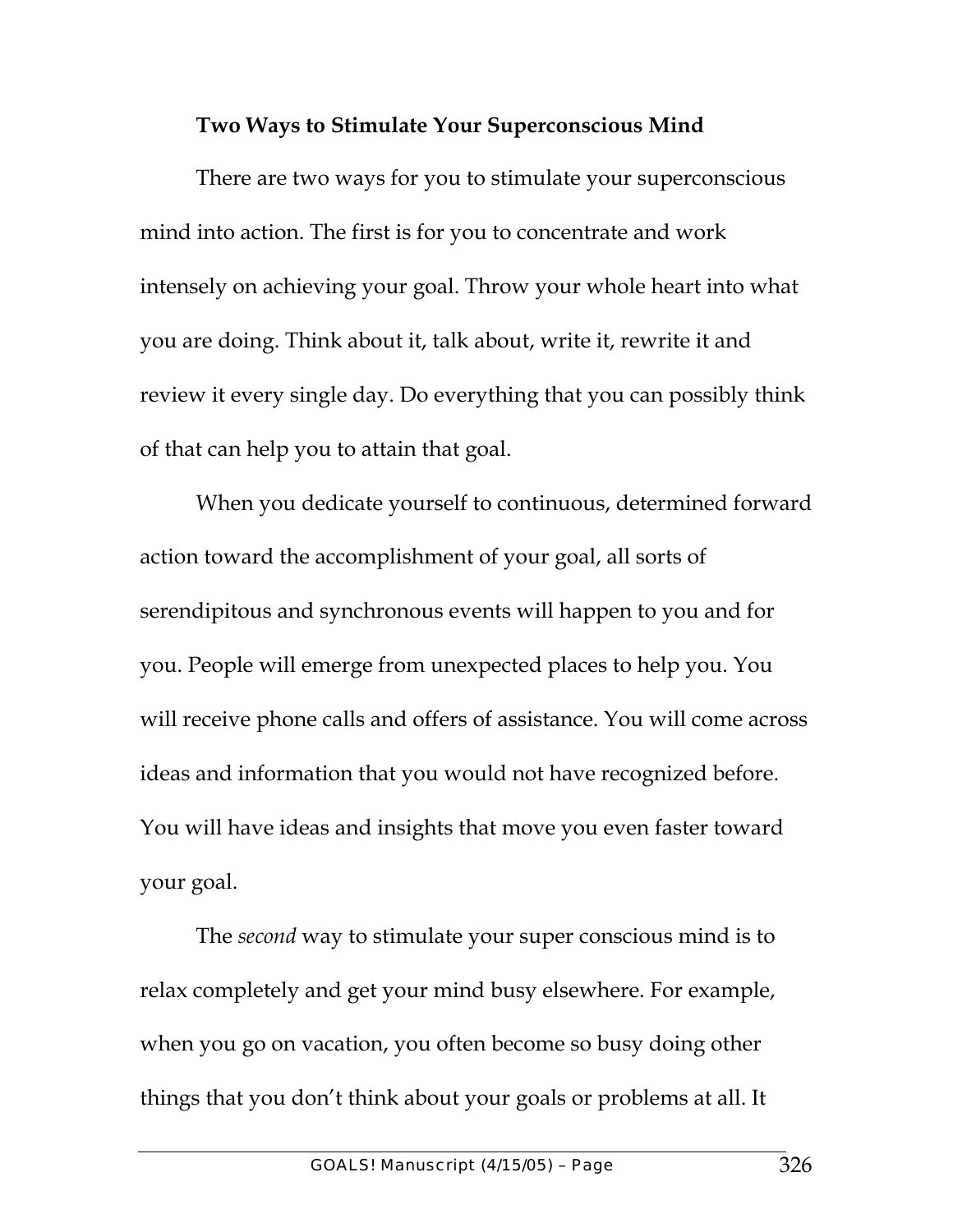seems that the more you can completely relax and let go, both mentally and physically, the more rapidly your superconscious mind will click into action and begin giving you the ideas and insights that you need. It seems that the harder that you "don't try," the faster your superconscious mind will work for you.

You should try both methods on every goal. First, work with single-minded concentration on the goal. Commit 100% of your energies to solving the problem. Then, if you have still not experienced the breakthrough you desire, get your mind busy elsewhere. Take some time off. Go on vacation. Engage in physical exercise, or go to a movie. Forget about it completely for a while. Then, at exactly the right time, your superconscious mind will function and the answer will appear.

## **Exactly The Right Answer**

Your superconscious mind will bring you the exact answer you need, at exactly the right time for you. Therefore, when you receive a superconscious inspiration, you should take action *immediately*. Don't delay. This is often *time-dated* information. If you get an inner urge to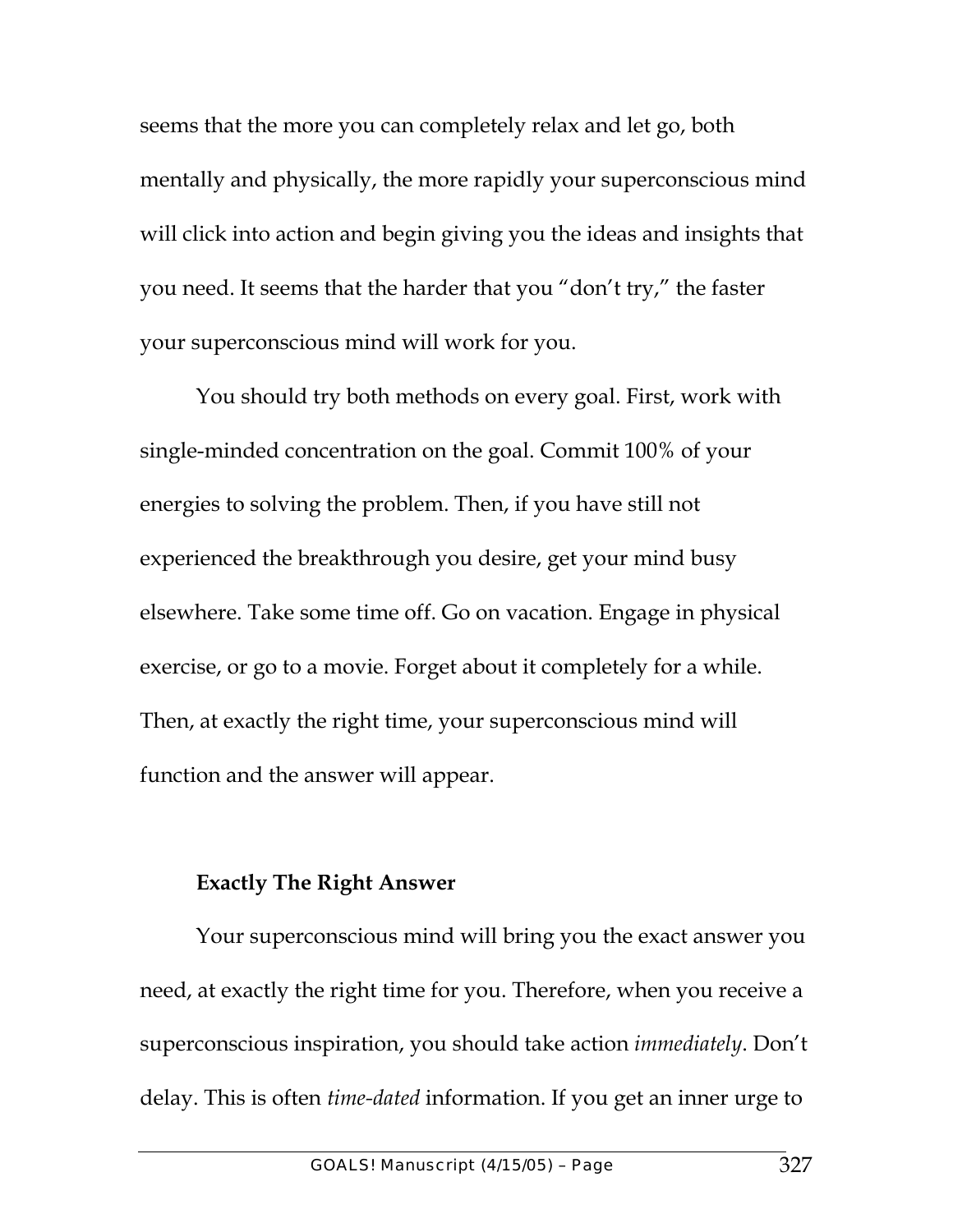take an action or make a phone call, move on it quickly. If you have a hunch about something, follow up on it. It seems that the very act of moving on a superconscious flash will trigger additional superconscious insights and inspirations that will help you.

# **Three Special Qualities**

A superconscious idea or solution has three qualities:

First, it will answer every aspect of the problem, or give you everything you need to achieve your goal. The answer will be complete in every respect.

Second, it will be a "blinding flash of the obvious." A super conscious inspiration will feel natural, easy and perfectly suitable to the situation.

Third, a super conscious solution will give you a burst of happiness and excitement, even *exhilaration*. It will be one of those shining moments that you remember for a long time.

Whenever you get a superconscious solution, it will come accompanied by the energy, enthusiasm and motivation you need to take action immediately. You will have an irresistible desire to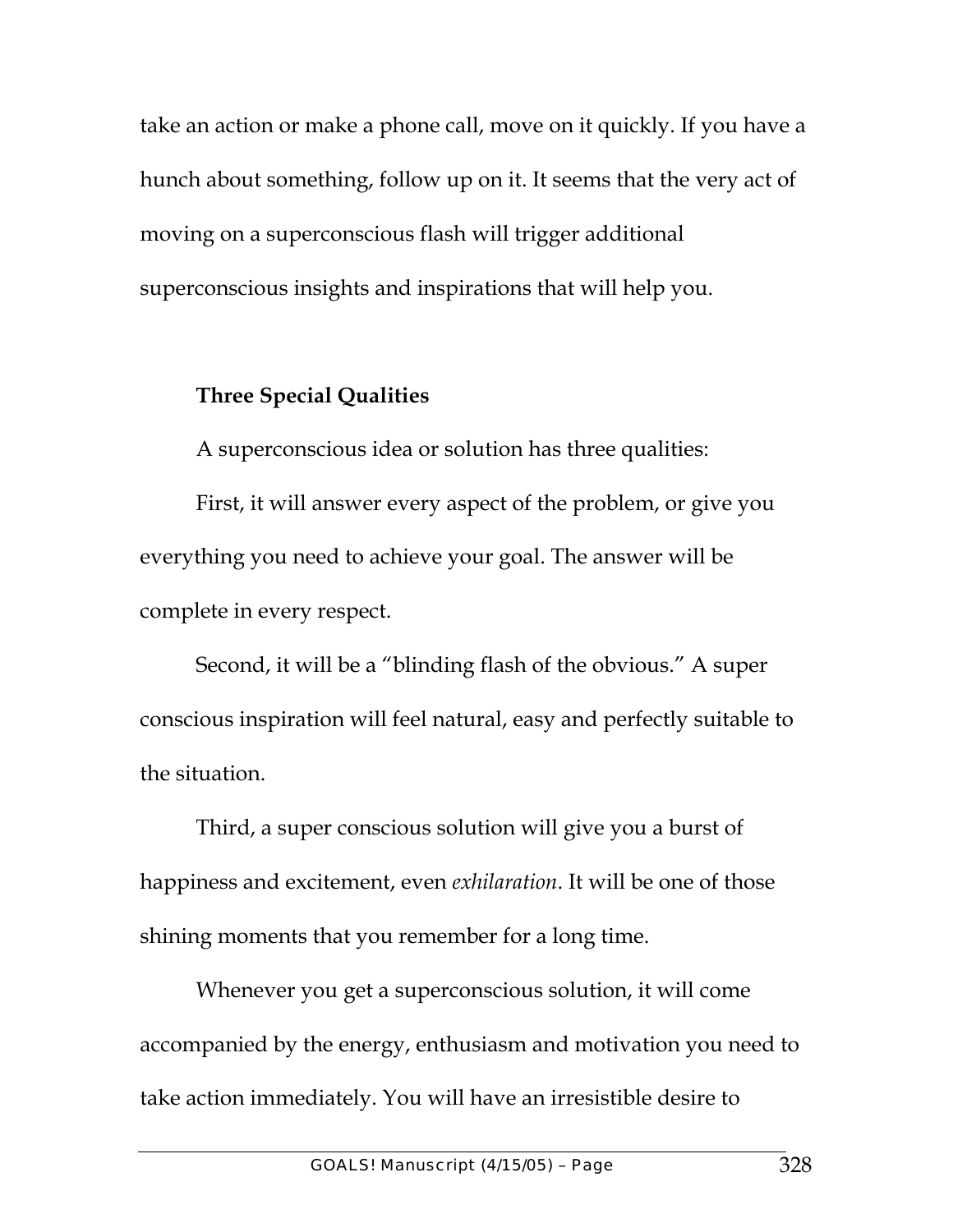implement the solution right now. You will want to stop everything else you are doing to take action. And you will always be right.

## **Trust Is The Key Requirement**

Your superconscious mind is the most powerful faculty you have. It is available and accessible to you at all times. You "dial in" to your superconscious mind by being absolutely clear about what you want and then by calmly and confidently trusting that exactly the answer you need will come to you at exactly the time you are ready for it.

The more you relax and trust in this great power, the better and faster it will function. It has been said that, "Men and women begin to become great when they begin to listen to their inner voices." When you make a regular habit of listening to your intuition and trusting your inner voice, you will probably never make another mistake. By tapping into your superconscious mind, you begin to bring your whole life into harmony with this great universal power. You will achieve goal after goal, and move forward faster and faster in everything you do. You will feel as though you are plugged into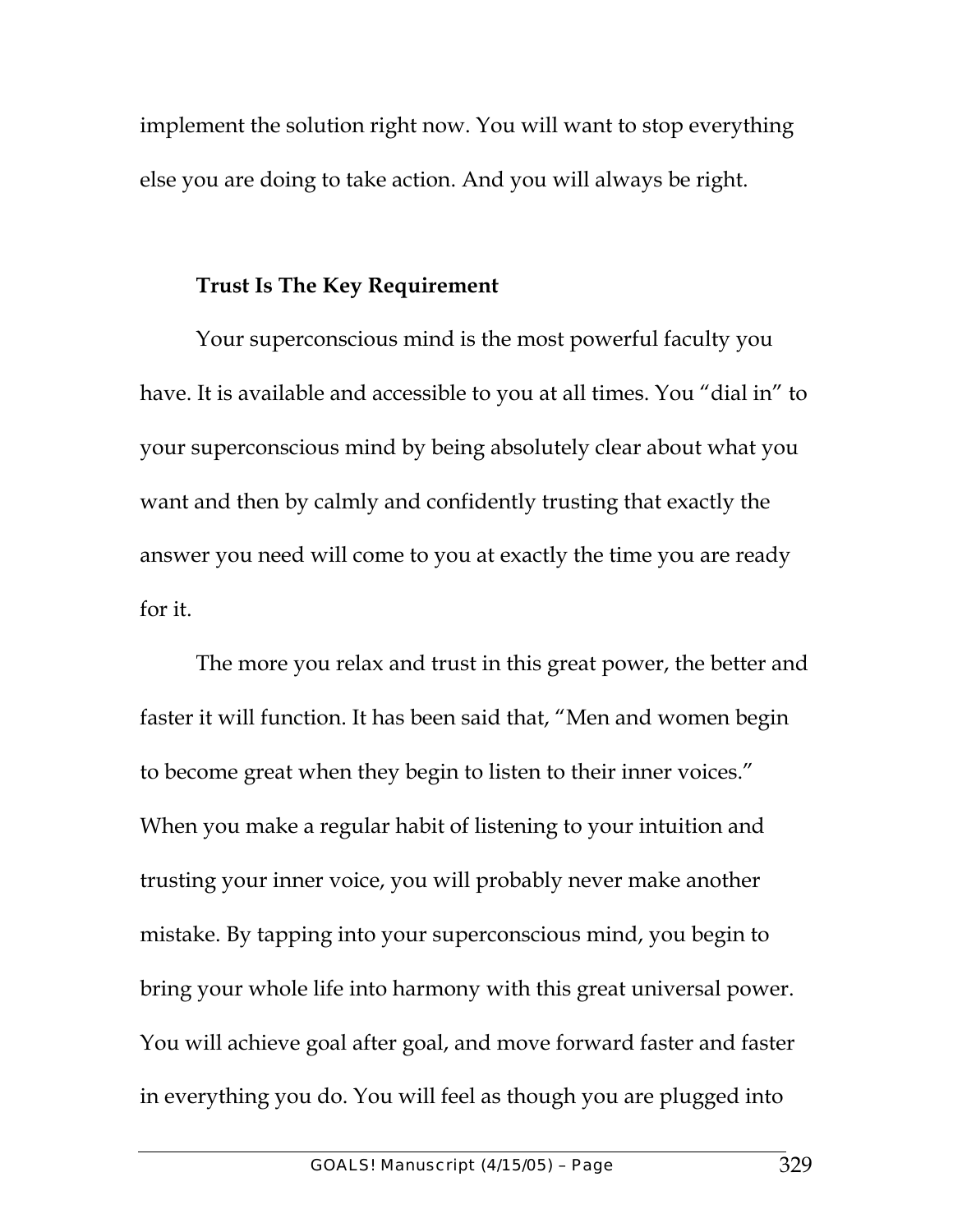some kind of cosmic energy source that enables you to accomplish vastly more, and with much less effort, than ever before.

Think back over your life and recall the times when your super conscious mind has worked for you. In the past, these experiences were random and haphazard. But by developing absolute clarity about your goals, and by reviewing and visualizing them regularly, you can make this superconscious power work for you consistently and predictably all the days of your life.

## **Tap Into Your Superconscious Mind:**

- 1. Think back over your life and recall a time when you had a superconscious experience that solved a problem or enabled you to achieve a goal. Reflect on the process and think about how you can duplicate it.
- 2. Select your most important goal, your major definite purpose, and visualize it clearly, over and over, with complete confidence that it will materialize at exactly the right time for you.
- 3. Begin the daily practice of solitude and meditation. During this time, just let your mind relax and float from subject to subject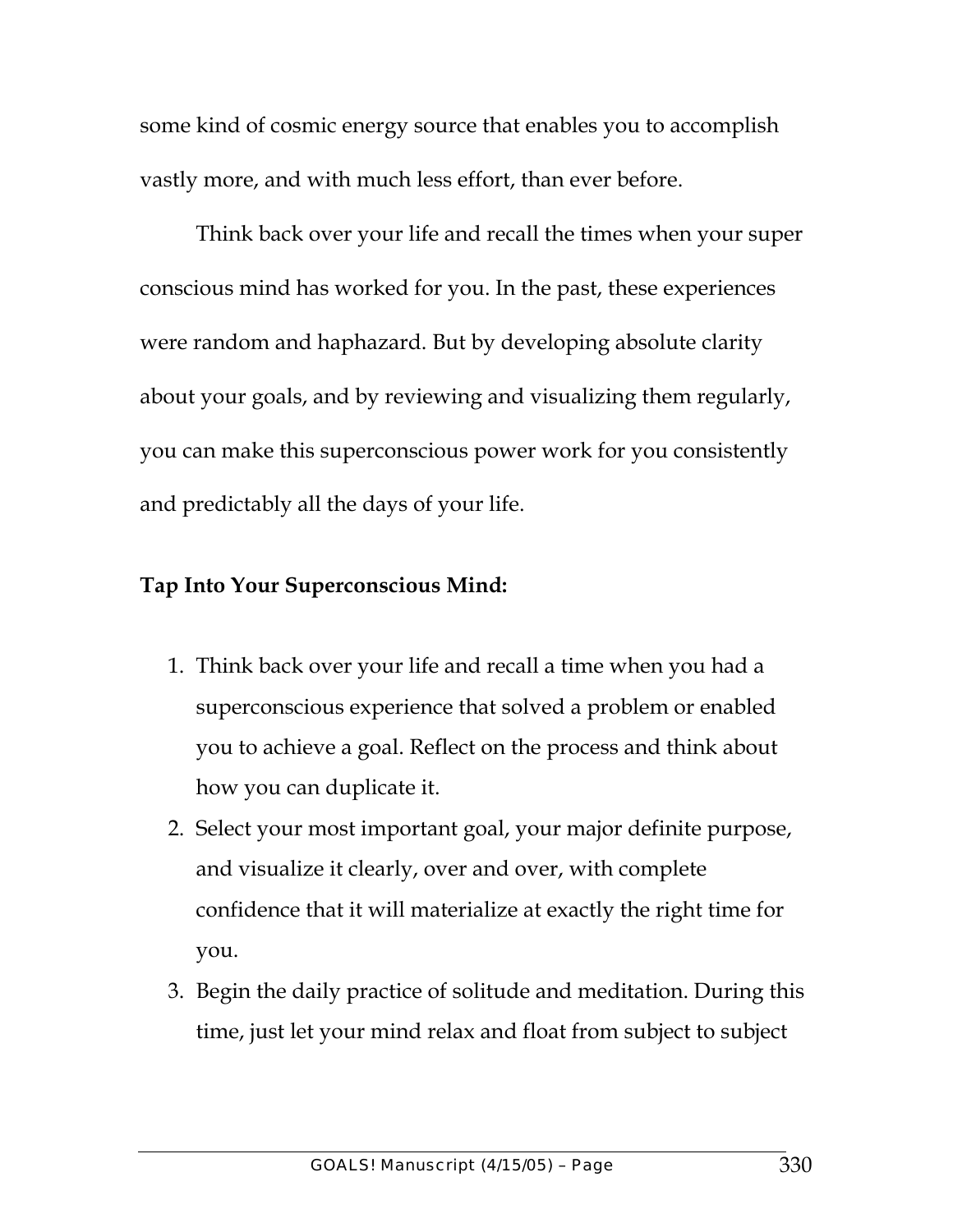until exactly the right answer to the right question pops into your mind.

- 4. Make it a practice to take action on a superconscious idea as soon as it comes into your mind. Don't hesitate. Have complete faith that only the best can happen when you trust in this power.
- 5. Try to solve your problem with single-minded concentration, and it that doesn't work, get your mind busy elsewhere. At exactly the right time, the ideal solution will emerge from your intuition or appear in your life.

Your superconscious mind works for you in direct proportion to your complete trust and confidence in it. Practice letting go on a regular basis and wait patiently until exactly the right answer comes to you, at exactly the right time.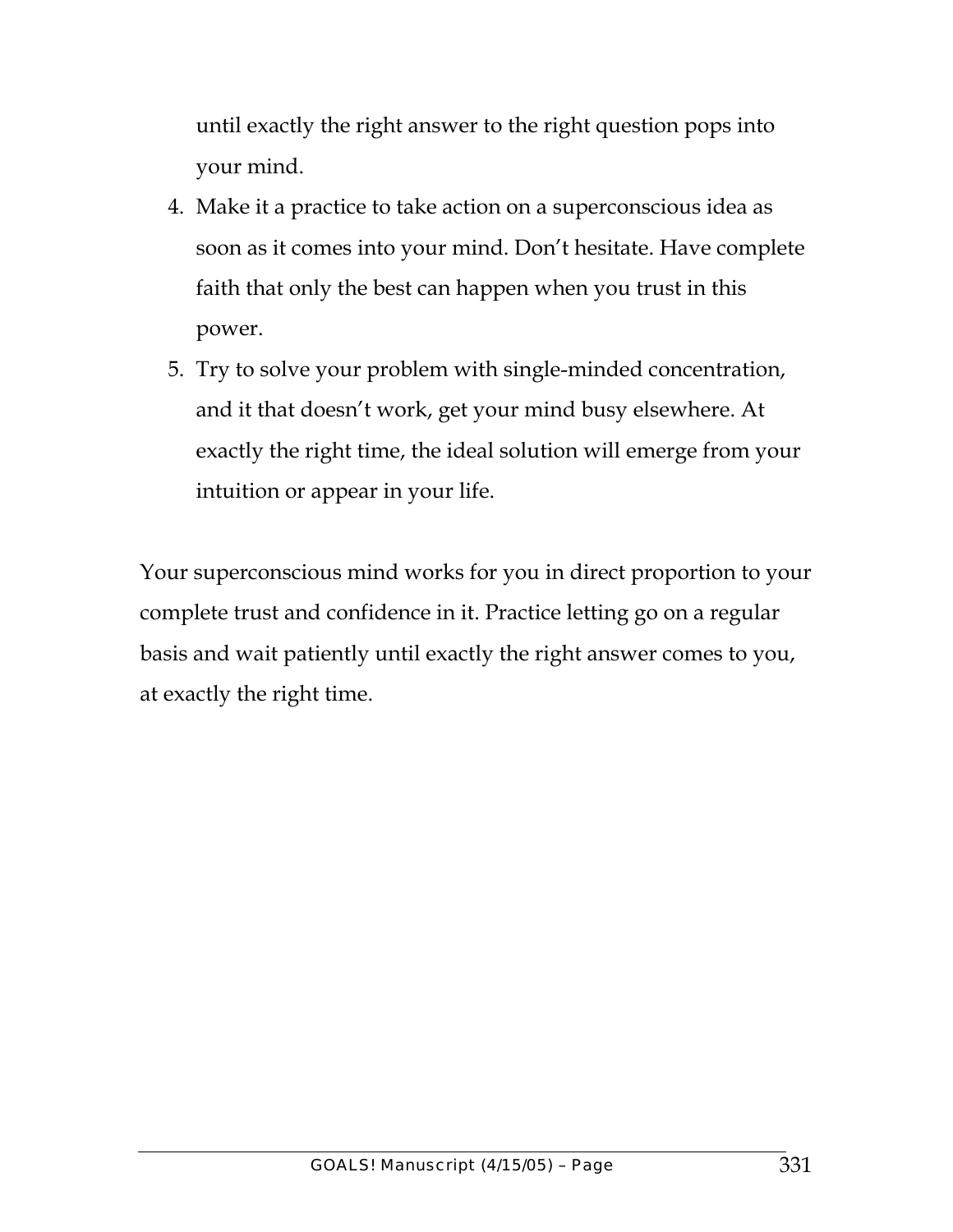# **Chapter Eighteen**

# **Remain Flexible At All Times**

*"When I have finally decided that a result is worth getting, I go ahead on it and make trial after trial until it comes."* (Thomas Edison)

It is in the nature of things that some people will be more successful and happier than others. Some people will make more money, have better lives, enjoy greater fulfillment and satisfaction, have happier relationships and contribute more to their communities. Others will not.

The Menninger Institute of Kansas City conducted a study not long ago to determine what qualities would be most important for success and happiness in the 21<sup>st</sup> century. They concluded, after extensive research, that the most important single quality that you can develop, in a time of rapid change, is the quality of "flexibility."

The opposite of flexibility is "rigidity." The opposite of flexible thinking is fixed or *mechanical* thinking. The opposite of approaching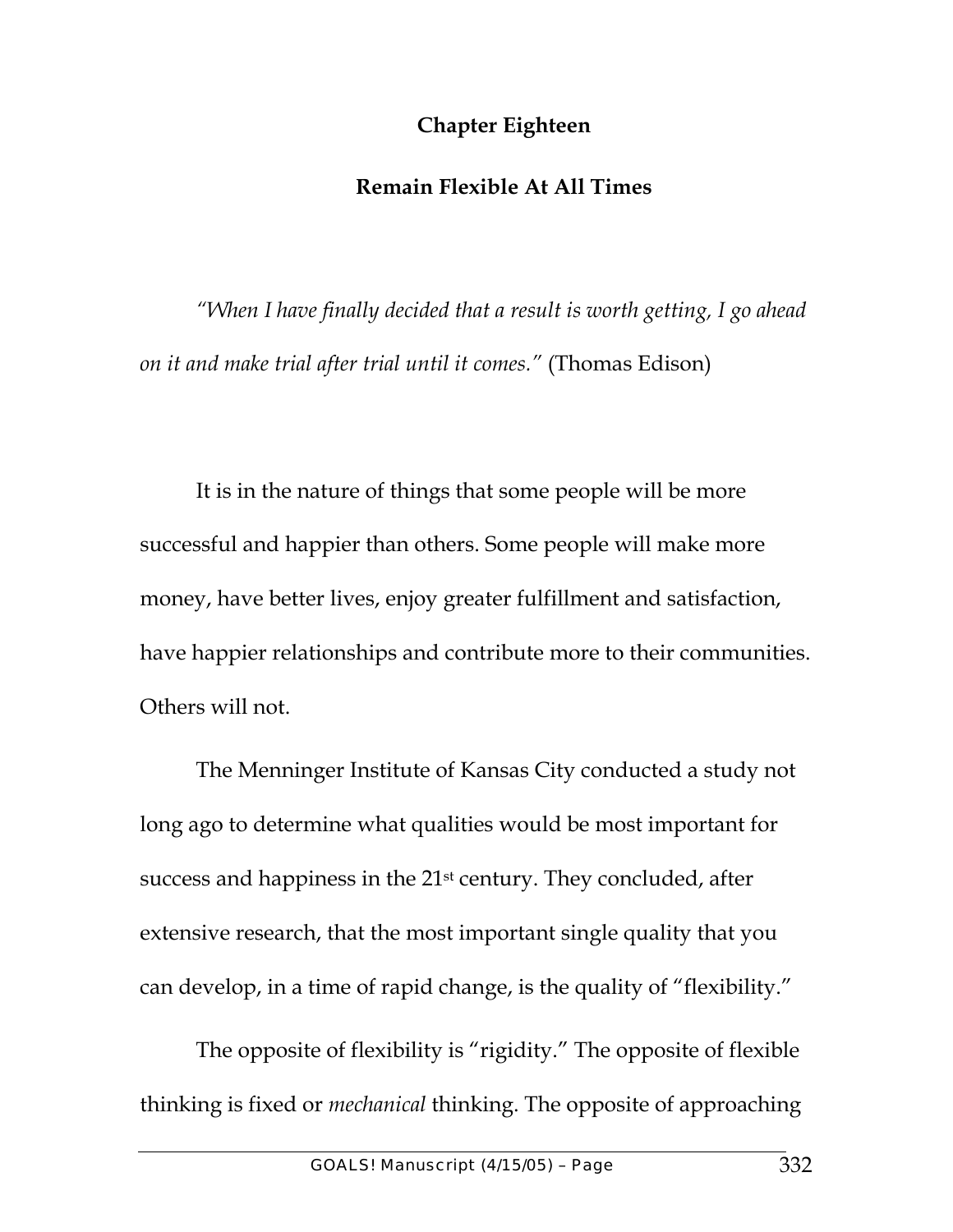life with an open mind is to react automatically and predictably in every situation. The opposite of flexibility is an unwillingness to change in the face of new information or circumstances. The quality of flexibility is therefore essential if you want to be, do and have more than the average person.

# **The Speed of Change**

Today, perhaps the most important factor affecting your life is the speed of change. We are living in an age where change is taking place at a faster rate than ever before in human history. And if anything, the rate of change is increasing, year-by-year.

Change today is not only faster, but it is also *discontinuous*, not following a straight line but starting, stopping and going off in unpredictable directions. Change is coming at us from all sides and in so many different ways that it is often impossible to anticipate what might happen next.

By its very nature, change is unpredictable, often forcing us to scrap our very best plans and ideas overnight as the result of a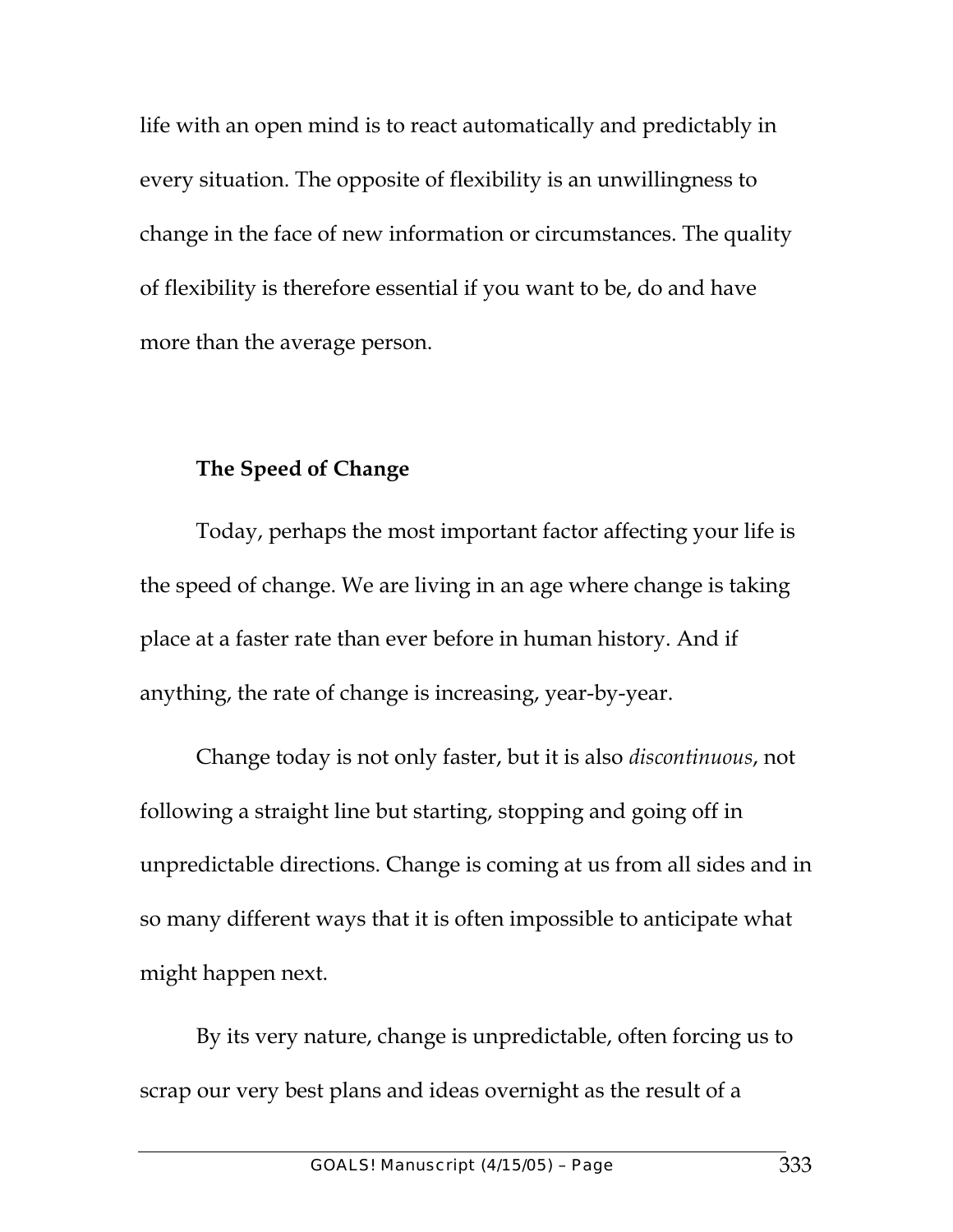completely new and unexpected development coming from a new and unexpected direction. As a result, we have to remain flexible in our thinking and in our possible courses of action.

## **A Major Cause of Stress**

Change causes enormous stress for people who are fixed or rigid in their beliefs about how things "should be." They fall in love with what they are doing, with their current methods and processes, and are unwilling to change, even in the face of overwhelming evidence. Don't let this happen to you.

The only real question you should be asking about what you are doing is, "Does it work?" Is it achieving the end results desired? Based on the current situation, is this the best course of action? The only measure of the rightness or wrongness of a particular decision or course of action is its effectiveness in accomplishing the result desired, or achieving the goal you have set. Keep asking, "Does it work?"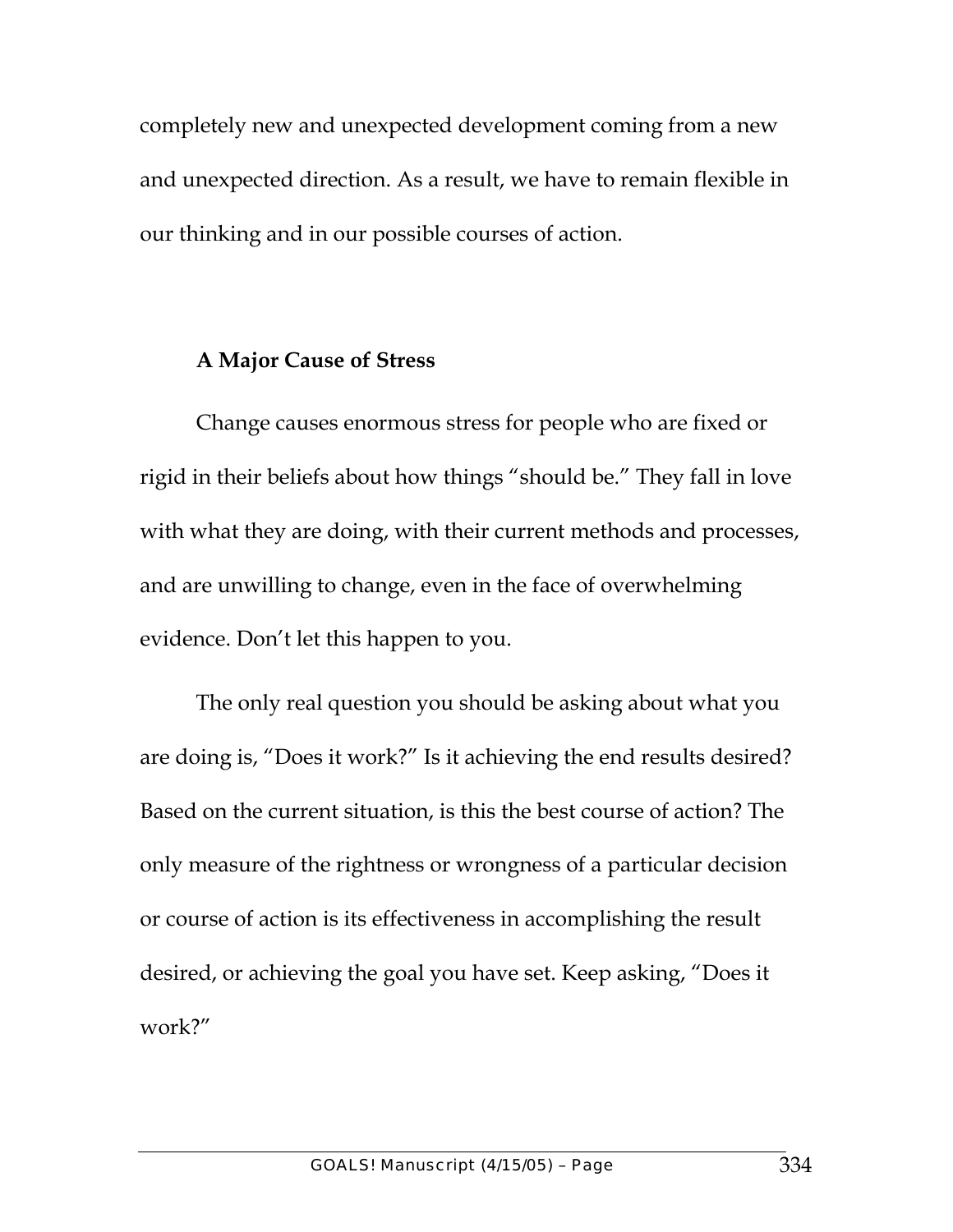# **Three Factors Driving Change**

There are three factors driving change today, each of them multiplying times each other to increase the speed of change.

The first change factor is the explosion of information and knowledge, in every area of our lives. One new discovery or piece of information in a competitive marketplace can change the dynamics of your business overnight. A popular product or service, or major industry, can be rendered obsolete by a new product or service that achieves the same result faster, better, cheaper or easier than something else.

A critical news event, such as 9/11, a market shock, such as that caused by Wall Street revelations, a scandal in a political party or industry, can transform the thinking, actions, sales, and situation of an entire business or industry overnight.

For example, in 1989, when the Soviet Union dissolved, the Iron Curtain came down and the Cold War ended. The defense industry across America was severely shaken. Hundreds of thousands of highly trained and skilled men and women were laid off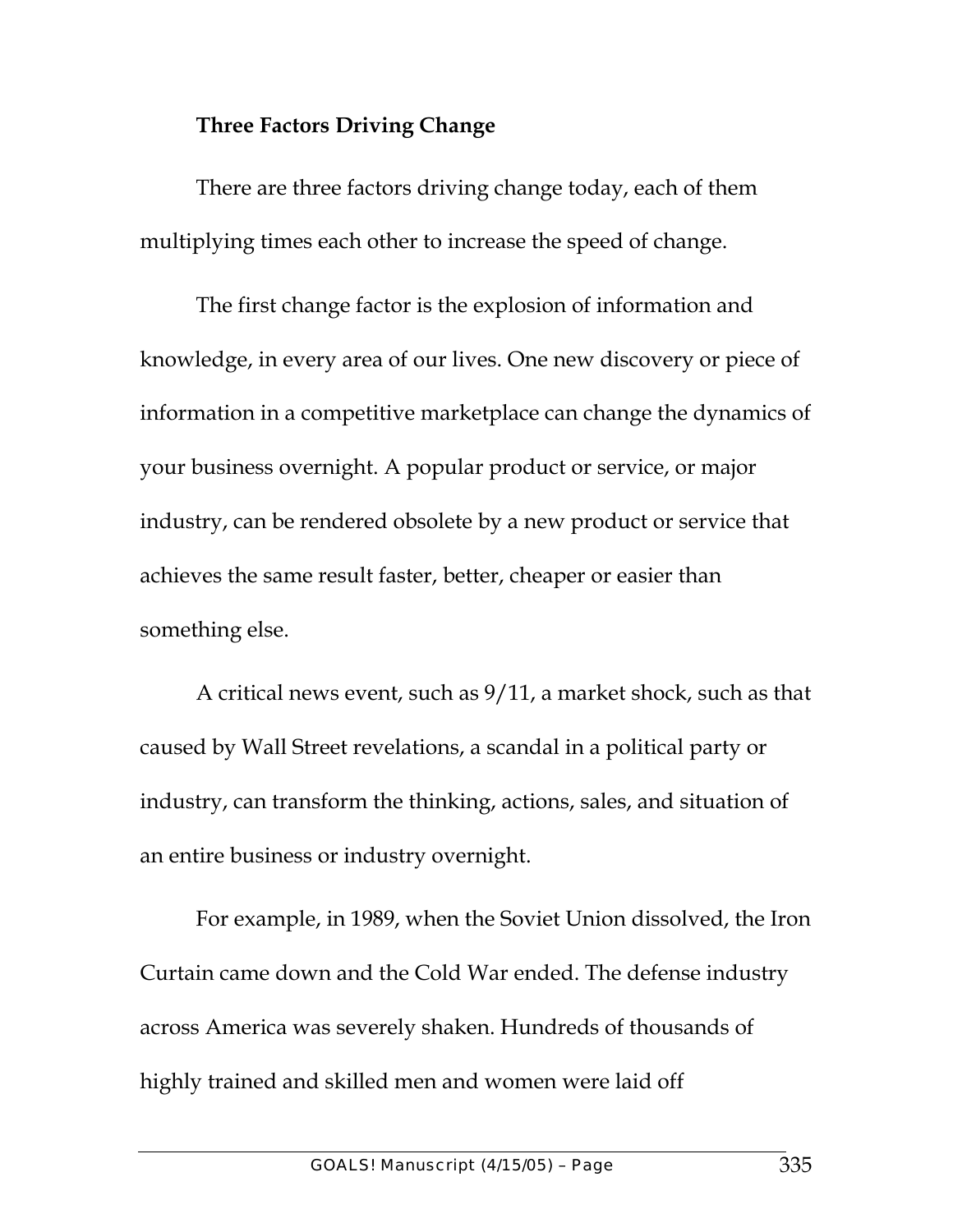permanently. Entire industries were shut down and certain parts of the country were thrown into recession. The effects of change were overwhelming and unavoidable. Only the flexible were able to react and respond effectively.

#### **Be Open To New Information**

To remain flexible, you must be constantly open, alert to new ideas, information and knowledge that can help you or hurt you in your business, or in the achievement of your goals. One new idea can be enough to make or lose you a fortune. One idea can start you on the road to riches, or knock you off it. One piece of information, at the right time, can save you enormous amounts of time, trouble and money. Lack of that information can cost you a fortune.

All leaders are *readers*. It is absolutely essential that you keep current in your field. Read the magazines and publications put out by your industry. Read the best selling books in your field. Attend seminars and conferences. Join your industry associations and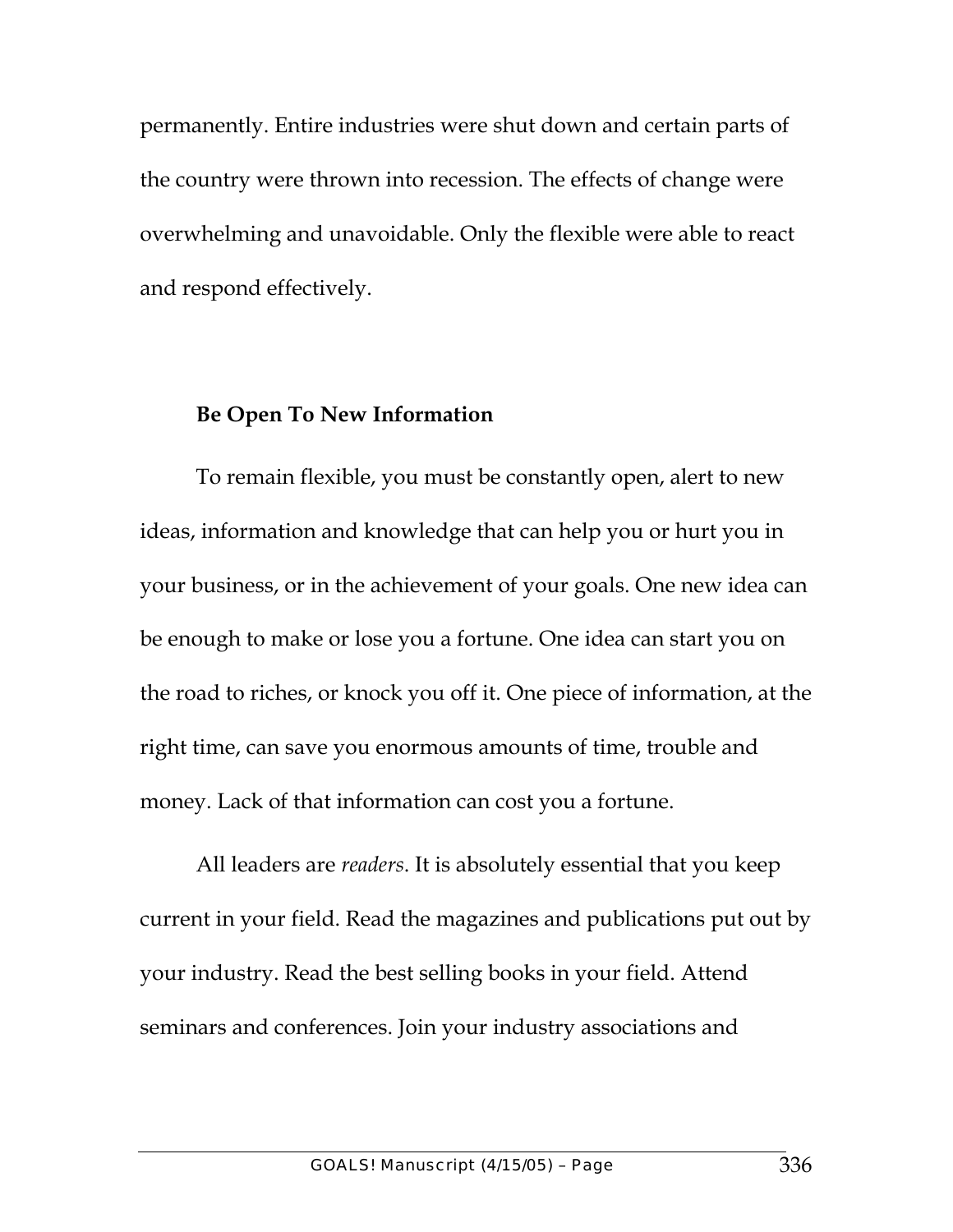network with other people in your business. The power is always on the side of the person with the best and most current information.

## **The Tide of New Technology**

The second factor driving change is the rapid growth and development of new technology. Every new piece of scientific or technical knowledge leads to a advance in technology aimed at helping people and companies get things done faster, better, cheaper or easier. And the speed of technological change is increasing every day.

The rule is that, "Whatever works is already obsolete." A new piece of high-tech equipment put on the shelf is obsolete before it is unpacked. New technology today has a shelf life of six months before it is replaced by something that will do the job faster and cheaper. If you are not looking for ways to replace your product or service with something better, you can be assured that your competitors are staying up late at night looking for ways to do you one better and put you out of business.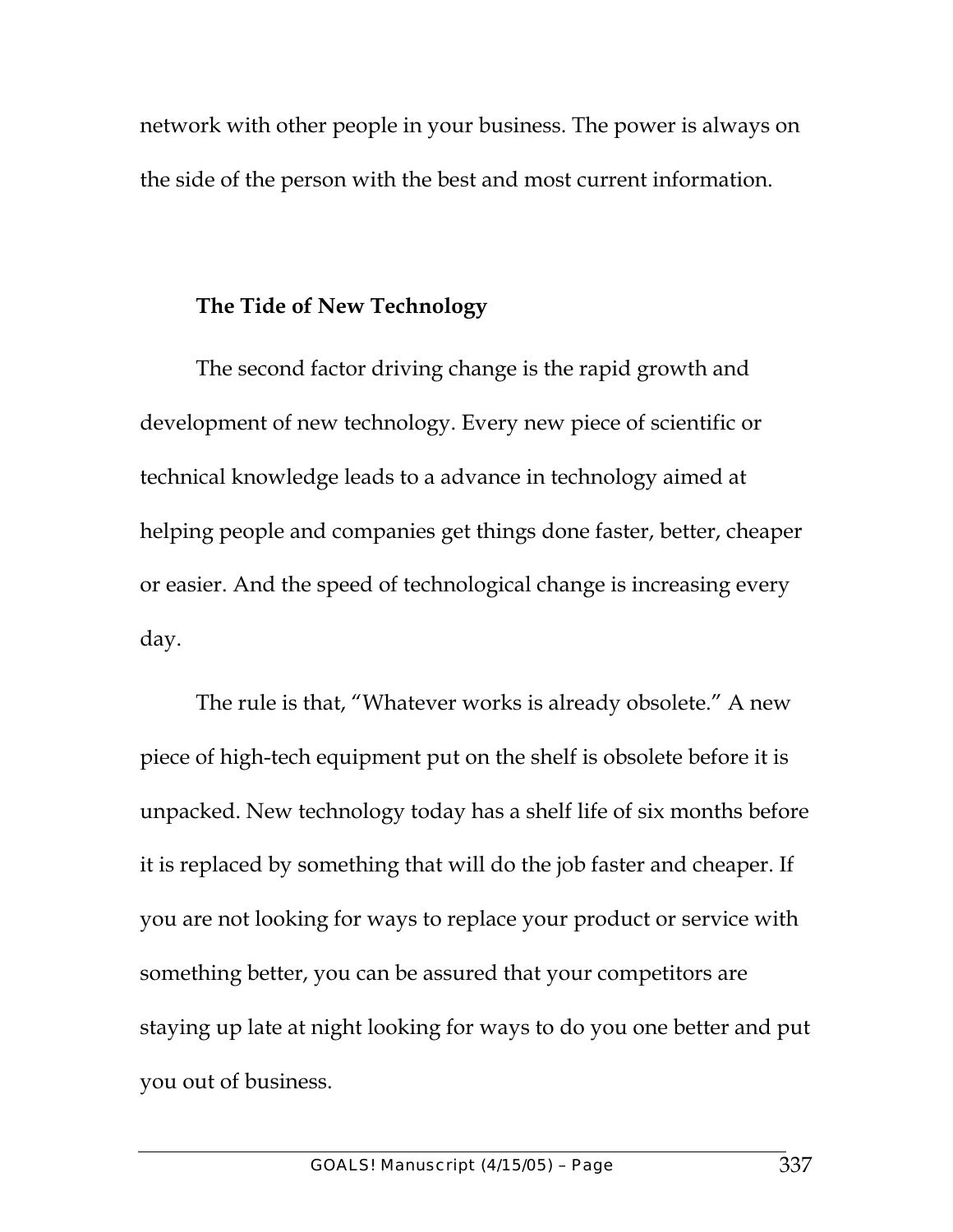# **Playing Leapfrog**

Being in business today is like playing an endless game of leapfrog. You look for a way to leapfrog your competitor and serve your customers better, faster and cheaper. Your competitor then leapfrogs over you with a newer or better product or service. You quickly regroup and leap over your competitor with a new innovation or improvement. Your competitor then leaps over you, and the game goes on without end.

The same principle of accelerating obsolescence applies to your products, your services, your processes and especially to your sales and marketing strategies. It applies to your current advertising and methods of promotion. Whatever works, will soon stop working. Either customers will become bored with it, your competitors will copy it, or it will no longer attract customers in the current marketplace.

## **Expect To Be Imitated**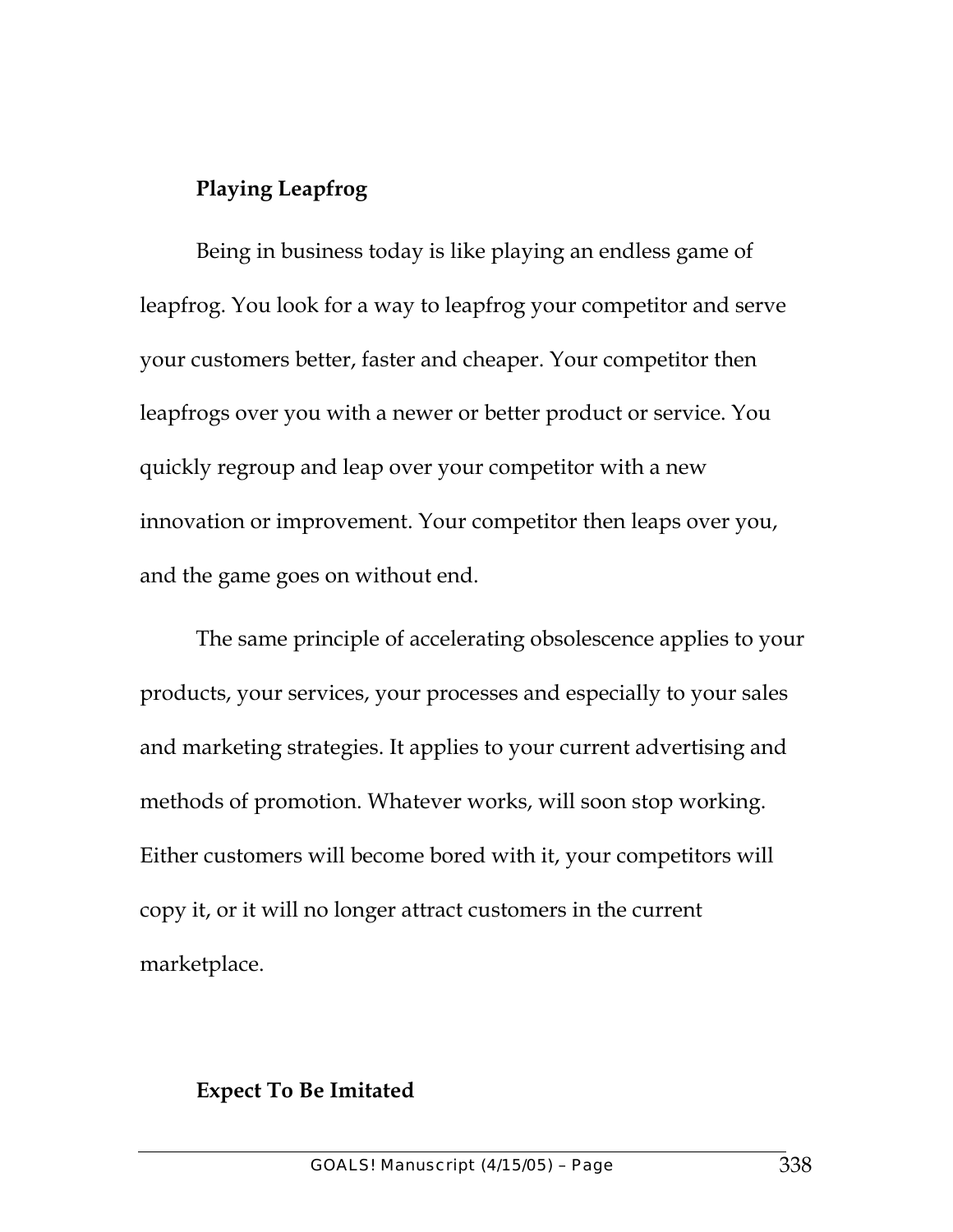Not long ago, I hired an advertising agency and paid them \$10,000 to develop an ad for me, which I then ran in a national newspaper. It was a powerful ad and drew a lot of good responses. We were walking around the office patting each other on the back until the following week, when a competitor came out with the identical ad that we had paid to have created, but aimed at selling his product rather than ours. Our response rate dropped by 50% and continued to fall. And there was very little that we could do.

You must be continually developing back-up plans for every aspect of your business, knowing without doubt that, whatever you are doing, it will soon stop working and will have to be replaced by something else that does.

#### **Watch Out For the Comfort Zone**

We spoke earlier about the "Comfort Zone" and how both individuals and organizations often fall into it and keep on doing the same things, over and over, whether they are working or not.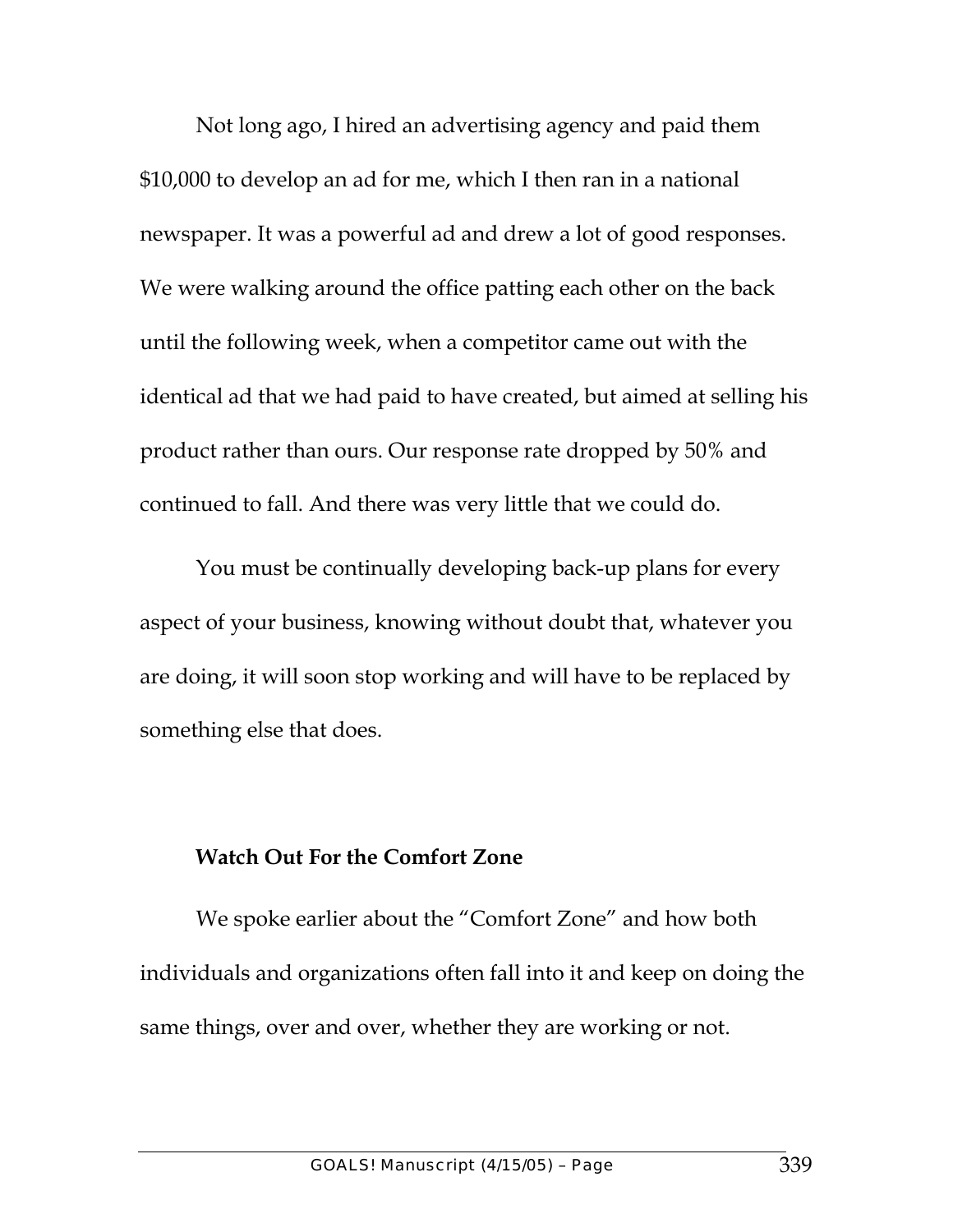Sometimes the greatest danger to your long-term success can be short-term success. Success in any area can quickly breed complacency and a reluctance to change in response to the new realities of the marketplace. Don't let this happen to you.

## **Competitive Pressures Are Unending**

The third element driving change and requiring greater flexibility is *competition*. Your competitors, local, national and international, are more determined and creative today than they have ever been before. They are constantly looking for ways to take your customers away, steal your sales, reduce your cash flow and, if possible, put you out of business. They are aggressively selling their products or services using every argument and advantage they can possibly develop to undermine your position in the marketplace. Your competitors are aggressively using new information and technology to render you obsolete and to gain a competitive advantage.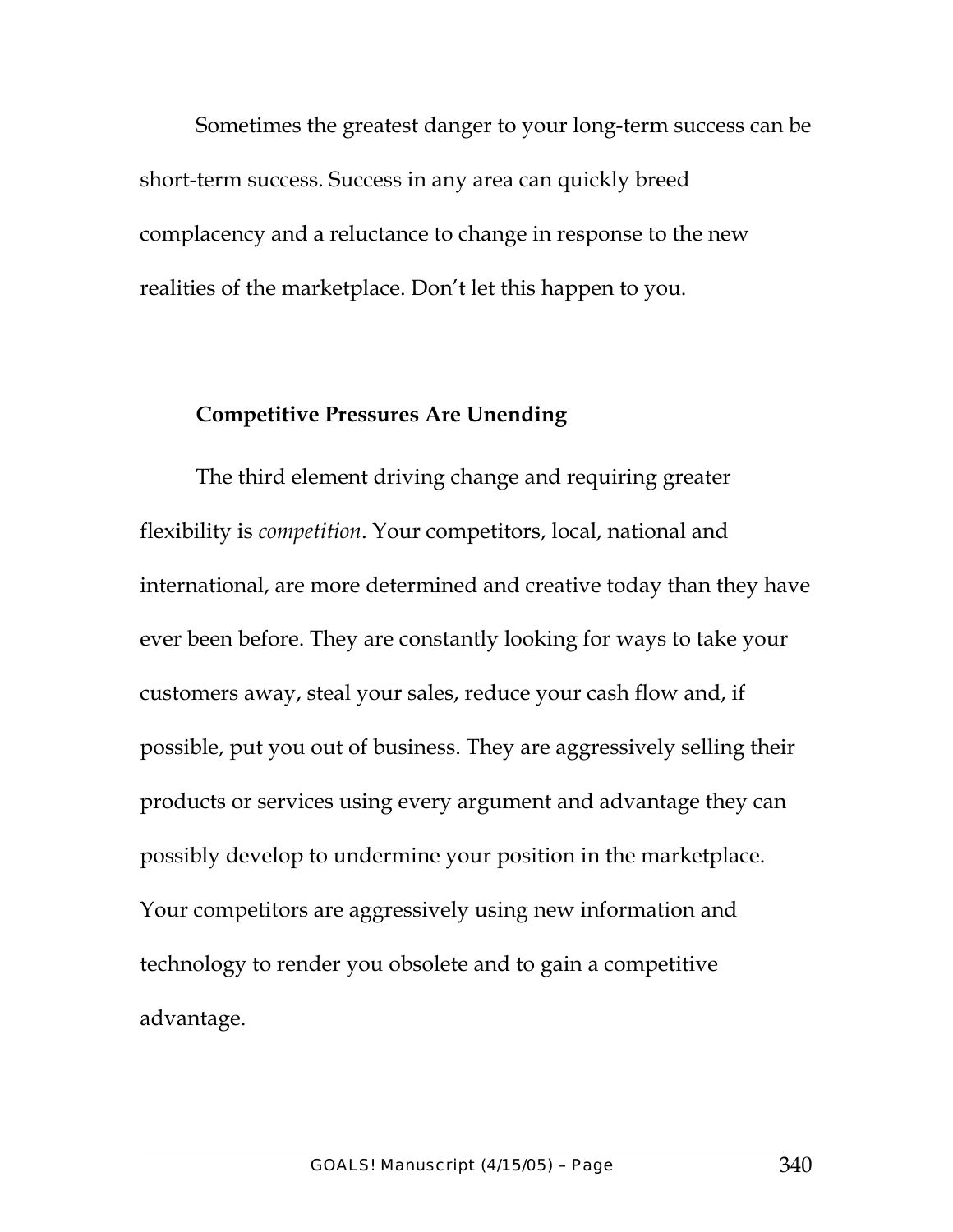Today, there are more companies, products, services and salespeople than there are customers or buyers for them. The competition is becoming tougher and more intense. If you want to survive and thrive in this market, you must become even more focused and determined yourself. Above all, you must be flexible.

## **Zero Base Everything Regularly**

Earlier, I talked about the importance of "zero based thinking" in examining every part of your life and activities today. Zero based thinking is a vital tool in remaining flexible as well.

Continually ask, "Is there anything that I am doing today, that knowing what I now know, I wouldn't get into again today, if I had to do it over?"

Look at every part of your life and business. Wherever you experience stress, resistance, or lack of success, ask the zero based thinking question. And if there is something that you would not start up again today, make plans immediately to get out of it and to channel your resources and energies where you can get better results.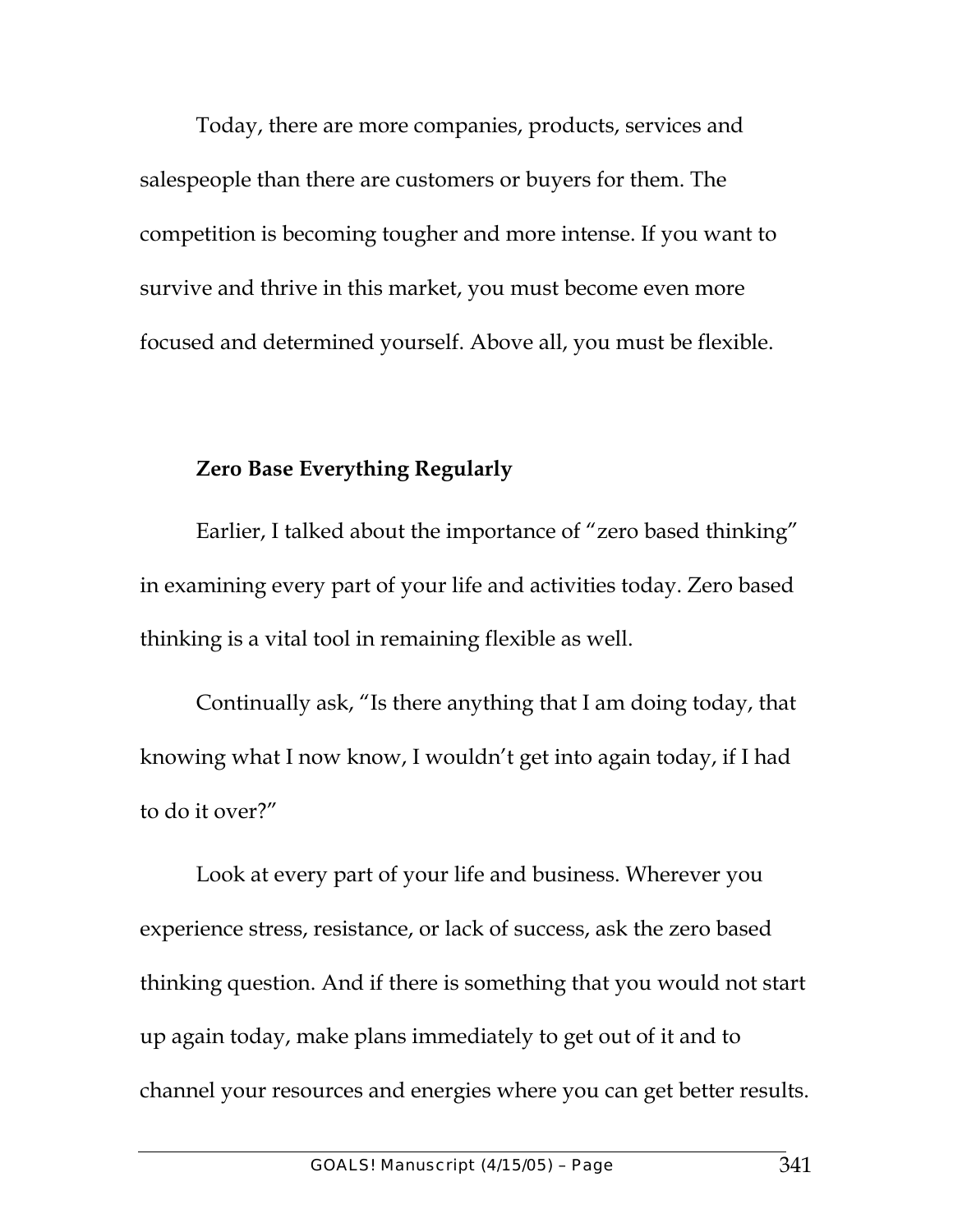Don't let your ego cloud your judgment or your common sense. Be more concerned with *what's right* rather than *who's right*. You must be open to the fact that most of your decisions will turn out to be *wrong* in the fullness of time. Be prepared to be flexible, especially in the face of new information, technology or competition.

#### **Three Magic Statements**

There are three statements that you can learn to say, over and over, to remain flexible in turbulent times. Here they are:

The first is, *"I was wrong."* Most people would rather bluff, bluster and deny rather than to admit that they were wrong. What makes the refusal to admit you are wrong even worse is when everyone around you already knows that you are wrong. You are the only one who is fooling anyone, and that one person you are attempting to fool is yourself. When you realize that you are wrong, the smartest thing you can do is to admit it quickly, solve the problem and get on with achieving the goal or result.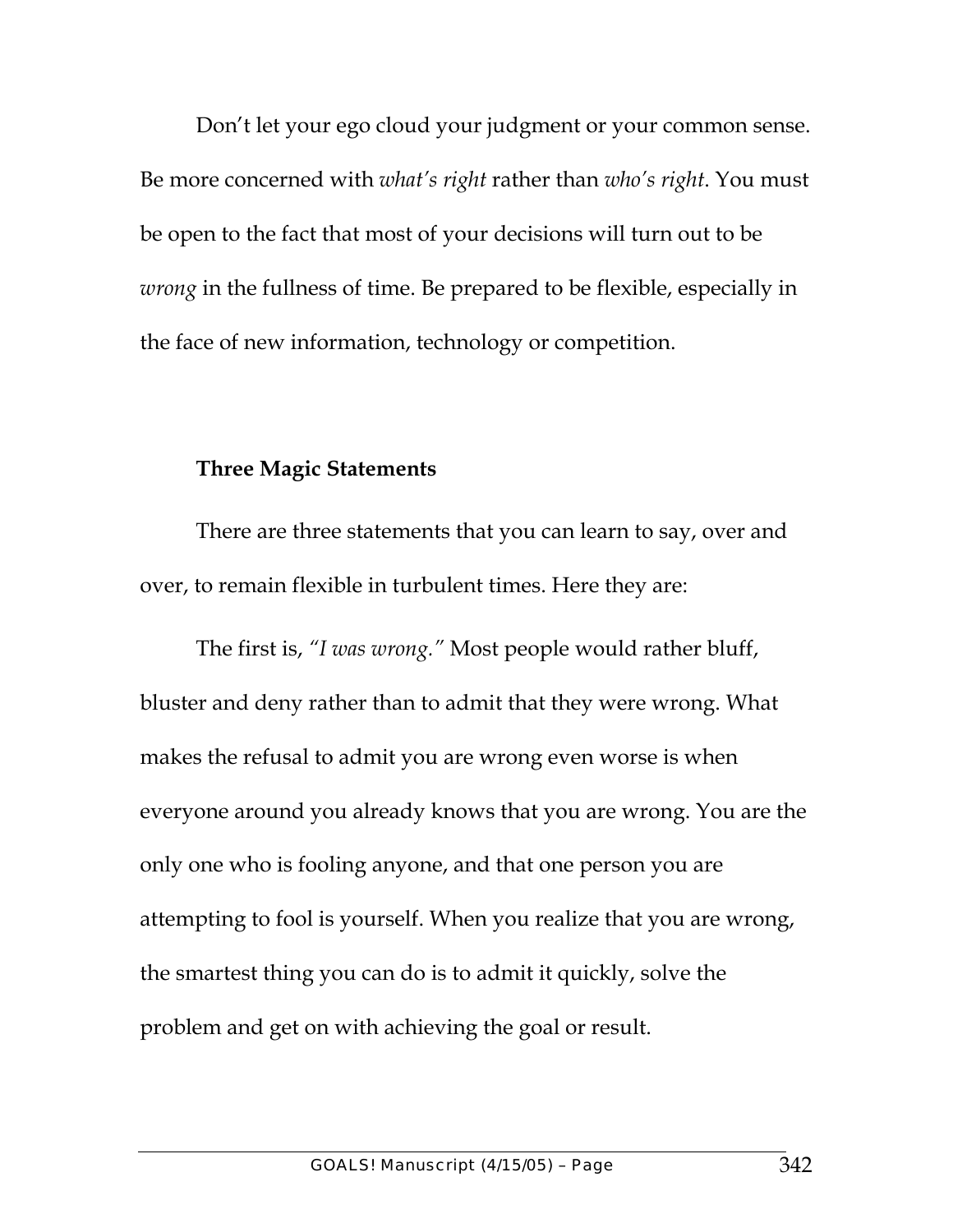It has been estimated that as much as 80% of the time and energy of the key people in large companies and organizations is devoted to covering up the fact that they are wrong, and they don't want to admit it. Many companies, small and large, have gone bankrupt because of a refusal or failure to admit an obvious mistake.

#### **Admit That You Are Not Perfect**

The second statement that you must learn to say to remain flexible is, *"I made a mistake."* It is amazing how much time, energy and money is wasted because someone's ego is so large that they will not admit they have made a mistake, even one that is obvious to everyone around them.

Once you say, "I was wrong" or "I made a mistake," the issue is largely over. From then on, everybody can get on with resolving the problem or achieving the goal. But as long as a key person is unwilling to admit that he or she has taken the wrong course, everything comes to a stop.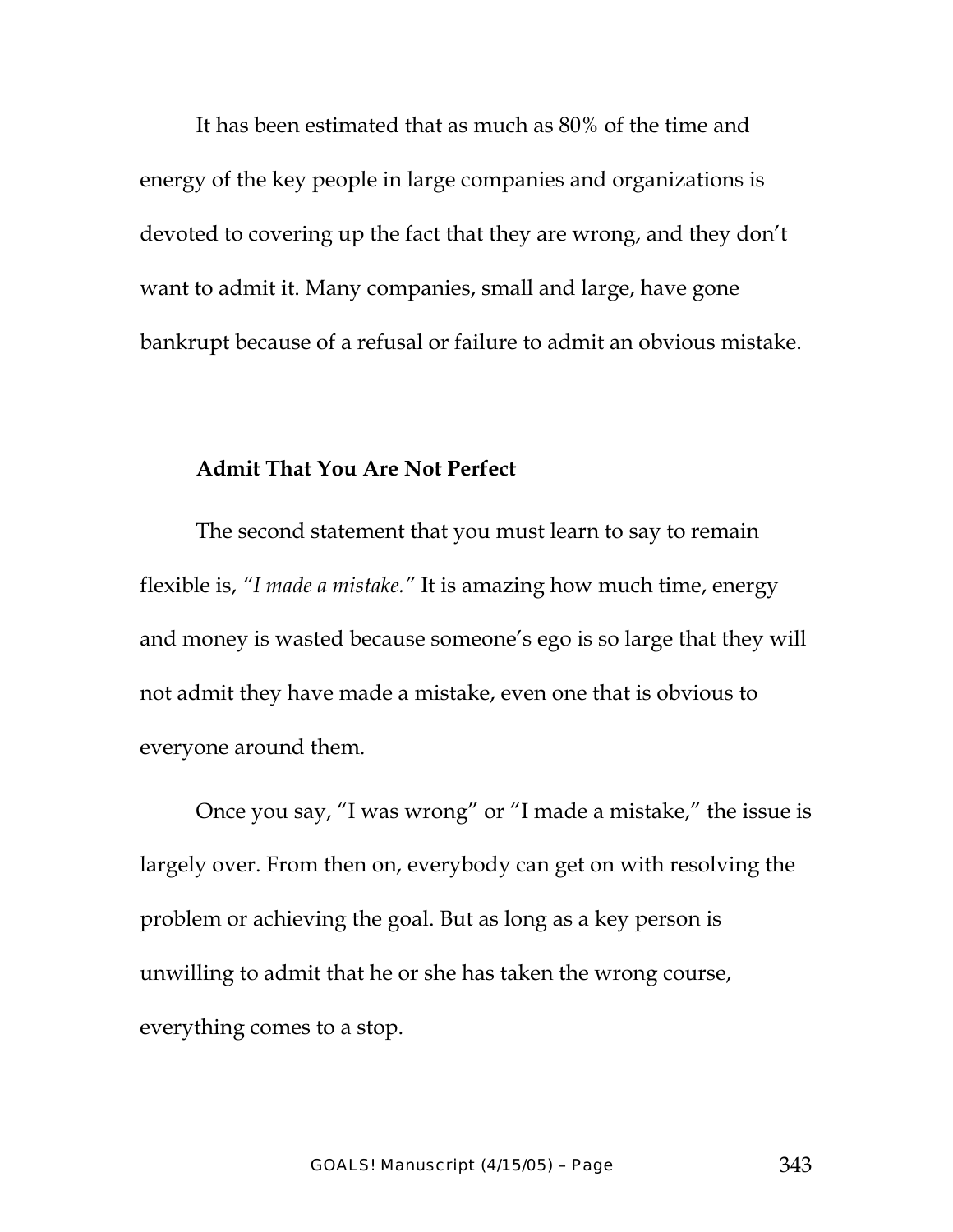We have seen this repeatedly in national politics where the failure of a single person to admit a mistake or blunder has led to tremendous waste of time and energy for everyone involved, and often, for the entire nation.

## **Adapt To New Information Quickly**

The third statement you should learn to say quickly and easily is *"I changed my mind."* If you get new information that contradicts the information upon which you made a previous decision, be prepared to admit candidly that, "I changed my mind."

It is not a weakness or a character flaw to be wrong, to make a mistake or to change your mind. In fact, in a time of rapid change in the areas of knowledge, technology and competition, it is a mark of courage, character and flexibility to be willing to "cut your losses" quickly and practice the "Reality Principle" in everything you do.

Be willing to deal with the world as it is, rather than the way you wish it were, or the way that it might have been in the past. Face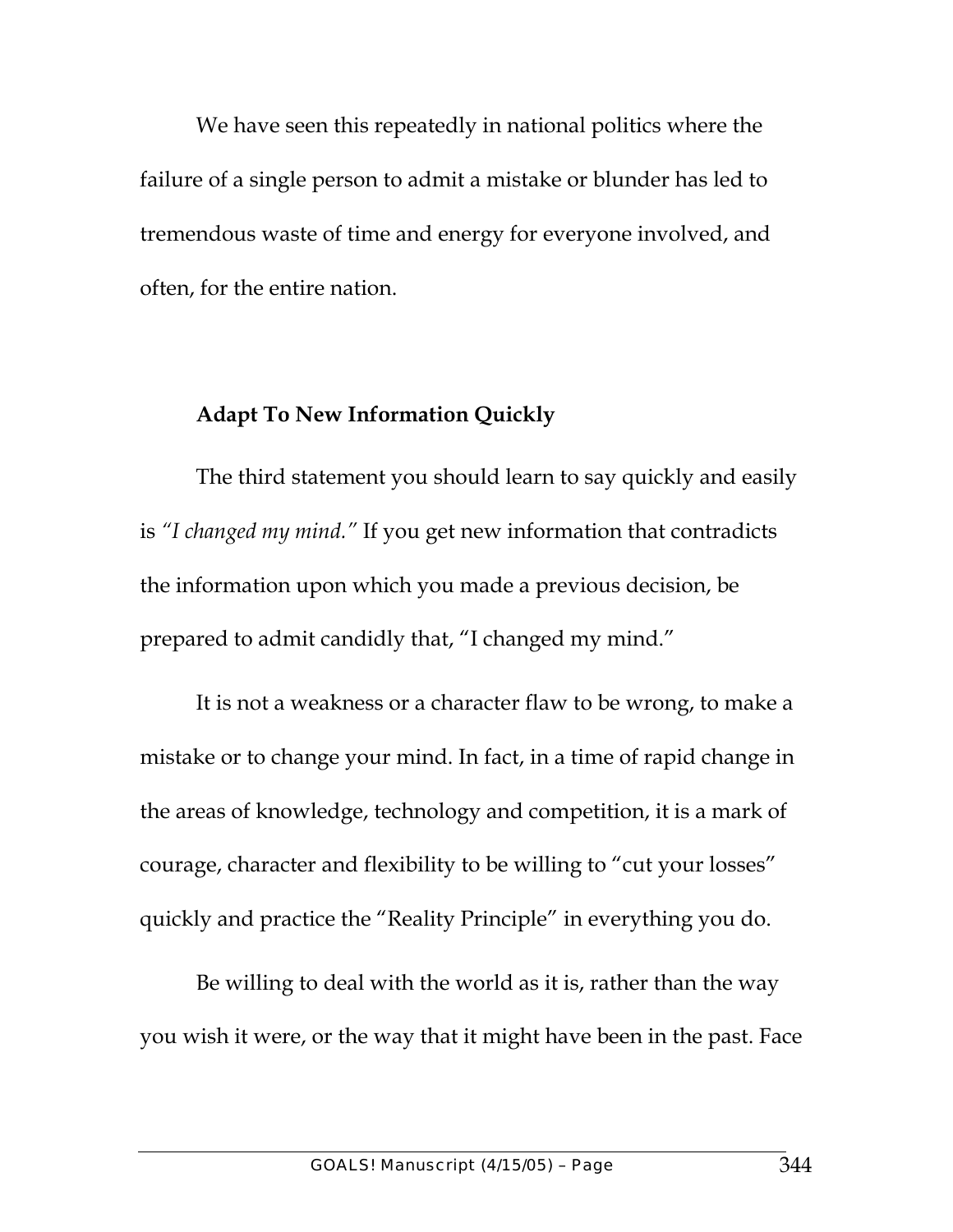the truth, whatever it is. Be honest with yourself and everyone around you.

### **Remain Open to New Realities**

Always be open to reevaluating your goals and objectives in the light of new information, technology or competition. Based on what you now know, is this the best course of action? If it is not, what else should you do? What else could you do?

If it is a goal, and the circumstances under which you made the goal have changed dramatically, be sure that you still want it badly enough to struggle and sacrifice for it. Be willing to drop it and set a new goal if you have changed your mind, or if the goal is no longer as important to you today as it once was.

In a time of rapid change, resolve to be the first to recognize and embrace change when it occurs. Expect it as part of the normal and natural course of events. Refuse to be surprised or upset when things do not work out the way you thought they would, or should.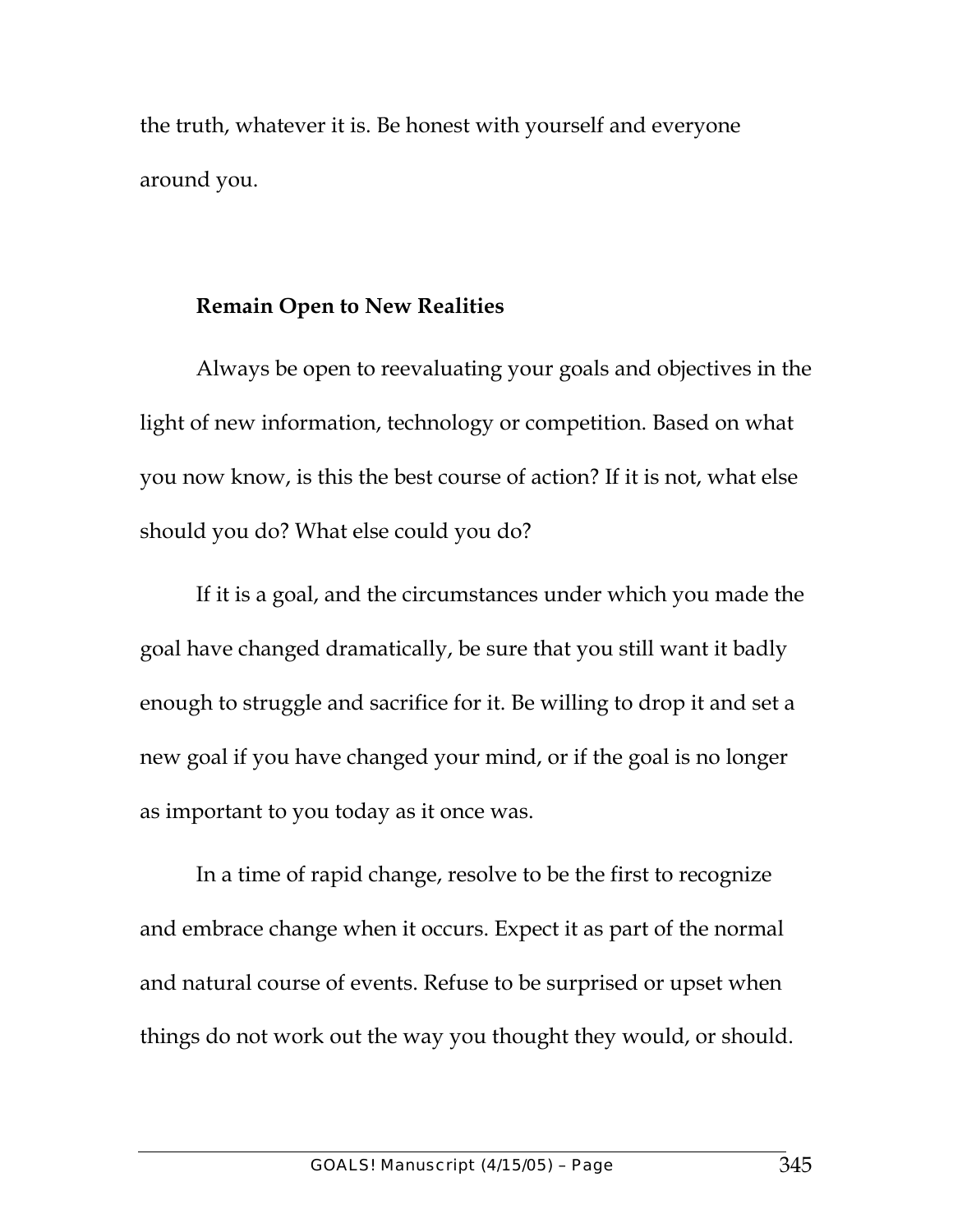# **Be Flexible In Your Relationships**

Especially, be flexible with the important people in your life your family, your friends, your coworkers and your customers. Be open to differing points of view and different ideas. Be continually willing to admit that you could be wrong, because you often are.

One of the characteristics of the best leaders is that they are good *listeners*. They ask a lot of questions and take in all the information possible before making up their minds or coming to a final conclusion. They also admit failure and cut their losses quickly when they make a mistake so they can move on to bigger and better things.

## **The Theory of Precession**

There is another aspect of flexibility that you should bear in mind for the rest of your life and career. Buckminster Fuller, the scientist and philosopher, called it the "Theory of Precession," which does not appear in any dictionary or encyclopedia. Dr. Robert Ronstadt of Babson College called it the "Corridor Principle."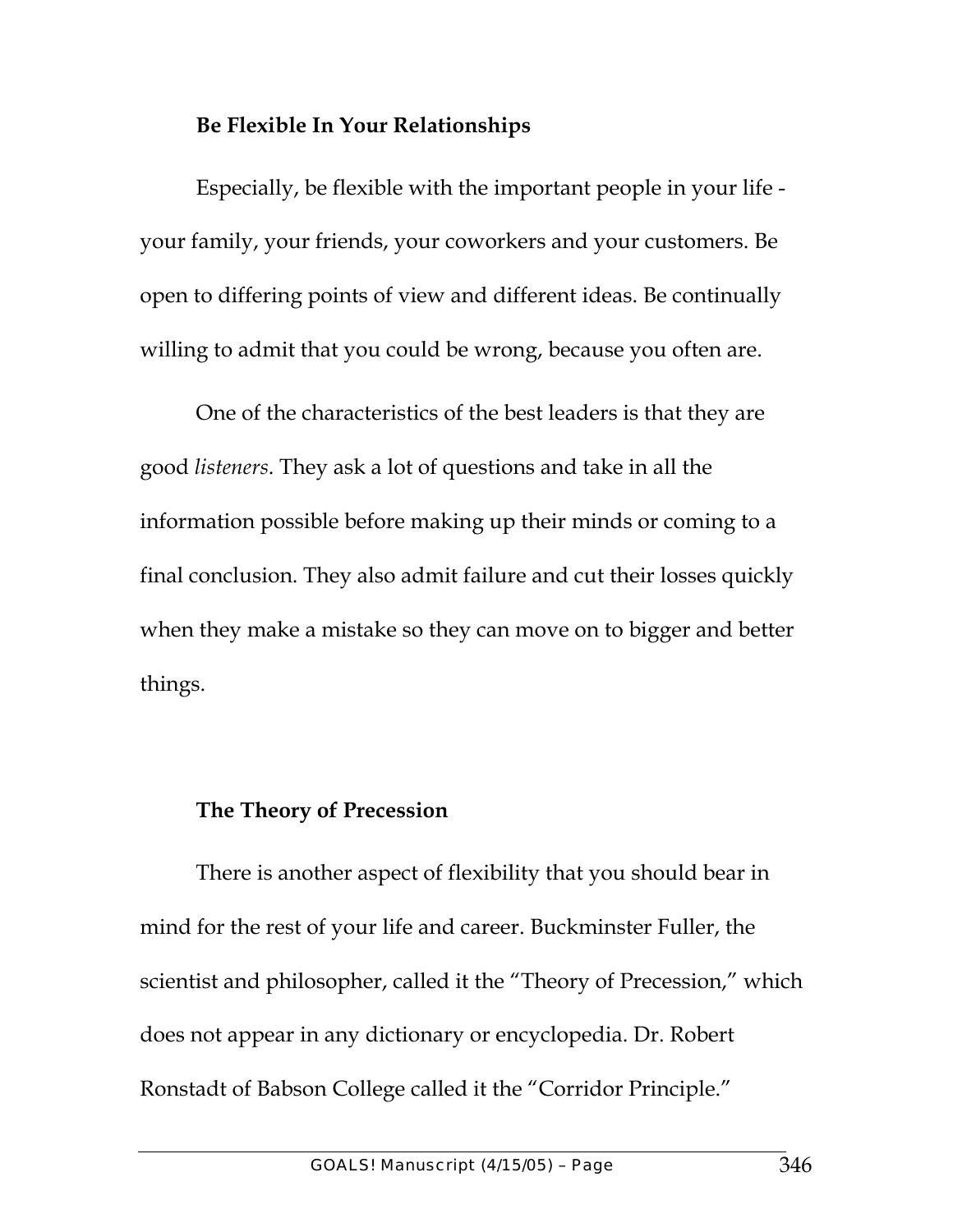Napoleon Hill referred to this finding by the most successful people in America by saying that, "within every setback or obstacle there lies the seed of an equal or greater opportunity or benefit."

What this means is that, when you set a new goal for yourself, you will have a general idea of the steps you should take and the direction you should pursue. But almost inevitably, as you start off, you will run into unexpected roadblocks that make it impossible to continue in that direction. However, by some miracle, just as you reach a wall, another door of opportunity will open along the corridor to success.

Because you are flexible, you will quickly take advantage of the new opportunity and begin moving in that direction, developing that new product or service, selling into that new market or customer base. But as you move down this new corridor, you will run into another obstacle or roadblock that might again block your progress. Just as you hit this new wall or obstruction however, another opportunity will open up for you and take you down a different corridor toward your goal.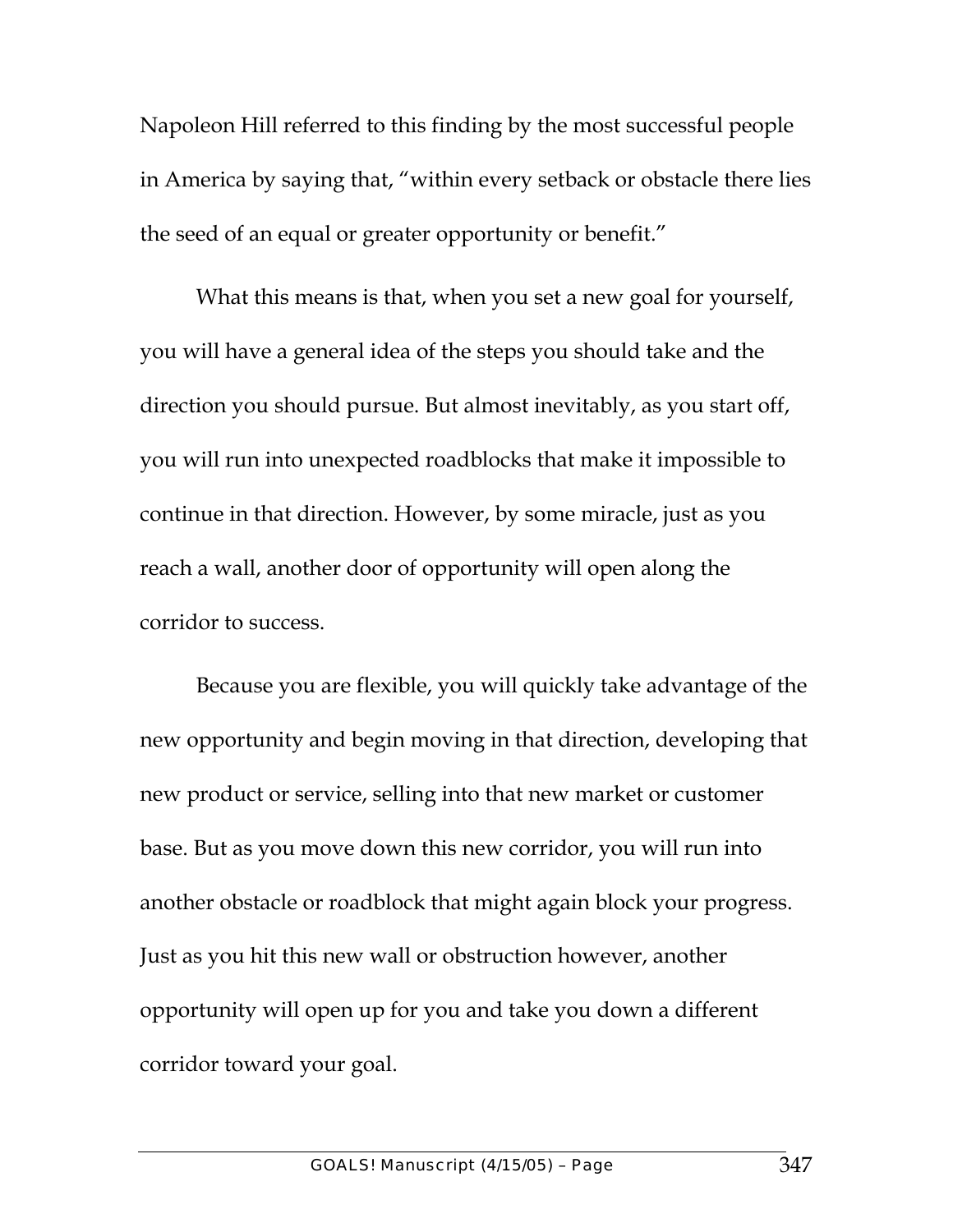This may happen several times, with several false starts. In almost every case, you will achieve your greatest success in an area very different from what you initially thought when you started out. You will achieve your greatest business and personal successes doing things that are very different from what you had initially planned. The key is to remain flexible.

## **Be Both Clear and Flexible**

Here is the most important rule of flexibility: *"Be clear about your goal but be flexible about the process of achieving it."*

Always be open to the influence of your superconscious mind. Remain sensitive to the possibility of serendipitous and synchronous events. Be open to ideas, inspirations and inputs from other people. In the New Testament, Jesus said, "You must become like a little child if you would enter into the Kingdom of Heaven."

One interpretation of these words is that you must remain open minded, flexible, calm, confident and curious if you want to be able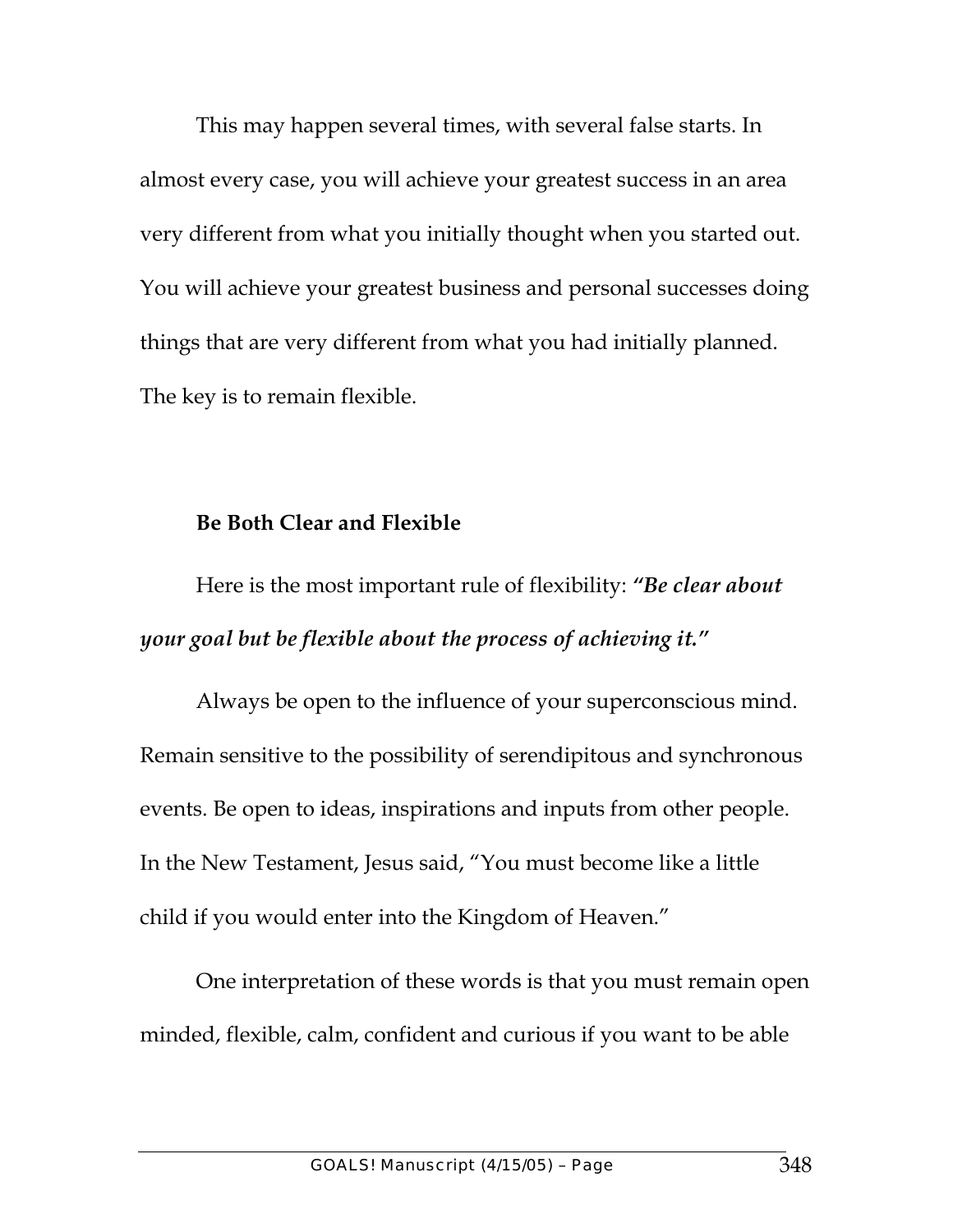to recognize new opportunities and possibilities as they open up around you on your journey toward your goal.

Resolve to remain flexible and open, no matter what happens. Remember, there is almost always a *better* way to accomplish any task, or to achieve any goal. Your aim should be to be alert and aware to what it might be, to find it and then to take action in that new direction as quickly as possible. This will insure that you inevitably reach your goal, sometimes in the most unexpected and surprising ways.

## **Remain Flexible At All Times:**

- 1. Regularly ask yourself the question, "What do I really, *really* want to do with my life?" and then make sure that your current goals and activities are in harmony with your answer.
- 2. Be completely honest and realistic with your life and goals. Resolve to see the world as it is, not as you wish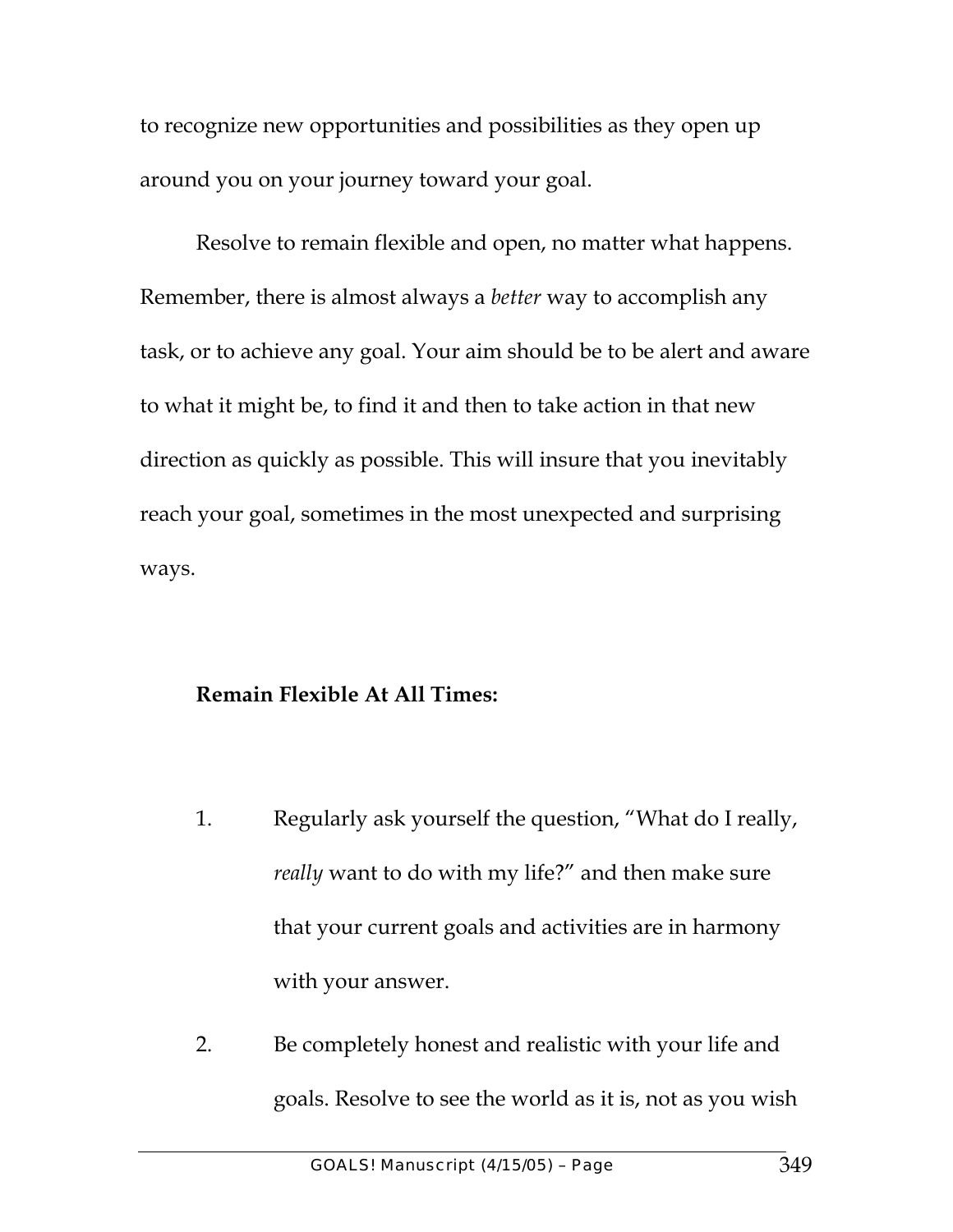it were, or could be. What changes does this practice suggest?

- 3. Be willing to admit, in each area of your life where you experience stress or resistance, that you could be wrong, or that you have made a mistake. Resolve today to cut your losses wherever possible.
- 4. If the situation has changed, or you have new information, be willing to change your mind and make a new decision based on the facts as they exist today. Refuse to persist in a course of action that does not make good sense.

Look into each problem or obstacle you face and seek the valuable lesson or benefit it contains. Should you change your direction or course of action based on new information or experience? If so, do it *now*.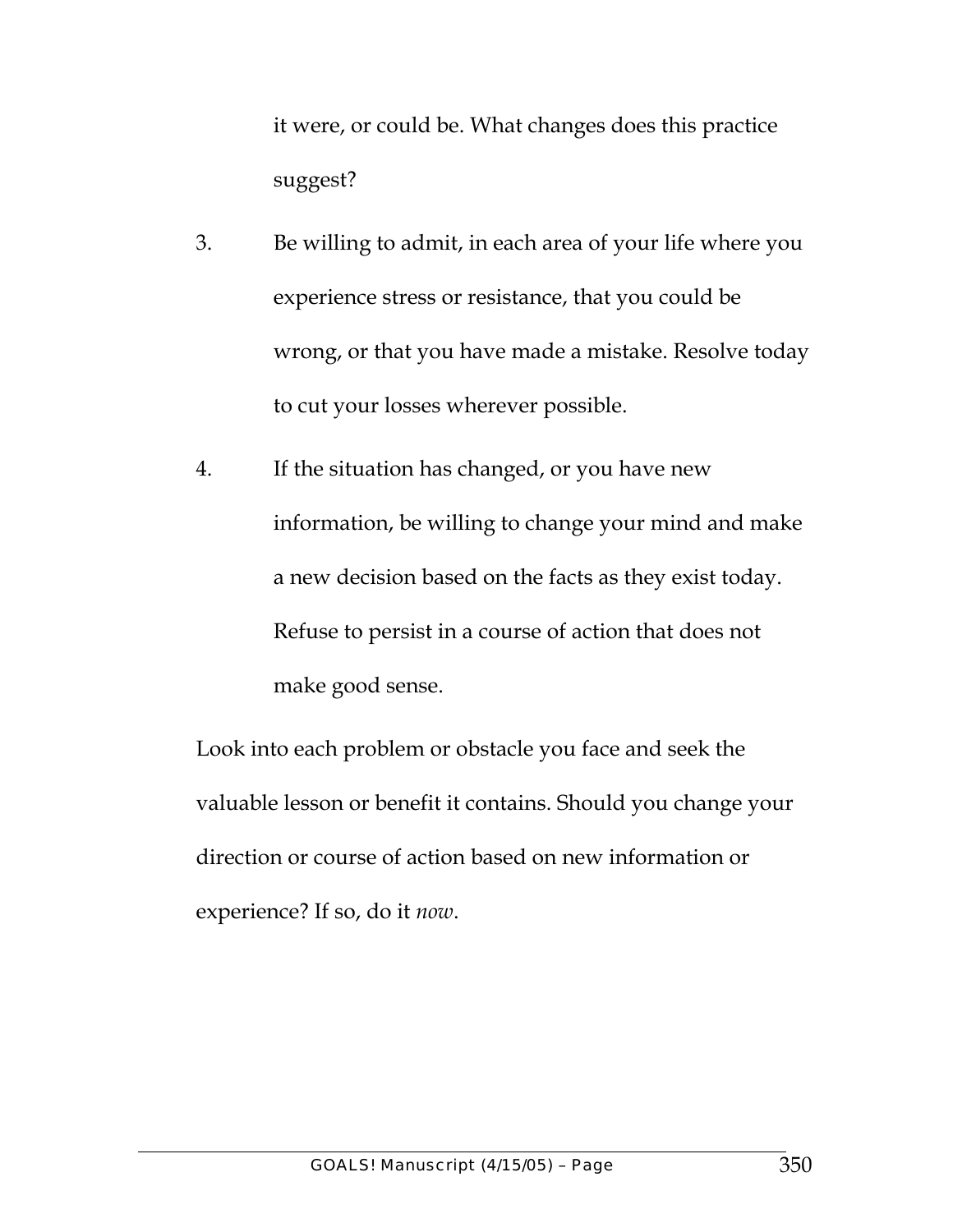# **Chapter Nineteen**

# **Unlock Your Inborn Creativity**

*"Make every thought, every fact, that comes into your mind pay you a profit. Make it work and produce for you. Think of things not as they are but as they may be. Don't merely dream but create!"*(Robert Collier)

Tony Buzan is a brain expert. He is the past president of the Mensa Society, an organization only open to people who score in the top 2% on standardized I.Q. tests, and an author of several books on creativity, learning and intelligence. According to him, and to many other authorities in the field, the mental potential of the average person is largely untapped and virtually unlimited.

Your neocortex, your thinking brain, has approximately 100 billion cells or neurons. Each of these cells bristles, like a porcupine, with as many as 20,000 ganglia or fibers that connect it to other brain cells. Each of these cells is, in turn, connected and interconnected to thousands and millions of other cells, like an electric grid that lights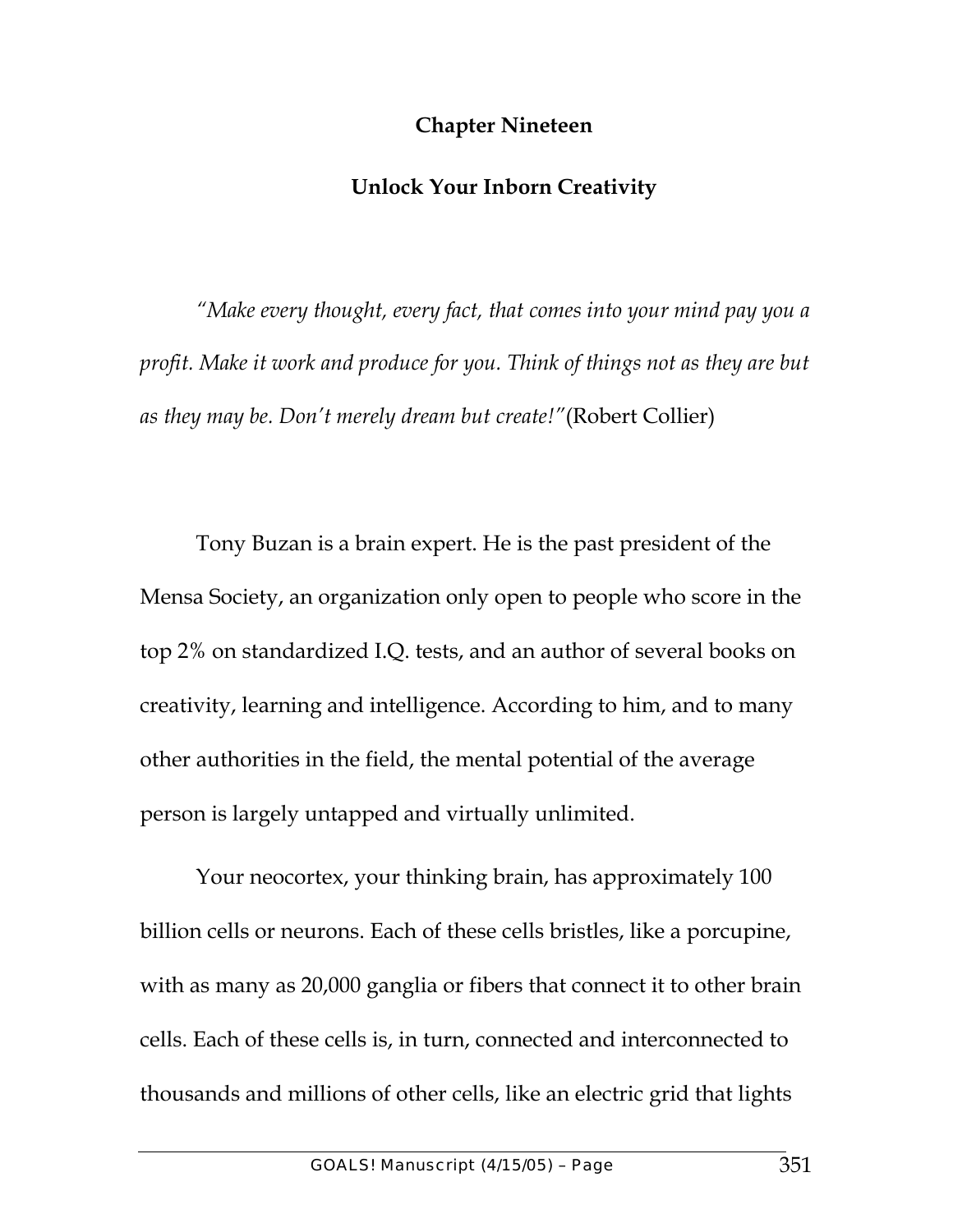up and powers a large city. Each of these cells, and each connection between these cells, contains an element of mental energy or information that is available to every other cell. This means that the complexity of your brain is therefore beyond belief or imagination.

According to Tony Buzan, and other brain experts, the number of combinations and permutations of brain connections you have is greater than the number of molecules in the known universe. It would be the equivalent of the number one followed by eight pages of zeros, row after row and page after page.

#### **Enormous Reserve Capacity**

As mentioned earlier, the average person uses about 1% or 2% of their brain capacity for 100% of their functioning in life and work. The rest is "reserve capacity" that is seldom tapped into or used for any reason. Most people "go to their graves with their music still in them."

You do not need to achieve a miracle to bring about spectacular results in your life. You only need to use a little bit more of your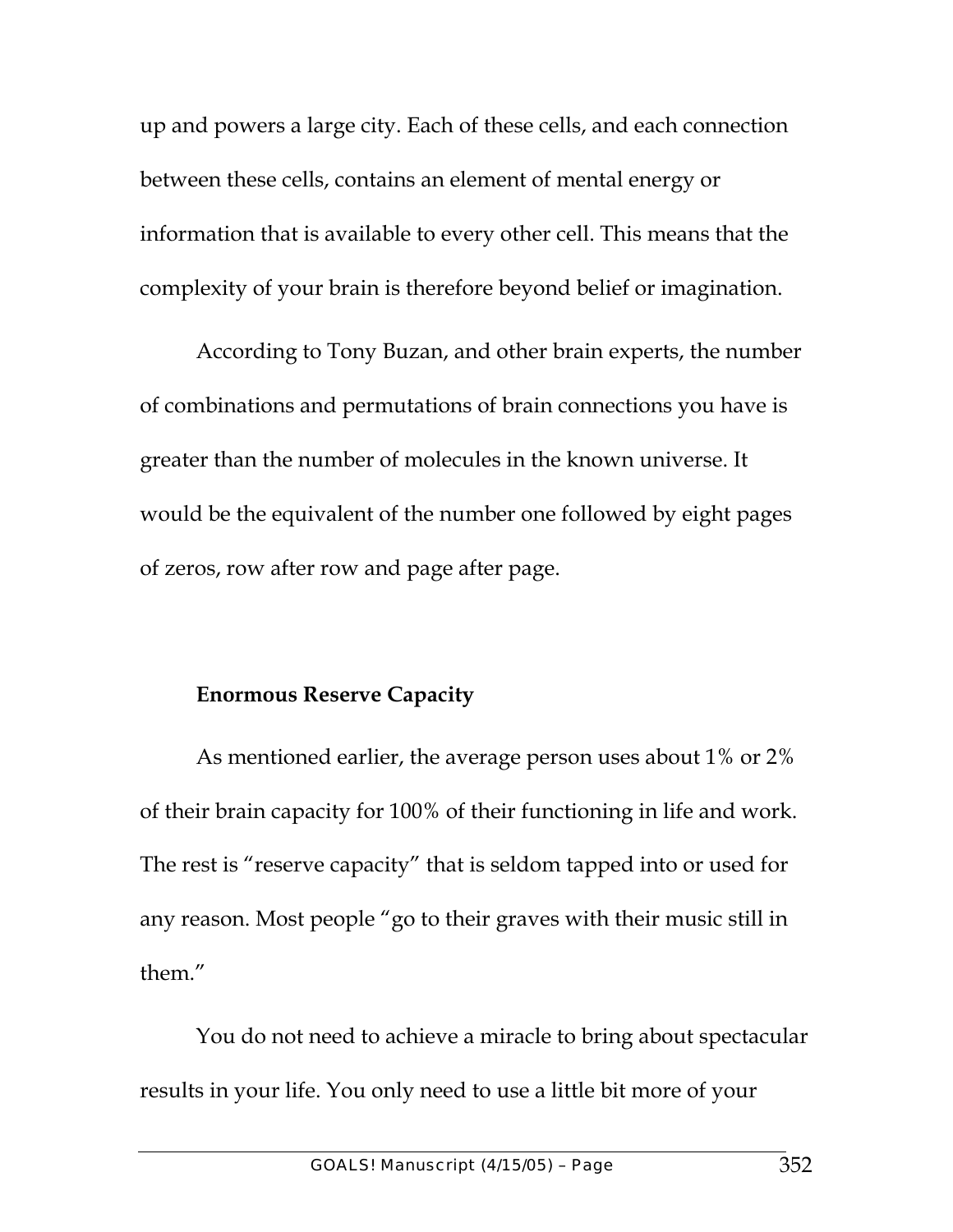existing brainpower than you are using today. This small improvement in your thinking ability can change your life so profoundly that both you and others will be astonished by what you accomplish in the months and years ahead.

According to research conducted by Professor Sergei Yeframov in Russia some years ago, he concluded that if you could use just 50% of your existing mental capacity, you could complete the Ph.D. requirements of a dozen universities, learn a dozen languages with ease and memorize the entire 22 volumes of the Encyclopedia Britannica.

#### **Double Your Income?**

If you are currently using only 2% of your mental potential, and you could increase that to 4%, you could double your income, shoot ahead in your profession, rise to the top of your field and transform your life. If you could use 5% or 6% or 7% of your potential, you would begin performing at a level that would amaze yourself and everyone around you. It was estimated that even Albert Einstein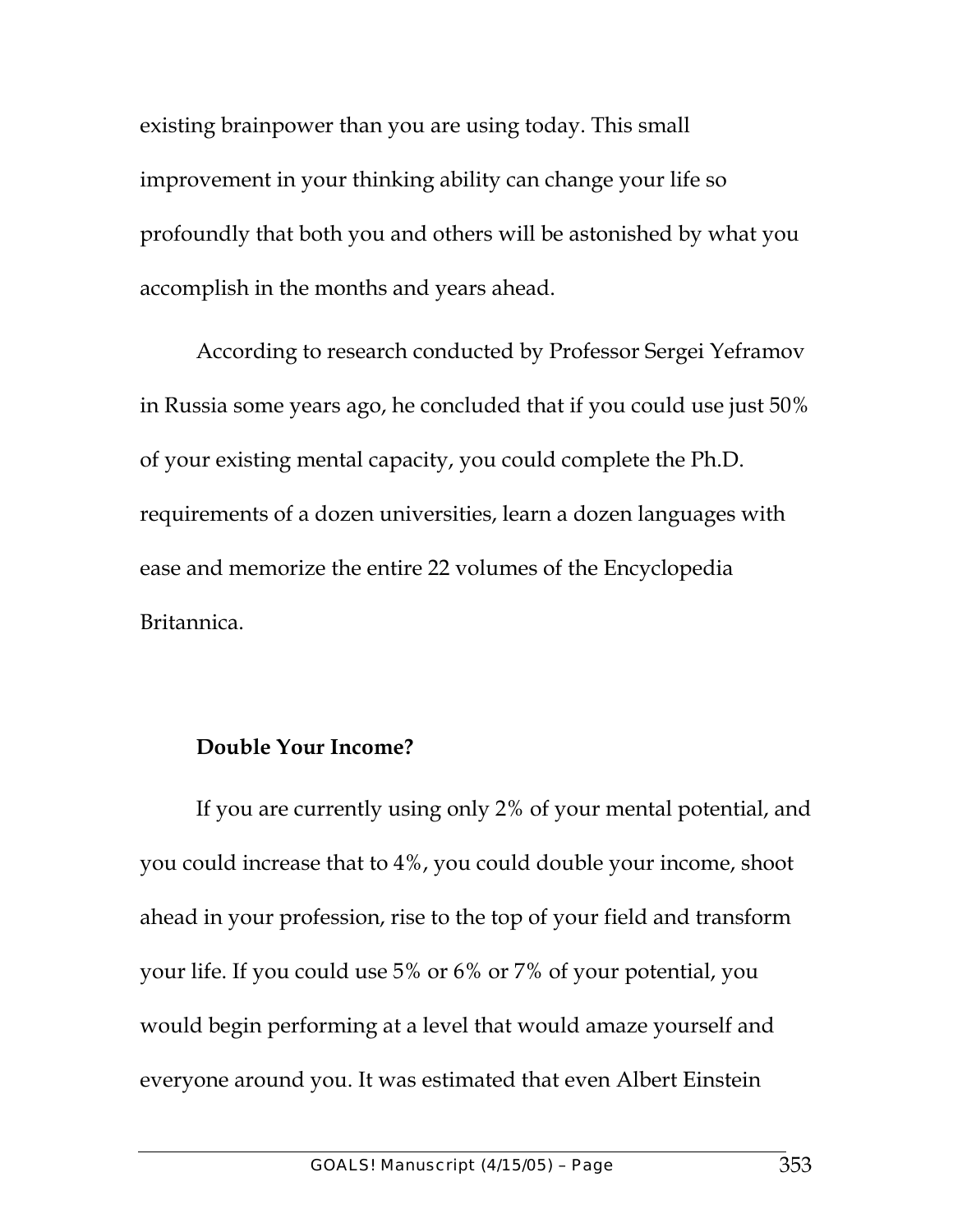never used more than 10% to 15% of his mental potential at the height of his powers, and he was considered to one of the greatest geniuses who ever lived.

#### **Creativity Is A Natural Ability**

Fully 95% of children tested between the ages of three and five test out as highly creative. The same children, tested again as teenagers, test out at about 5% highly creative. What happened to them in the interim? As they went through school, they were taught that, "If you want to get along, you go along." They learned not to challenge the teacher or to suggest unusual ideas. In their attempts to be liked and accepted by their peers, they allowed their creativity to die down, like a fire without fuel.

The good news is that creativity is a natural and normal ability, possessed in quantity by virtually everyone. It is inborn, a part of your genetic structure, a faculty that is uniquely human. Everyone is creative. Fully 95% of the population has the ability to function at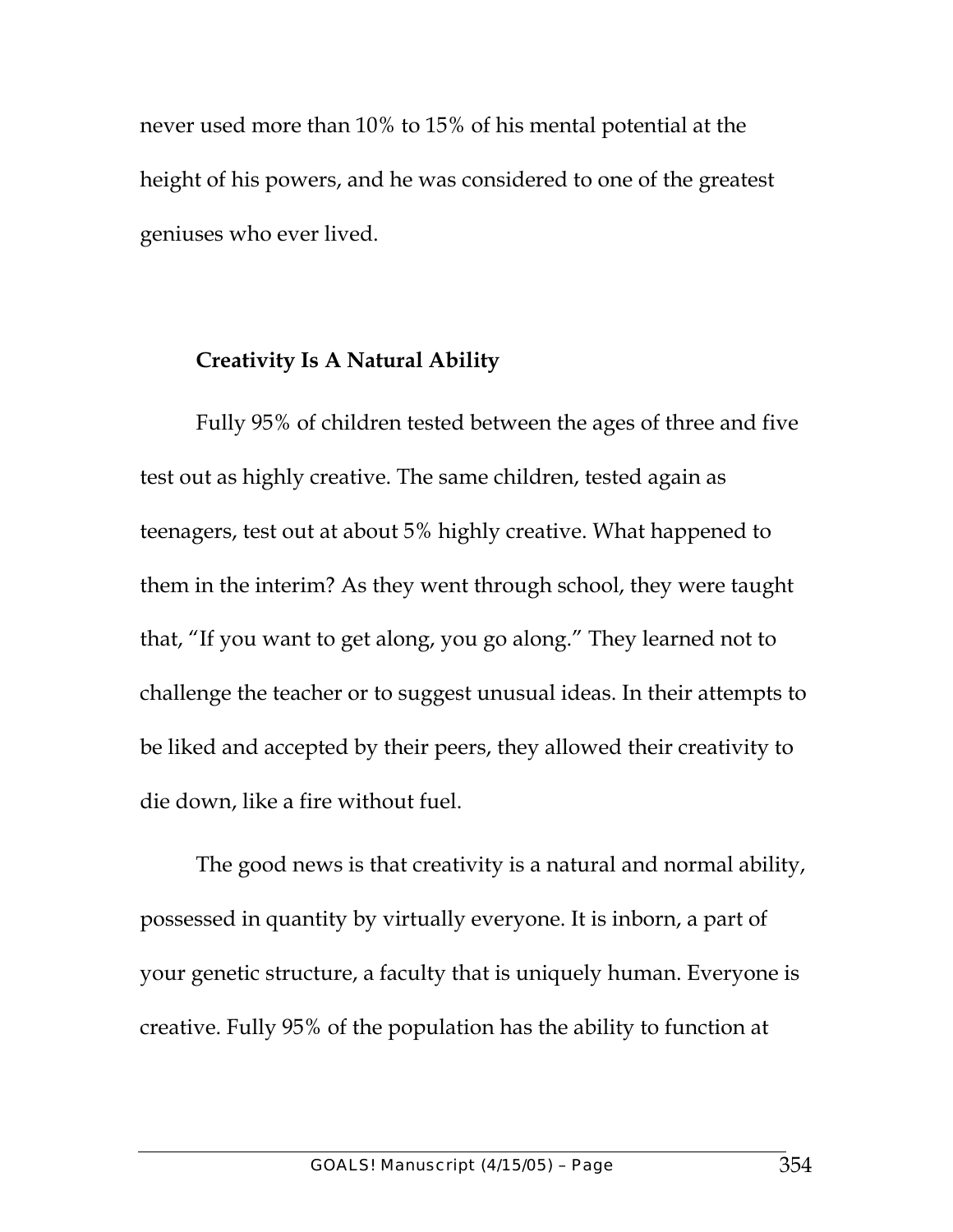exceptional, if not *genius* levels, given the right situation and circumstances.

## **Use It Or Lose It**

But your creativity is like a muscle. If you don't use it, you lose it. Just like a muscle, if you do not exercise your creativity and stretch it regularly, it becomes weak and ineffective. Your ability to generate ideas must be constantly utilized to be kept in top condition.

Fortunately, at any time, you can begin tapping into your creativity and using it at a higher level. You can actually begin activating more neurons and dendrites in your brain, creating more and more connections and interconnections. Each time you use more of your existing brainpower, you become even more capable of thinking better, and with greater clarity.

# **Ideas Are The New Source Of Wealth**

Today, we are in the information age. For the rest of your life, ideas will be the major source of new wealth. Ideas contain the keys to solving every problem. They are the most important tools for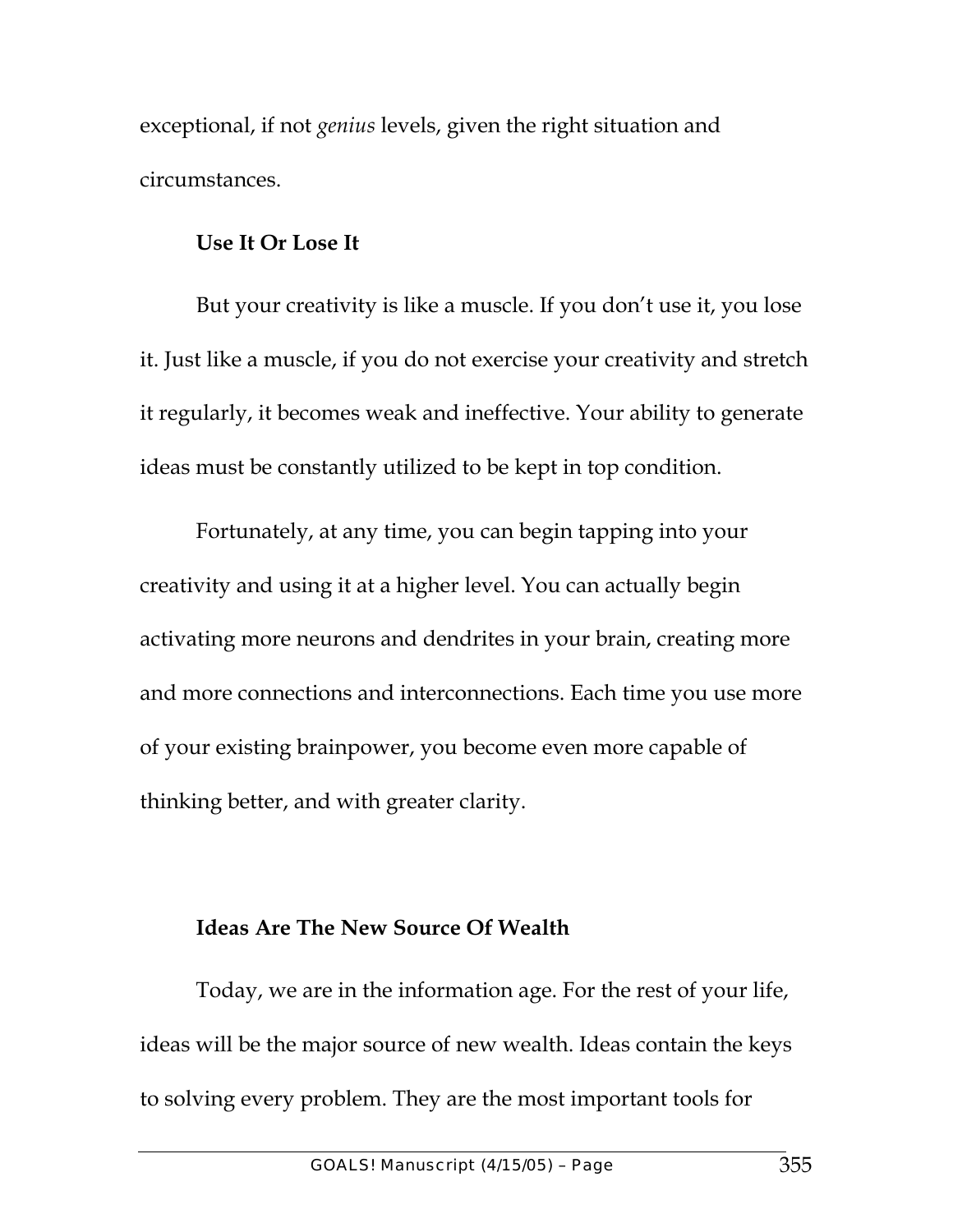achieving any goals. And since your ability to generate new ideas is largely unlimited, your ability to achieve any goal you set for yourself is unlimited as well.

All wealth comes from *adding value*, from producing more, better, cheaper, faster and easier than someone else. One good idea for adding value for others is all you need to start a fortune.

When you have clear goals, written and rewritten, visualized and emotionalized, you trigger your conscious, subconscious and superconscious minds into generating a continuous flow of ideas for goal attainment.

#### **Solve Any Problem**

There is no problem you cannot solve, no obstacle you cannot overcome and no goal that you cannot achieve by tapping into your creative mind, exactly as it is today. You have far more intelligence and mental potential right now than you could ever use, even if you lived 100 years. Just because you have not accessed all of your mental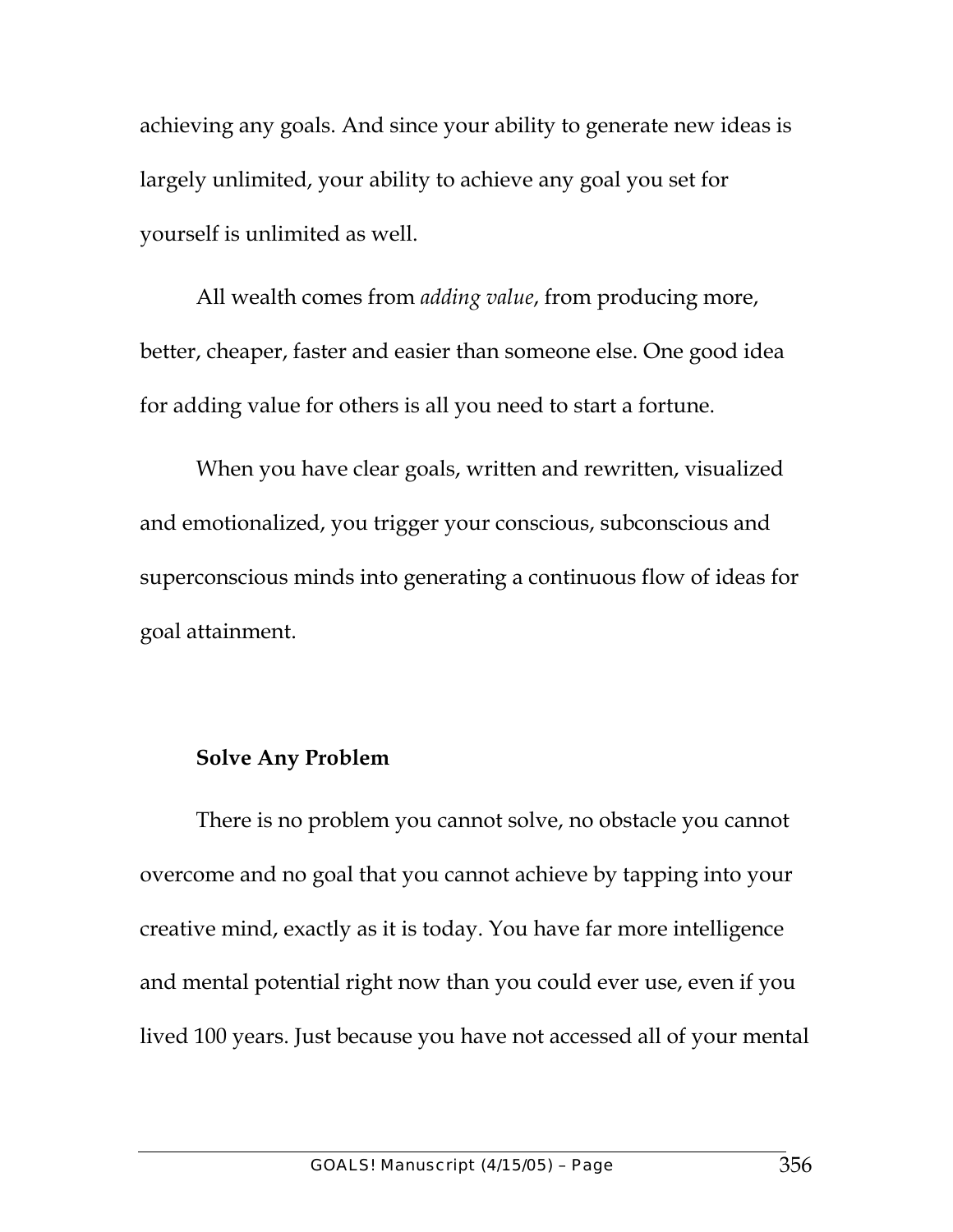powers up until now does not mean that you cannot begin using them from this day forward.

Physical fitness and mental fitness are very similar, in some respects. If you want to become physically fit, you have to work out and engage in physical exercise. If you want to build physical muscles, you must "pump iron" and drive new blood into your muscles by straining them with dumb bells or bar bells. The more stress you put on your muscles, the stronger they become over time.

Your mind is very similar. In order to build your mental muscles, you have to "pump *mental* iron." You have to put stress and strain on your brain, concentrating all of your mental energies to generate ideas and solutions, and to solve problems on the way to your goals.

## **Practice Mindstorming Regularly**

The most powerful technique for improving your intelligence and increasing your creativity is what I call "Mindstorming." The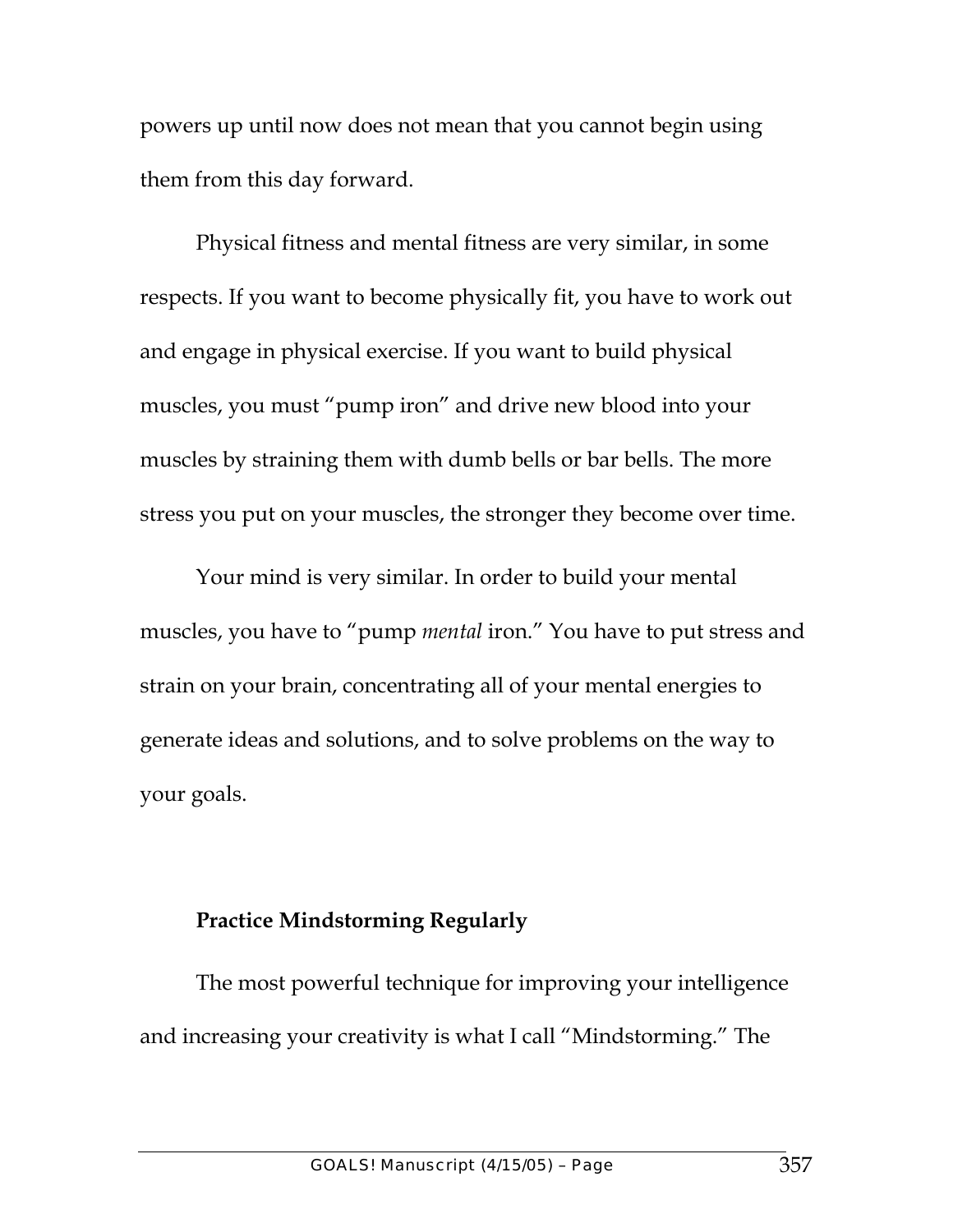way it works is simple. The results that you get will be so amazing as to be life changing.

You begin the mindstorming process by first getting a clean sheet of paper. At the top of this page you write your goal or problem in the form of a question. The simpler and more specific the question, the better will be the quality of the answers that you generate in response to it.

For example, instead of writing a question like, "How can I make more money?" you would write, "How can I double my income in the next 24 months?"

Even better, if you are earning \$50,000 per year today, your question should be, "How can I earn \$100,000 per year by December 31 (of a specific year)?"

Each of your answers should be written using the "Three 'P' Formula." It should be Personal, Positive and in the Present Tense. In other words, your answers should be written as affirmations or instructions from your conscious mind to your subconscious mind. Often, you will write down answers on this sheet and promptly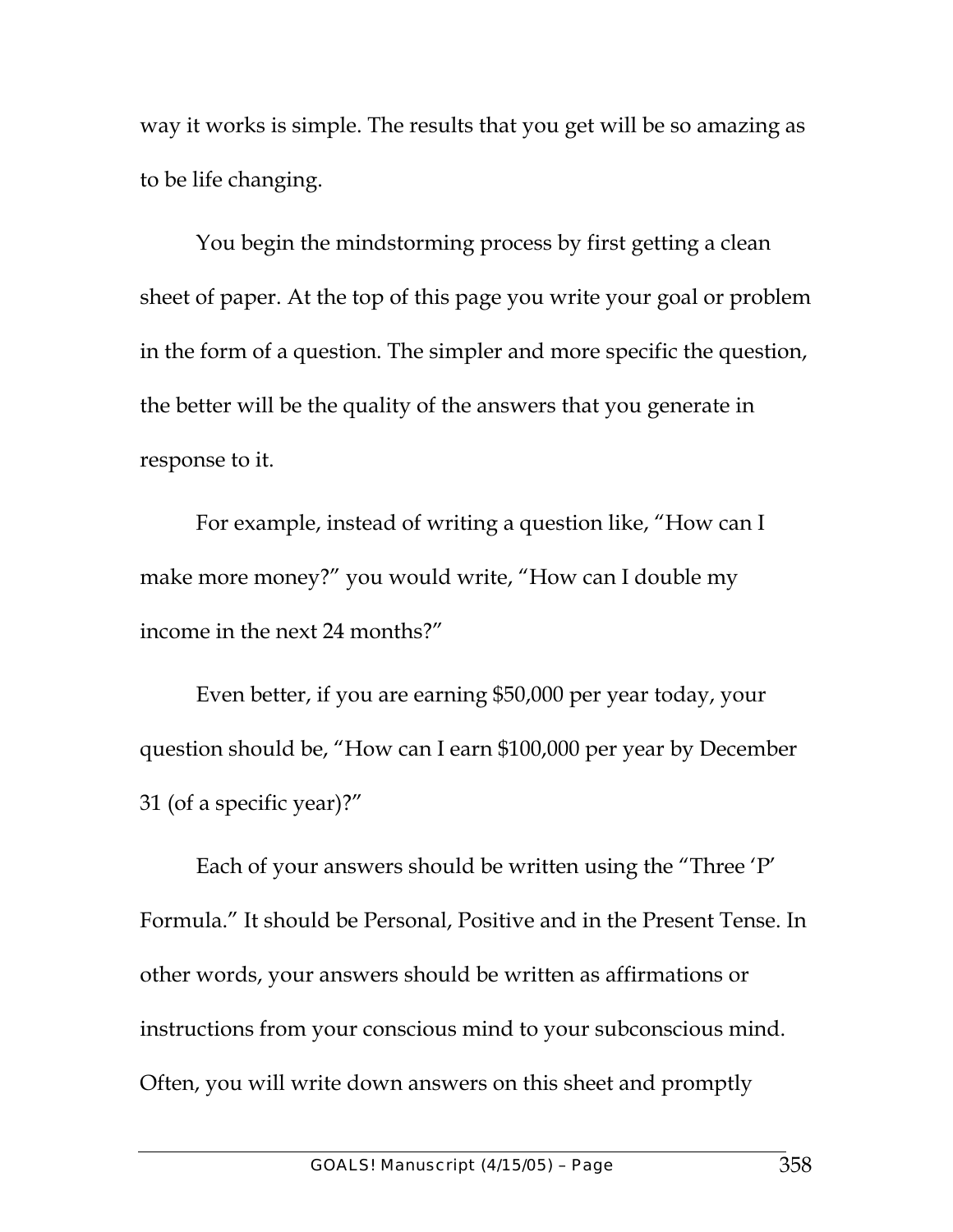forget them. Then, sometime later, as a result of superconscious functioning, you will attract into your life an opportunity to put one of your answers into action.

## **Mastering The Method**

Once you have written your question at the top of the page, you then discipline yourself to generate at least 20 answers to that question. You can write down more than 20 answers to the question, but it is essential in this exercise that you set a goal for a minimum of twenty.

Your first three to five answers will be easy. You will quickly come up with answers like "work harder," "start earlier and stay later," "work on higher value tasks."

Your next five answers will be more difficult. You will have to drill down and dig deeper to come up with less obvious ways but more creative ways to answer your question.

Your last ten answers will be the most difficult of all. Many people find this part of the exercise so difficult that their minds go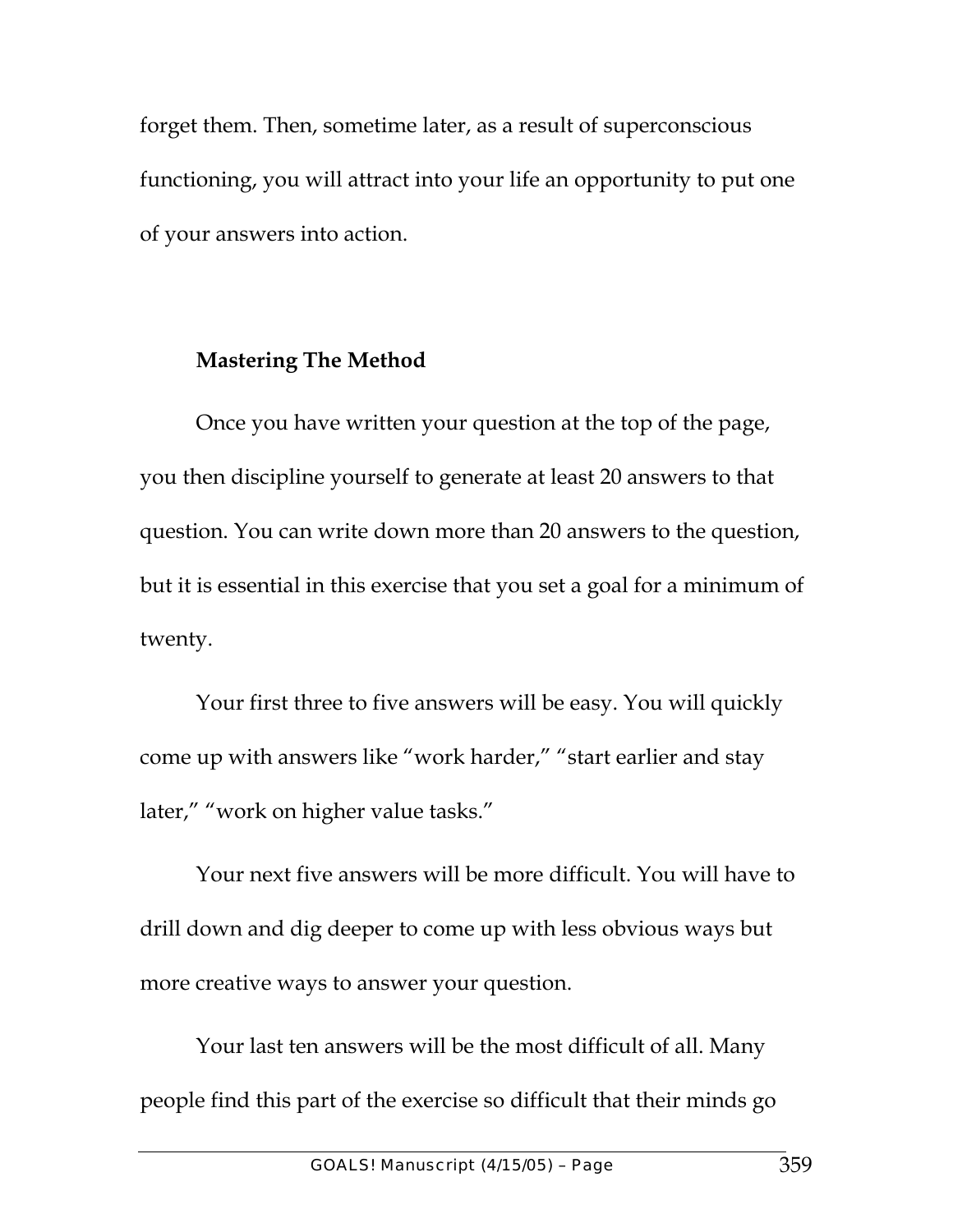blank. Their eyes glaze over. They become light headed with the rush of blood to their brains that takes place when you begin this process of "pumping mental iron."

However, no matter how long it takes, especially the first few times you practice this exercise, you must discipline yourself to keep writing until you have at least 20 answers. Sometimes the 20<sup>th</sup> answer that you generate will be the breakthrough answer that enables you to save yourself thousands of dollars and many hours of hard work. Often, your last answer is the inspired idea that changes your life and career.

#### **Select One Action**

Once you have at least 20 answers, go back over your list and review your answers. Then, select at least one action that you can take immediately to begin moving yourself more rapidly toward your goal, or toward solving the problem.

You can multiple the effectiveness of this process by taking the very best answer that you identified in the first list of 20 and writing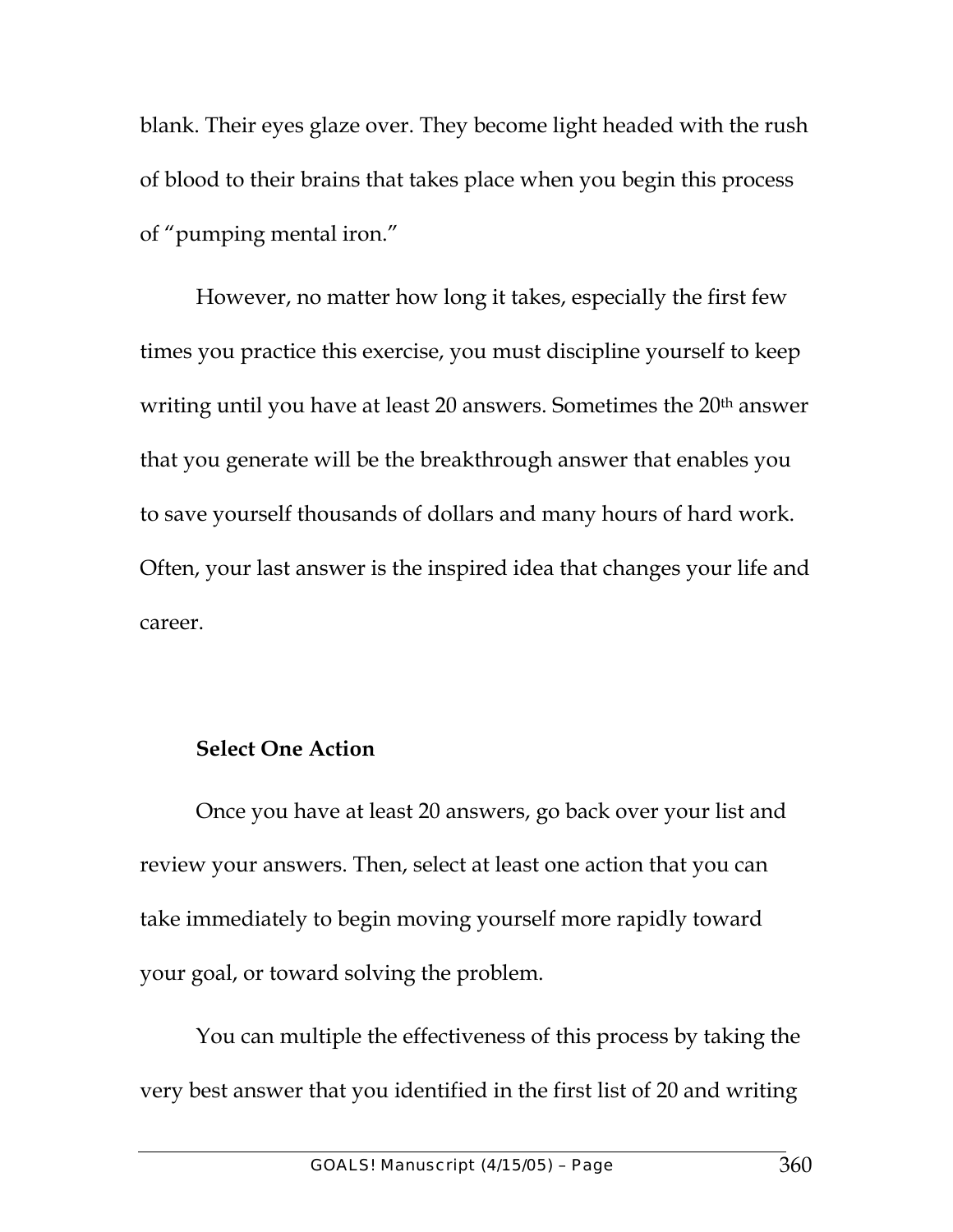it at the top of a fresh sheet of paper in the form of a question. Then, see if you cannot generate 20 answers to that question as well. This combination exercise will rev you up mentally, like stepping on the accelerator of a car while the transmission is in neutral. Your mind will sparkle and dance with mental energy, and bristle with ideas, like the bright lights of a Christmas tree.

For example, your first question could be "How can I double my income to \$100,000 over the next 24 months?" One of your answers could be, "I work two extra hours each day."

You could transfer this answer to a new sheet of paper and phrase it as a question: "What can I do to get two extra hours of productive time each day?" You can then begin writing 20 different things that you can do to save time, gain time and spend two additional hours on productive work each day.

Whatever answer you choose, put it into action *immediately*. Do something. Do anything. The faster you take action on this exercise, the greater and more continuous will be the flow of ideas as you go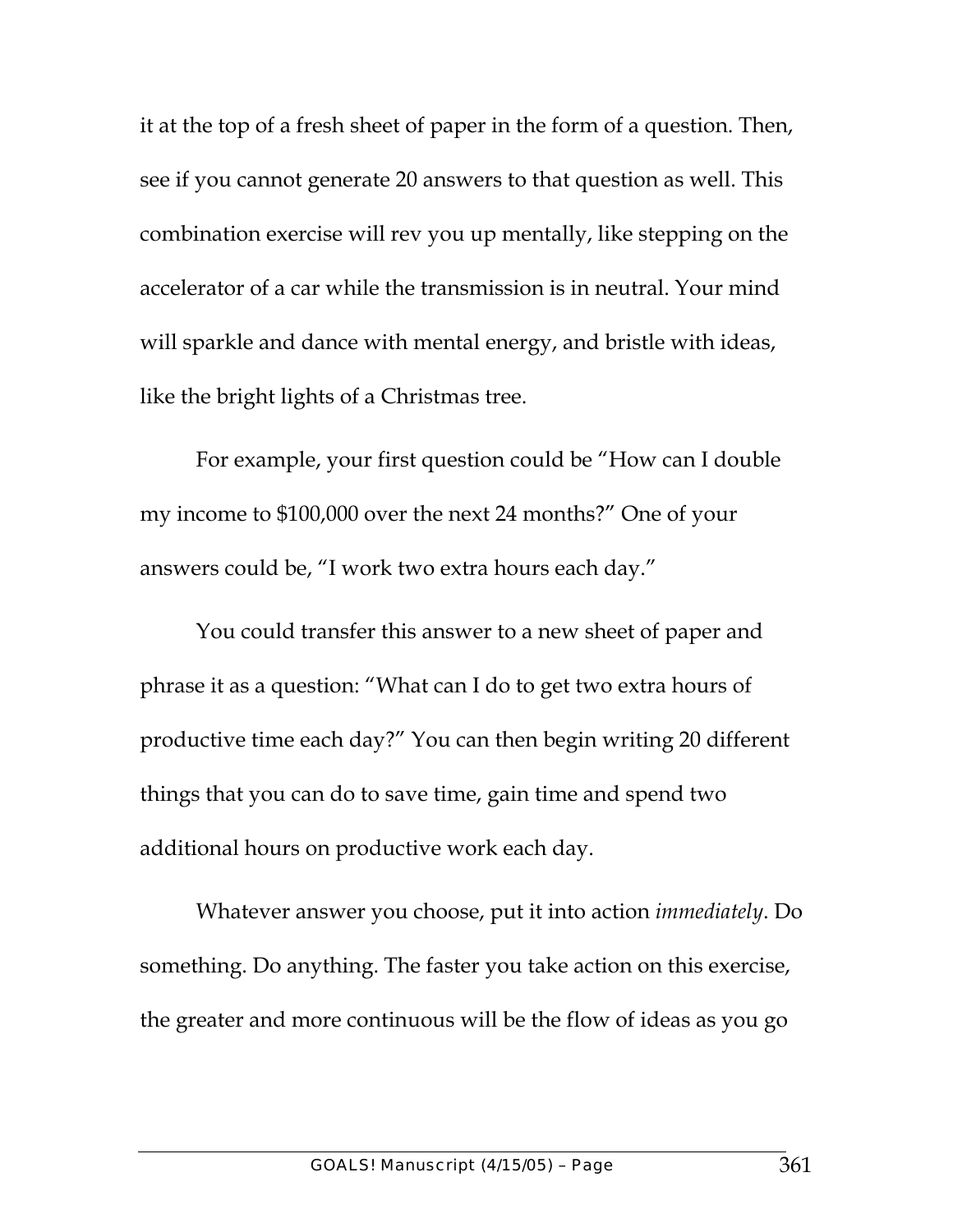throughout the day. If you generate these ideas and then do nothing with them, the creative flow will slow down and stop.

### **Use Mindstorming On Every Goal**

The very best time to do this exercise is first thing in the morning, right after you have rewritten your goals in your spiral notebook. Each morning, you can take one goal, rewrite it as a question and then generate 20 answers to that question. You can then immediately get busy and implement one of your answers.

You can perform this exercise repeatedly on the same goal, if the goal is big enough and important enough to you. Don't worry about writing down the same answers, over and over again. The more you practice this exercise, the more likely it is that you will trigger completely unexpected breakthrough ideas. This may require several days or even weeks of work before the flash of inspiration takes place. You must be patient and determined. It will come.

## **The Cumulative Power of Idea Generation**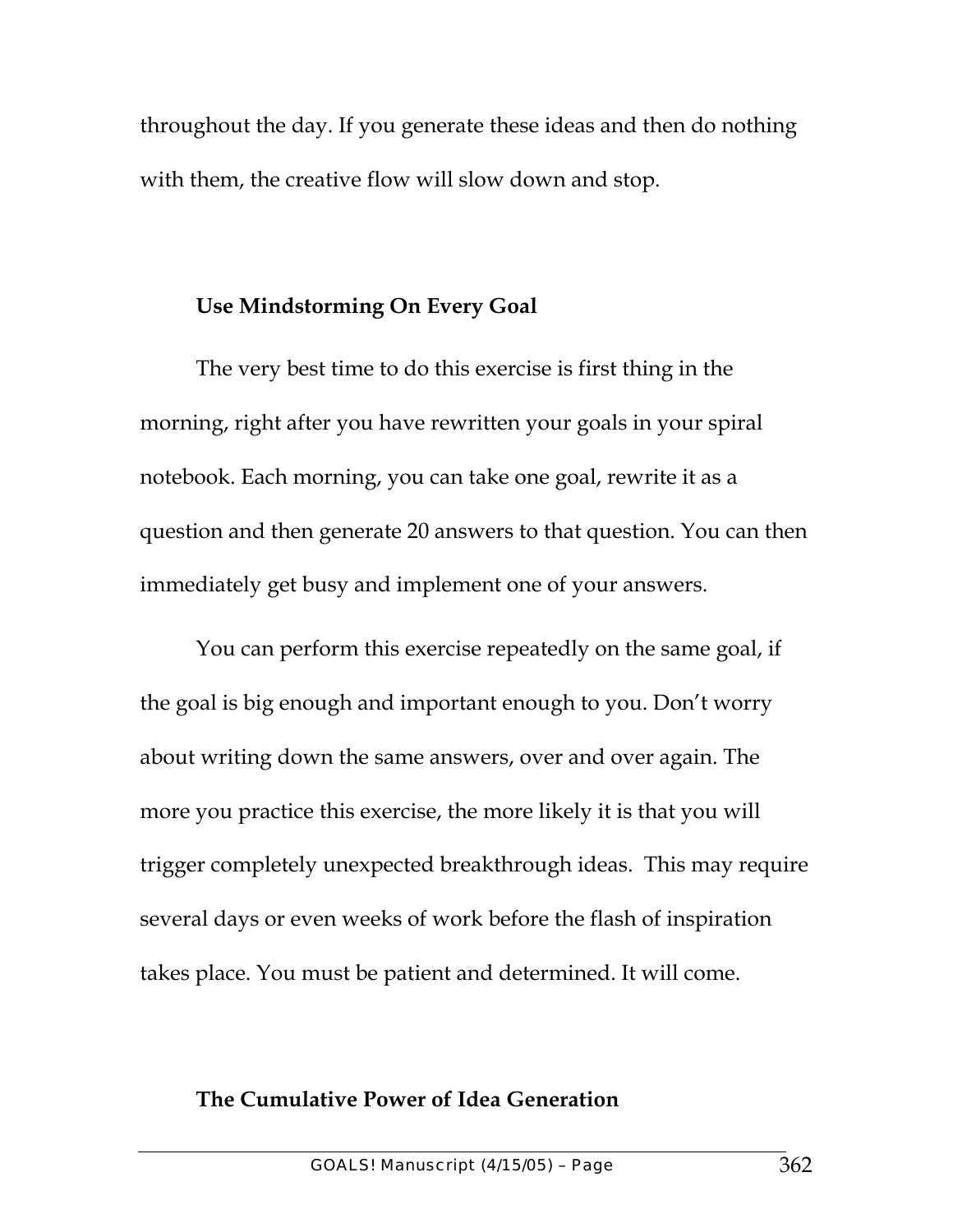Imagine that you were to perform this exercise every morning before you started out, five days per week. You can take the weekends off to relax your brain. If you did this exercise five days per week, you would generate 100 ideas per week. If you practiced this exercise 50 weeks per year, you would generate 5,000 ideas over the course of the next 12 months. And you don't even have to think on your vacation!

If you were then to implement one new idea each day to help you to move faster toward your goals, that would work out to one idea per day, multiplied times five days per week, multiplied times 50 weeks per year. This would amount to 250 new ideas per year that you would implement in your life.

Now, here is a question: Do you think that this exercise, conducted regularly, would have an impact on your life and future? In a world where the average person has very few ideas at all during the year, do you think that this exercise would give you an edge in your field? Do you think that, if you did this every day, you would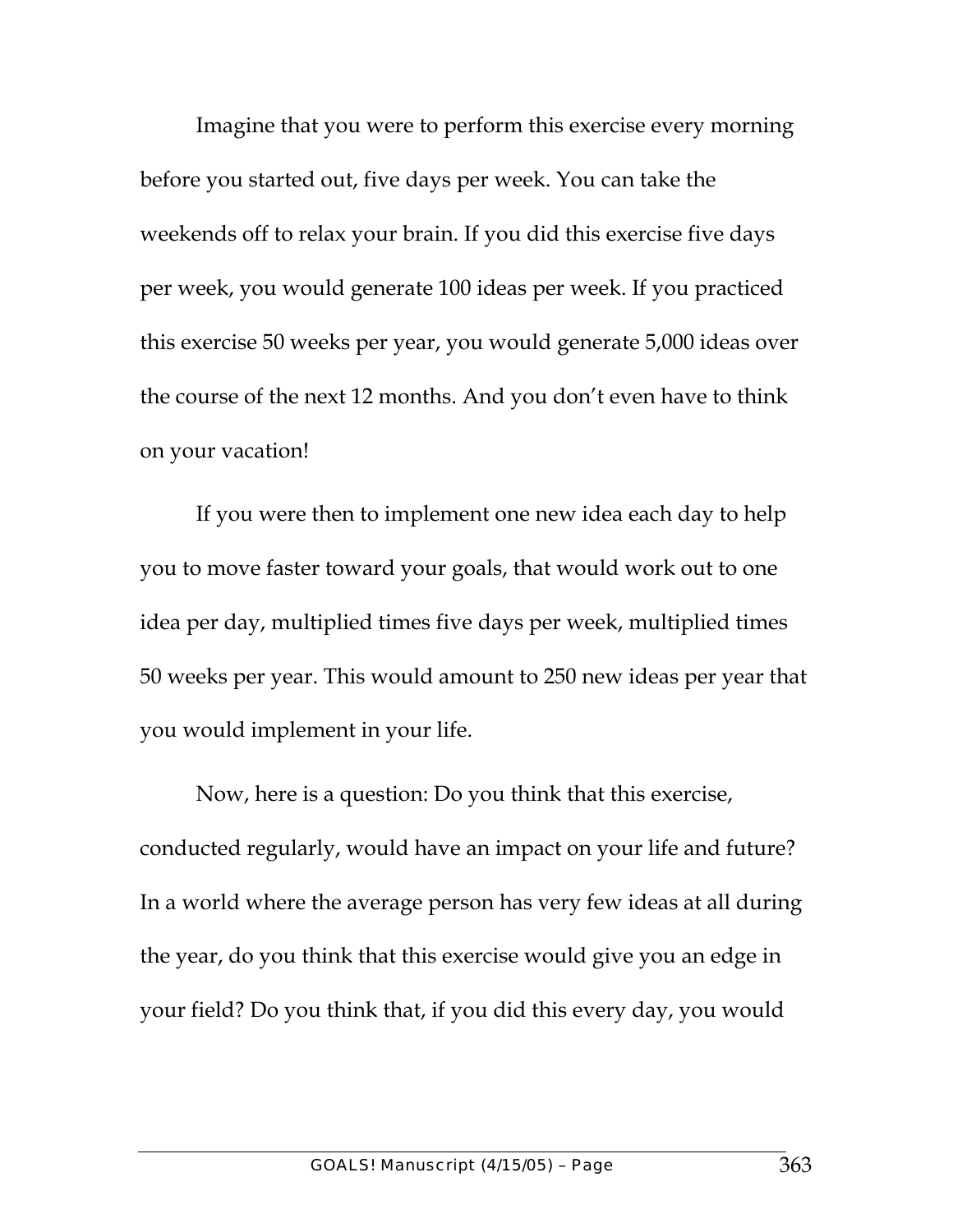soon become wealthy and successful in anything to which you applied yourself? I think the answer is clear.

One good idea can save you years of hard work, or thousands of dollars. A multiple of good ideas, one after the other, building on each other, will make you rich, happy and successful, virtually without fail.

#### **Focus On The Solution**

As mentioned earlier, successful people are intensely *solutionoriented*. The fact is that life is a continuous succession of problems and difficulties, without end. This river of problems is only interrupted by the occasional *crisis*, which makes the problems seem small in comparison.

In fact, if you are living a busy life, you will probably experience a crisis of some kind every two to three months throughout your life. You will have business crises, family crises, financial crises, health crises and other crises. The problems and crises never stop. They keep coming, like the waves of the ocean. The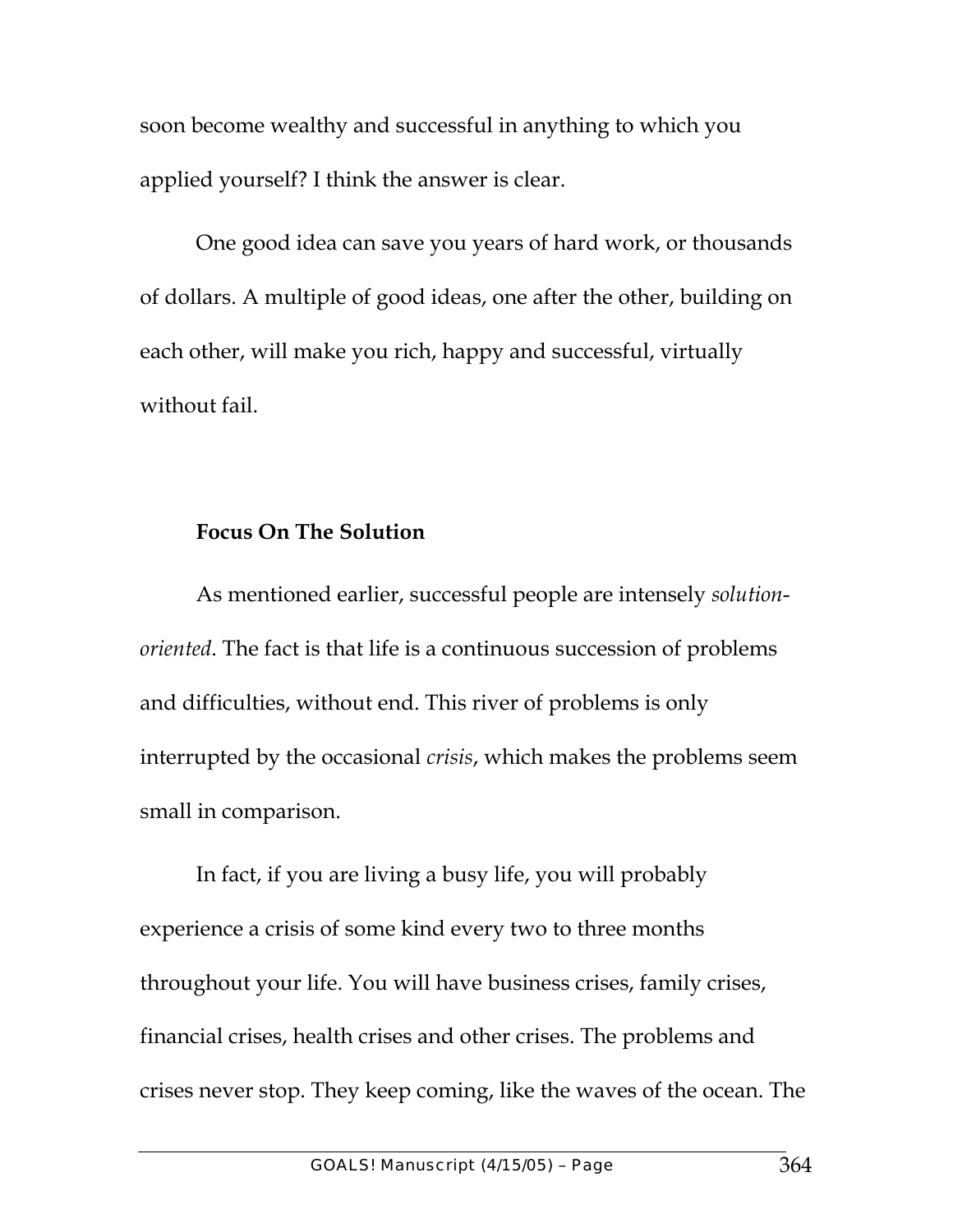only thing you can control is your *responses* to these problems and crises. And therein lies the key to your success.

Successful people respond effectively to problems. Ineffective people do not. Successful people take a deep breath, relax and think clearly. They look for the good in every situation. They seek the valuable lesson. Above all, they focus on the solution, on what can be done, rather than what has happened and who is to blame.

#### **Deal With Each Problem Effectively**

There is a methodology that you can use to solve any problem. It requires that you approach the business of problem solving systematically, and in an organized fashion. Just like there is a process for solving mathematical problems, there is a process for solving business and life problems, and you can learn it use it for the rest of your career.

**Step One: Define the problem clearly**. A problem properly defined is half solved. It is absolutely amazing how much time is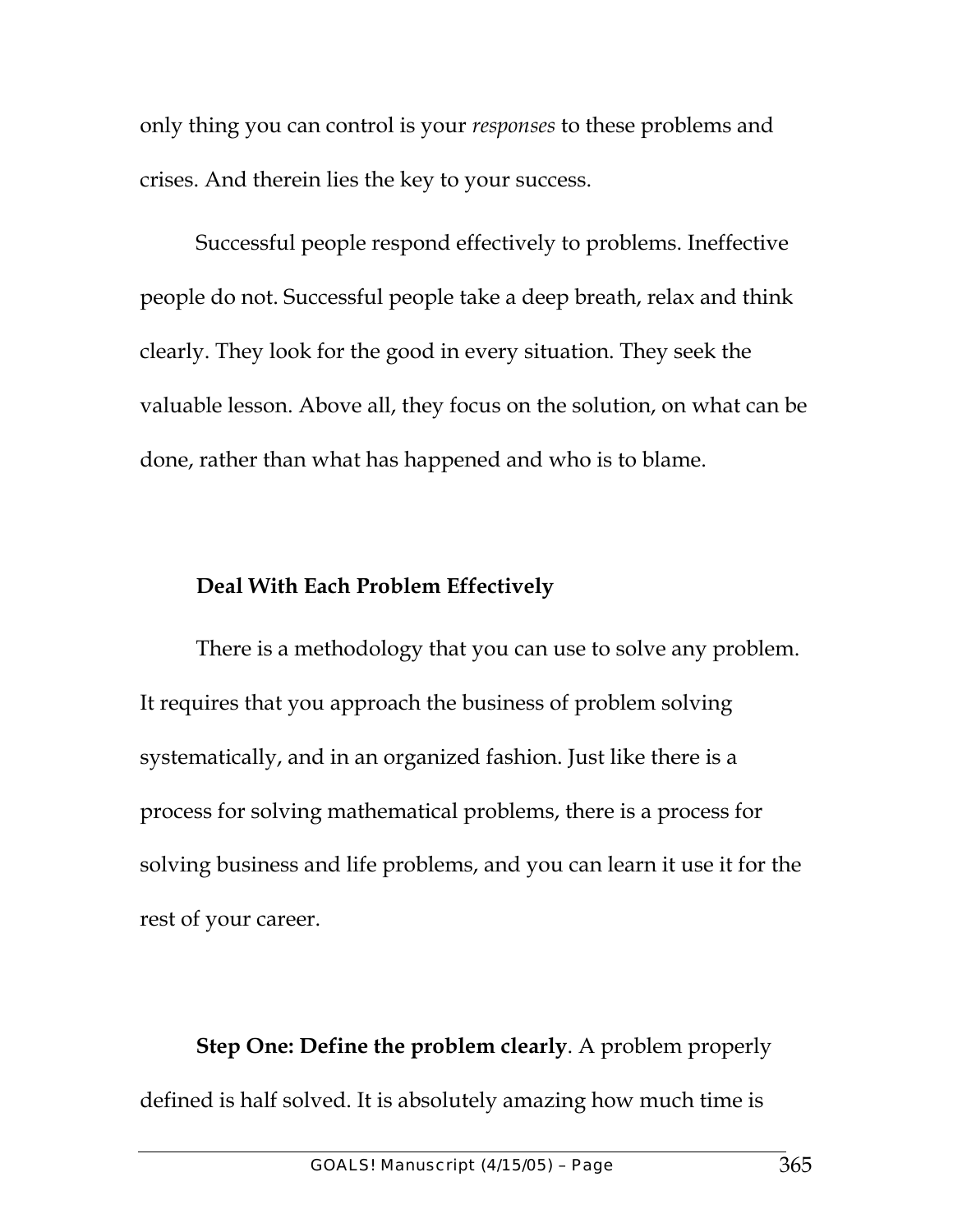wasted floundering around looking for a solution when no one is quite clear about the problem.

## **Step Two: Ask, "What are all the possible causes of this**

**problem?"** Look for both the obvious and the not so obvious causes of the problem. How did it begin? What are its origins? What triggered it in the first place? What is the critical variable that changed to cause the problem in the first place? What assumptions were made that led to the problem? Just like a doctor conducting an intensive examination on a sick patient, you should thoroughly dissect the problem before you attempt to solve it.

**Step Three: Ask, "What are all the possible solutions?"** Avoid the natural tendency of most human beings to leap from a problem definition to a conclusion regarding a solution of some kind. Always ask, "What else is the solution?"

Sometimes the best solution is to nothing at all. Sometimes the best solution is to gather more information. Sometimes, the best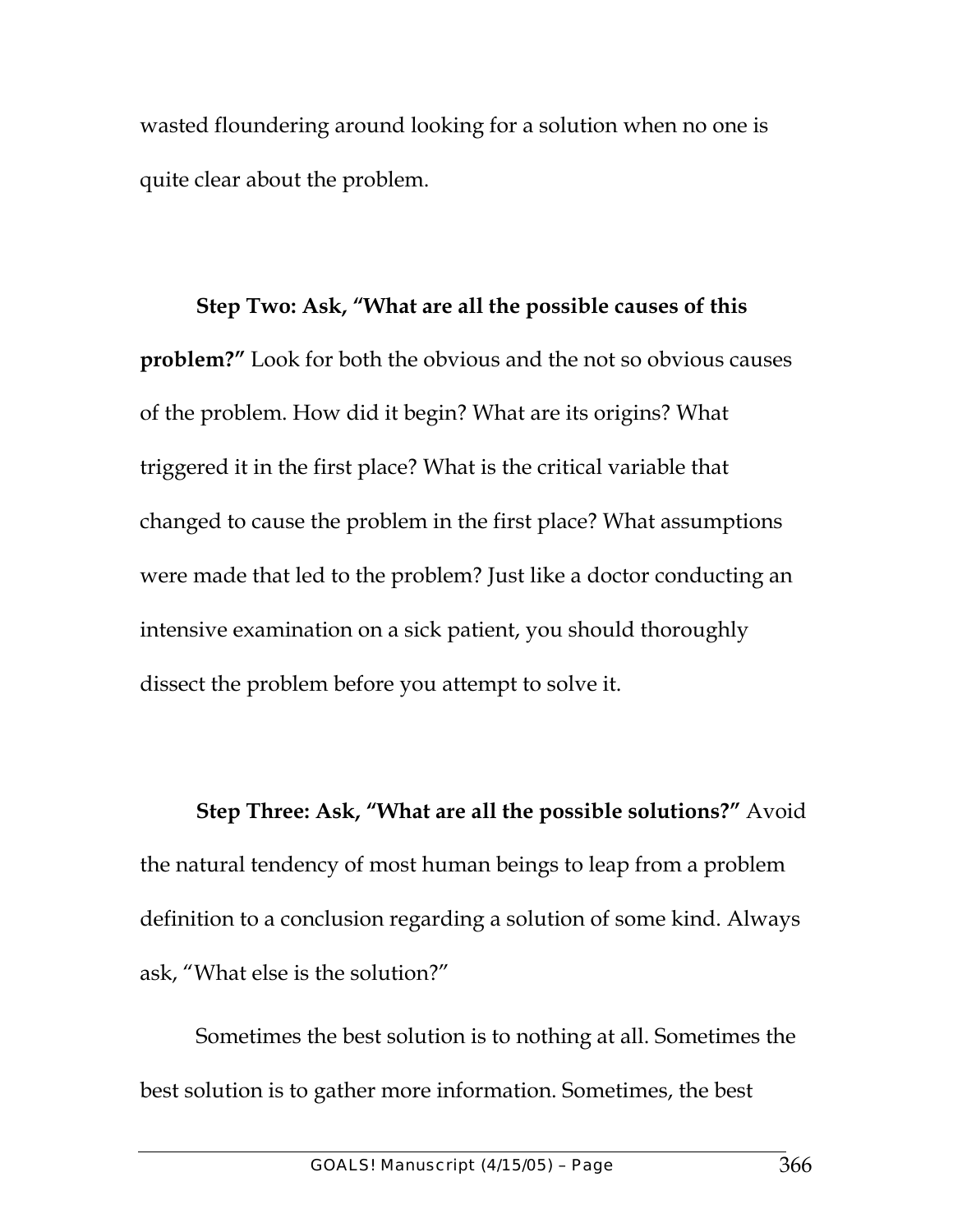solution is to realize that this is not your problem and pass it onto someone else whose responsibility it is.

**Step Four: Once you have identified several possible solutions, ask, "What must this solution** *accomplish***?"** the only way you can judge the attractiveness of a solution is to determine, in advance, what you want the solution to accomplish.

You've heard it said that, "The operation was a success, but the patient died." It is very common for us to initiate a solution, and implement it, but the problem is not only *not* solved, but it is worse than it was before we took action in the first place.

Be sure that the solution you select will accomplish the purpose you had in mind when you started on the problem solving exercise in the first place.

**Step Five: Once you have decided on the ideal solution, assign specific responsibility**, or take responsibility yourself for implementing the solution. Set a deadline for implementation. Set a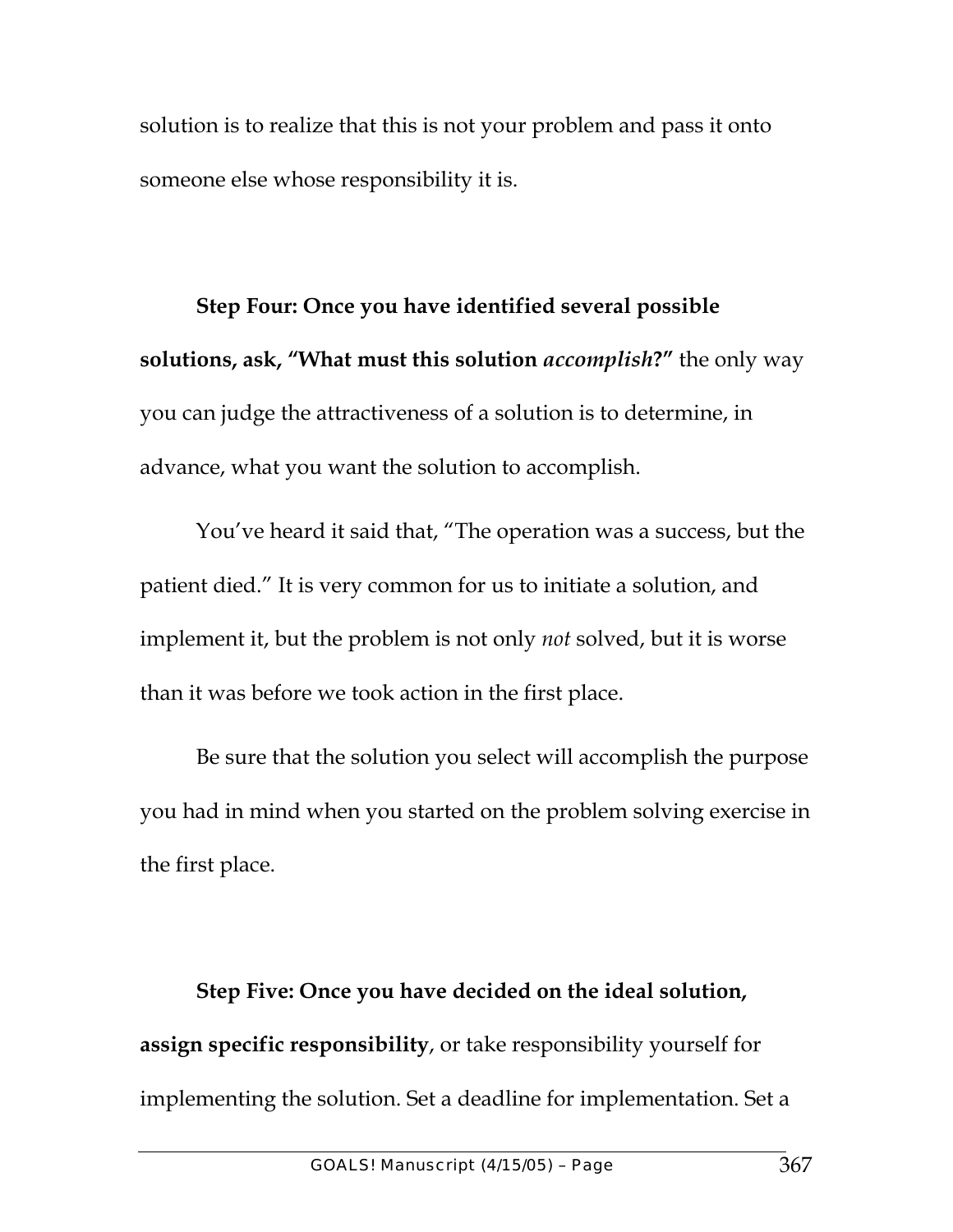measure by which you can determine if the solution has been effective.

A problem solving discussion that does not lead to agreement on a specific solution, accompanied by the assignment of personal responsibility and a deadline, is a problem that will come back over and over again, without resolution.

Practice this systematic method of dealing with a problem over and over until it becomes a habit of thinking. You will be amazed at how much more effective you become, and how much better your results will be using this method.

#### **The Key To Victory and Success**

In studying warfare and battles over the centuries, I have always been fascinated by the situations where a smaller force defeated a numerically superior force. In every case, what I discovered was that the numerically smaller force was far better organized, more methodical and more orderly in its plan of attack and execution than was the larger, more disorganized force.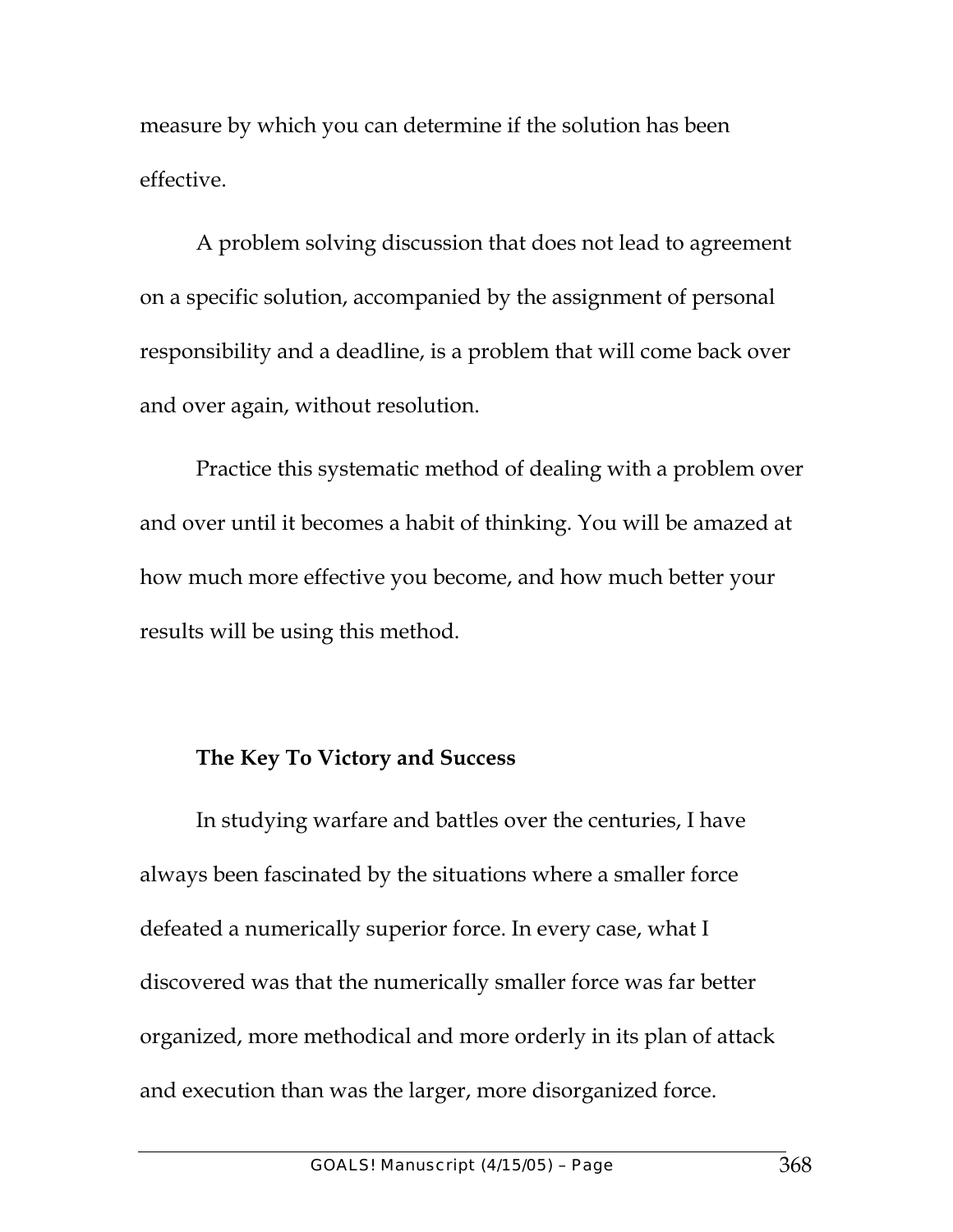By the same token, an ordinary person, with a system or recipe for problem solving, can run circles around highly intelligent or well educated people who throw themselves at their problems without a method or process for solving them.

These two methodologies, mindstorming and the systematic approach, give you a tremendous advantage in mastering the inevitable problems and difficulties of life.

### **Write It Down**

Always be sure to *think on paper*. Write things down. There is something that happens between the brain and the hand when you write. You get a greater sense of clarity and understanding with regard to the issues involved. You think better. Your perception is sharper. You actually become smarter and more creative by the very act of writing everything down as you go along, and before you make a decision.

### **Play Down The Chessboard**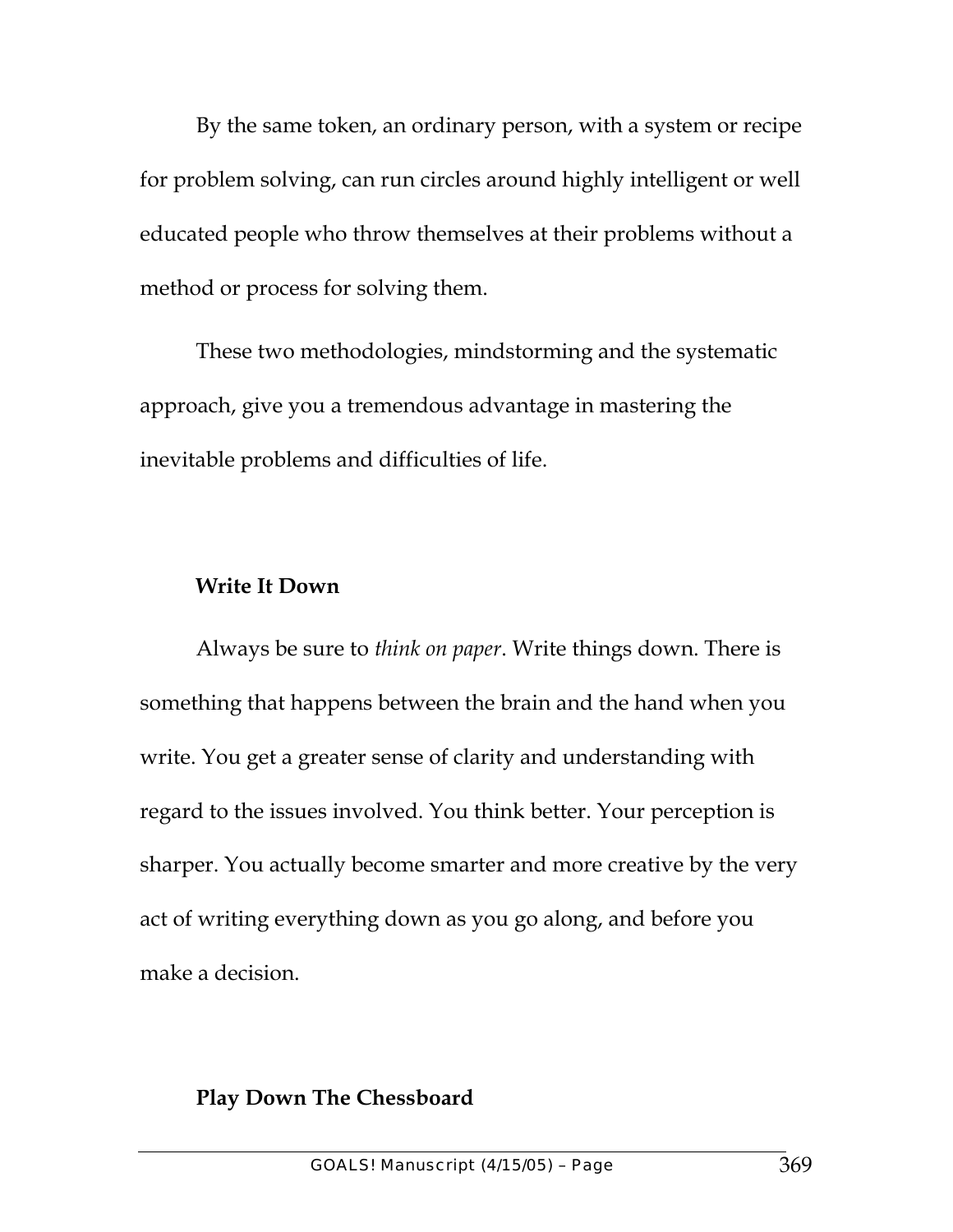One of the most powerful creative thinking exercises you can practice is called "Scenario Planning." In scenario planning, you play down the chessboard of life and imagine what might happen sometime in the future.

Even though the future is largely unknowable, certain trends taking place today will continue into the future. Certain events taking place around you will affect these trends, if not interrupt them in different ways. Completely unexpected events will arise that will require that you change your plans completely.

### **Answer Two Questions**

In scenario planning, you ask yourself two questions. First, "What are the *three* worst things that could possibly happen in the months or years ahead that would negatively affect my business or my personal life?"

Write them down. Be brutally honest with yourself. Refuse to wish or hope for the best. For example, imagine that your best customer went out of business or was unable to pay you for the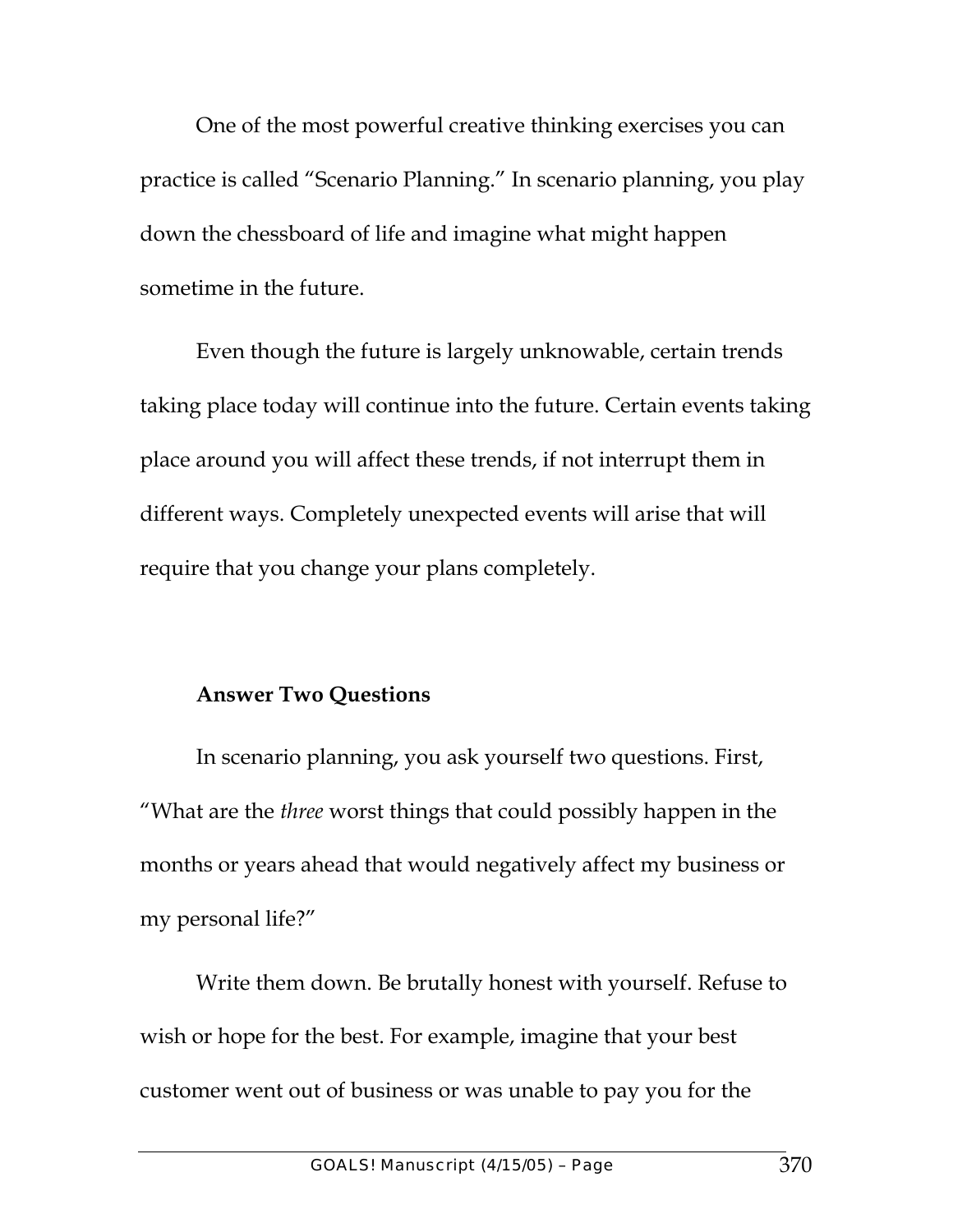products or services that you had sold to him. What would you do? How would you react? What steps could you take to guard against this eventuality?

Next, ask yourself, "What are the three best things that could possibly happen to me in the months and years ahead?"

With your answers to either of these questions, you can use mindstorming to prepare yourself for any eventuality. If it is a potential setback, ask yourself, "How could we guard against this setback?" Then generate 20 answers to this question.

If it is a possible opportunity, ask yourself, "How could we increase the likelihood of this opportunity taking place, or take advantage of this opportunity as it is today?" Write out 20 answers to this question, as well.

Each time you ask yourself one of these questions, like an electric spark, you will trigger ideas and insights. The more you think about these key questions, the more you will activate your superconscious mind to give you insights and flashes of inspiration that will enable you to seize opportunities or avoid dangers.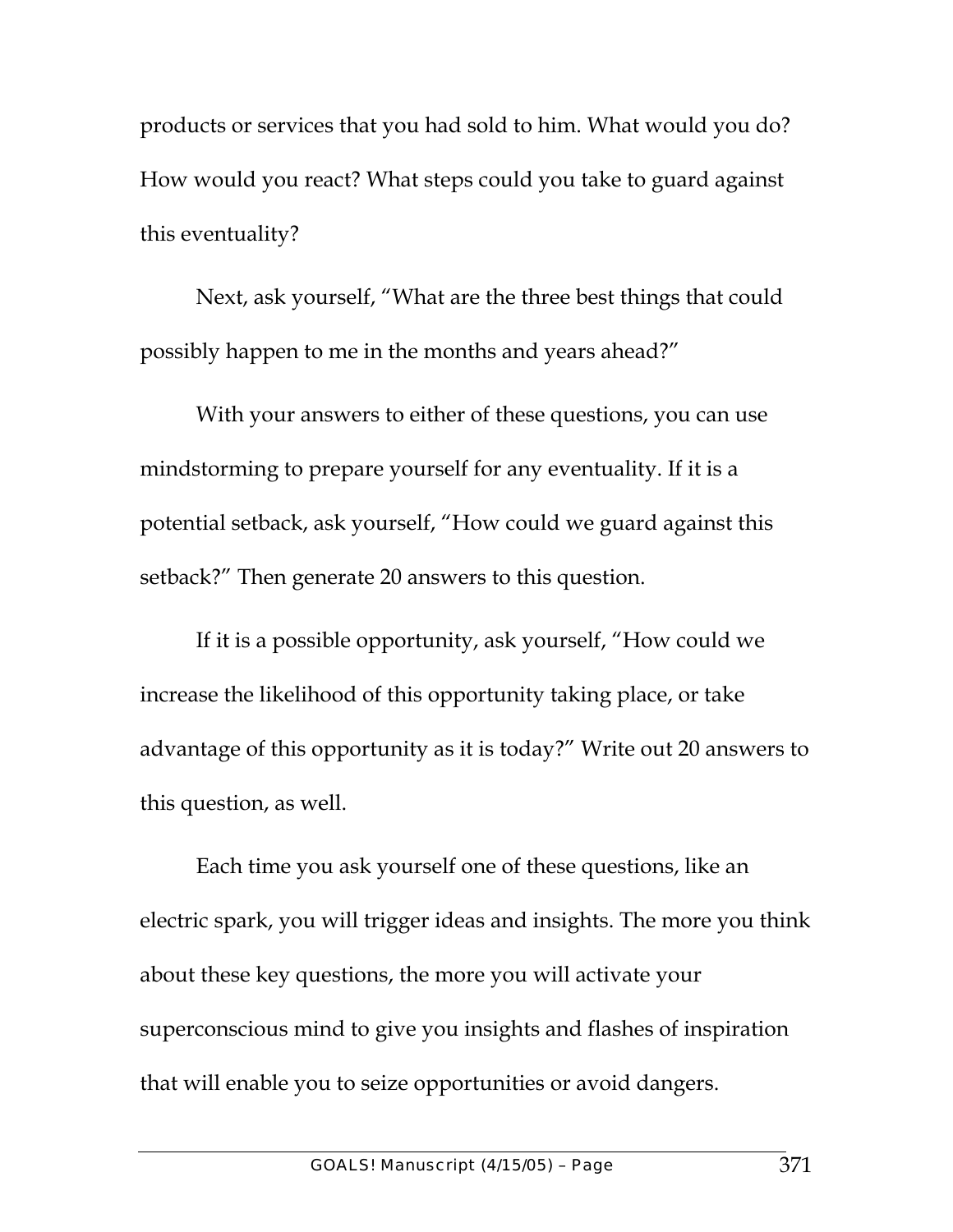## **Develop Your Options**

One of the most important parts of your personal philosophy should revolve around the development of options. The rule is, "You are only as free as your well developed alternatives."

If your goal is to be happy, successful and free, you must have *choices*. There must be more than *one* thing that you can do, in every situation. You can never allow yourself to be trapped with only one course of action open to you.

From the time you take your first job, make your first investment or embark on any part of life, you should immediately begin to develop an alternative to that, if something should go wrong.

## **Develop Your Plan B**

Frederick von Bismarck, the "Iron Chancellor" of 19th century Germany, was considered to be the finest statesmen of his age. He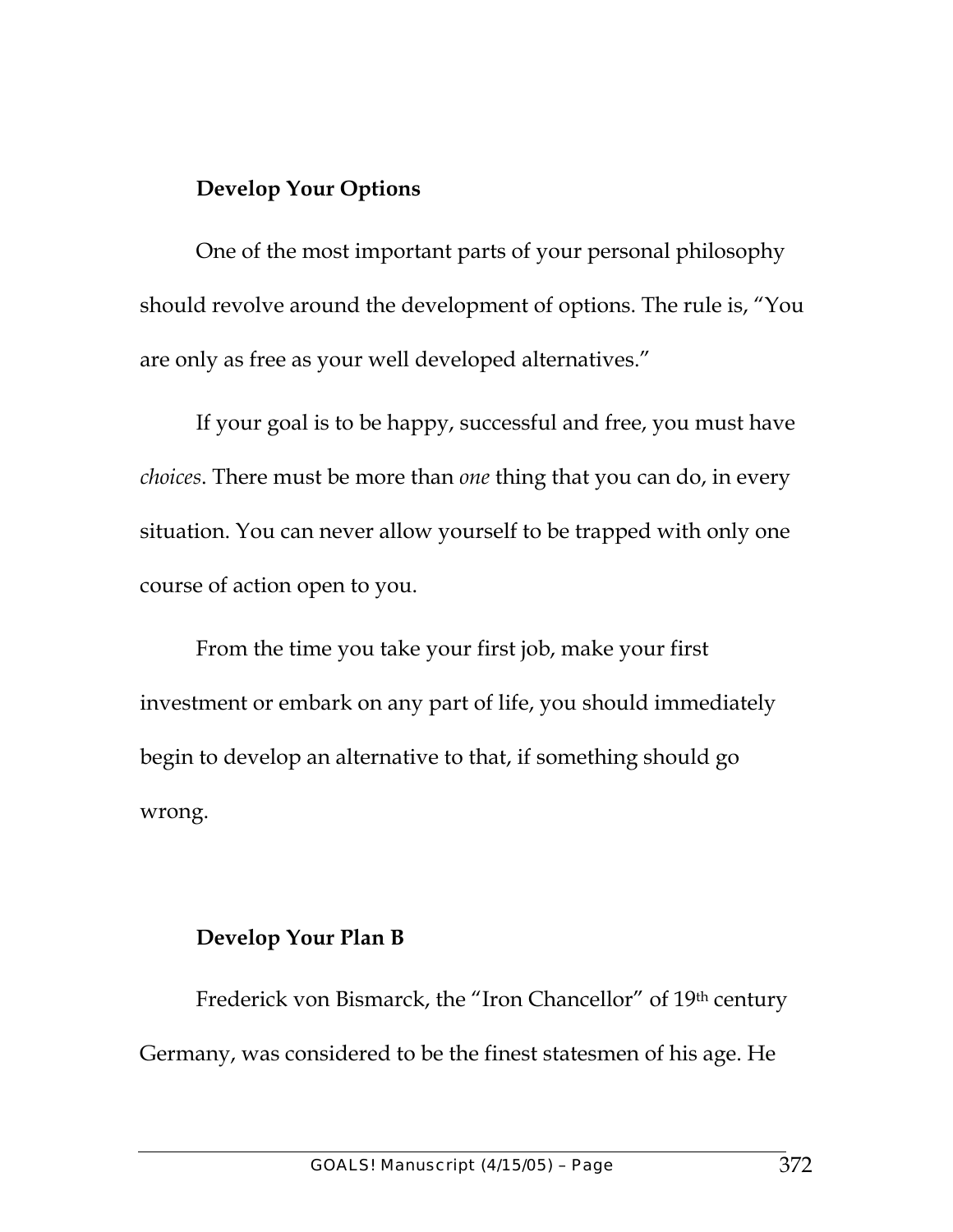was able to juggle competing nations, principalities and powers against each other in the process of forming Germany into a unified national state. His political life was an endless process of negotiating, back and forth, winning and losing, time after time.

Bismarck was famous for always having a back up plan completely developed before he began negotiations on his main plan. This became known as a "Bismarck Plan," a "Plan B." You should always have a "Plan B" for the important parts of your business and personal life as well.

What is your Plan B? What is your backup plan if your current job, career, industry or course of action does not work out successfully? What is your backup plan if your current investments do not work out, or if your "best laid plans" fail? What are your alternatives? What would you do if you found yourself out on the street tomorrow, or in the position of having to start over?

The more options you have, the greater mental freedom you have, as well. The more alternatives you have thought through and developed, the greater power you will have in any situation. The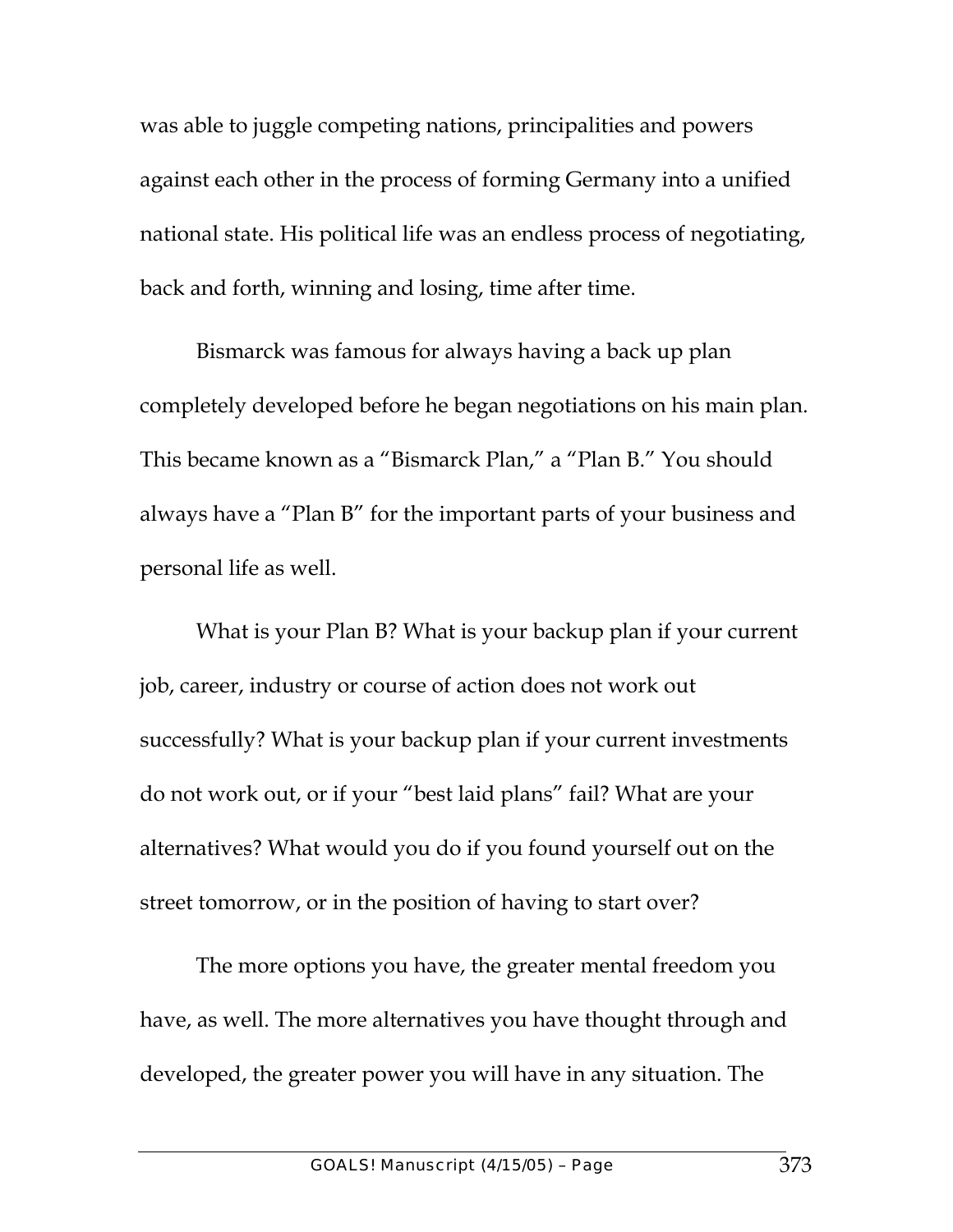more that you have developed different courses of action, in case the one you are following does not work out, the greater confidence and you will have. This is why one of the most important things you do throughout life is to increase the range of your "freedom of action." Use your creativity to develop options and alternatives continually, no matter how well things are going at the moment.

#### **Long Term Thinking**

Your ultimate goal in your business and your career is to earn as much money as possible and to achieve financial independence. All profit, all financial success in our society comes from "adding value" of some kind. When you add value, you put yourself into a position to capture some of that value in the form of increased income, profit or dividends. This is the basic law of all market economics, and like most basic laws, it is unknown or misunderstood by most people working in our society today.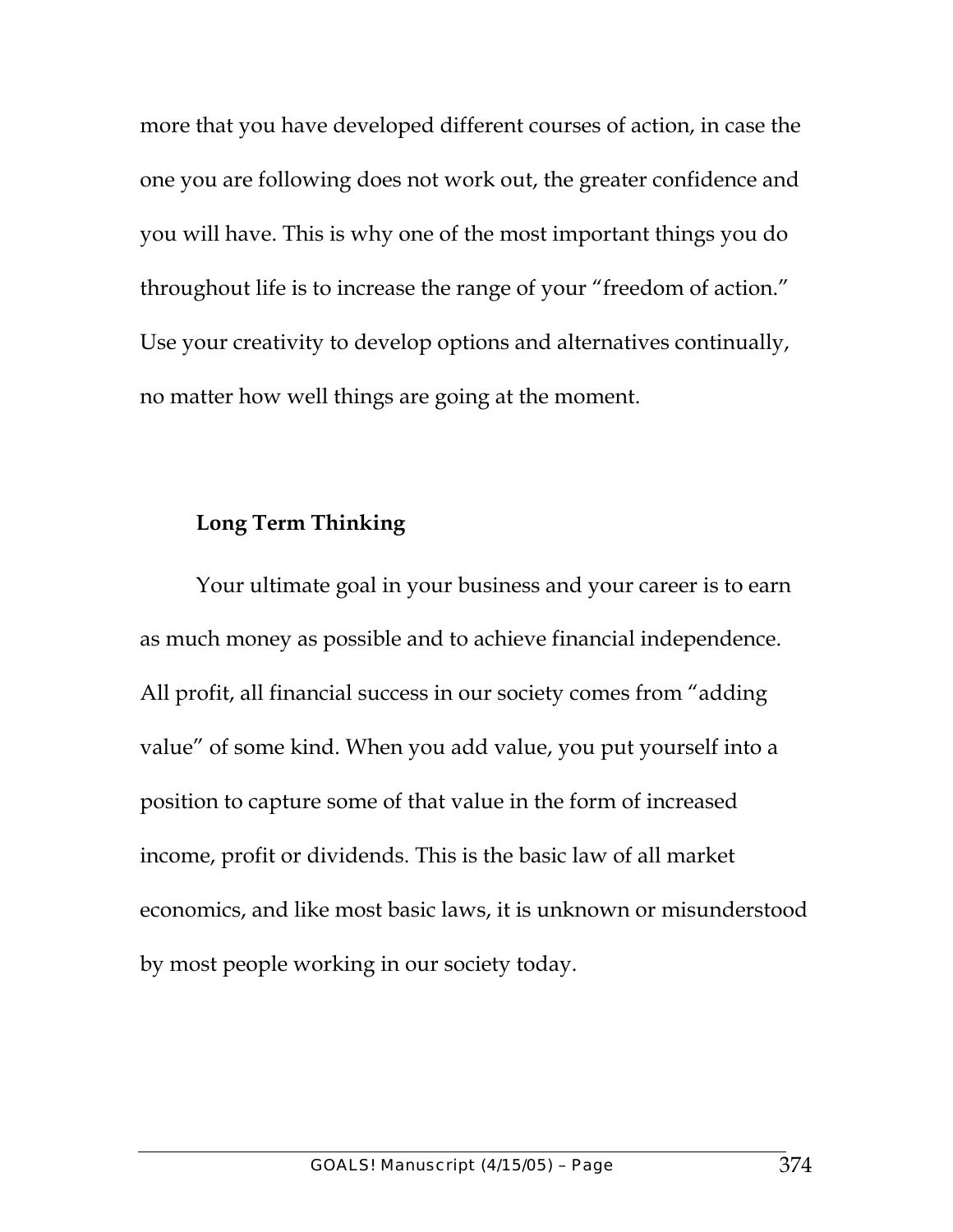One of the questions you can ask in your mindstorming exercise is, "What can I do to increase my value to my customers today?"

You might ask, "Who are my *ideal* customers? What can I do to attract more of my ideal customers into buying from me?"

Best of all, you should ask, "What would I have to do to *deserve* more of exactly the kind of customers that I want to have?" What could you do more of, or start doing, to be more deserving of having more of the customers you really want?

## **Add Value Continually**

Always be looking for ways to use your creativity to add value by doing things faster, better, cheaper or easier in some way. Just as the word "deserve" comes from the Latin roots "de" and "servus" which mean "from service" you should always be looking for ways to deserve greater rewards from serving your customers better in some way.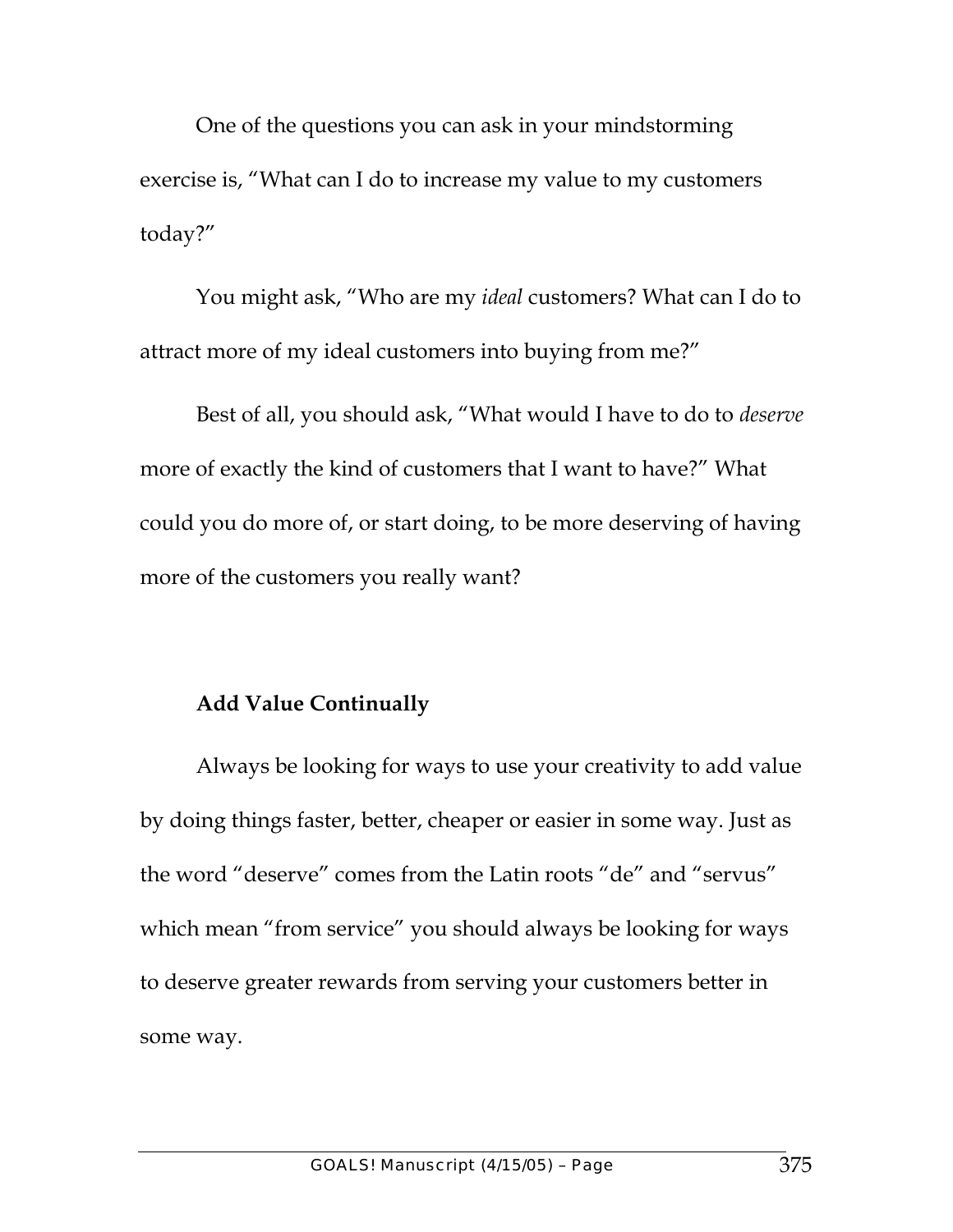In the final analysis, as a member of society, as a "player" in our economic system, your riches and rewards will come from your ability to serve other people better than your competitors. Use your intelligence and your creativity every single day to find ways to make yourself more valuable to your company, your industry and your world. This is the true hallmark of personal genius.

## **Unlock Your Inborn Creativity:**

- 1. Select your most important goal, or biggest problem, and write it at the top of a sheet of paper as question. Then discipline yourself to generate 20 answers to that question, and implement one of those answers immediately.
- 2. Approach every problem systematically by defining it clearly, developing possible solutions, making a decision and then implementing the solution as soon as possible.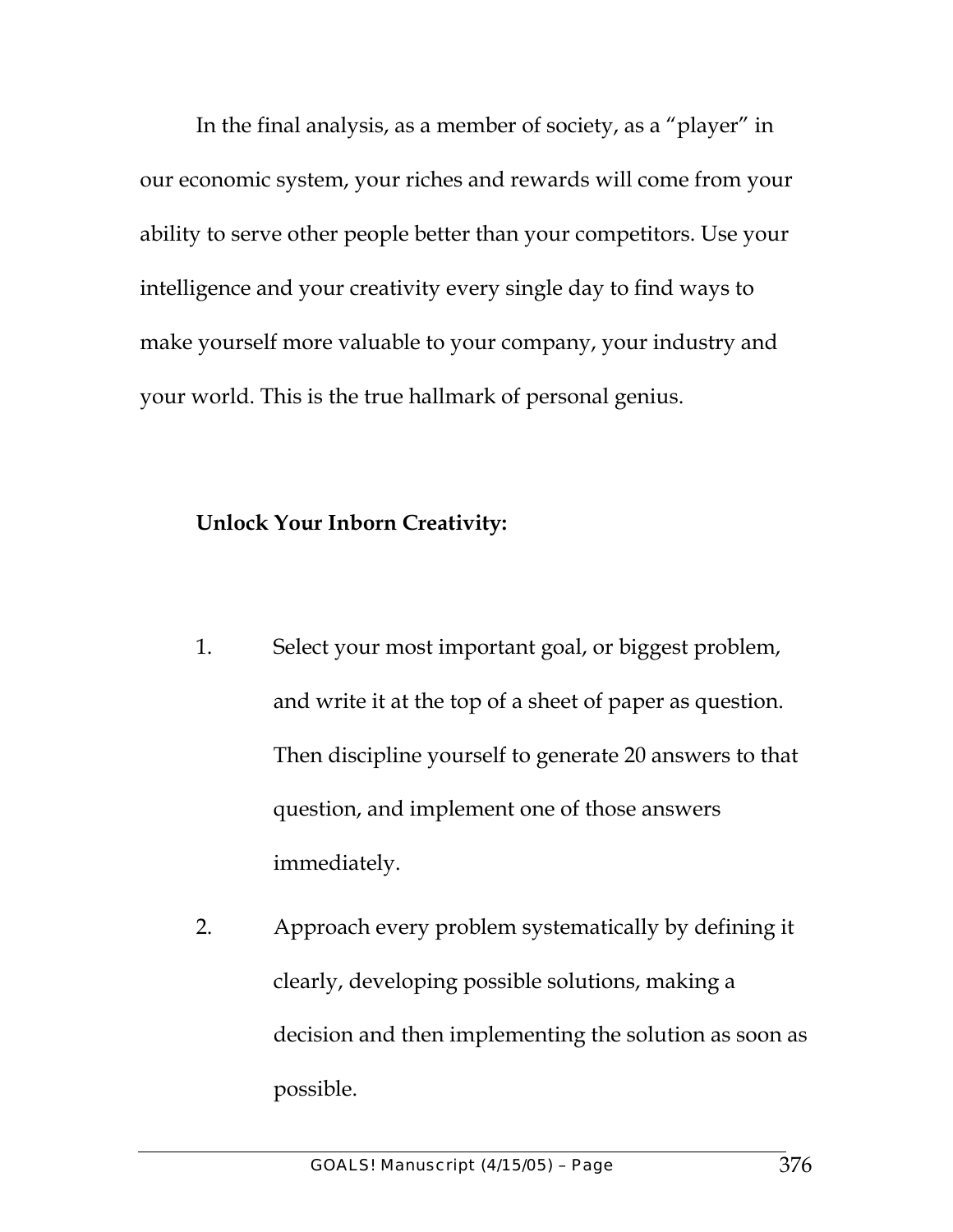- 3. Think on paper. Write down every detail of a problem or goal and look for simple, practical ways to solve the problem or achieve the goal.
- 4. Identify the best and worst things that could happen to you in the months ahead. Determine what you could do to reduce the effects of the worst outcomes and maximize the benefits or likelihood of the best possible outcomes.

You are only as free as your options. Develop a plan B for every important area of your business and personal life.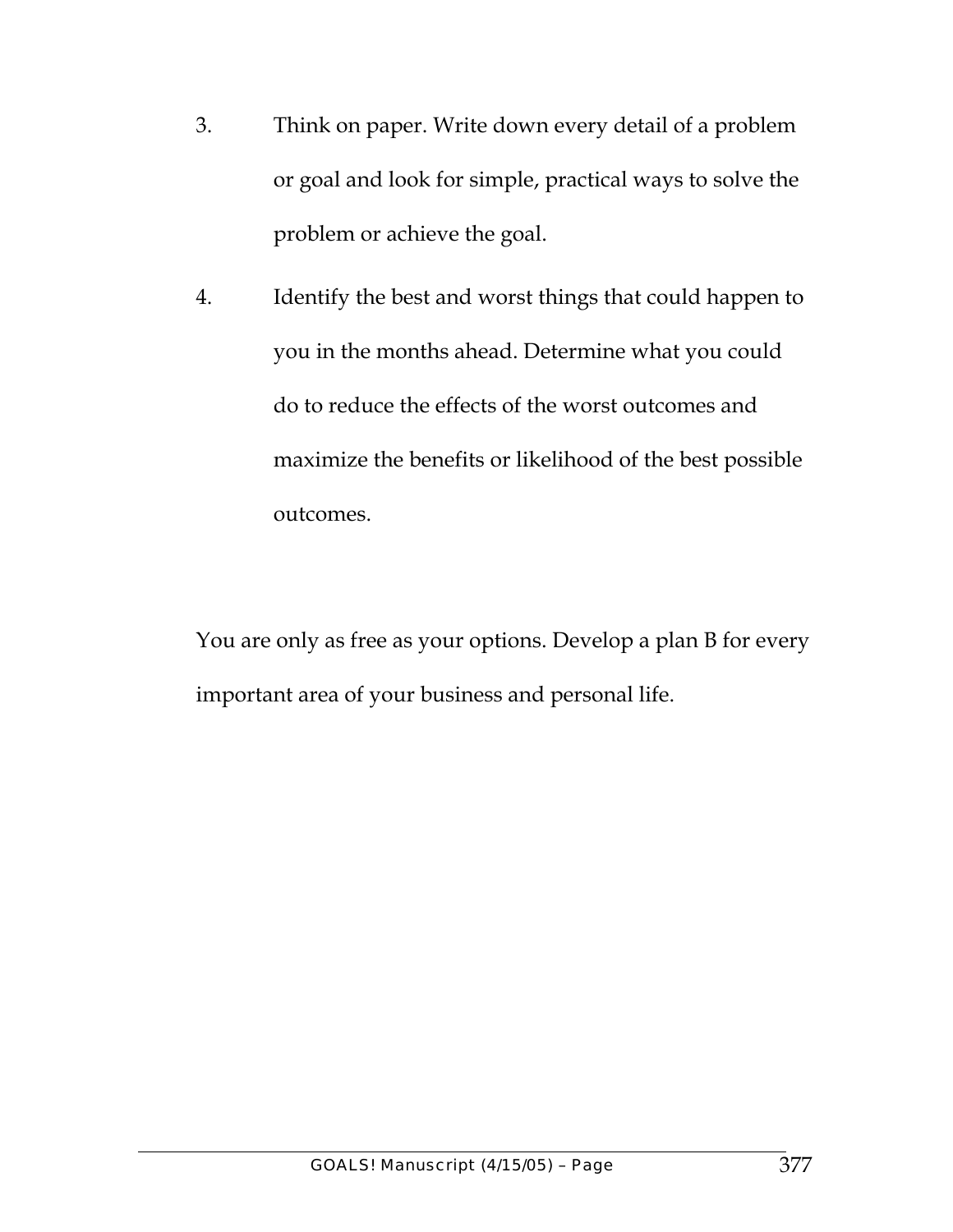**Chapter Twenty** 

**Do Something Every Day** 

*"My success evolved from working hard at the business at hand every day."*(Johnny Carson)

Many studies have been conducted over the years to try to determine why it is that some people are more successful than others. Hundreds, and even thousands of salespeople, staff and managers have been interviewed, tested and studied in an attempt to identify the common denominators of success. One of the most important success factors discovered, over and over again, is the quality of "Action Orientation."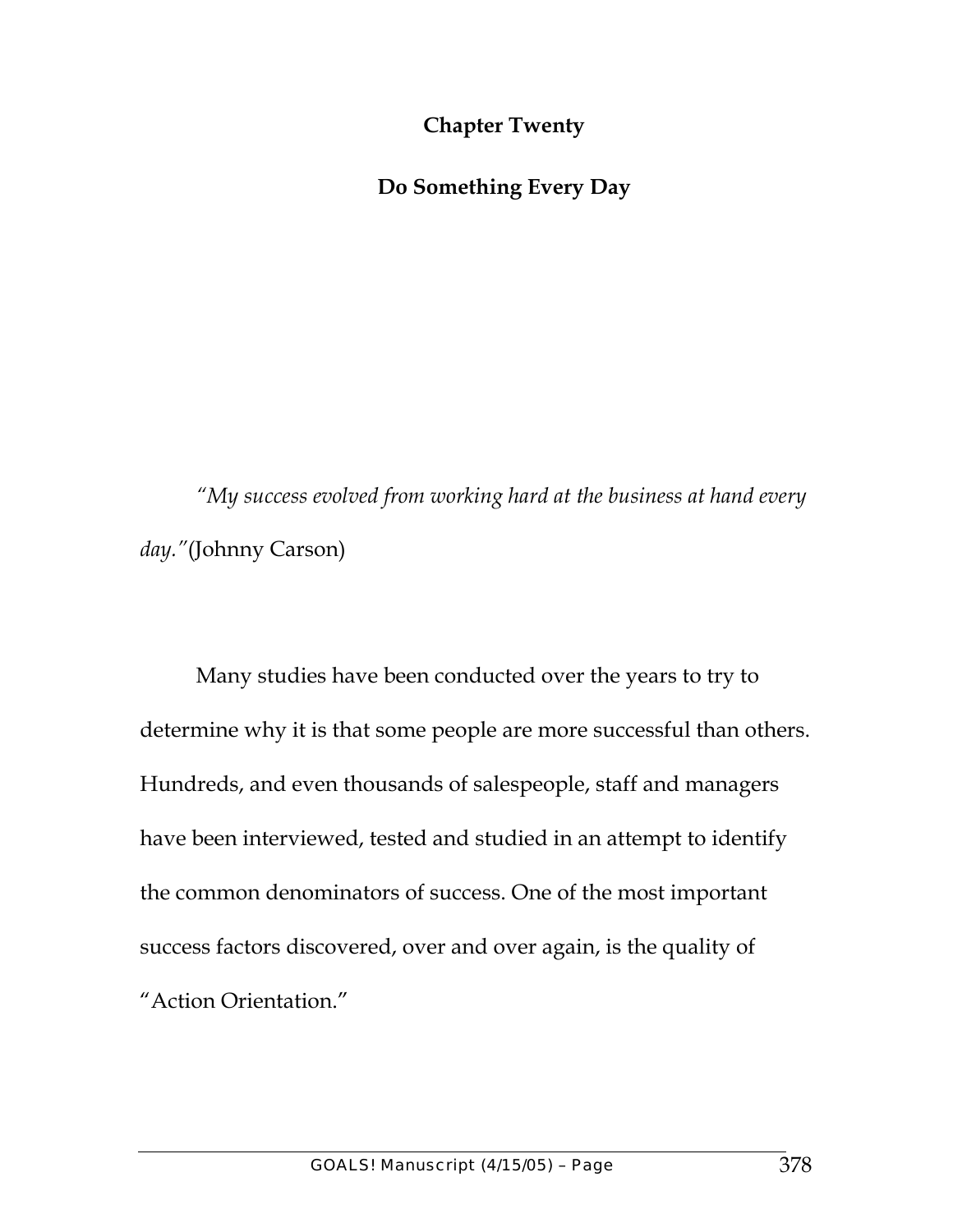Successful people are *intensely* action oriented. They seem to move faster than unsuccessful people. They are busier. They try more things, and they try harder. They start a little earlier and they stay a little later. They are in constant motion.

Unsuccessful people, on the other hand, start at the last moment necessary and quit at the first moment possible. They are fastidious about taking every minute of coffee breaks, lunch hours, sick leave and vacations. They sometimes brag, "When I am not at work, I never even think about it."

#### **A Story Of Failure**

We use to have an employee who was always late. When we spoke to him about this, he explained that his reason for being late was the traffic. We suggested to him that he leave earlier so that the traffic would not be a problem. He was shocked. He said, "But if I left earlier, and there was no traffic, I might arrive at work earlier than my starting time. I couldn't possibly do that!"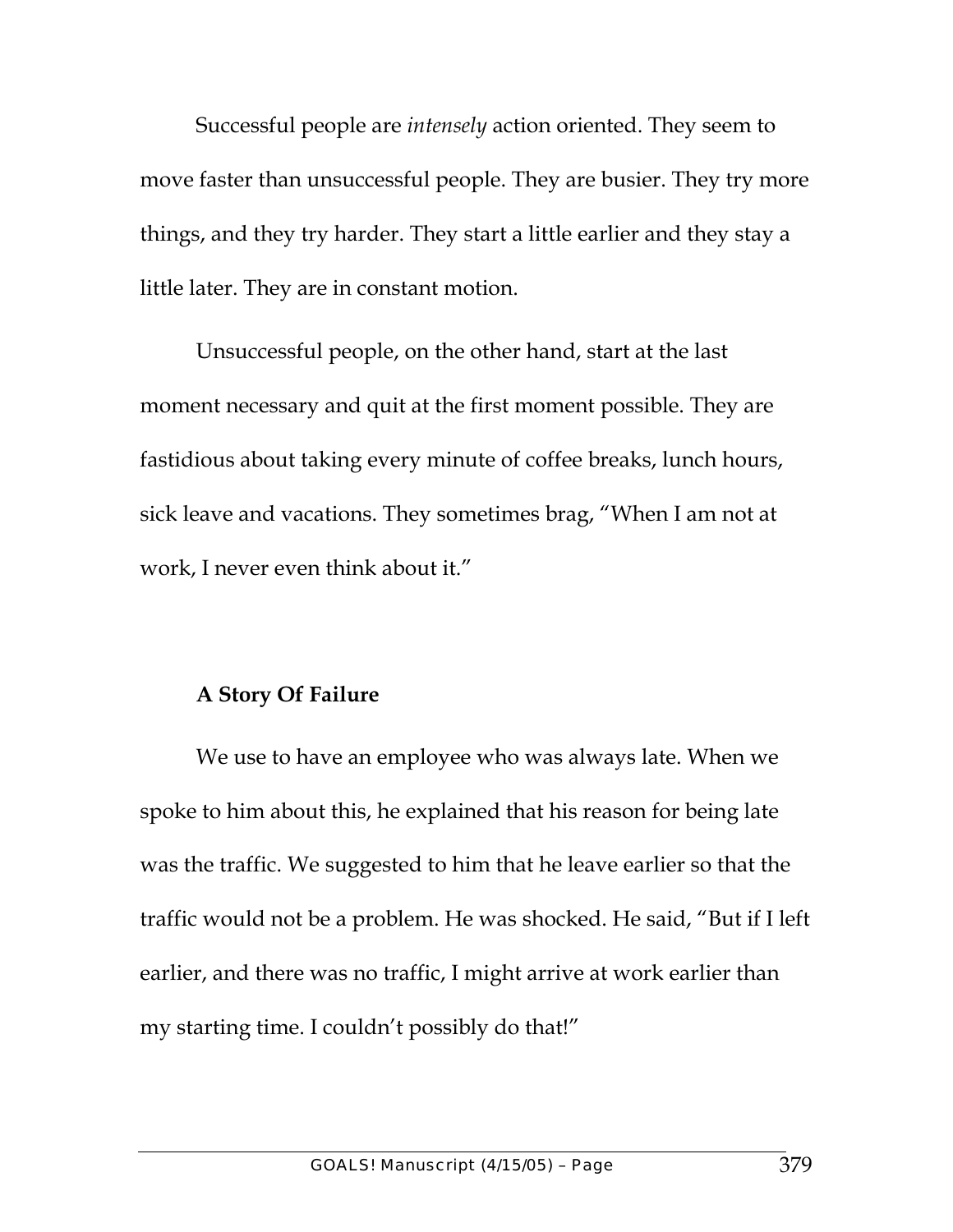Needless to say, we soon let him go and hired someone else with a greater sense of responsibility and commitment. We heard later that he has continued on with the endless round of part time jobs and unemployment that has marked his career throughout his life. His attitude has set him up for failure time and time again.

#### **The Law of Compensation**

In his famous essay *Compensation*, Ralph Waldo Emerson wrote that you will always be compensated in life in direct proportion to the value of your contribution. If you want to increase the size of your rewards, you must increase the quality and quantity of your results. If you want to get more out, you have to put more in. And there is no other way.

Napoleon Hill found that the key quality of successful men and women, most of whom started at the bottom, many of them penniless, was that early in life, they developed the habit of "going the extra mile." They discovered, as the old saying goes, that "There are never any traffic jams on the extra mile."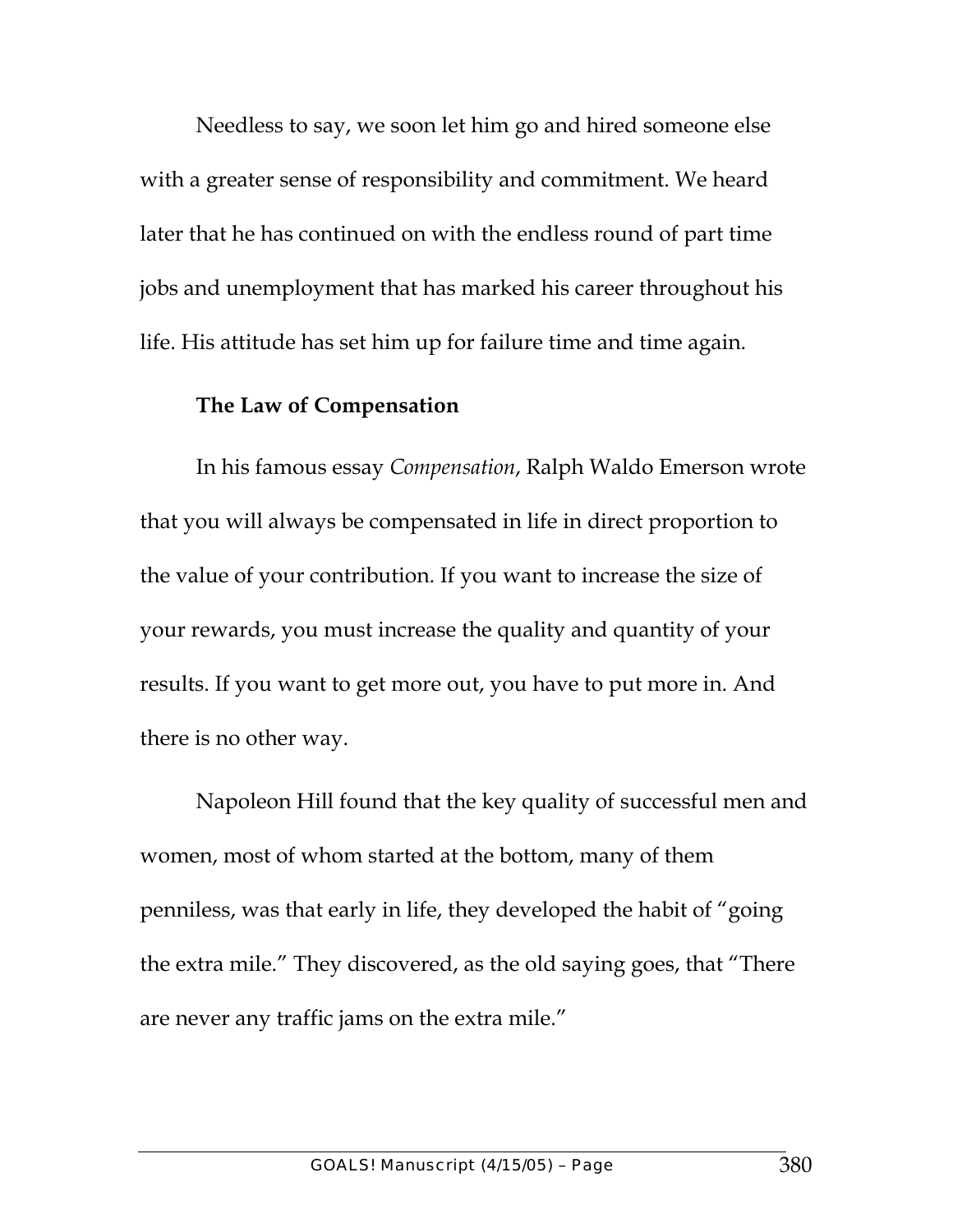### **The Quality of Self-Made Millionaires**

In one study of self-made millionaires, researchers interviewed thousands of men and women who had started with nothing and who had accumulated more than a million dollars in the course of their careers. These self-made millionaires almost unanimously agreed that their success was the result of always "doing more than they were paid for." They had made it a habit from their first jobs to always put in more than they took out. They were always looking for ways to contribute beyond what was expected of them.

#### **Life Long Career Success**

When I speak to a graduating class of business students, they often ask me, usually with some concern, if I can give them some suggestions or ideas on what they can do to be successful in the world of work. I always give them the same advice. It worked for me when I was a young man and it works for everybody, at every stage of his or her career.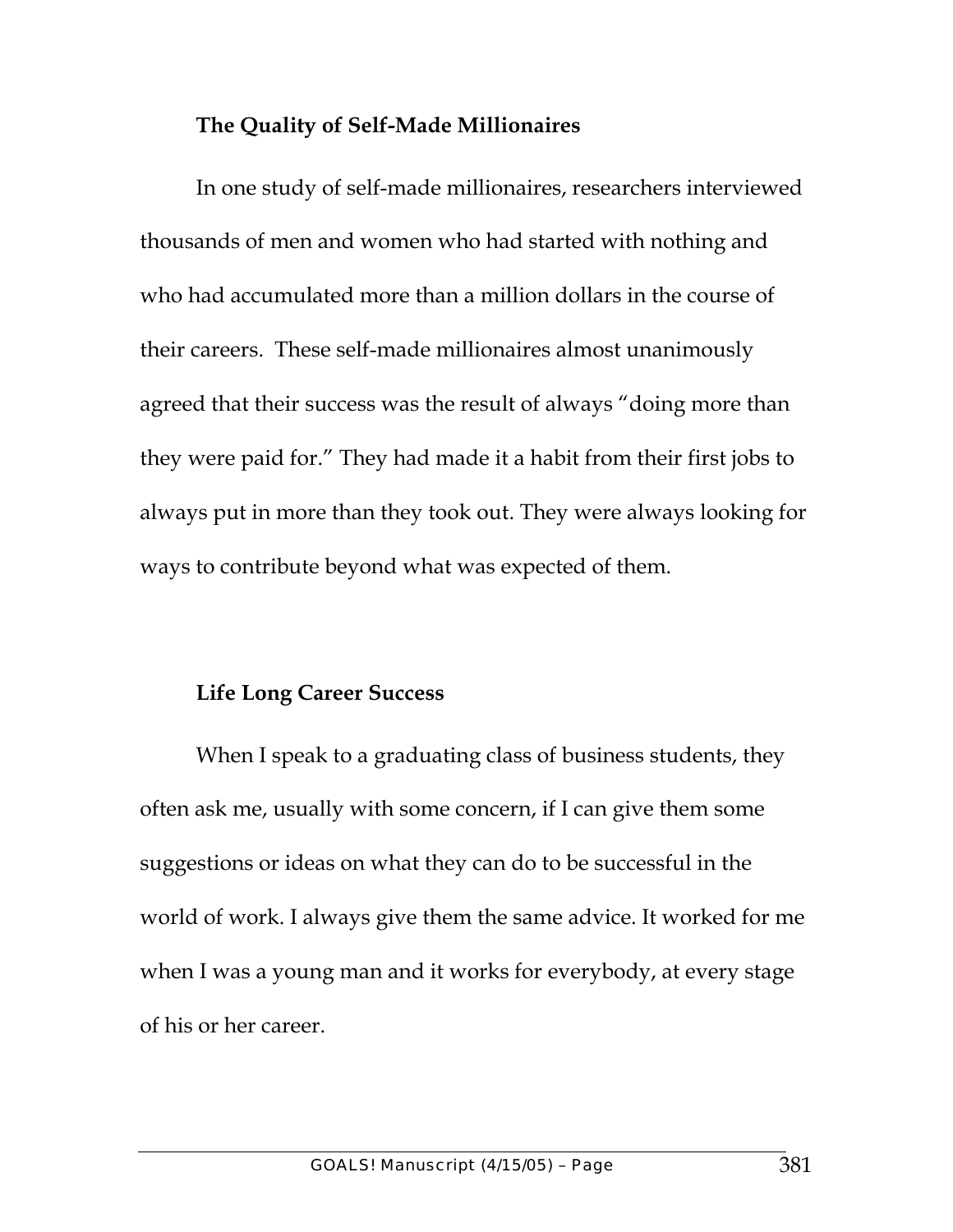My advice consists of two parts. First, as soon as you get settled in at your new job, and you are on top of your work, go to your boss and tell him or her that you want "more responsibility." Tell him or her that you are determined to make the maximum contribution possible in this organization, and that you would very much like "more responsibility" whenever it becomes available.

When I first started doing this as a young executive with a large corporation, my boss nodded and smiled and thanked me for my interest. But nothing happened, at least for a while. Every few days, I would report to my boss and mention, in parting, that I wanted "more responsibility."

#### **Your Chance Will Come**

After a few weeks of this, my boss gave me a project to study and evaluate. I jumped on it like a dog jumping on a bone and ran off. I worked day and night, and throughout the weekend, tearing that project apart, gathering research, reassembling the details and putting together a report and a proposal. On Monday morning, I was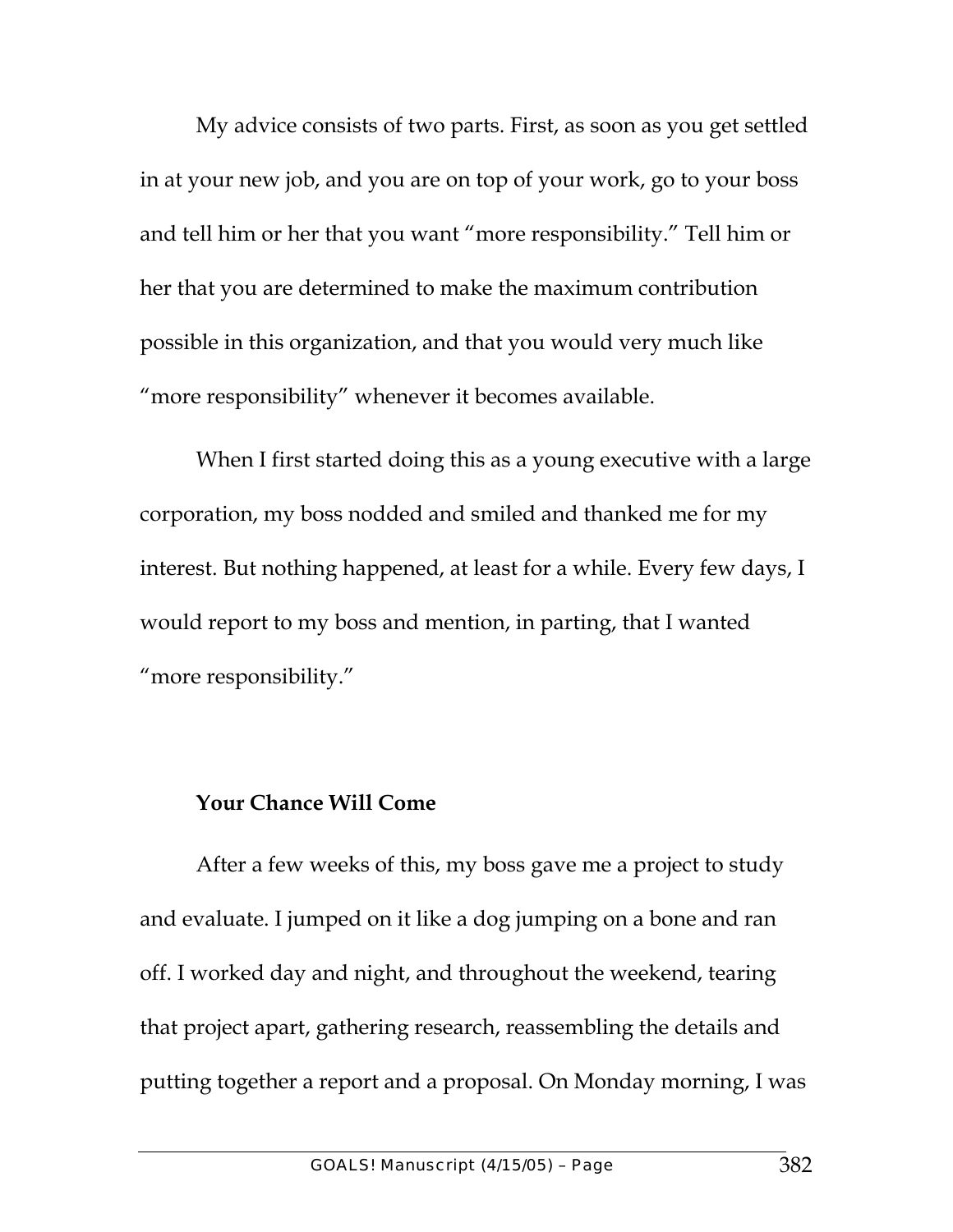back to my boss with a complete proposal on the project. He was obviously surprised. He said, "There was no rush. I didn't expect anything back from you for a week or two."

I thanked him for his concern and told him that, "This project evaluation is complete, as you requested. And by the way, I would really like more responsibility."

Things began to change for me very soon after that project evaluation. A week later, I was given another small task, completely outside my range of duties. Again, I grabbed the task and completed it to the best of my ability. A week or two later, my boss gave me another task, and then a week later, still another task.

In every case, whatever it was, whether I knew anything about it or not, I immediately went to work on it, often on my own time, and on the weekends. I would get it done and back to my boss as fast as I could.

### **Move Fast On Opportunities**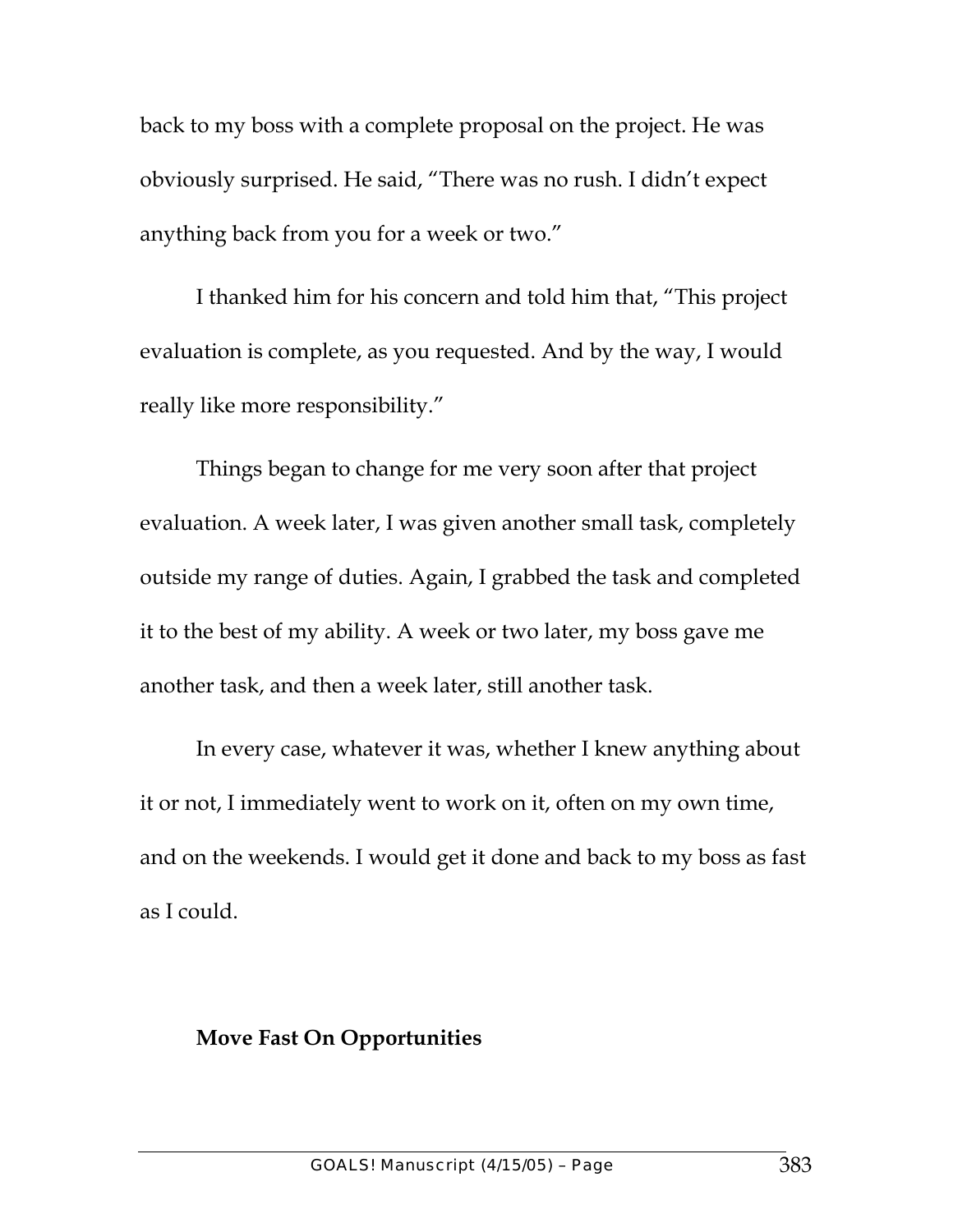This brings me to my second piece of advice for anyone who wants to be successful in his or her career. Once you get the responsibility that you have asked for, complete it quickly and well, and get it back to your boss as fast as you can, as though it was a grenade with the pin pulled out. Move quickly. Don't delay.

It is absolutely amazing the positive impression you will make on other people when you keep asking for more responsibility, and when you get the responsibility, you complete the task quickly.

Very soon, my boss had marked me down as the "Go-to-guy." Whenever something came up that he needed handling immediately, he called me rather than any of the other executives, some of whom had been working there for several years. In no time, I began to move up in the organization.

### **Be Prepared For Your Opportunity**

One day, he threw me a task, like a football to a tight end in a close game, which I caught and ran with for a touchdown. By acting quickly, flying a thousand miles and working day and night, I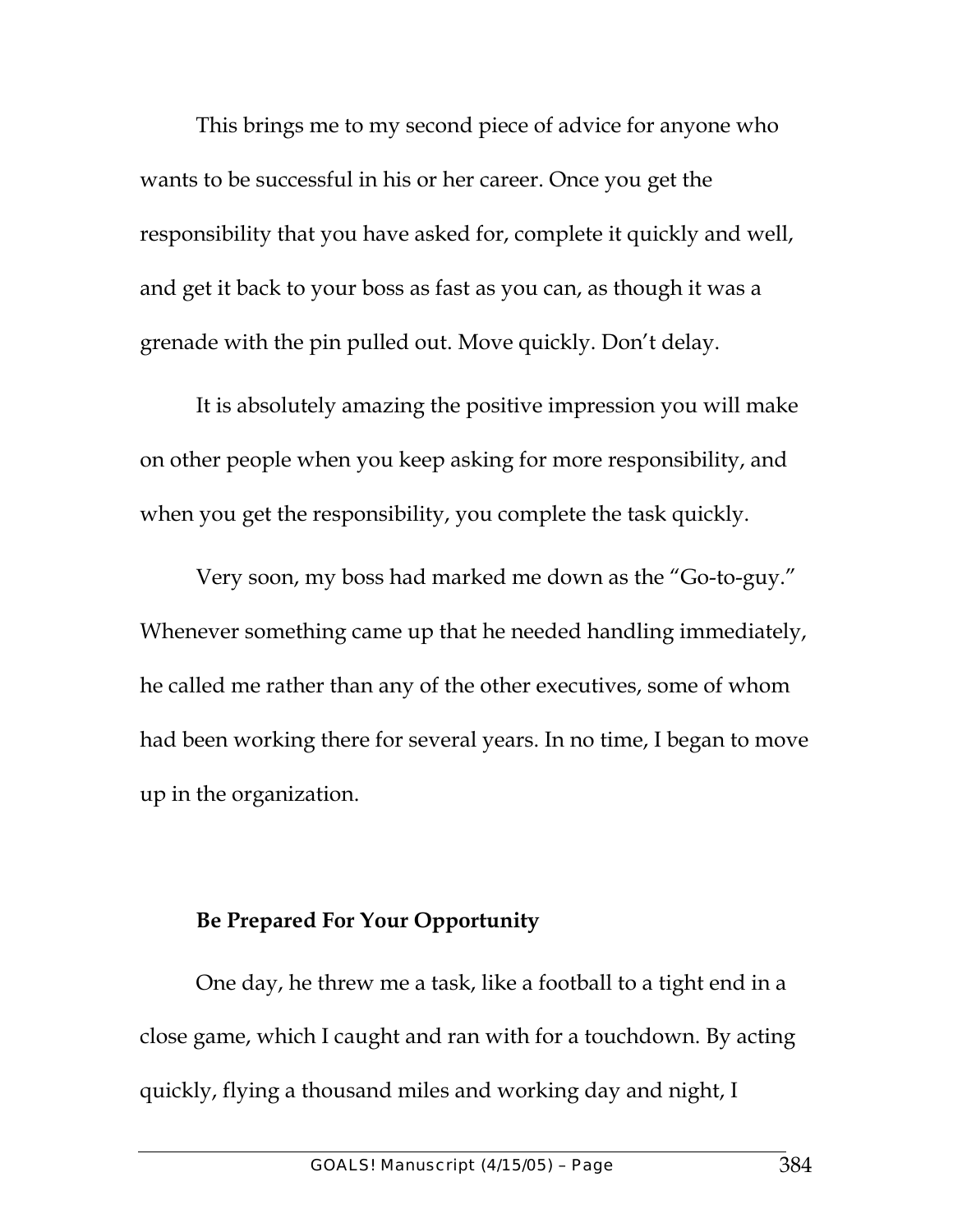discovered a fraud and saved the company two million dollars. If I had delayed even a couple of days, the money would have been lost forever.

After that success, the dam broke. First I was given a large assignment, and then responsibility for an entire new division, and then another new division, and then a third. By the time I had been working for that company for two years, I was running three divisions involving almost \$50 million dollars worth of business activities and managing a staff of more than 50 people in three offices.

Meanwhile, my coworkers were still coming in at 9 o'clock sharp, going for lunch with each other and quitting at 5 o'clock to go for drinks at the bar. They muttered and told each other that the reason I was moving up was because I was "lucky," or the boss was playing favorites. They never learned the importance of asking for more responsibility and moving fast.

#### **A Secret Of Success**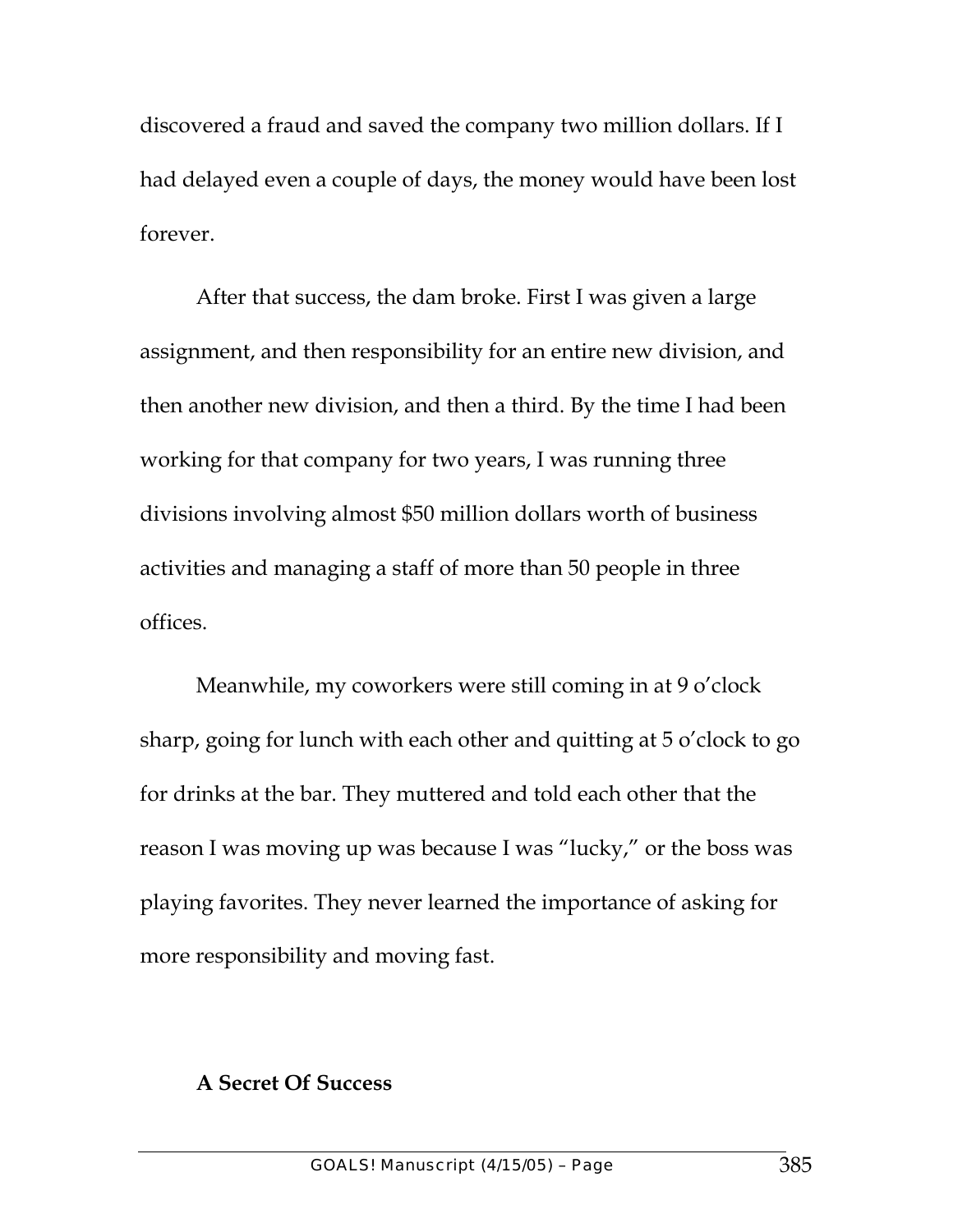The retiring president of the US Chamber of Commerce, many years ago, told a story at his going away dinner. He had become one of the most respected businesspeople in America, and overseas. He had developed the kind of reputation for high quality work that every person in business dreams of having.

He said that when he was a young man, unsuccessful and frustrated, he came across a saying written on a brown lunch bag and posted on a high school bulletin board. As he passed the bulletin board, something caused him to stop and he read the words on the lunch bag. They said, "Your success in life will be in direct proportion to what you do *after* you do what you are expected to do."

He told the audience that these words changed his life. Up to that time in his career, he felt that he was doing a good job because he was doing what he had been told to do, what he was expected to do. But from that point onward, he resolved that he would do far more than what was expected of him. He resolved that he would always go the extra mile and to do more than he was paid for. From that day onward, for the rest of his career, he got up a little earlier, worked a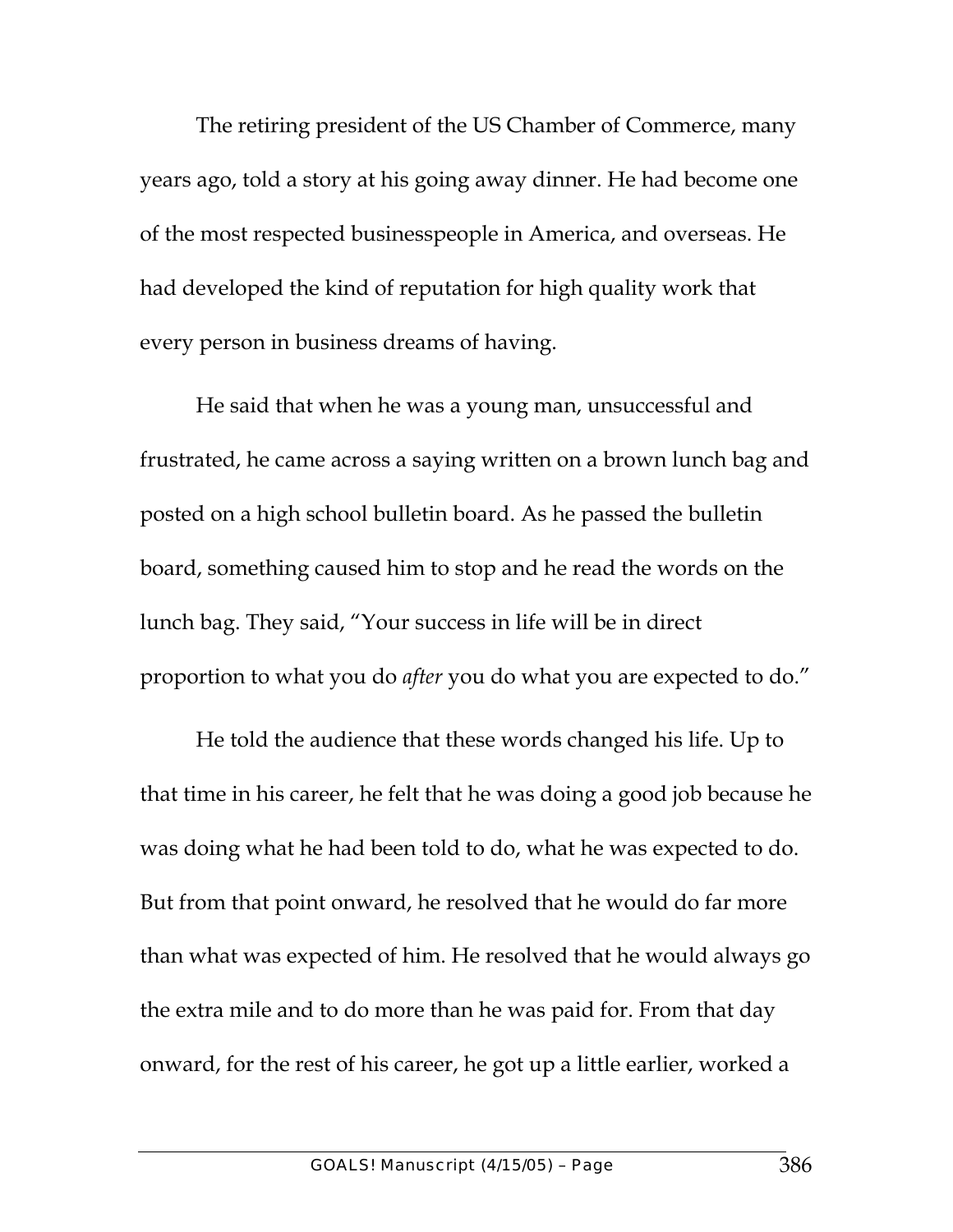little harder and stayed a little later. He moved faster from task to task and from customer to customer.

And here is what always happens. The faster he moved, the more experience he got. The more experience he got, the better he got at his job. The better he got, the better results he got in the same period of time. In no time at all, he was being paid more and promoted faster.

By moving faster and always doing more than expected, he had shifted onto the fast track in his career and began moving ahead rapidly. He was soon promoted into a new department, then hired into a new industry, and given a new area of responsibility. In each case, he had one strategy. Do more than you are paid for. Do more than others expect. Go the extra mile. Get busy. Get going. Take action. Don't waste time. And he never looked back.

#### **Wisdom of A Founding Father**

Thomas Jefferson wrote, "Determine never to be idle. No person will have occasion to complain of the want of time, who never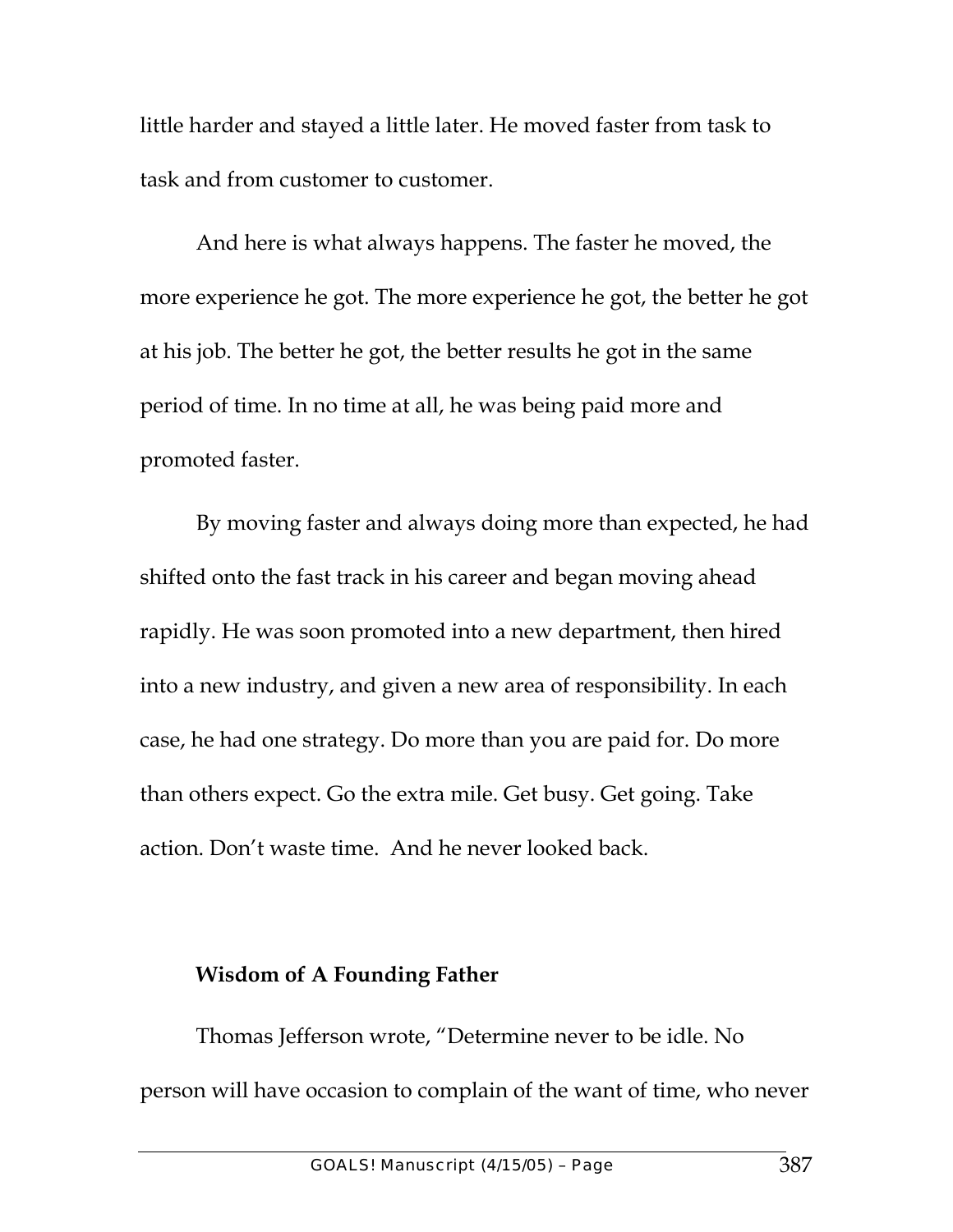loses any. It is wonderful how much may be done, if we are always doing."

Later, he wrote, "The rising sun has never caught me in bed in my entire life."

#### **The Time Will Pass Anyway**

Here's an important point. The time is going to pass *anyway*. The weeks, months and years of your life are going to go by, in any case. The only question is, "What are you going to do with this time?"

Since the day is going to go past in any case, why not start a little earlier, work a little harder and stay a little later? Why not put yourself on the side of the angels? Why not develop a reputation as the "go-to-guy" (or gal) who everyone looks to when they need to get something done quickly and well? This will do more to put your foot on the accelerator of your career than anything else you can imagine.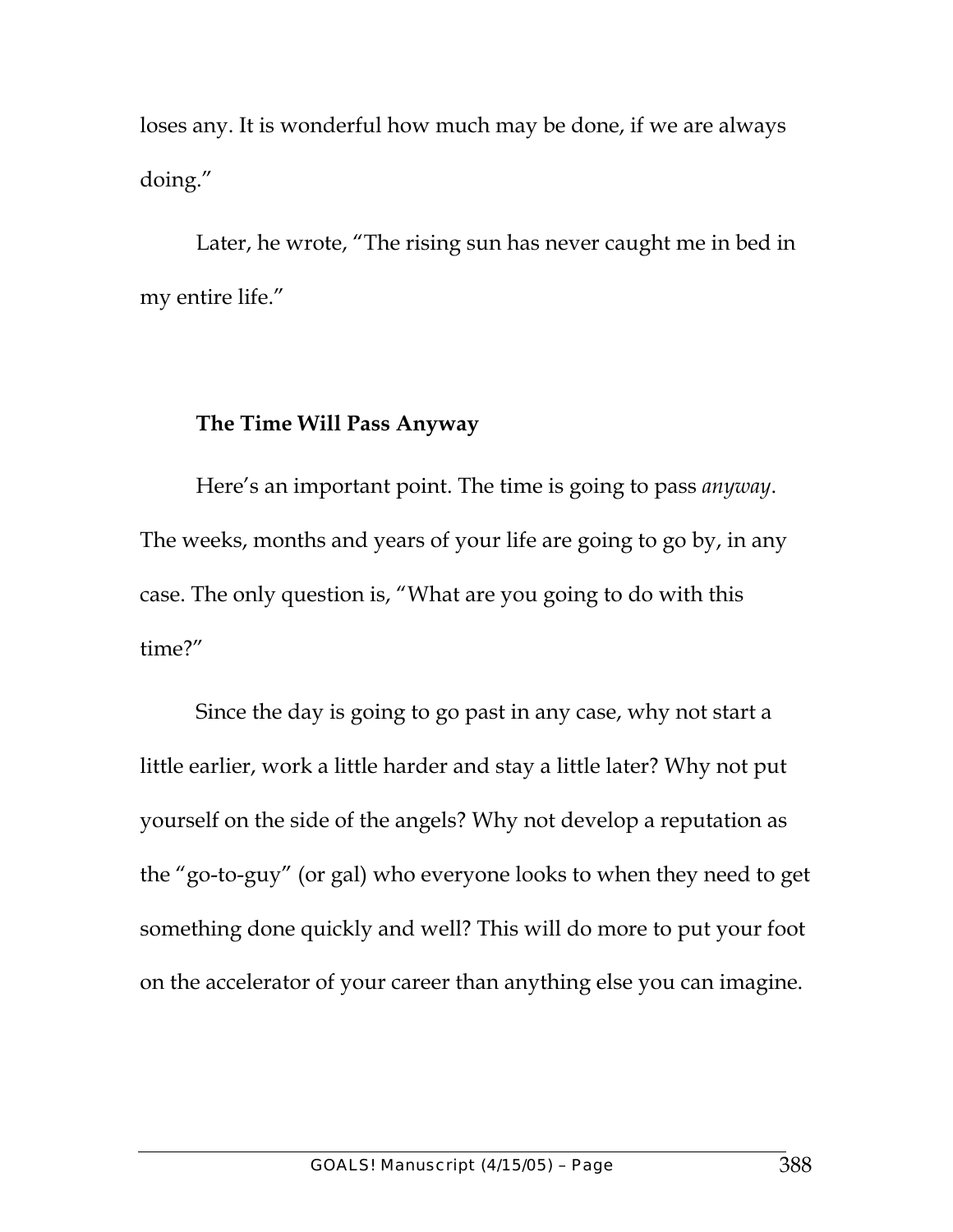## **Get Going and Keep Going**

There is a key to high income called the "Momentum Principle of Success." This principle says that it takes considerable energy to get yourself into motion and moving. But it takes much less energy to keep yourself moving, once you get going.

This momentum principle explains success as much as any other factor. Successful people are busy people. They get up and they get going, and they keep going all day long. They work all the time they work. They are constantly in motion, like moving targets.

## **Plan Your Time Carefully**

Successful people plan their days and hours, and even their quarter-hours very carefully. In every study, there seems to be a direct relationship between tight time planning and high income. The highest paid professionals in our society, from whom come fully 25% of self-made millionaires in America, are lawyers, doctors and other medical professionals. Every one of them manages their time in terms of *minutes* spent on each case, or with each patient.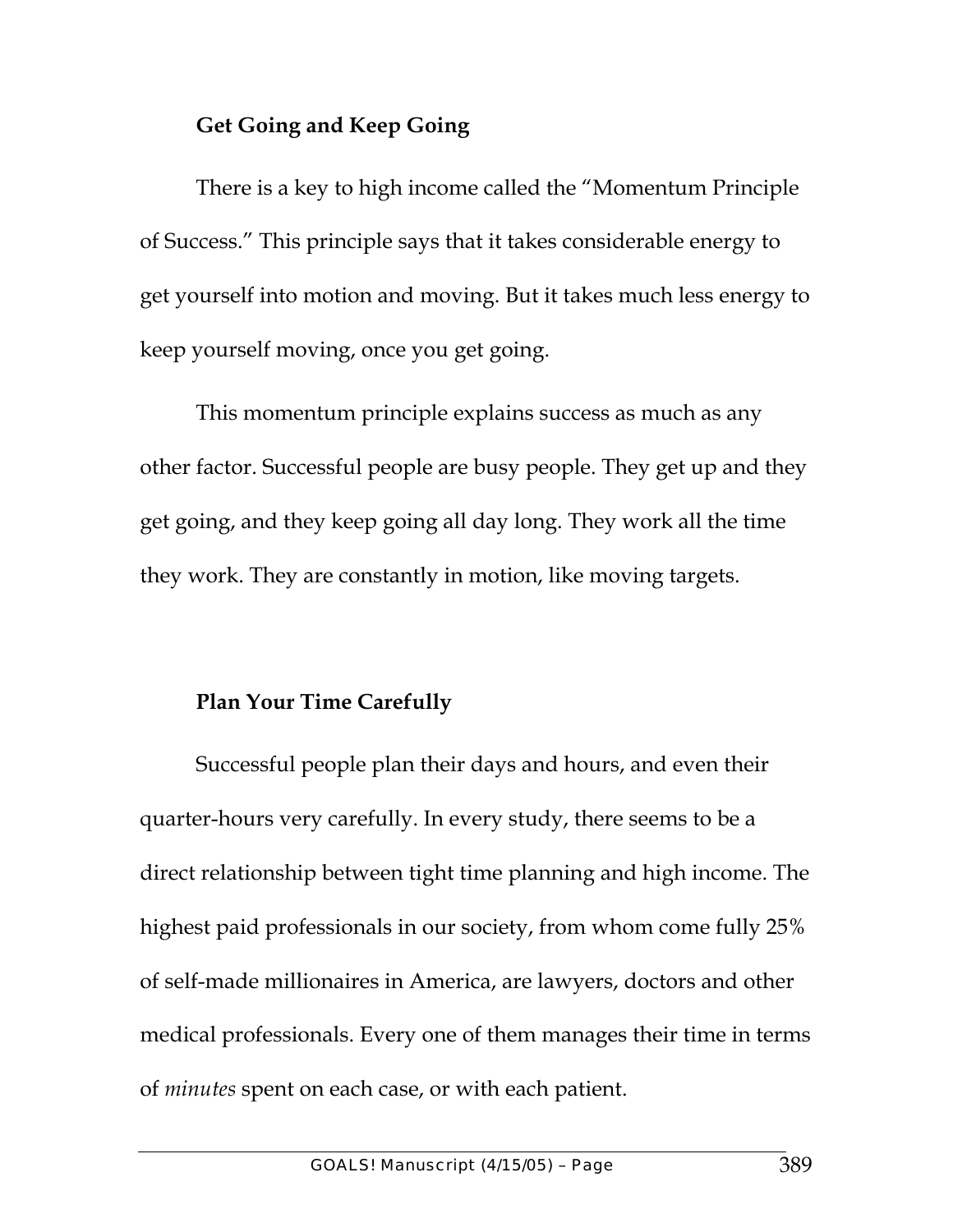The people who earn the very least in our society are those who think of their time in terms of the day, the week or the month. They have no problem wasting the first half of the day. They justify this by saying they will "Catch up in the afternoon." Sometimes they waste the first couple of days of the week. They think that they will catch up later on in the week. Sometimes they waste the first one or two weeks of the month.

### **The Fatal Flaw In Monthly Quotas**

I have worked with countless sales organizations over the years. Fully 80% of the salespeople in these organizations, all of whom work on monthly quotas, take it easy for the first three weeks of the month and then suddenly go into a state of frantic activity during the last week, working desperately to make enough sales to hit their quotas.

But not the top people. The top people work on the first day of the month with the same focus and intensity that they worked on the last day of the previous month. They hit the road running, like the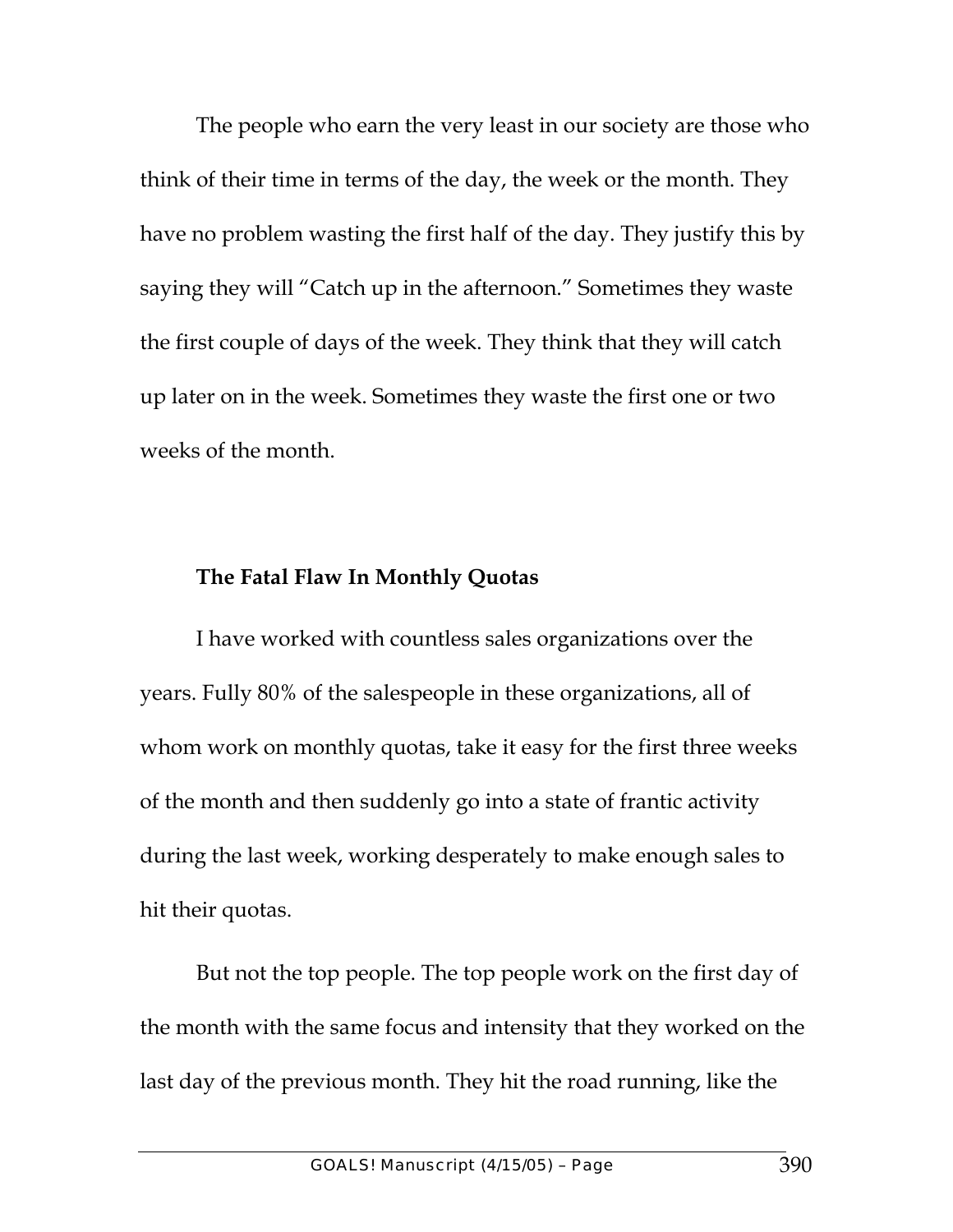roadrunner, with his legs moving under him. They put the "pedal to the metal" at seven or seven thirty in the morning. They beat the rush hour traffic by getting in before anyone else, and they beat the rush hour traffic in the evening by staying and working long after everyone else has rushed out to sit on the freeway.

#### **Generate Continuous Energy**

Mentally and physically, the faster you move, the more energy you have. The faster you move, the more positive you feel. The faster you move, the happier you are. The faster you move, the more enthusiastic and creative you become. The faster you move the more you get done, the more you get paid and the more successful you feel.

Apply the momentum principle to your life. Once you start going, keep going. Allan Lakein, the time management specialist said, "Fast tempo is essential to success." Tom Peters said that all successful people have a "bias for action." The key to getting more things done is for you to select your most important task and then to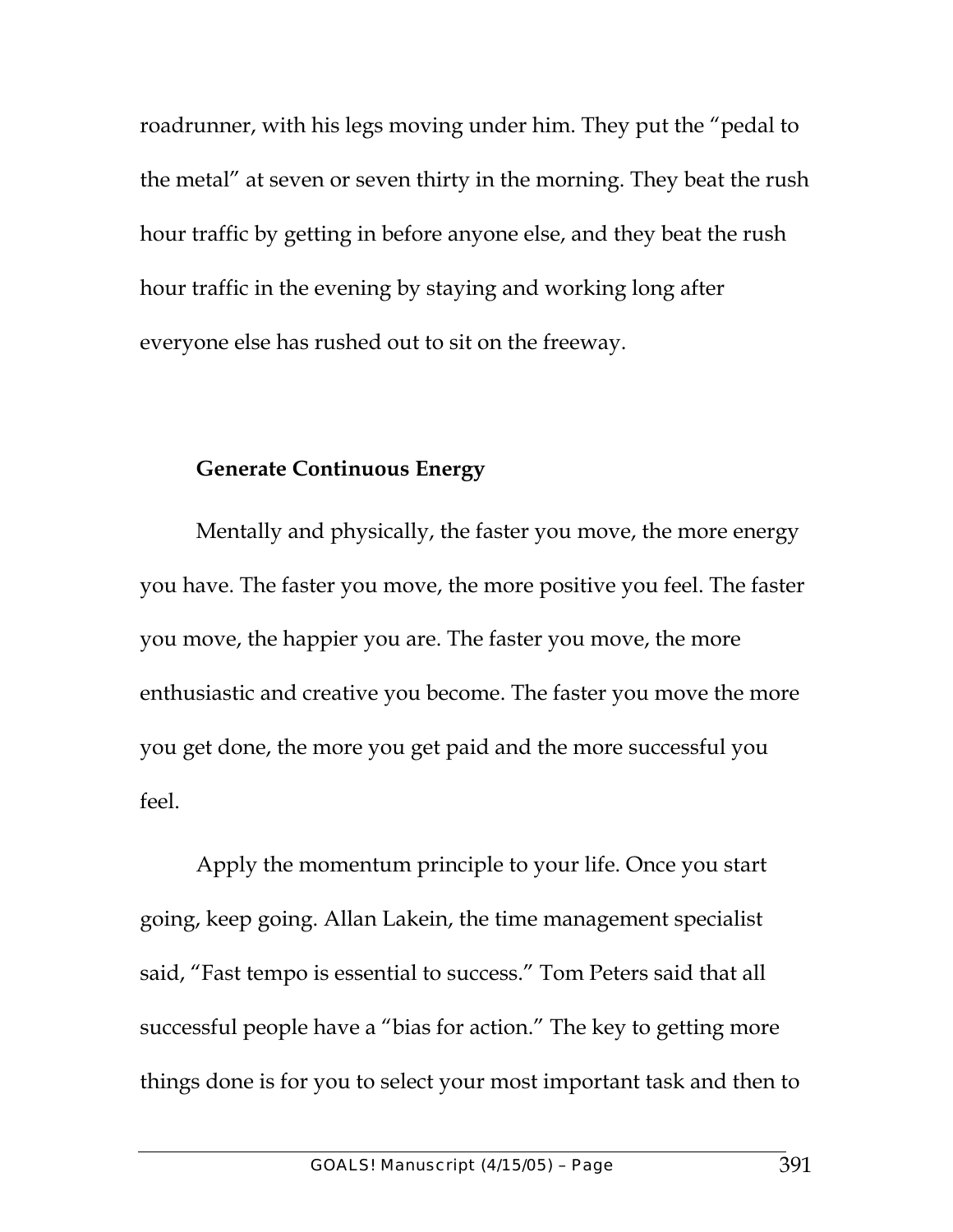start it with a "Sense of urgency." This is the real key to success and high achievement.

# **Do Something Every Day:**

- 1. Resolve today to pick up the pace in your life. Move faster from task to task. Walk quickly. Develop a higher tempo of activity.
- 2. Imagine you were going away tomorrow for a month and you had to get caught up on everything before you left. Work as hard and as fast as you do just before you leave for vacation.
- 3. Practice tight time planning. Imagine that you only had *half* the time available to get the job done and work with a sense of urgency all day long.
- 4. Continually ask for more responsibility, and when you get it, complete the task quickly and well. This one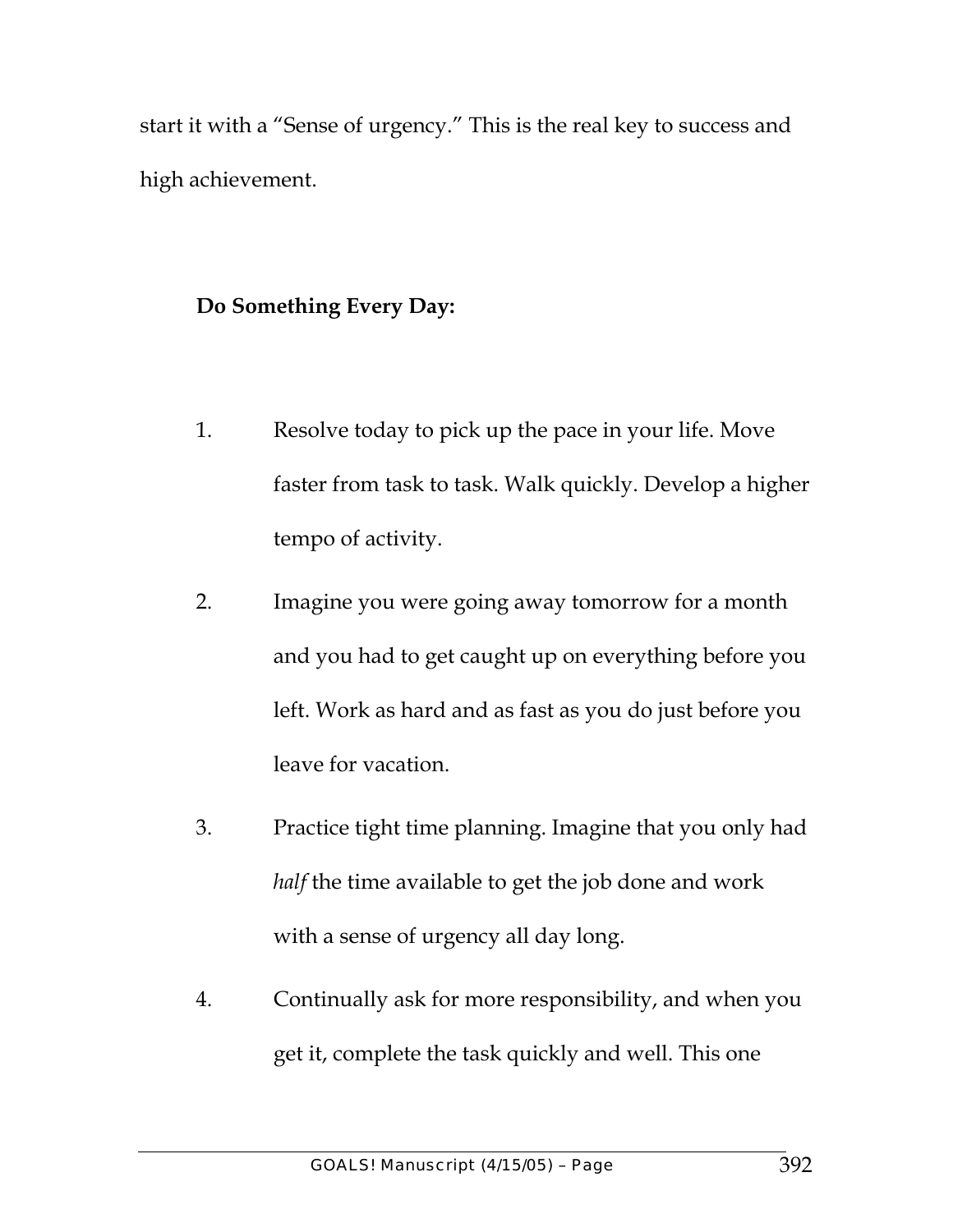habit will continually open doors of opportunity for you.

From now on, resolve to get up one hour earlier and get going immediately. Work through lunchtime and coffee breaks. Stay an hour later to get caught up and ready for the next day. These additions will double your productivity and put you onto the fast track in your career.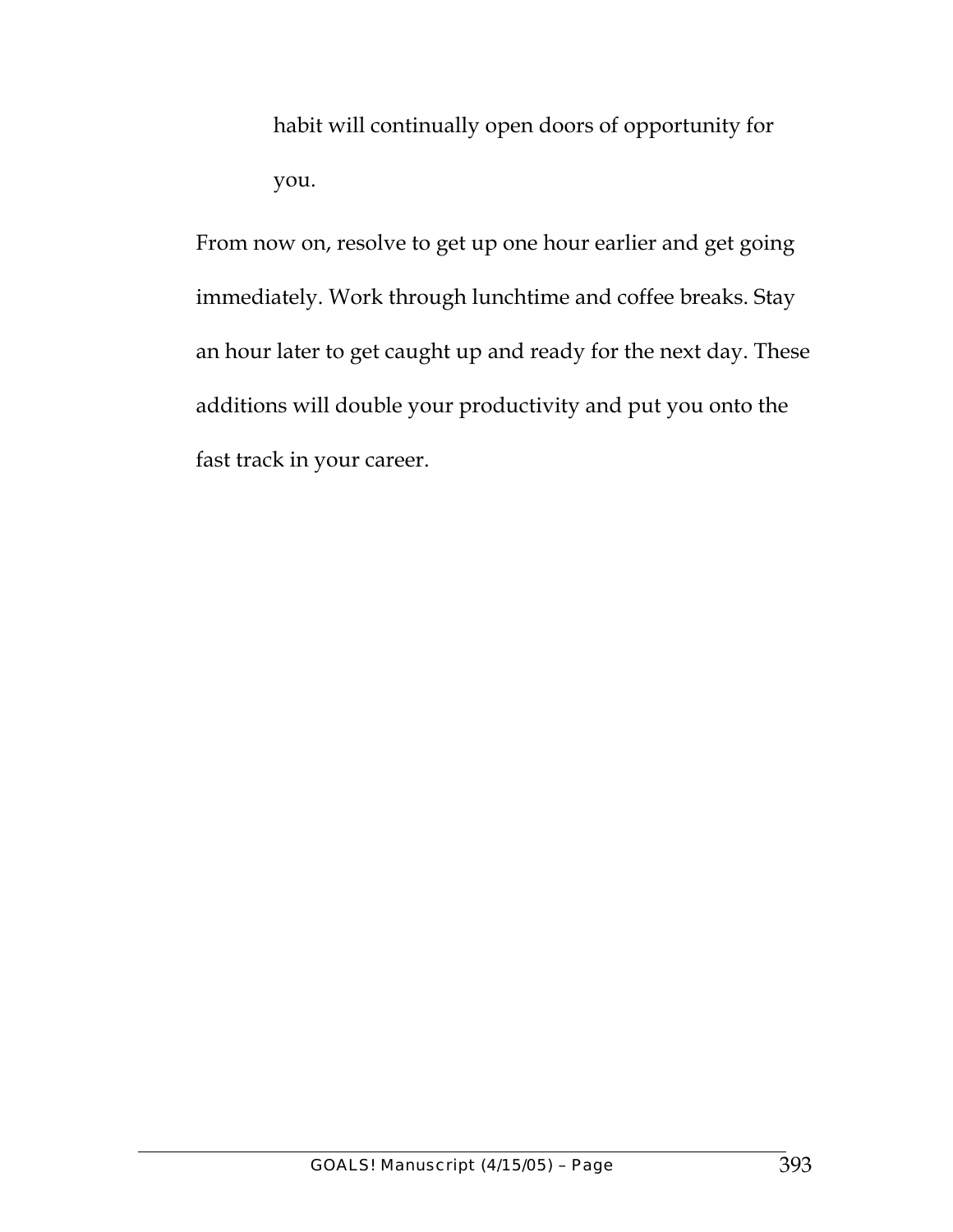## **Chapter Twenty-One**

## **Persist Until You Succeed**

*"Few things are impossible to diligence and skill; great works are performed not by strength, but by perseverance."* (Samuel Johnson)

Every great success in your life will represent a triumph of persistence. Your ability to decide what you want, to begin, and then to persist through all obstacles and difficulties until you achieve your goals is the critical determinant of your success. And the flip side of persistence is courage.

Perhaps the greatest challenge that you will ever face in life is the conquest of fear and the development of the *habit* of courage. Winston Churchill once wrote, "Courage is rightly considered the foremost of the virtues, for upon it, all others depend."

### **The Conquest of Fear**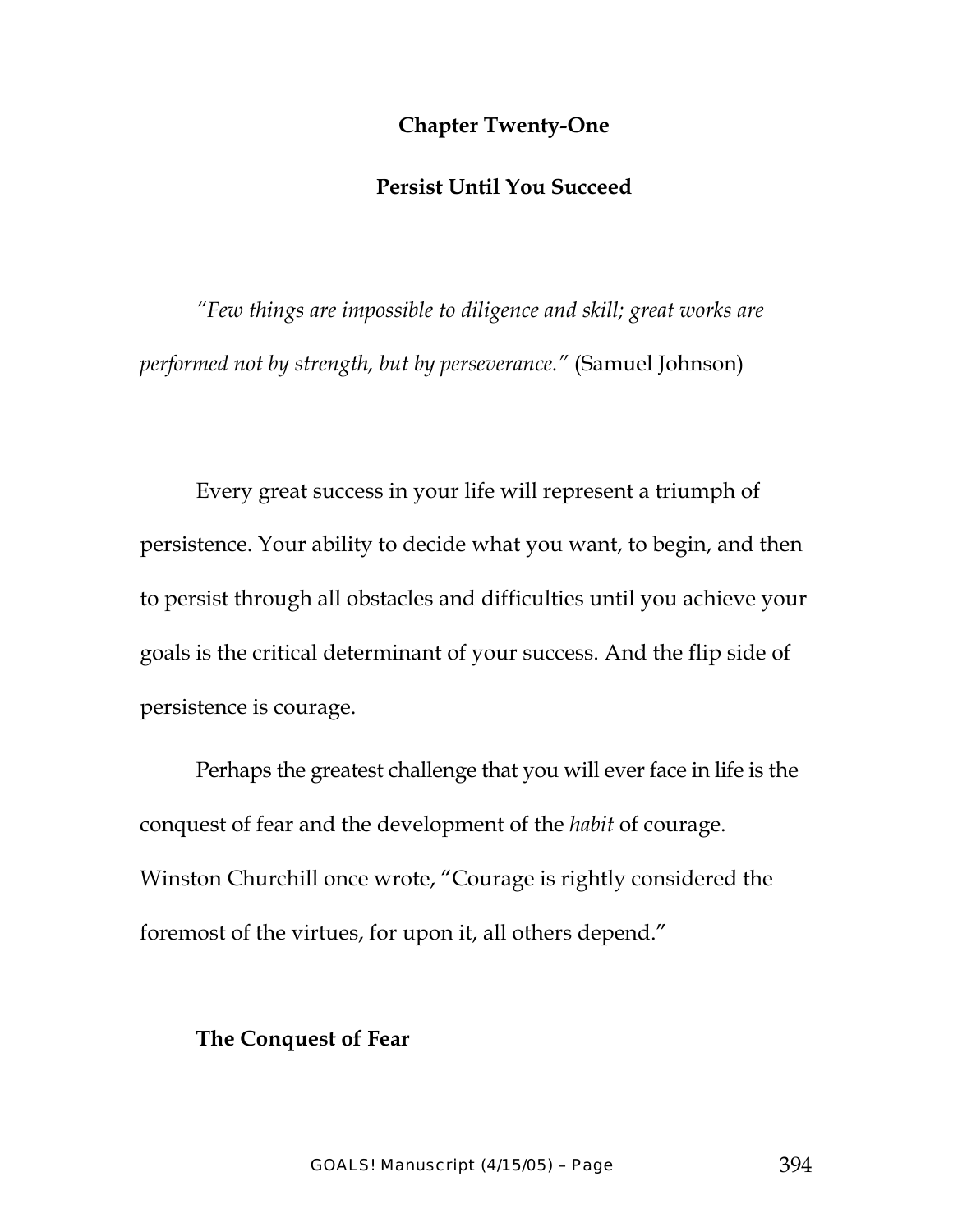Fear is, and always has been, the greatest enemy of mankind. When Franklin D. Roosevelt said, "The only thing we have to fear is fear itself," he was saying that the *emotion* of fear, rather than the reality of what we fear, is what causes us anxiety, stress, and unhappiness.

When you develop the habit of courage and unshakable selfconfidence, a whole new world of possibilities opens up for you. Just think—what would you dare to dream, or be, or do, if you weren't afraid of anything in the whole world?

## **You Can Learn Anything You Need To Learn**

Fortunately, the habit of courage can be *learned* just as any other success skill is learned. To do so, you need to go to work on yourself to conquer your fears, while simultaneously building up the kind of courage and confidence that will enable you to deal with the inevitable ups and downs of life unafraid.

Syndicated columnist Ann Landers wrote these words: "If I were asked to give what I consider the single most useful bit of advice for all humanity, it would be this: *Expect* trouble as an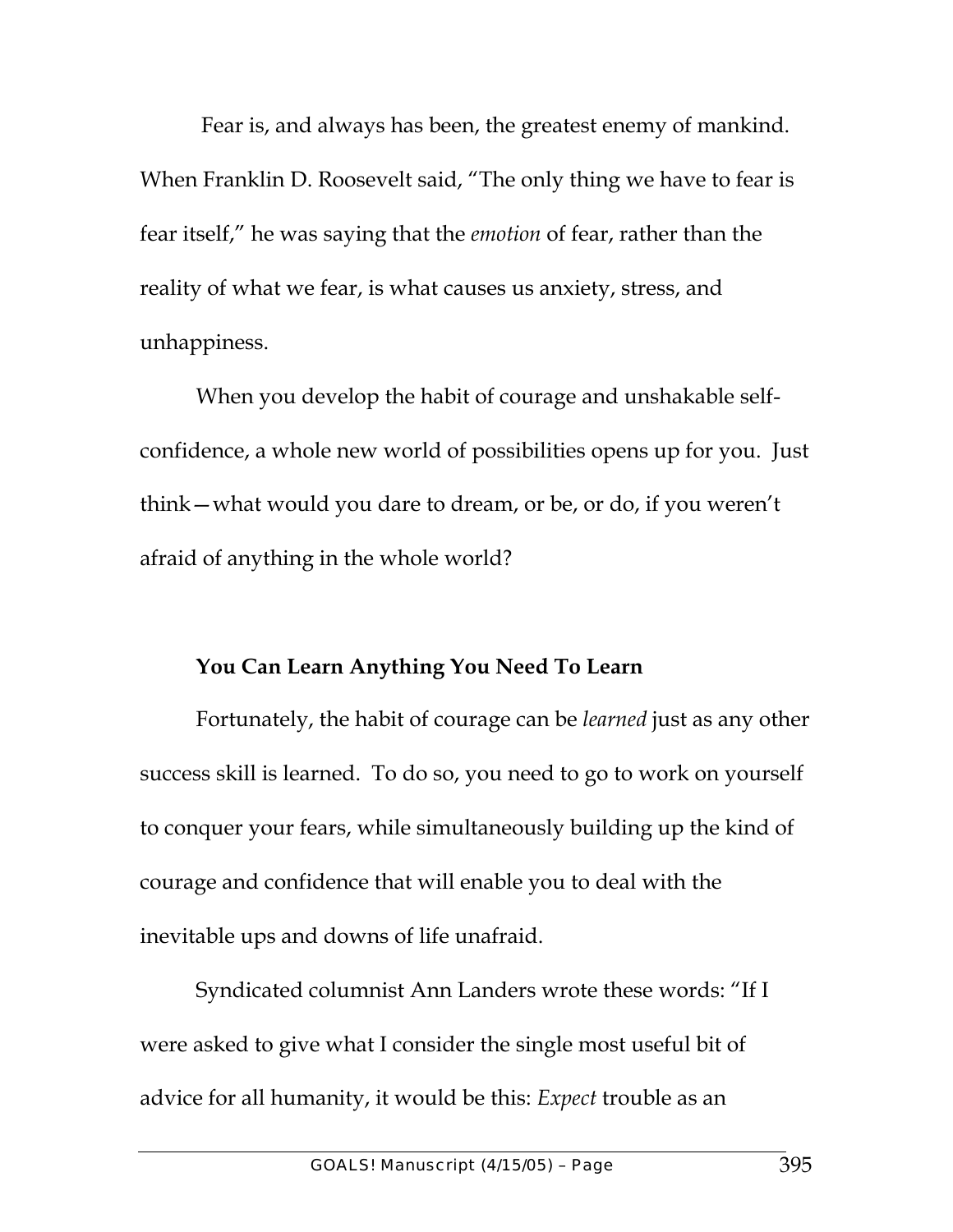inevitable part of life, and when it comes, hold your head high. Look it squarely in the eye, and say, 'I will be bigger than you. You cannot defeat me.'" *This* is the kind of attitude that leads to victory.

### **The Causes And Cures Of Fear**

The starting point in overcoming fear and developing courage is, first of all, to look at the factors that predispose us toward being afraid.

As we know, the root source of fear is childhood conditioning, usually destructive criticism from one or both parents, that causes us to experience two types of fear. These are, first of all, the fear of failure, which causes us to think, "I can't, I can't, I can't"; and second, the fear of rejection, which causes us to think, "I have to, I have to, I have to."

Because of these fears, we become preoccupied with the fears of losing our money, or our time, or our emotional investment in a relationship. We become hypersensitive to the opinions and possible criticisms of others, sometimes to the point where we are afraid to do anything that anyone else might disapprove of. Our fears tend to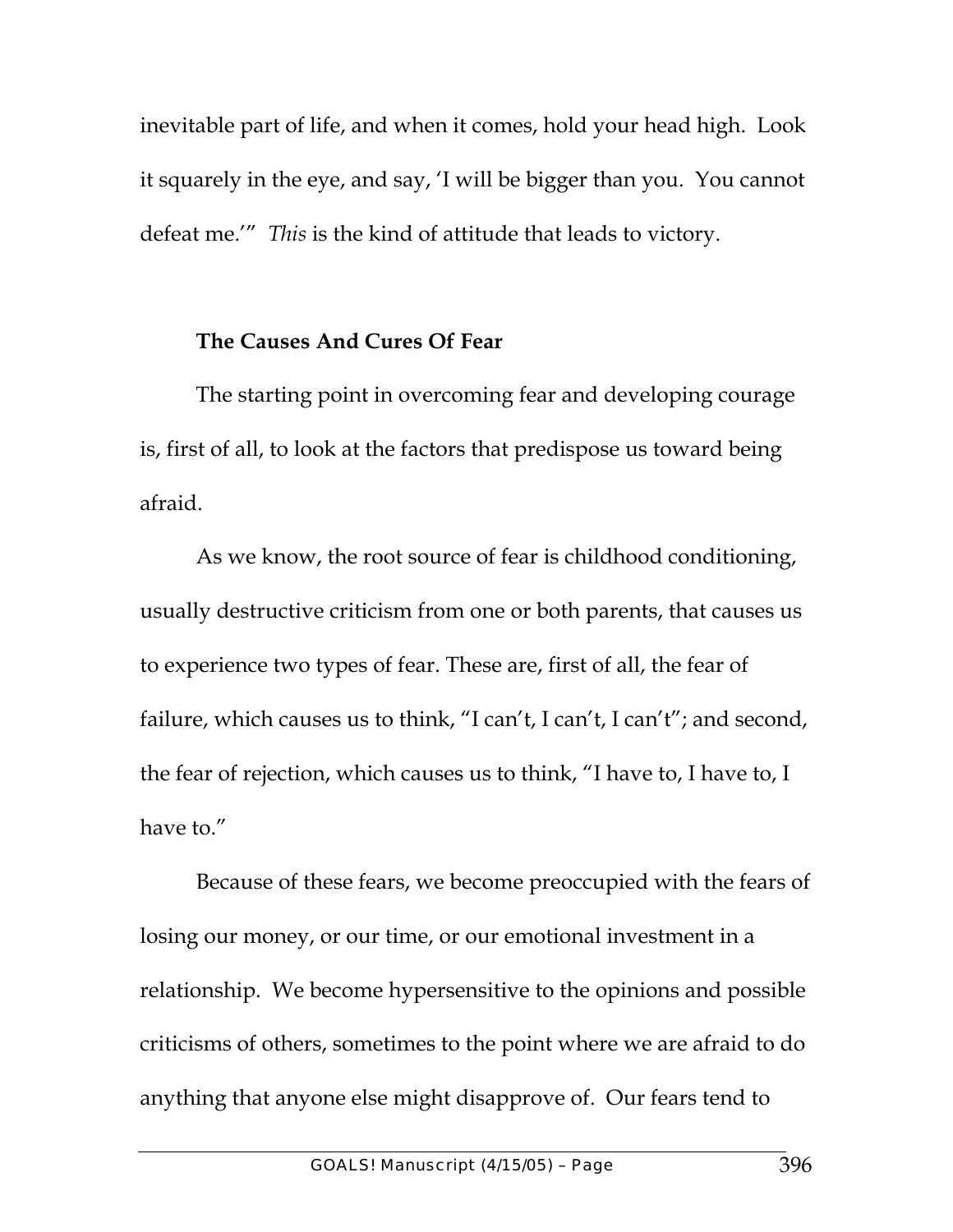paralyze us, holding us back from taking constructive action in the direction of our dreams and goals. We hesitate. We become indecisive. We procrastinate. We make excuses and find reasons to delay. And finally, we feel frustrated, caught in the double bind of, "I have to, but I can't," or, "I can't, but I have to."

#### **Fear and Ignorance Go Together**

Fear can be caused by ignorance. When we have limited information, we may be tense and insecure about the outcome of our actions. Ignorance causes us to fear change, to fear the unknown and to avoid trying anything new or different.

But the reverse is also true. The very act of gathering more information and experience in a particular area gives us more courage and confidence in that area. There are parts of your life where you have no fear at all because you have mastered that area, like driving a car, skiing or selling and managing. Because of your knowledge and experience, you feel completely capable of handling whatever happens. You have no fears.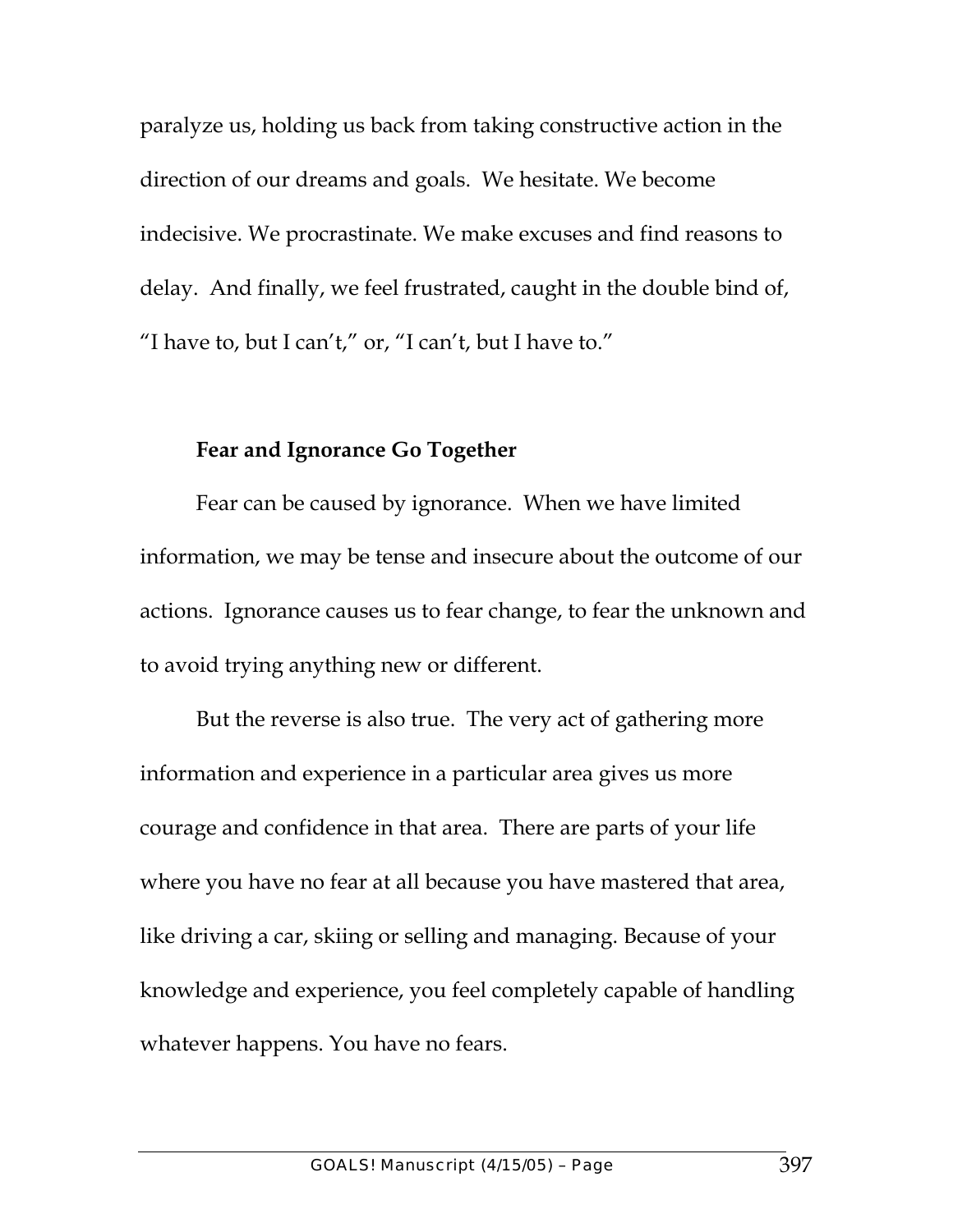## **Fatigue Doth Make Cowards of Us All**

Another factor that causes fear is illness or fatigue. When we are tired or unwell, or when we are not physically fit, we are more predisposed to fear and doubt than when we are feeling healthy and happy and energetic.

Sometimes you can totally change your attitude toward yourself and your potential by getting a good night's sleep, or taking a vacation long enough to completely recharge your mental and emotional batteries. Rest and relaxation build courage and confidence as much as any other factors.

## **Everyone Is Afraid**

Here is an important point: All intelligent people are afraid of *something*. It is normal and natural to be concerned about your physical, emotional and financial survival. The courageous person is *not* a person who is unafraid. As Mark Twain said, "Courage is resistance to fear, mastery of fear-not absence of fear."

It is not whether or not you are afraid. We are all afraid. The question is, how do you deal with the fear? The courageous person is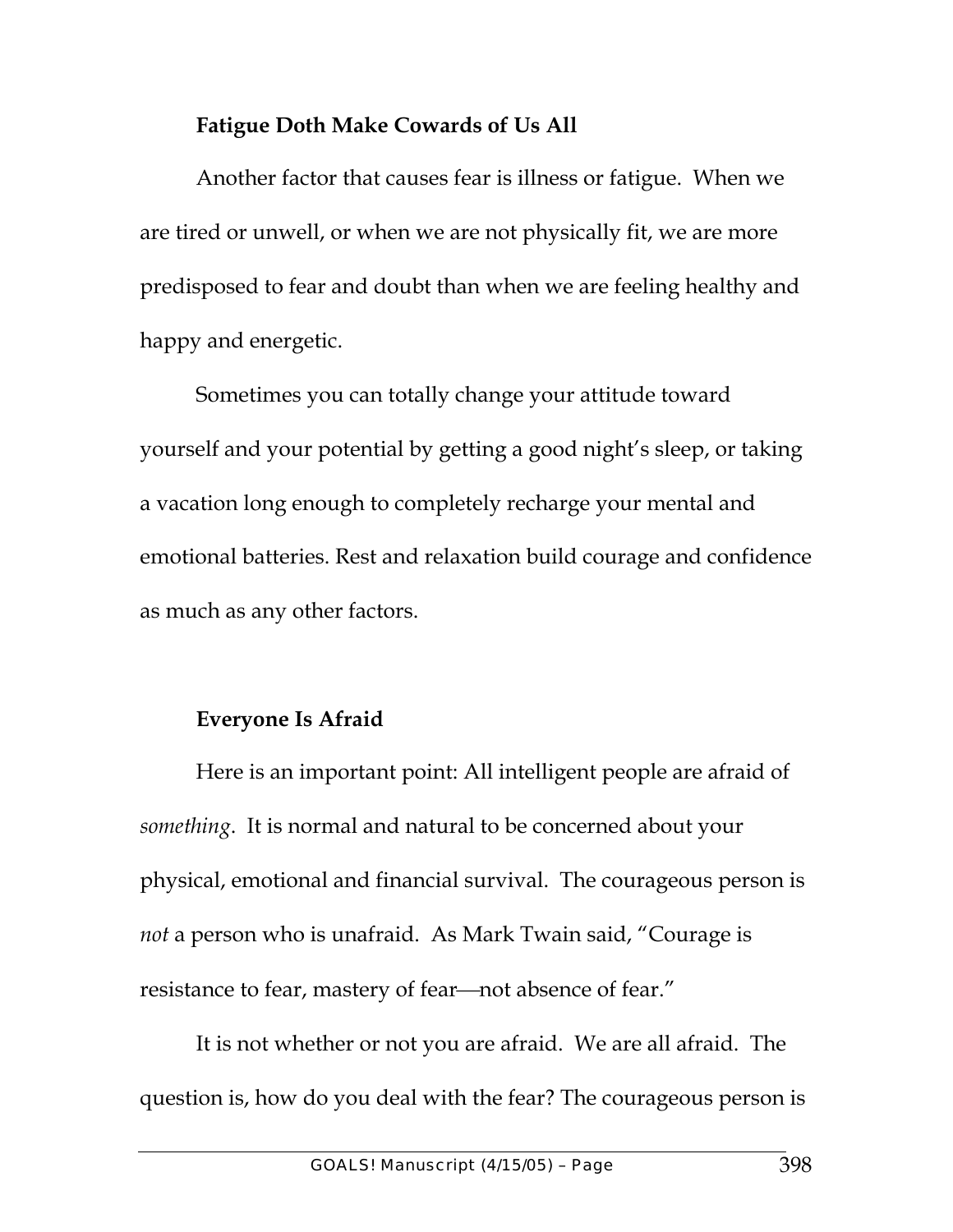simply one who goes forward in spite of the fear. And here is something else I have learned: when you *confront* your fears and move toward what you are afraid of, your fears diminish while at the same time, your self-esteem and self-confidence increases.

However, when you *avoid* the thing you fear, your fears grow until they begin to control every aspect of your life. And as your fears increase, your self-esteem, your self-confidence and your selfrespect diminish accordingly. As the actor Glenn Ford once said, "If you do not do the thing you fear, the fear controls your life."

## **Analyze Your Fears**

Once we have recognized the factors that can cause fear, the next step in overcoming fear is to sit down and take the time to objectively identify, define and analyze your own personal fears.

At the top of a clean sheet of paper, write the question, "What am I afraid of?"

Begin filling out your list of fears by writing down everything, major and minor, over which you experience any anxiety. Start with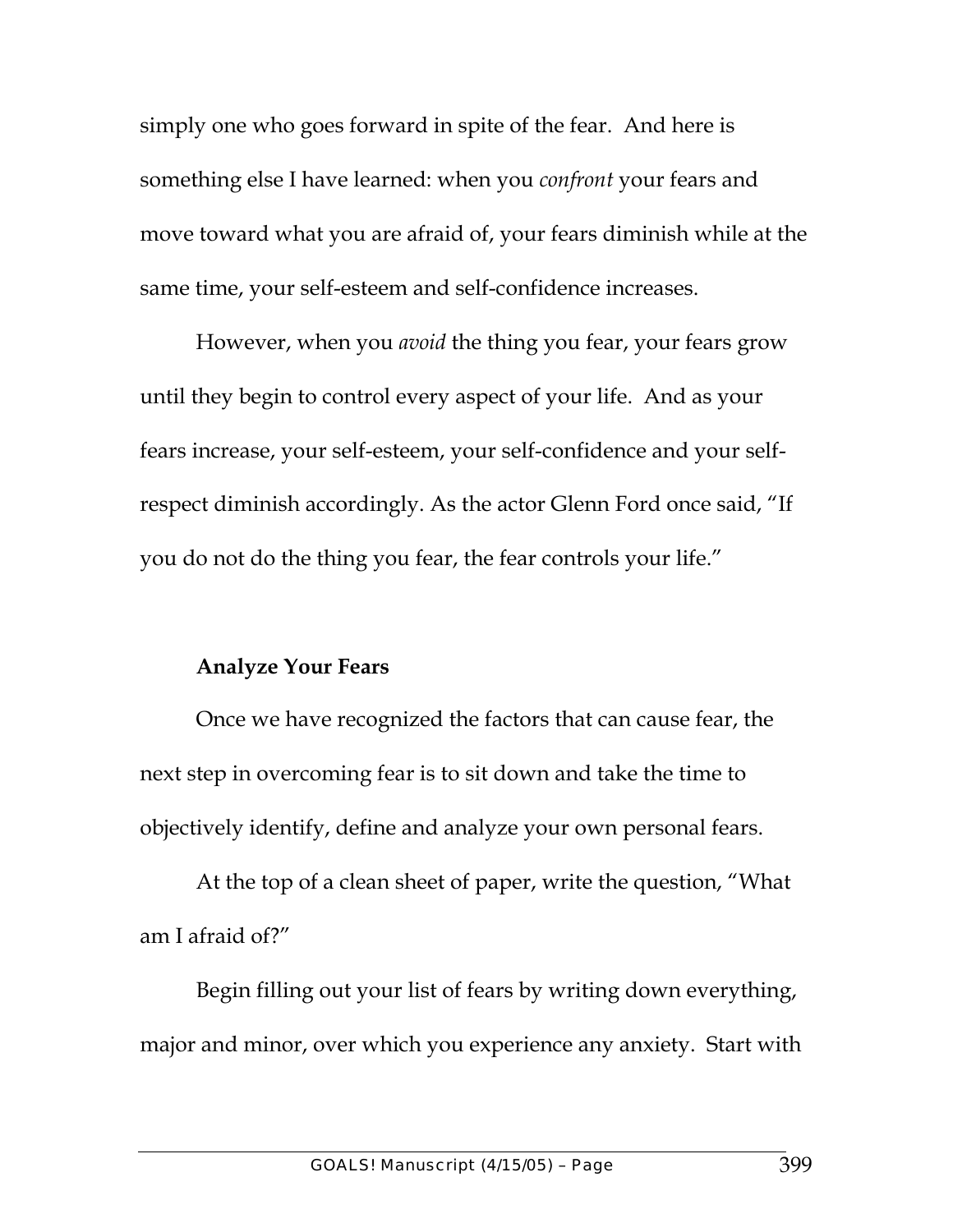the most common fears, the fears of failure or loss and the fears of rejection or criticism.

Some people, dominated by the *fear of failure*, invest an enormous amount of energy justifying or covering up their mistakes. They cannot deal with the idea of making a mistake. Others, preoccupied by the *fear of rejection*, are so sensitive to how they appear to others that they seem to have no ability to take independent action at all. Until they are absolutely certain that someone else will approve, they refrain from doing anything.

#### **Set Priorities On Your Fears**

Once you have made a list of every fear that you think may be affecting your thinking and your behavior, organize the items in order of importance. Which fear do you feel has the greatest impact on your thinking, or holds you back more than any other? Which fear would be number two? What would be your third fear? And so on.

With regard to your predominant fear, write the answers to these three questions: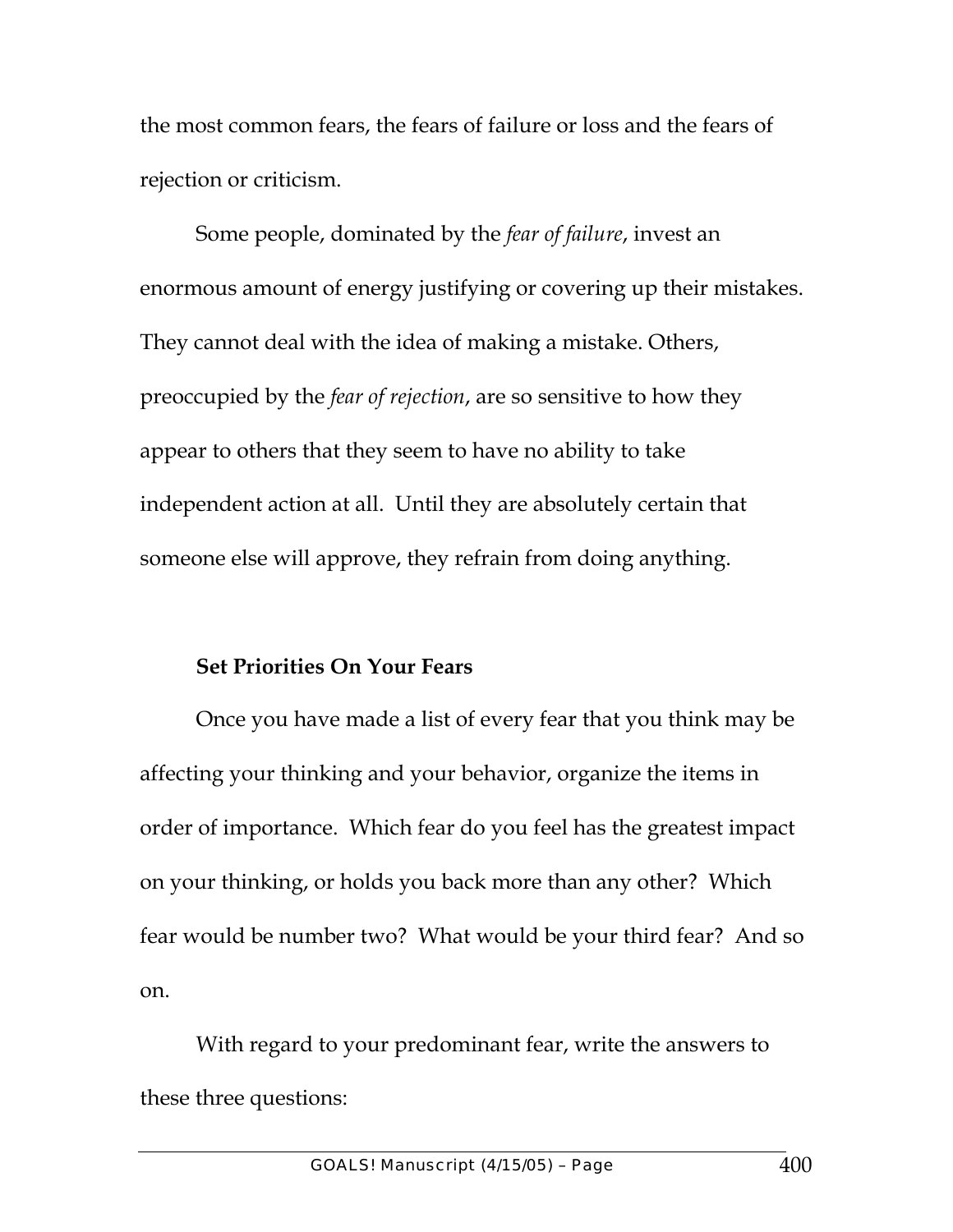1. How does this fear hold me back in life?

2. How does this fear help me, or how has it helped me in the past?

3. What would be my pay-off for eliminating this fear?

Some years ago, I went through this exercise and concluded that my biggest fear was the fear of poverty. I was afraid of not having enough money, being broke, perhaps even being destitute. I knew that this fear had originated during my childhood because my parents, who grew up during the Depression, had continually worried about money. My fear was reinforced when I was broke at various times during my 20's. I could objectively assess the origins of this fear, but it still had a strong hold on me. Even when I had sufficient money for all my needs, this fear was always there.

My answer to the first question, "How does this fear hold me back?" was that it caused me to be anxious about taking risks with money. It caused me to play it safe with regard to employment. And it caused me to choose security over opportunity.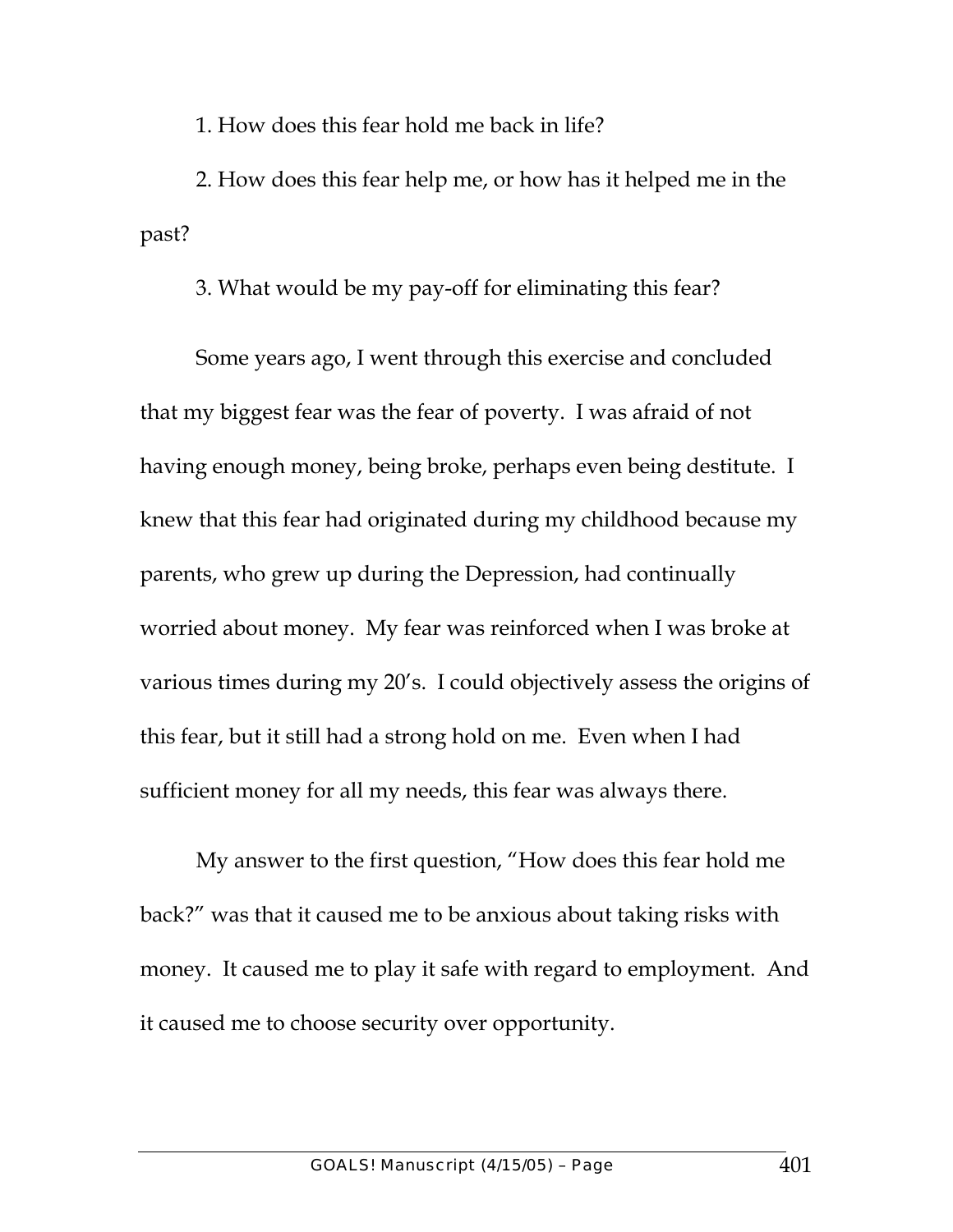My answer to the second question, "How does this fear help me?" was that, in order to escape the fear of poverty, I had developed the habit of working much longer and harder than the average person. I was more ambitious and determined. I took much more time to study and learn about the various ways that money could be made and invested. The fear of poverty was, in effect, driving me toward financial independence.

When I answered the third question, "What would be my payoff for overcoming this fear?" I immediately saw that I would be willing to take more risks, I would be more aggressive in pursuing my financial goals, I could and would start my own business, and I would not be so tense and concerned about spending too much or having too little. Especially, I would no longer be so concerned about the price of everything.

By objectively analyzing my biggest fear in this way, I was able to begin the process of eliminating it. And so can you.

#### **Practice Makes Permanent**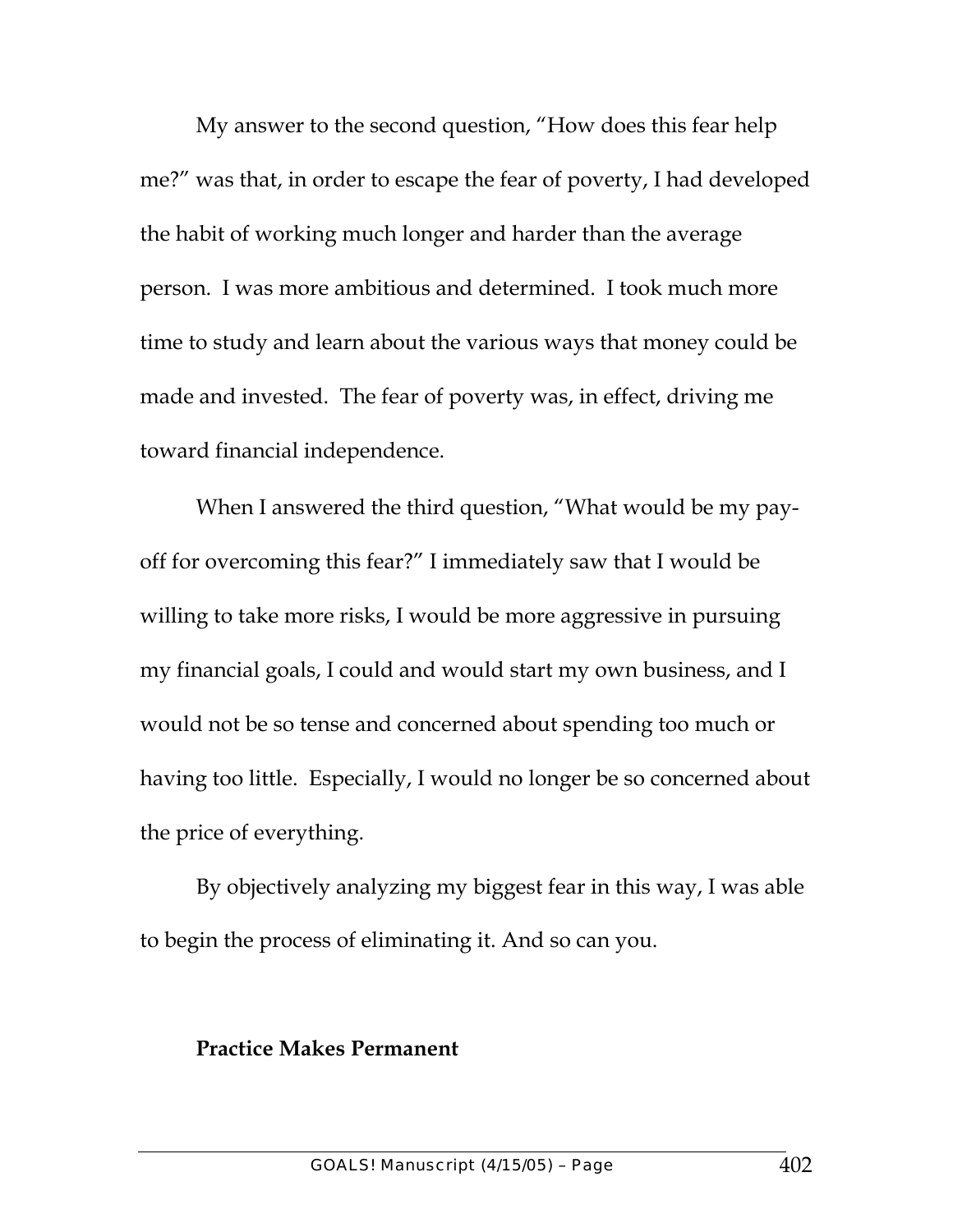You can begin the process of developing courage and eliminating fear by engaging in actions consistent with the behaviors of courage and self-confidence. Anything that you practice over and over eventually becomes a new habit. You develop courage by behaving courageously whenever courage is called for.

Here are some of the activities you can practice to develop the habit of courage. The first and perhaps most important kind of courage is the courage to *begin*, to launch, to step out in faith. This is the courage to try something new or different, to move out of your comfort zone, with no guarantee of success.

 Earlier I mentioned Professor Robert Ronstadt of Babson College who taught entrepreneurship for many years. He conducted a study of those who took his class and found that only 10% actually started their own businesses and became successful later in life. He could only find one quality that the successful graduates had in common. It was their willingness to actually start their own businesses, as opposed to continually talking about it.

## **The Courage To Begin**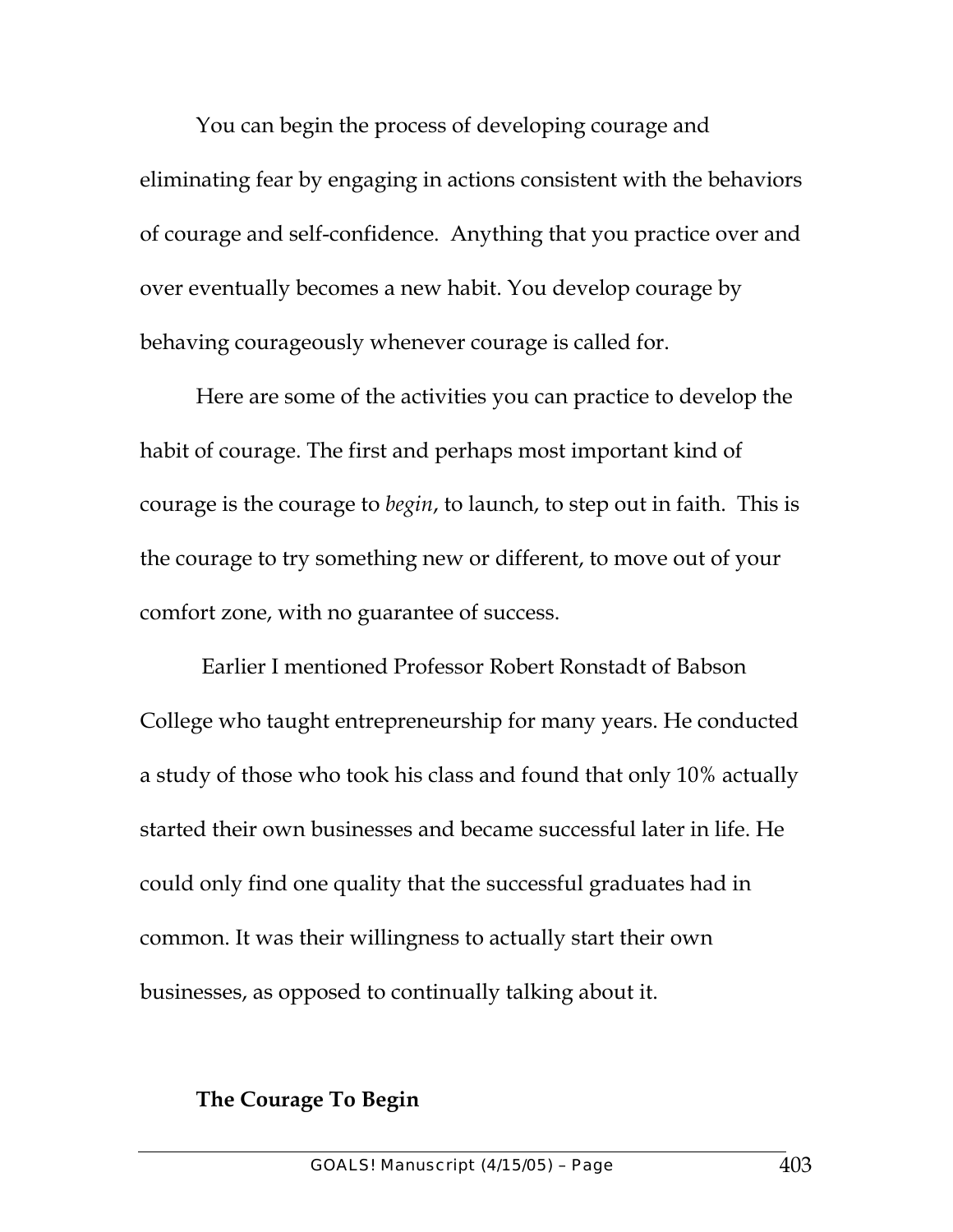He discovered the "Corridor Principle," that we spoke about earlier. As these individuals moved forward toward their goals, as though proceeding down a corridor, doors opened to them that they would not have seen if they had not been in forward motion.

It turned out that the graduates of his entrepreneurship course who had done nothing with what they had learned were still waiting for things to be *just right* before they began. They were unwilling to launch themselves down the corridor of uncertainty until they could somehow be assured that they would be successful—something which never happened.

## **The Future Belongs To The Risk Takers**

The future belongs to the *risk takers*, not the security seekers. Life is perverse in the sense that, the more you seek security, the less of it you have. But the more you seek opportunity, the more likely it is that you will achieve the security that you desire.

Whenever you feel fear or anxiety, and you need to bolster your courage to persist in the face of obstacles and setbacks, switch your attention to your goals. Create a clear mental picture of the person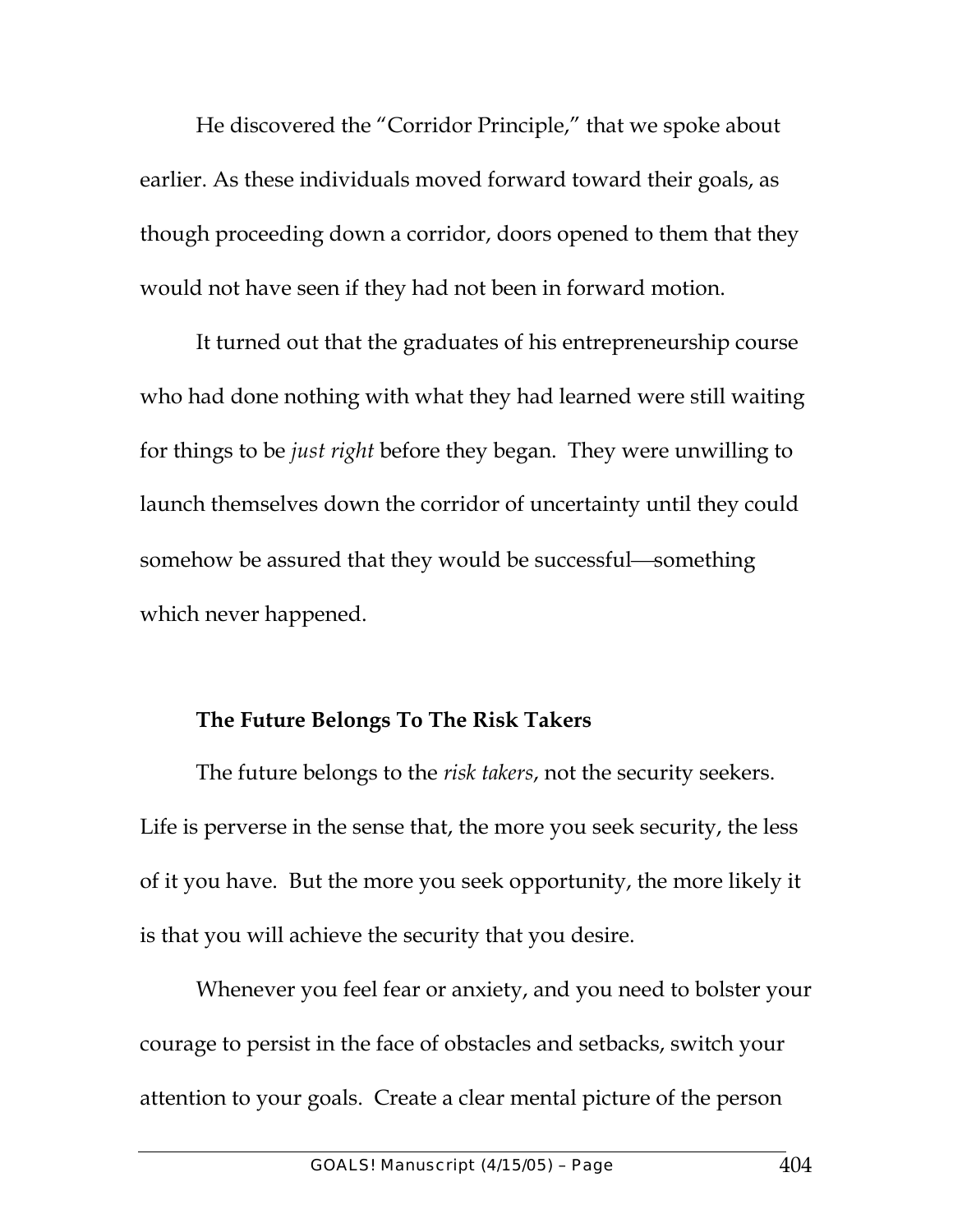that you would like to be, performing the way you would like to perform. There is nothing wrong with thoughts of fear as long as you temper them with thoughts of courage and self-reliance. Whatever you dwell upon, grows . . . so be careful.

The mastery of fear and the development of courage are essential prerequisites for a happy, successful life. With a commitment to acquire the habit of courage, you will eventually reach the point where your fears no longer play a major role in your decision-making. You will set big, challenging, exciting goals, and you will have the confidence of knowing that you can attain them. You will be able to face every situation with calmness and selfassurance. And the key is courage.

## **Learn From The Masters**

What if you could sit down with one of the most successful men or women in our society and learn from him or her all the lessons of success that he or she had taken a lifetime to gather? Do you think that would help you to be more successful?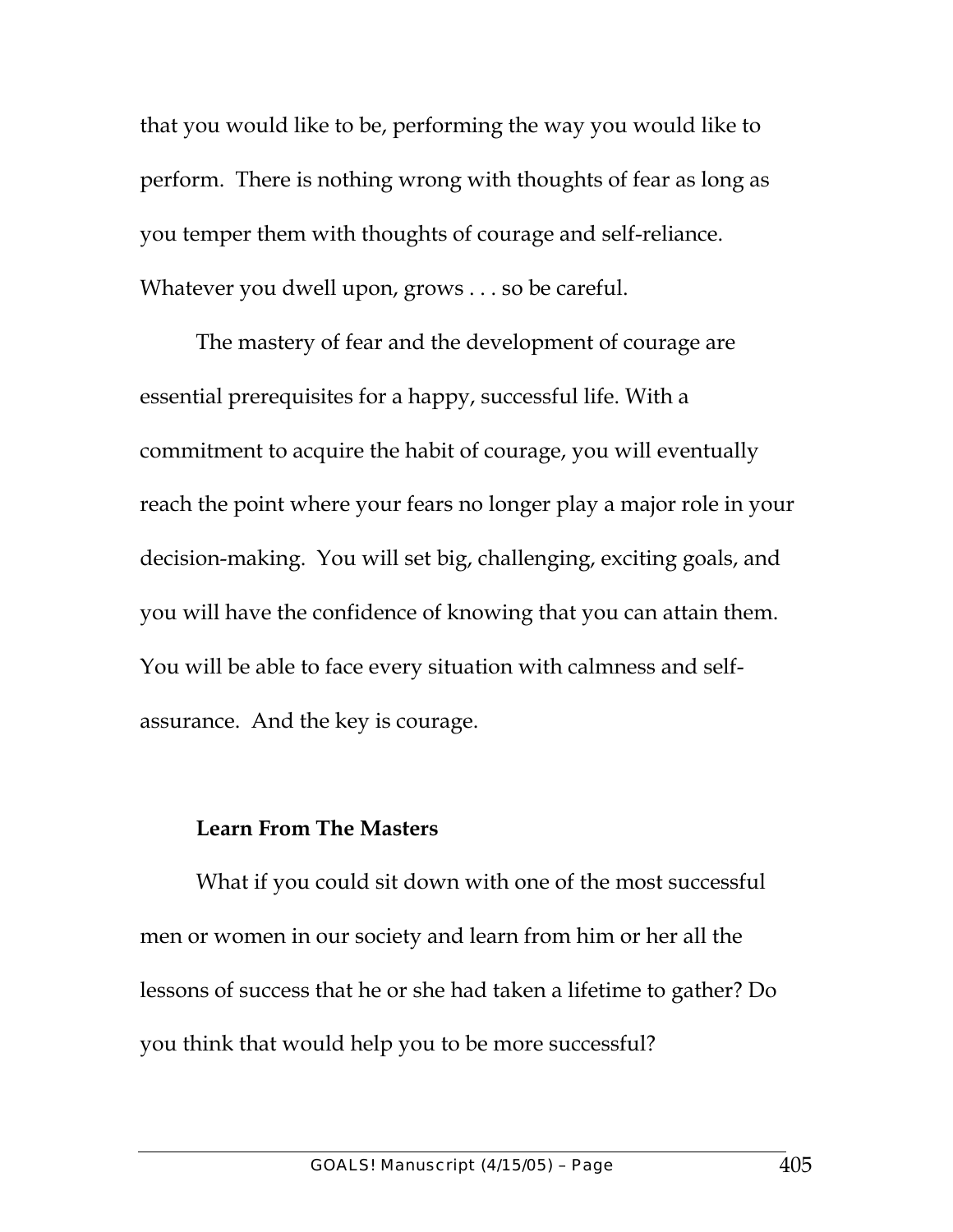What if you could sit down with 100 of the most successful men and women who ever lived and learn from their rules, their lessons and their secrets of success? Would that help you to be more successful in your own life? What if you could sit down, over time, with more than 1,000 highly successful men and women? How about 2,000 or 3,000?

## **Action Is Everything**

Your answer is probably that spending time with these extremely successful men and women, learning what they learned in order to achieve their goals, would be of great help to you. The truth is however, is that all of this advice and input would do you no good at all unless you took some specific action on what you had learned.

 If learning about success was all that it took to do great things with your life, then your success would be guaranteed. The bookstores are full of self-help books, each one of them loaded with ideas that you can use to be more successful. The fact is, however, that all of the best advice in the world will only help you if you can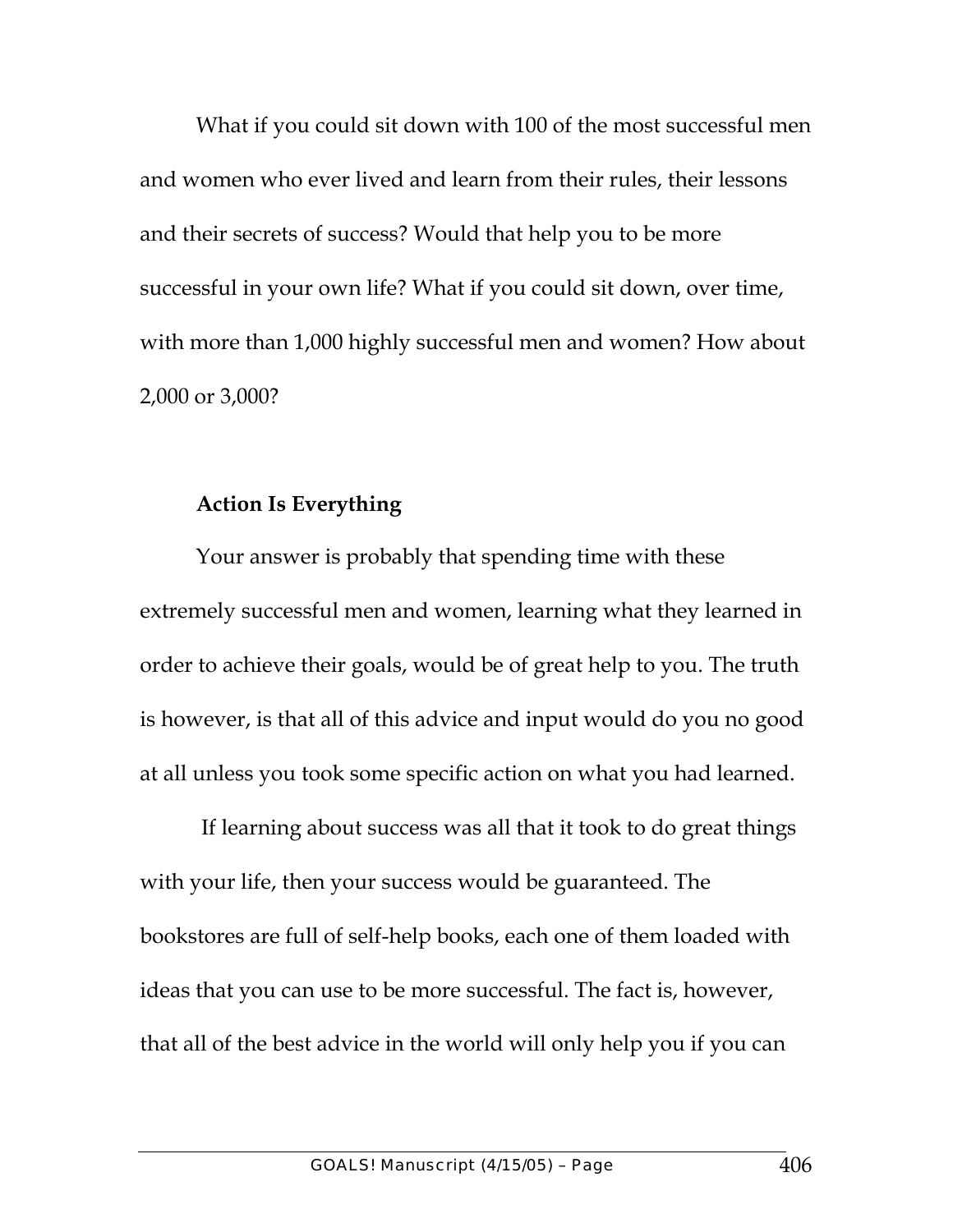motivate yourself to take persistent, continuous action in the direction of your goals until you succeed.

The probable result of your reading the ideas in this book has been that you have made some specific decisions about things that you are going to do more of, and things that you are going to do *less of*. You have set certain goals for yourself in different areas of your life, and you have made resolutions that you are determined to follow through on. The most important question for your future now is simply: "Will you do what you have resolved to do?"

### **Self-Discipline is the Core Quality**

The most important single quality for success is self-discipline. Self-discipline means that you have the ability, within yourself, based on your strength of character and willpower, to *"do what you should do, when you should do it, whether you feel like it or not."*

Character is the ability to follow through on a resolution after the enthusiasm with which the resolution was made has passed. It is not what you learn that is decisive for your future. It is whether or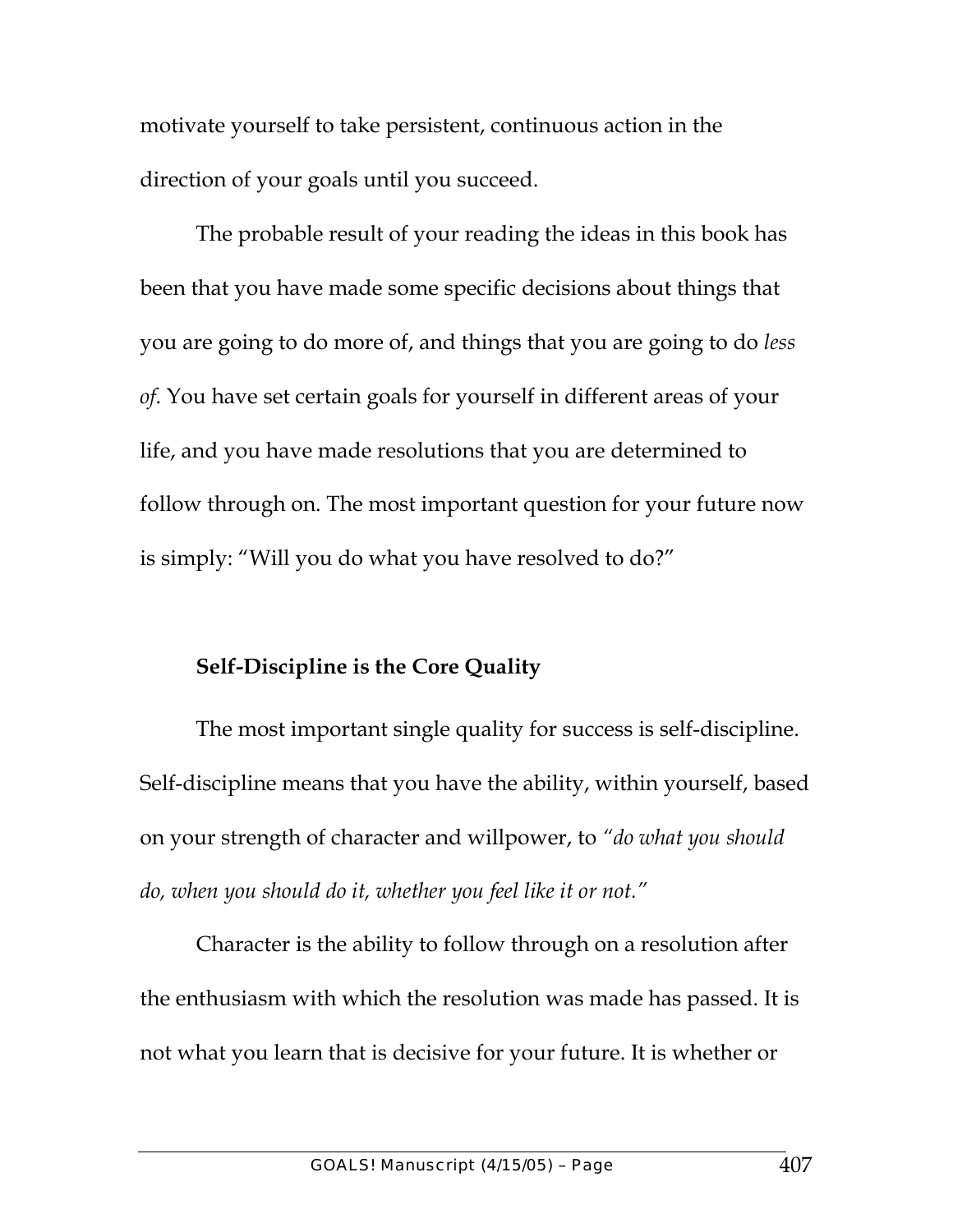not you can put your head down and discipline yourself to pay the price, over and over, until you finally obtain your objective.

You need self-discipline in order to set your goals and to make plans for their accomplishment. You need self-discipline to continually revise and upgrade your plans with new information. You need self-discipline to use your time well and to always concentrate on the one thing, the most important thing that you need to do at the moment. You need self-discipline to invest in yourself every day, to build yourself up personally and professionally, to learn what you need to learn in order to enjoy the success of which you are capable.

You need self-discipline to delay gratification, to save your money and to organize your finances so that you can achieve financial independence in the course of your working lifetime. You need self-discipline to keep your thoughts on your goals and dreams, and keep them off of your doubts and fears. You need self-discipline to respond positively and constructively in the face of every difficulty.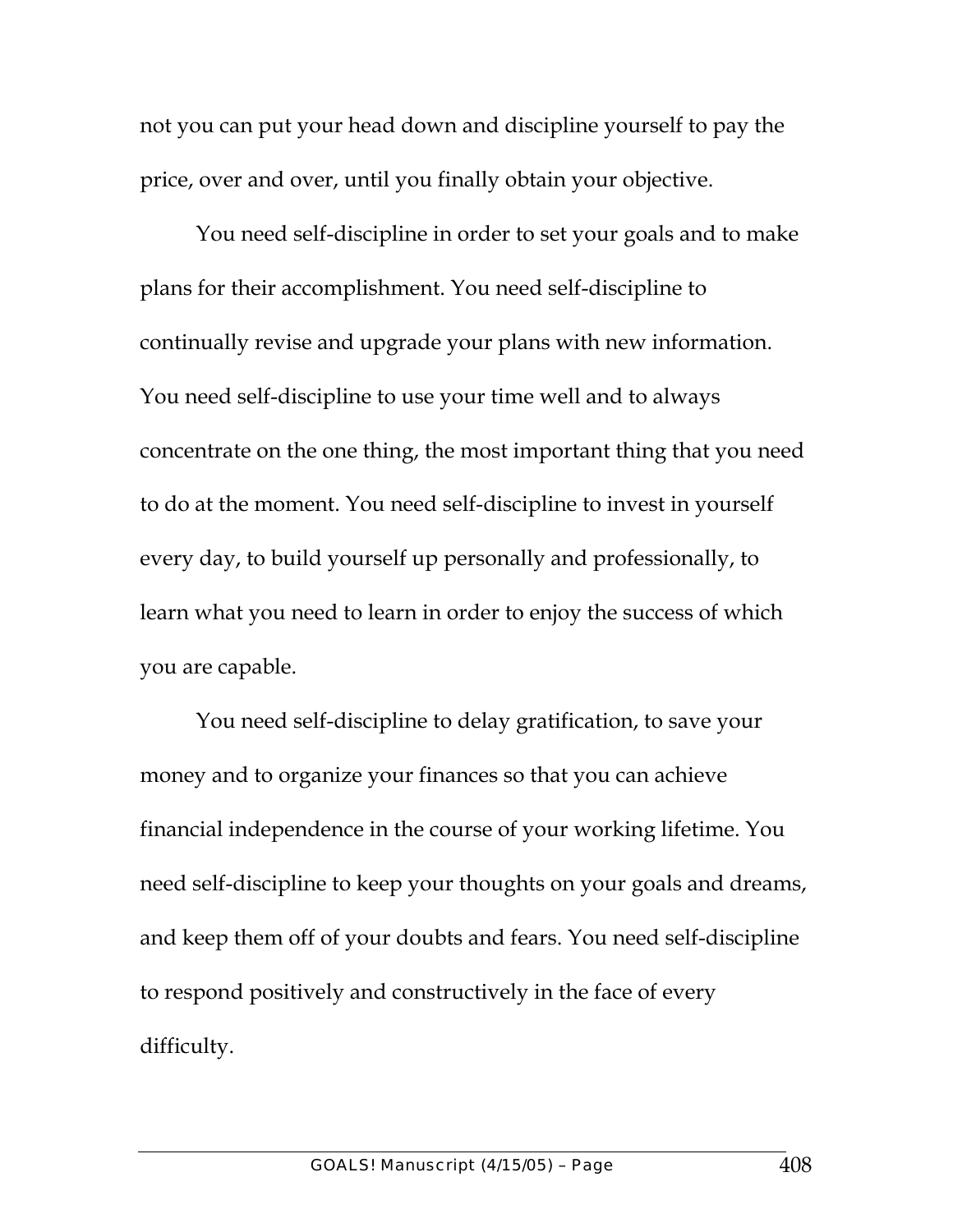### **Persistence is Self-Discipline in Action**

Perhaps the most important demonstration of self-discipline is your level of persistence when the going gets tough. Persistence is self-discipline in action. Persistence is the true measure of individual human character. Your persistence is, in fact, your real measure of your belief in yourself and your ability to succeed.

Each time that you persist in the face of adversity and disappointment, you build up the habit of persistence. You build pride, power and self-esteem into your character and your personality. You become stronger and more resolute. You deepen your levels of self-discipline and personal strength. You develop in yourself the iron quality of success, the one quality that will carry you forward and over any obstacle that life can throw in your path.

## **The Common Quality Of Success In History**

The history of the human race is the story of the triumph of persistence. Every great man or woman has had to endure tremendous trials and tribulations before reaching the heights of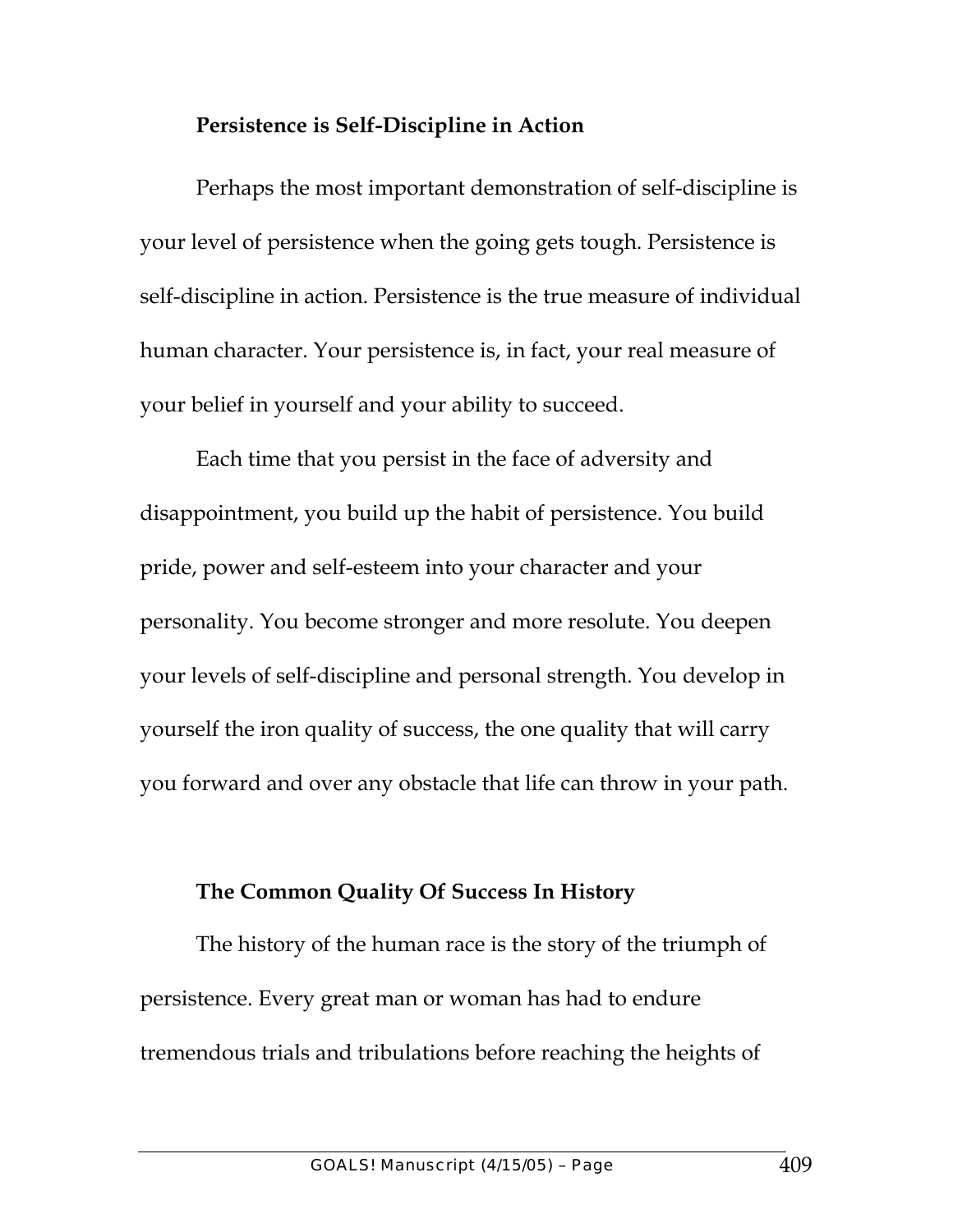success and achievement. That endurance and perseverance is what made them great.

Winston Churchill is considered by many to have been the greatest statesman of the 20th century. Throughout his life he was known and respected for his courage and persistence. During the darkest hours of World War II, when the German Luftwaffe was bombing Britain, and England stood alone, Churchill's resolute, bulldog tenacity inspired the whole nation to fight on in the face of what many felt was inevitable defeat. John F. Kennedy said of his speeches that, "Churchill marshaled the English language and sent it forward into battle."

One of the greatest speeches in the annals of persistence was Churchill's address to the nation on June 4th, 1940, which ended with these words, "We shall not flag or fail. We shall fight in France. We shall fight on the seas and oceans. We shall fight with growing confidence and growing strength in the air. We shall defend our islands, whatever the cost may be. We shall fight on the beaches. We shall fight on the landing grounds. We shall fight in the fields and in the streets. We shall fight in the hills; we shall never surrender."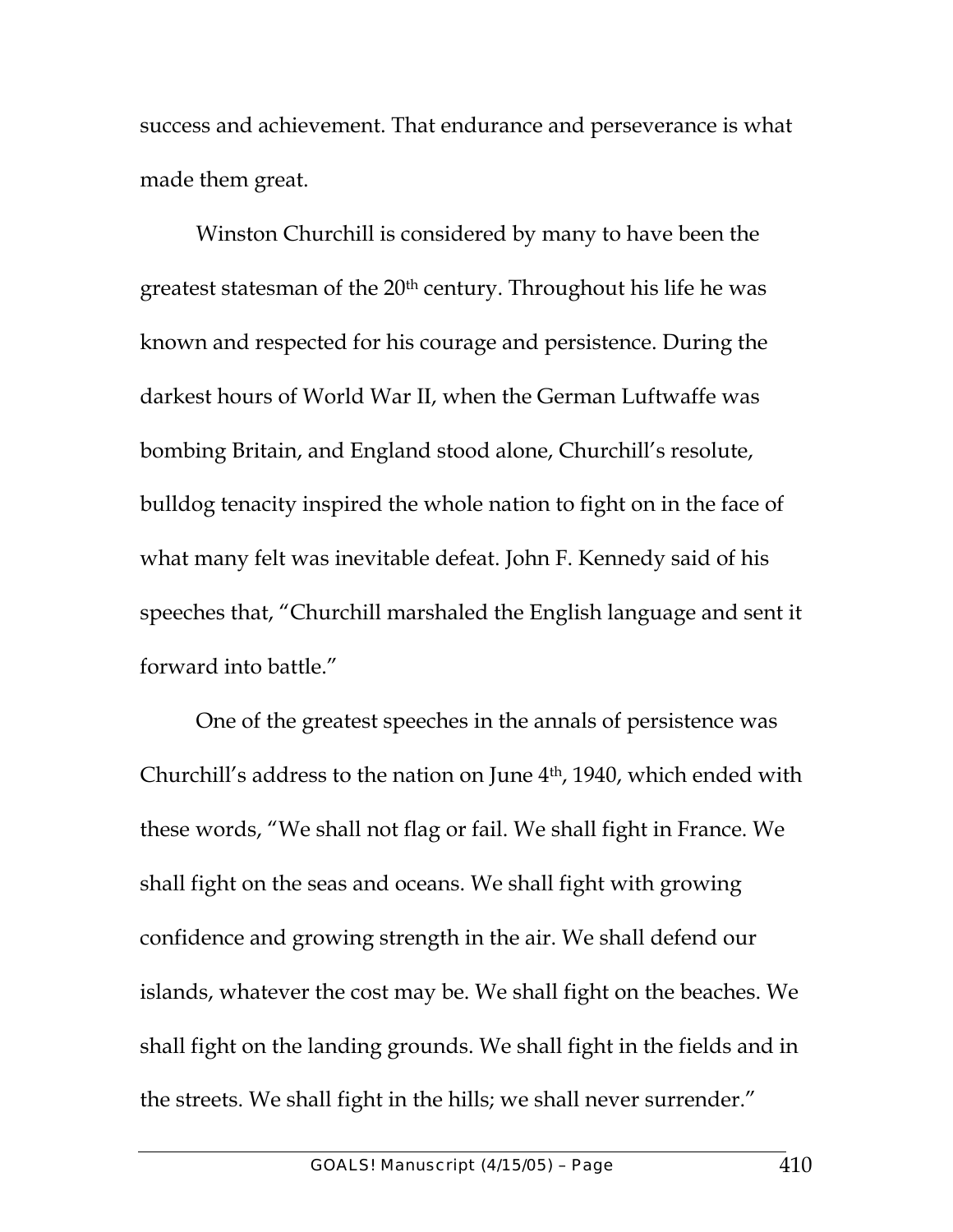In the later years of his life, Churchill was asked to address a class at his old preparatory school. They asked him if he would share with the young people present what he believed to be the secret of his great success in life. He stood before the assembly, leaning on his cane, shaking a little, and said with a strong voice, "I can summarize the lessons of my life in seven words: never give in; never, never give in."

#### **Your Guarantee of Eventual Success**

 What Churchill found, and what you will discover as you move upward and onward toward your goals, is that persistence is the one quality that guarantees that you will eventually win through.

Calvin Coolidge, a President who was so reluctant to speak in public that he was given the nickname of "Silent Cal," will go down in history for his simple but memorable words on this subject. He wrote: *"Press on. Nothing in the world can take the place of persistence. Talent will not; nothing is more common than unsuccessful men with talent. Genius will not; unrewarded genius is almost a proverb. Education*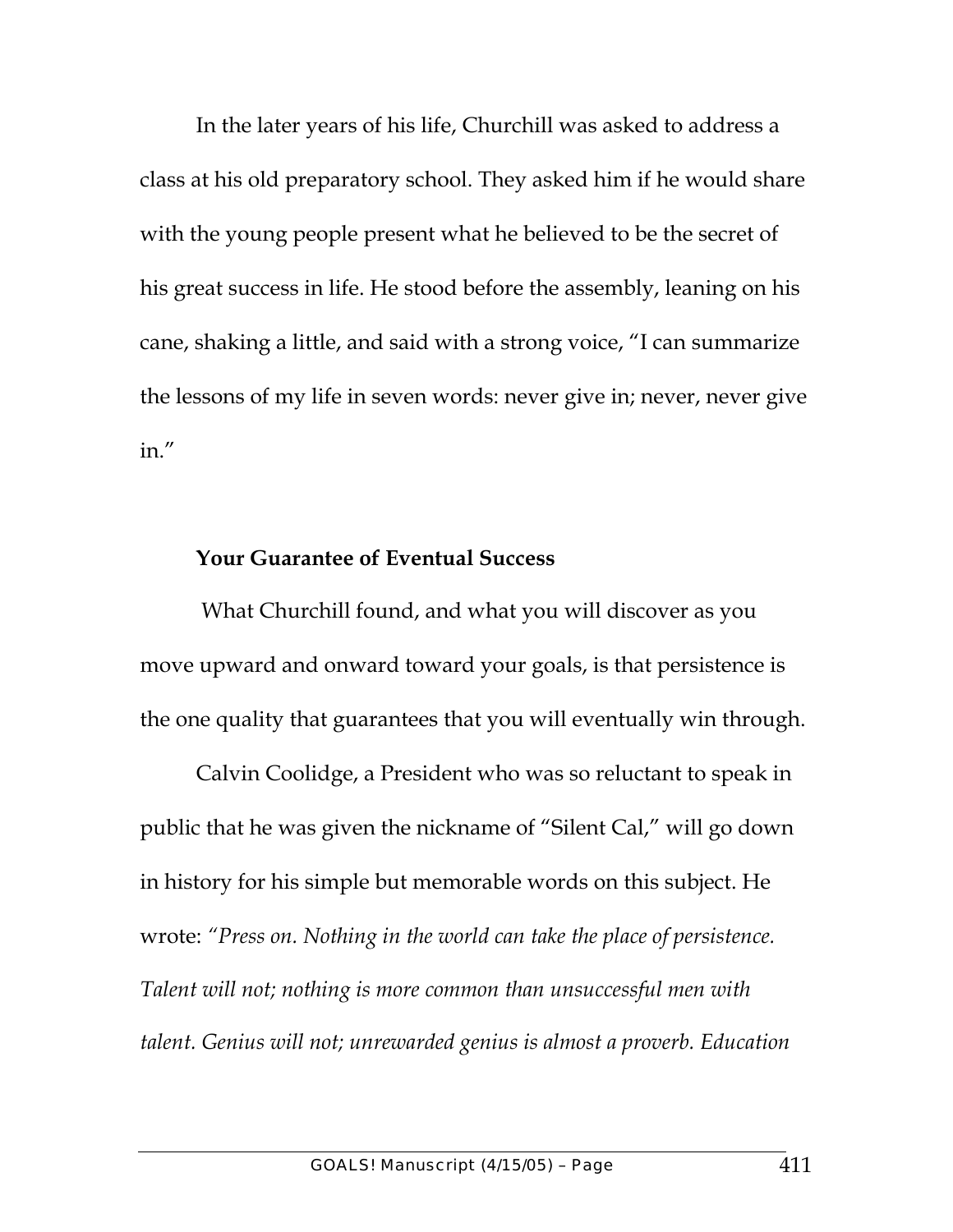*alone will not; the world is full of educated derelicts. Persistence and determination alone are omnipotent."* 

#### **Persistence is the Hallmark of Success**

Successful businesspeople and entrepreneurs are all characterized by indomitable willpower and unshakable persistence.

In 1895, America was in the grip of a terrible depression. A man living in the Midwest lost his hotel in the midst of this depression and decided to write a book to motivate and inspire others to persist and carry on in spite of the difficulties facing the nation.

His name was Orison Swett Marden. He took a room above a livery stable, and for an entire year, he worked night and day writing a book, which he entitled *Pushing To The Front*. Late one evening, he finally finished the last page of his book and, being tired and hungry, he went down the street to a small café for dinner. While he was away for an hour, the livery stable caught on fire, and by the time he got back, his entire manuscript, more than 800 pages, had been destroyed by the flames.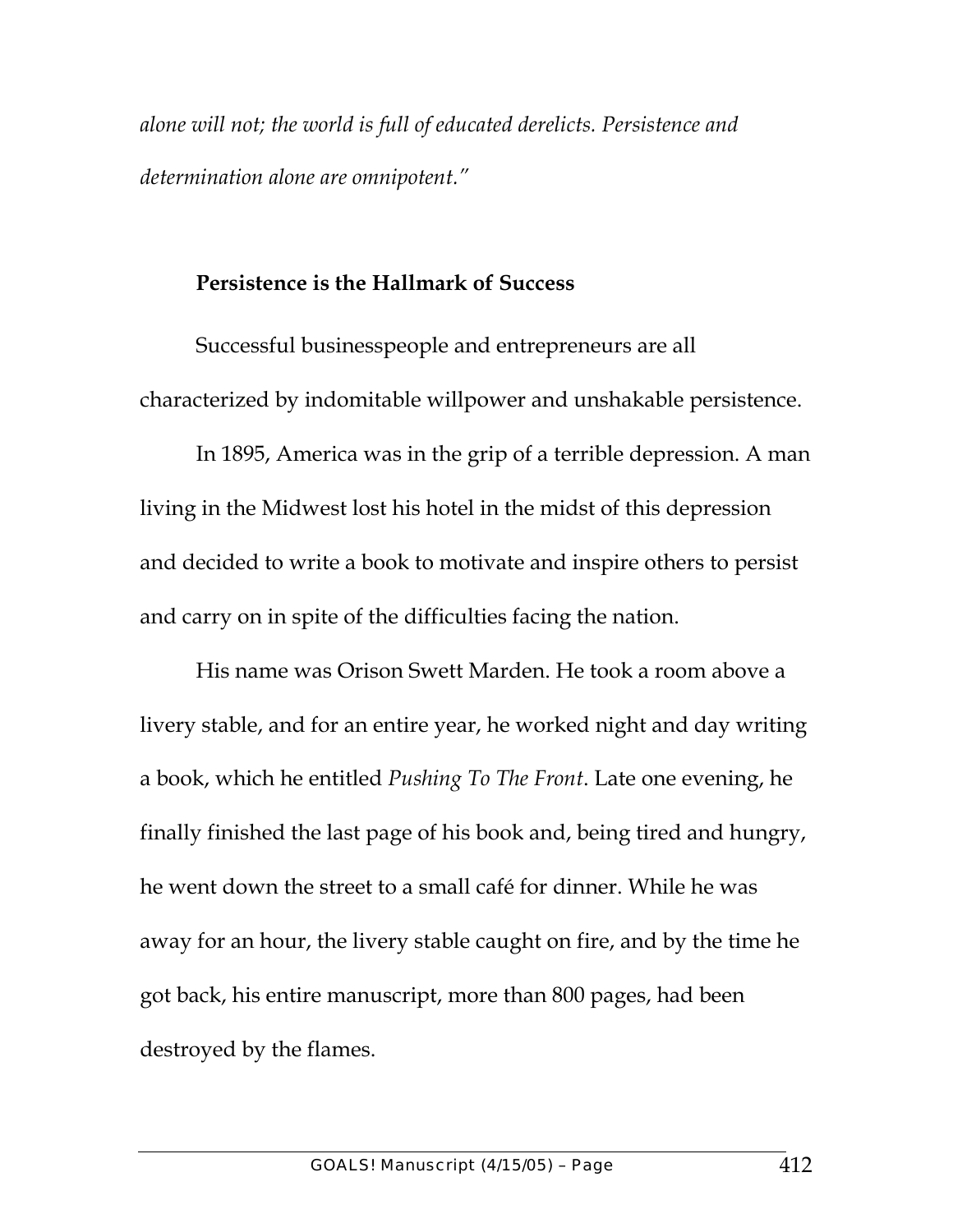Nonetheless, drawing on his inner resources, he sat down and spent another year writing the book over again from scratch. When the book was finished, he offered it to various publishers, but no one seemed to be interested in a motivational book with the country in such a depression and unemployment so high. He then moved to Chicago and took another job. One day he mentioned this manuscript to a friend of his who happened to know a publisher. The book, "Pushing to the Front" was subsequently published and became the runaway bestseller in the nation.

*Pushing To The Front* was acclaimed by the leading businesspeople and politicians in America as being the book that brought America into the 20<sup>th</sup> century. It exerted an enormous impact on the minds of decision makers throughout the country, and became the greatest single classic in all of personal development. People like Henry Ford, Thomas Edison, Harvey Firestone and J. P. Morgan all read this book and were inspired by it.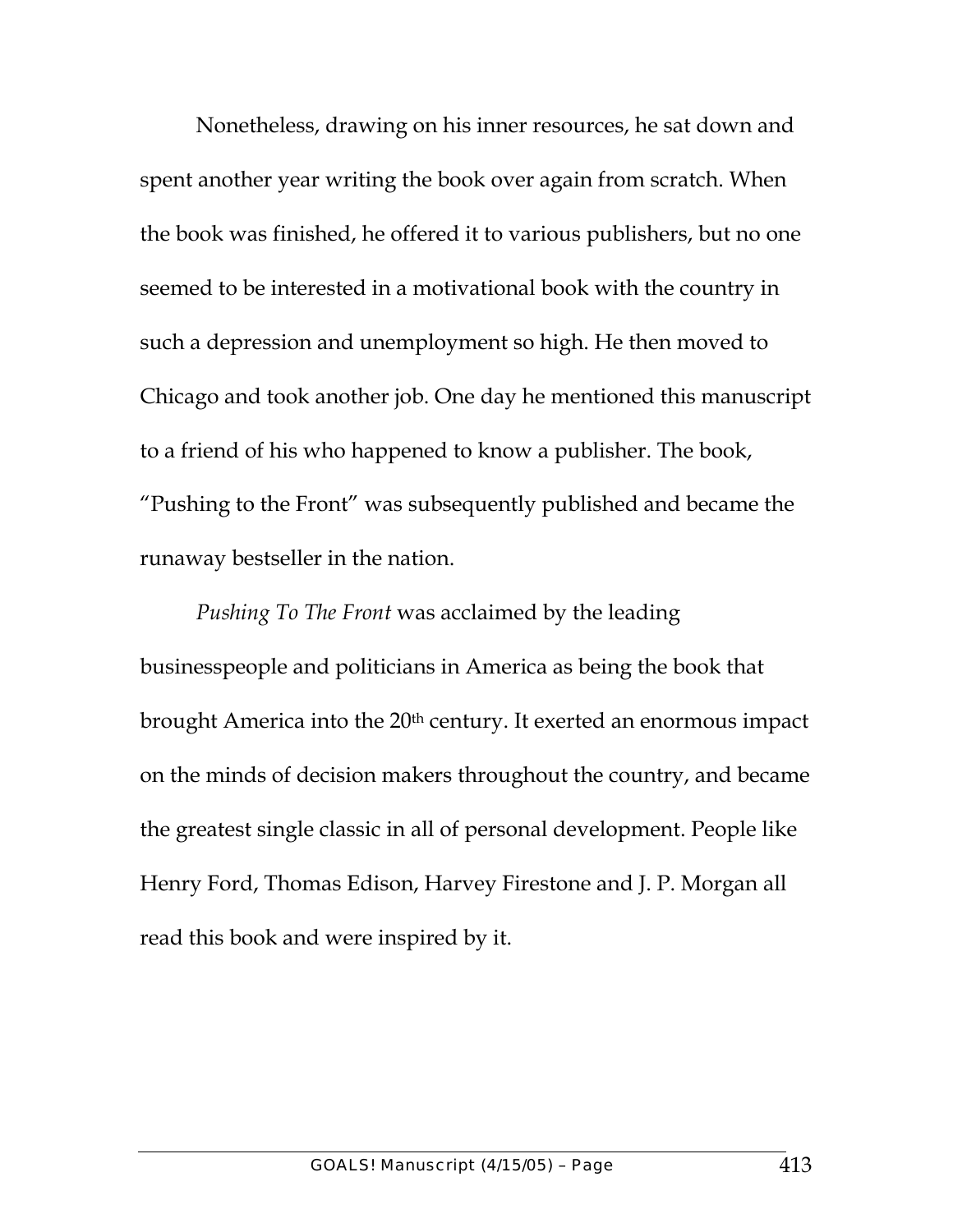## **The Two Essential Qualities**

Orison Swett Marden says in his book that, "There are two essential requirements for success. The first is 'get-to-it-iveness,' and the second is 'stick-to-it-iveness.'" He wrote, *"No, there is no failure for the man who realizes his power, who never knows when he is beaten; there is no failure for the determined endeavor; the unconquerable will. There is no failure for the man who gets up every time he falls, who rebounds like a rubber ball, who persists when everyone else gives up, who pushes on when everyone else turns back."* 

Confucius said, more than 4,000 years ago, *"Our greatest glory is not in never falling, but in rising every time we fall."*

James J. Corbett, one of the first world heavyweight boxing champions, said that, *"You become a champion by fighting one more round. When things are tough, you fight one more round."* Yogi Berra said this, *"It's not over until it's over."* And the fact is that it's never over as long as you continue to persist.

Elbert Hubbard wrote, *"There is no failure except in no longer trying. There is no defeat except from within, no really insurmountable barrier save our own inherent weakness of purpose."*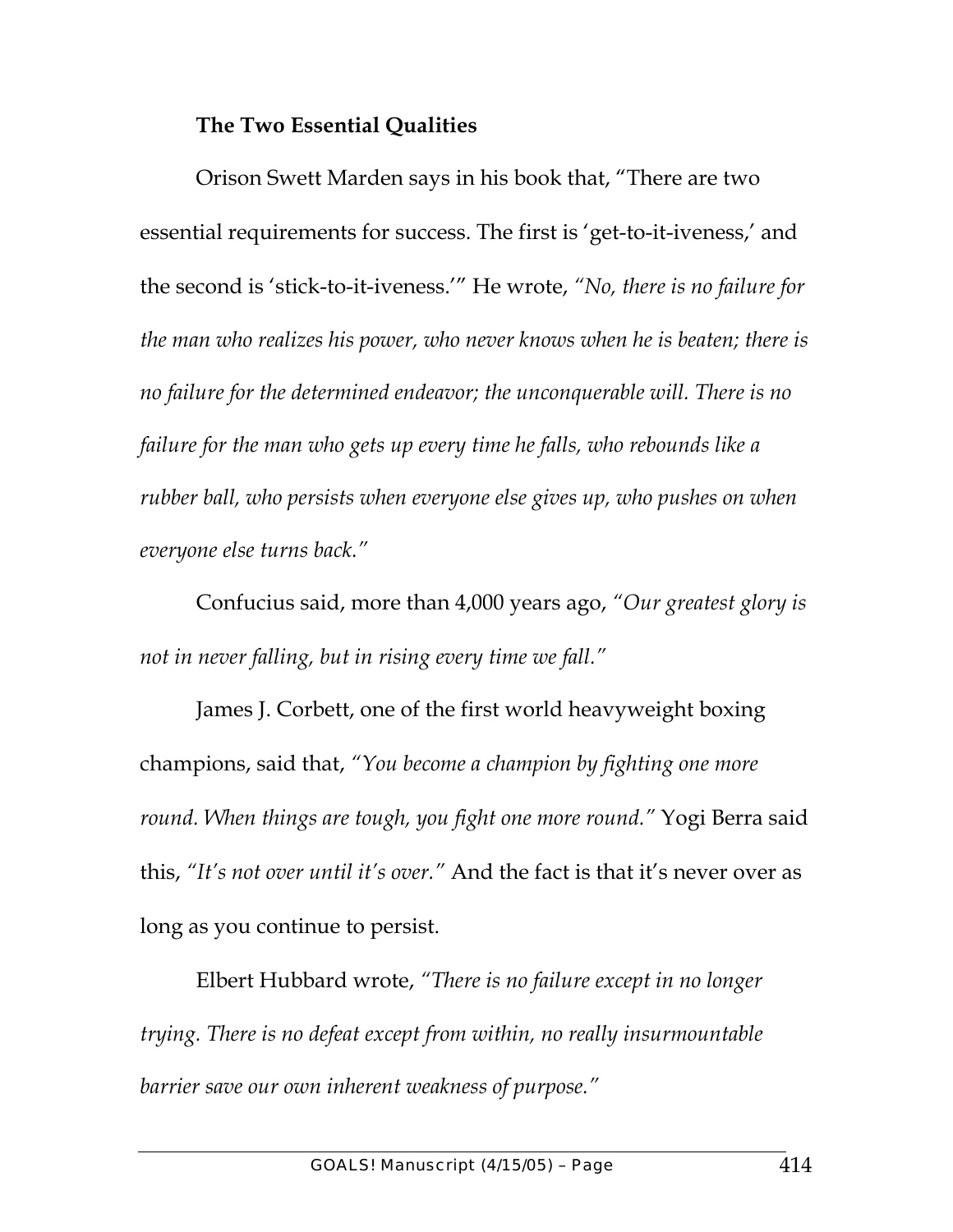Vince Lombardi said, *"It's not whether you get knocked down. It's whether you get up again."* 

All of these successful men and women had learned how critical the quality of persistence is in achieving greater goals and objectives. Successful men and women are hallmarked by their incredible persistence, by their refusal to quit, no matter what the external circumstances. The one quality that absolutely guarantees success in business, in financial accumulation, and in life is this indomitable willpower and the willingness to stick at it when everything in you wants to stop and rest or go back and do something else.

#### **Persistence is Your Greatest Asset**

Perhaps your greatest asset is simply your ability to keep at it longer than anyone else. B. C. Forbes, the founder of *Forbes* Magazine, who built it into a major publication during the darkest days of the depression, wrote, *"History has demonstrated that the most notable winners usually encountered heartbreaking obstacles before they triumphed. They won because they refused to become discouraged by their defeat."*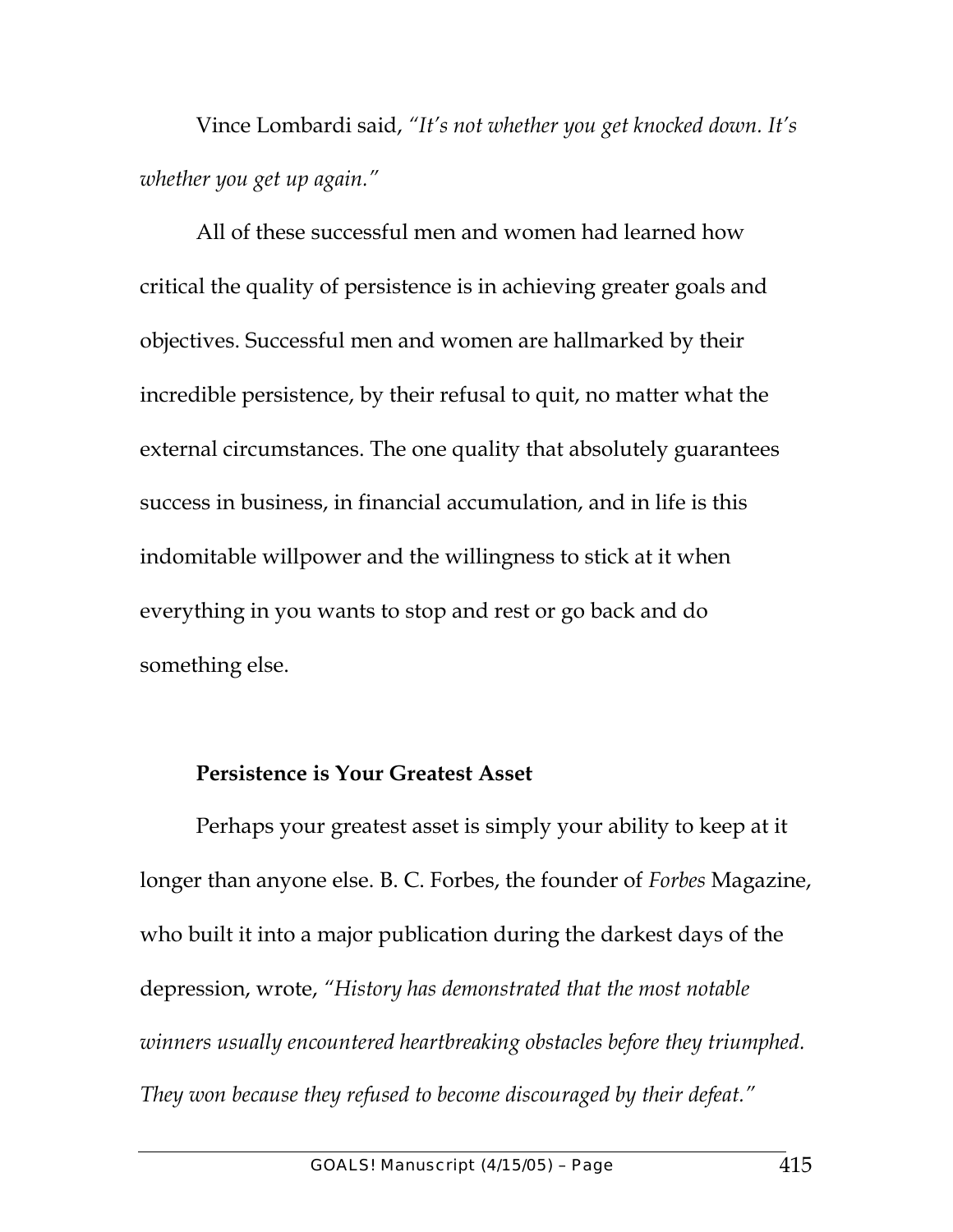John D. Rockefeller, at one time the richest self-made man in the world, wrote, *"I do not think there is any other quality so essential to success of any kind, as the quality of perseverance. It overcomes almost everything, even nature."*

Conrad Hilton, who started with a dream and a small hotel in Lubbock, Texas, and went on to build one of the most successful hotel corporations in the world, said, *"Success seems to be connected with action. Successful men keep moving. They make mistakes, but they don't quit."* 

Thomas Edison, the greatest *failure*, and also the greatest *success*, in the history of invention, failed at more experiments than any other inventor of the 20<sup>th</sup> century. He also perfected and was granted more patents for commercial processes than any other inventor of his age. He described his philosophy in these words: *"When I have fully decided that a result is worth getting, I go ahead on it and make trial after trial until it comes. Nearly every man who develops an idea, works it up to the point where it looks impossible, and then gets discouraged. That's not the place to become discouraged."*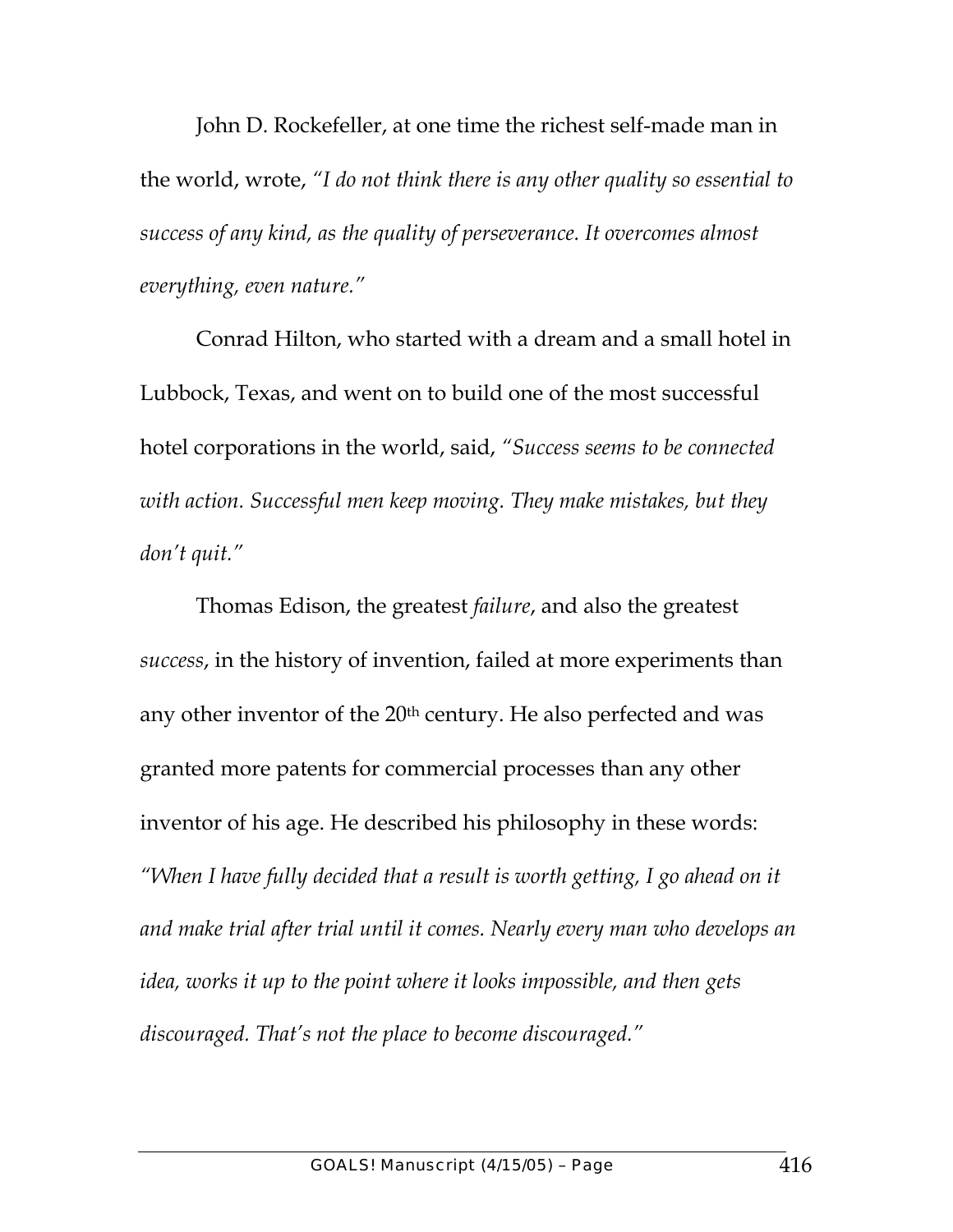Alexander Graham Bell talked about persistence in these words, *"What this power is I cannot say; all I know is that it exists and it becomes available only when a man is in that state of mind in which he knows exactly what he wants and is fully determined not to quit until he finds it."* 

Rene McPhearson, who built build Dana Corporation into one of the great American success stories, summarized his philosophy by saying, *"You just keep pushing. You just keep pushing. I made every mistake that could be made, but I just kept pushing."* 

#### **The Great Paradox**

There is an interesting and important paradox in life that you need to be aware of. It is that if you are an intelligent person, you do everything possible to organize your life in such a way that you minimize and avoid adversity and disappointment. This is a sensible and rational thing to do. All intelligent people, following the path of least resistance to achieve their goals, do everything possible to minimize the number of difficulties and obstacles that they will face in their day-to-day activities.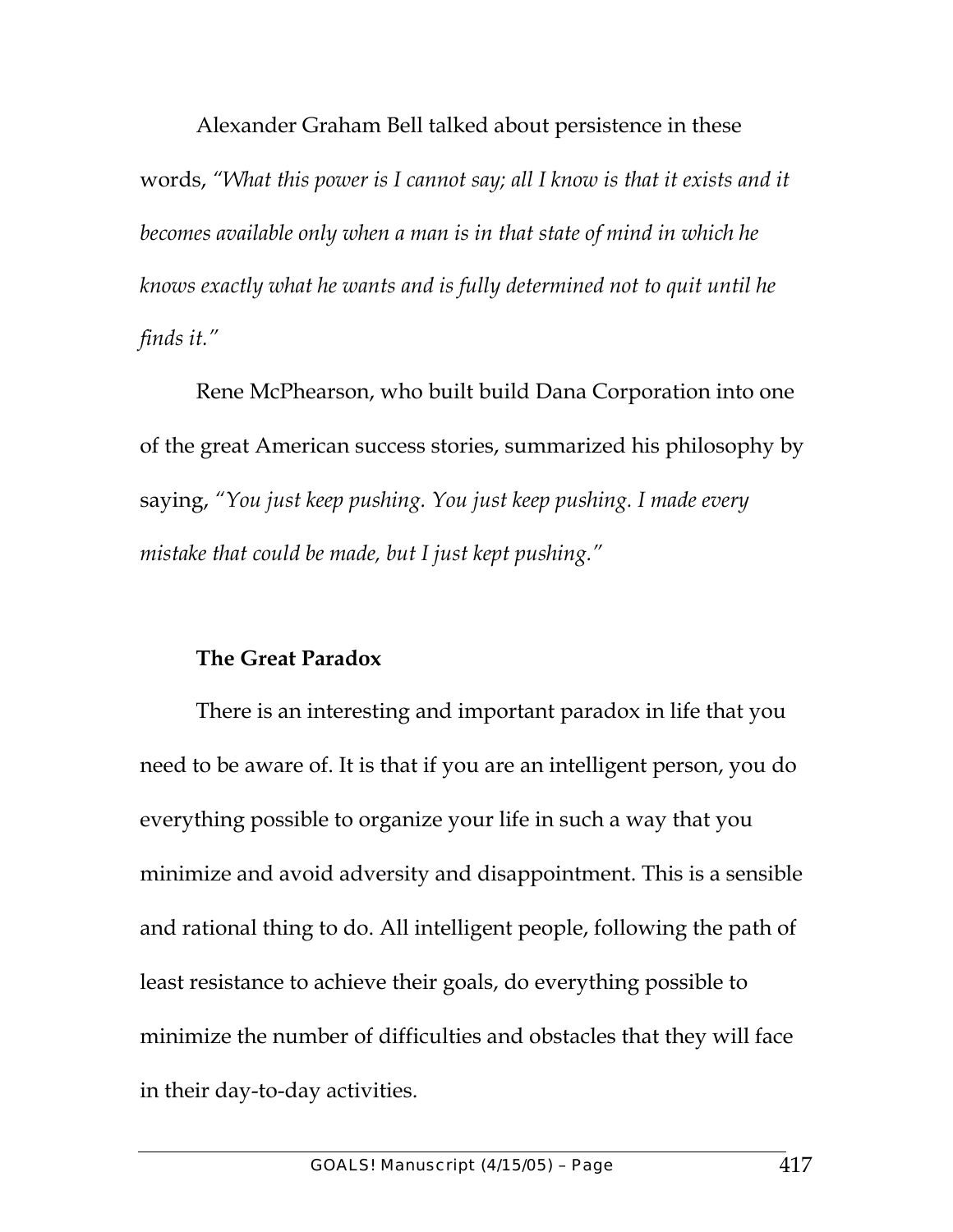### **Disappointment is Inevitable**

Yet, in spite of our best efforts, disappointments and adversity are normal and natural, unavoidable parts of life. Benjamin Franklin said that the only things that are inevitable are death and taxes, but every bit of experience shows that disappointment is also inevitable. No matter how well you organize yourself and your activities, you will experience countless disappointments, setbacks, obstacles and adversity over the course of your life. And the higher and more challenging the goals that you set for yourself, the more disappointment and adversity you will experience.

This is the paradox. It is impossible for us to evolve and grow and develop to our full potentials except to the degree to which we face adversity and learn from it. All of the great lessons of life come as the result of setbacks and temporary defeats which we have done our utmost to avoid. Adversity therefore comes *unbidden*, in spite of our best efforts. And yet without it, we cannot grow into the kind of people who are capable of scaling the heights and achieving great goals.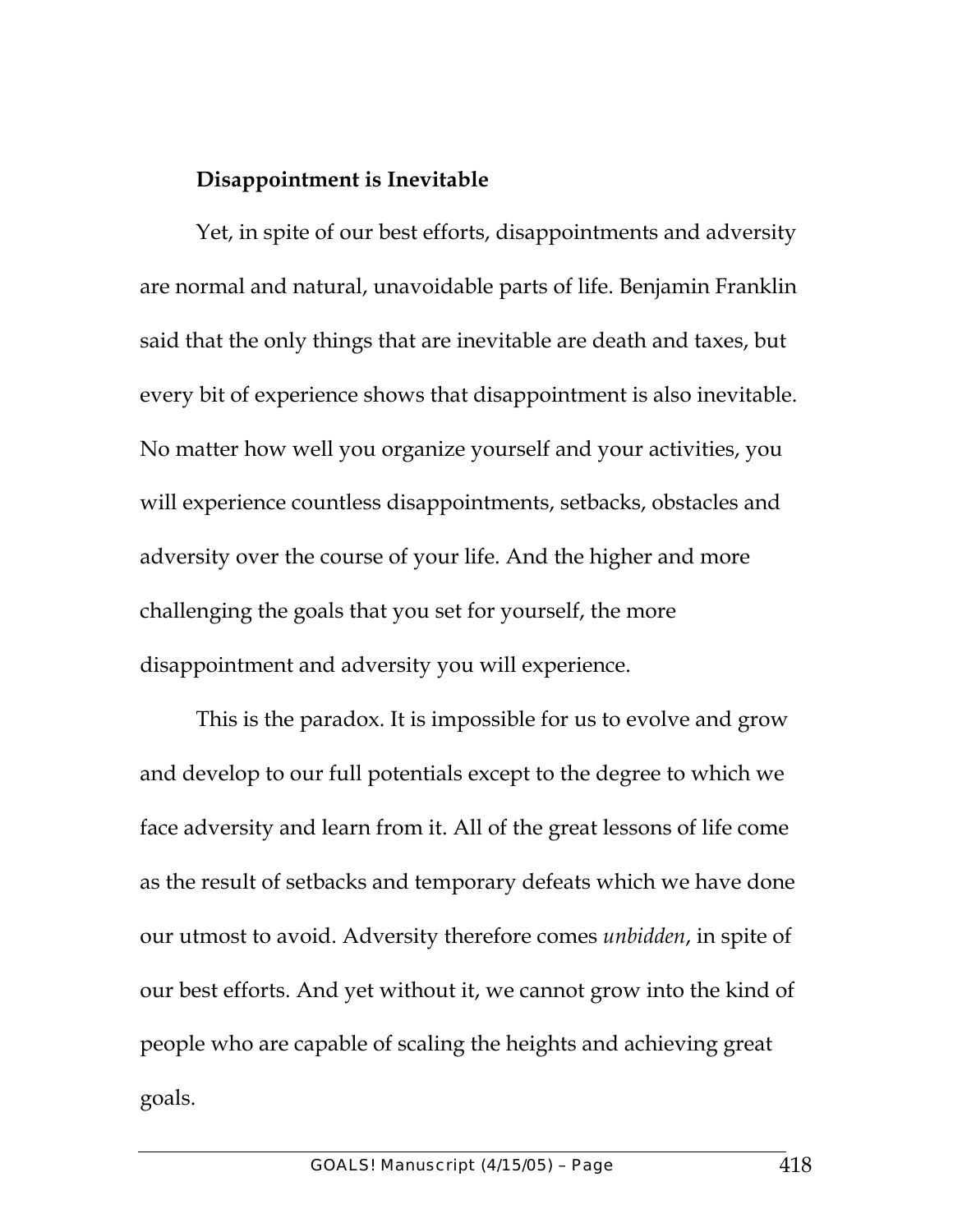## **Adversity is What Tests Us**

Throughout history, great thinkers have reflected on this paradox and have concluded that adversity is the test that you must pass on the path to accomplishing anything worthwhile. Herodotus, the Greek philosopher, said, *"Adversity has the effect of drawing out strength and qualities of a man that would have lain dormant in its absence."* 

The very best qualities of strength, courage, character and persistence are brought out in you when you face your greatest challenges and you respond to them positively and constructively.

Everyone faces difficulties every step of the way. The difference between the high achiever and the low achiever is simply that the high achiever utilizes adversity and struggles for growth, while the low achiever allows difficulties and adversity to overwhelm him or her and leave him or her discouraged and dejected.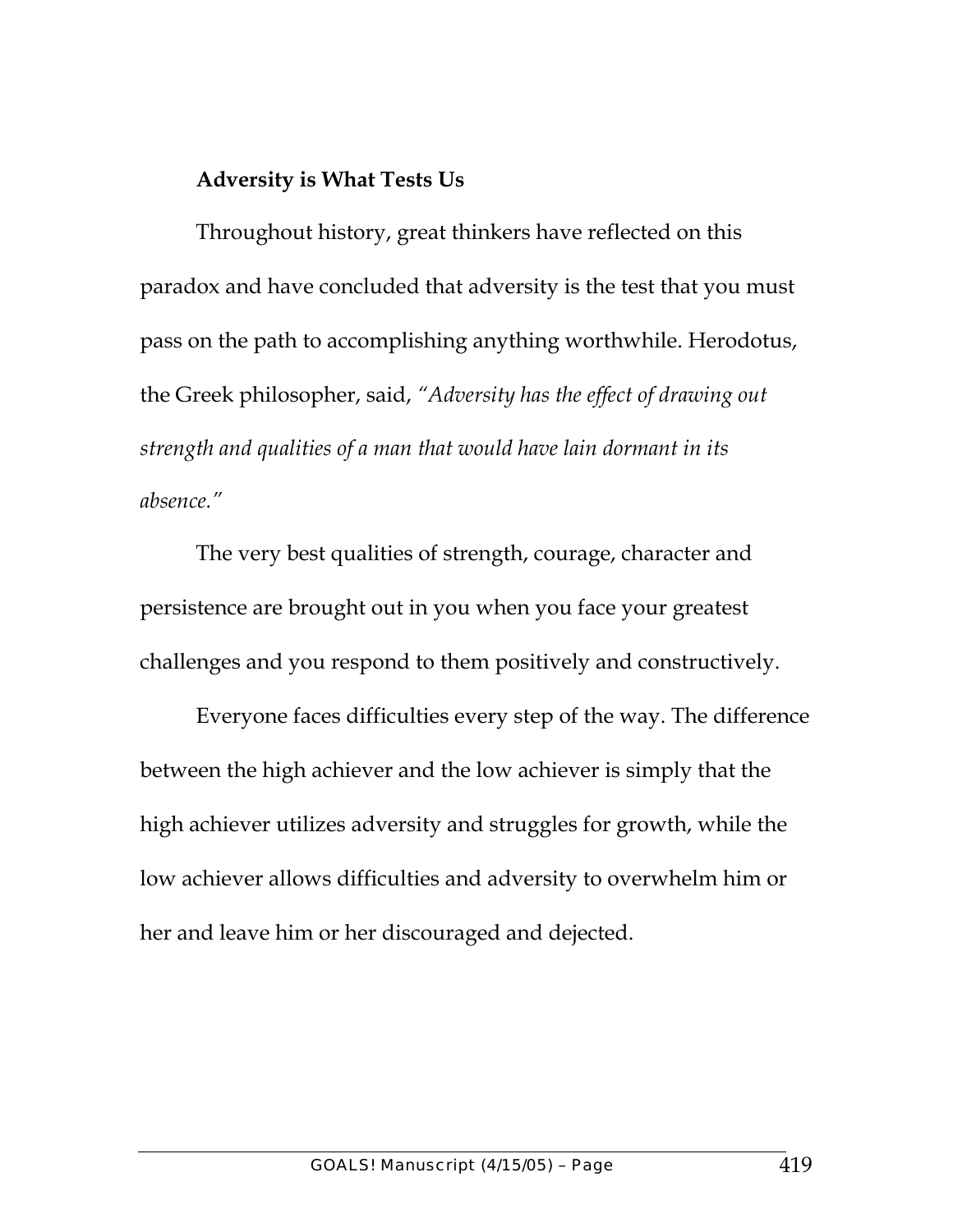## **Bounce Back From Disappointment**

The work by Abraham Zaleznik at Harvard proved that the way you respond to disappointment is usually an accurate predictor of how likely you are to achieve great success. If you respond to disappointment by learning the very most from it and then by putting it behind you and pressing forward, you are very likely to accomplish great things in the course of your life.

## **Success Comes One Step Beyond Failure**

This is another remarkable discovery. Your greatest successes almost invariably come one step beyond when everything inside of you says to quit. Men and women throughout history have been amazed to find that their great breakthroughs came about as a result of persisting in the face of all disappointment and all evidence to the contrary. This final act of persistence, which is often called the "persistence test," seems to precede great achievements of all kinds.

H. Ross Perot, who started EDP Industries with \$1,000 and who built it into a fortune of almost three billion dollars, is one of the most successful self-made entrepreneurs in American history. He said this;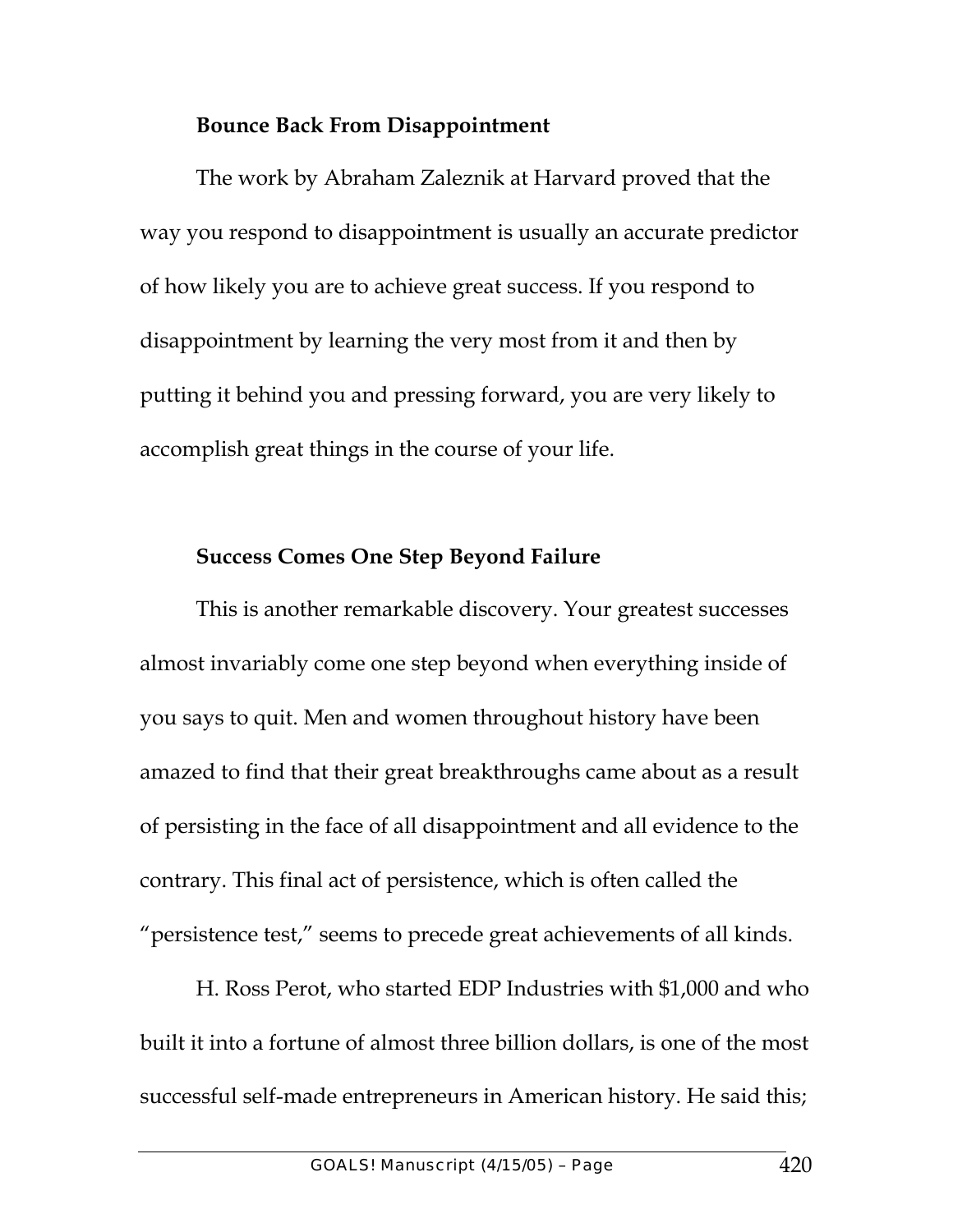*"Most people give up just when they are about to achieve success. They quit on the one-yard line. They give up at the last minute of the game, one foot away from the winning touchdown."* 

Herodotus also wrote, *"Some men give up their designs when they have almost reached the goal; while others, on the contrary, obtain a victory by exerting, at the last moment, more vigorous efforts than ever before."* 

You find this principle of persistence, of keeping on, in the life and work of countless great men and women. Florence Scovel Shinn wrote that, *"Every great work, every big accomplishment, has been brought into manifestation through holding to the vision, and often just before the big achievement comes apparent failure and discouragement."* 

Napoleon Hill, in his classic, *Think and Grow Rich*, wrote, *"Before success comes in any man's life, he is sure to meet with much temporary defeat and, perhaps, some failure. When defeat overtakes a man, the easiest and most logical thing to do is quit. And that is exactly what the majority of men and women do."* 

Harriet Beecher Stowe, who wrote the *Battle Hymn of the Republic*, also wrote these words, *"Never give up then, for that is just the place and time that the tide will turn."*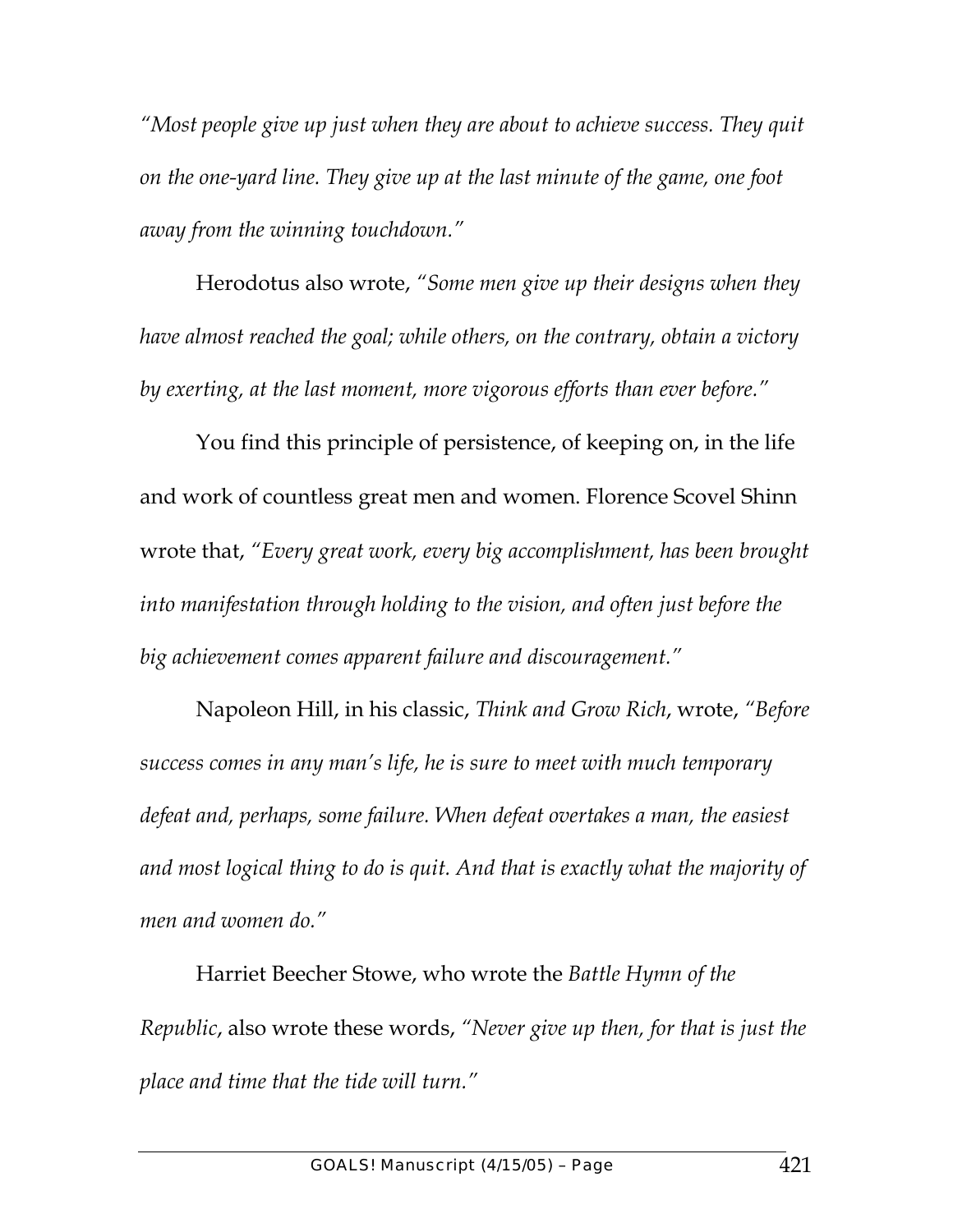What you do not see – what most people never suspect of existing — is the silent but irresistible power which comes to your rescue when you fight on in the face of discouragement.

Claude M. Bristol wrote, *"It's the constant and determined effort that breaks down all resistance, sweeps away all obstacles."* 

James Whitcome Riley put it this way, *"The most essential factor is persistence — the determination never to allow your energy or enthusiasm to be dampened by the discouragement that must inevitably come."* 

The power to hold on, in spite of everything, to endure  $-$  this is the winner's quality. Persistence is the ability to face defeat again and again without giving  $up - to push on in the face of great$ difficulty. There is a poem by an anonymous author that I think everyone should read and memorize and recite to himself or herself when tempted to quit or to stop trying. This poem is called Don't Quit.

## **Don't Quit**

When things go wrong, as they sometimes will. When the road you're trudging seems all up hill.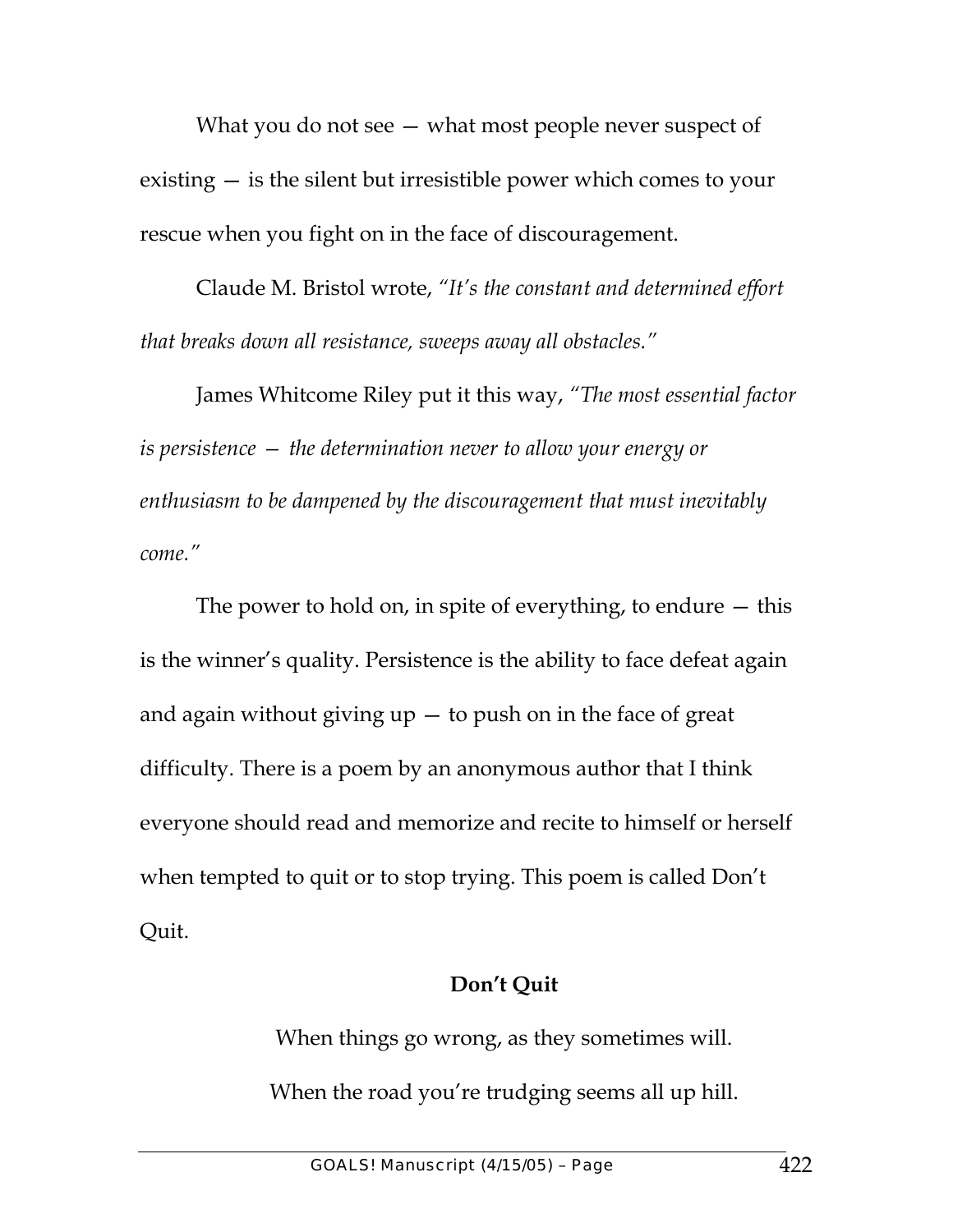When the funds are low and the debts are high. And you want to smile, but you have to sigh. When care is pressing you down a bit. Rest, if you must, but don't you quit. Life is queer with its twists and turns. As every one of us sometimes learns. And many a failure turns about When he might have won had he stuck it out: Don't give up though the pace seems slow — You may succeed with another blow. Success is failure turned inside out — The silver tint of the clouds of doubt. And you never can tell how close you are. It may be near when it seems so far: So stick to the fight when you're hardest hit — It's when things seem worst that you must not QUIT.

**Persist Until You Succeed:**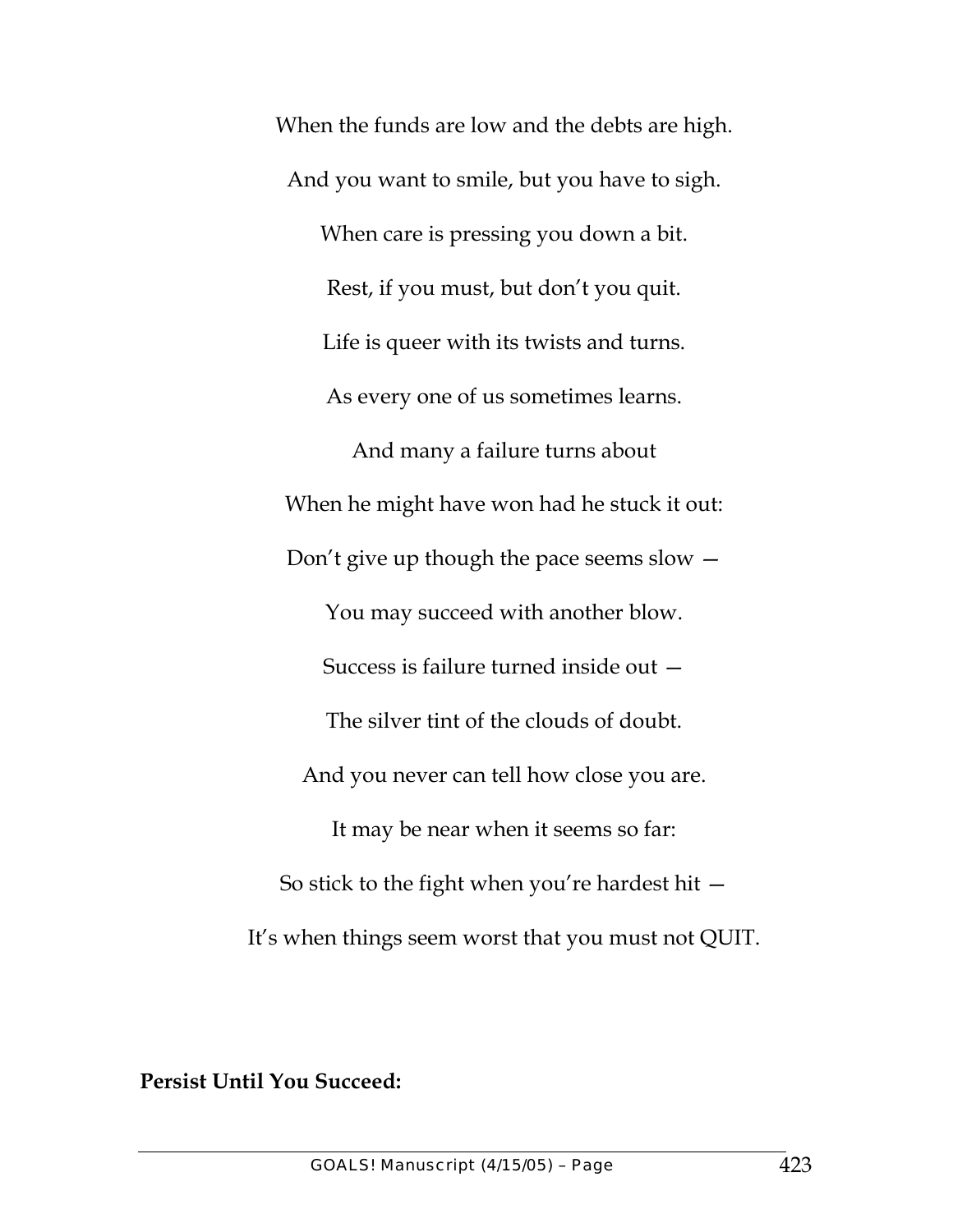- 1. Identify the biggest challenge or problem facing you today on the way to achieving your biggest goal. Imagine that it has been sent to test your resolve and desire. Decide that you will never give up.
- 2. Think back over your life and identify the occasions where your determination to persist was the key to your success. Remind yourself of those experiences whenever you face difficulties or discouragement of any kind.
- 3. Resolve in advance that, as long as you intensely desire your goal, you will never give up until you achieve it.
- 4. Look into every problem, difficulty, obstacle or setback for the seed of an equal or greater benefit or opportunity. You will always find something that can help you.
- 5. In every situation, resolve to be solution oriented and action oriented. Think always in terms of the things you can do right now to solve your problems or achieve your goals, and then get started! Never give up.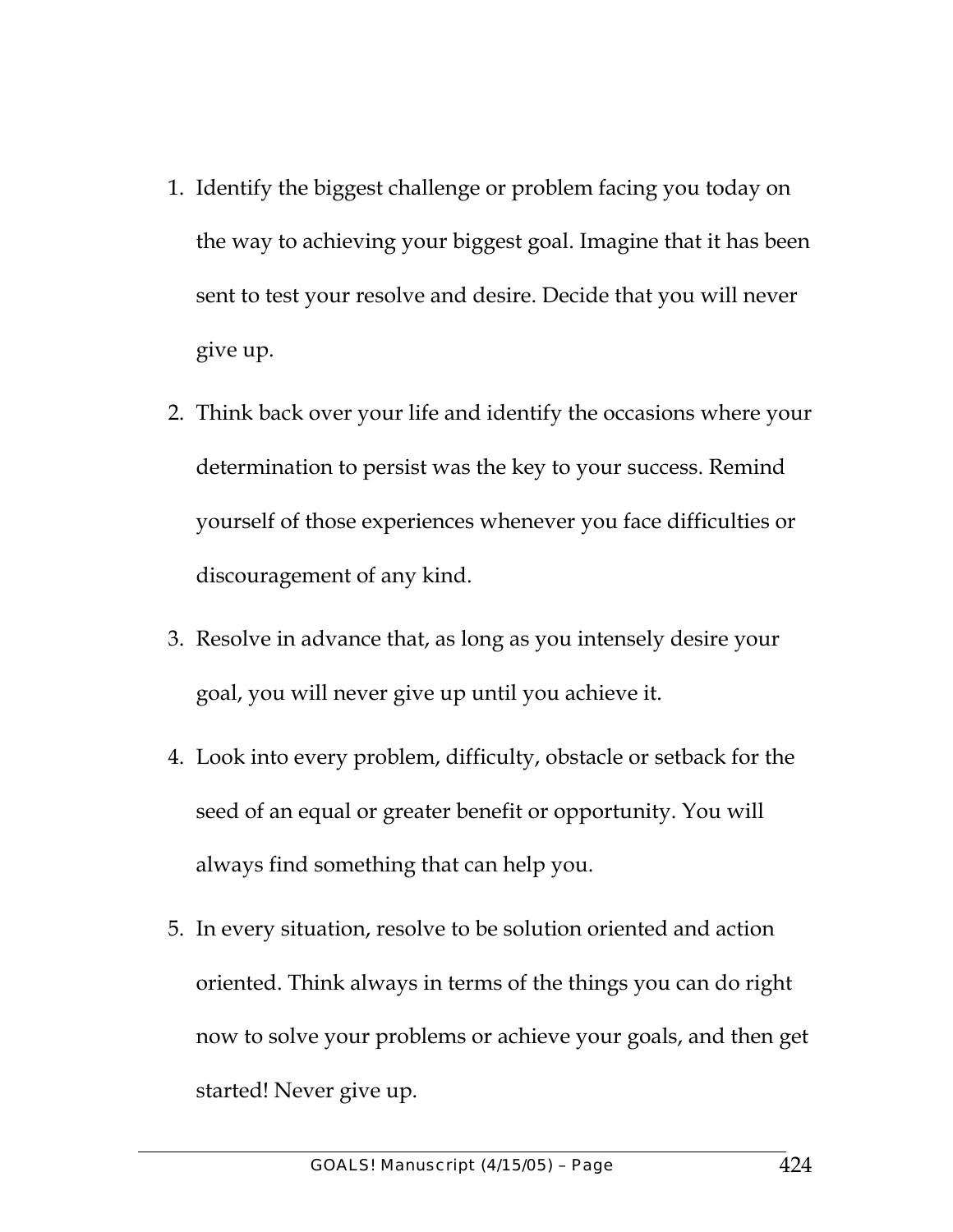#### **Summary**

# **Take Action Today**

 You have now learned perhaps the most comprehensive strategy for setting and achieving goals that has ever been put together in one book. By practicing these rules and principles, you can accomplish more in the coming months and years than most people accomplish in a lifetime.

 The most important quality you can develop for lifelong success is the habit of taking action on your plans, goals, ideas and insights. The more often you try, the sooner you will *triumph.* There is a direct relationship between the number of things you attempt and your accomplishments in life. Here are the 21 steps for setting and achieving goals, and for living a wonderful life.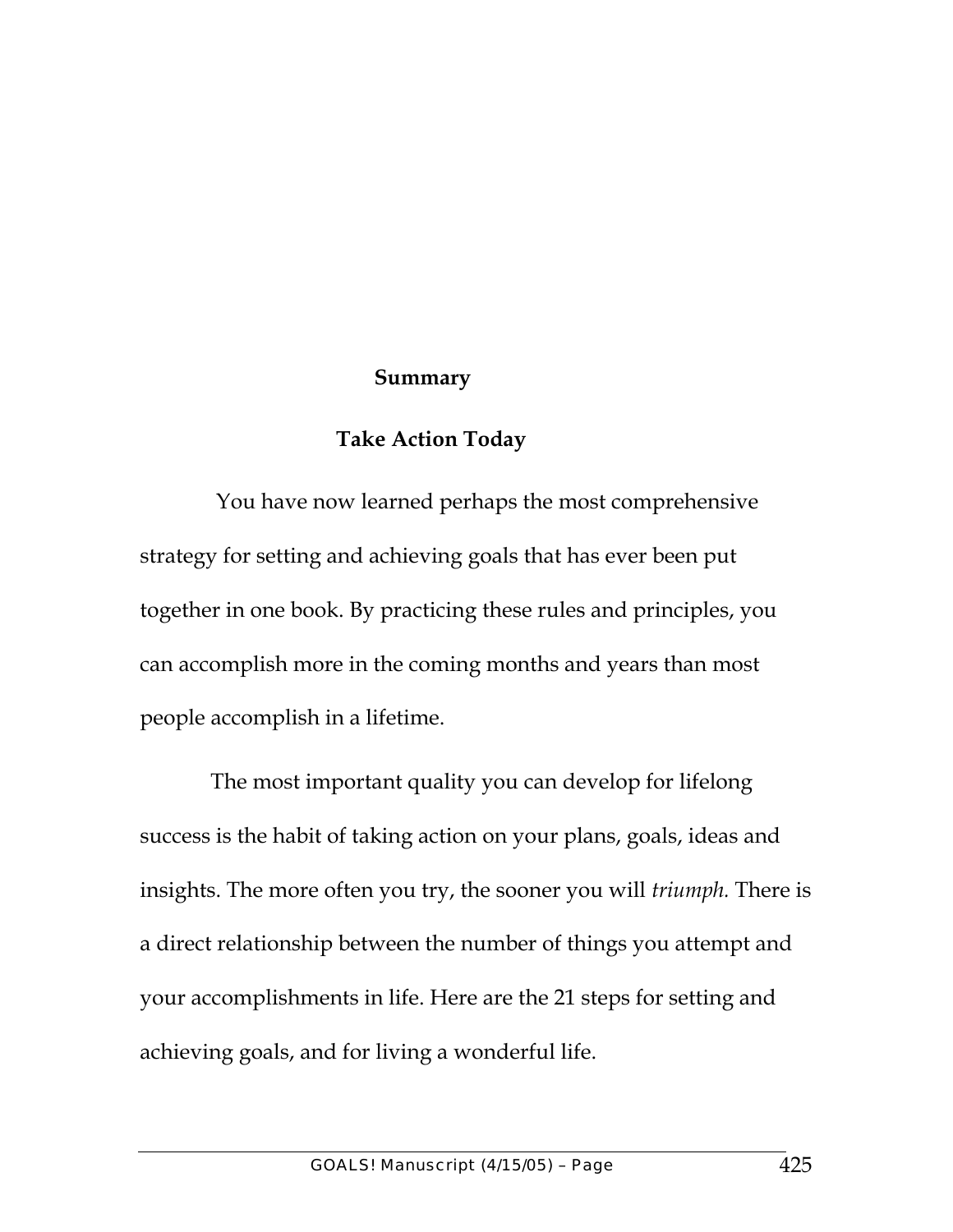- 1. **Unlock Your Potential** Always remember that your true potential is unlimited. Whatever you have accomplished in life up to now has only been a preparation for the amazing things you can accomplish in the future.
- 2. **Take Charge of Your Life** You are completely responsible for everything you are today, for everything you think, say and do, and for everything you become from this moment forward. Refuse to make excuses or to blame others. Instead, make progress toward your goals every day.
- 3. **Create Your Own Future** Imagine that you have no limitations on what you can do, be or have in the months and years ahead. Think about and plan your future as if you had all the resources you needed to create any life that you desire.
- 4. **Clarify Your Values** Your innermost values and convictions define you as a person. Take the time to think through what you really believe in and care about in each area of your life. Refuse to deviate from what you feel is right for you.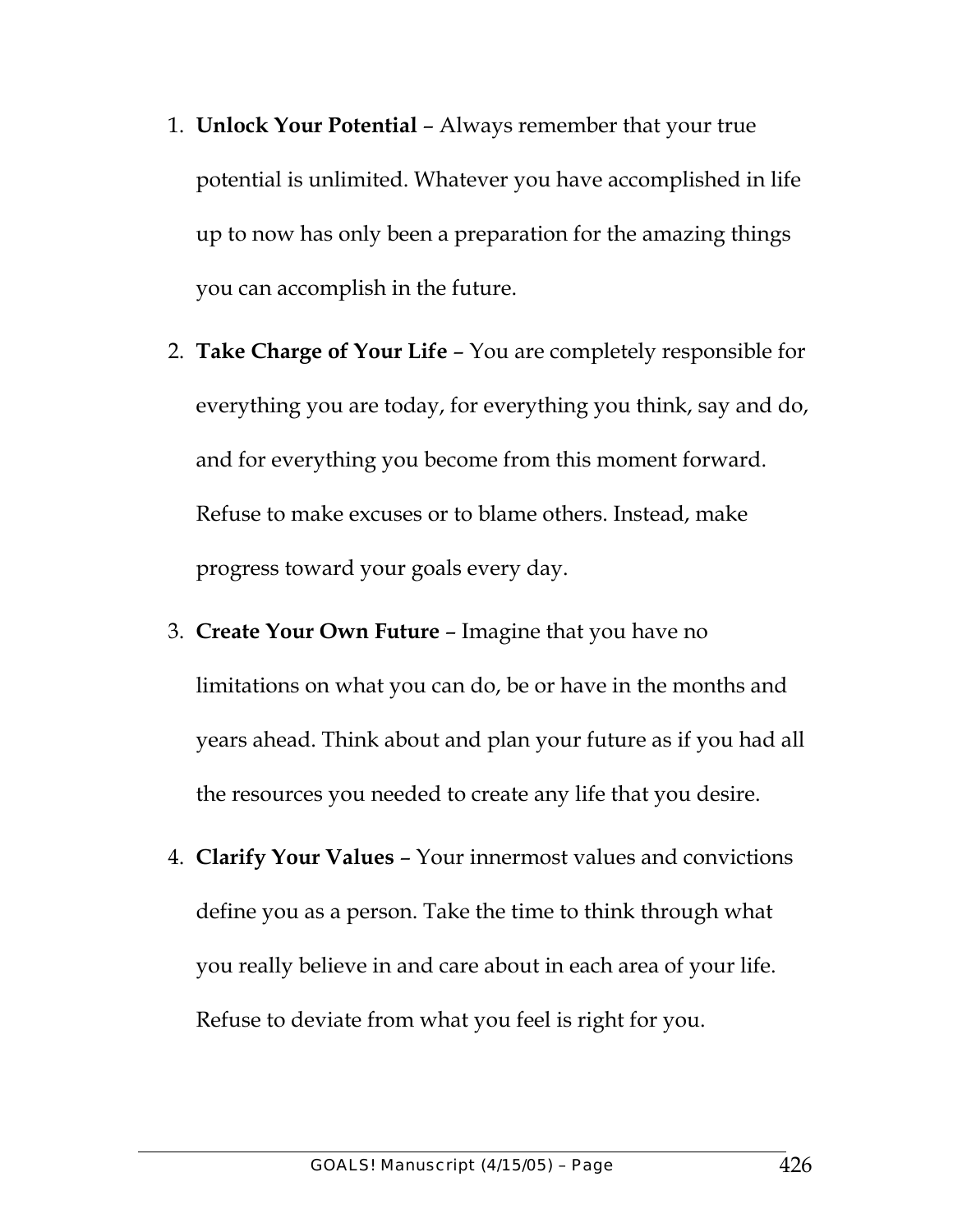- 5. **Determine Your True Goals** Decide for yourself what you really want to accomplish in every area of your life. Clarity is essential for happiness and high performance living.
- 6. **Decide Upon Your Major Definite Purpose** You need a central purpose to build your life around. There must be a single goal that will help you to achieve your other goals more than any other. Decide what it is for you and work on it all the time.
- 7. **Analyze Your Beliefs** Your beliefs about your own abilities, and about the world around you, will have more of an impact on your feelings and actions than any other factor. Make sure that your beliefs are positive and consistent with achieving everything that is possible for you.
- 8. **Start At The Beginning** Do a careful analysis of your starting point before you set off toward the achievement of your goal. Determine your exact situation today and be both honest and realistic about what you want to accomplish in the future.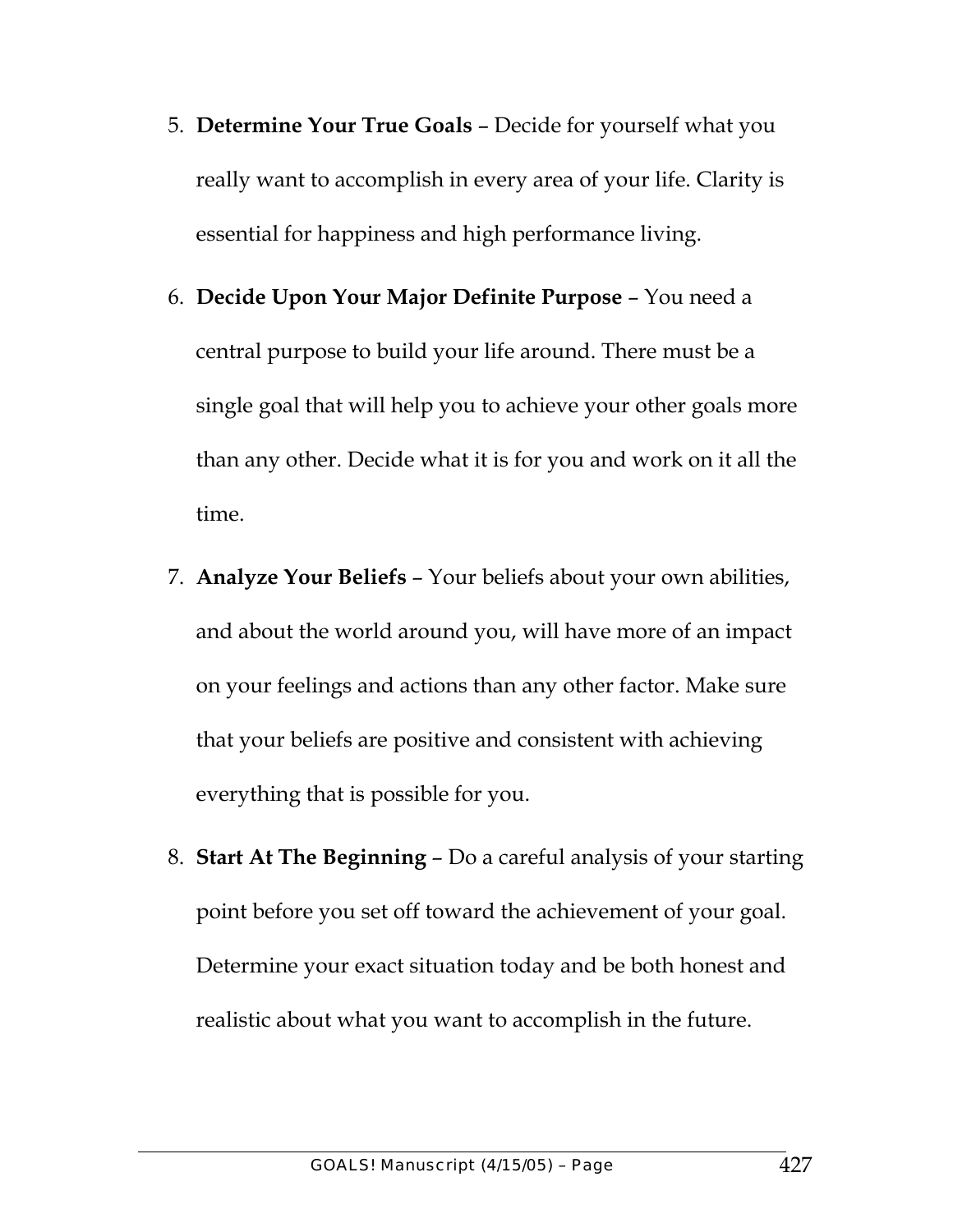- 9. **Measure Your Progress** Set clear benchmarks, measures, metrics and scorecards for yourself on the road to your goals. These measures help you to assess how well you are doing and enable you to make necessary adjustments and corrections as you go along.
- 10.**Eliminate The Roadblocks** Success boils down to the ability to solve problems and remove obstacles on the path to your goal. Fortunately, problem solving is a skill you can master with practice, and thereby achieve your goals faster than you ever thought possible.
- 11.**Become An Expert In Your Field** You have within you, right now, the ability to be one of the very best at what you do, to join the top 10% in your field. Set this as a goal, work on it every day, and never stop working at it until you get there.
- 12.**Get Around The Right People** Your choices of people with whom to live, work and socialize will have more of an effect on your success than any other factor. Resolve today to associate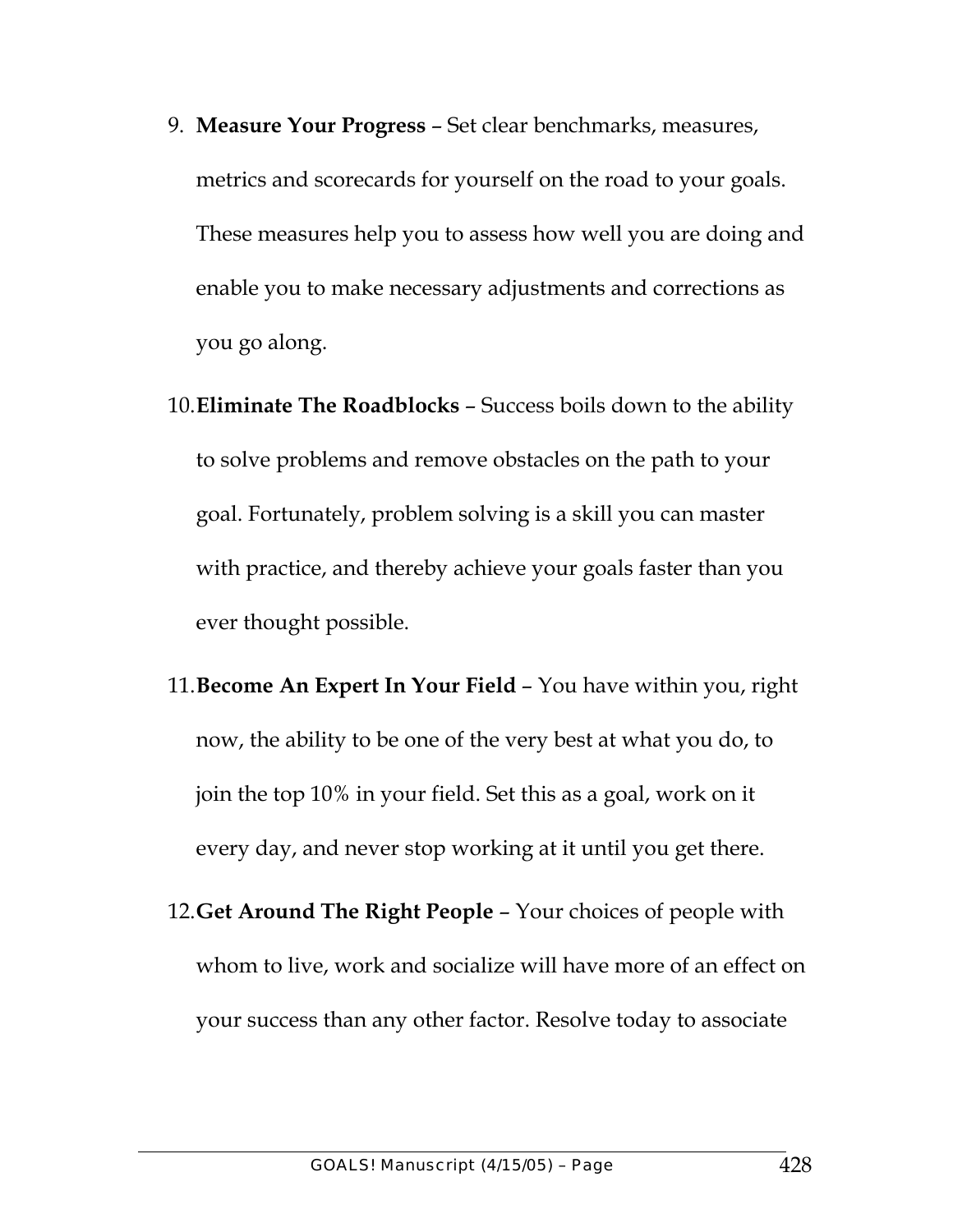only with people you like, respect and admire. Fly with the eagles if you want to be an eagle yourself.

- 13.**Make a Plan Of Action** An ordinary person with a well thought-out plan will run circles around a genius without one. Your ability to plan and organize in advance will enable you to accomplish even the biggest and most complex goals.
- 14.**Manage Your Time Well**  Learn how to double and triple your productivity, performance and output by practicing practical and proven time management principles. Always set priorities before you begin, and then concentrate on the most valuable use of your time.
- 15.**Review Your Goals Regularly** Take time every day, every week, every month to review and reevaluate your goals and objectives. Make sure that you are still on track and that you are still working toward things that are important to you. Be prepared to modify your goals and plans with new information.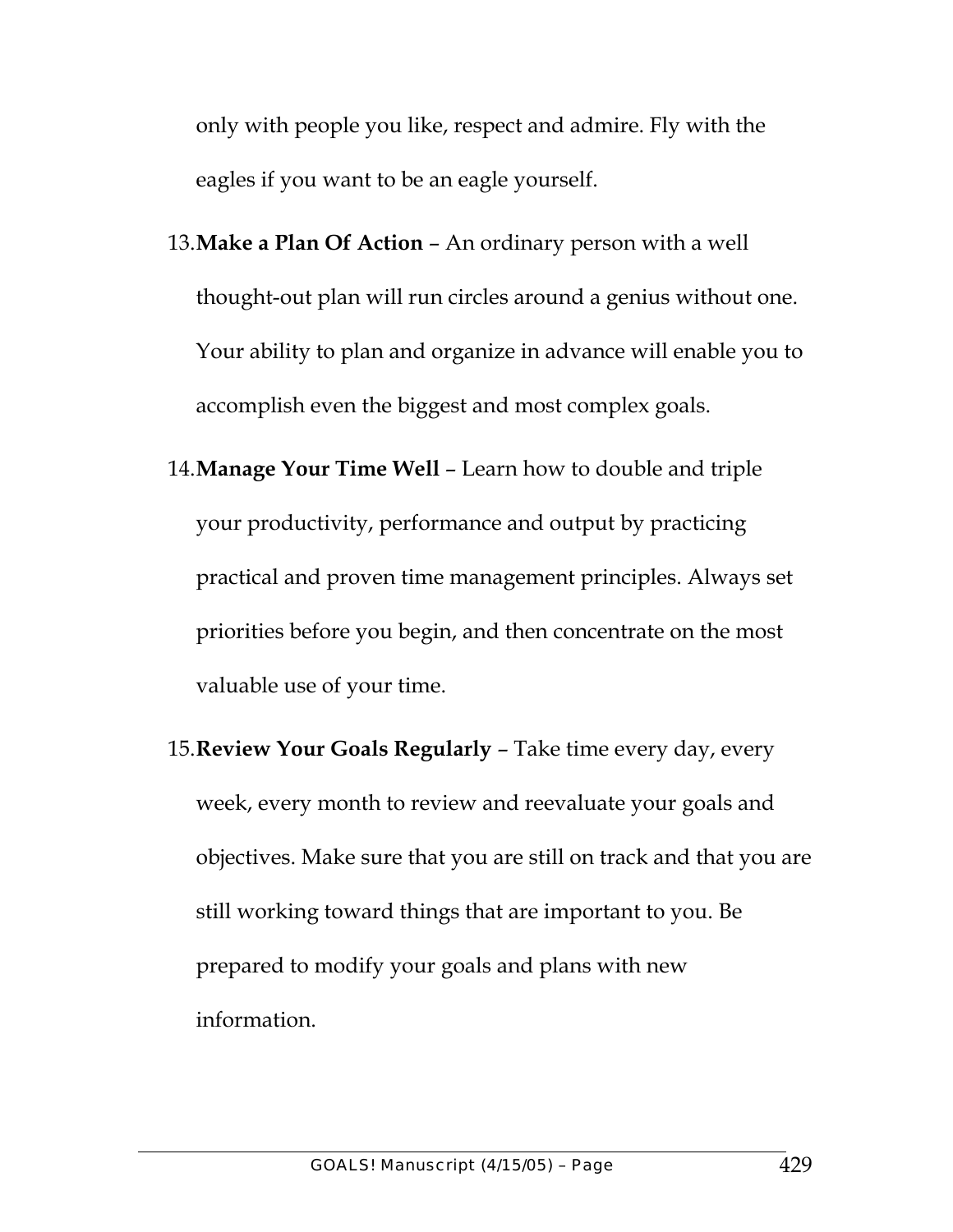- **16.Visualize Your Goals Continually** Direct the movies of your mind. Your imagination is your preview of your life's coming attractions. Repeatedly "see" your goals as if they already existed. Your clear, exciting mental images activate all your mental powers and attract your goals into your life.
- **17.Activate Your Superconscious Mind**  You have within you and around you an incredible power that will bring you everything and anything you want or need. Take the time regularly to tap into this amazing source of ideas and insights for goal attainment.
- **18.Remain Flexible At All Times**  Be clear about your goal but be flexible about the process of achieving it. Be constantly open to new, better, faster, cheaper ways to achieve the same result, and if something is not working, be willing to try a different approach.
- **19.Unlock Your Inborn Creativity** You have more creative ability to solve problems and come up with new and better ways for goal attainment than you have ever used. You are a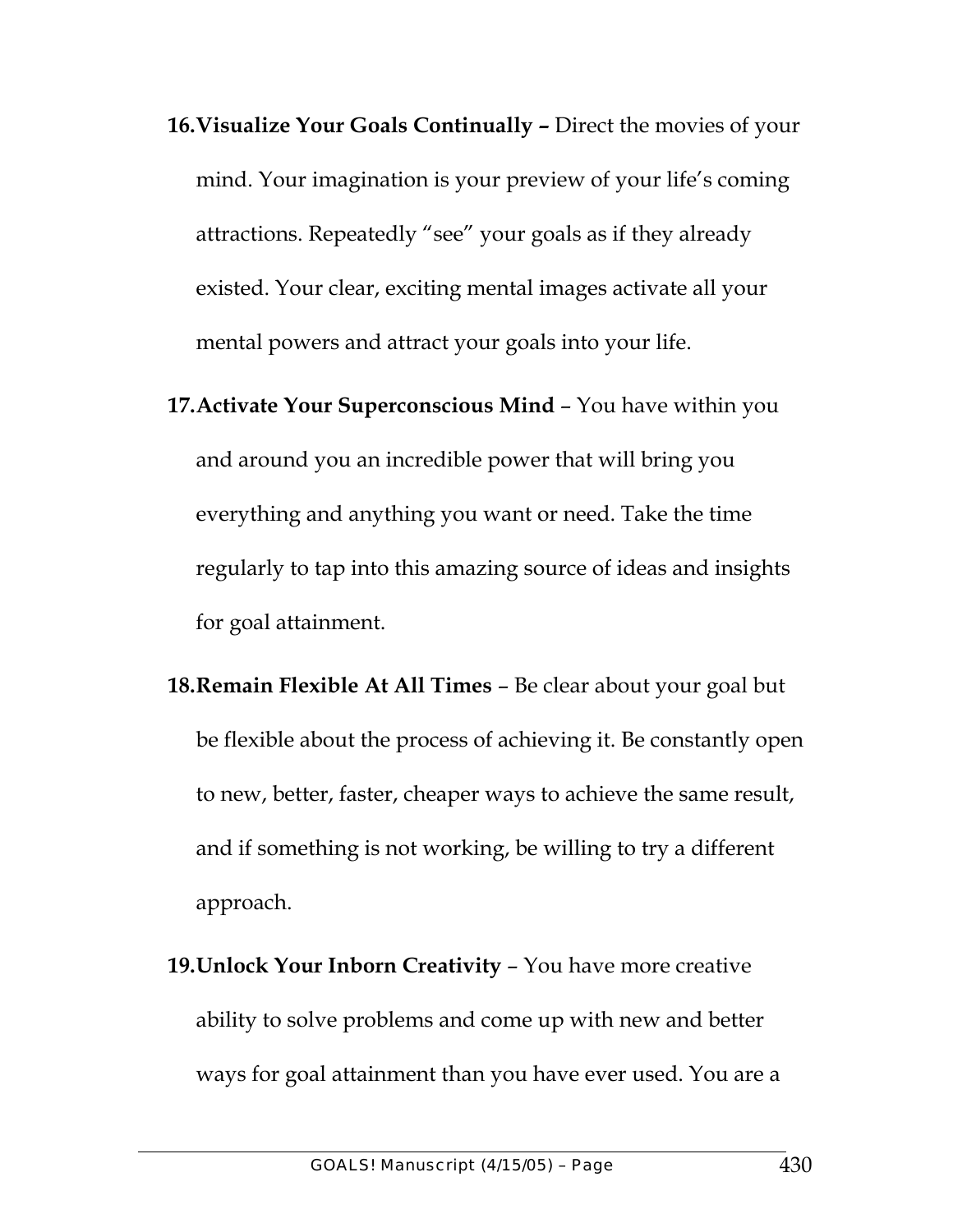potential genius. You can tap into your intelligence to overcome any obstacle and achieve any goal you can set for yourself.

- **20.Do Something Every Day** Use the "Momentum Principle of Success" by getting started toward your goal and then doing something every day that moves you closer to what you want to accomplish. Action orientation is essential to your success.
- **21.Persist Until You Succeed** In the final analysis, your ability to persist longer than anyone else is the one quality that will guarantee great success in life. Persistence is self-discipline in action, and is the true measure of your belief in yourself. Resolve in advance that you will never, *never* give up!

 There they are, the twenty-one most important principles of goal setting and goal achieving ever discovered. Your regular review and practice of these principles will enable you to live an extraordinary life. Nothing can stop you now.